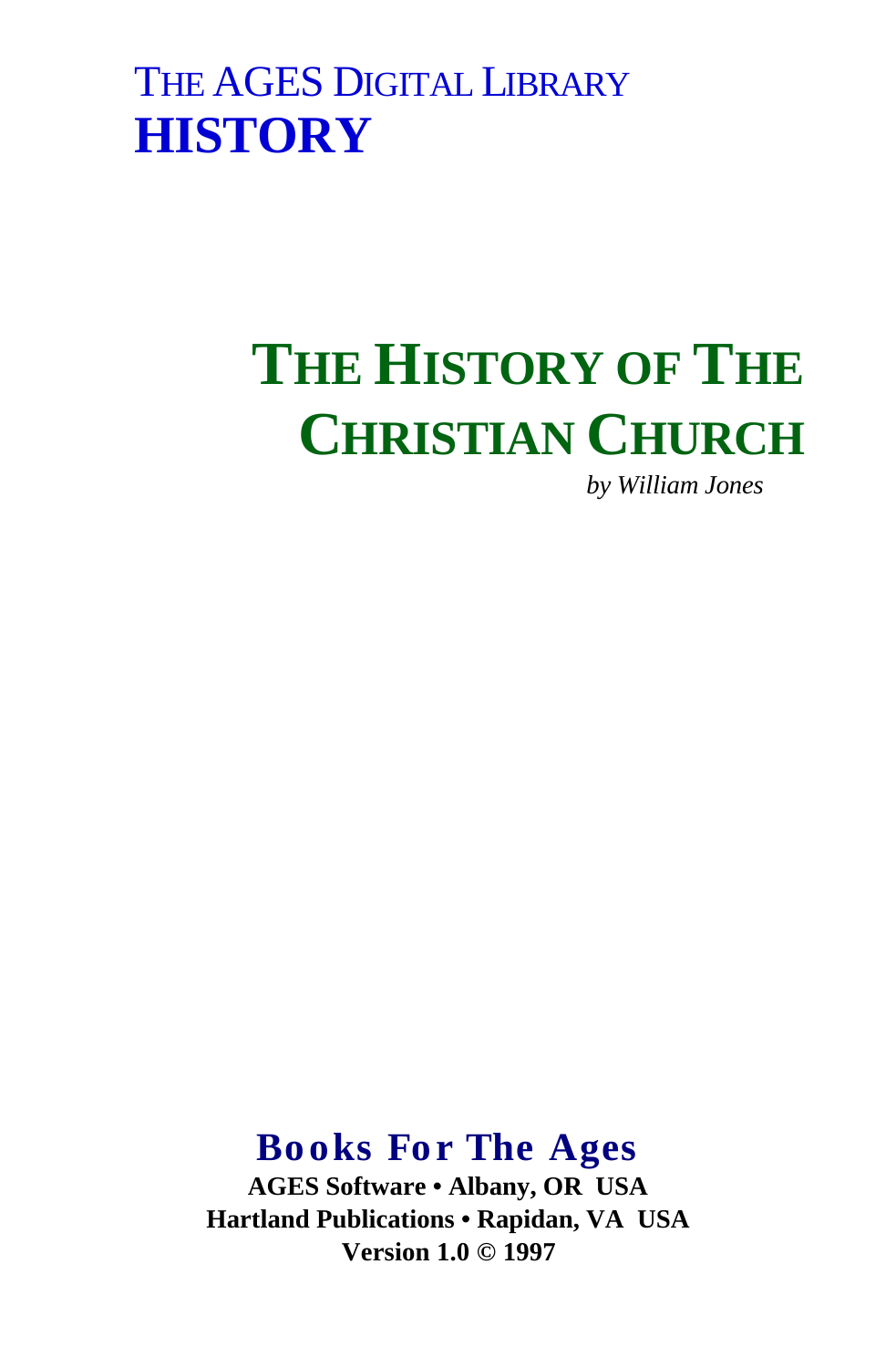**THE**

## **HISTORY**

## **OF THE**

## CHRISTIAN CHURCH,

### **FROM THE**

## BIRTH OF CHRIST, TO THE 18TH. CENTURY;

#### **INCLUDING THE**

*Very Interesting Account*

### **OF THE**

## WALDENSES AND ALBIGENSES.

## BY WILLIAM JONES.

## **IN TWO VOLUMES—VOL. II.**

*The Fifth Edition, Revised And Corrected,*

*With An Additional Preface, Containing Strictures On A Recent Publication, By William Stephen-Gilly, M.A. Rector Of North Cambridge, Essex.*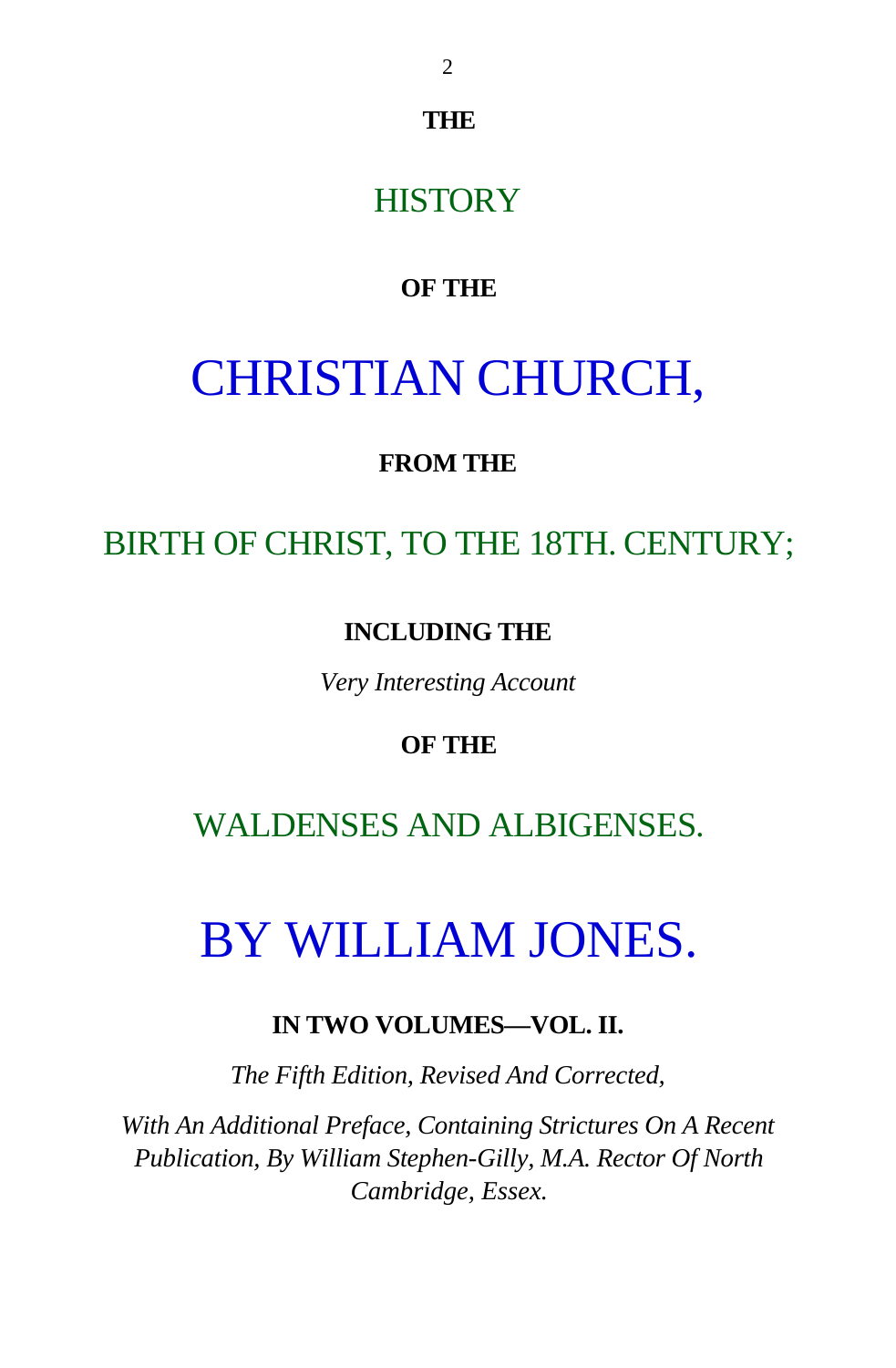## **CONTENTS**

## OF VOLUME 2

### **CHRONOLOGICAL TABLE TO VOLUME 2**

## CHAPTER 5

## **THE HISTORY OF THE WALDENSES AND ALBIGENSES, FROM THE TIMES OF PETER WALDO, A.D. 1160, TO THE DAYS OF WICKLIFFE. A.D. 1368.**

- **Sect. 1.** Etymology of the terms Waldenses and Albigenses, with some account of Peter Waldo of Lyons — Decree of Pope Lucius III etc
- **Sect. 2.** View of the doctrinal sentiments of the Waldenses, according to the testimony of their adversaries
- **Sect. 3.** Their sentiments and practices, collected from their own writings
- **Sect. 4.** Additional testimonies from the writings of both friends and foes — miscellaneous reflections on their history
- **Sect. 5.** A view of the rise and establishment of the Inquisition, with reflections on its spirit and operation — Edicts of Frederic II
- **Sect. 6.** History of the persecutions of the Albigenses in France, during the thirteenth century
- **Sect. 7.** The state of the Waldenses, from the period of the extirpation of the Albigenses, to the middle of the fourteenth century. A.D. 1220- 1350
- **Sect. 8.** State of religion in England and Bohemia, in the thirteenth and fourteenth centuries — Sketches of Wickliffe — the Lollards — Huss — Jerome of Prague — Bohemian Brethren, etc. etc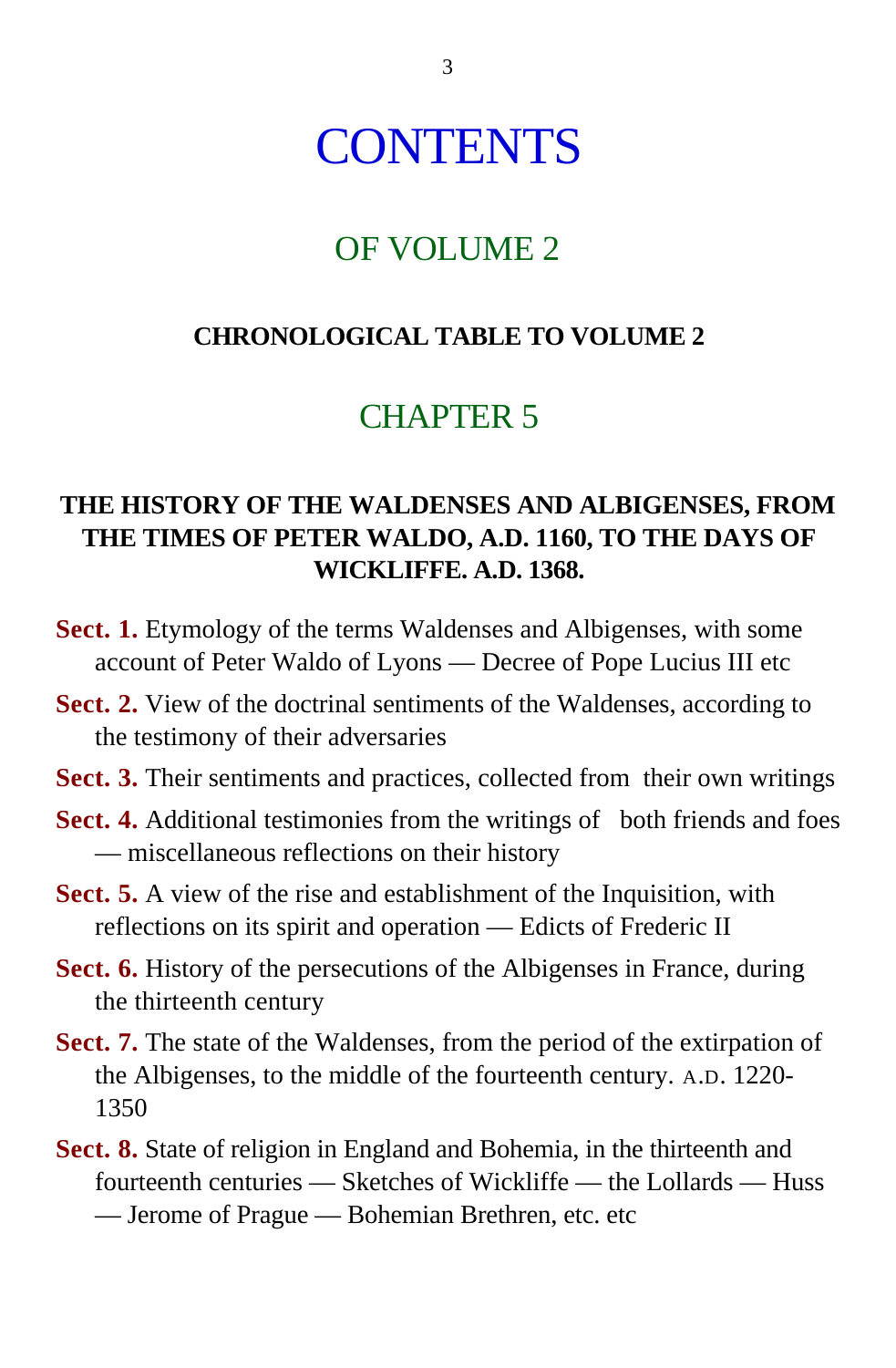## CHAPTER 6

### **HISTORY OF THE WALDENSES CONTINUED FROM THE MIDDLE OF THE FOURTEENTH TO THE END OF THE SEVENTEENTH CENTURY. A.D. 1350-1700.**

- **Sect. 1.** The history of the Waldenses, from the day of Wickliffe to the rise of Luther. A.D. 1350 — 1500
- **Sect. 2.** History of the Waldenses from the end of the fifteenth to the middle of the sixteenth century. A.D. 1500 — 1550
- **Sect. 3.** View of the conduct of the court of Rome, and of the Inquisition in the sixteenth century — State of affairs in Spain and the Netherlands. A.D. 1550 — 1570
- **Sect. 4.** History of the Waldenses continued, from the middle of the sixteenth to the commencement of the seventeenth century. A.D. 1551  $= 1600$
- **Sect. 5.** History of the Waldenses continued, from the year 1600 to 1665 — their banishment from the marquisate of Saluces — cruel order of Gas Taldo — dreadful massacre in Piedmont, A.D. 1665 — defection and recovery of two of their pastors, etc
- **Sect. 6.** History of the Waldenses continued generous interference of the English government — Milton's Sonnet, and State Letters to the Swiss Cantons — the King of France — Duke of Savoy — King of Swedes — King of Denmark — United Provinces — Swiss Cantons — Prince of Transylvania — Senators of Geneva. — The Landgrave of Hesse to the Duke of Savoy — Mission of Sir S. Morland
- **Sect. 7.** Waldensian history continued sanguinary proceedings against them in Poland — appeal to the English nation — narrative of the cruelties inflicted by the Catholics
- **Sect. 8.** History concluded Edict of Victor Amadeus interference of the Swiss Cantons — distracted state of Piedmont — despotic influence of Louis XIV — Piedmont invaded by the French army massacre — imprisonment — final extirpation of the Waldenses reflections on their history and sufferings

#### **APPENDIX — PROOFS AND ILLUSTRATIONS.**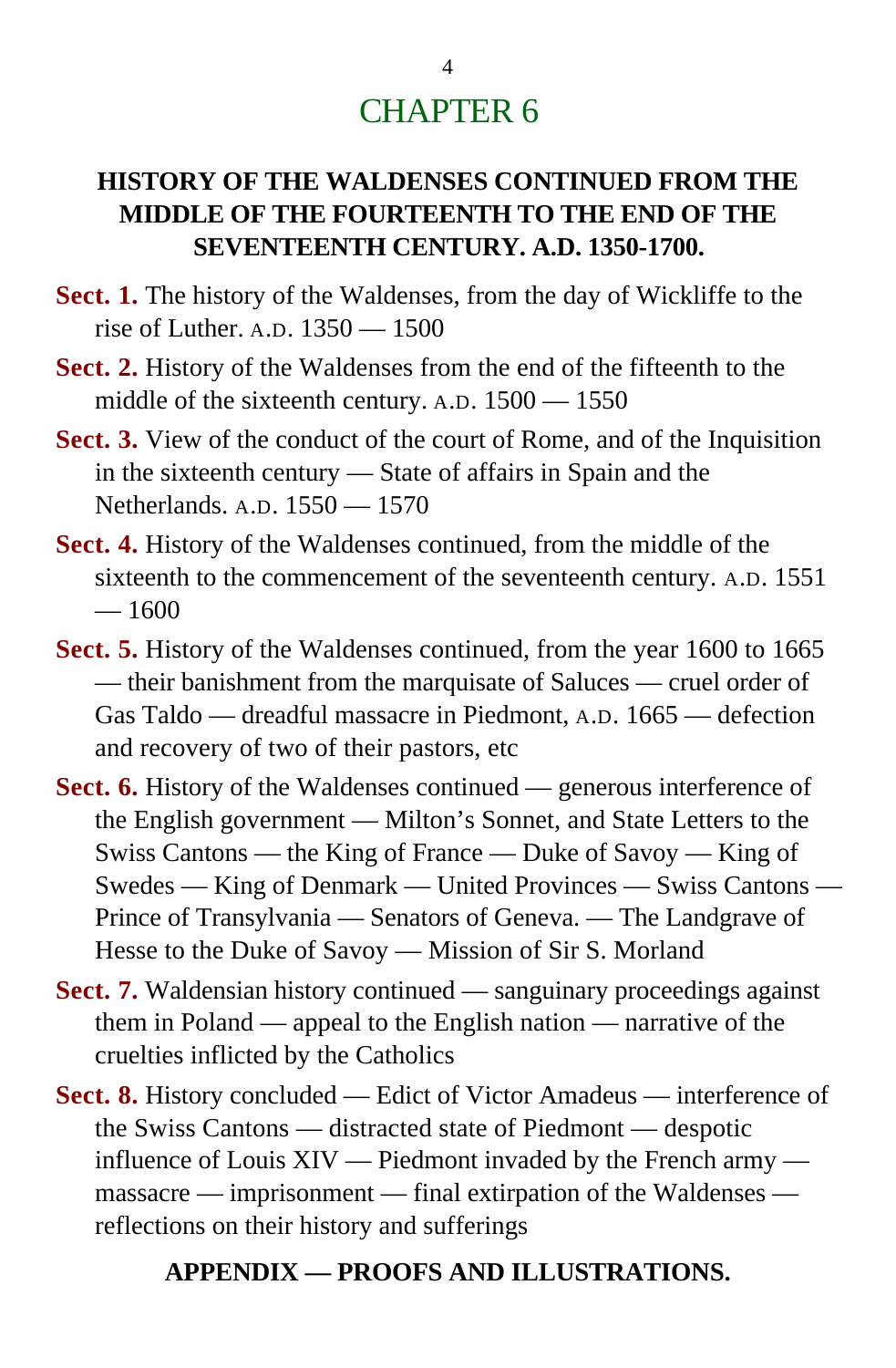## **CHRONOLOGICAL TABLE OF SOVEREIGN PRINCES ILLUSTRATIVE OF THE SECOND VOLUME OF THIS WORK**

| Popes of                           |      | <b>German</b>                               |       | <b>Emperors of the</b>             |      |  |
|------------------------------------|------|---------------------------------------------|-------|------------------------------------|------|--|
| <b>Rome</b>                        |      | <b>Emperors</b>                             |       | <b>East</b>                        |      |  |
|                                    |      |                                             |       | (Constantinople)                   |      |  |
| $13^{\text{th}}$<br><b>CENTURY</b> | A.D. | 13 <sub>th</sub><br><b>CENTURY</b>          | A.D.  | 13 <sup>th</sup><br><b>CENTURY</b> | A.D. |  |
| <b>Honorius III</b>                | 1216 | Otho IV                                     | 1208  | Alexius the<br>Younger             | 1203 |  |
| <b>Gregory IX</b>                  | 1227 | Frederic II                                 | 1212  | <b>Alexius IV</b>                  | 1203 |  |
| <b>Celestine IV</b>                | 1241 | <b>Conrad IV</b>                            | 1250  | Murtzuphius                        | 1204 |  |
| <b>Innocent IV</b>                 | 1243 | William,<br>earl of<br>Holland              | 1254  |                                    |      |  |
| <b>Alexander IV</b>                | 1254 | Richard, of<br>Cornwall                     | 1257  |                                    |      |  |
| <b>Urban IV</b>                    | 1261 | Interregnum<br>which<br>lasted two<br>years | 1271- |                                    |      |  |
| <b>Clement IV</b>                  | 1265 |                                             | 1272  |                                    |      |  |
| Gregory X                          | 1271 | Rodolph I<br>count of<br>Hapsburg           | 1272  |                                    |      |  |
| <b>Innocent V</b>                  | 1276 | Adolphus<br>of Nassau                       | 1292  |                                    |      |  |
| <b>Adrian V</b>                    | 1276 | Albert I                                    | 1298  |                                    |      |  |
| Nicholas III                       | 1277 |                                             |       |                                    |      |  |
| <b>Martin IV</b>                   | 1281 |                                             |       |                                    |      |  |
| <b>Honorius IV</b>                 | 1285 |                                             |       |                                    |      |  |
| <b>Nicholas IV</b>                 | 1288 |                                             |       |                                    |      |  |
| S. Celestine V                     | 1294 |                                             |       |                                    |      |  |
| <b>Boniface VIII</b>               | 1294 |                                             |       |                                    |      |  |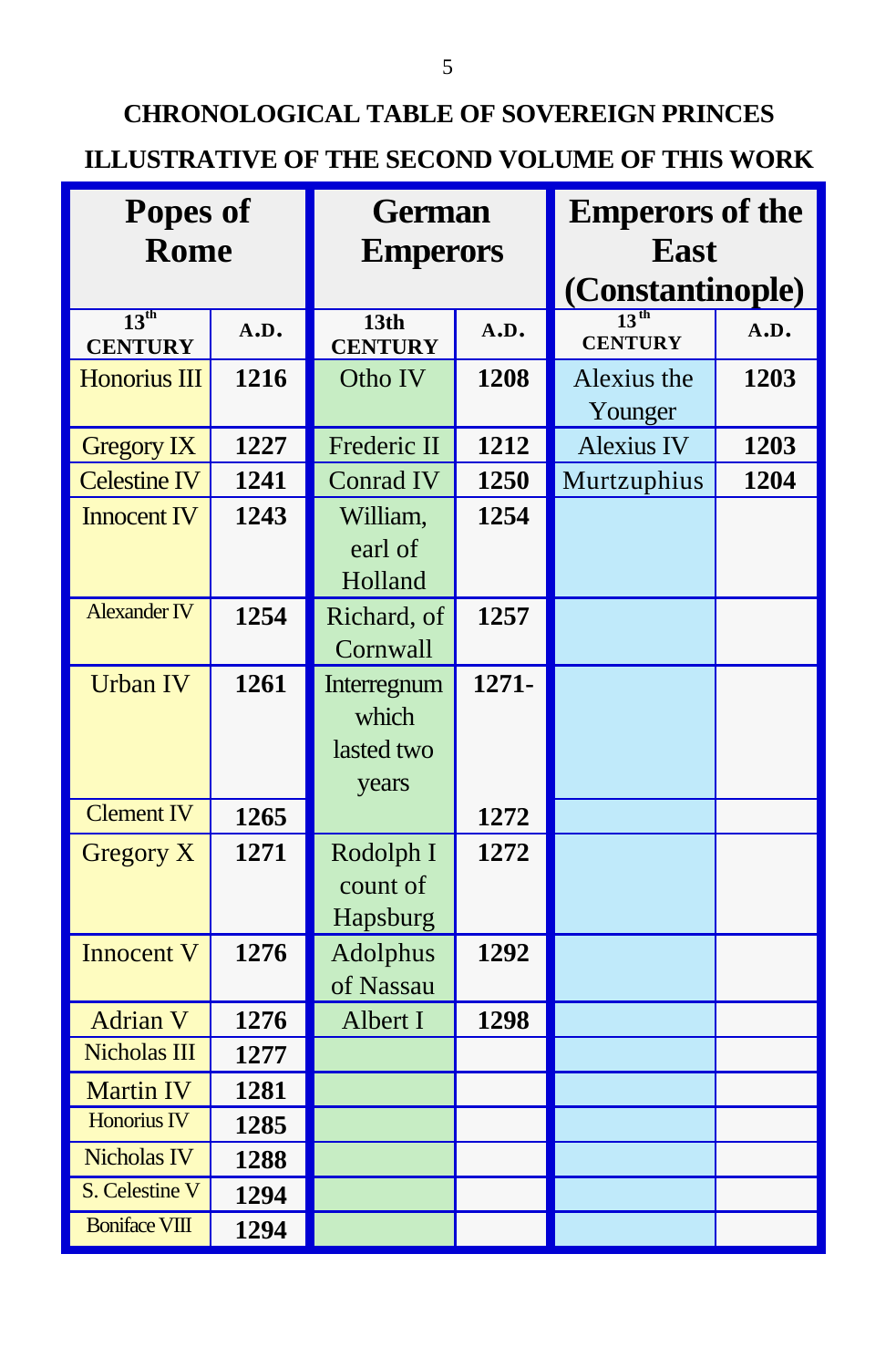| Popes of<br><b>Rome</b>            |             | <b>German</b><br><b>Emperors</b>        |             | <b>Kings of</b><br><b>France</b>                         |             | <b>Earls of Savoy</b><br>and Maurienne |      |
|------------------------------------|-------------|-----------------------------------------|-------------|----------------------------------------------------------|-------------|----------------------------------------|------|
| 14 <sup>th</sup><br><b>CENTURY</b> | A.D.        | 14 <sub>th</sub><br><b>CENTURY</b>      | A.D.        | 14 <sub>th</sub><br><b>CENTURY</b>                       | A.D.        | 14th<br><b>CENTUR</b>                  | A.D. |
| <b>Benedict XI</b>                 | <b>1303</b> | Henry VII of<br>Luxemburg               | 1308        | Lewis X<br>called<br>Hutin                               | 1314        | Edward                                 | 1323 |
| <b>Clement V</b>                   | 1305        | Lewis V<br>of Bavaria                   | 1314        | Philip V<br>called the<br>Long                           | 1316        | Aymon                                  | 1329 |
| <b>John XXII</b>                   | 1316        | Charles IV of<br>Luxemburg              | 1347        | Charles<br><b>IV</b> called<br>the Fair                  | 1321        | <b>Amadeus</b><br>VI                   | 1343 |
| <b>Benedict XII</b>                | 1334        | Winceslaus<br>king of<br><b>Bohemia</b> | 1378        | Philip VI<br>of<br>Valoise                               | 1328        | Amadeus<br><b>VII</b>                  | 1383 |
| <b>Clement VI</b>                  | 1342        | Robert,<br>elector<br>Palatine          | <b>1400</b> | John,<br>sumamed<br>the Good                             | 1350        | <b>Amadeus</b><br>VIII                 | 1391 |
| <b>Innocent VI</b>                 | 1352        |                                         |             | Charles<br>V or the<br>Wise                              | 1364        |                                        |      |
| <b>Urban V</b>                     | 1362        |                                         |             | Charles<br>VI called<br>the<br><b>Bienaime</b>           | <b>1380</b> |                                        |      |
| <b>Gregory XI</b>                  | 1370        |                                         |             | Charles<br><b>VII called</b><br>the<br><b>Victorious</b> | 1422        |                                        |      |
| <b>Urban VI</b>                    | 1378        |                                         |             |                                                          |             |                                        |      |
| <b>Clement VII</b>                 | 1378        |                                         |             |                                                          |             |                                        |      |
| <b>Boniface IX</b>                 | 1389        |                                         |             |                                                          |             |                                        |      |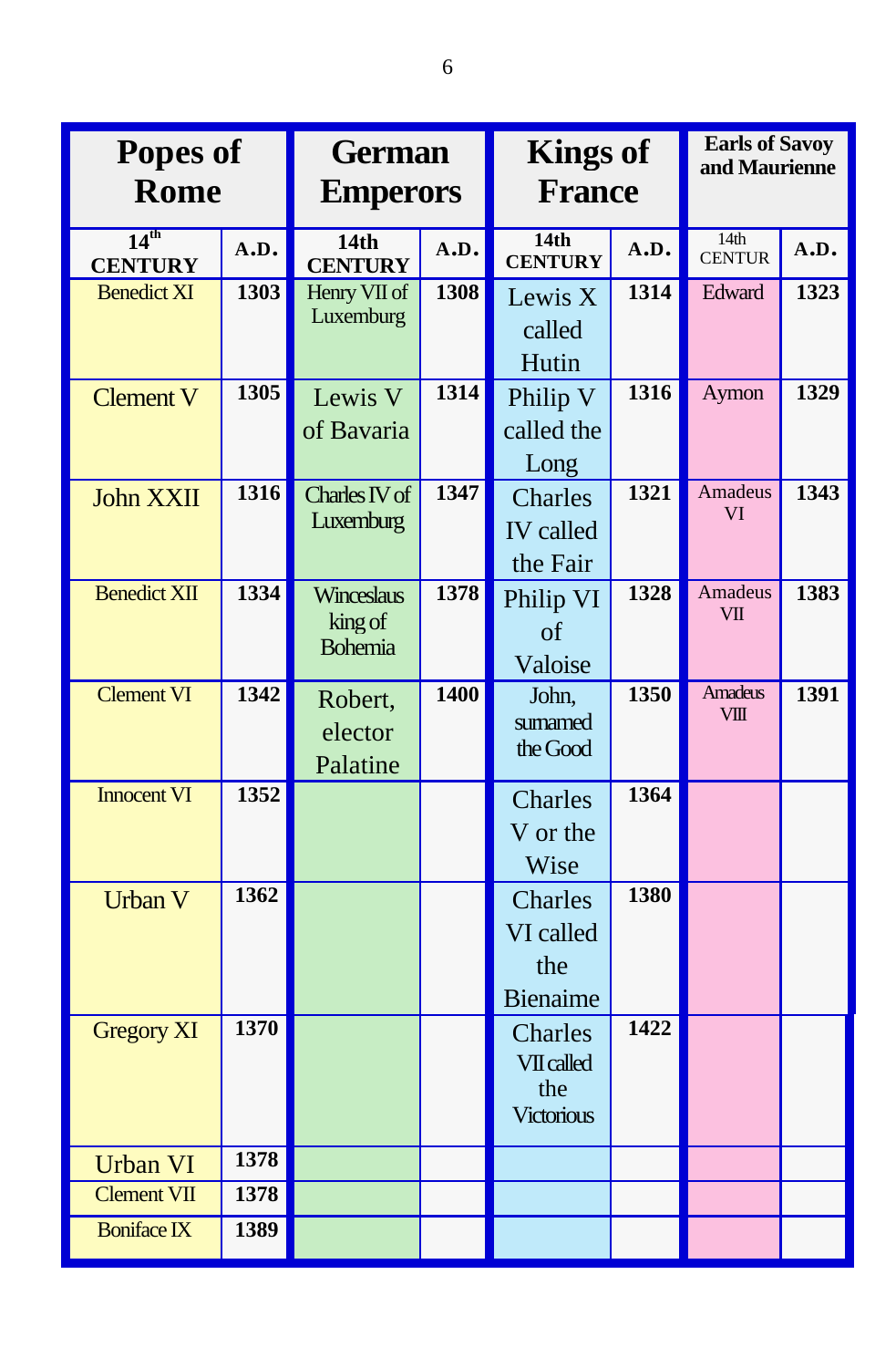| <b>Popes of</b>      |      | <b>German</b>    |      | <b>Kings of</b>     |      |  |
|----------------------|------|------------------|------|---------------------|------|--|
| <b>Rome</b>          |      | <b>Emperors</b>  |      | <b>France</b>       |      |  |
| 15 <sup>th</sup>     | A.D. | 15 <sub>th</sub> | A.D. | 15 <sub>th</sub>    | A.D. |  |
| <b>CENTURY</b>       |      | <b>CENTURY</b>   |      | <b>CENTURY</b>      |      |  |
| <b>Innocent VII</b>  | 1404 | Sigismund,       | 1411 | Lewis XI            | 1461 |  |
|                      |      | king of          |      |                     |      |  |
|                      |      | <b>Bohemia</b>   |      |                     |      |  |
| <b>Gregory XII</b>   | 1406 | Maximilian I     | 1493 | <b>Charles VIII</b> | 1483 |  |
| <b>Alexander V</b>   | 1409 |                  |      | Lewis XII           | 1497 |  |
| John XXIII           | 1410 |                  |      |                     |      |  |
| <b>Martin V</b>      | 1417 |                  |      |                     |      |  |
| Eugene IV            | 1431 |                  |      |                     |      |  |
| <b>Nicholas V</b>    | 1447 |                  |      |                     |      |  |
| <b>Calixtus III</b>  | 1455 |                  |      |                     |      |  |
| Pius II              | 1458 |                  |      |                     |      |  |
| Paul II              | 1464 |                  |      |                     |      |  |
| <b>Sixtus IV</b>     | 1471 |                  |      |                     |      |  |
| <b>Innocent VIII</b> | 1484 |                  |      |                     |      |  |
| <b>Alexander VI</b>  | 1492 |                  |      |                     |      |  |

| <b>Emperors of the</b><br><b>House of Austria</b> |      | <b>Dukes of Savoy</b>       |      |  |
|---------------------------------------------------|------|-----------------------------|------|--|
| 15th CENTURY                                      | A.D. | 15th CENTURY                | A.D. |  |
| <b>Albert II</b>                                  | 1438 | Lewis                       | 1434 |  |
| <b>Frederic III</b>                               | 1440 | <b>Amadeus IX</b>           | 1465 |  |
| <b>Maximilian I</b>                               | 1493 | Philibert I                 | 1472 |  |
|                                                   |      | Charles I                   | 1482 |  |
|                                                   |      | <b>Charles John Amadeus</b> | 1490 |  |
|                                                   |      | Philip Lackland             | 1496 |  |
|                                                   |      | Philibert II                | 1496 |  |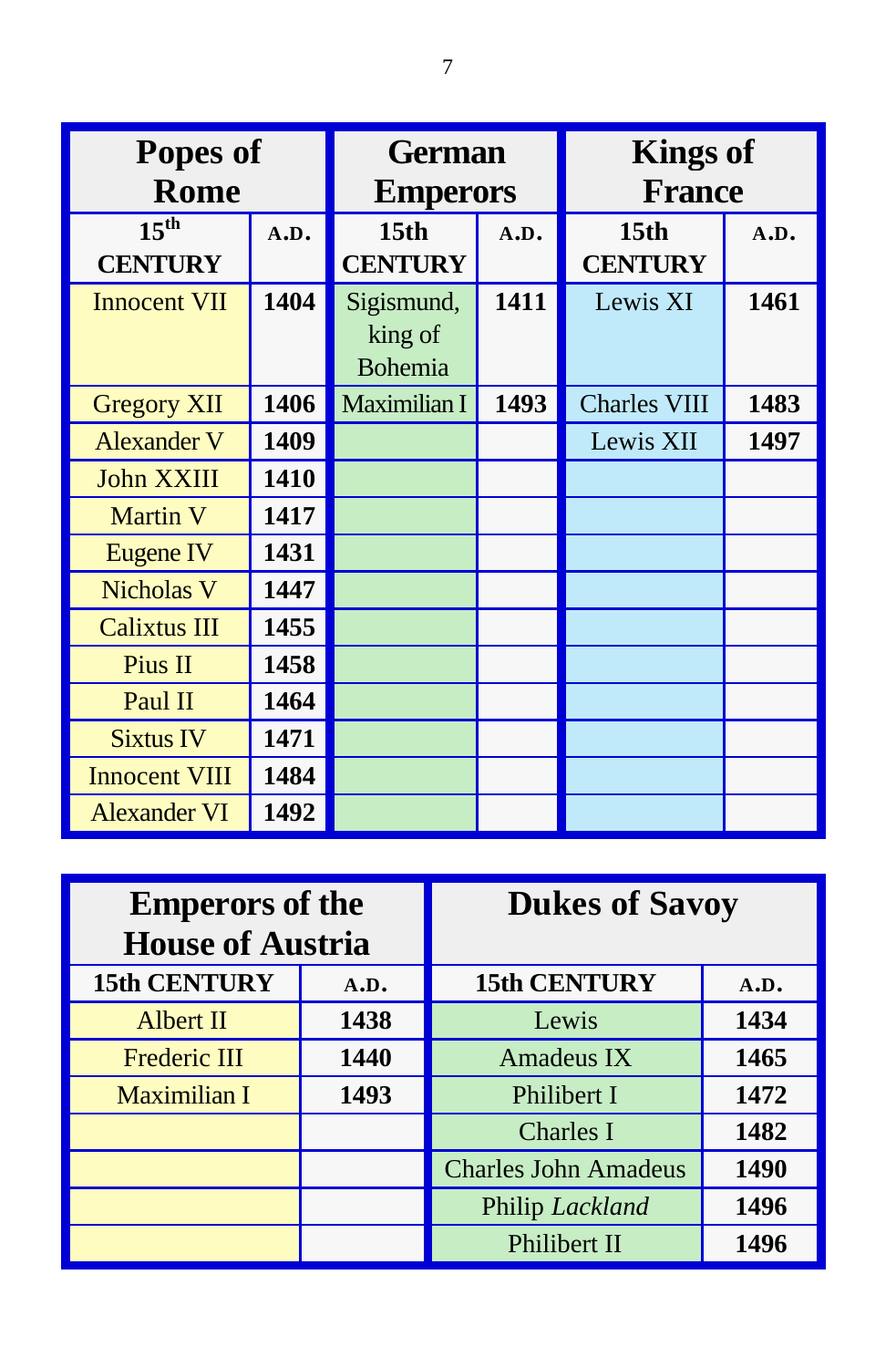| Popes of<br><b>Rome</b>       |      | <b>German</b><br><b>Emperors</b> |      | <b>Kings of</b><br><b>France</b> |      |  |
|-------------------------------|------|----------------------------------|------|----------------------------------|------|--|
| <b>16th</b><br><b>CENTURY</b> | A.D. | 16th<br><b>CENTURY</b>           | A.D. | <b>16th</b><br><b>CENTURY</b>    | A.D. |  |
| Pius III                      | 1503 | <b>Charles V</b>                 | 1519 | Francis I                        | 1514 |  |
| <b>Julius III</b>             | 1503 | <b>Ferdinand I</b>               | 1558 | Henry II                         | 1547 |  |
| Leo $X$                       | 1513 | Maximilian II                    | 1564 | Francis II                       | 1559 |  |
| <b>Adrian VI</b>              | 1522 | Rodolph                          | 1576 | <b>Charles IX</b>                | 1560 |  |
| <b>Clement VII</b>            | 1523 |                                  |      | Henry III                        | 1574 |  |
| Paul III                      | 1534 |                                  |      | Henry IV                         | 1589 |  |
| <b>Julius III</b>             | 1550 |                                  |      |                                  |      |  |
| <b>Marcellus II</b>           | 1555 |                                  |      |                                  |      |  |
| Paul IV                       | 1555 |                                  |      |                                  |      |  |
| Pius IV                       | 1559 |                                  |      |                                  |      |  |
| Pius V                        | 1563 |                                  |      |                                  |      |  |
| <b>Gregory XIII</b>           | 1572 |                                  |      |                                  |      |  |
| <b>Sixtus V</b>               | 1585 |                                  |      |                                  |      |  |
| <b>Urban VII</b>              | 1590 |                                  |      |                                  |      |  |
| <b>Gregory XIV</b>            | 1590 |                                  |      |                                  |      |  |
| <b>Innocent IX</b>            | 1591 |                                  |      |                                  |      |  |
| <b>Clement VIII</b>           | 1592 |                                  |      |                                  |      |  |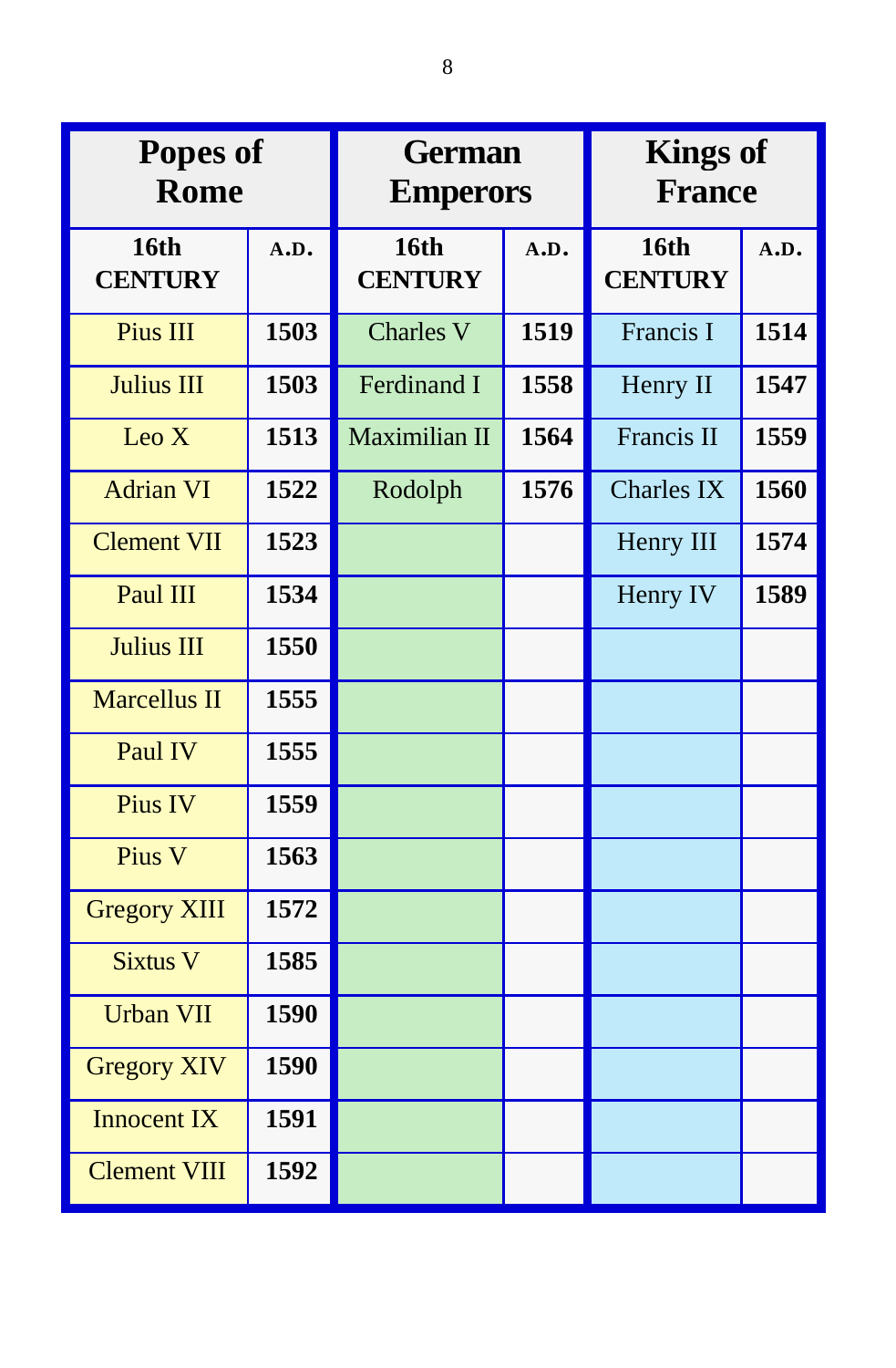| <b>Emperors of the</b><br><b>House of Austria</b> |      | <b>Dukes of Savoy</b>     |      |  |
|---------------------------------------------------|------|---------------------------|------|--|
| <b>16th CENTURY</b>                               | A.D. | <b>16th CENTURY</b>       |      |  |
| <b>Charles V</b>                                  | 1519 | <b>Charles III</b>        | 1504 |  |
|                                                   |      | <b>Emmanuel Philibert</b> | 1559 |  |
|                                                   |      | <b>Charles Emanuel</b>    | 1580 |  |

| <b>Popes of</b><br><b>Rome</b>         |      | <b>German</b><br><b>Emperors</b>       |      | <b>Kings of</b><br><b>France</b>       |      | <b>Dukes of</b><br><b>Savoy</b>        |      |
|----------------------------------------|------|----------------------------------------|------|----------------------------------------|------|----------------------------------------|------|
| 17 <sub>th</sub><br><b>CENTUR</b><br>Y | A.D. | 17 <sub>th</sub><br><b>CENTUR</b><br>Y | A.D. | 17 <sub>th</sub><br><b>CENTUR</b><br>Y | A.D. | 17 <sub>th</sub><br><b>CENTUR</b><br>Y | A.D. |
| Leo XI                                 | 1605 | <b>Matthias I</b>                      | 1612 | Lewis<br><b>XIII</b>                   | 1610 | Victor<br>Amadeus I                    | 1630 |
| Paul V                                 | 1605 | Ferdinand II                           | 1619 | Lewis<br><b>XIV</b>                    | 1634 | Francis<br>Hyacinthus                  | 1637 |
| Gregory<br>XV                          | 1621 | Ferdinand III                          | 1637 |                                        |      | Charles<br>Emanuel<br>$\mathbf{I}$     | 1638 |
| <b>Urban</b><br><b>VIII</b>            | 1623 | Leopold                                | 1657 |                                        |      | Victor<br>Amadeus<br>$\mathbf{I}$      | 1675 |
| Innocent $X$                           | 1644 |                                        |      |                                        |      |                                        |      |
| Alexander<br>VII                       | 1655 |                                        |      |                                        |      |                                        |      |
| $C$ lement $\overline{IX}$             | 1667 |                                        |      |                                        |      |                                        |      |
| Clement X                              | 1670 |                                        |      |                                        |      |                                        |      |
| <b>Innocent XI</b>                     | 1676 |                                        |      |                                        |      |                                        |      |
| <b>Alexander</b><br><b>VIII</b>        | 1689 |                                        |      |                                        |      |                                        |      |
| <b>Innocent XII</b>                    | 1691 |                                        |      |                                        |      |                                        |      |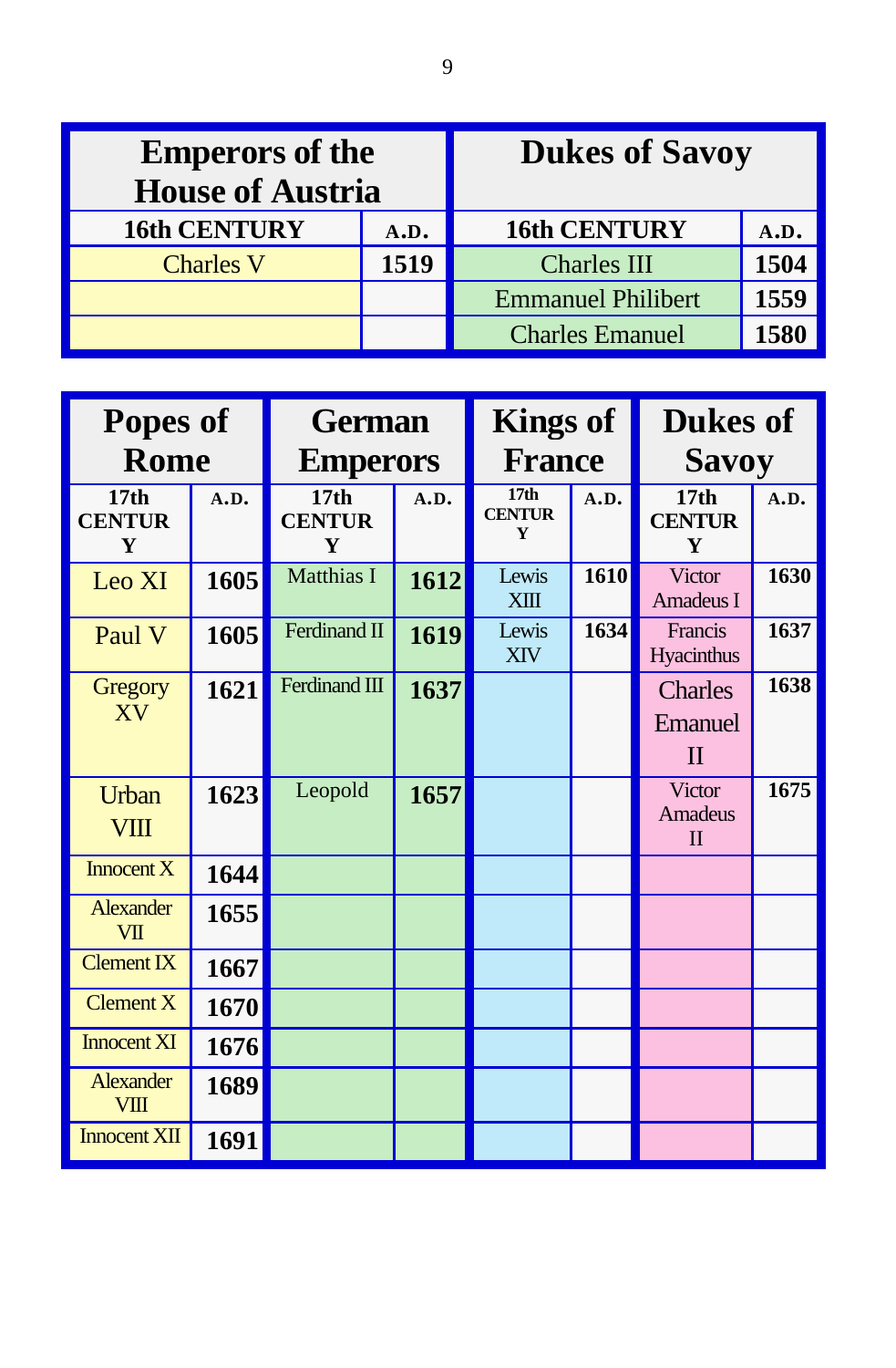## CHAPTER 5

## **THE HISTORY OF THE WALDENSES AND ALBIGENSES, FROM THE TIME OF PETER WALDO, A.D. 1160, TO THE DAYS OF WICKLIFFE, 1360**

## SECTION 1

*Origin of the names WALDENSES and ALBIGENSES, with some account of Peter Waldo of Lyons, and the sanguinary edict of pope Lucius III against the disciples of Waldo.*

HAVING sketched the more prominent features of the Christian Church, for the first ten centuries, and arriving at that period in which we are to give the reader some account of the Waldenses, it will be proper to introduce the subject by an attempt to ascertain the origin of their distinguishing appellation. The learned Mosheim contends with considerable pertinacity that they derived their name from Peter Waldo, an opulent merchant of Lyons, whose history will presently come under our notice; but in this he is contradicted by his learned translator, and, I believe, I may truly add, by most writers of authority since his time.

The most satisfactory definition that I have met with of the term *Waldenses,* is that given by Mr. Robinson, in his Ecclesiastical Researches; and, in the confidence that it is the true one, and that I may not unnecessarily trespass on the reader's time and patience, I submit it to his consideration.

From the Latin word VALLIS, came the English word *valley,* the French and Spanish *valle,* the Italian *valdesi,* the Low Dutch *valkye,* the Provencal *vaux, vaudois,* the ecclesiastical *Valdenses, Ualdeases,* and *Waldenses.* The words simply signify *rallies,* inhabitants of rallies, and no more. It happened that the inhabitants of the rallies of the Pyrenees did not profess the Catholic faith; it fell out also that the inhabitants of the valleys about the *Alps* did not embrace it; it happened, moreover, in the ninth century, that one Valdo, a friend and counselor of Berengarius, and a man of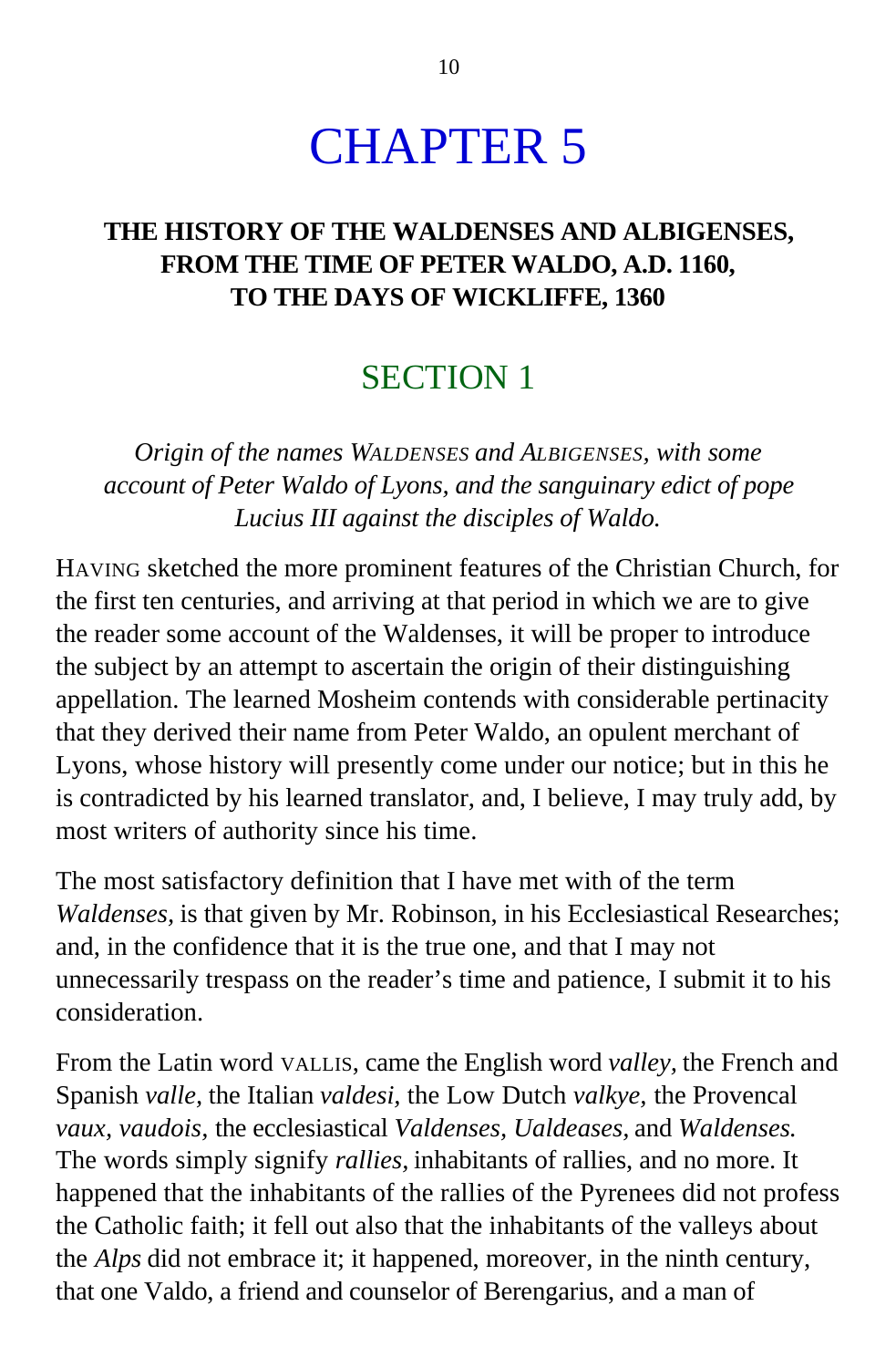eminence who had many followers, did not approve of the papal discipline and doctrine; and it came to pass about an hundred and thirty years after, that a rich merchant of Lyons, who was called Valdus, or Waldo, openly disavowed the Roman Catholic religion, supported many to teach the doctrines believed in the valleys, and became the instrument of the conversion of great numbers; ALL THESE PEOPLE WERE CALLED WALDENSES.<sup>[1](#page-393-0)</sup> This view of the matter, which to myself appears indisputably the true one, is also supported by the authority of their own historians, Pierre Gilles, Perrin, Leger, Sir S. Morland, and Dr. Allix.

To the preceding account of the derivation of the term Waldenses, I shall now add the explanation given by these writers of various other appellations, that were bestowed on this class of Christians, and particularly that of Albigenses.

The names imposed on them in France by their adversaries, they say, have been intended to vilify and ridicule them, or to represent them as new and different sects. Being stripped of all their property, and reduced by persecution to extreme poverty, they have been called "the poor of Lyons." From their mean and famished appearance in their exiled and destitute state, they have been called in provincial jargon "Siccan," or pickpockets. Because they would not observe saints' days, they were falsely supposed to neglect the Sabbath also, and called "Inzabbatati or Insabbathists."<sup>[2](#page-393-0)</sup> As they defiled transubstantiation, or the personal and divine presence of Jesus Christ in the host, or wafer exhibited in the mass, they were called "Arians." Their adversaries, premising that all power must be derived from God *through his vicegerent the pope,* or from an opposite and evil principle inferred, that the Waldenses were *"Manichaeans,"* because they denied the pope's supremacy over the emperors and kings of the earth.

In Languedoc, the Catholics affirmed that the origin of these heretics was recent, and that they derived their name of Vaudois, or Waldenses, from Peter Waldo, one of their barbes or preachers, whose immediate followers were called Waldenses; but this was rather the renovation of the name from a particular cause than its original: accordingly it extended over that district only, in France, where Peter Waldo preached; for in other districts the people who were branches of the same original sect, as in Dauphine, were,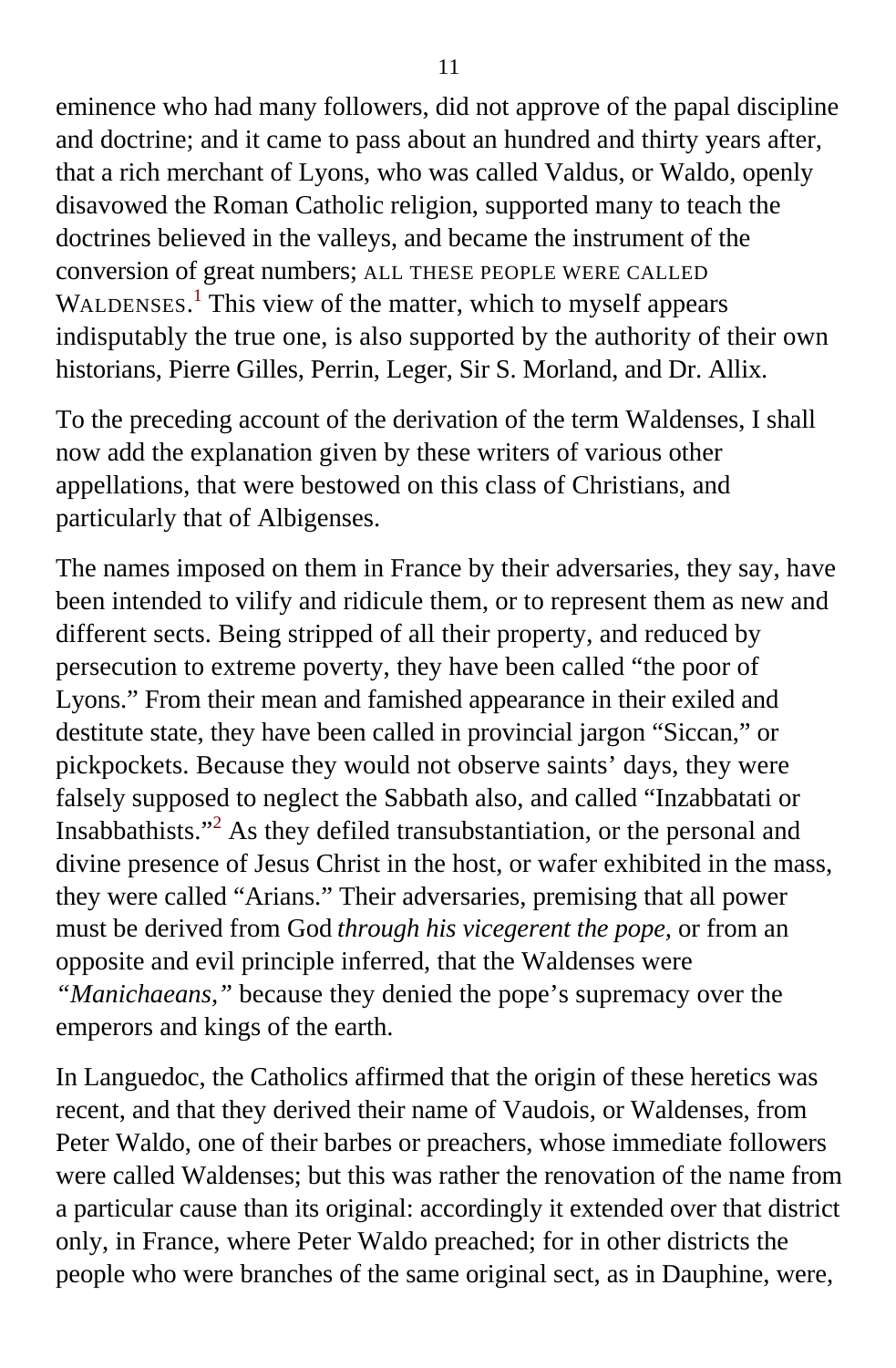from a noted preacher called Josephists—in Languedoc, they were called Henricians — and in other provinces, from Peter Bruys, they were called Petrobrusians. Sometimes they received their name from their manners, as "Catharists," *(Puritans)* and from the foreign country whence it was presumed they had been expelled, they were called "Bulgarians" or Bougres. In Italy they were commonly called Fratricelli, that is, "men of the brotherhood;" because they cultivated brotherly love among themselves, acknowledging one another as brethren in Christ. Sometimes they were denominated "Paulicians," and, by corruption of the word, "Publicans," considering them as sprung from that ancient sect which, in the seventh century, spread over Armenia and Thrace,<sup>[3](#page-393-0)</sup> and which, when persecuted by the Greek emperor might migrate into Europe, and mingle with the Waldenses in Piedmont. Sometimes they were named from the country or city in which they prevailed, as Lombardists, Toulousians, and Albigenses. All these branches, however, sprang from one common stock, and were animated by the same religious and moral principles.

ALBIGENSES became latterly their common name in France, from the great number of them that inhabited the city of Alby, and the district of Albigeois, between the Garonne and the Rhone: but that name was not general and confirmed till after the council of Alby in the year 1254, which condemned them as heretics. Their number and prevalence in that country are ascribed to the patronage and protection which they received from Roger, Count of Alby, after they had been persecuted in other countries. Some writers have labored to prove that the Waldenses and Albigenses were quite different classes of Christians, and that they held different principles and opinions: but there seems no solid ground for maintaining such a distinction. When the popes issued their fulminations against the Albigenses, they expressly condemn them as Waldenses; their legates made war against them as professing the faith of the Waldenses; the monks of the Inquisition formed their processes of indictment against them as being Waldenses; the people persecuted them as such; and they uniformly adopted the title when it was given them, and even thought themselves honored by it. To this may be added, that historians do not trace their origin to any local causes in Albigeois, and about Toulouse, but represent them as emigrants from other regions. Neither do they represent their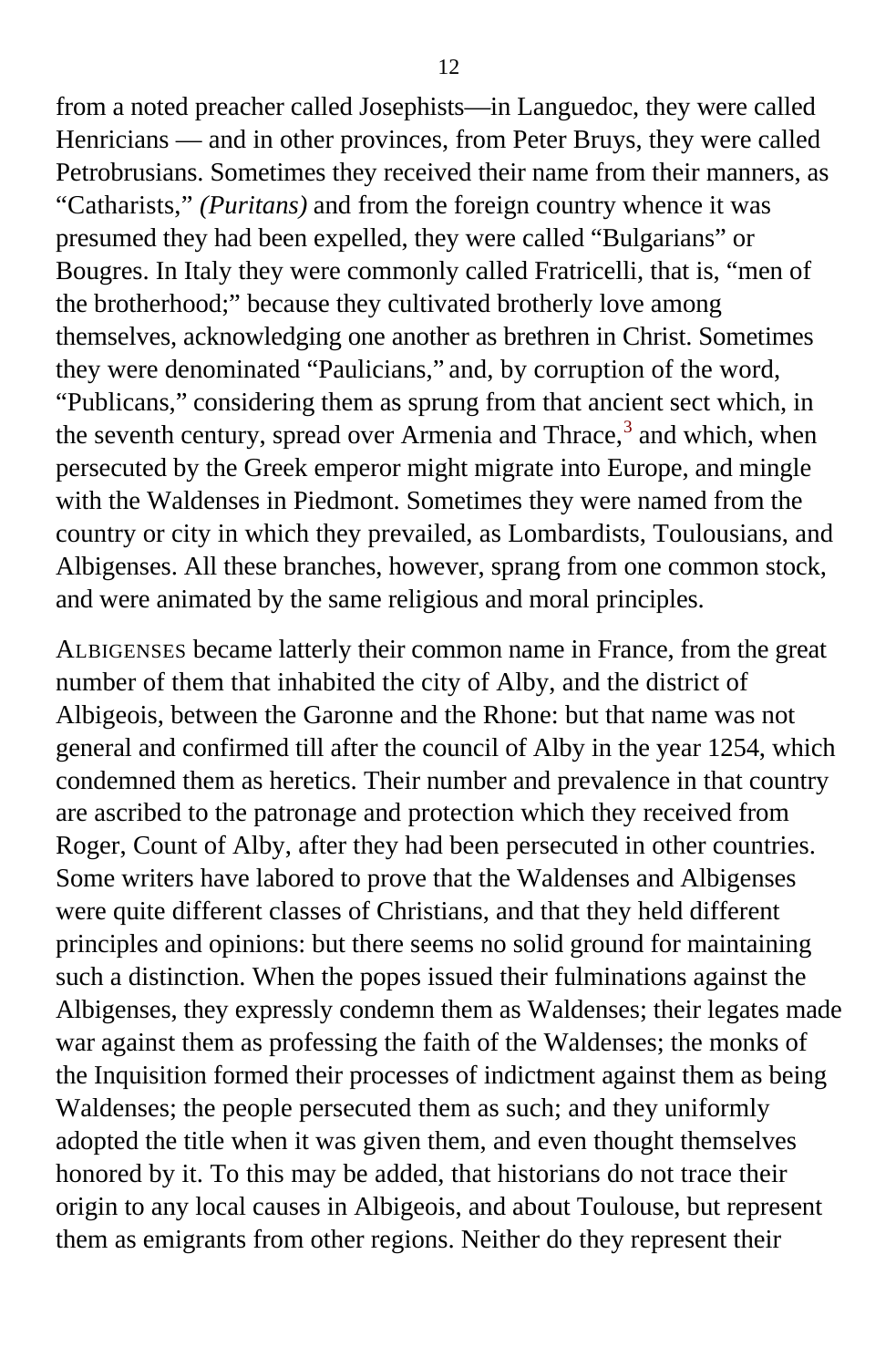origin as recent before the council of Alby, but as strangers from adjacent countries about a hundred years before.

Farther, the provincial councils of Toulouse, in 1119, and of Lombez, in 1176, and the general councils of Lateran in 1139, and 1179, do not treat of them, nor condemn them as Albigenses but as heretics, and when they paricularize them, they denominate them "bons hommet"—(i.e. good men)—"Cathari"—"Paterini"—"Publicani," etc. which shows that they existed before they were generally known as Albigenses. It is also proved, from their books, that they existed as Waldenses, before the times of Peter Waldo, who preached about the year 1160. Perrin, who wrote their history, had in his possession a New Testament in the Vallese language, written on parchment, in a very ancient letter, and a book entitled in their language, "Qual cosa sia l'Antichrist"—that is, "What is Antichrist?" under date of the year 1120, which carries us back at least twenty years before Waldo. Another book entitled, "The Noble Lesson" —is dated A.D. 1100.

Their enemies confirm their great antiquity. Reinerius Saccho, an inquisitor, and one of their most implacable enemies, who lived only eighty years after Waldo, admits that the Waldenses flourished five hundred years before that preacher. Gretzer, the Jesuit, who also wrote against the Waldenses, and had examined the subject fully, not only admits their great antiquity, but declares his firm belief that the Toulousians and Albigenses condemned in the years 1177, and 1178, were no other than Waldenses. In fact, their doctrine, discipline, government, manners, and even the errors with which they have been charged (by the Catholics,) show that the Albigenses and Waldenses were distinct branches of the same sect, or that the former were sprung from the latter. $4$ 

From the death of Claude, bishop of Turin, who may not improperly be termed the Wickliff of that city, to the times of Peter Waldo of Lyons, a considerable period intervened, during which, the history of the disciples of that great man is involved in much obscurity. They seem to have had no writers among themselves capable of detailing their proceedings during this period; or, if any records of their ecclesiastical history were committed to writing, the zeal of their opponents hath prevented their transmission to our times. In the writings of their adversaries, indeed, we have abundant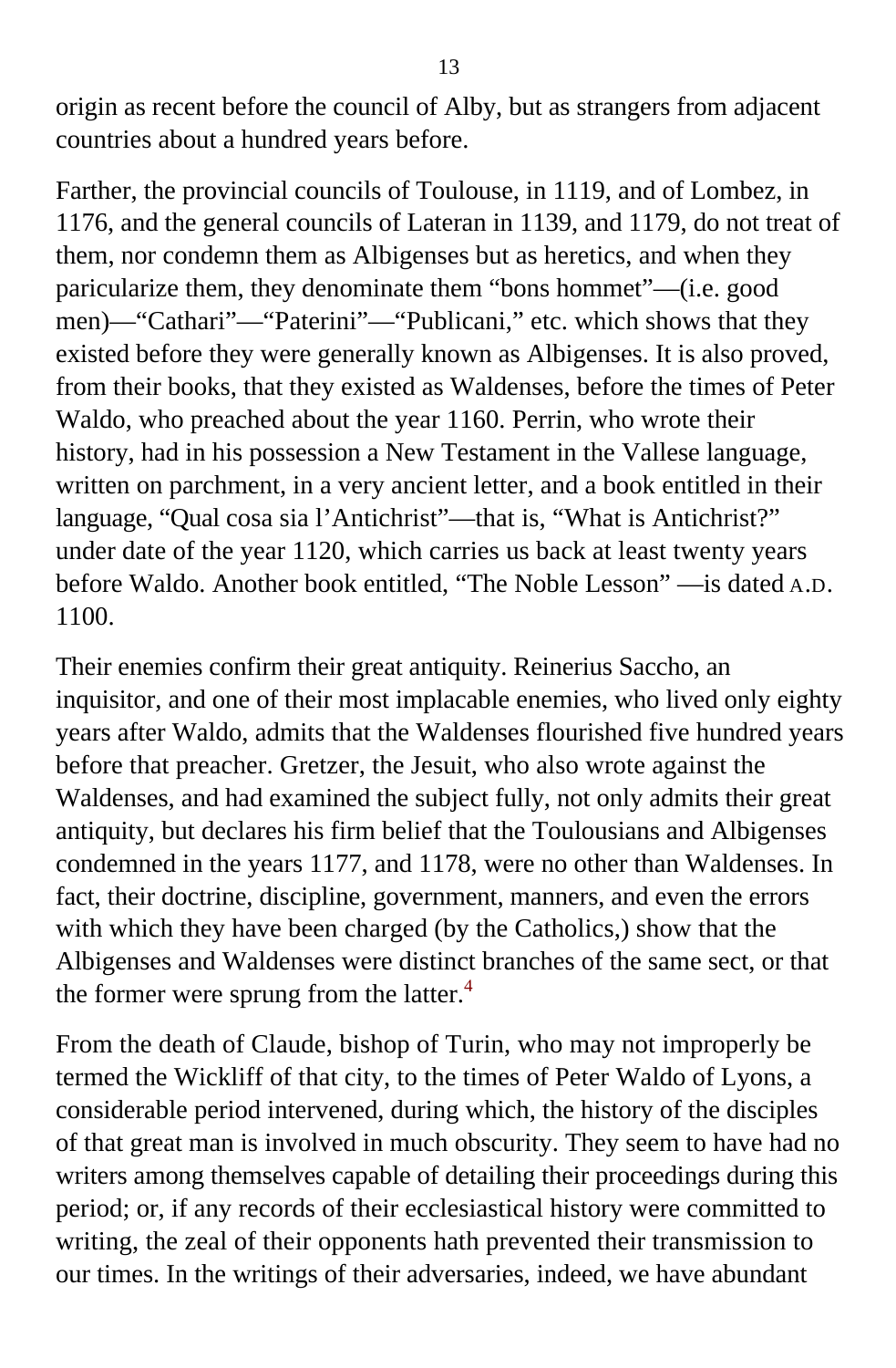proof of their existence, as a class of Christians separated in faith and practice from the catholic church, and of the multiplication of their numbers; but of their proceedings in the formation of churches, and of their order, worship, and discipling, we are very imperfectly informed.

Of the *Catharists,* in Germany, and of the *Paterines,* in the duchy of Milan, etc. during this period, both of which held the same principles as the Waldenses, we have already taken some notice in the preceding chapter. But it was not till the twelfth century that the *Vaudois* appear in ecclesiastical history as a people obnoxious to the church of Rome. And even then it seems, in great measure, to have been occasioned by the indefatigable labors, the ardent zeal, and the amazing success which crowned the ministry of Peter Waldo of Lyons, whose followers first obtained the name of Leonists, and who, when persecuted in France, fled into Piedmont, incorporating themselves with the Vaudois. The following is the account which Mr. Robinson gives of this intricate article of ecclesiastical history, and as it appears to myself more probable than any other that I have seen, I incline to admit it as the true one.

"In the twelfth century, towards the close, a great reformation was begun at Lyons, under the auspices of a merchant there, who procured a translation of the four Gospels from Latin into French, and who both preached in person, and engaged others to do so in various parts of the country. Reinerius Saccho thought all the believers *(Credenti)* sprung from this stock; and he therefore calls them all Leonists. Whether the merchant received his name (Valdus) from the Vaudois, or whether they received theirs from him, is uncertain; the former is the more, probable opinion of the two, and the fact seems to be, that till then the Vaudois were (comparatively speaking) few and obscure, and the Leonists at once numerous and popular; that the Vaudois and Leonists soon incorporated themselves together; that the Vaudois communicated their name, which passed for that of a low, rustical, and obscure people to the Leonists; and that the Leonists emboldened the Vaudois to separate openly from the church. This view of things in part reconciles the opinion of the catholic bishop, Bossuet, with that of Dr. Allix and other Protestants. Bossuet says, the separation of the Vaudois was for a long time a mere schism in the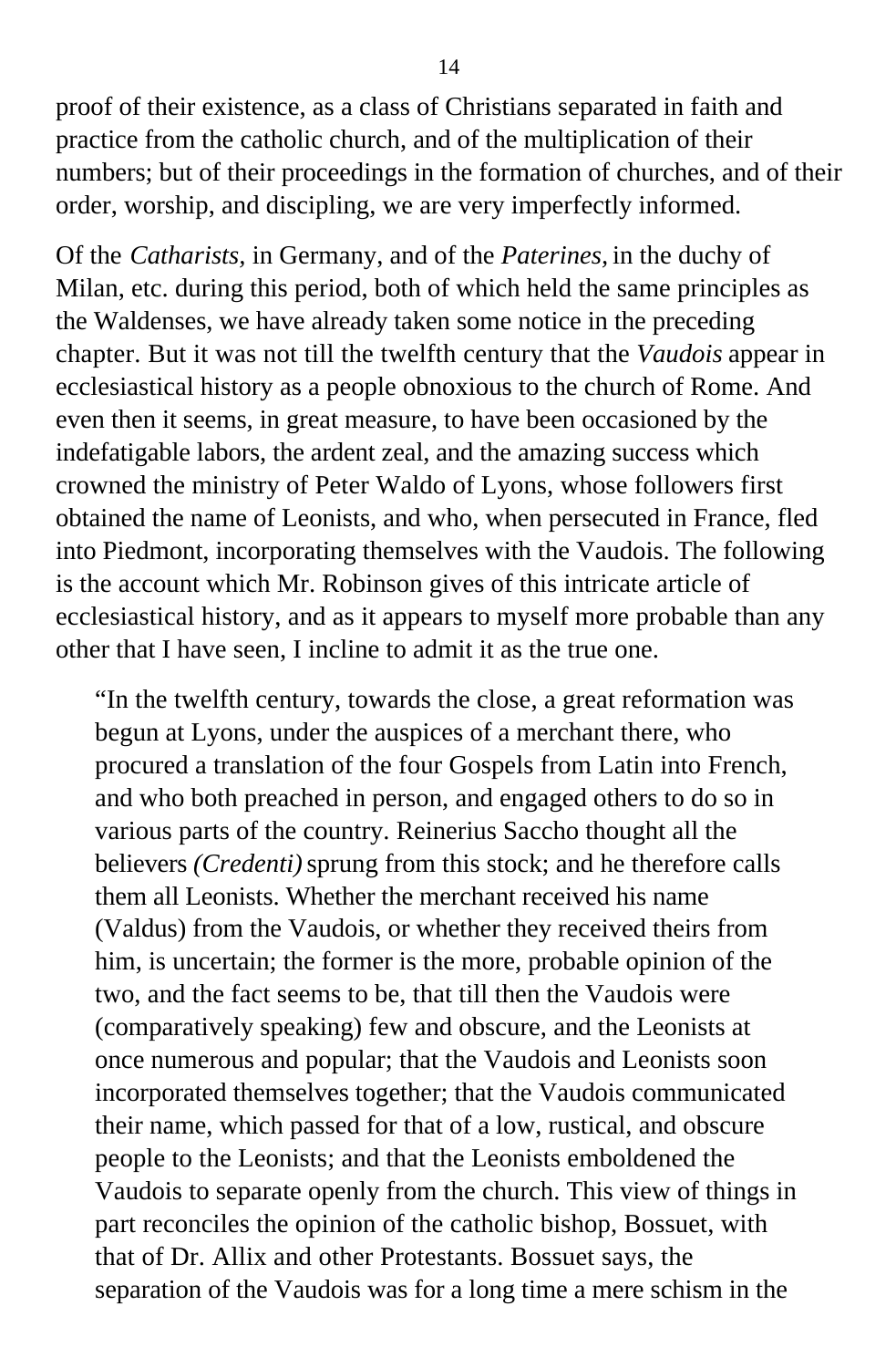church, and that Waldo was their parent. Protestants deny this, and say that the Vaudois were the parents of the Leonists. It should seem the Vaudois were the first, and that they continued in the church a sort of party till Waldo emboldened them to separate, and so became not the founder of the party, but the parent of their separation."

But the history of Peter Waldo, his exemplary life, his zeal in the cause of truth and virtue, the noble sacrifices which he made to religious principle, and the extraordinary success which crowned his labors in the promulgation of the gospel of peace, entitle him to somewhat more than an incidental mention in the history of the times it, which he lived. He was an opulent merchant in the city of Lyons—a city which, in the second century of the Christian era, as we have formerly seen<sup>[5](#page-393-0)</sup> was blessed with the clear light of divine truth—where Christ had planted a numerous church to serve as a pillar on which his truth was inscribed, or a candlestick on which he had placed the lamp of life. But the lamp had long been extinguished, and the pillar removed. Lyons, in the times of Peter Waldo, was sunk into a state of the grossest darkness and superstition. About the year 1160, the doctrine of transubstantiation, which some time afterwards pope Innocent III confirmed in a very solemn manner, was required by the court of Rome to be acknowledged by all men. A most pernicious practice of idolatry was connected with the reception of this doctrine. Men fell down before the consecrated wafer and worshipped it as God; an abomination, the absurdity and impiety of which forcibly struck the mind of Waldo, who opposed it in a most courageous manner.<sup>[6](#page-393-0)</sup>

But although the conscience or common sense of Waldo revolted against this novel piece of superstition, he seems not to have entertained, at that time, the most distant idea of withdrawing himself from the communion of the Romish church, nor indeed to have had much sense of religion upon his mind. God, however, who hath the hearts of all men in his hands, and who turns them as the rivers of water, had destined him for great usefulness in his kingdom. To him, also, whatever means seem necessary for effecting his purposes in the world, are equally at command. An extraordinary occurrence in providence was the means of awakening the mind of Peter Waldo, to the "one thing needful." One evening after supper, as he sat conversing with a party of his friends, and refreshing himself among them,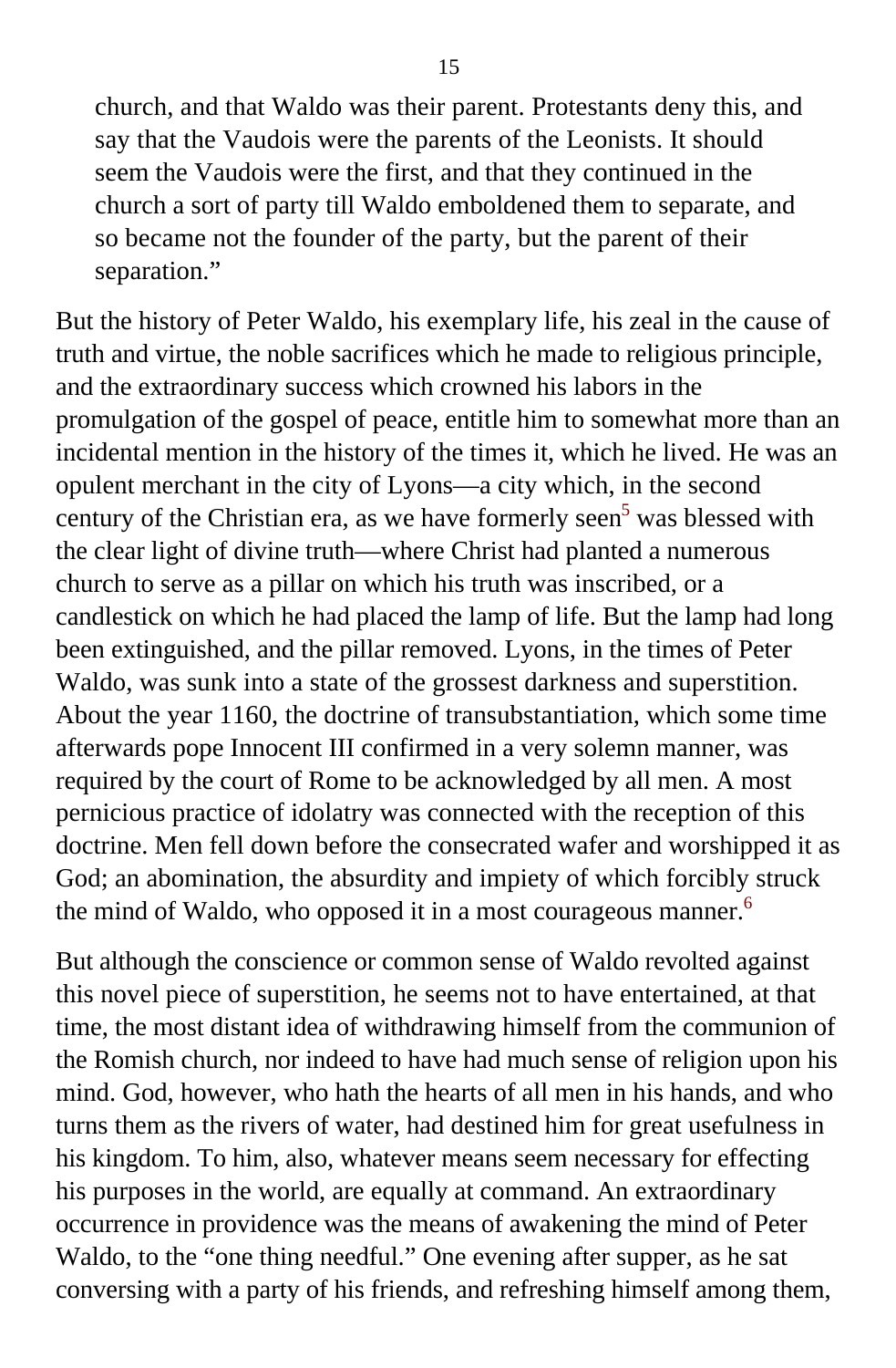one of the company fell down dead on the floor, to the consternation of all that were present. Such a lesson on the uncertainty of human life, and the very precarious tenure on which mortals hold it, most forcibly arrested his attention. The Latin Vulgate Bible was the only edition of the Scriptures at that time in Europe; but that language was inaccessible to all, except one in an hundred of its inhabitants. Happily for Waldo, his situation in life had enabled him to surmount that obstacle. *"Being somewhat learned"* says Reinerius Saccho, when speaking of him, "he taught the people the text of the New Testament in their mother tongue." The sudden death of his friend led him to think of his own approaching dissolution, and under the terrors of an awakened conscience, he had recourse to the Holy Scriptures for instruction and comfort. There, in the knowledge of the true character of God, as the just God and the Savior, he found the pearl of great price the way of escape from the wrath which is to come. The belief of the testimony which God hath given of his Son, diffused peace and joy into his own mind, raised his views and conceptions above "the smoke and din of this dim spot which men call earth," and led him to look for glory, honor, and immortality, even eternal life, in the world to come. But Christian love is an operative principle. It expands the mind in which it dwells, and fills it with generous sentiments—with supreme love to God, and the most disinterested benevolence to man. Waldo was desirous of communicating to others a portion of that happiness which he himself enjoyed. He abandoned his mercantile pursuits, distributed his wealth to the poor as occasion required; and, while the latter flocked to him to partake of his alms, he labored to engage their attention to the things which belonged to their everlasting peace.

One of the first objects of his pursuit was to put into their hands the word of life; and he either himself translated, or procured some one else to translate the four Gospels into French; and the next was to make them acquainted with their sacred contents. Matthias Illyrius, a writer who prosecuted his studies under Luther and Melancthon, and was one of the Magdeburgh Centuriators, speaking of him, says, "His kindness to the poor being diffused, his love of teaching and their love of learning growing stronger and stronger, greater crowds came to him, to whom he explained the Scriptures. He was himself a man of learning; so I understand from some old parchments—nor was he obliged to employ others to translate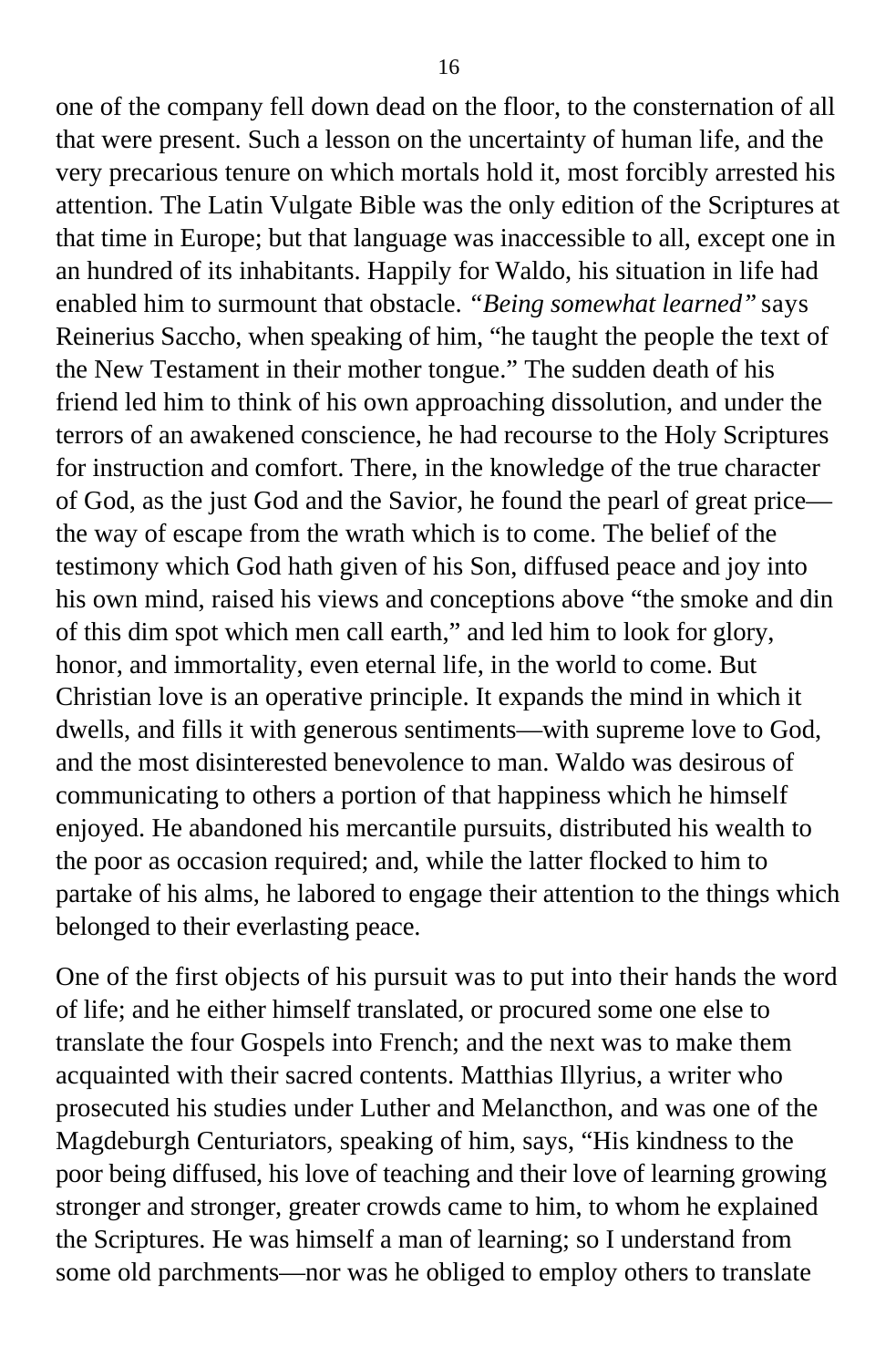for him as his enemies affirm." But whether Waldo himself translated these Scriptures or employed others to do it, or, which is most probable, executed it himself with the assistance of others, certain it is, that the inhabitants of Europe were indebted to him for the first translation of the Bible into a modern tongue, since the time that the Latin had ceased to be a living language—a gift of inestimable value.

As Waldo became more acquainted with the Scriptures, he began to discover that a multiplicity of doctrines, rites, and ceremonies which had been introduced into the national religion, had not only no foundation in the word of God, but were most pointedly condemned in that book. Inflamed with zeal for the glory of God, on the one hand, and with concern for the souls of his fellow-sinners on the other, he raised his voice loudly against them, condemning the arrogance of the pope, and the reigning vices of the clergy. Nor did he satisfy himself with mere declamation against what was wrong in others. He taught the truth in its simplicity, and enforced its practical influence on the heart and life; and by his own example, as well as by an appeal to the lives of those who first believed in Christ, he labored to demonstrate the great difference that existed between the Christianity of the Bible and that of the church of Rome.

The consequence of all this may be easily supposed by a reflecting mind. The archbishop of Lyons heard of these proceedings, and became indignant. Their tendency was obvious; the honor of the church was involved in them, and, in perfect consistency with the usual mode of silencing objectors among the Catholic party, he forbade the new reformer to teach any more on pain of excommunication, and of being proceeded against as an heretic. Waldo replied, that though a layman, he could not be silent in a matter which concerned the salvation of his fellow-creatures. Attempts were next made to apprehend him; but the number and kindness of his friends, the respectability and influence of his connections, many of whom were men of rank; the universal regard that was paid to his character for probity and religion; and the conviction that his presence was highly necessary among the people whom he had by this time gathered into a church, and of which he had taken the oversight, all operated so strongly in his favor, that he lived concealed at Lyons during the space of three whole years.[7](#page-393-0)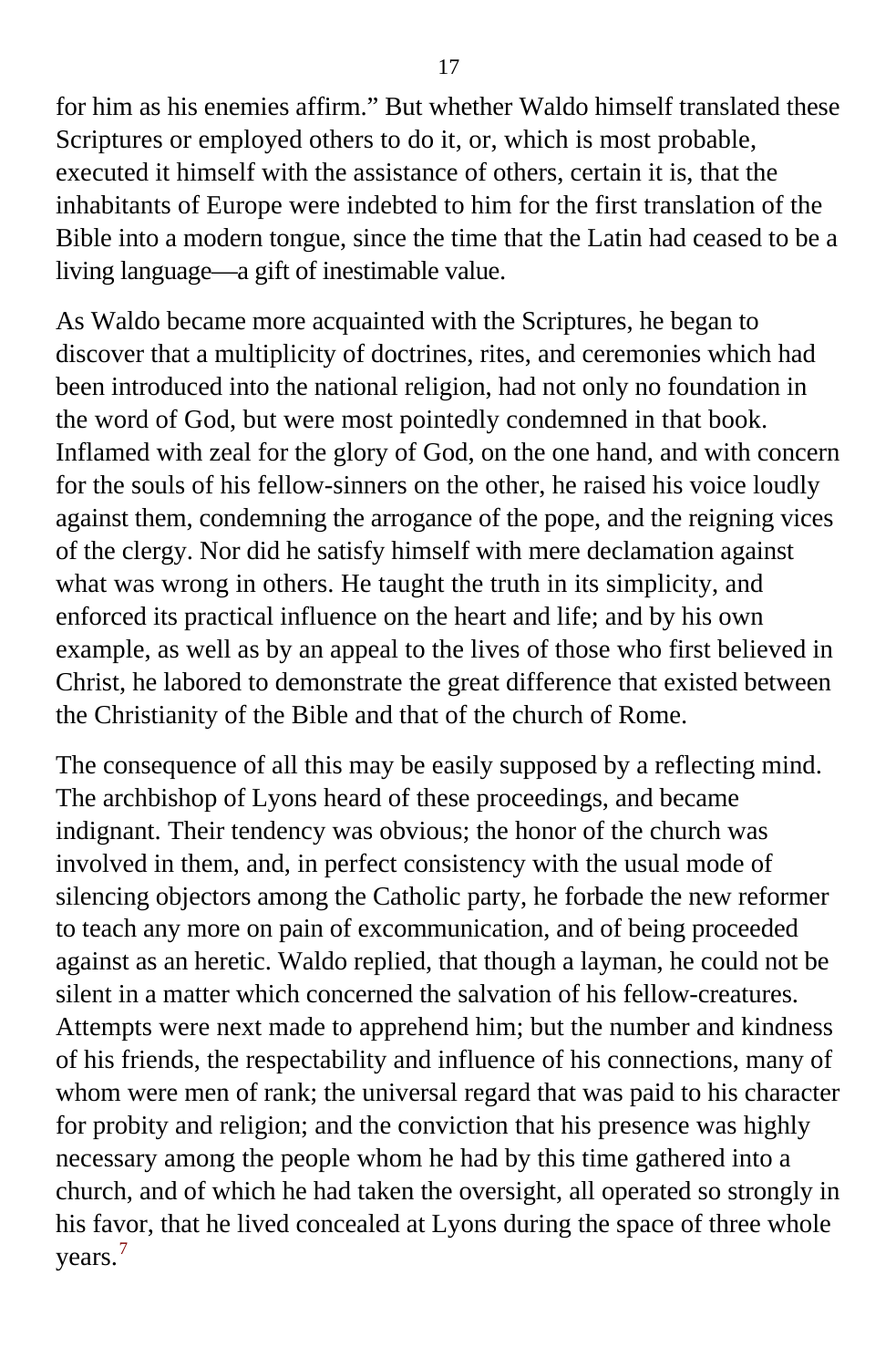Information of these things was then conveyed to pope Alexander III who no sooner heard of such heretical proceedings than he anathematized the reformer and his adherents, commanding the archbishop to proceed against them with the utmost rigor. Waldo was now compelled to quit Lyons; his flock in a great measure followed their pastor; and hence a dispersion took place not unlike that which arose in the church of Jerusalem on the occasion of the death of Stephen. The effects were also similar. Waldo himself retired into Dauphiny, where he preached with abundant success; his principles took deep and lasting root, and produced a numerous harvest of disciples who were denominated Leonists, Vaudois, Albigenses, or Waldenses; for the very same class of Christians is designated by these various appellations at different times, and according to the different countries or quarters of the same country in which they appeared.<sup>[8](#page-393-0)</sup>

Persecuted from place to place, Waldo retired into Picardy, where also success attended his labors. Driven from thence, he proceeded into Germany, carrying along with him the glad tidings of salvation; and, according to the testimony of Thuanus, a very authentic French historian, he at length settled in Bohemia, where he finished his course, in the year 1179, after a ministry of nearly twenty years. He was evidently a man of very singular endowments; and one of those extraordinary persons whom God in his providence occasionally raises up and qualifies for eminent usefulness in his kingdom; but he has met with no historian capable of doing justice to his talents and character. Numbers of his people fled for an asylum into the valleys of Piedmont, taking with them the new translation of the Bible. In the ensuing section, we shall have an opportunity of examining their doctrinal sentiments; and their history in that country, as well as in the south of France, and wherever else we can trace them, will occupy, in one way or other, the remaining pages of this volume.

The persecution of Waldo and his followers, with their flight from Lyons, is a remarkable epoch in the annals of the Christian church. Wherever they went, they sowed the seeds of reformation. The countenance and blessing of the King of kings accompanied them. The word of God grew and multiplied, not only in the places where Waldo himself had planted it, but in more distant regions. In Alsace and along the Rhine, the doctrines of Waldo spread extensively. Persecutions ensued—thirty-five citizens of Mentz were burned in one fire at the city of Bingen, and eighteen at Mentz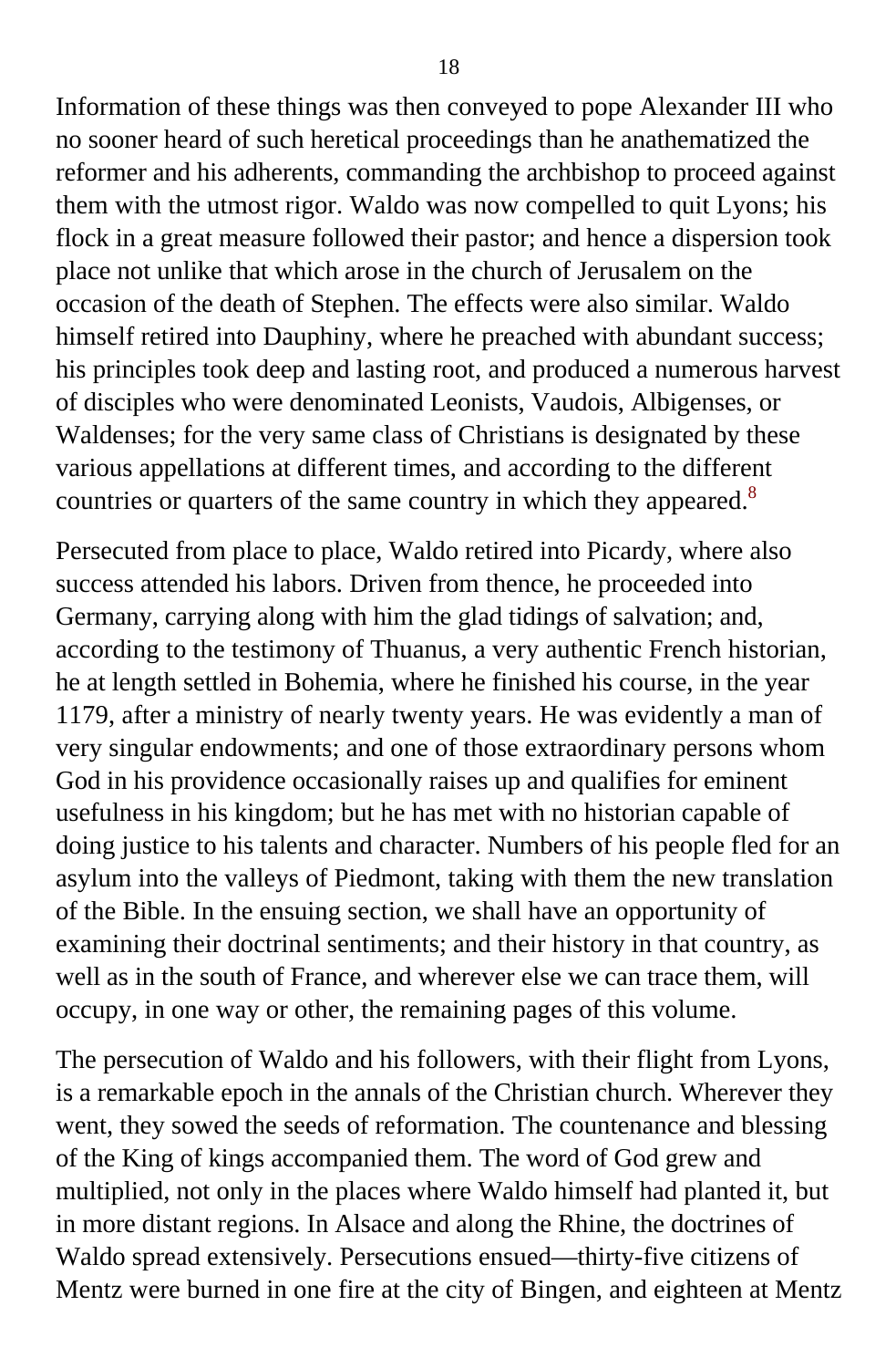itself. The bishops of both Mentz and Strasburgh breathed nothing but vengeance and slaughter against them; and at the latter city, where Waldo himself is said to have narrowly escaped apprehension, eighty persons were committed to the flames. In the treatment, and in the behavior of the Waldenses, were renewed the scenes of martyrdom of the second century. Multitudes died praising God, and in the confident hope of a blessed resurrection. But the blood of the martyrs again became the seed of the church; and in Bulgaria, Croatia, Dalmatia, and Hungary, churches were planted, which flourished throughout the thirteenth century, and which are said to have owed their rise chiefly to the labors of one Bartholomew, a native of Carcassone, a city not far distant from Toulouse, in the south of France, and which may be not improperly termed the metropolis of the Albigenses. In Bohemia, and in the country of Passau, it has been computed that there were not less than eighty thousand of this class of Christians in the year 1315. In short we shall find in the sequel, that they spread themselves throughout almost every country in Europe; but they were everywhere treated as the filth of the world, and as the offscouring of all things.<sup>[9](#page-393-0)</sup>

It call excite no surprise that their increasing numbers should rouse the court of Rome to adopt the most vigorous measures for suppressing them. The inquisition had not yet been established; but council after council had been convened in France; and about twenty years after Waldo had been driven from Lyons, the following persecuting edict was issued from Rome.

#### **THE DECREE OF POPE LUCIUS III AGAINST HERETICS, A.D. 1181**

"To abolish the malignity of diverse heresies which are lately sprung up in most parts of the world, it is but fitting that the power committed to the church should be awakened, that by the concurring assistance of the Imperial strength, both the insolence and mal-pertness of the heretics in their false designs may be crushed, and the truth of Catholic simplicity shining forth in the holy church, may demonstrate her pure and free from the execrableness of their false doctrines. Wherefore we, being supported by the presence and power of our most dear son, Frederic, the most illustrious Emperor of the Romans, always increaser of the empire, with the common advice and council of our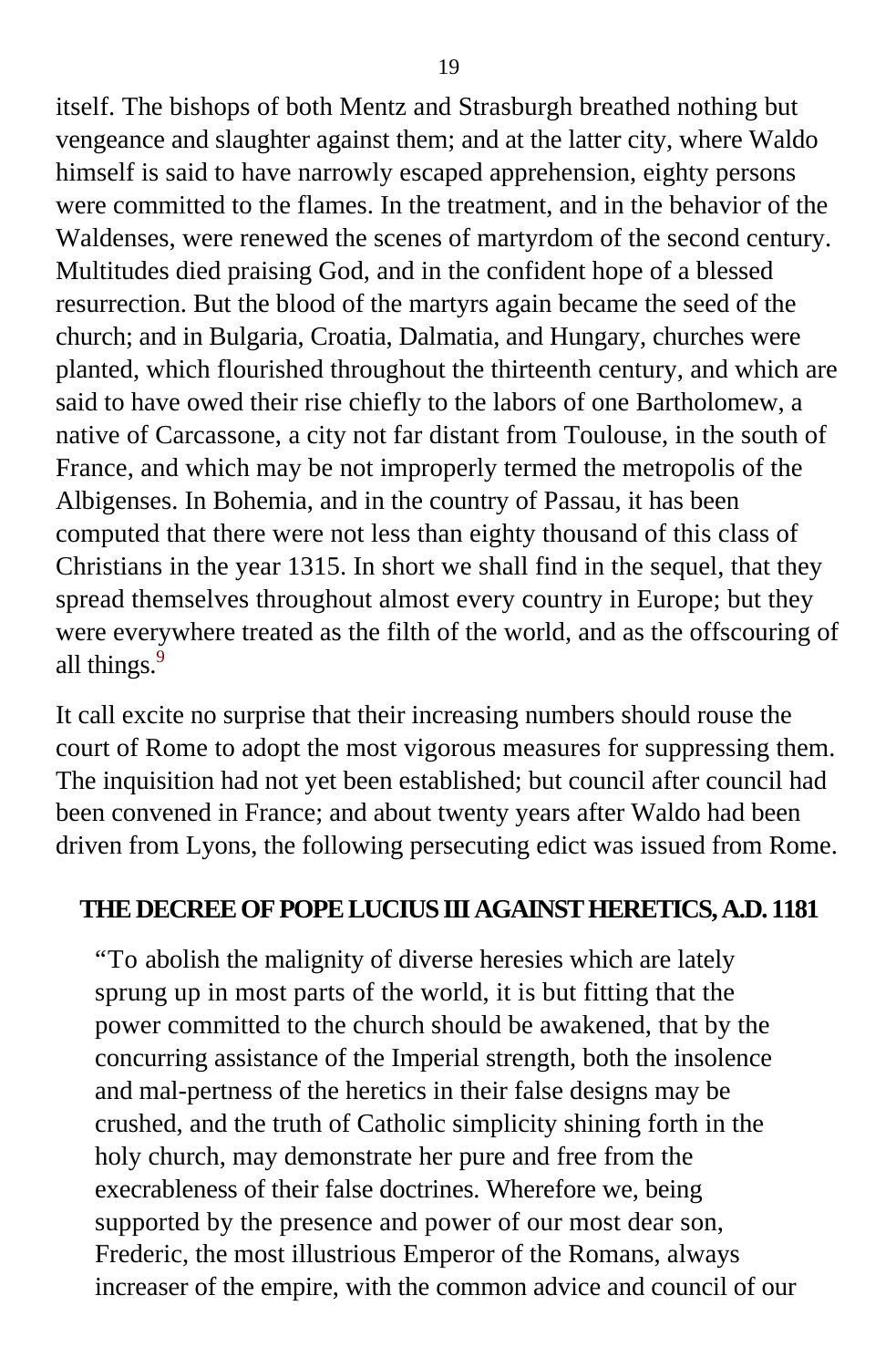brethren, and other patriarchs, archbishops, and many princes, who from several parts of the world are met together, do set themselves against these heretics who have got different names from the several false doctrines they profess, by the sanction of this present general decree, and by our apostolical authority according to the tenor of these presents, we condemn all manner of heresy, by what name soever it may be denominated."

"More particularly, we declare all Catharists, Paterines, and those who call themselves "the Poor of Lyons;" the Passignes, Josephists, Arnoldists, to lie under a perpetual anathema. And because some, under a form of godliness, but denying the power thereof, as the apostle saith, assume to themselves the authority of preaching; whereas the same apostle saith, "how shall they preach except they be sent" — we therefore conclude under the same sentence of a perpetual anathema, all those who either being forbid or not sent do notwithstanding presume to preach publicly or privately, without any authority received either from the Apostolic See, or from the bishops of their respective dioceses: As also all those who are not afraid to hold or teach any opinions concerning the sacrament of the body and blood of our Lord Jesus Christ, baptism, the remission of sins, matrimony, or any other sacraments of the church, differing from what the holy church of Rome doth preach and observe: and generally all those whom the same church of Rome, or the several bishops in their dioceses, with the advice of their clergy, or the clergy themselves, in case of a vacancy of the See, with the advice if need be of neighboring bishops, shall judge to be heretics. And we likewise declare all entertainers and defenders of the said heretics, and those that have showed any favor or given countenance to them, thereby strengthening them in their heresy, whether they be called *comforted, believers,* or *perfect,* or with whatsoever superstitious name they disguise themselves, to be liable to the same sentence."

"And though it sometimes happens that the severity of ecclesiastical discipline, necessary to the coercion of sin, is condemned by those who do not understand the virtue of it, we notwithstanding by these presents decree, That whosoever shall be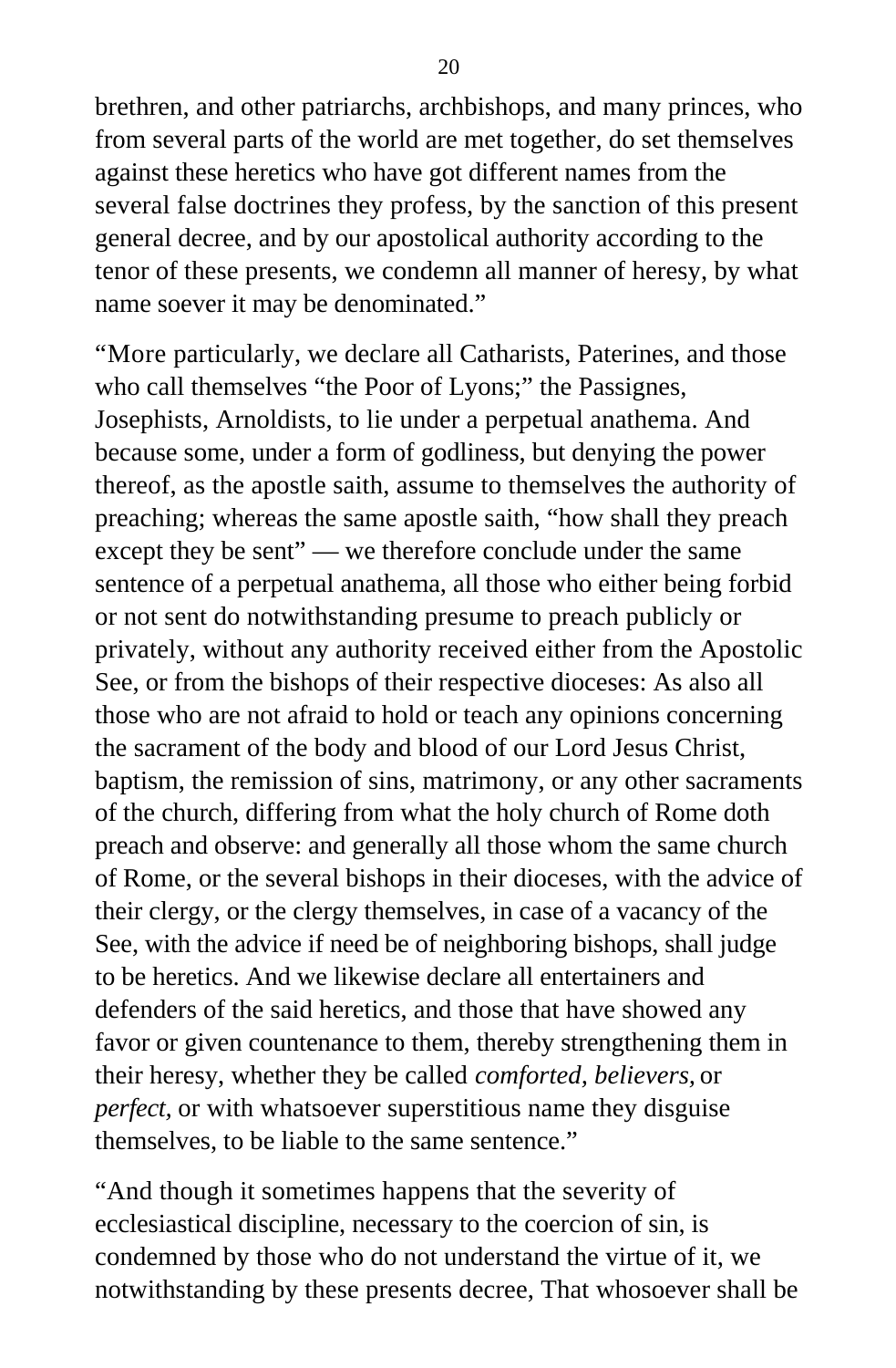notoriously convicted of these errors, if a clergyman, or one that endeavors to conceal himself under any religious order, he shall be immediately deprived of all prerogative of the church orders, and so being divested of all office and benefice, be delivered to the secular power to be punished according to demerit, unless immediately upon his being detected he voluntarily returns to the truth of the Catholic faith, and publicly abjures his errors, at the discretion of the bishop of the diocese, and makes suitable satisfaction. And as for a layman who shall be found guilty either publicly or privately of any of the aforesaid crimes, unless by abjuring his heresy and making satisfaction he immediately return to the orthodox faith, we decree him to be left to the sentence of the secular judge, to receive condign punishment according to the quality of the offense."

"And as to those who are taken notice of by the church as *suspected* of heresy, unless at the command of the bishop they give full evidence of their innocence, according to the degree of suspicion against them and the quality of their persons, they shall be liable to the same sentence. But those who after having abjured their errors, or cleared themselves upon examination to their bishop, if they be found to have relapsed into their abjured heresy—We decree that without any further hearing they be forthwith delivered up to the secular power, and their goods confiscated to the use of the church."

"And we further decree, That this excommunication, in which our will is that all heretics be included, shall be repeated and renewed by all patriarchs, archbishops, and bishops, in all the chief festivals and on any public solemnity, or upon any other occasion to the glory of God and the putting a stop to all heretical pravity: ordering by our apostolic authority, that if any bishop be found wanting or slow herein, he be suspended for three years from his episcopal dignity and administration."

"Furthermore, with the counsel and advice of bishops, and intimation of the emperor and princes of the empire, we do add, That every archbishop or bishop, either in his own person or by his archdeacon, or by other honest and fit persons, shall once or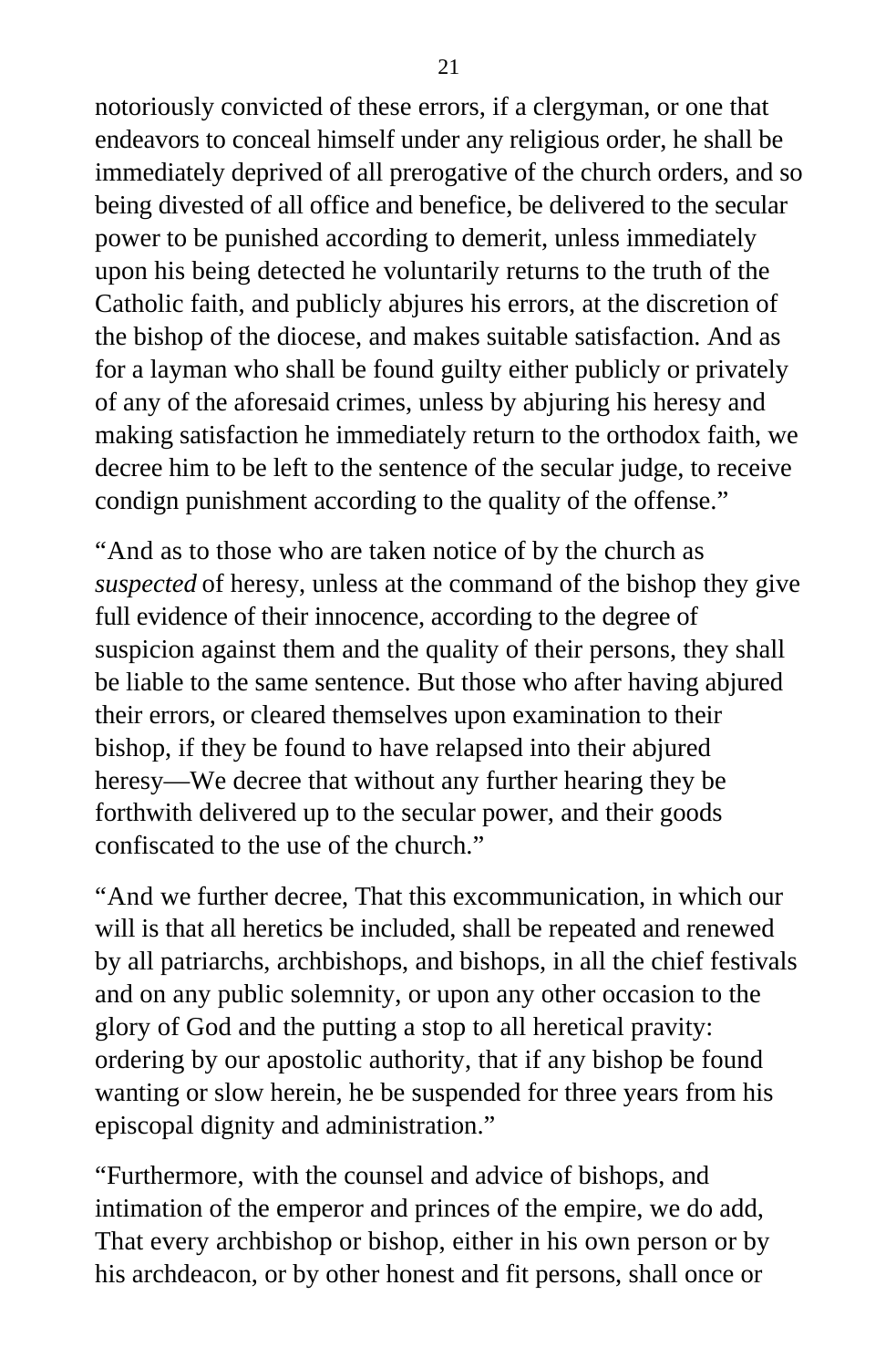twice in the year visit the parish in which it is reported that heretics dwell, and there cause two or three men of good credit, or, if need be, the whole neighborhood, to swear that if they know of any heretics there, or any that frequent private meetings, or that differ from the common conversation of mankind, either in life or manners, they will signify the same to the bishop or archdeacon: The bishops also or archdeacon shall summon before them the parties accused, who, unless they at their discretion, according to the custom of the country, do clear themselves of the guilt laid to their charge; or if, after having so cleared themselves, they relapse again to their former unbelief, they shall be punished at the bishop's discretion. And if any of them, by a damnable superstition, shall refuse to swear, that alone shall suffice to convict them of being heretics, and liable to the punishments before-mentioned."

"We ordain further, That all earls, barons, governors and consuls of cities and other places, in pursuance of the commonition of the respective archbishops and bishops, shall promise upon oath, that in all these particulars, whenever they are required so to do, they will powerfully and effectually assist the church against heretics and their accomplices; and endeavor faithfully, according to their office and power, to execute the ecclesiastical and imperial statutes concerning the matters herein-mentioned."

"But if any of them shall refuse to observe this, they shall be deprived of their honors and charges, and be rendered incapable of receiving others; and, moreover, be involved in the sentence of excommunication, and their goods be confiscated to the use of the church. And if any city shall refuse to yield obedience to these Decretal Constitutions, or that contrary to the episcopal commonition they shall neglect to punish opposers, we ordain the same to be excluded from all commerce with other cities, and be deprived of the episcopal dignity."

"We likewise decree, That all favorers of heretics, as men stigmatized with perpetual infamy, shall be incapable of being attorneys or witnesses, or of bearing any public office whatsoever.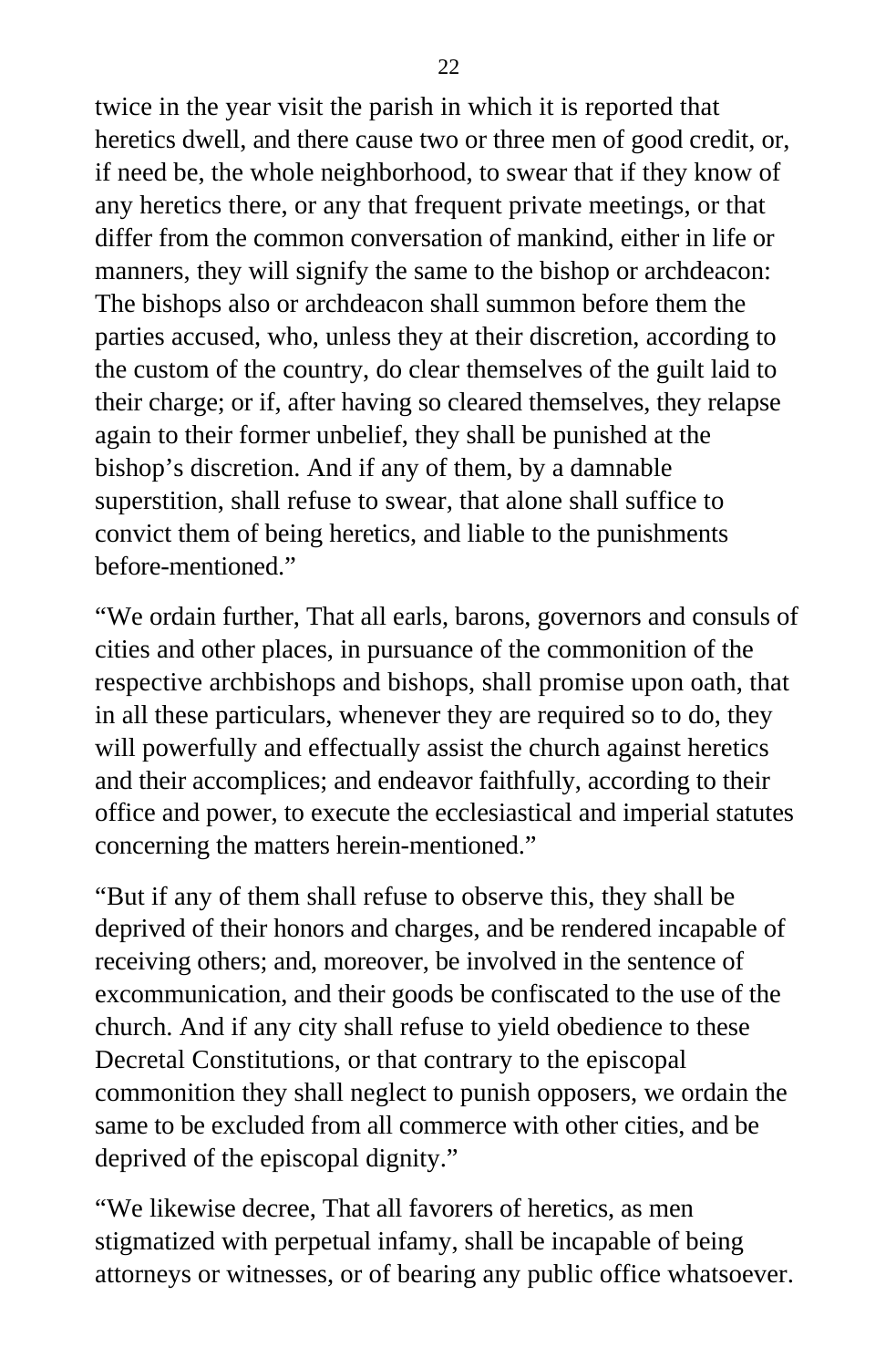And, as for those who are exempt from the law of diocesan jurisdiction, as being immediately under the jurisdiction of the apostolic see; nevertheless, as to these constitutions against heretics, we will, That they be subject to the judgment of the archbishop and bishops, and that in this case they yield obedience to them, as to the delegates of the apostolic see, the immunity of their privileges notwithstanding."

Ildefonsus, king of Arragon, also testified his zeal against the Waldenses, by an edict published in the year 1194, from the tenor of which we are authorized to infer, that the doctrine of Waldo had not only found its way into Spain, but that it had got such footing there as to create no little alarm, and call forth the determined interference of the government. The following is a copy of this severe edict, as given by Pegna, in his notes on the "Directory of the Inquisitors."

"ILDEFONSUS*,* by the grace of God, King of Arragon, Earl of Barcelona, Marquis of Provence, to all archbishops, bishops, and other prelates of the church of God, earls, viscounts, knights, and to all people of his kingdom, or belonging to his dominions, wisheth health, and the sound observance of the Christian religion."

"Forasmuch as it hath pleased God to set us over his people, it is but fit and just, that according to our might we should be continually solicitous for the welfare and defense of the same; wherefore we, in imitation of our ancestors, and in obedience to the canons which determine and ordain heretics, as persons cast out from the sight of God and all Catholics, to be condemned and persecuted everywhere, do command and charge that the Waldenses, Inzabbati, who otherwise are called "the poor of Lyons," and all other heretics who cannot be numbered, being excommunicated from the holy church, adversaries to the cross of Christ, violaters and corrupters of the Christian religion, and the avowed enemies of us and our kingdom, do depart out of our kingdom and all our dominions. Whosoever, therefore, from this day forward, shall presume to receive the said Waldenses, and Inzabbati, or any other heretics of whatsoever profession, into their houses, or to be present at their pernicious sermons, or to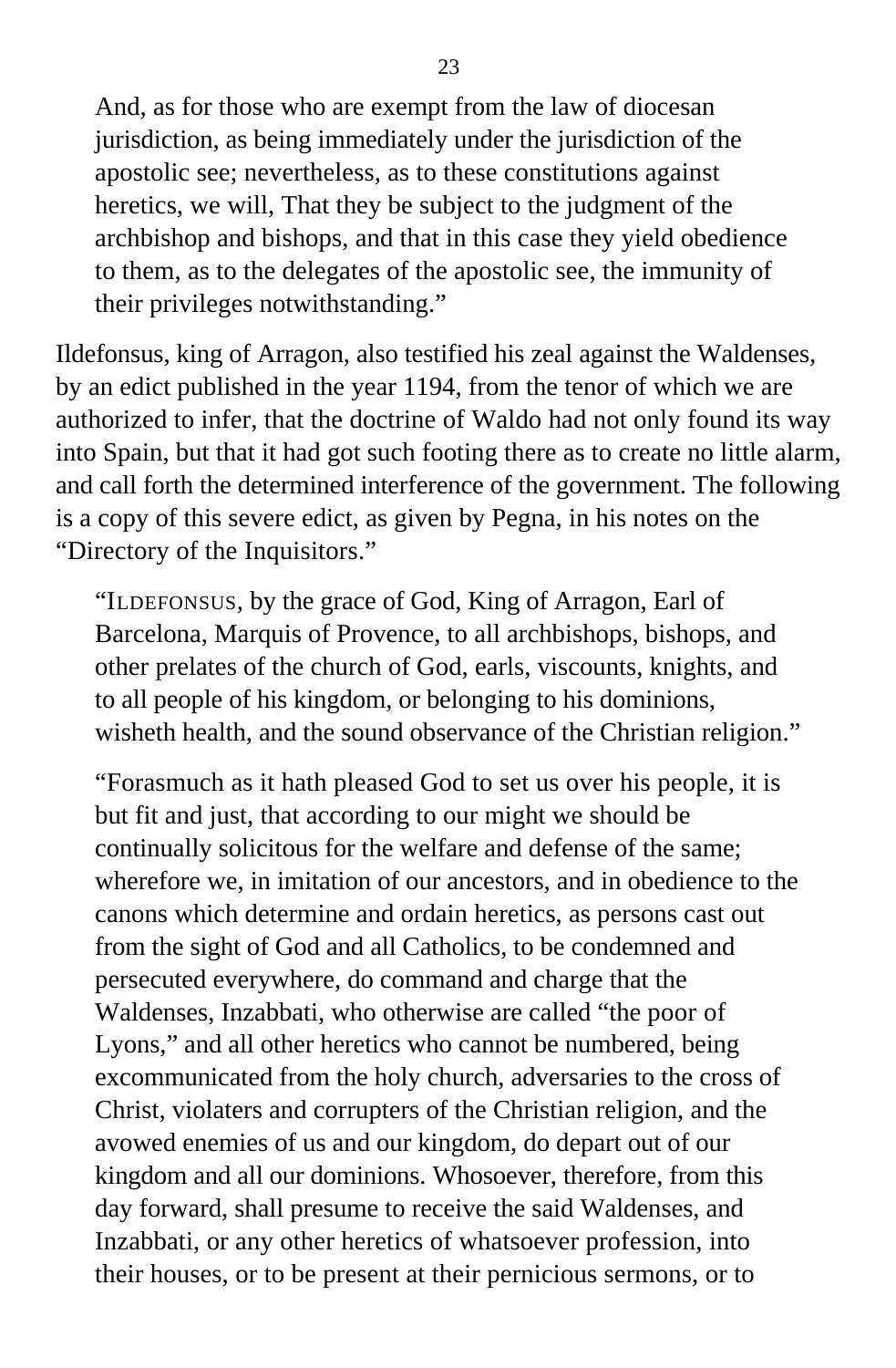afford them meat, or any other favor, shall thereby incur the indignation of Almighty God, as well as ours, and have his goods confiscated, without the remedy of an appeal, and be punished as if he were actually guilty of high treason. And we strictly charge and command, that this our edict and perpetual constitution be publicly read on the Lord's days by the bishops and other rectors of churches, in all the cities, castles, and towns of our kingdom, and throughout all our dominions: and that the same be observed by vicars, bailiffs, justices, etc. and all the people in general; and that the aforesaid punishment be inflicted on all transgressors."

"We further will, that if any person, noble or ignoble, shall in any part of our dominions find any of these wicked wretches, who shall be known to have had three days notice of this our edict, and that do not forthwith depart, but rather are obstinately found staying or lingering; let such know that if they shall any way plague, despitefully use or distress them, wounding unto death and maiming of them only excepted, he will in so doing perform nothing but what will be very grateful and pleasing to us, and shall be so far from fearing to incur any penalty thereby, that he may be sure rather to deserve our favor. Furthermore, we give these wicked miscreants respite, though that may seem somewhat contrary to reason and our duty, till the day after All Saints day: but that all those who either shall not be gone by that time, or at least preparing for their departure, shall be spoiled, beaten, cudgeled, and shamefully ill-treated."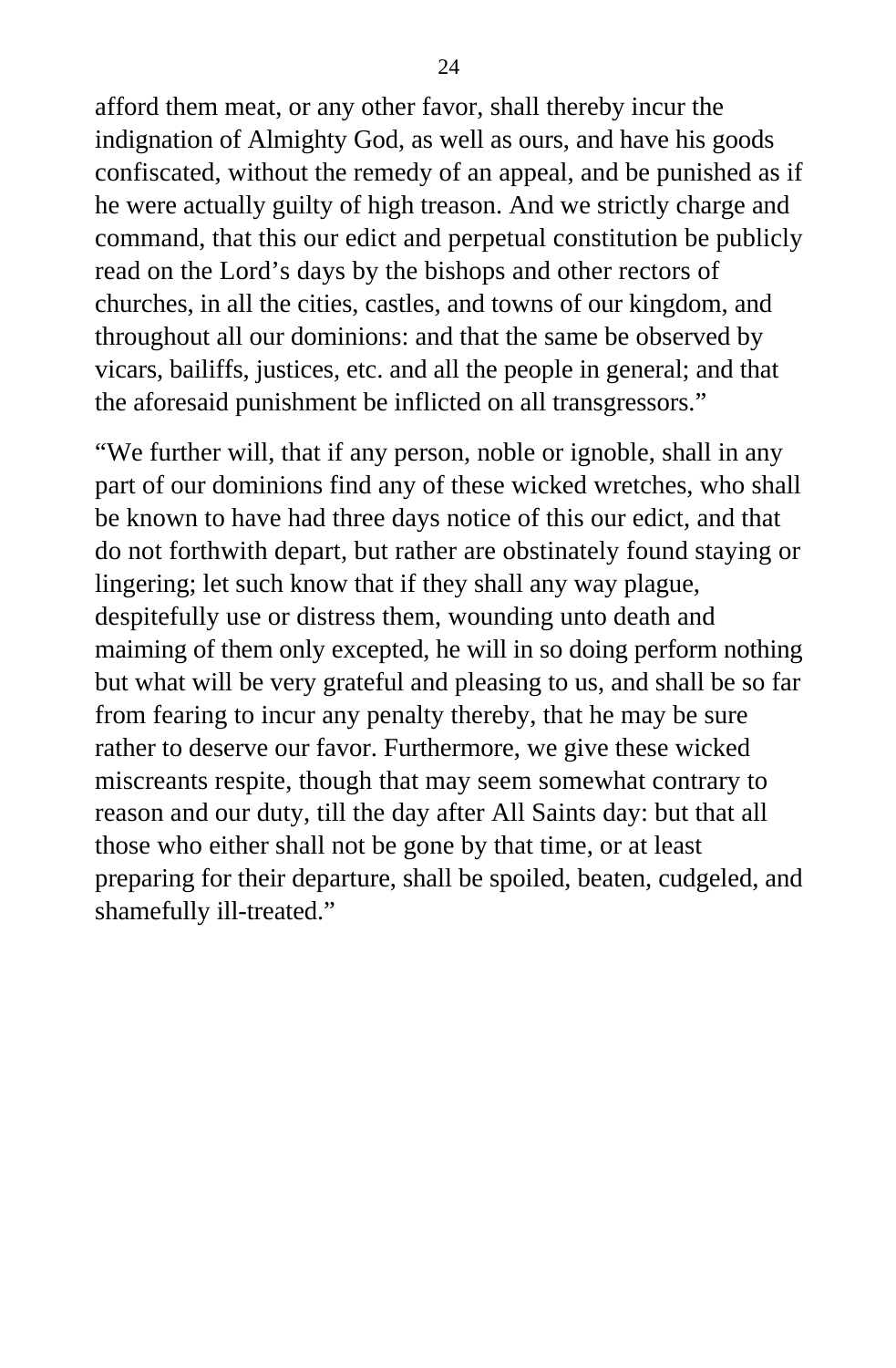## SECTION 2

#### *Some account of the doctrinal sentiments and religious practices of the Waldenses, collected from the writings of their adversaries.*

IT is intended, in this and the two following sections, to lay before the reader a more detailed account of the principles and practices of the Waldenses, than hath hitherto been given; and there appears no method of doing this more satisfactory, than by first hearing the charges alleged against them by their adversaries of the Romish church; and then attending to the apologies, reasonings, and confessions of faith which, from time to time, the ever laudable principle of self-defense necessarily extorted from them. This is the plan, therefore, which I intend to pursue, and the present section shall be devoted to the testimony of their adversaries.

REINERIUS SACCHO, whose name I have had occasion more than once to mention, was for seventeen years of the earlier part of his life, in some way or other, connected with the Waldenses; but he apostatized from their profession, entered the catholic church, was raised in it to the dignified station of an inquisitor, and became one of their most cruel persecutors. He was deputed by the pope to reside in Lombardy, in the south of France; and about the year 1250, published a catalogue of the errors of the Waldenses under three and thirty distinct heads. The reader who wishes to peruse the original Latin, may find it in Dr. Allix's Remarks upon the Churches of Piedmont, p. 188-191. The following is a faithful translation.

"Their first error," says he, "is a contempt of ecclesiastical power, and from thence they have been delivered up to Satan, and by him cast headlong into innumerable errors, mixing the erroneous doctrines of the heretics of old with their own inventions. And being cast out of the Catholic church, they affirm that they alone are the church of Christ and his disciples. They declare themselves to be the apostles' successors, to have apostolical authority, and the keys of binding and loosing. They hold the church of Rome to be the whore of Babylon, (Revelation chapter 17) and that all that obey her are damned, especially the clergy that have been subject to her since the time of pope Sylvester.<sup>[1](#page-393-0)</sup> They deny that any true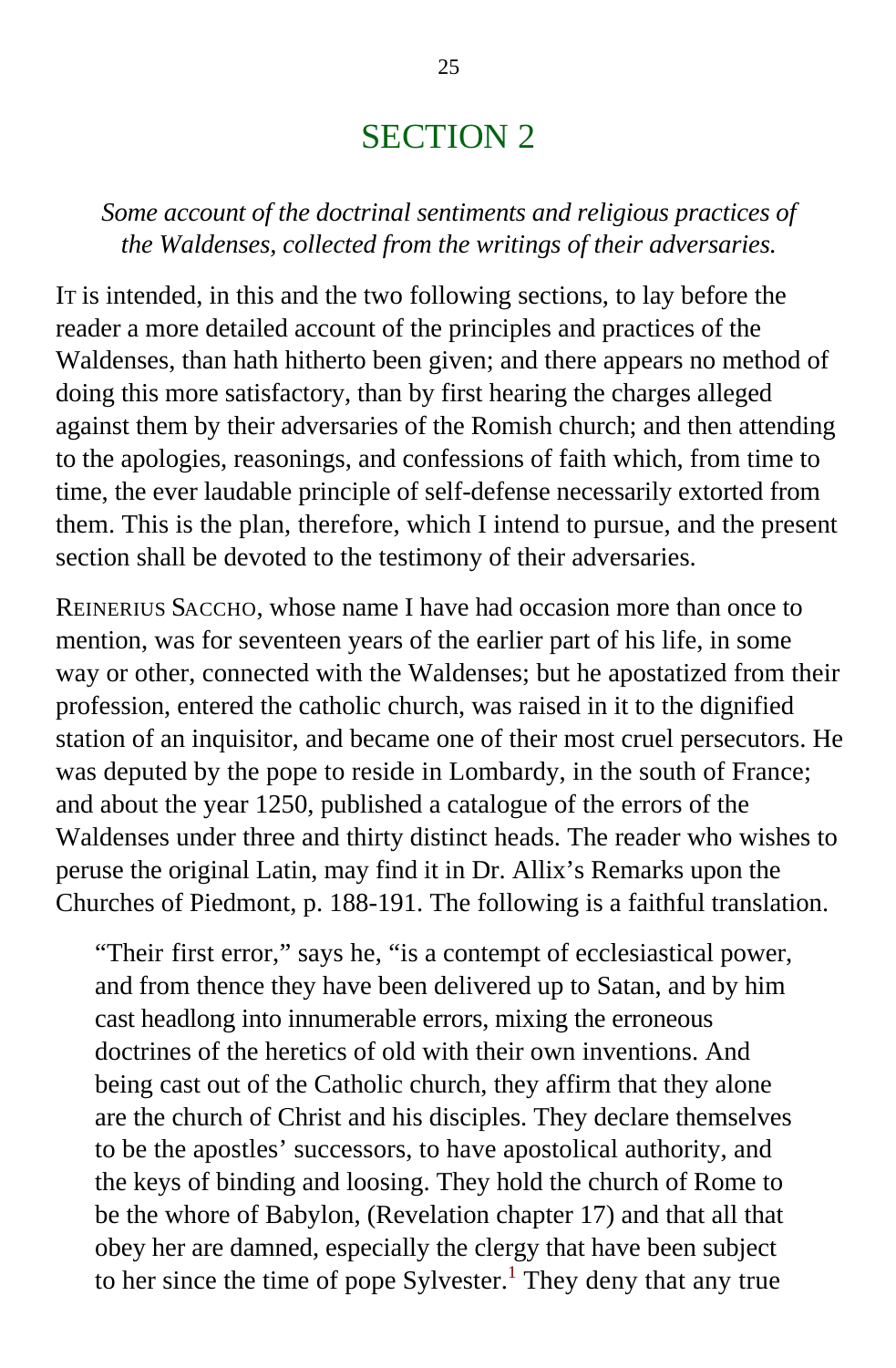miracles are wrought in the church, because none of themselves ever worked any. They hold, that none of the ordinances of the church, which have been introduced, since Christ's ascension, ought to be observed, as being of no value. The feasts, fasts, orders, blessings, offices of the church, and the like, they utterly reject. They speak against consecrating churches, church-yards, and other things of the like nature, declaring that it was the invention of covetous priests, to augment their own gains, in spunging the people by those means of their money and oblations. They say, that a man is then first baptized when he is received into their community. Some of them hold that baptism is of no advantage to infants, because they cannot actually believe. They reject the sacrament of confirmation, but instead of that, their teachers lay their hands upon their disciples. They say, the bishops, clergy, and other religious orders are no better than the Scribes and Pharisees, and other persecutors of the apostles. They do not believe the body and blood of Christ to be the true sacrament, but only blessed bread, which by a figure only is called the body of Christ, even as it is said, "and the rock was Christ," etc. Some of them hold that this sacrament can only be celebrated by those that are good, $2$  others again by any that know the words of consecration. This sacrament they celebrate in their assemblies, repeating the words of the gospel at their table, and participating together, in imitation of Christ's supper. They say that a priest who is a sinner, cannot bind or loose any one, as being himself bound; and that any good and intelligent layman may absolve another, and impose penance. They reject extreme unction, declaring it to be rather a curse than a sacrament. Marriage, say they, is nothing else but sworn fornication, unless the parties live continently, and account any filthiness preferable to the conjugal rites. They praise continence indeed, but in the meantime give way to the satisfying of burning lust by any filthy means whatsoever, expounding that place of the apostle, "It is better to marry than to burn," thus: that it is better to satisfy one's lust by any filthy act, than to be tempted therewith in the heart.<sup>[3](#page-394-0)</sup> But this they conceal as much as possible, that they may not be reproached therewith. If any honest woman among them that has the repute of chastity, is brought to bed of a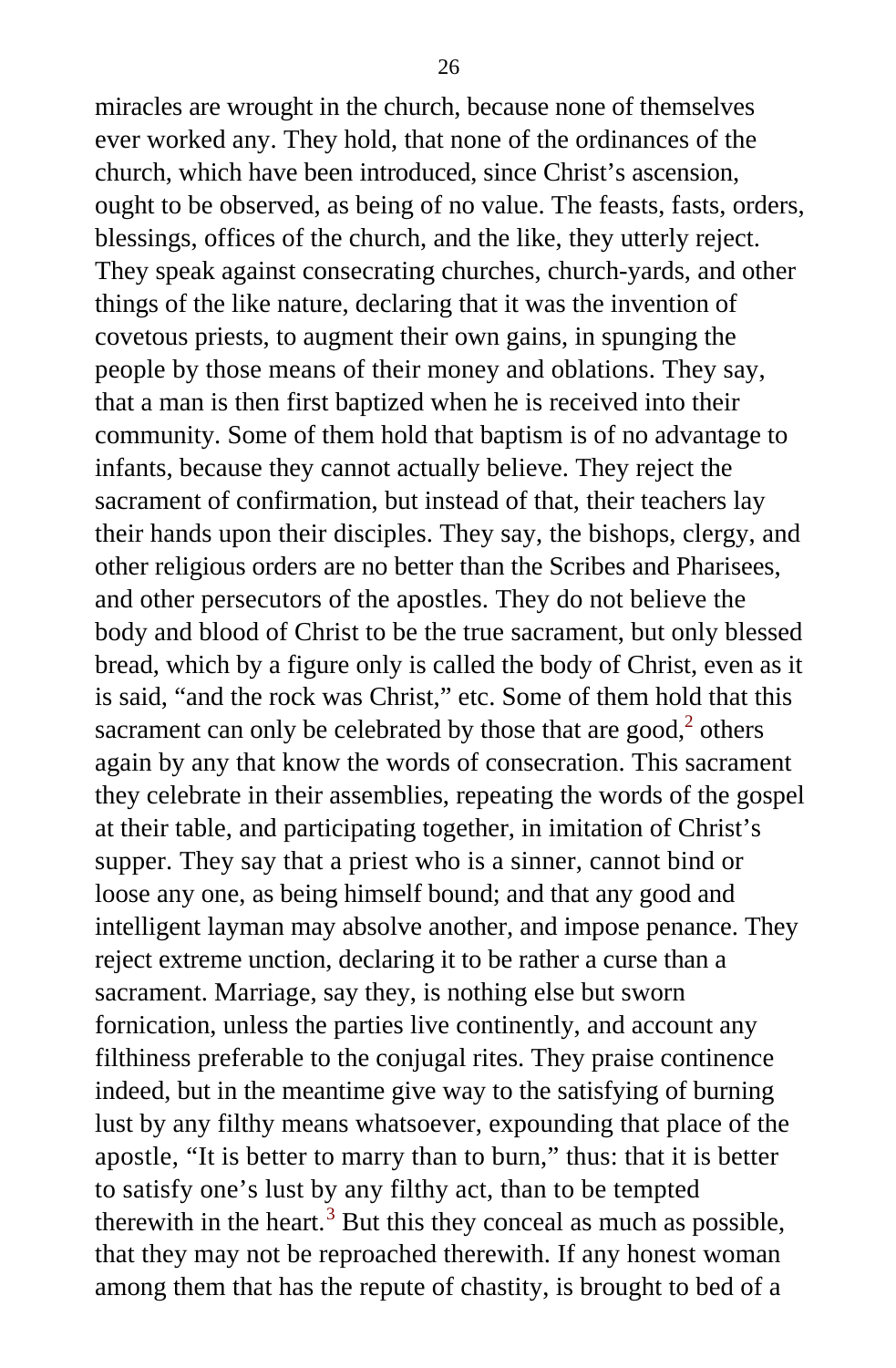child, they carefully conceal it, and send it abroad to be nursed, that it may not be known. They hold all oaths to be unlawful, and a mortal sin, yet they dispense with them when it is done to avoid death, lest they should betray their accomplices, or the secret of their infidelity. They hold it to be an unpardonable sin to betray an heretic, yea the very sin against the Holy Ghost. They say that malefactors ought not to be put to death by the secular power. Some of them hold it unlawful to kill brute animals, as fishes, or the like; but when they have a mind to eat them, they hang them over the fire or smoke till they die. Fleas and such sort of insects they shake off their clothes, or else dip their clothes in hot water, supposing them thus to be dead of themselves.<sup>[4](#page-394-1)</sup> Thus they cheat their own consciences in this and other observances. From whence we may see, that having forsaken truth, they deceive themselves with their own false notions. According to them there is no purgatory, and all that die, immediately pass either into heaven or hell. That therefore the prayers of the church for the dead are of no use, because those that are in heaven do not want them, nor can those that are in hell be relieved by them. And from thence they infer, that all offerings made for the dead are only of use to the clergymen that eat them, and not to the deceased, who are incapable of being profited by them. They hold, that the saints in heaven do not hear the prayers of the faithful, nor regard the honors which are done to them, because their bodies lie dead here beneath, and their spirits are at so great a distance from us in heaven, that they can neither hear our prayers nor see the honors which we pay them. They add, that the saints do not pray for us, and that therefore, we are not to entreat their intercession, because, being swallowed up with heavenly joy, they cannot attend to us, nor indeed to any thing else. Hence they deride all the festivals which we celebrate in honor of the saints, and all other instances of our veneration for them. Accordingly, wherever they can do it, they secretly work upon holy days, arguing, that since working is good, it cannot be evil to do that which is good on a holy day. They do not observe Lent, or other fasts of the church, alleging that God does not delight in the afflictions of his friends, as being able to save without them. Some heretics indeed afflict themselves with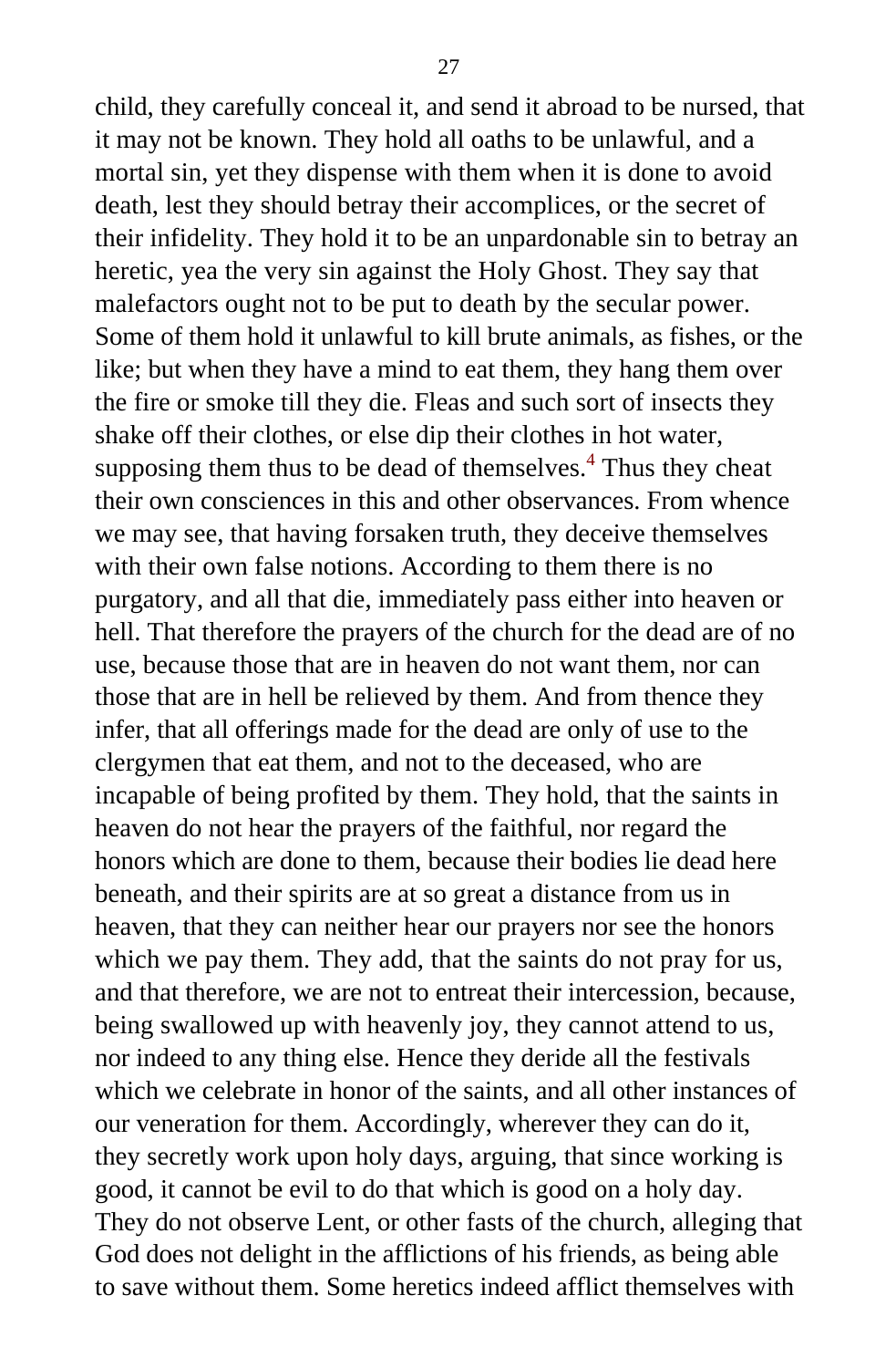fasting, watchings, and the like, because without these they cannot obtain the reputation of being holy among the simple people, nor deceive them by their reigned hypocrisy. They do not receive the Old Testament, but the Gospel only, that they may not be overthrown by it, but rather be able to defend themselves therewith; pretending that upon the introduction of the gospel dispensation all old things were to be laid aside.<sup>[5](#page-394-1)</sup> In like manner they select the choicest sayings and authorities of the holy fathers, such as Augustine, Jerome, Gregory, Chrysostom, and Isidore, that with them they may support their opinions, oppose others, or the more easily seduce the simple, by varnishing over their sacrilegious doctrine with the good sentences of the saints, at the same time very quietly passing over those parts of the writings of the holy fathers that oppose and confute their errors. Such as are teachable and eloquent among them, they instruct to get the words of the gospel, as well as the sayings of the apostles, and other holy men by heart, that they may be able to inform others, and draw in believers, beautifying their sect with the goodly words of the saints, that the things they persuade and recommend may pass for sound and wholesome doctrine;—thus by their soft speeches deceiving the hearts of the simple. And not only the men, but even their women also teach<sup>[6](#page-394-1)</sup> amongst them, because women have an easier access to those of their own sex, to pervert them, that afterwards, by their means, the men may be perverted also, as the serpent deceived Adam by means of Eve. They teach their disciples to speak in dark and obscure words, and instead of speaking truth, to endeavor to speak lies; that when they are asked about one thing, they might perversely answer about another, and thus craftily deceive their hearers, especially when they fear that by confessing the truth, they should discover their errors. In the same dissembling manner they frequent our churches, are present at divine service, offer at the altar, receive the sacrament, confess to the priests, observe the church fasts, celebrate festivals, and receive the priest's blessing, reverently bowing their heads, though in the meantime they scoff at all these institutions of the church, looking upon them as profane and hurtful. They say it is sufficient for their salvation if they confess to God, and not to man."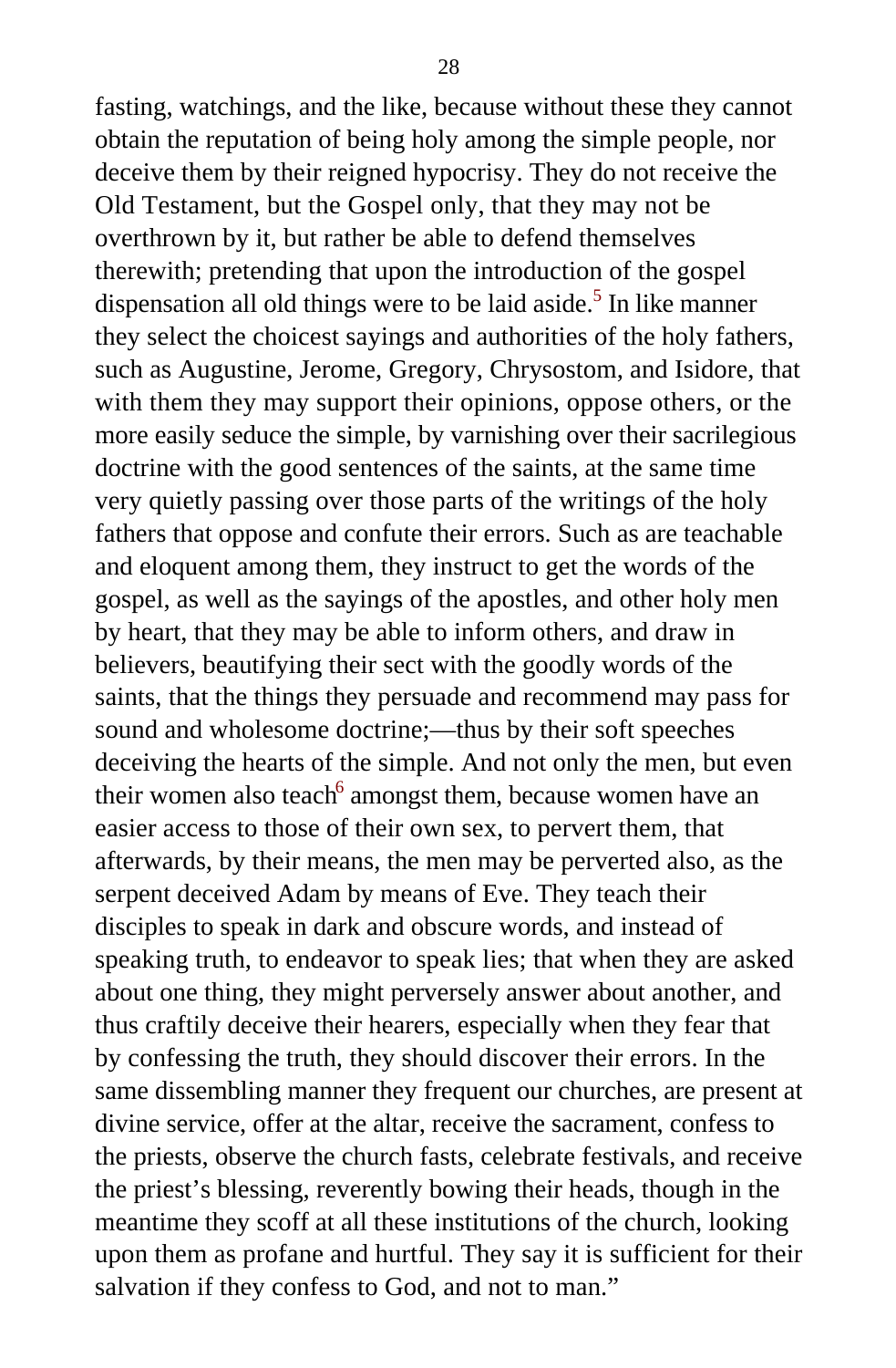Such is the view which Reinerius gave of the principles of the Waldenses, about eighty years subsequent to the times of Peter Waldo; and we must understand this description as applicable to one general class of Christians, scattered throughout the south of France, the valleys of the Pyrenean mountains, the valleys of Piedmont, and the country of the Milanese; though probably distinguished in different places by the different names of Puritans, or Catharists, Paterines, Arnoldists, Leonists, Albigenses, or Waldenses, the last of which ultimately became their more general appellation.<sup>[7](#page-395-0)</sup> No doubt there were shades of difference in sentiment among them on points of minor importance, even as there are among Christians in the present day; and it is very certain that the catholic writers sometimes class under the general name of Waldenses or Albigenses, persons whose theological sentiments and religious practices were very opposite to those which were professed by the followers of Peter Waldo. "The practice of confounding heretics of all kinds in one common herd," says Mr. Robinson, "hath been an ancient custom with ecclesiastical historians, and it hath obscured history."<sup>[8](#page-395-0)</sup> This is a very just remark, and the reader who would not be imposed upon by those writers, will find it of great importance to attend to it. He himself, however, tells us that the Albigenses were Manichaeans,  $9$  or nearly so, and that they differed from the Vaudois and Waldenses. That individuals, or even a sect, holding those wild and extravagant opinions, may have existed at that time, and been classed by the catholic writers under the head of Albigenses, is not impossible, though I have met with no evidence that puts the fact beyond dispute; and the historians of the latter give a very easy and natural solution of the reason of their being accused of Manichaeism. But, whatever may be in this, the following facts are indisputable; that the general body of the Albigenses received the doctrines of Peter Waldo—that these doctrines had no connection with Manichaeism—and that the Waldenses and Albigenses were two branches of the same sect, inhabiting different countries, each deriving its appellation from its local residence.

In the sketch which Reinerius has furnished of the principles of the Waldenses, it is to be remarked, that there is not the slightest allusion to any erroneous opinions maintained by them, regarding the faith and doctrines of the gospel, and this is a noble testimony to the soundness of their creed. For having himself been connected with them,—a man of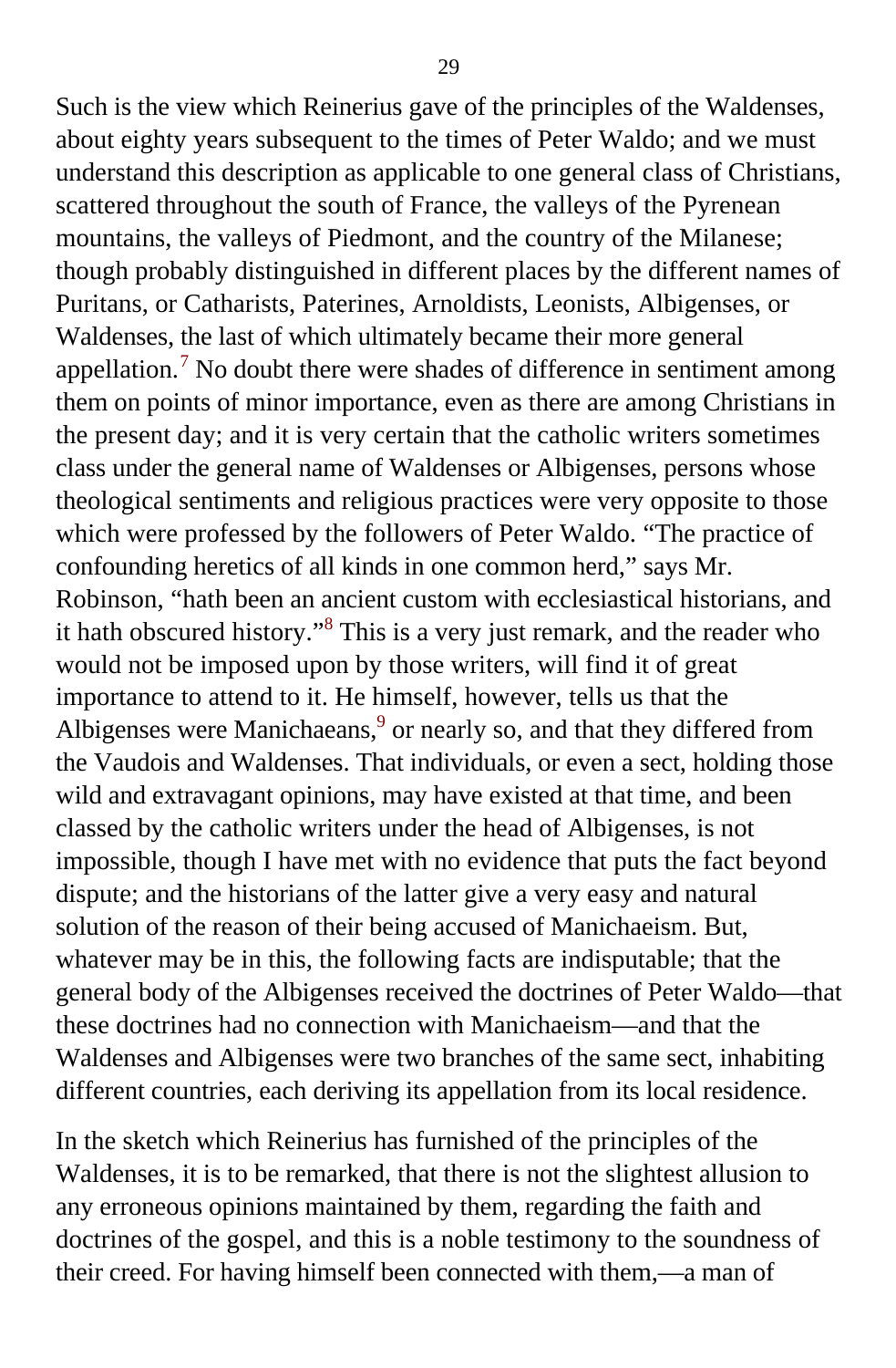learning and talents, he doubtless was intimately acquainted with their doctrinal sentiments; and, having apostatized from their profession and become their determined adversary, he did not want inclination to bring forward any accusation against them which could be done with the smallest regard to decency on his own part. The errors of which he accuses them (a few instances excepted, and on which they repelled his slanderous charges) are such as no protestant dissenter of the present day would shrink from the odium which is connected with holding, since they will all be found in one way or other to resolve themselves into the unfounded claims of the clergy, or the introduction of human traditions and the basest superstition into the worship of God.

It will be recollected that, towards the close of the former section, it was stated that Peter Waldo, after disseminating his doctrines in France and Germany, was at length driven into Bohemia, where he spent the last years of his life in preaching the gospel, which he did with the most astonishing success. That kingdom comprehended what is now included in the duchy of Silesia, and the marquisate of Moravia. The country is about three hundred miles long, and two hundred and fifty broad, almost wholly surrounded with impenetrable forests and lofty mountains. The soil, where it is cultivated, is fruitful, and yields corn enough for the use of its inhabitants, which are computed at three millions in number, leaving a considerable surplus frequently for exportation. Its pasture-lands produce abundance of cattle, particularly horses fit for war. They have inexhaustible mines of gold, silver, copper, tin, iron, lead, sulfur and niter; and their carbuncles, emeralds, and other precious stones, are rended all over Europe. Crantz, who wrote the history of the Bohemian brethren, mentions a colony of Waldenses as obtaining permission to settle at Saltz and Lun, on the river Eger, so early as the twelfth century, which the coincidence of time renders it highly probable, refers to the persecuted Waldo and his brethren. Certain it is, that his labors were crowned with great success in that country; and we have two noted authors who have left us a particular account of the faith and practices of the Waldenses in Bohemia, during the fourteenth century, at which time their numbers had increased very considerably, and they had to sustain the fire of papal persecution. The first is an inquisitor of the church of Rome, who says *"he had exact knowledge of the Waldenses,"* at whose trials he had often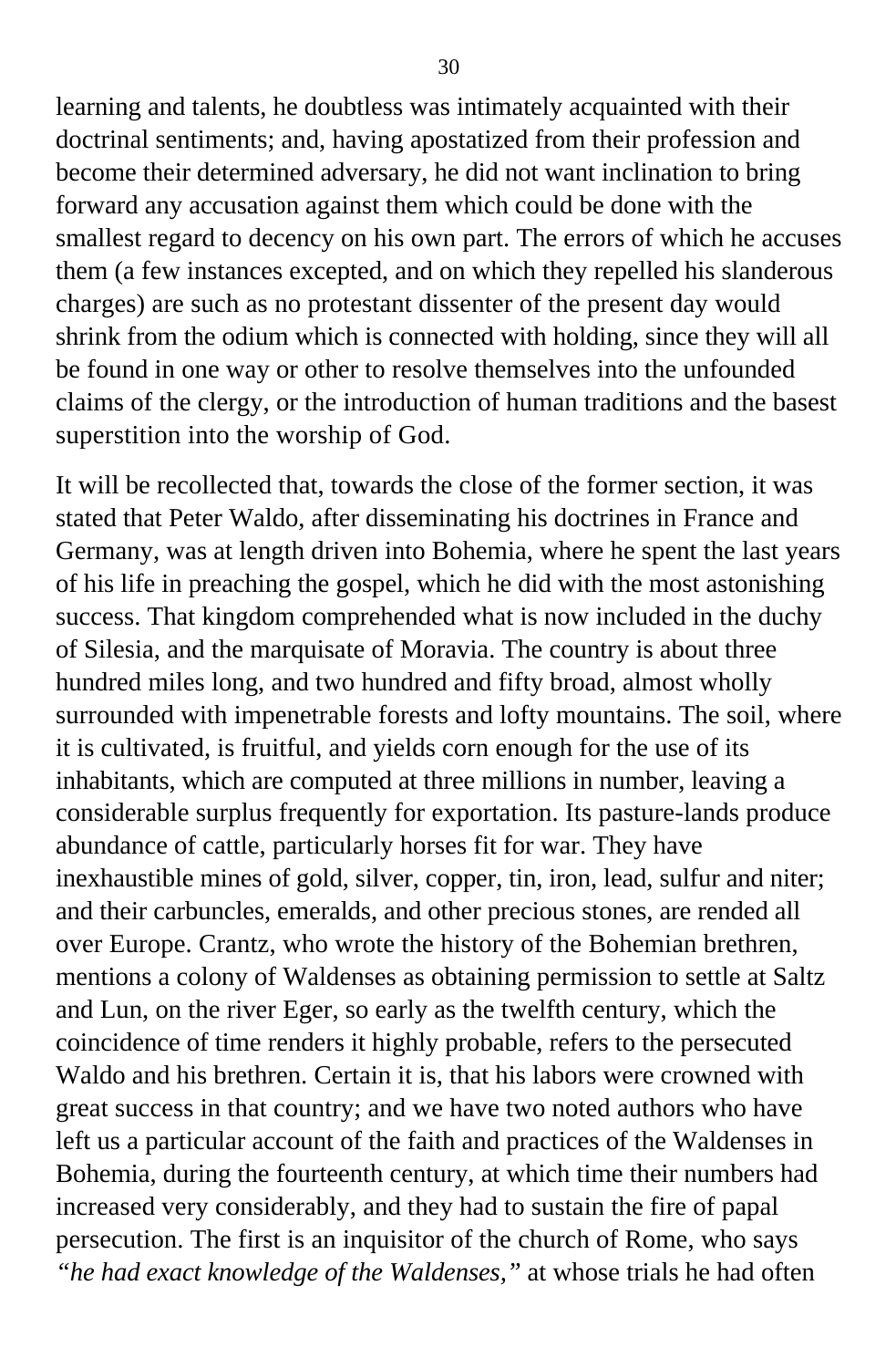assisted, in several countries. The other is AEneas Sylvius, who wrote the history of Bohemia, and afterwards ascended the pontifical chair with the title of pope Pius II. Thus, writes the inquisitor concerning the Waldenses of Bohemia.

The first error of the Waldenses, says he, is, that they affirm the church of Rome is not the church of Jesus Christ, but an assembly of ungodly men, and that she has ceased from being the true church, from the time of pope Sylvester, at which time the poison of temporal advantages was cast into the church—That all vices and sins reign in that church, and that *they* alone live righteously—That they are the true church of Christ, and that the church of Rome is the whore mentioned in the Revelation. They despise and reject all the ordinances and statutes of the church, as being too many and very burdensome. They insist that the pope is the head and leader of all error—That the prelates are the scribes and seemingly religious pharisees—That the popes and their bishops, on account of the wars they foment, are murderers—That our obedience is due to God alone, and not to prelates, which they found on Acts 4:9. — That none in the church ought to be greater than their brethren, according to Matthew 20:25, etc.—That no man ought to kneel to a priest, because the angel said to John (Revelation 19:10.) "See thou do it not"—That tithes ought not to be given to priests, because there was no use of them in the primitive church—That the clergy ought not to enjoy any temporal possessions, because it was said in the law,

### "The tribe of Levi shall have no inheritance with the children of Israel, the sacrifices being their portion" (Deuteronomy 18

—That it is wrong to endow and found churches and monasteries, and that nothing ought to be bequeathed to churches by way of legacy. They condemn the clergy for their idleness, saying they ought to work with their hands as the apostles did. They reject all the titles of prelates, as pope, bishop, etc. They affirm that no man ought to be forcibly compelled in matters of faith. They condemn all ecclesiastical offices, and the privileges and immunities of the church, and all persons and things belonging to it, such as councils and synods, parochial rights, etc., declaring that the observances of the *religious* are nothing else than pharisaical traditions.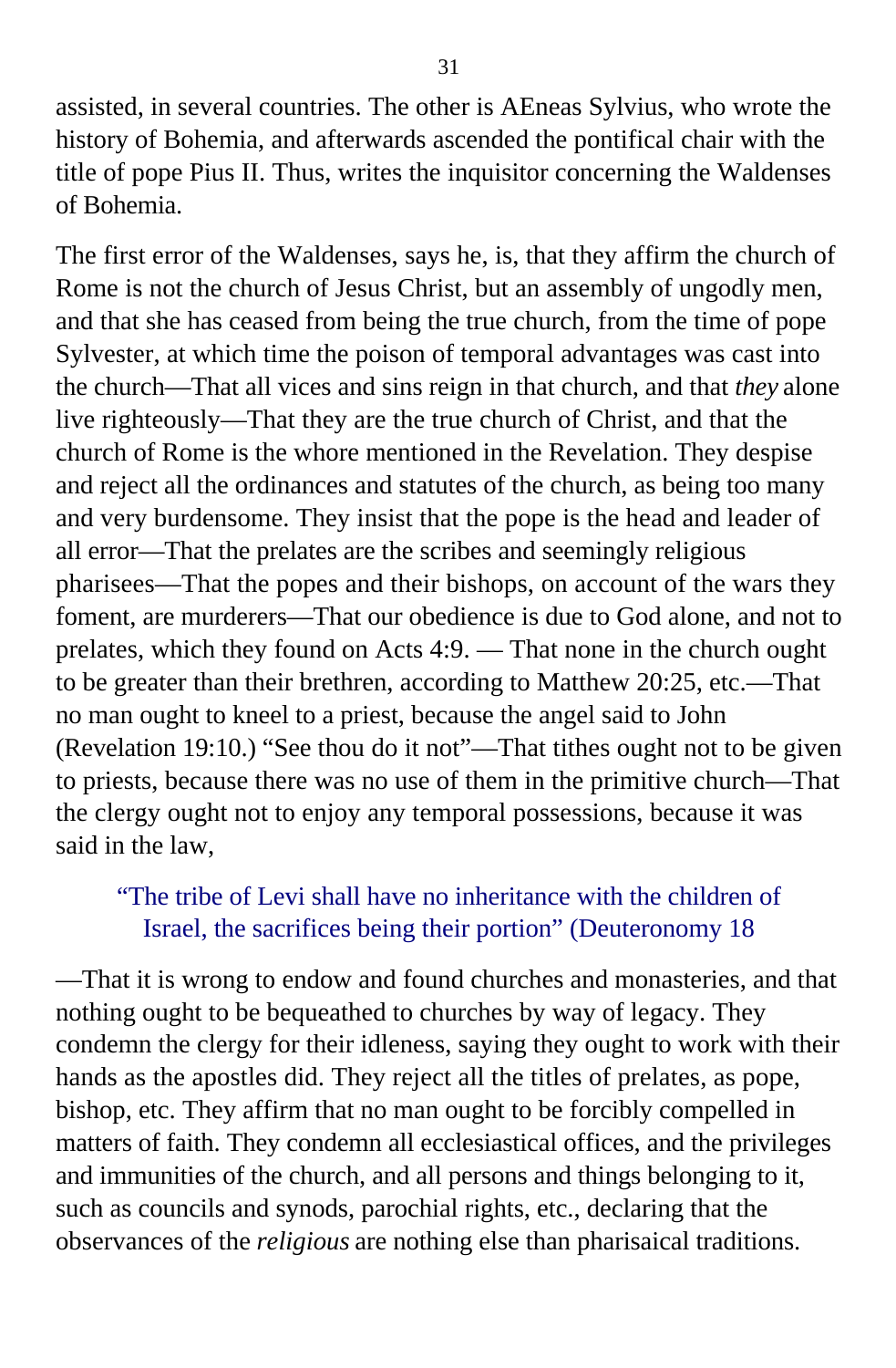As to the second class of their errors—They condemn all the sacraments of the church. Concerning the sacrament of baptism they say, that the catechism signifies nothing, that the absolution pronounced over infants avails them nothing—that the godfathers and godmothers do not understand what they answer the priest. That the oblation which is called *A1 wogen* is nothing but a mere human invention. They reject all exorcisms and blessings. Concerning the eucharist they say, that a wicked priest cannot celebrate that sacrament—that transubstantiation is not performed by the hands of him who celebrates unworthily, and that it (the eucharist) may be celebrated on our common tables, alleging for this the words of Malachi 1:11.

#### "In every place shall a pure offering be offered to my name."

They condemn the custom of believers communicating no more than once a year, whereas they communicate daily.<sup>[10](#page-396-0)</sup> That the mass signifies nothing: that the apostles knew nothing of it; and that it is only done for gain. They reject the canon of the mass, and only make use of the words of Christ in the vulgar tongue—affirming that the offering made by the priest in the mass is of no value. They reject the kiss of peace, that of the altar, of the priest's hands, and the pope's feet. They condemn marriage *as a sacrament,* saying, that those that enter into the state of marriage without hope of children, are guilty of sin. They have no regard to the degrees of carnal or spiritual affinity in marriage which the church observes, nor the impediments of order and public decency, or to the prohibition of the church in that matter. They contend that a woman after child-birth doth not stand in need of any blessing or churching. That it was an error of the church to forbid the clergy to marry. They disallow the sacrament of extreme unction — they hold the sacrament of different orders of the clergy to be of no use, every good layman being a priest, and the apostles themselves being all laymen. That the preaching of a wicked priest cannot profit any body, and that which is uttered in the Latin tongue can be of no use to those laymen who do not understand it. They deride the tonsure of priests and reproach the church that she raiseth bastards, boys, and notorious sinners to high ecclesiastical dignities.—Whatsoever is preached without scripture proof, they account no better than fables. They hold that the Holy Scripture is of the same efficacy in the vulgar tongue as in Latin, and accordingly they communicate and administer the sacraments in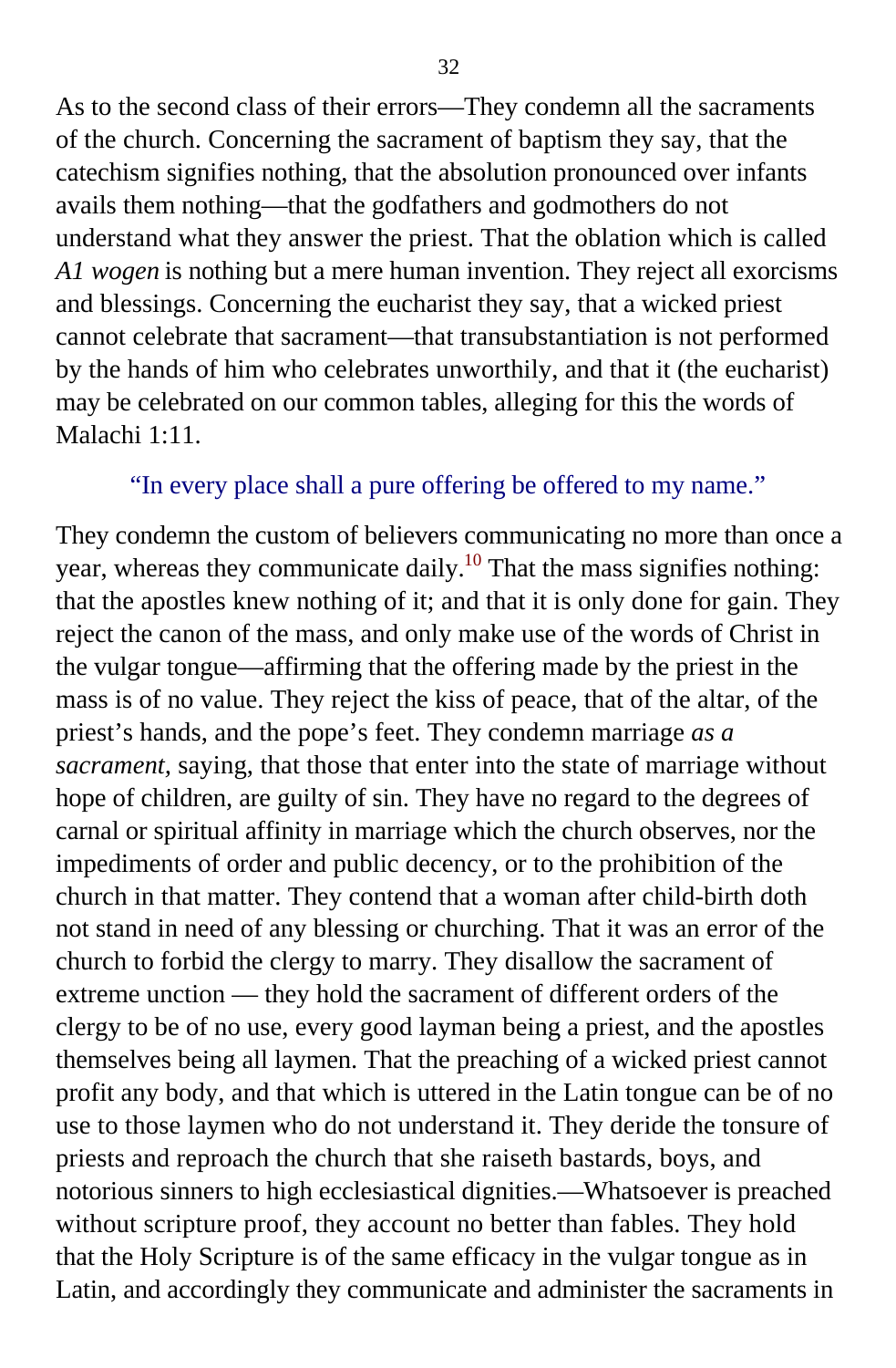the vulgar tongue. They can say a great part of the Old and New Testament by heart. They despise the decretals, and the sayings and expositions of holy men, and cleave only to the text of scripture. They contemn excommunication, neither do they value absolution, which they expect alone from God. They reject the indulgences of the church, and deride its dispensations. They admit none for saints except the apostles, and they pray to no saint. They contemn the canonization, translation, and vigils of the saints. They laugh at those laymen who choose themselves saints at the altar. They never read the liturgy. They give no credit to the legends of the saints, make a mock of the saints' miracles, and despise their relics. They abhor the wood of the cross, because of Christ's sufferings on it; neither do they sign themselves with it. They contend that the doctrine of Christ and his apostles is sufficient to salvation without any church statutes and ordinances, and affirm that the traditions of the church were no better than the traditions of the Pharisees—insisting, moreover, that greater stress is laid on the observation of human tradition, than on the keeping of the law of God. They refute the mystical sense of scripture, especially as delivered in sayings and actions, and published by the church, such as that the cock upon steeples signifies the pastor!

Their third class of errors is as follows. They contemn all approved ecclesiastical customs which they do not read of in the gospel, such as the observation of Candlemas, Palm-Sunday, the reconciliation of penitents, and the adoration of the cross on Good-Friday. They despise the feast of Easter, and all other festivals of Christ and the saints, and say that one day is as good as another, working upon holy-days, where they can do it without being taken notice of. They disregard the church fasts, alleging Isaiah 58: "Is this the fast that I have chosen?" They deride and mock at all dedications, consecrations, and benedictions of candles, ashes, palmbranches, oil, fire, wax-candles, *Agnus Dei's,* churching of women, strangers, holy places and persons, vestments, salt and water. They look upon the church built of stone to be no better than a common barn, neither do they believe that God dwells there, quoting Acts 7:48.

#### "God doth not dwell in temples made with hands"

— and that prayers offered up in them are of no more efficacy than those which we offer up in our closets, according to Matthew 6:6.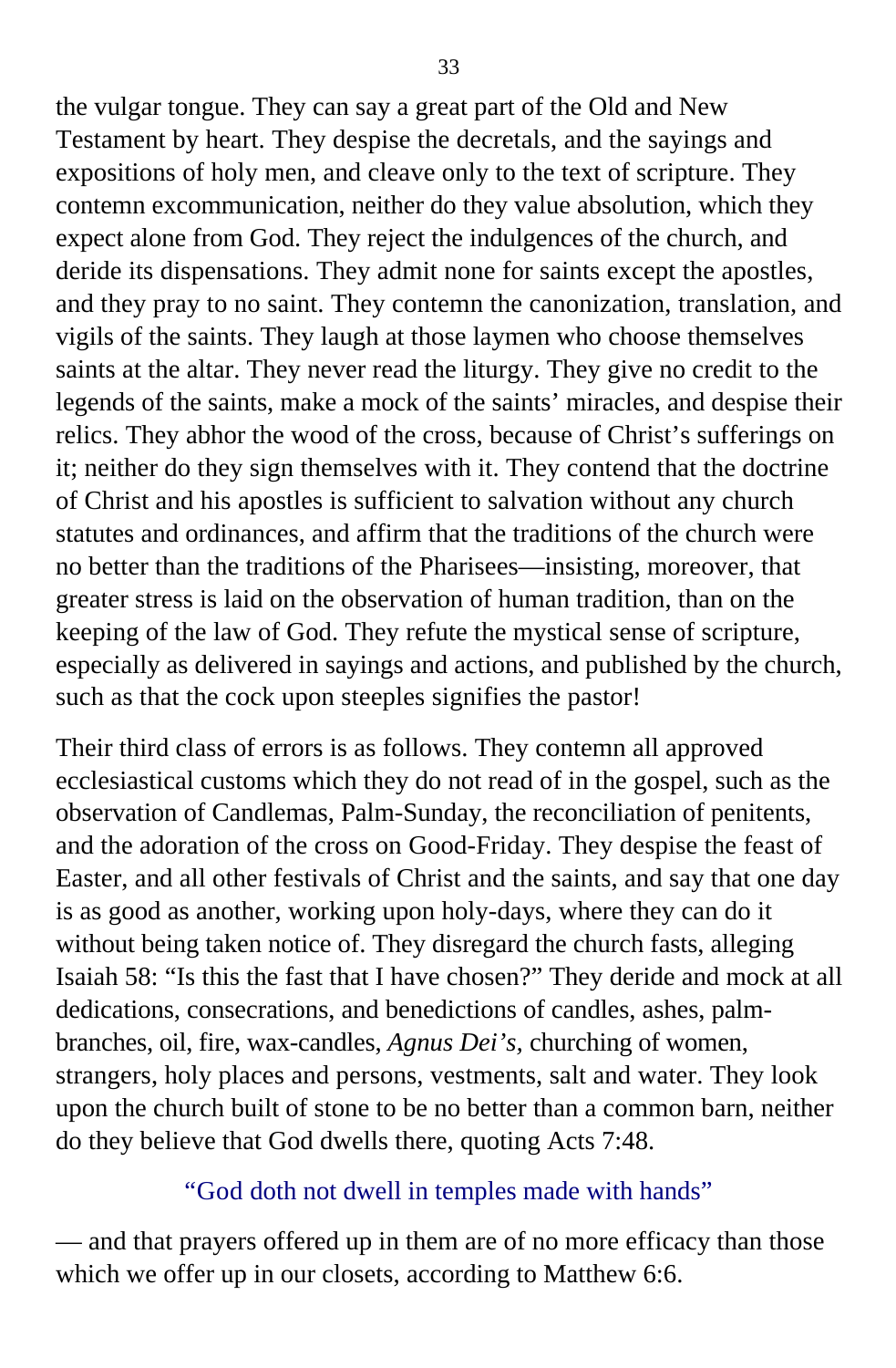#### "But thou when thou prayest, enter into thy closet."

They set no value on the dedication of churches, and call the ornaments of the altar "the sin of the church," saying, that it would be much better to clothe the poor than to decorate walls. Of the altar they say, that it is wastefulness to let so much cloth lie rotting upon stones; and that Christ never gave to his disciples vests, or rockets, or miters. They celebrate the eucharist in their household cups, and say that the *corporal,* or cloth on which the host is laid, is no holier than the cloth of their breeches. Concerning lights used in the church, they say that God, who is the true light, stands in no need of light, and that it can have no further use than to hinder the priests from stumbling in the dark. They reject all censings; estimating holy water no better than common water. The images and pictures in the church they pronounce to be idolatrous. They mock at the singing [chanting] in churches, saying that the efficacy is in the words and not in the music. They deride the cries of the laymen, and reject all festival processions, as those of Easter, as well as mournful processions at Rogation-week and at funerals. They laugh at the custom of bringing sick persons on a bench before the altar. They dissuade people from going on a pilgrimage to Rome, and other places beyond sea, though they themselves pretend to go on pilgrimage, whereas it is only with a design to visit their bishops who live in Lombardy. They express no value for the Lord's sepulcher, nor for those of the saints, and condemn the burying in churches, which they found on Matthew 23:29.

#### "Woeunto you Scribes and Pharisees, because ye build the tombs," etc.

and would prefer burying in the field to the church-yard, were they not afraid of the church. They maintain that the offices for the dead, masses for the deceased, offerings, funeral pomps, last wills, legacies, visiting of graves, the reading of vigils, anniversary masses, and similar suffrages, are of no avail to departed souls. They condemn watching with the dead by night, because of the folly and wickedness which are practiced on those occasions.

They hold all these errors because they deny purgatory, saying that there are only two ways, the one of the elect to heaven, the other of the damned to hell, according to Ecclesiastes 11:3.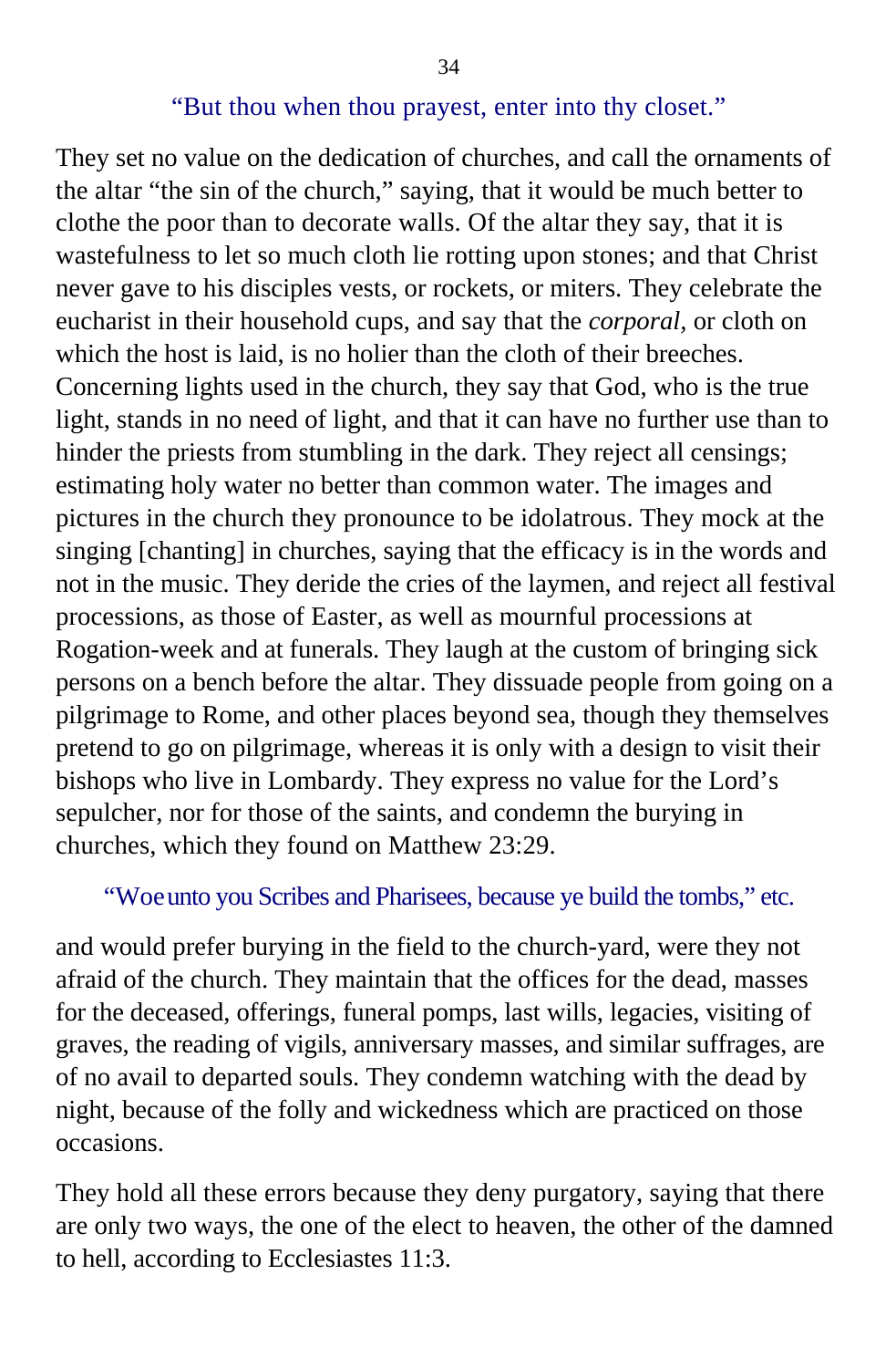"Which way soever the tree falleth there it must lie."

They contend that a good man stands in no need of intercessions, and that they cannot profit those that are wicked— That all sins are mortal, and none of them venial—That once praying in the words of the Lord's prayer is of more efficacy than the ringing of ten bells, yea, than the mass itself. They think that all swearing is sinful, because Christ says, Matthew 5:34.

"Swear not at all, but let your communication be yea, yea, and nay, nay."

They are against punishing malefactors with death, which they found on Romans 12:19.

#### "Vengeance is mine; I will repay it, saith the Lord."<sup>[11](#page-396-0)</sup>

—Thus far the testimony of this inquisitor; to which I shall now subjoin the short account which the celebrated Aeneas Sylvius gives of the Waldenses of Bohemia, in his history of that Kingdom.

They hold, says he, that the Pope of Rome is not superior to bishops, and that there is no difference (as to rank or dignity,) for that grace and virtue alone give the preference — That the souls of the deceased are either immediately plunged into hell, or advanced to eternal joys [in heaven.] — That there is no purgatory fire—that it is a vain thing to pray for the dead, and merely an invention of priestly covetousness — That the images of God and of the saints ought to be destroyed*—*That the blessing of water and palm-branches is ridiculous—That the religion of the Mendicants [begging Friars] was invented by evil spirits—That priests ought to be poor, and content themselves with alms—That every one has liberty to preach [or instruct.] — No capital sin ought to be tolerated under pretense of avoiding a greater evil—That he who is guilty of mortal sin, ought not to enjoy any ecclesiastical dignity—That the confirmation which is celebrated with anointing and extreme unction, is none of the sacraments of the church of Christ — That auricular confession is a piece of foppery—that every one ought, in his closet, to confess his sins to God — That baptism ought to be administered without the addition of holy oil—That the use of church-yards is vain, and nothing but a covetous invention, and that it signifies nothing in what ground the bodies of the dead are laid — That the temple of the great God is the universe, and that to build churches, monasteries, and oratories to him under the supposition that the divine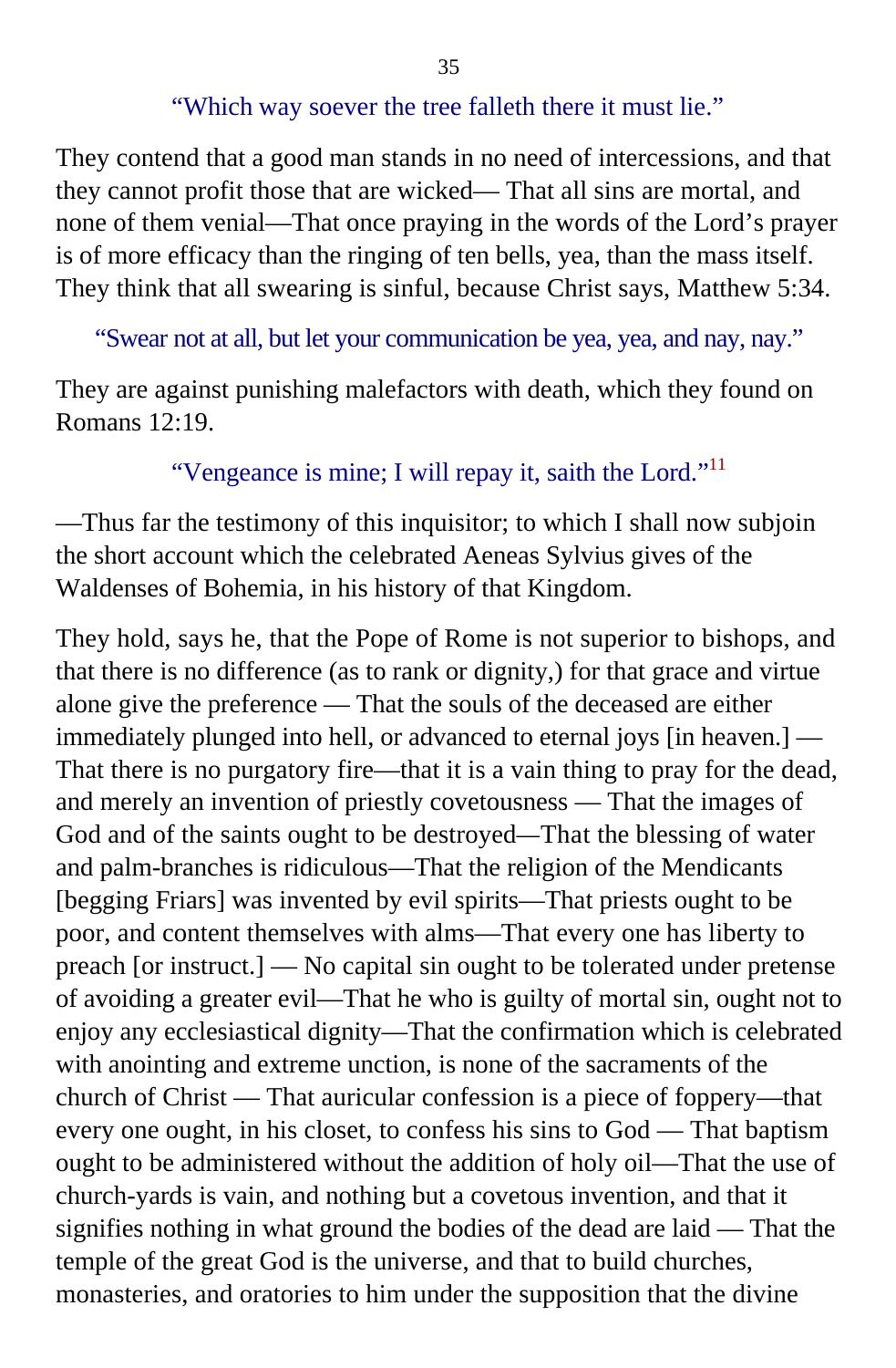goodness could be more favorably found in them than in other places, is a limiting the Divine Majesty—That the priestly vestments, altar, ornaments, pall, corporals, chalices, patins, and other vessels, are of no efficacy—That it is vain to implore the suffrages of the saints reigning with Christ in heaven, because they cannot help us—That it is to no purpose to spend one's time in singing and saying the canonical hours— That we are to cease from working on no day except the Lord's day — That the holidays of saints are to be rejected, and that there is no merit in observing the fasts instituted by the church.<sup>[12](#page-397-0)</sup>

CLAUDIUS SEISSELIUS, was archbishop of Turin, towards the close of the fifteenth century, a little before the time of the Reformation, and wrote a treatise against the Waldenses. His residence in the very heart of the valleys of Piedmont must have furnished him with the best opportunities of becoming acquainted with the principles and practices of his nonconformist neighbors, and he has transmitted to posterity a narrative sufficiently circumstantial and explicit to enable any impartial person to form a tolerably correct judgment of them. His testimony is, therefore, of too much importance to be omitted: but I must entreat the reader to bear in mind that it is the testimony of an adversary, whose papal zeal he will perceive to blaze forth against them occasionally with no little fury. Alluding to the churches of the Waldenses in Piedmont, and those scattered throughout the diocese of Italy, he tells us, that the most cruel persecutions had not been able to extirpate them, or hinder them from a constant defense of that doctrine which they had received from their ancestors. "All sorts of people," says he "have repeatedly endeavored, but in vain, to root them out; for even yet, contrary to the opinion of all men, they still remain conquerors, or at least wholly invincible." He then proceeds thus to describe them. "The Pope of Rome, and the rest of the prelates and priests of that church," these Waldenses affirm, "neither follow the life nor the precepts of Christ, but do quite the contrary; and that not only in secret, but so openly and manifestly that it can no longer be disguised, because they chiefly value themselves on things that are contrary to religion, and not only contemn but even mock at the precepts of the apostles. The latter lived in great poverty, humility, chastity, continence as to carnal things, and contempt of the world; whereas we prelates and priests live in great pomp, luxuriousness, and dissoluteness.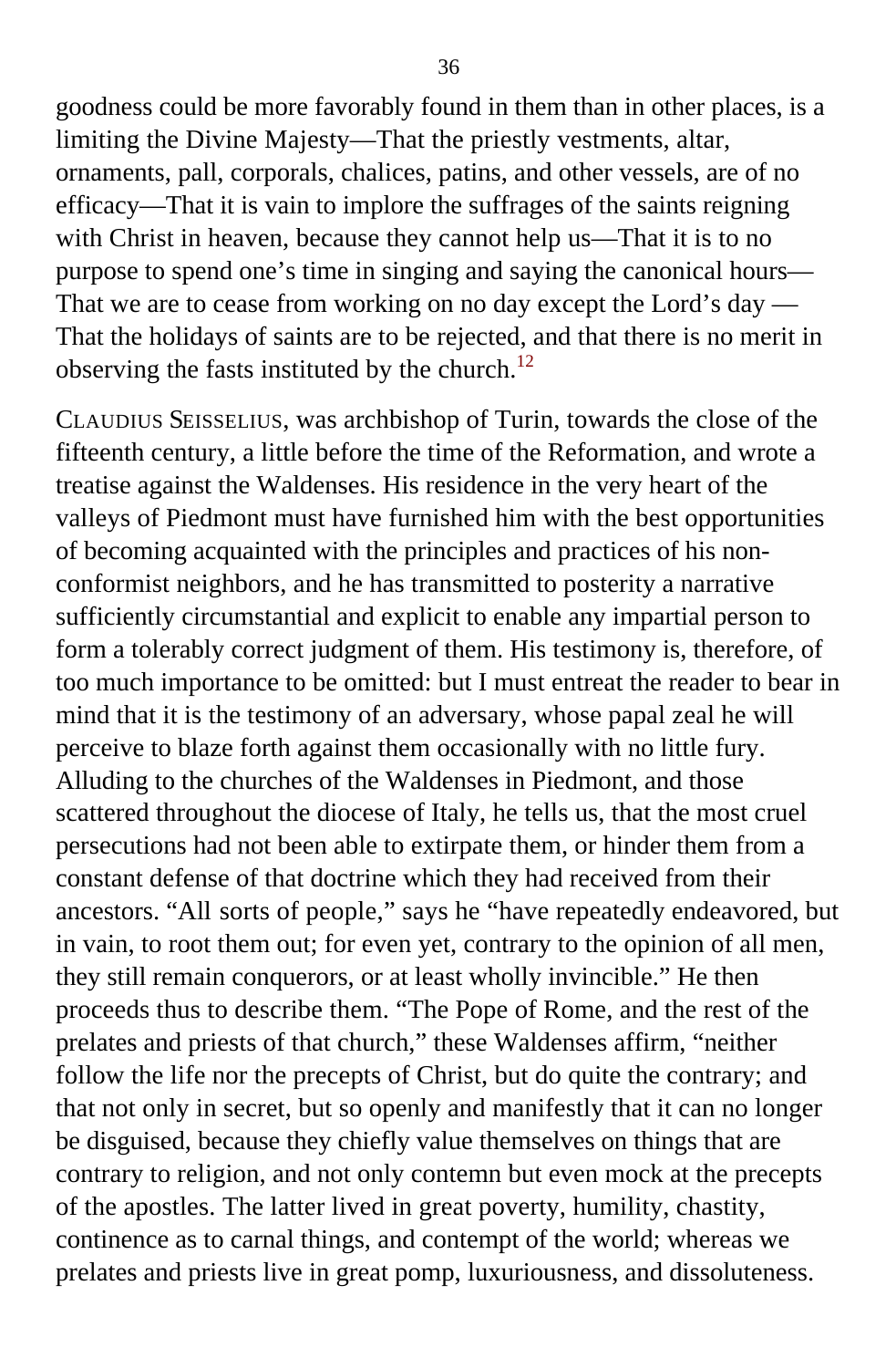We think it a brave thing to excel in royal power rather than in sacerdotal sanctity; and all our endeavors and studies tend only to the acquisition of glory amongst men, not by means of virtue, holiness, and learning, but by the abundance of all [temporal] things; by arms and warlike magnificence, and by vast expense in equipage, furniture of horses, gold, and other things of that nature. The apostles would not possess any thing as their own, neither would they receive any into their society who had not forsaken all and laid it in common: whereas we, not contented with what we already possess, fish for other people's goods more greedily and impudently than heathens themselves. Hence it is that we make wars, and incite Christian princes and people to take up arms. The apostles traveling through towns and villages, and sowing the word of God with power, exercised many other offices of charity, according to the several gifts they had received: whereas we, not only do nothing like this, and give no good examples of holy conversation, but on the contrary frequently resist and oppose those that do, thus opening the way to all manner of dissoluteness and avarice. They, as it were, against their wills and with reluctance, by the divine command or inspiration of God, received ordination to promote the salvation of others: whereas we buy benefices and preferments for money, or procure them by force, or through the favor of princes and other indirect means, merely to satiate our lusts, to enrich our relations, and for the sake of worldly glory. Moreover, they spent their lives in manifold fastings, watchings, and labors, terrified neither by trouble nor danger, that they might show to others the way of salvation: whereas we pass our time in idleness, in pleasures, and other earthly or wicked things. They, despising gold and silver, as they had freely received the divine grace, so they freely dispensed it to others; whereas we set all holy things to sale, and barter with the heavenly treasures of God himself, and, in a word, confound all things both divine and human. So that the church of Rome cannot be said to be the spouse of Christ, but that common prostitute described by Isaiah, Jeremiah, Ezekiel, and St. John. in the Revelations, in such lively colors. For Christ hath joined his church to him to be his bride, holy, pure, fair, adorned with the ornaments and jewels of every virtue, without spot or wrinkle, such as the Holy Spirit figuratively describes her in the Canticles. Far be it, therefore, that Christ should ever think of changing this his beautiful and loving bride for such a stinking, loathsome harlot."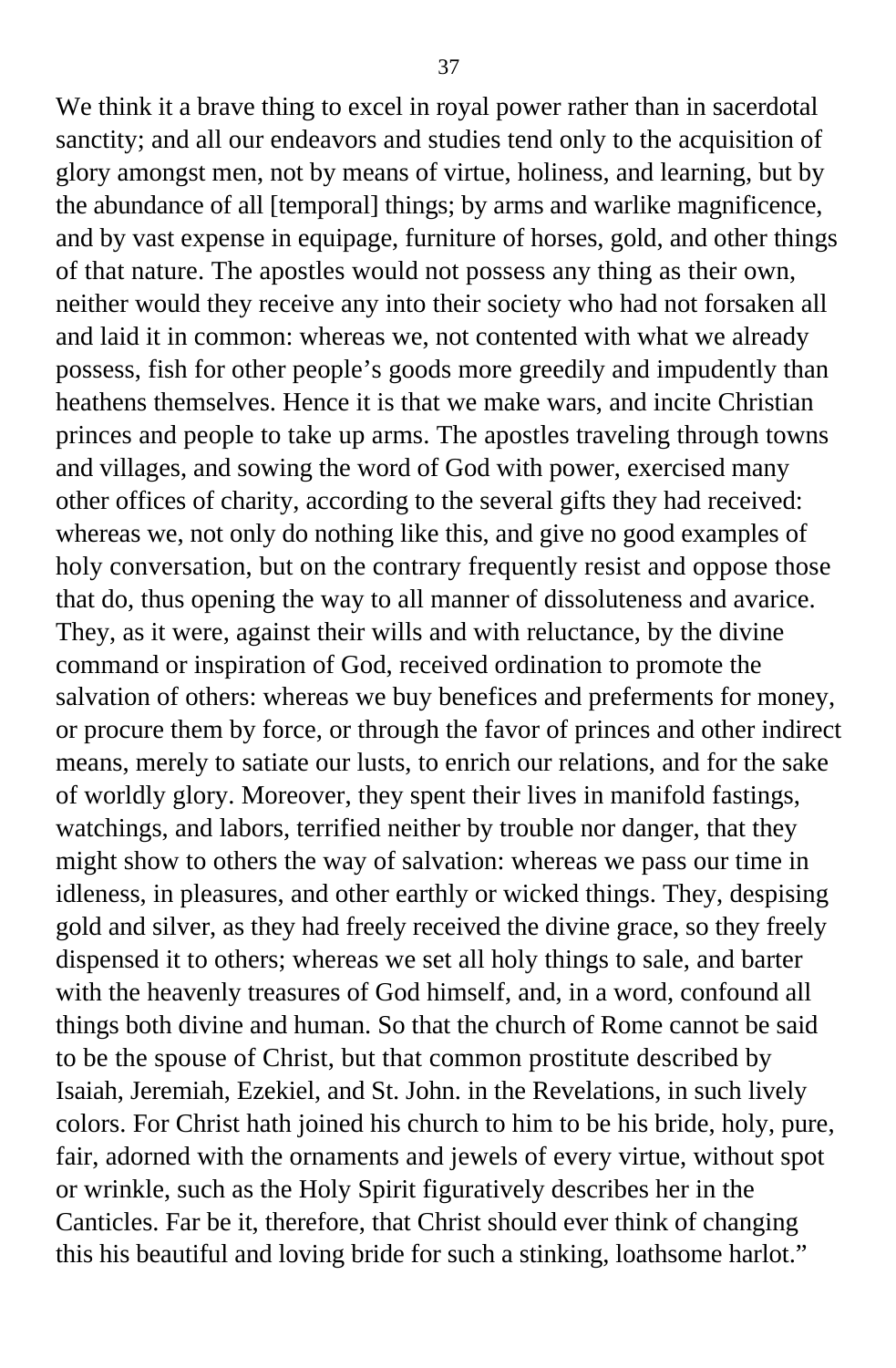Further, Seisselius thus proceeds. "We do not deny," say the Waldenses, "that God alone is the searcher of hearts, for, as the Scripture saith, 'He searcheth the heart and trieth the reins;' and therefore that he alone knows whether the works of men are pleasing unto him and obtain his favor, which others can only know by conjecture. But he himself hath taught us how to form our judgment when he saith, "Ye shall know them by their fruits; for an evil tree cannot bring forth good fruit, nor a good tree evil fruit." Hence, though it be a difficult thing to judge of good works, because they receive their value from the intention of the doer, yet wicked works discover themselves, and the intention cannot make them good, especially when they are open, barefaced, and obviously repugnant to the law of God. Therefore, if I see the bishops and priests every day living in dissoluteness and luxury, robbing others of their goods, smiting their neighbors, persecuting those that are good, blaspheming the name of God, prodigally wasting the patrimony of the church in voluptuousness and damnable crimes, may I not undoubtedly affirm, that they who commit these things are not the ministers of God, but his public and avowed enemies? Surely such they are, though we should suppose them created or confirmed by an universal synod of Christians, or by the pope, or by Peter himself. But how much more may we conclude them such, when those that ordained them are worse than themselves, and their works obviously worse than theirs? What shall we say, if it appear that they have publicly and notoriously bought the papacy—that they openly set to sale sacerdotal functions, and that they set over the churches, not by mistake, but out of malice, those who are known to be wholly unworthy of that charge, and who never in all their lifetime did any thing worthy either of a priest, or even of a Christian? Shall we obey such priests and prelates who lead us the way to salvation neither by word nor work, but rather endeavor all they can to drag us into the same pit of destruction as themselves? Doth not our Savior tell us that we must not suffer ourselves to be led by blind guides, lest when one blind man leads another, they both fall into the ditch? Hath he not declared that such as these are cut off from the life of the church and the body of Christ, and destined to the fire? How can he be the vicegerent of Christ, who is not so much as a Christian, or a member of the mystical body of Christ, but whom he commands us to avoid as a heathen and publican, so long as he continues incorrigible?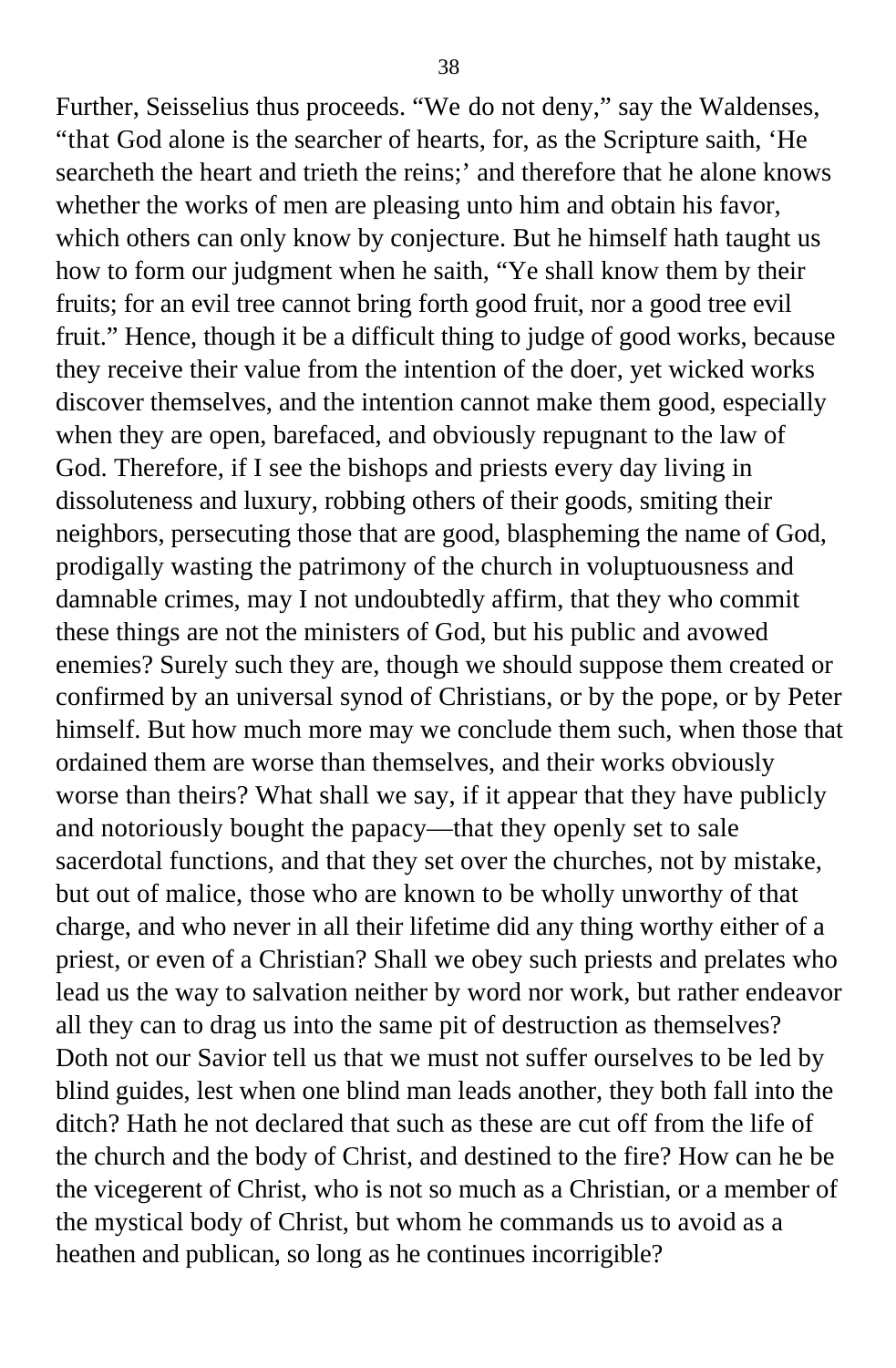"The apostolic authority, the faith of Peter, which Christ said should not fail the catholic church, and with which church he promiseth to abide forever, is to be found amongst us who walk after the example of the apostles, and according to our weak measure, observe the commands and ordinances they have given us. We are those of whom the apostle Paul speaks in his Epistle to the Corinthians, 'Brethren consider your calling, that ye are not many wise men after the flesh, not many mighty, not many noble; but God hath chosen the foolish things of this world to confound the wise; and the weak things of this world to confound the things that are mighty; and the base things of this world, and things that are despised, yea, and the things that are not, to bring to naught the things that are.' And the same apostle tells us, that he was sent to preach the gospel, not in the mightiness of man's wisdom, but in plainness and simplicity; alleging to this purpose what the Lord saith elsewhere, 'I will destroy the wisdom of the wise, and will bring to naught the prudence of the prudent.'"

Such is the description given us, by the archbishop of Turin, of the Waldenses of Piedmont, before Luther was born, or Calvin thought of, or the term reformation even mentioned. And yet the Catholics have had the effrontery to ask us, "Where was your religion before Luther?" But let us further attend to the account which he gives us of the articles of their faith. On this particular he thus writes.

"They receive only what is written in the Old and New Testaments. They say that the popes of Rome and other priests have corrupted the Scriptures by their doctrines and glosses—that they owe neither tithes nor first-fruits to the clergy—that the consecration of churches, indulgences, and similar benedictions, are the inventions of false priests. They do not celebrate the festivals of the saints. They say that men do not stand in need of the suffrages of the saints, Christ abundantly sufficing in all things. They affirm that marriage may be contracted in any degree, excepting only one or two at the most; as if the popes had no power to prohibit marriage in any other degree! They say that whatever is done to deliver the souls of the dead from the pains of purgatory is useless, lost, and superstitious—that our priests have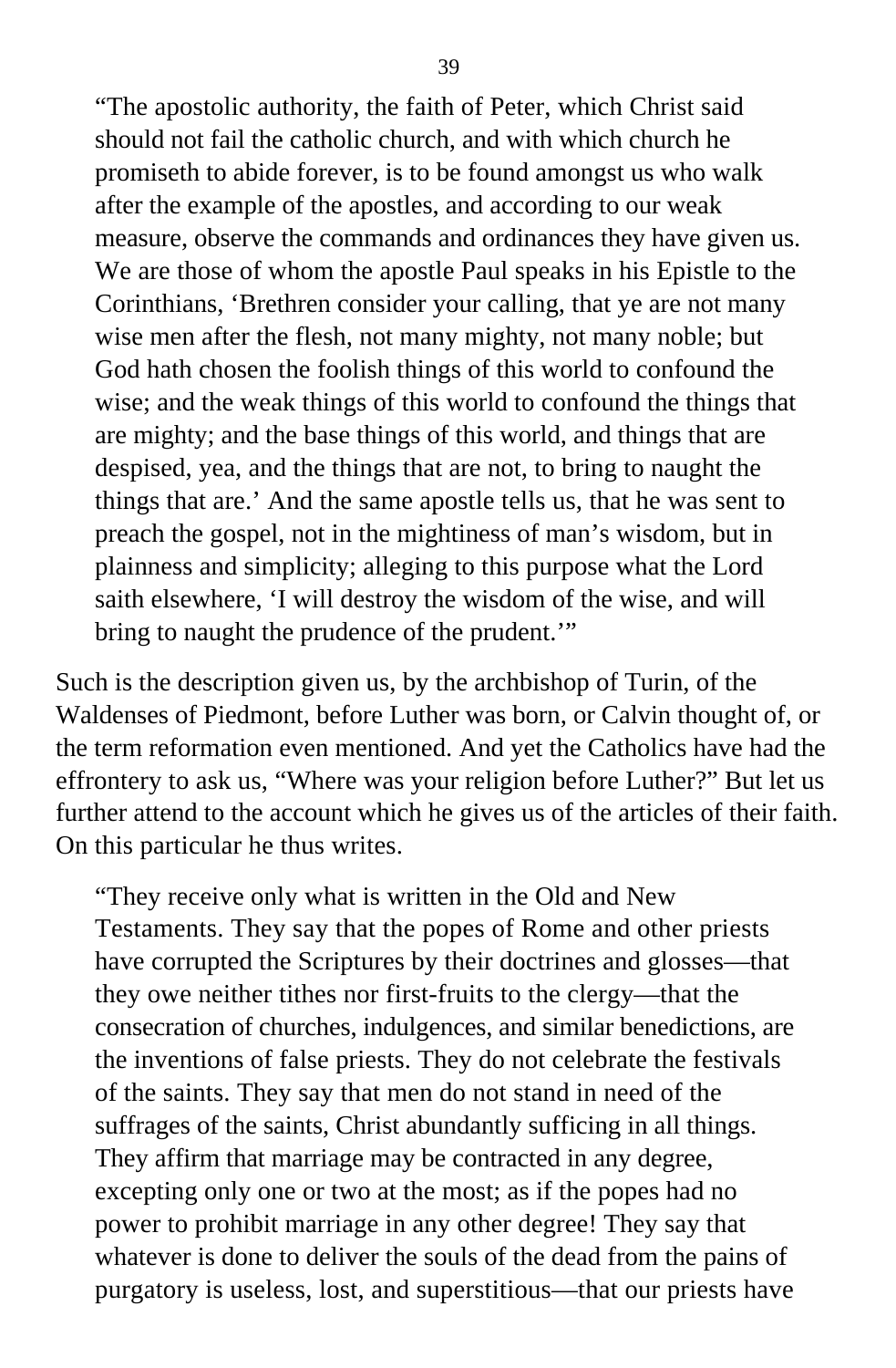not the power of forgiving sins. They say that they alone observe the evangelic and apostolic doctrine, on which account, *by an intolerable impudence,* they usurp the name of the catholic church! Their barbs [pastors] do greatly err," saith Seisselius, "because they are neither sent of God, nor by the pastors of the [catholic] church, but of the devil, *as appears from their damnable doctrine.* They say that the authority of hearing confessions belongs to all Christians that walk according to the apostolic precepts, (which their barbs attribute to themselves) because the apostle James saith, 'Confess your faults one to another.' They say that we ought not to have any kind of [set form of] prayer, except it appear that it was composed by some certain [inspired] author, and approved of God. Their barbs have often preached this doctrine to abolish the service of the glorious Virgin and of other saints. They do not think that Christians ought to say the angelical salutation to the mother of God, alleging that it has not the form of a prayer, but a salutation: but that they do only that they may rob the Virgin of this service, saying, that it is not lawful to worship or serve her any more than the rest of the saints. They affirm that the blessings of the priests are of no virtue at all. Did not Christ bless the bread in the desert? When the apostles sat down to eat bread, they blessed what was set upon the table. They say there is no need of holy water in the churches, because neither Christ nor his apostles either made it or commanded it: as if we ought to say or do nothing but what we read was done by them. They say, that the indulgences allowed of by the church are despicable, useless things:— that the souls of the dead, without being tried by any purgation, immediately on their parting from the body, enter into happiness or misery; and that the clergy, blinded by their covetousness, have invented purgatory. They say that the saints cannot take notice of what is done here below. They detest and abhor all images, and the sign of the cross, much more than we honor them. They make no distinction between the worship of *Latria,* which is due to God only, and that of *Dulia,* which belongs to the saints. As to the fasts which the catholic church has instituted for the honor of God and the saints, they have yet less reason to object these to us. They affirm that a lie is always a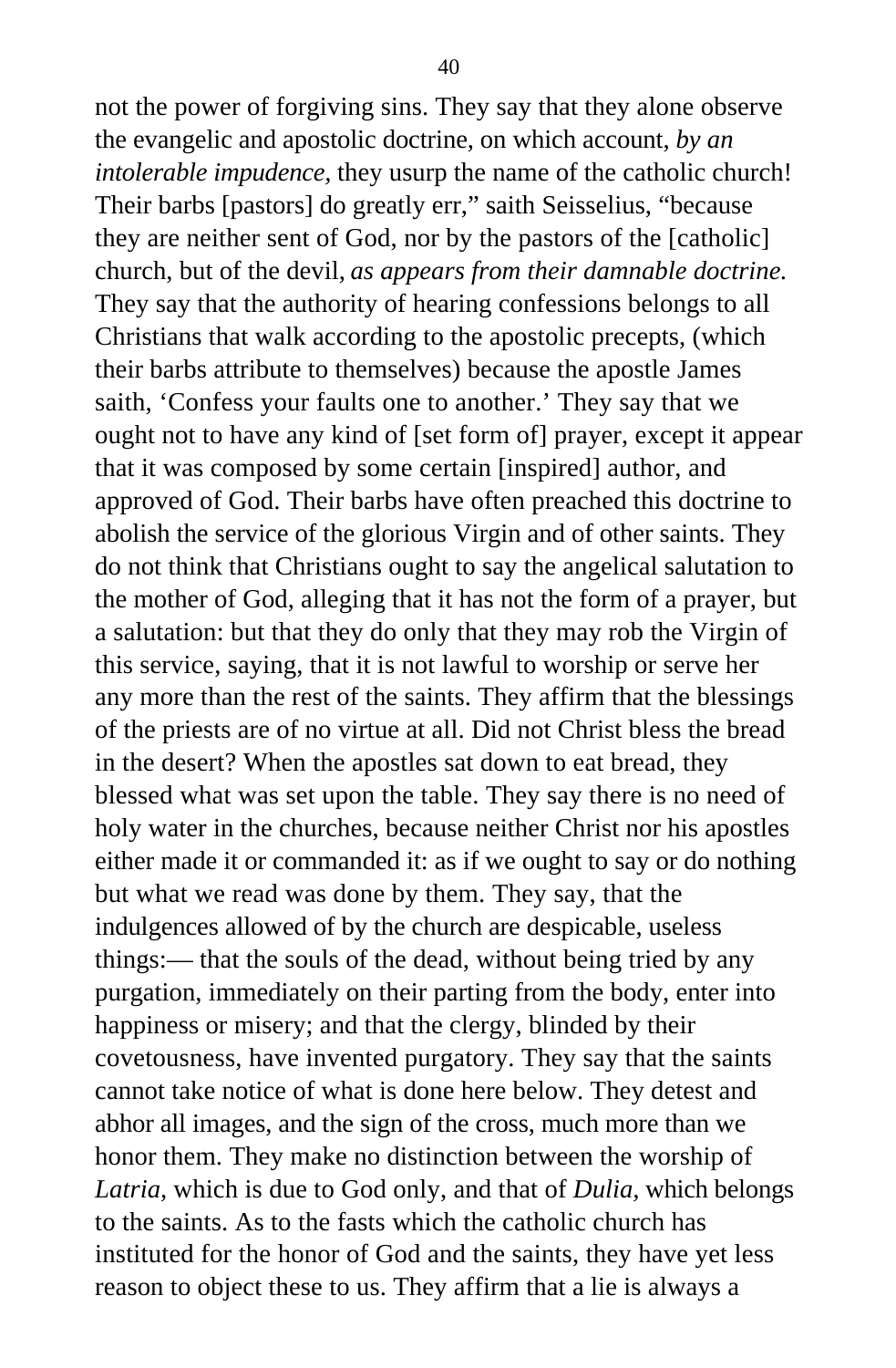mortal sin, because David says, 'God shall destroy all liars.'" And as to transubstantiation he tells us, "that the Waldenses made a mock of all the artifices which the Catholics had recourse to with the view of making it appear to them more plausible." Upon this part of their conduct, the reflections of the learned archbishop are sufficiently pertinent to be here introduced. "1 think," saith he, "that those took pains to little purpose, who, when writing against this sect, made it their chief business to insist upon the difficulties about the sacrament of the eucharist, and who, in order to clear them, have spoken so sharply and subtly, not to say confusedly, that I have great reason to doubt whether they ever understood the thing themselves. Yet I will not say that because I do not myself comprehend it, *(for that I ingenuously confess)* I think it also to surpass the capacity of others; but because it has always appeared to me to be a point of that difficulty, that the ablest have been ready to own that the strength of human understanding must in this case be subject to faith."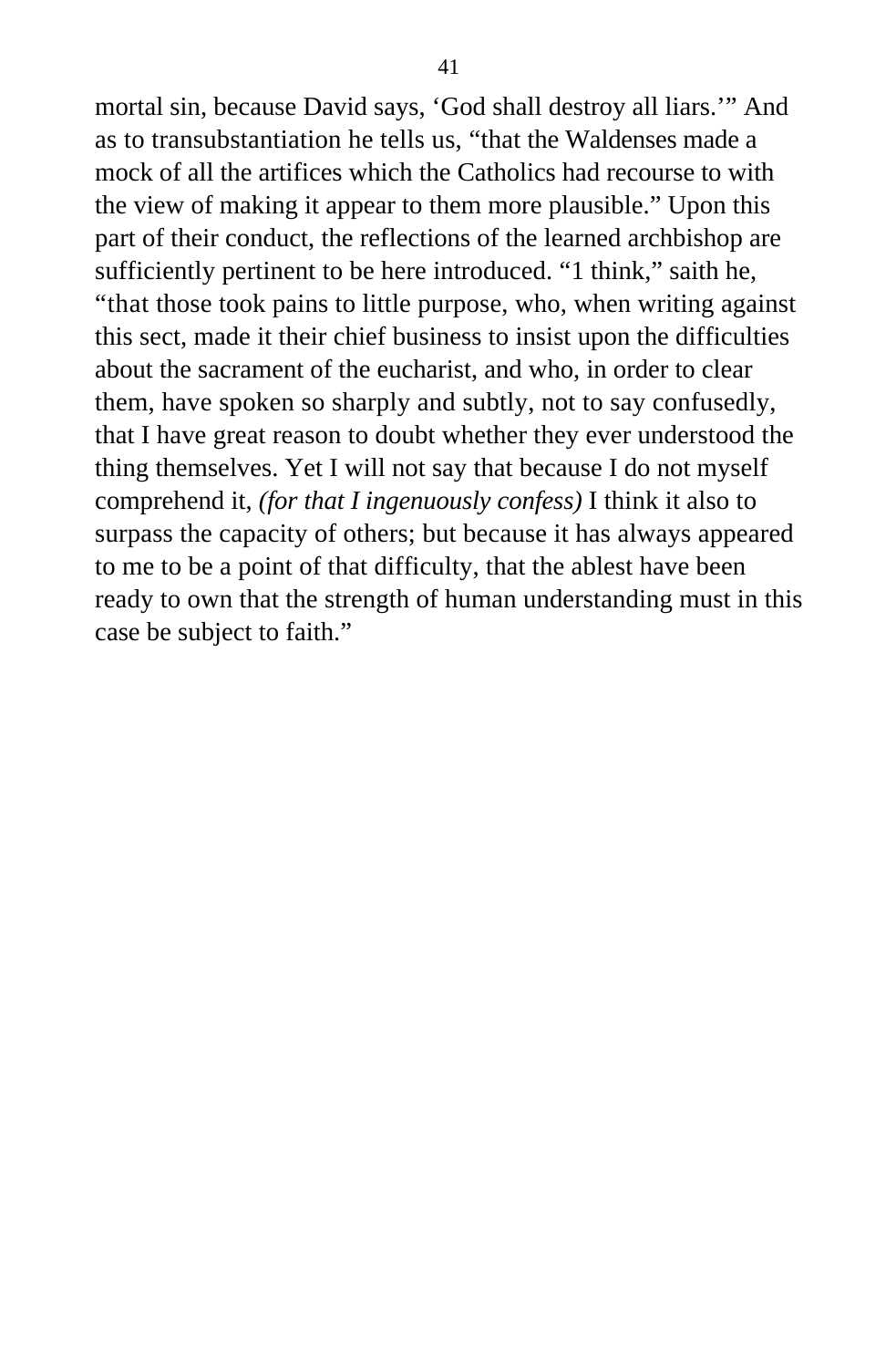# SECTION 3

*A view of the doctrinal sentiments and religious practices of the Waldenses, collected from their own writings.*

HAVING in the former section laid before the reader the sentiments imputed to the Waldenses by four of their avowed adversaries, there can be no reasonable objection to our now permitting them to make their own apology. Their historian, John Paul Perrin, in his "Histoire des Vaudois," published at Geneva in 1619, has furnished us with two of their "Confessions of Faith," of which the following are faithful translations. Sir Samuel Morland has fixed the date of the first of them in the Year  $1120<sup>1</sup>$  $1120<sup>1</sup>$ 

### **THE CONFESSION OF FAITH OF THE WALDENSES.**

**1.** We believe and firmly maintain all that is contained in the twelve articles of the symbol, commonly called the apostles's creed, and we regard as heretical whatever is inconsistent with the said twelve articles.

**2.** We believe that there is one God,—the Father, Son, and Holy Spirit.

**3.** We acknowledge for sacred canonical scriptures the books of the Holy Bible. (Here follows the title of each, exactly conformable to our received canon, but which it is deemed, on that account, quite unnecessary to particularize.)

**4.** The books above-mentioned teach us—That there is ONE GOD. almighty, unbounded in wisdom, and infinite in goodness, and who, in his goodness, has made all things. For he created Adam after his own image and likeness. But through the enmity of the devil, and his own disobedience, Adam fell, sin entered into the world, and we became transgressors in and by Adam.

**5.** That Christ had been promised to the fathers who received the law, to the end that, knowing their sin by the law, and their unrighteousness and insufficiency, they might desire the coming of Christ to make satisfaction for their sins, and to accomplish the law by himself.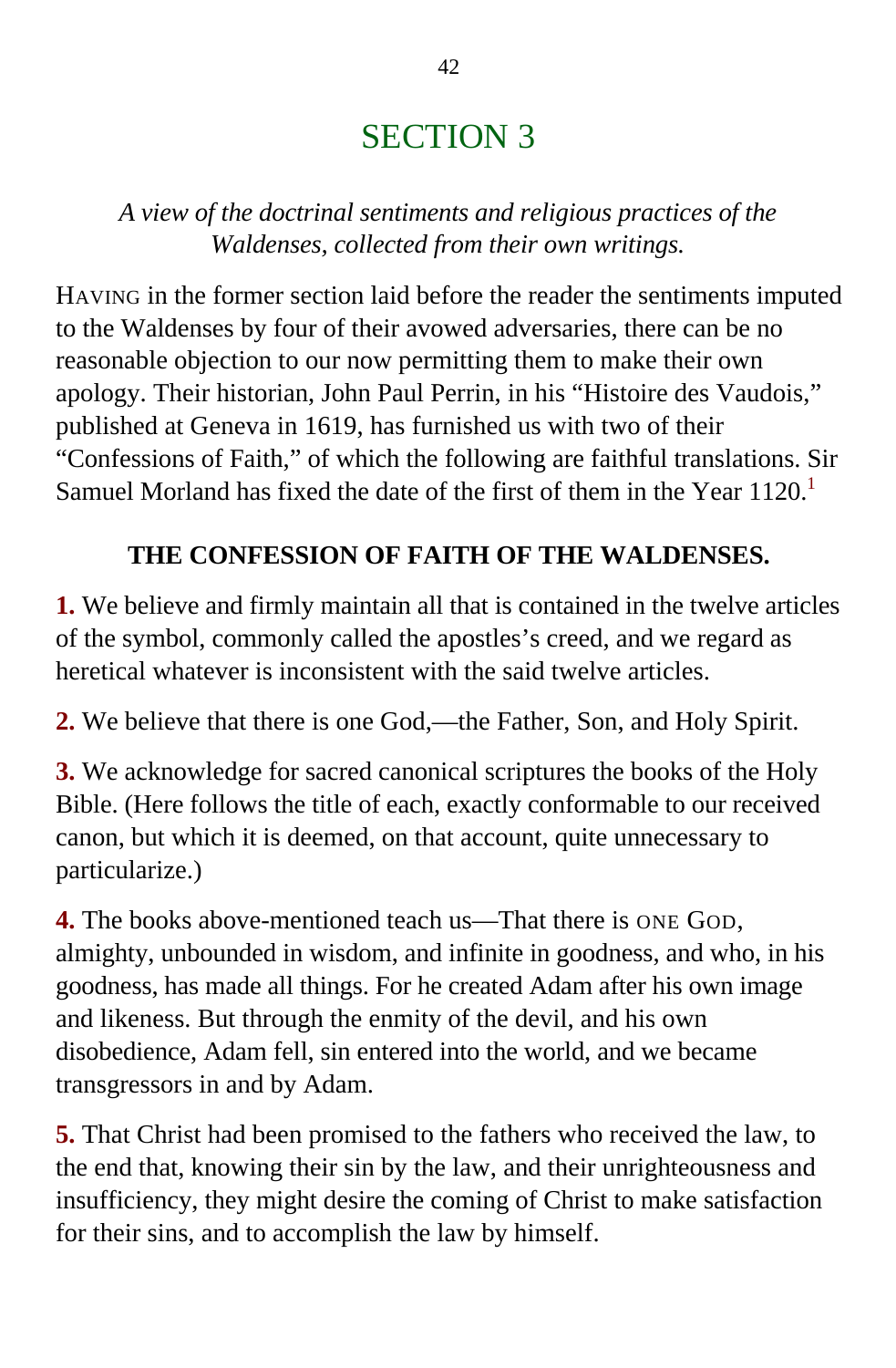**6.** That at the time appointed of the Father, Christ was born—a time when iniquity everywhere abounded, to make it manifest that it was not for the sake of any good in ourselves, for all were sinners, but that He, who is true, might display his grace and mercy towards us.

**7.** That Christ is our life, and truth, and peace, and righteousness—our shepherd and advocate, our sacrifice and priest, who died for the salvation of all who should believe, and rose again for their justification.

**8.** And we also firmly believe, that there is no other mediator, or advocate with God the Father, but Jesus Christ. And as to the Virgin Mary, she was holy, humble, and full of grace; and this we also believe concerning all other saints, namely, that they are waiting in heaven for the resurrection of their bodies at the day of judgment.

**9.** We also believe, that, after this life, there are but two places—one for those that are saved, the other for the damned, which [two] we call paradise and hell, wholly denying that imaginary purgatory of Antichrist, invented in opposition to the truth.

**10.** Moreover, we have ever regarded all the inventions of men (in the affairs of religion) as an unspeakable abomination before God; such as the festival days and vigils of saints, and what is called holy-water, the abstaining from flesh on certain days, and such like things, but above all, the masses.

**11.** We hold in abhorrence all human inventions, as proceeding from Antichrist, which produce distress, $<sup>2</sup>$  $<sup>2</sup>$  $<sup>2</sup>$  and are prejudicial to the liberty of the</sup> mind.

**12.** We consider the Sacraments as signs of holy things, or as the visible emblems of invisible blessings. We regard it as proper and even necessary that believers use these symbols or visible forms when it can be done. Notwithstanding which, we maintain that believers may be saved without these signs, when they have neither place nor opportunity of observing them.

**13.** We acknowledge no sacraments (as of divine appointment) but baptism and the Lord's supper.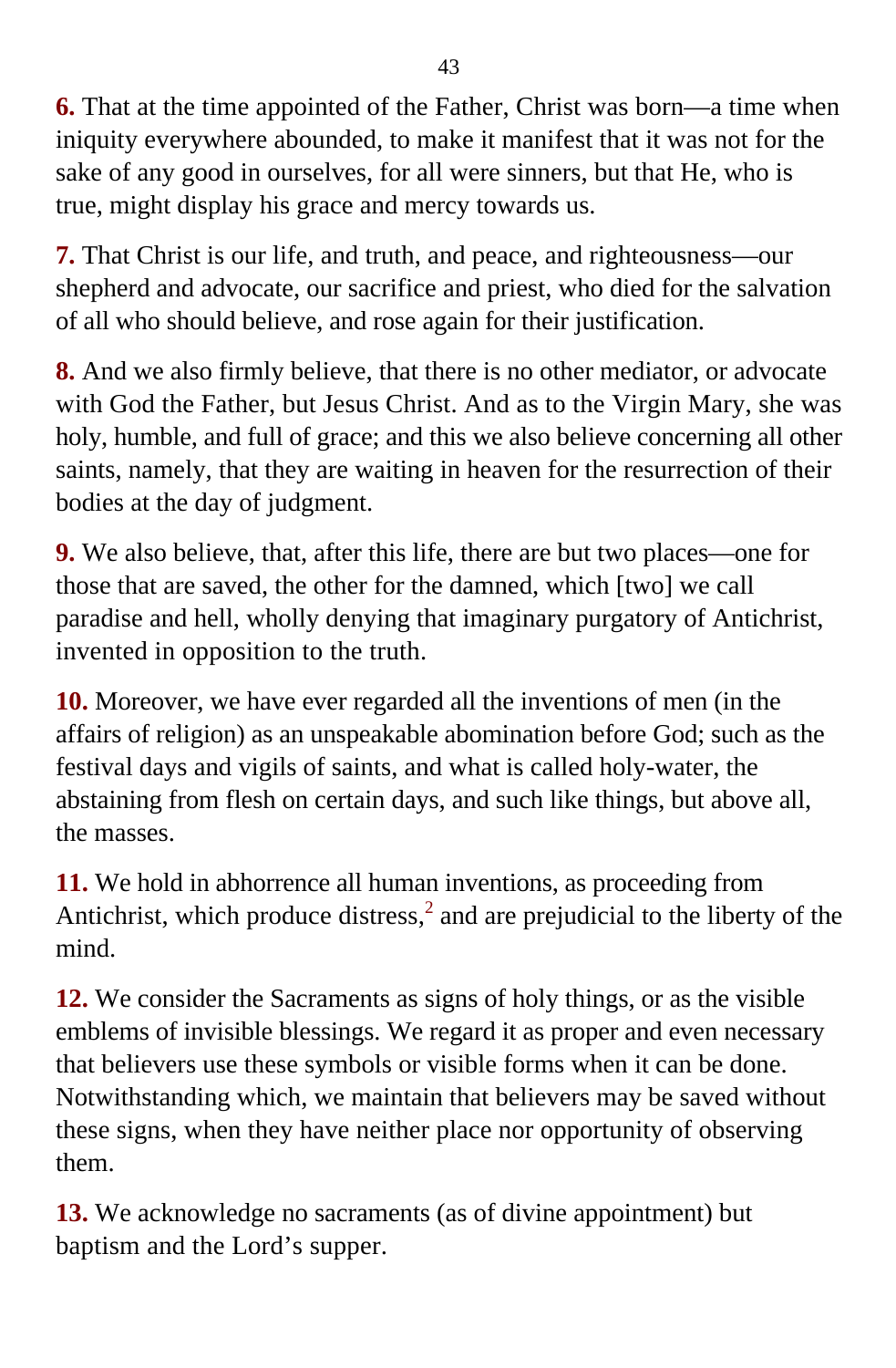**14.** We honor the secular powers, with subjection, obedience, promptitude, and payment.<sup>[3](#page-397-0)</sup>

### **ANOTHER CONFESSION OF FAITH**

The Centuriators of Magdeburgh, in their History of the Christian Church, under *the twelfth century,* recite from an old manuscript the following epitome of the opinions of the Waldenses of that age.

In articles of faith the authority of the Holy Scriptures is the highest; and for that reason it is the standard of judging; so that whatsoever doth not agree with the word of *God,* is deservedly to be rejected and avoided.

The decrees of Fathers and Councils are [only] so far to be approved as they agree with the word of God.

The reading and knowledge of the Holy Scriptures is open to, and is necessary for all men, the laity as well as the clergy; and moreover the writings of the prophets and apostles are to be read rather than the comments of men.

The sacraments of the church of Christ are two, baptism and the Lord's supper: and in the latter, Christ has instituted the receiving in both kinds, both for priests and people.

Masses are impious; and it is madness to say masses for the dead.

Purgatory is the invention of men; for they who believe go into eternal life; they who believe not, into eternal damnation.

The invoking and worshipping of dead saints is idolatry.

The church of Rome is the whore of Babylon.

We must not obey the pope and bishops, because they are the wolves of the church of Christ.

The pope hath not the primacy over all the churches of Christ; neither hath he the power of both swords.

That is the church of Christ, which hears the pure doctrine of Christ, and observes the ordinances instituted by him, in whatsoever place it exists.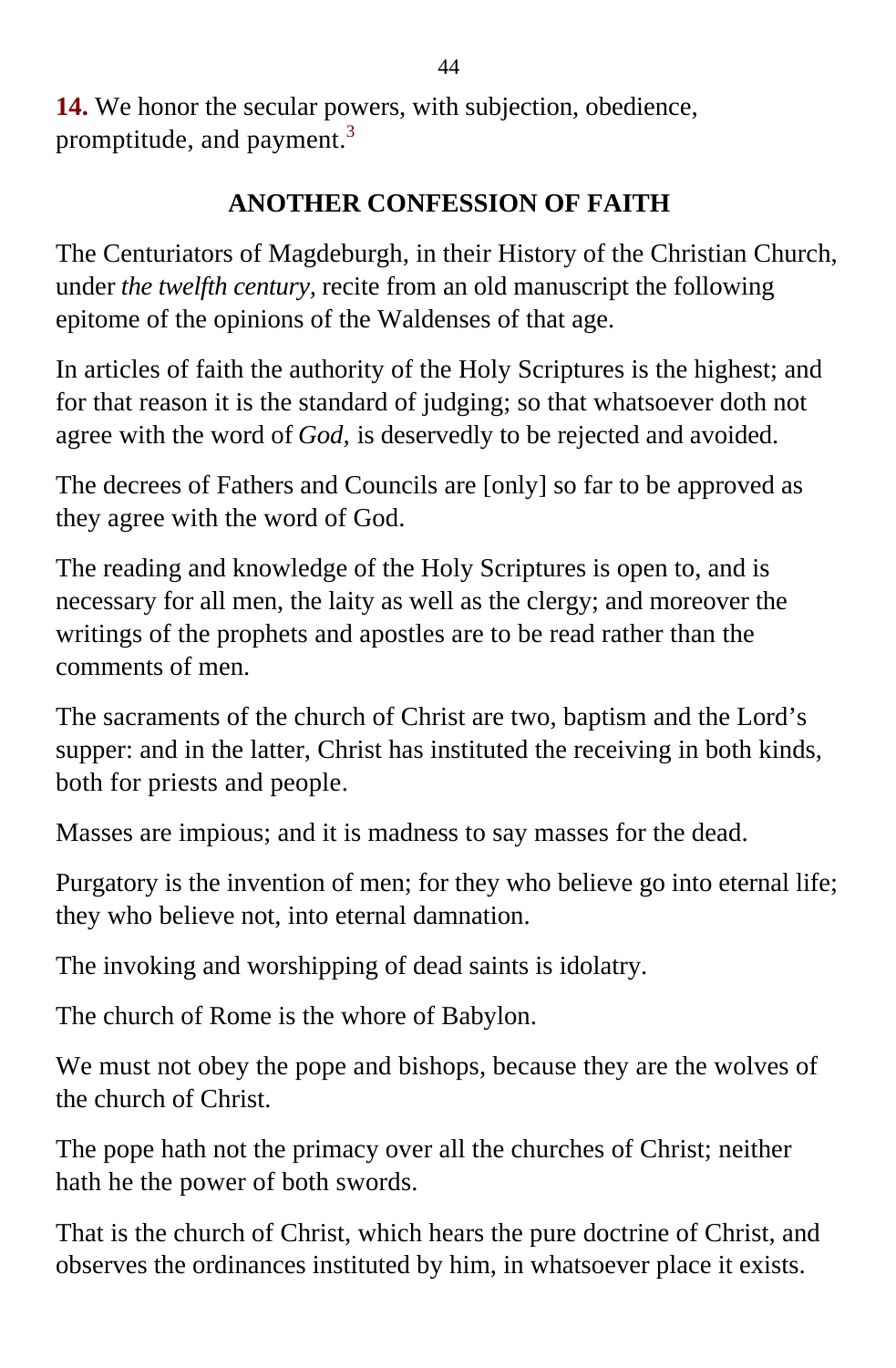Vows of celibacy are the inventions of men, and productive of uncleanness.

So many orders [of the clergy,] so many marks of the beast.

Monkery is a filthy carcass.

So many superstitious dedications of churches, commemorations of the dead, benedictions of creatures, pilgrimages, so many forced fastings, so many superfluous festivals, those perpetual bellowings, [alluding to the practice of chanting] and the observations of various other ceremonies, manifestly obstructing the teaching and learning of the word, are DIABOLICAL INVENTIONS.

The marriage of priests is both lawful and necessary.

About the time of the Reformation, the Waldenses who resided in the South of France, and who of course were subjects of the French king, were persecuted with the most sanguinary severity, particularly those resident in the country of Provence. In the year 1540, the parliament of Aix, the chief judicature of the province, passed a law, that "they should all of them promiscuously be destroyed, that their houses should be pulled down, the town of Merindole be leveled with the ground, all the trees cut down, and the country adjacent converted into a desert." Voltaire, speaking of this cruel decree, says, "The Waldenses, terrified at this sentence, sent a deputation to cardinal Sadoletus, bishop of Carpentras, who at that time was in his diocese. This illustrious scholar, this true philosopher, this humane and compassionate prelate, received them with great goodness, and interceded in their behalf, and the execution of the sentence was for a time suspended."<sup>[4](#page-397-0)</sup> The sentence, nevertheless, was executed in all its rigor five years afterwards, as will be related in a future section. In the preceding year, however, (1544) as we are informed by Sleiden, in his history of the Reformation, p. 347, the Waldenses, to remove the prejudices that were entertained against them, and to manifest their innocence, transmitted to the king, in writing, the following confession of their faith.

### **THIRD CONFESSION**

**1.** We believe that there is but one God, who is a Spirit—the Creator of all things—the Father of all, who is above all, and through all, and in us all;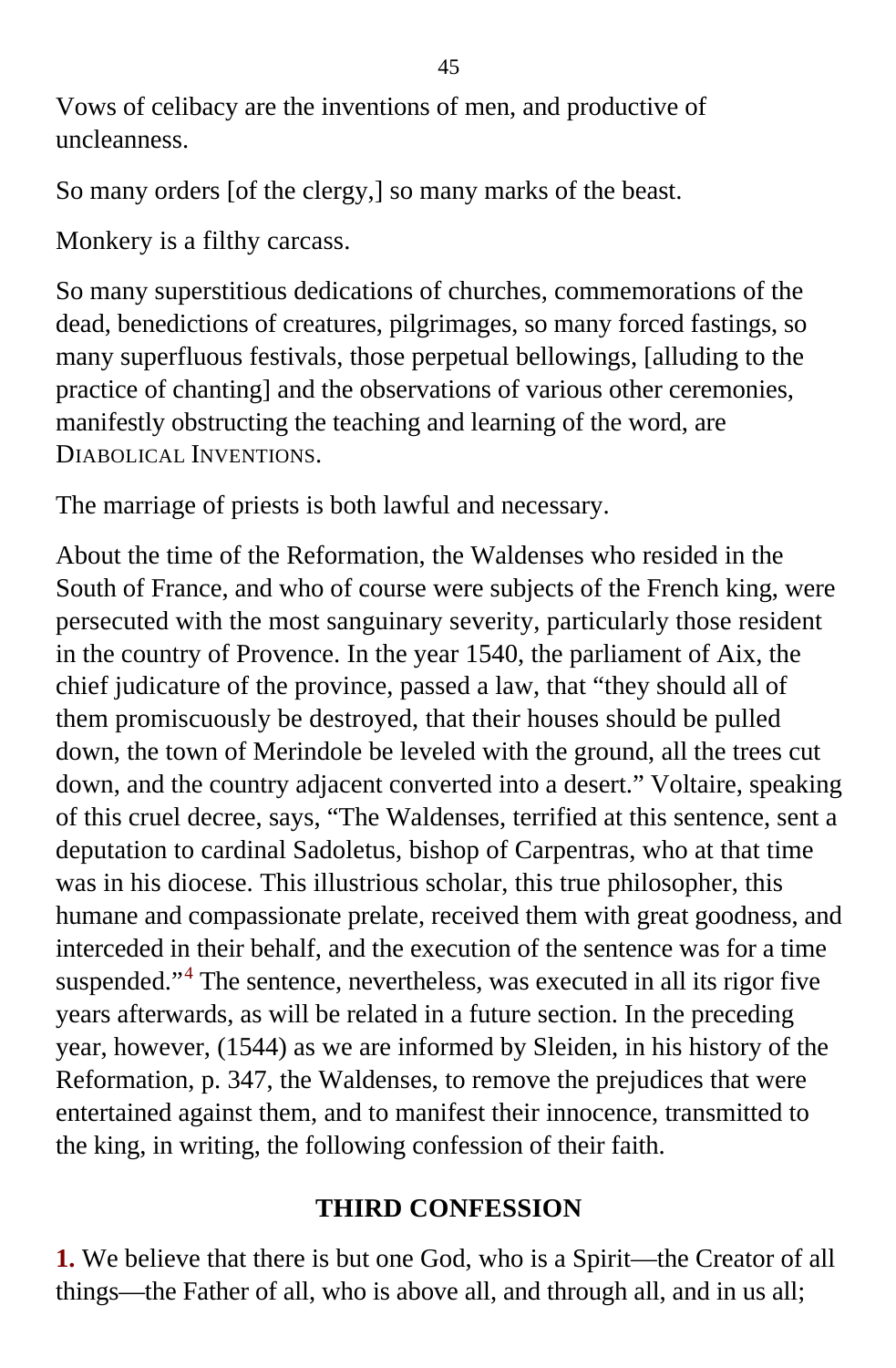who is to be worshipped in spirit and in truth—upon whom we are continually dependent, and to whom we ascribe praise for our life, food, raiment, health, sickness, prosperity, and adversity. We love him as the source of all goodness; and reverence him as that sublime being, who searches the reins and trieth the hearts of the children of men.

**2.** We believe that Jesus Christ is the Son and image of the Father—that In Him all the fullness of the Godhead dwells, and that By Him alone we know the Father. He is our Mediator and advocate; nor is there any other name given under heaven by which we can be saved. In His name alone we call upon the Father, using no other prayers than those contained in the Holy Scriptures, or such as are in substance agreeable thereunto.

**3.** We believe in the Holy Spirit as the Comforter, proceeding from the Father, and from the Son; by whose inspiration we are taught to pray; being by Him renewed in the spirit of our minds; who creates us anew unto good works, and from whom we receive the knowledge of the truth.

**4.** We believe that there is one holy church, comprising the whole assembly of the elect and faithful, that have existed from the beginning of the world, or that shall be to the end thereof. Of this church the Lord Jesus Christ is the head — it is governed by his word and guided by the Holy Spirit. In the church it behooves all Christians to have fellowship. For her He [Christ] prays incessantly, and his prayer for it is most acceptable to God, without which indeed there could be no salvation.

**5.** We hold that the ministers of the church ought to be unblameable both in life and doctrine; and if found otherwise, that they ought to be deposed from their office, and others substituted in their stead; and that no person ought to presume to take that honor unto himself but he who is called of God as was Aaron — that the duties of such are to feed the flock of God, not for filthy lucre's sake, or as having dominion over God's heritage, but as being examples to the flock, in word, in conversation, in charity, in faith, and in chastity.

**6.** We acknowledge, that kings, princes, and governors, are the appointed and established ministers of God, whom we are bound to obey [in all lawful and civil concerns.] For they bear the sword for the defense of the innocent, and the punishment of evil doers; for which reason we are bound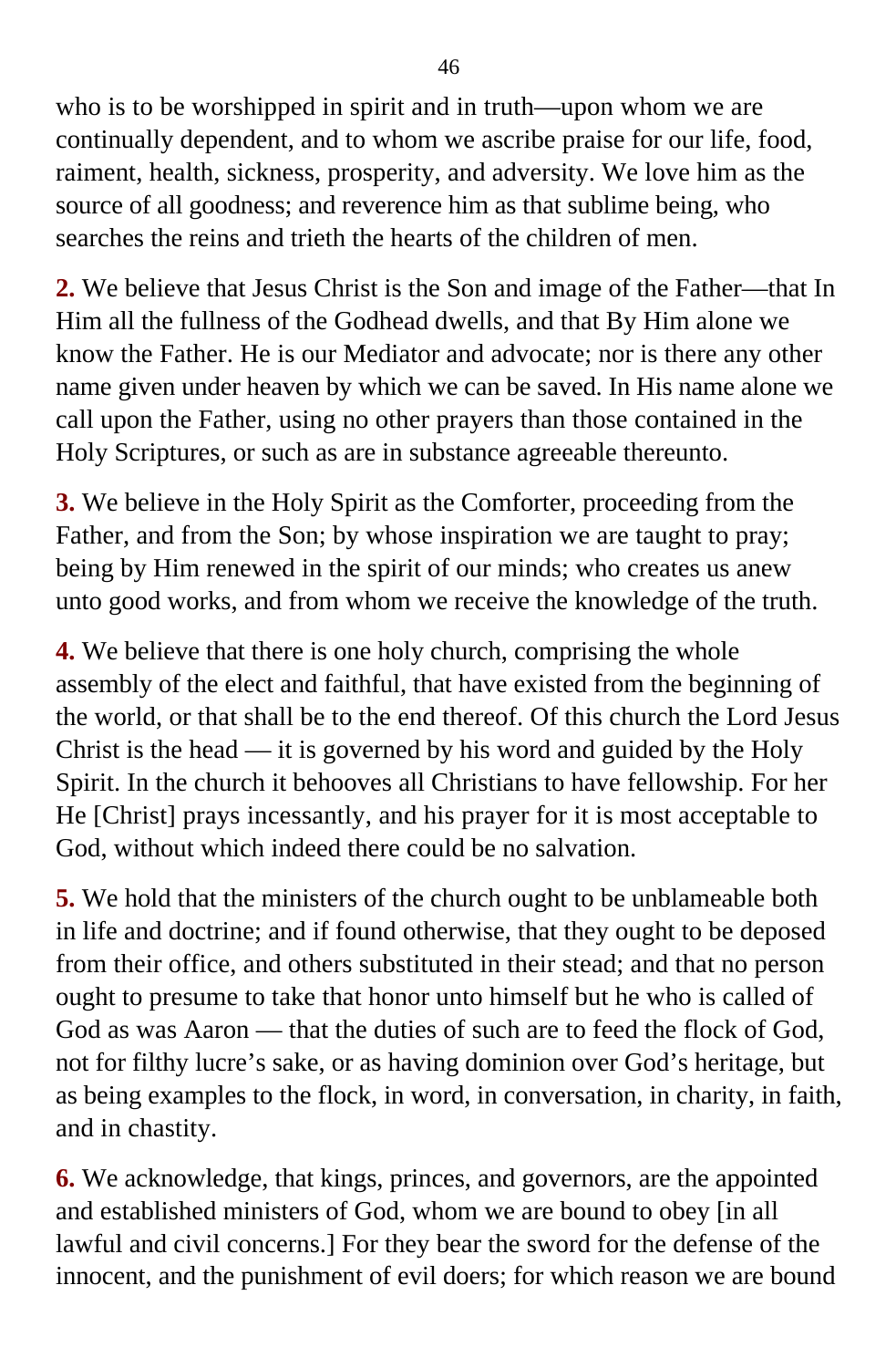to honor and pay them tribute. From this power and authority, no man can exempt himself as is manifest from the example of the Lord Jesus Christ, who voluntarily paid tribute, not taking upon himself any jurisdiction of temporal power.

**7.** We believe that in the ordinance of baptism the water is the visible and external sign, which represents to us that which, by virtue of God's invisible operation, is within us — namely, the renovation of our minds, and the mortification of our members through [the faith of] Jesus Christ. And by this ordinance we are received into the holy congregation of God's people, previously professing and declaring our faith and change of life.

**8.** We hold that the Lord's supper is a commemoration of, and thanksgiving for, the benefits which we have received by his sufferings and death—and that it is to be received in faith and love—examining ourselves, that so we may eat of that bread and drink of that cup, as it is written in the Holy Scriptures.

**9.** We maintain that marriage was instituted of God that it is holy and honorable, and ought to be forbidden to none, provided there be no obstacle from the divine word.

**10.** We contend, that all those in whom the fear of God dwells, will thereby be led to please him, and to abound in the good works [of the gospel] which God hath before ordained that we should walk in them which are love, joy, peace, patience, kindness, goodness, gentleness, sobriety, and the other good works enforced in the Holy Scriptures.

**11.** On the other hand, we confess that we consider it to be our duty to beware of false teachers, whose object is to divert the minds of men from the true worship of God, and to lead them to place their confidence in the creature, as well as to depart from the good works of the gospel, and to regard the inventions of men.

**12.** We take the Old and the New Testament for the rule of our life, and we agree with the general confession of faith contained in [what is usually termed] the apostles' creed.

(See Perrin's Hist. des Vaudois, ch. 13.)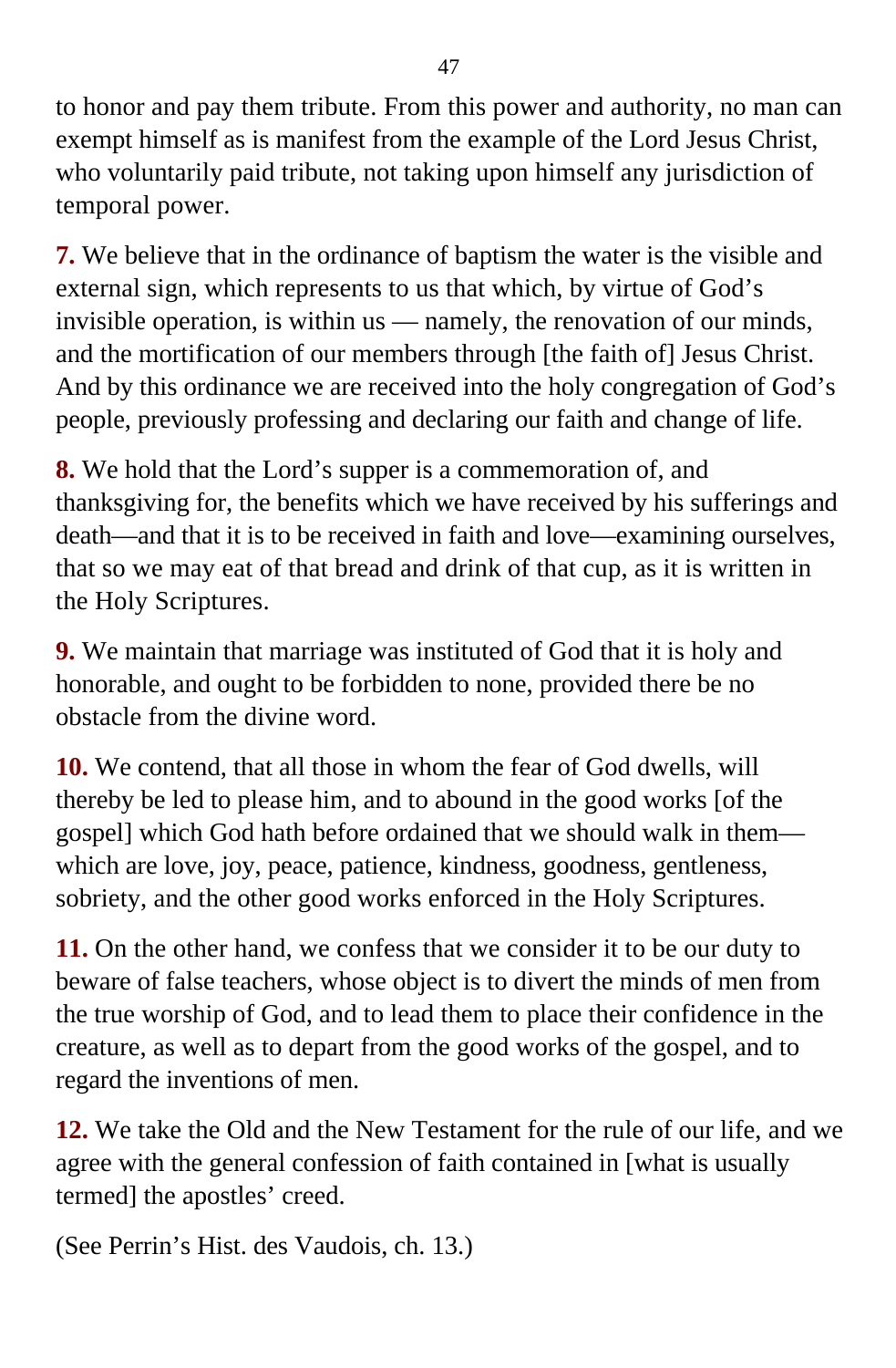Amongst the writings of the ancient Waldenses that have reached our times, is "A Treatise concerning Antichrist, Purgatory, the Invocation of Saints, and the Sacraments."<sup>[5](#page-397-0)</sup> Their historian, John Paul Perrin, to whom we are indebted for rescuing it from oblivion, informs us that the original manuscript, in which are also many sermons by their pastors, bears date, A.D. 1120; which is nearly half a century before the time of Peter Waldo, and about the period when Peter de Bruys was discharging his ministry in France. The treatise has indeed been attributed, and not without probability, to the pen of Peter de Bruys. Perrin says, it was carefully preserved among the inhabitants of the Alps, from whence he procured it. If we could depend with certainty upon the correctness of the date of this manuscript, it would be a very important document in the history of the Waldensian churches, because it bears internal evidence of having been written for the express purpose of exhibiting a public declaration of their reasons for separating from the communion of the church of Rome, and consequently it would throw much light upon the question of their antiquity. But it is proper to apprise the reader of one circumstance attending it, which ought to excite a doubt upon the subject; and that is, that the Scriptures are quoted in it as divided into chapters and verses, which we know was not done until *after* the middle of the thirteenth century.<sup>[6](#page-397-0)</sup> If, therefore, the original was written at the period fixed by Perrin, the chapters must have been added by a copyist. The treatise, nevertheless, whensoever written, is very interesting, and though the whole of it be too long for insertion, I shall submit to the reader a few extracts. Thus it describes Antichrist: —

"ANTICHRIST is a falsehood, or deceit varnished over with the semblance of truth, and of the righteousness of Christ and his spouse, yet in opposition to the way of truth, righteousness, faith, hope, charity, as well as to moral life. It is not any particular person ordained to any degree, or office, or ministry, but it is a system of falsehood, opposing itself to the truth, covering and adorning itself with a show of beauty and piety, yet very unsuitable to the church of Christ, as by the names, and offices, the Scriptures, and the sacraments, and various other things, may appear. The system of iniquity thus completed with its ministers, great and small, supported by those who are induced to follow it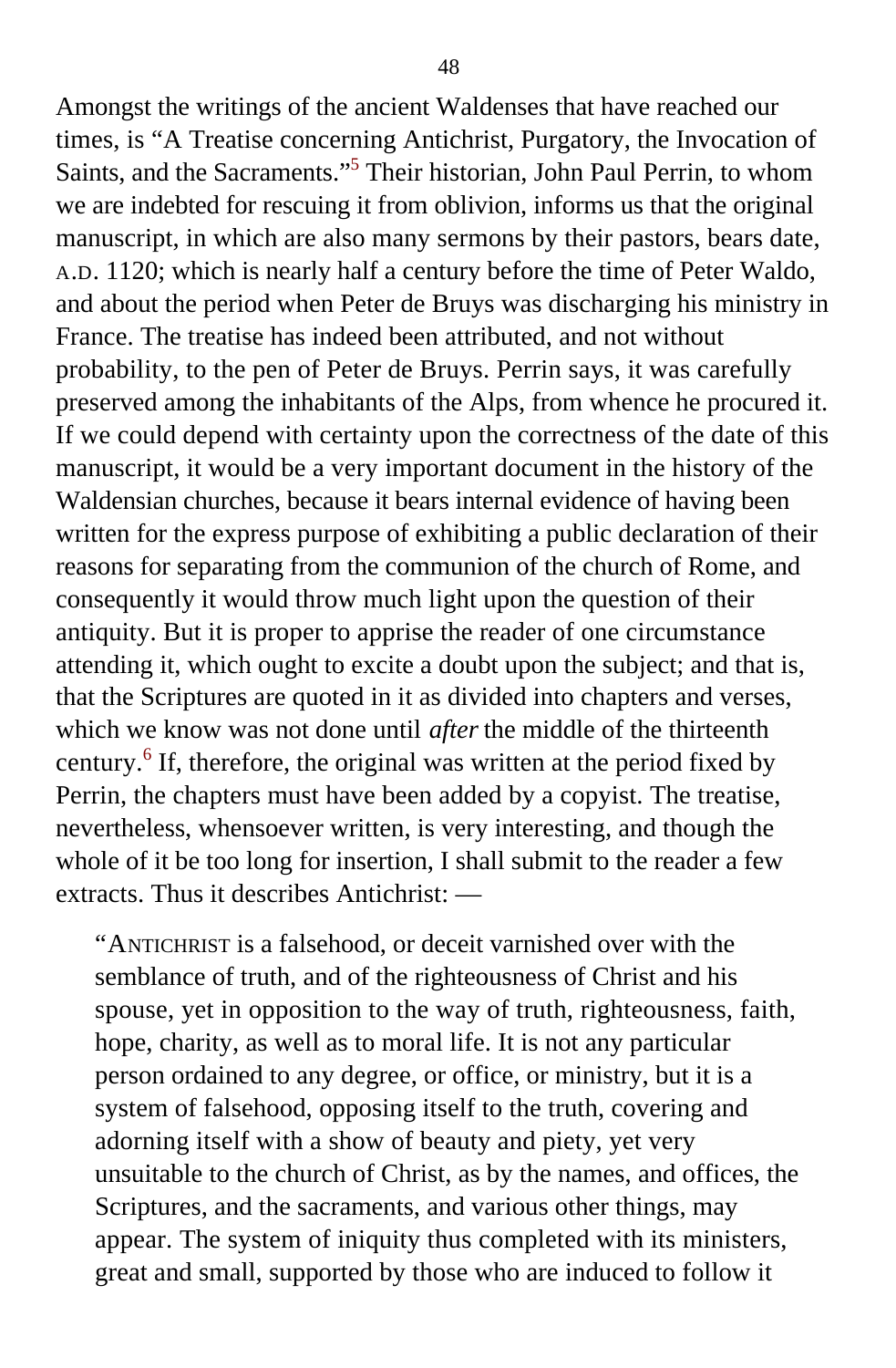with an evil heart and blind-fold—this is the congregation, which, taken together, comprises what is called Antichrist or Babylon, the fourth beast, the whore, the man of sin, the son of perdition. His ministers are called false prophets, lying teachers, the ministers of darkness, the spirit of error, the apocalyptic whore, the mother of harlots, clouds without water, trees without leaves, twice dead, plucked up by the roots, wandering stars, Balaamites and Egyptians.

"He is termed Antichrist, because being disguised under the names of Christ add of his church and faithful members, he opposes the salvation which Christ wrought out, and which is truly administered in his church —and of which salvation believers participate by faith, hope, and charity. Thus he opposes the truth by the wisdom of this world, by false religion, by counterfeit holiness, by ecclesiastical power, by secular tyranny, and by the riches, honors, dignities, with the pleasures and delicacies of this world. It should therefore be carefully observed, that Antichrist could not come, without a concurrence of all these things, making up a system of hypocrisy and falsehood—these, must be, the wise of this world, the religious orders, the pharisees, ministers, and doctors; the secular power, with the people of the world, all mingled together. For although Antichrist was conceived in the times of the apostles, he was then in his infancy, imperfect and unformed, rude, unshapen, and wanting utterance, he then wanted those hypocritical ministers and human ordinances, and the outward show of religious orders which he afterwards obtained. As he was destitute of riches and other endowments necessary to allure to himself ministers for his service, and to enable him to multiply, defend, and protect his adherents, so he also wanted the secular power to force others to forsake the truth and embrace falsehood. But growing up in his members, that is, in his blind and dissembling ministers, and in worldly subjects, he at length arrived at full maturity, when men, whose hearts were set upon this world, blind in the faith, multiplied in the church, and by the union of church and state, got the power of both into their hands.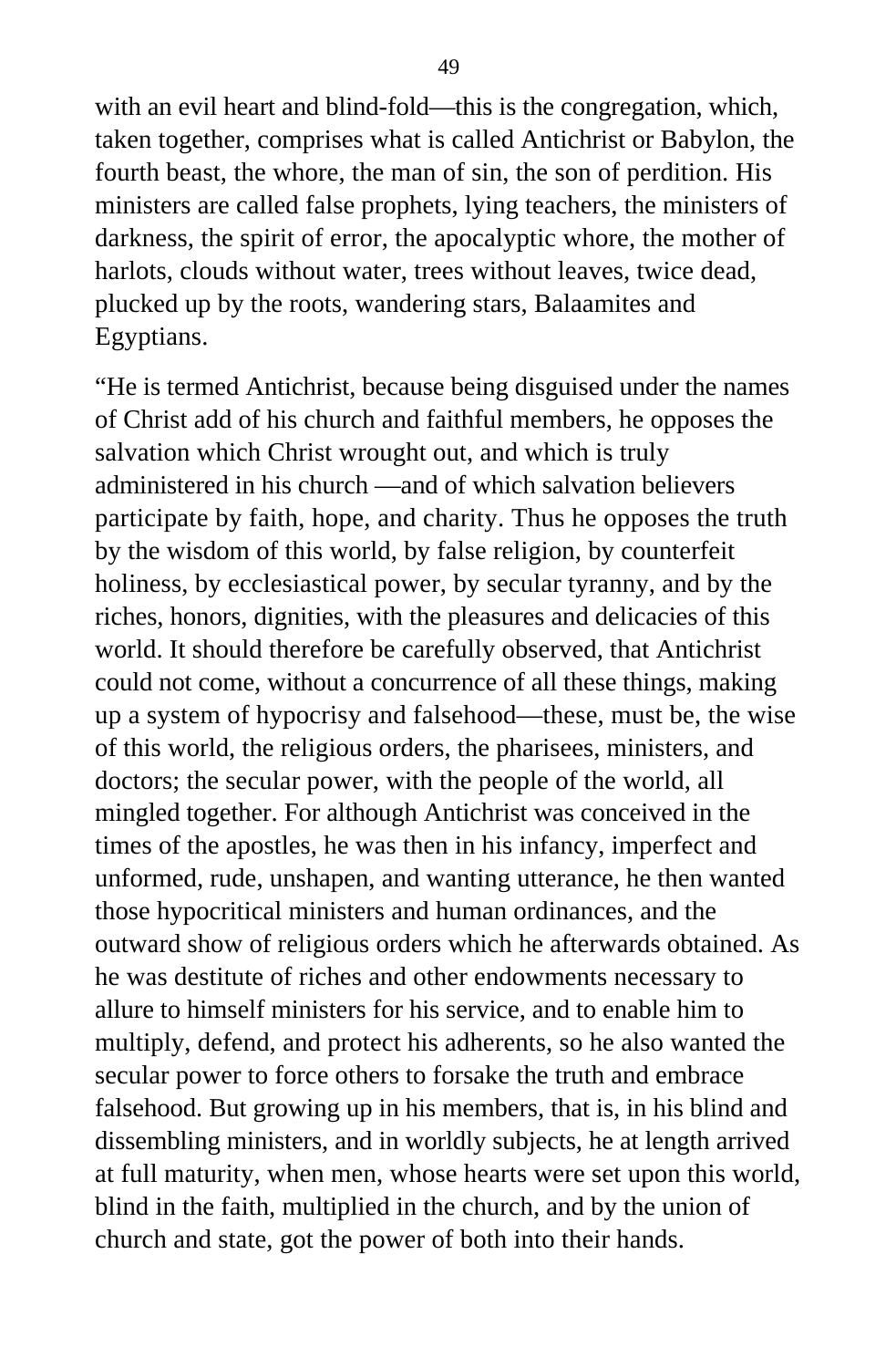"Christ never had an enemy like this; so able to pervert the way of truth into falsehood, insomuch that the true church, with her children, is trodden under foot. The worship that belongs alone to God he transfers to Antichrist himself—to the creature, male and female, deceased — to images, carcasses, and relics. The sacrament of the eucharist is converted into an object of adoration, and the worshipping of God alone is prohibited. He robs the Savior of his merits, and the sufficiency of his grace in justification, regeneration, remission of sins, sanctification, establishment in the faith, and spiritual nourishment; ascribing all these things to his own authority, to a form of words, to his own works, to the intercession of saints, and to the fire of purgatory. He seduces the people from Christ, drawing off their minds from seeking those blessings in him, by a lively faith in God, in Jesus Christ, and in the Holy Spirit, and teaching his followers to expect them by the will and pleasure and works of Antichrist.

He teaches to baptize children into the faith, and attributes to this the work of regeneration; thus confounding the work of the Holy Spirit in regeneration, with the external rite of baptism, and on this foundation bestows orders, and indeed grounds all his Christianity. He places all religion and holiness in going to mass, and has mingled together all descriptions of ceremonies, Jewish, Heathen, and Christian; and by means thereof, the people are deprived of spiritual food, seduced from the true religion and the commandments of God, and established in vain and presumptuous hopes. All his works are done to be seen of men, that he may glut himself with insatiable avarice; and hence every thing is set to sale. He allows of open sins, without ecclesiastical censure, and even the impenitent are not excommunicated. He does not govern, nor does he maintain his unity by the Holy Spirit, but by means of the secular power, making use of the same to effect spiritual matters. He hates, and persecutes, and searches after, and plunders, and destroys the members of Christ. These are some of the principal of the works of Antichrist against the truth, but the whole are past numbering or recording.

On the other hand, he makes use of an outward confession of faith; and therein is verified the saying of the apostle—"They profess in words that they know God, but in works they deny him." He covers his iniquity by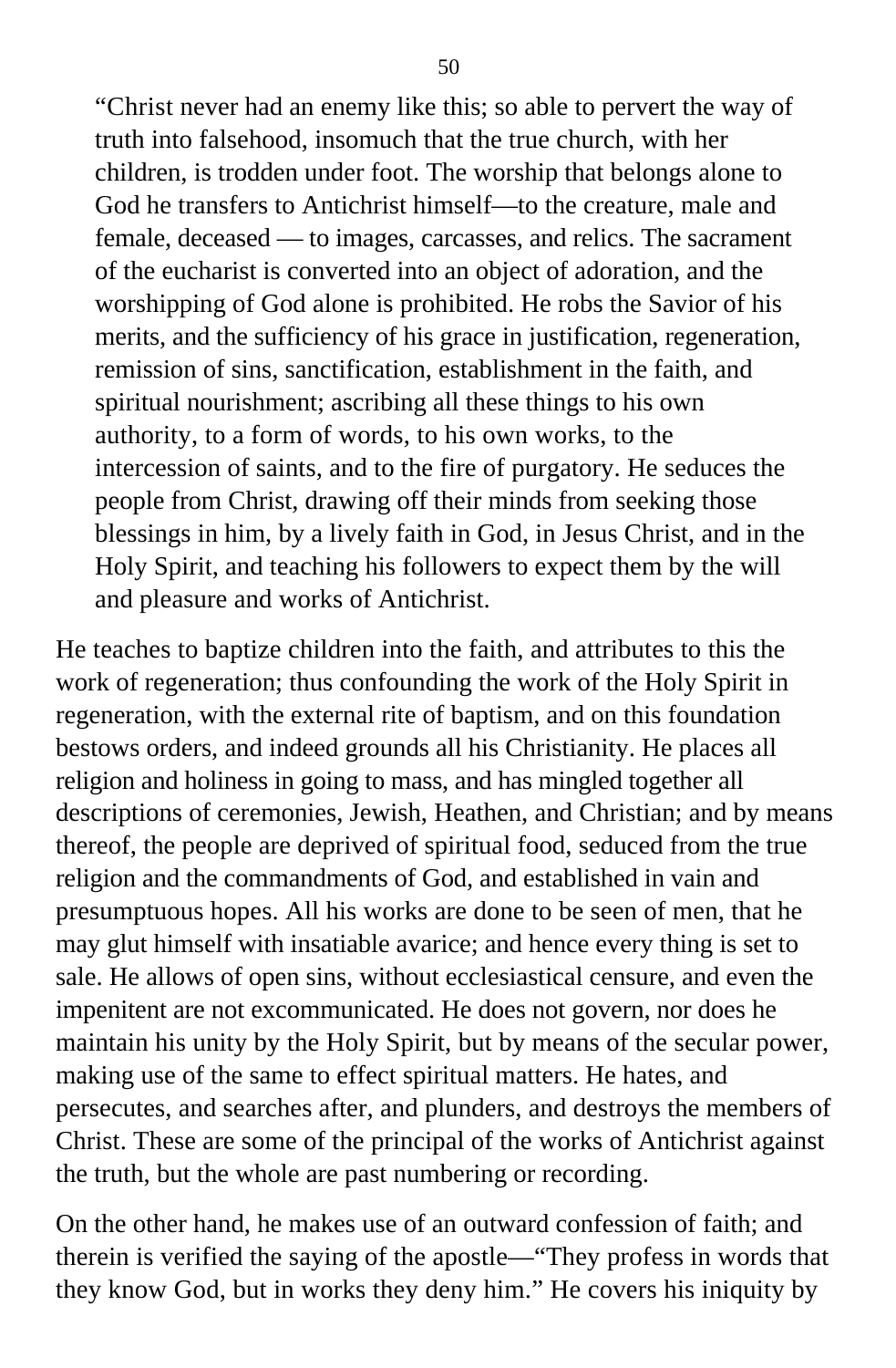pleading the length of his duration, or succession of time, and the multitudes of his followers—concerning whom it is said in the Revelation, that "power is given him over every tribe, language, and nation, and all that dwell on the earth shall worship him." He covers his iniquity by pleading the spiritual authority of the apostles, though the apostle expressly says, "We can do nothing against the truth"—and "there is no power given us for destruction." He boasts of numerous miracles, even as the apostle foretold—"Whose coming is after the working of Satan, with all miracles and signs, and lying wonders, and with all deceivableness of unrighteousness." He has an outward show of holiness, consisting in prayers, fastings, watchings, and alms-deeds, of which the apostle testified, when he said, "Having a form of godliness, but denying the power thereof."

Thus it is that Antichrist covers his lying wickedness as with a cloak or garment, that he may not be rejected as a pagan or infidel, and under which disguise he can go on practicing his villanies boldly, and like a harlot. But it is plain from both the Old and New Testaments, that a Christian stands bound by express command to separate himself from Antichrist. [Here the following scriptures are quoted at large from the Old Testament, Isaiah 52:11,12, Jeremiah 1:8, Numbers 16:21, and verse 6, Leviticus 20:24-27, Exodus 34:12,15, Leviticus 15:31, Ezekiel 2, Deuteronomy 20.] Now it is manifest from the New Testament, John 12 that the Lord is come, and hath suffered death that he might gather together in one the children of God; and it is on account of this unity in the truth, and their separation from others, that it is said in Matthew 10, "I am come to separate a man from his father, and to set the daughter against the mother, and the daughter-in-law against her mother-in-law, and those of a man's own household shall be his enemies." Christ hath enjoined this separation upon his disciples, when he said, "Whosoever doth not forsake father and mother, etc. cannot be my disciple." And again, "Beware of false prophets, which come unto you in sheep's clothing." Again, "Beware of the leaven of the Pharisees—and take heed lest any man seduce you, for many shall come in my name and seduce many." And in the book of the Revelation he warns by his own voice, and charges his people to go out of Babylon, saying, "Come out of her, my people, and be not partakers of her sins, that ye receive not of her plagues; for her sins are come up unto heaven,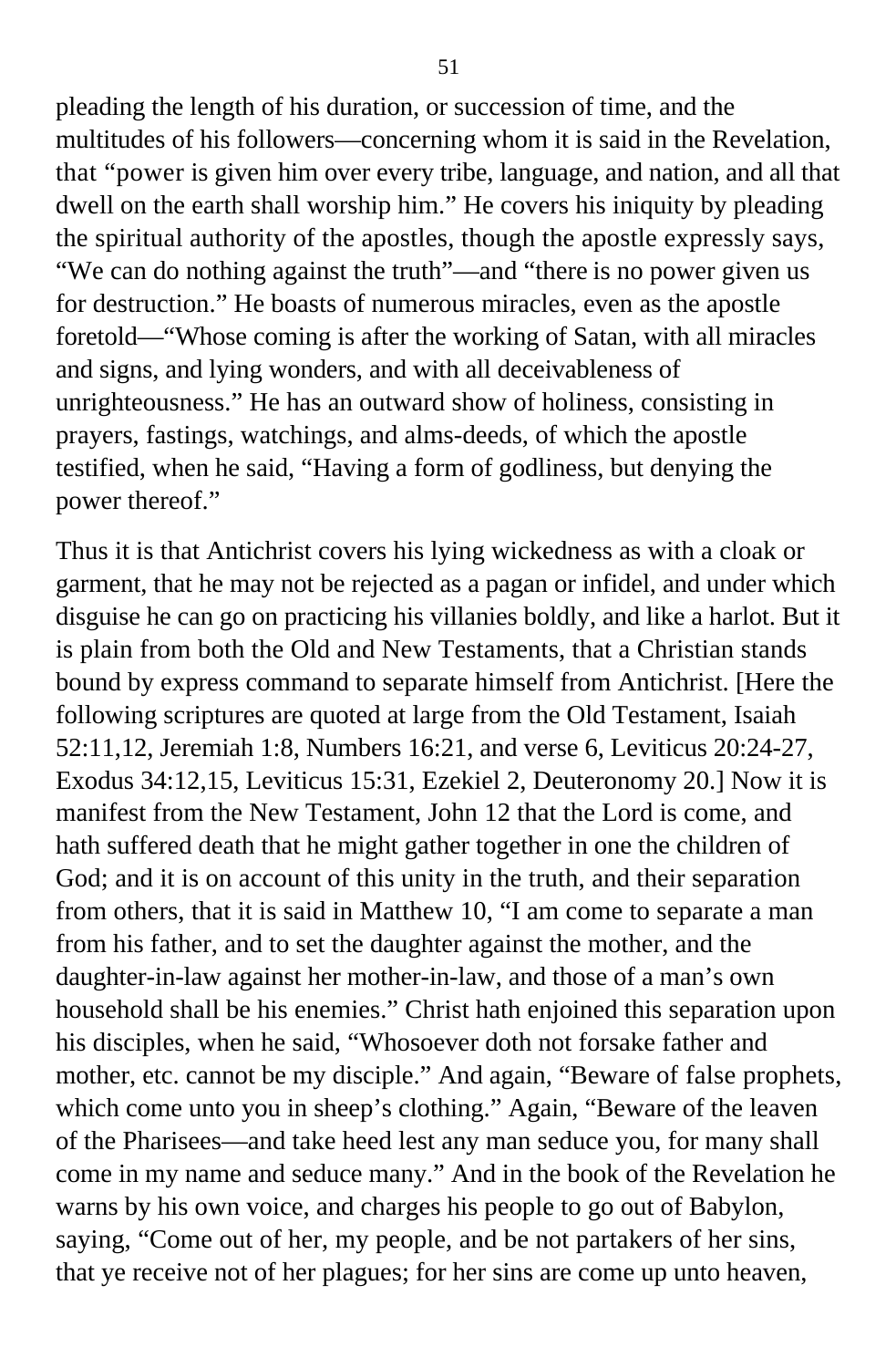and the Lord remembereth her iniquity." The apostle says the same, "Have no fellowship with unbelievers, for what communion hath righteousness with iniquity, or what agreement hath light with darkness, or what concord hath Christ with the devil, or what part hath a believer with an infidel, or the temple of God with idols? Wherefore, come out from among them, and be ye separate, saith the Lord, and touch no unclean thing, and I will receive you, and be a father unto you, and you shall be my sons and daughters, saith the Lord Almighty."

From what has been said, we may learn wherein consist the perverseness and wickedness of Antichrist, and that God commands his people to separate from him, and to join themselves to the holy city, Jerusalem. And since it hath pleased God to make known these things to us by his servants, believing it to be his revealed will, according to the Holy Scriptures, and admonished thereto by the command of the Lord, we do, both inwardly and outwardly, depart from Antichrist. We hold communion, and maintain unity, one with another, freely and uprightly, having no other object to propose herein, but purely and singly to please the Lord, and seek the salvation of our own souls. Thus, as the Lord is pleased to enable us, and so far as our understandings are instructed into the path of duty, we attach ourselves to the truth of Christ, and to his church, how mean soever she may appear in the eyes of men. We therefore, have thought it good to make this declaration of our reasons for departing from Antichrist, as well as to make known what kind of fellowship we have, to the end that, if the Lord be pleased to impart the knowledge of the same truth to others, those that receive it may love it together with us. It is our desire also, that if peradventure, others are not sufficiently enlightened, they may receive assistance from this service, the Lord succeeding it by his blessing. On the other hand, if any have received more abundantly from him, and in a higher measure, we desire with all humility to be taught, and instructed better, that so we may rectify whatever is amiss.

The Treatise then proceeds to sketch and succinctly to confute the numerous abominations of popery, and to show how they all tend to subvert the faith of Christ, and destroy the souls of men; but my limits will only allow of a very abridged view of this masterly statement. "Be it known," say they, "to all in general, and to every one in particular, that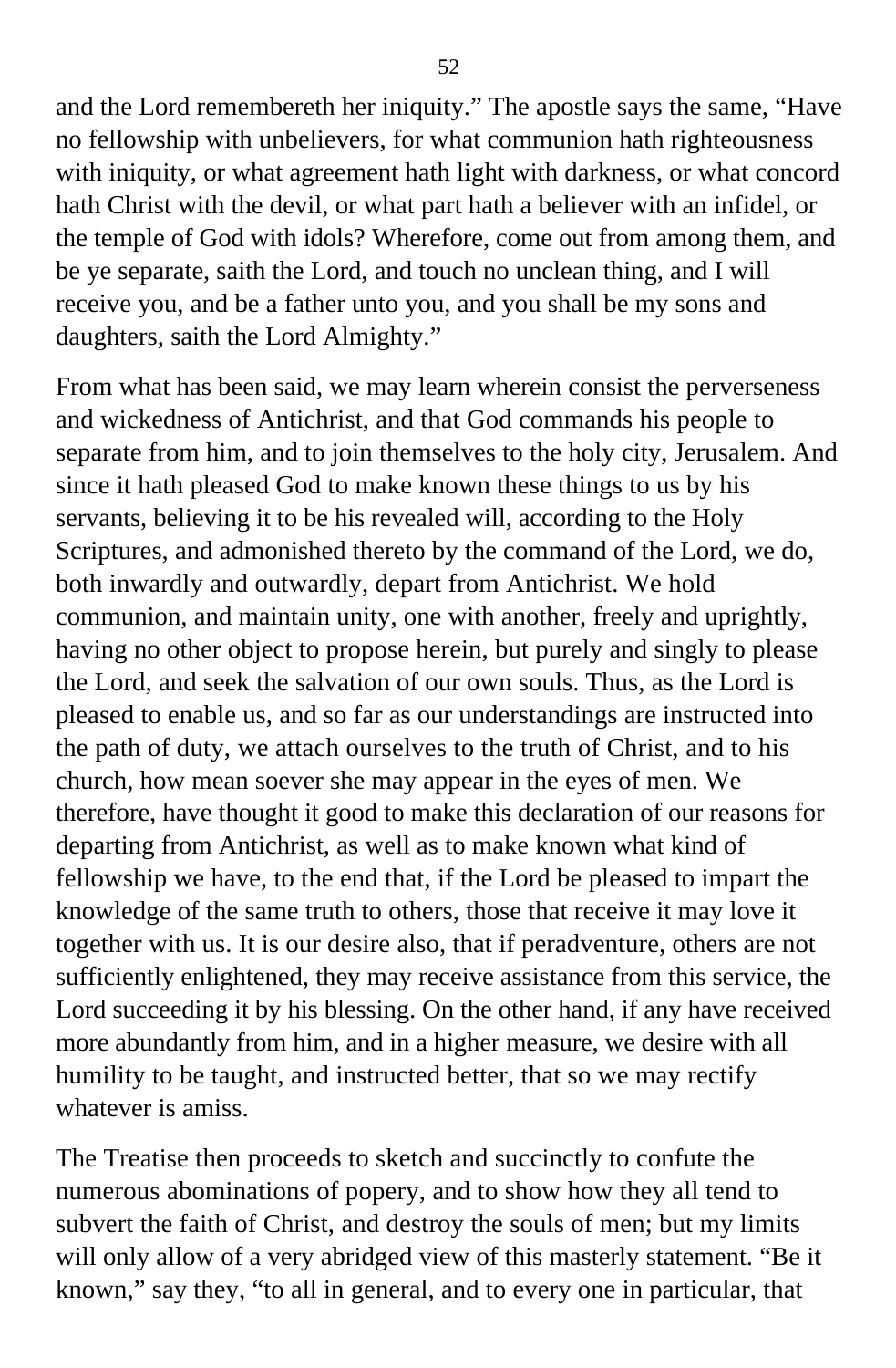*these are the reasons of our separation,* viz. It is for the truth's sake which we believe—for the knowledge which we have of the only true God, and the unity of the divine essence in three persons, a knowledge which flesh and blood cannot communicate — it is for the worship due to that only true God — for the love we owe him above all things — for the sanctification and honor which are due to him supremely, and above every name—for the lively hopes which we have in God through Christ—for regeneration and the renewing of our minds by faith, hope, and charity for the worthiness of Jesus Christ, with the all-sufficiency of his grace and righteousness—for the communion of saints—the remission of sins—an holy conversation—for the sake of a faithful adherence to all the commands in the faith of Christ—for true repentance—for final perseverance, and everlasting life."

"A various and endless idolatry, in opposition to the express command of God and Christ," say they, "marks the genius of Antichrist—divine worship offered, not to the Creator, but to the creatures, visible and invisible, corporeal and spiritual, male and female—unto which creatures they present the worship of faith and hope, works, prayers, pilgrimages, and alms, oblations and sacrifices of great price—honoring and adoring them in various ways, by hymns and songs, speeches and solemnities, and celebration of masses, vespers peculiarly appropriated to them, with vigils and feast-days, hoping thereby to obtain that grace which is essentially in God alone, which is meritoriously in Christ, and which is obtained only by faith through the Holy Spirit."

"Another feature which characterizes Antichrist is the excessive love of the world, whence springs an endless train of sin and mischief in the church, as well in those that govern, as in them that officiate—both of whom sin without control. With this is connected the false hopes which Antichrist holds out, of pardon, grace, justification, and everlasting life, as things not to be sought from and obtained in Christ, nor in God through Christ, but in men, living or dead—not by that true and living faith which worketh by love, producing repentance, and influencing the mind to depart from evil, and give itself up to God."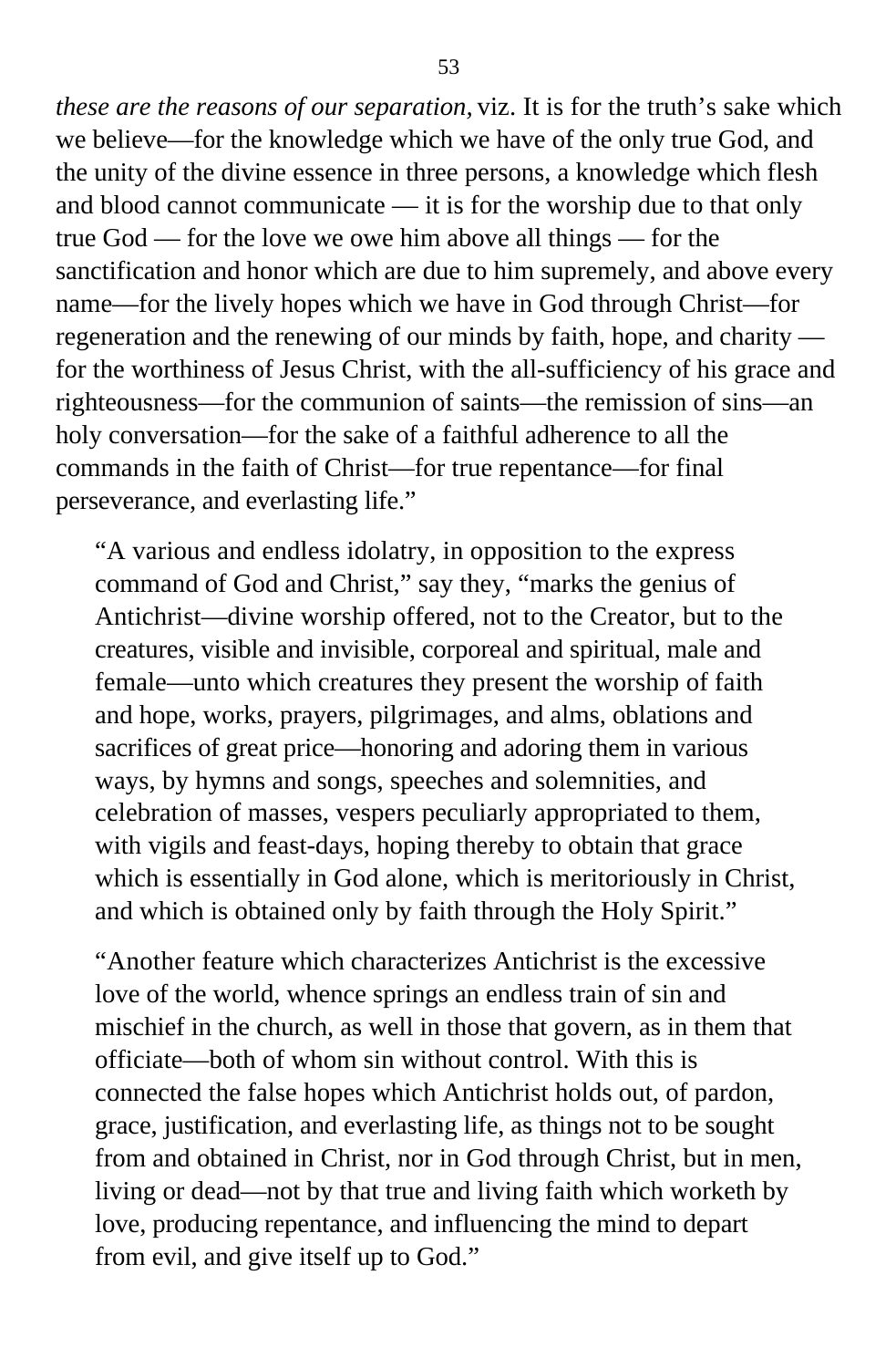These extracts will give the reader some notion of the manner in which the subject is handled in this Treatise; and it is unnecessary to indulge in more copious extracts. The articles entitled, "The Dream of Purgatory," and "The Invocation of Saints," are discussed with equal judgment; and in the latter, especially, the doctrine of the mediation of Jesus Christ— the perfection and all-sufficiency of his sacrifice for sin—his office as high priest, advocate, and intercessor of his church, are most clearly and nobly maintained, in opposition to the papal worship and invocation of saints. "Christ alone," say they, "hath the prerogative of interceding for his guilty people, and he obtains whatsoever he requests in behalf of those whom he hath reconciled by his death. He is the only and sole mediator between God and man, the advocate and intercessor with the Father for sinners; and so sufficient is he, that God the Father denies nothing to any one which he asks in his name. For, being near unto God, and living of himself, he prays to God continually for us; and "such an high-priest became us, who was holy, harmless, separate from sinners, and exalted above the heavens." Hence they argue, that as there is nothing attainable at the hand of God but through Jesus the mediator, how great is the folly of seeking any other intercessor! He having made expiation for the sins of his people, and having approached unto God for them, where he ever lives to intercede. "No man comes to the Father but by him." Hence he himself says, "Whatsoever ye shall ask of the Father in my name, I will do it." — "Thou, O Lord, art worthy to receive the book and to unloose the seals thereof, for thou wast slain, and hast redeemed us to God by thy blood, out of every tribe and tongue, and hast made us kings and priests unto our God $"$ <sup>[7](#page-397-0)</sup>

In the year 1508, about ten years before Luther began the Reformation, and during the reign of Ladislaus, king of Hungary and Bohemia, a dreadful persecution broke out against that class of his subjects, who held the principles of the Waldenses. The latter, to justify themselves from several charges erroneously imputed to them by their adversaries, drew up an apology addressed to the king, which was still extant in the time of Perrin, and as he has handed down to us the substance of it, I shall here extract a few of the more interesting particulars.

**1.** It was said of them, by their adversaries, that a man might leave his wife when he pleased. On which they reply, that "matrimony is a bond which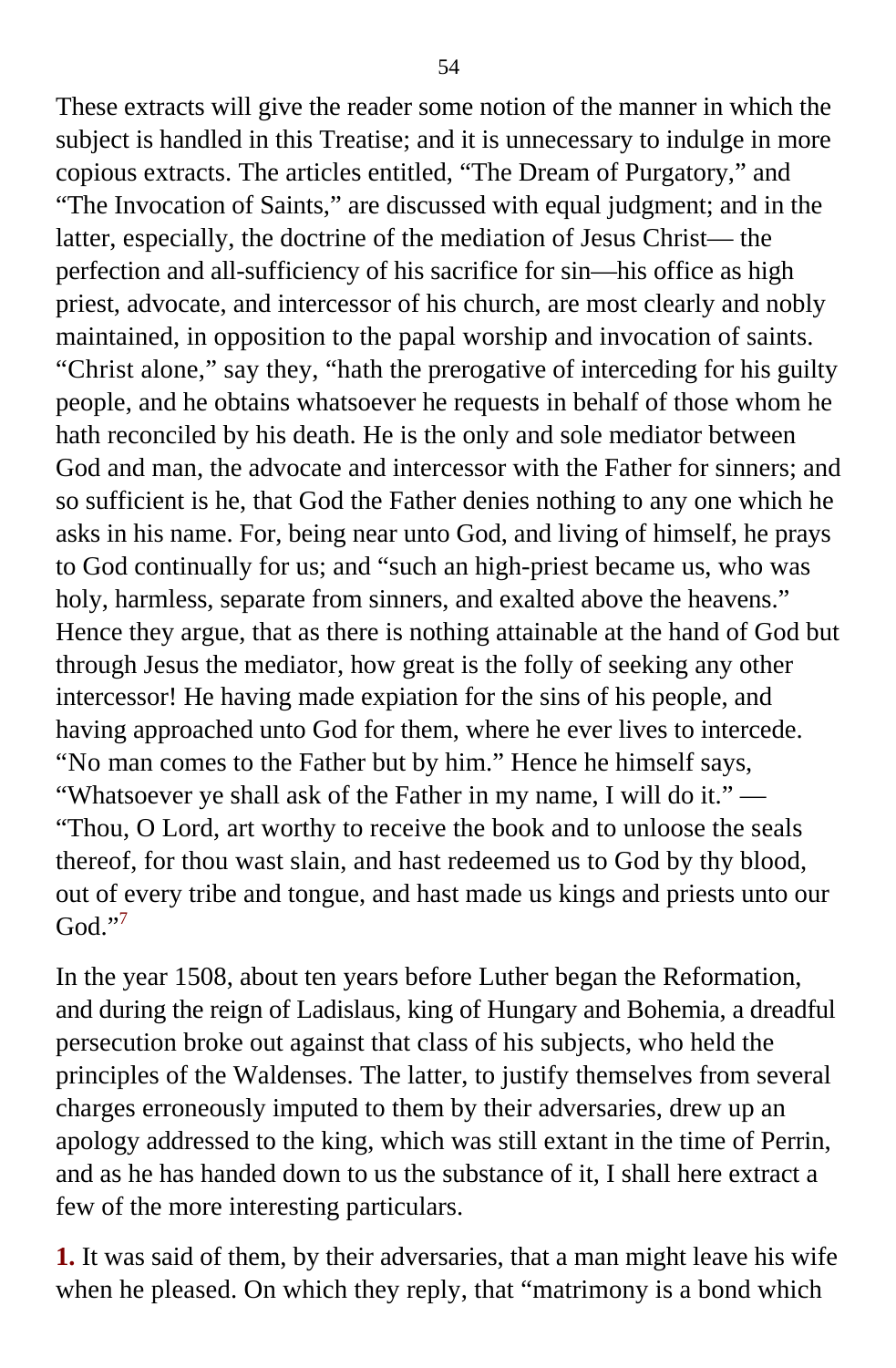nothing but death can dissolve, except the crime of fornication, as saith the Lord Jesus Christ;" and also the apostle Paul, 1 Corinthians 7, saith,

> "Let not the wife depart from her husband, nor the husband put away his wife."

**2.** A second calumny regards a community of goods and wives—to which they reply, "that marriage was of old ordained by God in Paradise; that it was designed as an antidote against adultery; and that it is recorded by the apostle, when speaking of this subject, "Let every man have his own wife, and every woman her own husband." Also, that "the husband ought to love his wife as Christ loveth the church," and that such as are married ought to live holily together with their children in the fear of God. That as for goods, every one hath possessed his own at all times and in all places—they never having had any such intercommunity among them, as tended in the smallest degree to derogate from that lawful propriety which every one has by right to his own estate.

**3.** Another scandalous charge was, that they worshipped their barbs or pastors. The grossness of this calumny, indeed, sufficiently refuted itself. At one time they are represented as setting aside the necessity of the pastoral office altogether, and making its peculiar duties common to every member—at others they are charged with holding their pastors in such estimation, that they paid them divine honors. The Waldenses refer, on this subject, to their own writings, in which they have shown that God alone is the object of worship, and that they never intended to give that to any creature. And that as to their pastors, regarding them as those by whom they have heard the word of reconciliation, they consider themselves as bound in conscience and duty to treat them with kindness, and to esteem them in love for their work's sake.

**4.** They have been accused of maintaining that it was in no instance lawful to swear. In reply to that, they say that "some oaths are certainly lawful, tending both to the honor of God and the edification of their neighbor," instancing Hebrews 6:17. That

"men swear by a greater than themselves, and an oath made for confirmation is an end of all strife."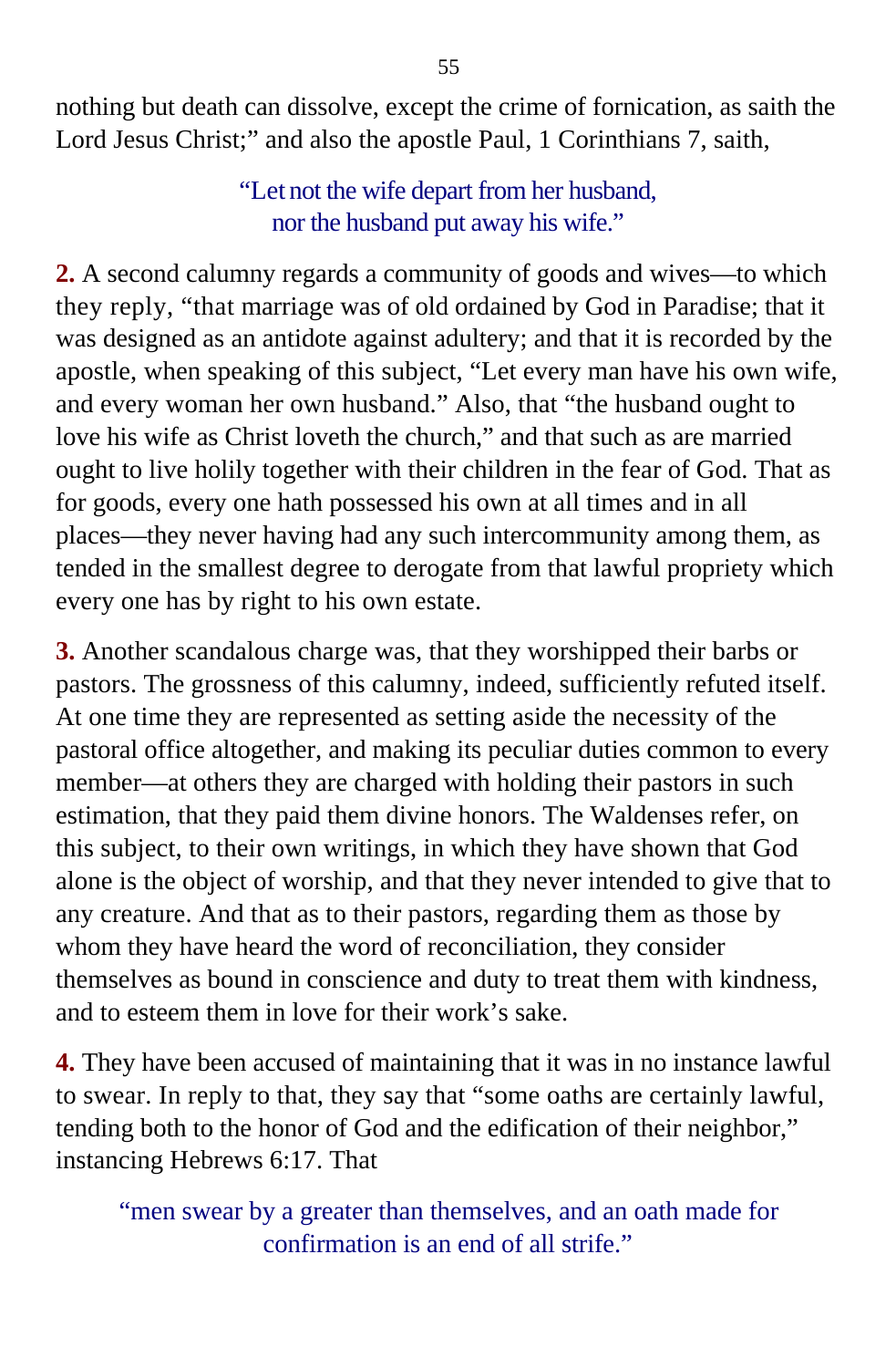They also allege that it was enjoined upon the people of Israel, Deuteronomy 6, to swear by the name of the Lord—and also the oath made betwixt Abimelech and Isaac, Genesis 26, and that of Jacob, Genesis 31.

**5.** Another calumny was, that they showed no reverence to sacred places, maintaining that it is not a more grievous sin to burn a church than to break open another house. To defend themselves against this charge they say, "That neither the place nor the pulpit makes a man holy—and that those are greatly deceived who think the better of themselves because of the dignity of the place. For what was greater than Paradise, or what more pure than heaven." Notwithstanding which, man was driven out of Paradise, because he sinned there; and the angels were expelled from heaven, that they might be an example to all succeeding ages, teaching us that it is neither the place, nor its grandeur and dignity, but innocence of life that makes a man holy."

**6.** Again; they were charged with holding, that the civil magistrate ought not to sentence any one to death. To which they answer, "that it is written, a malefactor shall not be suffered to live; and that without correction and discipline, doctrine serves to no purpose, neither would judgments be known or wickedness punished. That therefore, just anger is the mother of discipline, and patience without reason the seed of vices, encouraging the wicked to proceed in their excesses." True it is, that they complained of the conduct of the magistrates in delivering them up to death, without any other knowledge of them than they had obtained from the priests and monks who pretended to discover errors in them, and then exclaiming against them as abuses which they had introduced into the church, condemned them as heretics, and delivered them up to the secular power. Moreover, they regarded it as both unwise and cruel, on the part of the magistrates, to give credit to men so carried away with passion as were the priests, and that they should put to death so many poor innocent persons without having either heard or examined them.

**7.** Allied to the foregoing was another slander, tending to render them odious to kings and princes, namely, "that a layman in a state of grace hath more authority than a prince living in mortal sin." In reply to that imputation, they said, "that every one ought to be subject to those who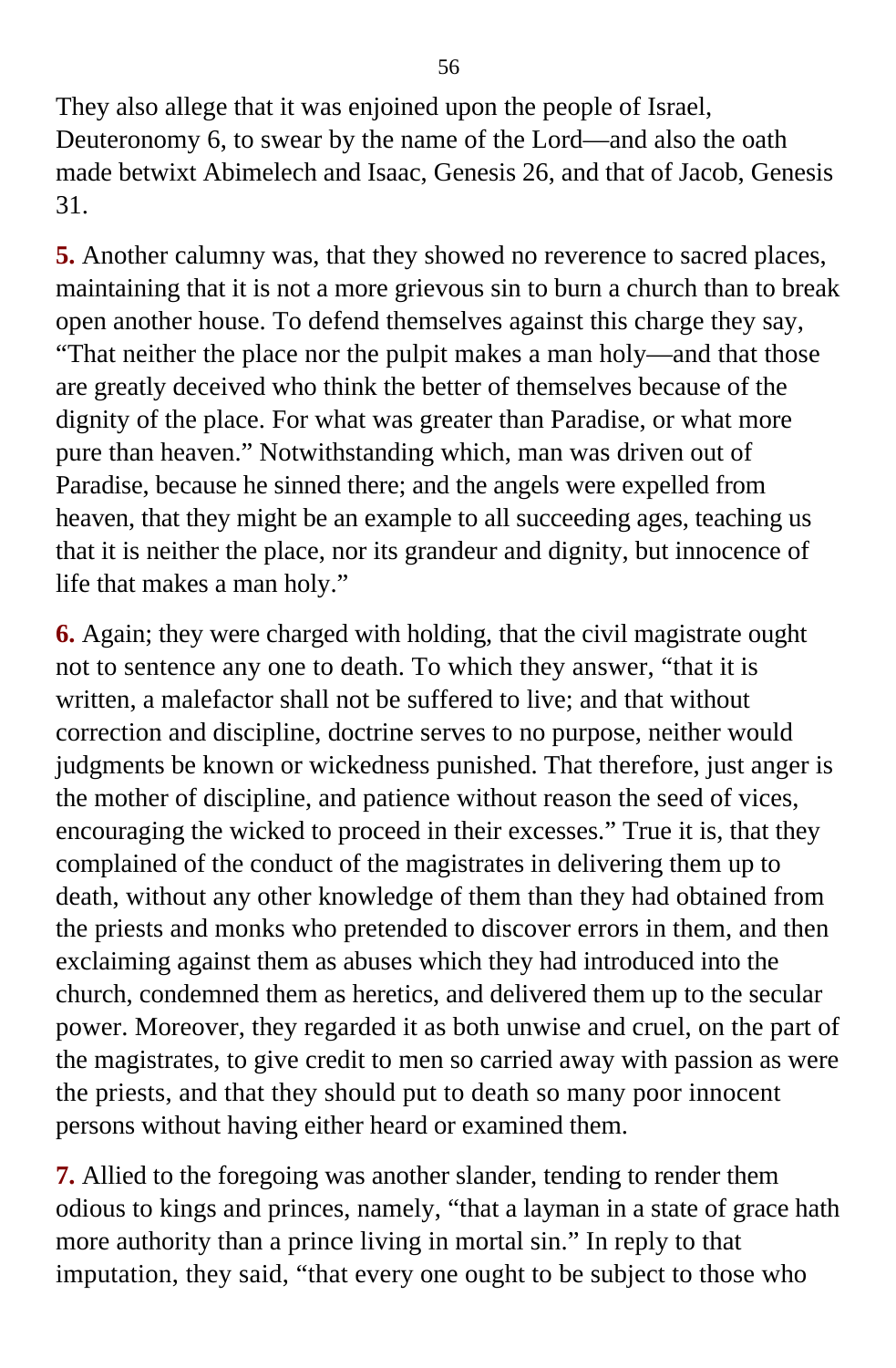are placed in authority—that it is their duty to obey them, to honor them with double honor, to be subject to them with allegiance, and promptly paying them tribute," etc.

**8.** The next charge was, that the Waldenses affirmed the pope had no authority over the kings and princes of the earth, who derived their authority from God alone; and on which account they took occasion to call them Manichaeans. They replied, "We believe that the holy Trinity created all things, both visible and invisible, and that [Jehovah] is Lord of all things in heaven, earth, and hell, as it is written, 'All things were created by him, and without him was not any thing made that was made.'"

**9.** It was further alleged against them, that they objected to the payment of tithes—that priests might lawfully be put to death, or dispossessed of their tithes, which any one might retain without scruple of conscience. And it is certain, says their historian, that could the Waldenses have appropriated their tithes to any other purpose than the maintenance of those whom they regarded as "dumb dogs," drowsy watchmen, slow bellies, deceivers, and deceived, they would have done it; but as they had not power to detain them, none of them made any disturbance about the matter. It indeed appears, that in what depended upon their own voluntary choice, they gave nothing to such persons, nor cared for any of their helps after death, of which the priests complained, and thence took occasion to accuse them as heretics. But let us hear them upon the subject of revenge. "The Lord knowing that we should be delivered up, said 'Beware of men.' But he never teaches or counsels his elect to slay any one, but on the contrary, to 'love their enemies.' When the disciples said to him, 'shall we call for fire from heaven and consume them?' Christ answered, 'Ye know not what spirit ye are of.' Also the Lord said to Peter, 'Put up thy sword into its place,' etc. Besides, temporal distresses ought to be despised and sustained with patience, for in them nothing happens that is new. Whilst we are here, we are the Lord's threshold, to be, beaten like corn when it is separated from the chaff."

**10.** Claude de Rubis, a virulent catholic writer, who compiled the history of the city of Lyons, defames them by saying, that, having retired from the city of Lyons, and taken refuge among the Alps, the Waldenses, like the rest of the inhabitants of the rallies had become sorcerers — and indeed,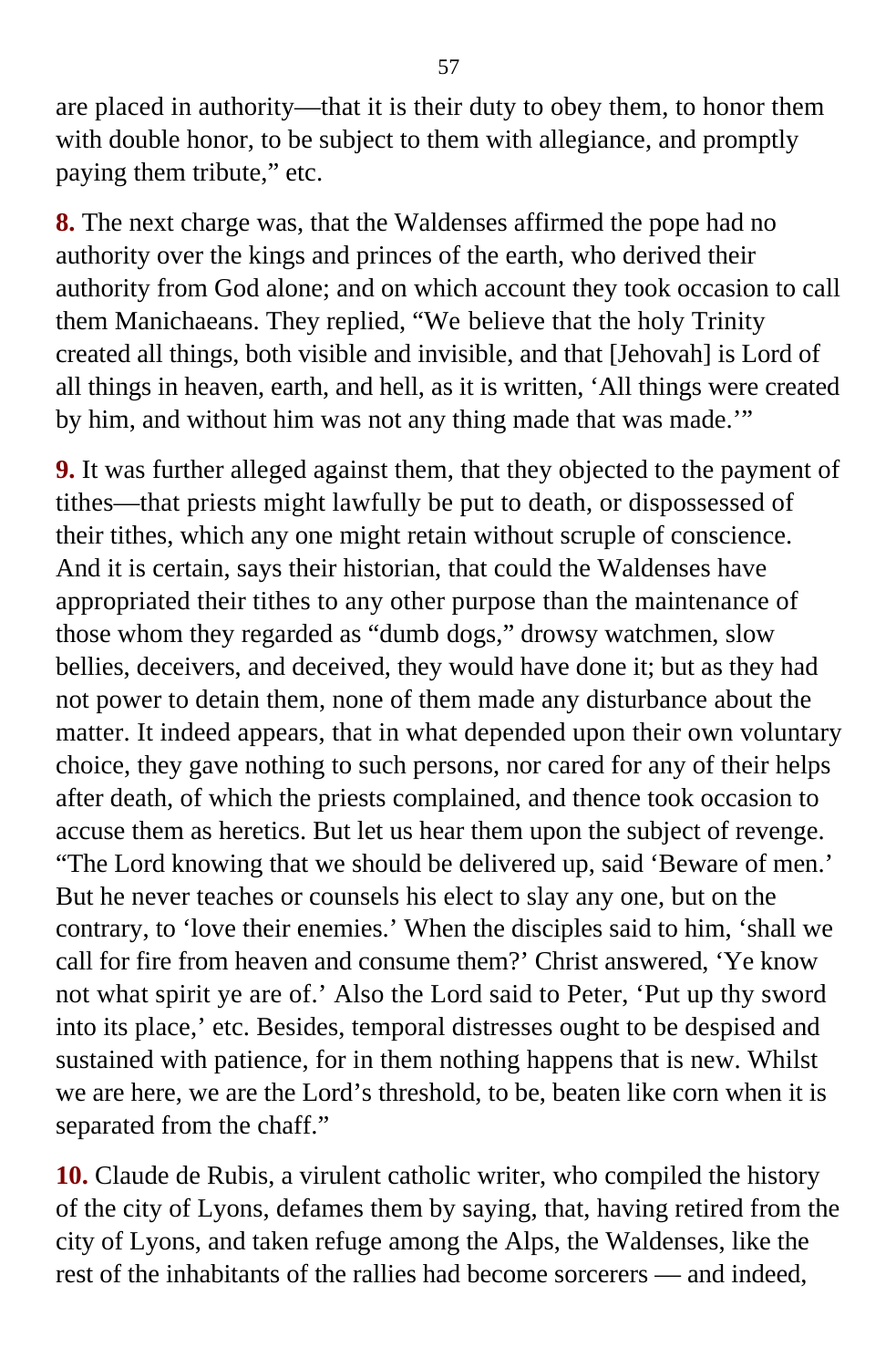says he, there are two things which commonly accompany each other, that is heresy and sorcery, as hath been verified in the cities and provinces which have admitted heresy amongst them. To justify themselves against this foul aspersion, they say, "Those act against the first precept of the decalogue, who believe the planets can control the free-will of man. Such do, in effect, esteem the planets to be gods; for they attribute to the creature that which is the peculiar province of the Creator. Against such the prophet Jeremiah saith, "Learn not the way of the heathen, and be not afraid of those things at which the heathen are dismayed." Paul also says to the Galatians, "Ye observe days and months, and times, and years. I am afraid of you, lest I have bestowed on you labor in vain." They also act against this commandment who believe in sorcerers and diviners, for such believe the demons to be gods. The reason is, because they ask that of demons which God alone can grant, viz. to discover things that are secret, and to reveal the truth of things to come, which is forbidden by God. Leviticus 19.

"Thou shalt not regard them that have familiar spirits, neither seek after wizards. Moreover, thou shalt not divine nor give any heed to dreams. Thou shalt not be an enchanter, neither take counsel with familiar spirits, or wizards, nor inquire the truth among the dead, for all these things are an abomination to the Lord."

And as to the punishment which God, in a way of vengeance, inflicts upon such, we read in the book of Kings, that "Elijah demanded of Ahaziah, saying, What! is there no God in Israel, that ye go to inquire of Baalzebub, the god of Ekron? Now, therefore, thus saith the Lord, Thou shalt not come down from that bed on which thou art gone up, but shalt surely die." Saul died, because he had prevaricated with the commandment that God had given him: he kept it not, neither put his trust in the Lord, but asked counsel of a witch: wherefore the Lord slew him, and transferred his kingdom to David the son of Jesse. It is also said, in the book of Leviticus, that, "whosoever shall turn aside to enchanters and wizards, I will lay my hand upon him, and cut him off from the midst of his people." Every one ought to know that all enchantment, or conjuration, or charms, or spells, carried for a remedy to men or beasts, are of no avail, but on the contrary a snare and ambush of the old adversary the devil, through which he endeavors to deceive mankind.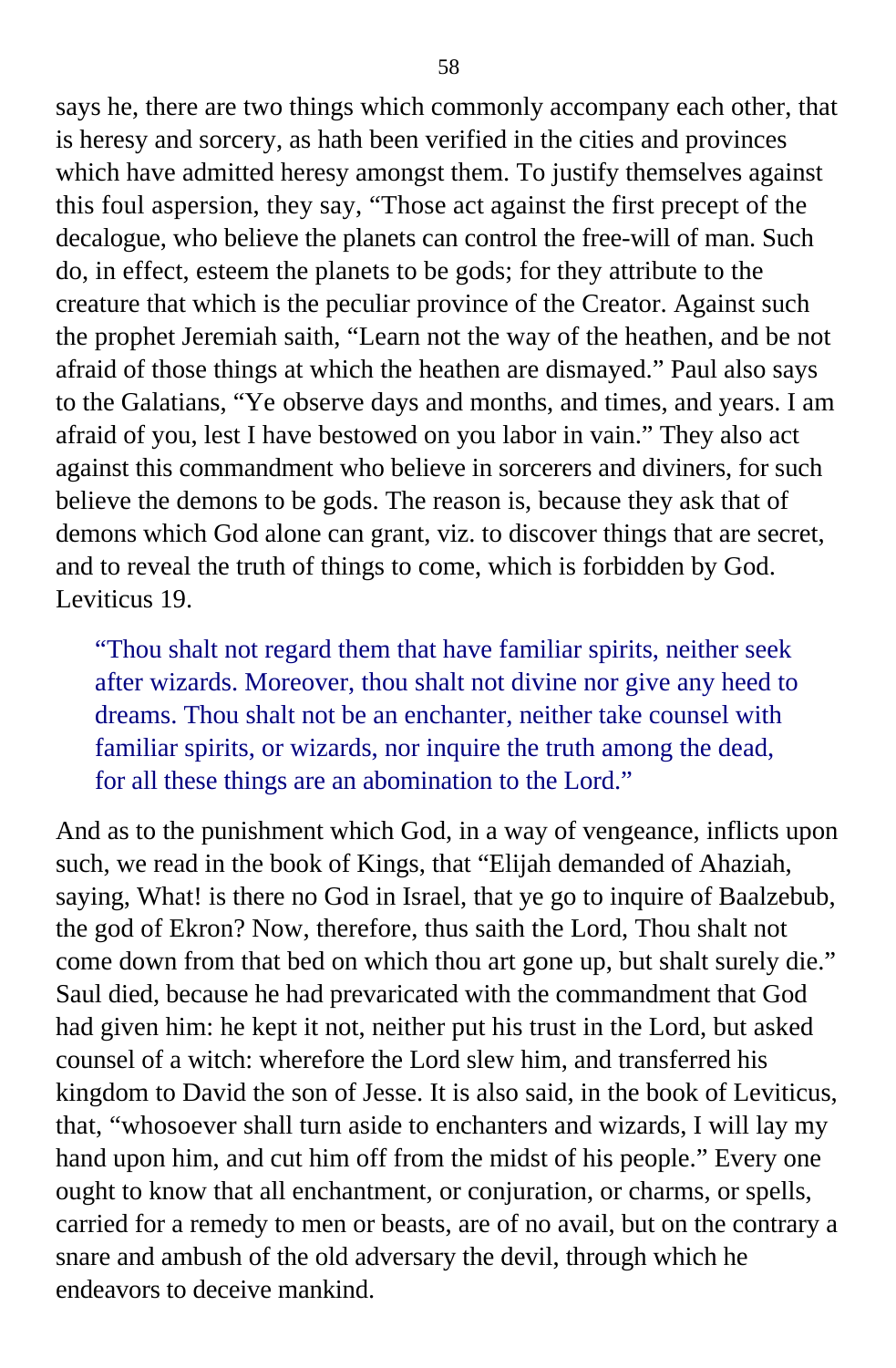**11.** One more charge against them is, that they compelled their pastors to follow some trade. Their answer to this is surely a very satisfactory one. "We do not think it necessary, say they, that our pastors should work for their bread. They might be better qualified to instruct us if we could maintain them without their own labor; but *our poverty has no remedy."*[8](#page-397-0)

The catholic writers frequently reproach them with making little or no account of the pastoral office—affirming that they made the duty of preaching the gospel common to every member of the church, both male and female; and that they allowed persons who had not the suffrages of the church, to administer the ordinances of gospel worship. That this was an unfounded accusation has been very satisfactorily shown by Dr. Allix, whose researches into the history of those churches entitle him to the gratitude of posterity. I subjoin the substance of his defense of them against this charge.

**1.** Bernard, abbot of Foncaud, in his Treatise against the sect of the Waldenses ch. 6, accuses only *some of them* of having no pastors; which shows, as he very properly remarks, that the body of that church had a fixed ministry before the end of the twelfth century. There is, therefore, nothing in this to support the charge of their making light of the pastoral office; for it is only what has happened to societies of Christians in every age of the world, to be for a time without presbyters or pastors, until the great Head of the Church raises up among them persons properly qualified by age, experience, and gifts, to take the oversight of their brethren, to labor in the word and doctrine, and rule the church of God. It is plain that it was so with the first churches for a time. Acts 14:23, Titus 1:5.

**2.** Reinerius Saccho, who lived about the year 1250, acknowledges that in Lombardy, where he himself resided, they had their bishops or pastors; *"Lombardiam intrantes, visitant episcopos suos,"* are his words, chap. 5, that is, "when they come into Lombardy they visit their elders." Again, Matthew Paris (under the year 1243) speaks of a bishop of the Paterines in Cremona, who was deposed by them for fornication. And, further, Pilickdorf, a writer quoted by Bossuet in his history of the Variations, p. 223, says, *"they do not approve of a layman's celebrating the eucharist,"* ch. 1, which sufficiently proves, says Dr. Allix, that they made a signal difference between the people and their pastors.<sup>[9](#page-397-0)</sup>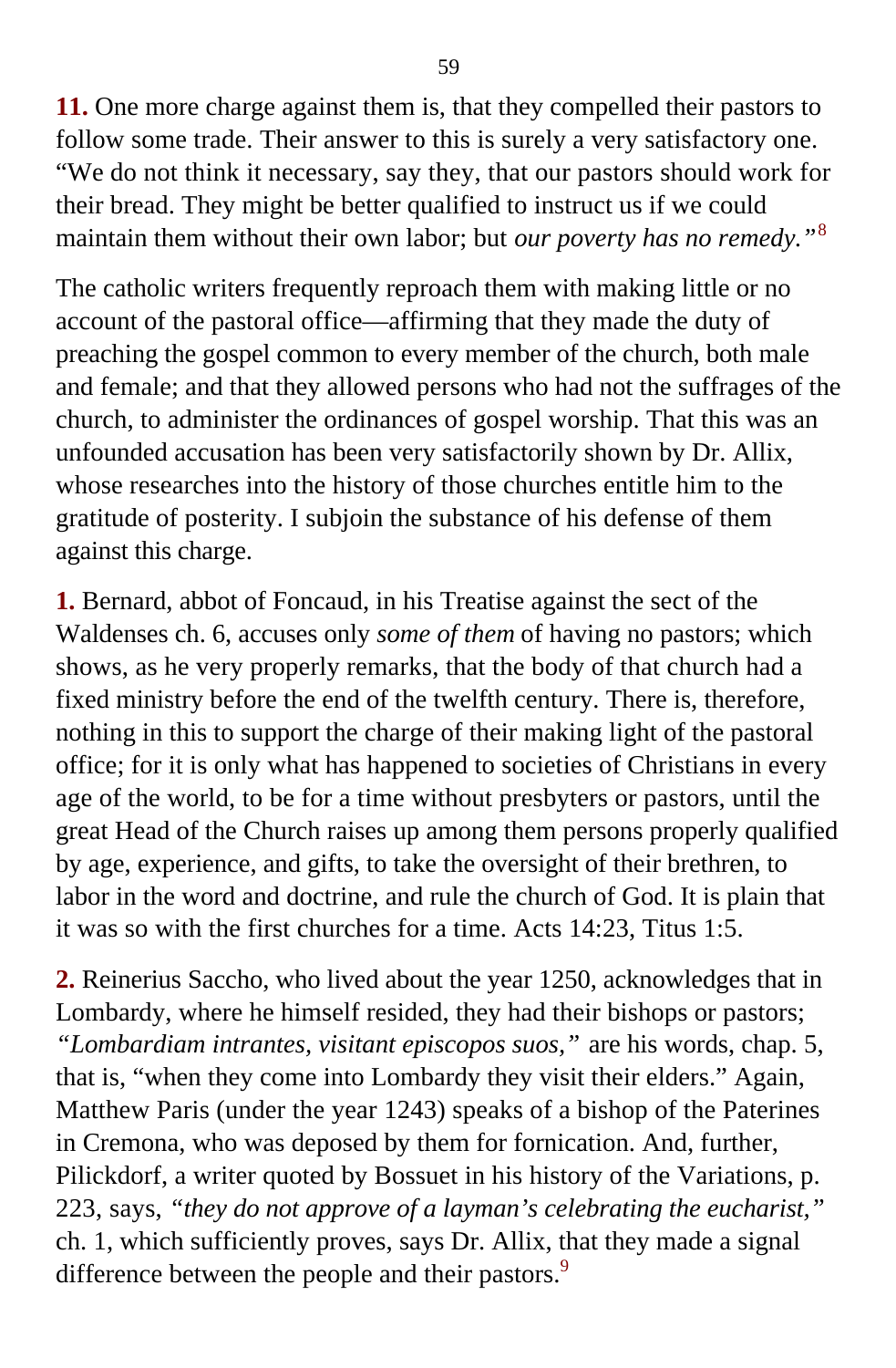**3.** Commenius, who published a Synopsis of the discipline of the churches of Bohemia, dwells particularly upon this article; and shows that *"a stated ministry was always considered as a matter of great importance among the Waldensian churches."* A dreadful persecution broke out against the Bohemian brethren, in the days of Commenius, which produced such havoc among them, that he himself was "The only surviving bishop that escaped." The scattered brethren, in process of time, elected three persons as qualified for the pastoral office, but "found themselves greatly perplexed about their ordination." Having understood that there were some Waldensian churches on the confines of Moravia and Austria, to satisfy their own scruples, as well as those of others, they resolved to send Michael Zambergius, one of their pastors, with two other persons, to find out those Waldenses, and give them an account of what had passed among them, and especially to ask their advice upon the matter in hand. They met with one Stephen, a Waldensian bishop, who sent for others also residing in that quarter, with whom they had a conference upon the doctrines of the gospel and the state of their churches, and by them the said three pastors were ordained by the imposition of hands. "Hence," says Dr. Allix, "it is abundantly evident, that as the Waldenses have preserved the faith that was committed to them, so have they been as careful to preserve entire amongst them the ancient discipline of the church — and, hence it will follow, that nothing can be more false than what is pretended, viz. that they had no kind of lawful ministry among them, but that laymen took upon themselves the power of preaching, of ordaining ministers, and administering ordinances."<sup>[10](#page-397-1)</sup>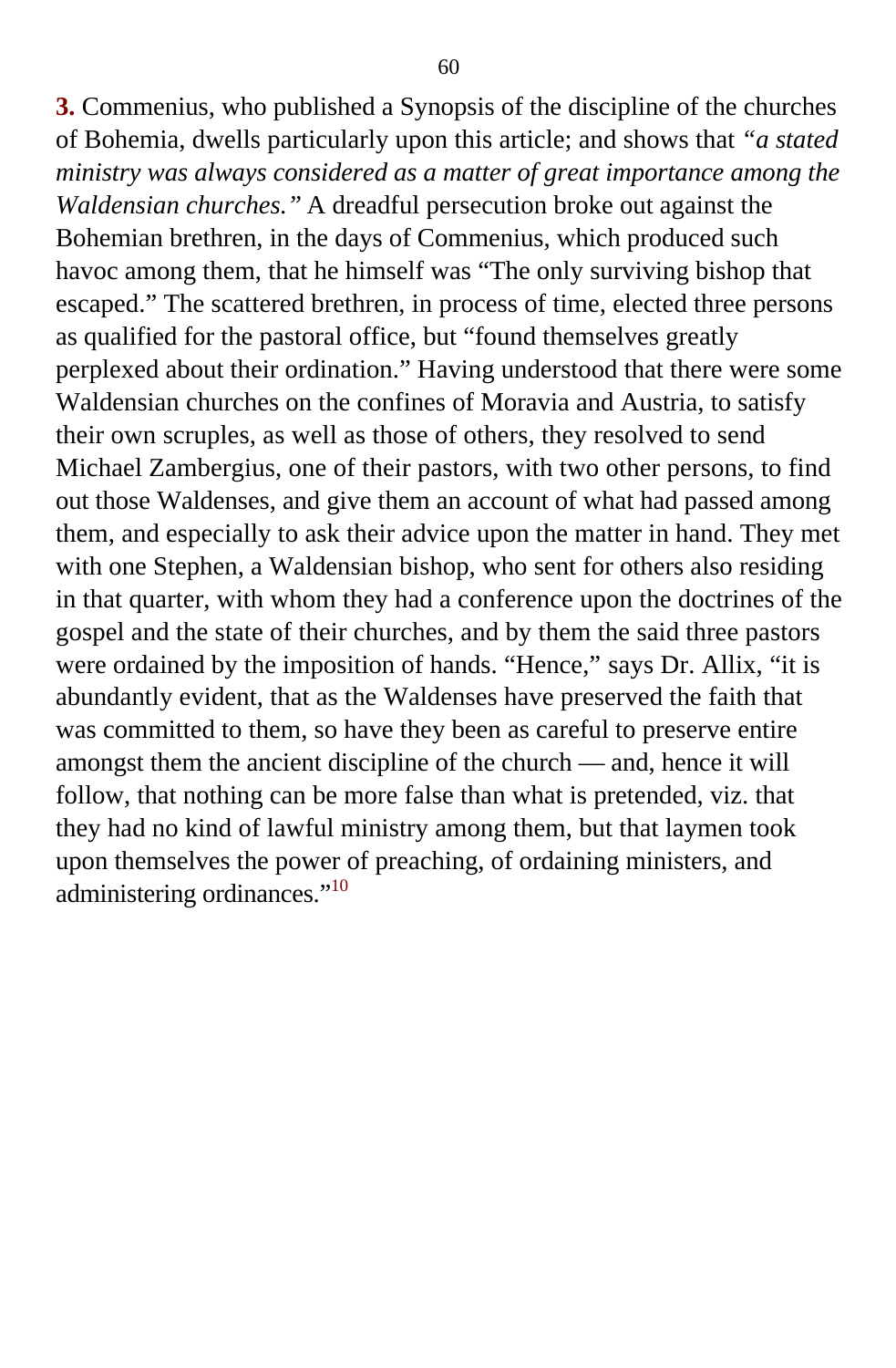## SECTION 4

*Additional testimonies in favor of the principles and practices of the Waldenses, collected from the writings of both friends and foes; with miscellaneous remarks in illustration of their character and history.*

HAVING, in the two preceding sections, endeavored to lay before the reader a fair and impartial representation of the doctrinal sentiments, and social religious practices of the Waldenses, and especially as these stood in opposition to the whole prevailing system of popery, I shall, before proceeding to a detail of their general history, adduce a few additional particulars of a more miscellaneous nature than hath been hitherto submitted to his consideration.

The enemies of the Waldenses, while they stigmatize them as heretics, and think no cruelties too horrid to be inflicted upon them, on account of their opposition to the whole system of the papal hierarchy, are, nevertheless, constrained by the force of truth, to bear the most honorable testimony to the integrity, uprightness, and exemplary deportment, which so conspicuously characterized this denomination of Christians. In proof of this, let us attend to the testimony of their adversaries.

An ancient inquisitor, to whose writings against the Waldenses, I had occasion to refer in a former section, thus describes them. "These heretics are known by their manners and conversation, for they are orderly and modest in their behavior and deportment. They avoid all appearance of pride in their dress; they neither indulge in finery of attire, nor are they remarkable for being mean or ragged. They avoid commerce, that they may be free from deceit and falsehood. They get their livelihood by manual industry, as day-laborers or mechanics; and their teachers are weavers or tailors. They are not anxious about amassing riches, but content themselves with the necessaries of life. They are chaste, temperate, and sober. They abstain from anger. Even when they work, they either learn or teach. In like manner also, their women are very modest, avoiding backbiting, foolish jesting, and levity of speech, especially abstaining from lies or swearing, not so much as making use of the common asseverations,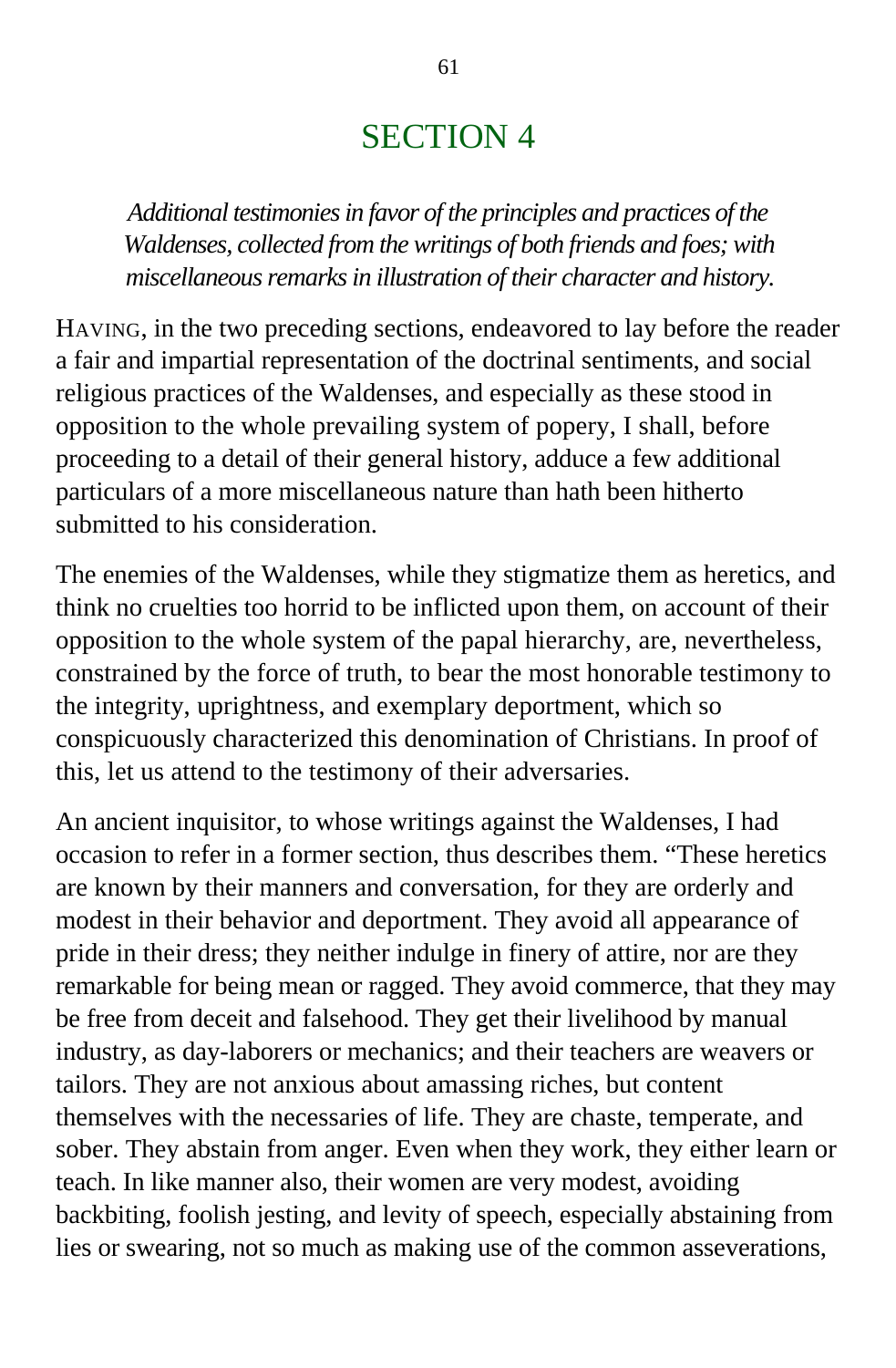"in truth," "for certain," or the like, because they regard these as oaths contenting themselves with simply answering "yes" or "no."[1](#page-397-1)

Claudius Seisselius, archbishop of Turin, from whose Treatise against the Waldenses I have quoted largely in a former section, is pleased to say, that "their heresy excepted, they generally live a purer life than other Christians. They never swear but by compulsion, and rarely take the name of God in vain. They fulfill their promises with punctuality; and, living for the most part in poverty, they profess to preserve the apostolic life and doctrine. They also profess it to be their desire to overcome only by the simplicity of faith, by purity of conscience, and integrity of life; not by philosophical niceties and theological subtleties." And he very candidly admits, that "In their lives and morals they are perfect, irreprehensible, and without reproach among men, addicting themselves with all their might to observe the commands of God."[2](#page-397-1)

Lielenstenius, a Dominican, speaking of the Waldenses of Bohemia, says, "I say that in morals and life they are good; true in words, unanimous in brotherly love; but their faith is incorrigible and vile, as I have shown in my Treatise."<sup>[3](#page-397-1)</sup>

Samuel de Cassini, a Franciscan friar, speaking of them in his "Victoria Trionfale," explicitly owns in what respect their faith was incorrigible and vile, when he says, "That all the errors of these Waldenses consisted in this, that they denied the church of Rome to be the holy mother church, and would not obey her traditions."[4](#page-397-1)

Jacobus de Riberia, who published a work entitled, "Collections of the city of Toulouse," and who, in his time, assisted in persecuting the Waldenses, nevertheless acknowledges, that for a long time they had obtained the highest esteem in Norbonne, $5$  as well as in the diocese of Alby, Rhodes, Cahors, and Agen; and that those who would be styled priests and bishops [in the catholic church] were then but little accounted of, which he resolves into their ignorance and unworthy conduct, by reason of which, says he, it was an easy matter for the Waldenses to obtain the preference among the people for the excellency of their doctrine. He acknowledges that they were so well instructed in the Holy Scriptures, that he had seen peasants who could recite the book of Job *verbatim,* and several others who could perfectly repeat all the New Testament.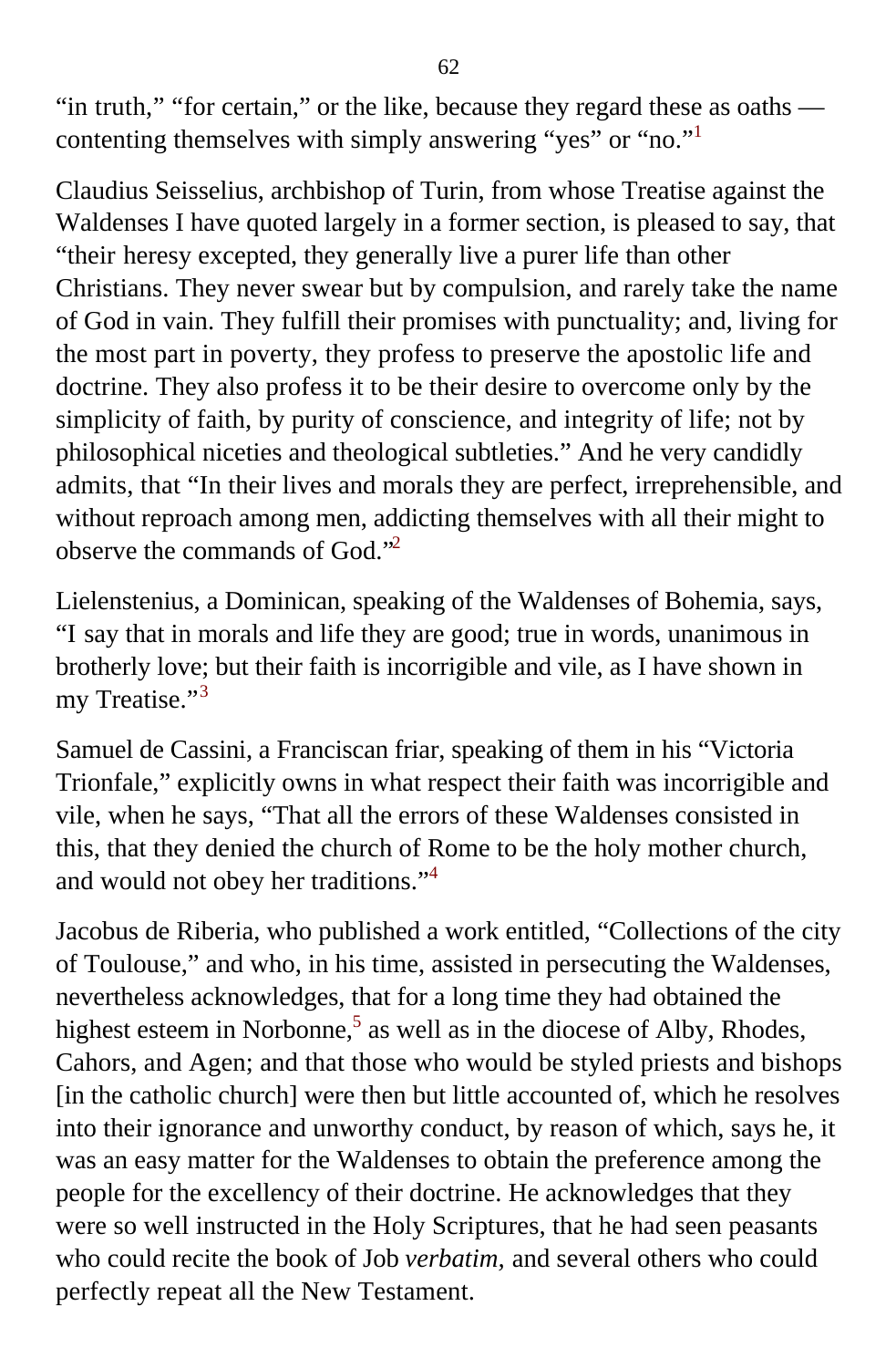Cardinal Baronius, in his Ecclesiastical Annals, tom. 13, styles the Waldenses of Toulouse "good men," and acknowledges that they were "peaceable persons," though he elsewhere falsely lays to their account many heinous accusations.<sup>[6](#page-397-1)</sup>

In the time of a great persecution of the Waldenses of Merindol and Provence, a certain monk was deputed by the bishop of Cavaillon, to hold a conference with them, that they might be convinced of their errors, and the effusion of blood prevented. But the monk returned in confusion, owning that in his whole life he had never known so much of the Scriptures, as he had learned during those few days that he had been conversing with the heretics. The bishop, however, sent among them a number of doctors, young men, who had lately come from the Sorbonne, which, at that time, was the very center of theological subtlety at Paris. One of these publicly owned, that he had understood more of the doctrine of salvation from the answers of the little children in their catechisms, than by all the disputations which he had ever before heard.<sup>[7](#page-397-1)</sup>

FRANCIS I, king of France, being informed that the parliament of Provence brought very heavy charges against the Waldenses, whom they were then severely persecuting at Merindol, Cabriers, and other neighboring places, was desirous of ascertaining the truth of those accusations. With a view to this, he commanded one of his nobles, the Lord of Langeai, who was at that time his lieutenant in Piedmont, to investigate this matter, and report to him the true state of things. His lordship consequently sent into Provence two clergymen, giving them a strict charge to inquire into the lives and religious principles of the Waldenses, and of the proceedings of the parliament against them. On their return, they reported that "they were a laborious race of people, who, about two hundred years ago, had emigrated from Piedmont, to dwell in Provence, — that betaking themselves to husbandry and feeding of cattle, they had restored many villages destroyed by the wars, and rendered other desert and uncultivated places extremely fertile by their industry. That by the information given them in the said country of Provence, they found they were a very peaceable people, beloved by their neighbors—men of good behavior, of godly conversation, faithful to their promises, and punctual in paying their debts. That they were a charitable people, not permitting any among them to fall into want. That they were, moreover, liberal to strangers and the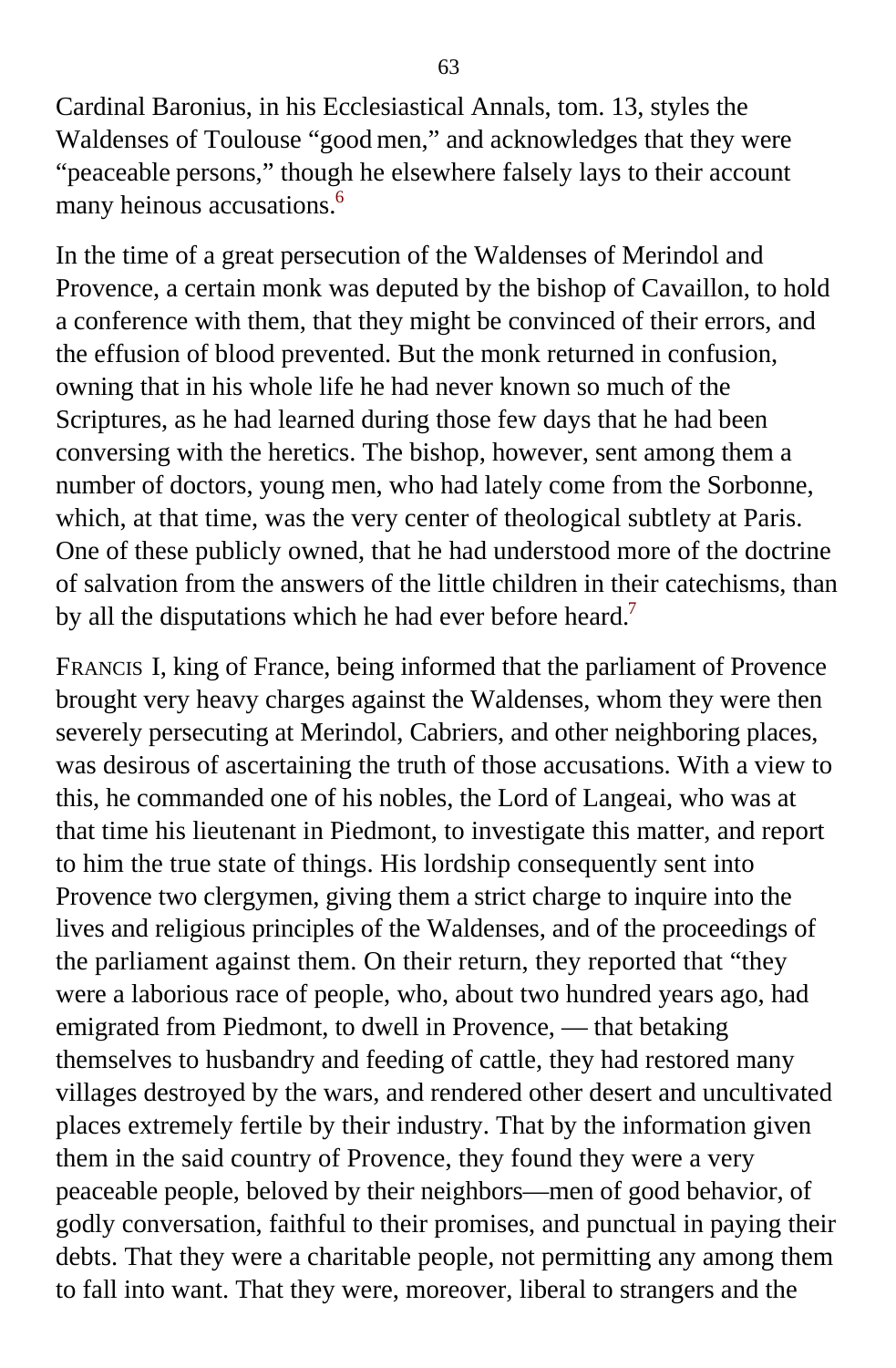traveling poor, as far as their ability extended. And that the inhabitants of Provence affirmed, they were a people who could not endure to blaspheme, or name the devil, or swear at all, unless in making some solemn contracts, or in judgment. Finally, that they were well known by this, that if they happened to be cast into any company, where the conversation was lascivious or blasphemous, to the dishonor of God, they instantly withdrew.<sup>[8](#page-398-0)</sup>

LOUIS XII, king of France, being informed by the enemies of the Waldenses, inhabiting a part of the province of Provence, that several heinous crimes were laid to their account, sent the master of requests, and a certain doctor of the Sorbonne, who was confessor to his majesty, to make inquiry into this matter. On their return, they reported that they had visited all the parishes where they dwelt, had inspected their places of worship, but that they had found there no images, nor signs of the ornaments belonging to the mass, nor any of the ceremonies of the Romish church; much less could they discover any traces of those crimes with which they were charged. On the contrary, they kept the sabbath-day, observed the ordinance of baptism, according to the primitive church, instructed their children in the articles of the Christian faith, and the commandments of God. The king having heard the report of his commissioners, said with an oath that they were better men than himself or his people.<sup>[9](#page-398-0)</sup>

The same monarch having been told that in the valley of Fraissiniere, in the diocese of Ambrun, and province of Dauphiny, there was a class of people who lived like beasts, without religion, and strongly opposed to the Romish worship, deputed one of his confessors and the official of Orleans to investigate the truth or falsehood of this report. The confessor, with his colleague, accordingly repaired to the place, where he examined the Waldenses who inhabited the valley, respecting their faith and conversation. The archbishop of Ambrun, well knowing that the goods of the Waldenses were liable to confiscation for the crime of heresy, and that they would be annexed to the domains of his archbishopric, strongly pressed the commissioners to condemn them as heretics. They, however, not only resisted his application, but even expressed their admiration of the Waldenses, insomuch that the king's confessor publicly declared, in the presence of a number of his friends, who were with him at his lodgings at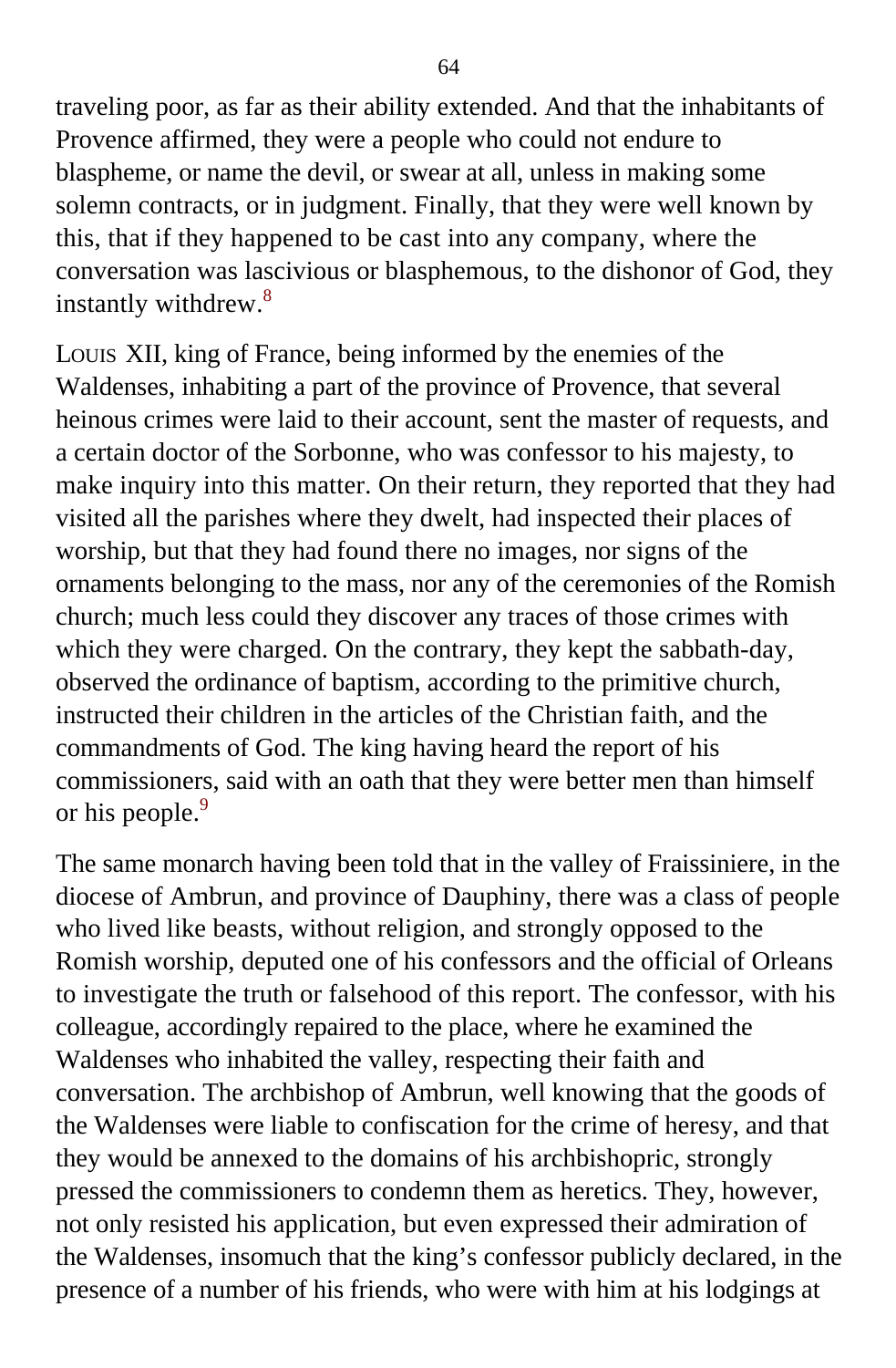the Angel in Ambrun, that he wished he was as good a Christian as the worst of the valley of Fraissiniere.<sup>[10](#page-398-0)</sup>

These are, unquestionably, very important testimonies to the Waldenses who resided in France; but I shall now lay before the reader a still more interesting document; it is the testimony which is borne to these people, by that eminent historian Thuanus—an enemy indeed to the Waldenses, himself being a catholic; but he was, nevertheless, a fair and candid one. Quoting the words of Guy de Perpignan, bishop of Elna, in Roussillon, who exercised the office of inquisitor against the Waldenses, he informs us that "their fixed opinions are said to be these—that the church of Rome, because she hath renounced the true faith of Christ, is the whore of Babylon, and that barren tree which Christ himself hath cursed and commanded to be rooted up; therefore we must by no means obey the pope and the bishops who cherish his errors—that the monastic life is the sink of the church, and a hellish institution; its vows are vain, and subservient only to the filthy love of boys—the orders of the presbytery are the marks of the great beast mentioned in the Apocalypse—the fire of purgatory, the sacrifice of the mass, the feast of the dedications of churches, the worship of saints, and propitiations for the dead, are the inventions of Satan. To these the principal and certain heads of their doctrine, others were fictitiously added concerning marriage, the resurrection, the state of the soul after death, and concerning meats." Again, describing the inhabitants of the valley of Fraissiniere, he thus proceeds—"Their clothing is of the skins of sheep—they have no linen. They inhabit seven villages, their houses are constructed of flint stone, having a flat roof covered with mud, which, when spoiled or loosened by the rain, they again smooth with a roller. In these they live with their cattle, separated from them, however, by a fence. They have also two caves set apart for particular purposes, in one of which they conceal their cattle, in the other themselves when hunted by their enemies. They live on milk and venison, being, through constant practice, excellent marksmen. Poor as they are, they are content, and live in a state of seclusion from the rest of mankind. One thing is very remarkable, that persons externally so savage and rude, should have so much moral cultivation. They can all read and write. They know French sufficiently for the understanding of the Bible and the singing of Psalms. You can scarcely find a boy among them,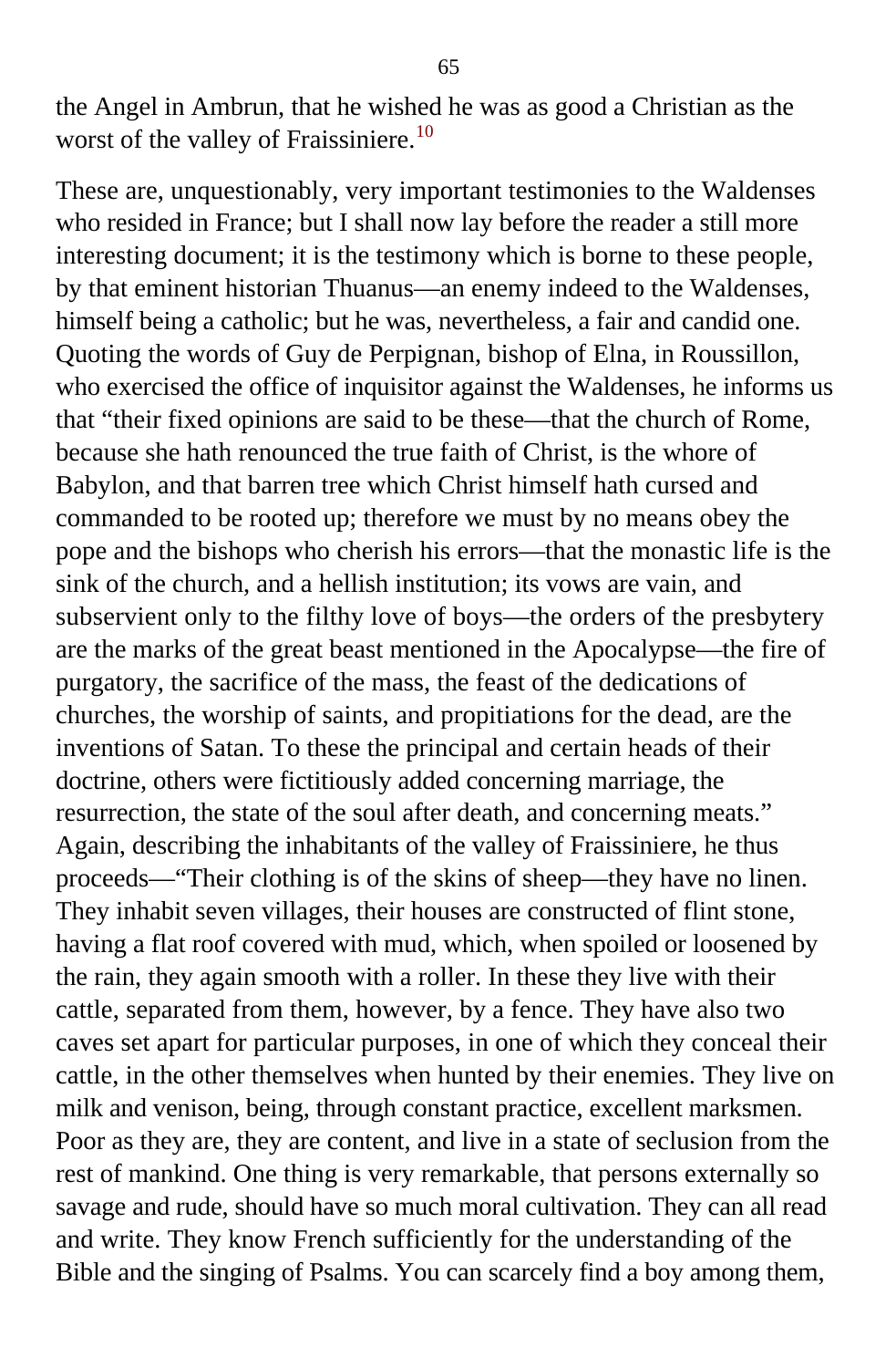who cannot give you an intelligible account of the faith which they profess. In this, indeed, they resemble their brethren of the other valleys. They pay tribute with a good conscience, and the obligation of this duty is peculiarly noted in their confession of faith. If, by reason of the civil wars, they are prevented from doing this, they carefully set apart the sum, and at the first opportunity pay it to the king's tax-gatherers."<sup>[11](#page-398-0)</sup>

But of all the catholic writers, who have treated of the Waldenses, there is none whose testimony is more important than that of Reinerius Saccho. He had himself been one of their number, and consequently could speak of them from personal knowledge. He had apostatized from their profession; was "by merit raised to the bad eminence" of an inquisitor in the catholic church; and of course was become one of their bitterest persecutors. He wrote a book against them, (A.D. 1258) from which I have already quoted largely in a former section. But that extract is almost wholly confined to an enumeration of the articles on which they did not agree with the catholic church. Let the reader now remark his unsought testimony in their favor. "Of all the sects that have risen up against the church of Rome," says he, "the Waldenses have been the most prejudicial and pernicious, inasmuch as their opposition has been of very long continuance. Add to which, that this sect is become very general, for there is scarcely a country to be found in which this heresy is not planted. And, in the third place, because while all other sects beget in people a dread and horror of them on account of their blasphemies against God, this, on the contrary, hath a great appearance of godliness; for, they live righteously before men, believe rightly concerning God in every particular, holding all the articles contained in the [apostles'] creed—but hating and reviling the church of Rome, and on this subject they are readily believed by the people."[12](#page-398-0)

"The first lesson," says he, in another place, "that the Waldenses teach those whom they bring over to their party, is to instruct them what kind of persons the disciples of Christ ought to be; and this they do by the doctrine of the evangelists and apostles, saying, that those only are the followers of the apostles who imitate their manner of life. Inferring from thence," says he, "that the pope, the bishops, and the clergy, who possess the riches of this world, and make them the object of their pursuit, do not tread in the footsteps of the apostles, and therefore are not the true guides of the church; it never having been the design of the Lord Jesus Christ to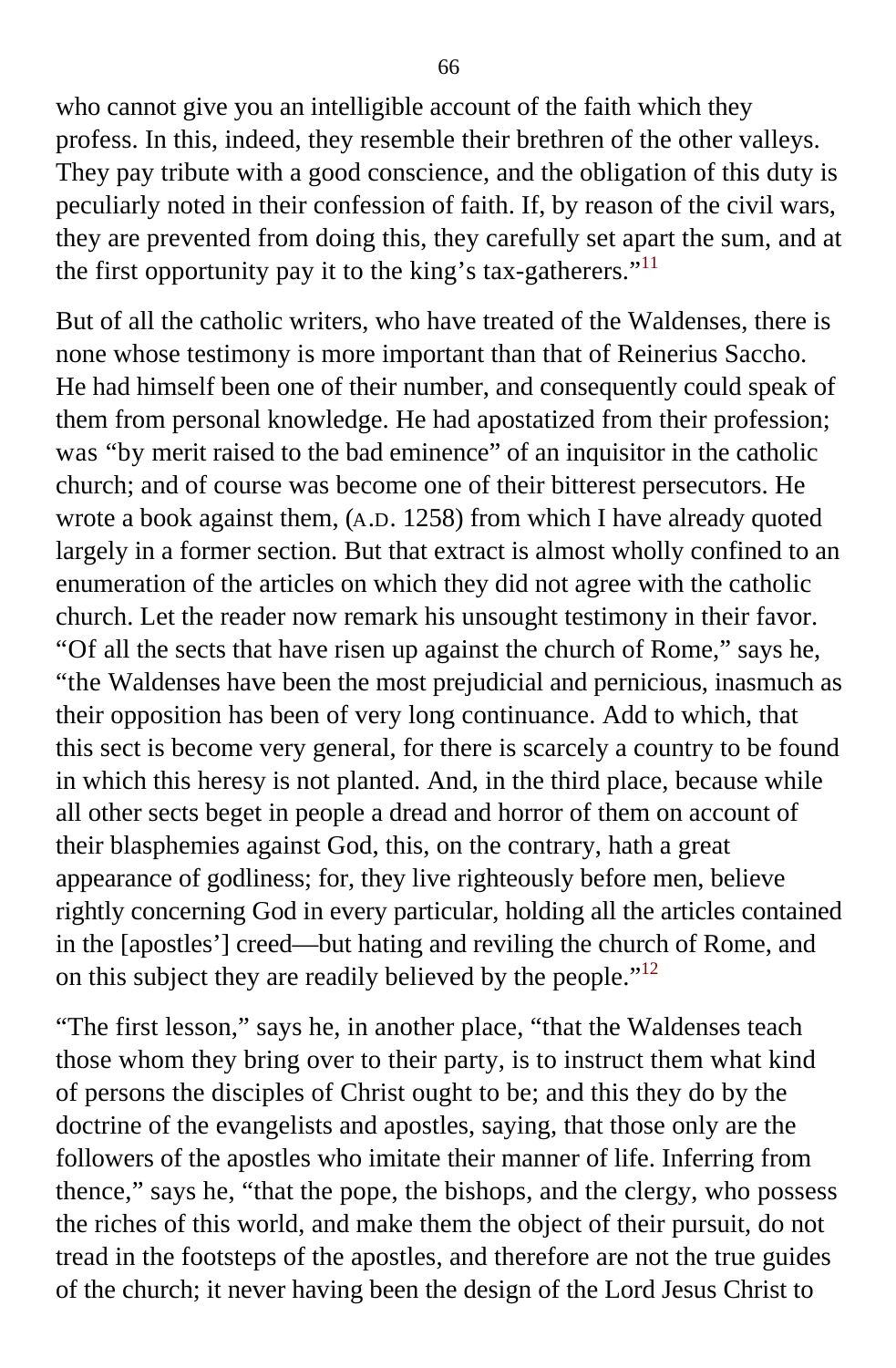commit his chaste and well-beloved spouse to those who would rather prostitute her by their bad example and abominable works, than preserve her in the same state of purity in which they at first received her, a virgin chaste and without spot."<sup>[13](#page-398-0)</sup>

The same author has furnished us with an interesting account of the manner in which the Waldenses privately disseminated their principles among the gentry; and a proper attention to it will sufficiently explain to the reader the amount of various charges brought against them, from time to time, by the catholic writers, viz. that they allowed their women to teach. It seems to have been a common practice with their teachers, the more readily to gain access for their doctrine among persons in the higher ranks of life, to carry with them a small box of trinkets, or articles of dress, something like the hawkers or peddlers of our day, and Reinerius thus describes the manner in which they were wont to introduce themselves.

"SIR, Will you please to buy any rings, or seals, or trinkets? MADAM, will you look at any handkerchiefs, or pieces of needlework for veils? I can afford them cheap." If after a purchase the company ask, "Have you any thing more?" the salesman would reply, "O yes, I have commodities far more valuable than these, and I will make you a present of them, if you will protect me from the clergy." Security being promised, on he would go. "The inestimable jewel I spoke of, is the word of God, by which he communicates his mind to men, and which inflames their hearts with love to him." "In the sixth month the angel Gabriel was sent from God unto a city of Galilee named Nazareth"—and so he would proceed to repeat the remaining part of the first chapter of Luke.<sup>[14](#page-398-0)</sup> Or, he would begin with the thirteenth of John, and repeat the last discourse of Jesus to his disciples. If the company should seem pleased, he would proceed to repeat the twenty-third of Matthew. "The Scribes and Pharisees sit in Moses's seat — Woe unto you; ye shut up the kingdom of heaven against men; for ye neither go in yourselves, neither suffer ye them that are entering to go in. Woe unto you, ye devour widows' houses." — "And pray," should one of the company say, "Against whom are these woes pronounced think you?" he would reply, "Against the clergy and the monks. The doctors of the Roman church are pompous, both in their habits and their manners—they love the uppermost rooms, and the chief seats in the synagogues, and to be called Rabbi, Rabbi. For our parts, we desire no such Rabbis. They are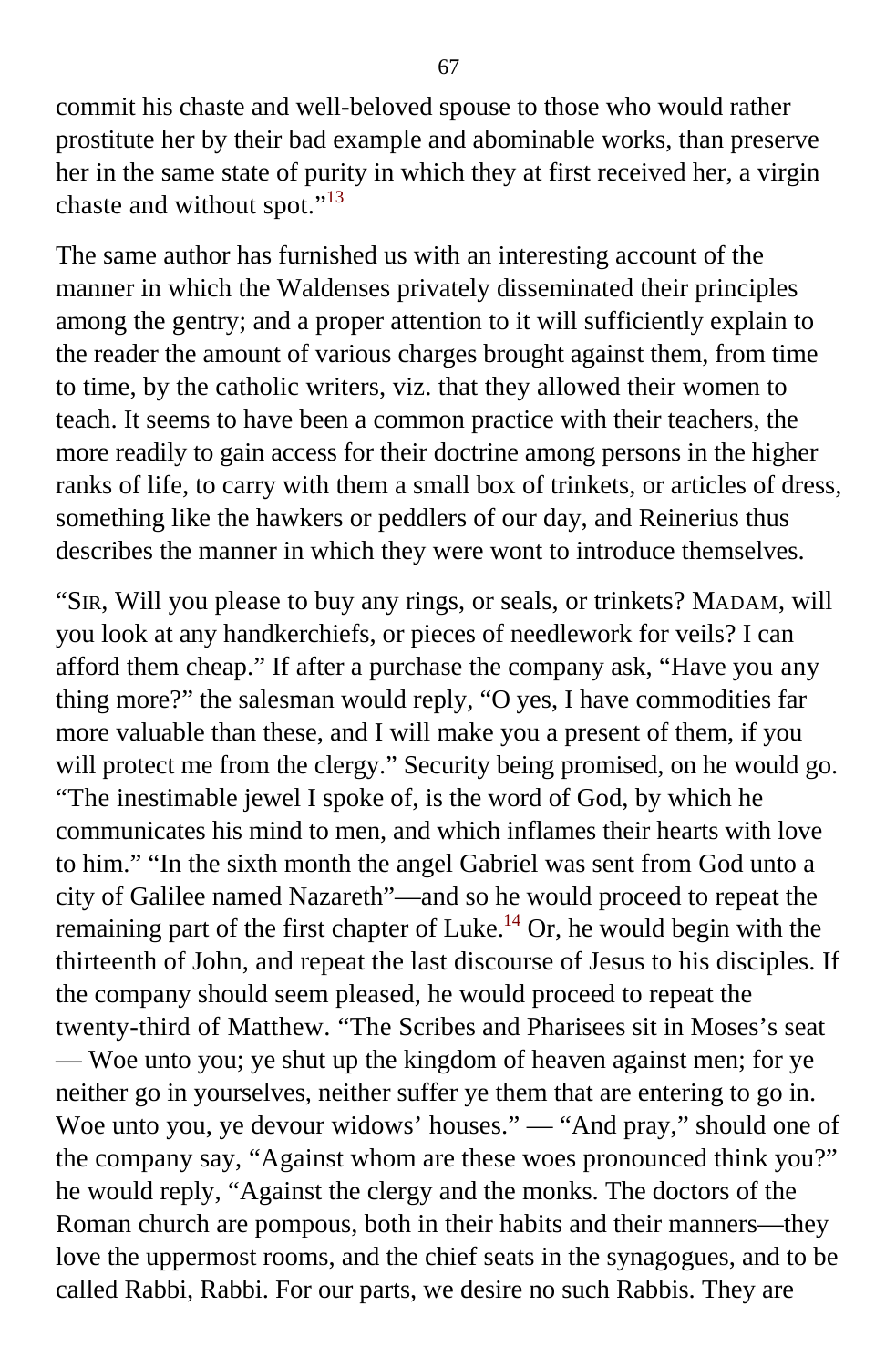incontinent; we live each in chastity with his own wife. They are the rich and avaricious, of whom the Lord says, "Woe unto you, ye rich, for ye have received your consolation;" but we, "having food and raiment are therewith content." They are voluptuous and devour widows' houses—we only eat to be refreshed and supported. They fight and encourage wars, and command the poor to be killed and burnt, in defiance of the saying, 'he that taketh the sword shall perish by the sword.' For our parts, they persecute us for righteousness' sake. They do nothing, but eat the bread of idleness. We work with our hands. They monopolize the giving of instruction, and 'woe be to them that take away the key of knowledge.' But among us, women teach as well as men, and one disciple, as soon as he is informed himself, teaches another. Among them, you can hardly find a doctor who can repeat three chapters of the New Testament by heart—but of us there is scarcely man or woman who doth not retain the whole. And because we are sincere believers in Christ, and all teach and enforce a holy life and conversation, these Scribes and Pharisees persecute us to death, as their predecessors did Jesus Christ."<sup>[15](#page-398-1)</sup>

The plan adopted by the Waldenses, for engaging the attention of others to the word of God, as described by Reinerius in the foregoing extract, is both simple and striking, and deserves the attention of missionaries in the present day. It seems to have been prosecuted for several centuries, even beyond the times of the Reformation, as appears from the following circumstance:—The first editor of the complete book of Reinerius, was Father Gretzer, who published it in the year 1613. In the margin of that work, opposite to the passage above quoted, he has placed these words: "This is a true picture of the heretics of our age, particularly of the Anabaptists."<sup>[16](#page-398-1)</sup> There are few of the Baptists of the present day, it is to be hoped, who would blush to own an alliance with either the old Waldensian preachers, or the heretical Baptists referred to by this father of the catholic church, at least in this part of their conduct; and, indeed, it would be well if all our Missionaries and private Christians of the present day were as conversant with the word of God as the Waldenses even in that dark age appear, from the testimony of their very enemies, to have been. But not to enlarge, I close this section by laying before the reader a few of the testimonies that were borne to the Waldenses, by our first Protestant reformers and earlier historians, who, as most of them lived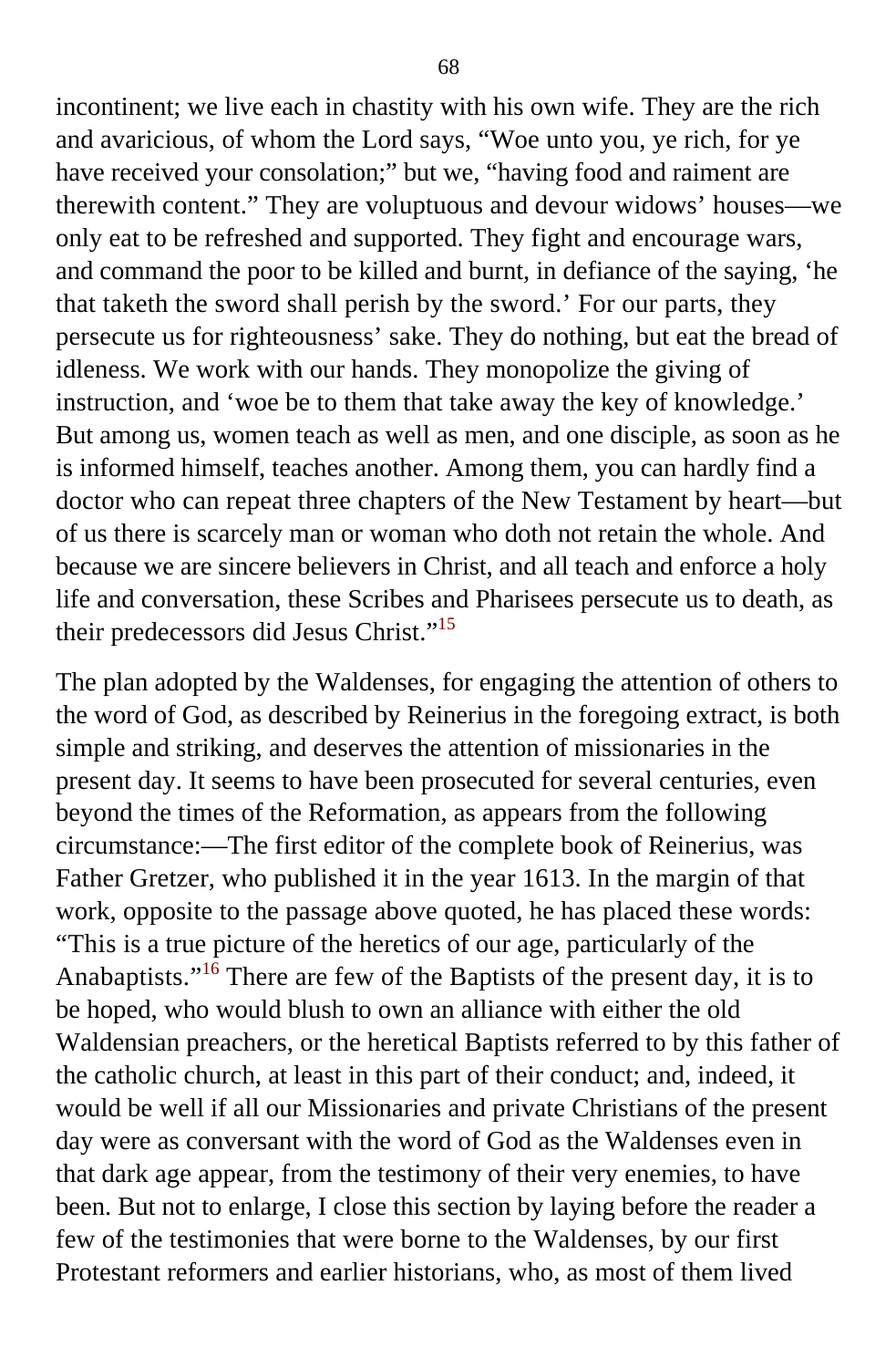about three hundred years nearer to their times than we do, may reasonably be supposed so much better qualified for appreciating their true character.

In the year 1880, ECOLAMPADIUS, one of the reformers, then resident at Basle, in Switzerland, was visited by George Morell, one of the pastors among the Waldenses, by whom, on his return to Provence, he addressed a letter "to his well-beloved brethren in Christ, called *Waldenses,"* and it is as follows: —

"We have learned with great satisfaction, by your faithful pastor, George Morell, the nature of your faith and religious profession, and in what terms you declare it. Therefore, we thank our most merciful Father, who hath called you to so great light in this age, amidst the dark clouds of ignorance which have spread themselves over the world, and notwithstanding the extravagant power of Antichrist. Wherefore we acknowledge that Christ is in you: for which cause we love you as brethren; and would to God we were able to make you sensible in effect of that which we shall be ready to do for you, although it were to be done with the utmost difficulty. Finally, we desire that what we write may not be regarded as though through pride we arrogated to ourselves any superiority over you, but consider it as proceeding from that brotherly love and charity which we bear towards you. The Father of our Lord Jesus Christ hath imparted to you an excellent knowledge of his truth, beyond that of many other people, and hath blessed you with spiritual blessings. So that if you persevere in his grace, he hath much greater treasures wherewith to enrich you, and make you perfect, according to your advancement in the measure of the inheritance of Christ."

LUTHER, in the year 1588, published the Confessions of the Waldenses, to which he wrote a preface. In that preface he candidly acknowledges that, in the clays of his popery he had hated the Waldenses, as persons who were consigned over to perdition. But having understood from their confessions and writings the piety of their faith, he perceived that those good men had been greatly wronged whom the Pope had condemned as heretics; for that, on the contrary, they were rather entitled to the praise due to holy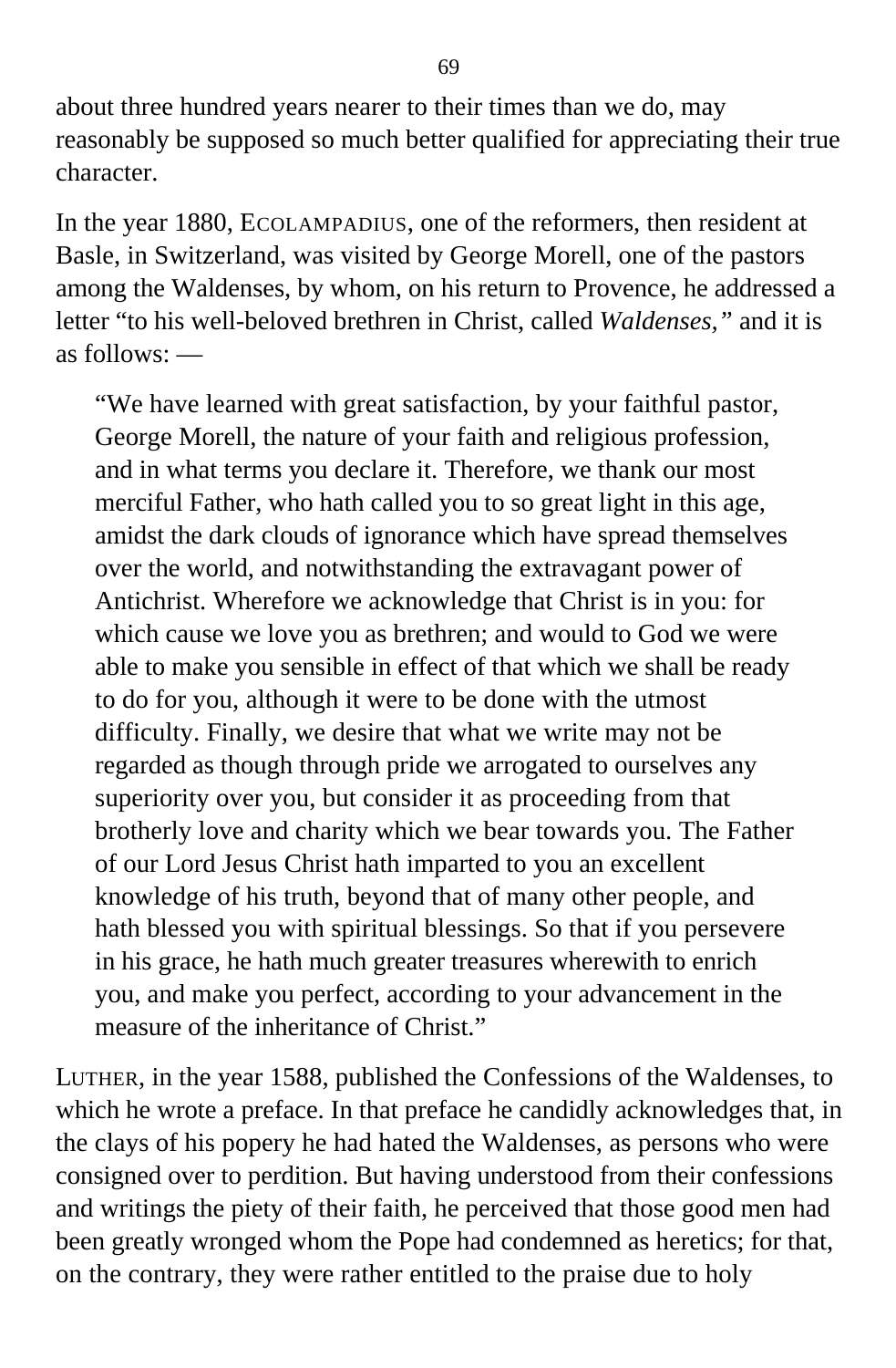martyrs. He adds, that among them he had found one thing worthy of admiration, a thing unheard of in the Popish church, that, laying aside the doctrines of men, they meditated in the law of God, day and night; and that they were expert, and even well versed in the knowledge of the Scriptures; whereas, in the papacy, those who are called masters wholly neglected the Scriptures, and some of them had not so much as seen the Bible at any time. Moreover, having read the Waldensian Confessions, he said he returned thanks to God for the great light which it had pleased him to bestow upon that people; rejoicing that all cause of suspicion being removed which had existed between them and the reformed, they were now brought together into one sheepfold under the Chief Shepherd and Bishop of souls.<sup>[17](#page-398-1)</sup>

THEODORE BEZA, the contemporary and colleague of Calvin, in his "Treatise of the famous pillars of learning and religion," says; "As for the Waldenses, I may by permitted to call them the very seed of the primitive and purer Christian Church, since they are those that have been upheld, as is abundantly manifest, by the wonderful providence of God, so that neither those endless storms and tempests by which the whole Christian world has been shaken for so many succeeding ages, and the western parts at length so miserably oppressed by the bishop of Rome, falsely so called; nor those horrible persecutions which have been expressly raised against them, were ever able so far to prevail as to make them bend, or yield a voluntary subjection to the Roman tyranny and idolatry.<sup>[18](#page-398-1)</sup>

On another occasion the same writer remarks that "The Waldenses, time out of mind, have opposed the abuses of the Church of Rome, and have been persecuted after such a manner, not by the sword of the word of God, but by every species of cruelty, added to a million of calumnies and false accusations, that they have been compelled to disperse themselves wherever they could, wandering through the deserts like wild beasts. The Lord, nevertheless, has so preserved the residue of them, that, notwithstanding the rage of the whole world, they still inhabit three countries at a great distance from each other, viz. Calabria, Bohemia, and Piedmont, and the countries adjoining, where they dispersed themselves from the quarters of Provence about two hundred and seventy years ago. And as to their religion, they never adhered to papal superstitions; for which reason they have been continually harassed by the bishops and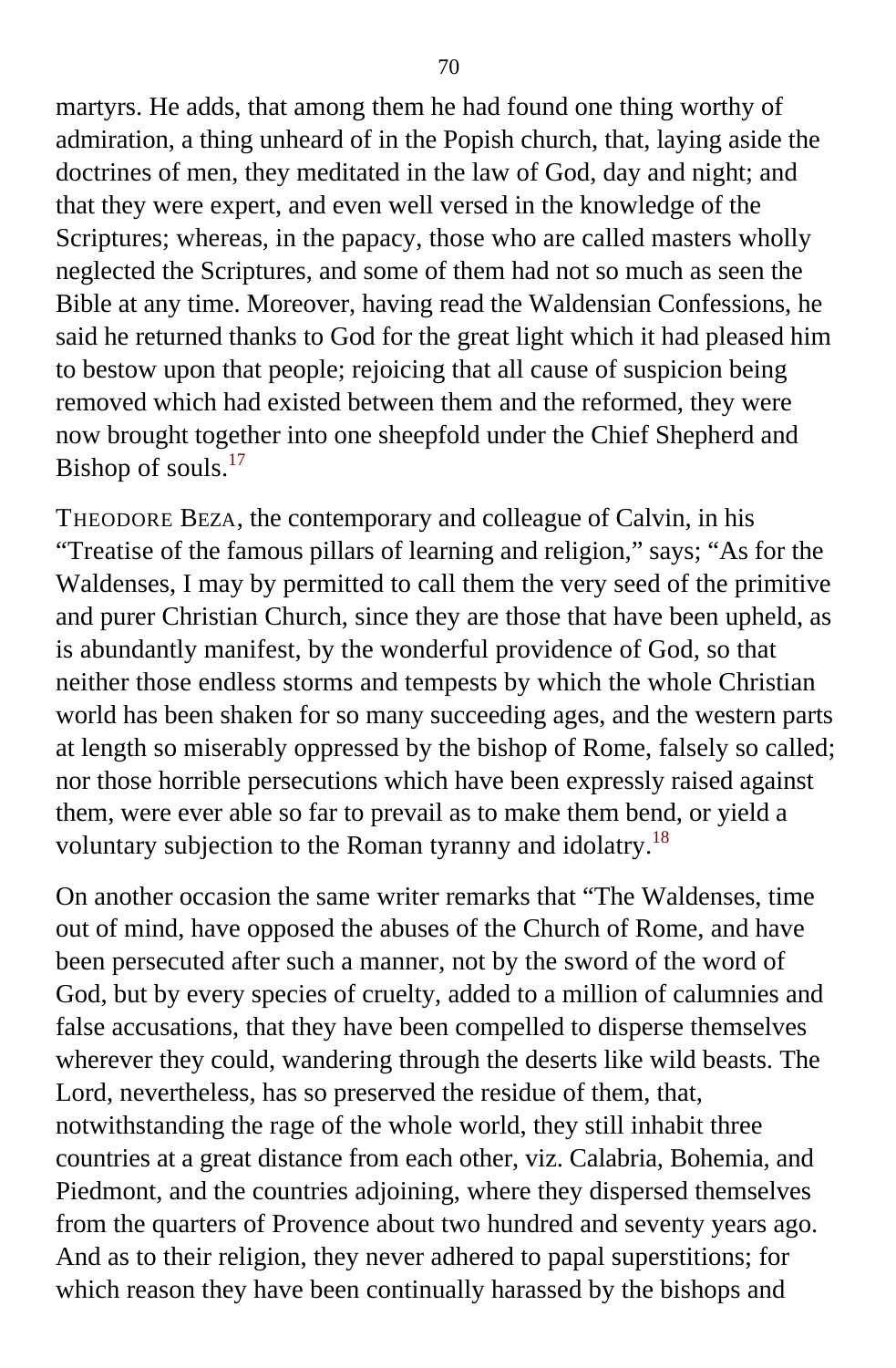inquisitors abusing the arm of secular justice, so that their continuance to the present time is evidently miraculous."<sup>[19](#page-398-1)</sup>

BULLINGER, in the preface to his Sermons on the Book of the Revelation, (1530) writes thus concerning the Waldenses. "What shall we say, that for four hundred years and more, in France, Italy, Germany, Poland, Bohemia, and other countries throughout the world, the Waldenses have sustained their profession of the gospel of Christ; and in several of their writings, as well as by continual preaching, they have accused the pope as the real Antichrist foretold by the apostle John, and whom therefore we ought to avoid. These people have undergone divers and cruel torments, yet have they constantly and openly given testimony to their faith by glorious martyrdoms, and still do so even to this day. Although it has often been attempted by the most powerful kings and princes, instigated by the pope, it hath been found impossible to extirpate them, for God hath frustrated their efforts." $20$ 

MONSIEUR DE VIGNAUX, who was forty years pastor of one of the Churches of the Waldenses, in the valleys of Piedmont, and died at the age of eighty, wrote a Treatise concerning their life, manners, and religion, in which he says; "We live in peace and harmony one with another, have intercourse and dealings chiefly among ourselves, having never mingled ourselves with the members of the church of Rome by marrying our sons to their daughters, nor our daughters to their sons. Yet they are so pleased with our manners and customs, that Catholics, both lords and others, would rather have men and maid servants from among us, than from those of their own religion; and they actually come from distant parts to seek nurses among us for their little children, finding, as they say, more fidelity among our people than their own." He then gives a summary of their doctrinal principles, for the sake of which they have been persecuted; such as "that the Holy Scriptures contain all things necessary to our salvation, and that we are called to believe only what they teach, without any regard to the authority of man—that nothing else ought to be received by us except what God hath commanded—that there is only one mediator between God and man, and consequently that it is wrong to invoke the saints. That baptism and the Lord's supper are the only standing ordinances in the church of Christ—that all masses are damnable, and ought to be abolished — that all human traditions are to be rejected. That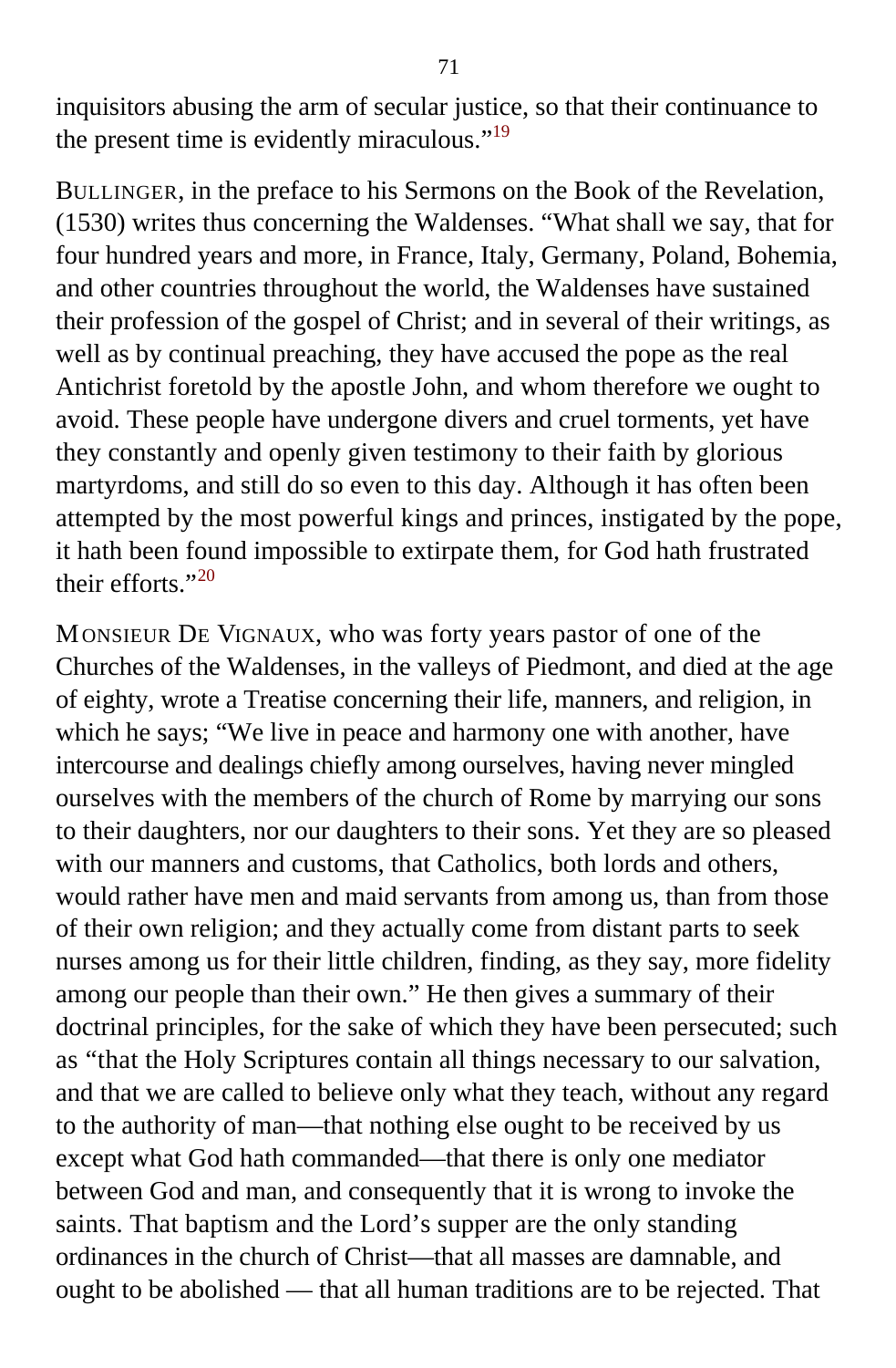the saying and recital of the office, fasts confined to particular days, superfluous holy-days, differences of meats, so many degrees and orders of priests, monks, and nuns, so many benedictions and consecrations of creatures, vows, pilgrimages, and the whole vast and confused mass of ceremonies, formerly invented, ought to be abolished. They deny the supremacy of the pope, and more especially the power that he has usurped over the civil government, and admit of no other degrees than bishops and deacons. They contend that the See of Rome is the true Babylon—the marriage of the clergy lawful, and that the true church of Christ consists of those who hear the word of God and believe it."<sup>[21](#page-398-1)</sup>

JOHN CHASSAGNON, who wrote a History of the Albigenses, says, "It is recorded of the Waldenses, that they rejected all the traditions and ordinances of the church of Rome as being superstitious and unprofitable, and that they made light of the whole body of the clergy and prelates. On which account, having been excommunicated and expelled their country, they dispersed themselves in different places, viz. into Dauphiny, Provence, Languedoc, Piedmont, Calabria, Bohemia, England, and elsewhere. Some say, that a part of the Waldenses retired into Lombardy (in Italy) where they multiplied to such an extent that their doctrine spread itself throughout Italy, and reached even into Sicily. Nevertheless, in all their dispersions they maintained among themselves some union and fraternity, during the space of four hundred years, living in great simplicity and the fear of God."<sup>[22](#page-398-1)</sup>

To these numerous testimonies, I shall now add that of our great poet MILTON, who seems to have diligently studied the character of the Waldenses, and to have well understood their principles and the constitution of their churches. Of this the reader will find abundant evidence hereafter in the numerous letters which he wrote in their behalf to the Protestant princes of Europe, pleading their cause against their popish persecutors. What I have at present in view is, the account given by him of the constitution of their churches, and the simplicity of their worship. He wrote a Tract, entitled, "Considerations touching the likeliest means to remove hirelings out of the church," addressed to the Parliament of England; in which he shows the pernicious effects arising from the endowing of churches with tithes; refutes, in the most convincing manner, the various pleas which were urged by Episcopalians in favor of that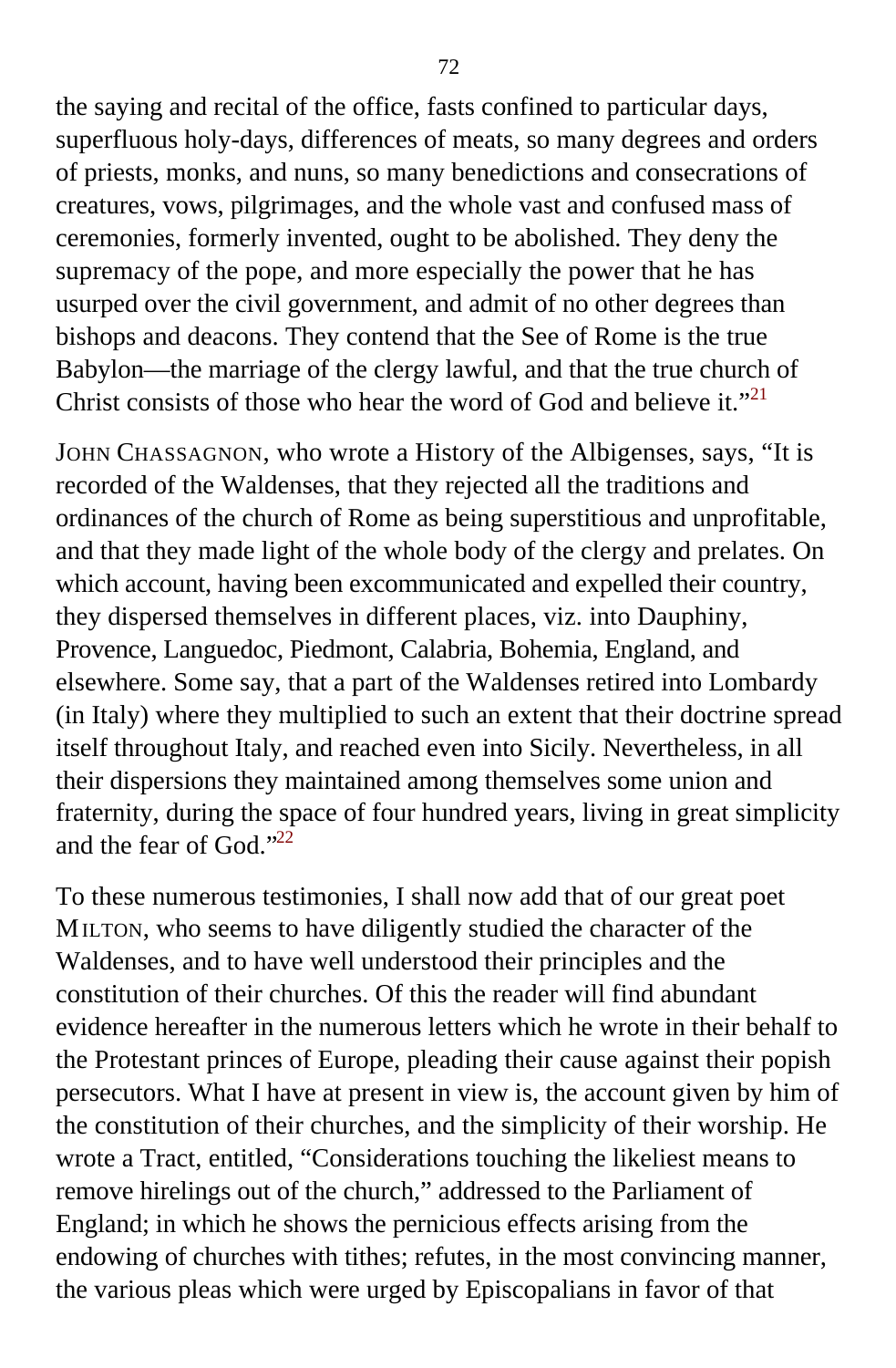practice as founded on the Jewish law; and frequently adduces the happy poverty and purity of the Waldenses, as forming a stalking contrast to the corruptions that abound in national churches. "For the first three hundred years and upwards," says he, "in all the ecclesiastical story, I find no such doctrine or example, [as that of supporting the pastors of Christian churches by the imposition of tithes] though error by that time had brought back again priests, altars, and oblations; and in many other points of religion had miserably Judaised the church."—"The first Christian emperors, who did all things as bishops advised them, supplied what was wanting to the clergy, not out of tithes, which were never mentioned, but out of their own imperial revenues; as is manifest in Eusebius, Theodoret, and Sozomen, from [the times of] Constantine to Arcadius. Hence, those most ancient reformed churches of the Waldenses, if they rather continued not pure since the apostles' days, denied that tithes were to be given, or that they were ever given in the primitive church, as appears by an ancient Tractate inserted in the Bohemian history. The [pastors of the] poor Waldenses, the ancient Stock of our reformation, without the help (of tithes) bred up themselves in trades, and especially in physic and surgery, as well as in the study of scripture, which is the only true theology, that they might be no burden to the church; and after the example of Christ might cure both soul and body, through industry adding that to their ministry which he joined to his by the gift of the Spirit. So Peter Gilles relates, in his history of the Waldenses of Piedmont. But our ministers scorn to use a trade, and count it the reproach of this age that tradesmen preach the gospel. It were to be wished they were all tradesmen; they would not then for want of another trade make a trade of their preaching: and yet they clamor that tradesmen preach, though they preach while themselves are the worst tradesmen of all."—"Seeing the Christian church is not national, but consists of many particular congregations, not determined by any outward judge in matters of conscience; those pretended church revenues, as they have ever been, so they are likely to continue, matters of endless dissension between the church and the magistrate, and the churches among themselves; there will, therefore, be found no better remedy for these evils, otherwise incurable, than (after the example of) the most incorrupt counsel of those Waldenses, our first reformers, to remove them as a pest — an apple of discord in the church; for what else can the effect of riches be, and the snare of money in religion?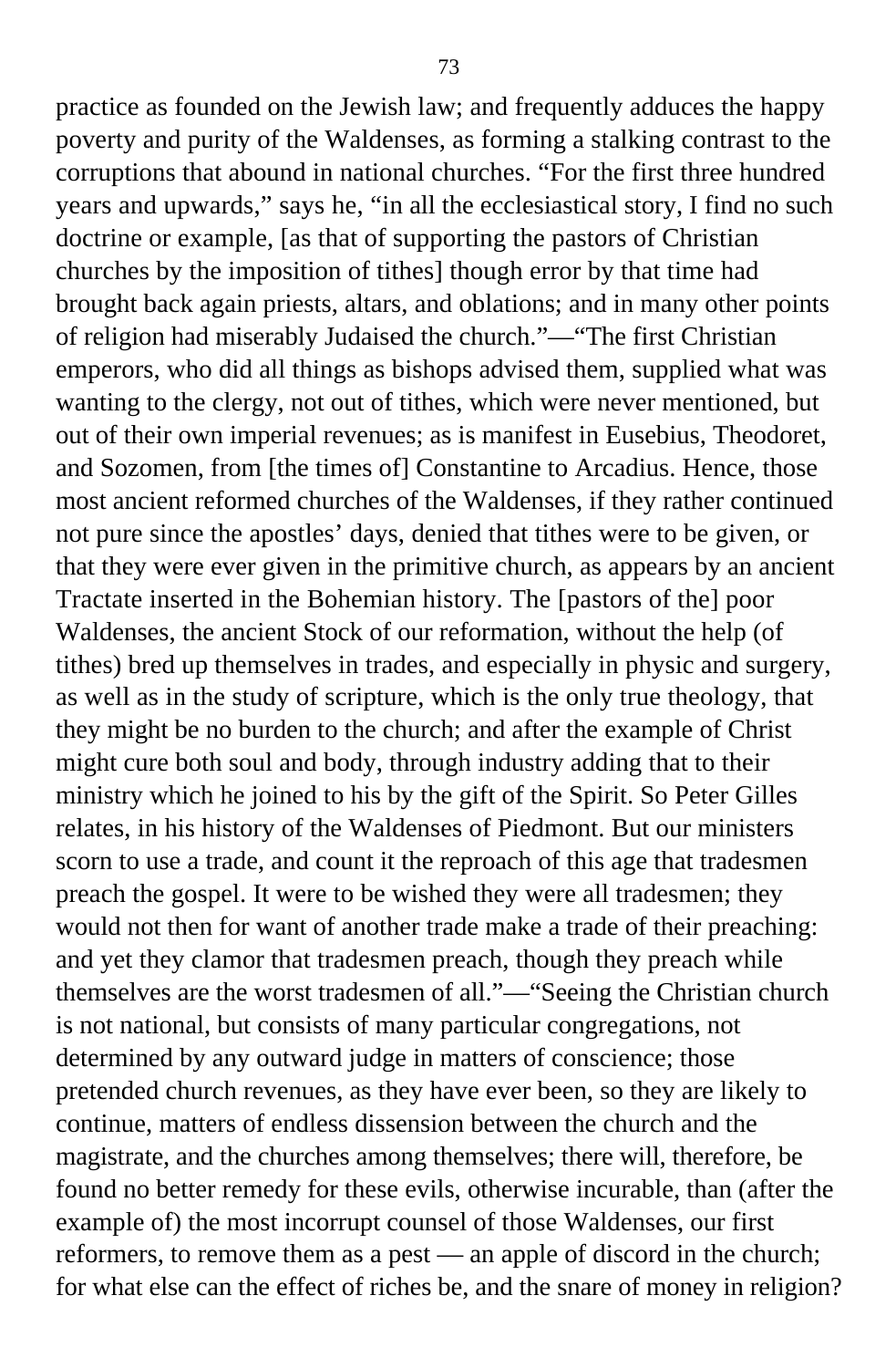and to convert them to more profitable uses; considering that the church of Christ was founded in poverty rather than in revenues, stood purest, and prospered best without them, received them unlawfully from those who both erroneously and unjustly, sometimes impiously, given them, and so was justly ensnared and corrupted by them."—"The Waldenses, our first reformers, both from the Scriptures and primitive example, maintained those among them who bore the office of ministers by alms alone, Take their very words, 'Our food and clothing is sufficiently administered and given to us by way of gratuity and alms, by the good people whom we teach.' As for church endowments and possessions, I meet with none considerable before Constantine, but the houses and gardens where they met, and their places of burial: and I persuade myself, that from thence the ancient Waldenses, whom I deservedly cite so often, held that, 'to endow churches is an evil thing,' and that the church then fell off and became the whore sitting on that beast mentioned in the book of the Revelation when, under pope Sylvester, she received those temporal donations. So the forecited Tractate of their doctrine testifies."

Thus far Milton; on which it may be observed, that to such as have studied the annals of the Christian church, and are in any tolerable degree aware how much the avarice, pride, and ambition of the clergy, have in all ages contributed to promote the corruptions that have prevailed in it, both in doctrine, discipline, and worship; the view that he gives us of the humble and self-denied deportment of the Waldensian pastors, must be considered as one of the strongest evidences that can be afforded of the purity of the communion of their churches, and of their close adherence to the pattern left them for imitation in the approved examples of the New Testament. But Milton was not singular in the commendation that he has given to the confessors of Piedmont; for thus writes the candid JORTIN, in perfect consistency with our great poet. "The Waldenses taught that the Roman church departed from its former sanctity and purity in the time of Constantine the Great; they therefore refused to submit to the usurped powers of its pontiff. They said that the prelates and doctors ought to imitate the poverty of the apostles, and earn their bread by the labor of their hands. *They contended that the office of teaching, confirming, and admonishing the brethren, belonged in some measure to all Christians,* etc. Their discipline was extremely strict and austere; for they interpreted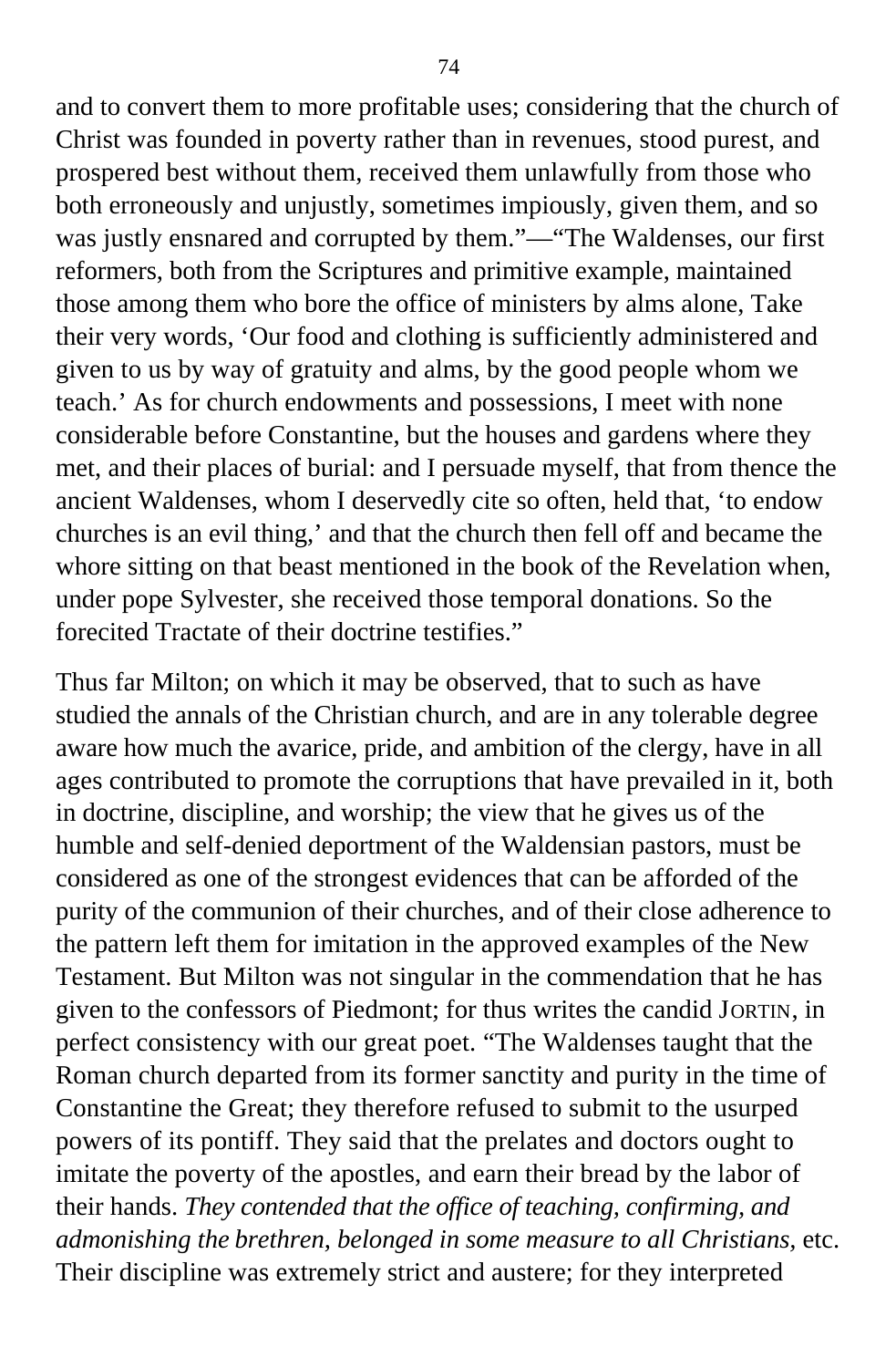Christ's discourse on the Mount according to the literal sense of the words, and they condemned war, law-suits, the acquisition of riches, capital punishments, oaths, and [even] self-defense." Again, the same writer remarks, that "THE HONEST WALDENSES very plainly discerned that the powers usurped by the popes and ecclesiastics were tyrannical and antichristian; and consequently that the decretals which established some of those notions must have been impudent forgeries. Why could not the popes discern the same? Because profaneness, pride, ambition, and avarice, hardened their hearts, and blinded their eyes; because they would neither examine, nor let other people examine."<sup>[23](#page-398-0)</sup> But not to enlarge further on this particular, I shall close this section with a few general remarks.

An impartial review of the doctrinal sentiments maintained by the Waldenses; the discipline, order, and worship of their churches, as well as their general deportment and manner of life, not to mention their determined and uniform opposition to the church of Rome, affords abundant evidence of the similarity of their views and practices to those held by Luther, Calvin, and the other illustrious characters, whose labors, in the sixteenth century, contributed so eminently to effect the glorious Reformation. Most of the catholic writers, who lived about the time of the Reformation, and the age which succeeded it, clearly saw this coincidence between the principles of the Waldenses, and those of the reformers, and remarked it in their works. The following are instances of this.

**Cardinal Hosius**, a learned and zealous champion for the papacy, who presided at the council of Trent, lived during the Lutheran reformation, and wrote a history of the heresies of his own times, in which he says, "the leprosy of the Waldenses spread its infection throughout all Bohemia and following the doctrine of Waldo, the greatest part of that kingdom separated itself from the church of Rome."

**Lindanus**, a catholic bishop of the see of Ghent, who wrote in defense of the tenets of the church of Rome, about 1550, terms Calvin "the inheritor of the doctrine of the Waldenses."

**Mezeray**, the celebrated historiographer of France, in his Abridgement of Chronology, speaking of the Waldenses, says, "They held nearly the same opinions as those who are now called Calvinists."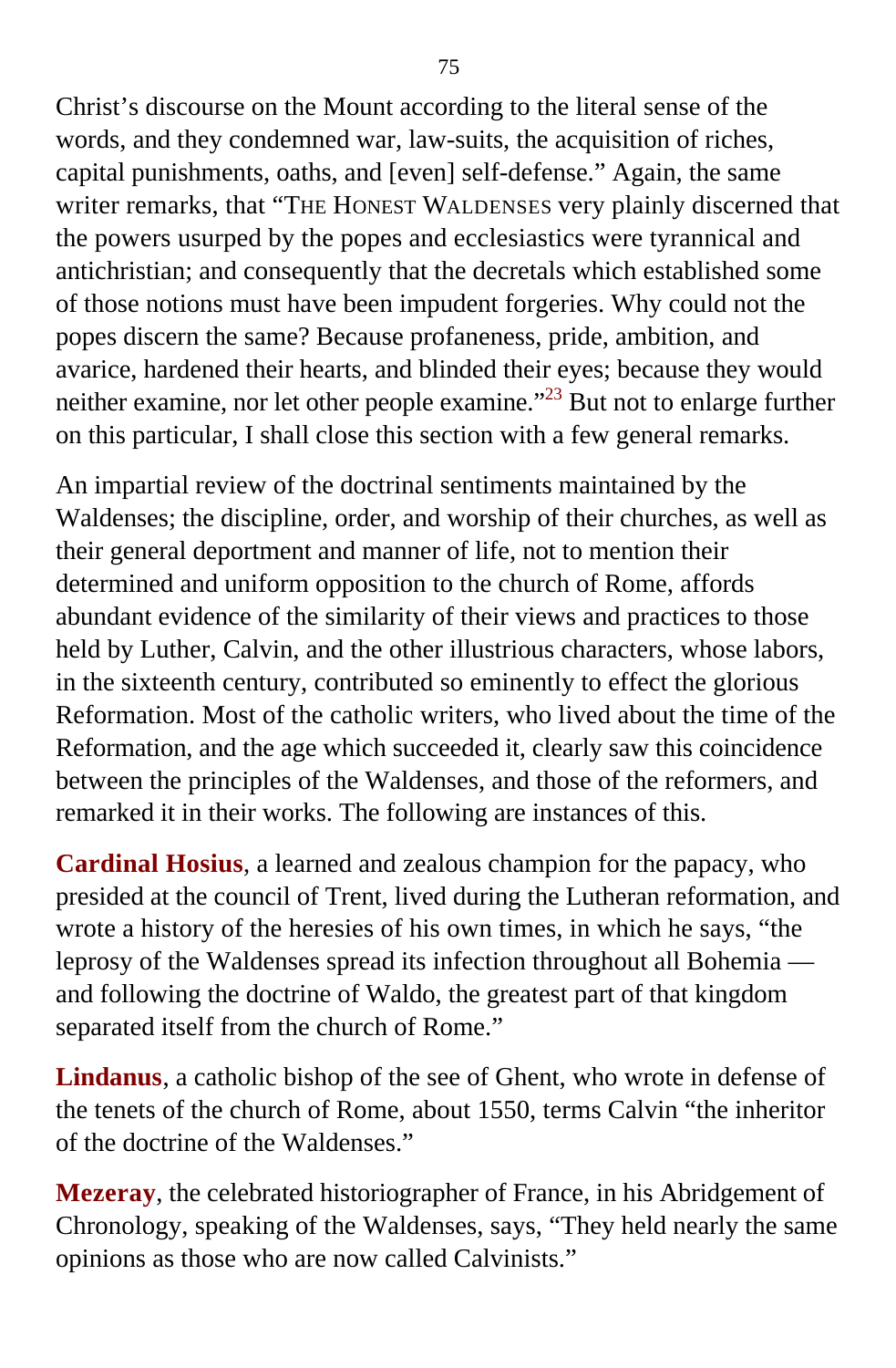**Gualtier**, a Jesuitical monk, in his chronographical tables, drew up a catalogue consisting of seven and twenty particulars, in which he shows that the principles of the Waldenses, and those of the Calvinists coincided with each other.

**Thomas Walden**, who wrote against Wickliff, says, that the doctrine of Peter Waldo was conveyed from France into England—and that among others Wickliff received it. In this opinion he is joined by Alphonsus de Castro, who says that Wickliff only brought to light again the errors of the Waldenses. Cardinal Bellarmine, also, is pleased to say that "Wickliff could add nothing to the heresy of the Waldenses."

**Ecchius**reproached Luther, that he only renewed the heresies of the Waldenses and Albigenses, of Wickliff and of Huss, which had long ago been condemned. With him may also be classed Claude Rubis, who wrote the History of the city of Lyons, in which, adverting to the principles of Luther, he says, "the heresies that have been current in our time are founded upon those of the Waldenses," and he calls them "the relics of Waldo."

**Aeneas Sylvius**(afterwards POPE PIUS II) declares the doctrine taught by Calvin to be the same as that of the Waldenses. In this opinion he was followed by John de Cardonne, who, in his life of the Monk of the valleys of Sernay, thus quaintly expresses himself,

#### *"What the sect of Geneva doth admit, The Albigenses did commit."*[24](#page-398-0)

To these impartial testimonies, which are more than sufficient to settle the question of family likeness, I shall only add that of the learned Limborch, professor of divinity in the university of Amsterdam, and that of Dr. Mosheim, the ecclesiastical historian. The former, comparing them with the Christians of his own time, says, "To speak candidly what I think, of all the *modern* sects of Christians, the Dutch Baptists most resemble both the Albigenses and Waldenses.<sup> $25$ </sup> The latter, notwithstanding the flimsy, confused, and, in many instances, the erroneous account which he has given of the Waldenses, yet has expressly owned, that "before the rise of Luther and Calvin, there lay concealed, in almost all the countries of Europe, persons who adhered tenaciously to the principles of the modern Dutch Baptists."[26](#page-398-0)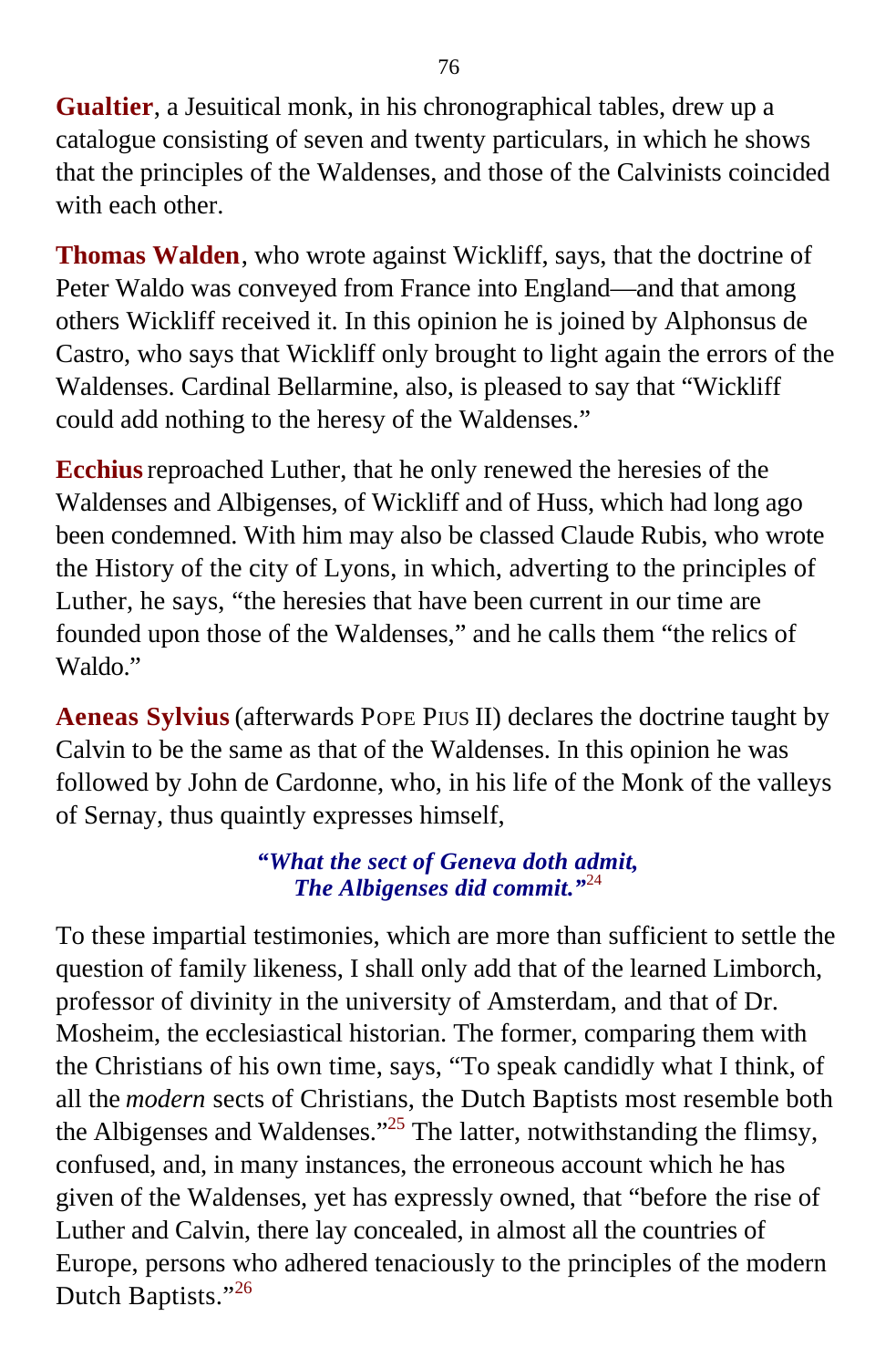# SECTION 5

### *Some account of the rise and establishment of the Inquisition, with reflections on its general spirit and operation.*

THE preceding sections will have enabled the reader to form a tolerably correct judgment concerning the religious principles and general character of that denomination of Christians called Catharists, Paterines, Albigenses, or Waldenses; and I should now proceed to a more detailed account of their history, subsequent to the times of Peter Waldo, and especially of the dreadful persecutions and complicated sufferings which came upon them in consequence of their adherence "to the commandments of God and the faith of Jesus;" but it will be proper, in this place, to take a glance at the origin, the establishment, and the operation of that monstrous system of cruelty and oppression, gently called by the Catholics "the holy office," though better known among Protestants by the name of the Inquisition.<sup>[1](#page-398-0)</sup>

It was not until about the year 1200, the papal chair being then filled by Innocent III that the terms "Inquisition into heresy," and "Inquisitor," were much, if at all, heard of. The bishops, and their vicars, being, in the pope's apprehension, neither so fit nor so diligent in the discharge of their duty respecting the extirpation of heresy as he thought necessary, two new orders of regulars were at this time instituted, viz. those of St. Dominic and St. Francis, both zealously devoted to the church, and consisting of persons with whom the advancement of Christianity, and the exaltation of the pontifical power, were always synonymous terms. To St. Dominic, indeed, the honor of first suggesting the erection of this extraordinary court is commonly ascribed. It was not, however, at first, on the same footing on which it afterwards settled, and on which it has since continued. The first inquisitors were vested with a double capacity, not very happily conjoined in the same persons; one was that of preachers, to convince the heretics by argument; the other that of persecutors, to instigate magistrates to employ every possible method of extirpating the refractory—that is, all who were so unreasonable as not to be convinced by the profound reasoning of those merciless fanatics and wretched sophisters.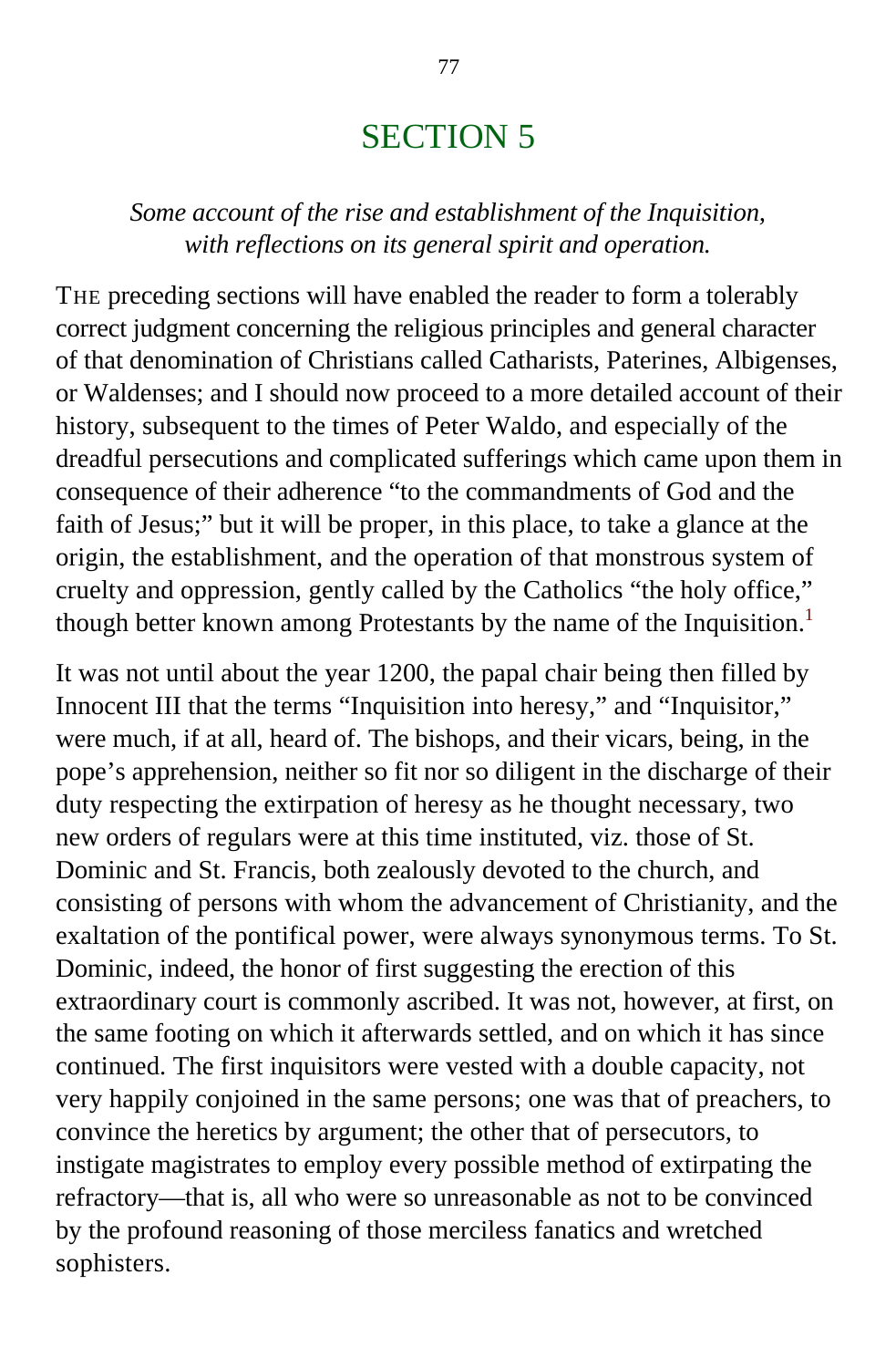DOMINIC descended from an illustrious Spanish family of the name of Guzman, was the son of Felix and Joanna, and born at the village of Cabaroga, in the year 1170, in the diocese of Osma. His mother during her pregnancy, is said to have dreamed that she was with child of a pup, carrying in its mouth a lighted torch; that after its birth, it put the world in an uproar by its fierce barkings, and at length set it on fire by the torch which it carried in its mouth. His followers have interpreted this dream, of his doctrine, by which he enlightened the world; while others, if dreams presage any thing, think that the torch was an emblem of that fire and faggot by which an infinite multitude of persons were burnt to ashes.<sup>[2](#page-399-0)</sup> He was educated for the priesthood, and grew up the most fiery and the most sanguinary of mortals. Before his time every bishop was a sort of inquisitor in his own diocese; but Dominic contrived to incorporate a body of men, independent of every human being except the pope, for the express purpose of ensnaring and destroying Christians. He was well aware, that however loudly the priests declaimed against heresy, the lords of the soil would not suffer them to butcher their tenants under any such vain pretenses. In Biscay, the priesthood was at a very low edd, in the eleventh century, and the clergy complained to the king of Navarre that the nobility and gentry treated them very little better than their slaves, employing them chiefly only to breed up and feed their dogs. Nearly a century after that time, in a neighboring state, when the renowned St. Bernard began, in a sermon to a crowded auditory, to inveigh against heresy, the nobility and gentry all rose up and left the church, and the people followed them. The preacher came down and proceeded to the market place, where he attempted to harangue on the same subject; but the populace, wiser than the preacher, refused to hear him, and raised such a clamor as drowned his voice, and compelled him to desist. Only one expedient remained,—Bernard recollected that Jesus had ordered his apostles, in certain cases, to shake off the dust of their feet, and as though he were an apostle and had received the same command, he affected to imitate the example. He left the city, shook his feet, and cursed the inhabitants by exclaiming, "May the Almighty punish this city with a drought." Thus far went the rage of Catholicism at the beginning of the twelfth century, and here its proud waves were stayed; but at the commencement of the thirteenth, about the year 1215, Dominic broke down the dam, and covered Toulouse with a tide of despotism stained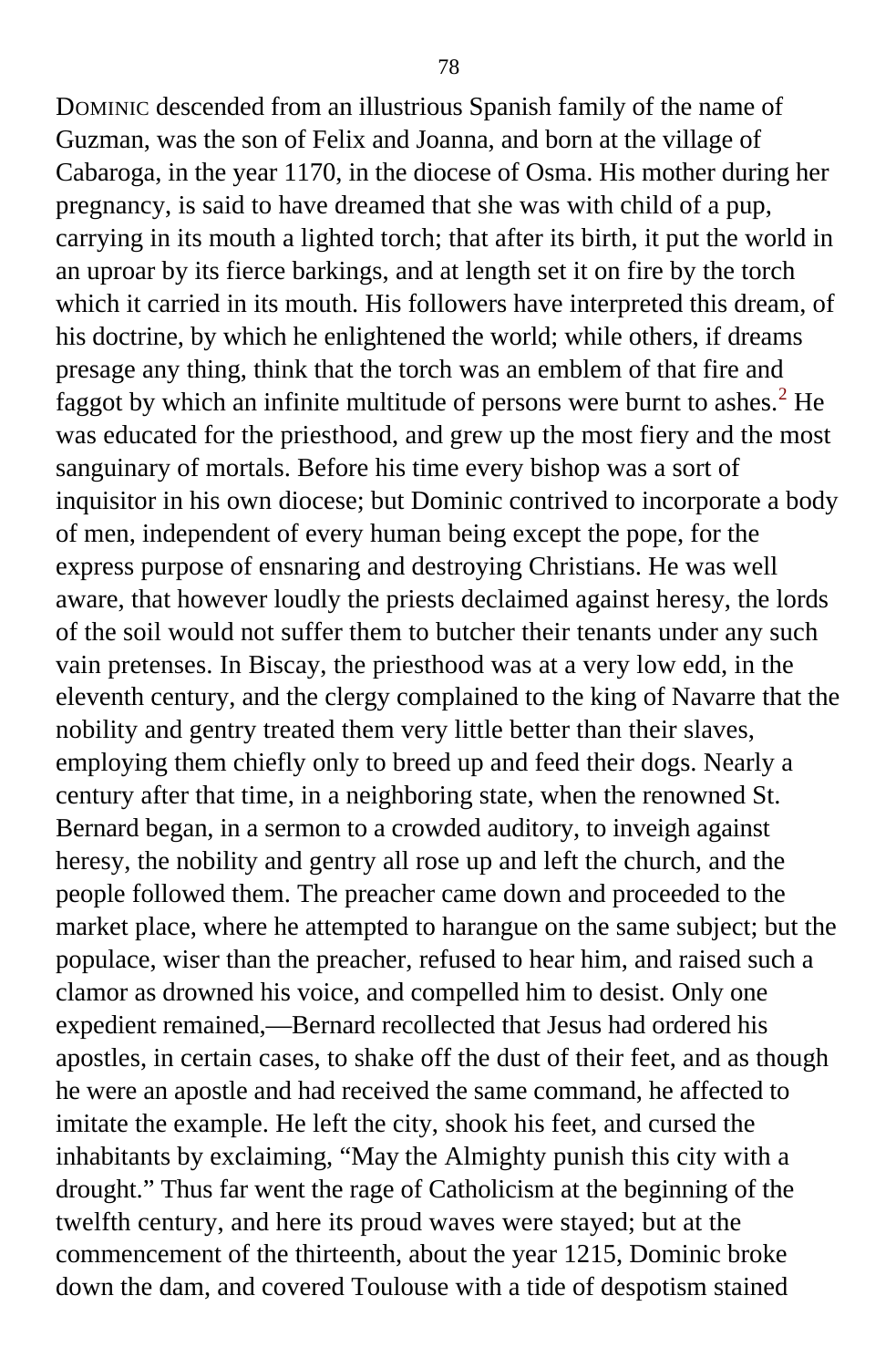with human blood. Posterity will scarcely believe that this enemy of mankind, after forming a race like himself, first called preaching, and then Dominican friars, died in his bed, was canonized for a saint, worshipped as a divinity, and proposed as a model of piety and virtue to succeeding generations.<sup>[3](#page-399-0)</sup> Never says Dr. Geddes, was there such a rabble in the world as a Spanish saint-roll. The first class of them are ideal beings, or pagans, or enthusiastics; but the last are saints *with a vengeance,* for all their steps to Paradise are marked with human blood.

The inquisitors, at first had no tribunals; they merely inquired after heretics, their number, strength, and riches. When they had detected them, they informed the bishops, who at that time, had the sole power of judging in ecclesiastical affairs, urging them to anathematize, banish, or otherwise chastise such heretical persons as they brought before them. It is true, says bishop Burnet, adverting to these times, the church pretended that she would shed no blood; but all this was insufferable juggling. For the churchmen declared who were heretics, and the secular arm was required to be always in readiness to execute their sentence. This was not only claimed by the bishops, but it was made a part of their oath at their consecration, "that they should oppose and persecute heretics to the utmost of their power."<sup>[4](#page-399-0)</sup> Nor were they contented to proceed by the common rules of justice, upon accusations and witnesses; but all forms were superseded, and by virtue of their pastoral authority, as if that had been given them to worry their sheep and not to feed them, they objected articles to their prisoners upon suspicion, requiring them to purge themselves of them by oath. And because bishops were not perhaps all equally zealous and cruel, that bloody man Dominic, took this work to task, and his order has ever since furnished the world with a set of inquisitors, compared to whom all that had ever dealt in tortures, in any former times, were mere bunglers.<sup>[5](#page-399-0)</sup>

Sometimes they excited princes to arm their subjects against them, and at other times they inflamed the rabble, whom they themselves headed, to take up arms and unite in extirpating them. Such as they could prevail upon to devote themselves to this service, obtained the title of crusaders, and were distinguished by a cross of cloth affixed to their garments. This badge operated like a charm upon the deluded populace, who, if they were inflamed before, now became infuriate, and, as one happily expresses it, were raised to a super-celestial sort of virtue, which defies all the restraints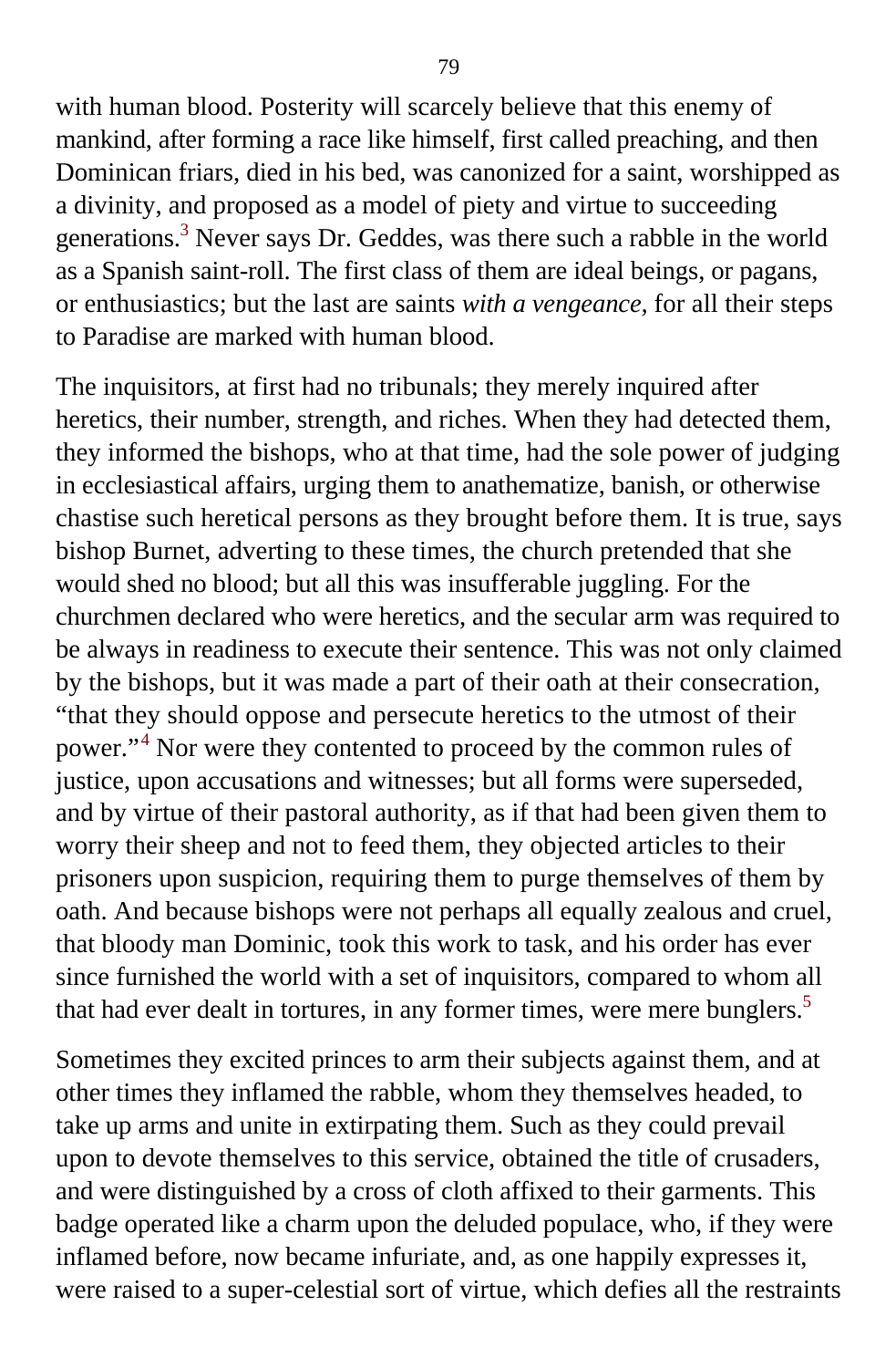of reason and humanity. Things remained pretty much in this state till about the year 1250; that is, for half a century.

During this period the efforts of the inquisitors were greatly assisted by the emperor of the Romans, Frederick II who in the year 1224, promulgated, from Padua, four edicts against heretics, of the most ferocious and sanguinary description, addressed to his beloved princes, the venerable archbishops, bishops, and other prelates of the church; to the dukes, marquises, earls, barons, governors, judges, ministers, officials, and all other his faithful subjects throughout the empire. In these edicts he takes the inquisitors under his protection, imposes on obstinate heretics the punishment of being burnt to death, and of perpetual imprisonment on the penitent, committing the cognizance of the crime to the ecclesiastical, and the condemnation of the criminals, as well as the infliction of the punishment, to the secular judges. As the object of all these bloody edicts was chiefly to destroy the Waldenses or Albigenses, it may not be foreign to our purpose to give a specimen of the spirit that breathes throughout the whole of them.

"The care of the imperial government," says his Majesty, "committed to us from heaven, and over which we preside, demands the material sword, which is given to us separately from the priesthood, against the enemies of the faith, and for the extirpation of heretical pravity, that we should pursue with judgment and justice those vipers and perfidious children who insult the Lord and his church, as though they would tear out the very bowels of their mother. We shall not suffer these wretches to live who infect the world by their seducing doctrines, and who, being themselves corrupted, more grievously taint the flock of the faithful." He then proceeds to pronounce the most dreadful sentence against all persons convicted of heresy, against all who may be employed as advocates for them, and against all who may be detected in receiving and abetting them, condemning their persons, disinheriting their children, and confiscating their property.

The second edict, though not less sanguinary, was more definite in its object, since it professes to have directly in view the destruction of the sect of the Paterines, of whom, it will be recollected, a particular account has been given in a former section. The reader shall have a specimen. "The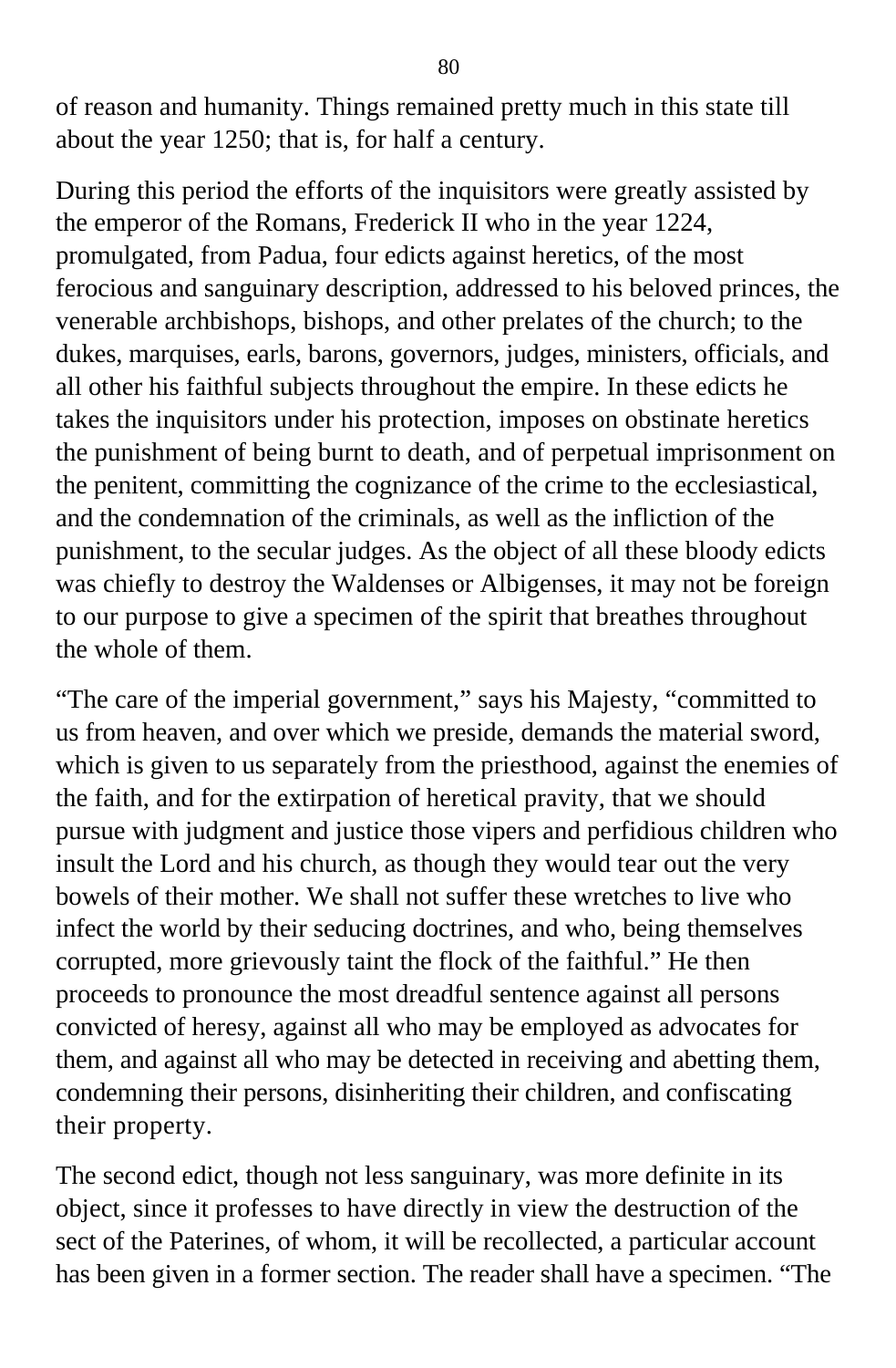heretics are endeavoring to rend the seamless coat of our God, and raging with deceitful words, strive to divide the unity of the invisible faith itself, and to separate the sheep from the care of St. Peter, to whom they were committed by the Good Shepherd, to be fed. These are the ravenous wolves within, who put on the meekness of the sheep, that they may the better enter into the Lord's sheepfold. These are the worst angels—the sons of naughtiness, of the father of wickedness—appointed to deceive simple souls. These are adders who deceive the doves—serpents which crawl in private, and under the sweetness of honey, vomit poison; so that whilst they pretend to administer the food of life, they sting with their tail, and mingle the most bitter poison into the cup of death.—They call themselves PATERINES, after the example of the martyrs.<sup>[6](#page-399-0)</sup> These miserable Paterines, who do not believe the eternal Trinity, by their complicated wickedness offend against three, viz. God, their neighbor, and themselves. Against God, because they do not acknowledge the Son and the true faith—they deceive their neighbors, whilst under the pretense of spiritual food, they minister the delights of heretical pravity—but their cruelty to themselves is yet more savage, since, besides the loss of their immortal souls, they expose their bodies to a cruel death, being prodigal of their lives and fearless of destruction, which by acknowledging the true faith they might escape, and, which is horrible to express, *their survivors are not terrified by their example.* Against such enemies to God and man we cannot contain our indignation, nor refuse to punish them with the sword of just vengeance, but shall pursue them with so much the greater vigor, as they appear to spread wider the crimes of their superstition, to the most evident injury of the Christian faith, and of the church of Rome, which is adjudged to be the head of all other churches." The edict then proceeds to denounce every one convicted of belonging to the sect of the Paterines, as guilty of the crime of high treason—to be punished with the loss of life and of goods, and their memory rendered infamous. It enjoins that strict inquiry be made by the officials, after all such as commit those crimes, and wherever the smallest *suspicion* exists, that such be examined by the ecclesiastics and prelates, and if found to err in one point from the Catholic faith, they are, in case of obstinacy, by that edict condemned to suffer death,—to be committed to the punishment of the flames, and to be burned alive in public view—forbidding any, on pain of incurring the imperial indignation, to intercede for such persons.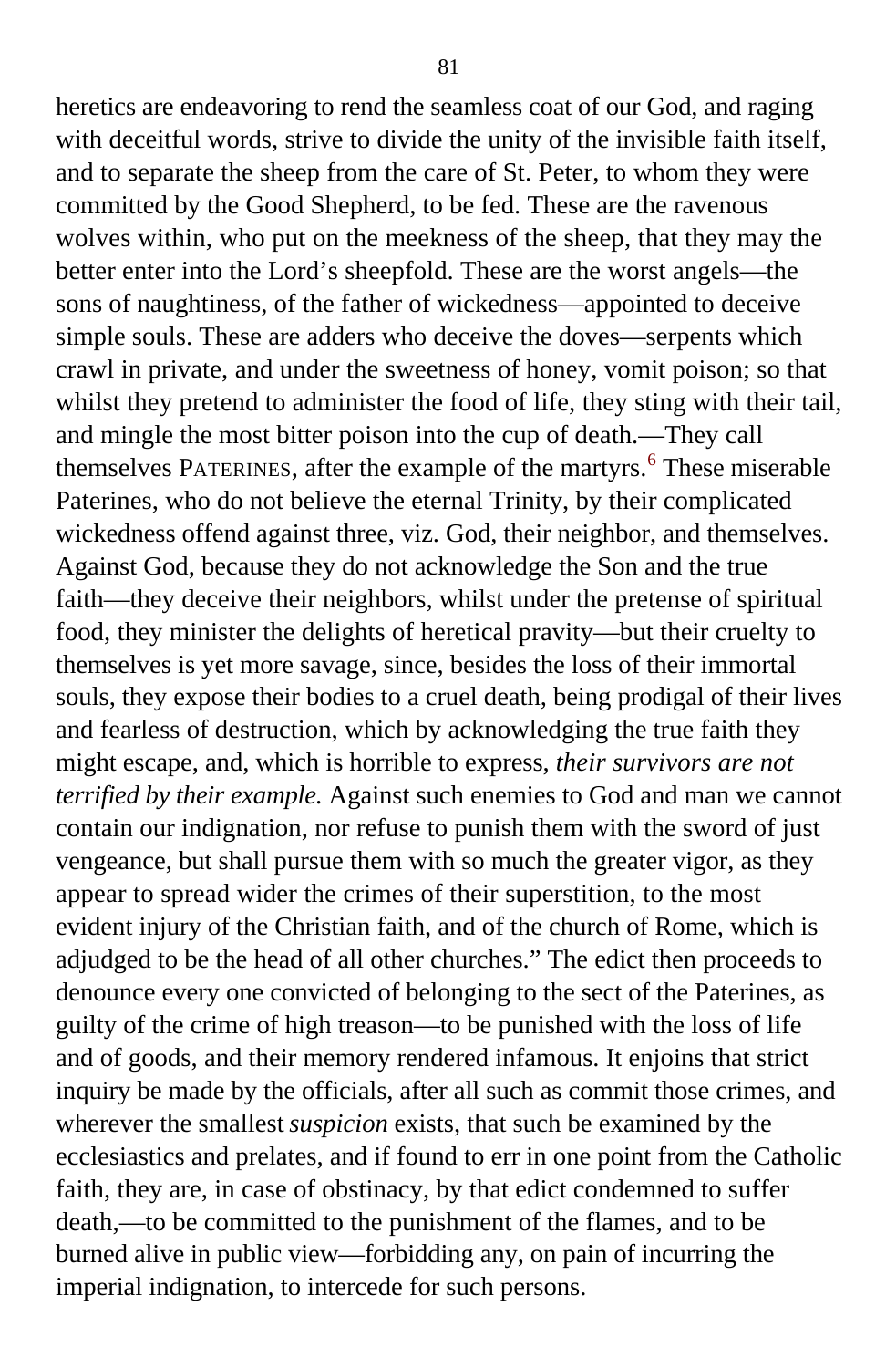The third law is as follows—

"We condemn the receivers, accomplices, and abettors of the Paterines, to forfeiture of their goods, and perpetual banishment, who by their care to save others, have no fear or regard for themselves. Let not their children be in any wise admitted to honors, but always accounted infamous, nor let them be allowed as witnesses in any causes in which infamous persons are refused. But if the children of those who favor the Paterines shall discover any one of them, so that he shall be convicted, let them, as the reward of their acknowledgment of the faith, be entirely restored by our imperial favor, to their forfeited honor and estate."

In the fourth edict his Imperial Majesty is pleased thus to proceed,*—*

"We condemn to perpetual infamy, withdraw our protection from, and put under our ban, $<sup>7</sup>$  $<sup>7</sup>$  $<sup>7</sup>$  the Puritans, Paterines, Leonists,</sup> Arnoldists, Passignes, Josephines, Albigenses, Waldenses, etc. and all other heretics of both sexes, and of whatsoever name; and ordain that their goods may be so confiscated as that their children may never inherit them, since it is much more heinous to offend the eternal than the temporal majesty." It then proceeds to condemn *all suspected persons,* as heretics, if they do not purge themselves within a year — commands the officials to exterminate heretics from all places subject to them—orders that the lands of the barons shall be seized by the Catholics, if they do not purge them from heretics, within a year after proper admonition, and ordains various punishments against all the favorers of heretics—thus closing the dreadful catalogue: "Furthermore, we put under our ban those who believe, receive, defend, and favor heretics; ordaining that if any person shall refuse to give satisfaction within a year after his excommunication, he shall be, *ipso jure,* infamous, and not admitted to any kind of public offices—let him be *intestable,* and let him not have the power of making a will, nor of receiving any thing by succession or inheritance. Moreover, let no one answer for him in any affair, but let him be obliged to answer others. If he should be a judge, let his sentence be of no affect, nor any causes be heard before him. If an advocate, let him never be admitted to plead in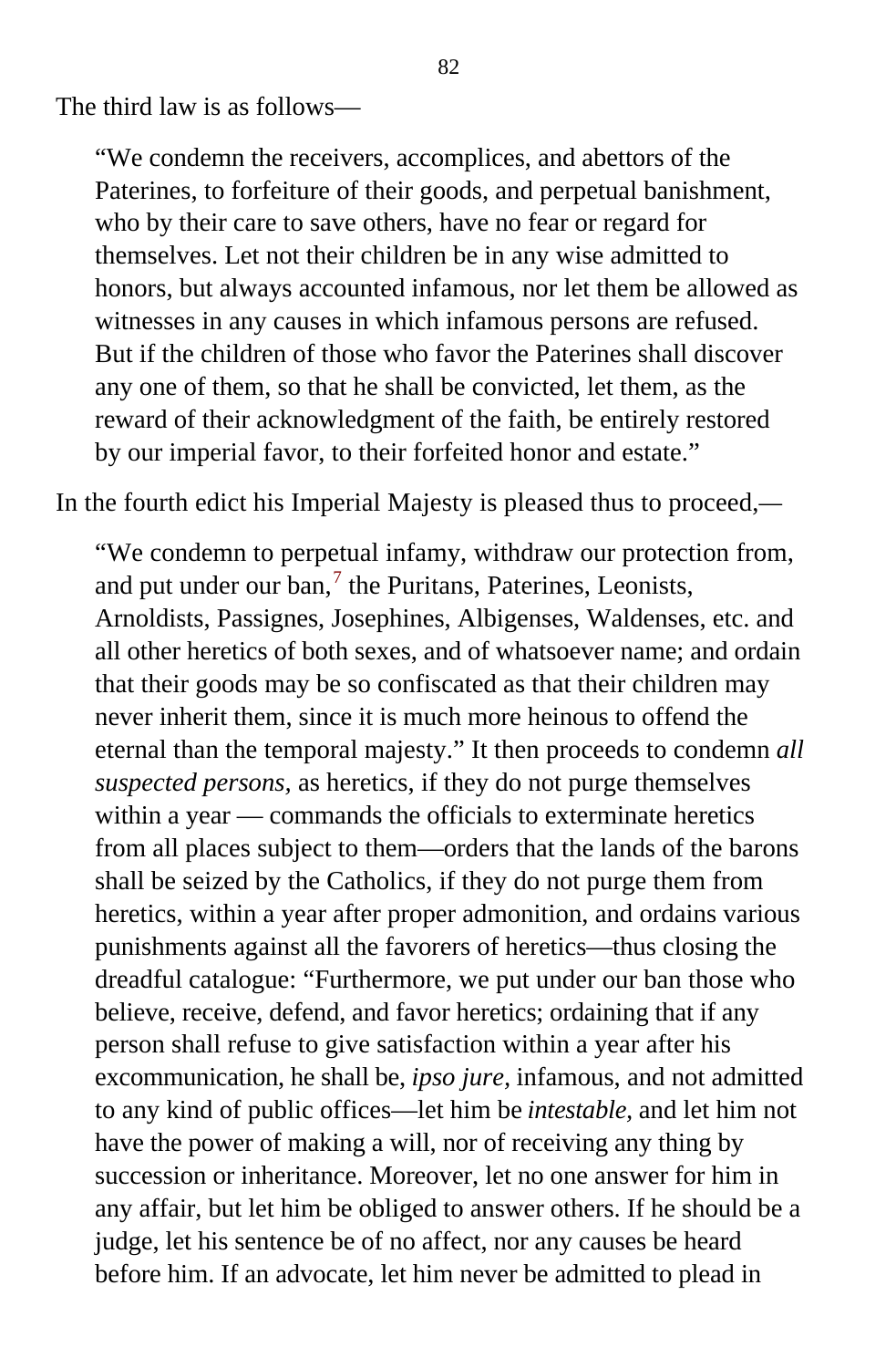any one's defense. If a notary, let no instruments made by him be valid. We add, that an heretic may be convicted by an heretic, and that the houses of the Paterines their abettors and favorers, either where they have taught, or where they have laid hands on others, shall be destroyed, never to be rebuilt."[8](#page-399-0)—*Dated at Padua,* February 22, 1224.

Any thing more infamous than these edicts, in the way of spiritual tyranny, it would be difficult to imagine; and although, by reason of the circumstances of the times, and the differences which soon arose between the pope and the emperor, they had not all that effect which might have been expected, it is, nevertheless, certain that the inquisition was greatly promoted by them. They were approved and confirmed by the pope, and inserted in his bulls, and in process of time, the persecuting spirit which pervades them, came gradually to be incorporated into the laws of almost every country in Europe.

After the death of Frederick, which happened about the middle of the century, pope Innocent IV remaining sole arbiter of the affairs of Lombardy and other parts of Italy, set himself diligently to extirpate heresy, which of late had exceedingly increased; and considering the labor which had been employed in his service by the Franciscan and Dominican friars, whose zeal, unrestrained by either respect of persons or the fear of dangers—by any regard to justice or the feelings of humanity, had recommended them highly to the pontiff, he cheerfully availed himself of their ardor to second his efforts. Preaching was found of little avail, and even the enlisting of crusaders and inflicting military execution was suspended for the sake of erecting in different countries standing tribunals armed with tremendous authority, but charged solely with the purgation of heretical pravity.<sup>[9](#page-400-0)</sup>

To the establishment of these novel tribunals there were, however, two objections started. The first that it was an encroachment on the authority of the ordinary bishop of the place, and the second that it was unprecedented to exclude the civil magistrate from the trial and punishment of heretics, on whom it had hitherto devolved. To remove the first of these difficulties, an expedient was soon devised—the pope enacted that the tribunal should consist of the inquisitor, with the bishop of the place also,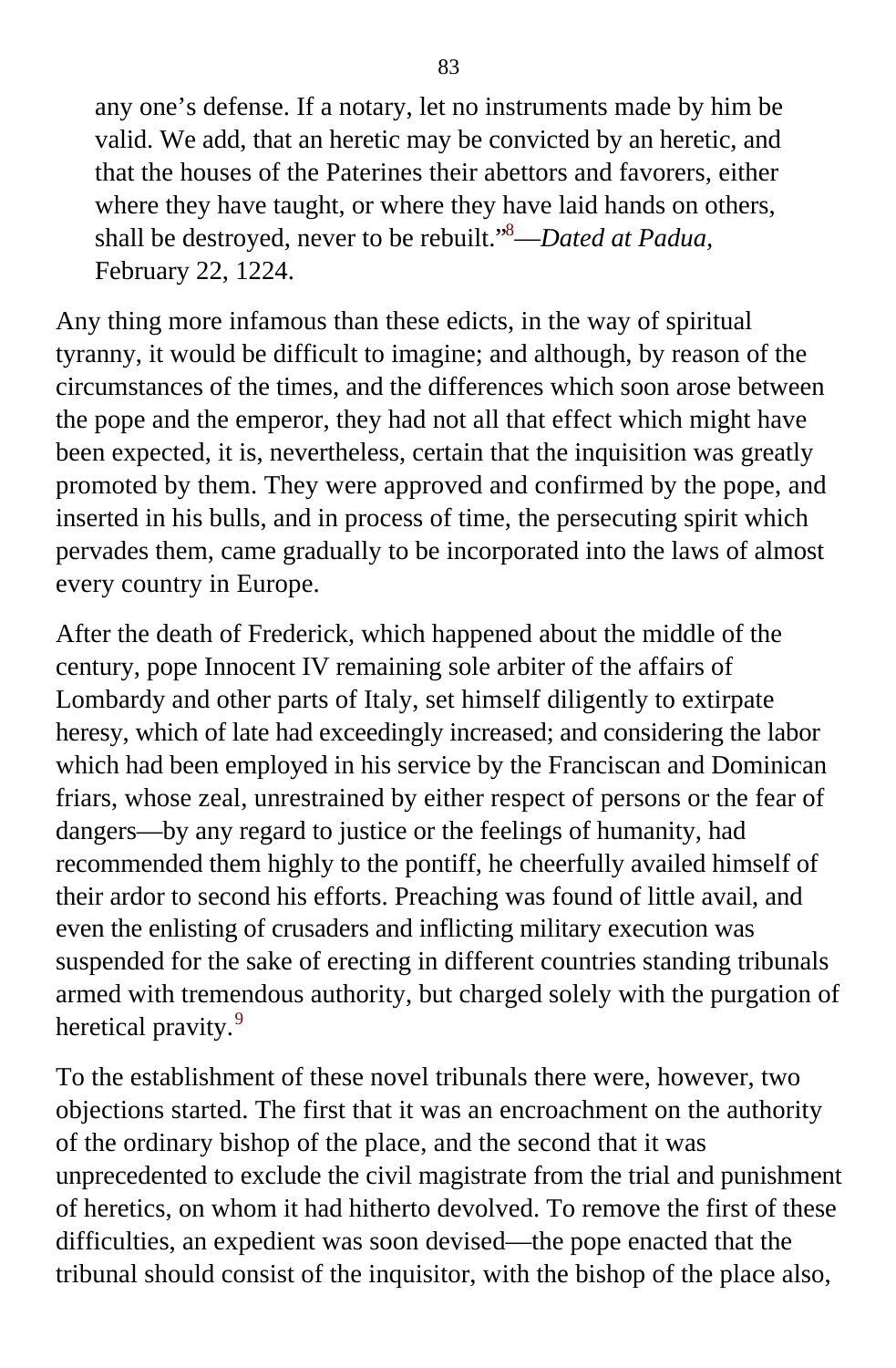but so managing the affair, at the same time, that the inquisitor was not only to be the principal, but, in reality, everything, and leaving the bishop little more than the name of a judge. To remedy the second inconvenience, and to give at least the appearance of authority to the secular powers, they were allowed to appoint the subordinate officers to the inquisition, yet still subject to the approbation of the inquisitors; they were also allowed to send with the inquisitor, when he should go into the country, one of their assessors, whom the inquisitors should choose. Of all the property belonging to heretics which they should be enabled to confiscate, a third part was to go to the community, in return for which, the community was to defray the whole expense of keeping the prisons, and supporting the prisoners. The infliction of the legal punishment was also vested in the magistrate, after trial and condemnation by the inquisitors; but that was a matter so much of course, and which he well knew he could not avoid executing, without incurring the vengeance of the church, that, in fact, it only converted him into a spiritual judge's executioner: and thus, to use the language of Dr. Jortin, "the priest was the judge, and the king was the hangman. $10$ 

Such was the footing on which "the holy office" was placed in the year 1251, in the ecclesiastical states of Italy, which were under the pope's immediate inspection. It was afterwards extended to more distant provinces, and every where entrusted to the management of Dominican friars. Thirty-one rules or articles, defining their jurisdiction and powers, and regulating the procedure of this spiritual court of judicature, were devised; and all rulers and magistrates were commanded, by a papal bull, issued for the purpose, to give, under pain of excommunication, the most punctual obedience, and every possible assistance to this holy court.

It should, however, be remarked, that the attempts which were made to introduce the inquisition, did not prove equally successful in all Roman catholic states, nor even in the greater part of them. It was never in the power of the pope to obtain the establishment of this tribunal in many of the most populous countries that were subject to the See of Rome. In France it was early introduced, but soon afterwards expelled, in such a manner, as effectually to preclude a renewal of the attempt. The difficulties arose partly from the conduct of the inquisitors—their inordinate severity, their unbounded extortion and avarice, and the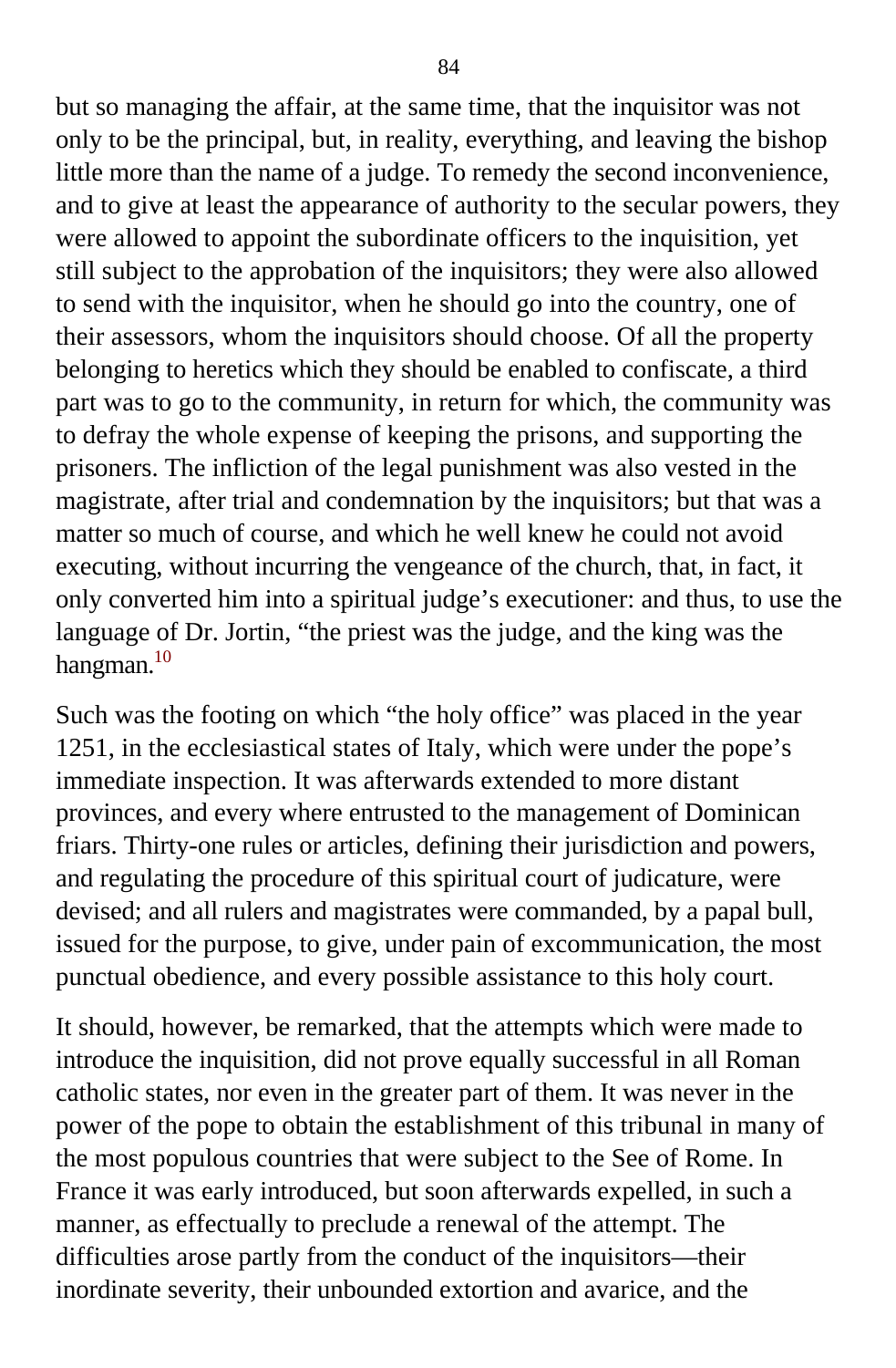propensity they showed, on every occasion, to extend beyond measure, their own authority; insomuch that they were making rapid strides to engross, under one pretext or another, all the criminal jurisdiction of the magistrate; for under the head of heresy, they insisted, were included, infidelity, blasphemy, perjury, sorcery, poisoning, bigamy, usury! Another reason was, that the tribunal was found to be so expensive, that the community refused to sustain the burden of it. Nor has it been alike severe in every place into which it has been introduced. In Spain and Portugal this scourge and disgrace to humanity has for centuries glared, monster like, with its most frightful aspect—in Rome it has been much more tolerable. Papal avarice has served to counterbalance papal tyranny. The wealth of modern Rome has arisen very much from the constant resort of strangers from all countries and of all denominations, and chiefly those of the higher ranks. Nothing could have more effectually checked that resort, and of course the influx of riches into that capital, than such a horrid tribunal as that which existed at Lisbon and Madrid, and which diffused a terror that was felt to the utmost confines of those unhappy kingdoms.

Exclusive of the cruel punishments inflicted by the holy office, says a late writer, it may be truly affirmed, that the inquisition is a school of vice. There the artful judge, grown old in habits of subtlety, along with the sly secretary, practices his cunning in interrogating a prisoner to fix a charge of heresy. Now he fawns, and then he frowns; now soothes, and then looks dark and angry; sometimes affects to pity and to pray, at other times insults and bullies, and talks of racks and dungeons, flames, and the damnation of hell. One while he lays his hand upon his heart, and sheds tears, and promises and protests he desires not the death of a sinner, but would rather that he would turn and live; and all that he can do he will do for the discharge, aye, for the preferment of his imprisoned brother. Another while he discovers himself deaf as a rock, false as the wind, and cruel as the poison of asps. $11$ 

In no country has the operation of this dreadful court of spiritual despotism been more strikingly exemplified than in Spain. The subject has been placed in the most instructive point of view by two accurate and elegant modern historians,  $^{12}$  $^{12}$  $^{12}$  and their reflections upon it are so just and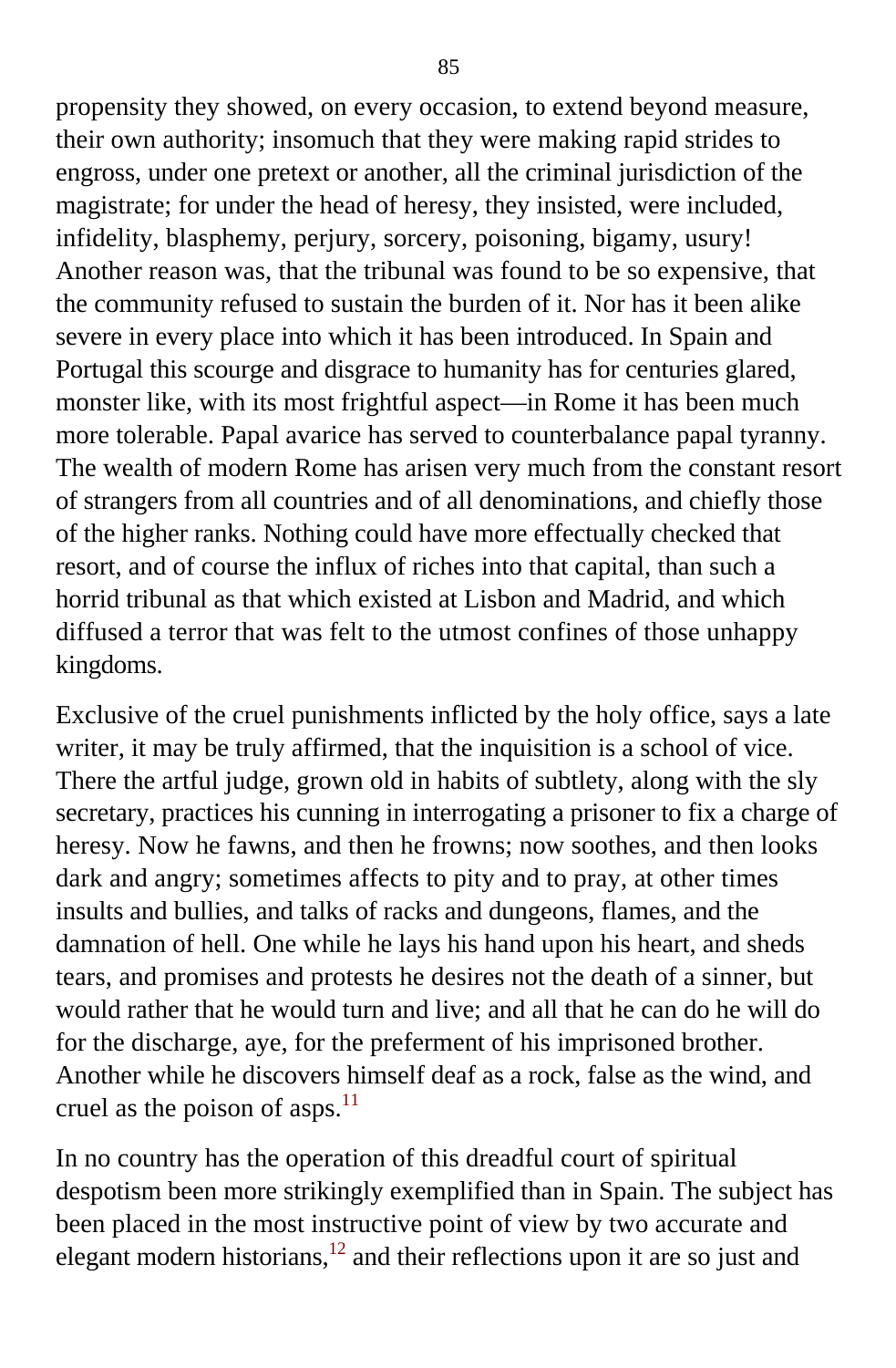natural, that as it cannot be unacceptable to the reader, I shall give the substance of what they have said.

The court of inquisition, which although it was not the parent, has been the nurse and guardian of ignorance and superstition in every kingdom into which it has been admitted, was introduced into Spain by Ferdinand and Isabella, and was principally intended to prevent the relapse of the Jews and Moors, who had been converted, or who pretended to be converted, to the faith of the Church of Rome. Its jurisdiction, however, was not confined to the Jews and Moors, but extended to all those who in their practice or opinions differed from the established church. In the united kingdoms of Castile and Arragon, there were *eighteen different inquisitorial courts*, having each of them its counselors, termed apostolical inquisitors; its secretaries, sergeants, and other officers; and besides these there were *twenty thousand familiars* dispersed throughout the kingdom, who acted as spies and informers, and were employed to apprehend all suspected persons, and commit them for trial, to the prisons which belonged to the inquisition. By these familiars, persons were seized on bare suspicion, and in contradiction to the established rules of equity, they were put to the torture, tried and condemned by the inquisitors, without being confronted, either with their accusers, or with the witnesses on whose evidence they were condemned. The punishments inflicted were more or less dreadful, according to the caprice and humor of the judges. The unhappy victims were either strangled or committed to the flames, or loaded with chains, and shut up in dungeons during life — their effects confiscated, and their families stigmatized with infamy.

This institution was, no doubt, well calculated to produce an uniformity of religious profession, but it had a tendency also to destroy the sweets of social life; to banish all freedom of thought and speech; to disturb men's minds with the most disquieting apprehensions, and to produce the most intolerable slavery, by reducing persons of all ranks in life to a state of abject dependence upon priests; whose integrity, were it even greater than that of other men, as in every false profession of religion it is less, must have been corrupted by the uncontrolled authority which they were allowed to exercise. By this tribunal a visible change was wrought in the temper of the people, and reserve, distrust, and jealousy became the distinguishing characteristics of a Spaniard. It confirmed and perpetuated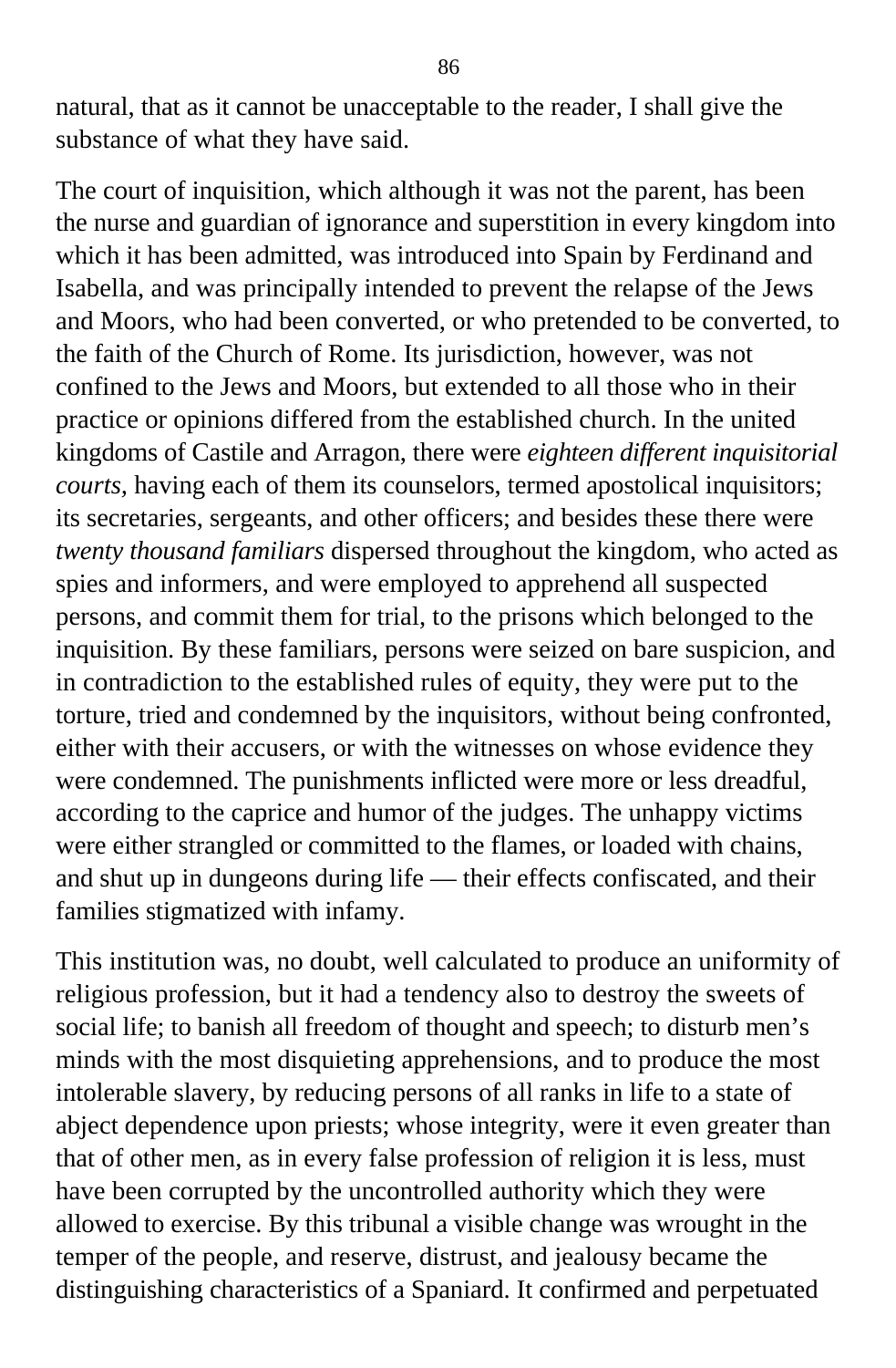the reign of ignorance and superstition; inflamed the rage of religious bigotry, and by the cruel spectacles to which, in the execution of its decrees, it familiarized the people, it nourished in them that ferocious spirit, which in the Netherlands and America they manifested by deeds that have fixed an indelible reproach upon the Spanish name.

Authors of undoubted credit affirm, and without the least exaggeration, that millions of persons have been ruined by this horrible court. Moors were banished, a million at a time. Six or eight hundred thousand Jews were driven away at once, and their immense riches seized by their accusers, and distributed among their persecutors, while thousands dissembled, and professed themselves Christians only to be harassed in future. Heretics of all ranks and of various denominations were imprisoned and burnt, or fled into other countries. The gloom of despotism overshadowed all Spain. The people at first reasoned, and rebelled, and murdered the inquisitors—the aged murmured and died— the next generation fluttered and complained, but their successors were completely tamed by education; and the Spaniards are now trained up by the priests to shudder at the thought of thinking for themselves. That honor to his country and of human nature, the late Mr. Howard, says, when he saw the inquisition at Valladolid, "I could not but observe, that even the sight of it struck terror into the common people as they passed." "It is styled," he adds, by a monstrous abuse of words, "the holy apostolical court of inquisition."

A simple narrative of the proceedings of the inquisition has shocked the world, and the cruelty of it has become proverbial. Nothing ever displayed so fully to the eyes of mankind the spirit and temper of the papal religion. "Christians," says Tertullian, "were often called, not Christiani, but Chrestiani, from the gentleness of their manners, and the sweetness of their tempers. Jesus himself was the essence of mildness. His apostles were gentle, even as a nurse that cherisheth her children. But what an awful contrast is exhibited in this horrid court of papal inquisition." Let us hear the description which Voltaire, a very competent witness, gives of it. "Their form of proceeding," says he, "is an infallible way to destroy whomsoever the inquisitors wish. The prisoners are not confronted with the accuser or informer. Nor is there any informer or witness who is not listened to. A public convict, a notorious malefactor, an infamous person, a common prostitute, a child, are in the holy office, though no where else,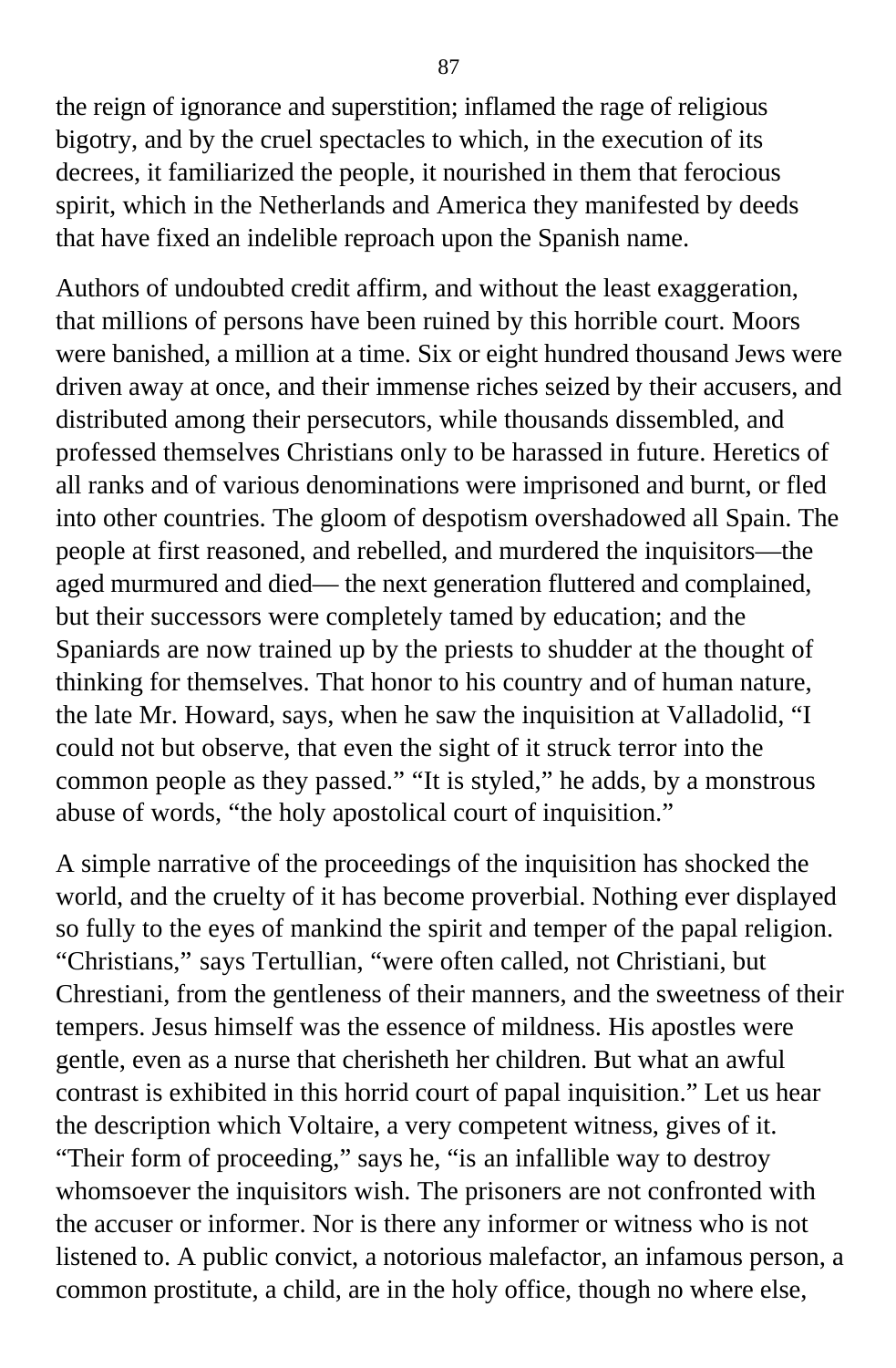credible accusers and witnesses. Even the son may depose against his father, the wife against her husband." The wretched prisoner is no more made acquainted with his crime than with his accusers. His being told the one might possibly lead him to guess the other. To avoid this, he is compelled, by tedious confinement in a noisome dungeon, where he never sees a face but the jailer's, and is not permitted the use of either books or pen and ink—or should confinement alone not be sufficient, he is compelled, by the most excruciating torture, to inform against himself, to discover and confess the crime laid to his charge, of which he is often ignorant. "This procedure," says our historian, "unheard of till the institution of this court, makes the whole kingdom tremble. Suspicion reigns in every breast. Friendship and quietness are at an end. The brother dreads his brother, the father his son. Hence taciturnity is become the characteristic of a nation, endued with all the vivacity natural to the inhabitants of a warm and fruitful climate. To this tribunal we must likewise impute that profound ignorance of sound philosophy in which Spain lies buried, whilst Germany, England, France, and even Italy, have discovered so many truths, and enlarged the sphere of our knowledge. Never is human nature so debased, as where ignorance is armed with power."<sup>[13](#page-400-0)</sup>

But these melancholy effects of the Inquisition are a trifle when compared with those public sacrifices, called *Auto da Fe,* or Acts of Faith, and to the shocking barbarities that precede them. A priest in a white surplice, or a monk who has vowed meekness and humility, causes his fellow creatures to be put to the torture in a dismal dungeon. A stage is erected in the public market place, where the condemned prisoners are conducted to the stake, attended with a train of monks and religious confraternities. They sing psalms, say mass, and butcher mankind. Were a native of Asia to come to Madrid upon a day of an execution of this sort, it would be impossible for him to tell whether it were a rejoicing, a religious feast, a sacrifice, or a massacre; and yet it is all this together! The kings, whose presence alone in other cases is the harbinger of mercy, assist at this spectacle uncovered, seated lower than the inquisitors, and are spectators of their subjects expiring in the flames. The Spaniards reproached Montezuma with immolating his captives to his gods; what would he have said, had he beheld an *"Auto da Fe?"*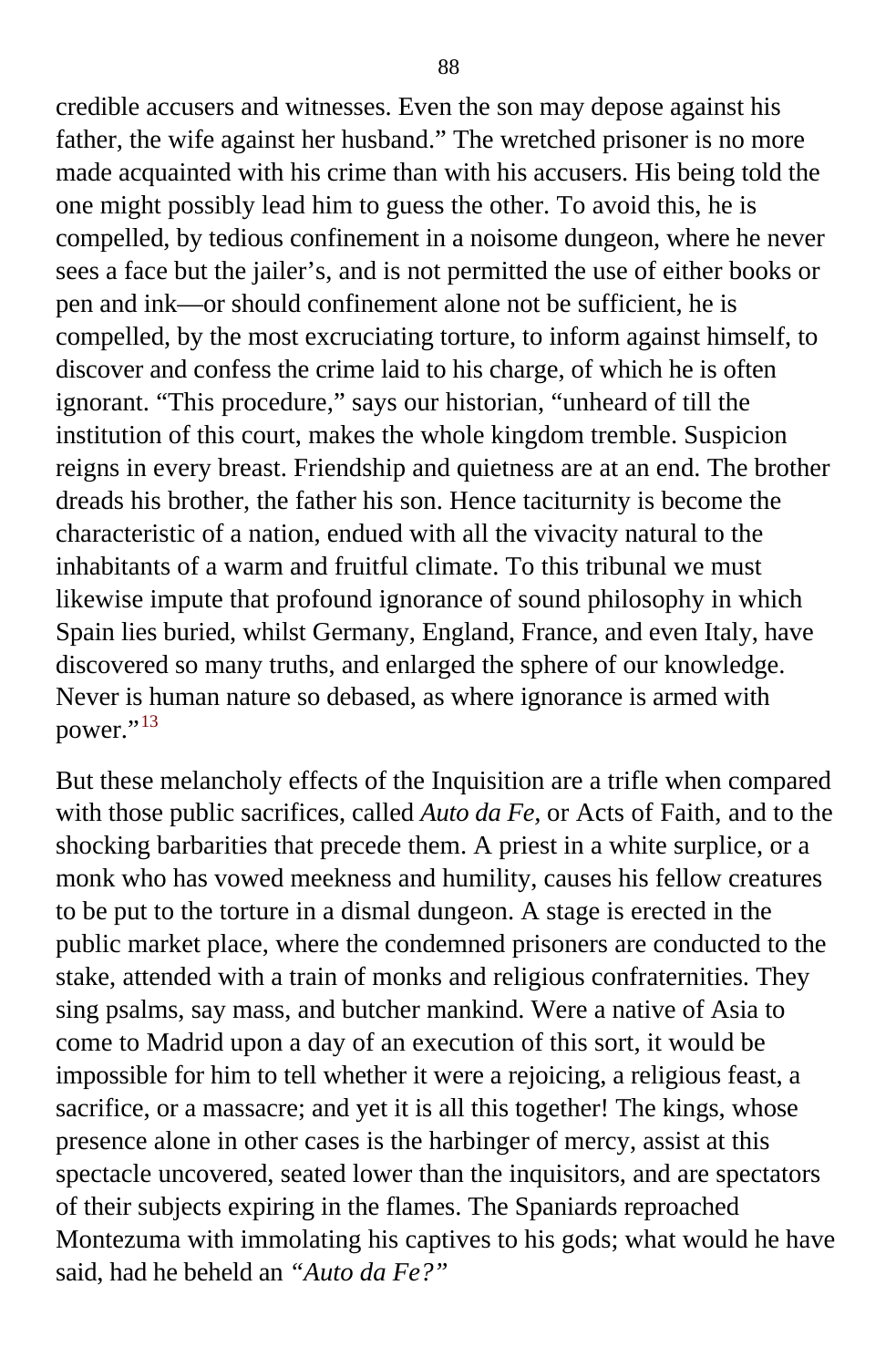It is but doing justice, however, to many Roman catholic states, and to thousands of individuals belonging to that church, to say, that they abhor this infernal tribunal, almost as much as protestants themselves do. This is sufficiently evinced by the tumults which were excited in several parts of Italy, Milan, and Naples in particular, and afterwards in France, as well as in other Catholic countries, by the attempts that were made to introduce it at first, and by its actual expulsion from some places, where, to all appearance, it was firmly established. It is, indeed, matter of regret that any among the members of that church should have their minds so enslaved by prejudice, as to imagine, for a moment, that a despotism which required for its support such diabolical engines, could possibly be of heavenly origin. There is something in the very constitution of this tribunal so monstrously unjust, so exorbitantly cruel, that it must ever excite one's astonishment, that the people of any country should have permitted its existence among them. How they could have the inconsistency to acknowledge a power to be from God, which has found it necessary to recur to expedients so manifestly from hell, so subversive of every principle of sound morality and religion, can be regarded only as one of those contradictions, for which human characters, both in individuals and nations, are often so remarkable. The wisdom that is from above is pure, peaceable, gentle, and easy to be entreated, full of mercy and good fruits, without partiality and without hypocrisy. But the policy of Rome, as displayed in the inquisition, is so strikingly characterized by that wisdom which is earthly, sensual, and devilish, that the person who needs to be convinced of it, seems to be altogether beyond the power of argument. Never were two systems more diametrically opposed in their spirit, their maxims, and effects, than primitive Christianity, and the religion of modern Rome; nor do heaven and hell, Christ and Belial, exhibit to our view a more glaring contrast.<sup>[14](#page-400-1)</sup>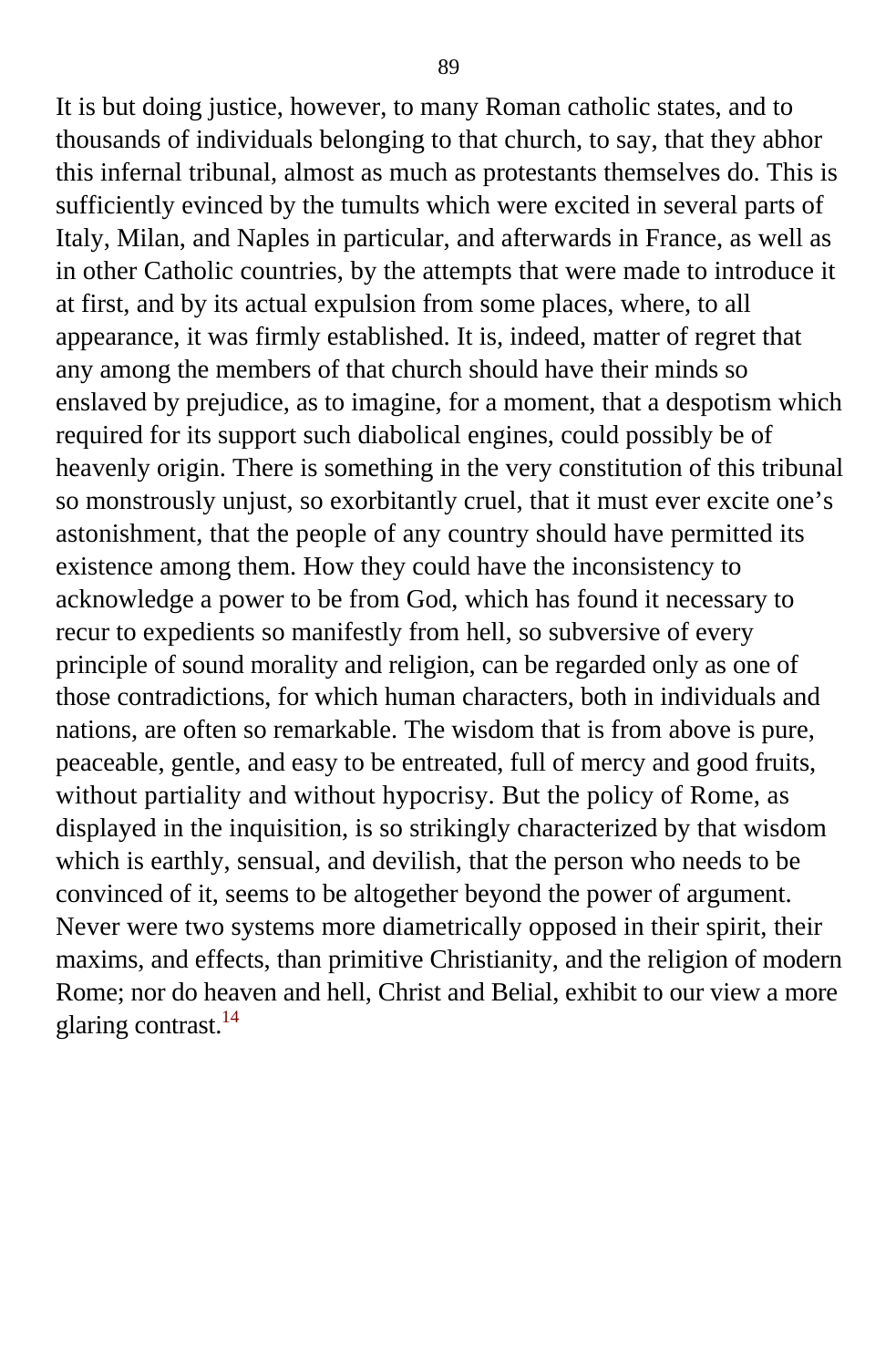# SECTION 6

### *History of the persecution of the Albigenses in France, during the thirteenth century.*

THE flight of Peter Waldo from Lyons, and the consequent dispersion of his flock throughout the south of France, took place in the year 1163. As nothing lay nearer the hearts of the popes, than an anxious desire to crush in its infancy every doctrine that opposed their exorbitant power, they were seldom remiss in adopting such measures as appeared to them best calculated for promoting that favorite object. Accordingly we find that in the same year (1163) a synod was convened at Tours, a city of France, at which all the bishops and priests in the country of Toulouse, were strictly enjoined "to take care, and to forbid, under pain of excommunication, every person from presuming to give reception, or the least assistance to the followers of this heresy; to have no dealings with them in buying and selling, that thus being deprived of the common necessaries of life, they might be compelled to repent of the evil of their way." And, further, that "whosoever should dare to contravene this order, should be excommunicated as a partner with them in their guilt." And, lastly, that "as many of them as could be found, should be imprisoned by the Catholic princes, and punished with the forfeiture of all their substance.<sup>[1](#page-400-1)</sup>

It is very natural to suppose that these cruel precautionary proceedings, if followed up with much rigor, must drive the friends of Waldo to seek an asylum in more hospitable climes; and of course, many of them took refuge in the valleys of Piedmont, while others proceeded to Bohemia, and not a few migrated into Spain. Hence, in the year 1194, in consequence of some of the Waldenses coming into the province of Arragon, king Ildefonsus issued a severe and bloody edict, by which "he banished them from his kingdom and all his dominions, as enemies of the cross of Christ, profaners of the Christian religion, and public enemies to himself and kingdom."[2](#page-400-1)

Yet, notwithstanding these inhuman proceedings, both in France and Spain," so mightily grew the word of God and prevailed, "that in the year 1200, both the city of Toulouse, and eighteen other principal towns in Languedoc, Provence, and Dauphine, were filled with Waldenses and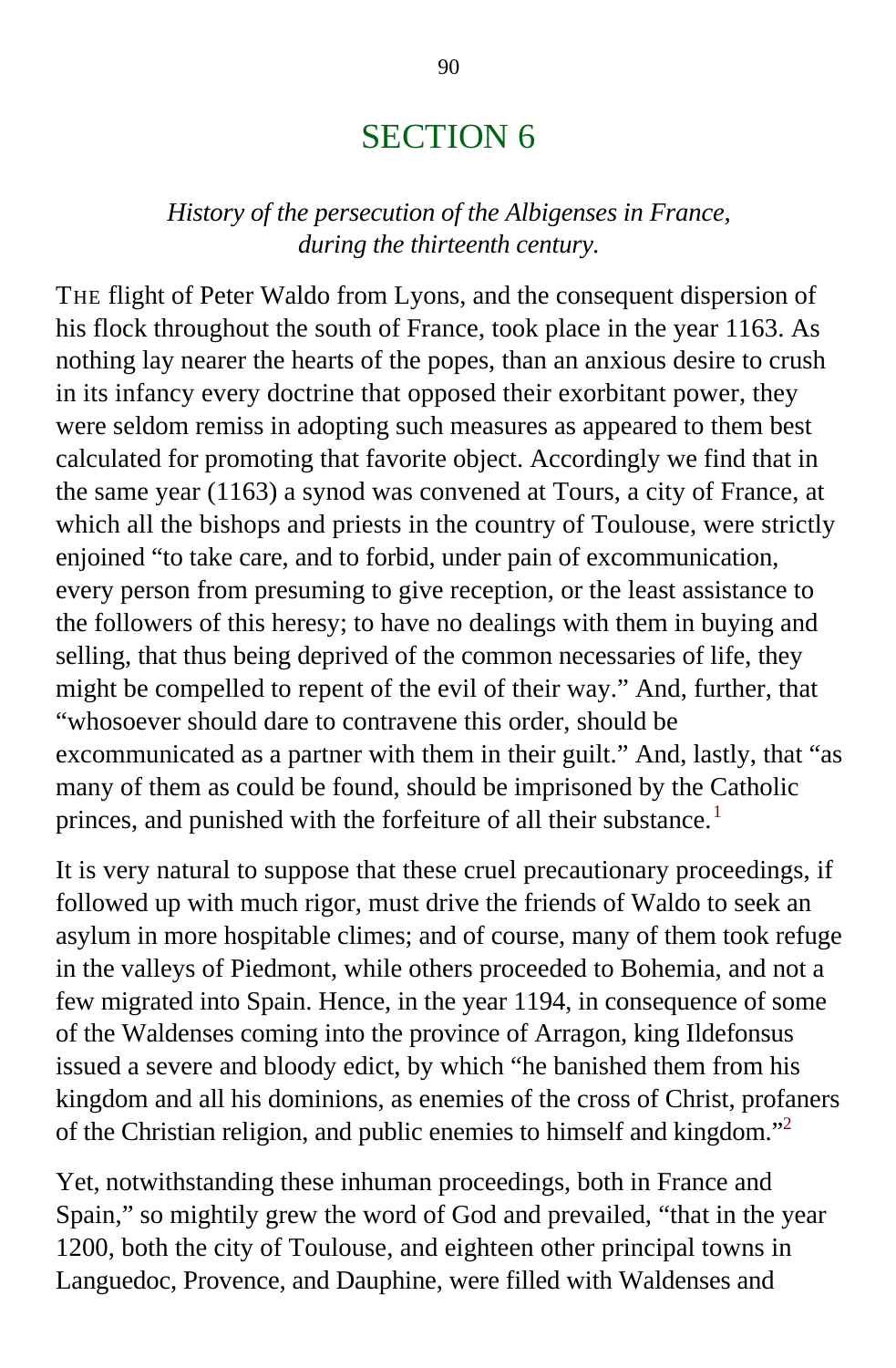Albigenses. This, no doubt, was owing, under God, to the protection that was afforded them by the Counts of Toulouse and Foix, the Viscount of Beziers, and several other of the French nobility. It can excite no surprise, therefore, that their numbers and growing influence should spread universal alarm at Rome, and that the most spirited exertions should be determined on for subduing them.

The first measures resorted to were the issuing of papal canons and sentences of excommunication. Not only was the whole sect anathematized, but also every one who should receive them into their houses, and protect them, or hold any intercourse with them. The archbishops and bishops of Guienne and other provinces of France, as well as the clergy throughout their different dioceses, were enjoined to banish the Waldenses, Puritans, and Paterines from their territories; to mark them, and take care that they should neither enjoy Christian privileges while living, nor burial when dead. Kings, princes, and magistrates, were called upon to support and assist the Catholic clergy with the power of the sword; to confiscate the property, and raze to the foundation the houses of these heretics, and of all that countenanced them.<sup>[3](#page-400-1)</sup>

To give efficacy to these measures, pope Innocent III sent two of his legates into France, viz. the famous REINERIUS, (whom we have already had frequent occasion to mention) and GUIDO, the founder of the order of Hospitallers, to stimulate the clergy to greater diligence, to watch the conduct of the nobles, and on the detection of any of the heretics, to demand the most summary proceedings against them—enjoining his legates to transmit him by messenger or letter, the fullest information they could procure; that thus, being more particularly informed, he might the better know how to proceed against them.

Our learned countryman, Archbishop Usher, to whom we are under great obligations for the pains he took to explore the affairs of this dark period, and to illustrate the history of the Waldensian churches, gives us a very amusing account of the strain of preaching which prevailed throughout those Catholic countries at that period. The preachers had one favorite text, viz. Psalm 94:16.

"Who will rise up for me against the evil doers? or who will stand up for me against the workers of iniquity?"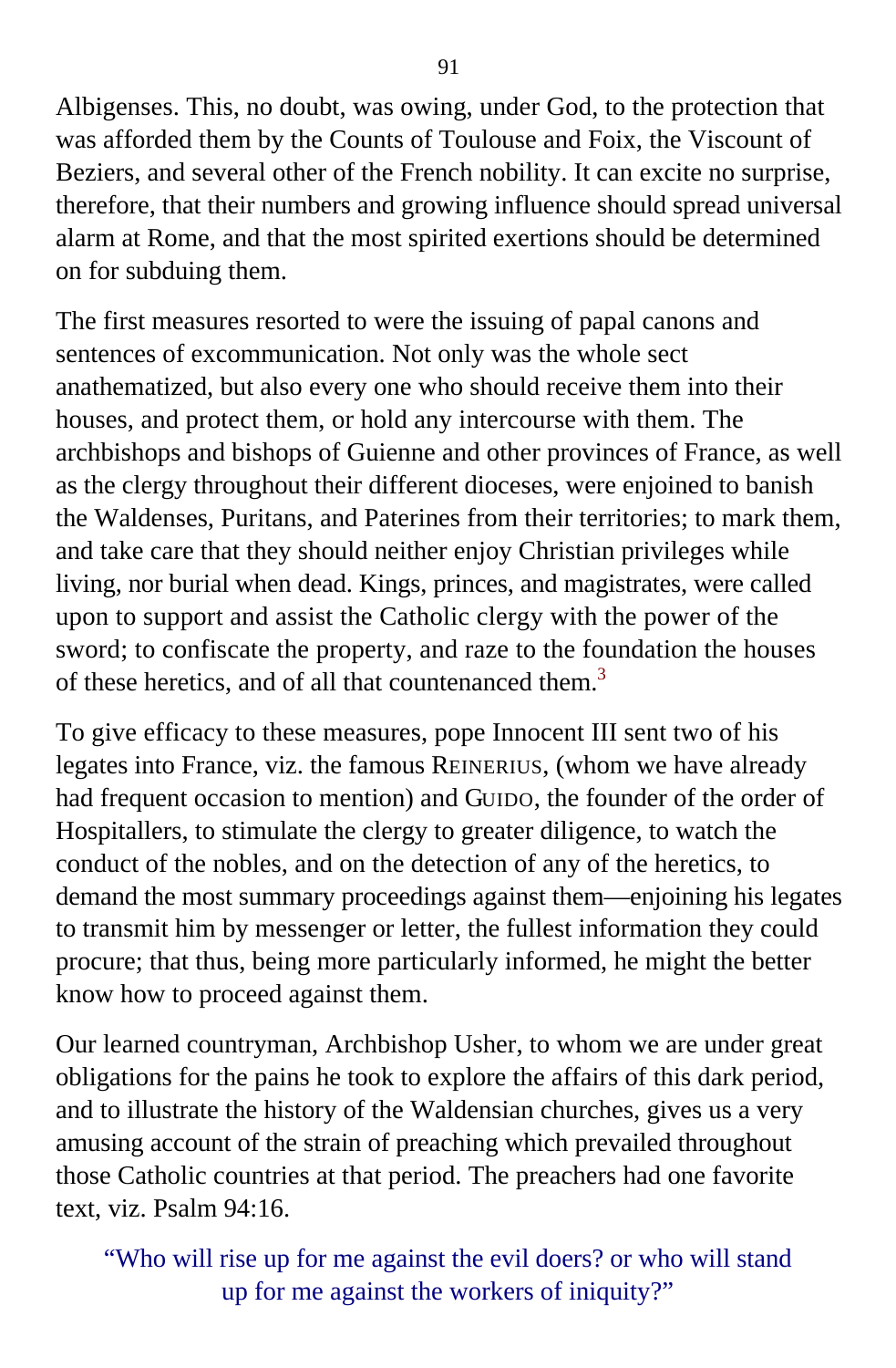and it is probable that the sermon was as uniform as the text; for we are told they generally concluded thus: "You see, most dear brethren, how great the wickedness of the heretics is, and how much mischief they do in the world. You see also, how tenderly, and by how many pious methods the church labors to reclaim them. But with them they all prove ineffectual, and they fly to the secular power for their defense. Therefore our holy mother, the church, though with reluctance and grief, calls together against them the Christian army. If then you have any zeal for the faith; if you are touched with any concern for the honor of God; if you would reap the benefit of this great indulgence, come and receive the sign of the cross, and join yourselves to the army of the crucified Savior."

As the country of Toulouse was the principal place of rendezvous for the Albigenses, and as they abounded there in immense numbers, the pope evinced the utmost solicitude to prevail upon Count Raymond to expel them from his dominions. But all his entreaties to induce the latter, either to banish so large a number of his peaceable subjects, or even to persecute them, proving fruitless, he ordered him to be excommunicated as a favorer of heretics. He sent his legate with letters to many of the prelates, commanding them to make inquisition against the heretical Albigenses in France, to destroy them and convert their protectors. He also wrote to Philip, king of France, reminding him that it was his duty to take arms against those heretics, and to use all his power to suppress them, that by thus laboring to stem the progress of heresy, he might purge himself from all suspicion of being tainted therewith in his own person. Twelve abbots of the Cistercian order, accompanied by the pope's legate, went preaching the cross against the Albigenses, and promising, by the authority of his holiness, a plenary remission of their sins, to all who took on them the crusade. The famous, or, more properly speaking, the infamous Dominic, the founder of the Inquisition, joined himself to this association, and, while engaged on this murderous expedition, he is said to have digested the plan of that iniquitous court.

The efforts of Reinerius and his associates, not answering the sanguine expectations of the pope, and the scheme of Dominic for establishing the Inquisition being communicated to him, the latter, in the year 1216, transmitted his letters patent, creating Dominic inquisitor general, which was confirmed by the council of Lateran in the same year. Having received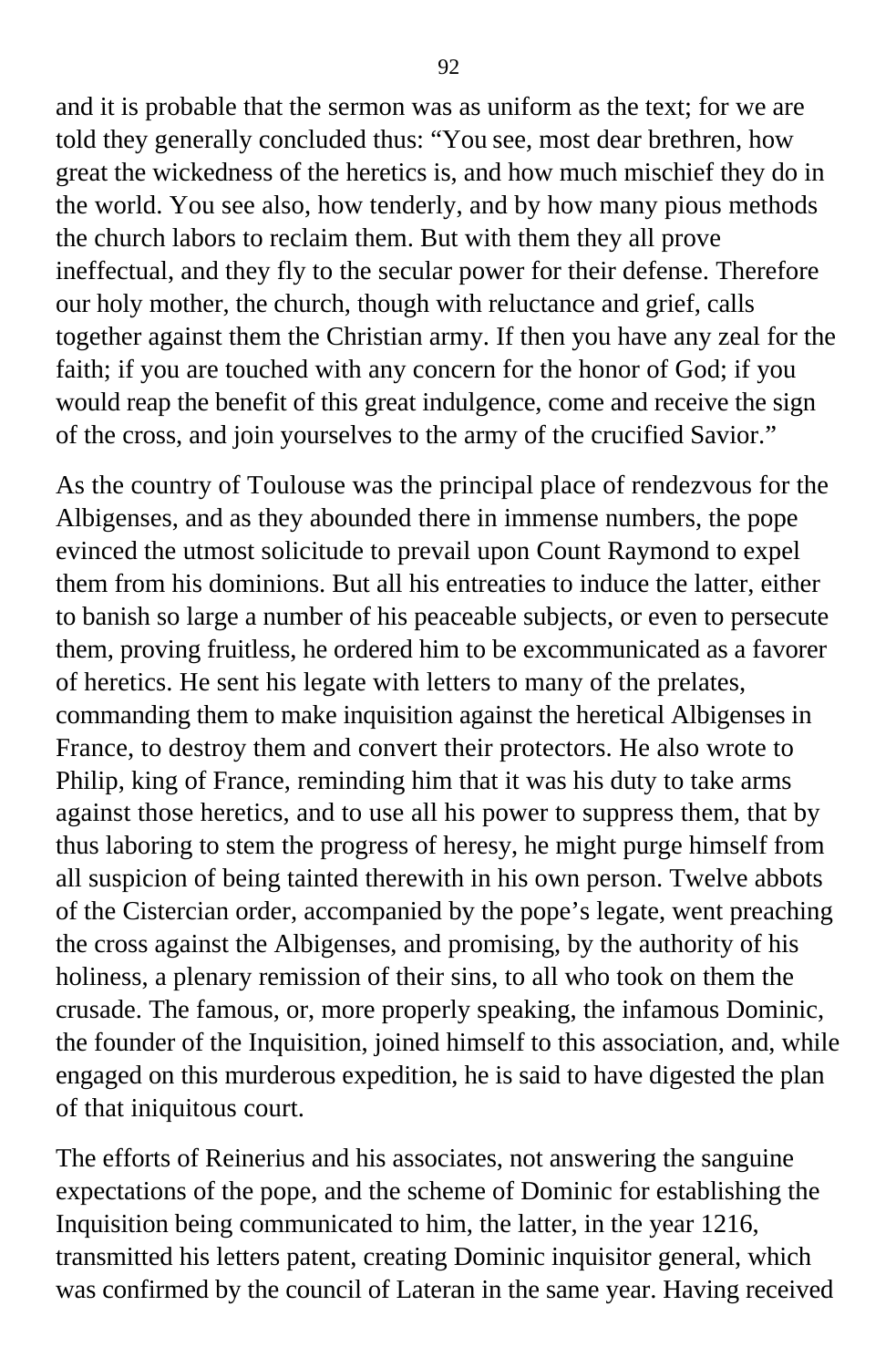these letters, and being thus armed with authority, Dominic, on a certain day, in the midst of a large concourse of people in the church of St. Prullian, announced, in one of his sermons, that "he was raised by the pope to a new office; adding, that he was resolved to defend, with his utmost rigor, the doctrines of the faith; and that if the spiritual and ecclesiastical arms were not sufficient for this end, it was his fixed determination to call in the aid of the civil magistrate, to excite and compel the Catholic princes to take arms against heretics, that the very memory of them might be entirely destroyed."

A nobleman in the vicinity of Narbonne, having about this time been converted to the Catholic faith, the inquisitors obtained possession of his house or castle, where they fixed their court, and commenced the operations of that iniquitous system. On the one hand, they offered to their converts the remission of all their sins, plenary indulgences, and various other privileges; and on the other, the obstinate were branded, imprisoned, and tortured. Multitudes were allured by these deceitful pretexts to enroll themselves under the banners of St. Dominic, vainly imagining, that they could thus make compensation for their crimes.

Dominic framed a code of regulations for the preservation and proper government of this crusading fraternity. One was, that such as entered upon this warfare should take an oath, that they would endeavor with all their might to recover, defend, and protect the rights of the church, against all who should presume to usurp them; and that they would expose themselves and their estates in defense of the ecclesiastical immunities, by taking up arms as often as they should be called upon to do it, by the prelate of the war,—an honor at that time vested in Dominic himself, and subsequently in the masters general of the Dominican order. If any of them were married, an oath was required from their wives, that they would not persuade their husbands to forsake the war for the support of the ecclesiastical privileges, promising them eternal life as the reward of so pious a service. To distinguish them from laics, a peculiar dress was devised for both the men and their wives, consisting of white and black colors, but of different formation. No one was to be admitted to this sacred warfare, without a previous rigorous examination of his life, manners, and faith—whether he had paid his debts, forgiven his enemies, and made his will, that he might be the more ready for the battle, and also whether he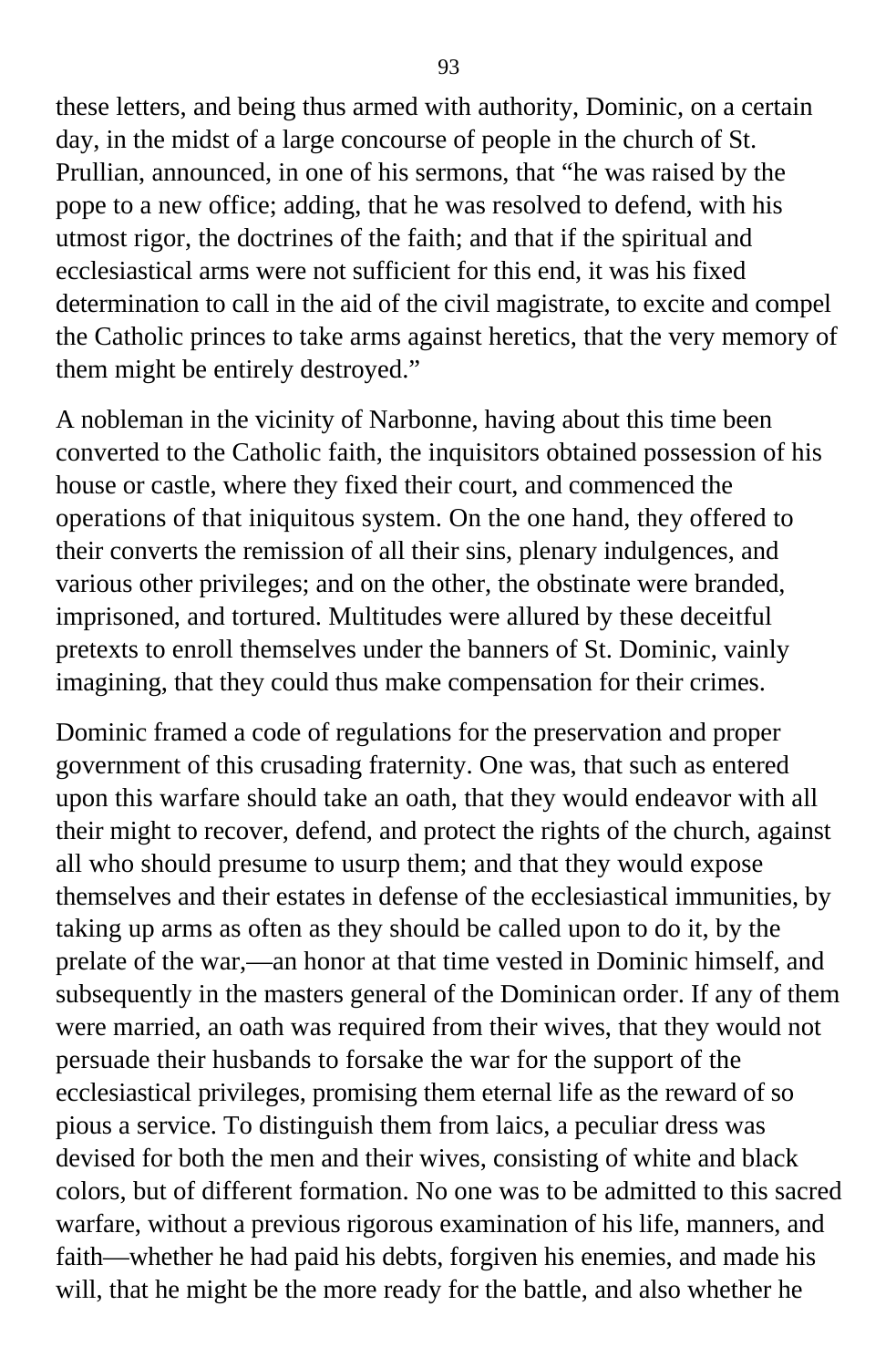had obtained leave from his will before a notary and proper witnesses. The wives of those that were slain in the expedition promised that they would never marry again. All this, no doubt, was highly ridiculous; but it imposed an air of sacredness upon the thing which took with the vulgar, and rendered the crusade so popular, that numbers entered into it with avidity, hoping by the slaughter of heretics, and the plunder of their goods, to ensure their admission into heaven.<sup>[4](#page-400-1)</sup>

With all this, however, the cause proceeded but slowly. The pope was dissatisfied. The measures of Dominic and his adherents seemed to him but as the sprinkling of water, which only aggravated and extended the flame of heresy. He, therefore, denounced open and more violent war; invited the catholic princes and nobles to take up arms, and commissioned his ministers to preach the same indulgences, and to offer terms of every kind, as advantageous as those that were granted when levies were made for crusading to Asia.<sup>[5](#page-400-1)</sup>

The court of Rome, however, with a view to preserve at least the semblance of decency, thought it expedient, before proceeding to compulsory measures with the Albigenses, to try to reclaim them to the church by the more gentle and reasonable methods of persuasion, and the latter formed the resolution of defending their own principles. They consequently gave the bishops to understand that some of their pastors were ready to discuss the subject with them in open conference, provided the thing could be conducted with propriety. They explained their notions of propriety by proposing that there should be moderators on each side, vested with authority to prevent tumult and preserve order and regularity — that the conference should be held in some place to which all parties concerned might, have free and safe access; and lastly, that a particular subject should be agreed upon between the disputants, which should be steadily prosecuted until it was fully discussed and determined, and that the party which could not maintain it by an appeal to the Scriptures, the only standard of faith to Christians, should own themselves vanquished.

The proposal was so reasonable that it could not with decency be rejected; it was therefore accepted by the bishops and monks. The place of conference agreed upon was Montreal, near Carcassone, in the year 1206. The umpires on the Catholic side were the bishops of Villeneuse and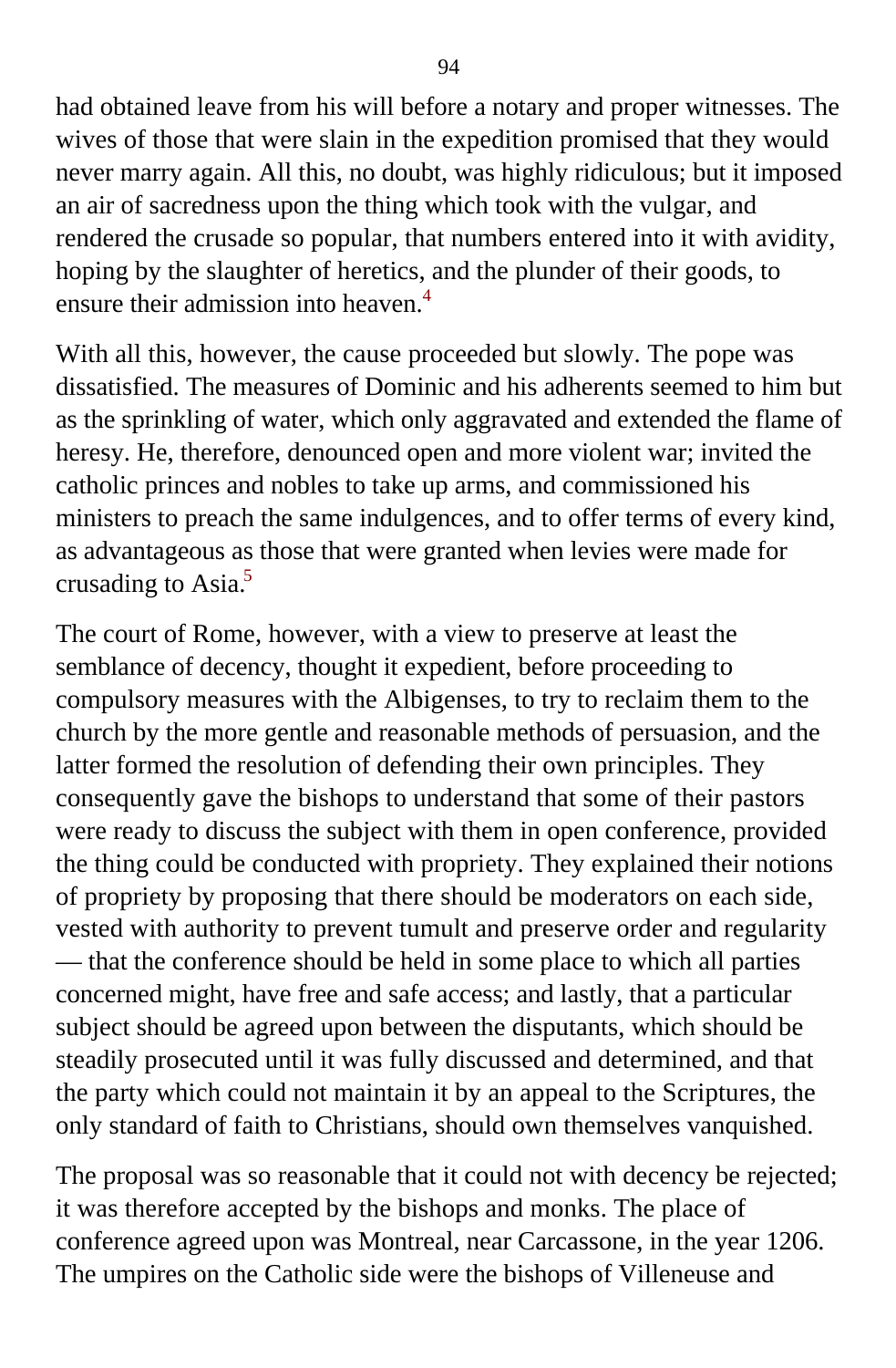Auxere — and on that of the Albigenses, R. de Bot, and Anthony Riviere. On the part of the latter, several pastors were appointed to manage the debate, of whom Arnold Hot was the principal. He arrived first at the appointed place. A bishop of the name of Eusus met him on behalf of the papacy, accompanied by the renowned Dominic, two of the pope's legates, and several other of the catholic clergy. The points which Arnold undertook to prove were, that the mass and transubstantiation are idolatrous and unscriptural—that the church of Rome is not the spouse of Christ — and that its polity is of a pernicious and wicked tendency. Arnold drew up certain propositions upon these points, which he transmitted to the bishop, who required fifteen days to answer them, which was granted. On the appointed day, the bishop appeared, and produced a large manuscript, which was read in the public assembly. Arnold requested that he might be permitted to reply by word of mouth, only entreating their patience if he took a considerable time in answering so prolix a writing, and fair promises were made him of a patient hearing. He then discoursed for the space of four days upon the subject, with such fluency and readiness, such order, perspicuity, and forcible reasoning, that a strong impression was produced on the audience. Arnold, at length, called upon his opponents to defend themselves. What they said on the occasion we are not informed, but the cause of the abrupt termination of the conference is a fact allowed on all hands, and may possibly suggest what was the real state of the controversy. For, while the pope's legates were disputing with Arnold, the umpire of the papal party, the bishop of Villeneuse, declared that nothing could be determined, because *the army of the crusaders was at hand.*[6](#page-400-1) What he asserted, alas, was but too true; the papal armies advanced, and, by fire and faggot instantly decided all the points of controversy; and if we may place any reliance upon writers of unimpeachable veracity, "the armies employed by pope Innocent III destroyed above two hundred thousand of them in the short space of a few months."<sup>[7](#page-400-1)</sup> Arnold and his brethren, indeed, might have been fully assured that it never was the intention of the pope to submit to any decision of the controversy by argument, which might happen to be unfavorable to his party. The acquiescence of his holiness in the proposal to discuss the differences between the parties in a public disputation, was in all probability, a mere maneuver, intended only to amuse the Albigenses and gain time, till the armies that were preparing with a view to destroy them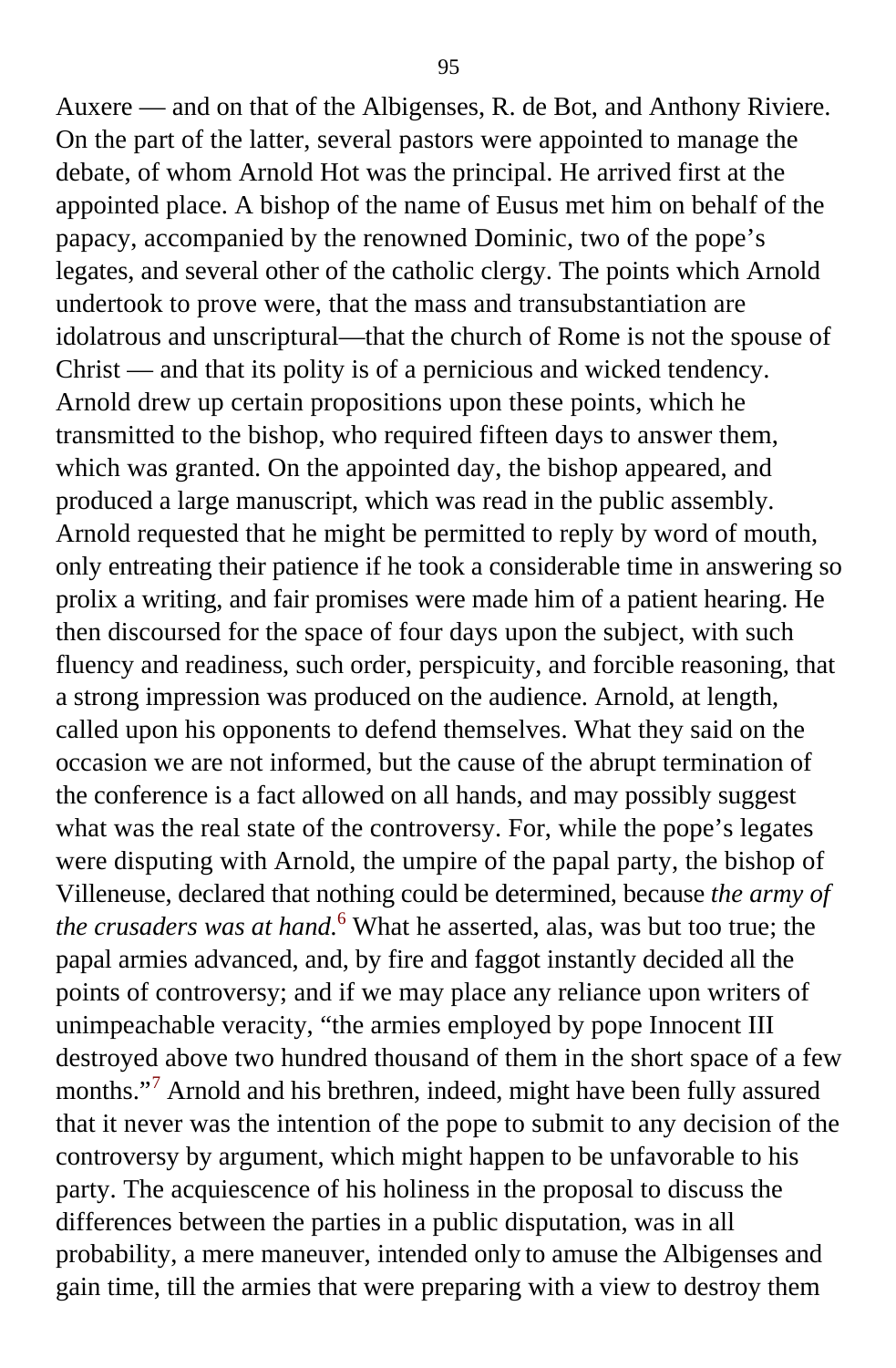might be in readiness. Platina, one of their own writers, in his Life of Innocent XIII seems to insinuate as much, when he tells us, that "there was need, not only of disputations, but of arms also; to such a pitch was the heresy grown." The bull which the pope had already issued, in consequence of the death of Peter de Chatineau, had also made that sufficiently apparent. He had dispatched preachers throughout all Europe, to collect an army which should revenge the blood of that man, promising paradise, and the remission of all their sins, to those who should bear arms forty days in that holy warfare; and, after telling them that "they were not to keep faith with those who do not keep faith with God," he thus proceeds, "We exhort you, that you would endeavor to destroy the wicked heresy of the Albigenses, and do this with more rigor than you would towards the Saracens themselves; persecute them with a strong hand; deprive them of their lands and possessions; banish them and put Roman Catholics in their room."[8](#page-400-1)

RAYMOND, the sixth count of Toulouse, in whose territories the Albigenses chiefly abounded, still humanely extended to them his protection and patronage. Pope Innocent, by a bull, had excommunicated him as a favorer of heretics — he was prohibited the communion of holy things and of the faithful—all his subjects were absolved from their oath of allegiance, and power was dispensed to any catholic man not only to act against his person, but to seize his dominions, and dispossess him of them, under the pretext that by the prudence of the one, they might be effectually purged from heresy, as they had been grievously defiled by the wickedness of the other. Yet he does not appear to have been in the least diverted from his purpose by these horrid proceedings. His character is variously represented by the friends and enemies of his party. The former describe him, not only as generous and brave, but as pious and virtuous; while the latter revile him as a hypocrite. The true account of him seems to be, that whether he had adopted the sentiments of the Albigenses or not, he humanely sympathized with them—that he understood the spirit of true religion to be a spirit of tolerance; that he studied to promote the real interests of his country; and with these views, at least, that he was desirous to protect all such as were useful members of society, whatever might be their peculiar religious tenets. Under such patronage their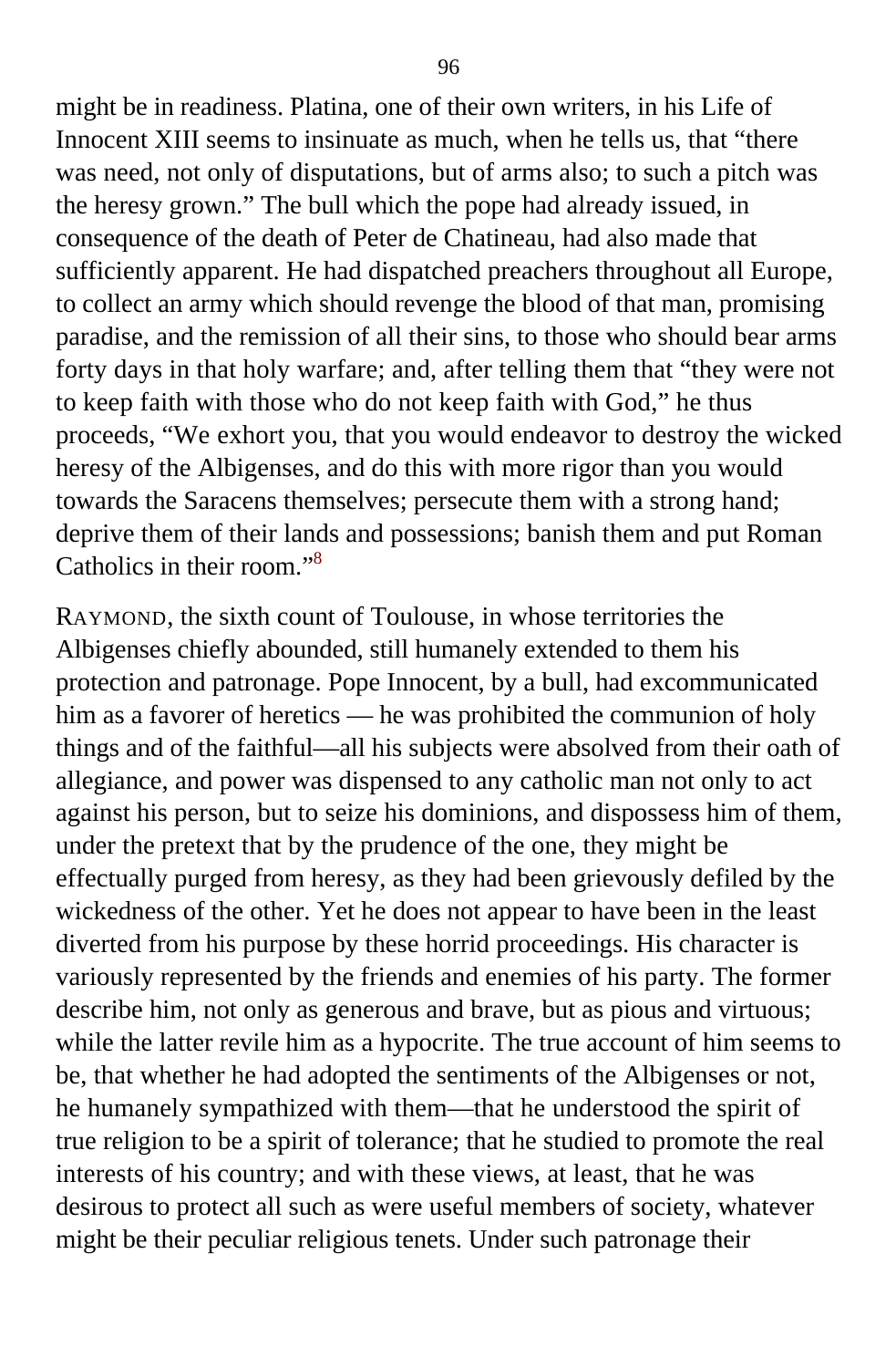numbers rapidly increased, but it proportionally inflamed the indignation of the fierce and bloody inquisitors.<sup>[9](#page-400-1)</sup>

While affairs remained in this critical posture, it unfortunately happened that Peter de Chatineau, one of the inquisitors, was assassinated, and Count Raymond was suspected of being, at least, privy to the murder. The catholics loudly inveighed against the crime as of the deepest eye. The Count protested his innocence, affirming that he was in no respect guilty of the death of that friar—that he had been killed at St. Giles's by a certain gentleman whom Peter had pursued, and who immediately afterwards retired to his friends at Beaucaire—that he had done every thing in his power to apprehend the manslayer; and in fine, that even were it true that he had been in any respect accessory to the murder, the ordinary course of justice ought to be pursued, and not to revenge it upon his subjects who were innocent. To all this the catholic party were deaf; Raymond was loaded with infamy, and with the highest censures of the church; and, in a little time, an expedition of more than one hundred thousand cross-bearers (crusaders) was actually equipped against him. Raymond was justly alarmed—he offered to submit, promised obedience, and as a proof of his sincerity, delivered up into the hands of the pope seven fortified places in Provence. But that was not a sufficient sacrifice to ecclesiastical pride and malignity. He was required to present himself before the gates of the church of St. Agde, in the town of that name. Upwards of twenty bishops and archbishops were present, convened for the purpose of receiving his submission. He was required to swear upon the holy solemnities of the eucharist and the relics of the saints, which were exposed with great reverence before the gates of the church, and held by several prelates, that he would obey the commands of the holy Roman church. When he had thus bound himself by an oath, the legate ordered one of the sacred vestments to be thrown over his neck, and, drawing him by means of it, he was brought into the church, where after scourging him with a whip, he was absolved. It is added, "that he was so grievously torn by the stripes in scourging, that he was unable to go out by the way in which he had entered the church, but was forced to pass quite naked as he was, through the lower gate. He was also compelled to undergo the same degrading process at the sepulcher of St. Peter the martyr, at New Castres."<sup>[10](#page-400-1)</sup>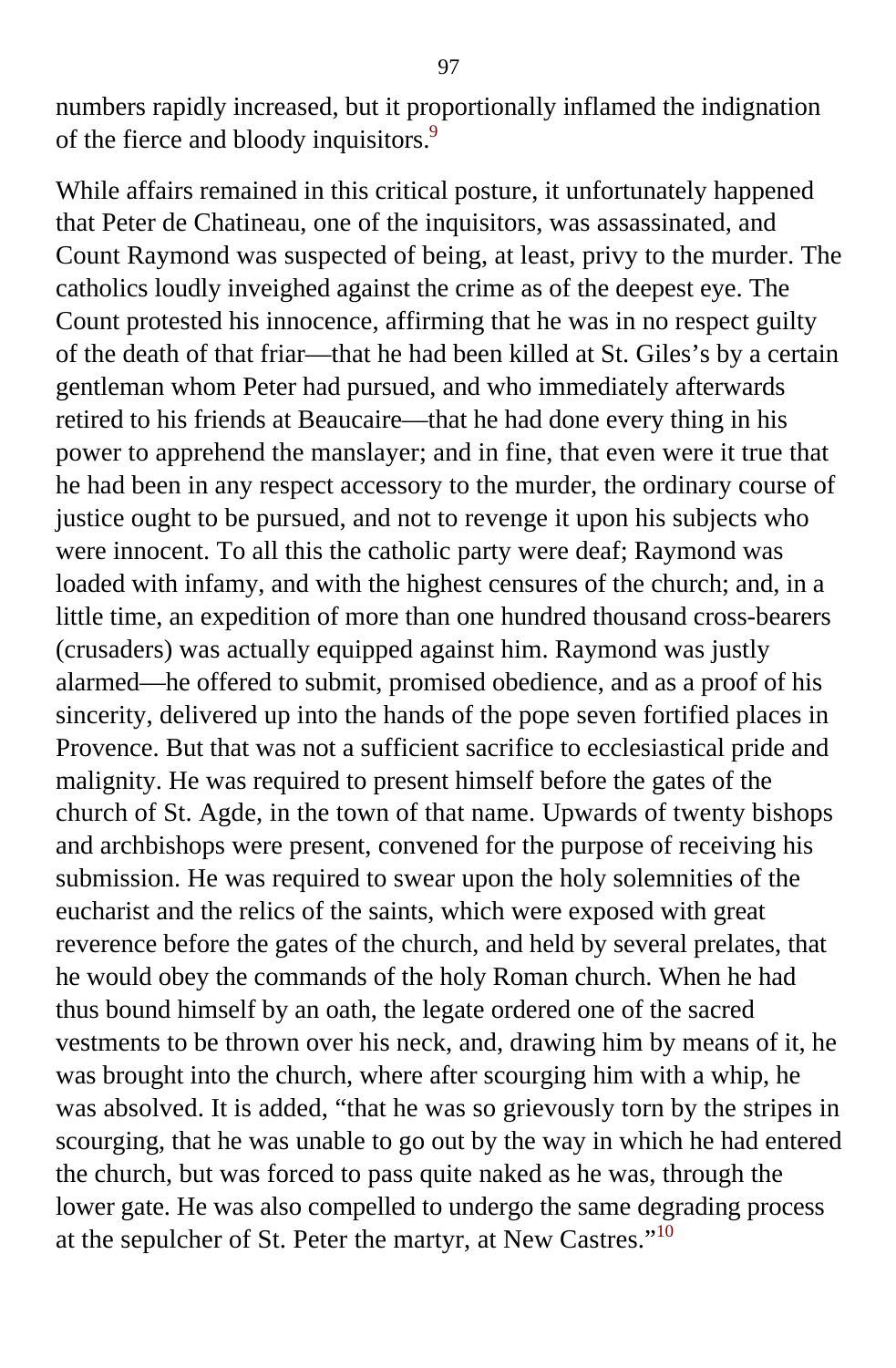The immense array of crusaders, however, being now in motion, it was not to be reduced to a state of inactivity because the Earl of Toulouse had effected his reconciliation with the see of Rome. On the contrary, they everywhere attacked the Albigenses, took possession of the cities in which they were known to be, filled the streets with slaughter and blood, and committed to the flames numbers whom they had taken prisoners. Raymond had a nephew of the name of Roger, who was more bold and determined than his uncle. He was at the head of seven fiefs, or baronies, dependent, however, upon the Earl of Toulouse, and he evinced no disposition to yield all implicit obedience to the orders of Rome, nor abandon the people who had put themselves under his protection. Among the humiliating stipulations imposed upon the Earl of Toulouse, the one most repugnant to his feelings was, that he himself should lead the crusading army against Beziers, the capital of his own nephew's dominions; which was in effect now to make him the instrument of the destruction of the Albigenses, as he had hitherto been their protector, and indeed the destruction of his nephew also. This has ever been the detestable policy of the court of Rome, never to be satisfied with reasonable offers of submission, without degrading the wretched suppliant, even in his own eyes. The Earl continued with the army a few days and then took his leave of the legate, choosing rather to take a journey to Rome, in order to humble himself before the pope, a privilege which could not be denied him, than continue with it to be a spectator of the murder of thousands of peaceable and virtuous men, and the ruin of his own nephew.

When the army advanced towards the neighborhood of Beziers, the fate of the city was easily foreseen, and the nephew of Raymond, fully sensible that it could not be defended against an hundred thousand men, went out of the city, threw himself at the feet of the pope's legate, and supplicated his mercy in favor of his capital, beseeching him not to involve the innocent with the guilty, which must be the case if Beziers were taken by storm—that there were many Roman Catholics in the city, who would be involved in one indiscriminate scene of ruin contrary to the intentions of the pope, whose object was understood to be, solely the punishment of the Albigenses. Numerous other topics of entreaty were urged by the young prince; but the answer of the legate to all he could plead was, that "all his apologies and excuses would avail him nothing, and that he must do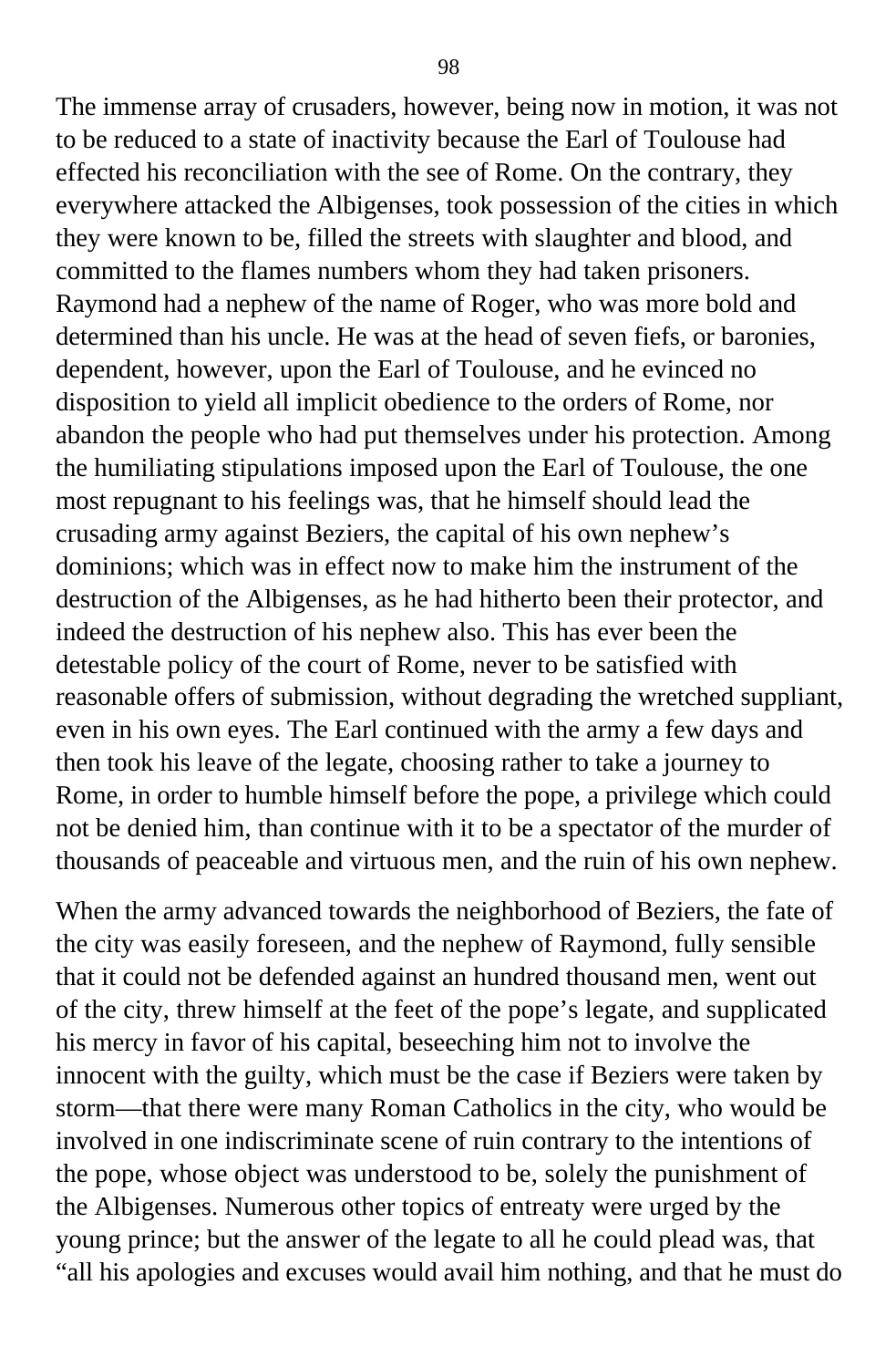the best he could for himself." Thus foiled in his object, the Earl of Beziers returned into the city, convened the inhabitants, to whom he explained the ill success that had attended his mission; and particularly, that the only condition upon which pardon would be granted by the pope's legate was, that the Albigenses should abjure their religion, and promise to live according to the laws of the Roman church.

The catholic inhabitants of Beziers now interposed, using every entreaty with the Albigenses to comply with that stipulation, and not be the occasion of their death, since the legate was resolved to pardon none, unless they all consented to live in subjection to one rule of faith.

The Albigenses replied, that they never could consent to purchase a prolongation of this perishing life at the price of renouncing their faith that they were fully persuaded God could, if he pleased, protect and defend them:—but they were as fully persuaded, that if it were his good pleasure to be glorified by the confession of their faith, it would be an high honor conferred upon them to sacrifice their lives for righteousness' sake—that they much preferred displeasing the pope, who could only destroy their bodies, to incurring the displeasure of God, who is able to destroy both soul and body together—that they hoped never to be ashamed of, nor forsake a faith by which they had been taught the knowledge of Christ and his righteousness, and, at the hazard of eternal death, barter it for a religion which annihilated the merits of the Savior, and rendered his righteousness of none effect. They, therefore, left it to the Catholics and the Earl of Beziers to make the best terms they could for themselves, but entreated that they would not promise anything on their behalf inconsistent with their duty as Christians.

Finding the Albigenses inflexible, the Catholic party next sent their own bishop to the legate, to entreat him not to comprehend in the punishment of the Albigenses, those that had always been constant and uniform in their adherence to the church of Rome. In this interview the bishop explained to him that he was their prelate; that he knew them well; and that as to the Albigenses, he did not think them so irrecoverable as to be past all hopes of repentance — that, on the contrary, he trusted a becoming mildness on the part of the church, which does not delight in blood, might yet reclaim them.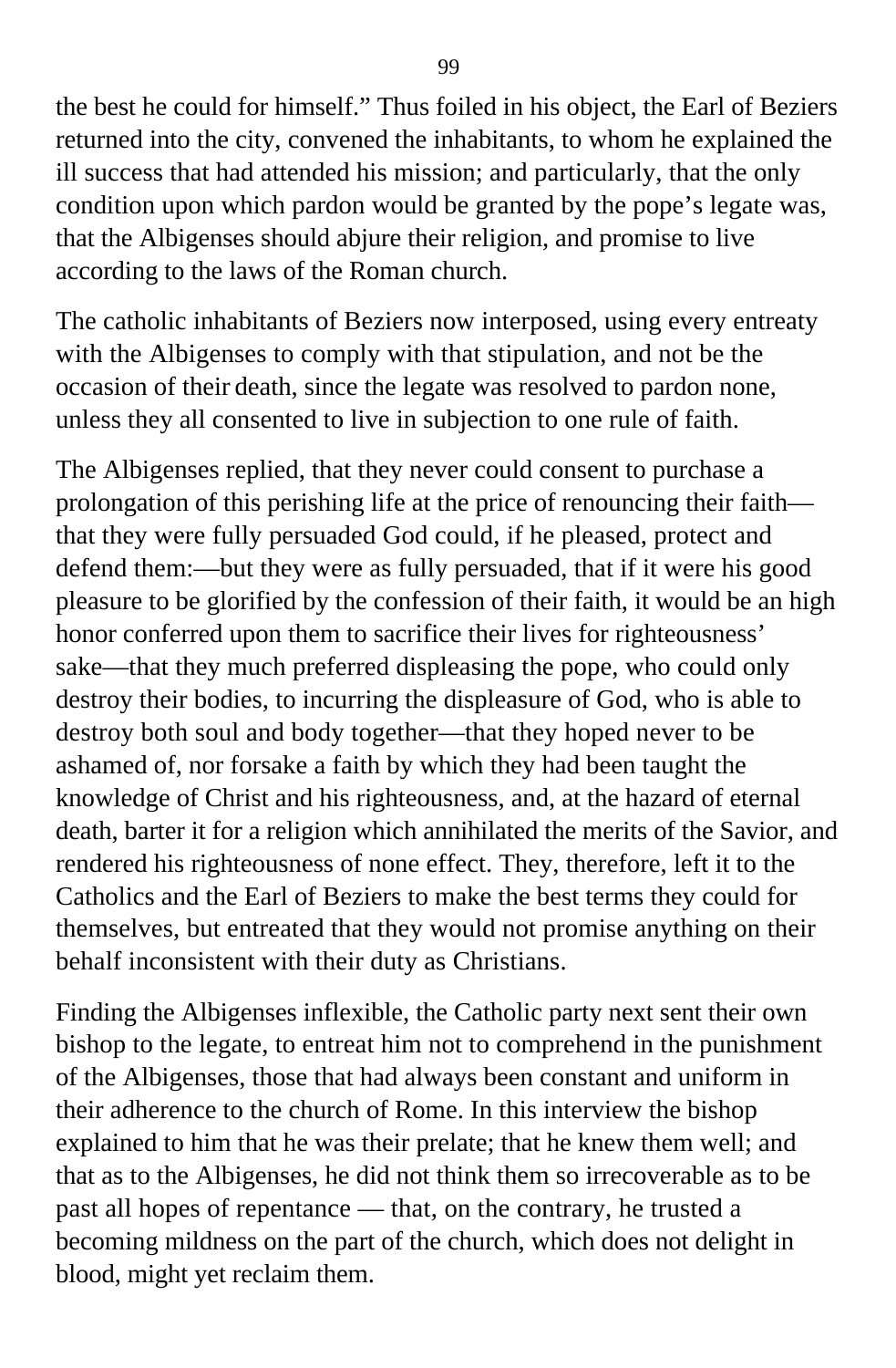The sanguinary ecclesiastic, however, was wholly deaf to the voice of humanity. Transported with rage, he gave vent to the most terrible threatening; and swore that unless all who were in the city acknowledged their guilt, and submitted to the church of Rome, they should every individual be put to the sword, without regard to religious profession, age, or sex—giving instant orders for the city to be summoned to surrender at discretion. Under these circumstances resistance was vain; the assailants were immediately in possession of it, and its inhabitants, to the number of three and twenty thousand, were indiscriminately massacred, and the city itself destroyed by fire. Caesarius informs us, that when the crusaders were about to enter the city, knowing that there were many Catholics mixed with the heretics, and hesitating how they should act in regard to the former, application was made to Arnold, the Abbe of Cisteaux, for advice, who instantly replied, "Kill them all—the Lord knoweth them that are his." $^{11}$  $^{11}$  $^{11}$ 

The Earl of Beziers, foreseeing the ruin which threatened his capital, made his escape, and withdrew to the neighboring city of Carcassone. This place was much more strongly fortified, both by nature and art, than Beziers, and consequently more defensible. The city, or upper town, stands upon a hill, surrounded by a double wall; the lower town or borough is in the plain, about two miles distant from the city. Numbers of the Albigenses resided there, and many more fled to it for security. The young Earl, who had now been fully instructed, by the horrible proceedings at Beziers, into the motives and determination of the Catholics, resolved, as far as was practicable, to defend Carcassone. He, therefore, convened his subjects, reminded them of the treatment which the inhabitants of Beziers had received, and that they had to do with the same enemies, who had indeed changed the place of siege, but not the cruelty of their disposition, nor their wish to destroy them if they could effect it. He therefore gave it as his opinion, that it was preferable to die in defense of their city and privileges, rather than fall into the hands of such cruel and relentless enemies. That for his own part, he professed the Roman Catholic religion, but he was fully aware that the present was not a war of religion, but a system of robbery, contrived for the purpose of getting possession of the dominions of his uncle, the Earl of Raymond, and all that were related to him. He therefore urged the inhabitants to defend themselves like men, and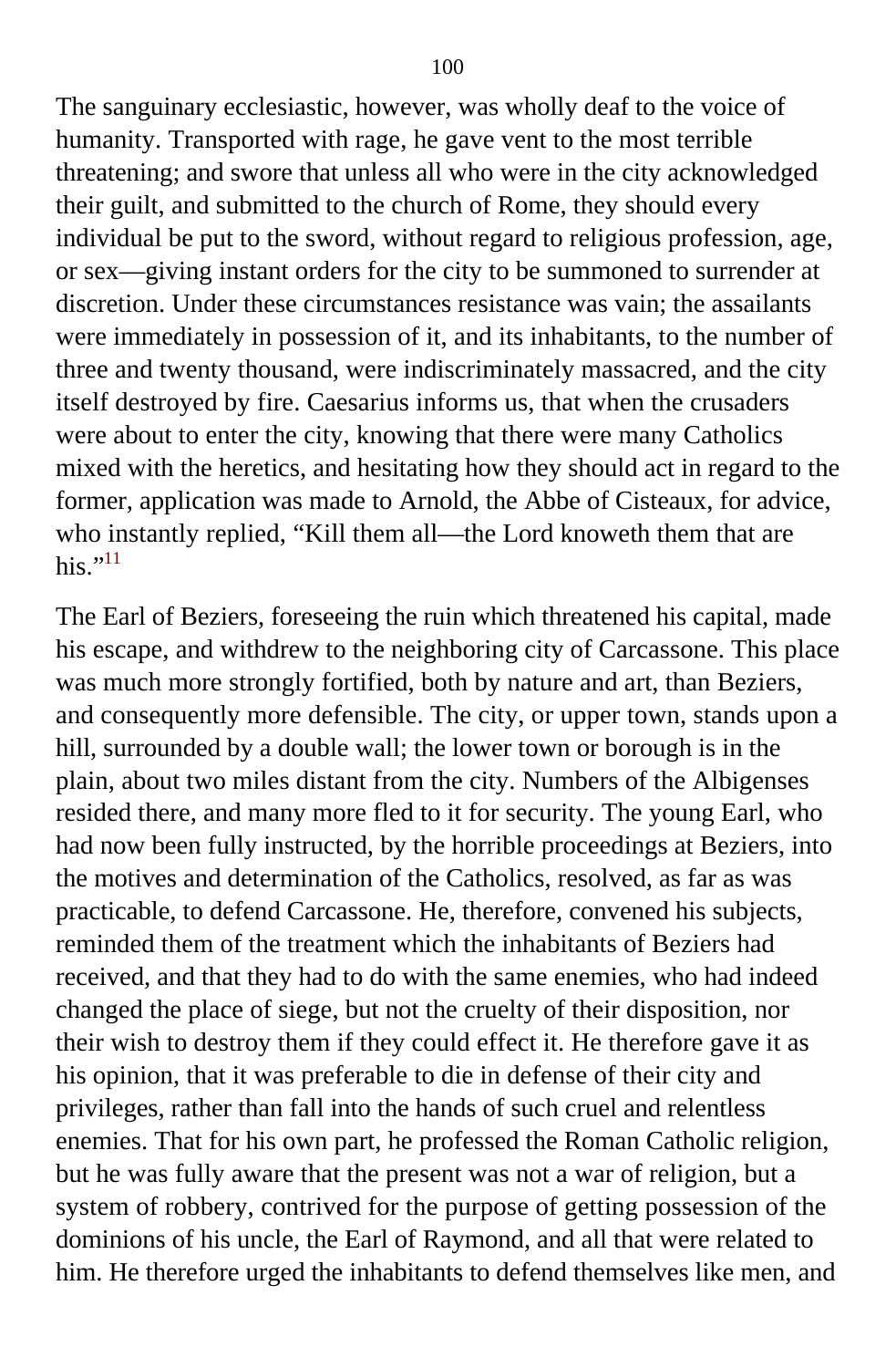to recollect that both their lives and the free exercise of their religion were at stake, pledging himself that he would never forsake them in so honorable a cause as that of defending themselves against their common enemies, who, under the mask of dissembled piety, were, in effect, nothing better than thieves and robbers. This manly address infused courage into the hearts of his subjects—they pledged themselves to defend their sovereign and the city of Carcassone with whatever concerned them.

In the meantime the army of the crusaders had been augmented by the arrival of fresh levies from every part of France, as well as from Italy and Germany, to upwards of three hundred thousand men, (some writers make them five hundred thousand) and had advanced to the walls of the town, where they rushed furiously upon the first rampire, filling the ditch with fascines, and making themselves sure of an easy conquest of the place. But they met with so valiant a repulse, that the ground was covered with the dead bodies of the pilgrims (as they called themselves) round about the city. The following day the legate ordered the scaling ladders to be applied, and a general assault to be made on the town, but the inhabitants made a resolute defense. They were, however, at length overpowered with numbers, and beat back from the walls, when the enemy entered and gave the inhabitants of the Borough much the same treatment they had lately done to those of Beziers, putting them all to the sword.

The city, or upper town, however, was yet secure, but the besieging army lost no time in proceeding to its reduction. The legate commanded them to play all their engines of war upon it, and to take it by assault. But he had the mortification to see his soldiers of the cross fall by thousands— the ground covered, and the ditches filled, with the dead bodies of his pilgrims. This immense army, in a little time, began to experience the want of forage, which the soldiers were driven to the necessity of seeking about the fields—add to which, that the term of forty days, for which they had originally enlisted, and in which time they were to purchase the bliss of paradise, was now accomplished; contenting themselves therefore with that great object, they refused to enter upon any further conquest, and withdrew by thousands from the legate's standard. The latter, alarmed at the reduction of his army, and not finding the conquest of the city so practicable as he at first apprehended, had recourse next to stratagem for effecting his purpose. Amongst those who had joined his army with fresh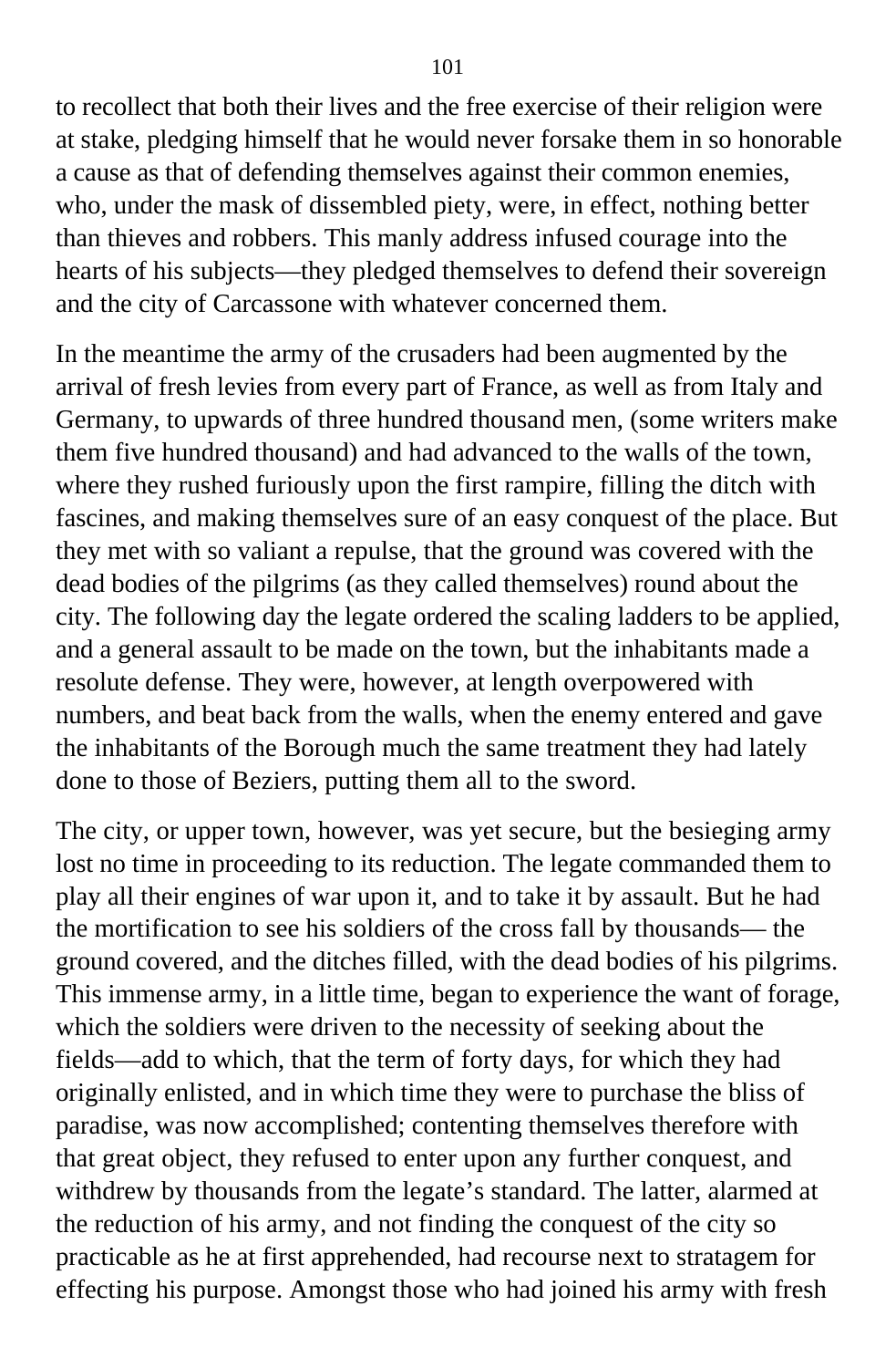auxiliaries under the walls of Carcassone, was the King of Arragon, in Spain. A plot was formed between this monarch and the legate to try the effect of a negotiation with the Earl of Beziers, and the former was deputed to solicit an interview and manage the whole affair.

An interview accordingly took place, at which the King of Arragon expressed his wish to know what could induce the Earl to shut himself up in the city of Carcassone against so vast an army of the pilgrims. The latter replied, It was the justice of his cause—that he was fully persuaded the pope, under the pretext of religion, had formed the design of ruining both his uncle, the Earl of Raymond, and himself—of this he had had the most convincing proof when he undertook to intercede for his subjects, the inhabitants of Beziers. The popes legate had refused to spare such of them as were Catholics, and had even butchered the priests themselves, though clothed in their sacerdotal vestments, and though they had ranged themselves under the banner of the cross. That that horrible instance of cruelty and wickedness, added to their proceedings in the borough of Carcassone, where his unoffending subjects had been exposed to fire and sword without regard to age or sex, had taught him the folly of looking for any mercy at the hands of the legate or his army of pilgrims; that consequently he preferred to die in his own defense rather than be exposed to the mercy of so relentless and inexorable an enemy. He acknowledged to the King, that many of his subjects in the city of Carcassone professed a faith very different from that of the church of Rome, but they were persons who never did wrong or injury to anyone, and that in requital of their good services to himself, he was resolved never to desert them. He also expressed his hope that God, who is the protector and defender of the innocent, would support them against that misinformed multitude, who, under the mistaken notion of meriting heaven, had left their own houses to plunder, burn, and destroy the houses of other men, and to murder without reason, mercy, or discretion.

The King of Arragon retired from this parley, and, in an assembly, consisting of the legate, the lords and prelates, reported the particulars of what had passed between himself and the Earl of Beziers. He declared that he had found his good ally, the Earl of Beziers, extremely scandalized at their inhuman proceedings against his subjects both of Beziers and Carcassone; and that he was now fully persuaded, seeing that they had not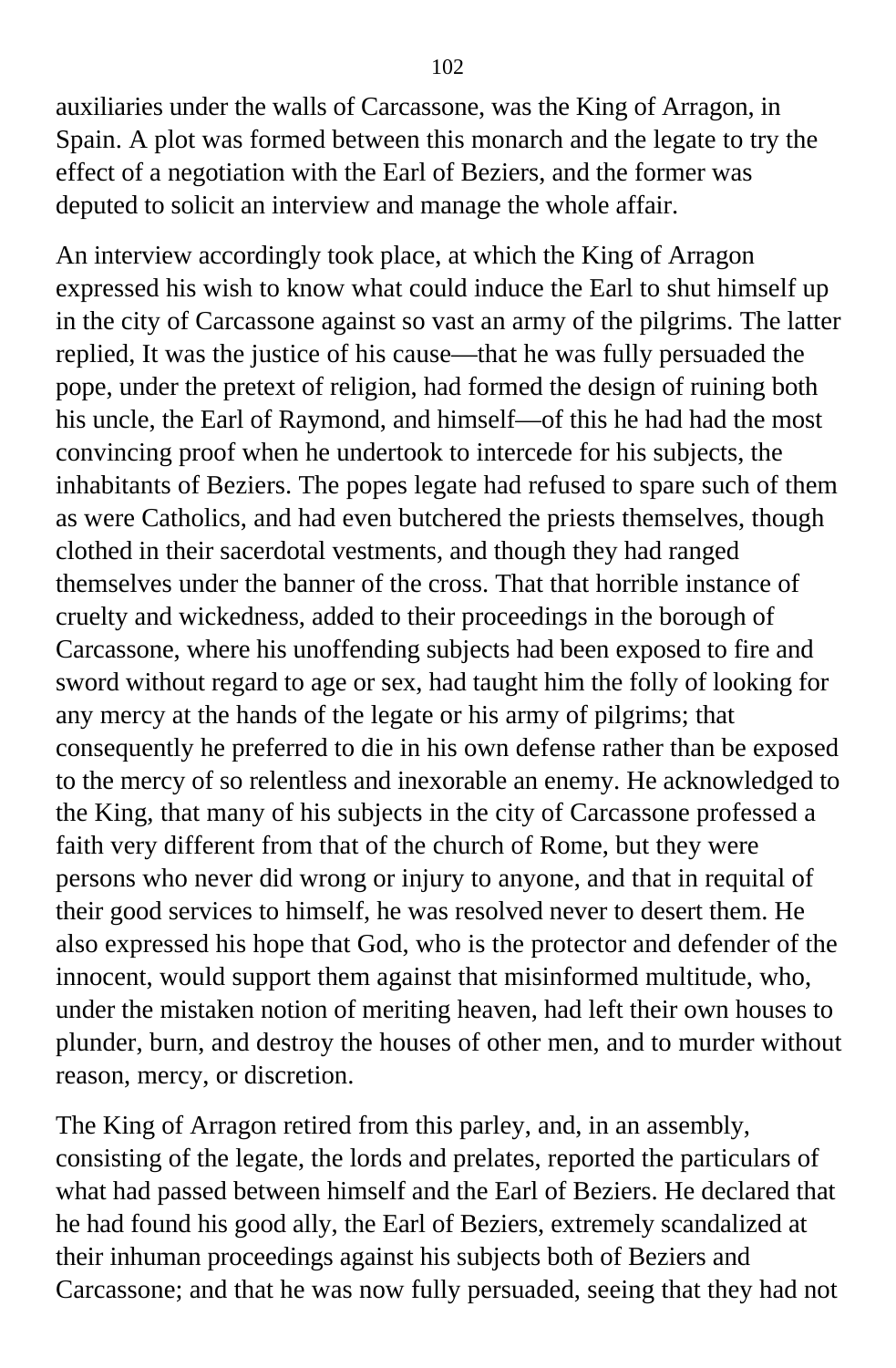spared the Roman Catholics, nor even the priests themselves, that it was not a religious war, as was pretended, but a system of plunder under the pretext of religion: that the Earl hoped God would be so favorable to him as to make his innocence and the justice of his cause, which was purely that of self-defense, sufficiently apparent: that it was in vain to expect them to surrender at discretion, since they had found by experience they had nothing to expect at their hands but an indiscriminate slaughter. He then apprised the pope's legate, that it had always proved bad policy to drive an enemy to despair; wherefore if he would condescend to propose any terms of compromise that were tolerable to the Earl of Beziers and his subjects, mildness would be found a much more effectual means of reducing the Albigenses, than extreme severity; and that it should not be overlooked that the Earl of Beziers was still a young man, possessing much of the confidence of his subjects; and, consequently, had it in his power to render essential services in reducing them to the communion of the church of Rome, to which he was himself attached.

When the King of Arragon had delivered this address, he was requested by the legate to withdraw a little while, on which a consultation took place; and being again called in, he was commissioned to return to the Earl and propose to him, that, at *his* intercession, the legate had consented to receive him into mercy, upon the following terms: He should be permitted to come out of the city, and to bring with him eleven others, with their bag and baggage. But with regard to the rest of the inhabitants, they should not leave the city except at his discretion, of which they ought to entertain the most favorable opinion, *because he was the pope's legate.* That all the inhabitants both men, women, maidens, and children, should come forth without so much as their shirts or shifts on, or the smallest covering to hide their nakedness; and that finally, the Earl of Beziers should be kept in strict custody and confinement, and that all his possessions should remain in the hands of such a successor as should be chosen for the preservation of the country.

The Spanish monarch was fully persuaded, that propositions so degrading as these, it were needless to offer to the Earl of Beziers; he, nevertheless, complied with the legate's request, and submitted them to the Earl, who gave an immediate reply that he would never quit the city upon conditions so dishonorable and unjust, and that he was resolved to defend both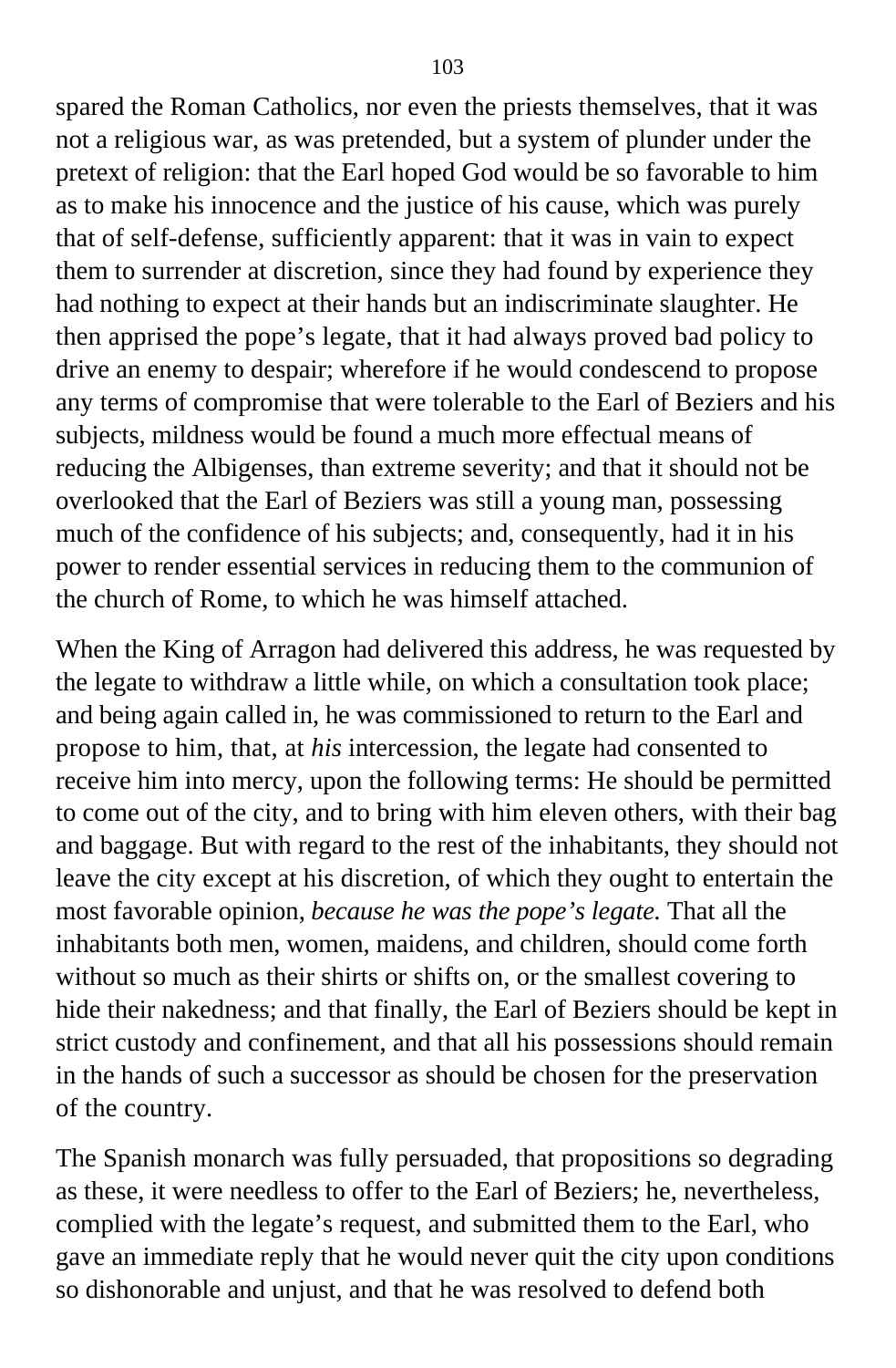himself and his subjects by every means that God had put within his power.

Finding himself thus foiled in his attempt to move the Earl of Beziers, the legate soon had recourse to a less honorable, and much more deeply laid plot. He insinuated himself into the graces of one of the officers of his army, telling him that it lay in his power to render to the church a signal instance of kindness, and that if he would undertake it, besides the rewards which he should receive in heaven, he should be amply recompensed on earth. The object was to get access to the Earl of Beziers, professing himself to be his kinsman and friend, assuring him that he had something to communicate of the last importance to his interests; and having thus far succeeded, he was to prevail upon him to accompany him to the legate, for the purpose of negotiating a peace, under a pledge that he should be safely conducted back again to the city. The officer played his part so dexterously, that the Earl imprudently consented to accompany him. At their interview, the latter submitted to the legate the propriety of exercising a little more lenity and moderation towards his subjects, as a procedure that might have the happiest tendency in reclaiming the Albigenses into the pale of the church of Rome; he also stated to him that the conditions which had been formerly proposed to him were dishonorable and shameful, and highly indecorous in those whose eyes ought to be as chaste as their thoughts: that his people would rather choose to die than submit to such disgraceful treatment. The legate replied that the inhabitants of Carcassone might exercise their own pleasure; but that it was now unnecessary for the Earl to trouble himself any further about them, as he was himself a prisoner until Carcassone was taken, and his subjects had better learnt their duty!

The Earl was not a little astonished at this information; he protested that he was betrayed, and that faith was violated: for that the gentleman, by whose entreaties he had been prevailed upon to meet the legate, had pledged himself by oaths and execrations to conduct him back in safety to Carcassone. But appeals, remonstrances, or entreaties, were of no avail: he was committed to the custody of the Duke of Burgundy, "and, having been thrown into prison, died soon after, not without exciting strong suspicions of being poisoned."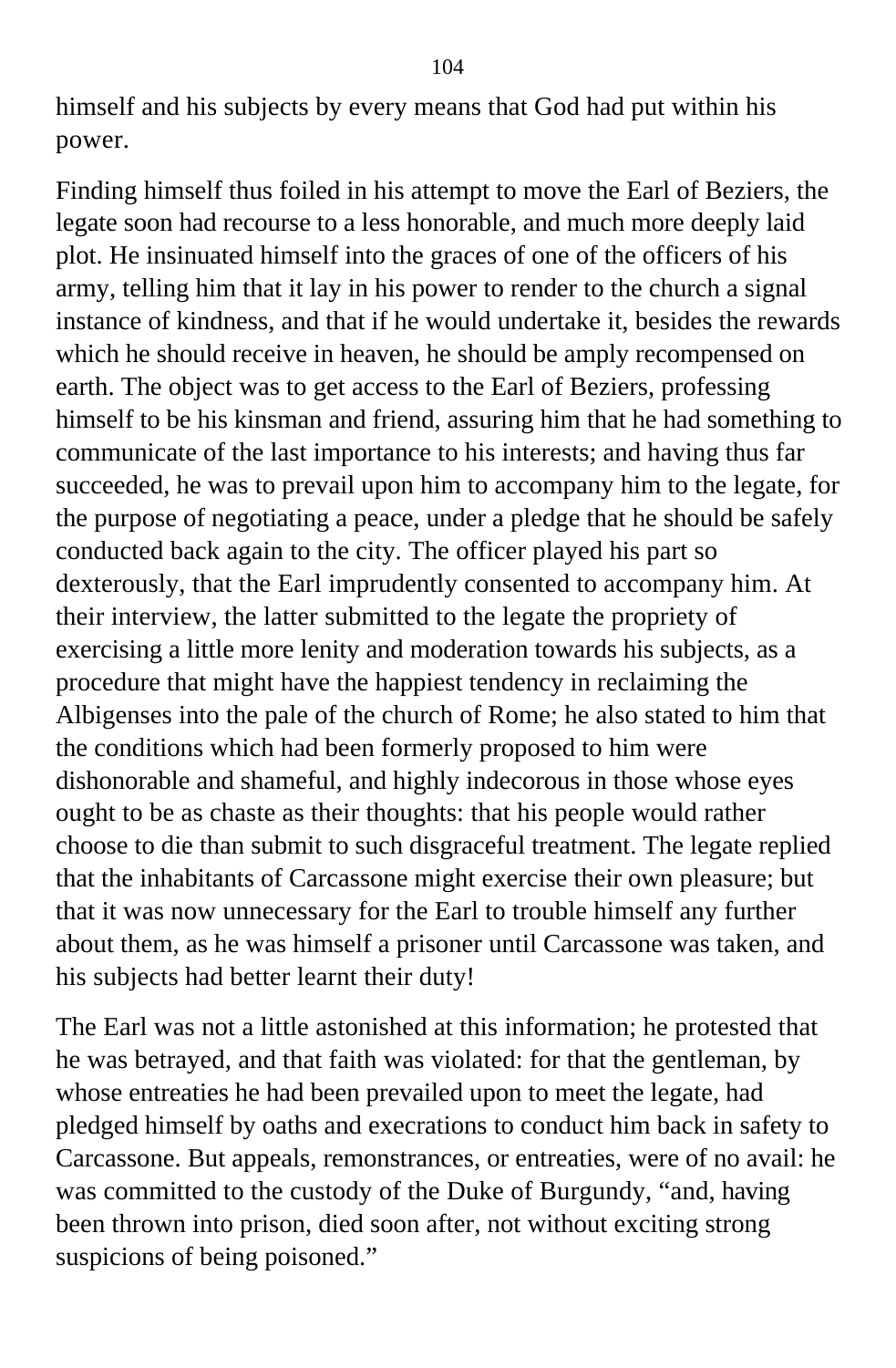No sooner had the inhabitants of Carcassone received the intelligence of the Earl's confinement, than they burst into tears, and were seized with such terror, that they thought of nothing but how to escape the danger they were then placed in; but blockaded as they were on all sides, and the trenches filled with men, all human probability of escape vanished from their eyes. A report, however, was circulated, that there was a vault or subterraneous passage somewhere in the city, which led to the castle of Caberet, a distance of about three leagues from Carcassone, and that if the mouth or entry thereof could be found, Providence had provided for them a way of escape. All the inhabitants of the city, except those who kept watch upon the rampires, immediately commenced the search, and success rewarded their labor. The entrance of the cavern was found, and at the beginning of the night they all began their journey through it, carrying with them only as much food as was deemed necessary to serve them for a few days. "It was a dismal and sorrowful sight," says their historian, "to witness their removal and departure, accompanied with sighs, tears, and lamentations, at the thoughts of quitting their habitations and all their worldly possessions, and betaking themselves to the uncertain event of saving themselves by flight: parents leading their children, and the more robust supporting decrepit old persons; and especially to hear the affecting lamentations of the women." They, however, arrived the following day at the castle, from whence they dispersed themselves through different parts of the country, some proceeding to Arragon, some to Catalonia, others to Toulouse and the cities belonging to their party, wherever God in his providence opened a door for their admission.

The awful silence which reigned in the solitary city excited no little surprise on the following day among the pilgrims. At first they suspected a stratagem to draw them into an ambuscade; but on mounting the walls and entering the town, they cried out, "the Albigenses are fled!" The legate issued a proclamation, that no person should seize or carry off any of the plunder—that it should all be carried to the great church of Carcassone, whence it was disposed of for the benefit of the pilgrims, and the proceeds distributed among them in rewards according to their deserts.<sup>[12](#page-400-1)</sup>

The crusade against the Albigenses had hitherto been conducted by an ecclesiastic, the Abbe de Cisteaux; but having been prolonged beyond the period at first calculated upon, and the entire reduction of the heretics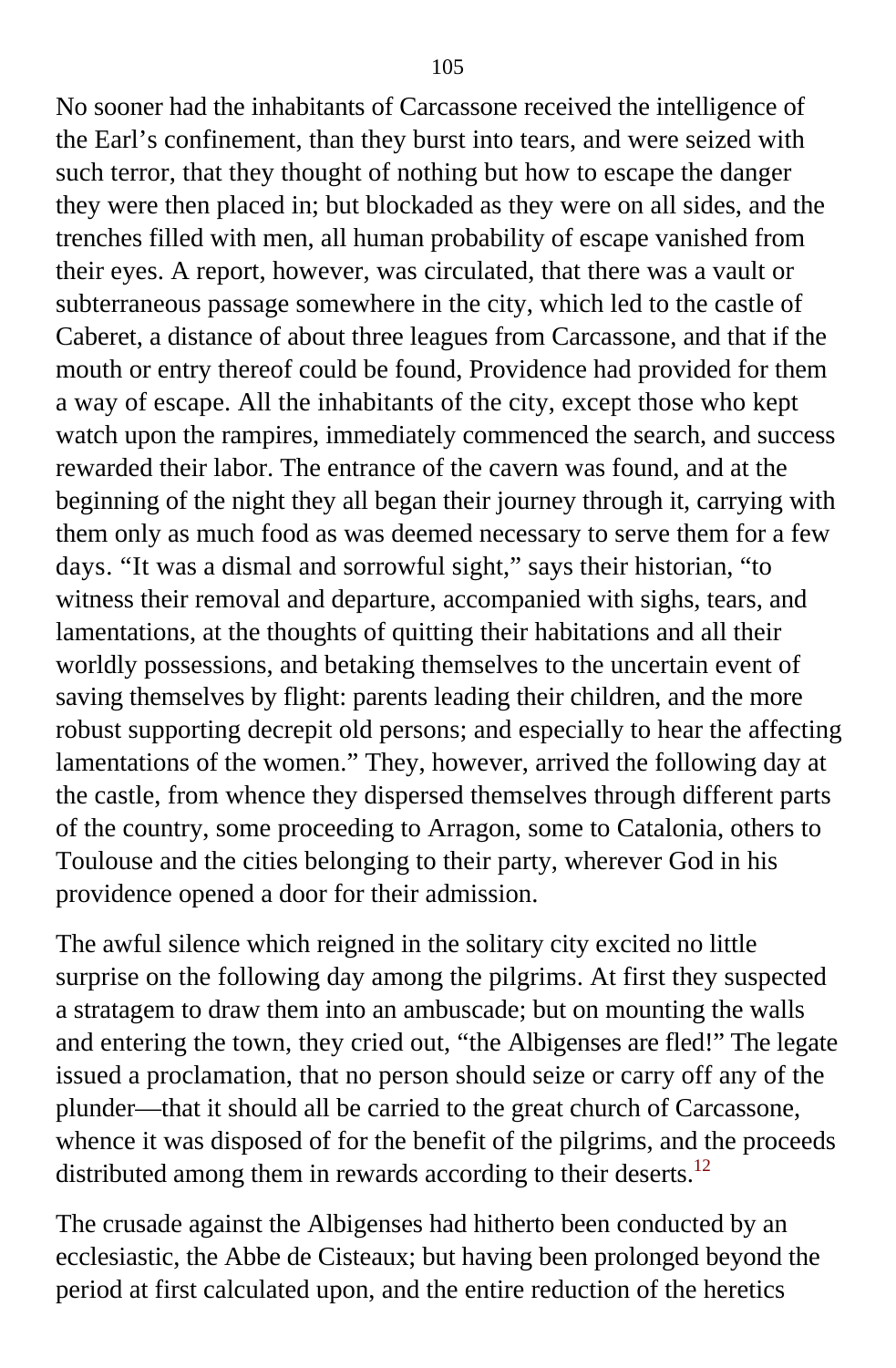being found not quite so easy a task as was first expected, the supreme command was now vested in the hands of Simon, Earl of Montfort, a person of some military talents, but of a fierce and ungovernable temper. He was appointed governor of the whole country, both of what had been already conquered, and what should be conquered in future. This nobleman, under the mask of piety and zeal for religion, gratified a relentless and covetous disposition. He plundered, assassinated, and committed to the flames the poor Albigenses, without regard to character, sex, or age. Dazzled by his success, he set no bounds to his rapacious cruelty; and, encouraged by the papal legate, he insolently proposed that the Earl of Toulouse should absolutely surrender to him all his castles and territories as conquered by the catholic army. Raymond refused, and appealed to Philip, king of France, his lord paramount. The haughty Count, however, began to execute his threats, and laid siege to the castle of Minerba, (or Minerva) a place strongly fortified by nature, in the territory of Narbonne, on the confines of Spain. "This place (said he) is of all others the most execrable, because no mass has been sung in it for thirty years" — a remark which gives us a striking idea of the number of the Waldenses; the very worship of popery, it seems, was expelled from the place. On the surrender of the castle, which was defended by Raymond, Earl of Termes, and compelled to capitulate for want of water, they exerted all their influence to induce him to recant his religion and turn Catholic; but finding him inflexible, they shut him up in a close prison, where he soon after died. They then seized his wife, sister, and virgin daughter, with other females of distinguished rank, all of whom they labored to convert, both by flattery and frowns, by fair speeches and cruel threats; but finding that nothing could prevail upon them to recant, they made a large fire, into which they were all thrown and consumed to ashes.

After the castle had been taken, the Earl of Montfort caused the Abbe de Vaux, a friar, to preach to the inhabitants, exhorting them to acknowledge the pope and church of Rome: but they interrupted him, exclaiming, "we will not renounce our religion; you labor to no purpose, for neither life nor death shall induce us to abandon our profession." On this the Earl and the legate commanded a hundred and eighty men and women to be committed to the flames! These went, it is said, with cheerfulness, blessing God that he was pleased to confer on them the honor of dying for his sake; at the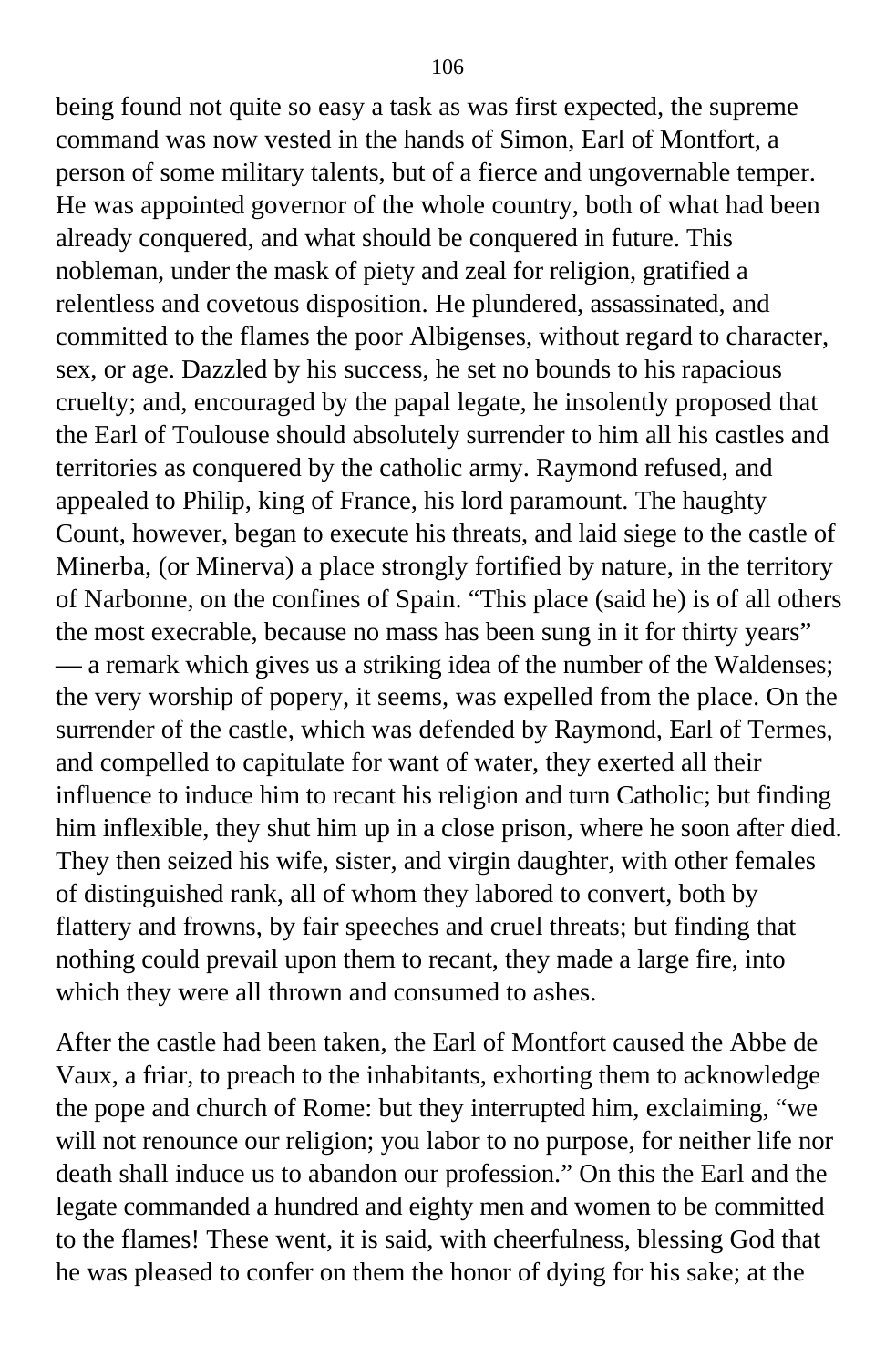same time warning the Earl of Montfort that he would one day pay dear for his cruelties towards them. All who witnessed their courage and constancy were astonished.<sup>[13](#page-400-1)</sup>

But I must not attempt to prosecute, in minute detail, the history of this religious crusade, which was carried on against the Albigenses, during almost the whole of the first thirty years of this century, and with varied success; for besides that it could administer to the reader little of either profitable instruction or edification, it would carry me far beyond the limits prescribed by my publication. The reader who has never had an opportunity of exploring the history of this period, can scarcely conceive the scenes of baseness, perfidy, barbarity, indecency, and hypocrisy, over which Pope Innocent III and his immediate successors presided. The bare reflection of three hundred thousand men, actuated by the motives of avarice and superstition, filling the country of the Albigenses with carnage and confusion, during a period of twenty years, is, in itself, sufficient to harrow up the soul; but to go into any thing like a circumstantial detail of all the multifarious atrocities which belong to it, would only be to impose upon the reader an obligation to throw aside the book, from a regard to his own feelings. I must content myself with an outline.

Having got possession of the castle of Minerva, Earl Montfort next laid siege to that of Preissan, or, as it is often called, Termes, in the district of Narbonne, a place which seemed invincible to human force; but the garrison being reduced to great distress for want of water, abandoned the place by night, and made good their retreat undiscovered by the enemy. The castle of La Vaur was next besieged, and after a siege of six months taken by assault, when all its brave defenders were put to the sword, except eighty gentlemen, whom the Earl caused to be ignominiously hanged, and Lord Almeric on a gibbet higher than the rest. The lady of Lavaur was cast alive into a pit, and there stoned to death. And with respect to the other inhabitants, it was put to their option whether they would conform to the church of Rome, or perish by the flames. They almost without exception chose the latter, and about four hundred persons thus precipitated themselves into the flames, joyfully yielding up their spirits into the hand of  $God.<sup>14</sup>$  $God.<sup>14</sup>$  $God.<sup>14</sup>$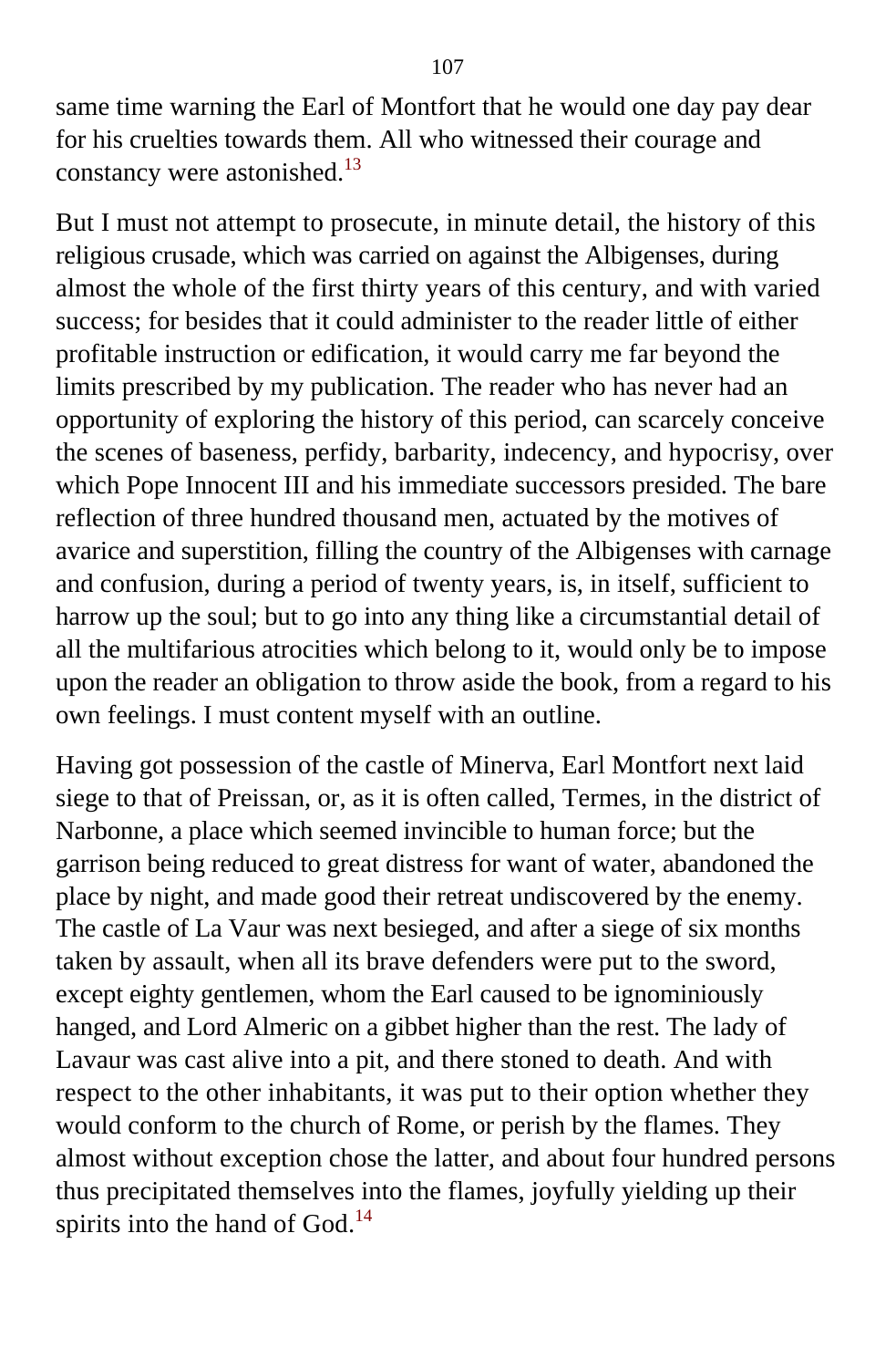The Count de Foix, who had been peculiarly interested in the defense of Preissan, was very favorably disposed towards the Albigenses, and consequently much disconcerted at the loss of the place. The Earl of Toulouse, also, began to be much alarmed at the successes of Montfort, and, apprehensive for his own safety and that of his subjects, roused many of the neighboring barons, and collected a considerable force, which he brought to the assistance of the Count de Foix. Their united exertions suddenly changed the aspect of affairs. Montfort was stripped of almost all his conquests, and a complete revolution was nearly effected; but in a general engagement, which took place in the valley of Theniere, they were defeated, and the courage of the party began again to droop.

Success raised the pride and demands of the inquisitors. Conditions were now prescribed, to which no man of spirit could agree—"That Earl Raymond should lay down his arms, without retaining one soldier or auxiliary; that he should not only submit absolutely and for ever to the church, but that he should repair and refund whatever losses the church might have sustained by the war—that in all his territories, no one should ever eat more than two kinds of flesh—that he should expel all heretics, and their allies and abettors from his dominions—that within a year and a day he should deliver up to the Count de Montfort, every person whom he should name or require, to be punished or disposed of as the Count might think fit—that his subjects should never wear any jewels, nor fine clothes, nor caps, nor bonnets, of any other color than black—that all his fortifications should be demolished; that no relative, or friend of his, should reside in any city, but in the country only—that no new tax should be levied by him, but that every head of a family in his territories should annually pay four deniers to the pope's legate—that the tiends should be paid over all his lands—that the papal legate should never be required to pay any toll, or other impost, while traveling through the country under his jurisdiction—that Raymond should associate himself with the knights of St. John, and go into voluntary exile as a crusader to the Holy Land, never to return without leave, and finally, that he should not have his lands restored until he had complied with all these demands."

In the year 1215, pope Innocent III convened the famous council of Lateran, at which Dominic was present, and many decrees against heretics were enacted. To this council both the Earl of Toulouse and his son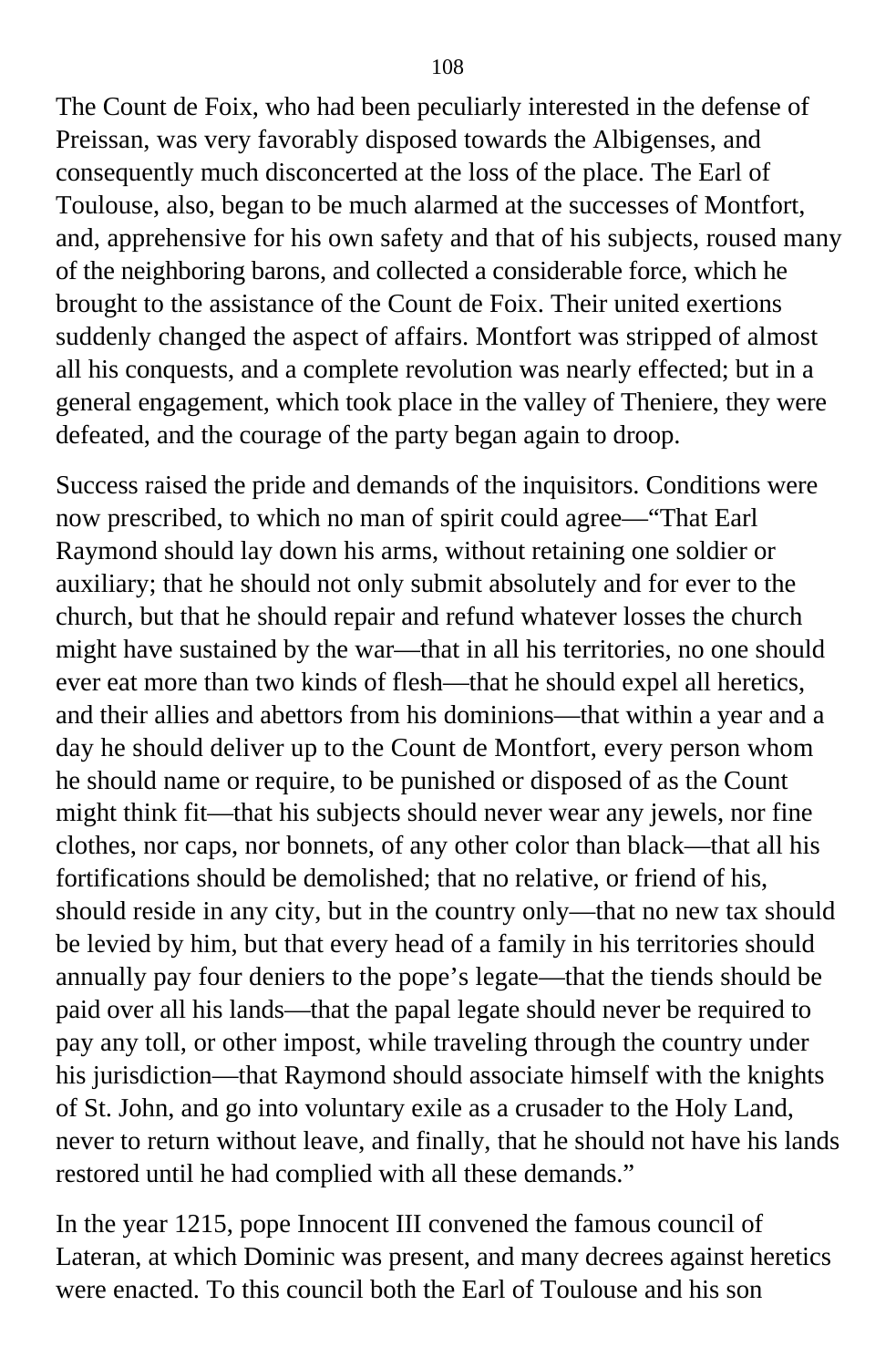Raymond had recourse, and urged their plea against Montfort, who had usurped their dominions. The council, however, decreed, Earl Raymond to be for ever excluded from his dominions, which he had governed in, and ordered him to remain in some convenient place out of his dominions, with a view to his giving suitable proofs of his repentance. Four hundred marks of silver were, nevertheless, assigned him annually out of his revenues, as long as he behaved himself with an humble obedience; but his possessions were adjudged to Montfort. Upon this decree, the Earl went into Spain, and his son into Provence, where they raised auxiliary forces, and were not only enabled to continue the war against Montfort, but actually recovered some part of the Earl's dominions, and even his capital, the city of Toulouse. Whilst Montfort was endeavoring to retake it, he was struck on the head by a stone which instantly killed him, in the year 1218, and the city was delivered from the siege.

In the course of the war the castle of Minerva having surrendered to the Catholic army, the Abbe de Cisteau, who, ever since the election of Montfort to its command, had continued the chief councilor of the crusaders, hesitated for some time, how he should dispose of the garrison and inhabitants. "He sincerely desired the death of the enemies of Jesus Christ," says the author of the history of the Albigenses, "but being a priest and a monk, he could not agree to the slaughter of the citizens, if they would be converted. Robert Mauvoisin, a zealot in the army, dissatisfied with this appearance of humanity and condescension, insisted that they had come there, not to favor heretics, but to exterminate them. In this dilemma, the blood-thirsty monk was relieved from his embarrassment, by the higher tone, not the fiercer spirit, of a third person, who exclaimed, 'Fear not, probably not one of them will accept of the alternative!' The event proved the correctness of his judgment; for, the piles being kindled, they mostly precipitated themselves into the flames.<sup>[15](#page-401-0)</sup>

Earl Raymond did not long enjoy the possession of his dominions, which he had reconquered, for he died in the year 1221, and was succeeded by his son, the young Raymond, who soon after banished the inquisition from the country of Toulouse. Pope Innocent III also died about the same time, and was succeeded by Honorius III who was no sooner elevated to power than he issued his denunciations against all heretics, and violators of the ecclesiastical immunity, in the following rescript, which was sent into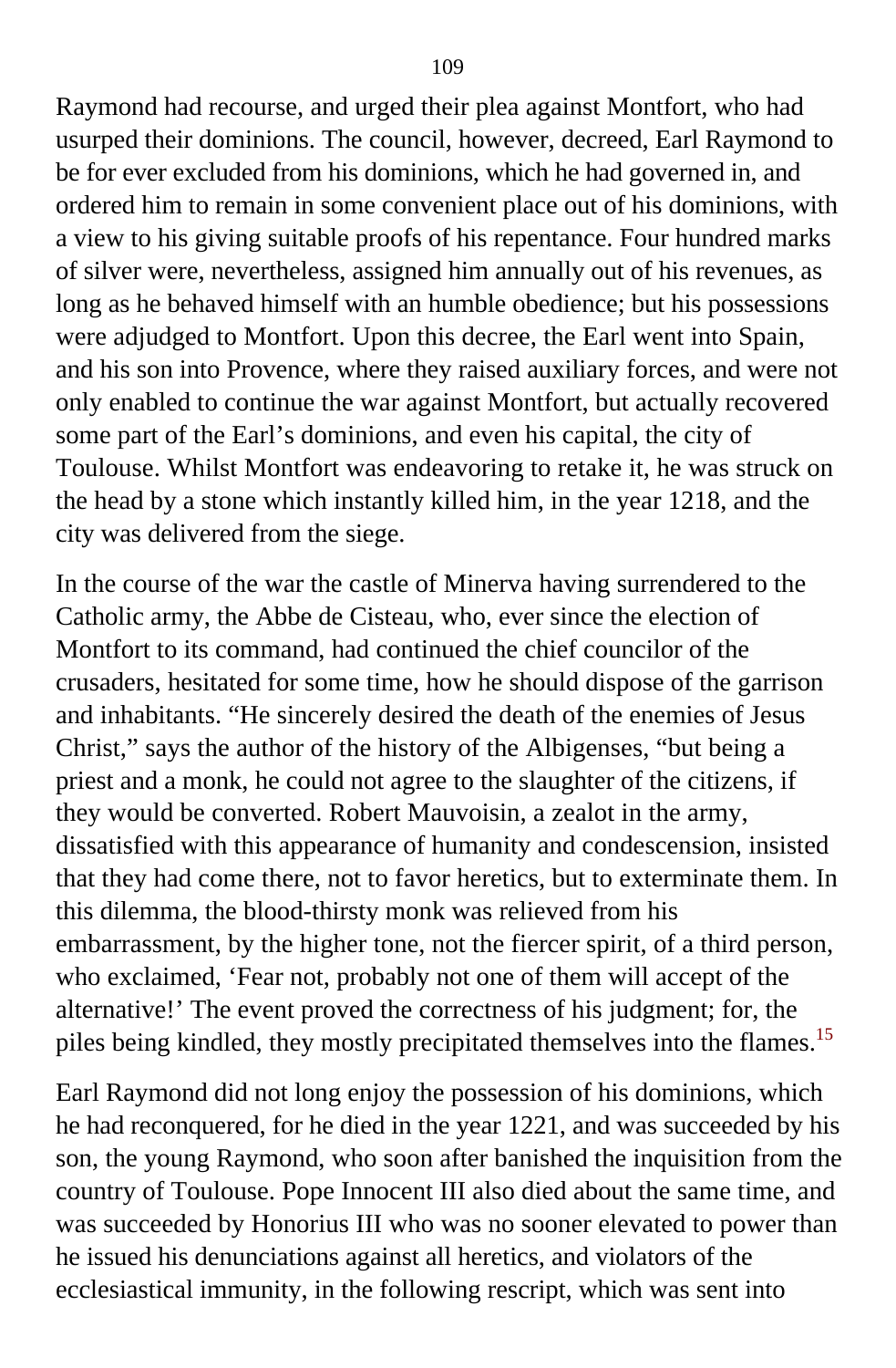France. "We excommunicate all heretics of both sexes, and of whatsoever sect, with their favorers, receivers, and defenders; and, moreover, all those who cause any edicts or customs, contrary to the liberty of the church, to be observed, unless they remove them from their public records in two months after the publication of this sentence. Also we excommunicate the makers and the writers of those statutes, and moreover, all governors, consuls, rulers, and counselors of places where such statutes and customs shall be published and kept, all those who shall presume to pass judgment, or to publish such judgments, as shall be made according to them."

The conduct of the young Raymond had rendered him peculiarly obnoxious to the new pontiff, who took care to inform him, that unless he returned to his duty, he should be stripped of his dominions, as his father had been; and by letters, bearing date the 8th of November, 1221, he confirmed the sentence of the legate, by which he deprived him of all his right in every country that had ever been subject to his father; and that this sentence might want nothing of its full force, he commanded the Dominicans to proclaim a holy war against heretics, to be called the penance war. At the sound of this horrid trumpet, multitudes rushed to the standard, enrolling themselves in this holy society, as they presumptuously imagined it to be, wearing a black cloak over a white garment, and receiving the sacrament of the eucharist for the defense of the catholic faith.

The more effectually to subdue the Earl of Toulouse, the pope transmitted his letters to Louis, king of France, exhorting him to take arms against the Albigenses, in the following extraordinary words. *"'T is the command of God,* who says, If thou shalt hear say in any one of thy cities which the Lord thy God hath given thee to dwell there, saying, let us go and serve other gods, which ye have not known, thou shalt smite the inhabitants of that city with the edge of the sword. Although you are under many obligations already to God, for the great benefits hitherto received from him, from him comes every good and perfect gift, yet you ought to reckon yourself more especially obliged courageously to exert yourself for him against the subverters of the faith, by whom he is blasphemed, and manfully to defend the catholic purity, which many in those parts, adhering to the doctrines of devils, are known to have cast off."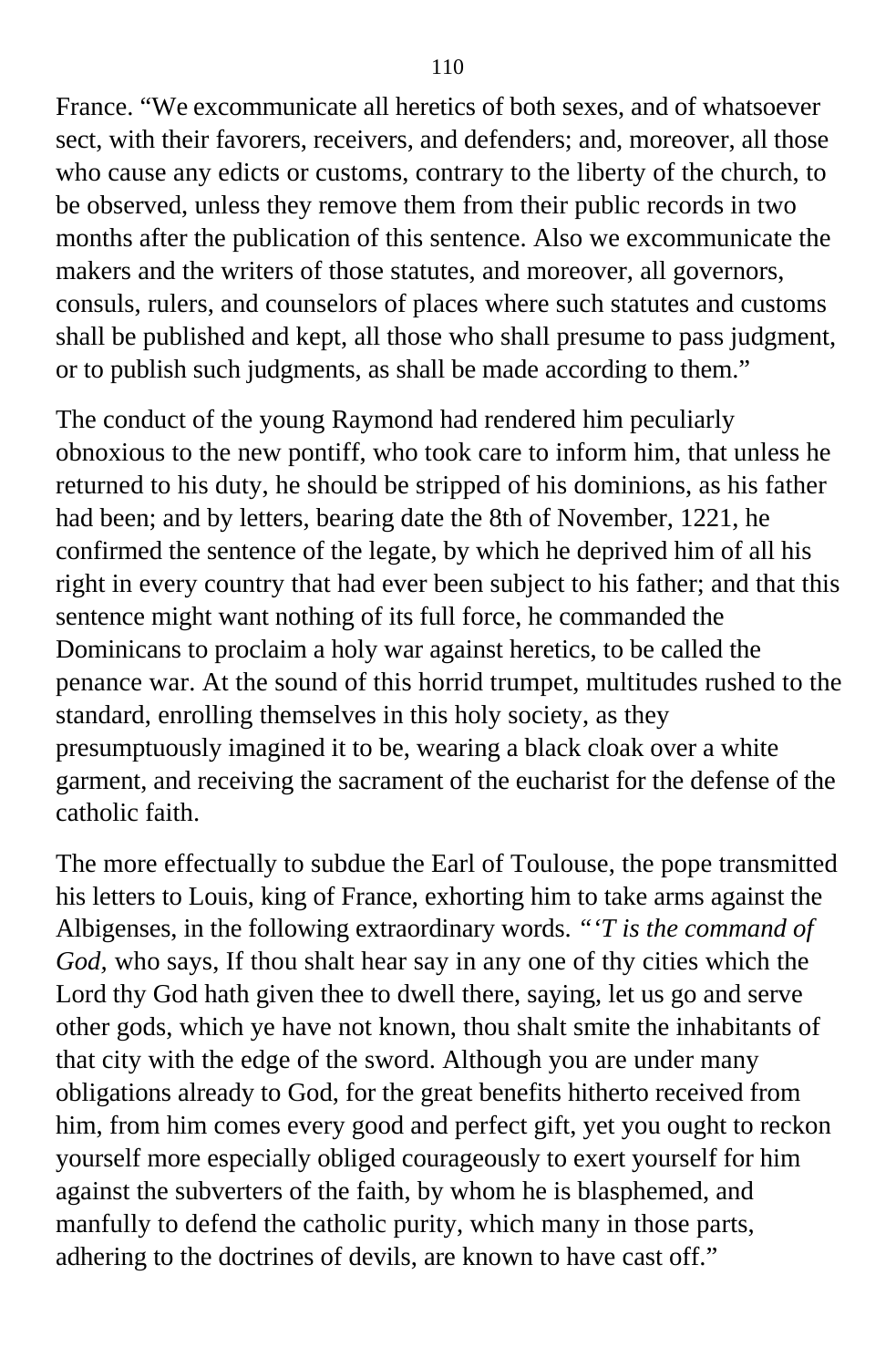This profound logic was too irresistible to be withstood by Louis, who began to collect an army of crusaders, at the head of which he placed himself, and sat down before the city of Avignon. Raymond, at that time, held several cautionary lands of the King of England; and the pope, suspecting that he might possibly apply for assistance to our English monarch to enable him to defend them, wrote to caution him not to take up arms against the French king, in these words, "Make no war, either by yourself, or your brother, or any other person, on the said king, so long as he is engaged in the affair of the faith and service of Jesus Christ, lest by your obstructing the matter, which God forbid you should do, the king with his prelates and barons of France, should be forced to turn their arms from the extirpation of heretics to their own defense. As for us, since we could not excuse such a conduct, an instance of great indevotion, we could not impart to you our paternal favor, which, under other circumstances, at all proper seasons, should never be wanting to you. And as we are not only ready to do you justice, but even to show you favor, as far as God enables us, we have taken care, that whatever becomes of heretics and their lands, your rights and those of other catholics shall be safe."

The city of Avignon was defended by Earl Raymond with great bravery, and multitudes of the French army fell during the siege. For, besides those that were killed in the ordinary mode of warfare, the army was afflicted with a dysentery and other diseases, which carried off numbers, and among the rest the French monarch. The pope's legate, for some time, concealed the death of the king, lest the army should break up with disgrace from the siege of a single city, without being able to take it. Finding, however, that it was not to be conquered by force, the legate had recourse to fraud; and even these measures for some time failed him. He then desired that he might be admitted into the city, in company with his prelates, under the pretense that he would examine into the faith of the inhabitants, and affirming with an oath, that he put off the siege of the city for no other cause than the welfare of their souls. He added, that *the cry of their infidelity had ascended to the pope;* and that he wished to inquire whether they had done altogether according to the cry that had come up before him. The too credulous citizens, not suspecting the fraud, and especially relying upon the sacredness of his oath, opened their gates, on which the soldiers of the French army, as had been previously determined, rushed violently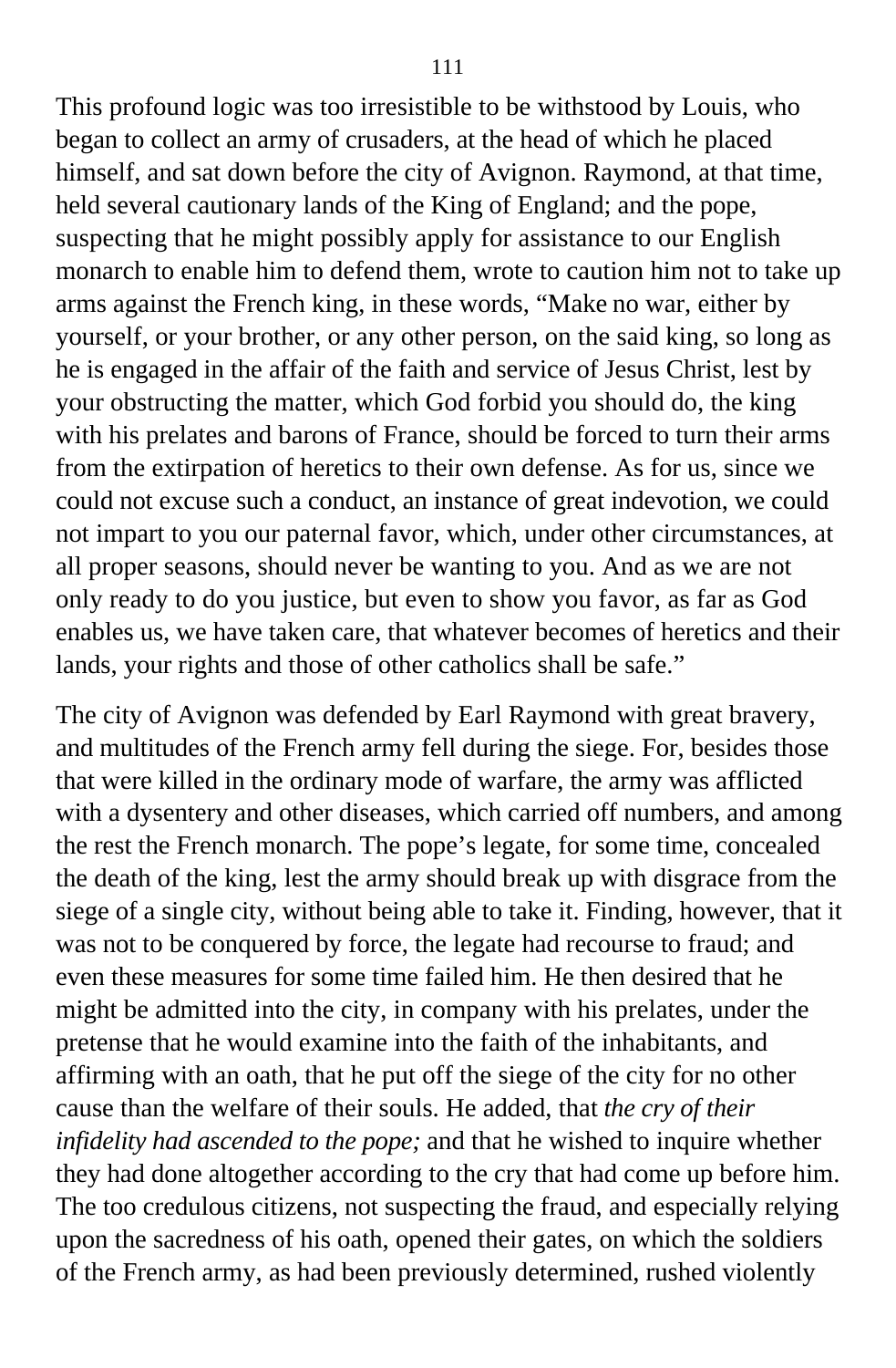into the city, seized the citizens, bound them in chains, plundered their houses, killed numbers of the inhabitants, and having thus, by treachery, got possession, they brake down the towers, and destroyed the walls of that noble city. Such is the narrative handed down to us of these sanguinary proceedings by the monk of St. Albans, Matthew Paris.

Avignon being thus taken, the crusaders next bent all their forces against Toulouse. This city, which was most gallantly defended, maintained a long siege, but it was at length taken, in 1221, and young Raymond compelled to submit to terms even more severe than those which were proposed to his father in the council of Arles. From this period the Albigenses declined greatly in France. For, being no longer permitted to find an asylum under any of the reigning princes, such of them as escaped the edge of the sword, and the vengeance of their adversaries, fled for refuge into the valleys of Piedmont and other places, dispersing themselves in every direction, as will be shown in the ensuing section, wherever they could enjoy quietness and the liberty of worshipping God agreeably to the exercise of a good conscience.

As to the ordinary manner of proceeding with such as fell into their hands captives of war, a single extract from Limborch's history may suffice to show. "A person of the name Robert," says he, quoting the Annals of Bzovins, and of Raynaldus, 1207, etc. "who had been of the sect of the Albigenses, but afterwards joined the Dominicans, supported by the authority of the princes and magistrates, burnt all who persisted in their heresy. Within two months he caused fifty persons, without distinction of sex, either to be burnt or buried alive, whence he was called 'the manner of the Heretics.' In 1211 they took the city of Alby, and there put numbers to death. They took La Vaur by storm, and burnt in it multitudes of the Albigenses. They hanged Almeric, the governor of that city, who was of a very noble family; and beheaded eighty of the inferior rank, not sparing the females. They threw the sister of Almeric, who was the principal lady of the sect of the Albigenses, into a well, and covered her with stones. Afterwards they conquered Carcum, and put sixty men to death. They seized on Pulchra Vallis, a large city near Toulouse, committed four hundred Albigenses to the flames, and hanged fifty more." Thuanus, that impartial Catholic writer, in the History of his own Times, book 6, confirms this dreadful statement in its general results, and further adds,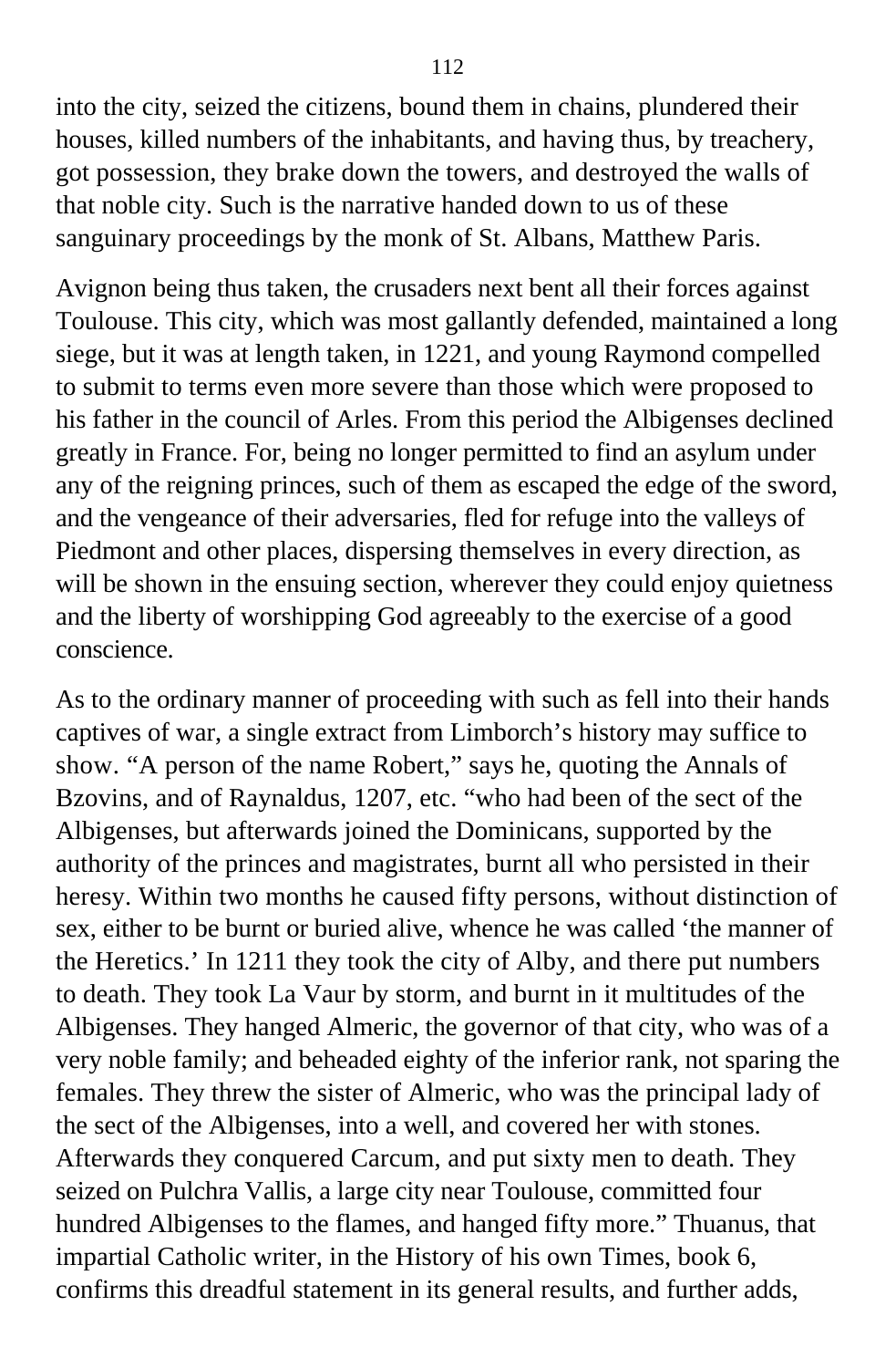"that after the capture of La Vaur, the towns of Les Cures, Rabastains, Gaillac, St. Marcel, St. Anthonin, Causac, and Moisac, were stormed, and a great massacre made of the townsmen by the conquerors. The castle, of Perre in the Agenois having after a long siege capitulated, seventy of the soldiers were hanged, and the others who adhered to their errors were burnt alive. Nor was Paris itself exempt from this contagion; for fourteen persons, most of whom were priests (teachers among the Albigenses) being convicted of this error, expired in the flames. In England they were handled with more mildness, if loss of life be the measure of punishment, but with more ignominy; the convicted persons being branded with a hot iron on their shoulders, or even on their foreheads."

But, independent of those that fell by the edge of the sword, or were committed to the flames by the soldiers and magistrates, the inquisition was constantly at work, from the year 1206 to 1228, and produced the most dreadful havoc among the disciples of Christ. Of the effects occasioned by this infernal engine of cruelty and oppression, we may have some notion from this circumstance,—that in the last-mentioned year the archbishops of Aix, Arles, and Narbonne, found it necessary to intercede with the monks of the Inquisition, to defer a little their work of imprisonment, until the pope could be apprised of the immense numbers apprehended—numbers so great, that it was impossible to defray the charge of their subsistence, or even to provide stone and mortar to build prisons for them. Their own language, indeed, is so remarkable, that it deserves to be laid before the reader, and here it is.

"It has come to our knowledge," say they, "that you have apprehended so many of the Waldenses, that it is not only impossible to defray the charges of their subsistence, but also to provide stone and mortar to build prisons for them. We, therefore, advise you to defer for a while augmenting their number, until the pope be apprised of the great multitudes that have been apprehended, and until he notify what he pleases to have done in this case. Nor is there any reason you should *take offense* hereat; for as to those who are altogether impenitent and incorrigible, or concerning whom you may doubt of their relapse or escape, or that, being at large again, they would infect others, *you may condemn such without delay."*[16](#page-401-0)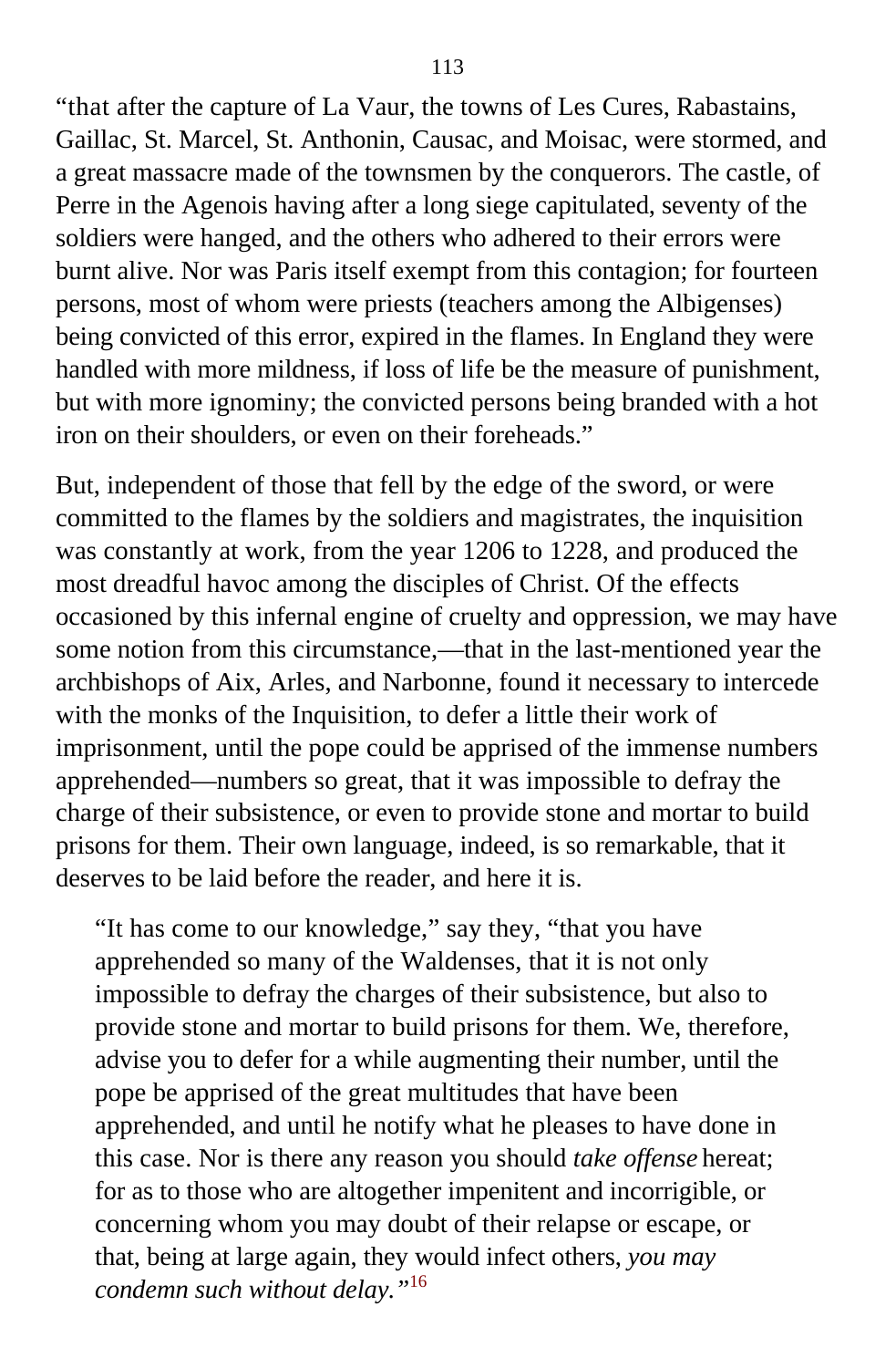Such is the representation given us by writers of unimpeachable veracity, of the merciless treatment which the Albigenses received from the Catholics at this period, purely on account of their religious profession.<sup>[17](#page-401-0)</sup> Before I dismiss the subject, it may be proper to notice a difficulty which will strike the minds of reflecting readers. It has been intimated both by the friends and enemies of the Waldenses, that they had religious scruples against bearing arms, and even shedding the blood of animals unnecessarily. The question, therefore, naturally presents itself, "Were they at last driven to the necessity of taking up the sword in defense of their religion and lives?" Upon the lawfulness or unlawfulness of doing so, when pressed by dire necessity, I shall offer no opinion in this place. My business is to state facts as I find them; and that the reader may not suspect me of a wish to misrepresent their principles and conduct in the instance referred to, I shall quote the words of Mr. Robinson, who had much better means of information than have fallen to my lot.

"The difficulty here is," says he, "how such people as bore no arms, and shed no blood, could be said to bring large armies into the field to defend their rights. The proper answer is—the pious were named from the provinces, the provinces and princes from the pious; for one common principle, that all mankind had a right to be free, brought together Goths and professors of the gospel. Both loved liberty—the latter paid for it by taxes, the knits of their industry, and the former fought for it, and, by defending one, preserved both parties. The church of Rome having adopted clerical dominion as an article of orthodox belief, it followed of course, that resistance to that, was heresy both political and religious. Too many historians take up the affair in the gross, lay it down as they took it up, and gravely say, the Lord, by a course of miracles, assisted his dear servants the Catholics to drown, stab, and burn, forty thousand heretics—because they (the catholics) were afraid of their lives, in a society of people who had such an aversion to the taking away [even] of animal life, that they never killed a bird, from a sparrow to an eagle; or a quadruped, from a weasel to an elephant;[18](#page-401-1) and who perpetually exclaimed against penal laws, and thought it wrong to take away the life of man."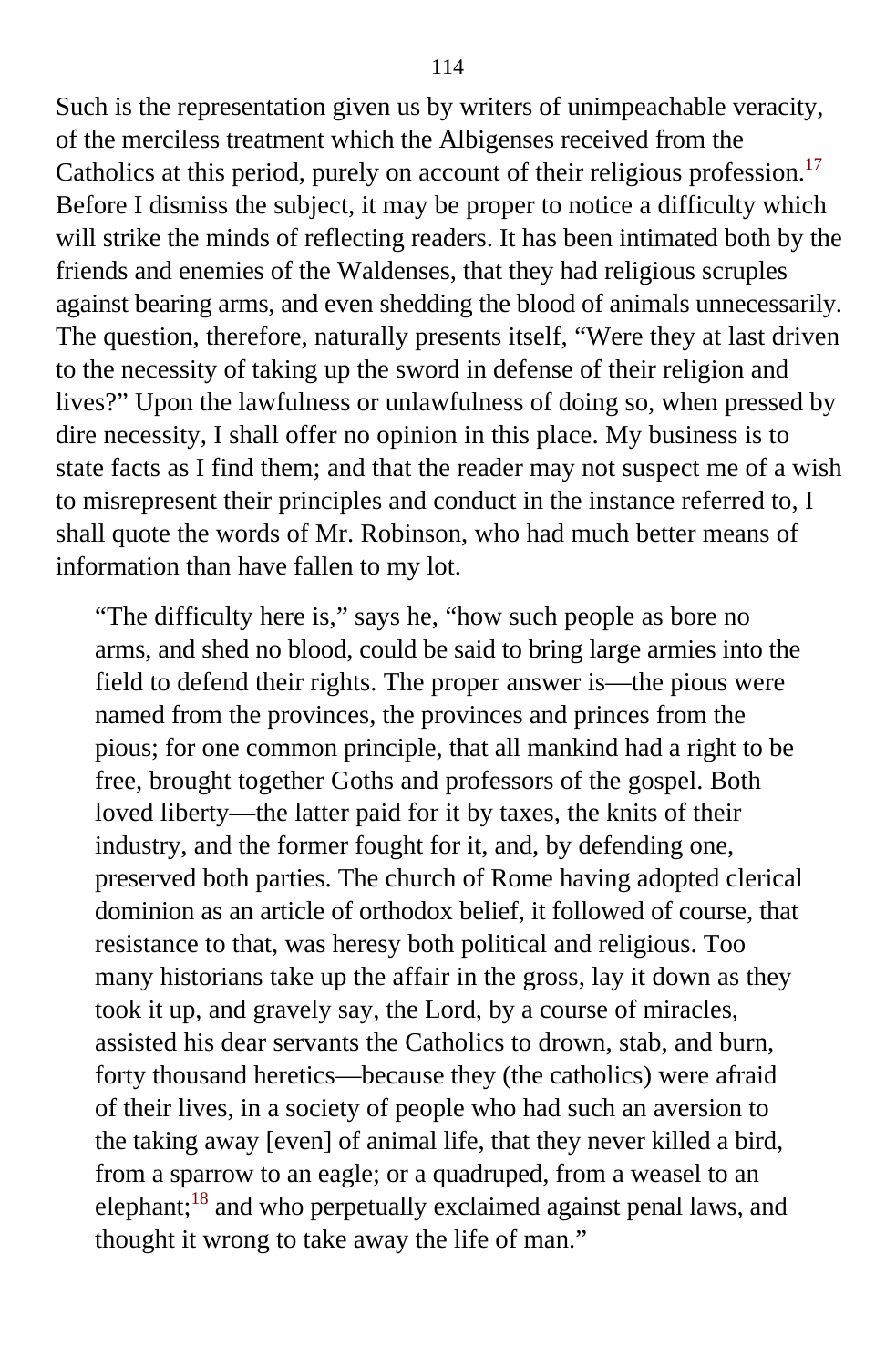A proper attention to this matter, may help us to solve several things in the writings of the catholics themselves, which must otherwise prove extremely perplexing. Thus for instance, several of their own writers describe the battle which proved so fatal to the cause of the Albigenses. "In the year 1213, the Christian army of eight hundred horse and one thousand foot, near Toulouse, being divided into three corps, in honor of the Holy Trinity, the first under the command of Simon, count of Montfort, the second commanded by the Lord Bishop of Toulouse, and the third by the Lord Bishop of Cominge, attacked the army of the heretics, consisting of an hundred thousand fighting men, and defeated them. The Catholics lost about a hundred men, but of the Albigenses, two and thirty thousand were either killed or drowned in the river Garonne."<sup>[19](#page-401-1)</sup> This they call the battle of Murat,  $^{20}$  $^{20}$  $^{20}$  and they add, that after this victory many of the surviving heretics fled into the valleys of Piedmont, where their descendants resided, till two hundred years after, when Huss revived the same heresy in Bohemia, and Luther in Germany, about a hundred years after him. The explanation of all this miracle is, that the cities and towns that were attacked by the crusaders were peopled with mechanics, manufacturers, and husbandmen of the kind described by the inquisitors an industrious and virtuous people, who took no oaths, objected to wars of every kind, and refused to shed the blood of a fellow-creature, even in defense of their own lives. Such appears plainly to have been the case with the Albigenses. The Count of Toulouse, and the barons and vassals that constituted his army, no doubt acted upon different maxims; for, had they followed out the principles of these Albigenses, they would have dissolved the whole feudal system; but they approved of the conduct of these people in dissenting from the communion of the church of Rome, admired the simplicity of their doctrine and worship, and, to the utmost of their power, protected them from the rage of their bigoted and sanguinary persecutors.[21](#page-402-0)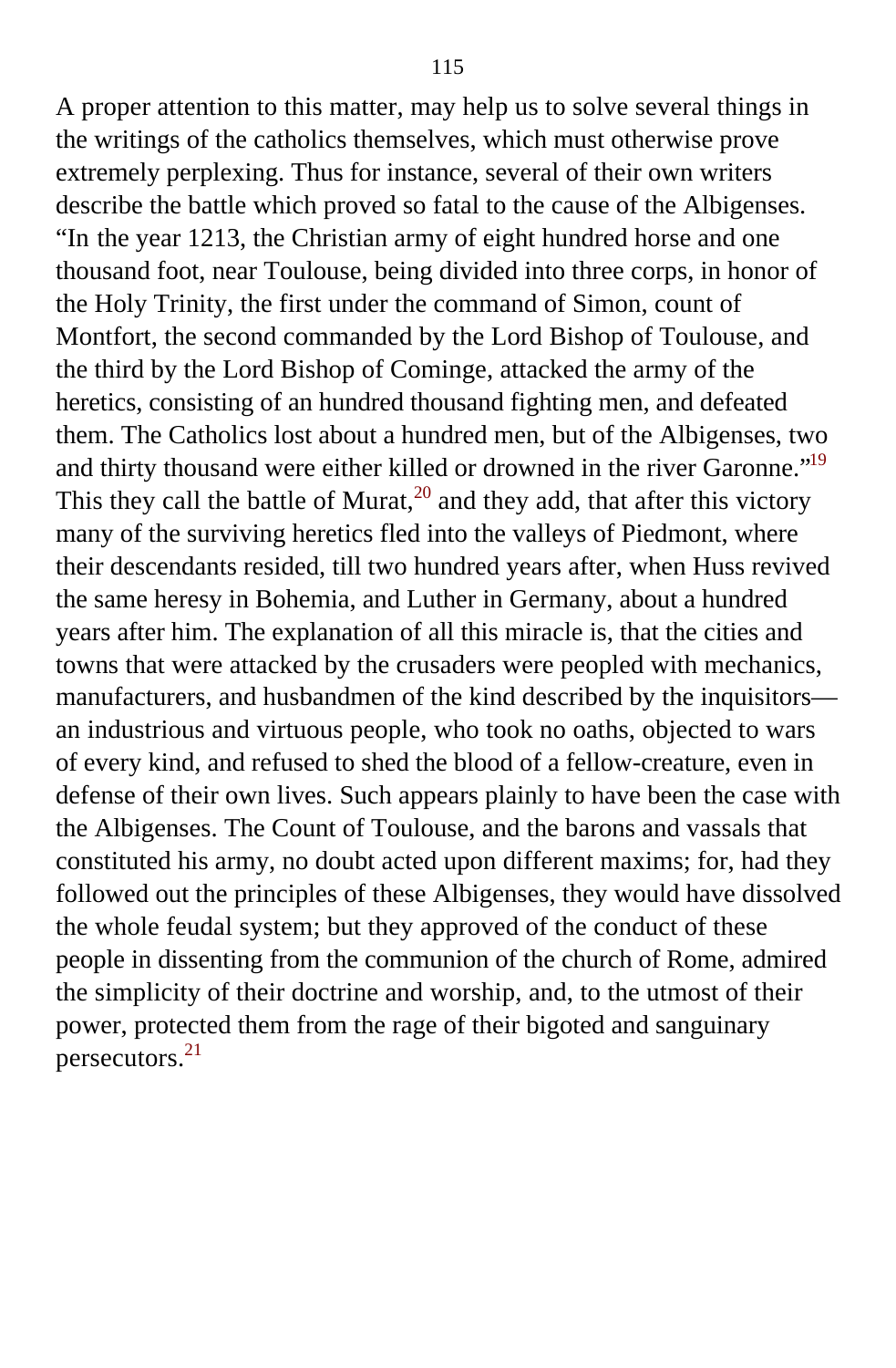## SECTION 7

*Some account of the state of the Waldenses, from the period of the suppression of their churches in France, to the middle of the fourteenth century, A.D. 1230—1350.*

WHILE the demon of persecution was raging with resistless fury against the Albigenses in the southern provinces of France, the inhabitants of the valleys of Piedmont appeared to have enjoyed a large portion of external peace: — their churches had rest, and walking in the fear of the Lord and the comforts of the Holy Spirit, were edified and multiplied. The kind providence of God appeared in blessing them with a succession of mild and tolerant princes, in the Dukes of Savoy, $<sup>1</sup>$  $<sup>1</sup>$  $<sup>1</sup>$  who, continually receiving</sup> the most favorable reports of them, as a people simple in their manners, free from deceit and malice, upright in their dealings, loyal to their governors, and ever ready to yield them a cheerful obedience in every thing but the concerns of religion, turned a deaf ear to the repeated solicitations of priests and monks, and, from the beginning of the thirteenth century until the year 1487, a period of nearly three hundred years, peremptorily refused to disturb or molest them.

An effort was made to introduce the Inquisition into Piedmont, but the proceedings in France had sufficiently opened the eyes of the inhabitants to the spirit and principles of that infernal court, and they wisely resisted its establishment among them. An inquisitor of the name of Peter of Verona, had been deputed by the pope to carry the project into effect; but we are told by Ludovicus a Paramo, a Spanish writer of those times, that "the people *made a martyr* of him either at Turin or Susa."[2](#page-402-1) At Milan, also, the united power of pope Pius IV and Philip II of Spain, was found insufficient to introduce the Inquisition; the mob rose at the bare proposal of it and flew to arms, exclaiming that it was a system of tyranny, and not of religion. Even the senate protested against it as inimical to trade, repugnant to the free constitution of the cities of Italy, and incompatible with the Milanese forms of law, on which grounds they opposed its introduction. Naples and Venice also successfully resisted the inquisitorial scheme; and, as the populace in almost every part of Italy formed insurrections against the inquisitors, evincing the most determined spirit of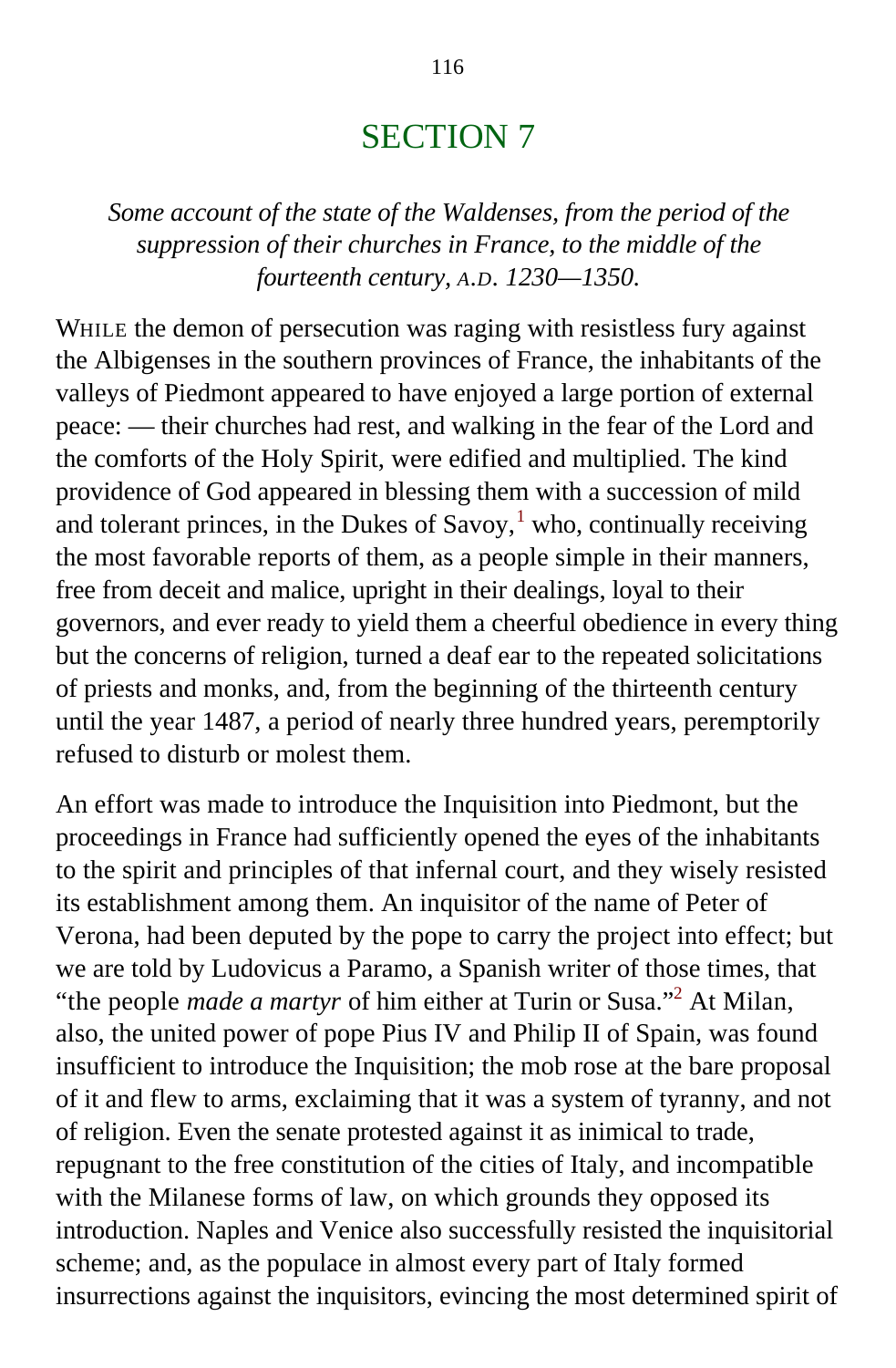hostility against them, the states prudently availed themselves of this temper of mind, and pretended they were afraid of exasperating the people should they introduce the independent power of the holy office.

The scenes of slaughter and devastation which had been carried on against the Albigenses, in the southern provinces of France, for more than twenty years during the former part of the thirteenth century, in which time it has been computed that a million of persons bearing that name were put to death, $3$  had occasioned many of them to cross the Pyrenees and seek a shelter from the storm in the Spanish provinces of Arragon and Catalonia. Matthew Paris, in his History of the reign of Henry III notices this circumstance, and informs us that in year 1214, during the pontificate of Alexander IV there were great numbers of the Waldenses in these provinces, of which the pope bitterly complained in one of his bulls, saying, that they had permitted them to gain such a footing, and given them such time to increase and multiply, that the evil called loudly for a remedy. He further adds, that they had several churches duly set in order with their bishops and deacons, in which they publicly and boldly preached their doctrine. Thither the vigilance of the inquisitors traced their steps, and accordingly in the year 1232, the Inquisition was brought into Arragon. A further indulgent, indeed, to this was, that the bishop of Huesca, a considerable city of Arragon, was reported *to err in matters of faith*, and in all probability had so much humanity in his composition, as led him to connive at the residence of heretics in his diocese. The office of making inquisition against them, was committed by pope Gregory IX to a friar of the order of Predicants, named Peter Caderite; and James, the King of Arragon, was magisterially enjoined not to permit him, or any of his assistants, to be molested in the discharge of the duties of the Inquisition. A commission was at the same time given to the archbishop of Tarragona, the metropolitan city of Catalonia, and his suffrages, to constitute a court of inquisition there also, against heretical pravity. The following is a copy of the bull which was issued for that purpose.

"Since the evening of the world is now declining, we admonish and beseech your brotherhood, and strictly command you by our written and apostolic words, as you regard the Divine judgment, that with diligent care you make inquiry against heretics, and render them infamous, by the assistance of the friars Predicants, and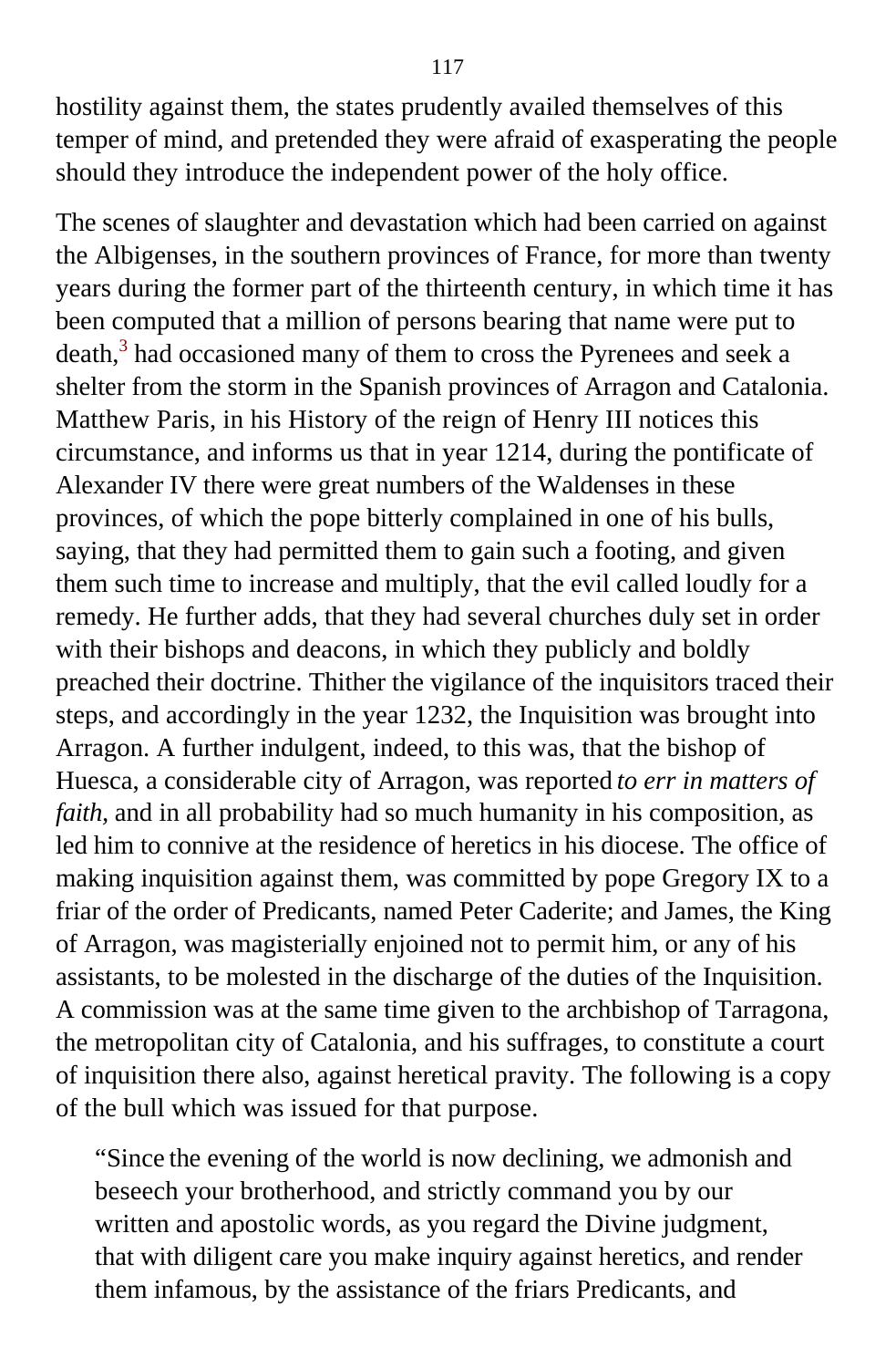others whom you shall judge fit for this business; and that you proceed against all who are culpable and infamous, according to our statutes lately published against heretics, unless they will from the heart absolutely obey the commands of the church—which statutes we send you enclosed in our bull; and that ye also proceed against the receivers, abettors, and favorers of heretics, according to the same statutes. But if any will wholly abjure the heretical plague, and return to the ecclesiastical unity, grant them the benefit of absolution, according to the forms of the church, and enjoin them the usual penance."<sup>[4](#page-402-1)</sup>

Soon after the establishment of the Inquisition in Arragon, a synod was convened at Tarragona, when many severe decrees were passed against heretics, and the holy office was erected there also; and, for the space of a century and a half, measures of the greatest rigor were incessantly carried on against the Waldenses in that quarter, before their entire extinction could be effected. The Catholic writers themselves avow these facts, and acknowledge that they owed their ultimate success, in subduing the heretics in that quarter, to the superior talents and exertions of Nicholas Eymeric, a Predicant monk, and author of the directory of the inquisitors, who was created inquisitor-general, about the year 1858, and died January 4th, 1392, having kept up the office of the Inquisition against heretics forty four years in succession.

The flight of Waldo from the south of France into Germany, and the success that attended him in preaching the gospel in the different cities which are situated on the banks of the Rhine, have been already noticed. We are informed that about the year 1213, Germany and Alsace were full of the Waldenses.<sup>[5](#page-402-1)</sup> Two considerations may enable us to account for this. One is, the destructive war that was waged against the Albigenses in France, supported by the terror of the Inquisition, which would necessarily drive the disciples of Christ to seek security in other countries. The other is, that a violent quarrel arose about this time between the pope and Frederic II, Emperor of Germany. This latter prince, on his first accession to the throne, had gone eagerly into all the measures of the court of Rome, and issued the most horrid and sanguinary edicts against the Waldenses, as hath been shown in a former section.<sup>[6](#page-402-1)</sup> But he had now, by some means, incurred the displeasure of Gregory IX who, at the moment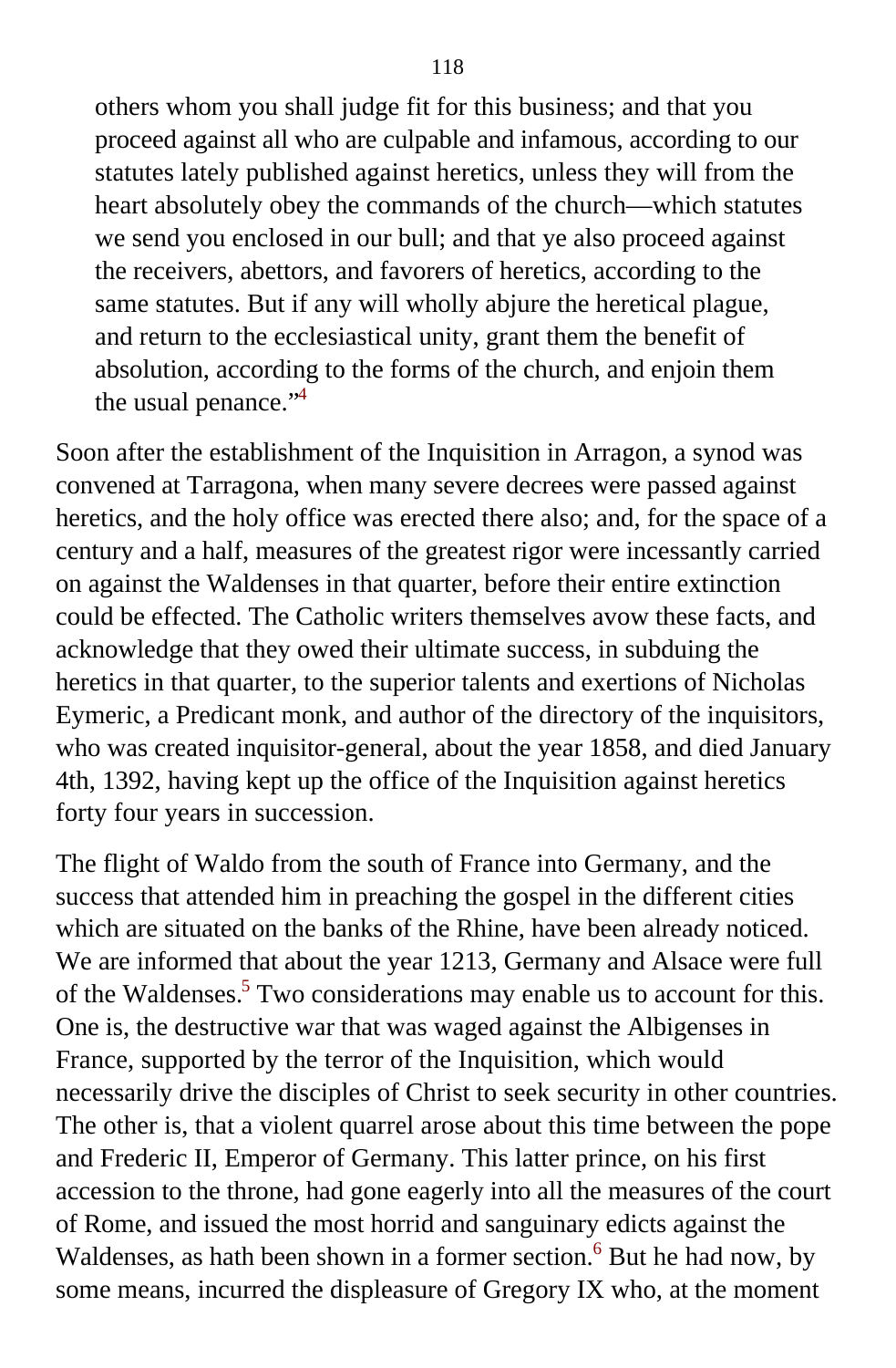that Frederick was prosecuting a war against the Saracens in the east, excited the emperor's own son Henry, who had been elected king of the Romans, to rebel against his father, in consequence of which, the cities of Lombardy had revolted. The rebellion was, however, suppressed, the prince was confined, and Frederic triumphed—but his troubles were not ended. The pope excommunicated him, and, to sow division between him and the princes of the empire, he (A.D. 1237) transmitted a bull into Germany, in which were the following words, referring to the emperor.

"A beast of blasphemy, abounding with names, is risen from the sea, with the feet of a bear, the face of a lion, and members of other different animals: which, like the proud, hath opened its mouth in blasphemy against the holy name; not even fearing to throw the arrows of calumny against the tabernacle of God, and the saints that dwell in heaven. This beast, desirous of breaking every thing in pieces with his iron teeth and nails, and of trampling all things under his feet, hath already prepared private battering rams against the wall of the Catholic faith; and now raises open machines, in erecting soul-destroying schools of Ishmaelites; rising, according to report, in opposition to Christ, the Redeemer of mankind, the table of whose covenant he attempts to abolish with the pen of wicked heresy. Be not, therefore, surprised at the malice of this blasphemous beast, if we, who are the servants of the Almighty, should be exposed to the arrows of his destruction. This King of plagues was even heard to say, that the whole world has been deceived by three imposters, Moses, Christ, and Mohammed; but he makes Jesus far inferior to the other two. 'They,' says he, 'supported their glory to the last, whereas Christ was ignominiously crucified.'" Frederick, on the other hand, drew up an apology to the princes of Germany, in which he terms Gregory, The Great Dragon and Antichrist, of whom it is written, "and all other red horse arose from the sea, and he that sat upon him took peace from the earth."<sup>[7](#page-402-1)</sup>

In the year 1245 pope Innocent IV convened the famous council of Lyons, concerning which the following inscription is preserved in the Vatican library at Rome. "The thirteenth general council, and the first of Lyons: Frederic II is there declared an enemy to the church, and *deprived of the*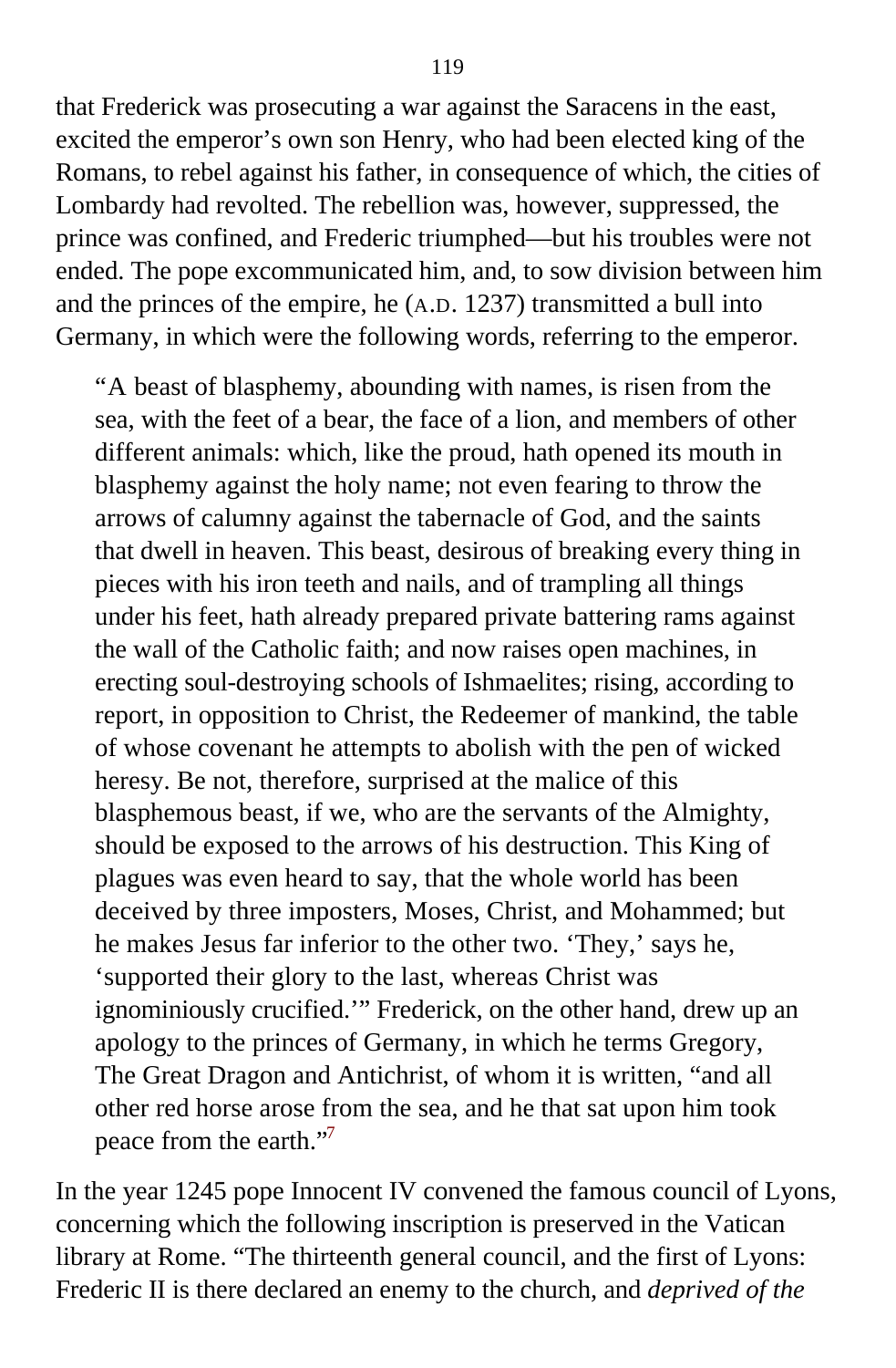*imperial diadem."* To this council Frederic did not fail to send ambassadors to defend his cause, well knowing that he was there to be publicly accused. The pope, who had set himself up as judge at the head of the council, acted also the part of his own advocate; and after strenuously insisting on his right to the temporalities of Naples and Sicily, and to the patrimony of the Countess Matilda, he charged Frederic with having made a peace with the Mahometans — with having had Mahometan concubines—with not believing in Christ—and, in a word, with being a heretic.<sup>[8](#page-402-1)</sup> The emperor's orators harangued in his defense with great spirit and resolution, and in their turn accused the pope of having been guilty of usury and rapine. Ambassadors from England were also sent to attend at this council, and represent the grievances which their countrymen were groaning under from the enormous exactions of the court of Rome. They complained as loudly of the pope as the pope had done of the emperor. "You draw," said they, "by means of your Italian emissaries, above sixty thousand marks yearly out of the kingdom of England; you have lately sent us a legate, who has given away all the church livings to Italians. He raises excessive taxes upon all the religious houses, and excommunicates every body that complains of his extortions. Let these grievances, therefore, be instantly redressed, for we will no longer endure them." The pope blushed, and made no answer, but proceeded to pronounce sentence against the emperor, by which he deprived him of his crown. While the pontiff was pronouncing the sentence, the fathers of the church held in their hands the lighted wax candles, which were immediately extinguished on the sentence being pronounced. As one party signed the decision, the other went out, giving vent to their groans.

The emperor was himself at Turin during these transactions, and, according to report, was greatly agitated on hearing of them. He, however, called for his strong box, which was brought him, and taking out of it the imperial crown, he added "This the pope and his council have not been able to take from me, and before they strip me of it much blood shall be spilt." He then proceeded to write to all the princes of Europe, urging them to support him against the pope. "I am not the first," says he, in his letters, "whom the clergy have treated so un-worthily, and I shall not be the last. But you are the cause of it, by obeying these hypocrites, whose ambition, you are sensible, is carried beyond all bounds. How many infamous actions,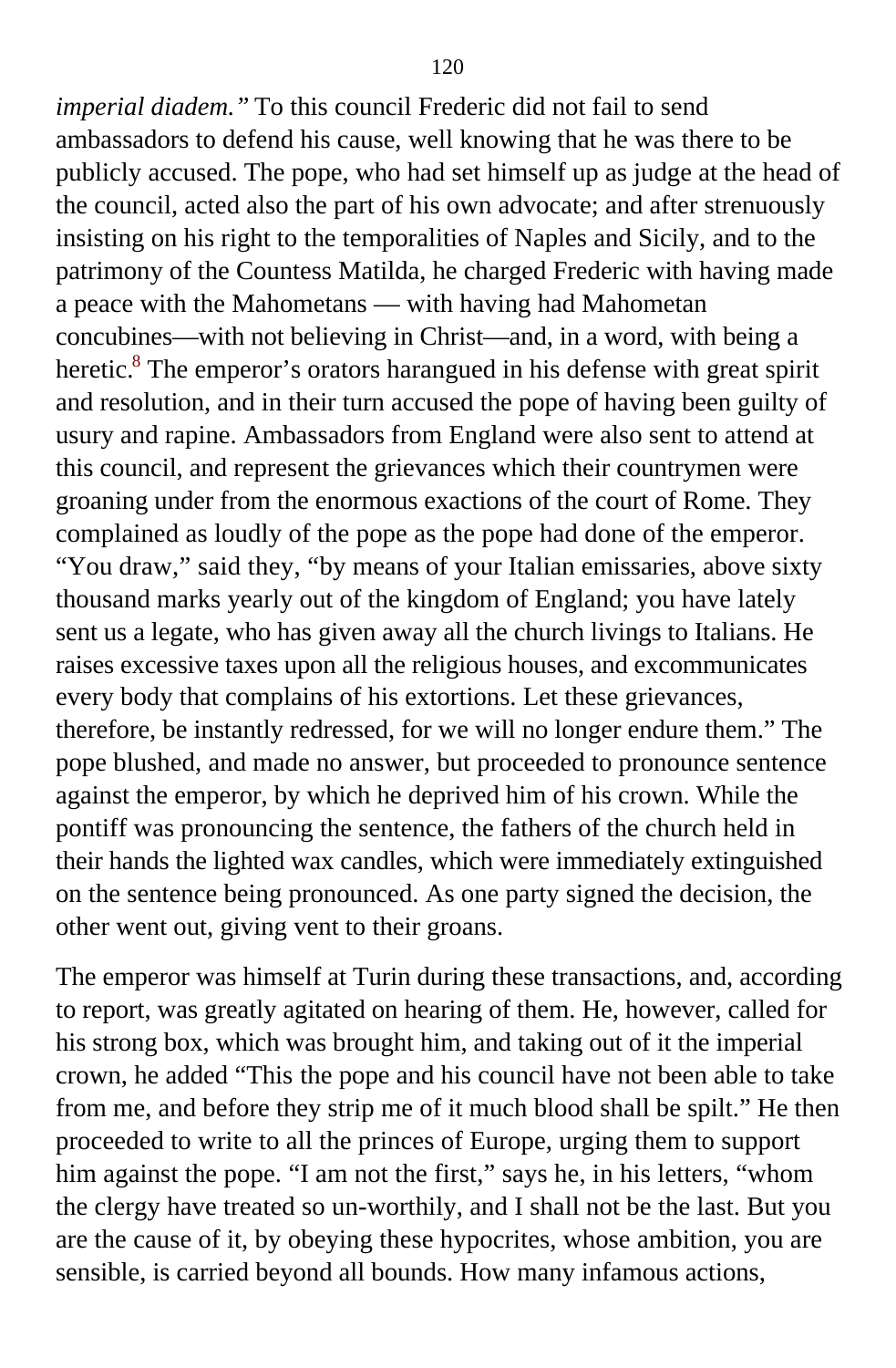shocking to modesty, might you not, if you were disposed to it, discover in the court of Rome? While they are abandoned to the vices of the age, and intoxicated with its pleasures, the greatness of their riches stifles in their minds all sense of religion. It is, therefore, a work of charity to deprive them of these pernicious treasures which are their ruin, and it is your duty to assist me in so doing."

These extracts sufficiently show the state of deadly hatred that existed between the pope and emperor, and it produced a flame that raged, with more or less violence, throughout the empire, until the death of the latter in the year 1250. "It was dreadful," says a late writer, "to see the misery to which many thousands were reduced in Germany, by a new and illegal election of another emperor, and by the violences committed in the revolted cities of Italy; in all which the pope was the only one insensible to the operations of Divine justice. In the midst of this confusion, (1254) the Almighty summoned him before his tribunal."<sup>[9](#page-402-1)</sup> One beneficial result of this long-pending quarrel was, that it retarded the establishment of the inquisition in different parts of the German empire, and consequently gave the Waldenses an opportunity of propagating their sentiments more extensively. The clergy, no doubt, were generally upon the alert in quest of heretics, and wherever they were discovered, means of one kind or other were not wanting to persecute them, and render their dispersion necessary to avoid its fury. But these things always turned out to the furtherance of the gospel, "because many learned preachers were thereby dispersed abroad to make known the purity of their religion to the world."<sup>[10](#page-402-1)</sup>

But after the death of Frederic, the establishment of the Inquisition met with less obstruction. The affairs of Germany had been left by him in great disorder. Italy was without a prince, and the Milanese under the control of the pope. "The latter," says Limborch, "now determined to extirpate all heresy, *which had greatly increased during the preceding war."*[11](#page-402-1)

About the year 1880, the Waldenses were grievously harassed and oppressed, in several parts of Germany, by an inquisitor of the name of Echard, a Jacobin monk. The circumstance is related by Vignier, in his Historical Library, part the third, where he also records an anecdote of this Echard that is worth mentioning. After inflicting cruelties with great severity, and for a length of time, upon the Waldenses, he was at length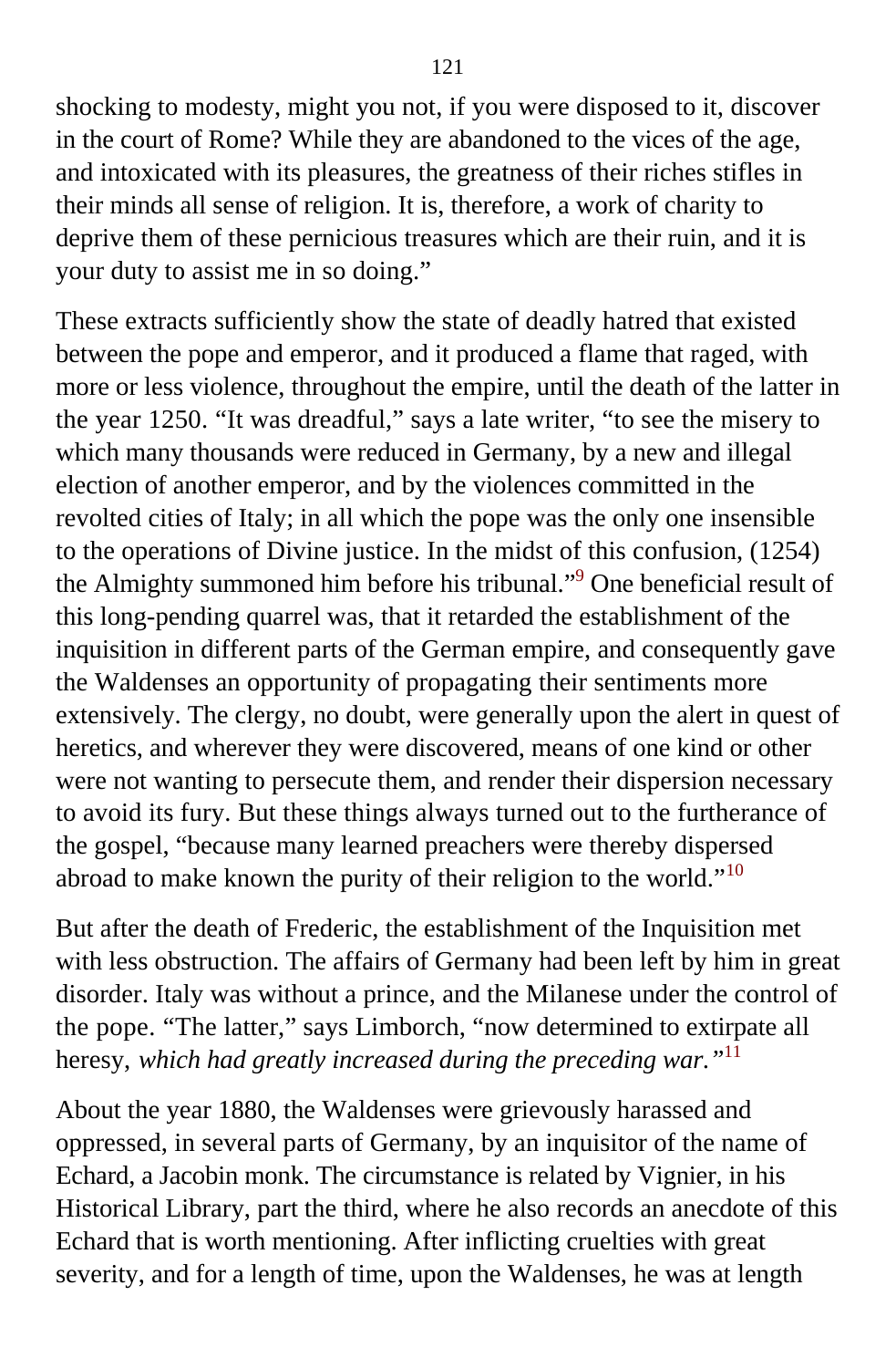induced to investigate the causes and reasons of their separation from the church of Rome. The force of truth ultimately prevailed over all his prejudices — his own conscience attested that many of the errors and corruptions, which they charged on that apostate church, really existed; and, finding himself unable to disprove the articles of their faith by the word of God, he confessed that truth had overcome him, gave glory to God, and entered into the communion of the Waldensian churches, which he had long been engaged in punishing and persecuting even to death. The news of his conversion was soon spread abroad, and reached the ears of the other inquisitors, whose indignation was roused by his apostasy. Emissaries were dispatched in pursuit of him, and he was at length apprehended and conveyed to Heidelberg, where he was committed to the flames. His dying testimony was a noble attestation to the principles and conduct of the Waldenses; for he went to the stake charging it upon the church of Rome as a monstrous and iniquitous procedure, to put to death so many innocent persons, for no other crime but their steadfast adherence to the cause of Christ, in opposition to the delusions of Antichrist.<sup>[12](#page-403-0)</sup>

The Waldenses, however, continued to increase throughout Germany, during the thirteenth and fourteenth centuries. Four hundred and fortythree were apprehended by the inquisitors in Saxony and Porecrania, in the year 1391, who confessed that their teachers came from Bohemia, and that they and their ancestors before them had been instructed in the principles they then held. In 1457, a great number of the Waldenses were discovered by the inquisitors in the diocese of Eistein in Germany, who were put to death, and who confessed that they had among them twelve barbes, or pastors, who labored in the work of the ministry. In short, Trithemius relates it as an acknowledged fact, that in those days the Waldenses were so numerous, that in traveling from Cologne to Milan, the whole extent of Germany, they could lodge every night with persons of their own profession, and that it was a custom among them to affix certain private marks to their signs and gates, whereby they made themselves known to one another.[13](#page-403-0)

In the year 1210, twenty-four persons of the sect of the Waldenses were seized in the city of Paris, some of whom were imprisoned, and others committed to the flames. In the year 1334, the monks of the inquisition, who were deputed to search after the Waldenses, apprehended one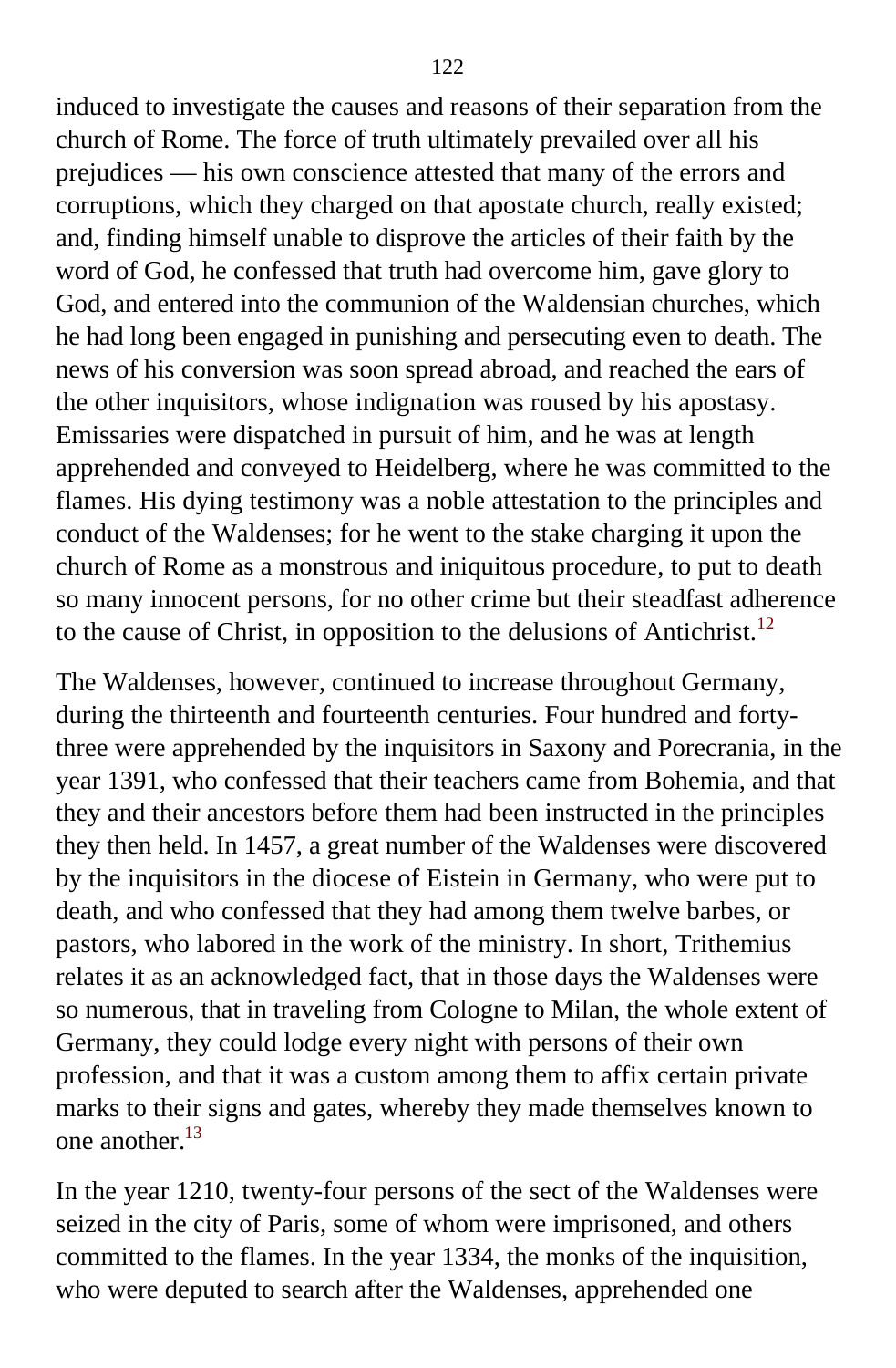hundred and fourteen of them at Paris, who were burnt alive, sustaining their torture with admirable fortitude. It is also related by the author of a work entitled "The Sea of Histories," that in the year 1378, the persecution against the Waldenses continuing, a vast number of them were burnt in the place de Grave, in Paris.<sup>[14](#page-403-0)</sup> These sanguinary proceedings, however, it would seem, were far from eradicating the heresy. For, two years after this, viz. in 1380, we find Francis Borelli, an inquisitorial monk, armed with a bull of pope Clement VII undertaking the persecution of the Waldenses in the same quarter. In the space of thirteen years, he delivered into the hands of the civil magistrates of Grenoble a hundred and fifty persons to be burned as heretics. And in the valley of Fraissiniere, he apprehended eighty more, who were also committed to the flames.<sup>[15, 16](#page-403-0)</sup>

About the year 1370, a colony of the Waldensian youths of Dauphine sought a new settlement in Calabria, probably hoping there to enjoy, with less molestation, their religious privileges. Finding the soil fertile, and the region thinly peopled, they applied to the proprietors of the lands, and stipulated for a settlement among them. The lords of the country cheerfully granted their request, gave them the kindest reception, agreed with them on equitable terms, and *let out* to them parcels of land for cultivation. By their superior industry, the new colonists speedily fertilized and enriched their respective districts; and by their probity, peaceable manners, and punctuality in the payment of their rents, they ingratiated themselves with their landlords and neighbors in general. The priests alone were dissatisfied. They found they did not act like others in religious matters; they contributed nothing to the support of the church by masses for the dead, or other popish innovations, and they were offended. In particular, they were chagrined at finding that certain foreign schoolmasters, who educated the children of these strangers, were highly respected and preferred to themselves—and that they received nothing from them except tithes, which were paid according to contract with their landlords. Concluding, therefore, that they must be heretics, they signified their intention to complain of them to the pope. The gentry, however, resisted that. "They are just and honest," said they, "and have enriched all the country. Even ye priests have received important advantages from their industry. The tithes alone, which ye now receive, are so much greater than those which were formerly produced from these countries, that you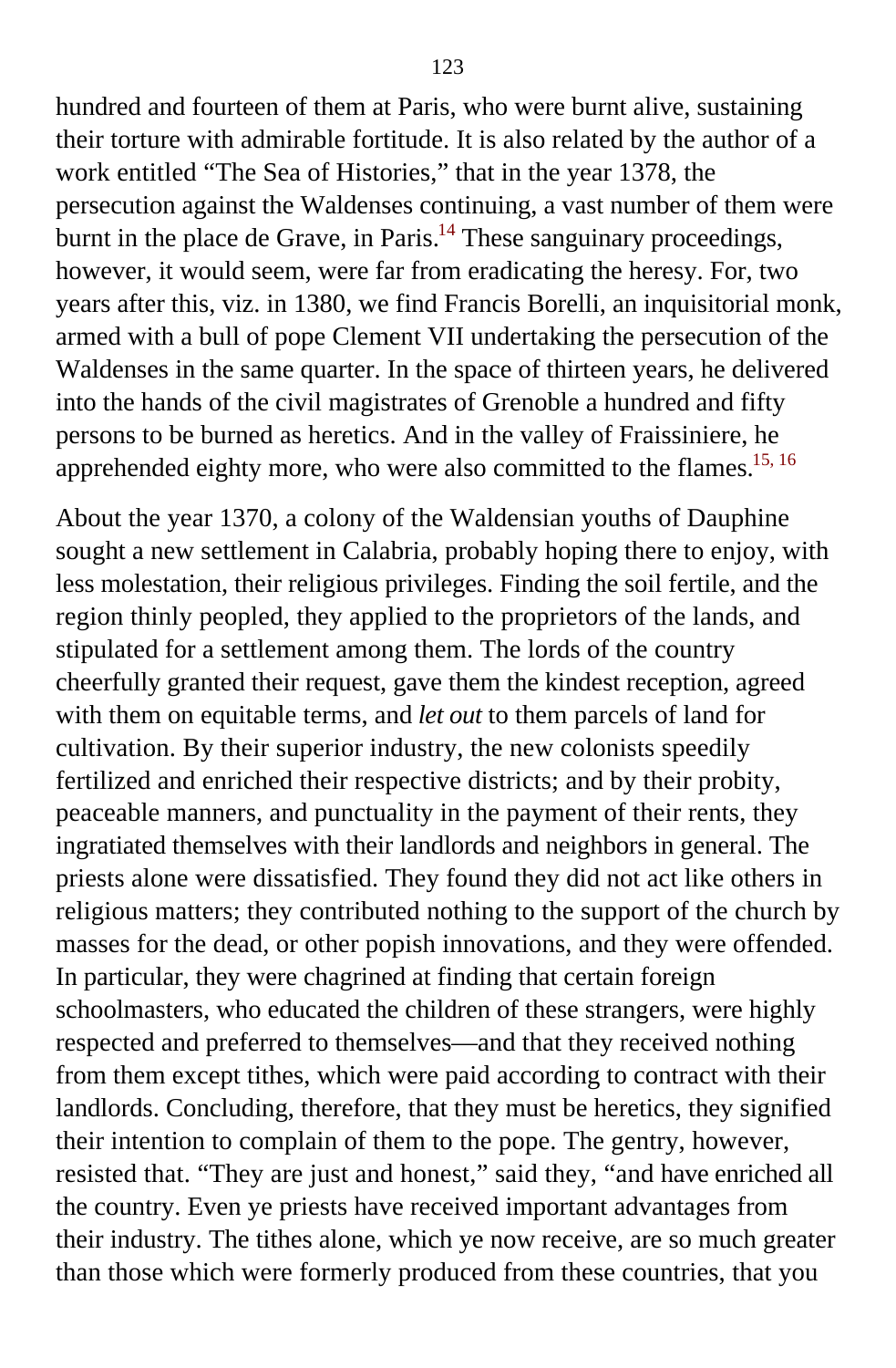are more than compensated for any losses you may sustain on other accounts. Perhaps the country from whence they came is not so devoted to the ceremonies of the Roman church; but as these people fear God, are generous to the poor, just and beneficent to all men, it is illiberal on your parts to force their consciences. Are they not a temperate, sober, discreet people, and peculiarly decent in their speech? Does any person ever hear them utter a blasphemous expression?"

This prudent counsel was not without its use. The priests, indeed, who felt, or imagined their interests were undermined by these new settlers, murmured, and gave vent to their mortification in private. But the lords of the country had sufficient discernment to estimate the value of their new tenants; and they protected them from the indignation of the clergy. The consequence was, that the Calabrian Waldenses enjoyed security, and the benefits of toleration, until the year 1560, when they formed an union with the church of Geneva, of which Calvin was then pastor. Their history previous to that union is dreadful, on account of the scenes of papal persecution that ensued; but it belongs to a subsequent period, and we must not here enter upon it.

During the period of which we are now treating, the Netherlands (Flanders) exhibited many shocking scenes of slaughter of the Waldenses. It seems probable that when persecuted in France they retreated into that country, where also the intolerant zeal of inquisitors followed, and made dreadful havoc of them. Here they obtained a new appellation, viz. *Turilupins,* that is, the wolves of Turin. The explanation which their own friends give us of this term is, that being banished from the society of men, and driven to dwell with the beasts of the forest, they, in reference to the place whence they originated, designated them Turlupins, or Turilupins. Our historian, Matthew Paris, informs us, in his Life of Henry III that one Robert Bougre, who had lived among the Waldenses, and professed their faith, apostatized from them, became a Dominican, and was appointed by the pope inquisitor general. This man, knowing their usual places of concealment, apprehended more than fifty of them, in the year 1236, and caused 161 them all to be burned or buried alive. But of the extremes to which this miscreant carried his cruelties, a tolerable notion may be formed from the singular occurrence, that even the court of Rome complained of his abusing the power with which he had been entrusted. He was accused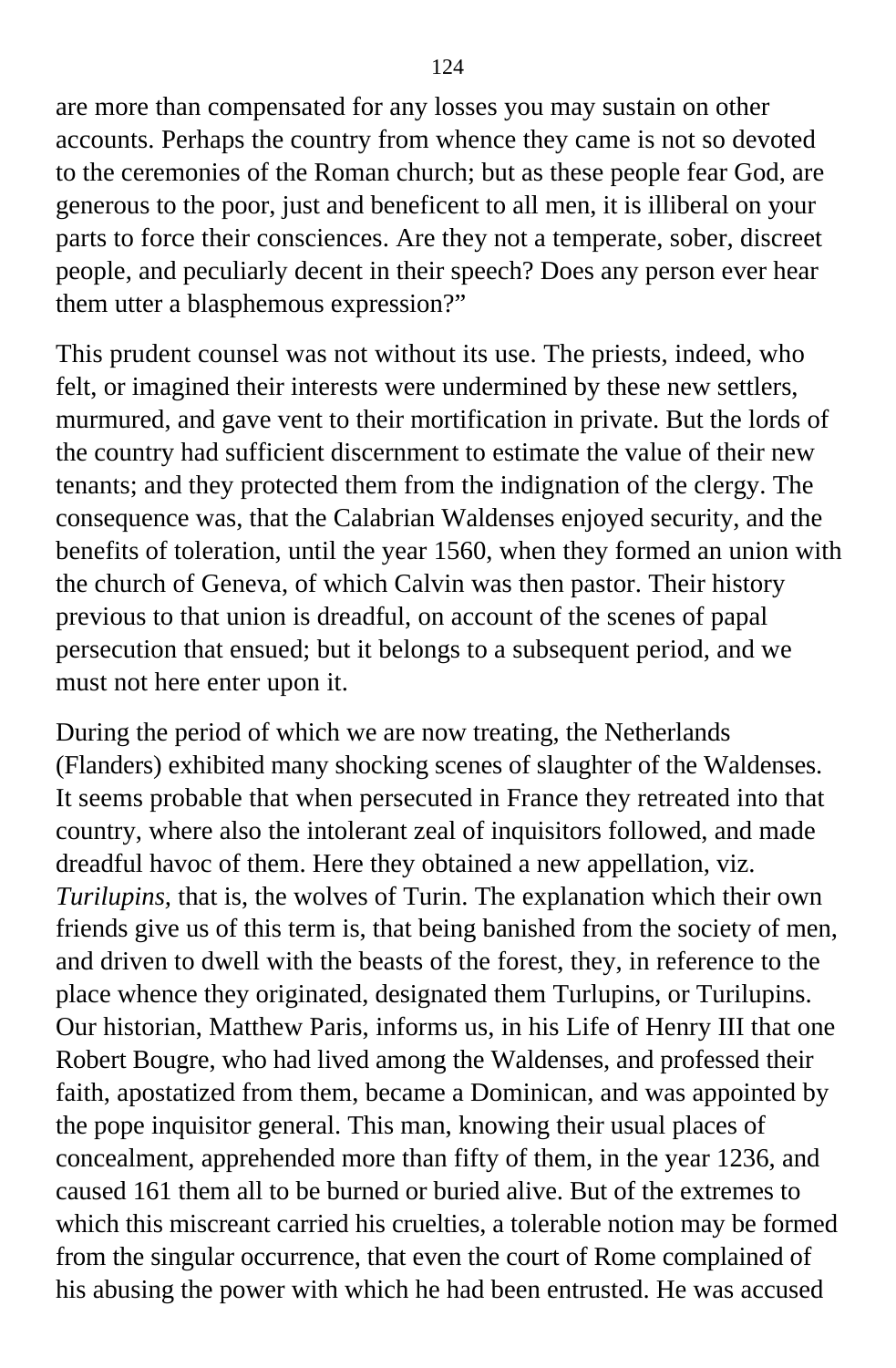of perverting the authority of his office, of punishing the innocent with the guilty, and of committing various atrocities, in consequence of which he was deprived of his office of inquisitor, and condemned to perpetual imprisonment.<sup>[17](#page-403-1)</sup>

We are told by Le Sieur de la Popeliniere, who wrote a History of France, that the religion of the Waldenses spread itself throughout all the countries of Europe, even into Poland and Lithuania; and that ever since the year 1100, they had been propagating their doctrine, which differed but little from that of the modern Protestants. He adds that, notwithstanding the vigorous efforts that have been resorted to, by different princes and powers to suppress their doctrine, they had, even to his times, boldly and courageously maintained it. Vignier, before quoted, mentions, that when the Waldenses were driven from Picardy, through the violence of persecution, several of them retired into Poland. Hence we find, that in the year 1330, the Inquisition followed them there, and that numbers of them were put to death. Matthias Illyrius, in his "Catalogue of the Witnesses of the Truth," says, he had lying before him the forms of the Inquisition made use of on that occasion. $18$ 

From these same writers, to whom may also be added the inquisitor Reinerius Saccho, we learn, that the persecutions which took place in the south of France, during the former part of the thirteenth century, drove the Waldenses also into various other countries. "In 1229 they had spread themselves in great numbers throughout all Italy. They had ten schools in Valcamonica alone, which were supported by pecuniary contributions in all their societies, and which contributions were transmitted into Lombardy." Reinerius adds, that about the year 1250, the Waldenses had churches in Albania, Lombardy, Milan, in Romagna, Vincenza, Florence, and Val Spoletine; and, in the year 1280, there were a considerable number of Waldenses in Sicily. In all these places the sanguinary edicts of the Emperor Frederic II were continually suspended, like the sword of Damocles, over their heads. To these, also, were now added the rage of inquisitors and of papal constitutions, through which they were continually exposed to sufferings and misery. In Sicily in particular, the imperial fury raged against them—they were ordered to be treated with the greatest severity, that they might be banished, not only from the country, but from the earth. And throughout Italy, both Gregory IX and Honorius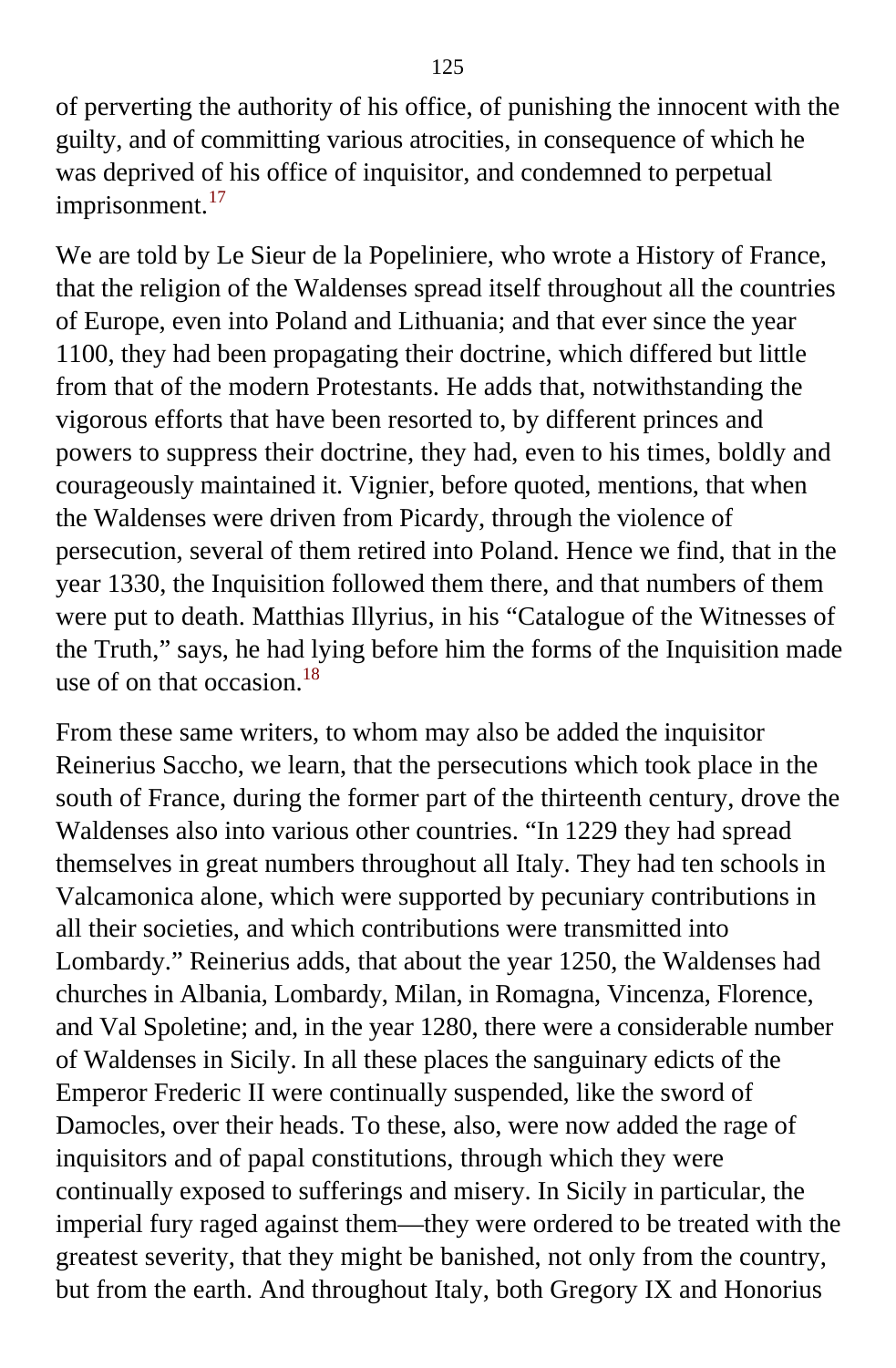IV harassed and oppressed them with the most unrelenting barbarity, by means of the Inquisition — the living were, without mercy, committed to the hands of the executioner, their houses razed to the ground, their goods confiscated, and even the slumbering remains of the dead were dragged from their graves, and their bones committed to the flames.<sup>[19](#page-403-1)</sup>

We are further informed by Reinerius Saccho, that in his time, the Waldenses had their churches at Constantinople and Philadelphia, in Sclavonia, Bulgaria, and Diagonitia. Yignier reports, that after the persecution of Picardy, they dispersed themselves into Livonia and Sarmatin. And, it is added by Matthew Paris, that they had spread themselves as far as Croatia and Dalmatia, where their profession prevailed to that degree, that they had won over several (Catholic) bishops to their party.

It is pleasing to find, that while the Waldenses were thus carrying the light of the gospel of Christ throughout the whole continent of Europe, a gleam of its celestial brightness burst upon our own country, and, in some small degree, served to irradiate the gloom in which it was enveloped. In a former section, we have noticed the emigration of thirty of the Waldenses into England, who were cruelly persecuted and destroyed at Oxford in the year 1166. John Bale, in his Chronicle of London, mentions a person who was burnt at London, in 1210, whose only crime was, that he was tainted with the faith of the Waldenses. But the wars that were carried on against the Albigenses in the south of France about this time, contributed very much to the propagation of the principles of the Waldenses in this country, as indeed, appears from the testimony of Thuanus, lately adduced. For, independent of the contiguity of the two countries, there were circumstances of a political nature that tended very much to keep up the intercourse between them. Guienne was at that time in the possession of the English — to which may be added, that Raymond, Earl of Toulouse, the great patron and protector of the Albigenses, was brother-in-law to the King of England; in consequence of which alliance, our countrymen were frequently employed in assisting the subjects of Raymond in their wars. That the doctrines of the Waldenses had begun to spread themselves here about the close of the thirteenth century, is sufficiently obvious from a fact noticed by Archbishop Usher, viz. that in the reign of Henry III "the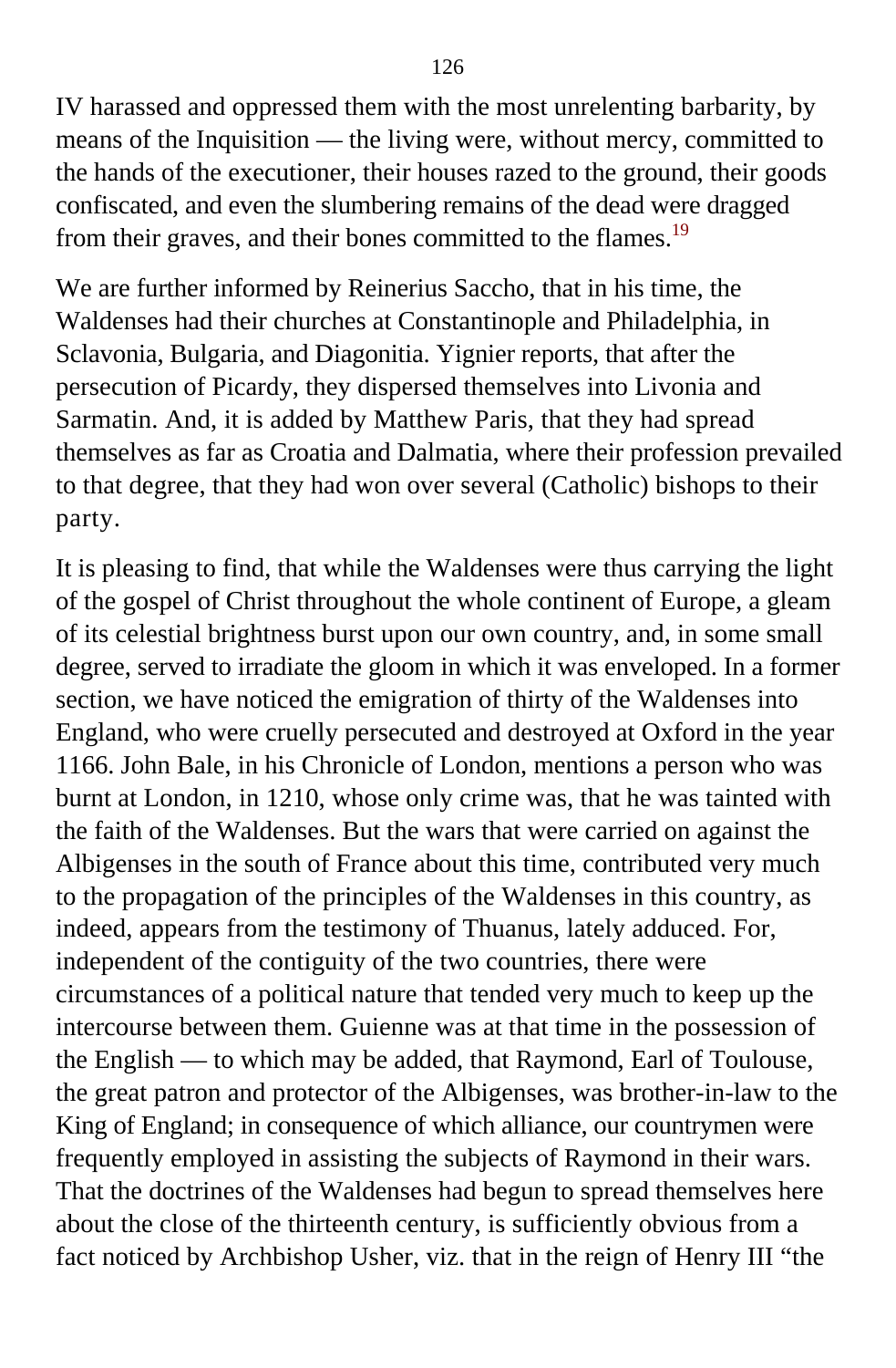orders of the Friars Minorites came into England to suppress the Waldensian heresy."

The most remarkable character that appears in the annals of the English ecclesiastical history during this period, was Robert Greathead, $2<sup>0</sup>$  bishop of Lincoln. He was born about the year 1175, at Stradbrook, in the county of Suffolk, and appears to have been a person of obscure parentage. His studies, however, were prosecuted at the University of Oxford, where he acquired an intimate acquaintance with the Greek and Hebrew languages; after which he went to Paris, at that time the first seminary in Europe, where he became a perfect master of the French language. Returning to his native country, he was, in the year 1235, elected, by the dean and chapter, bishop of Lincoln, and King Henry III, ratified the choice. He seems to have possessed, even from his youth, much seriousness of mind; and though at that period of life, immersed in the darkness and superstitions of the age, he was no sooner inducted to his office than he began to reform abuses. He convened the clergy of his diocese at stated times, to whom he preached, and urged them to the duties which devolved upon them from their office. But as the latter had no ear to give to these things, the bishop soon began to be involved in litigations with the monks and other popish agents. In the year 1247, two persons of the Franciscan order were sent into England to extort money for the pope. They applied to the prelates and abbots, but, as it would seem, not with all the success that was wished. Greathead was amazed at the pomp and insolence of these friars, who demanded six thousand marks as the contribution of the diocese of Lincoln, at the same time giving him to understand that they were vested with the pope's bull. "Friars," said he, "with all reverence to his holiness be it spoken, the denland is as dishonorable as it is impracticable. The whole body of the clergy and people are concerned in it equally with myself. To give a definite answer, in an instant, to such a demand, before the sense of the kingdom is taken upon it, would on my part be rash and absurd."

Circumstances of this kind, in process of time, began to open the eyes of the bishop to the domineering influence of the court of Rome. Another thing which struck his mind forcibly was, that in going through his diocese, he found the pope had, by means of his letters, introduced into all the churches, where opulent benefices were to be enjoyed, a set of lazy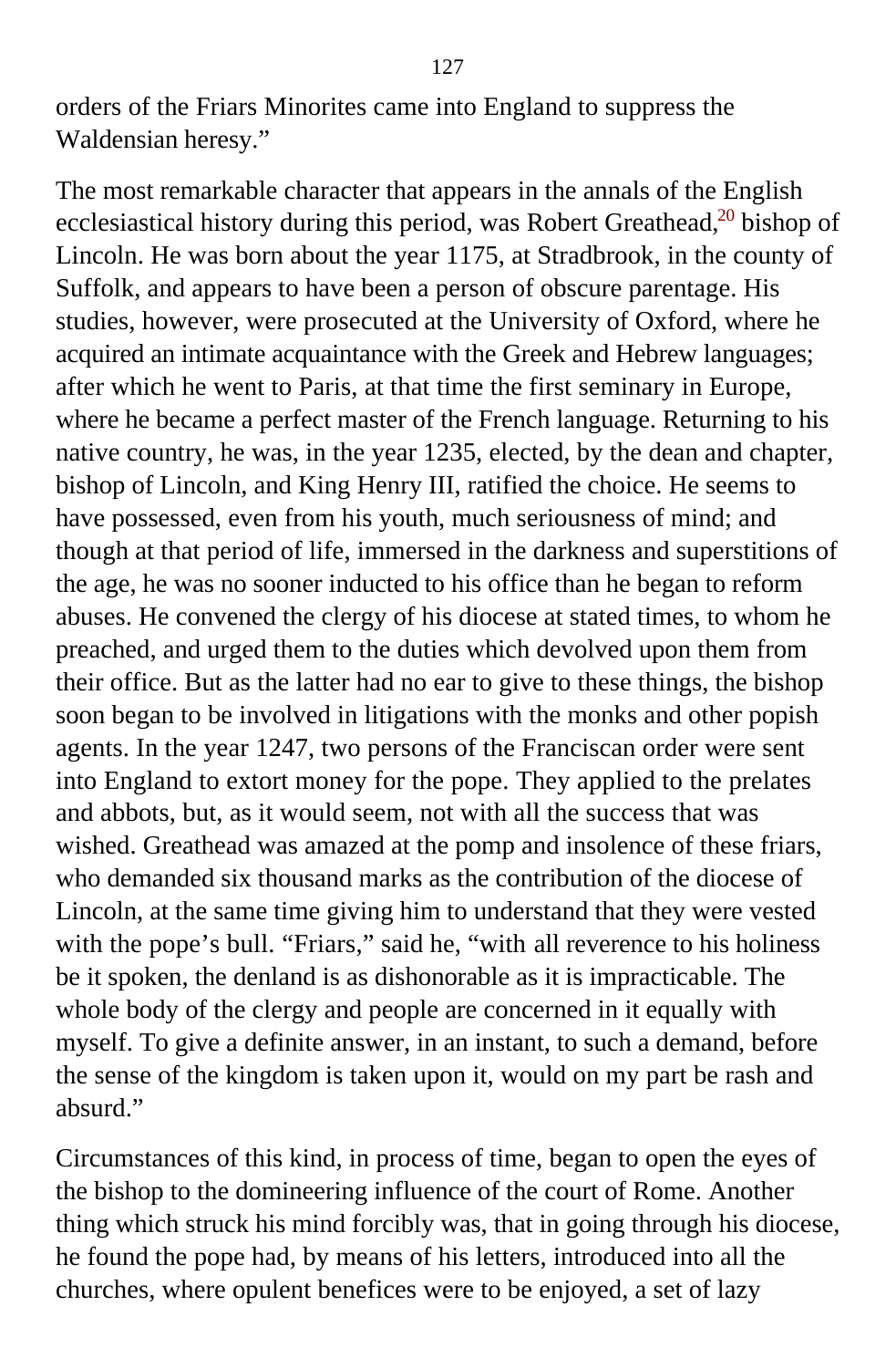Italians, who neither understood the language of the country, nor possessed either ability or inclination to instruct the people. These enormities became the objects of his detestation. When the papal bulls, intended to introduce some new evil, were put into his hands, he would indignantly cast them from him, and absolutely refuse compliance with them, saying, that he should prove himself the friend of Satan, were he to commit the care of souls to foreigners. Pope Innocent, however, persevering in the same line of conduct, magisterially ordered him to admit an Italian, totally ignorant of the English language, to a very rich benefice in the diocese of Lincoln; and the bishop refusing to comply, the former suspended him from his functions. But Greathead treated the papal mandate with contempt, and continued to discharge his episcopal duties.

In the year 1253, the pope was desirous of preferring his own nephew, an Italian youth, to a rich benefice in the cathedral of Lincoln; and, for this purpose, he, by letter, enjoined the bishop to give him the first canonry that should be vacant. This was to be done by *provision,* for that was the term employed by the pontiff when he undertook to provide beforehand a successor to a benefice; and on this occasion he seems to have been determined to intimidate the bishop into compliance. He declared that any other disposal of the canonry should be null and void, and that he would excommunicate every one that should dare to disobey his injunction. But Greathead, resolving not to comply, wrote a letter on this occasion, which reflects the highest honor on his memory. "Next to the sin of antichrist," says he, "which shall be in the latter times, nothing can be more contrary to the doctrine of Christ, than to destroy men's souls, by defrauding them of the benefit of the pastoral office. Those who minister to their own carnal lusts, by means of the milk and wool of the sheep of Christ, and do not strive to promote the salvation of the flock, in the pastoral office, are guilty of destroying the souls of men. Two atrocious evils are in this way committed—they sin against God himself, who is essentially good, and also against the image of God in man, which, by the reception of his grace, becomes partaker of the divine nature. For the holy apostolic see to be accessory to such wickedness, would be a monstrous abuse of power, and argue an entire separation from the glorious kingdom of Christ, and a participation with the two powers of darkness, (meaning probably the devil and Antichrist.) No man can obey such mandates with a good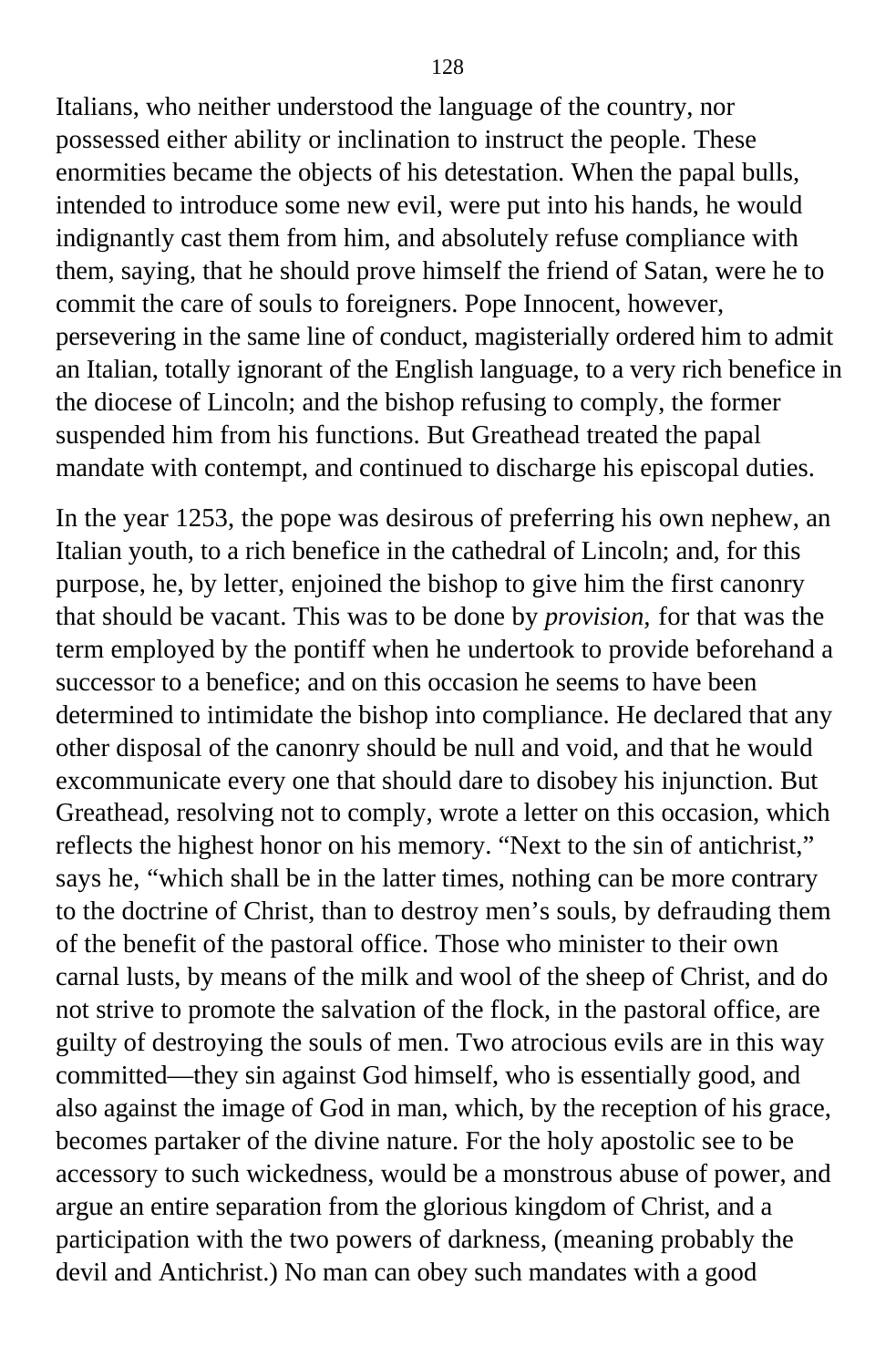conscience, even though they were seconded by the high order of angels themselves; on the contrary, every faithful Christian ought to oppose them with all his might."

When this epistle reached the hands of the pope, it roused his indignation to the highest pitch. "Who," said he, "is this old dotard, that dares to judge my actions." By Peter and Paul, if I were not restrained by my generosity, I would make him an example and a spectacle to all mankind. Is not the King of England my vassal and my slave? And if I gave the word, would he not throw him into prison and lead him with disgrace?" The cardinals, however, who saw the danger into which the pontiff was about to plunge himself by his rashness, strove to moderate his resentment. One Giles, a Spanish cardinal, in particular, thus addressed him. "It is not expedient for you to proceed against the bishop in that violent manner; for, what he says is certainly true, nor can we with decency condemn him. He is a holy man—much more so than we ourselves are—a man of admirable genius, and of the most exemplary morals—no prelate in Christendom is thought to excel him. It is probable, that by this time the truths expressed in his letter are known to many, and they will excite many against us. The clergy, both in France and England, know the character of the man, nor is it possible to fix any stigma upon him. He is understood to be a great philosopher, an accomplished scholar in Latin and Greek literature, zealous in the administration of justice, a theological lecturer in the schools, a popular preacher, a friend to chastity, and the enemy of simony." In these sentiments Giles was seconded by others, and the whole conclave of cardinals advised the pope to wink at these transactions, lest a tumult should arise in the church; for, said they, "it is an evident truth that a revolt from the church of Rome, will one day take place in Christendom." But the rage of Innocent IV was not to be allayed; he excommunicated the bishop of Lincoln, and appointed Albert, one of his nuncios, to succeed him. Greathead, supported by a conviction of the rectitude of his conduct, referred his appeal to the tribunal of Christ, and paid no regard to the decree; and what the cardinals foresaw, was realized in the event—the pope's mandate was universally neglected, and the bishop remained in quiet possession of his dignity.

But this venerable prelate was now fast advancing towards the end of his labors, and in the year 1258, he died (Oct. 9th) at his palace at Buckden.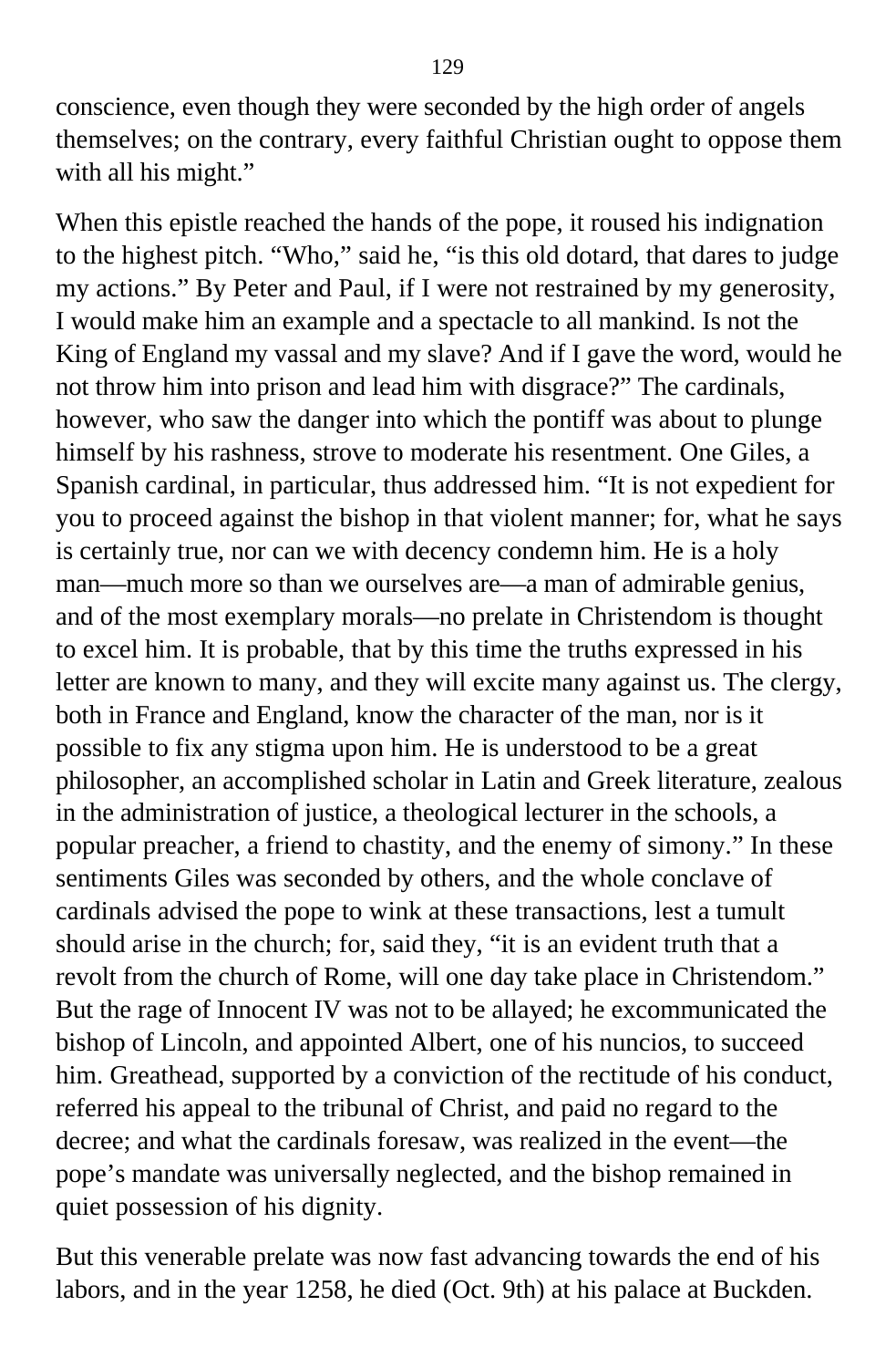When the pope heard of his death, he exultantly exclaimed, "I rejoice, and let every true son of the church of Rome rejoice with me, that my great enemy is removed." He ordered a letter to be written to the King of England, requiring him to cause the bishop's body to be taken up, cast out of the church, and burned. The cardinals, however, resisted his project; and the letter, though written, was never sent, owing, probably, to the declining state of the pontiff's health, for he died in the following year.

Matthew Paris, the monk of St. Alban's, though superstitiously attached to the See of Rome, and not a little prejudiced against the Bishop of Lincoln, on account of the severity with which he treated the monastic orders, has furnished a character of Greathead so honorable, that it deserves to be recorded.

"The holy bishop Robert," says he, "departed this world, which he never loved, and which was always to him as a place of banishment. He was the open reprover of my lord the pope, and of the king, as well as of the prelates. He was the corrector of monks, the director of priests, the instructor of the clergy, the patron of scholars, a preacher to the laity, the punisher of incontinence, the diligent investigator of various writings, and the scourge of lazy and selfish Romanists, whom he heartily despised. In regard to temporal concerns, he was liberal, copious, polite, cheerful, and affable — in spiritual things he was devout, humble, and contrite in the execution of his episcopal office he was diligent, venerable, indefatigable."<sup>[21](#page-404-0)</sup>

Greathead's doctrinal sentiments, considering the darkness of the age in which his lot was cast, appear to have been remarkable for their purity and simplicity. The following is his view of the important article of DIVINE GRACE.

"Grace," says he, "is that good pleasure of God whereby he is pleased to bestow upon us what we have not deserved, and the gift is for our advantage and not his. Hence it is very clear, that all the good we possess, whether it be natural, or freely conferred afterwards, proceeds from the grace of God; because there is no good thing, the existence of which he does not will; and for God to will anything is to do it; therefore there can be no good of which he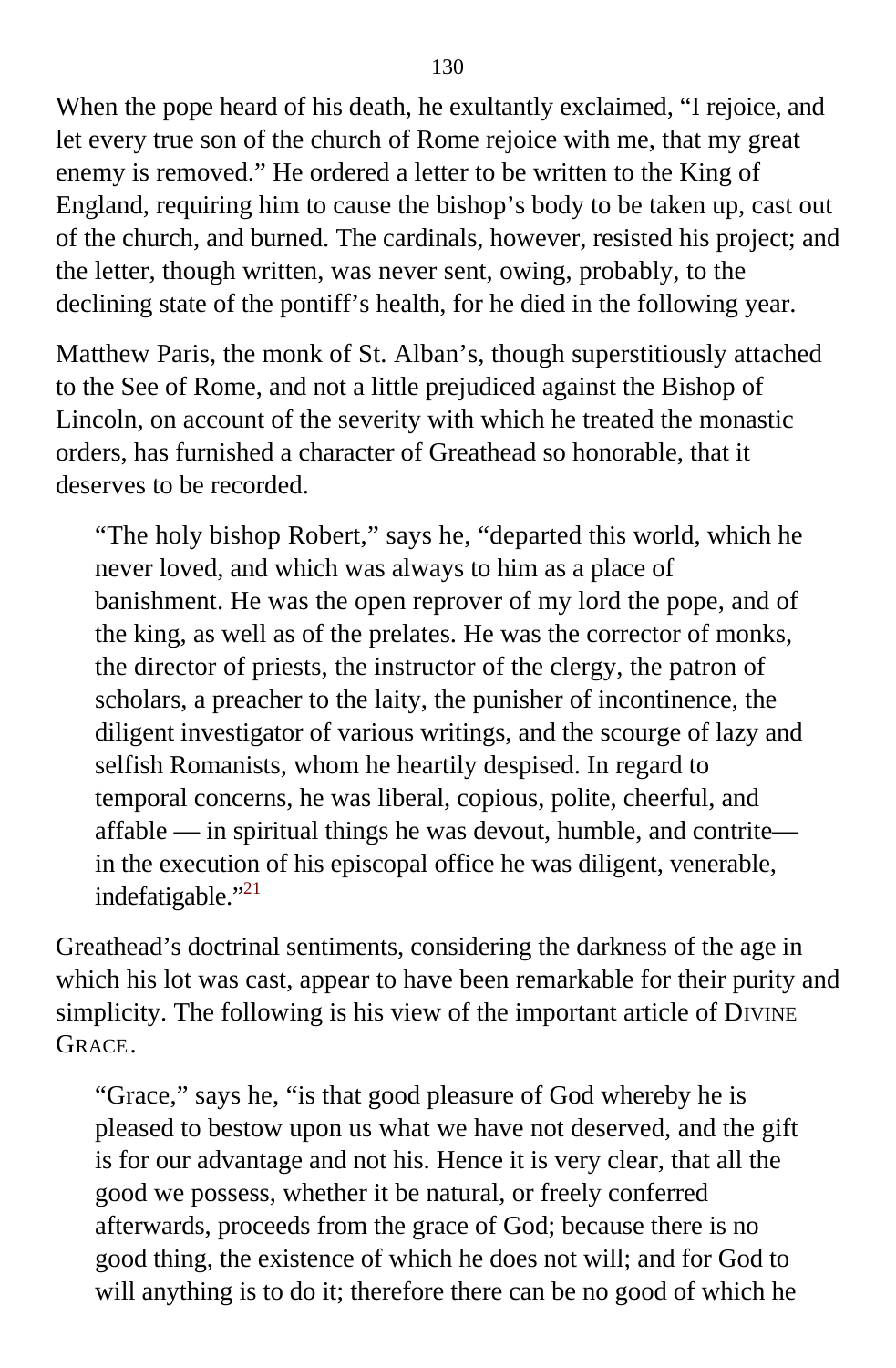is not the author. He turns the human will from evil, and converts it to good, causing it to persevere in the same."

Several of his manuscript sermons, it seems, are still extant in the cathedral church of York. One of them is founded upon Luke 6:20. *Blessed are ye poor, for yours is the kingdom of heaven.* In discussing the subject, he undertakes to describe the poverty recommended in the text; which, by comparing the words with the parallel place in Matthew 5:8, he finds to be *poverty of spirit.* This poverty, he tells us, is wrought in the heart of the elect, by the Holy Spirit — its foundation is laid in real humility; which disposes a man to feel that he has nothing but what he has received from above. But that is not all — for, as he observes, humility in this view belonged to Adam before he fell — the humility of *a sinner* hath a still deeper root. The humble man not only sees that he has nothing in himself, but he is stripped of all desire to possess in himself the springs of selfexaltation. Self-condemned and corrupt before God, he despairs of help from his own powers, and finds all he wants in Him, who is the true life, wisdom, and health, and indeed his all in all, even the incarnate Son of God, who condescended to come into our vale of sin and misery, that he might raise us from their depths. By leaning on him alone, every real Christian rises into true life and peace and joy. He lives in *his* life—sees light in *his* light—is invigorated with *his* warmth— grows in *his* strength — and leaning upon the Beloved, his soul ascends upwards. The lower he sinks in humility, the higher he rises towards God. He is sensible that he not only is nothing in himself, but that he also has lost what he had gratuitously received, has precipitated himself into misery, and so subjected himself to the slavery of the devil; and lastly, that he has no internal resources for recovery. Thus he is induced to place his whole dependence on the Lord Jesus Christ, to abhor himself, and always to prefer others as better than himself. This leads him "to take the lowest seat" as his own proper place.

He then calls upon the man who professes to be the subject of humility, earnestly to examine himself, how far he demonstrates in his temper and conduct, this fruit of the Spirit; and even should he find some evidences of it in his soul, to beware that he be not inflated with the discovery, because he ought to know that it is only of God that he is what he is— and that he ought no more to boast of himself, than the refulgent colors of the prism should glory in that splendor which they derive wholly from the solar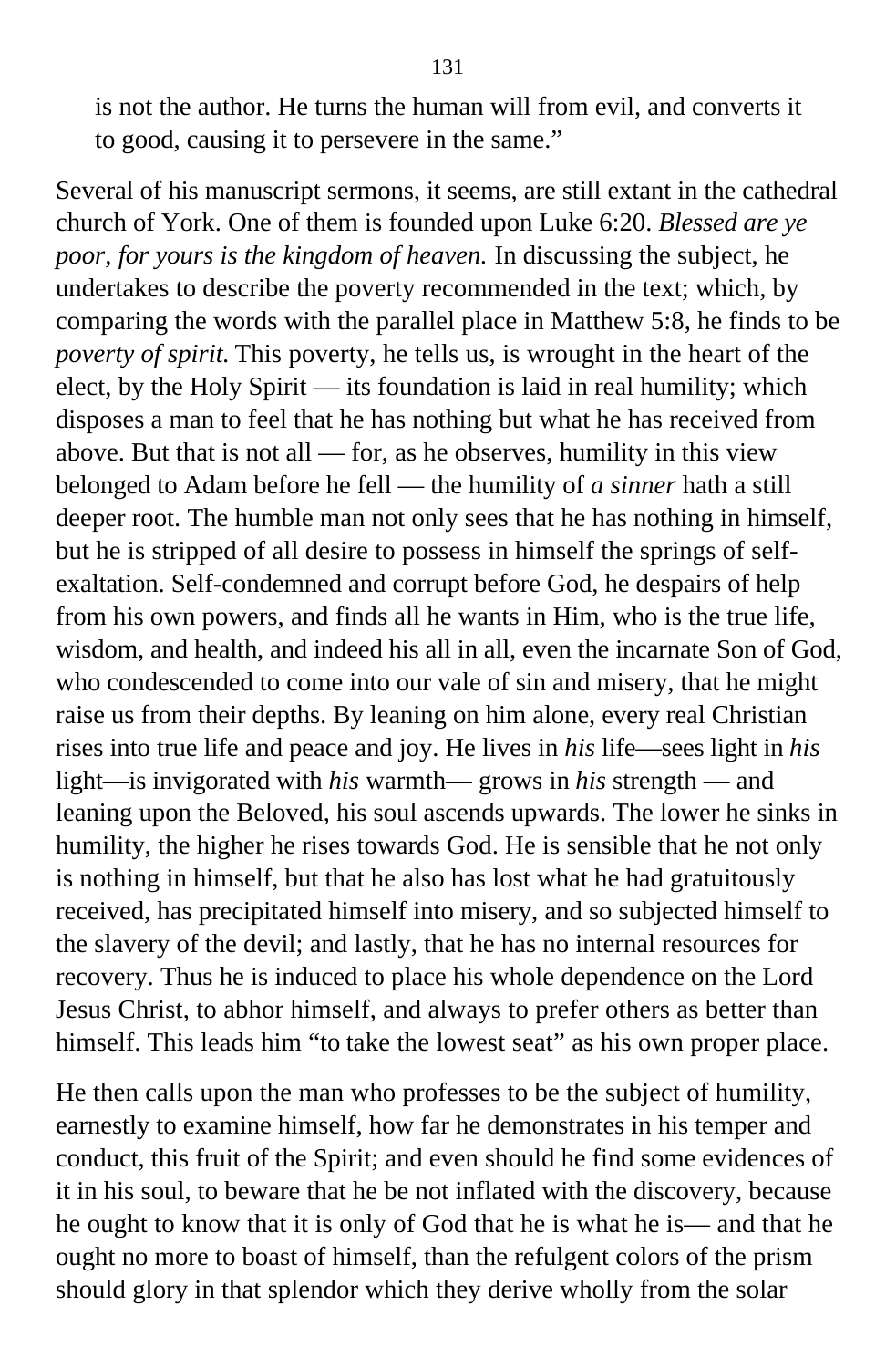rays. He observes that the temptations to self-complacency are the effect of Satanic injections—and that it behooves him who would not be deceiving himself to see whether he has the genuine marks of humility in his practice—whether, for instance, he can bear to be rebuked by an inferior—whether he is not rendered insolent by honors—whether he is not inflated by praise—whether among equals he is the first to labor, and the last to exalt himself—whether he can recompense blessings for curses and good for evil. By such methods of self-examination he is to check the ebullitions of vain glory, with which the tempter is apt to inspire those who seem to have made some proficiency in the divine life. If that proficiency be real, let them take care never to conceive of it as something separate from Christ. He alone, dwelling in them by his Spirit, produces all that is good, and to Him alone the praise belongs.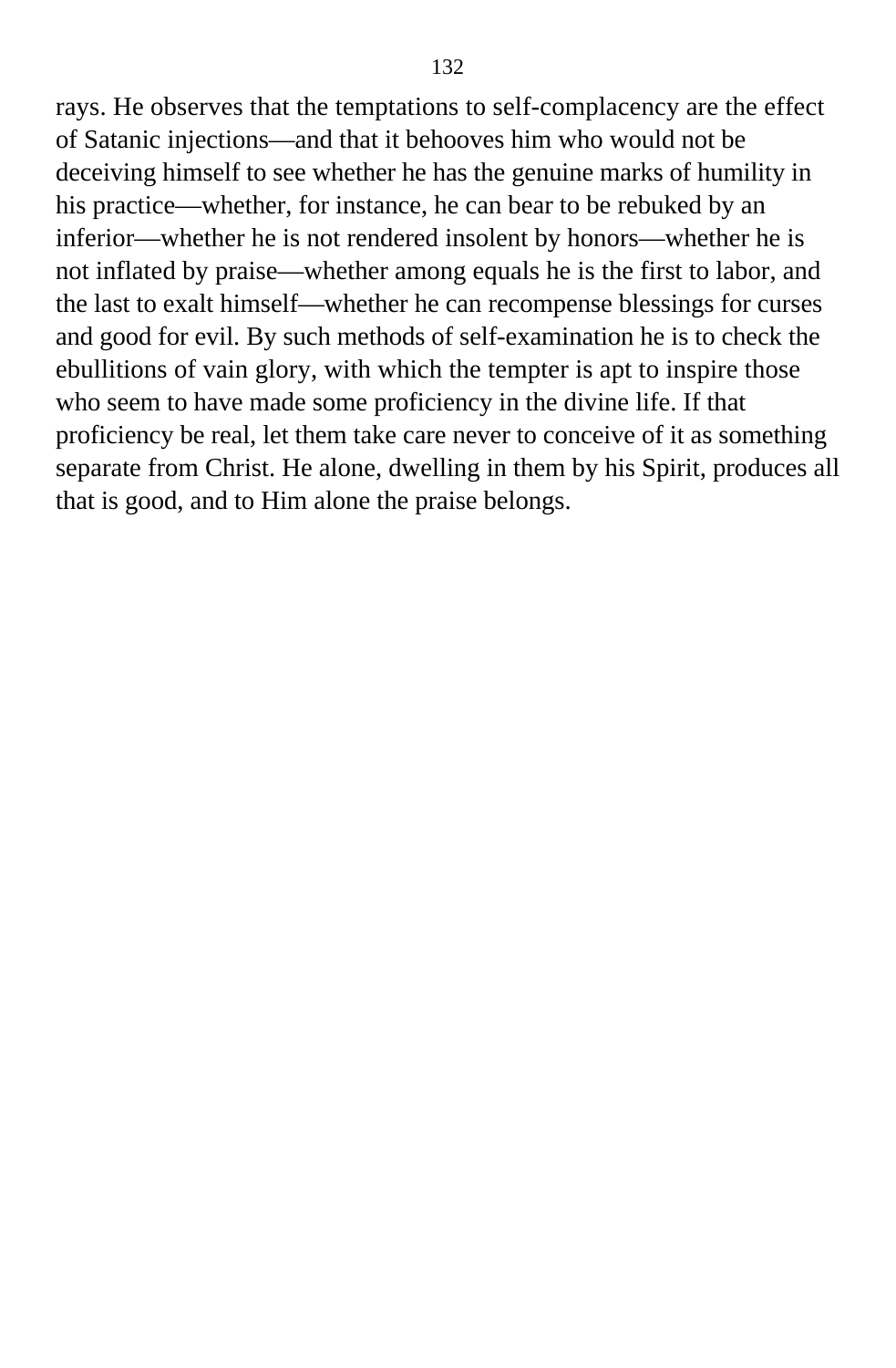## SECTION 8

*A view of the state of Religion in England and Bohemia during the thirteenth and fourteenth centuries, with sketches of the history of Wickliff, the Lollards, John Huss, and Jerome of Prague; including a concise account of the "Unitas Fratrum," or United Bohemian Brethren, till the times of Luther.*

AN attentive reader of the preceding pages will have observed that when the governments of France and Spain lent their aid to second the views of the court of Rome, in expelling the Waldenses and Albigenses from their respective countries, the persecuted followers of Jesus Christ found an asylum in Bohemia, where their principles took deep root, and their numbers multiplied exceedingly.<sup>[1](#page-404-0)</sup> As it is intended in this section to notice a little more particularly the progress of these principles, both in that kingdom and in our own country, at this interesting period, I must trespass upon the reader's patience by laying before him a short extract from the impartial Thuanus, which, while it serves to refresh his memory by a recapitulation of what has already been related, will also furnish an introduction to what is to follow.

"PETER WALDO, a rich citizen of Lyons, about the year of Christ 1170, gave name to the Vaudois or Waldenses. This man (as has been recorded by Guy de Perpignan, bishop of Elna, who exercised the office of inquisitor against the Waldenses) leaving his house and estate, had entirely devoted himself to the profession of the gospel, and had procured the writings of the prophets and apostles to be translated into the language of the country, together with several testimonies from the primitive fathers; all which having well fixed in his mind, and trusting to his natural parts, he took up the office of preaching, and interpreted the gospel to the common people in the streets. And when in a short time, he had got about him a good number of followers, he sent them out into all parts, as disciples, to propagate the gospel. They, as being generally unlearned, having easily fallen into various errors, were cited by the archbishop of Lyons; and though they were, as he reports, convicted, yet they fortified themselves with mere obstinacy, saying, that in religious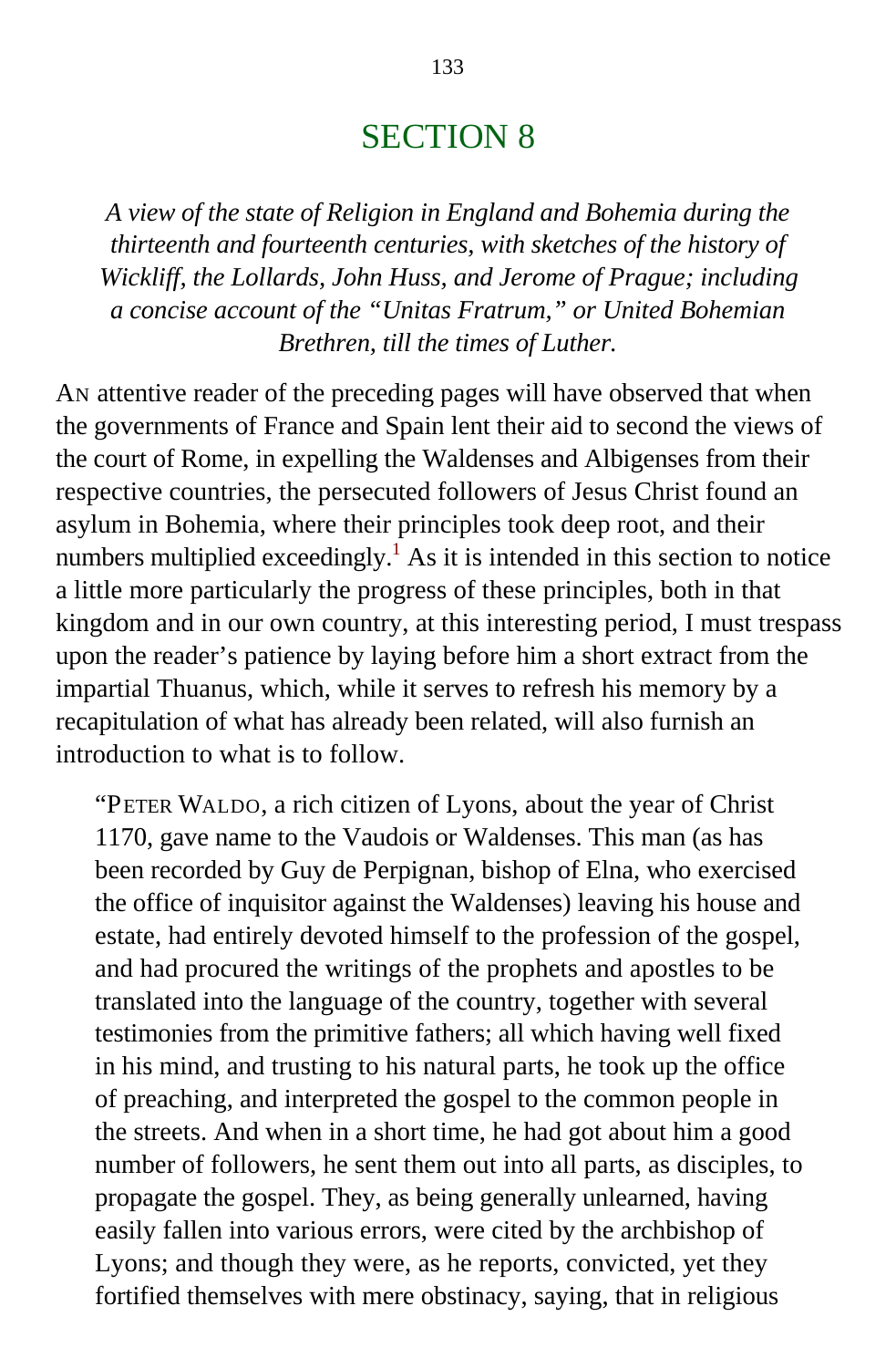affairs, God, and not man, was to be obeyed. Being for this cut off from the church, and appealing to the pope, they were, in the council immediately preceding that of Lateran, condemned as altogether pertinacious and schismatical: from whence, becoming hated and execrated by all men, they wandered about without a home, and spread themselves up and down in Languedoc, Lombardy, and especially amongst the Alps, where they lay concealed and secure for many years. They were charged with these tenets—that the church of Rome, because it renounced the true faith of Christ was the whore of Babylon, and that barren tree which Christ himself cursed, and commanded to be plucked up that consequently no obedience was to be paid to the pope, or to the bishops, who maintain her errors—that a monastic life was the sink and dungeon of the church; the vows of which were vain, and served only to promote the vile love of boys—that the orders of the priesthood were marks of the great beast mentioned in the Revelation—that the fire of purgatory, the solemn mass, the consecration-days of churches, the worship of saints, and propitiations for the dead, were the devices of Satan. Besides these principal and authentic heads of their doctrine, others were pretended, relating to marriage, the resurrection, the state of the soul after death, and to meats. Peter Waldo, therefore, their leader, quitting his country, came into the Netherlands, and having gained many followers in that province, which is now called Picardy, he removed from thence into Germany; and after a long abode amongst the Vandal cities, settled at last in Bohemia, where, even at this day, the professors of that doctrine are from thence called Picards. Waldo had a companion named Arnold, who by a different rout fell into Languedoc, and fixed himself at Alby, formerly called Alba of the Helvians, from whence came the Albigenses, who in a little time spread themselves amongst the people of Toulouse, Rovergue, Le Quercy, and Agen. Arnold was succeeded by Esperon and Joseph, and from these Gregory IX denominated them Arnoldists, Esperonites, and Josephists, and also Gazars, as all heretics at this day are called throughout Germany and the northern countries; which name is supposed to be taken from the emperor Leo III named Gazar, whom the Roman pontiffs accused beyond all other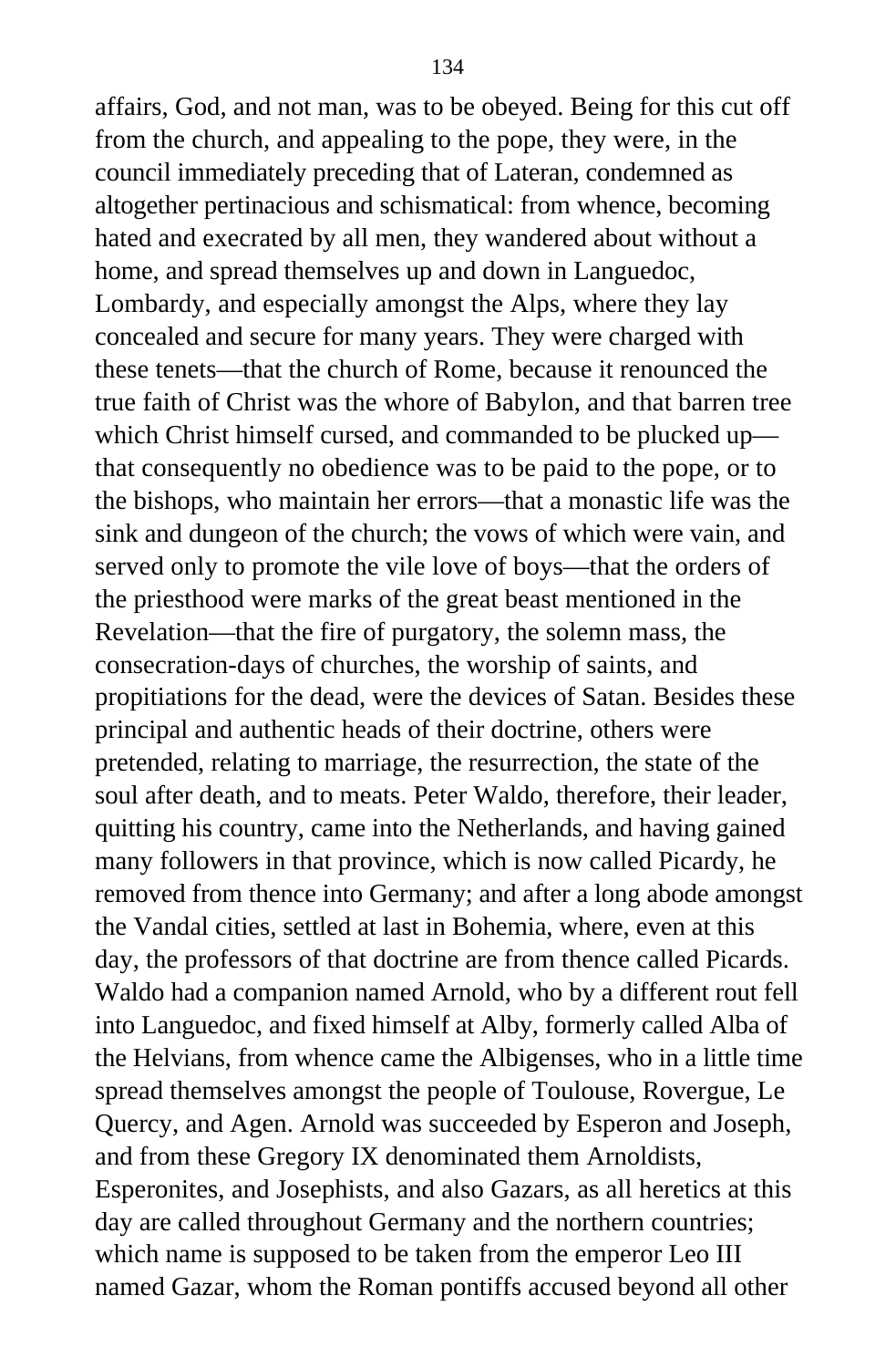men of sacrilege and erroneous principles; though in other books they are styled the Pure, (Puritans) which name is also given to such as pretend to a purer doctrine in England. The same people are also called Leonines, from that Leo, who is nevertheless represented as a just and prudent prince, by Zonaras himself, who yet charges him with heretical pravity. He, at the persuasion of Theodotus a monk, had removed out of the churches all pictures and statues, which he considered as the fuel of impiety, and as traps to catch the ignorant multitude, by which God was offended; for which reason he was called the enemy of images. Though others imagine them to be rather called Leonines from one Leo, a Frenchman, of that sect, because Leo the emperor was too far distant from those times and places. Thus, however, they were nicknamed, either from their authors or favorers. From the place they were also styled Poor Men of Lyons, Albigenses, and in different quarters, for different causes, Tramontanes, Paterines, Lollards, Turlupins, and lastly Chaignards. As they carried divers faces, though their tails were tied together, (as pope Gregory IX expresses it, because they inveighed too vehemently against the wealth, pride, and vices of the popes, and alienated the people by degrees from their obedience to them) Innocent III used at first the spiritual sword against them, sending to the Albigenses twelve abbots of the Cistercian order, and after them Diego, bishop of Oxford, who carried with him that Dominic who afterwards founded the Dominican order. But when he found little success that way, laying aside the spiritual sword he drew the iron one, and made Leopold the sixth, Duke of Austria, for Germany, and Simon of Montfort, for France, commanders in the holy war, to whom many others joined themselves. Though from that time they were persecuted from place to place, yet at intervals there appeared some who frequently revived their doctrine; as John Wickliff, in England, John Huss, and Jerome of Prague, in Bohemia. And in our age, since the general reception of Luther's doctrine, their scattered remains began to re-unite, and with the increase of Luther's name to gather strength and authority, especially in the regions of the Alps and the adjacent provinces."<sup>[2](#page-404-0)</sup> Thus far Thuanus: we now proceed.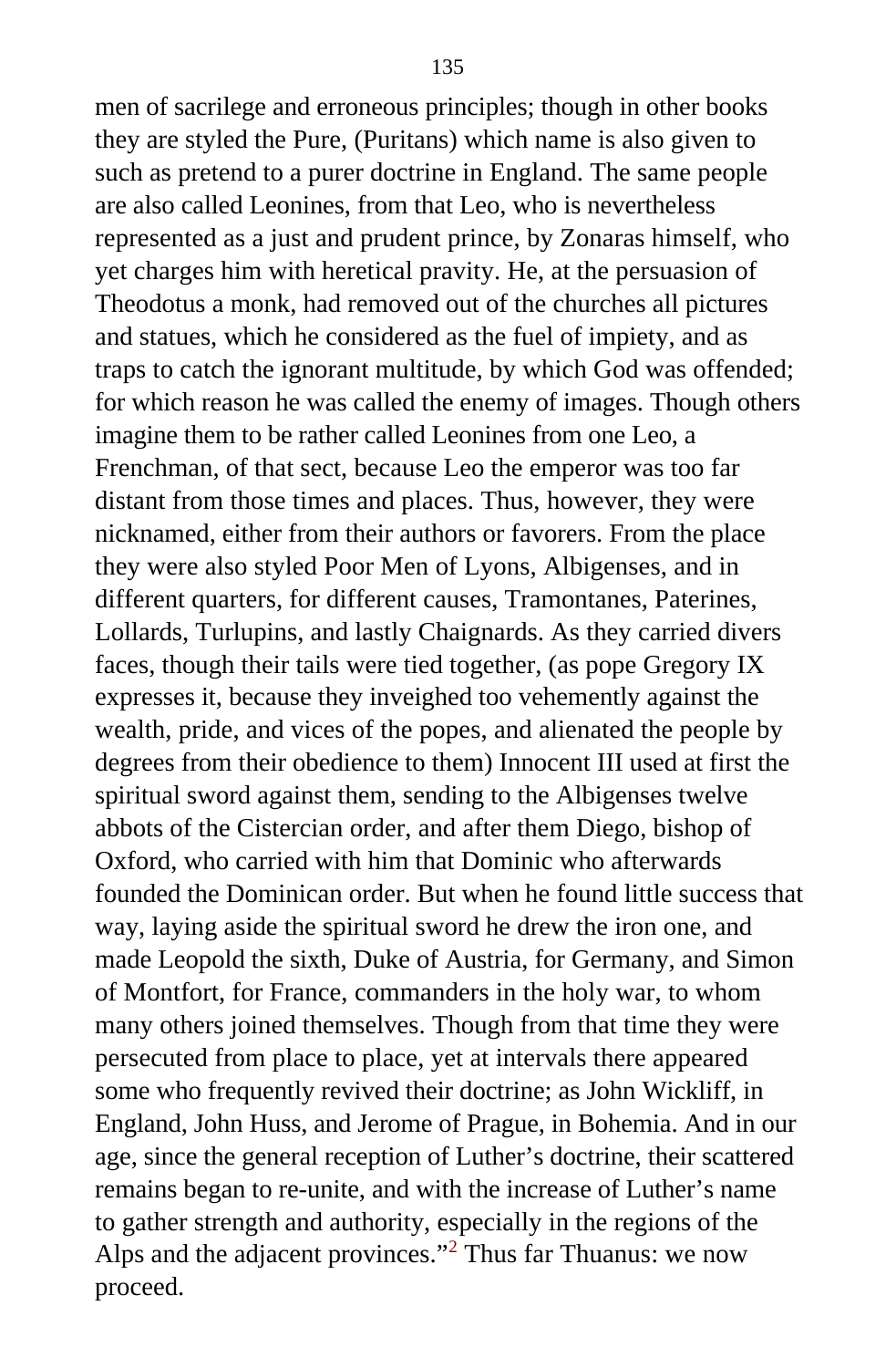The usurpations of the court of Rome had reached their highest pitch about the thirteenth or fourteenth century. That astonishing system of spiritual tyranny had drawn within its vortex almost the whole government of England. The pope's haughty legate, spurning at all law and equity, made even the ministers of justice to tremble at his tribunal; parliaments were overawed, and sovereigns obliged to temporize, while the lawless ecclesiastic, entrenched behind the authority of councils and decrees, set at naught the civil power, and opened an asylum to any, even the most profligate, disturbers of society. In the mean time, the taxes collected under various pretexts, by the agents of the See of Rome, amounted to five times as much as the taxes paid to the king!

The insatiable avarice and insupportable tyranny of the court of Rome, had given such universal disgust, that a bold attack made about this time on the authority of that court, and the doctrines of that church, was, at first, more successful than could have been expected, in that dark and superstitious age. This attack was made by the famous John Wickliff, who was one of the best and most learned men of the age in which he flourished. His reputation for learning, piety, and virtue, was so great, that Archbishop Islep appointed him the first warden of Canterbury college, Oxford, in 1865. His lectures in divinity which he read in that university, were much admired, though in these lectures he treated the clergy, and particularly the mendicant friars, with no little freedom and severity. A discourse which he published against the pope's demand of homage and tribute from Edward III for the kingdom of England, recommended him so much to that prince, that the latter bestowed upon him several benefices, and employed him in several embassies. In one of these embassies to the court of Rome, in 1374, he discovered so many of the corruptions of that court, and of the errors of that church, that he became more bold and more severe in his censures of those errors and corruptions. He even proceeded so far as to call the pope antichrist, to deny his supremacy, and to expose his intolerable tyranny and extortions in the strongest colors. This, as might naturally have been expected, drew upon him the indignation of his holiness, and involved him in various troubles. Pope Gregory XI published several thundering bulls against him, in 1377, commanding him to be seized, imprisoned, and brought to trial for his damnable heresies. The affection of the people, and the favor of the court, protected him from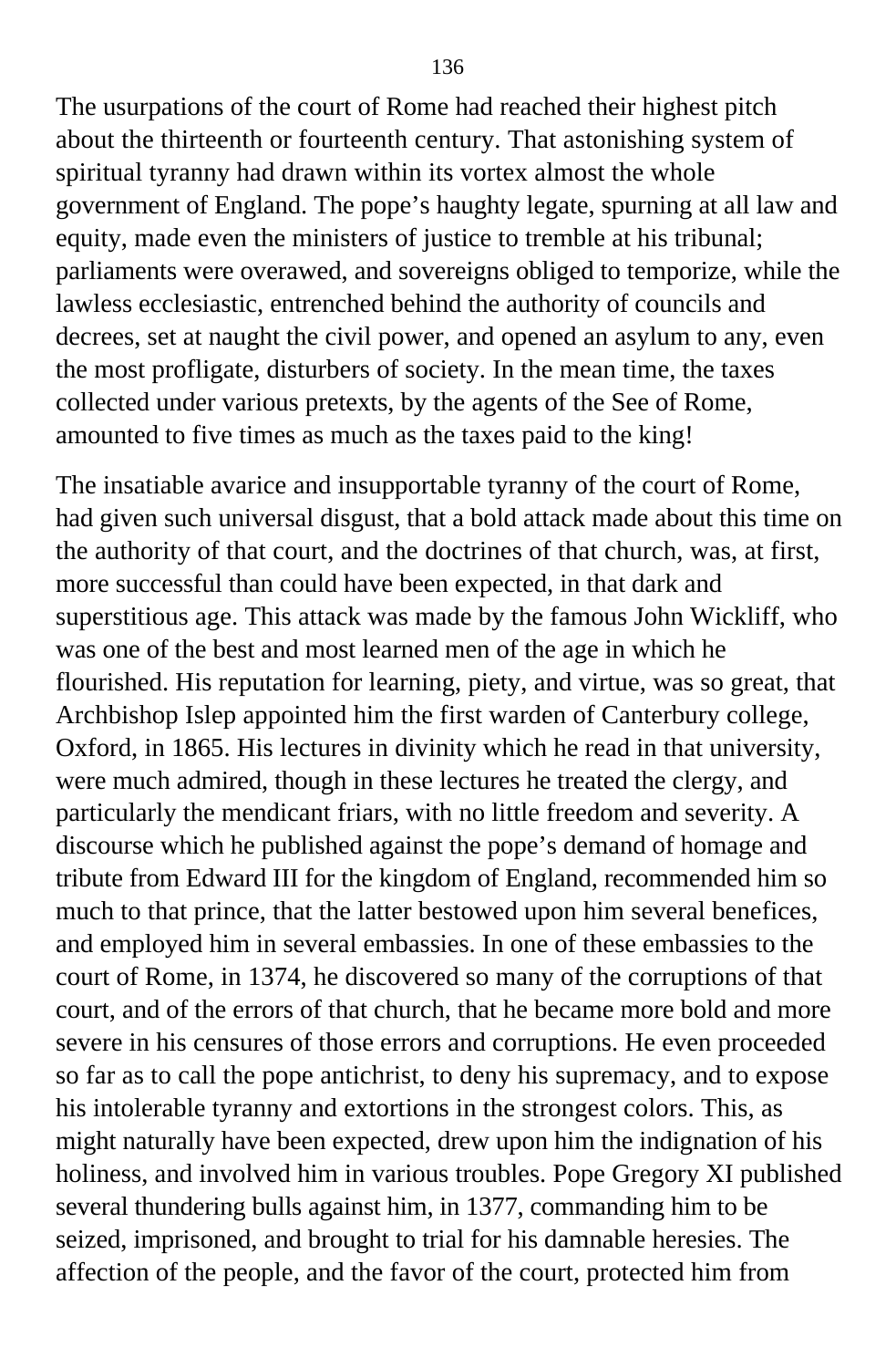imprisonment; but he found it necessary to appear before Simon Sudbury, archbishop of Canterbury, and William Courthey, bishop of London, who had been appointed his judges by the pope. At this appearance he had the honor to be accompanied by two of the greatest men in the kingdom, John of Gaunt, duke of Lancaster, and Lord Henry Percy, marshal of England. These two lords demanded a chair for Wickliff; which being denied by the bishop of London, some very angry words passed between that prelate and the Duke of Lancaster; which excited so violent a tumult in the court, that it broke up in great confusion, without doing any business. Wickliff made a second appearance before the papal commissioners at Lambeth, where he was attended by so great a body of the citizens of London, that his judges were deterred from pronouncing any sentence against him; and their commission soon after terminated by the death of the pope, March 27, 1378.

It is very difficult to discover, with certainty and precision, what were the real sentiments, in some particulars, of this illustrious champion of truth and liberty, against the errors and tyranny of the church of Rome; because he seems, in some things, to have changed his mind; and because certain tenets were imputed to him by his adversaries which he did not hold. It very plainly appears from his writings, that the doctrines which he taught were very nearly the same with those which were propagated by our more successful reformers in the sixteenth century.

The prosecution against Wickliff was suspended for some time, by the schism in the papacy which succeeded the death of Gregory XI and by the insurrection of the Commons in England, which threw all things into confusion. In this tumult, archbishop Sudbury, one of his most zealous adversaries, was beheaded by the insurgents on Tower-hill, June 14, 1381. William Courtney, bishop of London, was promoted to the primacy by a bull of pope Urban VI (who had been acknowledged in England to be the lawful pope,) dated the 8th of September in the same year. As soon as the insurrection of the Commons was quelled, and the public tranquillity restored, the new primate applied with great zeal to the suppression of the heretical opinions, as he esteemed them, which were propagated by Wickliff and his followers. With this view, he assembled a council of the bishops of his province, and many doctors of divinity, and of the civil and canon law, in the priory of the preaching friars, London, May 17, 1382.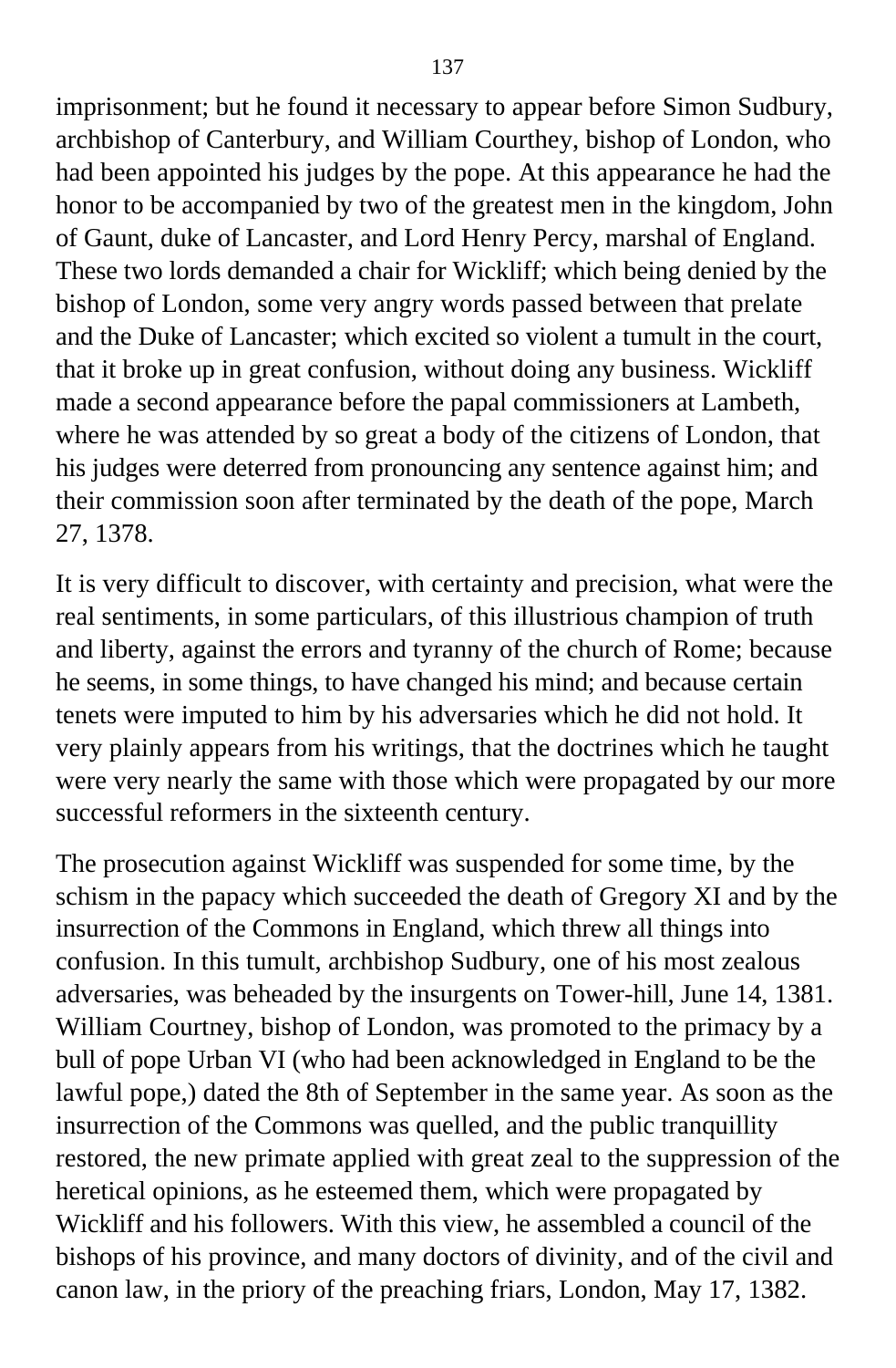Before this council he submitted twenty-four opinions, extracted from the writings of Wickliff, for their examination; and the council unanimously declared ten of these opinions heretical, and fourteen of them erroneous. Several suspected persons were then brought before the council, particularly Nicholas Hereford and Philip Rapyngdon, doctors in divinity, and John Ayshton, A.M. and commanded to declare their sentiments of these opinions. Their declarations appearing to the council evasive and unsatisfactory, they were pronounced to be convicted of heresy. The ancient historian Henry Knyghton relates, that Wickliff was brought before this council, and that he made a kind of recantation of his heretical opinions. But as nothing of this appears in the record, it is probably a mistake, if not a calumny. On the day after the conclusion of this council, there was a solemn procession in London; after which Dr. Kinyghan, a Carmelite friar, preached to the people, and published the doctrines which had been condemned; declaring, that all persons who taught, favored, or believed any of these doctrines, were excommunicated heretics. To give the greater weight to the decrees of this council, the clergy prevailed upon the king to publish a proclamation, July 12, authorizing and commanding the bishops to seize and imprison all persons who were suspected of holding any of the doctrines which had been condemned.

The doctrines of Wickliff had for some years made a mighty noise in the university of Oxford, where they were first published, and where they had many violent opposers, and many zealous advocates. Dr. Berton, who was chancellor of the University in 1381, and Dr. Stokes, were at the head of the former, and Dr. Hereford and Dr. Rapyngdon at the head of the latter. The Archbishop of Canterbury sent the decrees of his late council to Oxford, commanding Dr. Stokes to publish them at St. Frideswyde's church, on Corpus-Christi day; and Dr. Rigge, the chancellor of the University, to assist and protect him in performing that office. Dr. Philip Rapyngdon had been appointed to preach at that church on that day, and he declaimed with great vehemence against the corruptions of the church, and in defense of the doctrines of Wickliff; and his sermon was heard with approbation. But when Dr. Stokes attempted to publish the decrees of the council of London, he was interrupted with clamors and reproaches, which obliged him to desist, without having received any countenance or protection from the chancellor or proctors, who were secret favorers of the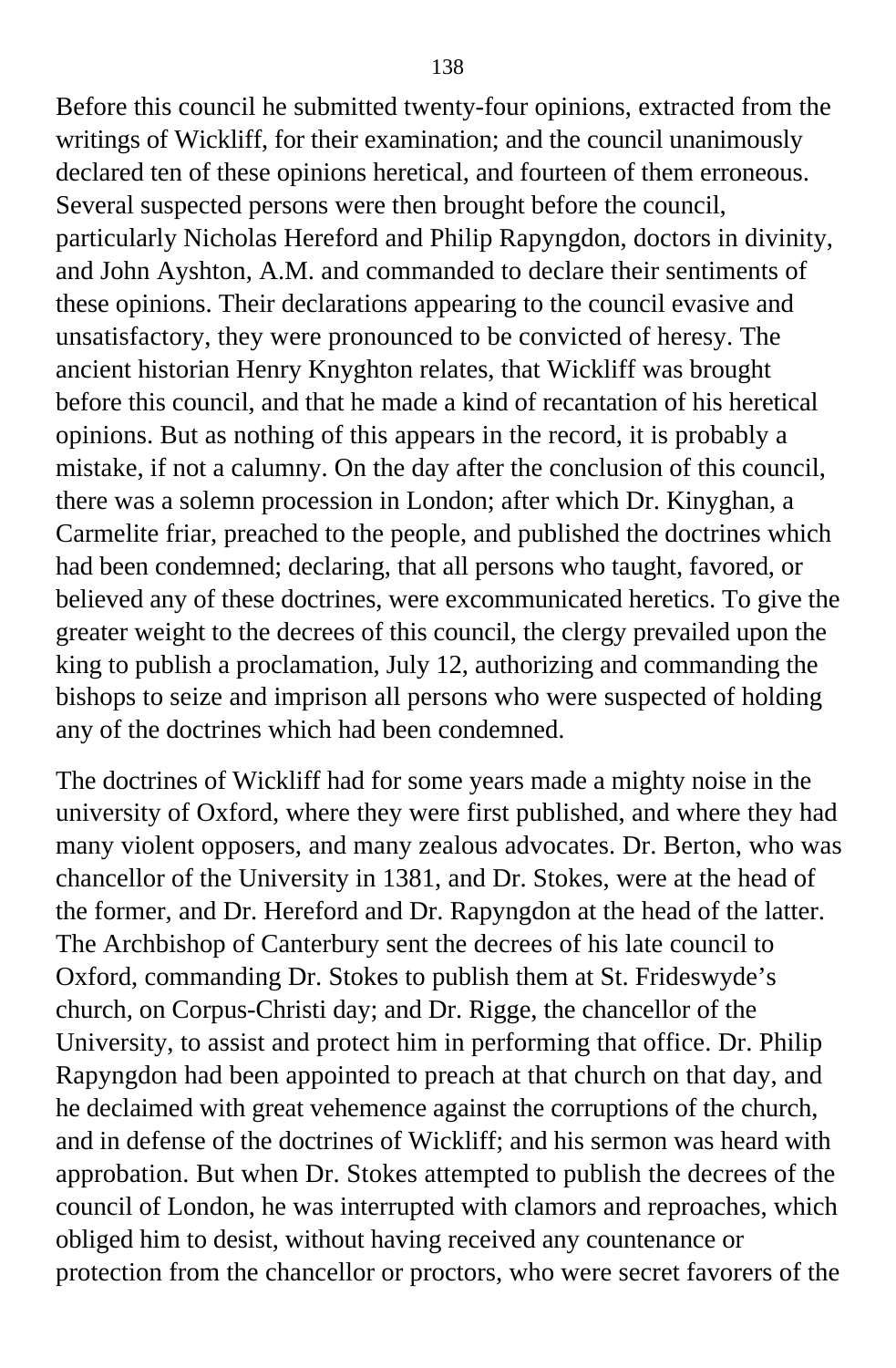new opinions. For this negligence they were summoned to appear before Archbishop Courtney, who treated them very roughly, and by threats prevailed upon them to return to Oxford, and to publish the decrees of the council of London, both in Latin and English, first in St. Mary's church, and afterwards in the schools.

While the doctrines of Wickliff were propagated and opposed with so much zeal, at Oxford and other places, he, being in a declining state of health, resided, during the two last years of his life, at his living of Lutterworth, in Leicestershire, employed in finishing his translation of the Bible, and other works. Being seized with a stroke of the palsy, which deprived him of his speech, December 28, 1384, he expired on the last day of that year.<sup>[3](#page-404-0)</sup> As the clergy had hated and persecuted him with great violence during his life, they exulted with indecent joy at his disease and death, ascribing them to the immediate vengeance of Heaven for his heresy. "On the day of St. Thomas the Martyr, Archbishop of Canterbury, says Walsingham, a contemporary historian, that limb of the devil, enemy of the church, deceiver of the people, idol of heretics, mirror of hypocrites, author of schisms, sower of hatred, and inventor of lies, John Wickliff, was, by the immediate judgment of God, suddenly struck with a palsy, which seized all the members of his body, when he was ready, as they say, to vomit forth his blasphemies against the blessed St. Thomas, in a sermon which he had prepared to preach that day." But these reproaches do honor to his memory, as they were brought upon him by his vigorous efforts to deliver his countrymen from the errors, superstitions, and extortions of the Church of Rome.

Though the joy of the clergy at the death of Wickliff was very great, it was not of long duration. They soon found, that his doctrines had not died with him, but were propagated with great zeal, and no little success, by his followers, who were commonly called *Lollards.*[4](#page-406-0) Many of those who were preachers traveled up and down the country on foot, in a very plain dress, declaiming with great vehemence against the corruptions of the church, and the vices of the clergy. These preachers were not only admired and followed by the common people, but were favored and protected by several persons of high rank and great power, particularly by the Duke of Lancaster, the lords Percy, Latimer, Clifford, Hilton, and others. By the zeal, activity, and eloquence of the preachers, under the protection of these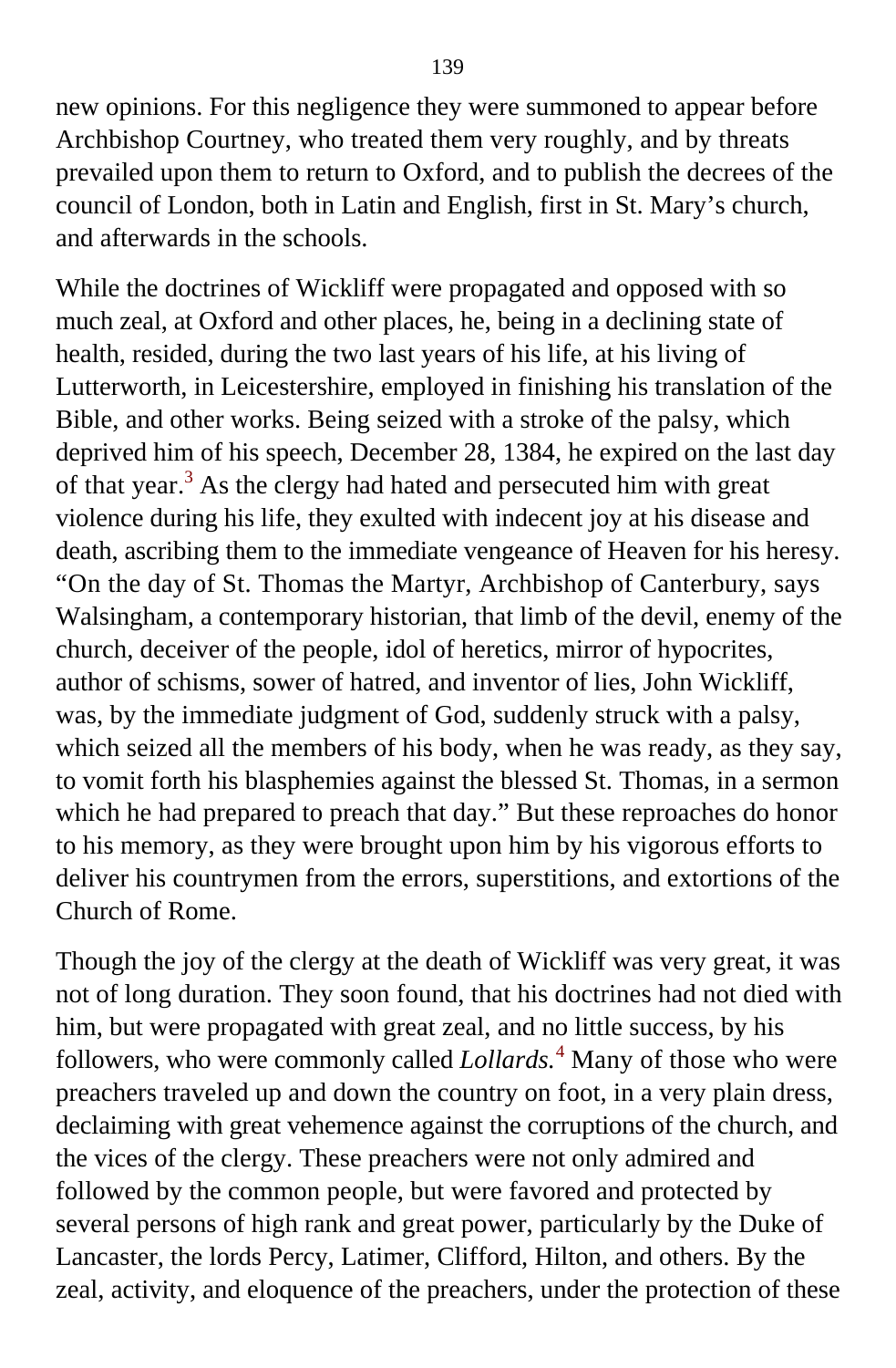great men, the new doctrines, as they were called, gained ground so fast, that, as a contemporary historian of the best credit affirms, "more than one half of the people of England, in a few years, became Lollards." The same historian, who was a clergyman, and a most inveterate enemy to the Lollards, acknowledges, that as Wickliff excelled all the learned men of his age in disputation, so some of his followers, in a very little time, became very eloquent preachers and very powerful disputants; which he ascribes to the assistance of the devil, who, he says, took possession of them as soon as they became Lollards.

The clergy, alarmed and enraged at this rapid progress of the new opinions, attempted to put a stop to it by violence and persecution, which have been often employed by power against truth. They procured, or at least promulgated, a statute, which still appears in our statute-book, (though the Commons, it is said, never gave their assent to it,) empowering and commanding all sheriffs to seize and imprison all preachers of heresy. They also prevailed upon the king, in 1887, to grant a commission to certain persons to seize all the books and writings of John Wickliff, Nicholas Hereford, John Ayshton, and other heretical writers, and to imprison all who transcribed, sold, bought, or concealed such books. By these methods the clergy hoped to interrupt the preaching and writing of the reforming teachers, by which they chiefly propagated their opinions. But the contemporary historian Knyghton observes, with regret, "that these laws and edicts were but slowly and faintly executed, because the time of correction was not yet come."

Though the violent factions amongst the nobility, and the general animosity of the laity against the clergy, on account of their excessive power and riches, prevented for a time a rigorous execution of the penal statutes against heretics; several persons were apprehended and tried upon these statutes. Some of them, as particularly Hereford, Ayshton, and Rapyngdon, who had been the most zealous propagators of Wickliff's doctrines, were, by threats and promises, prevailed upon to make a kind of recantation, and to desist from preaching these doctrines. Others escaped with slight censures, by giving artful, evasive explanations of their tenets. In general it may be observed, that the followers of Wickliff were not very ambitious of the crown of martyrdom; and none of them were capitally punished in the reign of Richard II.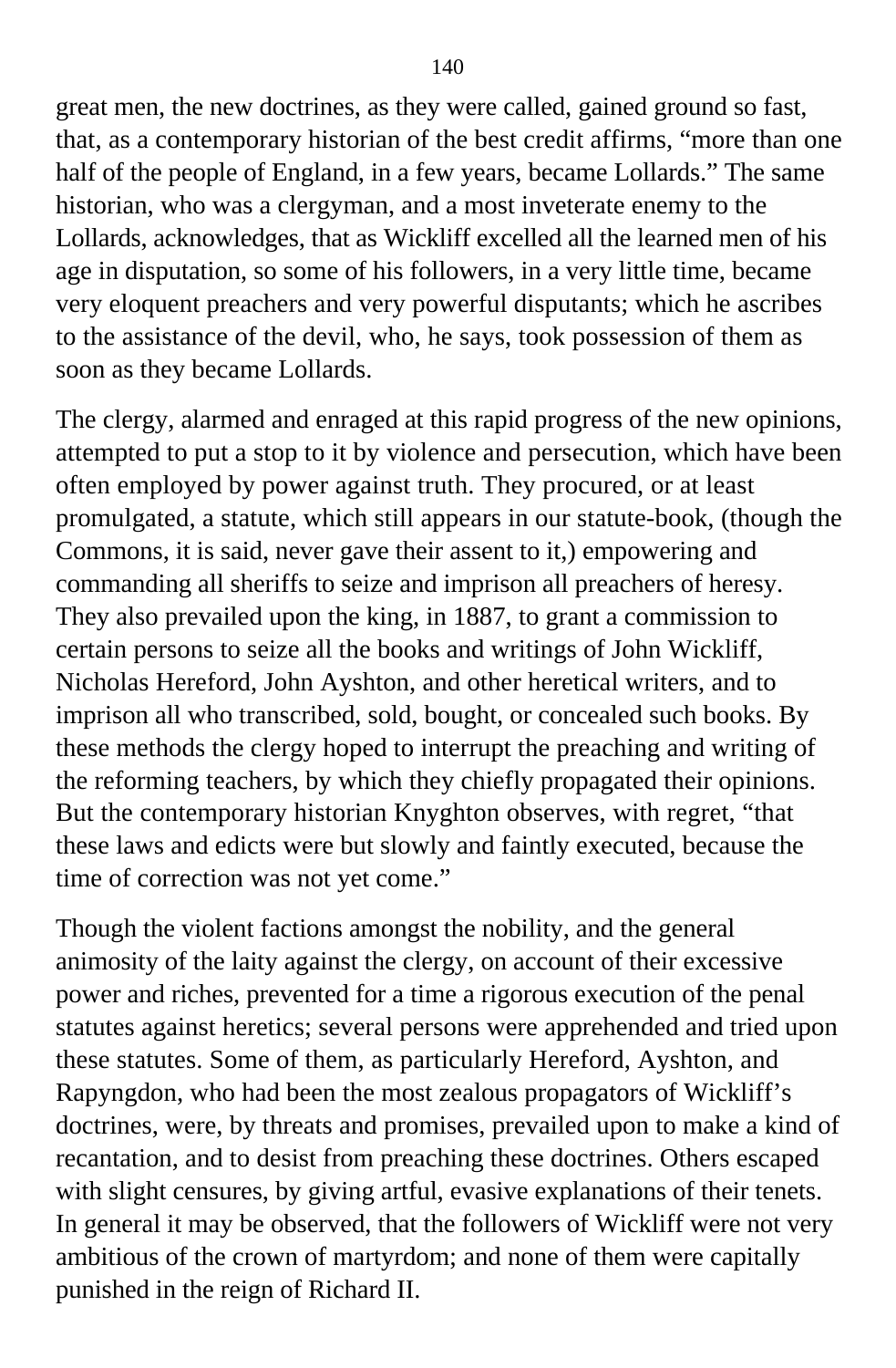In spite of all the laws that had been made in England against the tyrannical usurpations of the court of Rome, they still continued, or rather increased. When a clerk had obtained a sentence in favor of his presentation to a church in the king's court, and the bishop of the diocese had inducted him in consequence of that sentence, it was usual for the pope, on the complaint of the losing party, to excommunicate the bishop. When an English bishop had by any means offended his holiness, he sometimes punished him, by translating him to a foreign see, without his own consent, or that of the king. Upon a complaint of these papal usurpations by the Commons, in a parliament at Winchester, in 1392, a very severe law was made for the punishment of those who solicited, or brought into the kingdom, any papal bulls of excommunication, translation, or other thing against the rights and dignity of the crown. These contests between the king and parliament of England and the court of Rome, encouraged the Lollards to make a bold and direct attack on the established church. Accordingly, they presented to a parliament, which was held by the Duke of York, the king being in Ireland, at Westminster, in 1394, a remonstrance containing twelve articles of complaint against the church and clergy; praying for redress and reformation. In this remonstrance, they complain chiefly of the exorbitant power, excessive wealth, and profligate lives of the clergy, which last they ascribe chiefly to their vows of celibacy;—of transubstantiation and the superstitious practices which the belief of it produced; — of prayers for the dead;—of the worship of images;—of pilgrimages;—of auricular confession, and its consequences;—and of several other particulars in which the present Protestant churches differ from the church of Rome. What reception this remonstrance met with from the parliament, we are not informed. About the same time the Lollards published several satirical papers, painting the deceitful arts, abominable vices, and absurd opinions of the clergy in very strong colors; which excited both the contempt and hatred of the people against them. Some of these papers, written with much asperity, and no little wit, were pasted up on the most public places in London and Westminster.

The clergy were so much alarmed at these bold attacks, that they dispatched the archbishop of York, the bishop of London, and several other commissioners, to the king then in Ireland, to entreat him to return immediately into England, to protect the church, which was in danger of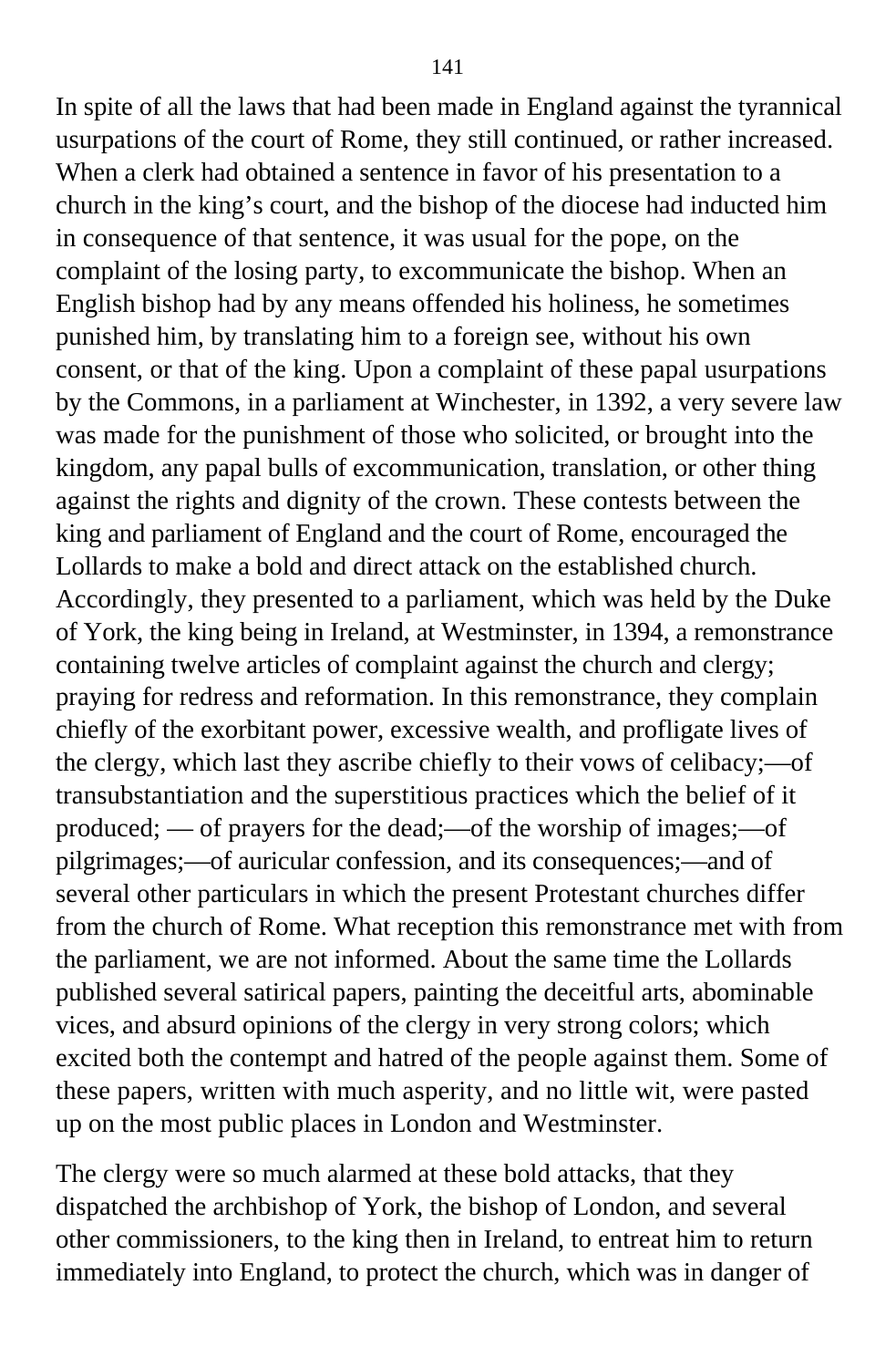destruction. "As soon," says a contemporary historian, "as the king heard the representation of the commissioners, being inspired with the Divine Spirit, he hastened into England, thinking it more necessary to defend the church than to conquer kingdoms." On his arrival, he called before him the lords Clifford, Latimer, Montague, and other great men who favored the Lollards, and threatened them with immediate death, if they gave any further encouragement to heretical preachers. Intimidated by these threats, they complied with the king's desire, and withdrew their protection.

Several of the Lollard preachers, discouraged by this defection of their patrons, soon after recanted their opinions, and returned into the bosom of the church. Thomas Arundel, archbishop of York, who was a most violent enemy to the Lollards, obliged those in his province who recanted, to take the following curious oath, which is given in the original language and spelling: "I—, before you, worshipful fader and lord archbishop of Yhork, and your clergy, with my free will and full avysed, swere to God and all his seyntes, upon this holy gospel, that fro this day forthword, I shall worship images, with praying and offering unto them, in the worship of the saints, that they may be made after; and also, I shall never more despise pylgremage, ne states of holy chyrche, in no degre. And also I shall be buxum to the laws of holy chyrche, and to yhowe as to myn archbishop, and myn other ordinaries and curates, and keep the laws up my power and meyntein them. And also, I shall never more meyntein, ne techen, ne defenden, errors, conclusions, ne techeng of the Lollards, ne swych conclusions and techengs that men clopeth Lollards doctrine; ne shall her books, ne swych books, ne hem or ony suspect or diffamed of Lollardary, receyve or company with aft, willingly, or defend in tho matters: and if I know any swych, I shall, with all the hast that I may, do yhowe, or els your nex officers, to wyten, and of ther bokes, etc."[5](#page-407-0)

The kingdom of Bohemia, is, in point of territorial surface, the most elevated ground, the most mountainous, and by nature the strongest in Germany. Its inhabitants too have ever been distinguished by the loftiness of their spirit, and the rigor and success of their struggles for civil and religious liberty. The country is almost surrounded by the mountains of the famous Hyrcanian forest, whose sides, broken into many sloping ridges, intersect this lofty and spacious amphitheater, and form a landscape bold, various, and of great beauty. The metropolis of the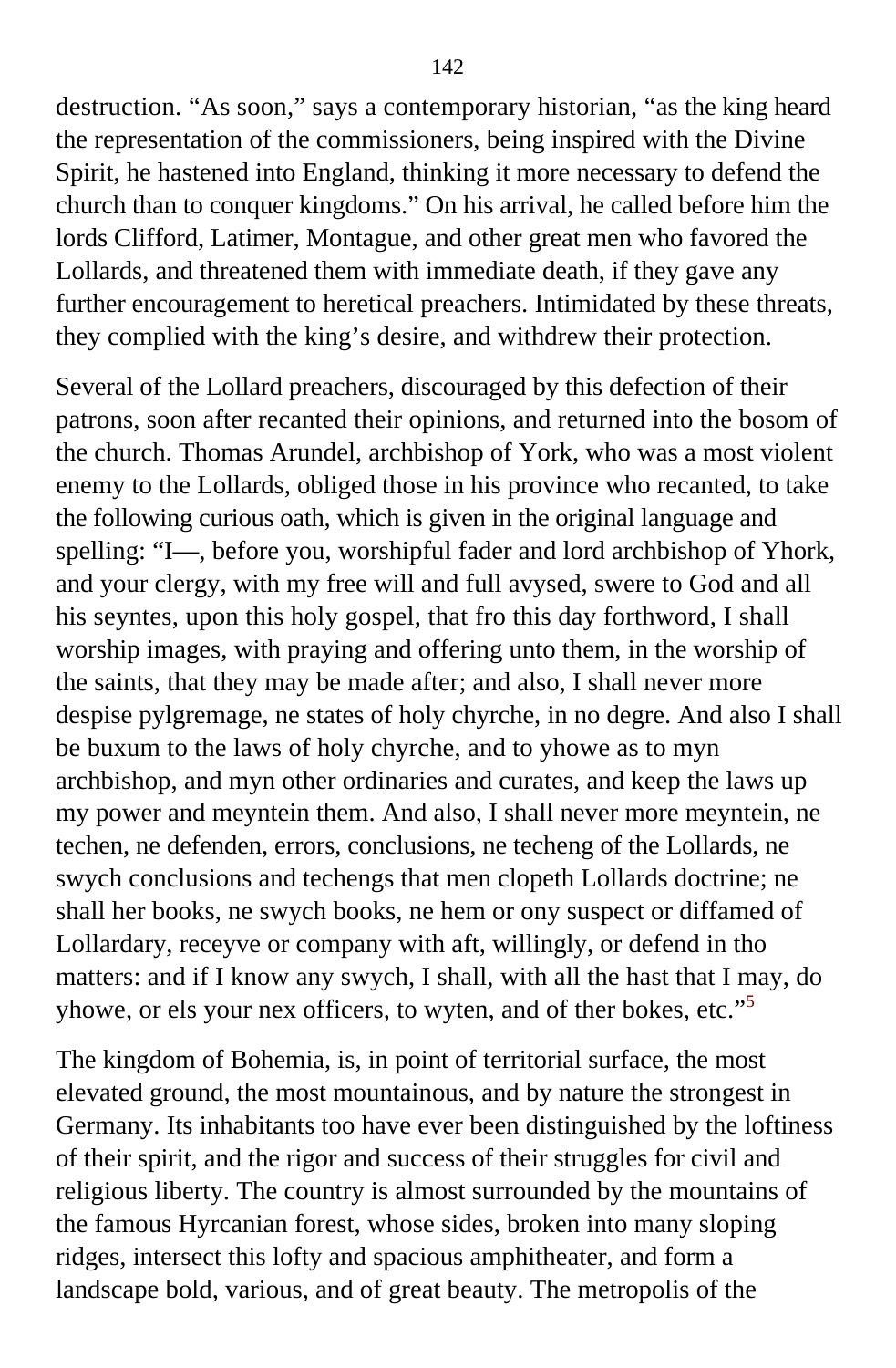country is Prague, a city of great extent, stretching along the banks, and on either side of the river Mulda, adorned with many sumptuous edifices, and particularly two strong castles, one of which was the residence of the ancient Bohemian kings. The ancient inhabitants are represented by contemporary historians, as a people of a ruddy complexion, and of enormous stature and muscular strength; in their dispositions intrepid, fierce, proud, quick in resenting injuries, of a haughty deportment, lovers of a rude magnificence and pomp, and naturally addicted to revels and intemperance. The native language of Bohemia is the Sclavonic, which also appears to have been the mother tongue of the Tartars, and their offspring the Turks, and of all the nations inhabiting those regions which extend from the northern parts of Russia to Turkey in Europe.<sup>[6](#page-407-0)</sup>

The authority of the church of Rome was never so great and general as entirely to banish from the nations of Europe a spirit of inquiry, or the love of knowledge. During the thickest darkness of the middle ages, a star appeared here and there in the firmament, which reflected the light of ancient times, and formed a presage, that although the sun of science was set, it would return to enlighten bewildered nations. We have seen that so early as the eighth century, Claude of Turin sowed the seeds of reformation in the valleys of Piedmont, whence they were gradually transplanted into other countries. In the thirteenth century, the Waldenses or Albigenses, names almost indiscriminately applied to the disciples of Claude, were multiplied throughout France to an astonishing degree; and when scattered by the persecuting power of Rome, they were driven into Bohemia, Livonia, and Poland, in the former of which places we learn that there were no less than eighty thousand of them at the commencement of the fourteenth century.

We are informed by Sleidan, that the Bohemians were divided, on the article of religion, into three classes, or sects. The first were such as acknowledged the pope of Rome to be head of the church, and vicar of Jesus Christ; the second were those that received the eucharist in both kinds, and in celebrating mass, read some things in the vulgar tongue, but in all other matters differ nothing from the church of Rome; the third were those who vent by the name of Picards or *Beghardi*—these called the pope of Rome and all his party antichrist, and the whore that is described in the Revelation, (chapter 17) They admitted, says he, of nothing but the Bible,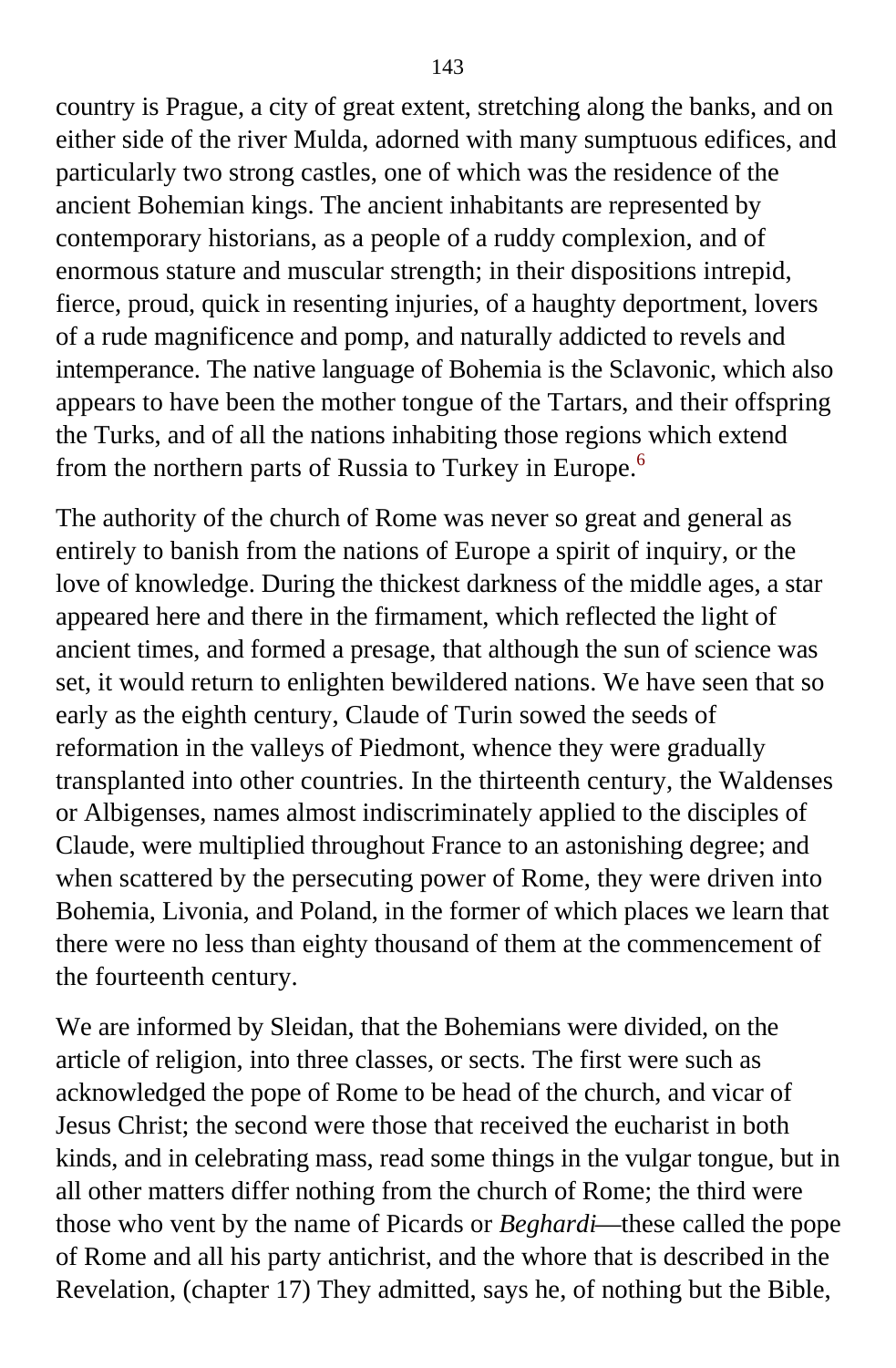as the ground of their doctrine; they chose their own priests and bishops, denied marriages to no man, performed no offices for the dead, and had but very few holidays and ceremonies.<sup>[7](#page-407-0)</sup> It is obvious, therefore, that the latter class alone were the genuine Waldenses, and that the second were a species of dissenting-conformists, differing but little from our English episcopalians. It is proper the reader should keep this distinction clearly in view; he will otherwise fall into a mistake which is very prevalent, respecting the principles of John Huss and Jerome of Prague, who are generally supposed to have belonged to the sect of the Waldenses, though, in fact, they ranked with the second class mentioned by Sleidan, and never gave up the communion of the church of Rome. They were in Bohemia what Wickliff was in England, members of the established church, dissatisfied with its corruptions, and strenuous advocates for a reform both in its doctrine and discipline, like many of the evangelical clergy in our day, but without the virtue of dissenting from its communion, and of bearing a public and decided testimony to its antichristian spirit and constitution. The whole of the history of these Reformers, which is so circumstantially given by L'Enfant, in his history of the council of Constance, and with such demonstrable impartiality, affords unquestionable proof of the truth of this observation.<sup>[8](#page-407-0)</sup>

When or by whom the gospel was first preached in Bohemia, is a very doubtful point. That Paul preached the Gospel in Illyricum, and that Titus visited Dalmatia, are things capable of proof from Romans 15:19—2 Timothy 4:10. And hence the Bohemians infer, that it was preached in all the countries of Sclavonia in the first ages of Christianity.<sup>[9](#page-407-0)</sup> They say that St. Jerome, a native of Illyricum, translated the Scriptures into his native tongue, and that all the nations of Sclavonian extraction use that translation to this day, just as the Latin church use the Vulgate; and further, that their bishops and martyrs are mentioned in the early ages of the church. But whatever of truth there may be in this, it is certain that Bohemia partook of the general corruption, and was immersed in darkness and superstition, when Waldo and his friends sought an asylum in that kingdom, and in the year 1176 formed a colony at Saltz and Laun, on the river Eger. These Waldenses found the Bohemians tenacious of the rites and ceremonies of the Greek church, which are scarcely less superstitious than those of the church of Rome; but they endeavored to convince them of their defects of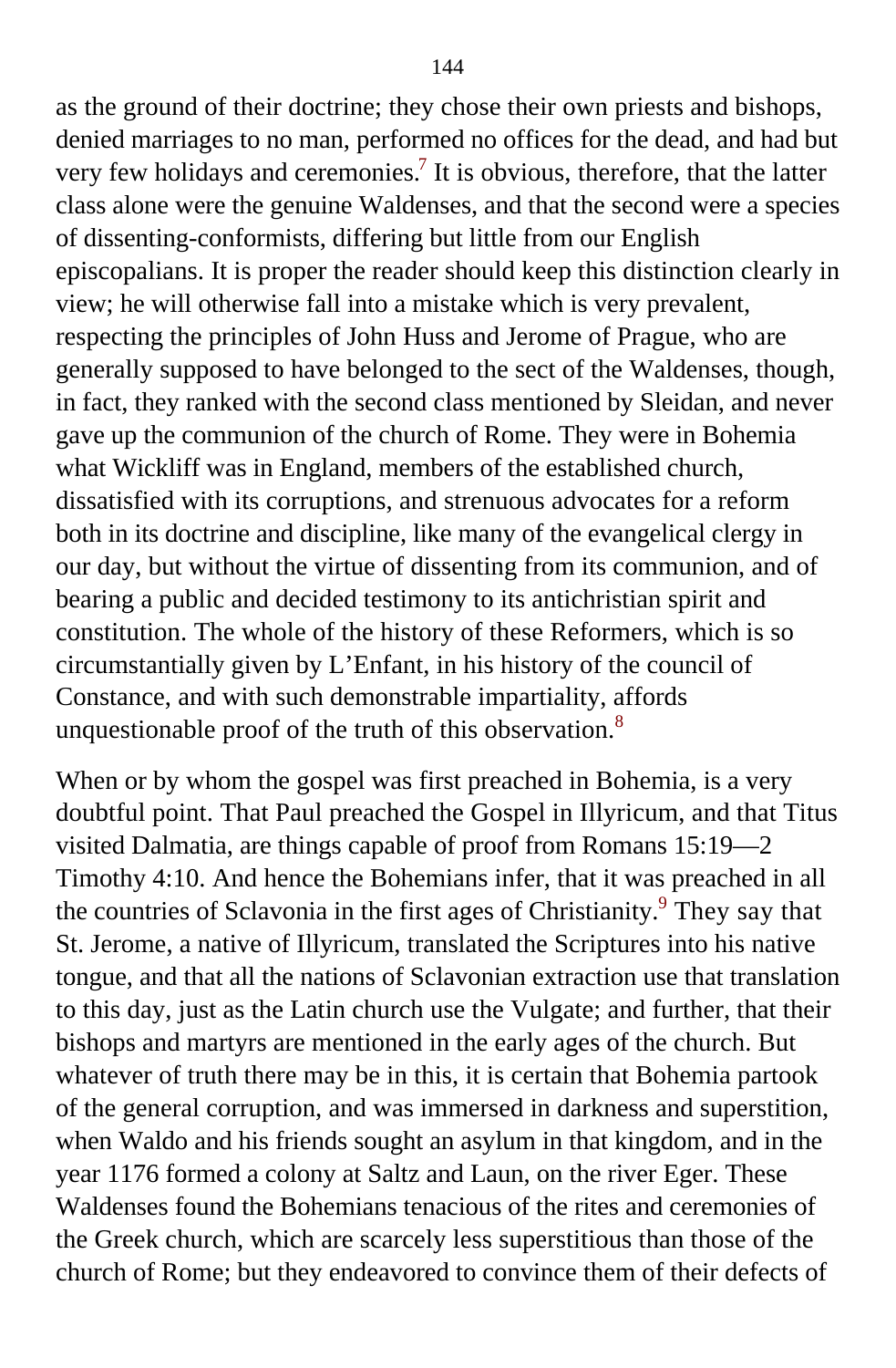the religious exercises, and introduced among them the knowledge of the Christian faith in its purity, according to the word of God.<sup>[10](#page-407-0)</sup> Popery was not fully established in Bohemia till the fourteenth century, and then not by the consent of the Bohemians, but by the power and artifice of the Emperor Charles IV. Two of his chaplains endeavored to persuade his Majesty to curb the pope and reform the church, but they were both banished for their officious zeal. One of them, whose name was Janovius, and had studied at Paris, being a person of piety and erudition, was a very hearty friend to reform, and both preached and published against the antichristian hypocrisy of the times: but as he knew the world, and, by residing at court, thoroughly understood the motives and views of great men, he comforted his friends with these remarkable words just before he expired. "The fury of the enemies of truth now prevails against us, but it will not always be so: a mean people will arise without sword or power, and against them they will never be able to prevail." A saying full of wisdom, and confirmed by the experience of ages; for reformation of abuses rarely proceeds from those that are in possession of power. By the banishment of these two eminent men, the voice of reform was silenced. Ignorance, profligacy, and vice, prevailed amongst all orders of men in the national church: the Inquisition was introduced for the purpose of enforcing despotism in the civil government, and uniformity of opinion in matters of religion. The consequence was, that multitudes withdrew themselves from the public places of worship, and followed the dictates of their own consciences by worshipping God in private houses, woods, and caves. Here they were persecuted, dragooned, drowned, and killed; and thus matters went on till the appearance of John Huss, and Jerome of Prague. $^{11}$  $^{11}$  $^{11}$ 

It was in the latter part of the life of Wickliff, that king Richard II of England married Ann, the sister of Winceslaus, king of Bohemia; and in consequence of this family alliance, a free intercourse was opened between the two kingdoms. About the same time John Huss, who had been a student in the University of Prague, where he had taken his degrees, became a zealous disciple of Wickliff. He was born in the village of Hussinetz, in 1378, of parents not in affluent circumstances; at the age of twenty he was raised to the dignity of professor in the University of Prague, and in 1400 appointed preacher in one of the largest churches of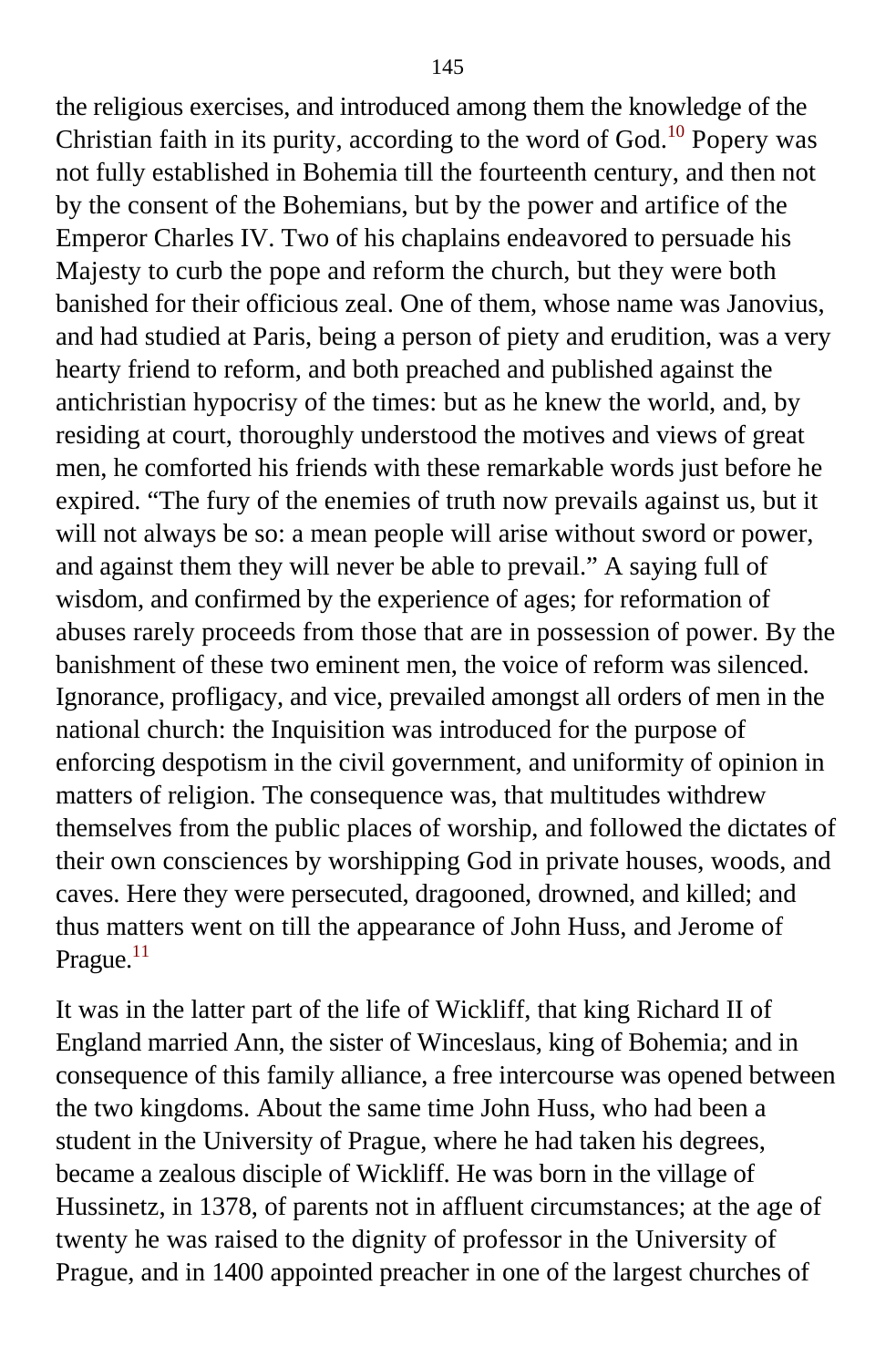that city. He was a person of eminent abilities, and of still more eminent zeal; his talents were popular, his life irreproachable, and his manners the most affable and engaging. He was the idol of the populace; but in proportion as he attracted their esteem and regard, he drew upon himself the execration of the priests.

Peter Payne, principal of Edmund Hall, in the University of Oxford, a man equally distinguished for his talents and his inflexible opposition to the friars, appears to have been the instrument of first conveying into Bohemia the writings of our countryman Wickliff, of which he was a great admirer. Payne is said to have been a good disputant, and to have signalized himself in a controversy with Walden, the Carmelite, on the subjects of pilgrimage, the eucharist, images, and relicts, etc., etc. — in consequence of which he became so obnoxious to the clergy, that he was obliged to quit the University and flee into Bohemia, where he carried with him a number of Wickliff's tracts, which were highly esteemed by Huss, Jerome, and the greater part of the University of Prague. The introduction of Wickliff's writings, however, into that University, gave great offense to the Archbishop of Prague, who issued his orders that every person that was in possession of them should bring the books to him, in order that such as contained any thing heretical might be burnt! And we are accordingly told that two hundred volumes of them, finely written, and adorned with costly covers and gold borders, probably belonging to some of the nobility, were committed to the flames, by Archbishop Sbynko; a conduct which excited great disgust in the minds of the students of the University of Prague, and of Huss in particular, who took every opportunity to persuade the members of the University that the conduct of the archbishop was an infringement on the rights, liberties, and privileges of their Seminary, whose members had a right to read all sorts of books without molestation. Huss and his friends consequently appealed from the mandate of the archbishop to Gregory XII who was then acknowledged pope in Germany; and the latter cited the archbishop to Rome. The prelate, however, informed his holiness how deeply the writings of Wickliff had taken root in Bohemia, on which he obtained a bull authorizing him to prevent the propagation of Wickliff's doctrine in his diocese; at the same time condemning them in the most pointed manner as heretical, and issuing processes against four eminent doctors of the university, who had refused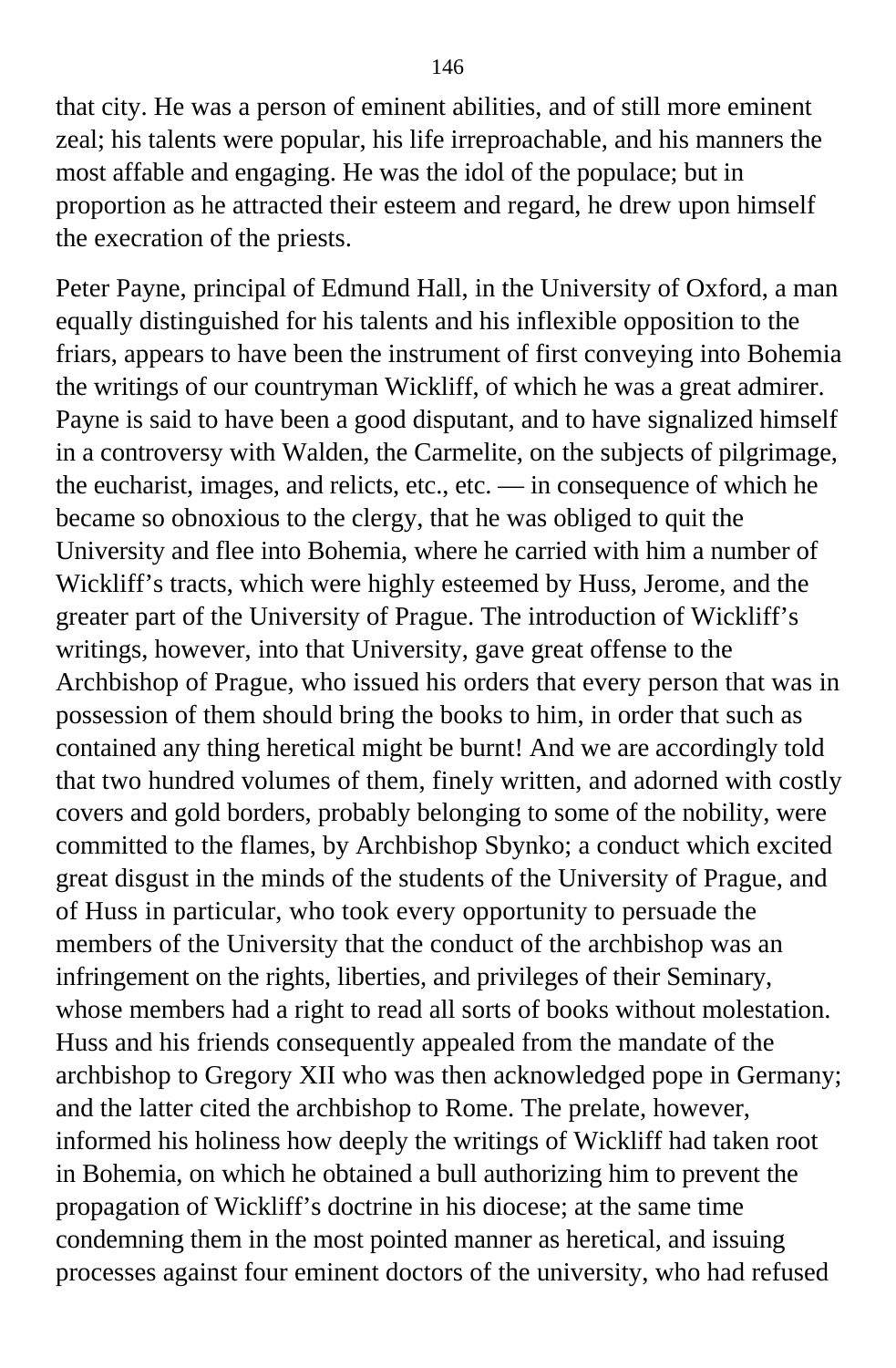to deliver up the writings of Wickliff which were in their possession, and prohibiting them, notwithstanding their ecclesiastical dignities, from preaching in any congregation. Huss, and the members of the university, entered a protest against these proceedings, and on the 25th of June, 1410, appealed from the sentence of the archbishop to the court of Rome. The affair was carried before pope John XXIII who granted a commission to Cardinal Colonna, to cite Huss to appear personally before him at Rome, and there answer to the accusations laid against him of preaching both errors and heresies. Huss desired to be excused a personal appearance, and so greatly was he favored in Bohemia, that king Winceslaus, his queen, the nobility, and the University at large, joined in a request to the pope, that he would dispense with such an appearance; and moreover, that he would not suffer thy kingdom of Bohemia to be subject to the imputation of heresy, but permit them to preach the gospel with freedom in their places of worship; and that he would send legates to Prague to correct any presumed abuses, the expense of which should be defrayed by the Bohemians<sup>[12](#page-407-0)</sup>

Three proctors were dispatched to Rome to tender Huss's apology to his holiness; but the excuses alleged were deemed insufficient, and Huss being declared contumacious, was accordingly excommunicated. This excommunication extended also to his disciples and friends; he himself was declared a promoter of heresy, and an interdict was pronounced against him! From these proceedings he appealed to a future council; and notwithstanding the decision of the court of Rome, he retired to Hussinetz, the place of his nativity, where he boldly continued to propagate his sentiments both from the pulpit and by means of his pen. The letters which he at this time wrote, are very numerous; he also drew up a Treatise defending the character and writings of Wickliff, and justifying his own conduct in reading his works.

The extraordinary state of affairs at this juncture, in reference to the chair of St. Peter, tended for awhile to screen Huss from the vengeance of his adversaries, by diverting their attention from him. In the year 1378, Pope Gregory XI died, and was succeeded by the archbishop of Barri, a Neapolitan, who assumed the name of Urban VI. This pontiff, a man of a haughty temper, began his reign in so arbitrary a manner, that he alienated from him the affections of his subjects; and his own cardinals so highly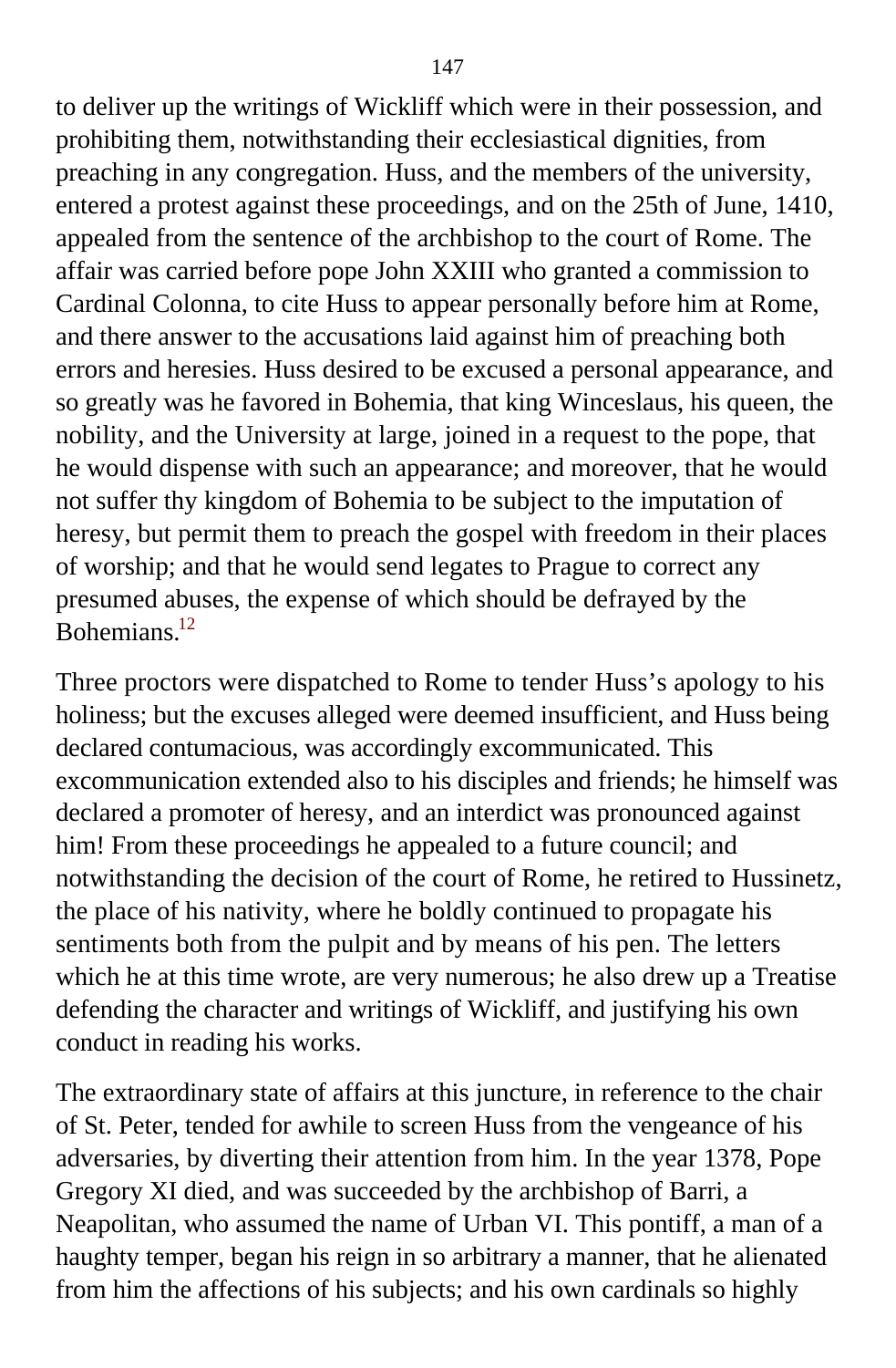resented his behavior that they set aside his election, and chose Clement VII in his room. The consequence was, that Urban refusing to vacate his office, there were two popes, laying an equal claim to St. Peter's chair, each strenuously exerting himself to strengthen his party; their quarrel immediately became, in the opinion of their deluded votaries, the cause of God; each found adherents in every part of Europe, and much human blood was spilt in the contest. During a period of more than twenty years were these ambitious prelates roaming up and down Europe, like wolves or beasts of prey, until at length, to put a termination to this disgraceful schism, Alexander V was elected to the popedom, in hopes that by this event the other two popes would relinquish their claims. But restless ambition intervened: neither of them would give up his power, and from this time the church was governed, if such a state of anarchy may be called government, by three popes at a time—their names now were John, Gregory, and Benedict. With a view to heal this fatal schism, and repair the disorders that had sprung up during its continuance as well as to bring about a reformation of the clergy, which was now loudly and generally called for, in the year 1414, the Emperor Sigismund convened the council of Constance. Hither, from all parts of Europe, princes and prelates, clergy, laity, regulars and seculars flocked together. Fox, the martyrologist, has given us a humorous catalogue of this grotesque assembly. "There were," says he, "archbishops and bishops 846; abbots and doctors 564; princes, dukes, earls, knights, and squires 16,000; prostitutes 450; barbers 600; musicians, cooks, and jesters 820."

The council of Constance was assembled November 16, 1414, to determine the dispute between the three contending factions for the papacy, and thither Huss was cited to appear, in order to justify his conduct and writings. The Emperor Sigismund, brother and successor of Winceslaus, encouraged Huss to obey the summons, and as an inducement to his compliance, sent him a passport with assurance of safe conduct, permitting him to come freely to the council, and pledging himself for his safe return. Huss consented, and in all the cities through which he passed he caused placards to be issued, stating that he was going to the council to answer all the accusations that were made against him, inviting his adversaries to meet him there.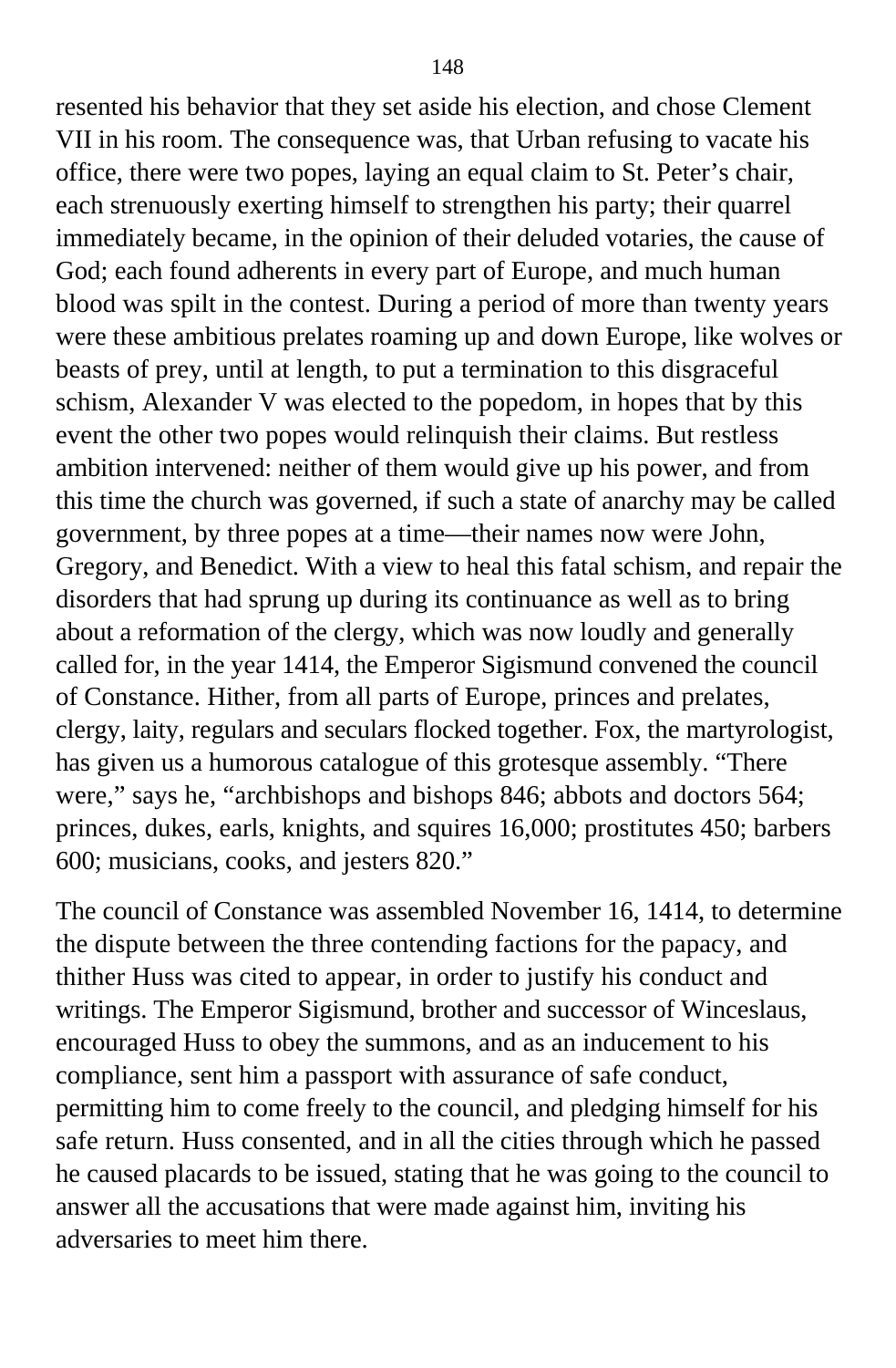No sooner had Huss arrived within the pope's jurisdiction, than, regardless of the emperor's passport, he was arrested and committed close prisoner to a chamber in the palace. This violation of common law and justice was noticed by the friends of Huss, who had, out of the respect they bore his character, accompanied him to Constance. They urged the imperial safeconduct; but the pope replied, that he never granted any safe-conduct, nor was he bound by that of the emperor.<sup>[13](#page-407-0)</sup>

JEROME OF PRAGUE was the intimate friend and companion of Huss; inferior to him in age, experience, and authority, but his superior in all liberal endowments. He was born at Prague and educated in that university. Having finished his studies, he traveled into many countries of Europe, where he acquired great esteem for his talents and virtues, particularly for his graceful elocution, which gave him great advantages in the public seminaries. The universities of Prague, of Paris, of Cologne, and of Heidelberg, conferred upon him the degree of master of arts: and having made the tour of the continent, he visited England, where he obtained access to the writings of Wickliff, which he copied out, and returned with them to Prague. $^{14}$  $^{14}$  $^{14}$ 

As Jerome had distinguished himself by an active cooperation with Huss in all his opposition to the abominations of the times, he was cited before the council of Constance on the 17th April, 1415, at the time his friend Huss was confined in a castle near that city. Arriving shortly afterwards in Constance, or the neighborhood, he learnt how his friend had been treated, and what he himself had to expect; on which he prudently retired to Iberlingen, an imperial city, from whence he wrote to the emperor and council, requesting a safe-conduct, but not obtaining one to his satisfaction, he was preparing to return into Bohemia, when he was arrested at Hirschaw and conveyed to Constance. Every one knows the fate of these two eminent men. They were both condemned by the council to be burnt alive, and the sentence was carried into effect. Huss was executed on the 7th July, 1415; and Jerome on the 20th May, 1416. The former sustained his fate with the most heroic fortitude, praying for his merciless persecutors. Previous to his execution he wrote letters to his friends in Bohemia, which afford a gratifying representation of the frame of his mind. The following is an extract from one of them.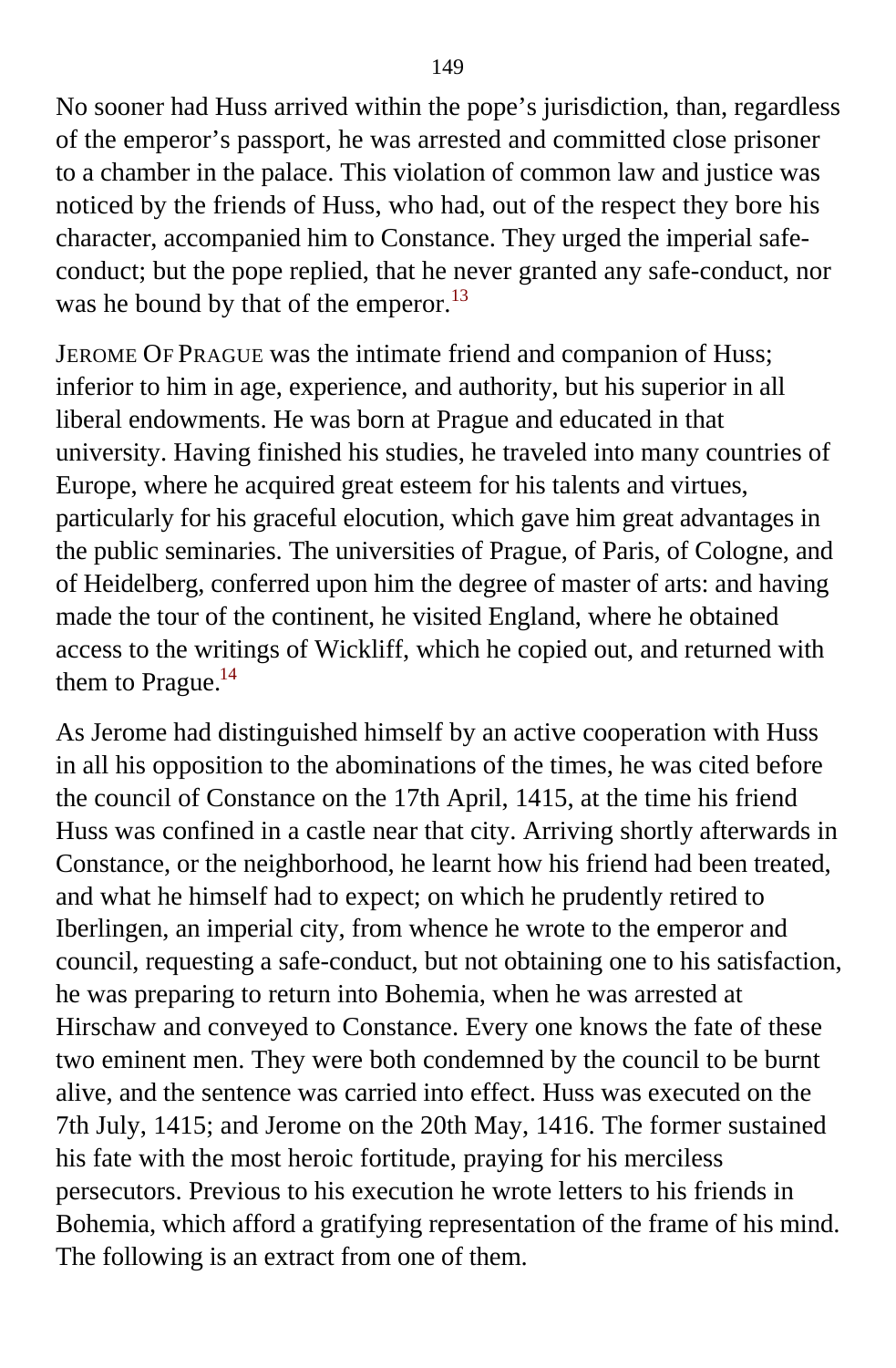"My dear friends, Let me take this last opportunity of exhorting you to trust in nothing here, but give yourselves up entirely to the service of God. Well am I authorized to warn you not to trust in princes, nor in any of the children of men; for there is no help in them. God alone remaineth steadfast: whatever he promises he will undoubtedly perform. For myself, on his gracious promise I trust. Having labored as his faithful servant, I am not afraid of being deserted by him. 'Where I am, says the gracious Redeemer, there shall my servant be.' May the God of heaven preserve you! This is probably the last letter I shall be enabled to write, having reason to think I shall to-morrow be called upon to answer with my life. Sigismund (the emperor) hath in all things acted deceitfully. I pray God to forgive him! You have heard in what severe terms he hath spoken of me."

If we may credit the catholic writers, Jerome at first displayed less magnanimity than his friend Huss. The dread of suffering intimidated him, and he showed a disposition to concede his opinions to his catholic interrogators, who, perceiving symptoms of this compliant temper about him, craftily availed themselves of it, and by procrastinating his trial from month to month, they hoped ultimately to recover him from his heresy. In this however, they were disappointed. His mind gradually resumed all its wonted rigor; and instead of yielding his principles to his persecutors, he avowed them in the boldest manner, and supported them with increasing confidence to the last. Poggio Bracciolini, the Florentine secretary, who attended the council, and was a spectator of all he relates, gave a pretty circumstantial account of the whole of this tragical affair, in a letter to his friend Aretin, the pope's secretary, and it is too interesting to be omitted.

#### **LETTER FROM POGGIO OF FLORENCE TO LEONARD ARETIN.**

"In the midst of a short excursion into the country, I wrote to our common friend; from whom, I doubt not, you have had an account of me."

"Since my return to Constance, my attention has been wholly engaged by Jerome, the Bohemian heretic, as he is called. The eloquence and learning which this person has employed in his own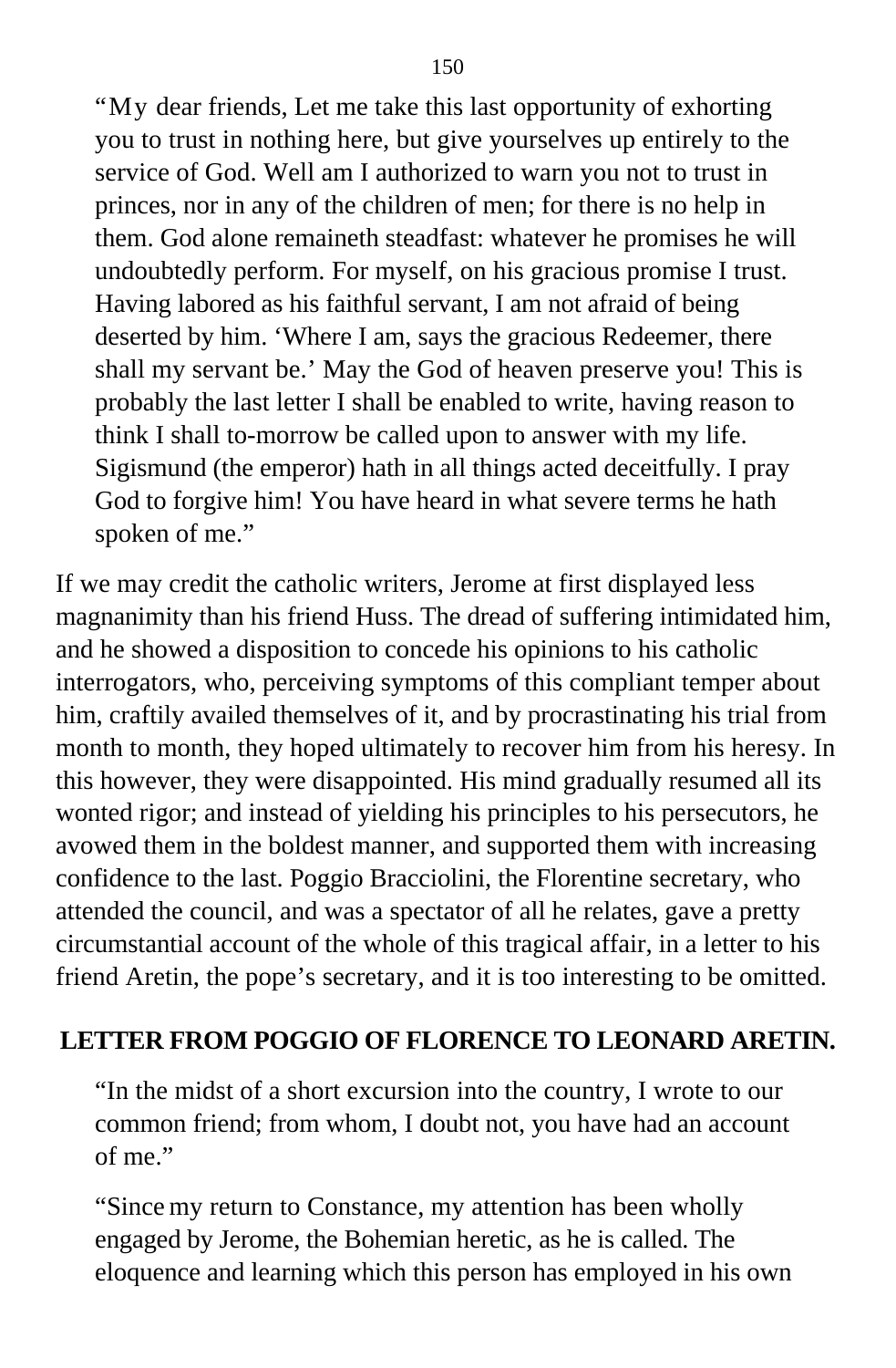defense, are so extraordinary, that I cannot forbear giving you a short account of him."

"To confess the truth, I never knew the art of speaking carried so near the model of ancient eloquence. It was, indeed, amazing to hear with what force of expression, with what fluency of language, and with what excellent reasoning, he answered his adversaries: nor was I less struck with the gracefulness of his manner, the dignity of his action, and the firmness and constancy of his whole behavior. It grieved me to think so great a man was laboring under so atrocious an accusation. Whether this accusation be a just one, God knows: for myself, I inquire not into the merits of it; resting satisfied with the decision of my superiors. But I will just give you a summary of his trial."

"After many articles had been proved against him, leave was at length given him to answer each in its order. But Jerome long refused, strenuous, contending that he had many things to say previously in his defense; and that he ought first to be heard in general, before he descended to particulars. When this was overruled, 'Here,' said he, standing in the midst of the assembly, 'here is justice—here is equity. Beset by my enemies, I am already pronounced a heretic; I am condemned before I am examined. Were you gods omniscient, instead of an assembly of fallible men, you could not act with more sufficiency. Error is the lot of mortals; and you, exalted as you are, are subject to it. But consider, that the higher you are exalted, of the more dangerous consequence are your errors. As for me, I know I am a wretch below your notice; but at least consider, that an unjust action, in such an assembly, will be of dangerous example.'"

"This, and much more, he spoke with great elegance of language, in the midst of a very unruly and indecent assembly: and thus far, at least, he prevailed; the council ordered, that he should first answer objections, and promised that he should then have liberty to speak. Accordingly all the articles alleged against him were publicly read, and then proved; after which he was asked, whether he had ought to object? It is incredible with what acuteness he answered; and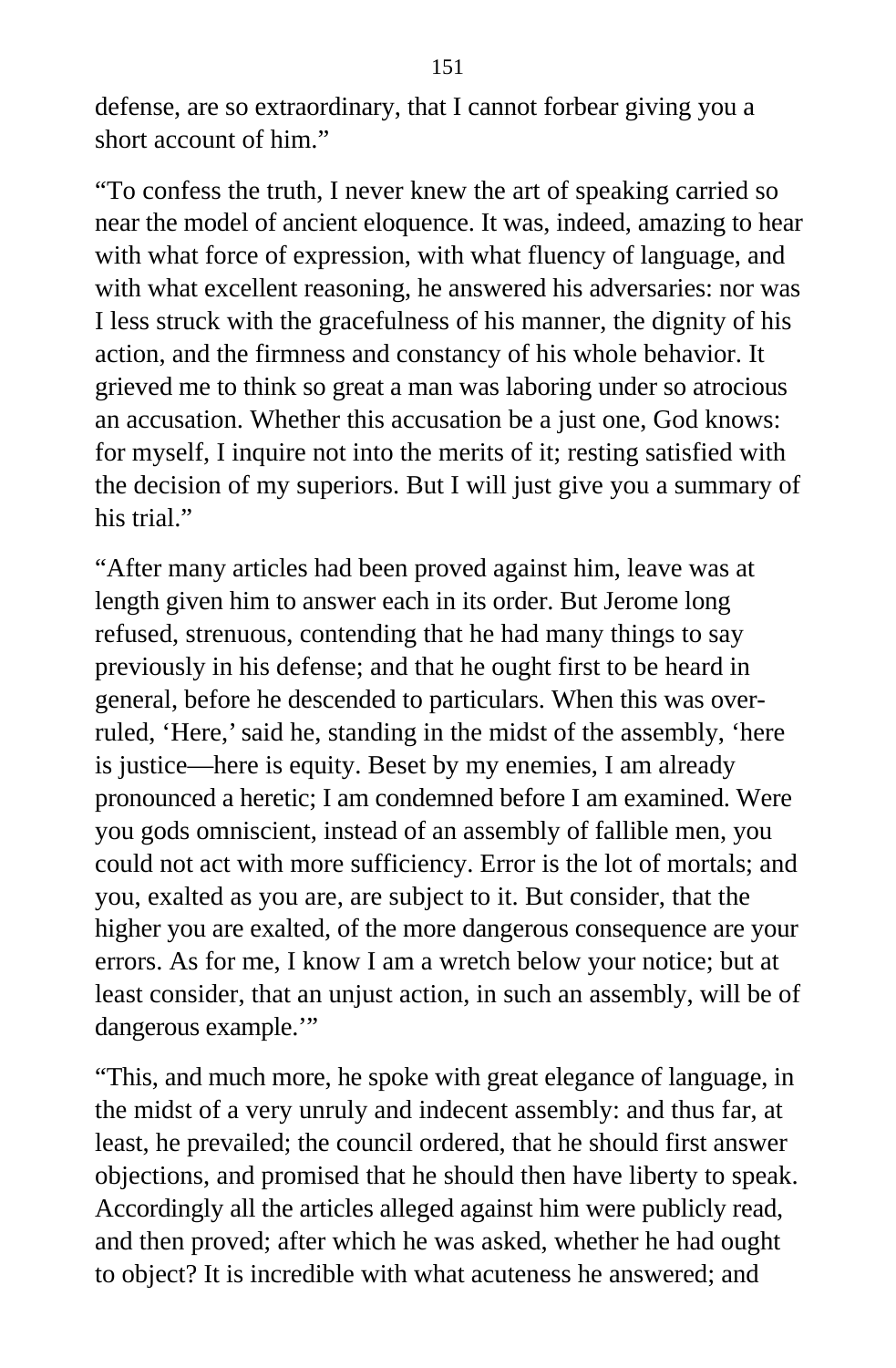with what amazing dexterity he warded off every stroke of his adversaries. Nothing escaped him: his whole behavior was truly great and pious. If he were, indeed, the man his defense spoke him, he was so far from meriting death, that, in my judgment, he was not in any degree culpable. In a word; he endeavored to prove, that the greater part of the charges were purely the invention of his adversaries. Among other things, being accused of hating and defaming the holy see, the pope, the cardinals, the prelates, and the whole estate of the clergy, he stretched out his hands, and said, in a most moving accent, 'On which side, reverend fathers, shall I turn me for redress? whom shall I implore? whose assistance can I expect? which of you hath not this malicious charge entirely alienated from me? which of you hath it not changed from a judge into an inveterate enemy? It was artfully alleged indeed! Though other parts of their charge were of less moment, my accusers might well imagine, that if this were fastened on me, it could not fail of drawing upon me the united indignation of my judges.'"

"On the third day of this memorable trial, what had passed was recapitulated: when Jerome, having obtained leave, though with some difficulty, to speak, began his oration with a prayer to God; whose assistance he pathetically implored. He then observed, that many excellent men, in the annals of history, had been oppressed by false witnesses, and condemned by unjust judges. Beginning with profane history, he instanced the death of Socrates, the captivity of Plato, the banishment of Anaxagoras, and the unjust sufferings of many others: he then instanced the many worthies of the Old Testament, in the same circumstances — Moses, Joshua, Daniel, and almost all the prophets; and lastly those of the New— John the Baptist, St. Stephen, and others, who were condemned as seditious, profane, or immoral men. An unjust judgment, he said, proceeding from a layic was bad; from a priest, worse; still worse from a college of priests; and from a general council, superlatively bad. These things he spoke with such force and emphasis, as kept every one's attention awake."

"On one point he dwelt largely. As the merits of the cause rested entirely upon the credit of witnesses, he took great pains to show,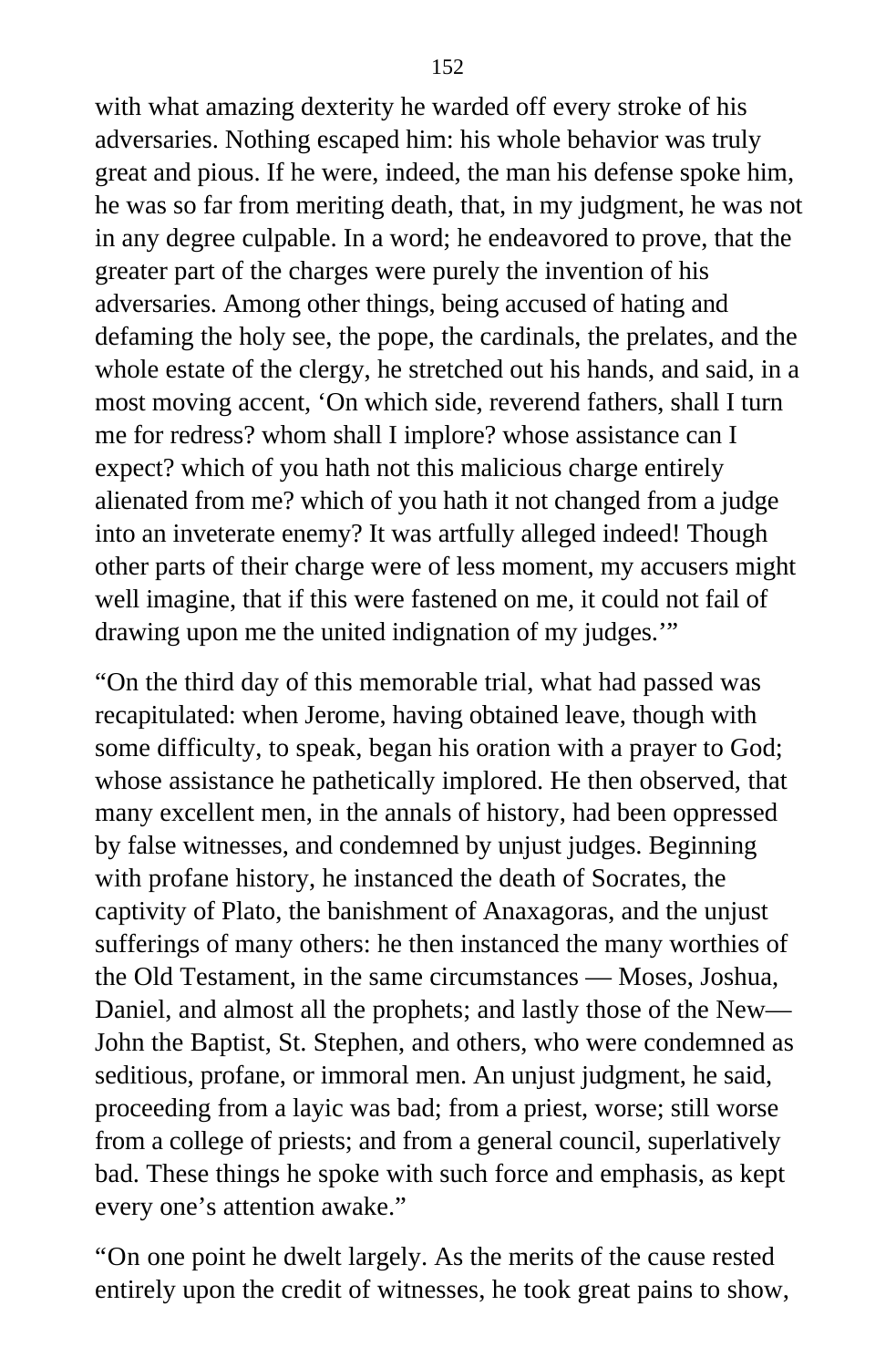that very little was due to those produced against him. He had many objections to them, particularly their avowed hatred to him; the sources of which he so palpably laid open, that he made a strong impression upon the minds of his hearers, and not a little shook the credit of the witnesses. The whole council was moved, and greatly inclined to pity, if not to favor him. He added, that he came uncompelled to the council; and that neither his life nor doctrine had been such, as gave him great reason to dread an appearance before them. Difference of opinion, he said, in matters of faith, had ever arisen among learned men, and was always esteemed productive of truth, rather than of error, where bigotry was laid aside. Such, he said, was the difference between Austin and Jerome: and though their opinions were not only different, but contradictory, yet the imputation of heresy was never fixed on either."

"Every one expected, that he would now either retract his errors, or at least apologize for them; but nothing of the kind was heard from him: he declared plainly, that he had nothing to retract. He launched out into a high encomium of Huss, calling him a holy man, and lamenting his cruel and unjust death. He had armed himself, he said, with a full resolution to follow the steps of that blessed martyr, and to suffer with constancy whatever the malice of his enemies could inflict. 'The perjured witnesses,' said he, 'who have appeared against me, have won their cause: but let them remember, they have their evidence once more to give, before a tribunal where falsehood can be no disguise."

"It was impossible to hear this pathetic speaker without emotion. Every ear was captivated, and every heart touched. But wishes in his favor were vain; he threw himself beyond a possibility of mercy. Braving death, he even provoked the vengeance which was hanging over him. 'If that holy martyr,' said he, speaking of Huss, 'used the clergy with disrespect, his censures were not leveled at them as priests, but as wicked men. He saw with indignation those revenues, which had been designed for charitable ends, expended upon pageantry and riot."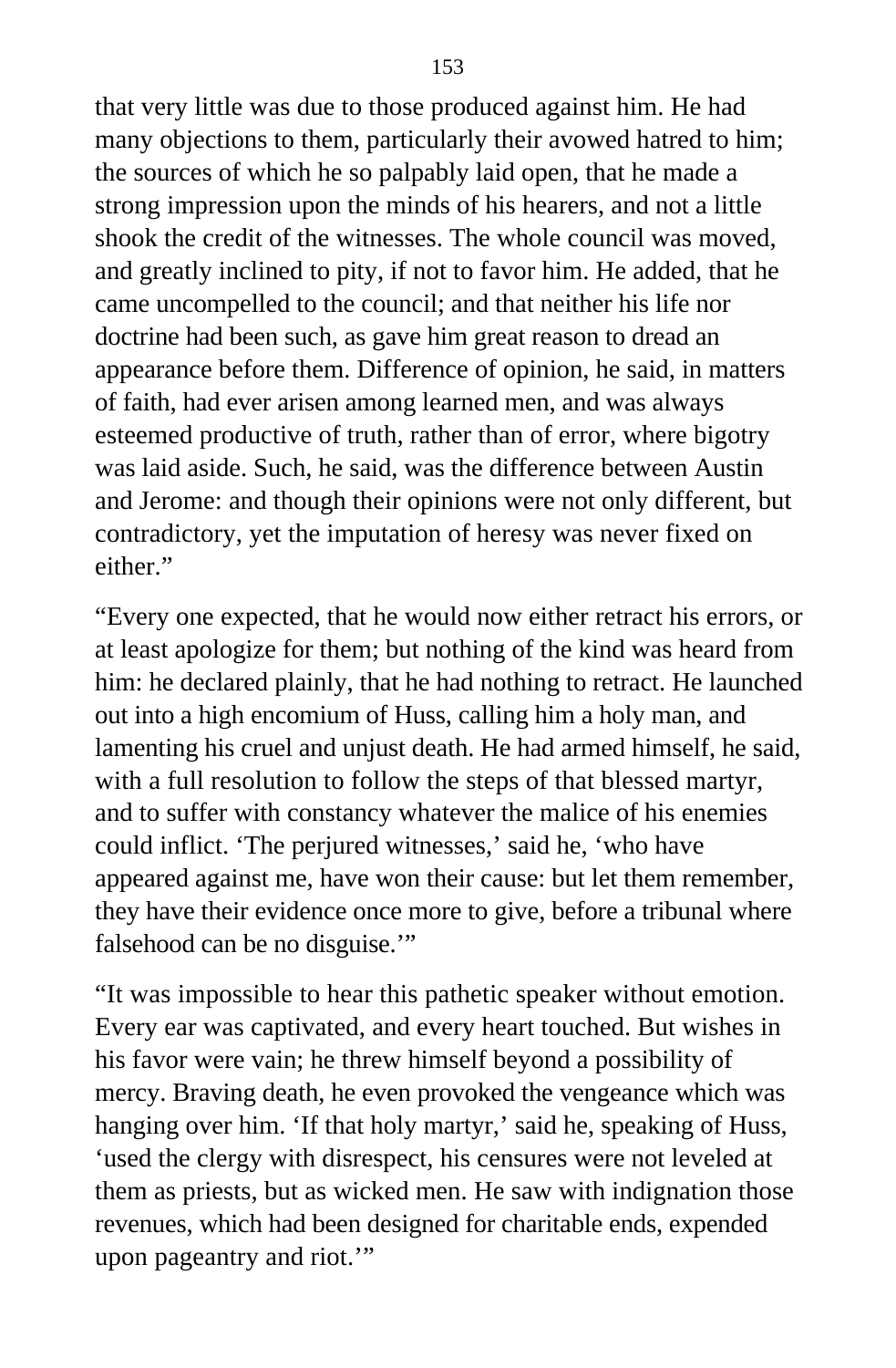"Through this whole oration he showed a most amazing strength of memory. He had been confined almost a year in a dungeon: the severity of which usage he complained of, but in the language of a great and good man. In this horrid place he was deprived of books and paper. Yet, notwithstanding this, and the constant anxiety which must have hung over him, he was at no more loss for proper authorities and quotations, than if he had spent the intermediate time at leisure in his study."

"His voice was sweet, distinct, and full: his action every way the most proper, either to express indignation or to raise pity; though he made no affected application to the passions of his audience. Firm and intrepid, he stood before the council, collected in himself; and not only contemning, but seeming even desirous of death. The greatest character in ancient story could not possibly go beyond him. If there is any justice in history, this man will be admired by all posterity. I speak not of his errors: let these rest with him. What I admired was his learning, his eloquence, and amazing acuteness. God knows whether these things were not the groundwork of his ruin."

"Two days were allowed him for reflection; during which time many persons of consequence, and particularly my lord cardinal of Florence, endeavored to bring him to a better mind. But persisting obstinately in his errors, he was condemned as a heretic."

"With a cheerful countenance, and more than stoical constancy, he met his fate; fearing neither death itself, nor the horrible form in which it appeared. When be came to the place, he pulled off his upper garment, and made a short prayer at the stake; to which he was soon after bound, with wet cords and an iron chain, and enclosed as high as his breast in faggots."

"Observing the executioner about to set fire to the wood behind his back, he cried out, 'Bring thy torch hither. Perform thy office before my face. Had I feared death, I might have avoided it.'"

"As the wood began to blaze, he sang a hymn, which the violence of the flame scarce interrupted."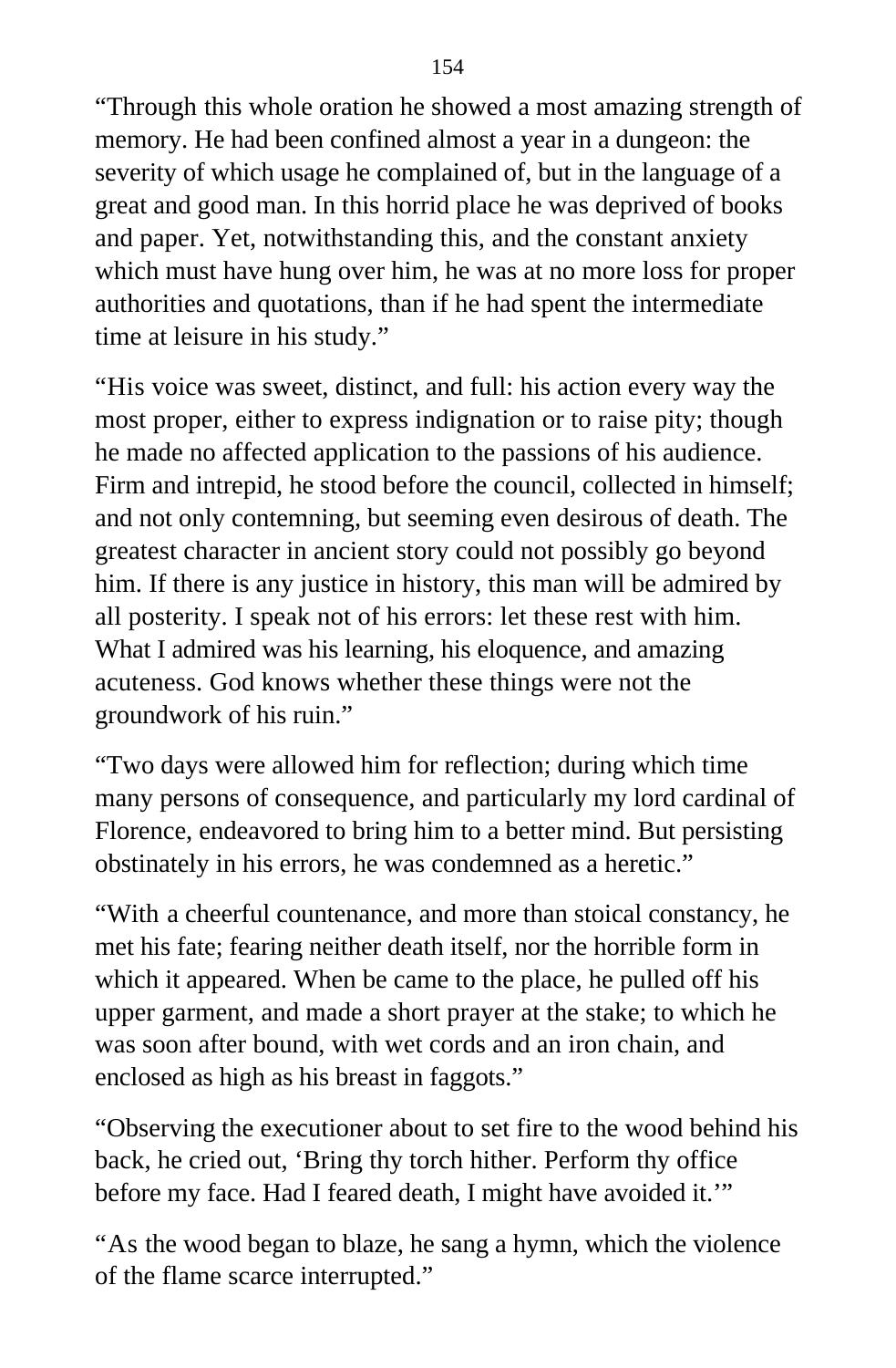"Thus died this prodigious man. The epithet is not extravagant. I was myself an eyewitness of his whole behavior. Whatever his life may have been, his death, without doubt, is a noble lesson of philosophy."

"But it is time to finish this long epistle. You will say I have had some leisure upon my hands; and to say the truth, I have not much to do here. This will, I hope, convince you, that greatness is not wholly confined to antiquity. You will think me, perhaps, tedious; but I could have been more prolix on a subject so copious.

— Farewell, my dear Leonard." *Constance, May* 20.

The news of these barbarous executions quickly reached Bohemia, where it threw the whole kingdom into confusion, and a civil war was kindled from the ashes of the martyrs. As to Winceslaus, the king, he was seldom sober, and paid no regard to the condition of his subjects. The nobility were divided into factions; some zealous to resent the insults that had been offered to the nation by the proceedings at Constance, and to repel the forces that had been introduced into the kingdom by the authority of the pope, with a view to the suppression of heresy in Bohemia, and to, compel that fierce nation to establish uniformity in religion. Sigismund, the emperor, had many respectable qualities; but he had lent himself wholly to the papacy at the council, and in consequence of the disgust which his conduct had excited, the Bohemians revolted, and under the banners of a very intrepid leader, John Ziska, defended their opinions not only with arguments but with arms also. At first the populace were only a harmless inquisitive staring multitude; but as the catholic priests proceeded to publish in the churches, bulls from the pope, exhorting all kings, princes, dukes, lords, citizens, and others, to take up arms against heresy, conjuring them by the wounds of Christ to extirpate heretics, and promising the forgiveness of all sins to any person who should kill a Bohemian heretic, the people seceded in great multitudes, retired to the distance of about five miles from Prague, where they held meetings for public worship, elected their own teachers, and had the Lord's supper administered to them at three hundred tables, formed by laying boards upon casks, the number of communicants amounting to forty thousand.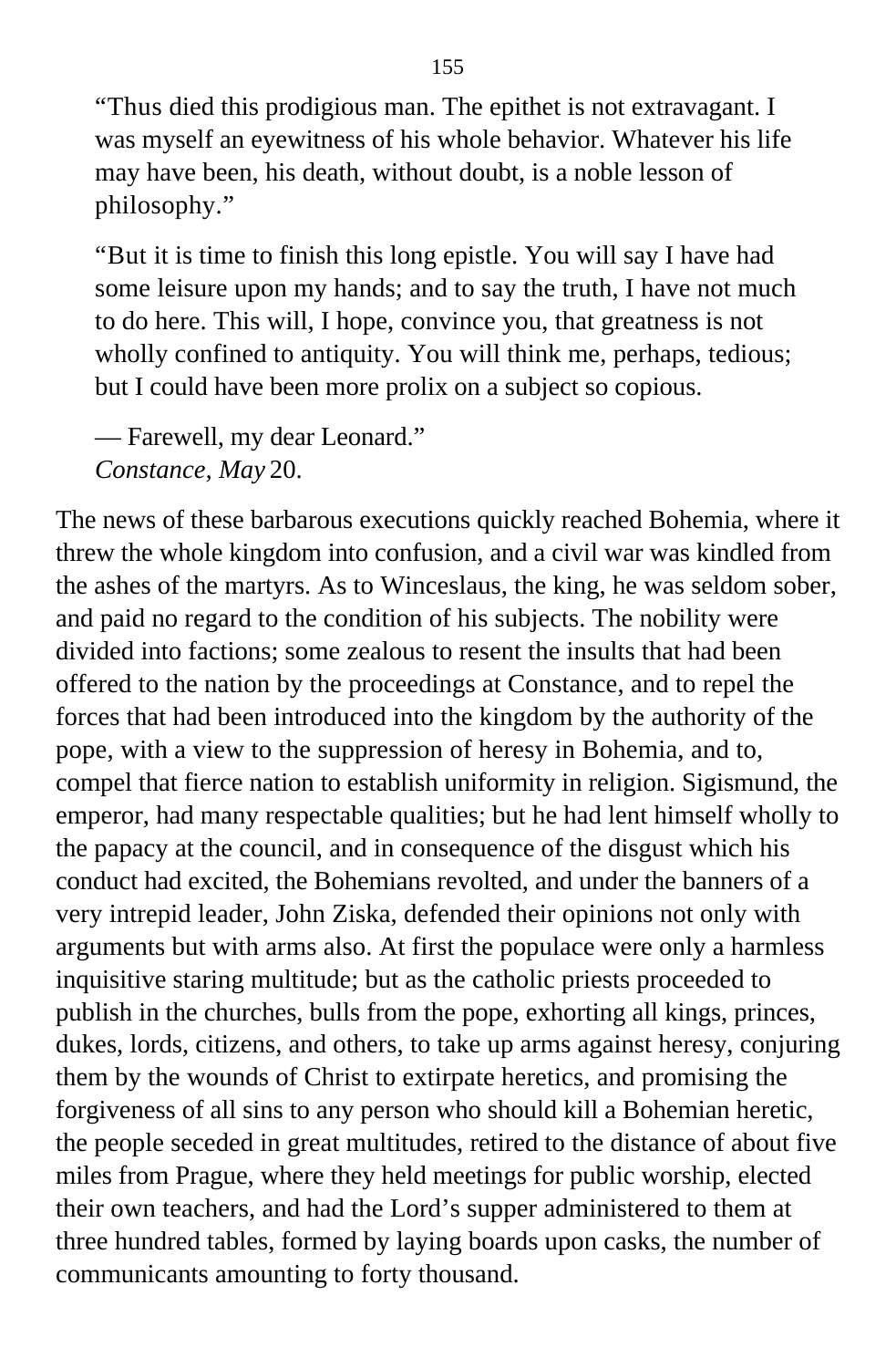Their leader, JOHN ZISKA, was of a noble family, brought up at court, and in high reputation for wisdom, courage, the love of his country, and the fear of God. Fugitives daily resorted to him from all parts, and put themselves under his protections. At one time four hundred poor men, who had lived in the mountains for the sake of enjoying religious liberty, came down to Prague, with their wives and children, and ranged themselves under the banners of Ziska. It is highly probable that these were Waldenses, the descendants of those who had settled in remote parts of the kingdom more than two hundred and fifty years before. Freedom from the Austrian yoke, deliverance from the tyranny of Rome, and the full enjoyment of civil and religious liberty, were the objects for which Ziska avowedly contended, and his army presently consisted of forty thousand men.

Aeneas Sylvius, who afterwards ascended the pontifical chair under the title of Pius II had traveled over the whole empire; and by him we are informed that the churches and religious houses in Bohemia, were more numerous, more spacious, more elegant and sumptuous, than in any other part of Europe; and that the images in public places, and the habits of the priests, were covered with jewels and precious stones. Ziska commenced his work of reform with attacking these. He demolished the images, discharged the monks, who he said, were only fattening like swine in sties, converted cloisters into barracks, conquered several towns and garrisoned Cuthna, defeated the armies of the emperor in several battles, and gave law to the kingdom of Bohemia till the time of his death, which happened in 1424. He encamped his followers on a rocky mountain about ten miles from Prague, which he soon after fortified with a wall, and within that the people built houses. This mountain he called Tabor (after Mount Tabor in the Holy Land) and thence his followers obtained the name of Taborites.

When Ziska found himself dying he gave orders that a drum should be made of his skin; and what is equally extraordinary, his orders were faithfully obeyed. Ziska's skin, after undergoing the necessary preparations, was converted into a drum, which was long the symbol of victory to his followers. Procopius, a catholic priest, converted by the writings of one of the disciples of Huss, revived the spirits of the Bohemian brethren, many of whom after the death of Ziska, had retreated to caves and mountains. Uniting the military with the sacerdotal character,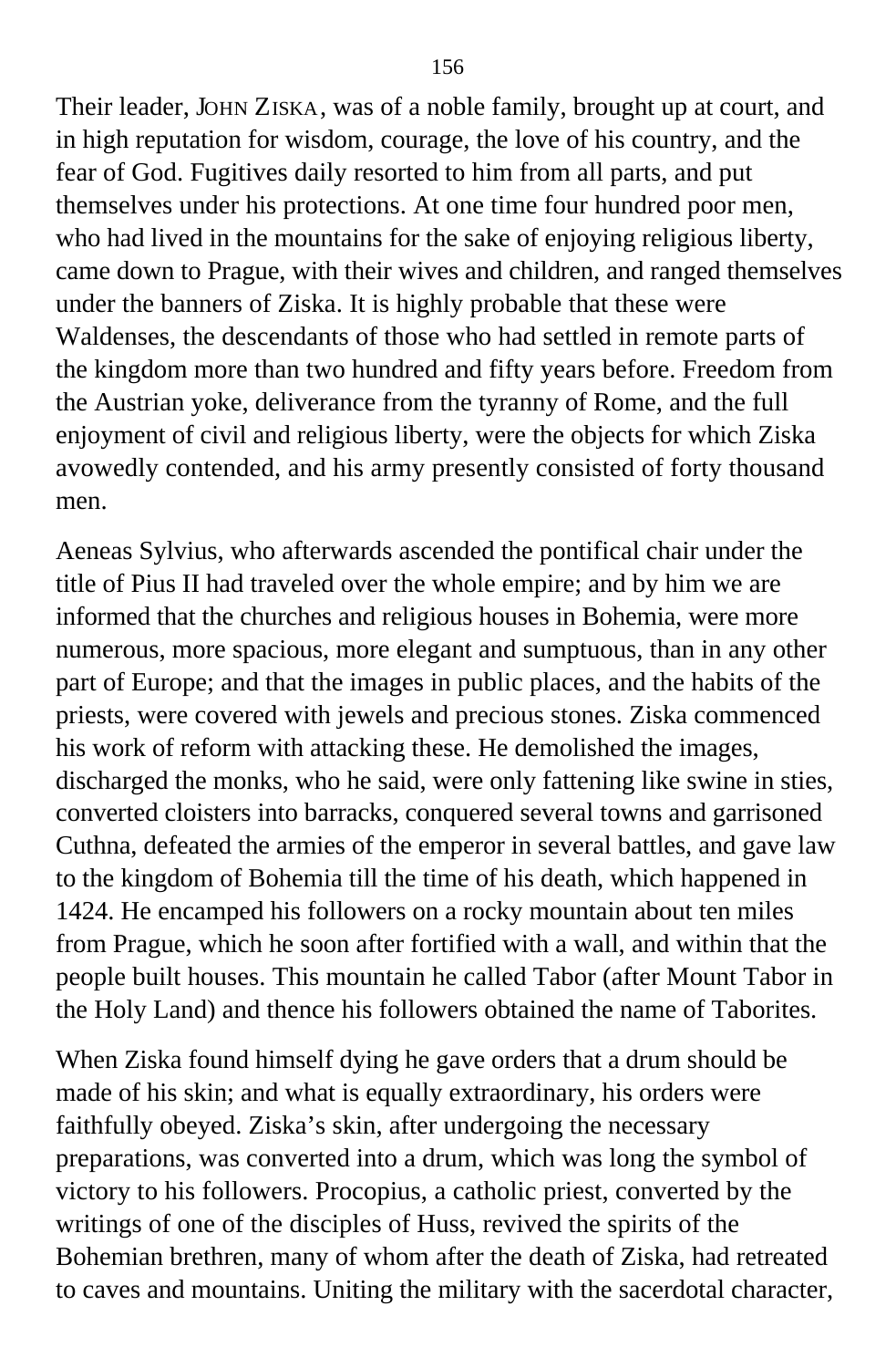this champion supported the cause of his party with great courage and bravery, but fell in a battle with the Catholics. Yet so terrible had the name of the Hussites become to the emperor Sigismund, that, despairing to reduce them by the power of his arms, he entered into a compromise, allowing them the use of the cup in the eucharist, the deprivation of which had been a principal source of complaint; together with a general amnesty, and a confirmation of their privileges. But verbal and even written promises are easily retracted, where there exists no power of enforcing their accomplishment; and a right avails nothing without a remedy. The dispersed brethren ceased to be formidable. Sigismund renewed his tyranny. His immediate successors on the imperial throne were, like himself, zealous Catholics, and the friends and followers of Huss continued to be the subjects of frequent persecutions till the times of Luther.

Crantz, in his history of the Bohemian brethren informs us, that after the death of Ziska, his followers divided themselves again, according to the diversity of their opinions and views, into Calixtines, Taborites, and Orphans; while, such as, with a distinguished zeal urged an entire reformation, were termed Zealots. In times of distress, however, they all united against their common enemy; and the latter, unable to carry the point against them, granted to their deputies, at the council of Basil, in 1433, the terms contained in the following four articles, which goes by the name of *The Bohemian Compactata,* or terms of agreement.

**1.** That the word of God shall be freely preached by able ministers, according to the Holy Scriptures, without any human invention.

**2.** That the Lord's supper shall be administered unto all in both kinds, and divine worship performed in the mother-tongue.

**3.** That open sins shall be openly punished, according to the law of God, without respect of persons.

**4.** That the clergy should exercise no worldly dominion, but confine themselves to preaching the gospel.<sup>[15](#page-408-1)</sup>

But notwithstanding these concessions, it appears evident that matters remained in a very unsettled state among the Bohemians about the middle of the century. The leading person in ecclesiastical affairs was Rokyzan,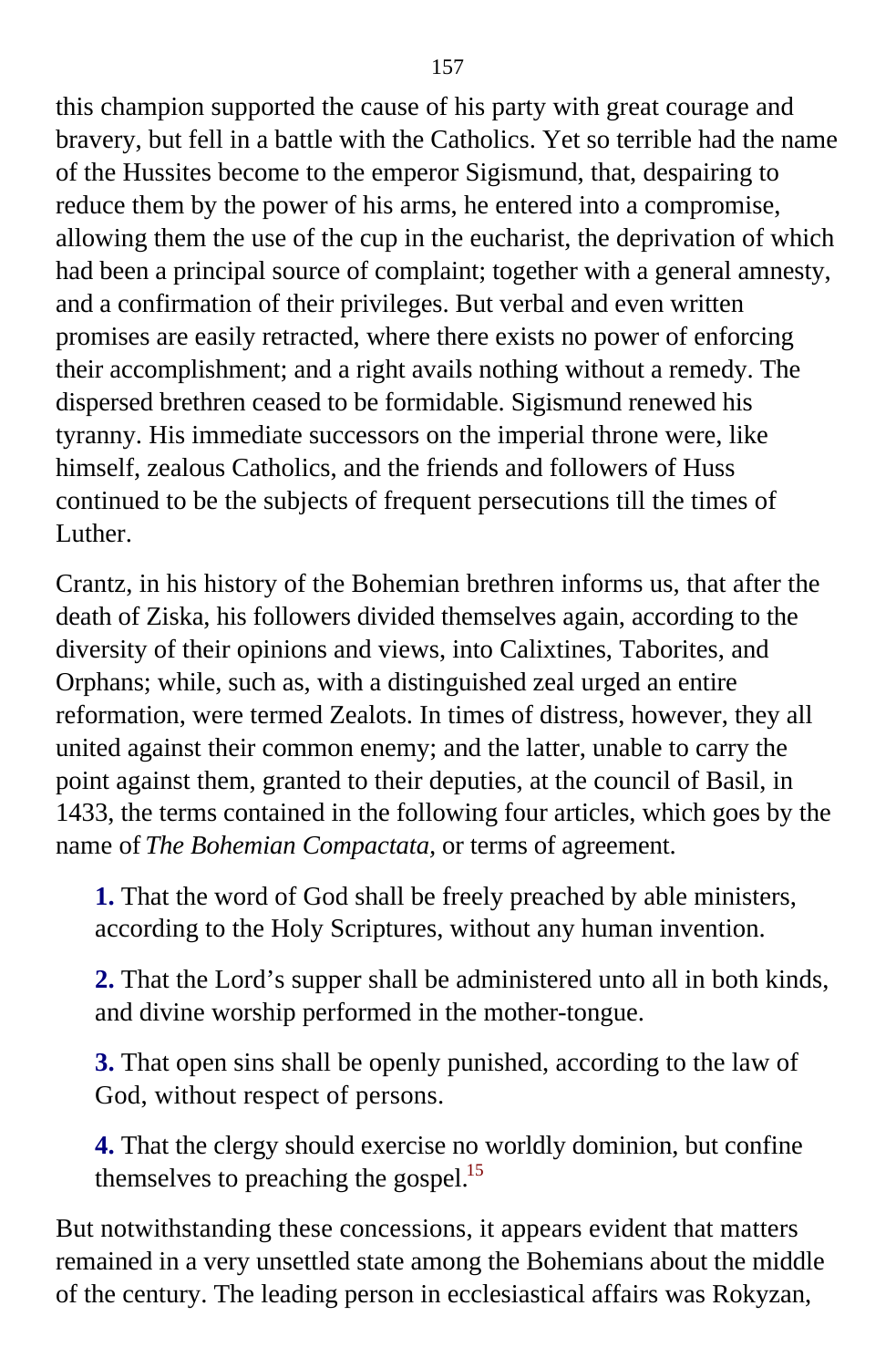archbishop of Prague, a man of no principle whatever. The contentions of parties ran high; and this metropolitan wearied with perpetual applications for reformation, which he found it quite impracticable to carry into effect, at length advised such as were dissatisfied with the existing order of things to retire to the lordship of Lititz, between Silesia and Moravia, about twenty miles from Prague;—a place which had been laid waste by the ravages of war, where they might establish their own regulations respecting divine worship, choose their own ministers, and introduce their own discipline and order, according to their own conscience and judgment. Numbers adopted his suggestion, and in 1457, they formed themselves into a society bearing the name of the UNITAS FRATRUM, or *United Brethren,* binding themselves at the same time to a rigorous church discipline, and resolving to suffer all things for conscience sake; and instead of defending themselves, as the Taborites had done, by force of arms, their only weapons were to be prayer and reasonable remonstrance against the rage of their enemies.<sup>[16](#page-408-1)</sup>

It is highly probable that when the archbishop offered them this indulgence, he had little expectation that they would be able to carry the project into effect; it was merely an alternative which relieved him from a momentary embarrassment, and probably *that* was all he was concerned about; but if so, he found himself disappointed. Three years had not elapsed ere their numbers were considerable; pious persons flocked to them, not only from different parts of Bohemia, but even from every distant quarter of the whole empire; and churches were gathered everywhere throughout Bohemia and Moravia. Many of the ancient Waldenses, who had been lurking about in dens and caves of the earth, as well as upon the tops of mountains, now came forward with alacrity, and joining themselves to the "United Brethren," became eminently serviceable to the newly-formed societies, in consequence of their more advanced state of religious knowledge and experience. Many of the new converts renounced the baptism of infants, and were baptized by the pastors before they received them into church communion. $^{17}$  $^{17}$  $^{17}$ 

The archbishop had not foreseen the consequences of settling these people on the crown lands. The multiplication of their numbers, and their growing influence, soon drew upon them the attention, and excited the rancor of the catholic party. A clamor against him ensued; and the Waldenses, Picards,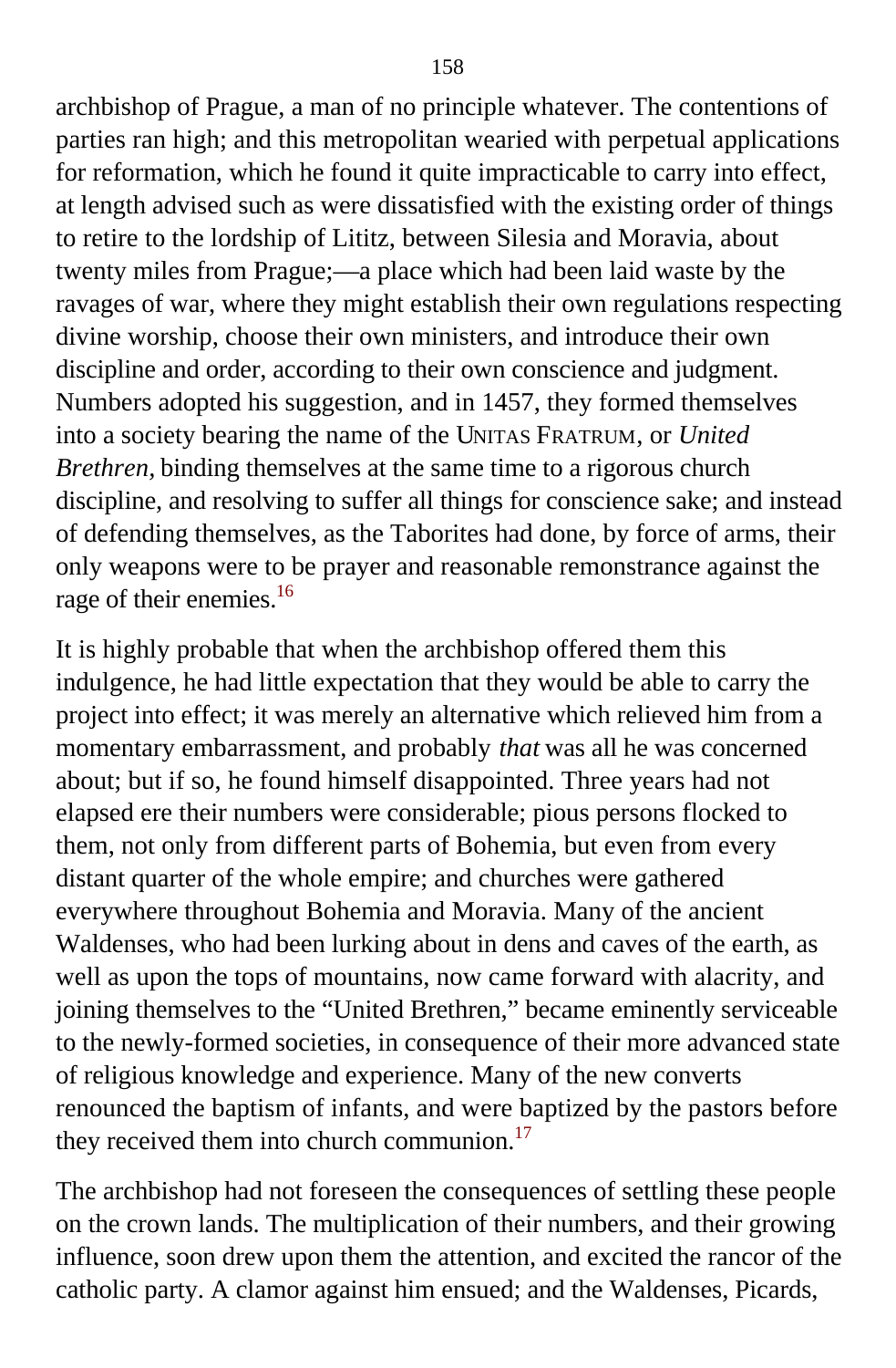and other opprobrious names, by which they were stigmatized, became too numerous and too scandalous for an archbishop to patronize; he therefore found it necessary to treat them with indifference and keep them at a distance. Scarcely had three years transpired from the establishment of the society of "The United Brethren," than a terrible persecution arose against them in Bohemia and Moravia, and they were called to prove "what manner of spirit they were of." They were declared by the state unworthy of the common rights of subjects; and, in the depth of winter, expelled from their houses in towns and villages, with the forfeiture of all their goods. Even the sick were cast into the open fields, where numbers perished through cold and hunger. They threw them into prisons, with a view to extort from them, by means of the severity of their sufferings, a confession of seditious designs, and an impeachment of their accomplices: and when nothing could be extorted from them, they were maimed in their hands and feet, inhumanely dragged at the tails of horses and carts, and quartered or burnt alive. During this persecution, those who had it in their power to do so, retired into woods, fortresses, and caves of the earth, where they held their religious assemblies, elected their own teachers, and endeavored to strengthen and edify one another. The parent society at Lititz, being less molested than those in other places, did not cease to send messengers and letters to their persecuted brethren, with the view of strengthening their faith and exhorting them to patience. In process of time the storm subsided, though not until nearly every society of the Brethren in Bohemia was scattered or dispersed, and both the king and archbishop were removed from the stage of life.<sup>[18](#page-409-1)</sup>

Uladislaus, prince of Poland, was now elected to the crown of Bohemia, and being a mild and tolerant prince, little inclined to persecution, the exiled brethren returned to their own homes, and resumed their occupations. Under this amiable monarch they cultivated their lands, applied themselves to literature, and for some years enjoyed prosperity as well as peace. According to the testimony of one of their bitter enemies, "They took such deep root, and extended their branches so far and wide, that it was impossible to extirpate them." In the year 1500, there were two hundred congregations of the United Brethren in Bohemia and Moravia. Many counts, barons, and noblemen joined their churches, who built them meeting houses in their cities and villages. They got the Bible translated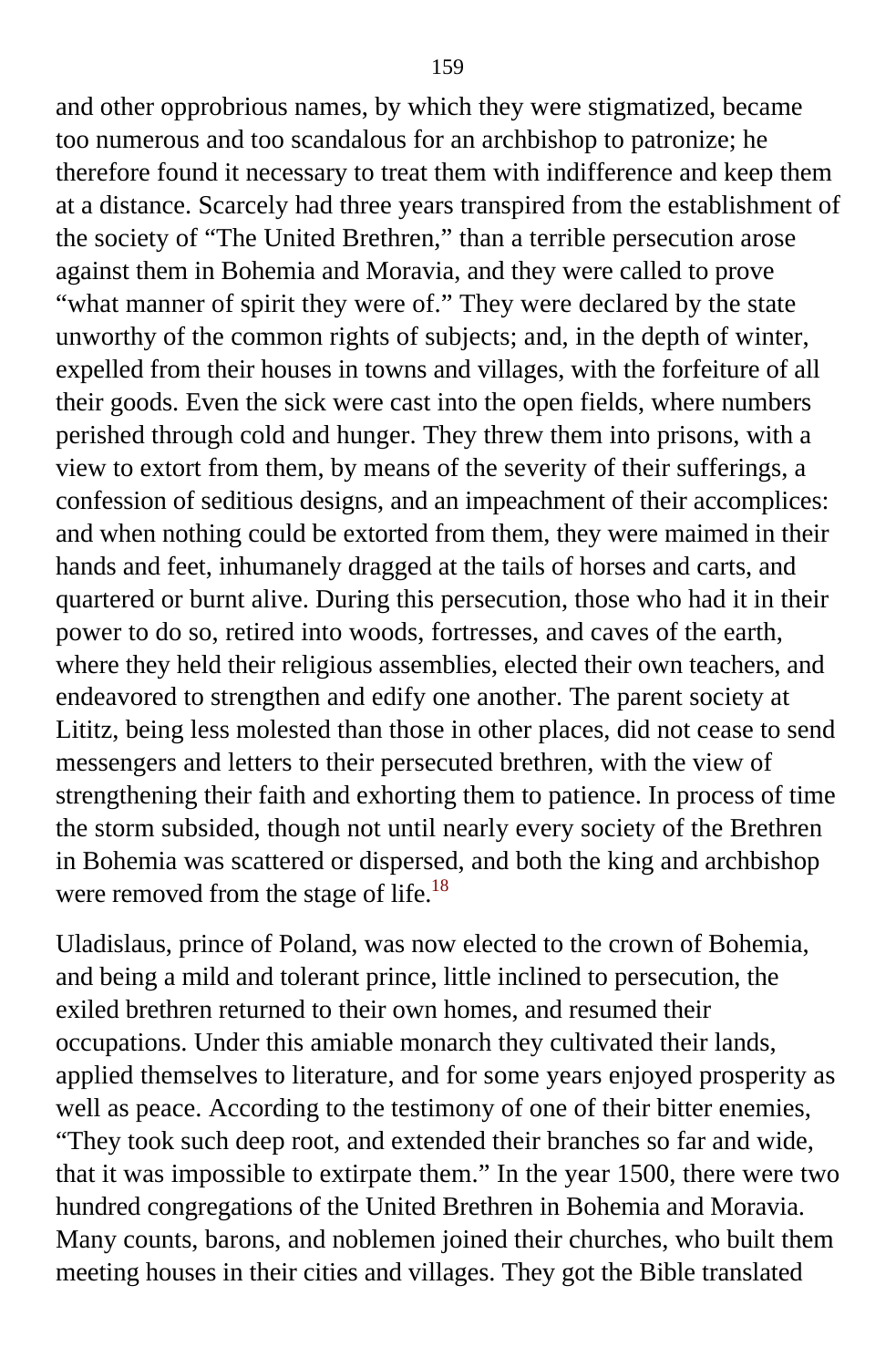into the Bohemian tongue, and printed at Venice; when that edition was disposed of, they got two more printed at Nuremberg, and finding the demand for the Holy Scriptures continuing to increase, they established a printing office at Prague, another at Bunzlau in Bohemia, and a third a Kralitz in Moravia, where at first they printed nothing but Bohemian bibles.

Although the king of Bohemia was extremely anxious to preserve peace and harmony among his subjects, whether Catholics, Calixtines, or the United Brethren, he found it no easy task to accomplish his wishes in that respect. "Every morning when he rose," says a late writer, "and every evening when he retired to rest, he put up this petition to God, 'Give peace in my time O Lord!' A prayer worthy of a king, but Uladislaus did not know that to attain the object of his prayer he ought to discharge his chaplains." The clergy were perpetually teasing him for an edict against heretics, and poisoning his mind with false representations of their sentiments and conduct; and they, at length, succeeded in obtaining a severe edict against them. The Brethren immediately drew up an apology, which they presented to the king; and he, with his usual lenity, ordered his clergy to converse with the Picards, and endeavor to reclaim them by reason; but by all means to maintain peace among themselves. An order was consequently issued, requiring the principal ministers of the Brethren in Prague to hold a conference, on an appointed day, with some of the catholic clergy; but early on the morning of that day, Martin Poczatecius, the principal enemy of the Brethren, died suddenly, and the conference was postponed.

As the king was understood to be tolerant in his principles, the Brethren thought that a confession of their faith might probably produce some good, and they accordingly drew one up and sent it to his majesty, who was then in Hungary. It did not, however, answer the end at court; for the catholic bishops had recourse to a stratagem, which unhappily succeeded to their wishes. The king was passionately fond of his queen, who was at this time in an advanced state of pregnancy; and the bishops and prelates having a great ascendancy over the queen, they, therefore, most humbly and earnestly entreated her to obtain from the king an edict to suppress the Picards, for they assured themselves that, at such a time, he would not deny her majesty any request, or occasion her a moment's pain. The king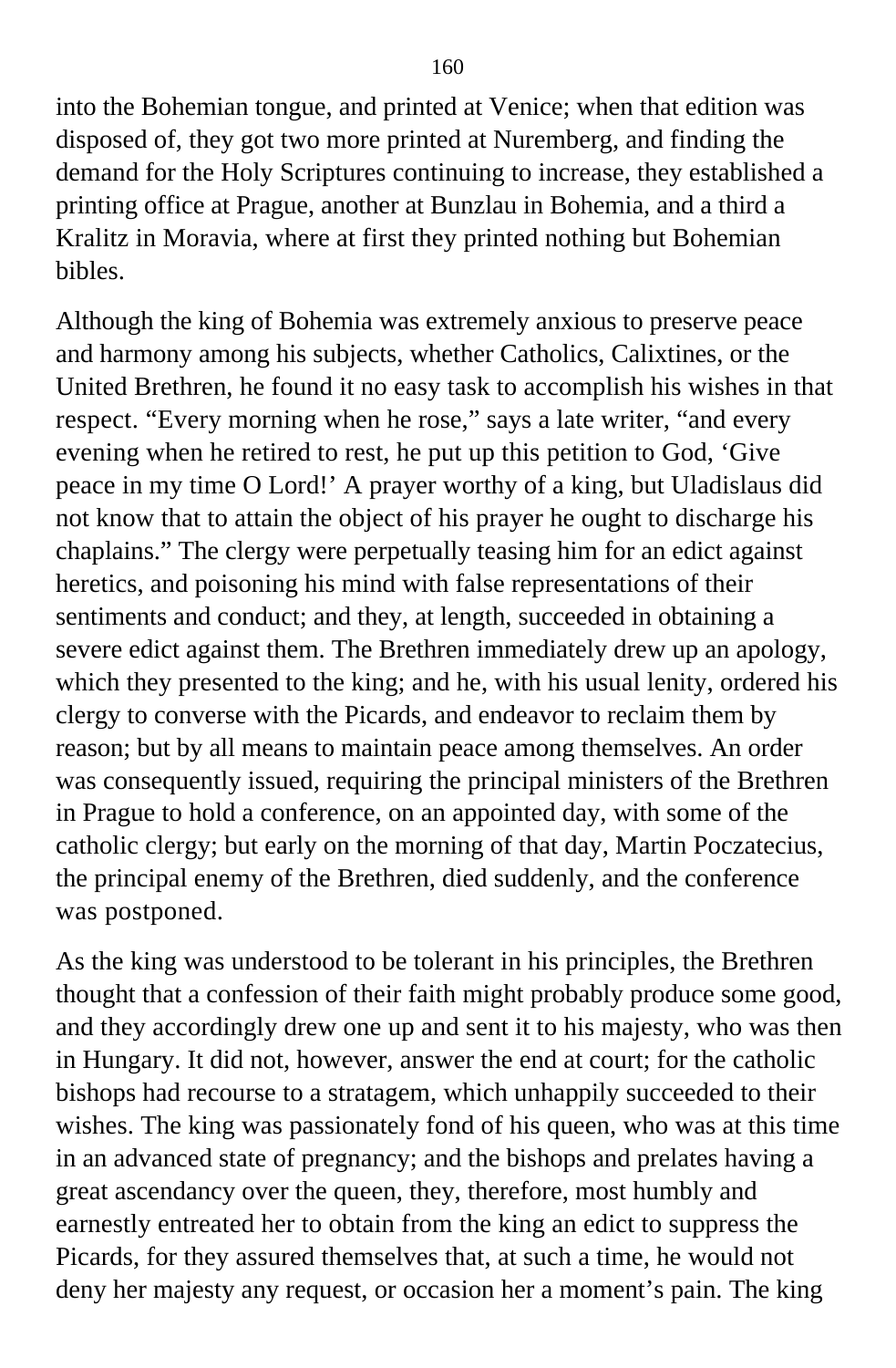one day entering her apartment, the queen mildly asked the favor. The monarch looked sad and sorrowful, but remained silent. Bossack, an Hungarian bishop, began instantly to write in the king's presence; and the edict was soon prepared and signed. The moment, however, that the humane monarch had put his name to the instrument, he quitted the room, retired to his closet, fell on his knees, burst into tears, and besought the Almighty to forgive him, and to frustrate the sanguinary purposes of these bishops against innocent men. At first the States would not allow this edict the force of law, so jealous were the Bohemians of their liberties; and it took four years to bring them to consent to a statute which prohibited the "United Brethren" from holding any religious assemblies, public or private; commanded that their meeting-houses should all be shut up: that they should not be allowed either to preach or print; and that within a given time they should all hold religious communion with either the Calixtines or the Catholics.

Although the catholic party had so hr succeeded as to obtain this persecuting edict, they did not immediately reap from it all the happy fruits that they expected. The Bohemians were a bold and intrepid race of men, and not easily daunted. The king and wiser part of the magistrates, did not go heartily into the clerical measures of depopulation and destruction; and though the dominant party were so strong that the king durst not openly protect the Brethren, he was obliged to wink at the cruel use that was made of this persecuting statute by some bigoted magistrates; but, upon the whole, the pacific inclination of the court was generally understood, and people acted accordingly. Some emigrated; others retired and worshipped God as formerly, in remote places and in small companies; some ran all risks, and many fell into the hands of their enemies and were punished. A Bohemian nobleman caught six poor men at their devotions, in a small village: he accordingly had them taken up, and brought before the parish-priest to be examined. The latter asked but one question, namely, whether they would submit to him as a shepherd of souls? they answered to this, that "Christ was the shepherd of their souls" —upon which they were convicted on the statute against heresy, made in the twentieth year of their sovereign lord the king, and instantly committed to the flames. This is a fair specimen of their proceedings, and it is needless to enlarge or multiply instances.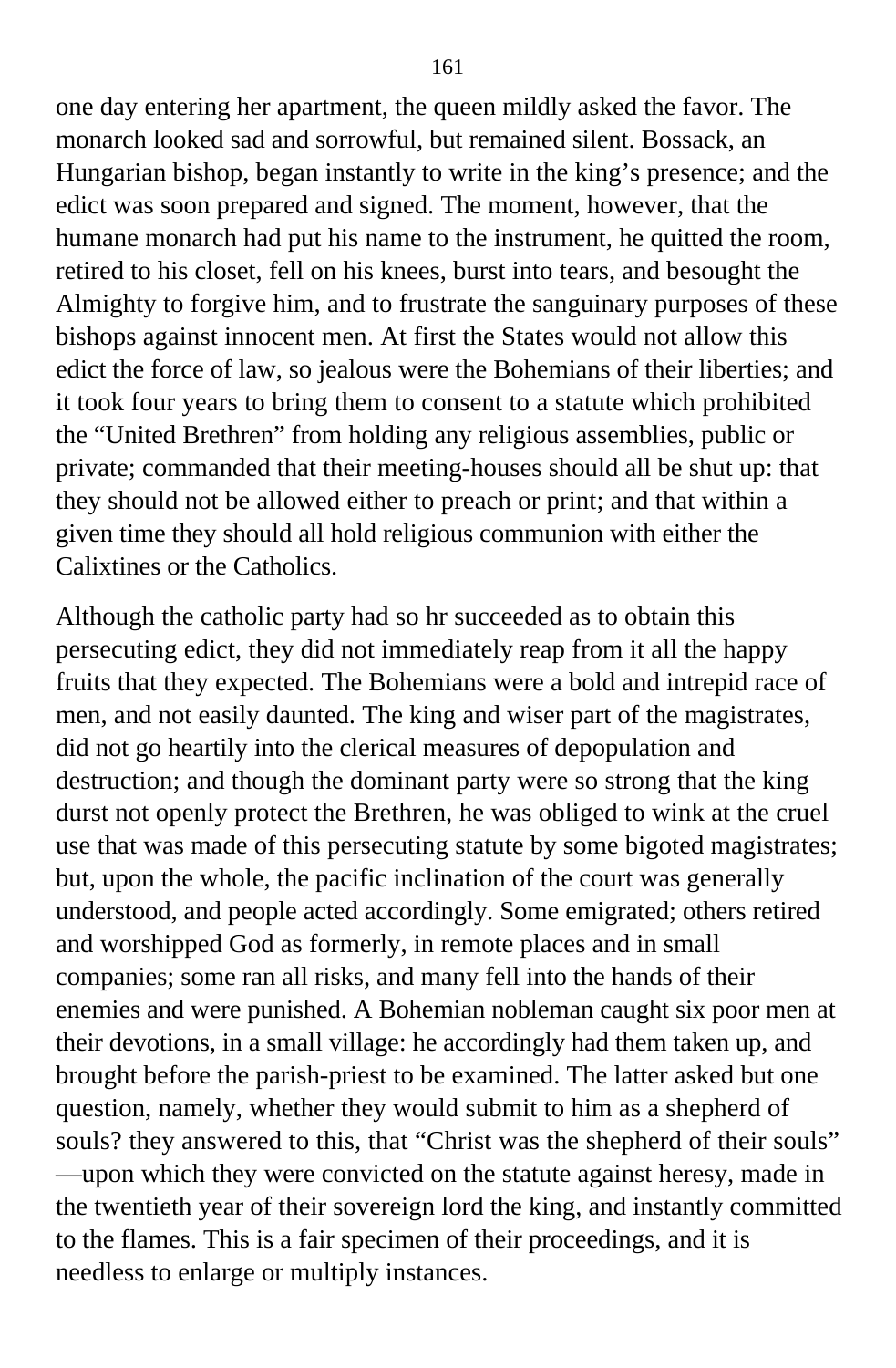162

In this manner the affairs of the Brethren proceeded, until Luther began the Reformation in Germany; at which time it would appear, that a continued series of persecutions had wasted the churches, and nearly exhausted the survivors of their fortitude and patience; insomuch that the Brethren appear to have been meditating a compromise with the catholic church, under certain modifications; and actually wrote to Luther for his advice on the subject, in the year 1522. Sleidan has furnished us with the substance of the letter which Luther returned in reply, and it is of sufficient interest to merit insertion.

He informs them that the name of Bohemians had been some time very odious unto him, so long as he had been ignorant that the pope was Antichrist: but that now, since God had restored the light of the gospel to the world, he was of a far different opinion, and had declared as much in his books; so that at present the pope and his party were more incensed against him than against them; that his adversaries had many times given it out that he had removed into Bohemia, which he oftentimes wished to have done; but that lest they should have aspersed his progress, and called it a flight, he had altered his resolution. That as matters now stood, there were great hopes that the Germans and Bohemians might profess the doctrine of the gospel, and the same religion; that it was not without reason that many were grieved to see them so divided into sects among themselves; but that if they should again make defection to popery, sects would not only not be removed, but even be increased and more diffused, for that sects abounded no where more than among the Romanists; and that the Franciscans alone were an instance of this, who in many things differed among themselves, and yet all lived under the patronage and protection of the church of Rome. That his kingdom was, in some manner, maintained and supported by the dissensions of men; which was the reason also that made him set princes together by the ears, and afford continual matter of quarreling and contention; that, therefore, they should have special care, lest whilst they endeavor to crush those smaller sects, they fell not into far greater, such as the popish, which were altogether incurable, and from which Germany had been lately delivered. That there was no better way of removing inconveniences, than for the pastors of the churches to preach the pure word of God in sincerity. That if they could not retain the weak and giddy people in their duty, and hinder their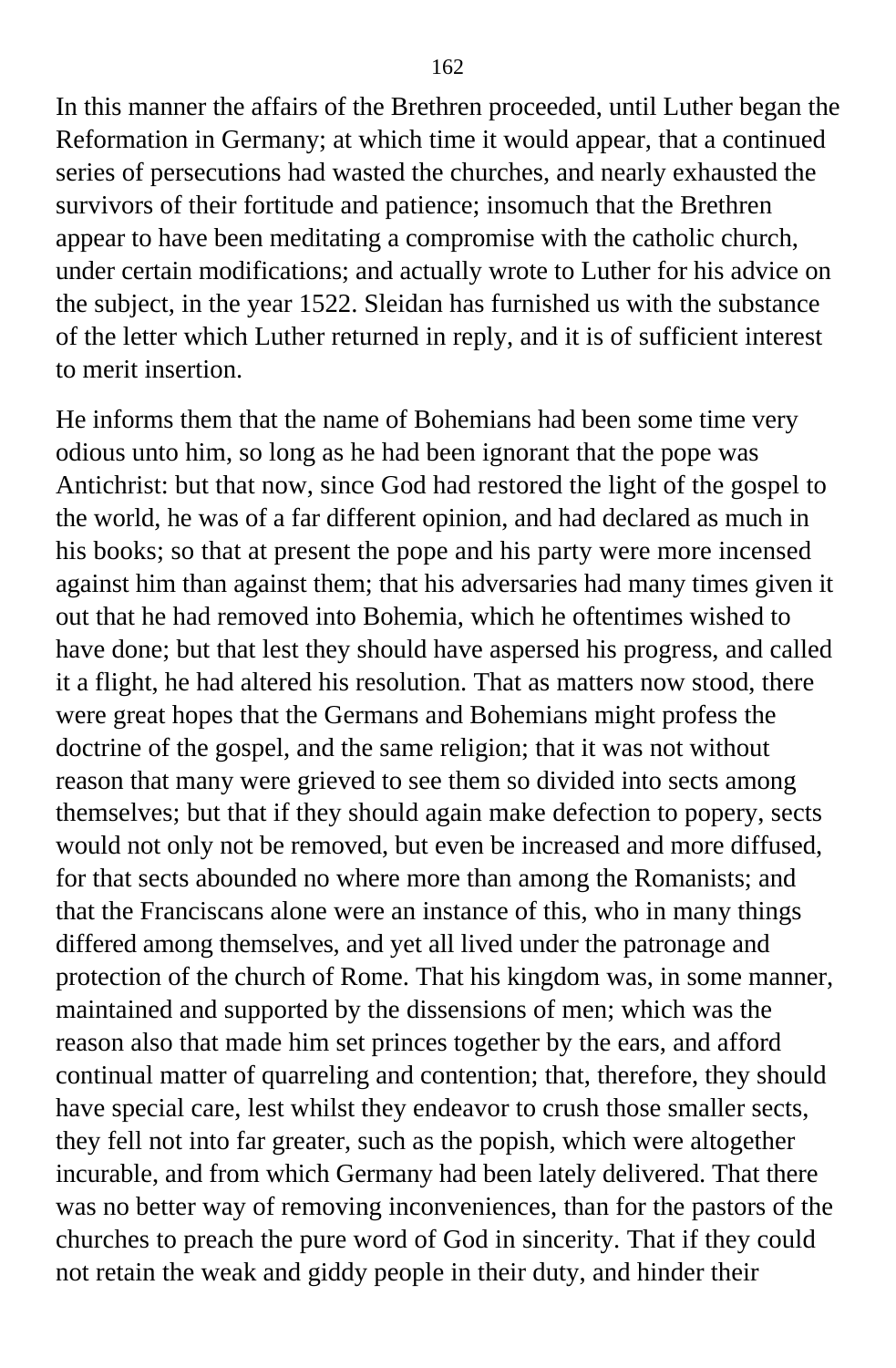desertion, they should at least endeavor to make them steadfast in receiving the Lord's supper in both kinds, and in preserving a veneration for the memory of John Huss, and Jerome of Prague; for that the pope would labor chiefly to deprive them of these two things; wherefore if any of them should relent, and give up both to the tyrant, it would be in done of them. But that though all Bohemia should apostatize, yet he would celebrate and commend the doctrine of Huss to all posterity. That, therefore, he prayed and exhorted them to persevere in that way which they had hitherto defended with the loss of much blood, and with the highest resolution, and not cast a reproach upon the flourishing gospel by their defection. That although all things were not established among them, as they ought to be, yet God would not be wanting, in time, to raise up some faithful servants of his, who would reform what was amiss, provided they continued constant, and utterly rejected the uncleanness and impiety of the Romish papacy. $19$ 

Mr. Robinson thus recapitulates the history of the Bohemian brethren.

"Authentic records in France assure us, that a people of a certain description were driven from thence in the twelfth century. Bohemian records of equal authenticity inform us, that some of the same description arrived in Bohemia at the same time and settled near a hundred miles from Prague, at Saltz and Laun, on the river Eger, just on the borders of the kingdom. Almost two hundred years after, another undoubted record of the same country mentions a people of the same description, some as burnt at Prague, and others as inhabiting the borders of the kingdom; and a hundred and fifty years after that, we find a people of the same description settled by connivance in the metropolis, and in several other parts of the kingdom. About one hundred and twenty years lower, we find a people in the same country living under the protection of law on the estate of Prince Lichetenstein exactly like all the former, and about thirty or forty thousand in number. The religious character of this people is so very different from that of all others, that the likeness is not easily mistaken. They had no priests, but taught one another. They had no private property, for they held all things jointly. They executed no offices, and neither exacted nor took oaths. They bore no arms, and rather chose to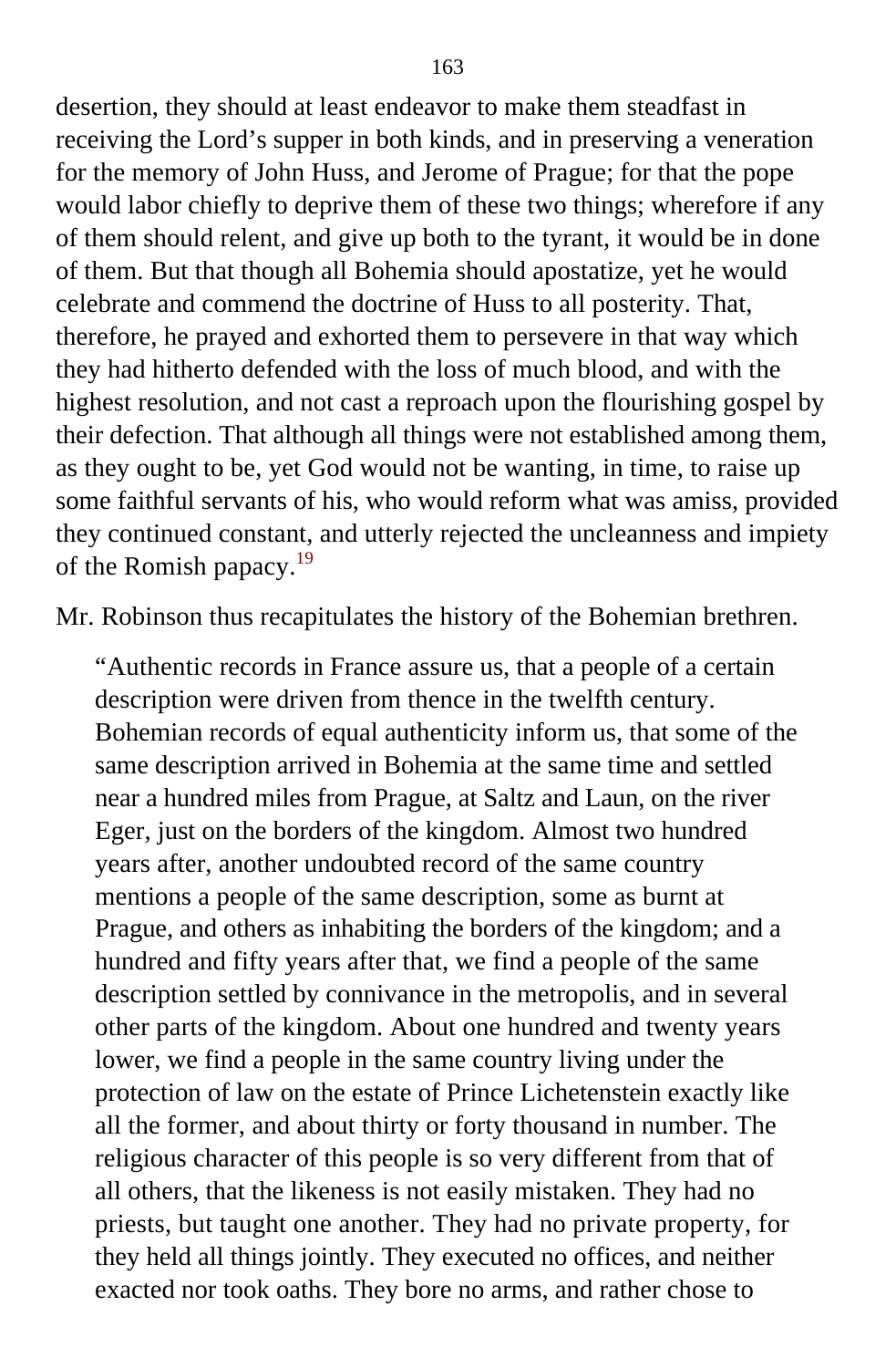suffer than resist wrong, They held every thing called religion in the church of Rome in abhorrence, and worshipped God only by adoring his perfections, and endeavoring to imitate his goodness. They thought Christianity wanted no comment; and they professed the belief of that by being baptized, and their love to Christ and one another by receiving the Lord's supper. They aspired at neither wealth nor power, and their plan was industry. We are shown how highly probable it is that Bohemia afforded them work, wages, and a secure asylum, which were all they wanted. If these be facts, they are facts that do honor to human nature; they exhibit in the great picture of the world a few small figures in a background, unstained with the blood, and unruffled with the disputes of their fellow creatures."<sup>[20](#page-409-2)</sup>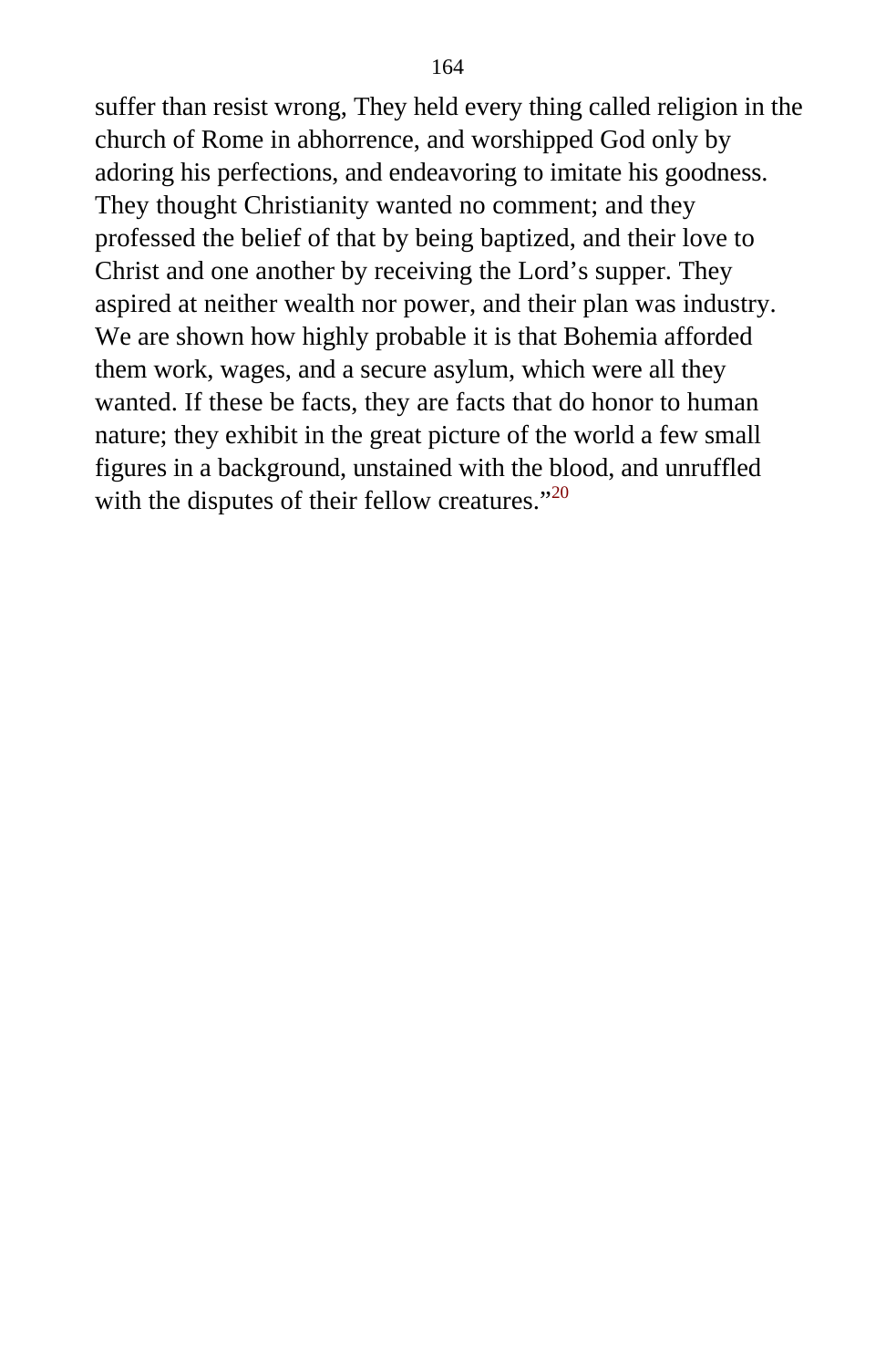# CHAPTER 6

### **THE HISTORY OF THE WALDENSES CONTINUED FROM THE MIDDLE OF THE FOURTEENTH TO THE CLOSE OF THE SEVENTEENTH CENTURY**

## SECTION 1

*The History of the Waldenses, from the middle of the fourteenth, to the end of the fifteenth century.*

#### **A.D. 1350—1500**

IT has been pertinently remarked by a late writer, that in reading the history of every country, there are certain periods at which the mind naturally pauses, to meditate upon and consider them, with reference, not only to their immediate effects, but to their more remote consequences.<sup>[1](#page-409-2)</sup> This remark is as applicable to the history of the Christian church, as it is to that of any particular country. I have endeavored to conduct the reader through the mazes and labyrinths of that history, during a period of nearly fourteen hundred years, in which time we have traversed a dreary wilderness, through a dark and benighted season, until we are at length brought to approach the confines of light—the morning of the Reformation. In entering upon the last chapter of this book, it may be no unprofitable employ, therefore, for us to pause, and take a review of the existing state of Europe, at this interesting period, in reference to the great concern of religion. The picture, indeed, has been already sketched by an able artist, and probably I cannot do better than present it to the reader.

"The state of religion at this time was truly deplorable. Ecclesiastical government, instead of that evangelical simplicity and fraternal freedom which Jesus Christ and his apostles had taught, was now become a spiritual domination under the form of a temporal empire. An innumerable multitude of dignities, titles, rights, honors, privileges, and pre-eminences belonged to it, and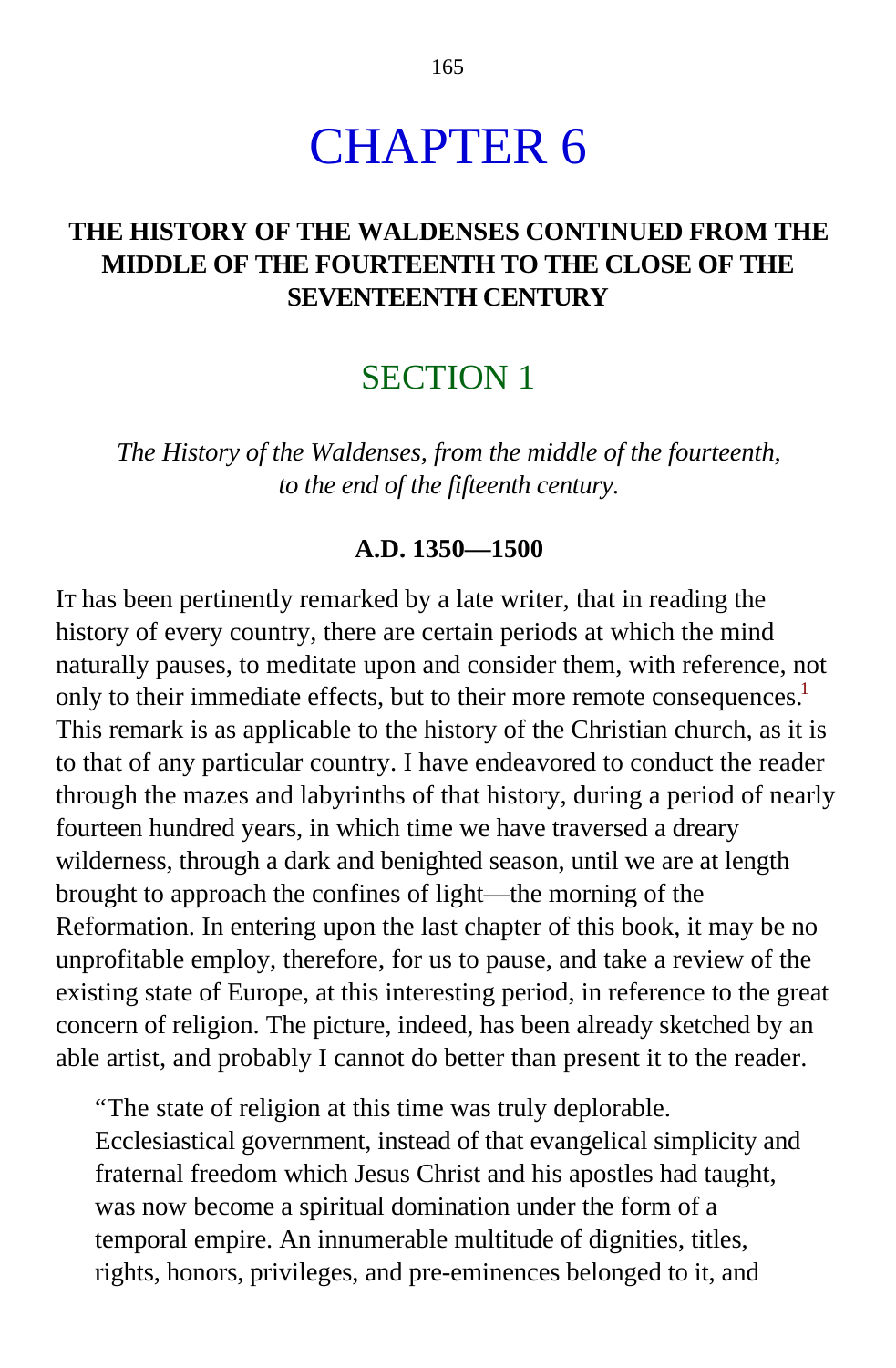were all dependent on a sovereign priest, who, being an absolute monarch, required every thought to be in subjection to him. The chief ministers of religion were actually become temporal princes; and the high-priest, being absolute sovereign of the ecclesiastical state, had his court and his council, his ambassadors to negotiate, and his armies to murder—his flock. The clergy had acquired immense wealth; and, as their chief study was either to collect and to augment their revenues, or to prevent the alienation of their estates, they had constituted numberless spiritual corporations, with powers, rights, statutes, privileges, and officers. The functions of the ministry were generally neglected, and of consequence, gross ignorance prevailed. All ranks of men were extremely depraved in their morals, and the pope's penitentiary had published the price of every crime, as it was rated in the taxbook of the Roman chancery. Marriages, which reason and scripture allowed, the pope prohibited, and for money dispensed with those which both forbad. Church-benefices were sold to children, and to laymen, who then let them to under tenants, none of whom performed the duty for which the profits were paid: but all having obtained them by simony, spent their lives in fleecing the flock to repay themselves. The power of the pontiff was so great, that he assumed, and what was more astonishing, he was suffered to exercise, a supremacy over many kingdoms. When monarchs gratified his will, he put on a triple crown, ascended a throne, suffered them to call him *Holiness,* and to kiss his feet. When they dis-obliged him, he suspended all religious worship in their dominions; published false and abusive libels, called bulls, which operated as laws, to injure their persons; discharged their subjects from obedience; and gave their crowns to any who would usurp them. He claimed an infallibility of knowledge, and an omnipotence of strength; and he forbad the world to examine his claim. He was addressed by titles of blasphemy, and though he owned no jurisdiction over himself, yet he affected to extend his authority over heaven and hell, as well as over a middle place called purgatory, of all which places he said he kept the keys. This irregular church-polity was attended with quarrels, intrigues, schisms, and wars.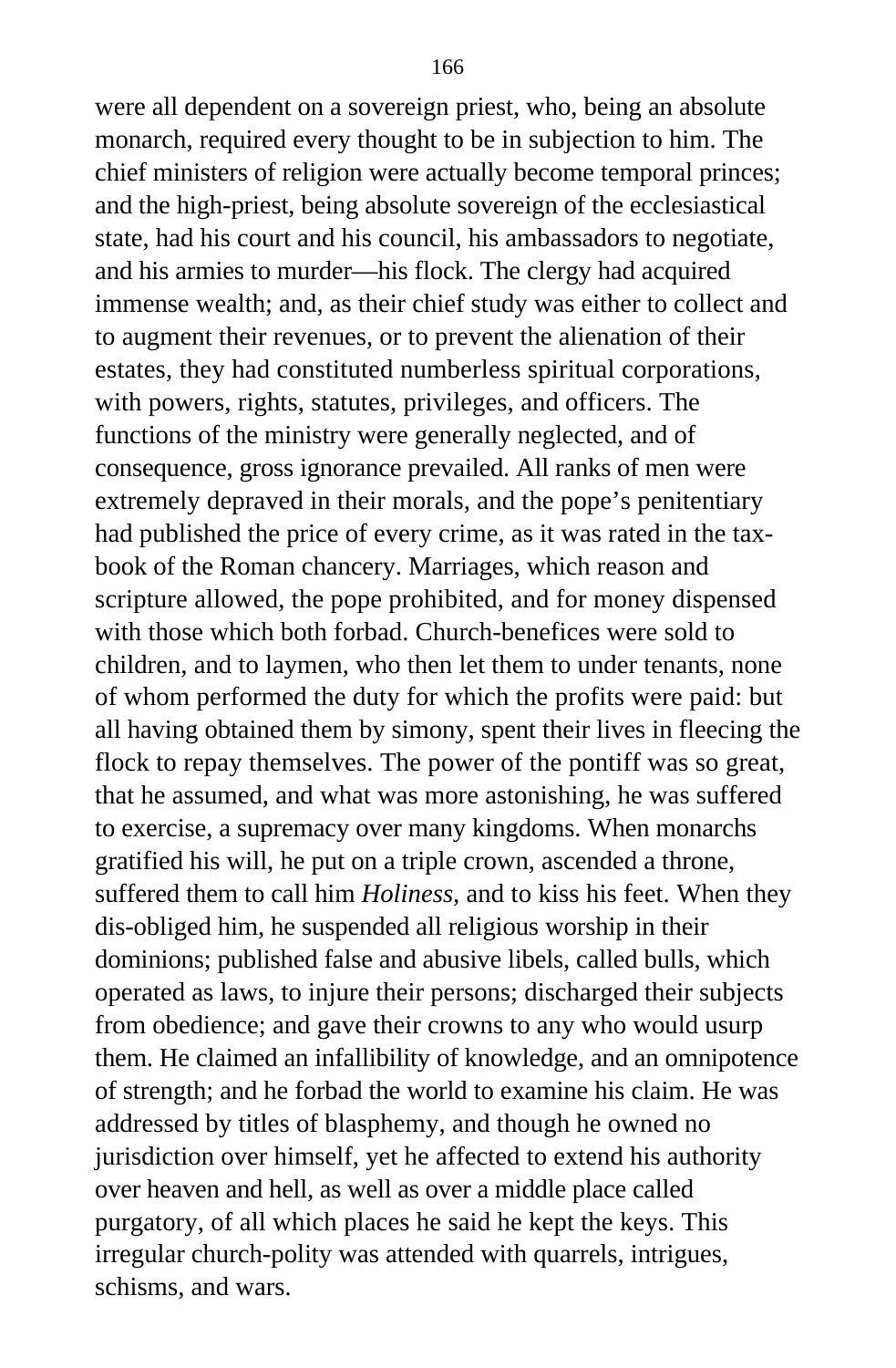"Religion itself was made to consist of the performance of numerous ceremonies, of Pagan, Jewish, and Monkish extraction, all which might be performed without either faith in God, or love to mankind. The church ritual was an address, not to the reason, but to the senses of men; music stole the ear, and soothed the passions; statues, paintings, vestments, and various ornaments, beguiled the eye; while the pause which was produced by that sudden attack which a multitude of objects made on the senses, on entering a spacious decorated edifice, was enthusiastically taken for devotion. Blind obedience was first allowed by courtesy, and then established by law. Public worship was performed in an unknown tongue, and the sacrament was adored as the body and blood of Christ. The credit of the ceremonial produced in the people a notion that the performance of it was the practice of piety, and religion degenerated into gross superstition. Vice, uncontrolled by reason or scripture, retained a Pagan rigor, and committed the most horrid crimes; and superstition atoned for them, by building and endowing religious houses, and by bestowing donations on the church. Human merit was introduced, saints were invoked, and the perfections of God were distributed by canonization, among the creatures of the pope.

"The pillars, that supported this edifice, were immense riches, arising, by imposts, from the sins of mankind; idle distinctions between supreme and subordinate adoration; senseless axioms, called the divinity of the schools; preachments of buffoonery, or blasphemy, or both; cruel casuistry, consisting of a body of dangerous and scandalous morality; false miracles and midnight visions; spurious books and paltry relics; oaths, dungeons, inquisitions, and crusades. The whole was denominated The Holy Catholic, and Apostolic Church, and laid to the charge of Jesus Christ."<sup>[2](#page-409-2)</sup> These things premised, we now return to the history of the Waldenses.

About the year 1400, a violent outrage was committed upon the Waldenses who inhabited the valley of Pragela, in Piedmont, by the catholic party resident in that neighborhood. The attack, which seems to have been of the most furious kind, was made towards the end of the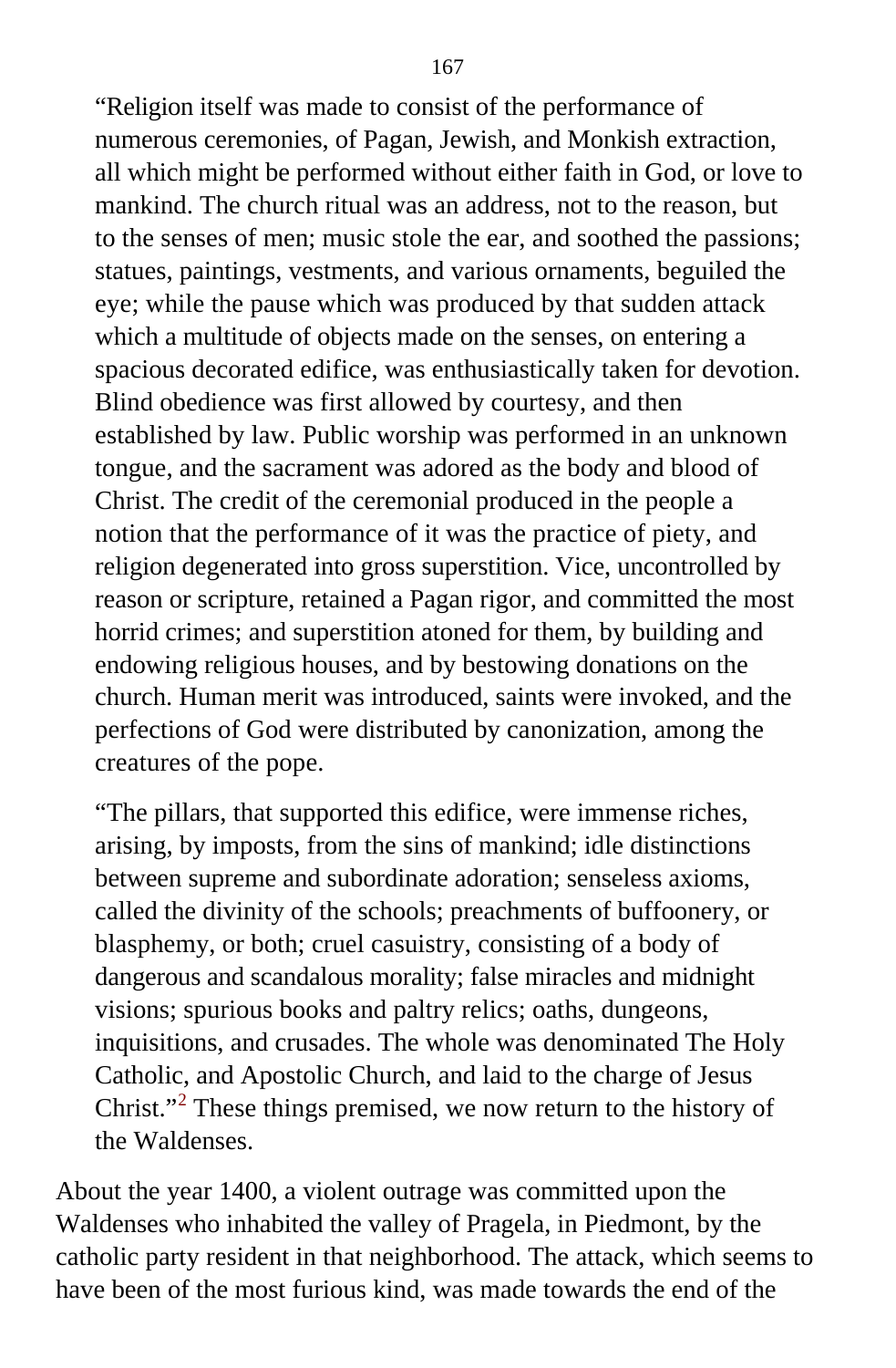month of December, when the mountains were covered with snow, and thereby rendered so difficult of access, that the peaceable inhabitants of the valleys were wholly unapprised that any such attempt was meditated; and the persecutors were in actual possession of their caves, ere the former seem to have been apprised of any hostile designs against them. In this pitiable plight they had recourse to the only alternative which remained for saving their lives—they fled to one of the highest mountains of the Alps, with their wives and children, the unhappy mothers carrying the cradle in one hand, and in the other leading such of their offspring as were able to walk. Their inhuman invaders, whose feet were swift to shed blood, pursued them in their flight, until night came on, and slew great numbers of them, before they could reach the mountains. Those that escaped, were, however, reserved to experience a fate not more enviable. Overtaken by the shades of night, they wandered up and down the mountains, covered with snow, destitute of the means of shelter from the inclemencies of the weather, or of supporting themselves under it by any of the comforts which Providence has destined for that purpose; benumbed with cold, they fell an easy prey to the severity of the climate, and when the night had passed away, there were found in their cradles, or lying upon the snow, fourscore of their infants, deprived of life, many of the mothers also lying dead by their sides, and others just upon the point of expiring. During the night, their enemies were busily employed in plundering the houses of every thing that was valuable, which they conveyed away to Susa. A poor woman, belonging to the Waldenses, named Margaret Athode, was next morning found hanging upon a tree!

This seems to have been the first general attack that was made by the Catholics on the Waldenses of Piedmont; for though the former had repeatedly availed themselves of the edicts of emperors, the bulls of the popes, and the promptitude of inquisitorial zeal, to disturb their peace, and put many of them to death, during the three preceding centuries, yet such had been the protection afforded them by the Dukes of Savoy, that the rage of their adversaries was happily restricted to the occasional apprehension of a few solitary heretics, for whose good they never failed to light up the fires as often as opportunity was afforded them. But the outrageous attack that was now made upon them was a novelty, and it made a lasting impression on their minds. They had experienced nothing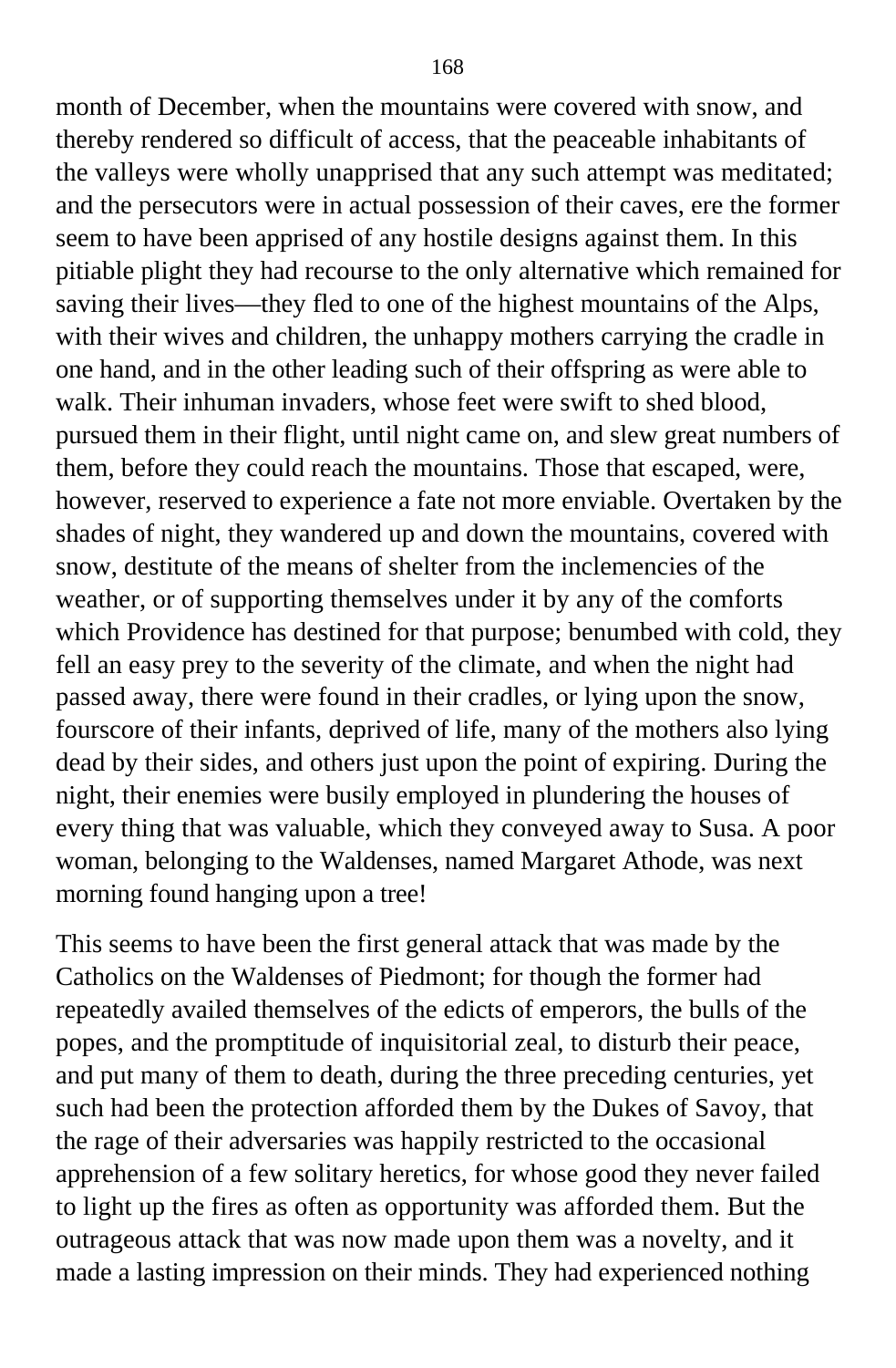like it, say their own historians, either in their own time, or that of their forefathers; and for more than a century afterwards, they were wont to speak of it as of a dreadful scene which was still present to their view; and from generation to generation, they continued to relate, with deep impressions of horror, that sudden surprise which had occasioned so much affliction and calamity among them.<sup>[3](#page-409-2)</sup>

From that period, until about the year 1487, the Waldenses of Piedmont appear to have remained, in a great measure, unmolested in the profession of their religion. But scenes of far more extensive cruelty were awaiting them, as will hereafter be shown; it is, however, necessary for us first to take a view of the proceedings against their brethren in other quarters.

The persecution which had so furiously raged against them in France, during the earlier part of the thirteenth century, as detailed in a former section, and which may be said to have deluged the earth with their blood, had not wholly succeeded in extirpating the Waldenses from that country. The rallies of Fraissiniere, Argentiere, and Loyse,<sup>[4](#page-409-2)</sup> seem to have abounded with them in the year 1450, at which time a Franciscan monk, armed with inquisitorial authority by the archbishop of Ambrun, was sent on a mission of persecution, and to drive them from the neighborhood. Such was the ardor with which this zealot proceeded in his measures, that scarcely any persons in those valleys escaped being apprehended either as heretics or as their abettors. Those of them who were not of the profession of the Waldenses, had recourse to the king of France, Louis XI beseeching him to interfere, and, by his authority, put a stop to the course of such persecutions. The monarch listened to their application, and issued his royal letters, in which he pointedly condemns the conduct of the inquisitors, who by measures the most vexatious had molested the persons, and possessed themselves of the property of innocent subjects, whom they had, with that intent, falsely accused of heresy, and annoyed with process upon process, both in the parliament of Dauphiny and of several other countries.

Perrin has preserved a copy of these royal letters, in his History of the Waldenses: and they are entitled to regard from the disclosure which they make of the scandalous procedure of those agents of the court of Rome. A short extract will show the complexion of the whole. Thus his majesty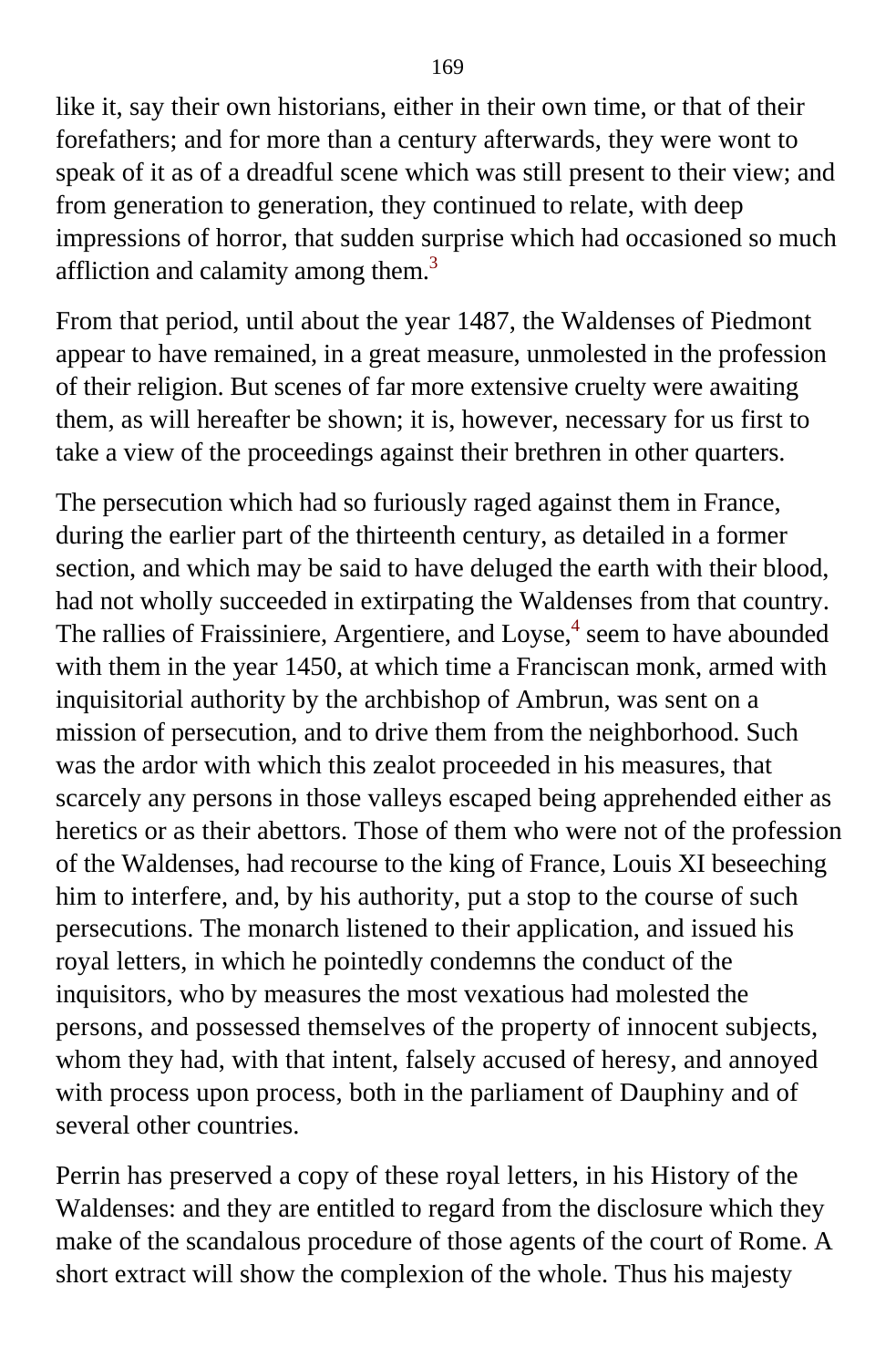proceeds, "And, whereas, in order to obtain the confiscation of the goods of those whom they charge with the said crime [of heresy] several of the judges, and even of the inquisitors of the faith—are continuing to send out processes against several poor people, without any just or reasonable cause; and *have put some upon the rack,* calling them to answer without any previous informations lodged against them; and have condemned them for crimes of which they were not guilty, as hath afterwards been discovered; while from others they have exacted large sums of money to obtain their liberty, and molested and troubled them by divers unjust and illegal means, to the injury not only of the said supplicants, but also of us and the whole republic of our country of Dauphiny," etc. etc.—the king, therefore, puts a stop to such disgraceful proceedings; orders that all suits commenced against such persons as can give proof of their innocence be dismissed, and that restitution be made for any injury they may have sustained  $5$ 

But the zeal or avarice of the archbishop of Ambrun, and his inquisitorial colleagues, was so far from being damped by his majesty's letters, that they proceeded with more energy than ever. They dexterously contrived to convert a certain clause of the letters, into an authority for their cruel proceedings, and found in it an entire justification of all their conduct; in consequence of which they resisted every application for redress or remuneration. Attempts were repeatedly made by some of these oppressed people to regain the property of which they had been despoiled; but though their cause was patronized, both by this monarch and by his successor, Charles VIII they never could obtain a remedy.

INNOCENT VIII was raised to the pontifical chair in the year 1414, and soon after invested Albert de Capitaneis, archdeacon of Cremona, with full powers to act as his legate and commissioner. According to the usual practice of the popes on their accession to office, this pontiff issued his bull for the extirpation of heresy, pointing it particularly against the Waldenses, and arming Albert with authority to carry his will into effect. Having recounted, in a long preamble, the titles which belonged to himself and to his "beloved son Albert," he thus proceeds: "Our hearty desires chiefly tend to this, that as touching those, for the gaining of whom to the church, the supreme Maker of all things was pleased to undergo human infirmities, we to whom he hath committed the care and government of his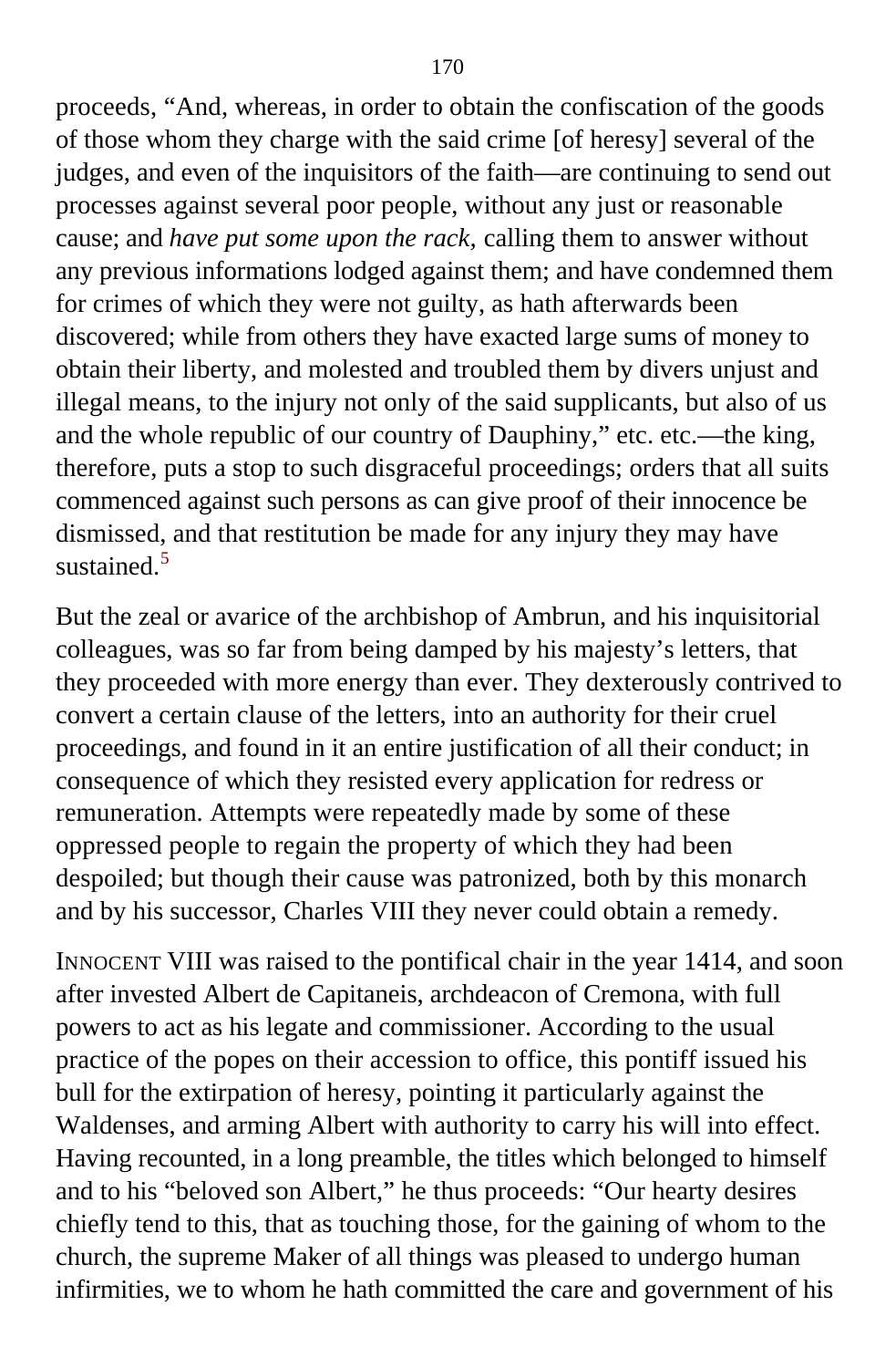flock, may, with all watchful industry endeavor to withdraw them from the precipices of error, that providing for their salvation, as it shall please God to favor us with grace, we may continually labor, that the catholic faith may, in our times, be propagated, and the evil of heresy be rooted out from the borders of the faithful." After this precious specimen of dissimulation, his holiness condescends to be a little more explicit. "We have heard," says he, "and it is come to our knowledge, not without much displeasure, that certain sons of iniquity, followers of that abominable and pernicious sect of malignant men, called the Poor of Lyons, or Waldenses, who have long ago endeavored in Piedmont and other places, to ensnare the sheep belonging to God, to the perdition of their souls, having damnably risen up, under a feigned pretense of holiness — being given up to a reprobate sense, and made to err greatly from the way of truth committing things contrary to the orthodox faith, offensive to the eyes of the Divine Majesty, and which occasion a great hazard of souls," etc., etc. "We, therefore, having determined to use all our endeavors, and to employ all our care, as we are bound by the duty of our pastoral charge, to root up and extirpate such a detestable sect — that the hearts of believers may not be damnably perverted from the catholic church—have thought good to constitute you, at this time, for the cause of God and the faith, the Nuncio Commissioner of us and of the apostolic see, within the dominions of our beloved son Charles, Duke of Savoy — to the end that you should induce the followers of the most wicked sect of the Waldenses, and all others polluted with heretical pravity — to abjure their errors etc. And, calling to your assistance all archbishops and bishops, seated in the said duchy [of Savoy] whom the Most High hath called to share with us in our cares with the inquisitor, the ordinaries of the place, their vicars, etc. — you proceed to the execution thereof against the aforenamed Waldenses, and all other heretics whatever, to rise up in arms against them, and by a joint communication of processes, to tread them under foot as venomous adders; diligently providing that the people committed to their charge do persevere in the profession of the true faith—bending all your endeavors, and bestowing all your care towards so holy and so necessary an extermination of the same heretics." In this style the pontiff proceeds through several succeeding pages, giving directions for the raising of an army of crusaders, appointing generals and officers to command it issuing instructions how to seize the effects of all heretics, and dispose of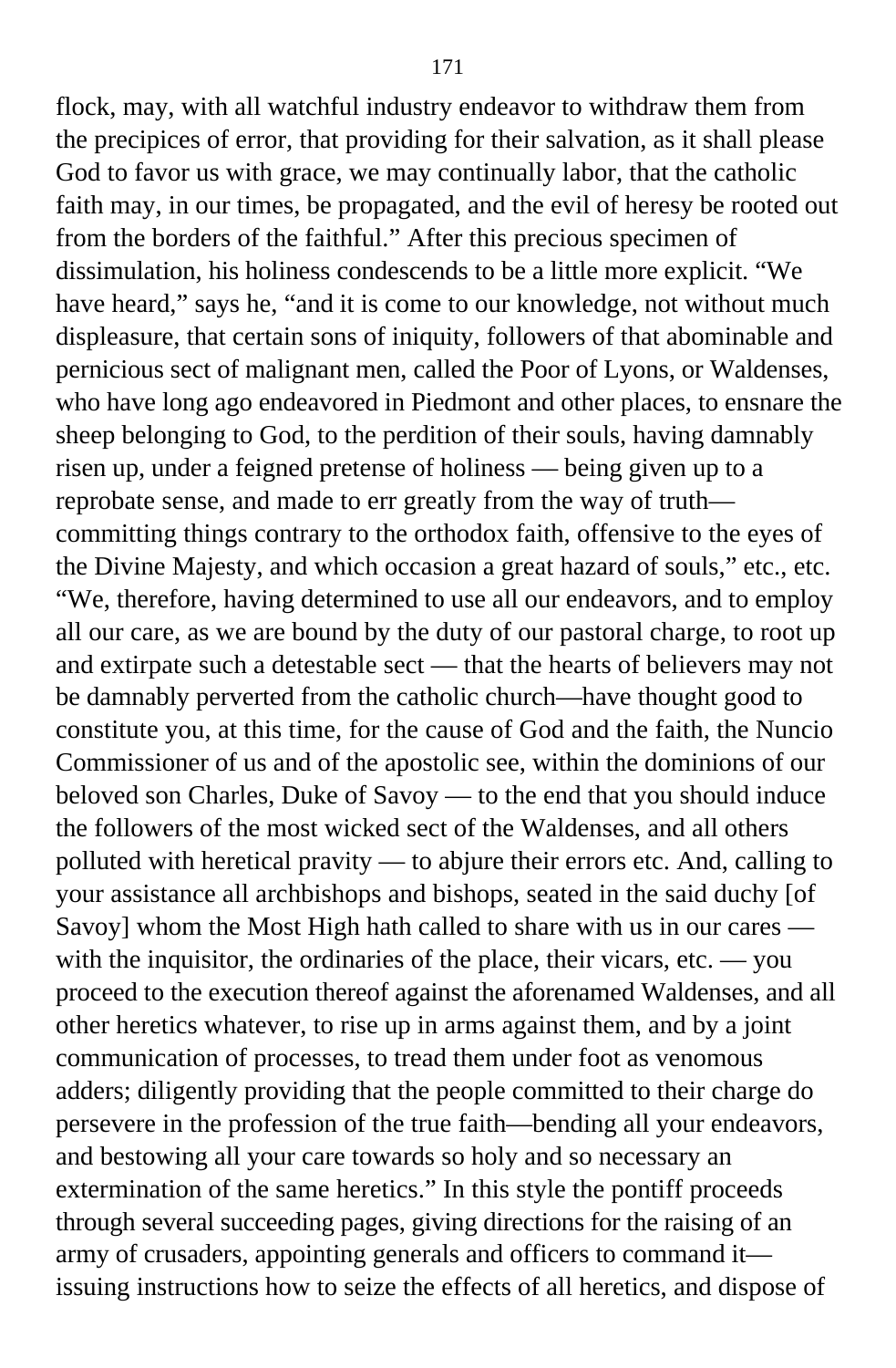the booty, etc., etc. and at length he thus closes the address to Albert. "Thou, therefore, beloved son, taking upon thee with a devout mind the burden of so meritorious a work, show thyself, in the execution thereof, so careful in word and deed, and so diligent and studious, that the much wished-for fruits may, through the grace of God, redound unto thee from thy labors, and that thou mayest not only obtain the crown of glory which is bestowed as a reward on those that prosecute pious causes, but that thou mayest also ensure the approbation of us and of the apostolic see."<sup>[6](#page-409-2)</sup>—Given at Rome, at St. Peters, 27 April 1487, and the 3d of our popedom.

Albert was no sooner vested with his high commission, than he proceeded to the south of France, where he called to his aid the king's lieutenant in the province of Dauphiny, who lost no time in levying troops for his service at the head of whom he himself marched, as directed by Albert, into the valley of Loyse. The inhabitants, apprised of their approach, fled into their caves at the tops of the mountains, carrying with them their children, and whatever valuables they had, as well as what was thought necessary for their support and nourishment. The lieutenant finding the inhabitants all fled, and that not an individual appeared with whom he could converse, at length discovered their retreats, and causing quantities of wood to be placed at their entrances, ordered it to be set on fire. The consequence was. that four hundred children were suffocated in their cradles, or in the arms of their dead mothers, while multitudes to avoid dying by suffocation, or being burnt to death, precipitated themselves headlong from their caverns upon the rocks below, where they were dashed in pieces; or if any escaped death by the fall, they were immediately slaughtered by the brutal soldiery. "It is held as unquestionably true," says Perrin, "amongst the Waldenses dwelling in the adjacent valleys, that more than three thousand persons, men and women, belonging to the valley of Loyse, perished on this occasion. And, indeed, they were wholly exterminated, for that valley was afterwards peopled with new inhabitants, not one family of the Waldenses having subsequently resided in it; which proves beyond dispute, that all the inhabitants, and of both sexes, died at that time."<sup>[7](#page-409-2)</sup>

Having completed their work of extermination in the valley of Loyse, they next proceeded to that of Fraissiniere; but Albert's presence and that of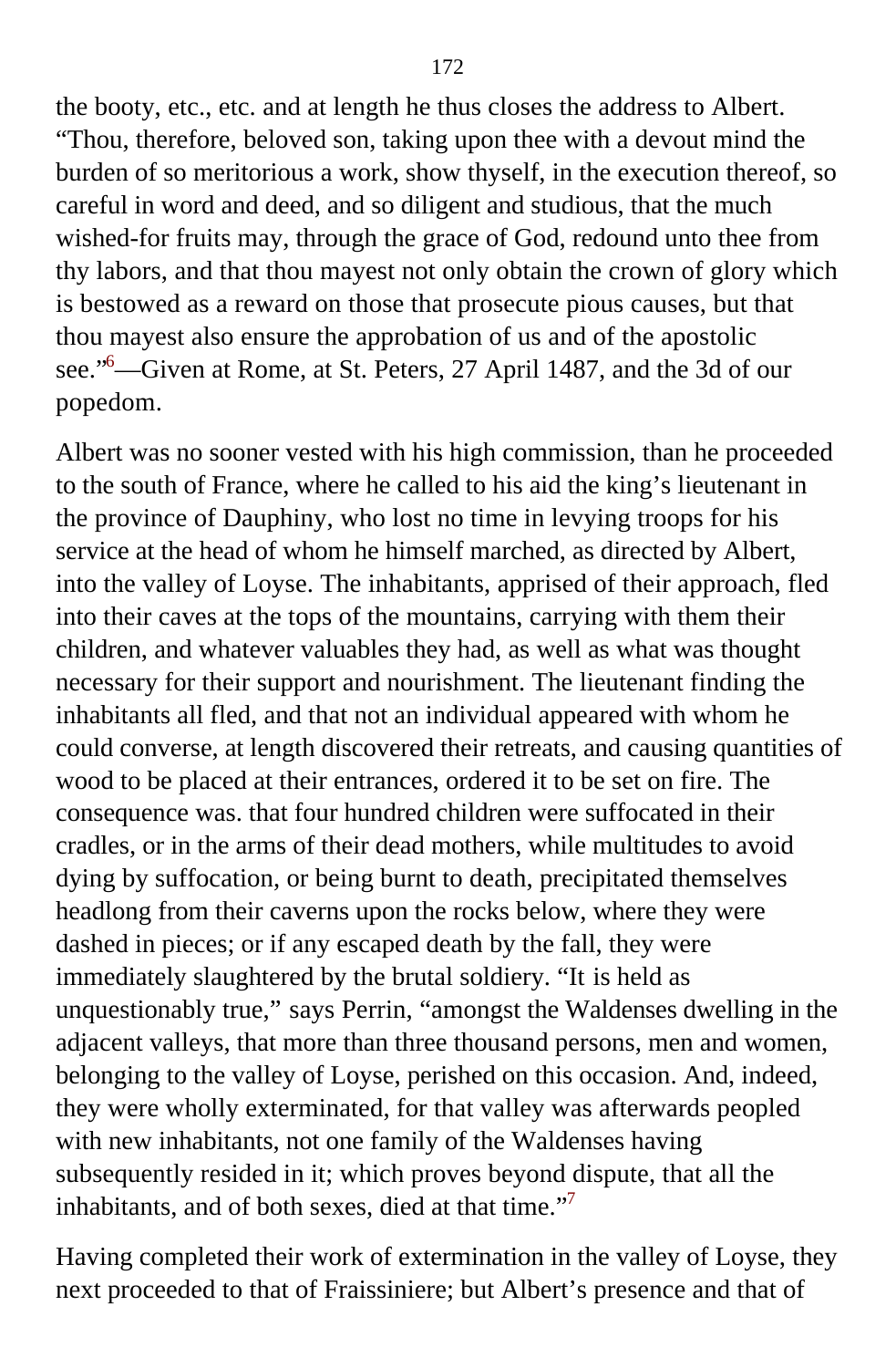the army being found necessary in another quarter, he appointed as his substitute in these valleys a Franciscan monk, who, in the year 1489, began to exhibit fresh informations against the inhabitants of Fraissiniere. He cited them to appear before him at Ambrun; but disregarding his citation, they were first excommunicated, then anathematized, and lastly, condemned as contumacious heretics, to be delivered over to the secular power, and their goods confiscated. A counselor, of the name of Ponce, attended on this occasion in behalf of the parliament of Dauphiny, the object of which was supposed to be that of precluding any appeal being made from this mixt judgment. The sentence was pronounced at the great church of Ambrun, and afterwards fixed upon the door of the church—to which were appended thirty-two articles of the faith of the Waldenses, chiefly relating to the mass, purgatory, the invocation of saints, pilgrimages, the observance of feasts, the distinction of meats on certain days, etc. on all which subjects they were regarded as heretical. To these, indeed, were added some detestable charges, concerning incest and uncleanness, but which, as they never had the semblance of probability to support, or even render them plausible, I deem it unnecessary to particularize.

The persecution which ensued, is said to have been extremely severe. For the Waldenses being condemned as heretics by the inquisitor; Ponce, the counselor, and Oronce, the judge, committed them to the flames, as fast as they were apprehended, without permitting them to make any appeal. The number of sufferers was also considerably augmented on another ground; for, whoever presumed to intercede in their behalf, though it were the child for the parent, or the parent for the child, he was instantly committed to prison, and himself prosecuted as a favorer of heretics.<sup>[8](#page-410-0)</sup>

While these merciless proceedings were going on against the Waldenses in France, Albert de Capatineis had advanced in the year 1488, at the head of eighteen thousand soldiers, against the valleys of Piedmont. The invading army was also joined by many of the Piedmontese Catholics, who hastened to it from all parts, allured by the specious promise of obtaining the remission of their sins, and the hope of sharing in the sweets of plunder. The more effectually to get possession of the country, the enemy's forces were divided into detachments, and marching in different directions against Angrogne, Lucerne, la Perouse, St. Martin, Praviglerm,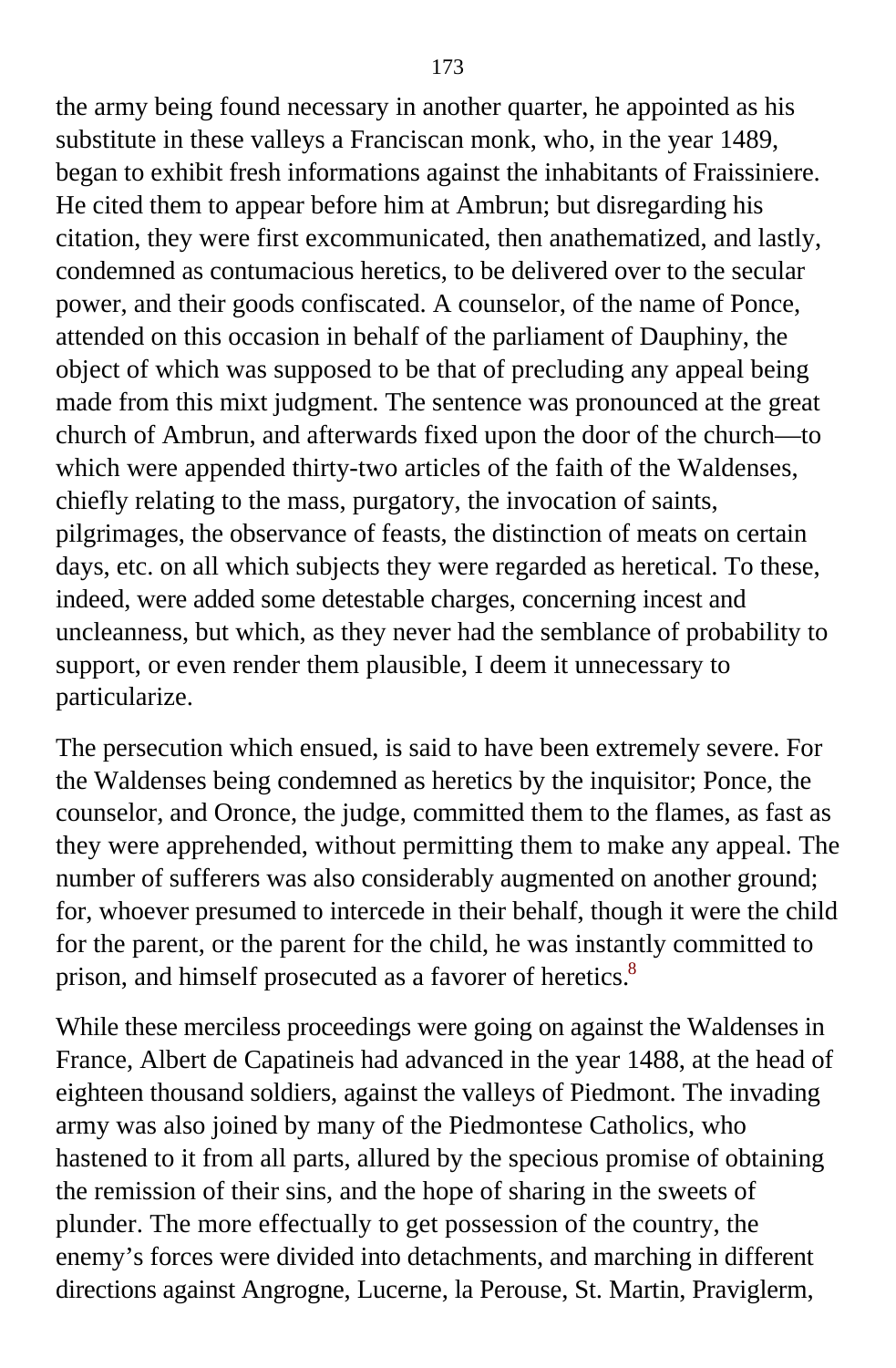and Biolet, which is in the marquisate of Saluces; thus, as it were, encompassing the whole of the valleys. They also raised troops in Dauphiny, to overrun the valley of Pragela. But the Waldenses, armed with wooden targets and cross bows, availing themselves of the advantages of their situation, everywhere defended the passes of their mountains, and repulsed their invaders—"the women and children on their knees, during the conflict, entreating the Lord to protect his people."

When information of this affair was brought to the Duke of Savoy, his heart was touched with compassion towards his subjects. He was convinced they had always been a loyal and obedient people, and he candidly distinguished between the resistance which on this occasion, his subjects had made, and a spirit of sedition and turbulence. They sent a deputation to wait upon him, and explain the motives of their conduct; at the same time offering an apology for whatever might seem improper. The prince accepted their apology and forgave them what was passed. But having been informed that their young children were born with black throats—that they were hairy, and had four rows of teeth, with only one eye, and that placed in the middle of their forehead, he commanded some of them to be brought before him to Pignerol, where, being satisfied by ocular demonstration, that the Waldenses were not monsters, he blamed himself for being so easily imposed upon by the clergy of the catholic church, as to credit such idle reports; and, at the same time, declared his determination to protect them henceforward in the undisturbed possession of those privileges which had been allowed their ancestors, and which the rest of his subjects in Piedmont still enjoyed.<sup>[9](#page-410-0)</sup>

But though this declaration sufficiently manifested the kind intentions of the prince towards his subjects, he seems to have wanted the power necessary for carrying them into effect. The inquisitors, who lay in ambush in a convent near Pignerol, issued their processes daily against the Waldenses, and as often as they could apprehend any of them they were delivered over for punishment to the secular power. In this way they continued to harass them in that quarter until the year 1532. And it appears from their history, that by these means a visible impression was made upon their public church-meetings. The fear of the inquisitors had imperceptibly led them to study to avoid publicity; and in process of time they assembled for worship wholly in private. In the year last mentioned,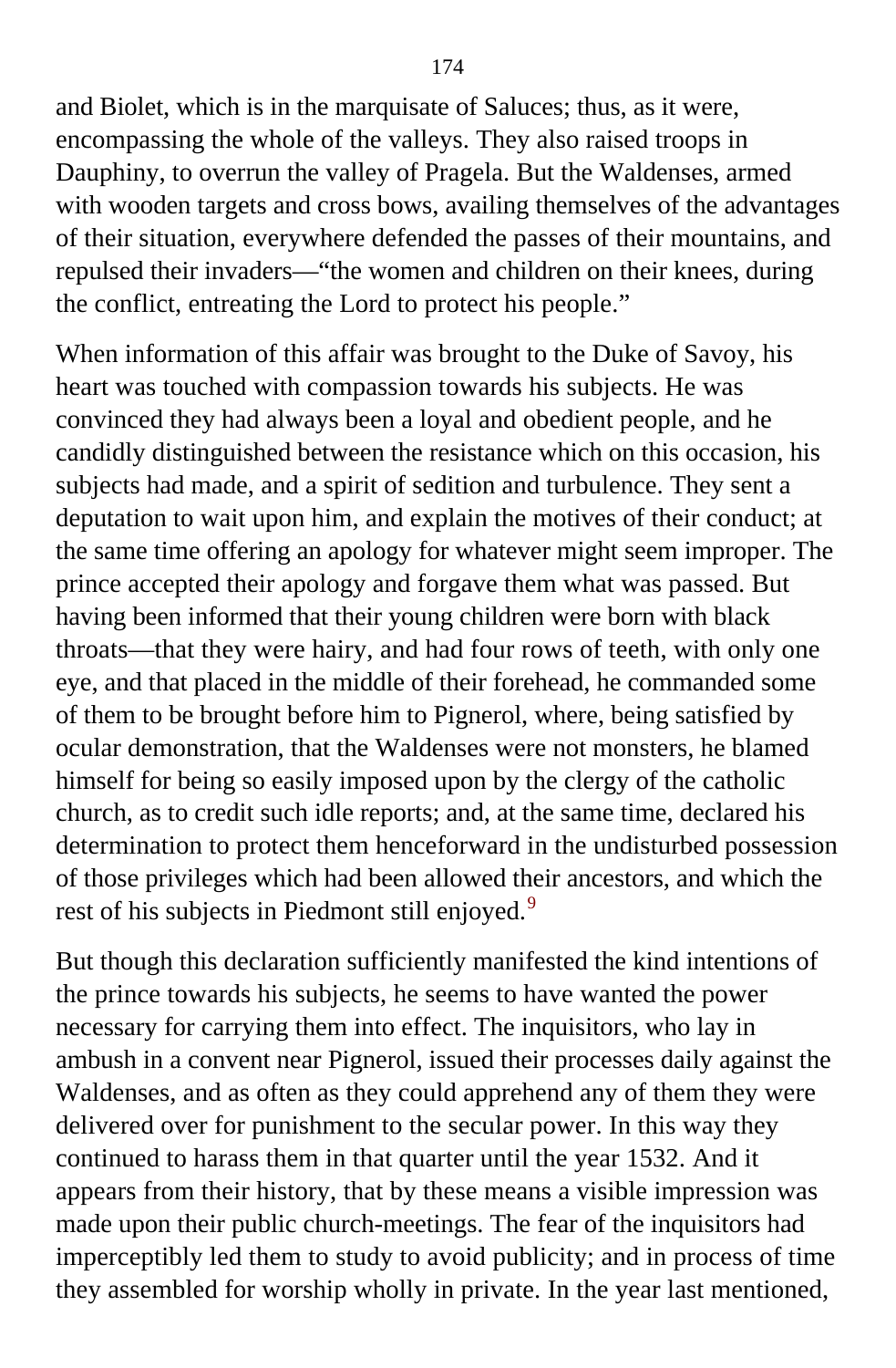however, they seem to have been sensibly struck with the impropriety of this mode of procedure; for upon reviewing the existing state of matters among them, they came to the determination no longer to conceal their meetings for worship, but resolved that their elders should preach the gospel openly and boldly, unawed by the apprehension of danger from their adversaries.

The Duke of Savoy, instigated by the archbishop and the inquisitor of Turin, seems to have taken umbrage at this reappearance in public of the Waldenses; for, on being told of it, he so far yielded to the solicitations of the clergy, as to dispatch one of his officers at the head of five hundred men, horse and foot, who, before the inhabitants were apprised, entered the valleys, pillaging, plundering, and laying waste whatever came in their way. The unsuspecting people were, at the time the army approached, industriously employed about the cultivation of their lands. But recovering from the panic into which they had been thrown by this unexpected attack, they took courage, and every man quitting his plough and his agricultural pursuits, they fled to the passes of their mountains, which they secured; and then arming themselves with slings and stones, encountered their invaders so manfully that they compelled them to flee, leaving their booty behind, and many of their men dead upon the field.

When the news of this reached the Duke of Savoy, he remarked that experience had sufficiently shown it to be an improper plan to attempt to reclaim and subdue the inhabitants of Piedmont by military force; the strength of their country, and their intimate acquaintance with the defiles and passes of the mountains giving them an infinite advantage over their assailants; and, therefore, while the skin of one of the Waldenses was to be purchased at the expense of the lives of a dozen of his other subjects, it was foolish to proceed in that way. He consequently, declined employing his military force any more against them, and relinquished it to the inquisitors after heresy, to apprehend them two or three at a time, as they came in or went out of the valleys.<sup>[10](#page-410-0)</sup>

I believe I must here interrupt the narrative, for the purpose of introducing a short extract from that lively French writer, Monsieur Voltaire, in which he furnishes us with an estimate of the character of the Waldenses in France, of whom we have been speaking. It is interesting to compare the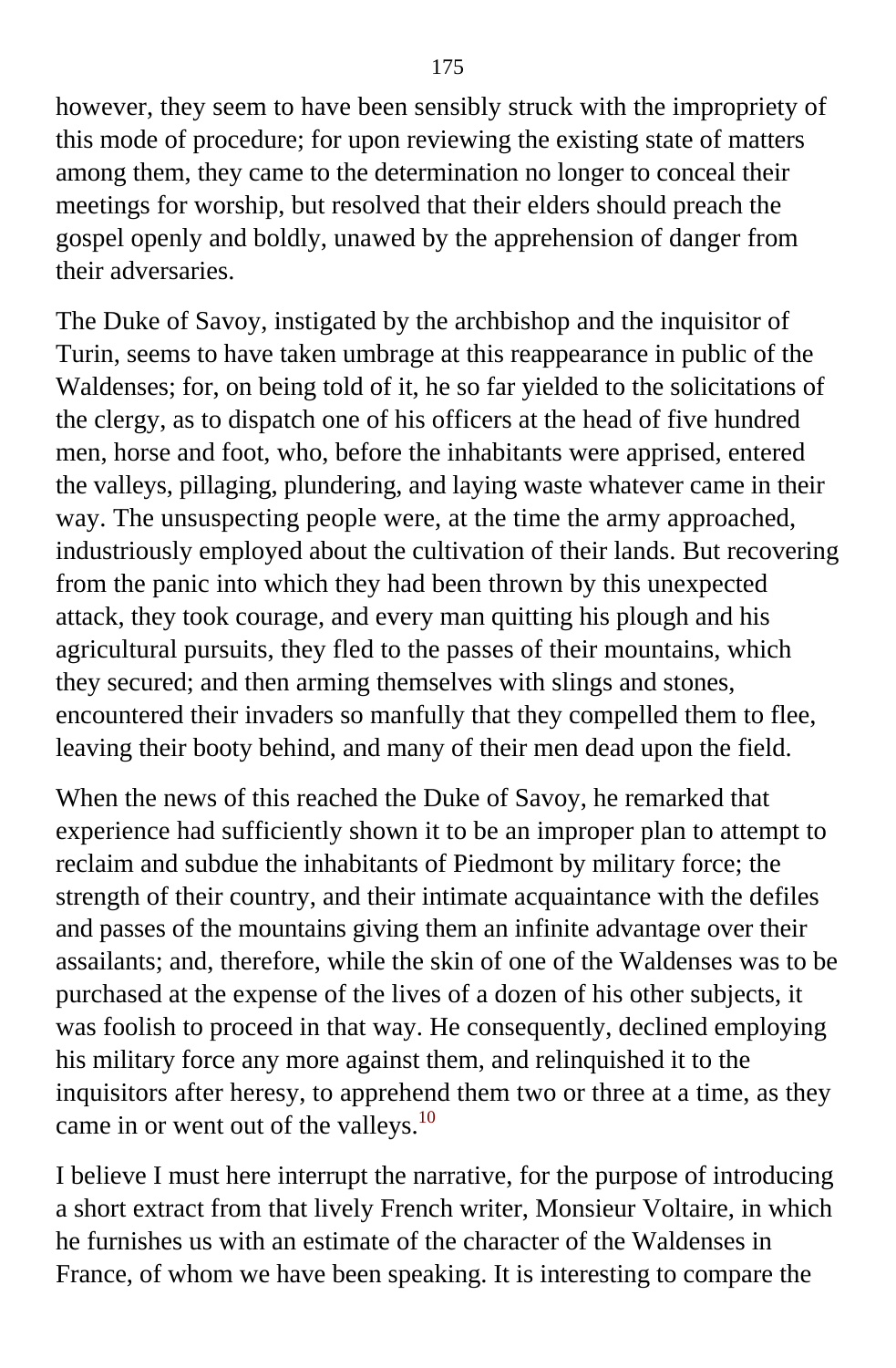opinions of different writers upon any particular subject; and the reader cannot be displeased at having the opportunity of seeing how nearly, on this topic, those of Voltaire, a man of no religion, coincided with the sentiments of the liberal Sleidan, and the incomparable Thuanus, to both of whom we have already had occasion to advert, and shall again in the sequel.

"In the twelfth century," says Voltaire, "there was one Peter Waldo, a rich merchant of Lyons, whose piety and errors are said to have given rise to the Vaudois, (Waldenses.) This man having retired with several poor people, whom he maintained, to the desert valleys betwixt Provence and Dauphine, acted both as their high-priest and father, instructing them in his doctrine, in which he differed very little from the Albigenses, or from Wickliff, John Huss, Luther, and Zuinglius, in regard to several of the chief articles. These men lived a great while in obscurity, busied in the culture of barren lands, which, with indefatigable industry, they rendered fit for corn and pasture: a proof of our being greatly to blame, if through neglect, we suffer any part of France to be uncultivated. The neighboring grounds were let to them on leases; and they improved them by their labor, so as to maintain themselves, and to enrich their landlords, who never complained of their behavior. In the space of 250 years, their number increased to near 18,000, who were dispersed in thirty small towns, besides hamlets. All this was the fruit of their industry. There were no priests among them, no quarrels about religious worship, no lawsuits; they determined their differences among themselves. None but those who repaired to the neighboring cities knew that there existed any such things as mass or bishops. They prayed to God in their own jargon; $<sup>11</sup>$  $<sup>11</sup>$  $<sup>11</sup>$  and, being continually employed, they had the</sup> happiness to know no vice. This peaceful state they enjoyed for above 200 years, *since the wars against the Albigenses,* with which the nation had been wearied. When mankind have long rioted in cruelty, their fury abates and sinks into languor and indifference; as we see constantly verified both in the case of individuals and whole nations. Such was the tranquillity which the Waldenses enjoyed, when the reformers of Germany and Geneva came to hear that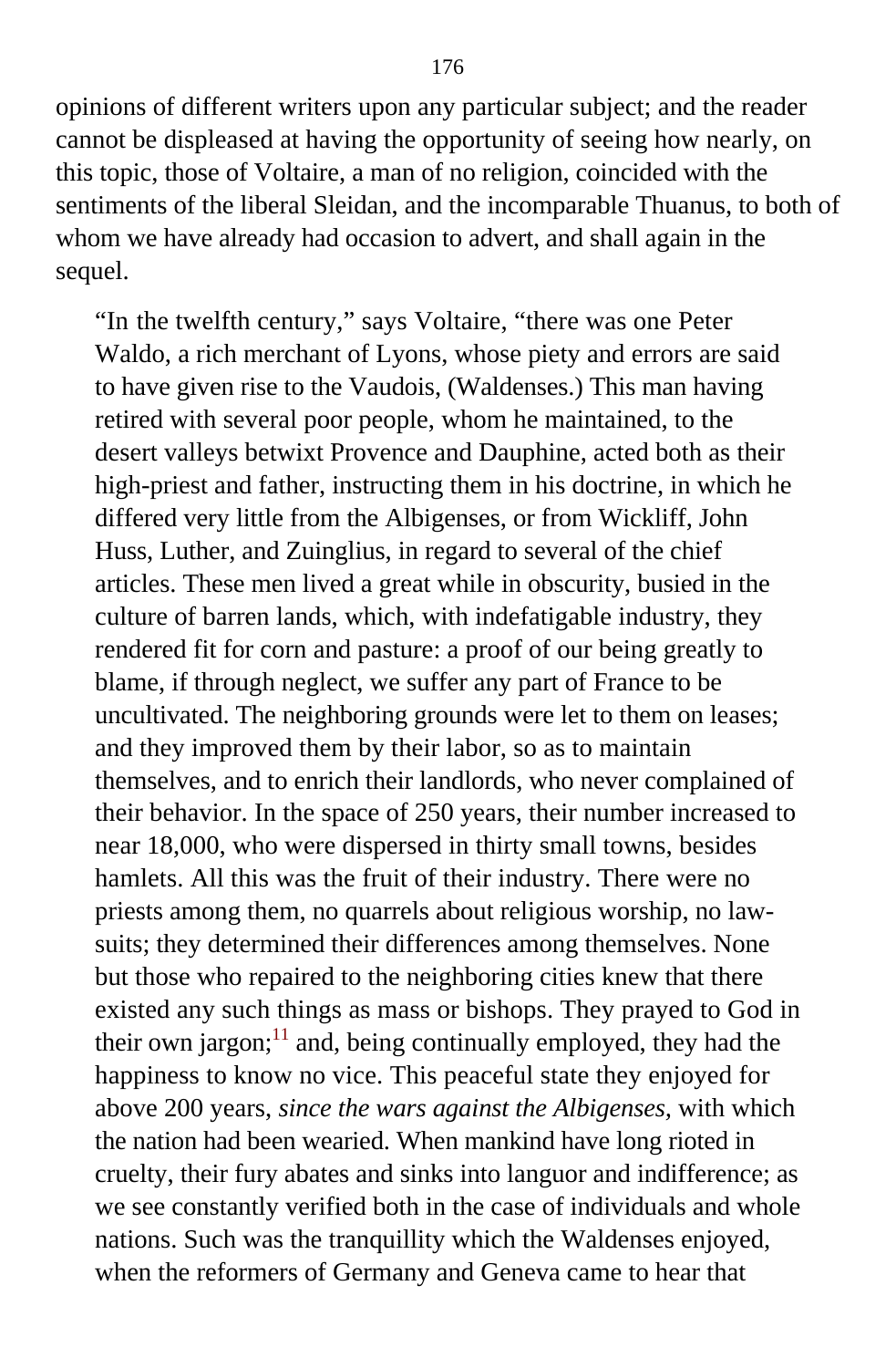there were others of the same persuasion as themselves. Immediately they sent some of their ministers, a name given to the curates of the Protestant churches, to visit them; and since then, the Waldenses are but too well known."[12](#page-410-0)

So for Mons. Voltaire, whose narrative, considering the principles of the author, is as candid and correct as could reasonably be expected.

Of the number of persons who professed the faith of the Waldenses, both within and without the valleys of Piedmont, at the beginning of the sixteenth century—the period when Luther broke off from the church of Rome and began the Reformation in Germany, it would be impossible to attain any certainty. But it is presumed the reader will have seen enough in the preceding pages to satisfy him, that the opinion which has so currently prevailed among us, of the almost total extinction of the Christian profession, in its purity, at the time of, and for ages preceding, the Lutheran reformation, is altogether a popular error. There was a period, in the history of ancient Israel, when idolatry and profaneness appeared to have so wholly deluged the land, that the prophet Elijah was led to consider himself as a solitary worshipper of the true God, in the midst of the creation. Yet the Lord had reserved to himself seven thousand souls who had not bowed the knee to Baal, although unknown to the prophet. It appears from what Voltaire has just remarked, and, indeed, an attentive reader of the works of Luther and his associates will easily perceive, that their minds labored under a somewhat similar mistake as to their own case. It was not without surprise they learnt, that there were numbers around them, in every country, opposed to the corruptions of the church of Rome, and sighing in secret for a reform. It may also be added, that Protestants in every succeeding age have but too implicitly imbibed their error.<sup>[13](#page-410-0)</sup> The blessed God hath never left himself without witnesses in the world; and even during the reign of Antichrist—a period of the most general and awful defection from the purity of his worship, he had reserved to himself thousands and tens of thousands of such as kept his commandments and the faith of Jesus. Nor is there any thing in this to occasion our surprise. The real followers of Christ are subjects of a kingdom that is not of this world. And having no national establishment, nor aiming at worldly power, their principles and conduct have seldom been thought worthy of regard by the world, except in so far as their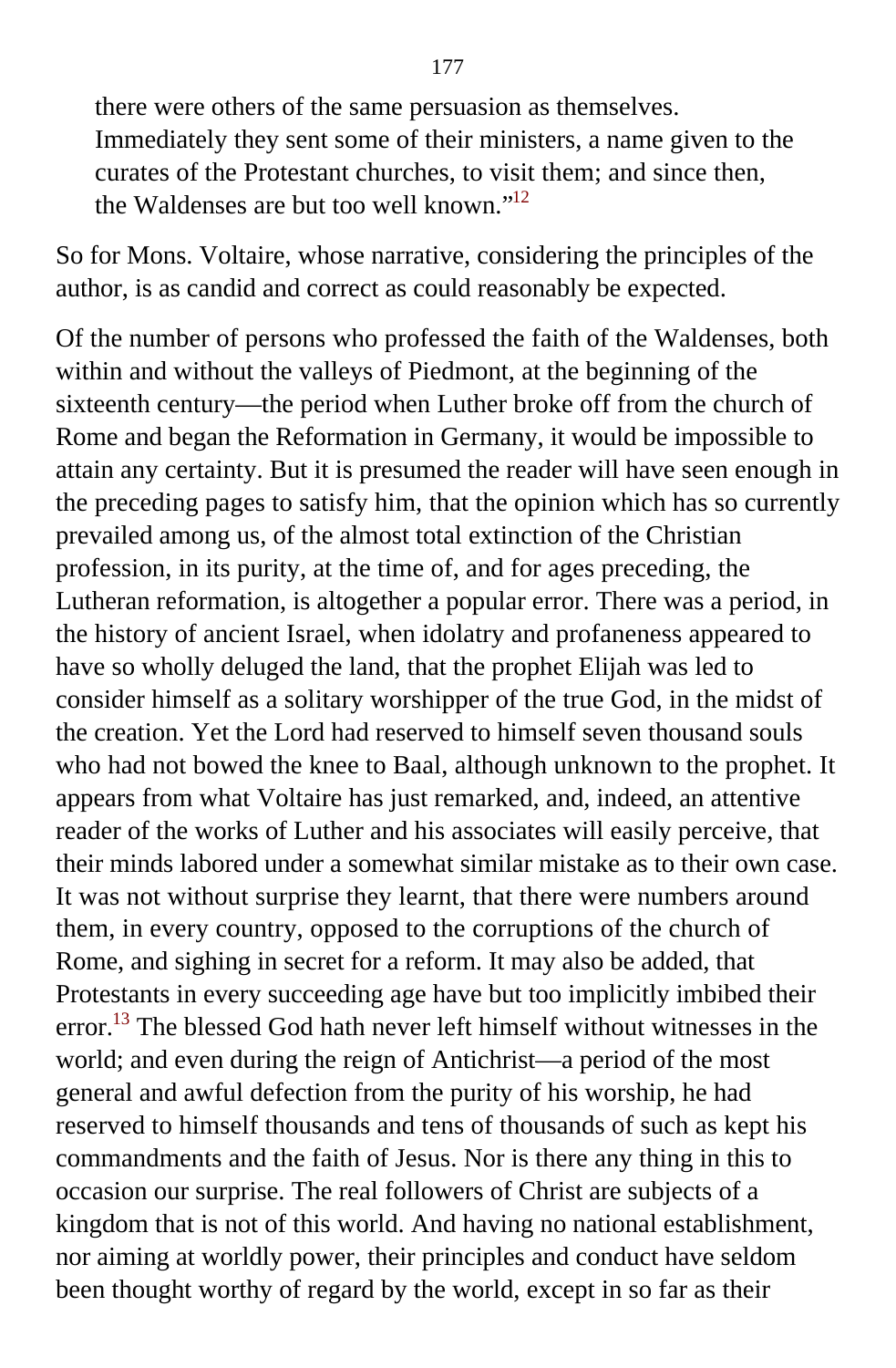public testimony against it has subjected them to persecution. The true profession of Christianity leads its friends to cultivate peace and union among themselves, and, like its divine author, to avoid all turbulence and faction in the state.

But amidst the rubbish of error, as a late writer has justly remarked, which had accumulated century after century till the Reformation, God determined to erect the temple of Truth, and his providence cleared an ample space, chose a variety of workmen, and reared the admirable structure. And as in the erection of a building, it is necessary that there be different kinds of laborers, all cooperating together and all essential to complete the undertaking, so it was requisite, in erecting this great edifice, to prepare and to employ persons very differently constituted, but all capable of useful cooperation. If the Reformation claimed the steady efforts of true courage and inextinguishable zeal, it ought also to be remembered, that it no less required a proportion of nice discernment, elegant taste, and literary skill; — if a superstition which invested a mortal with the prerogative of infallibility, were to be attacked and leveled with the dust, the ignorance which, with its characteristic blindness supported that superstition, was at the same time to be dethroned and demolished; if old abuses were to be removed, and a new order of things to be introduced and systematized, it was desirable to find not only a nervous, but a polished mind, at once to clear away the rubbish of error, and clothe unwelcome novelties with attractive beauty;—in a word, if existing circumstances called for a LUTHER, they also demanded a MELANCTHON.<sup>[14](#page-410-1)</sup>

In the year 1530, George Morel, one of the pastors of a church of the Waldenses, published Memoirs of the History of their Churches, in which he states, that at the time he wrote, there were above eight hundred thousand persons professing the religion of the Waldenses;<sup>[15](#page-410-1)</sup> nor will this appear an exaggerated statement, if we consider the view that was given, in the last section, of their dispersions throughout almost every country of Europe—the immense numbers that suffered martyrdom; and what was formerly mentioned, that in the year 1315, namely two centuries before this time, there were eighty thousand of them in the small kingdom of Bohemia.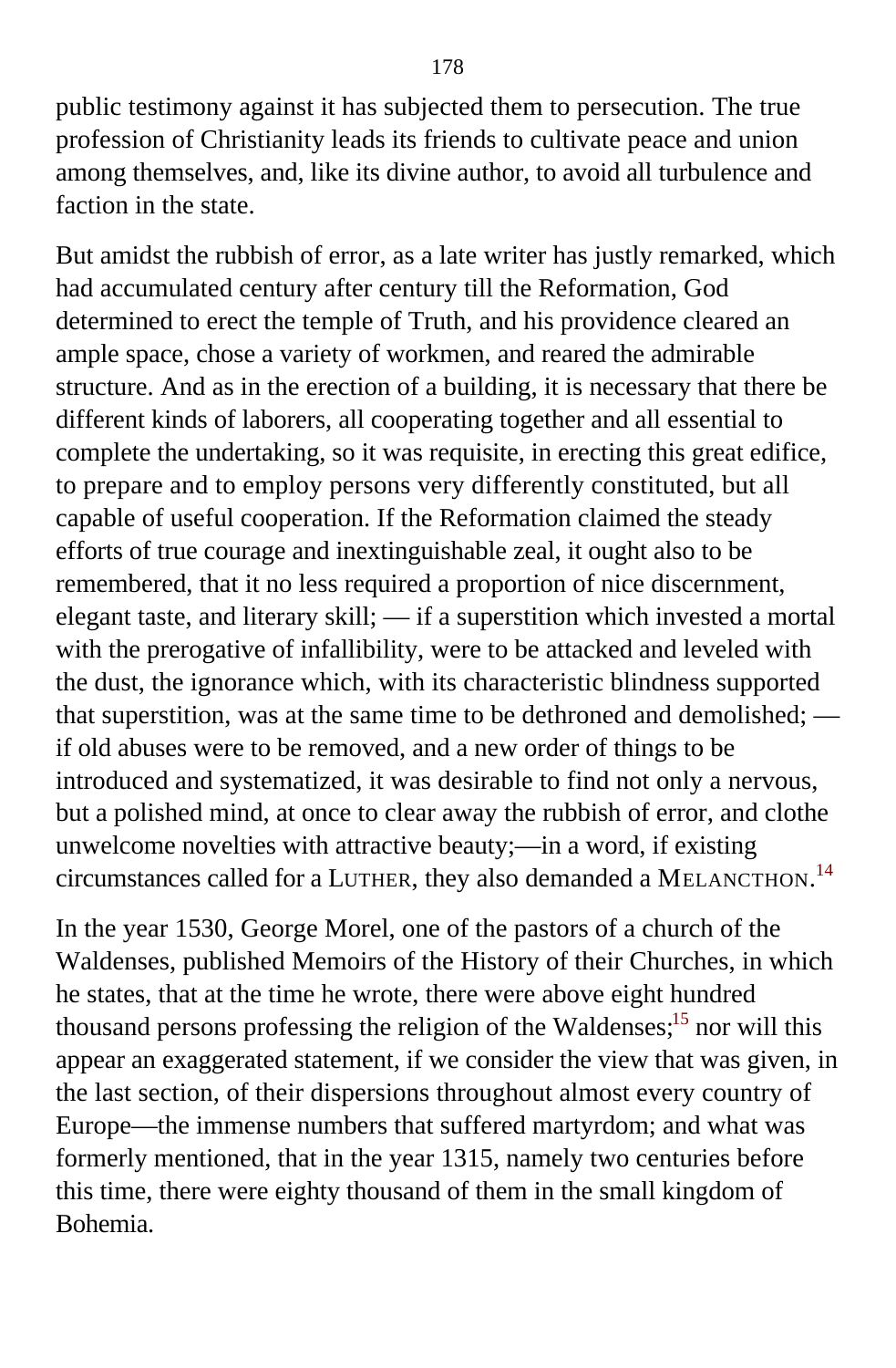It seems reasonable, however, to conclude, that the Waldenses must have beheld with infinite satisfaction, the schism which took place in the Roman church, when Luther and his associates withdrew from its communion. For, independent of the labors of this intrepid reformer, the great cause for which the Waldenses were contending, viz. the purity of the doctrines of the gospel, and the simplicity of christian worship—was powerfully supported by a host of learned men, who rose up in rapid succession, and ranged themselves on the side of Luther. Among these were Philip Melancthon, John Ecolampadius, Martin Bucer, John Calvin, Theodore Beza; Zuinglius, Peter Martyr, Bullinger, and many others all advocates of reform, and men of eminent talents, who, by their various labors, both from the pulpit and the press, contributed greatly to disseminate the knowledge of divine truth, and free the minds of their contemporaries from the slavish shackles of ignorance and superstition.

But although we may readily conceive the pleasure which it must have yielded the Waldenses, to contemplate the labors of these great men in so glorious a cause, they do not appear to have acted precipitately in interfering with them, or soliciting an union of churches. The reformers, with all their zeal and learning, were babes in scriptural knowledge, when compared with the more illiterate Waldenses—particularly in regard to the nature of the kingdom of Christ, and its institutions, laws, and worship in general. Luther, for instance; besides that both he and Calvin always contended for a form of national Christianity—a principle which, the moment it is received into the mind, must necessarily darken it as to the nature of the kingdom of Christ; Luther, with all his zeal against popery, was never able to disentangle his own mind from the inexplicable doctrine of transubstantiation, which he had imbibed in the church of Rome. He, indeed, changed the name, but he retained all the absurdity of the thing. He rejected the word transubstantiation, but insisted strenuously on a consubstantiation — that is, the bread and wine were not changed into the substance of the body and blood of Christ, but the body and blood of Christ were really and actually present in the elements of bread and wine, and were therefore literally eaten and drank by the communicants!<sup>[16](#page-410-1)</sup> And with respect to Calvin, it is manifest, that the leading, and to me at least, the most hateful feature in all the multiform character of popery adhered to him through life—I mean the *spirit of persecution.* Holding, as I do, many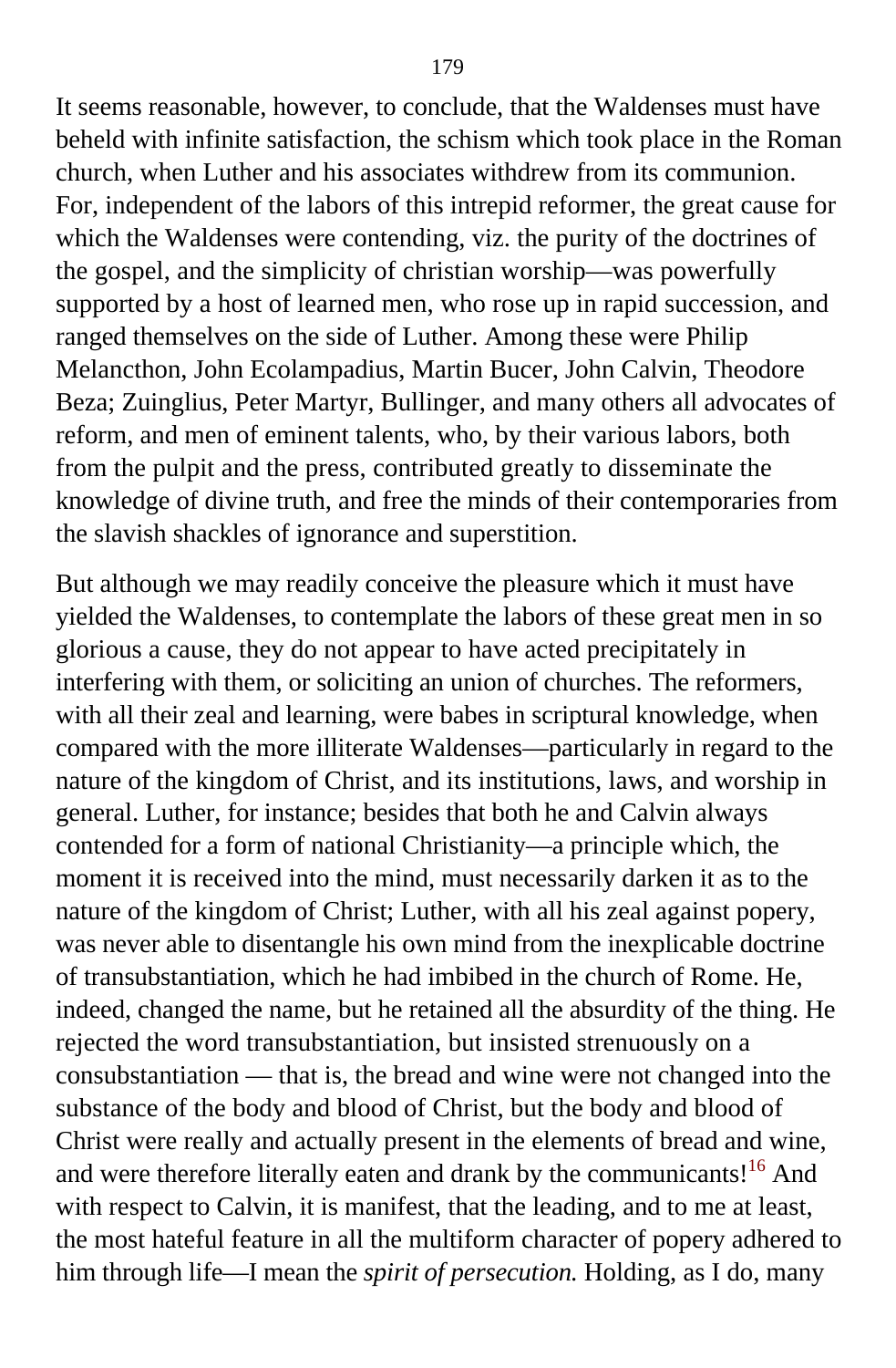doctrinal sentiments in common with Calvin, I am prompted to speak my opinion of him with the less reserve. I regard him as a man whom the Creator had endowed with transcendent talents, and have no doubt that he knew what "flesh and blood could never reveal to him." He seems to have been blessed with an extraordinary insight into the economy of human redemption, as revealed in the sacred writings; and his vast and capacious mind took a comprehensive grasp of a system which angels contemplate with wonder and amazement, and in which they study the manifold wisdom of God. No mere man, probably, ever surpassed Calvin, in his indefatigable labors, according to the measure of his bodily strength, in making known to others the unsearchable riches of Christ Jesus, both from the pulpit and the press; and his bitterest enemies cannot deny that the progress of the Reformation was wonderfully accelerated by his means. Yet, with all these excellencies, Calvin was a persecutor! He had yet to learn, or at least how to practice, that simple lesson of the kingdom of heaven, "whatsoever ye would that men should do unto you, do ye even so unto them." Calvin could never comprehend, how another man could have as great a right to think wrong, as he himself had to think right! And that *it is the sole prerogative of the King of Zion to punish his enemies and the corrupters of his truth.* Upon this point his judgment was perverted by the principles of his education, and unhappily for his own character and the cause of truth, his conduct was founded upon this erroneous judgment. His behavior throughout the whole affair of Servetus, is too well known to need any explanation in this place; but I conceive it to be the imperious duty of every friend to toleration and the rights of conscience, to express their marked abhorrence of this part of the character of Calvin. And more especially is it the duty of those, the similarity of whose *theological* creed to that which he contended for, hath subjected them to the imputation of being his followers. As an obscure, and humble individual of that class, I strenuously deprecate every attempt to palliate the enormity of Calvin's conduct in the instance referred to, by pleading, as many have done, that Socinus was as bitter a persecutor as himself: for until it be made apparent to my understanding how two blacks constitute one white, I must regard such pleas as extremely ill-judged. The truth is, and it ought to be avowed, that *the conduct of Calvin admits of no apology!* It was a violent outrage upon the laws of humanity as well as upon the laws of God, and has fixed a stigma upon the character of that otherwise great man, which will never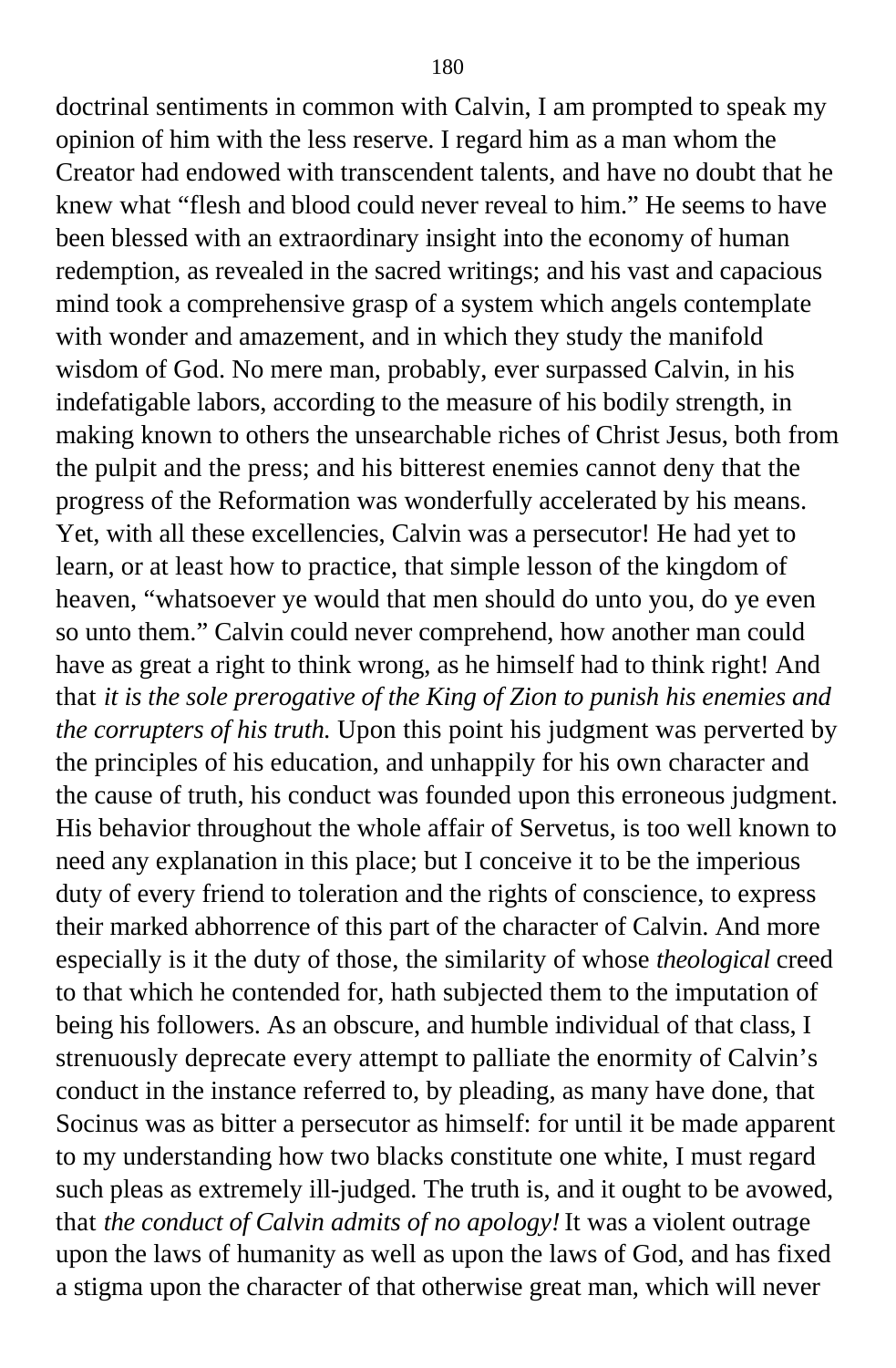be obliterated. But let not the enemies of the truth, from this take occasion, as they too often have done, to identify the spirit of persecution with the doctrines which Calvin held. His conduct, in this particular, has drawn tears of lamentation and regret from the eyes of thousands, since his time, on account of the reproach it has brought upon the way of truth, *"causing* it to be evil spoken of," and it will continue to suffuse with all the consciousness of shame, the cheeks of thousands yet unborn.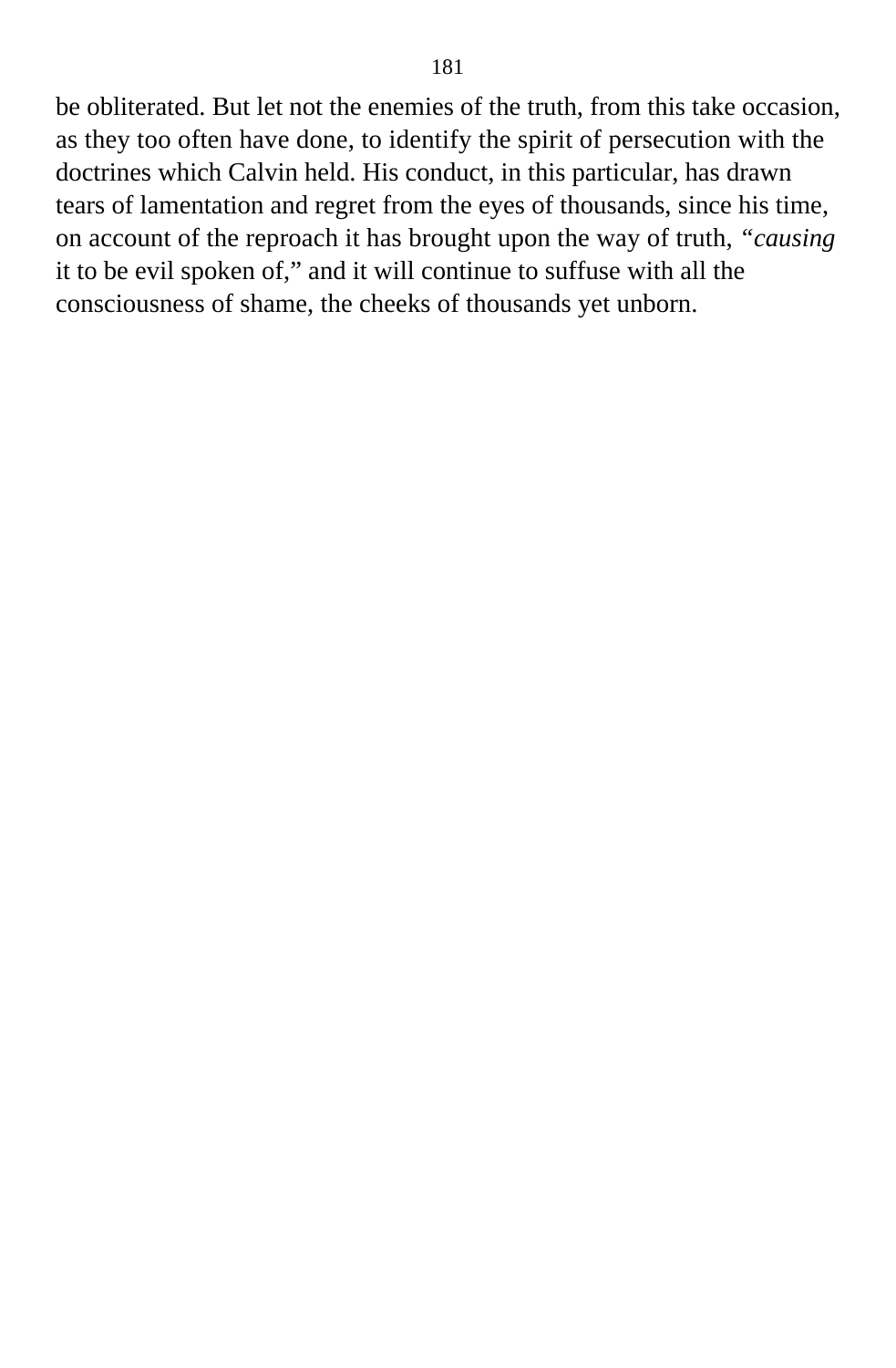## SECTION 2

*History of the Waldenses from the end of the fifteenth to the middle of the sixteenth century; and more especially of the proceedings against them in the south of France.*

#### **A.D. 1500-1550**

THE history of Modern Europe does not present us with a more interesting period than the commencement of the sixteenth century, the era at which we are now arrived. The sanguinary proceedings that had been carried on against the Waldenses in the southern provinces of France, towards the close of the former century, had apparently exhausted the malice of the court of Rome; the heretics, for the moment at least, were driven from public view; and the state of the catholic church was more than usually tranquil. The empire and the priesthood, which for several centuries had been constantly in arms against each other, had depopulated Italy, Germany, and almost every other country in Europe, but the contest ended in the triumph of the church. The Roman pontiffs, says a late writer, have always possessed an advantage over the other sovereigns of Europe, from the singular union of ecclesiastical and temporal power in the same person; two engines which long experience had taught them to use with a dexterity equal to that with which the heroes of antiquity availed themselves by turns of the shield and the spear. When schemes of ambition and aggrandizement were to be pursued; the pope, as a temporal prince, could enter into alliances, raise supplies, and furnish his contingent of troops, so as effectually to carry on an offensive war; but no sooner was he endangered by defeat, and alarmed for the safety of his own government, than he resorted for shelter to his pontifical robes, and loudly called upon all Christendom to defend from violation the head of the holy church. These characters were successively assumed with great address and advantage; and although some difficulties might occasionally arise in the exercise of them, yet the world has been sufficiently indulgent to their situation; nor has even the shedding of Christian blood been thought an invincible objection to the conferring on a deceased pontiff the honor of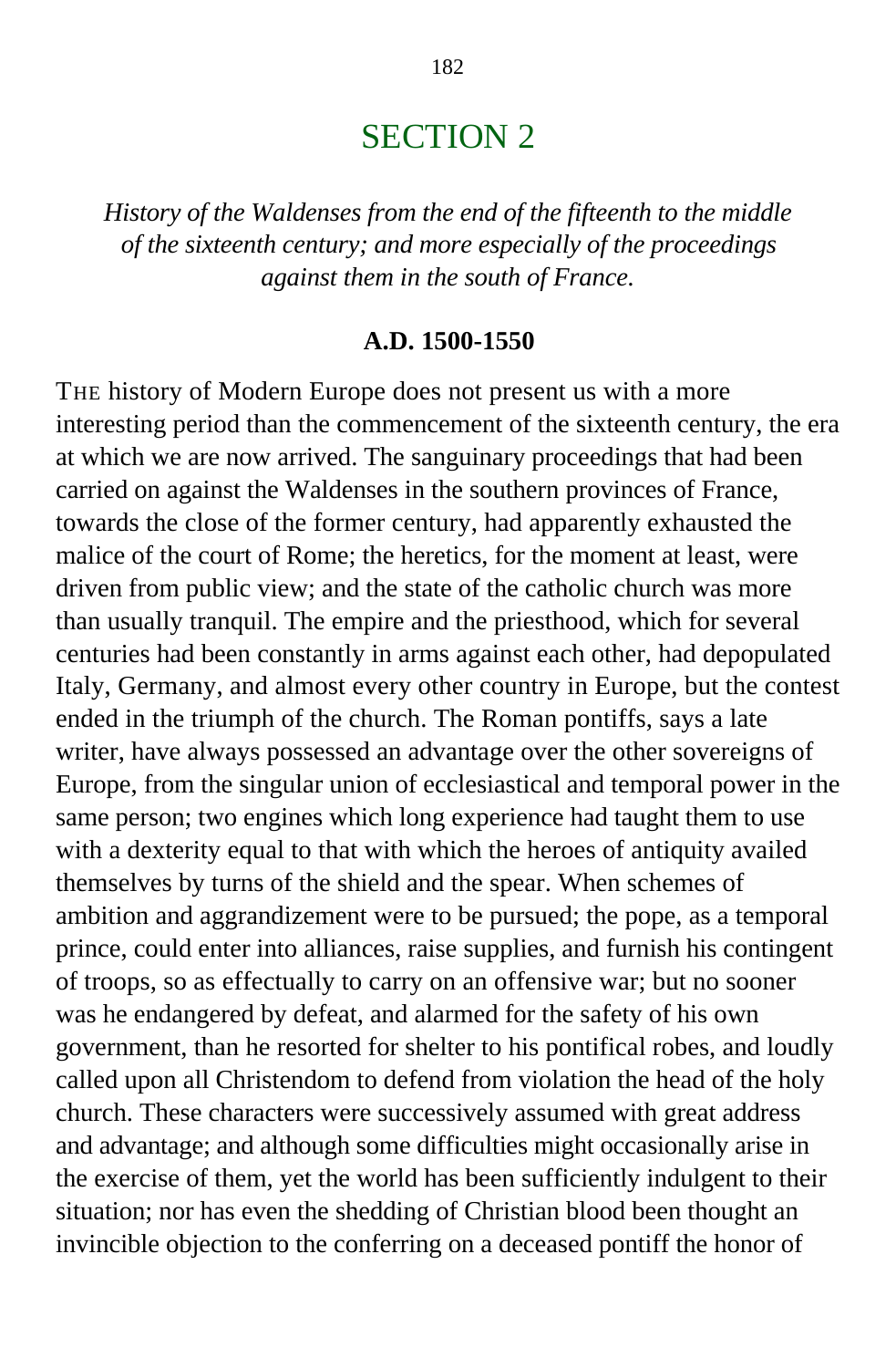adoration, and placing him in the highest order of sainthood conferred by the church. $<sup>1</sup>$  $<sup>1</sup>$  $<sup>1</sup>$ </sup>

At the opening of the sixteenth century the pontifical chair was filled by Alexander VI who died in 1508, after a reign of eleven years, leaving behind him a memory, says Voltaire, more odious than the Nero's or Caligula's, because a greater degree of guilt arose from the sanctity of his character. He was succeeded by Julius II who, after a *military* but successful reign of a few years, gave place to the celebrated Leo X in whose pontificate Luther commenced hostilities with the papacy, threw off his allegiance to the See of Rome, and entered upon his career of reform. A.D. 1517.

To enter upon any thing like a circumstantial detail of the History of the Reformation, would not only demand much more space than can be allotted to it in the present undertaking, but would also, in a great measure, be to depart from my leading object. Nor, indeed, is such a narrative called for by the public exigence. Any deficiency of that kind which may be experienced by the readers of the present work, may be readily supplied by consulting the authors mentioned below,<sup>[2](#page-411-0)</sup> whose writings are in the hands of every scholar. Instead, therefore, of treading this beaten track over again, I shall only remark upon it, that the flame which was kindled throughout Europe, at this time, by the preaching and writings of Luther and his associates, so completely occupied the attention of the catholic party for about a dozen years, namely, from 1517 to 1530, that the Waldenses, both in France and Piedmont, were happily, in a great measure, overlooked. But as the conflagration excited by Luther's hostility gradually subsided, they began again to attract the notice of their adversaries and to come in for an equal share of their malice and malignity; of the truth of which the reader will soon have before him abundant proof.

In the year 1530, the Waldenses seem to have been entirely employed in paving the way for a more unreserved intercourse between them and the German Reformers. Such of them as resided in the south of France, had, at this time, been sustaining the fire of papal persecution, and it would seem that they had not encountered it with their usual fortitude. Many amongst them had been induced to shrink from the cross; and to avoid its inconvenience, were fallen into the practice of feigning a complaisant kind of acquiescence with the national forms of worship. Some of the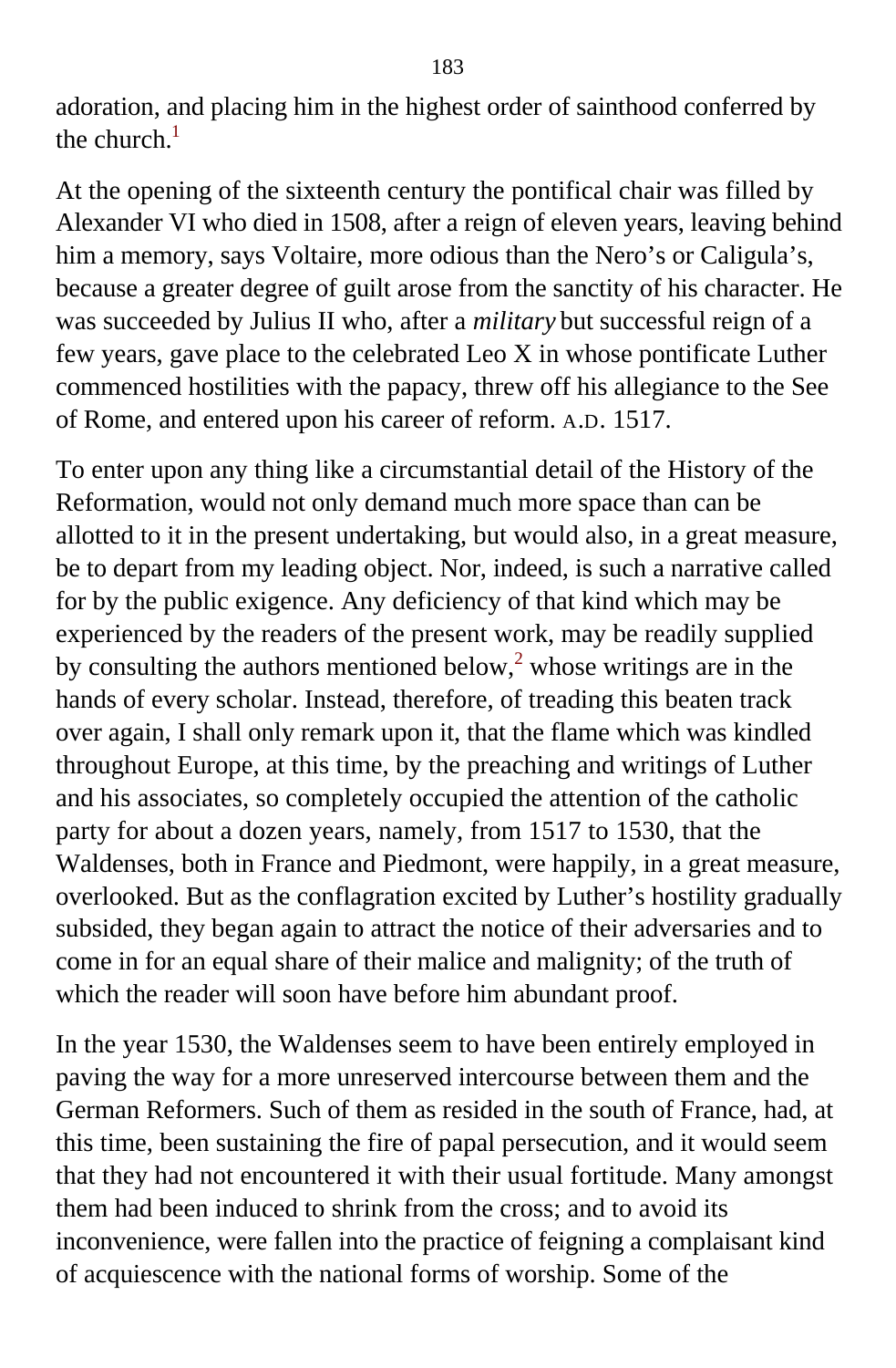Waldensian churches of Provence appear to have been deeply affected at seeing this Laodicean conduct prevail; and to bring the matter to its proper bearing, they commissioned two of their pastors, viz. George Morel and Peter Burgoine, to confer with the other churches and with some of the Reformers upon that subject. They first visited their sister churches in the neighboring provinces of Dauphiny, and from thence proceeded on their journey towards Germany, to have a personal interview with John Ecolampadius, minister of Basle, in Switzerland; with Martin Bucer, at Strasburgh; and Richard Haller, at Berne. The churches sent letters by them explaining their situation, and asking their advice. The following is an extract of their letter to Ecolampadius.

### *Health be to you, Mr. Ecolampadius,*

"Whereas several persons have given us to understand that He who is able to do all things hath replenished you with the blessings of his Holy Spirit, as conspicuously appear by its fruits, we have recourse to you from a far country under the firm hope and confidence, that by your means the Holy Spirit will enlighten our minds into the knowledge of several things, concerning which we, at present, stand in doubt." They then proceed to explain the immediate occasion of their writing — "We, poor instructors of this small people," say they, "have sustained, *for above these four hundred years,* most severe and cruel persecutions, not without signal marks of Christ's favor, as all the faithful can testify; for he has often interposed for the deliverance of his people, when under the harrow of these cruel and severe persecutions; and we now come unto you for advice and consolation in this our state of distress," etc., etc.

The particular subjects of difficulty and distress may be easily gathered from the letter which Ecolampadius wrote them in reply, and which is so excellent that I shall here insert it entire.

## *Ecolampadius wishes the grace of God, through Jesus Christ his Son, and the Holy Spirit, to his well-beloved brethren in Christ, called* WALDENSES.

"We understand that the fear of persecution hath caused you to conceal and dissemble your faith. Now, with the heart we believe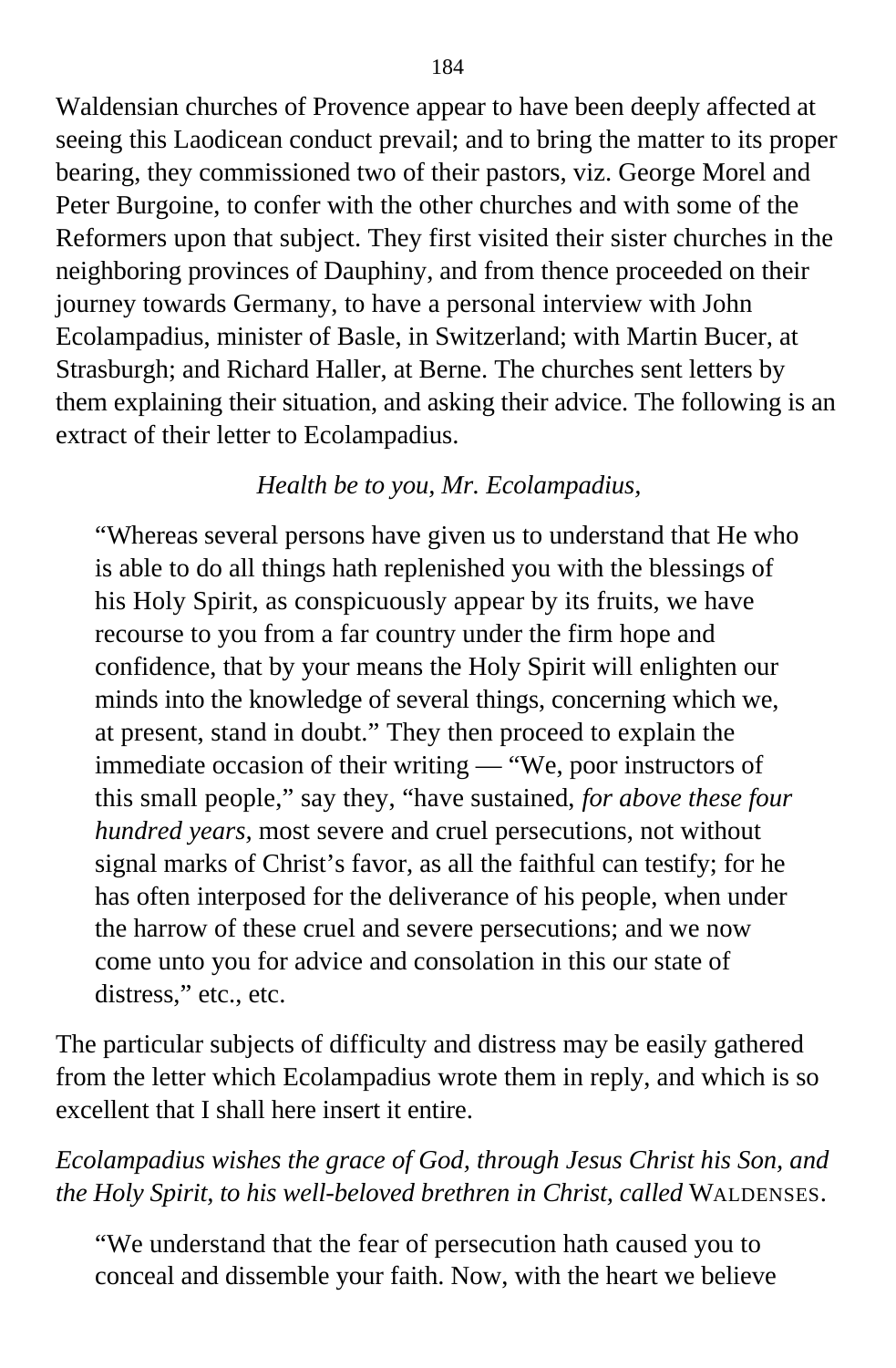unto righteousness, and with the mouth confession is made unto salvation. But those who are afraid to confess Christ before the world, shall find no acceptance with God the Father; for our God is truth without any dissimulation; and as he is a jealous God, he cannot endure that any of his servants should take upon them the yoke of antichrist. For there is no fellowship or communion between Christ and Belial; and if you communicate with infidels, by going to their abominable masses, you will there hear blasphemies against the death and sufferings of Christ. For when they boast, that by means of such sacrifices they make satisfaction to God for the sins of both the living and the dead, what naturally follows from thence, but that Christ by his death hath not made sufficient expiation and satisfaction, and consequently that Christ is not Jesus—that is, not *a Savior,* and that he died for us in vain? That if we participate of that impure table, we thereby declare ourselves to be of one and the same body with the wicked, however contrary we may pretend it to be to our wills and inclinations. And when we say Amen to their prayers, do we not deny Christ?

"What death ought we not rather to undergo; what torture and torment ought we not rather to endure—nay, into what abyss of woe and misery ought we not rather to plunge ourselves, than by our presence to testify our consent to, and approbation of, the blasphemies of the wicked? I know that your infirmity is great; but those who have been taught that they were redeemed by the blood of Christ, ought to be more courageous, and always to stand in awe of Him who can cast both body and soul into hell. And what! is it enough for us to have preserved this life alone? Shall this be more precious to us than that of Christ? And are we satisfied with having enjoyed the delights and pleasures of this world? Are there not crowns laid before us, and shall we flinch back and recoil? Who will believe that our faith was true and sincere, if it want zeal and ardor in the time of persecution? We beseech the Lord to increase your faith. But surely it is better for us to lose our lives than to be overcome by temptations. And, therefore, brethren, I beseech you thoroughly to consider this matter; for if it be lawful for us to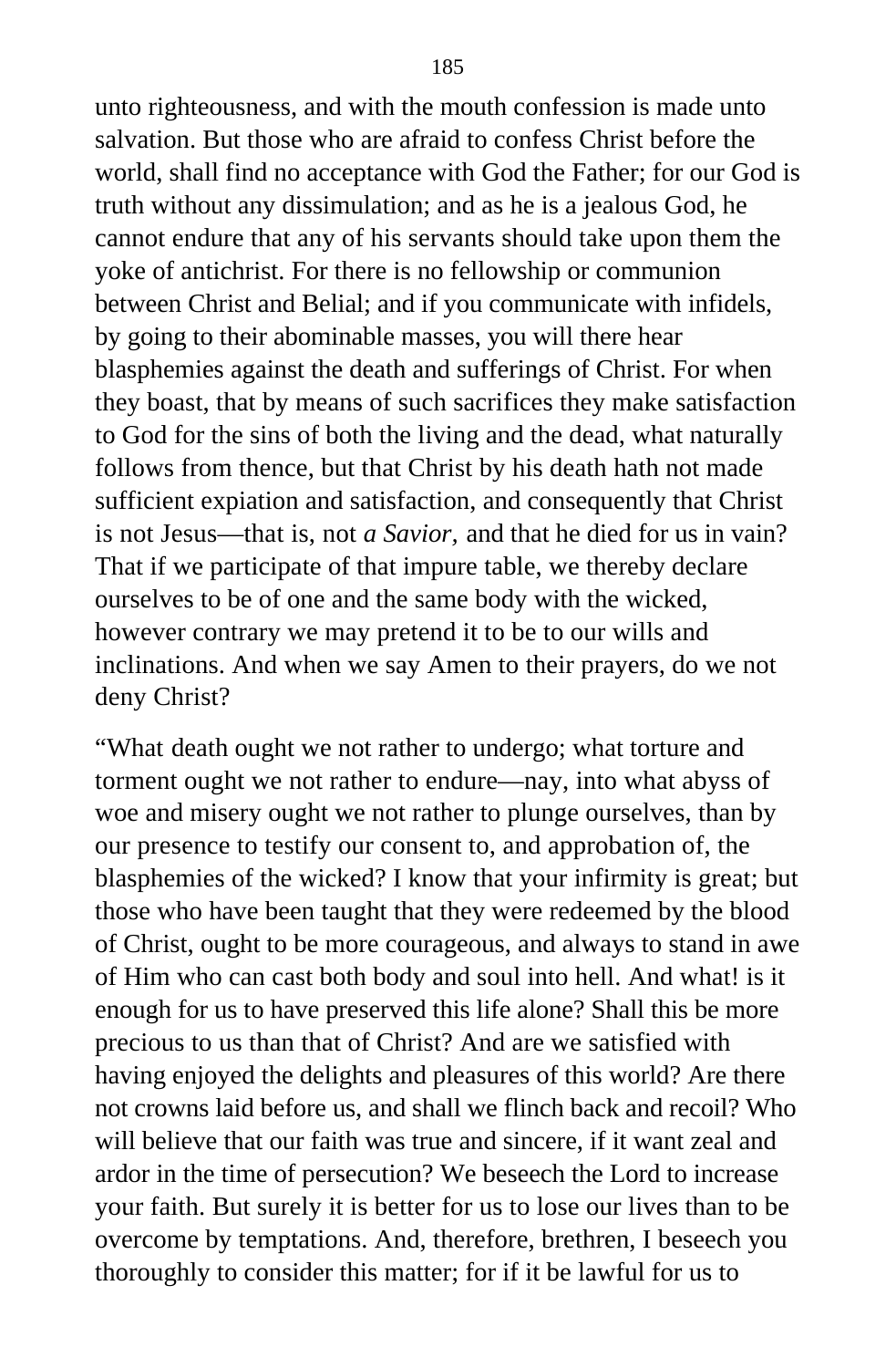conceal our faith under the tyranny of antichrist, it must be lawful so to do under that of the Turk, and, with Dioclesian, to worship a Jupiter or a Venus. It would then have been lawful for Tobit to worship the calf in Bethel—and what then will become of our faith towards God? If we do not pay to God that honor which is due to him, and if our lives be nothing else than hypocrisy and dissimulation, he will spue us out of his mouth, like base and lukewarm wretches. And how shall we glorify the Lord in the midst of sufferings and tribulations, if we deny him! We must not, brethren, look back, when once we have put our hand to the plough; nor must we yield to the dictates and instigations of our flesh, which by prompting us to sin, though it may endure many things that are distressing in this world— may, after all, suffer shipwreck in the haven."

This excellent letter came very opportunely to the aid of the poor persecuted Waldenses, who were immediately called to carry its principles into effect. Peter Masson, one of their pastors, and messengers of the churches on this occasion, returning home, was seized at Dijon, and condemned to death as a Lutheran. George Morel narrowly escaped with his letters and papers, but arrived safe in Provence, where he labored assiduously and with much success in re-establishing the Waldensian churches. But the reader will best learn the state of affairs among the Waldensian brethren in the south of France, from the year 1540 to 1550, by my laying before him the following extracts from two eminent writers, who lived shortly after the events which they have recorded, and whose works are of unquestionable veracity; and I the rather do this, that I may not be suspected of any wish to exaggerate the sanguinary proceedings of the catholic party against the Waldenses. The following is Sleidan's account.—

"In Provence, in France, there are a people called Waldenses, who, by an ancient custom, acknowledge not the pope of Rome, having always professed a greater purity of doctrine; and, since Luther appeared, eagerly thirsted after knowledge. Many times had they been complained of to the king, as despisers of magistrates and fomenters of rebellion, which envious, rather than true accusation, is by most made use of at this day. They live together in some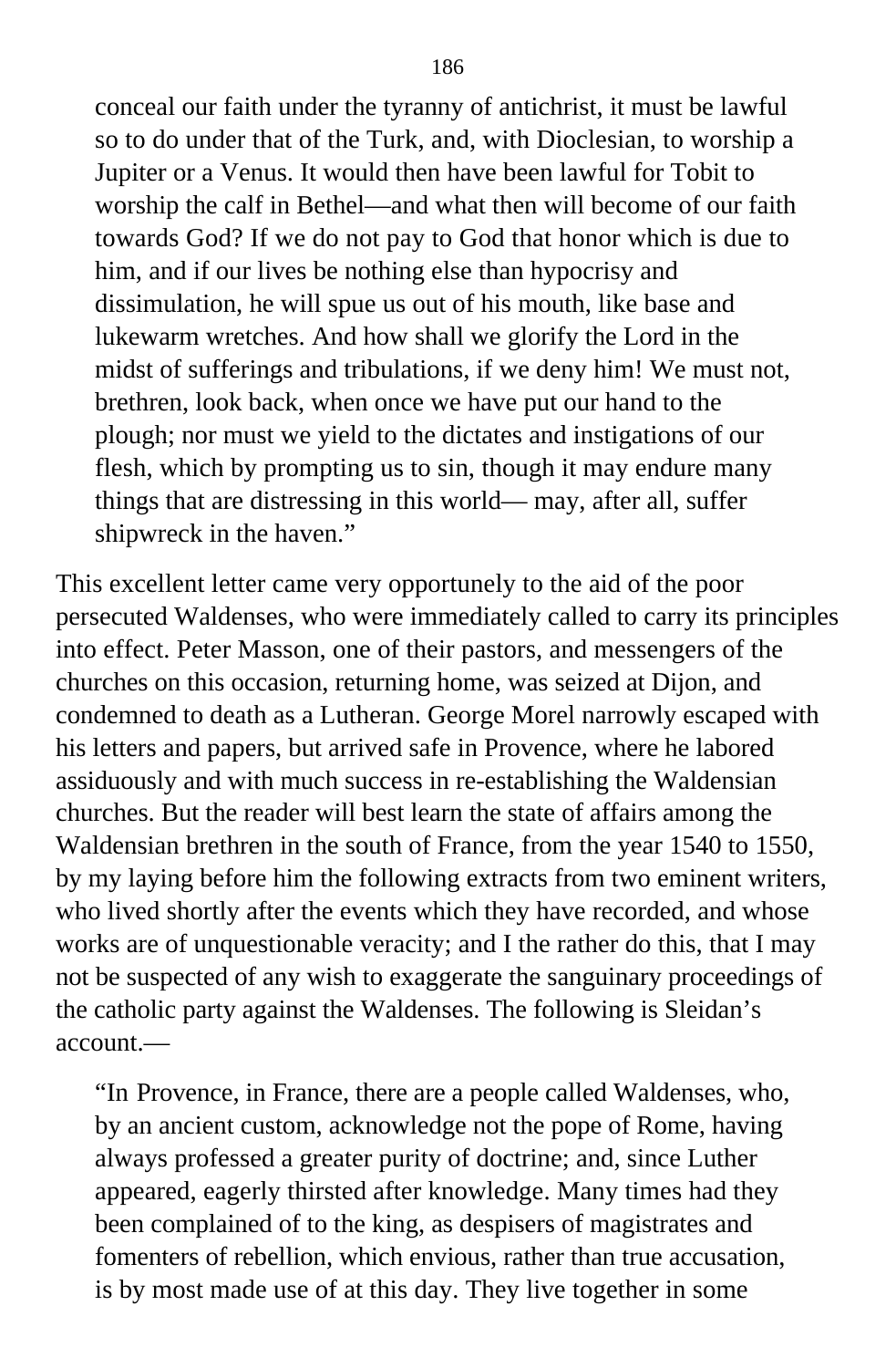towns and villages, amongst which is Merindole. About five years since, sentence was pronounced against them in the parliament of Aix, the chief judicature of the province, That they shall all promiscuously be destroyed, that the houses shall be pulled down, the village leveled with the ground, all the trees also cut down, and the place rendered a desert. Now though this sentence was pronounced, yet it was not then put in execution, William de Bellay, of Langey, the king's lieutenant in Piedmont, with some others, having represented the matter to the king, as a case that ought to be reviewed by himself. But, at length, this year, 1545, John Meinier, president of the parliament of Aix, having, April the 12th, called the parliament, read to them the king's letters, which warranted him to put the sentence into execution. Now Meinier is said to have procured these letters by means of the Cardinal of Tournon, and the solicitation of Philip Cortine, a proper agent in the case. However, having received them in the month of January, he did not immediately produce them, but kept them till a season more proper for the exploit. The letters being read, some of the parliament were selected to see the matter put in execution, to whom Meinier offered himself as assistant, because that in the absence of Grignian, the governor of the province, he had the chief command. Before that time, he had by the king's orders raised forces for the English war, and these he made use of for his purpose: besides these, he commanded all that were able to carry arms in Marseilles, Aix, Aries, and other populous places, to repair to him, under severe penalties, if they disobeyed, having assistance likewise sent him from the country of Avignon, under the dominion of the pope. The first attempt then was not made upon those of Merindole, but upon the country adjoining the town of Pertuse. April the thirteenth, Meinier attended by a multitude of gentleman and officers, came to Cadenet. In the meantime some officers made an irruption into one or two villages upon the river of La Druance, and putting all to fire and sword, plundered and carried away a great many cattle. The same also was done in other places, whilst those of Merindole seeing all in a flame about them, left their habitations, flew into the woods, and in great consternation spent the night at the village of Sainfalaise. The inhabitants of that place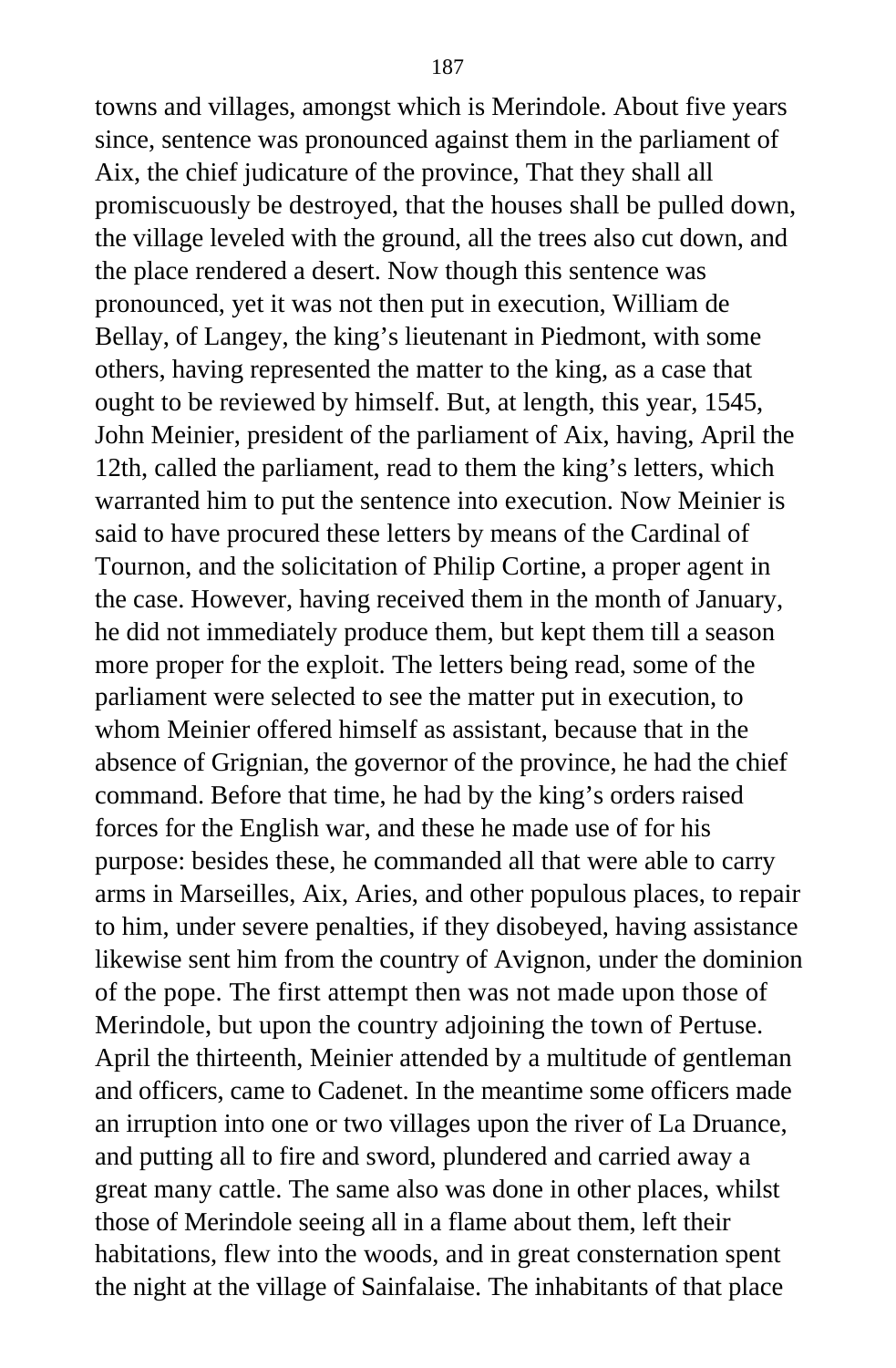were themselves preparing to fly; for the pope's vice-legate had ordered some officers to fall upon them, and put them to the sword. Next day they advanced farther into the woods; for they were beset on all hands with danger, Meinier having made it death for any person to aid or assist them, and commanding them all, without respect, to be killed wherever they were found. The same edict was in force in the neighboring places of the pope's jurisdiction, and some bishops of that country were reported to have maintained a great part of those forces. They had a tedious and uneasy journey of it then, marching with their children on their backs and in their arms, nay, and some in the cradle; poor women also big with child following them. When they were got to the appointed place, whither many in that forlorn condition had fled, they had intelligence not long after, that Meinier was mustering together all his forces, that he might fall upon them, and this news they learnt towards the evening. Wherefore, consulting together what was best to be done, they resolved upon the spot, because the ways were rough and difficult, to leave their wives, daughters, and little children there, with some few to bear them company, amongst whom was one of their ministers, and the rest betook themselves to the town of Mus: this they did in hope, that the enemy might show some compassion towards a helpless and comfortless multitude. But what wailing and lamentation, what sighing and embracing, there was at parting, any man may easily imagine. Having marched all night long, and passed the mountain De Leberon, they had the sad prospect of many villages and farms all in a flame. Meinier, in the meantime, having divided his forces, set about the work; and, because he had got intelligence of the place to which those of Merindole, had betaken themselves, he himself marched to Merindole and sent the rest of his men in search and pursuit of them. But, before these were come into the wood, one of the soldiers, moved with pity, ran before, and from the top of a rock, in the place where he judged the poor fugitives might have rested, he threw down two stones, calling to them by intervals, though he did not see them, that they should instantly fly for their lives. And at the same instant, two of those who had betaken themselves to Mus came; and having got notice of the enemy's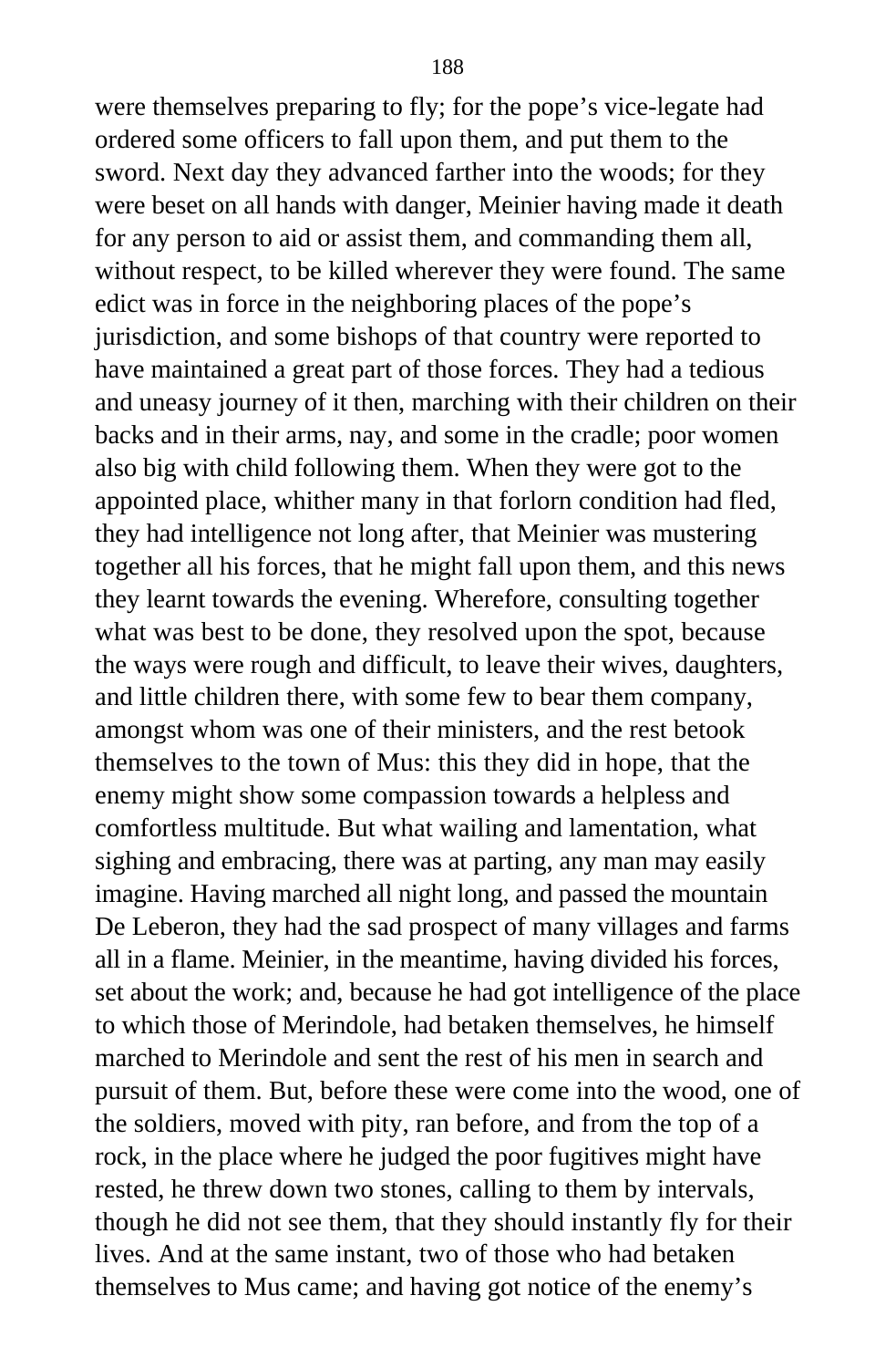approach, advised the minister of the church, and the rest of those few guards that were left with the women, to be gone, having showed them a steep way through the wood, by which they might escape all danger in their flight. Hardly were these gone, when the raging soldiers came in shouting and making a frightful noise, and with drawn swords preparing for the butchery. However, at that time, they forbore to kill, but having committed many insolencies, and robbed the poor creatures of all their money and provisions, they carried them away prisoners. They had purposed to have used them more basely, but a captain of horse prevented it, who by chance coming in, threatened them, and commanded them to march straight to Meineir; so that they proceeded no farther, but leaving the women there, who were about five hundred in number, they carried off the cattle and booty. In the meantime Meinier came to Merindole, and finding it forsaken by the inhabitants, he plundered and set it on fire, which was ushered in by a very cruel action; for having found there one single youth, he commanded him to be tied to an olive tree, and there shot to death. He marched next to Cabriere, and began to batter the town; but, by the mediation of Captain Poulain, he persuaded the town's people, upon promise of indemnity, to open the gates; which being done, and the soldiers let in, after a little pause, all were put to the sword, without respect to age or sex. Many fled to the church, others to other places, and some into the wine-cellar of the castle; but being dragged out into a meadow, and stripped naked, they were all put to the sword, not only the men, but also the women, and many of these with child too. Meinier also shut up about forty women in a barn full of hay and straw, and then set it on fire; and after that, the poor creatures having attempted, in vain, to smother the fire with their clothes, which for that end they had pulled off, betook themselves to the great window, at which the hay is commonly pitched up into the barn, with an intention to leap down from thence: but they were kept in with pikes and spears, so that all of them perished in the flames; and this happened on the twentieth of April. Meinier after this sent part of his forces to besiege the town of Coste; but when they were just upon their march, those were found, who, as we said a little before, had fled into the wine-cellar of the castle: a noise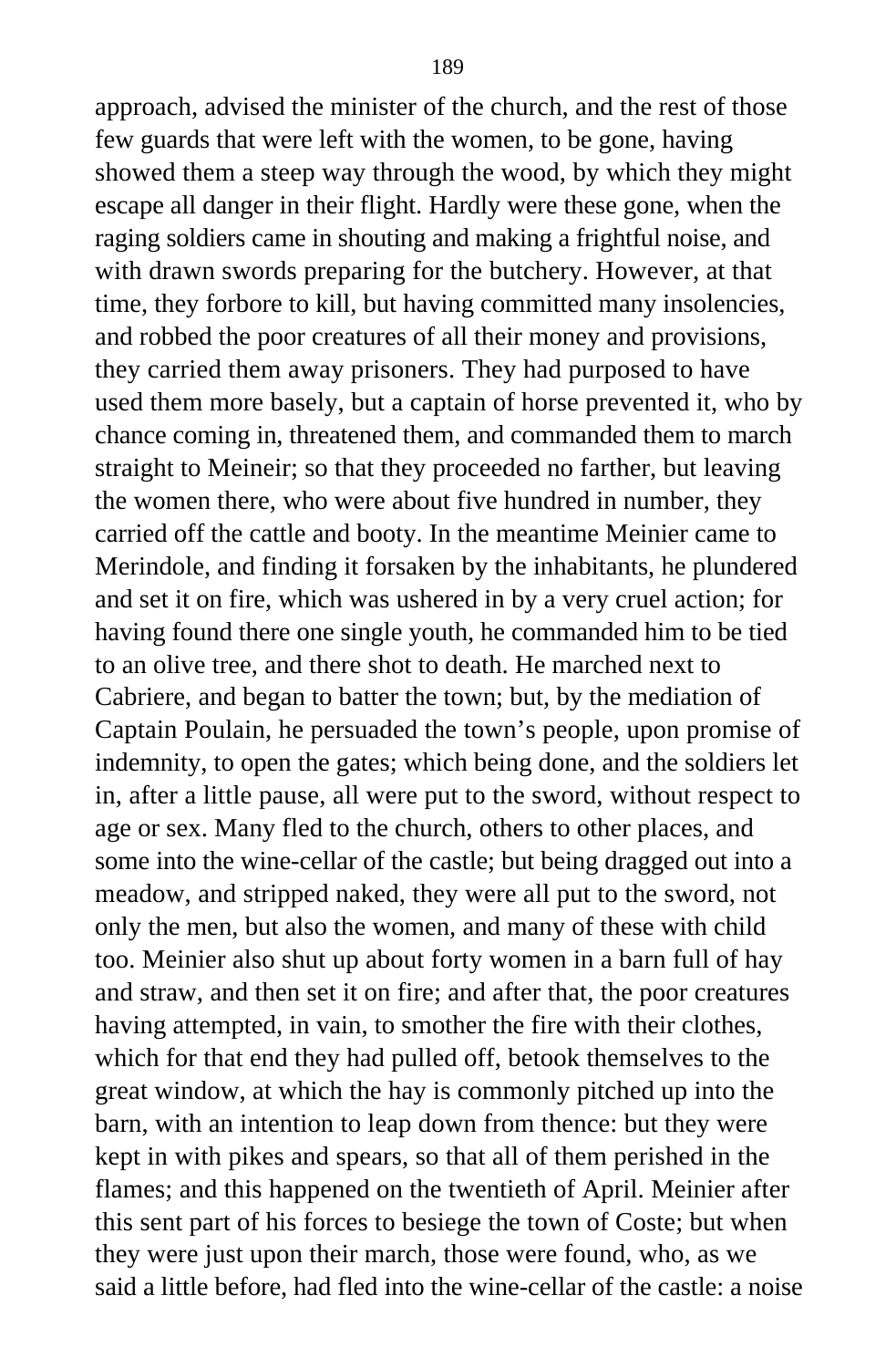being thereupon raised, as if there had been some ambush laid, the soldiers were recalled, who put every man of them to the sword. The number of the slain, as well in the town as abroad in the fields, amounted to eight hundred! The young infants, which survived the fury, were for the most re-baptized by the enemy. Affairs thus dispatched at Cabriere, the forces were sent to Coste: the lord of that town had beforehand agreed with the inhabitants, that they should carry their arms into the castle, and in four places make breaches in the walls; which if they did, he promised them that he would use his interest, which he knew could easily prevail with Meinier, that they should receive no damage. Being over persuaded, they obeyed; and he departed with a purpose seemingly to treat and intercede for them; but he was not gone far before the soldiers met him, who nevertheless proceeded in their march, and attacked the place. At the first onset they did but little, but next day they more briskly renewed the assault: and having burnt all the suburbs about, they easily became masters of the place, and the rather, that the night before, most had deserted the town and fled, having got down over the walls by ropes. After the victorious had put all that stood in their way to fire and sword, they ran into a garden adjoining the castle, and there satiated their lust upon the women and young girls promiscuously, who in great fear and consternation had fled thither, and for a day and night's time, that they kept them shut up there, so inhumanely and barbarously did they use them, that the pregnant women and younger girls shortly after died of it. In the meantime the Merindolians, and many others, who wandered with them over the woods and rocks, being taken, were either sent to the galleys, or put to death, and many also were starved. Not far also from the town of Mus, as we mentioned before, some fiveand-twenty men had got into a cave, and kept lurking there, but being betrayed, all of them were either smothered with smoke, or burnt: so that no kind of cruelty was omitted. Some, however, that had escaped this butchery, got to Geneva, and the places thereabouts. When the news of this was brought into Germany, many were highly offended thereat; and the Swiss, who are not of the popish religion, interceded with the French king, that he would be merciful to those who had fled their country. But the king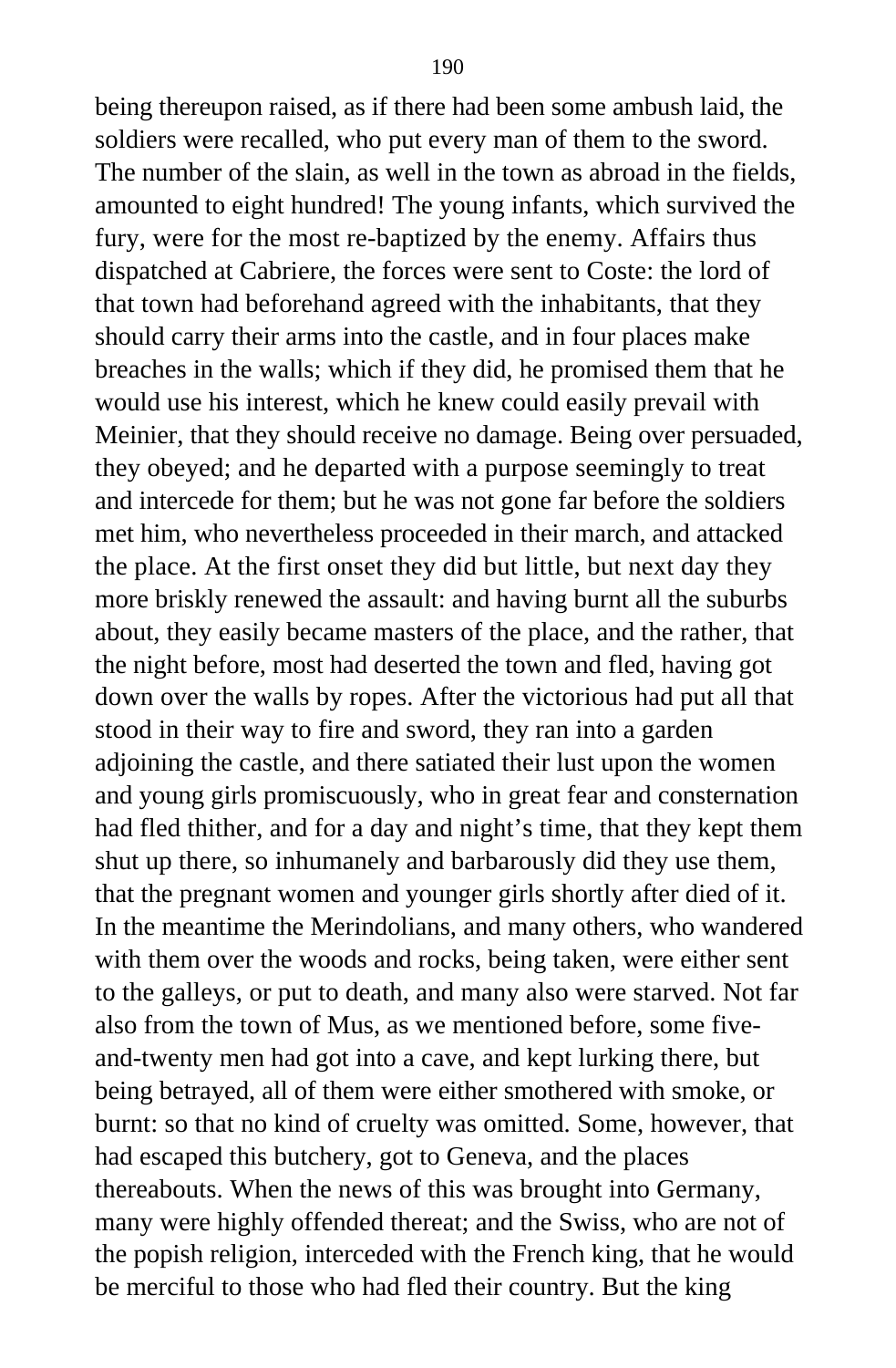answered them, that he had just cause for what he had done; and that what he did within his own territories, and how he punished the guilty, concerned them no more to know, than it did him what was done amongst them.<sup>[3](#page-411-0)3</sup>

I cannot better close this section than by an extract from an eminent catholic writer, who was contemporary with the dreadful occurrences which he has so impartially recorded; and notwithstanding its length, and also that it touches upon some particulars already adverted to by Sleidan, I persuade myself that its importance and interesting nature will more than compensate for its prolixity.

"When the inhabitants of Merindole and Cabriere, at the report of those things which were done in Germany, lifted up their crests, and hiring teachers out of Germany, discovered themselves more manifestly than they had done before, they were brought to judgment by the parliament of Aix, at the instance of the king's procurator; but being admonished by their friends and deterred by the danger that undoubtedly attended their trial, they failed to appear. And having been summoned for three market-days together, they were condemned as contumacious, by a most horrible and immeasurably cruel sentence, on the eighteenth day of November, about the year 1540, Bartholomew la Chassagne, a lawyer of great reputation, being at that time president of the parliament. By that decree the fathers of families were condemned to the flames, and the estates, wives, children, and servants of the condemned parties confiscated to the use of the treasury. And because Merindole had hitherto been the usual den and receptacle of such sort of infected persons, it was ordered, that all the houses should be laid level with the ground, that the subterraneous caves and vaults, where they might be concealed, should be demolished and filled up; that the wood round about it should be cut down, and even the very trees of the gardens; that the possessions of those who dwelt at Merindole should not be so much as let for the future to any of the same family, or even of the same name with the former owners. The execution of this cruel decree was committed to the ordinary judges of Aix, Tournes, St. Maximim, and Apt; but it was thought by most people very proper to be suspended, until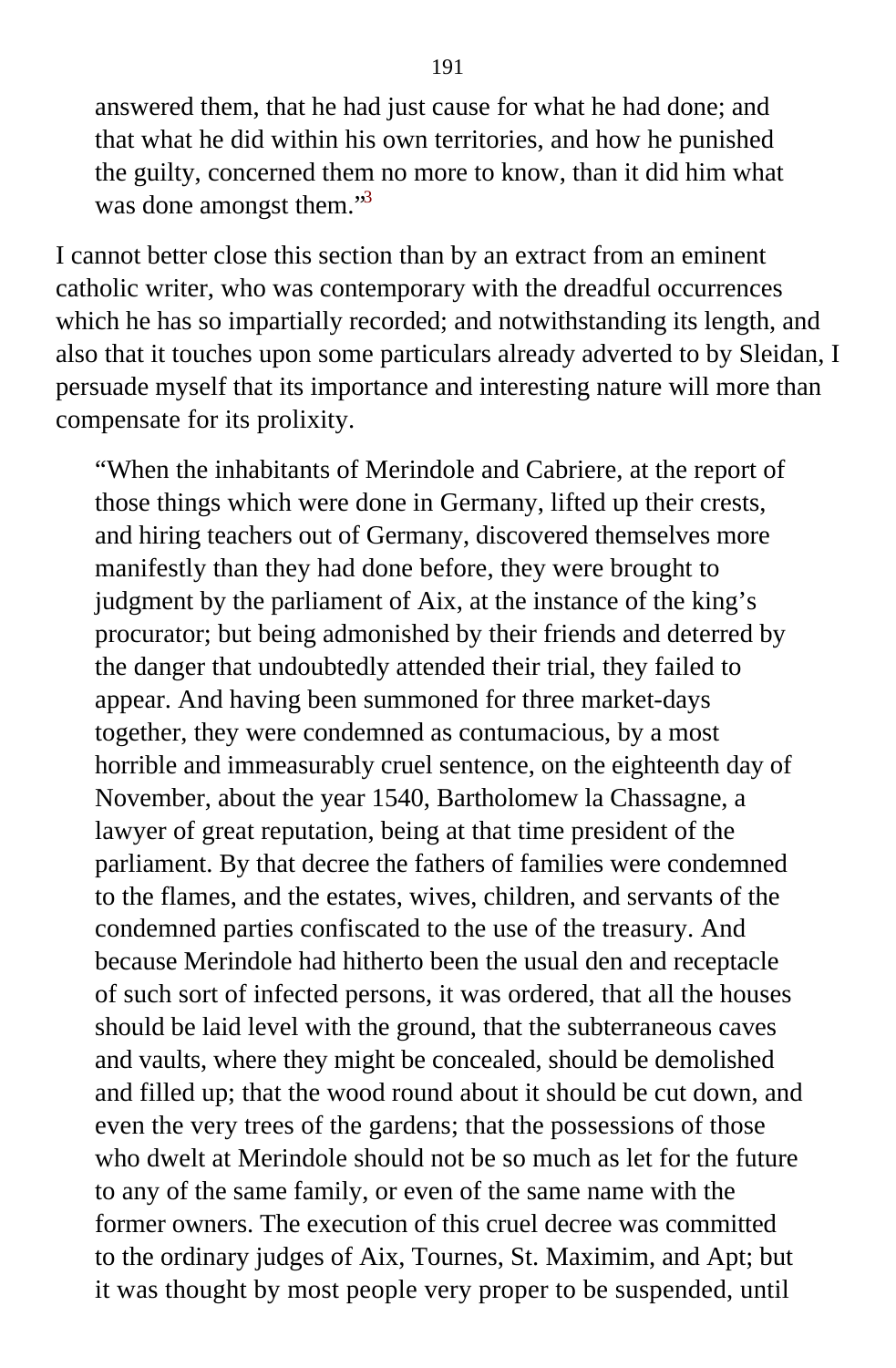in process of time the sentence issued against the absent and contumacious, should pass by the laws and customs of the realm into a definite sentence. Others, on the contrary, judged it more fit to be precipitated, out of hatred to the crime, and regard to the danger which that contagion certainly threatened, if any delay were interposed. In the first place the bishops of Aix and Arles pressed Chassagne to proceed against the rebels with an armed force, promising, in their own and the name of the other ecclesiastics, a great sum of money towards the expenses of that war. Whilst they disputed on each side with great warmth, the matter was put off, by a method ridiculous enough in itself, but well accommodated to the person with whom it was used. There was at Aix, Nicolas Allens, a gentleman of Arles, of great respectability, and not unskilled in letters, an intimate friend of Chassagne's, who shocked at the injustice of the decree, and greatly desiring to have it respited, at a private conference, addressed himself to the wavering president in the following speech.

"You are not ignorant of the discourses which everywhere pass in relation to the sentence lately issued against the inhabitants of Merindole; nor is it my business or inclination to give my opinion of them, well knowing how important it is to a well ordered commonwealth, that judgments should be solemnly regarded and not rashly called in question. But if we consider the magnitude of the affair, it seems worthy of inquiry, whether the execution ought not to be deferred, and the bitterness of the sentence mitigated by the advantage of a delay. As various and very considerable reasons may be alleged for that delay, I have determined to treat familiarly with you, by the help of your own arguments, agreeably to that intimacy which subsists between us. Do you not remember, whilst you were yet sitting only on the lower bench of justice at Autun, what you formerly thought in the case of the mice? For you have even published a narrative of it; and such is your modesty and candor, that I have observed you to call to mind the transactions of those times with pleasure. This is the account you give. When, in the bailliage of Autun, a great multitude of mice had done much damage by eating the corn, the country people could think of no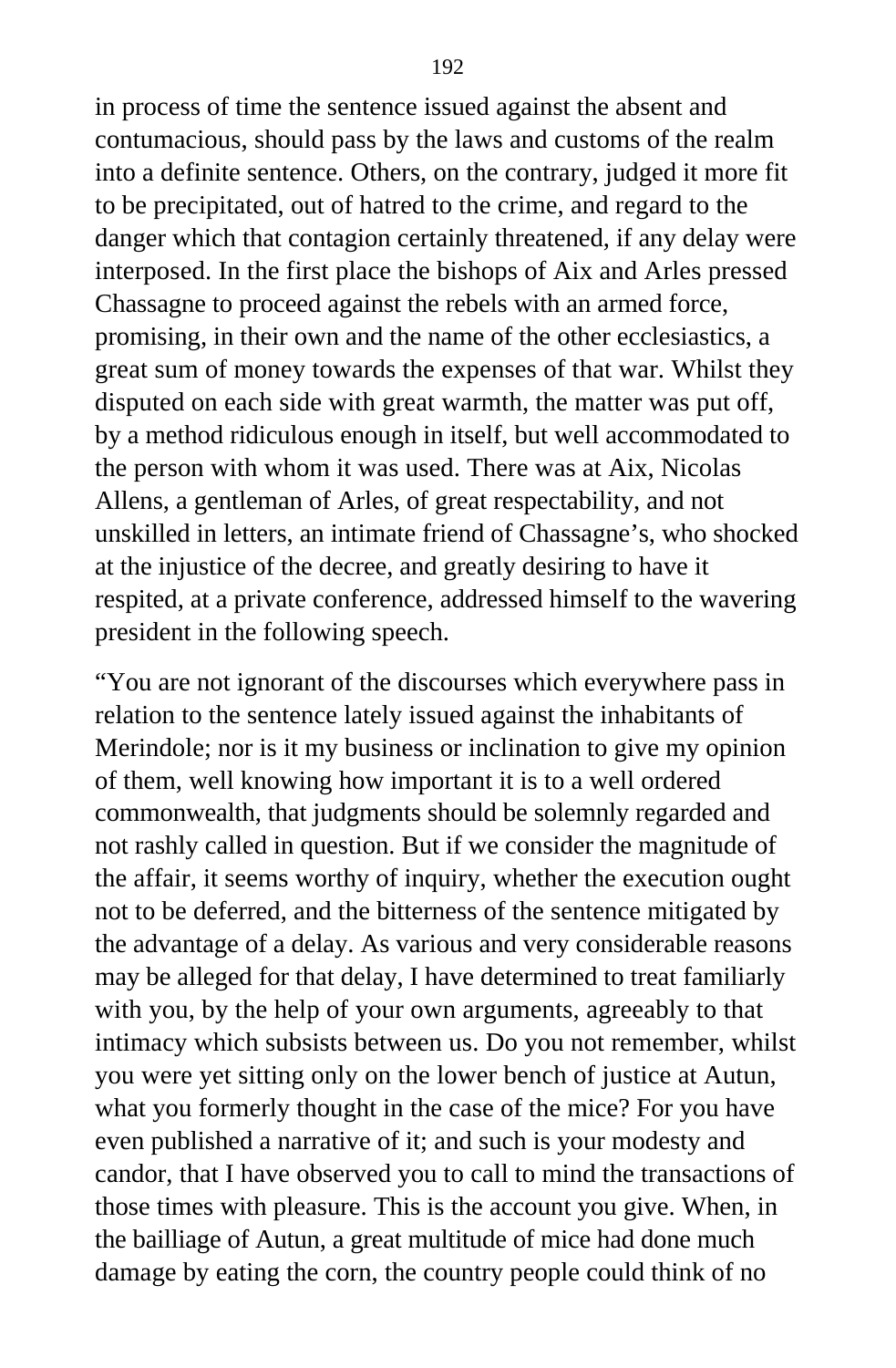more immediate remedy for this new disaster, than that the bishop or his vicar should excommunicate the mice. The affair then being laid before the bishop's vicar, he was of opinion, that the crier of the court should give them three citations; which done, he was still unwilling to pronounce sentence, till the mice had an advocate assigned them, who should plead for them in their absence. You, therefore, undertook the patronage of the mice, and in that ease, in pursuance of the character which you sustained, you by many arguments persuaded the judges, that the mice had not been regularly summoned; you obtained for them that a fresh day should be set them by the curates of the respective parishes, forasmuch as the lives of all the mice were concerned in the issue of that trial. And when you had gained that point, you again showed, that too short a time had been given them, considering that the mice who were to appear were waylaid in every village by the cats. You then brought many things out of the Holy Scriptures in defense of your clients, and prevailed at length to have a longer time assigned them, in which proceeding you acquired great reputation for equity and knowledge of the law. I now call you to your own book, and your own arguments. For what can sound harsher in the ears of mankind, than that you, who in the case of mice thought the due course of judgment proper to be observed, should think it fit to be perverted in a cause wherein the life, safety, and fortunes of men are concerned. Beware, therefore, lest you incur the fault of those fencing masters, who, when they fight at blunts, observe the rules of the science, and often come off conquerors; but when they are to draw their sword against an enemy, are either so enraged or confounded, that they forget their art, and generally suffer themselves to be stabbed. What you observed in that ludicrous process, when you were yet but a youth, and little better than a private person, will you neglect in so serious an affair, at that age and in that station, wherein you have raised such an universal opinion of yourself? Are the lives of so many wretched men so cheap a thing, that they shall find a harder fate at your hands, now you are judge, than the mice formerly experienced under your patronage? I do not speak of their innocence. But you yourself know how many things they are maliciously and wrongfully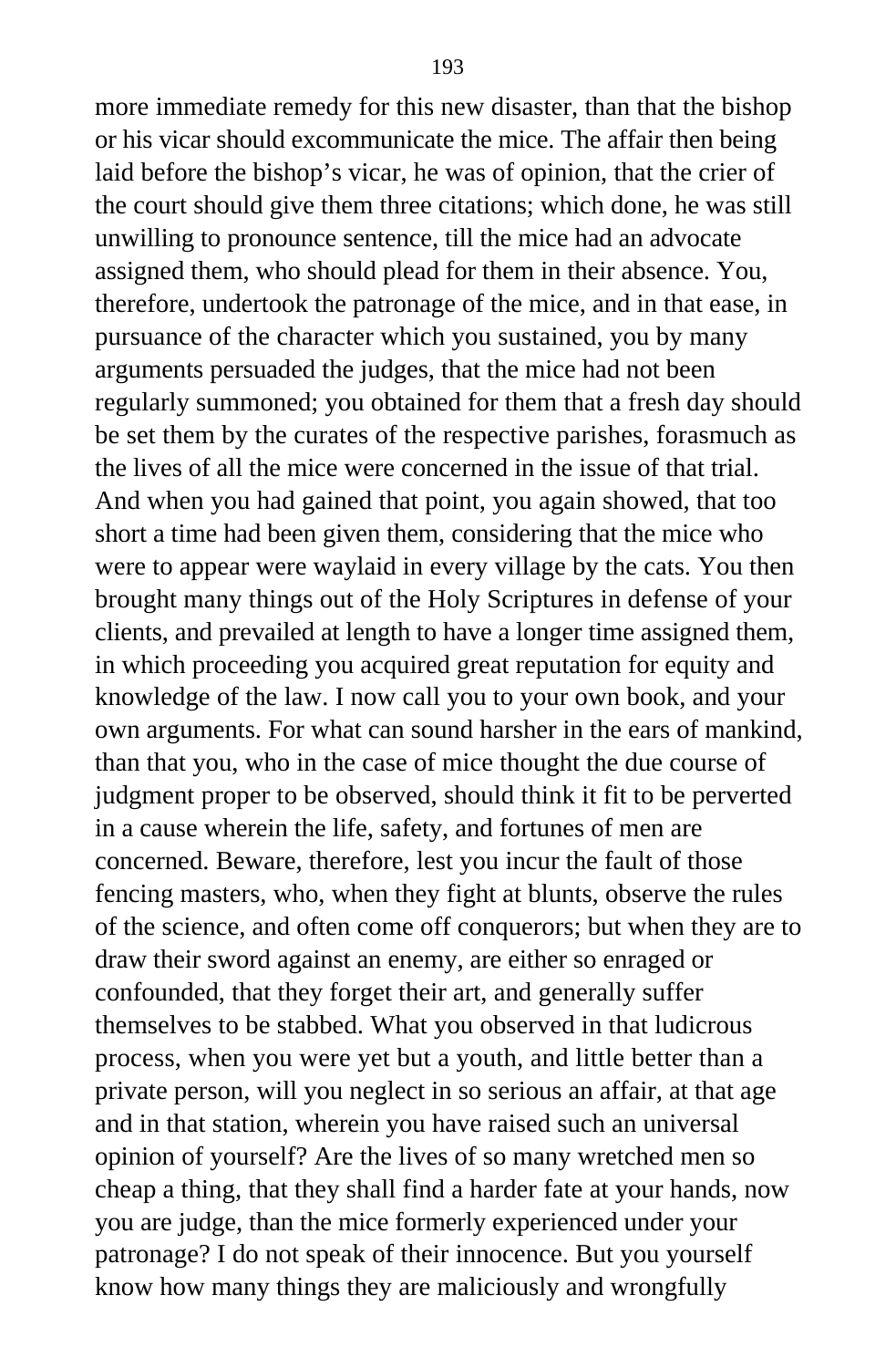charged with, and that in other respects they are diligent worshippers of God, and never refuse to pay their landlords their dues, nor to yield tribute or obedience to the prince or the magistrate. Therefore, by the friendship which is betwixt us, I conjure you again and again maturely to weigh these reasons, and to persuade yourself, that in a cause which respects the life and death and fortunes of men, no delay can be too long.[4](#page-411-0)

"By this speech Aliens prevailed with Chassagne to respite the business, and to dismiss the troops which had already rendezvoused in great numbers, until he could know the mind of the king; who being informed of the decree by William du Bellay Sieur de Langey, lieutenant general in Piedmont, commanded the latter to inform himself of the case, and to transmit him an account of it. Accordingly, after due inquiry, he made this discovery, that the Vaudois, or Waldenses, were a people, who about three hundred years before had hired, of the owners, a rocky and uncultivated part of the country, which by dint of pains and constant tillage, they had rendered productive of fruits and fit for cattle; that they were extremely patient of labor and want; abhorring all contentions; kind to the poor; that they paid the prince's taxes, and their lord's dues with the greatest exactness and fidelity; that they kept up a show of divine worship by daily prayer and innocence of manners; but seldom came to the churches of the saints, unless by chance when they went to the neighboring towns for traffic or other business; and whenever they set their feet in them, they paid no adoration to the statues of God or the saints, nor brought them any tapers or other presents; nor ever entreated the priests to say mass for them, or the souls of their relations; nor crossed their foreheads, as is the manner of others; that when it thundered they never sprinkled themselves with holy water, but, lifting up their eyes to heaven, implored the assistance of God; that they never made religious pilgrimages, nor uncovered their heads in the public ways before the crucifixes: that they performed their worship in a strange manner, and in the vulgar tongue; and lastly, paid no honor to the Pope or the bishops, but esteemed some select persons of their own number as priests and doctors. When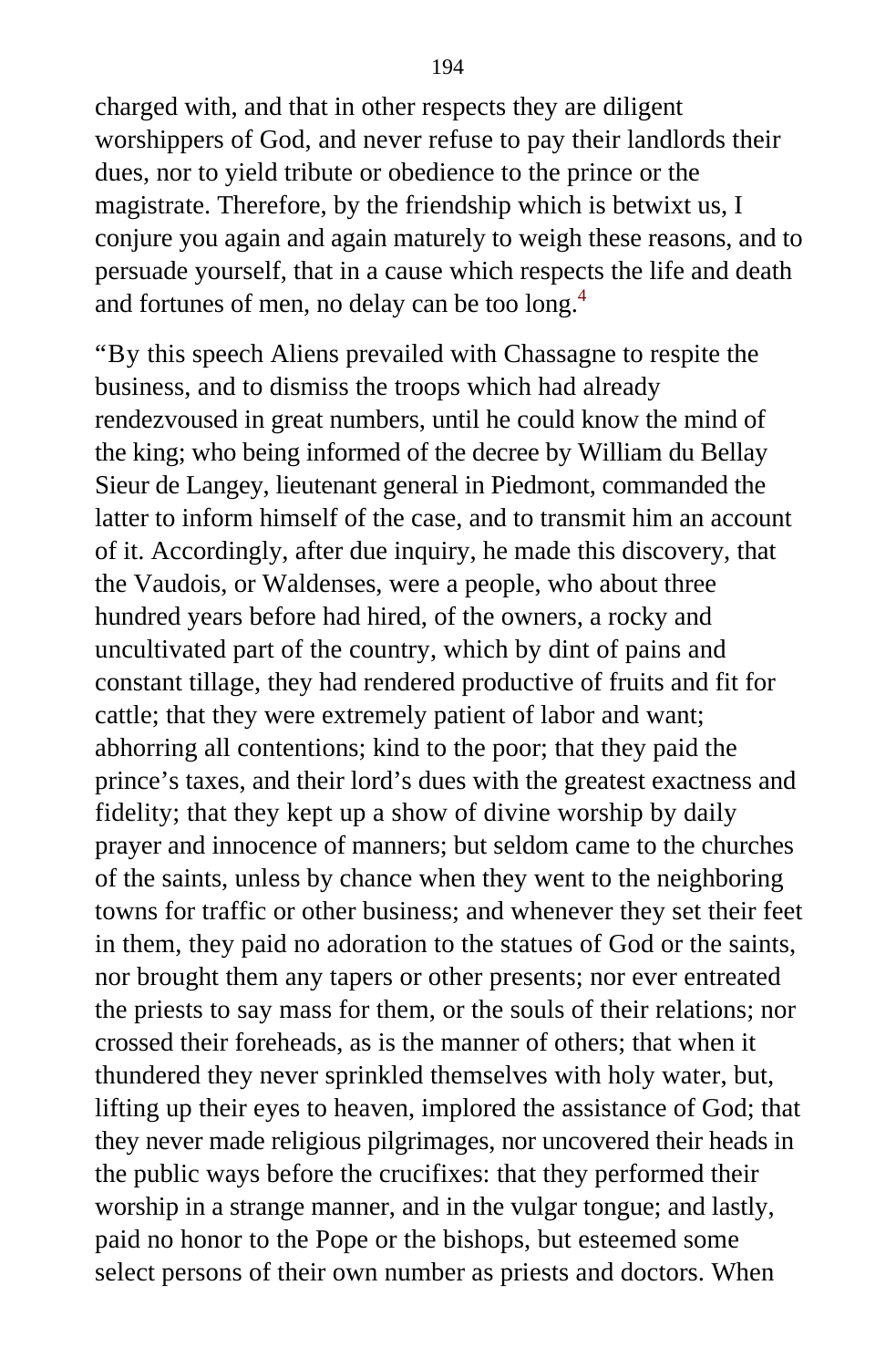this report was made to Francis, on the eighth day of February, he dispatched an arret to the parliament of Aix, wherein, having pardoned all past crimes, he allowed the Waldenses the space of three months, within which time they were required publicly to revoke their opinions: and that it might be known who they were that were willing to reap the benefit of the amnesty, it was ordered that chosen persons out of the towns and villages should appear at Aix, in the name of the rest of the multitude, and publicly abjure their error: if they persisted in it, the parliament were empowered and commanded to punish them after the example of former ages, and if need were, to call in the military officers to their aid. The arret being read in the senate, Francis Chais and William Armand came to Aix, in the name of the people of Merindole, and presented a petition to the parliament, that the cause might be reheard and examined by a disputation of divines; contending that it was unjust, that, before they were convicted, they should confess themselves heretics, or be condemned unheard. La Chassagne, in whose breast his friend's advice had made a deep impression, calling aside the deputies in the presence of the king's advocates, admonished them to acknowledge their error, and not by their excessive obstinacy lay the judges under the necessity of dealing with them more harshly than agreed with their inclinations: But as they still continued to press La Chassagne to take cognizance of their opinions, he at length obtained of those stubborn people, that they should present the heads of their doctrine to the parliament, who would transmit them to his majesty. The townsmen of Cabrieres, in the county of Venaisoin, were attacked at the same time by those of Avignon; and, as they were all concerned in the common danger, they drew up a common profession of their religion, resembling Luther's in the most points, and sent one copy to Francis, who put it into the hands of Castellain to be examined by him, and another to Cardinal James Sadolet, bishop of Carpentras; who, being of a pious and mild disposition, received the suppliants with great humanity, and ingenuously declared, that whatever else they were charged with, beyond what was contained in that book, were mere slanders invented to create them ill-will; for that after a thorough inquiry he had gained a perfect knowledge of that matter; but that in the book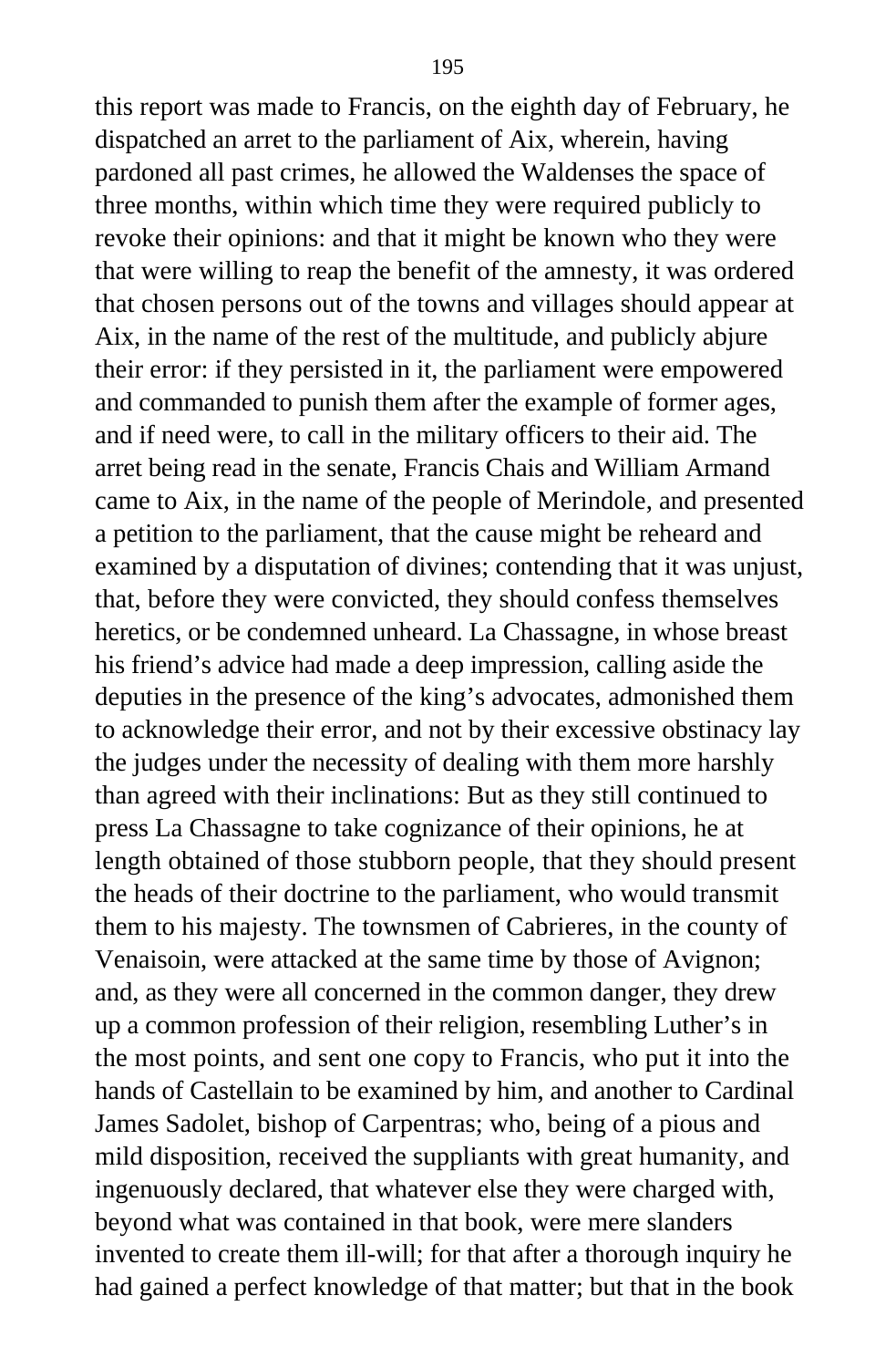which was offered, there seemed to be many things which might be mended by a small alteration, and others reflecting upon the Pope and the prelates, which might be corrected by a more temperate style: that however he wished them well; and that it would never be with his good liking, if they were treated in an hostile manner; and that he would repair, by the first opportunity, to his seat at Cabrieres, and examine the whole affair upon the spot. Besides these expressions he showed them real marks of a favorable and sincere regard, by repressing the deputy of Avignon, who was advancing with an armed force, and admonishing him to retire. The confession of the people of Merindole being exhibited, by a decree of parliament, John Durandi and the bishop of Cavaillon with some other divines, went to Merindole, to convince the poor villagers of their error, and to grant a pardon to such as should, upon oath, renounce it: but although they continued in their obstinate spirit of opposition, *yet,* as long as Chassagne lived, no violence was employed against them, because the king had taken to himself the cognizance of the whole matter: but when he was carried off by a sudden death, and succeeded by John Meinier, baron Oppede, (a vehement man, and one, who for certain affronts received from the people of Cabrieres, to whom some of his farms were adjoining, was their bitter enemy) the hatred against the Waldenses was renewed. This nobleman, in the absence of Lewis des Emars, count of Grignan, who had been sent by the king to the diet of Worms, took upon himself the chief command in Provence, and assured Francis, by letters, that the Waldenses were met together to the number of sixteen thousand men, with a design to seize Marseilles, and to raise commotions in Provence. He also sent Philip Courtin, apparitor of the court, to demand, in the name of the king's advocate, that the judgment given against the rebels might be put in execution. The king, exasperated by this information, and being further instigated by the Cardinal De Tournon, a kinsman to Grignan, and a bitter enemy to this sort of men, sent letters to the parliament, in the month of January, in the year 1545, whereby he permitted them to proceed against the Merindolians and the rest of the Waldenses, according to law: and when the states of the empire, by their letters from Ratisbon, and the protestant Swiss Cantons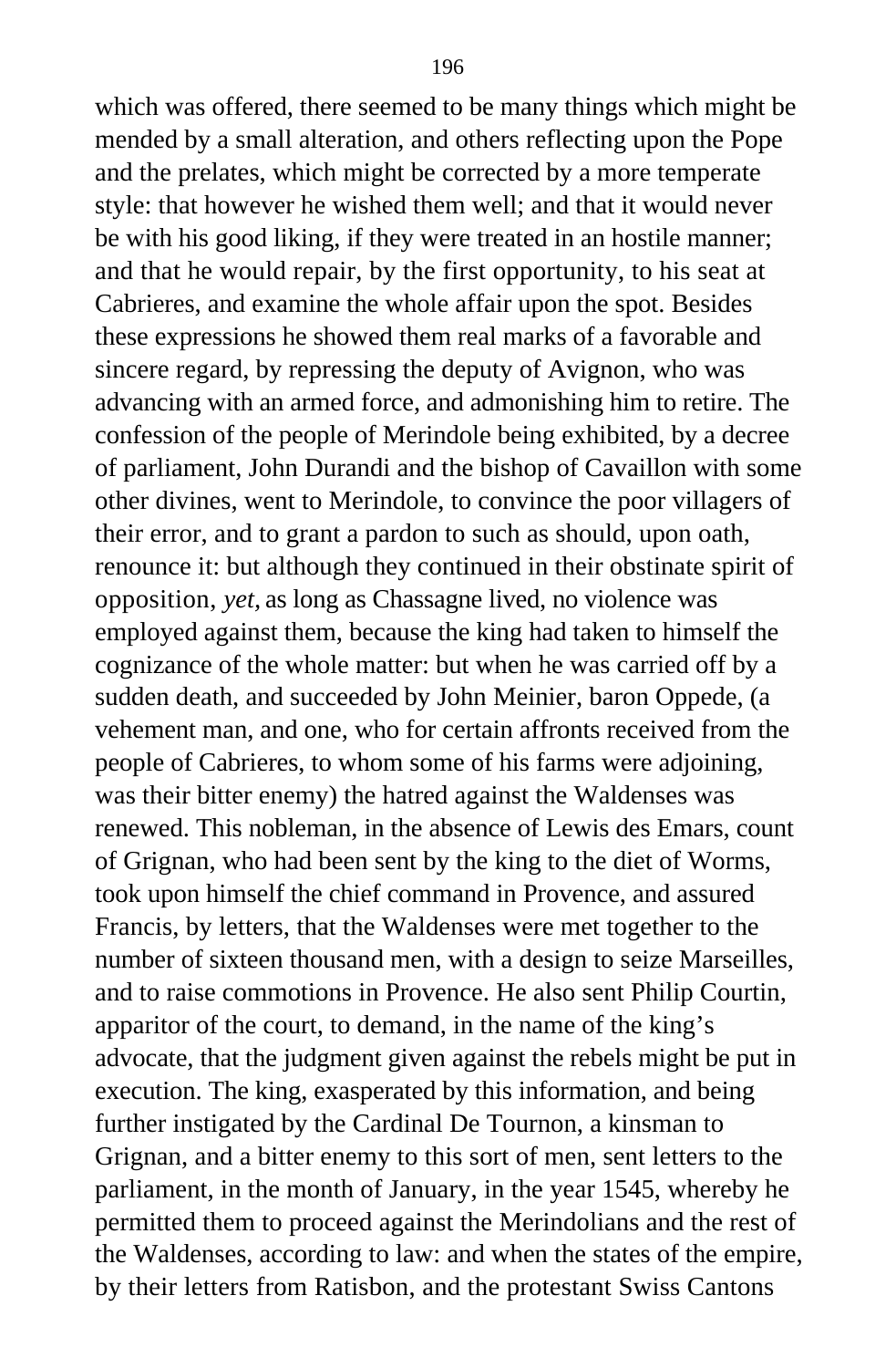were urgent, that not only the penalty, but the condition of acknowledging their error might be remitted, because thereby force was offered to resolution and conscience, he constantly denied their request; and when afterwards he was pressed by them to be merciful to the dispersed remains of those people, he bluntly answered, that they ought not to trouble themselves with what he did in his own country, or how he punished delinquents, any more than he concerned himself with their affairs. Meinier, therefore, having received those orders, kept them by him for some time, in expectation of a fairer opportunity: for in the meanwhile levies were made everywhere under the pretense of the English war, and he would not suffer the secret to be divulged, that so he might fall upon them unawares. But when things were in readiness, and he had under severe penalties summoned all those who were capable of bearing arms at Aix, Aries, Marseilles, and other populous towns, to come into the field; and when six companies of foot, with a squadron of horse, commanded by Poulain, and other auxiliary troops from Piedmont and Avignon were already assembled, the royal letters which had been hitherto suppressed, were read in parliament: whereupon the senators, upon the 12th of April, decreed the execution of the sentence passed upon the people of Merindole; and the business was committed to the president, Francis de la Fons, with the counselors Honore de Tributiis, and Bernard de Badet, to whom was joined Nicholas Guerin the king's advocate, and principal incendiary of the war. Oppede, the day following, accompanied with a great body of nobles, repaired to the army at Cadenet, bringing with him four hundred pioneers. The first attack was made upon the country adjoined to the town of Pertuys; the villages of Pupin, La Mote, and St. Martin, near the Durance; these were taken, pillaged, and set on fire. On the following day the little towns of Ville-Laure, Lourmarin, Gensson, Trezemines, and La Roque, from whence the multitude had fled, were cruelly burnt, and all the cattle driven away. Then Oppede consulted about attacking Merindole; but when the inhabitants saw the country round about in flames, they fled into the neighboring woods with their wives and children; which exhibited a most lamentable spectacle, for in those byways were to be seen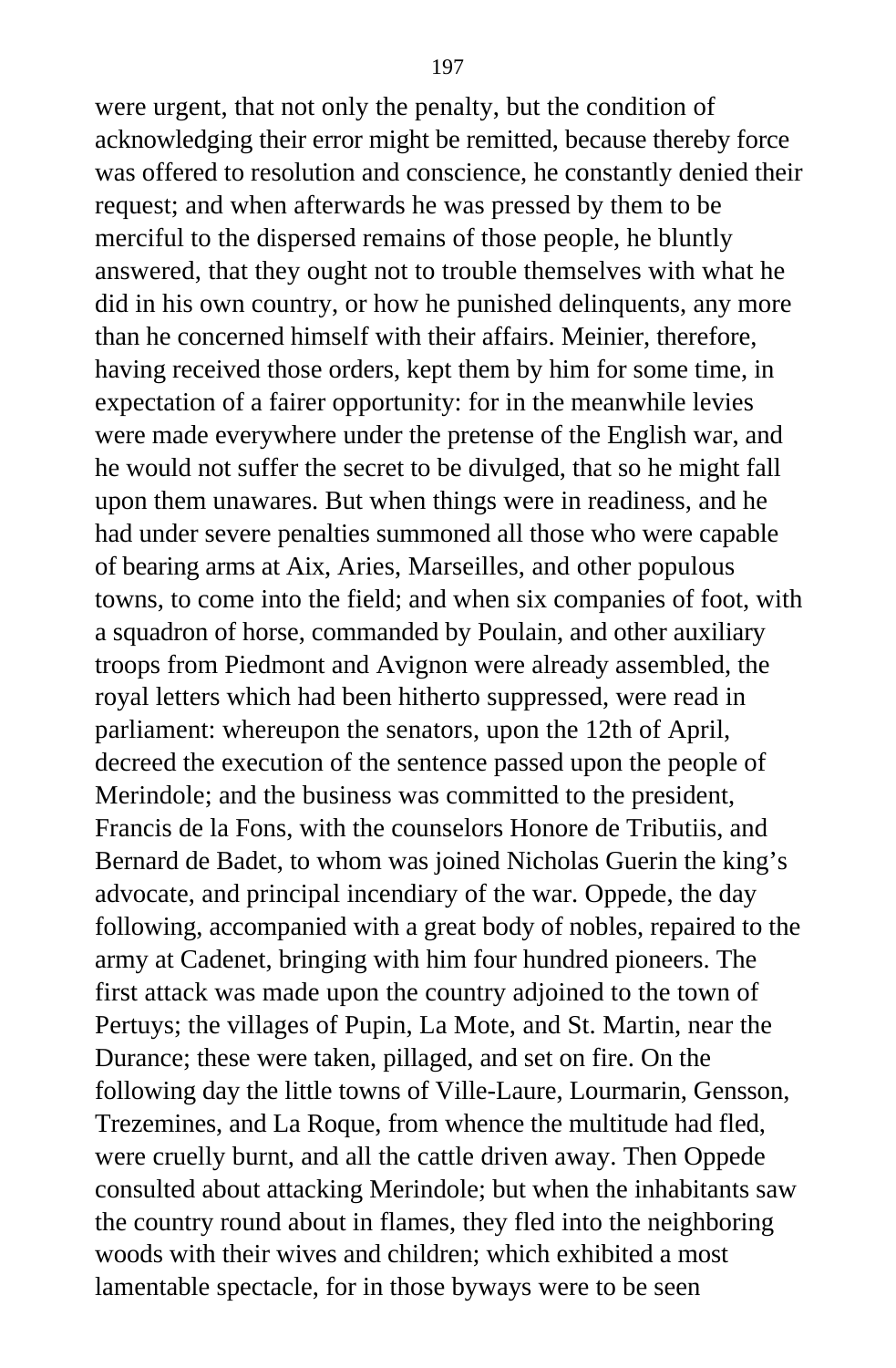marching, old men mixed with boys, and women carrying their crying infants in cradles, or in their arms or laps. They rested the first night at Sanfalaise, where also the inhabitants were preparing all things for a flight, because they knew that the Bishop of Cavaillon, the pope's legate, had ordered his men to massacre them. The next day they advanced further under the security of the thick woods, full of fears from every other quarter: for Oppede had outlawed the Waldenses, and had ordered, under pain of death, that none should give them any relief, but that wherever they were found, they should (without respect to age or sex) be all murdered. And now after an excessively long journey, they had reached their appointed station, the women being hardly able to stand under the burden of their big bellies, or children; and many others, who had left their habitations, had flocked together at the same place, when towards night they were informed Meinier was at hand with all his forces. Hereupon they were obliged to take counsel on a sudden; and leaving there all the women and feeble part of their company, whom they imagined the enemy would spare, put themselves again on the way, whilst nothing could be heard but the most dismal groans, with the lamentations and screamings of the women, which were re-echoed by the mountains and woods, and all things were in the utmost hurry and confusion. When they had spent the whole night in traveling, at last climbing over Mount Lubieres, and seeing the villages every where in flames and the farms deserted, they proceeded to the town of Mus: here Oppede divided his troops into two parts, one of which he sent to pursue the fugitives, for he had been informed of their flight by certain spies, and the other he took with him to Merindole. At that juncture one of Oppede's men, touched with compassion, ran before, and from the top of the rock, where he guessed the Merindolians were settled, flung down two stones, and in the interval called out with a miserable voice to them to save themselves by flight: immediately some persons went out of Mus, to order the pastor and the guides, who were left with the unarmed multitude, to escape, showing them a byway through the brambles; and not long after Oppede's men appeared, and full of rage, with drawn swords, demanded the slaughter of the whole company; they were preparing to use the women in a still viler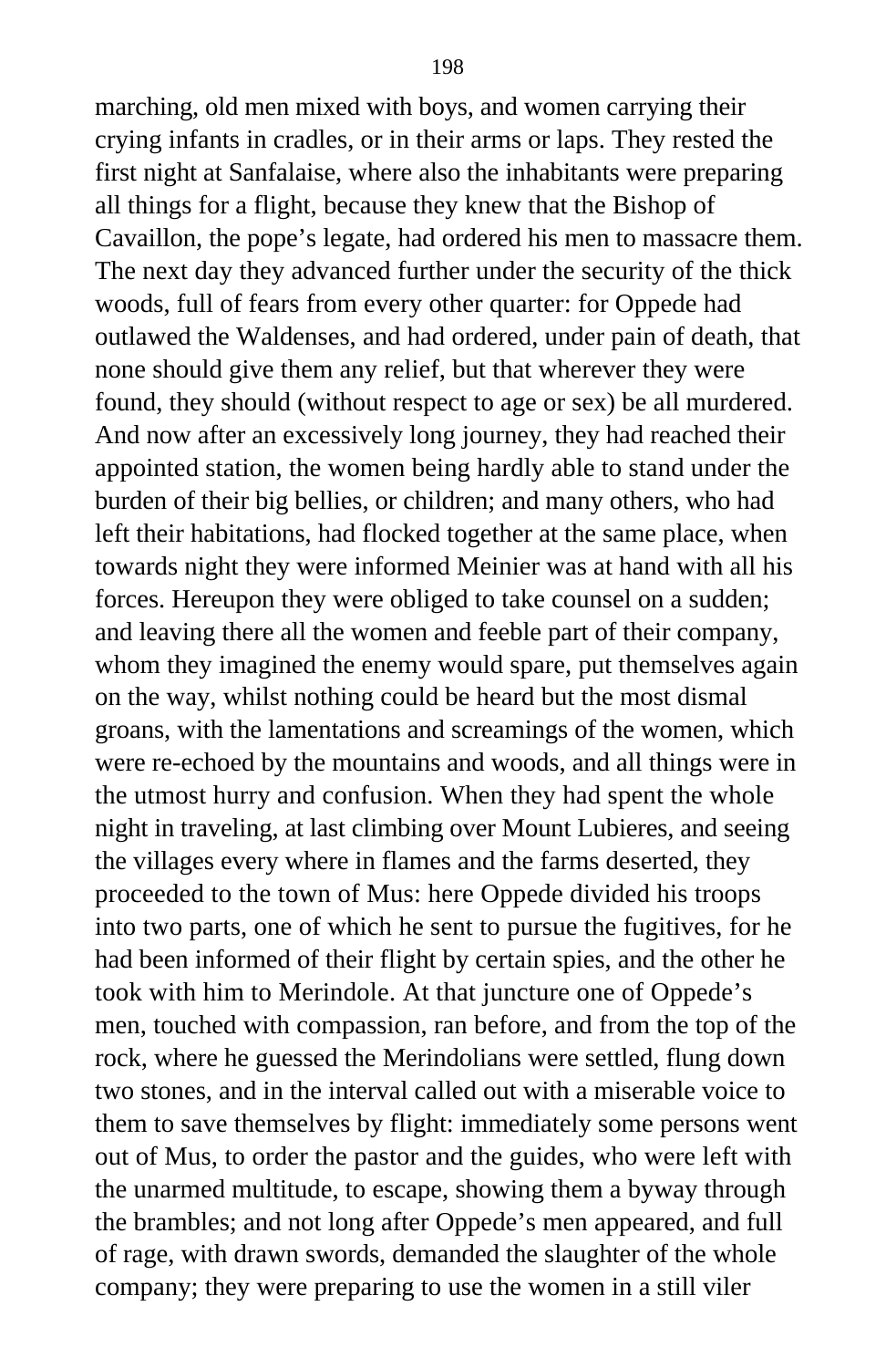manner, but were hindered by a captain, who threatened them with death, if they did not forbear: so after they had stripped them and drove away their cattle, they departed. Oppede entered the town of Merindole, now destitute of inhabitants, and finding there only one youth, Maurice Blanc by name, wreaked upon him that fury which he could not vent upon the whole body of the people; and, tying him to an olive-tree, ordered him to be cruelly shot to death: then, burning and demolishing the town, he marched straightway to Cabrieres. When the townsmen, of whom no more than sixty, with about thirty women, were left in the place, had at first shut their gates against him, some great guns were brought down, upon which they surrendered on a promise, confirmed by Poulain and the lord of the place, of having their lives saved: but when the garrison was admitted they were all seized, even they who lay hid in the dungeon of the castle, or thought themselves secured by the sacredness of the church; and being dragged out from thence into a hollow meadow were put to death, without regard to age or the assurances given: the number of the slain, within and without the town, amounted to eight hundred: the women, by the command of Oppede, were thrust into a barn filled with straw, and fire being set to it, when they endeavored to leap out of the window, they were pushed back by poles and pikes, and miserably suffocated and consumed in the flames. Thence they proceeded to LaCoste, the lord of which place having passed his word to the townsmen for their safety, provided they carried their arms into the castle, and broke down their walls in four places, the credulous people did as they were commanded; notwithstanding which, on the arrival of Oppede, the suburbs being burnt and the town taken, all that were found left in the place were murdered to a man. The women who, to avoid the first fury of the soldiers, had retired into a garden near the castle, were deflowered, and, after the rage of lust was extinguished, handled in so cruel a manner, that most of those who were with child, and even the virgins, died either of grief, or by hunger and torments. The men, who sheltered themselves at Mus, being at length discovered, underwent the same fate with the others: the remainder of them, wandering here and there among the woods and solitary mountains, led a wretched life, deprived both of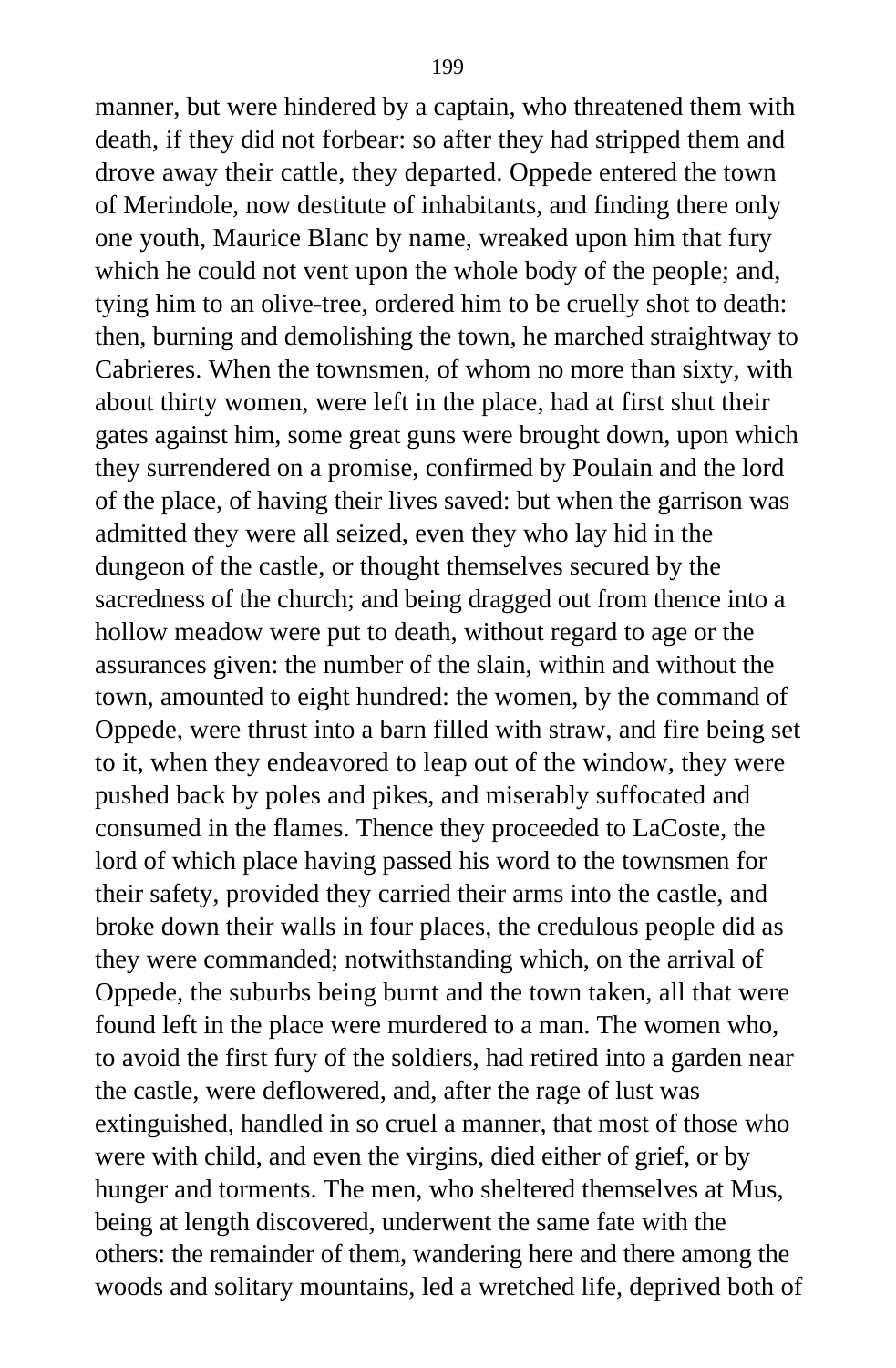wives and children; some few escaped, partly to Geneva, and partly to the Swiss Cantons. In all there are twenty-two villages reckoned, which were punished with the last severity by Oppede; by whose authority judges were again selected, to make inquiry after the heretics; and these condemned the rest of those poor wretches either to the galleys, or to the payment of excessive fines. Some, indeed, were absolved; and among these the tenants of Cental, who solemnly abjured their error. When these things were done, Oppede and the committee of judges, being terrified by their conscience, and justly apprehending that one time or other their heads might be endangered by those practices, deputed the president De la Fons to the king to load the slaughtered and harassed people with the most execrable crimes, and to make it appear that, considering the heinousness of their offense, they had been very gently treated. He accordingly, on the 18th day of August, By the suggestions (as it is thought) of the Cardinal De Tournon, obtained an instrument from the king, wherein he seemed to approve the punishment which was taken of those guilty persons; of which however he afterwards repented. Many writers, have reported, that, among the last commands which he gave to his son Henry, he added this expressly, that he should make inquisition into the injuries done in that cause by the parliament of Aix to the Provencals; and, even before he died, he caused John Romano, a monk, to be apprehended, and commanded the parliament of Aix to punish him; for he, in the examination of heretics, invented a new kind of torture, ordering the tortured parties to put on boots full of boiling tallow, and after laughing at them, and clapping on a pair of spurs, he would ask them, whether they were not finely equipt for a journey. But this man, being well informed of the decree of the parliament, fled to Avignon; where, though secured, as he imagined, from men, he did not escape the Divine vengeance, being robbed of all his effects by his servants, and reduced to extreme poverty, whilst his body was so overrun with filthy boils, that he wished for death, which yet he did not obtain until very late, and after the most horrible torments.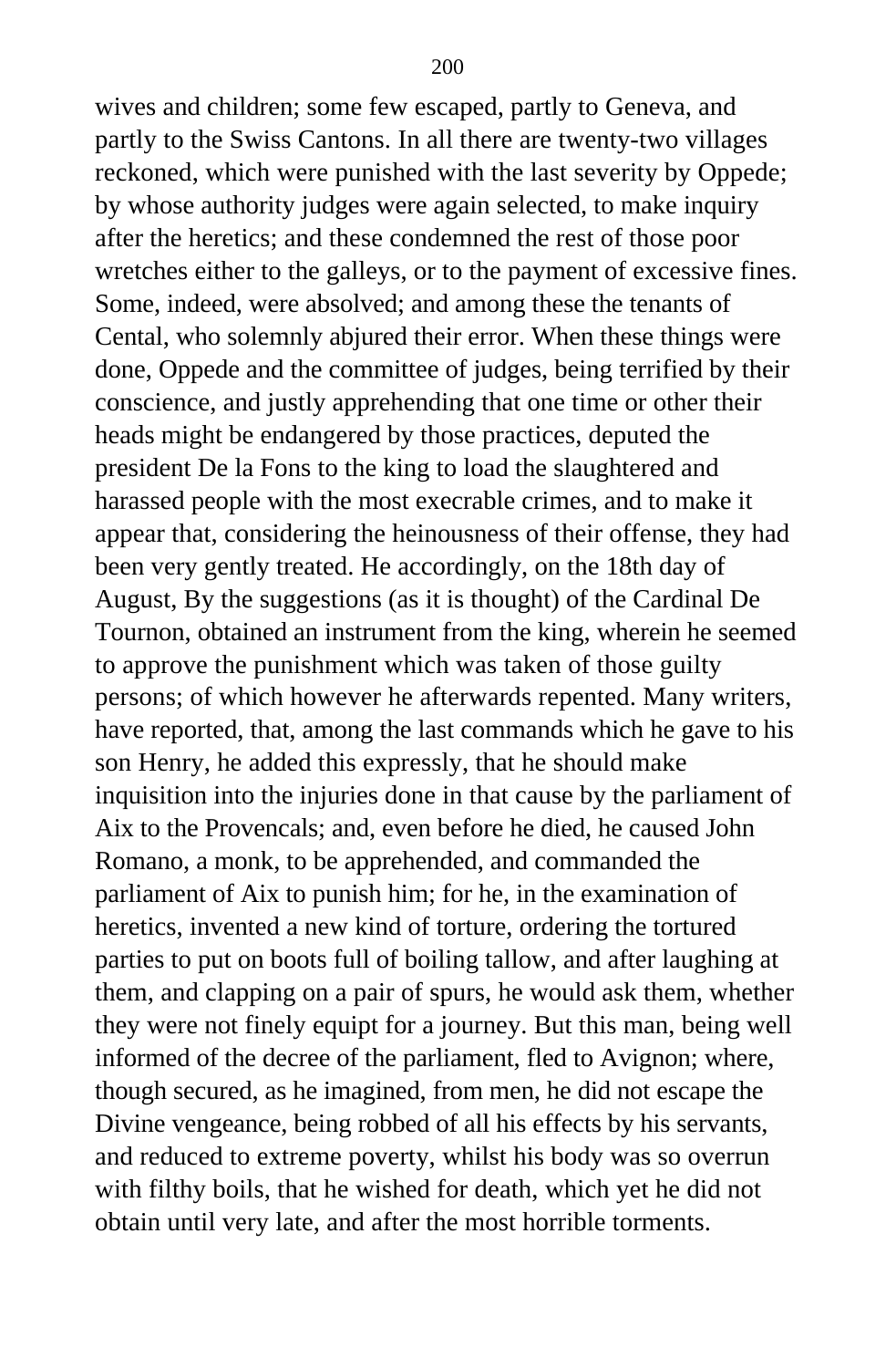Upon the death, therefore, of Francis, when the Cardinal De Tournon and the Count De Grignan, who had long flourished in the king's favor, were violently hated by those who were placed about the new king; the Merindolians and Waldenses, who knew of their disgrace, gathering together their remains into a body, formed a complaint of the injustice and cruelty of the parliament of Aix, and, out of spite to them, easily obtained to have their cause heard over again. The Duke of Guise was their principal encourager, who procured for himself the county of Grignan under the title of a gift or sale from Lewis des Emars, to exempt him from danger. For though all things had been acted in the count's absence, as we mentioned, yet because they were said to be done by Oppede his lieutenant, and by his order, he also himself was brought into a share of peril. The matter was first debated in the great council, as it is called: afterwards when Oppede, De la Fons, De Tributiis, Badet, and Guerin, being called upon to answer, they defended themselves by the plea of a sentence past, against the execution whereof the royal advocate had not appealed; at length, by a new arret of the 17th day of March, the king took the cause into his own cognizance. And because the question concerned the force and authority of the supreme court of Aix, he committed the hearing both of the matter itself, and of the appeals, to the grand chamber of the parliament of Paris; where the cause was publicly managed, with great contention, and before a large concourse of people, for fifty days, by James Aubury on the part of the Merindolians, Peter Robert for the parliament of Aix, and Denys de Ryants for the king's advocate. When upon the mention of so many horrid facts of which the defendants were accused, the minds of all men were, in the utmost attention and expectation of the issue, they were entirely disappointed of their hopes, Guerin alone, who happened to be destitute of friends at court, suffering the punishment of death. Oppede, who with Grignan, escaped by the intercession of the Duke of Guise, was restored to his former post, together with his colleagues: but, in a little time, being grievously afflicted with pains in the bowels, he breathed out his sanguinary soul in the midst of the most cruel torments, and paid the deserved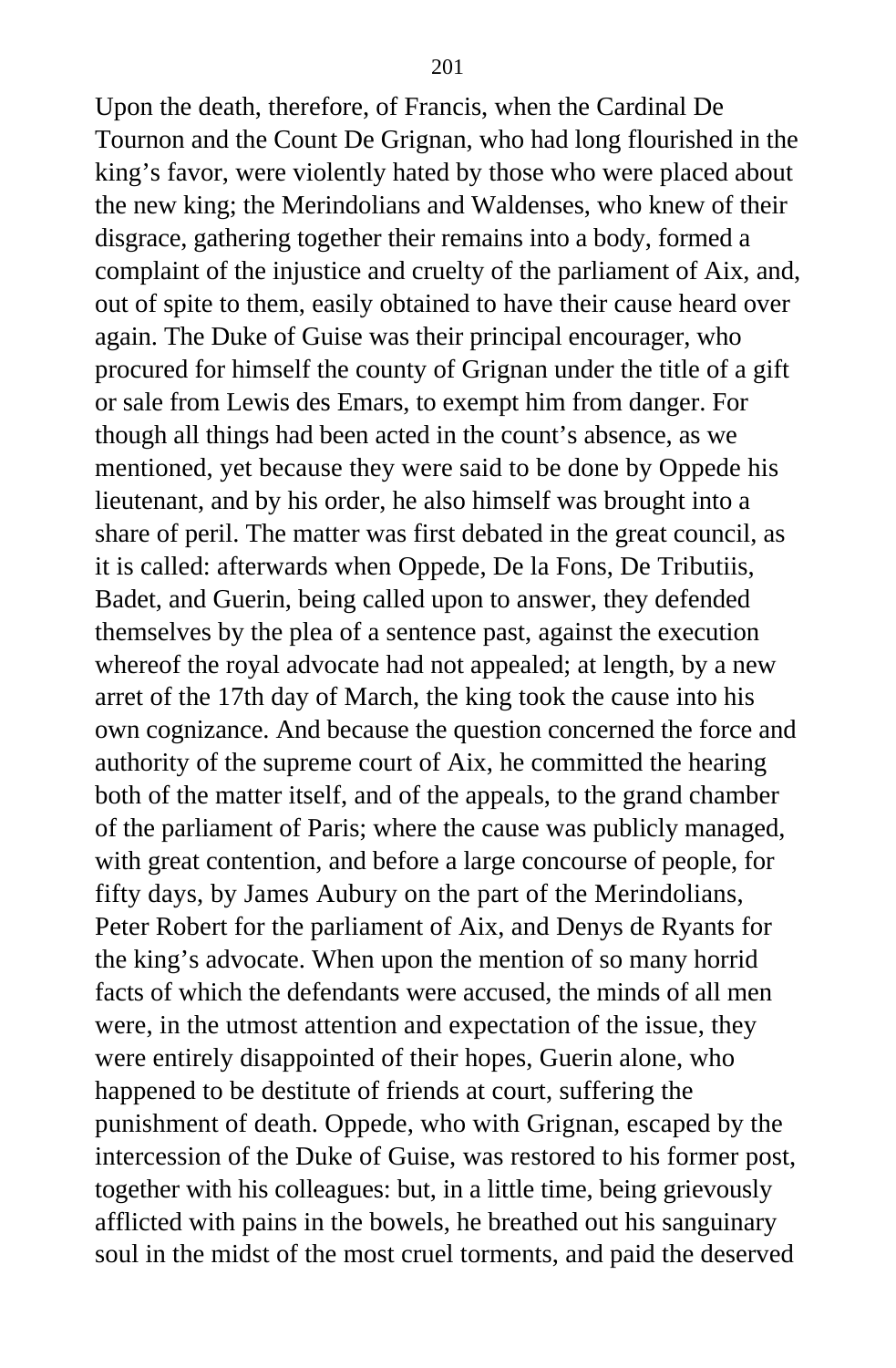penalty, which his judges had not exacted, late indeed, but therefore so much the heavier, to God."[5](#page-412-0)

Such is the relation of this dreadful scene of cruelty, oppression, and carnage — detailed not by the poor persecuted Waldenses themselves, but by a catholic historian, whose impartiality and rigid adherence to truth has never been questioned *except by his own party.*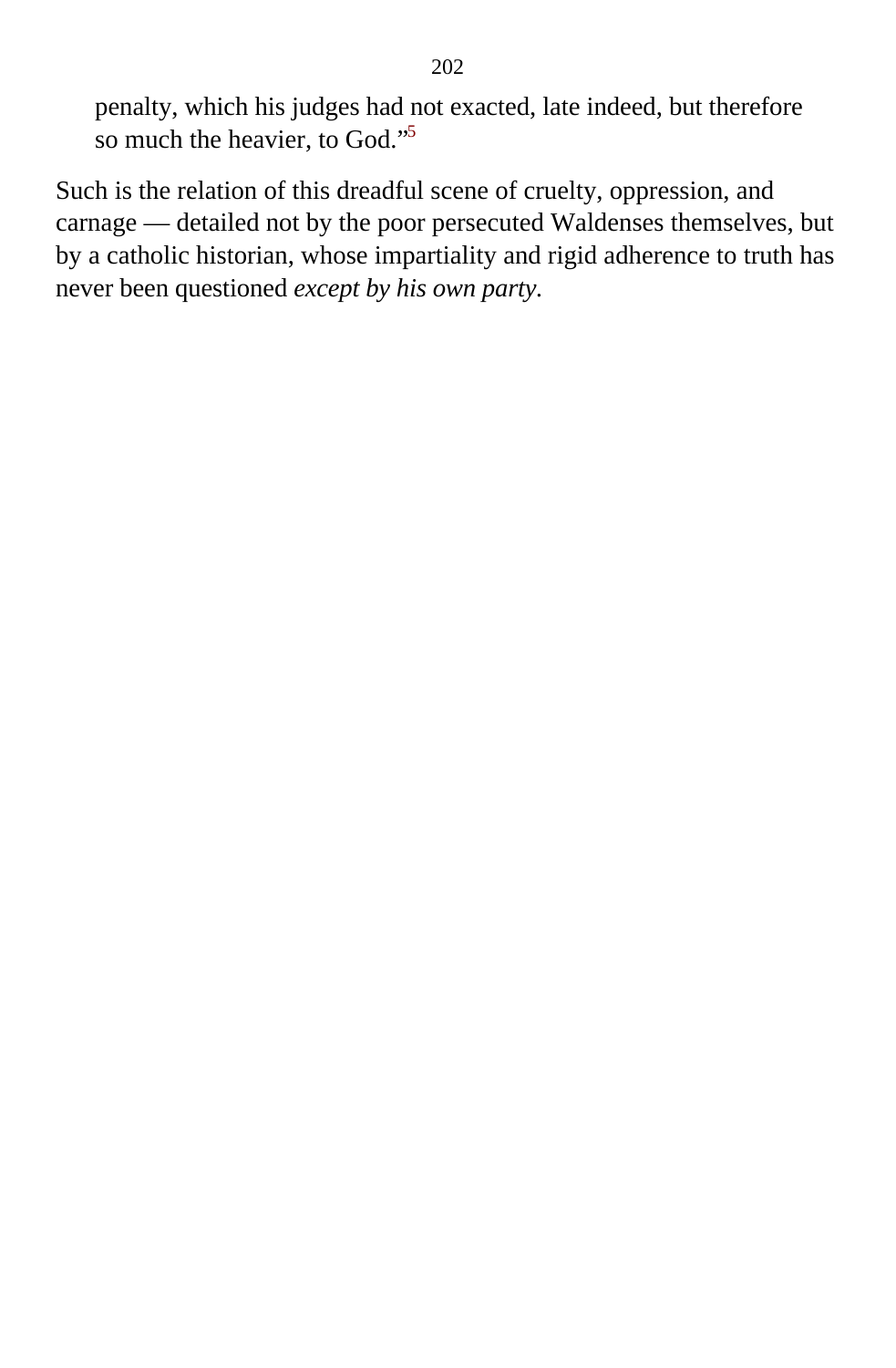# SECTION 3

*A view of the conduct of the court of Rome, and the operation of its favorite instrument, the Inquisition, about the middle of the sixteenth century; including details of the horrid cruelties exercised towards the friends of reform, particularly in Spain and the Netherlands.*

#### **A.D. 1550-1557**

HAVING devoted a former section to the purpose of tracing the rise, spirit, operation, and progress of that infernal instrument of cruelty, known by the name of the Inquisition; that we may not wholly lose sight of the influence of this engine of spiritual despotism, we shall, for a moment, suspend the immediate narrative of the Waldenses in France and Piedmont, in order that we may take a cursory view of the state of affairs, in reference to religion, in Spain and the Netherlands, at the period at which we are now arrived, namely, about twenty years after the Reformation by Luther.

It is scarcely necessary for me to state, that, in the succession of kings by whom Spain had been governed for about the space of three hundred years, the popes of Rome had generally found a race of obsequious princes, seldom reluctant to yield their concurrence with any measures that might be proposed for the destruction of heretics. But it was now the misfortune of that country to possess a monarch whose zeal for the extirpation of heretical pravity, surpassed even that of popes and cardinals. This monarch was Philip II son of the emperor Charles V and of Isbella, daughter of Immanuel the Great, king of Portugal. He was born on the 27th of May, 1527, and educated in Spain, under ecclesiastics noted for their bigotry, which may account for several of those features in his character that afterwards appeared so prominently in his conduct. He was the most powerful monarch of the age; for, besides the government of Spain, he possessed the kingdoms of Naples and Sicily; the duchy of Milan, Franche Compte and the Netherlands, or, as they were then generally termed, the Low Countries.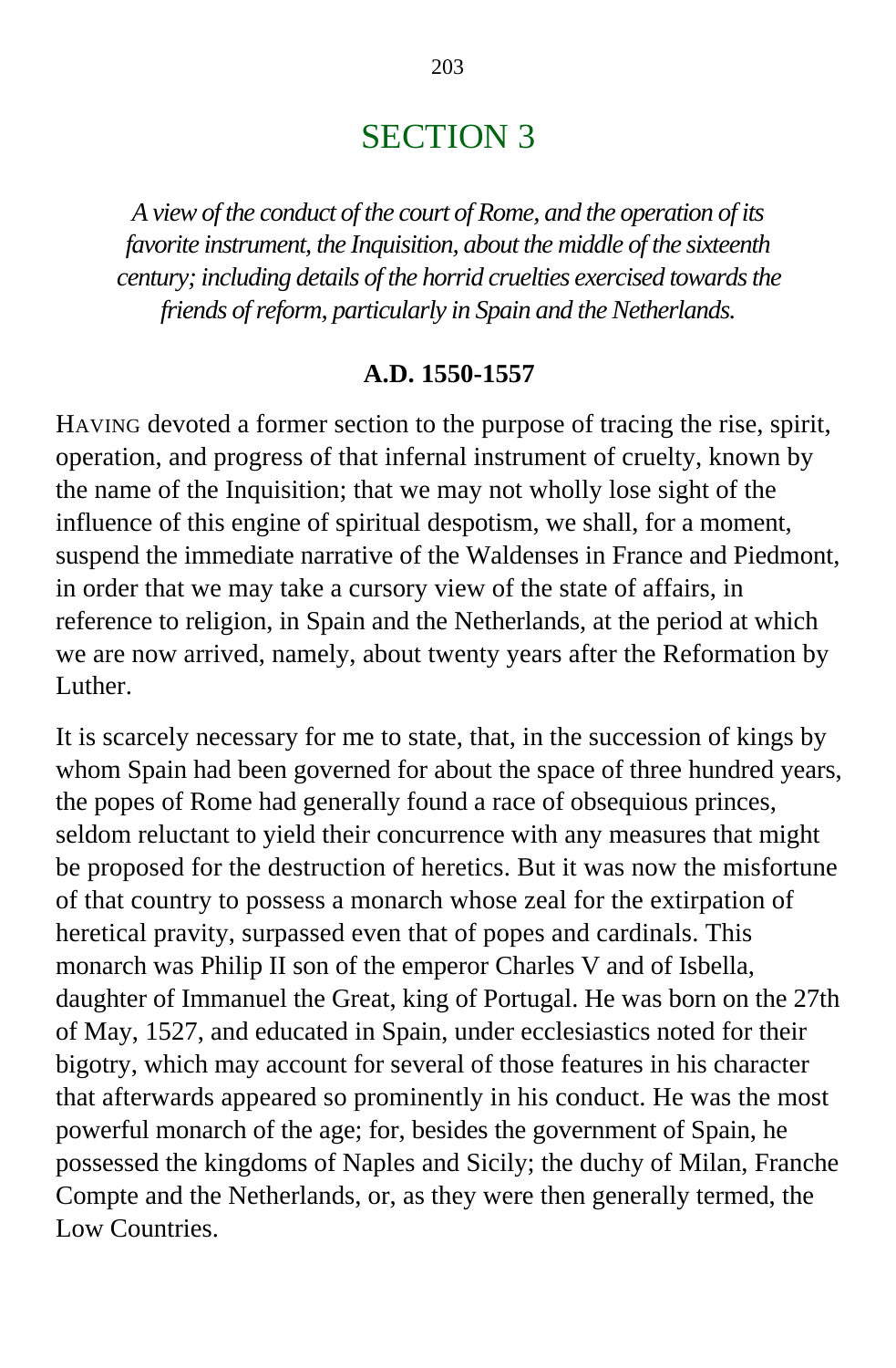These provinces, which, on account of their situation, are called the Netherlands, had been long governed by their respective princes, under the titles of dukes, marquises, or counts; and under the administration of the princes of the house of Burgundy, they had flourished in trade, commerce, and manufactures, beyond any other European state. No city in those days, except Venice, possessed such extensive commerce as Antwerp. It was the great mart of all the northern nations. Bruges was little inferior; and in the city of Ghent there were many thousand artificers employed in the woolen manufacture, long before the art was known to the English, from whom the wool was purchased by the industrious Flemings.

In consequence of the constant intercourse which subsisted between Germany and the Netherlands, we may naturally suppose that the doctrines of the Reformers would be early propagated from the former to the latter country; and, accordingly in the month of May, 1521, even before the days of Philip, his father, the emperor Charles V had published an edict, in which all the penalties of high treason were pronounced against heretics. In the execution of this edict, which Charles from time to time renewed, all the fury of persecution was exercised; and it is affirmed by several contemporary historians, that, during his reign, fifty thousand of the inhabitants of the Netherlands were put to death on account of their religious principles.<sup>[1](#page-412-0)</sup> Those principles, however, far from being extirpated became more generally propagated and diffused amidst the severities which were employed to suppress them.

Before the emperor Charles V had resigned the reins of government to his son Philip, great numbers of his subjects had begun to retire from the provinces of the Netherlands and to transport their families and effects to the neighboring states; and when he was informed of this, by the regent, who was his sister, and queen dowager of Hungary, his heart relented for the calamities of his people, and he dreaded the consequences of depopulating a country from which he had often received the most effectual assistance and support. But these considerations had no influence on his son Philip. He republished the edicts of his father, and ordered the governors and magistrates to carry them into rigorous execution.

In these edicts it was enacted, that all persons who held erroneous opinions in religion, should be deprived of their offices, and degraded from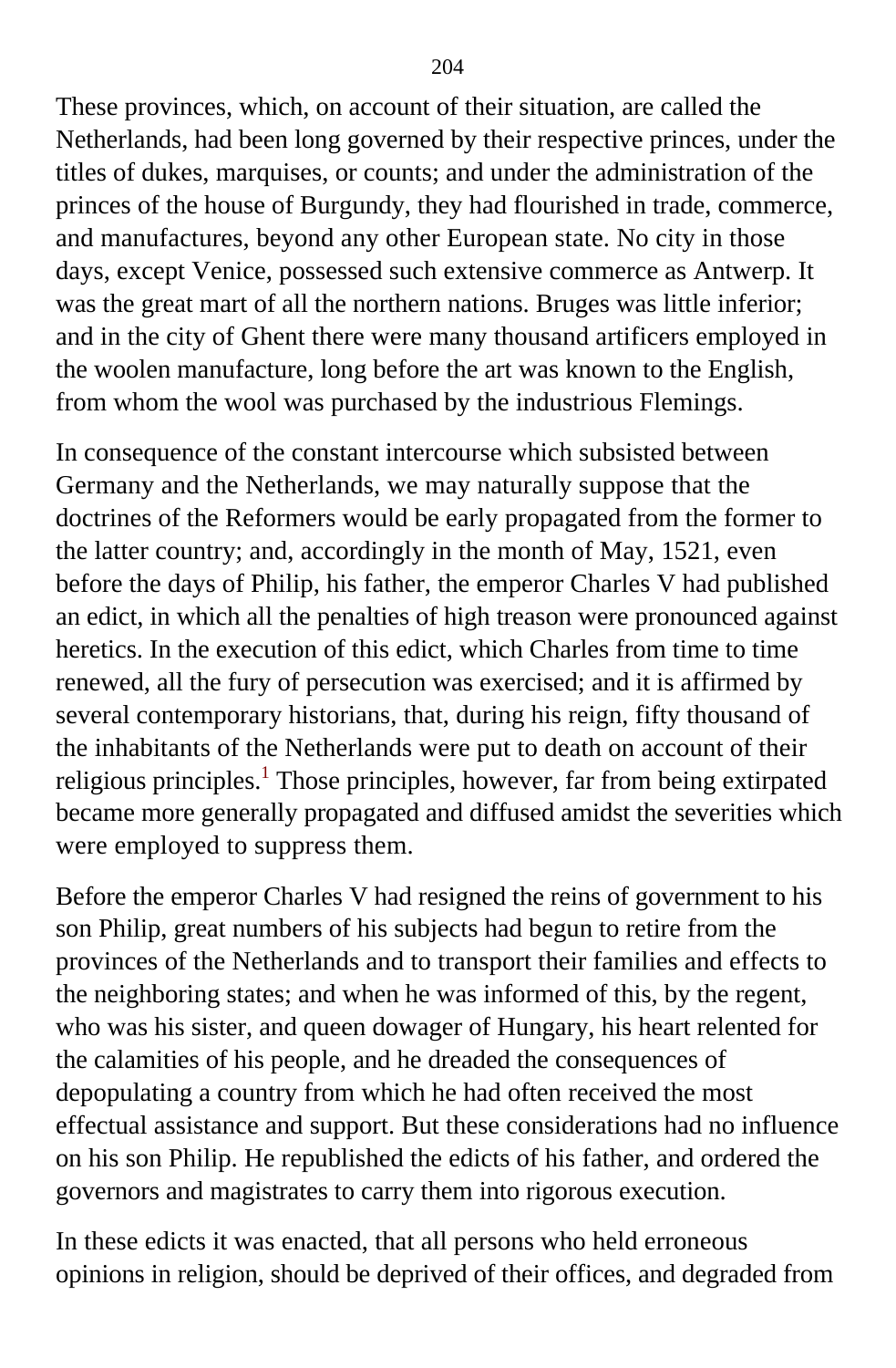their rank. It was ordained, that whoever should be convicted of having taught heretical doctrines, or of having been present at the religious meetings of heretics, should, if they were men, be put to death by the sword; and, if women, be burned alive. Such were the punishments denounced even against those who repented of their errors and forsook them; while all who persisted in them were condemned to the flames. And even those who afforded shelter to heretics in their houses, or who omitted to give information against them, were subjected to the same penalties as heretics themselves.

But Philip could not content himself with publishing and executing these cruel edicts. He also established a particular tribunal for the extirpation of heresy, which, although it was not called by the name Inquisition, had all the essentials of that iniquitous institution. Persons were committed to prison upon bare suspicion, and put to the torture on the slightest evidence. The accused were not confronted with their accusers, or made acquainted with the crimes for which they suffered. The civil judges were not allowed to take any further concern in prosecutions for heresy, than to execute the sentences which the inquisitors pronounced. The possessions of the sufferers were confiscated; and informers were encouraged by an assurance of impunity in case they themselves were guilty, and by the promise of rewards.[2](#page-412-0)

That the establishment of this arbitrary tribunal should have excited considerable commotion in the Netherlands, can occasion no surprise. It had created disturbances even in Spain and Italy, where civil liberty was not enjoyed in the measure that it was in the Netherlands. Among the Flemings, therefore, it excited the most terrible apprehensions; they considered it as utterly subversive of their liberty. But to the grievances already enumerated, the inhabitants of the Netherlands further complained that the provinces were filled with Spanish soldiers, whose insolent and rapacious behavior was intolerable. And to all these causes of discontent, Philip added another by increasing the number of bishoprics, from five to seventeen, which was the number of the provinces. These new bishops were regarded as so many new inquisitors; and their creation was considered as an encroachment on the privileges of the provinces, and a violation on the part of the king, of the oath which he had taken at his accession, to preserve the church in the condition in which he found it.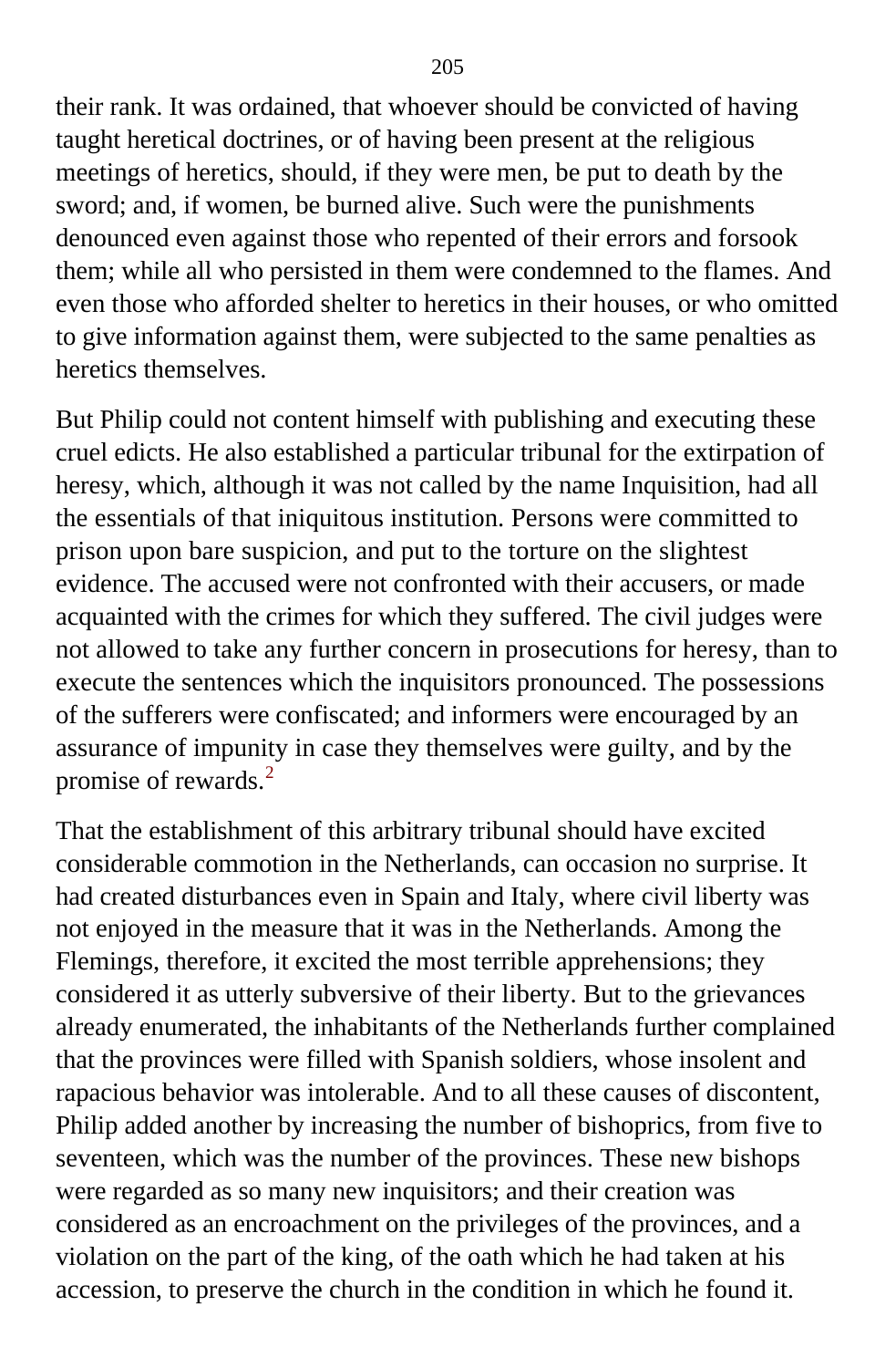Such was the state of affairs, when Philip, who had for some time taken up his residence among his subjects in the Netherlands, proposed in the year 1559, to quit the country and fix the seat of his government in Spain. During his absence the government of the Netherlands was conferred upon the Duchess of Parma, who was a natural daughter of the late emperor, and who sustained the title of regent.

As Philip did not intend to return speedily to the Netherlands, he thought proper, before his departure, to summon a convention of the states, which was accordingly held at Ghent. He himself was present, accompanied by the new regent, at the first opening of the assembly; but as he could not speak the language of the country, he employed the Bishop of Arras to address the deputies in his name. Among other things, the latter was instructed earnestly to exhort the states to study to preserve the public peace; and to this end he thought nothing could conduce so much as the *extirpation of heresy,* which, whilst it set men at variance with God, put arms into their hands against their civil sovereign. They were, therefore, strenuously exhorted to maintain the purity of their ancient faith; and for this purpose, to execute vigorously the several edicts published for the suppression of heresy.

The reply of the deputies of the states to this speech, contained the warmest sentiments of loyalty, but it was also accompanied with intimations, that they had expected the foreign troops would have been immediately transported to Spain, that they were unable to discover any reason for keeping them any longer in the Netherlands, but such as filled their minds with terror. Their suspicion that the Inquisition was about to be established in the Netherlands, excited the most disquieting apprehensions. Some of the deputies did not scruple to remonstrate openly, that the Netherlands had never been accustomed to an institution of so much rigor and severity; that the people trembled at the very name of the Inquisition, and would fly to the remotest corners of the earth rather than submit to it; that it was not by fire and the sword, but by the gentlest and softest remedies, that the evil complained of must be cured. Various representations of this kind were addressed to the king himself by some of the deputies, who endeavored to persuade him at least to moderate the edicts, if he would not entirely annul them; but on this head Philip was inexorable. And when one of his ministers reported, that, by persisting in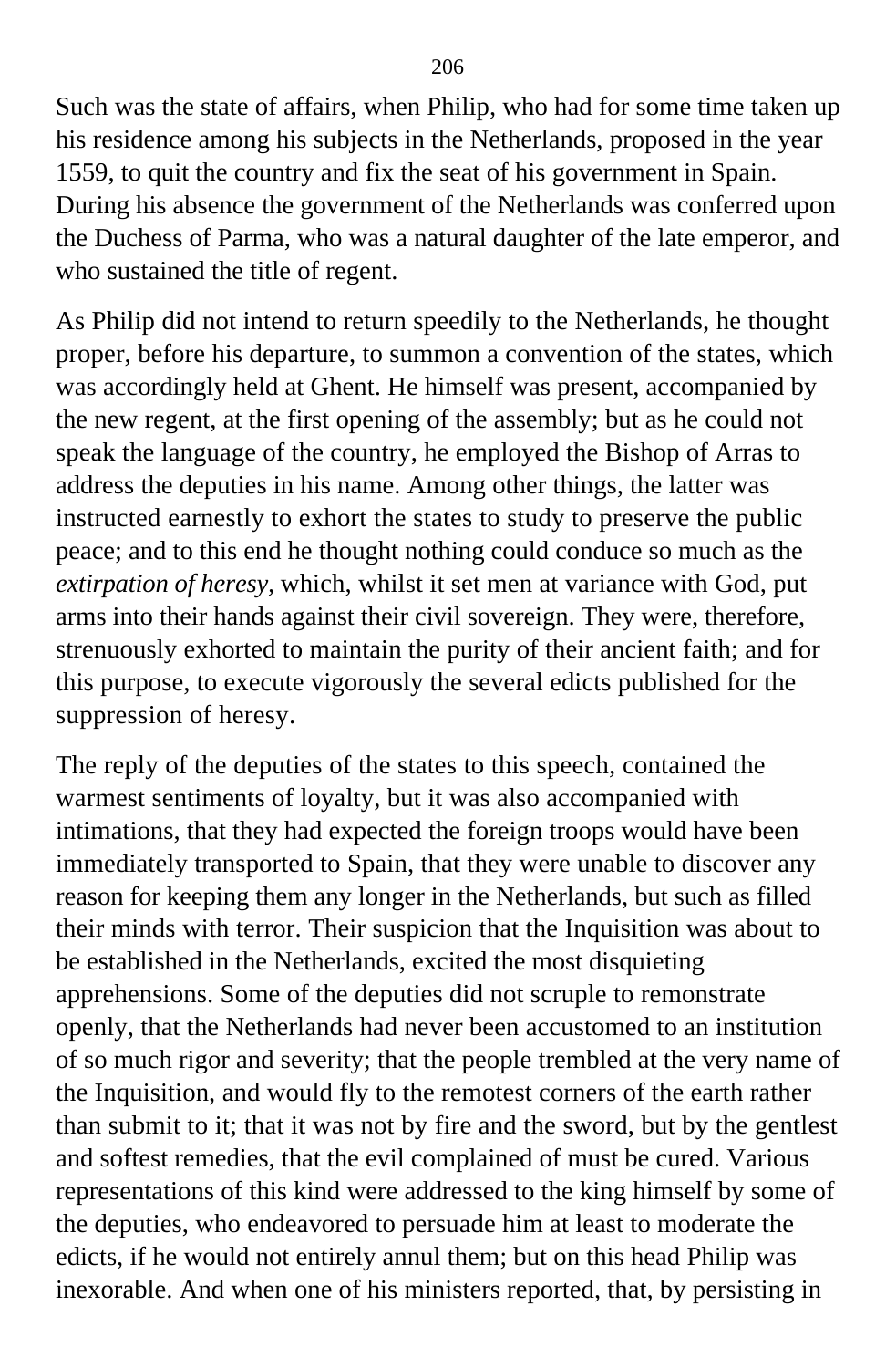the execution of those edicts, he might kindle the seeds of rebellion, and thereby lose the sovereignty of the provinces; he replied, "That he had much rather be no king at all, than have heretics for his *subjects."*[3](#page-412-0)

His religion was, of all superstitions, the most intolerant; his temper of mind, which was naturally haughty and severe; his pride which would have been wounded by yielding to what he had repeatedly declared he would never yield; his engagements with the pope, and an oath which he had taken to devote his reign to the defense of the popish faith and the extirpation of heresy; above all, his thirst for despotic power, with which he considered the liberties claimed in religious matters by the Protestants as utterly incompatible; all these united causes, rendered him deaf to the remonstrances which were made to him, and fixed him unalterably in his resolution to execute the edicts with the utmost rigor. He showed himself equally inflexible with regard to the new bishoprics: nor would he consent, at this time, to withdraw the Spanish soldiers. In order, however, to lessen the odium arising from his refusal, he offered the command of these troops to the Prince of Orange and Count Egmont, the two ablest and most popular noblemen in the Netherlands; the former of whom he had appointed governor of Holland, Zealand, and Utretch; and the latter of Artois and Flanders. Both of them declined accepting of the offer which was made to them and had the courage to declare, that they considered the continuance of the troops in the Low Countries, after peace had been established in France, as a violation of the fundamental laws of the constitution.

The Prince of Orange, so well known in history by the name of William the First, was the representative of the ancient and illustrious family of Nassau in Germany. From his ancestors, one of whom had been Emperor of Germany, he inherited several rich possessions in the Netherlands and he had succeeded to the principality of Orange by the will of Rene Nassau and Chalons, his cousin-german, in the year 1544. From that time the late emperor had kept him perpetually about his person, and had early discovered in him all those extraordinary talents which rendered him afterwards one of the most illustrious personages of the age.

It does not appear, that, before the assembly of the states, Philip had any just ground for his suspicions of William's conduct; and there is only one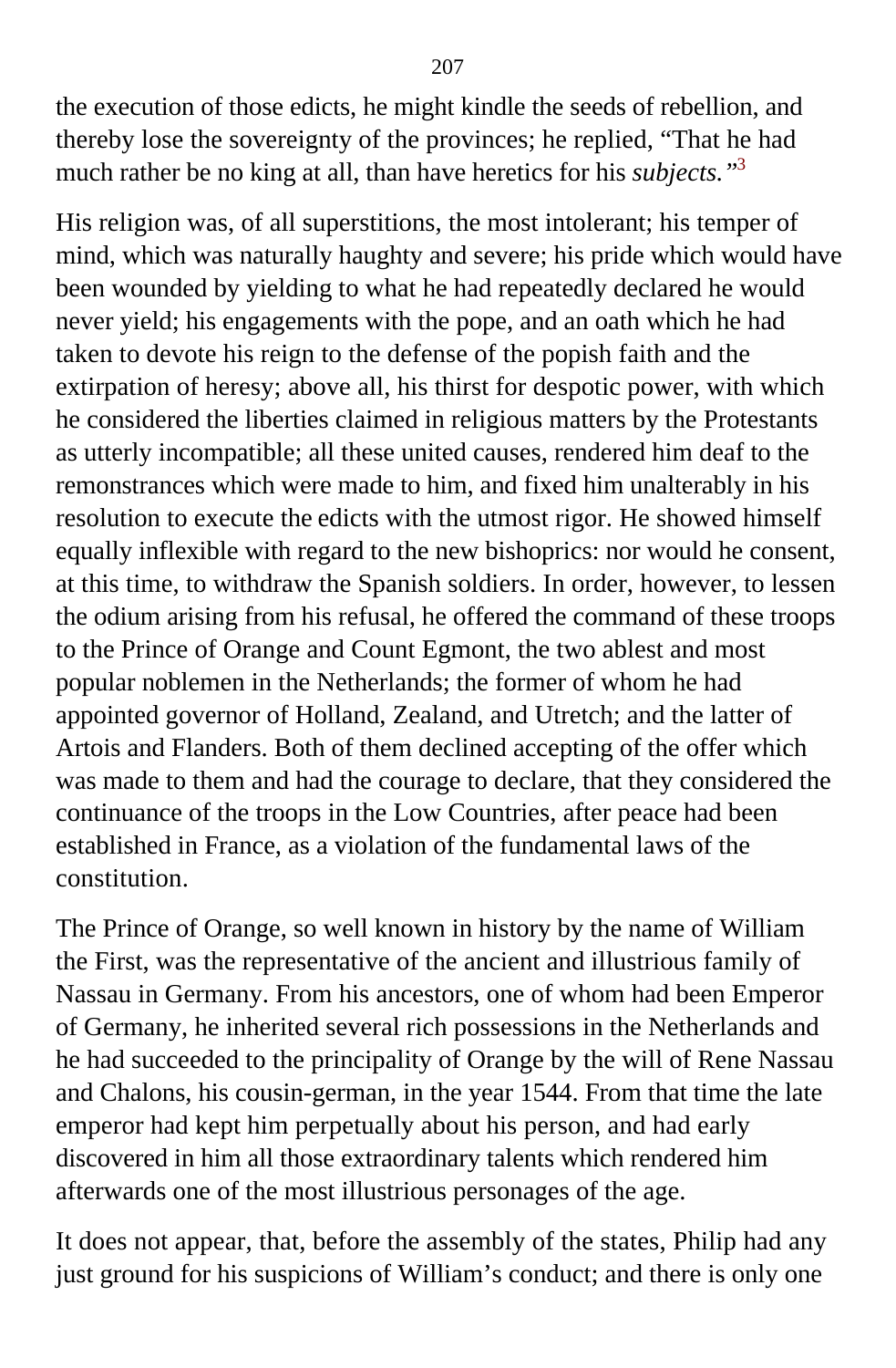circumstance recorded to which they can be ascribed. The prince having been sent to France as an hostage for the execution of some articles of the peace of Chateau-Cambresis, had, during his residence there, discovered a scheme formed by the French and Spanish monarchs for the extirpation of the Protestants. This scheme he had communicated to such of his friends in the Netherlands as had embraced the reformed religion, and from that time the king ceased to treat him with his wonted confidence.<sup>[4](#page-412-0)</sup>

On the 20th of August, 1559, Philip set sail from the Netherlands with a fleet of seventy ships, and on the 29th arrived at Loredo, in the province of Biscay. He reached the port in safety; but no sooner had he landed than a dreadful storm arose, in which a part of his fleet was shipwrecked; above a thousand men perished, and a great number of capital paintings, statues, and other curious works of art were lost, which the late emperor, Charles, had been employed, during forty years, in collecting in Germany, Italy, and Flanders. Philip thought he could not, on this occasion, better express his gratitude for his own personal preservation, than by declaring his resolution to dedicate his life to the defense of the catholic faith and the extirpation of heresy; and such were the feelings with which he was animated when he entered Spain.

The Inquisition had been introduced into Spain about a century before this time, as hath already been noticed in a former section of this work; and it met with the entire approbation and countenance of Philip, who had imbibed, in all its virulence, that spirit of bigotry and persecution which gave it birth. He regarded heretics as the most odious of criminals; and considered a departure of his subjects from the Roman superstition, as the most dreadful calamity that could befall them. He was, therefore, determined to support the inquisitors with all his power; and he encouraged them to exert themselves in the exercise of their office with the utmost vigilance. The zeal and diligence of these men corresponded to the ardor with which their sovereign was inflamed; yet so irresistible was the spirit of inquiry and the force of truth, that the opinions of the Reformers had found their way into Spain, and were embraced openly by great numbers of both sexes, among whom were several priests and nuns.

Before Philip's arrival in the city of Valladolid, an auto-da-fe had been celebrated, in which a great number of Protestants had been committed to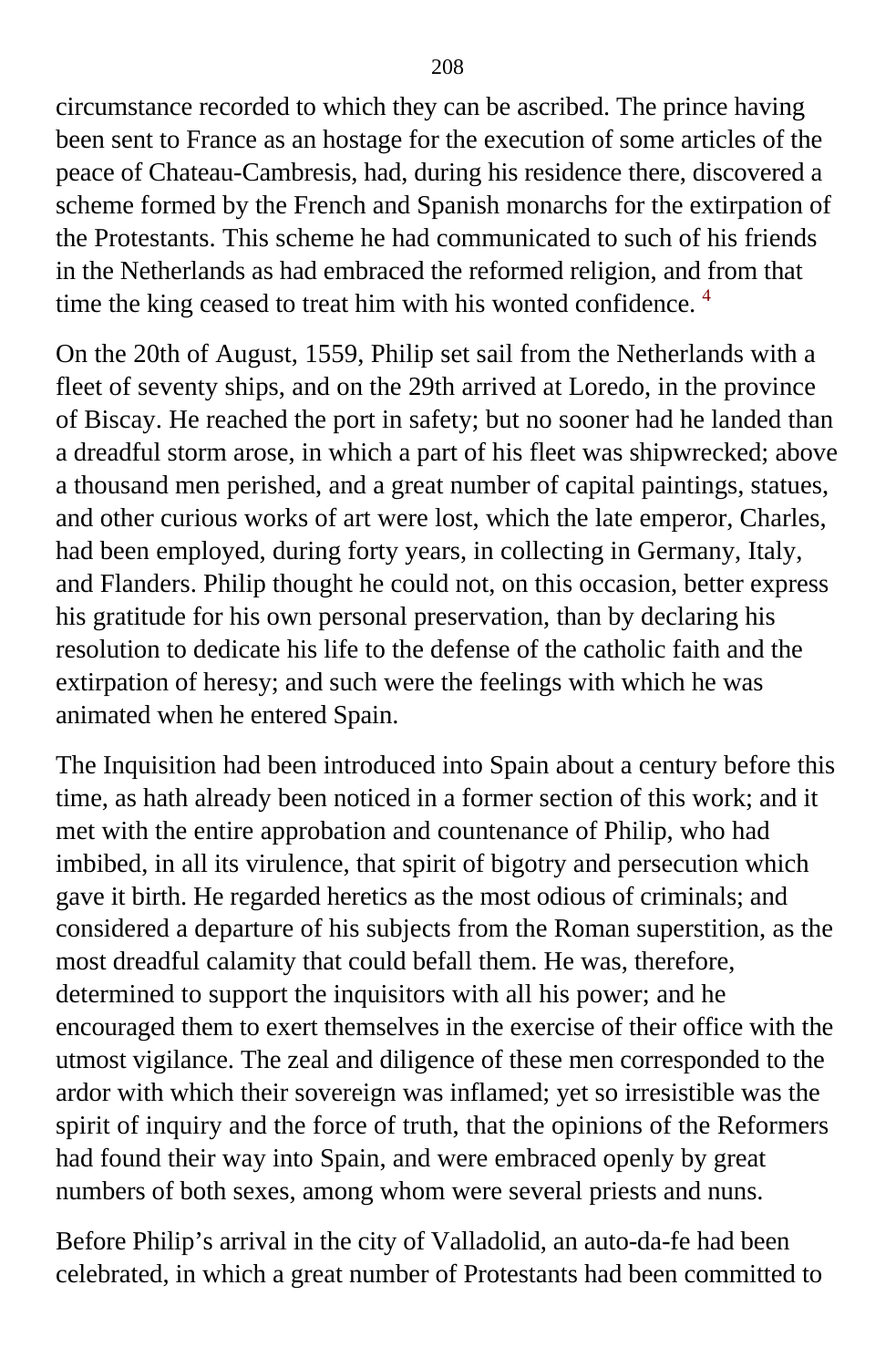the flames. There were still in the prisons of the Inquisition more than thirty persons, against whom the same dreadful punishment had been denounced. Philip, eager to give public proof as early as possible of his abhorrence of these innovators, desired the inquisitors to fix a day for their execution; and he resolved to witness it. The dreadful ceremony (more repugnant to humanity, as well as to the spirit of the Christian religion, than the most abominable sacrifices recorded in the annals of the Pagan world) was conducted with the greatest solemnity which the inquisitors could devise; and Philip, attended by his son Don Carlos, by his sister, and by his courtiers and guards, sat within sight of the unhappy victims. After hearing a sermon from the bishop of Zamora, he rose from his seat, and having drawn his sword, as a signal, that with it he would defend the holy faith, he took an oath administered to him by the inquisitor-general, to support the inquisition and its ministers against all heretics and apostates, and to compel his subjects every where to yield obedience to its decrees.

Among the Protestants condemned, there was a nobleman of the name of Don Carlos di Sessa, who, when the executioners were conducting him to the stake, called out to the king for mercy, saying, "And canst thou thus O king! witness the torments of thy subjects? Save us from this cruel death; we do not deserve it." "No," Philip sternly replied, "I would myself carry wood to burn my own son, were he such a *wretch* as thou." After which he beheld the horrid spectacle that followed, with a composure and tranquillity that betokened the most unfeeling heart.

This dreadful severity, joined with certain rigid laws, enacted to prevent the importation of Lutheran books, soon produced the desired effect. After the celebration of another auto-da-fe, in which about fifty protestants suffered, all the rest, if there were any still remaining, either concealed their sentiments, or made their escape into foreign parts.<sup>[5](#page-412-0)</sup>

But though Philip had, for a moment, banished the heretics from his Spanish dominions, he had the mortification to contemplate the rapid progress of heresy in almost every other state in Europe; and in order to obstruct it, he employed all his influence to procure the convocation of a general council of the church. For several centuries before the Reformation, and for some time after it had been set on foot, the bigotry of the Papists would not suffer them to think of any other means of extirpating the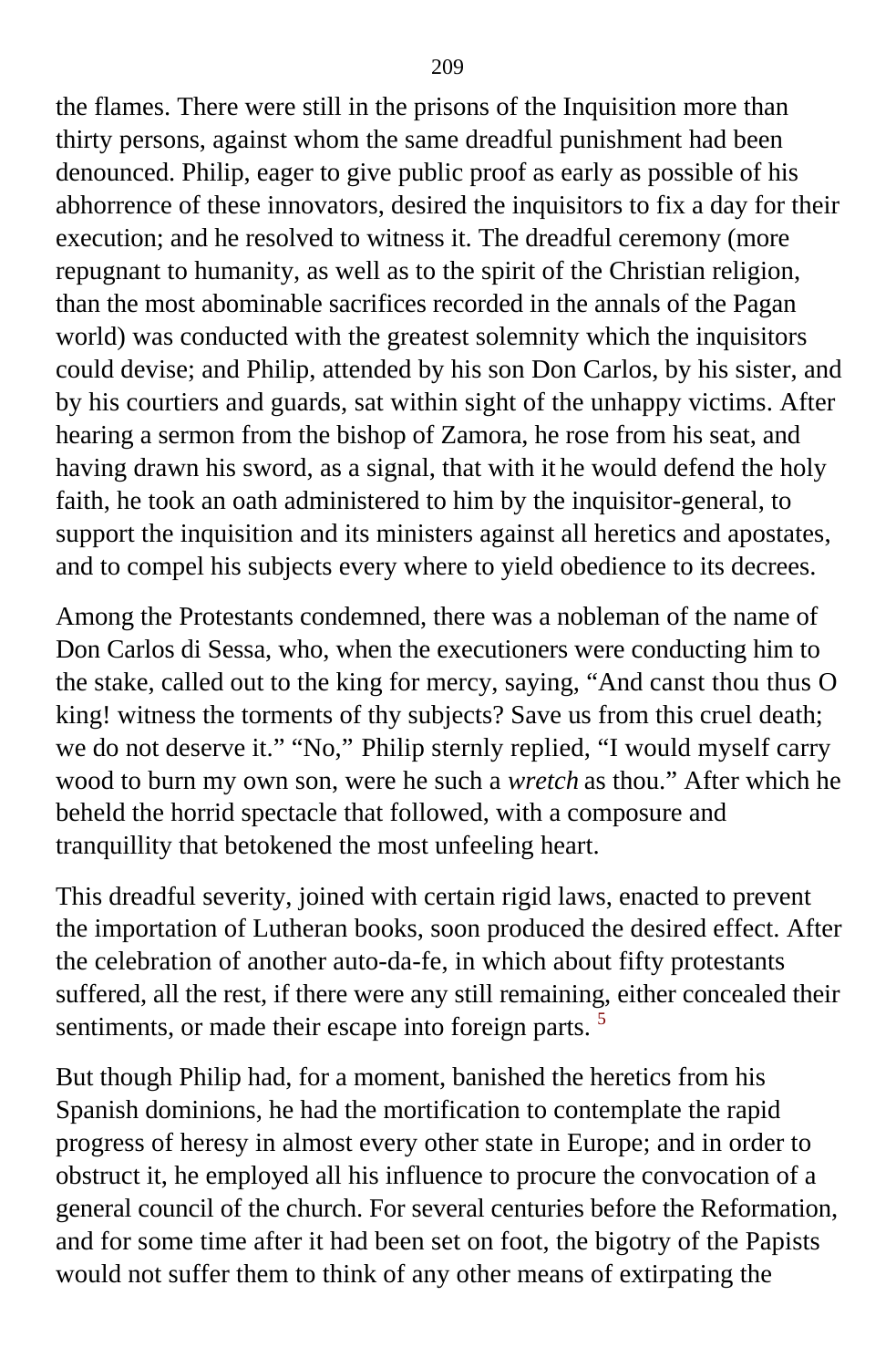opinions of the Protestants, but persecution; which was exercised against them with the same unrelenting severity, as if they had been guilty of the most atrocious crimes. But it soon appeared how inadequate this barbarous procedure was to the purpose which the Romanists intended. Those bloody edicts which were published, those fires which were lighted up, and that variety of torments which priests and inquisitors invented with ingenious cruelty, served in reality to propagate the doctrines against which they were employed, and contributed to inflame, rather than extinguish, that ardent zeal with which the Protestants were animated. Being firmly persuaded, that the cause which they maintained, was the cause of God and truth, and that their perseverance would be rewarded with a happy immortality, they courted their punishments instead of avoiding them; and, in bearing them, displayed a degree of fortitude and patience, which, by exciting admiration in the beholders, produced innumerable proselytes to the faith for which they suffered.

Several princes had been converted to that faith. In some states the Protestants had become more numerous and powerful than their opponents; and in others, their opinions so generally prevailed, that the catholic princes found it no longer possible to extirpate them, without depriving themselves of great multitudes of their most industrious subjects, on whom the wealth and importance of their states depended. The time when persecution might have proved effectual was past, and the princes came at length to perceive the necessity of having recourse to some more gentle means than had been hitherto employed. They were, at the same time, sensible, notwithstanding their prejudices against the Reformers, some reformation was extremely necessary; they had long borne with great impatience the numberless encroachments of the court of Rome; and were convinced, that if some abuses were removed, it would not be impracticable to persuade many of the Protestants to return into the bosom of the church.

A general council appeared to be the only expedient by which this important end could be obtained; and the late emperor Charles had taken infinite pains to procure the convocation of that assembly. In former times the councils of the church had been convened by the emperors themselves; but, in the time of Charles, the power of calling them was, by all true Catholics, considered as the peculiar prerogative of the popes; who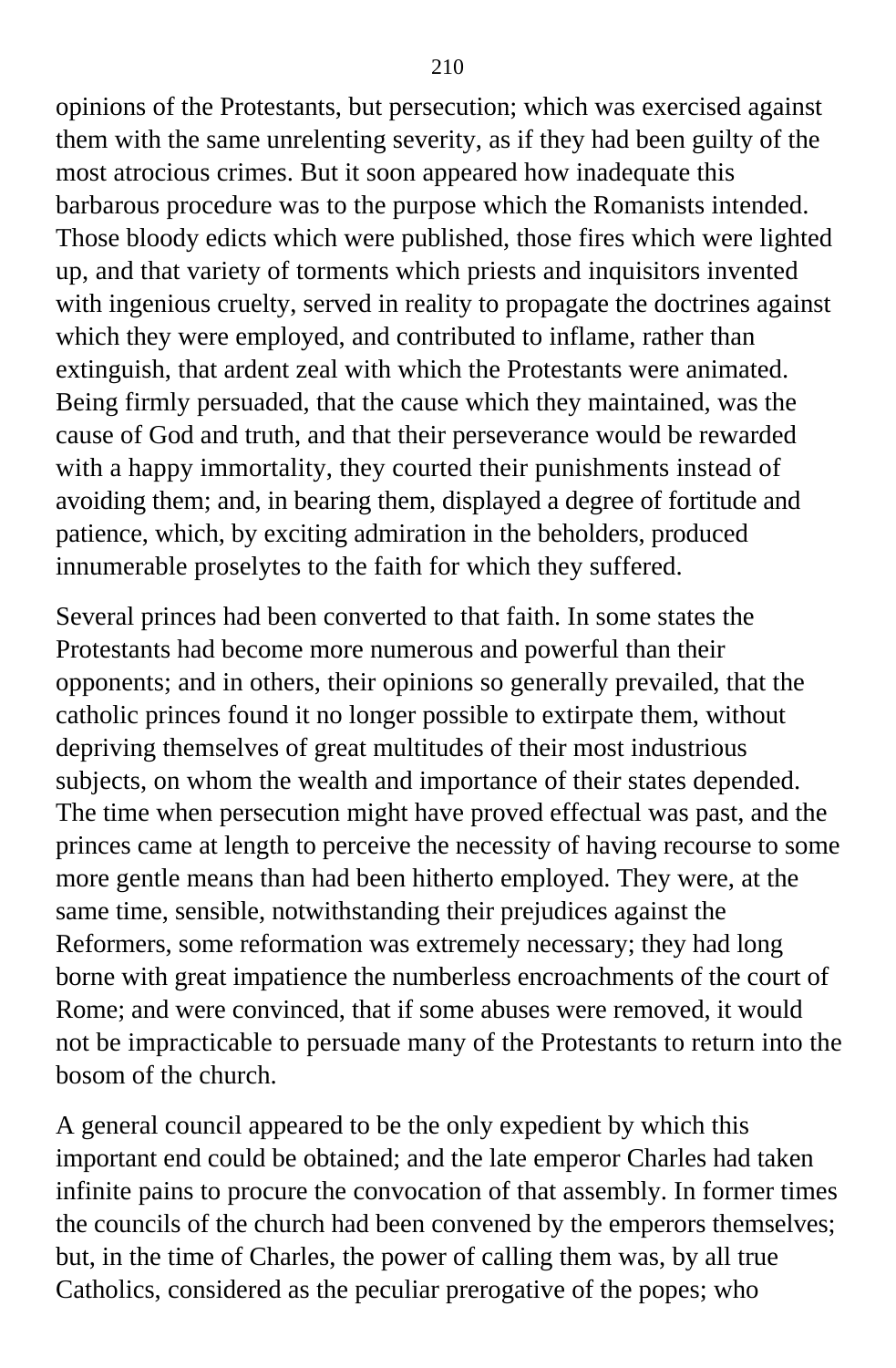dreaded that such assemblies might derogate from their usurped authority, and were therefore inclined, if possible, to prevent them from being held. With the timid Clement, Charles employed all his art and influence to procure a council, but in vain. Paul the third was no less averse to this measure than Clement; but the emperor being seconded by almost all the catholic princes in Europe, Paul yielded to their importunities, and summoned a council to meet in Trent. From this place it was afterwards translated to Bologna. After the death of Paul it was again assembled in Trent, in 1551, and continued to be held there till the year following; when it was pro-rogued for two years, upon war being declared against the emperor by the Elector of Saxony.

In the sessions which were held under Paul, that fundamental tenet of the reformers, by which the writings of the evangelists and apostles are held to be the only rule of the Christian faith, was condemned; and equal authority was ascribed to the books termed Apocryphal, and to the oral traditions of the church. From the manner in which the deliberations of this assembly were conducted; from the nature of its decisions, and from the blind attachment of a great majority of its members to the court of Rome, there was little ground to hope for the attainment of those ends for which the calling of it had been so earnestly desired. But no other expedient could be devised, which the Catholics thought so likely to stop the progress of heresy; and, therefore, as soon as the war between France and Spain was concluded, the several Catholics began to think seriously of the restoration of the council.

The state of Europe at that time seemed, more than ever, to require the application of some immediate remedy, The power and the number of the Protestants were every day becoming more and more considerable. Both England and Scotland had disclaimed allegiance to the See of Rome, and new-modeled their religion. In the Netherlands the reformers had greatly multiplied of late, notwithstanding the most dreadful cruelties had been exercised against them; and in France, where every province was involved in the most terrible combustion, there was ground to apprehend, that they would soon become too powerful for the Catholics, and be able to wrest from them the reins of government. The new opinions had penetrated even into Italy, and had been embraced by a considerable number of persons both in Naples and Savoy. From the former of these states they were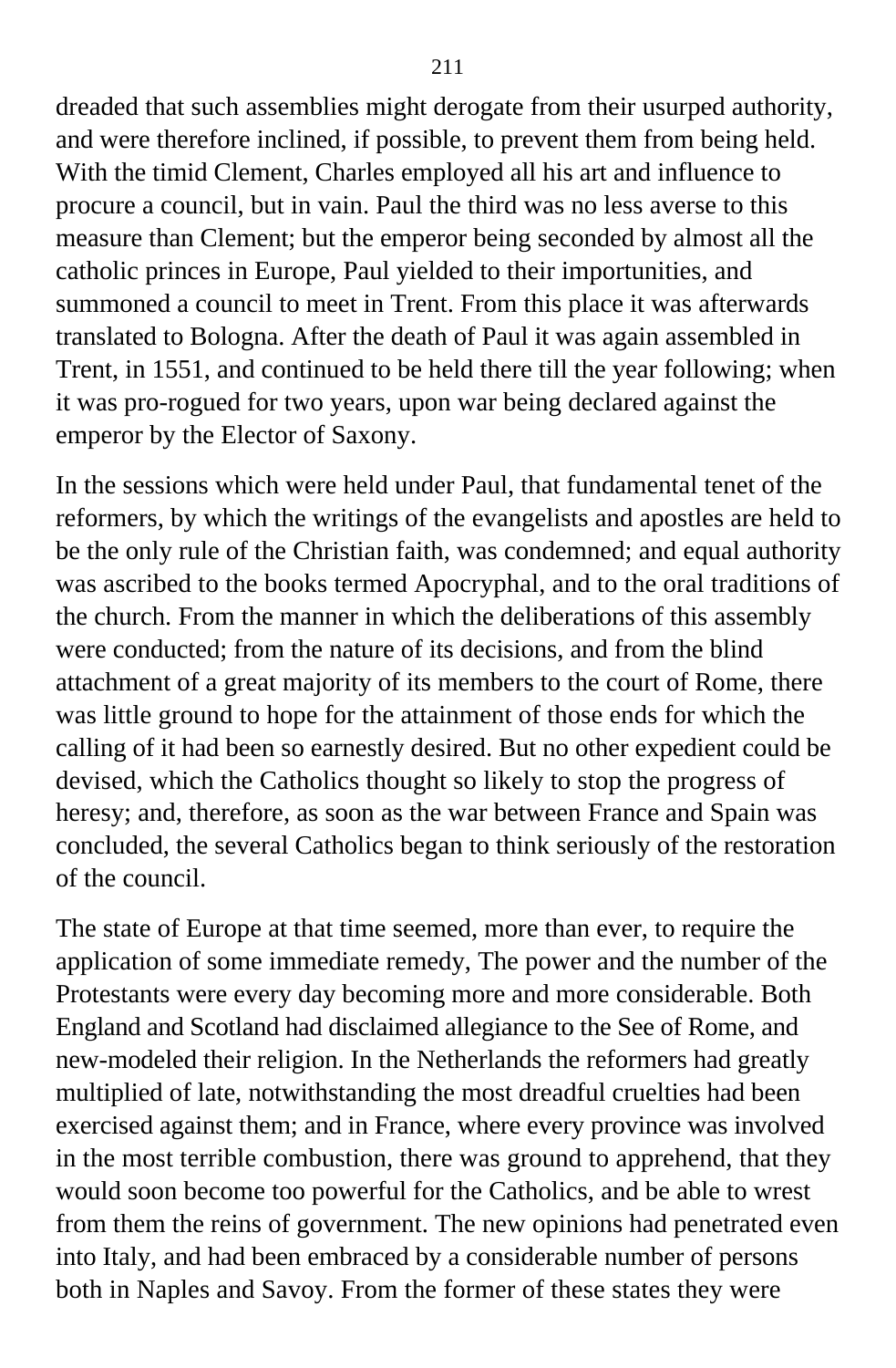extirpated by the unrelenting severity of Philip; who issued orders to his viceroy to put all heretics to death without mercy, and even to pursue with fire and sword a remnant of them who had fled from Cosenza, and were living quietly among the mountains. <sup>[6](#page-412-0)</sup>

But the Duke of Savoy, unwilling to deprive himself of so great a number of useful subjects as at that time professed the protestant faith, was inclined to attempt to enlighten and convince them; and with this view he desired the pope's permission to hold a colloquy of the principal ecclesiastics in his dominions, on the subject of religion. Pius was about the same time informed, that in France a resolution had been embraced to have recourse to the same expedient. He believed that no measure could be devised more likely to prove fatal to that exclusive prerogative which he claimed of judging in matters of religion. He dreaded that the example of France and Savoy would be quickly followed by other states, and the decrees of provincial synods substituted in the place of those of the Holy See. It highly concerned him, therefore, to prevent this measure (so pernicious to his authority) from taking place. Nor did he find much difficulty in dissuading the Duke of Savoy from adopting it. "If the heretics," said he to the duke's ambassador, "stand in need of instruction, I will send divines and a legate, by whom they may be both instructed and absolved. But your master will find, that they will lend a deaf ear to all the instructions that can be given them, and will put no other interpretation upon his conduct, but that he wants power to compel them to submit. No good effect was ever produced by that lenity which he inclines to exercise; but from experience he may learn, that the sooner he shall execute justice on these men, and make use of force to reduce them, the more certain will be his success; and if he will comply with the counsel which I offer, he shall receive from me such assistance as will enable him to carry it into execution." The Duke, who was sincerely attached to the Romish faith, and closely connected with Philip, unfortunately complied with this violent counsel, and engaged in a bloody war with his Protestant subjects, of which he had afterwards the greatest reason to repent.

But to return to the state of affairs in the Netherlands: the seeds of discord which were sown in that unhappy country, in the beginning of the reign of Philip II continued to approximate towards maturity. At his departure from among them he had given strict orders to the regent to enforce a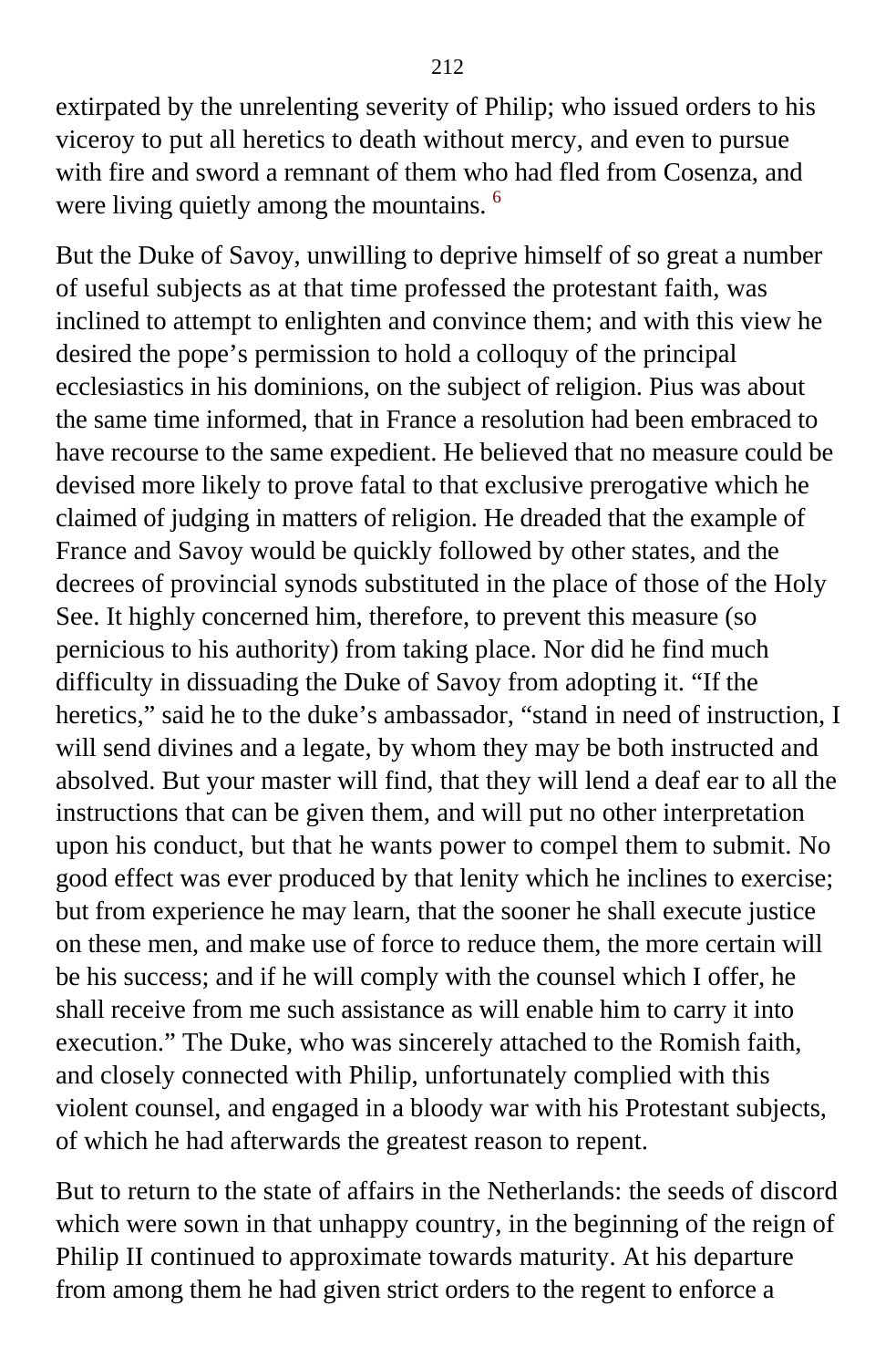rigorous execution of his edicts, and the persecutions were, accordingly, carried on as formerly. The council of Trent had published its decrees, and Philip resolved to have them obeyed throughout all his dominions. The disturbances which subsisted in the Low Countries, ought to have deterred him from adding fuel to a flame which already burnt with so much violence. But his bigotry, together with his arbitrary maxims of government, rendered him averse to every mild expedient, and determined him to enforce obedience to the decrees in the Netherlands, as well as in Spain and Italy. When the regent laid his instructions on this head before the council of state, she found the counselors much divided in their opinions. The Prince of Orange maintained, that the regent could not require the people of the Netherlands to receive the decrees, because several of them were contrary to the fundamental laws of the constitution. He represented that some catholic princes had thought proper to reject them; and proposed that a remonstrance should be made to the king on the necessity of recalling his instructions.

"Let us not, by our misrepresentations," said he, "make him believe the number of heretics to be smaller than it is. Let us acquaint him, that every province, every town, every village, is full of them. Let us not conceal from him how much they despise the edicts, and how little they respect the magistrates; that he may see how impracticable it is to introduce the Inquisition, and be convinced that the remedy which be would have us to apply, would be infinitely worse than the disease." He added, "That although he was a true Catholic, and a faithful subject of the king, yet he thought the calamities which had been lately experienced in France and Germany, afforded a sufficient proof that the consciences of men were not to be compelled; and that heresy was not to be extirpated by fire and sword, but by reasoning and persuasion; to which it was in vain to expect that men would be brought to listen, until the present practice of butchering them like beasts was wholly laid aside." He represented likewise the absurdity of publishing, on this occasion, the decrees of the council of Trent, and proposed that Count Egmont should be instructed to request the king to suspend the publication of them till the present tumults were allayed.

Many of the other nobles set on foot, at this time, a confederacy by which they bound themselves to support one another, in preventing the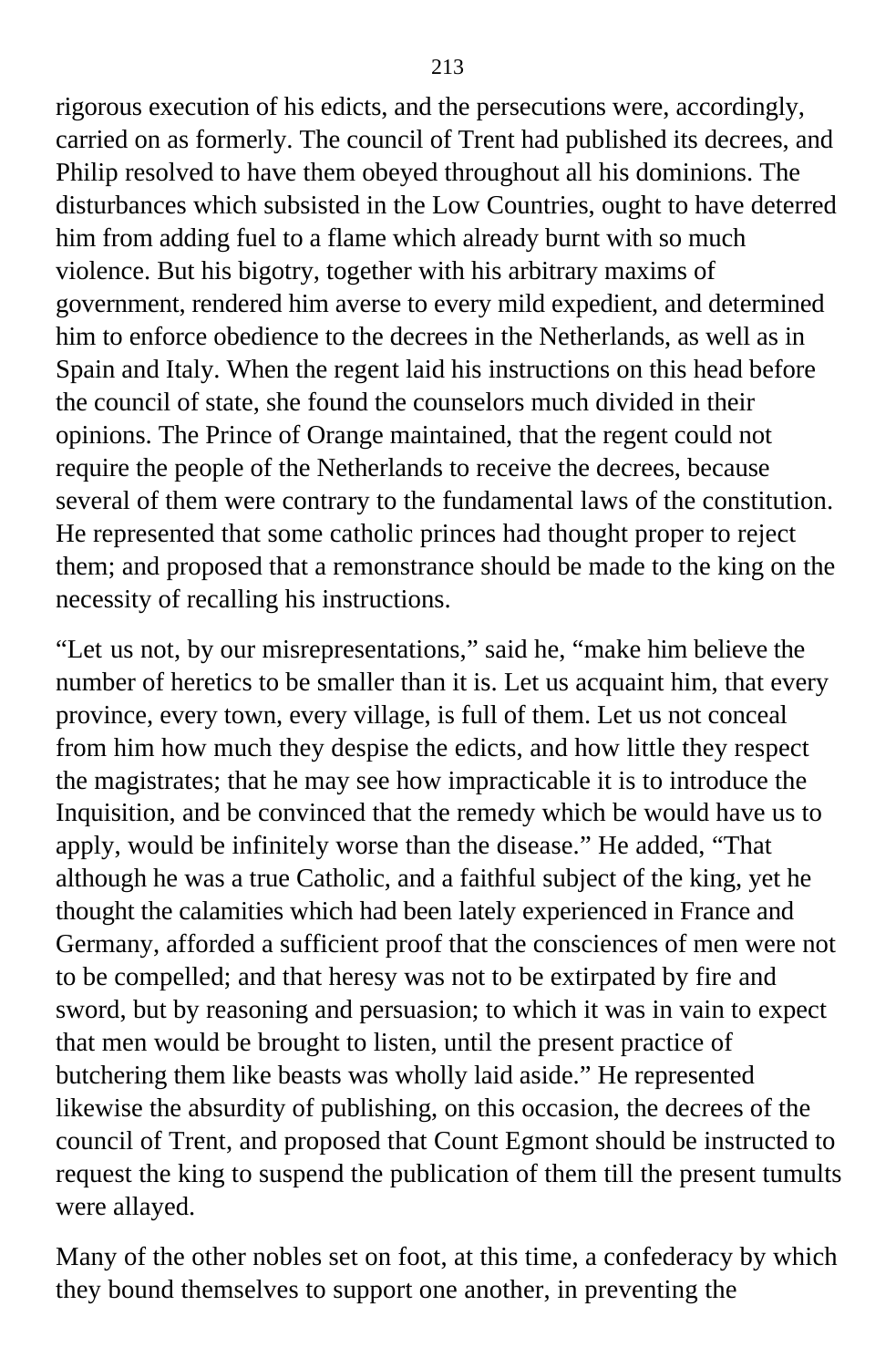Inquisition from being established in the Netherlands. The prime mover of this expedient was Philip de Marnix, Lord of St. Aldegonde, a nobleman highly distinguished for his eloquence, his address, and his political abilities, who had the merit of contributing more than any other person (the Prince of Orange alone excepted) towards accomplishing that happy revolution, by which the northern provinces were rescued from the Spanish yoke. By his advice, and according to his direction, a writing was drawn up, termed the Compromise, which is here inserted, as it marks strongly the spirit by which the people of the Netherlands were animated.

"Whereas certain malicious persons, under the cloak of zeal for the catholic religion, but in reality prompted by ambition, pride, and avarice, have by their misrepresentations, persuaded our lord, the king, to introduce into these provinces that most pernicious tribunal the Inquisition, which is not only contrary to all human and divine laws, but exceeds in cruelty the most barbarous institutions of the most savage tyrants in the heathen world; which subjects all authority to that of the inquisitors, reduces all men to a perpetual state of miserable slavery, and by the visitations which it appoints, exposes the best men to continual apprehensions; so that if a priest, a Spaniard, or wicked minion of power, shall incline, he may, by means of this institution, accuse any man, however innocent, and cause him to be imprisoned, condemned, and put to death, without being confronted with his accusers, and without being allowed to bring evidence of his innocence, or to speak in his defense: for these reasons we whose names are hereto subscribed have resolved to provide for the security of our families, goods, and persons; and for this purpose we hereby enter into a sacred league with one another, promising with a solemn oath, to oppose with all our power, the introduction of the above-named Inquisition into these provinces; whether it shall be attempted openly or secretly, and by whatever name it shall be called, whether that of Inquisition, Visitation, Commission, or Edict: declaring at the same time, that we are far from entertaining the design of attempting anything prejudicial to the interest of our sovereign the king; but, on the contrary, that our fixed intention is, to support and defend his government, to maintain peace, and to prevent, to the utmost of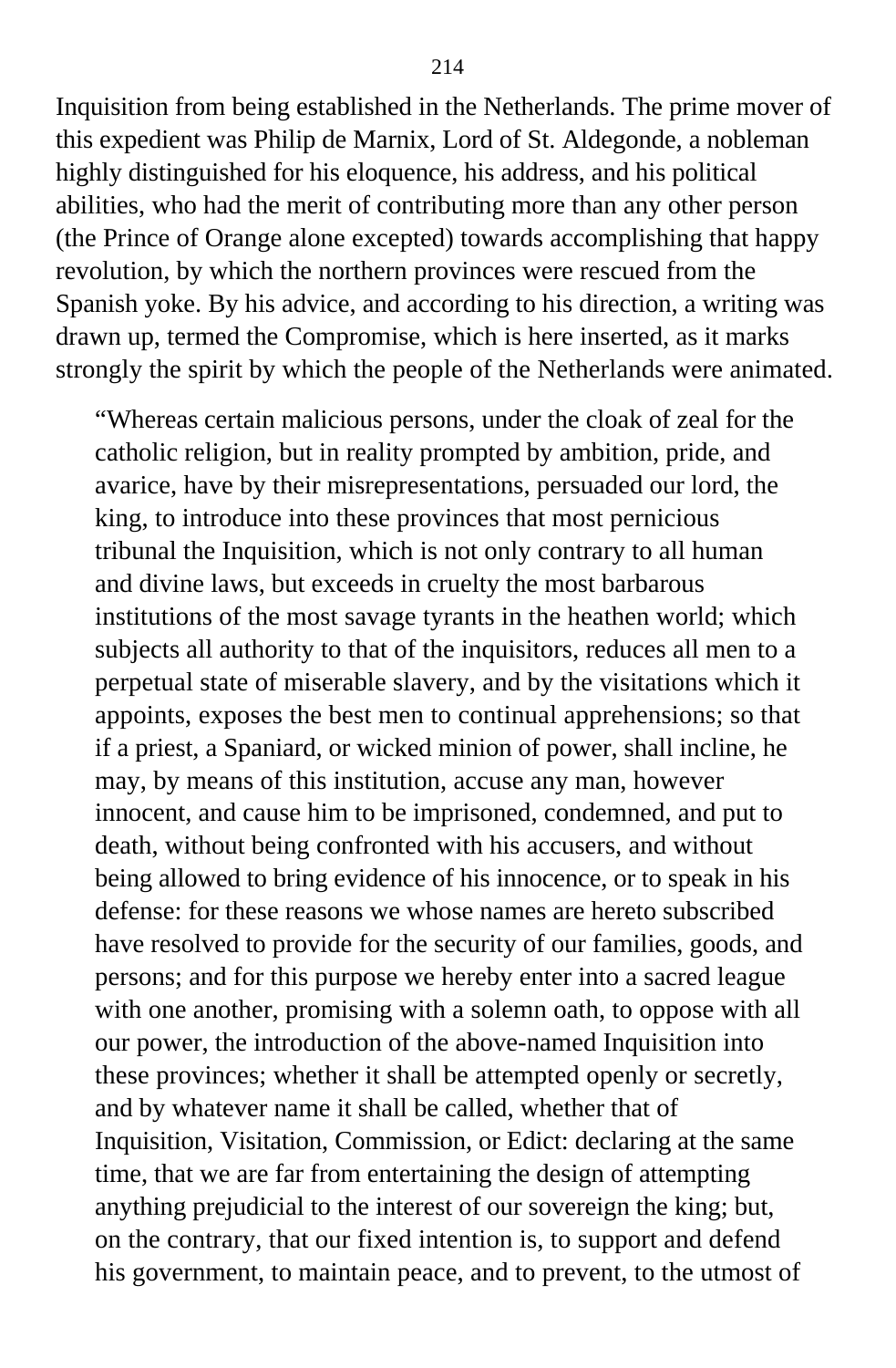our power, all seditions, tumults, and revolts. This agreement we have sworn; and we hereby promise and swear to maintain it for ever sacred; and we call Almighty God to witness, that neither in word or deed shall we ever weaken or counteract it.

"We likewise promise and swear, mutually to defend one another, in all places and on all occasions, against every attack that shall be made, or prosecution that shall be raised, against any individual amongst us, on account of his concern in this confederacy. And we declare, that no pretense of the persecutors, who may allege rebellion, insurrection, or any other plea, shall exempt us from this our oath and promise. No action can deserve the name of rebellion, that proceeds from opposition to the iniquitous decrees of the Inquisition; and, therefore, whether any of us be attacked directly on account of opposing these decrees, or under pretense of punishing rebellion or insurrection, we hereby swear to endeavor, by all lawful means, to procure his deliverance.

"In this and every part of our conduct regarding the inquisition, our meaning is, to submit to the general opinion of our confederates, or to that of those who shall be appointed by the rest to assist us with their counsel.

"In witness of this our league, we invoke the holy name of the living God, as the searcher of our hearts; humbly beseeching him to grant us the grace of his Holy Spirit, and that all our enterprises may be attended with success, may promote the honor of his name, contribute to the welfare of our souls, and advance the peace and true interest of the Netherlands."

Such were the terms of the Compromise, which was quickly circulated through the provinces, and subscribed by persons of all ranks, whether Catholics or Protestants. Books were, at the same time multiplied, in which liberty of conscience was pleaded, the absurdities in the popish doctrines and worship exposed, and hideous pictures drawn of the Inquisition.

The regent felt great anxiety with regard to the consequence with which so much ill-humor and discontent were likely to be attended. She had never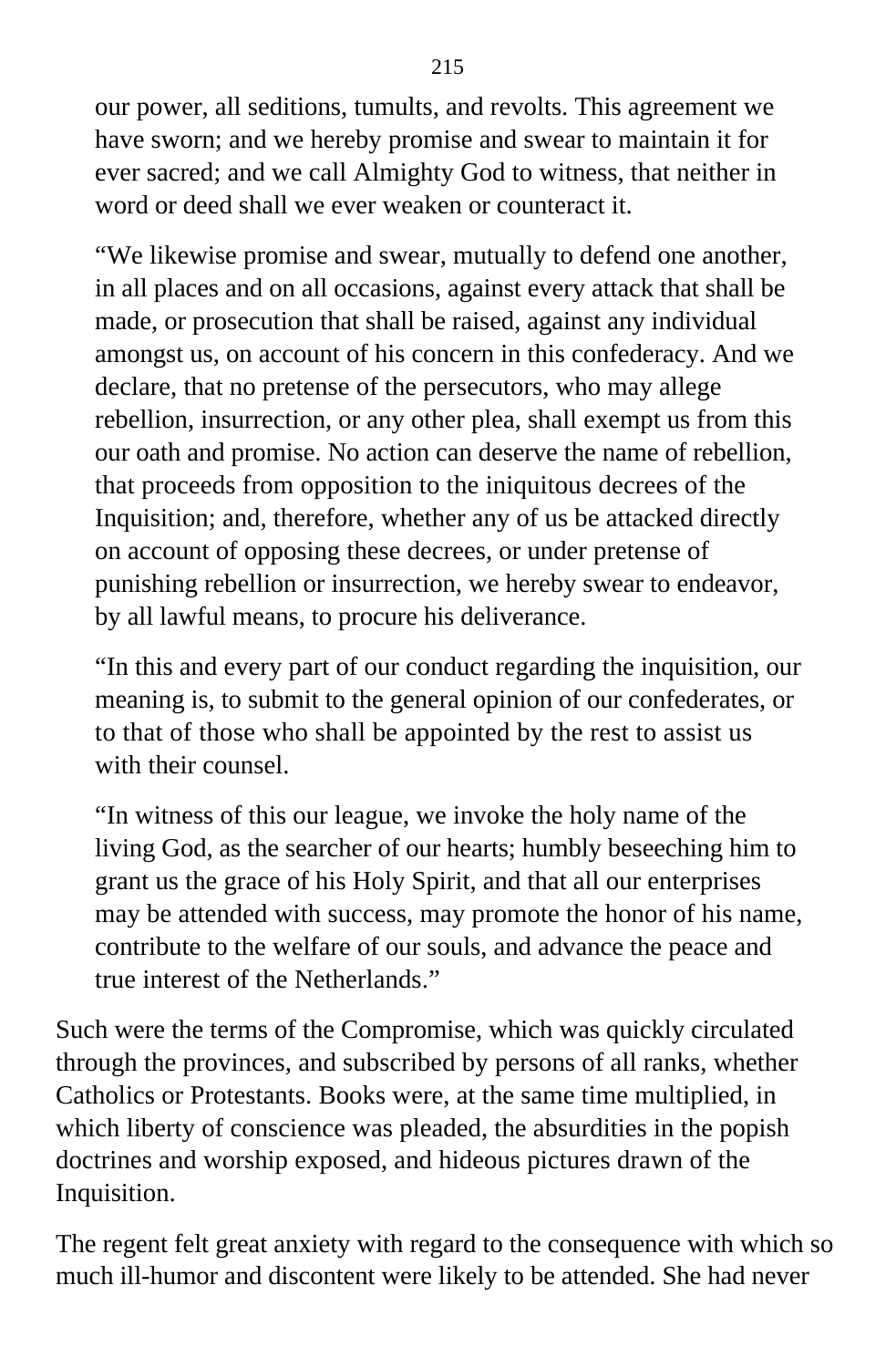fully credited the representations which the Prince of Orange and some of her other counselors had often made to her. And she now complained bitterly of the situation to which she was reduced by the orders sent from Spain. "For to what purpose was it," she added, "to publish edicts, when I wanted power to enforce their execution! They have served only to increase the people's audacity, and to bring my authority into contempt."

The Prince of Orange, and the counts Horn and Egmont, had, ever since the last republication of the edicts, absented themselves from the council. The regent now wrote to them in the most urgent manner, requiring their attendance. They readily complied; and the regent, after having informed them of her design in calling them together, desired they would deliver their opinions without reserve. The Prince of Orange was among the last who rose, and he spoke as follows: —

"Would to heaven, I had been so fortunate as to gain belief, when I ventured to foretell what has now happened. Desperate remedies would not, in that case, have been first applied, nor persons who had fallen into error been confirmed in it, by the means employed to reclaim them. We should not certainly think favorably of a physician's prudence, who, in the beginning of a disease, when gentle remedies were likely to prove effectual, should propose the burning or cutting off the part infected. There are two species of inquisition. The one is exercised in the name of the pope, and the other has been long practiced by the bishops. To the latter men are, in some measure, reconciled by the power of custom; and considering how well we are now provided with bishops in all the provinces, it may reasonably be expected that this sort will alone be found sufficient. The former has been, and will for ever be, an object of abhorrence, and ought to be abolished without delay.

"With respect to those edicts which have been so often published against the innovators in religion, hearken not to me, but to your own experience, which will inform you, that the persecutions to which they have given rise, have served only to increase and propagate the errors against which they have been exercised. The Netherlands have for several years been a school, in which, if we have not been extremely inattentive, we may have learned the folly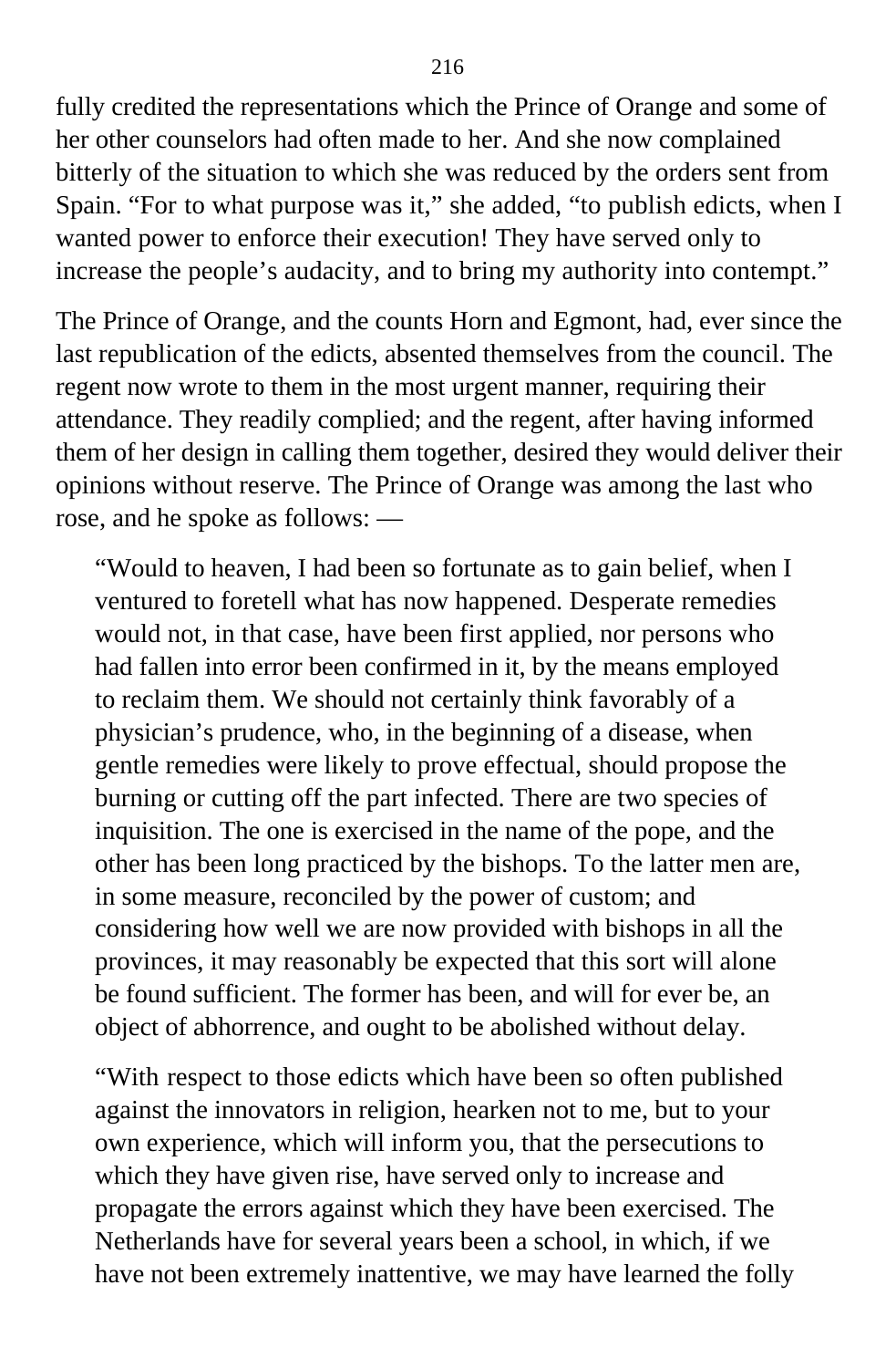of persecution. Men do not for nothing forego the advantages of life; much less do they expose themselves to torture and death for nothing. The contempt of death and pain, exhibited by heretics in suffering for their religion, is calculated to produce the most powerful effects upon the minds of spectators. It works on their compassion, it excites their admiration of the sufferers, and creates in them a suspicion that truth must certainly be found where they observe so much constancy and fortitude. Heretics have been treated with the same severity in France and England as in the Low Countries. But has it been attended there with better success! On the contrary, is there not reason, there as well as here, to say what was said of the Christians of old, that the blood of the martyrs is the seed of the church. The emperor Julian, the most formidable enemy that Christianity ever had, was fully sensible of the truth of this. Harassing and tormenting could only serve, he knew, to inflame that ardent zeal which he wanted to extinguish. He had recourse therefore to the expedient of ridicule and contempt; and this he found to be more effectual. The Grecian empire was, at different periods, infected with heresies of various kinds. AErius taught errors in the reign of Constance; Nestorius in that of Theodosius; Arius in that of Constantine. No such punishments were inflicted, either on the heresiarchs themselves or on their disciples, as are now practiced in the Netherlands; and yet where are all those false opinions now, which the first broachers were at so much pains to propagate? Such is the nature of heresy, if it rests, it rusts; but he who rubs it, whets it. Let it be neglected and overlooked, it will soon lose the charm of novelty; and with that, it will lose the greatest part of its attractive power. But they are not the examples only of heathen princes which I would recommend to the regent's imitation. In complying with my advice, she will tread in the steps of our late glorious emperor, her father; who, from experience, was convinced, that gentle measures were more likely to prove effectual than severe ones; and therefore adopted the former, in preference to the latter, for several years before his resignation.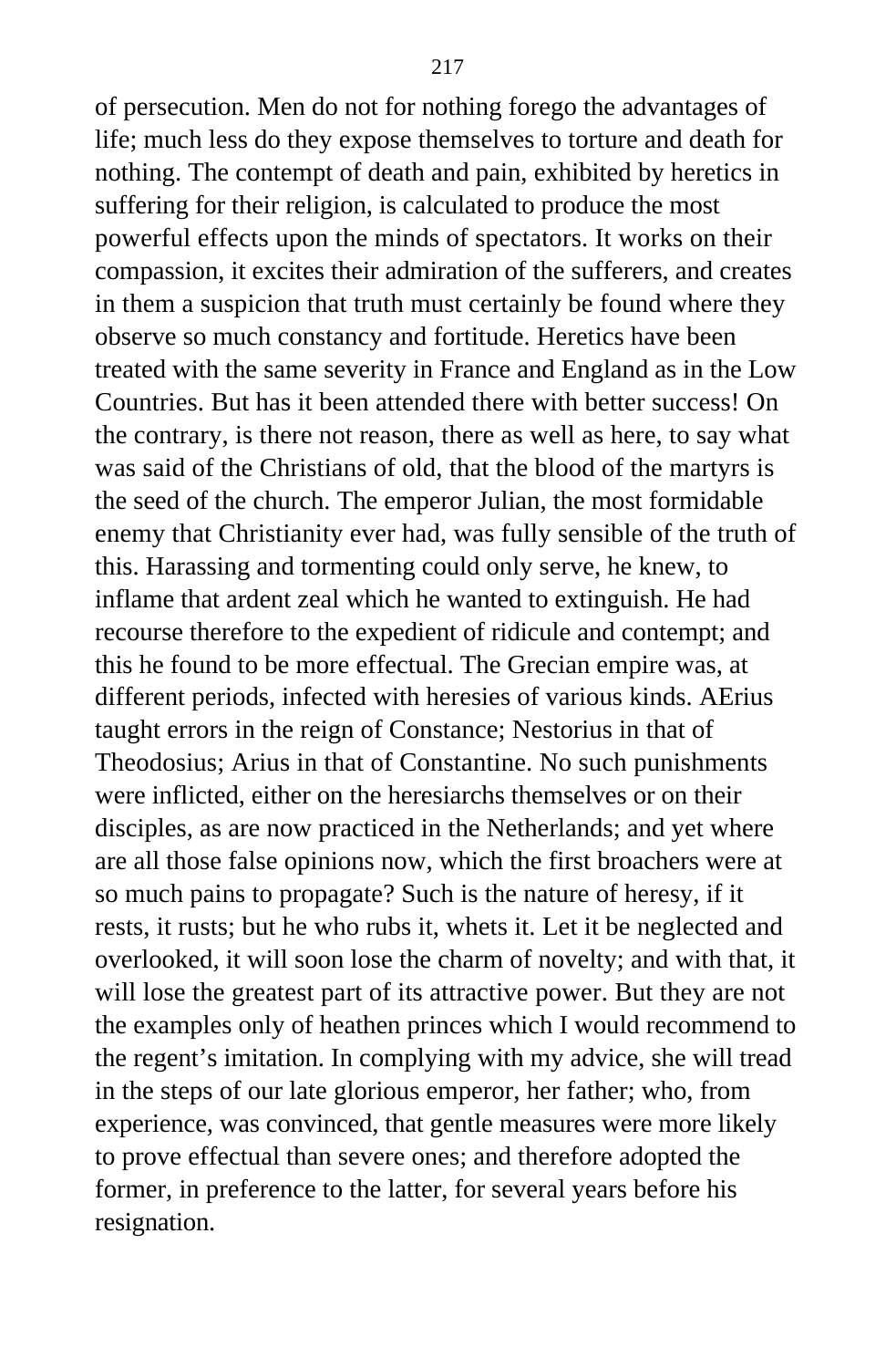"The king himself appeared, at a certain period, inclined to make trial of mild expedients. But, through the influence of the bishops and other ecclesiastics, he has changed his views. Let these men answer for their conduct if they can. For my own part, I am entirely satisfied that it is impossible to root out the present evils in the Netherlands by force, without shaking the state from its foundation. I conclude with reminding you of what we have all heard frequently, That the Protestants in the Low Countries have opened a correspondence with those in France. Let us beware of irritating them more than we have already done, lest, by imitating the French Catholics in their severity, we, like them, involve our country in the dreadful miseries of a civil war."

The regent finding that her situation become every day more critical, informed the king of it, who immediately sent the Duke of Alva, a nobleman of the most imperious character, tyrannical and vindictive in the extreme, to execute his pleasure in the Netherlands, armed with full power to punish or to pardon crimes of every sort. He began his administration with publishing a declaration, that a month should be allowed to the reformers for preparing to leave the country, without receiving, during that space, any trouble or molestation, and at the same time he issued secret orders to the inquisitors to proceed immediately in the execution of their edicts with the utmost rigor. To assist and encourage these men in the exercise of their office, he instituted a new council, to which he gave the name of the Council of Tumults, which he appointed to take cognizance of the late disorders, and to search after and punish all those who had been concerned, directly or indirectly, in promoting them. This council consisted of twelve persons, the greatest part of whom were Spaniards. The duke was the president himself, and in his absence Vargas, a Spanish lawyer, distinguished above all his countrymen by his avarice and cruelty.

One of the first deeds of this tribunal, which might well be called, as the Flemings termed it, the Council of Blood, was to declare, That to have presented or subscribed any petition against the late erection of bishoprics, or against the edicts or Inquisition, or to have permitted the exercise of the new religion under any pretense whatever; or to insinuate by word of mouth or writing, that the king has no right to abolish those pretended privileges which have been the source of so much impiety, is treason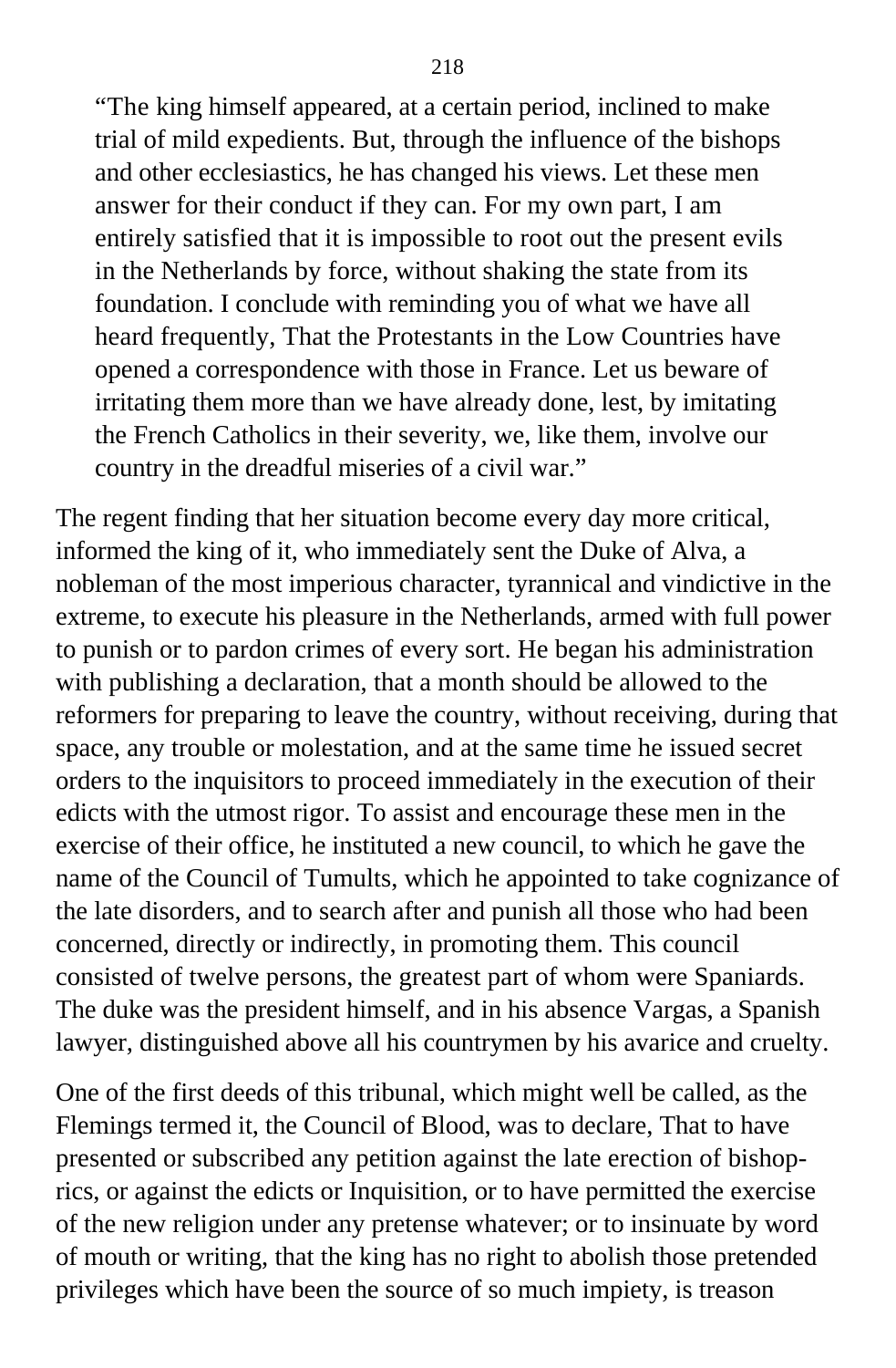against the king, and justly merits the severest punishment he shall be pleased to inflict.

The governor had already stationed his army in such a manner as he thought would most effectually secure the execution of this cruel, undistinguishing resolution of the council. In Antwerp he built a citadel, and compelled the inhabitants to defray the expense which this instrument of their own slavery had cost him. He began to build citadels in other places: and, in the mean time, he spread his troops over the country in such formidable bodies, that the people, over whom they exercised the most oppressive tyranny, either forsook their habitations, or gave themselves up to despair. Above twenty thousand persons escaped, at this time, into France, England, and the Protestant provinces of Germany. Great numbers were prevented from flying, and seized whilst they were meditating flight, by the cruel hand of the persecutor. The innocent were overwhelmed with horror at the sight of the dreadful punishments inflicted on the guilty; and lamented at this once flourishing country, so much distinguished for the mildness of its government and the happiness of its people, should now present no other object to view, but confiscations, imprisonments, and blood.

There was no distinction made of age, sex, or condition. Persons in their earliest youth; persons worn out, and ready to sink under the infirmities of age; persons of the highest rank, as well as the lowest of the people, on the slightest evidence, and sometimes even on bare suspicion, were alike sacrificed to the rapacity and cruelty of the governor and his associates.

Although in the space of a few months upwards of eighteen hundred persons suffered by the hand of the executioner; yet the Duke of Alva's thirst of blood was not satiated. Prisoners were not brought in so fast, nor seized in such considerable numbers, as he desired. The time of Carnival was approaching, when he expected that he should find the reformers off their guard. They would then leave their skulking-places, he supposed, and visit their families, while the Catholics were immersed in mirth and dissipation. On this occasion his soldiers, accompanied by the inquisitors, like so many wolves, were let loose among the Protestants; who were seized in the middle of the night in their beds, and from thence dragged to prisons and dungeons.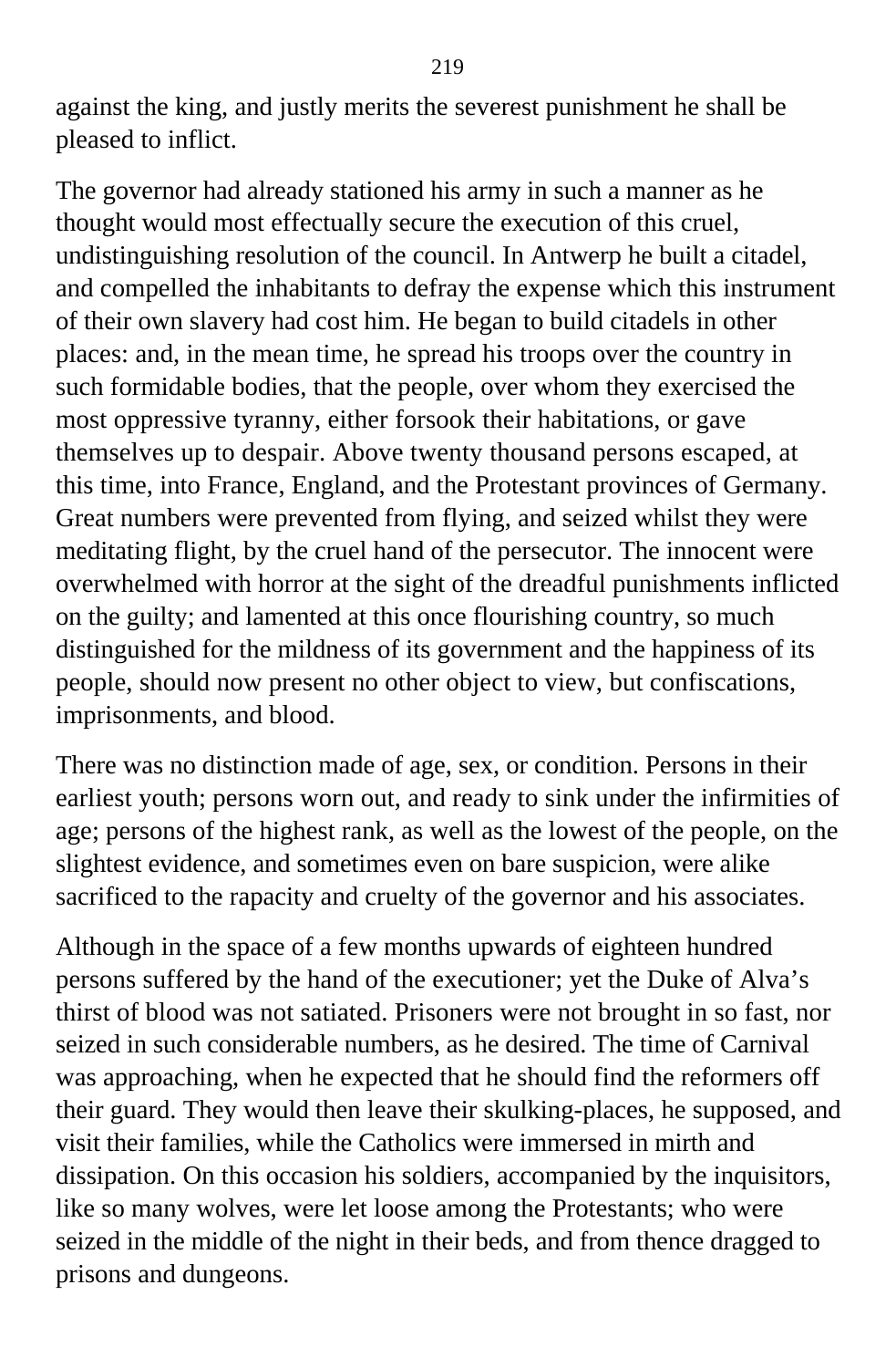Many who had been only once present at the protestant assemblies, even although they declared their faith in the catholic religion to be firm and unshaken, were hanged or drowned: while those who professed themselves to be Protestants, or refused to abjure their religion, were put to the rack, in order to make them discover their associates; they were then dragged by horses to the place of execution, and their bodies being committed to the flames, their sufferings were prolonged with ingenious cruelty.

To prevent them from bearing testimony, in the midst of their torments, to the truth of their profession, their executioners were not satisfied with barely confining their tongues; they first scorched them with a glowing iron, and then screwed them into a machine, contrived on purpose to produce the most excruciating pain.

It is shocking to recount the numberless instances of inhuman cruelty perpetrated by Alva and his associates, especially when we consider that the unhappy victims were not those hardened wretches, who, by daring and bloody deeds, are guilty of violating the laws of nature and humanity, but were generally persons of the most inoffensive characters; who, having imbibed the new opinions in religion, had too much probity to disguise their sentiments; or, at the worst, had been betrayed into indiscretions by their zeal for propagating truths, which they believed to be of the highest importance to the glory of God and the happiness of men.

Alva communicated a great share of his savage spirit to the inferior magistrates; who knew that they could not recommend themselves more effectually either to the king or to the governor, than by the exercise of rigor and severity. Several of them, however, whose humanity prevailed over the considerations of safety and interest, were induced to give the Protestants timely warning to withdraw. Even the members of the bloody council began to feel their hearts revolt against the reiterated instances of cruelty, to which their sanction was required. Some of them applied for dismission; others had the courage to absent themselves; and out of the twelve, of which the council was composed, there were seldom above three or four present.

About this time the magistrates of Antwerp, whose behavior, from the beginning of Alva's administration, had been extremely obsequious, thought they might venture to interpose in favor of certain citizens whom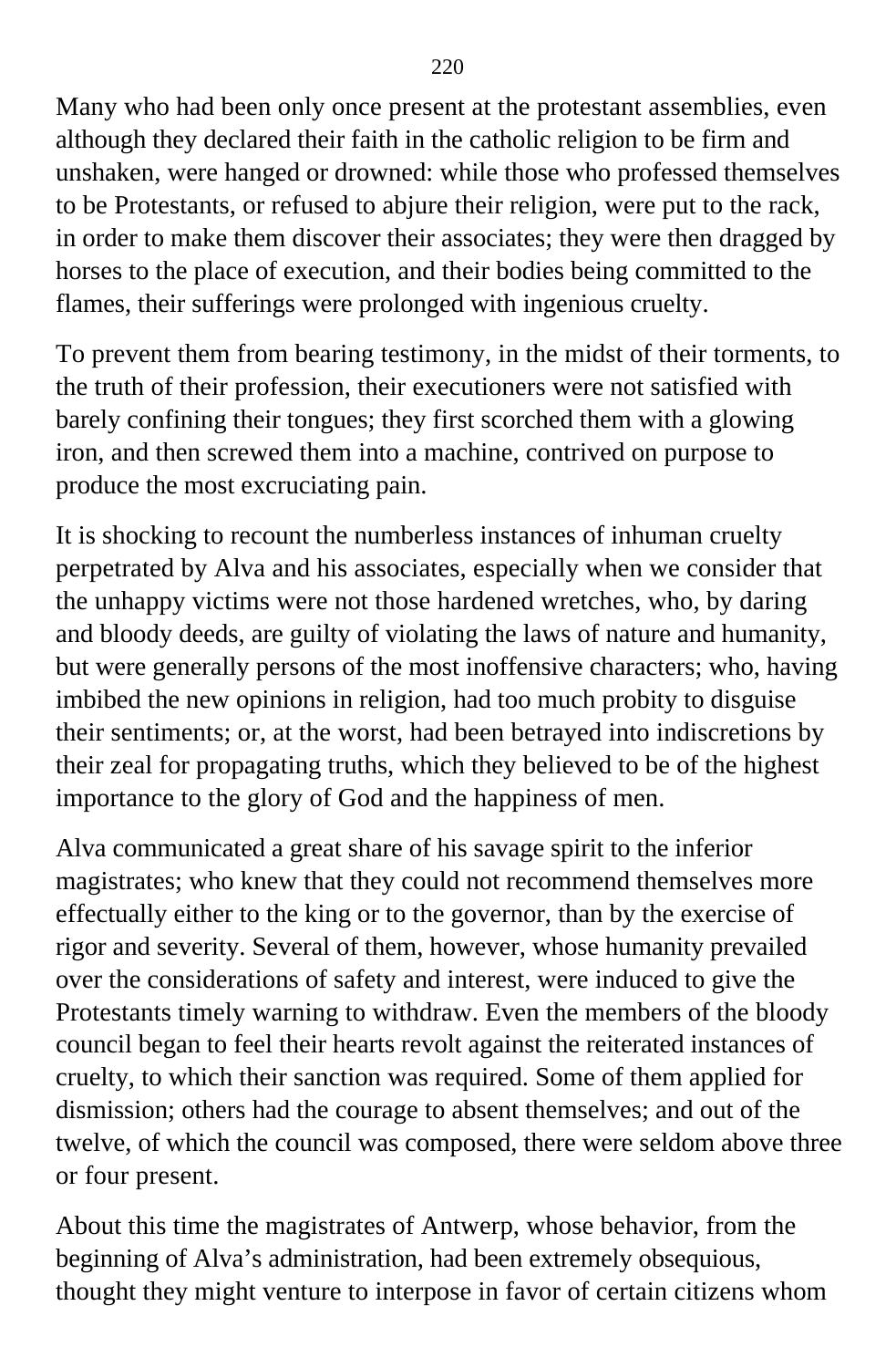the inquisitors had imprisoned. Their petition was conceived in the humblest terms; and they represented, that although the persons for whom they pleaded had been present two or three times in the Protestant assemblies, yet it was only curiosity that had led them thither; they were still true sons of the church, and faithful subjects to the king; and they had remained in the country till the time of their imprisonment, on the faith of the declaration which the governor had made, that they should not receive any disturbance on account of what had passed, till the expiration of a month after his arrival in the Netherlands.

To this petition Alva haughtily replied, That he was amazed at their folly in presuming to apply to him in behalf of heretics; and they should have reason, he added, to repent bitterly of their conduct, if they did not act more prudently in future; for they might rest assured, that he would hang them all, for an example to deter others from the like presumption.

Notwithstanding this, some of the catholic nobility, and Viglius, who had formerly concurred in all the arbitrary measures of Granvelle, but whose heart melted at the present misery of his countrymen, had the courage to remonstrate to the king against the governor's barbarity. Even the pope exhorted him to greater moderation. Philip, however, refused to countermand the orders which he had given, till he should hear from Vargas; who advised him to persevere in the plan which he had adopted, assured him of its success, and at the same time flattered him with the hopes of an inexhaustible fund of wealth that would arise from confiscation. Vargas being seconded by the inquisitors at Madrid, Philip lent a deaf ear to the remonstrance which had been made to him, and the persecutions were continued with the same unrelenting fury as before.

The people of the Netherlands were confirmed in their despair of obtaining mercy from Philip, by the accounts transmitted to them at this time from Spain, of his cruel treatment of his son Don Carlos. Various relations are given of that tragical and mysterious affair by the contemporary historians; but the following appears the most consistent and probable. This young prince had from his earliest youth been noted for the impetuosity and violence of his temper; and though he never gave reason to think favorably of his understanding, or his capacity for government, he had discovered the most intemperate ambition to be admitted by his father to a share in the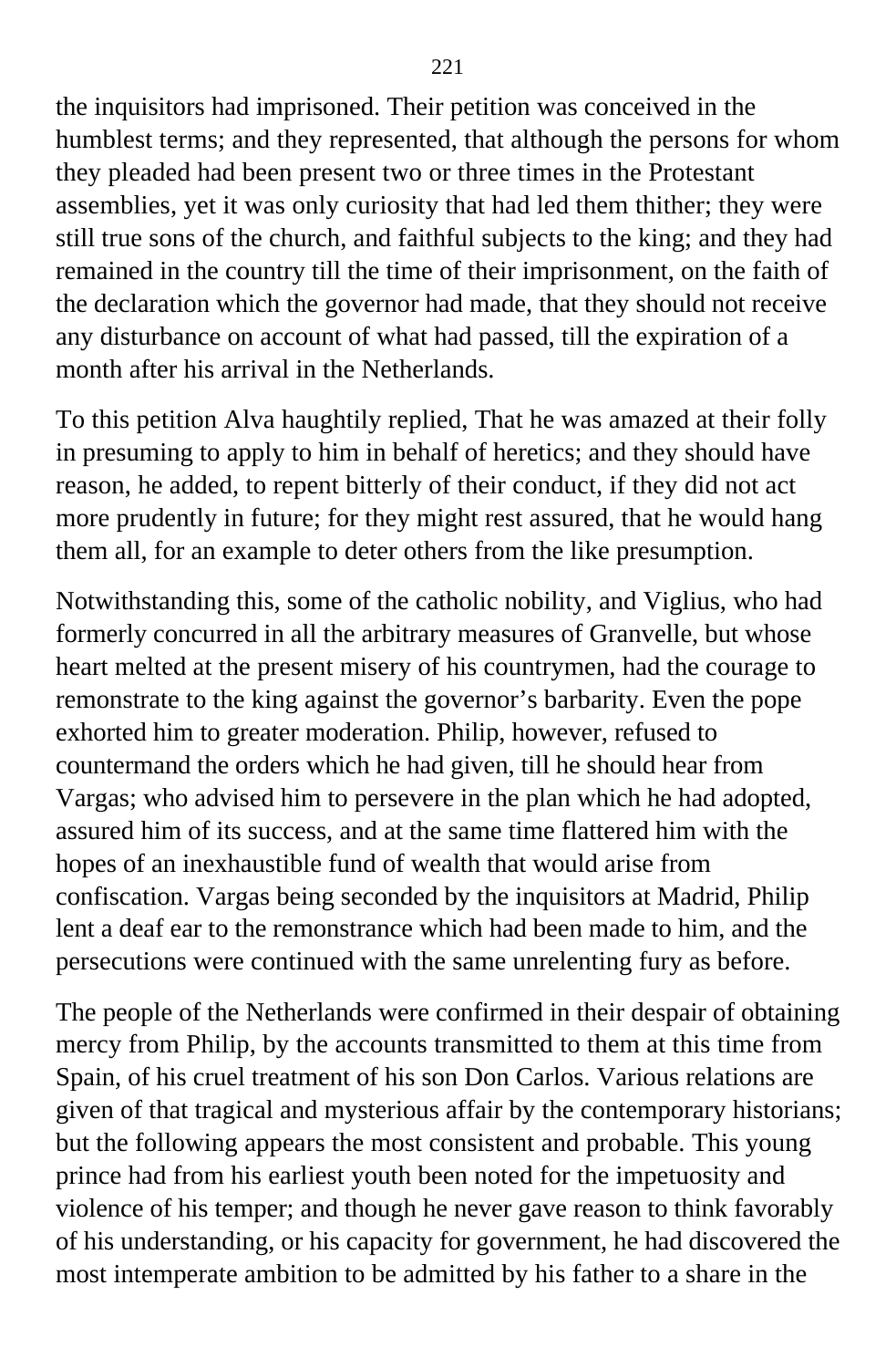administration of his dominions. Philip, whether from jealousy, or a conviction of his son's unfitness for any important trust, refused to gratify his ambition, he behaved towards him with distance and reserve, while he gave all his confidence to the Duke of Alva, Ruy Gomez de Sylva, and the president Spinosa; against whom Don Carlos, partly on this account, and partly because he considered them as spies upon his conduct, had conceived the most irreconcilable aversion. In this disposition he did not scruple, on different occasions, to censure the measures of his father's government and particularly those which had been adopted in the Netherlands. He had sometimes expressed his compassion for the people there; had threatened the Duke of Alva, and even made an attempt upon his life, for accepting the government; had been suspected of holding secret interviews with the Marquis of Mons, and the Baron de Montigny; and had afterwards formed the design of retiring into the Netherlands, with an intention to put himself at the head of the malcontents.

Of this design intelligence was carried, by some of the courtiers, to the king; who after having consulted with the inquisitors, at Madrid, as he usually did in matters of great importance and difficulty, resolved to prevent the prince from putting his scheme into execution, by depriving him of his liberty. For this purpose he went into his chamber in the middle of the night, attended by some of his privy counselors and guards: and, after reproaching him with his undutiful behavior, told him that he had come to exercise his paternal correction and chastisement. Then having dismissed all his attendants, he commanded him to be clothed in a dark colored mourning dress, and appointed guards to watch over him, and to confine him to his chamber. The high spirited young prince was extremely shocked at such unworthy treatment, and prayed his father and his attendants to put an immediate end to his life. He threw himself headlong into the fire, and would have put an end to his life had he not been prevented by the guards. During his confinement, his despair and anguish rose to a degree of frenzy. He would fast sometimes for whole days together, then eat voraciously, and endeavor to choke himself by swallowing his victuals without chewing. Several princes interceded for his release, as did many of the principal Spanish nobles. But his father was relentless and inexorable. After six months' imprisonment, he caused the Inquisition of Madrid to pass sentence against his son, and under the cover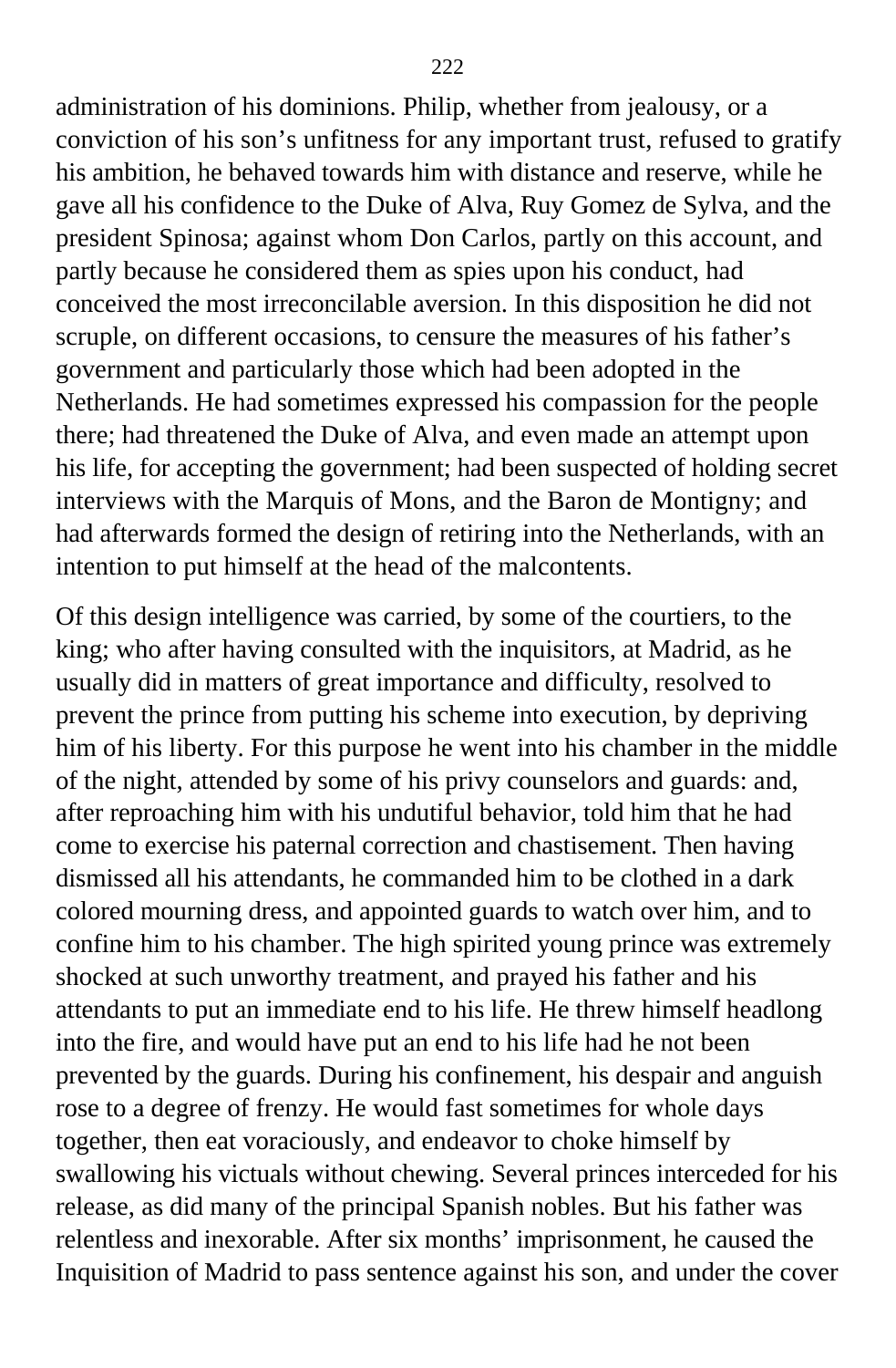of that sentence, ordered poison to be given him, which in a few hours put a period to his miserable life, at the age of twenty-three.

Philip had, before this time, given a proof of the cruelty of his disposition; when, as above related, he chose to be present at the execution of his protestant subjects in Spain. His singular conduct on that occasion, and the composure with which he beheld the torments of the unhappy sufferers, were ascribed by some to the power of superstition: while they were regarded by others, as the most convincing evidence of the sincerity of his zeal for the true religion. But his severity towards his son did not admit of any such interpretation. It was considered by all the world as a proof that his heart was dead to the sentiments of natural affection and humanity; and his subjects were everywhere filled with astonishment. It struck terror in a particular manner, into the inhabitants of the Low Countries; who saw how vain it was to expect mercy from a prince, who had so obstinately refused to exercise it towards his own son; whose only crime, they believed, was his attachment to them, and his compassion of their calamities.<sup>[7](#page-412-0)</sup>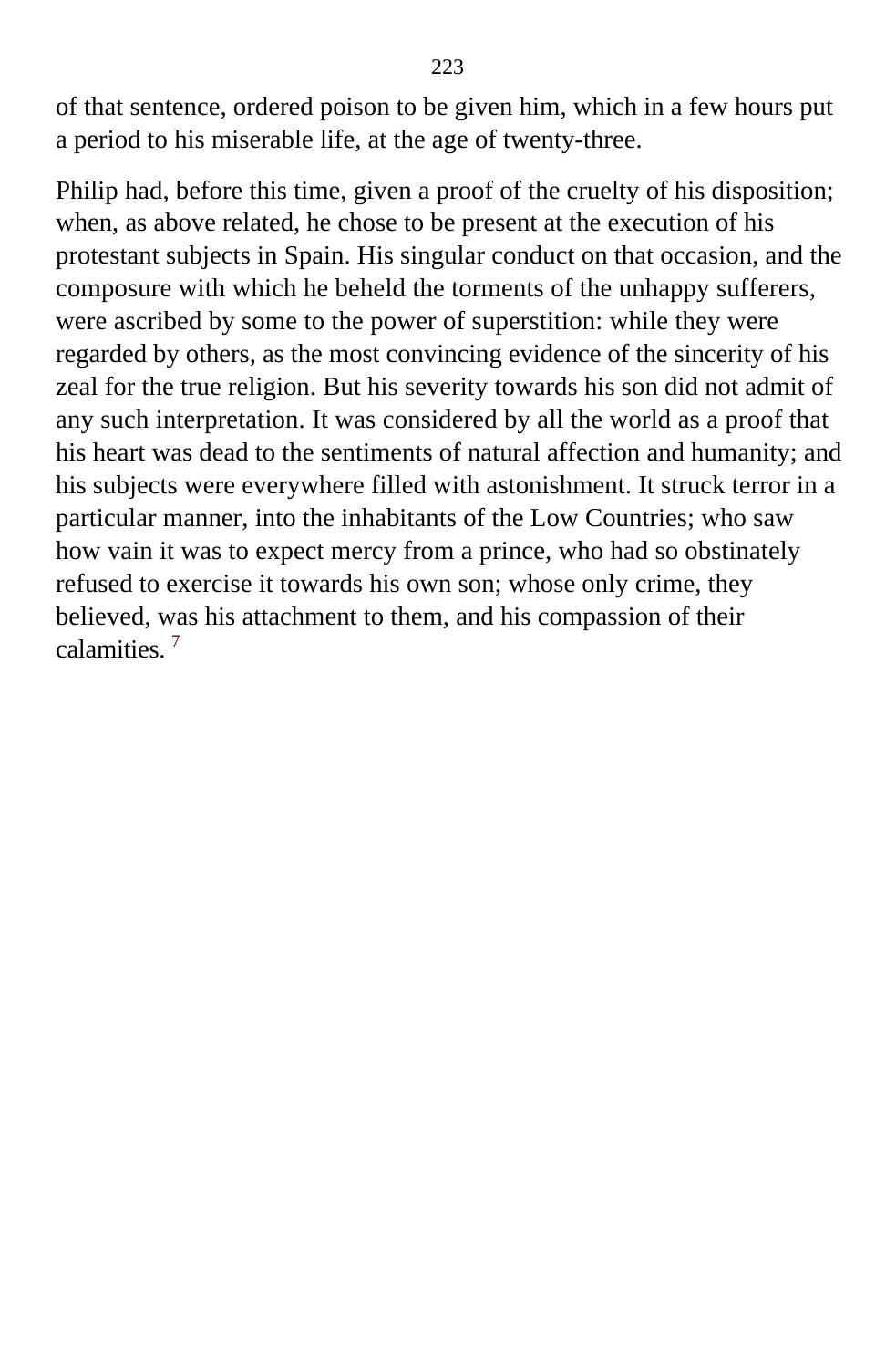# SECTION 4

*The history of the Waldenses continued, from the middle of the sixteenth to the beginning of the seventeenth century.*

#### **A.D. 1551-1600**

AMONG the distinguished favors which it hath pleased the Father of Lights to confer upon mankind, the invention of the art of printing has been, in its consequences, none of the least beneficial. Before this discovery, learning was accessible to none but persons of princely fortunes; but by this means it was brought within the reach of almost everyone; and that information became generally diffused which was necessary to subvert the cause of tyranny and superstition; thus, through the over-ruling providence of God, the art of printing turned out to be one of the most important events that have happened since the first promulgation of the gospel. Knowledge; which had indeed been gaining ground for some centuries before, was now wonderfully accelerated in its progress. The light acquired by one, was quickly diffused abroad, and communicated to multitudes. The facility of communication brought learning within the reach of the middle ranks the dead languages became a general object of study — the Scriptures began to be consulted, not only in the Latin Vulgate, but also in the Greek — reading produced reflection, and thus diffused a light which it was no longer possible to conceal under a bushel. It would have been strange indeed, had the advocates of a system which was founded in ignorance, expressed no apprehensions of alarm at the introduction of these novelties. The faculty of Theology at Paris declared before the assembled parliament, that *religion was undone, if the study of Greek and Hebrew was permitted.* But the language of the monks in those days is still more amusing. We are informed by Conrad of Heresbach, a very grave and respectable author of that period, that one of their number is said thus to have expressed himself — "They have invented a new language, which they call Greek; you must be carefully on your guard against it; it is the mother of all heresy. I observe in the hands of many persons a book written in that language, which they call the *New Testament*. It is a book full of daggers and poison.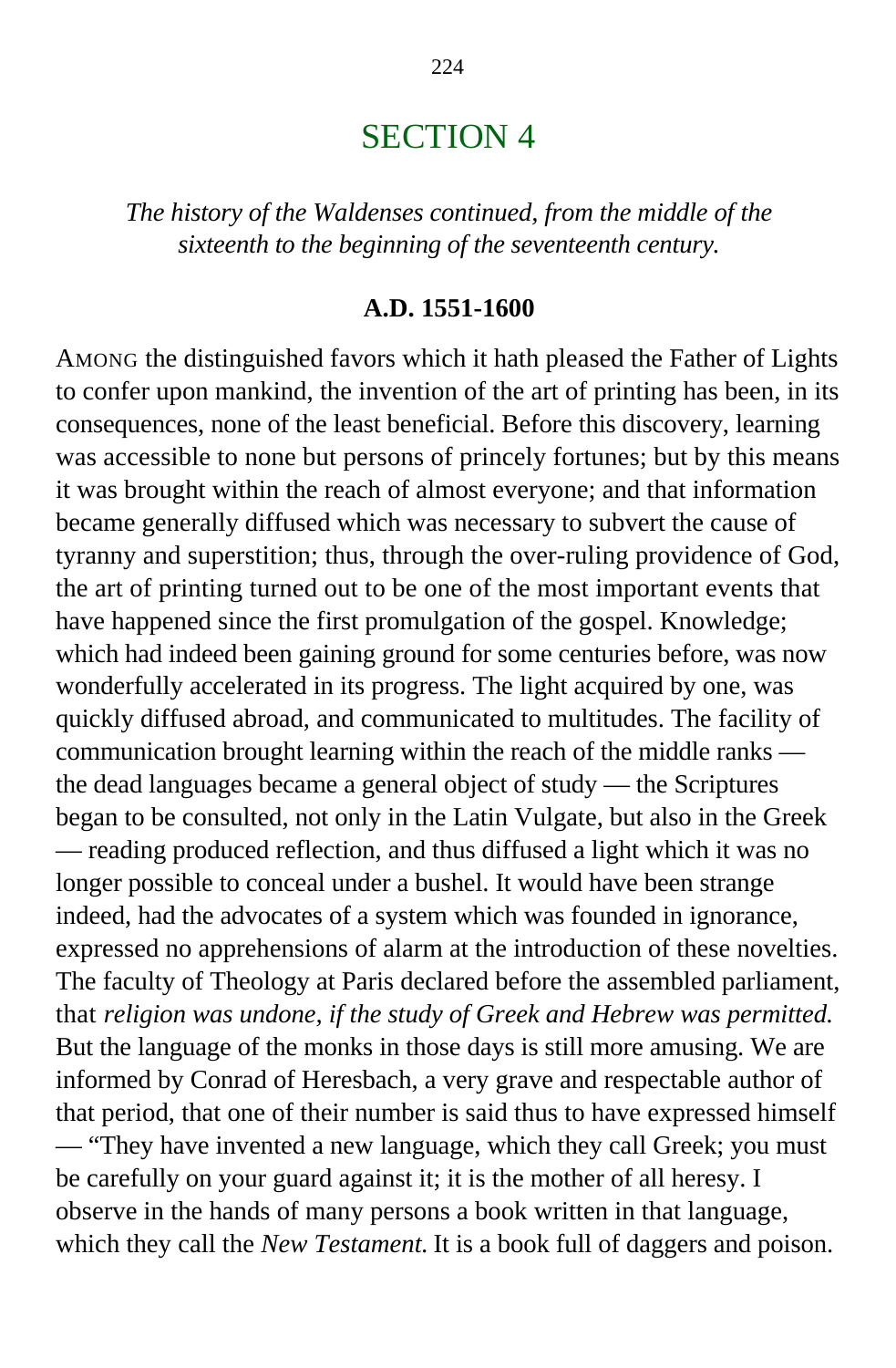As to the Hebrew, my dear brethren, it is certain that all those who learn it immediately become Jews."[1](#page-412-0)

The art of printing, which originated with John Guttenberg, a citizen of Mentz, was first attempted by him at Strasburg, from 1436 to 1440. His efforts which were, no doubt, at first very rude and indigested, had been greatly matured by skill and experience in the course of a century; and consequently, about the year 1535, we find the Waldenses of Piedmont anxious to avail themselves of it with a view to a more general circulation of the word of life. Hitherto they had been obliged to confine themselves to manuscripts; and, *in the Waldensian tongue,* they seem not to have generally possessed an entire version of the whole Bible, but the New Testament only, and some particular books of the Old. They now, however, contracted with a printer at Neufchatel, in Switzerland, for an entire impression of the whole Bible in French, for the sum of fifteen hundred crowns of gold. An elaborate preface, somewhat too declamatory for a publication of that kind, was prefixed by Robert Olivetan, who appears to have been one of their number, and who professes to have translated it for the use of the churches. Both Perrin and Sir Samuel Morland affirm this to have been the first French Bible that was printed and published; and on their authority I had so stated the fact in the first edition of this work. But on consulting Du Pin on the Canon, I am now convinced that this is a mistake. The words of the latter are, "The first edition of the French Bible, [printed] in the year 1530, is to be seen in the French king's library; the second of the year 1534, is larger, and extant in the libraries of St. Germain de Prez, and of St. Geneviese. These two editions are prior to that of Robert Olivetan, [which was] the first done by the Protestants in the year 1535."[2](#page-412-0)

The works of Luther, of Calvin, and others of the reformers, beginning about this time to be in general use, they sent Martin Gonin, one of their number, to Geneva, to procure a supply of such books as he should think calculated to promote the instruction of the people. But on his journey he was unfortunately apprehended under suspicion of being a spy: and a discovery being made that he was a Waldensian, he was sent for safety to Grenoble, and there thrown into prison. The inquisitors having been made acquainted with the case, he was, by their advice, cast into the river Lyzere, during the night, for this important reason, as given by the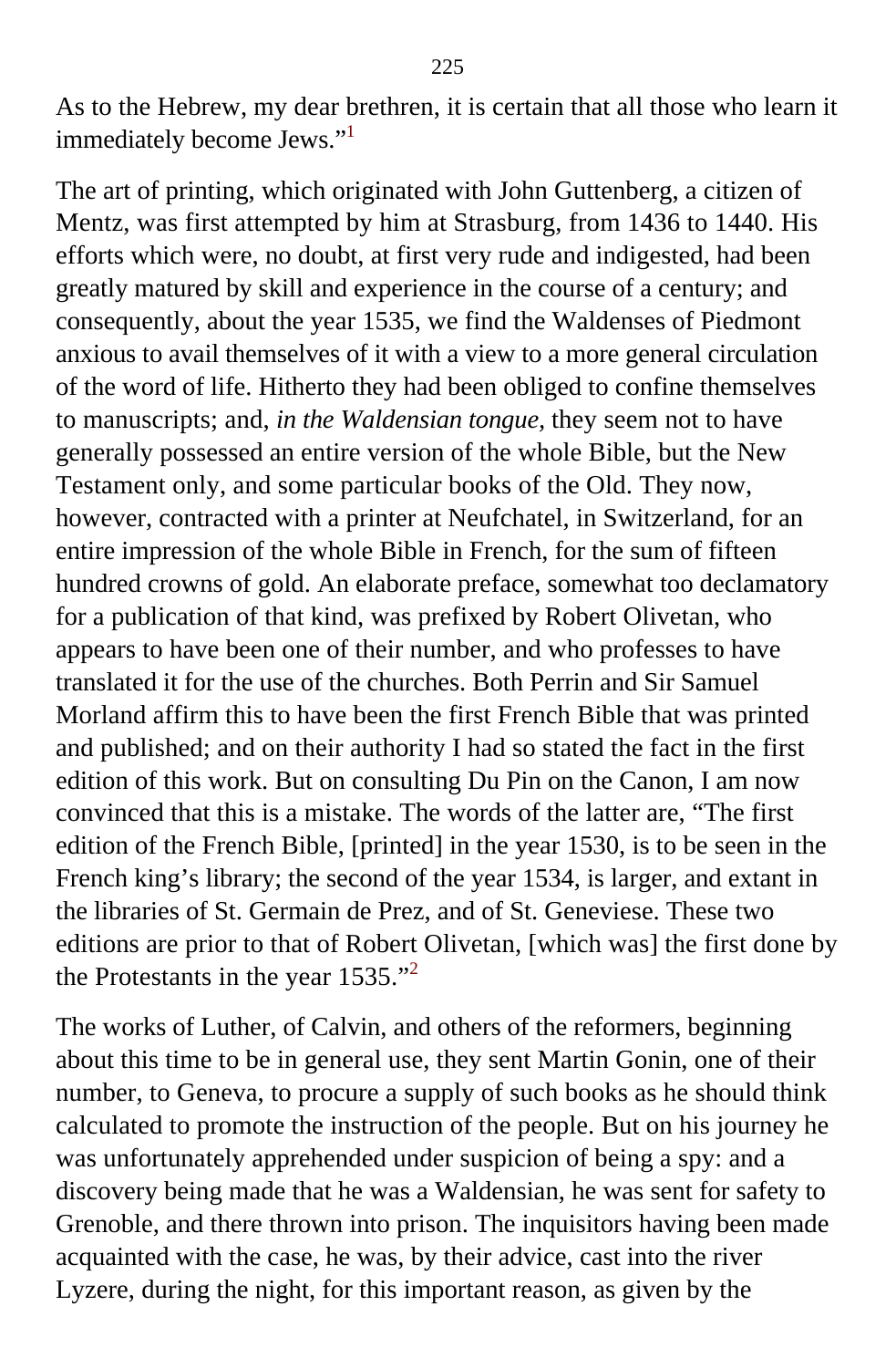# inquisitor, that *it was not expedient the world should hear him declare his* faith, lest those who heard him should become worse than himself.<sup>[3](#page-412-0)</sup>

It was formerly noticed, that in the year 1560, the Waldenses in Calabria formed a junction with Calvin's church at Geneva. The consequence of this was, that several pastors or public teachers went from the neighborhood of Geneva to settle with the churches in Calabria. It seems probable that this circumstance had contributed to revive the profession in Calabria, or at least had brought the Waldenses more into public notice than they had hitherto been; and it spread an alarm among the Catholics, which reached the ears of pope Pius IV. Measures were, therefore, immediately taken for wholly exterminating the Waldenses in that quarter; and a scene of carnage ensued, which in enormity has seldom been exceeded. Two monks were first sent to the inhabitants of St. Xist, who assembled the people, and by a smooth harangue, endeavored to persuade them to desist from hearing these new teachers, whom they knew they had lately received from Geneva; promising them, in case of compliance, every advantage they could wish: but, on the other hand, plainly intimating that they would subject themselves to be condemned as heretics, and to forfeit their lives and fortunes, if they refused to return to the church of Rome. And at once to bring matters to the test, they caused a bell to be immediately tolled for mass, commanding the people to attend. Instead of complying, however, the Waldenses forsook their houses, and as many as were able fled to the woods, with their wives and children. Two companies of soldiers were instantly ordered out to pursue them, who hunted them like wild beasts, crying, *Amassa, Amassa;* that is, kill, kill! and numbers were put to death. Such as reached the tops of the mountains, procured the privilege of being heard in their own defense. They stated, that they and their forefathers had now for several ages been residents of that country — that during all that period their lives and conversation had been irreproachable — that they ardently wished to remain there, if they should be allowed to continue unmolested in the profession of their faith, but that if this were denied them, they implored their pursuers to have pity on their wives and children, and to permit them to retire, under the providence of God, either by sea or land, wherever it should please the Lord to conduct them — that they would very cheerfully sacrifice all their worldly possessions rather than fall into idolatry. They therefore, entreated in the name of all that was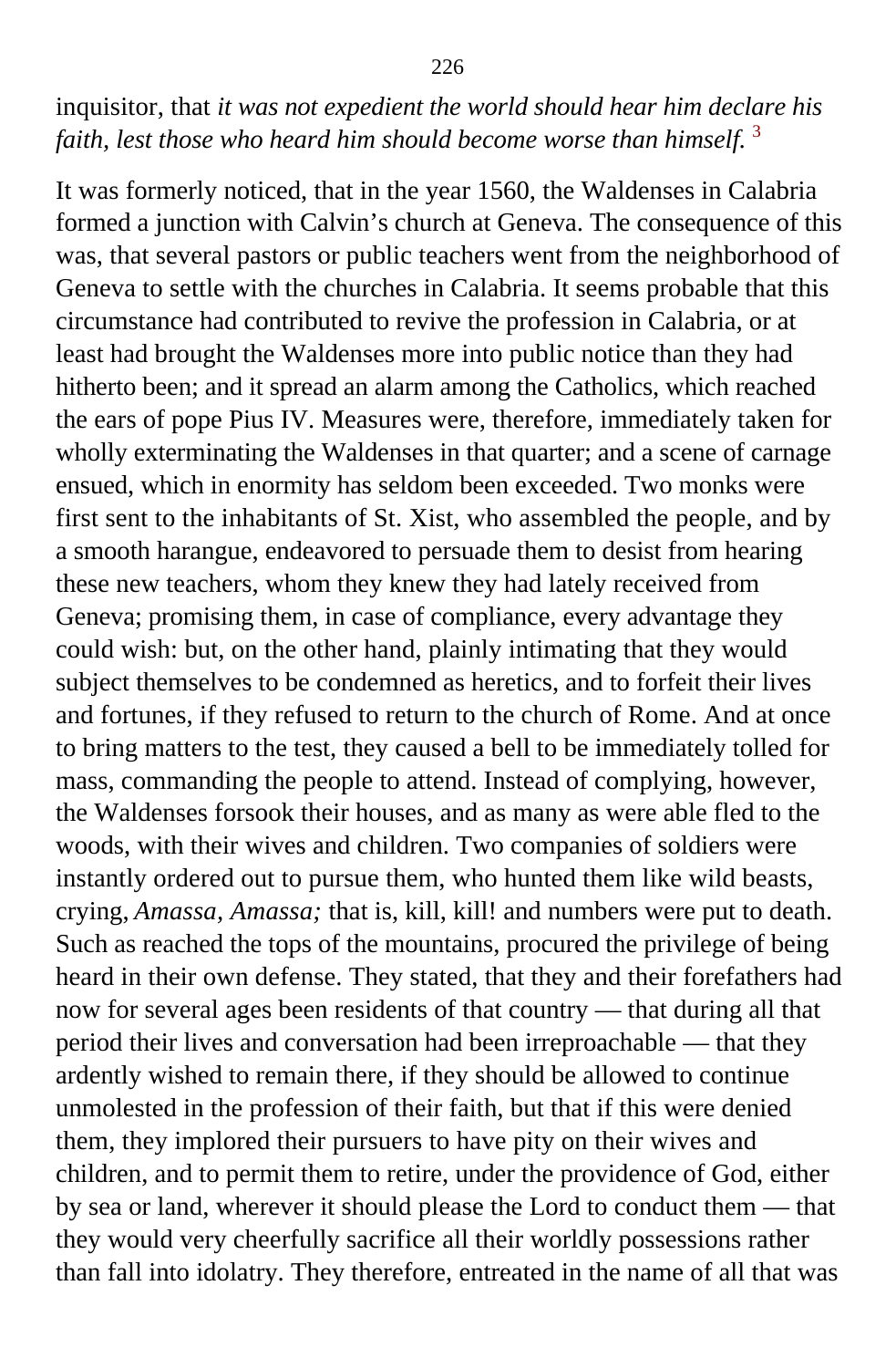sacred, that they might not be reduced to the necessity of defending themselves, which if they were compelled to do, must be at the peril of those who forced them to such extremities. This expostulation only exasperated the soldiers, who immediately rushing upon them in the most impetuous manner, a terrible affray ensued, in which several lives were lost, and the military at last put to flight.

The inquisitors, on this, wrote to the Viceroy of Naples, urging him to send them some companies of soldiers, to apprehend certain heretics of St. Xist and de la Garde, who had fled into the woods; at the same time apprising him that by ridding the church of such a plague, he would perform what was acceptable to the pope and meritorious to himself. The viceroy cheerfully obeyed the summons, and marched at the head of his troops to the city of St. Xist, where, on his arrival, he caused it to be proclaimed by sound of trumpet, that the place was condemned to fire and sword. Proclamation was at the same time made throughout all the kingdom of Naples, inviting persons to come to the war against the heretics of St. Xist, and promising as a recompense the customary advantages. Numbers consequently flocked to his standard, and were conducted to the woods and mountains whither the Waldenses had sought an asylum. Here they chased them so furiously, that the greater part were slain by the sword, and the rest, wounded and destitute, retired into caverns upon the tops of the rocks, where they perished by famine.

Having accomplished their wishes on the fugitives from St. Xist, they next proceeded to la Garde, and apprehended seventy persons who were brought before the inquisitor Penza, at Montauld. This merciless bigot caused them to be stretched upon the rack, with the view of extorting from them a confession of adultery and other abominable practices too filthy to be mentioned; in no one instance of which did he succeed, though their tortures in many instances were so violent as to extinguish life. A person of the name of Marson was stripped naked and beat with rods, then drawn through the streets and burnt with fire-brands. One of his sons was assassinated, and another led to the top of a tower where a crucifix was presented to him, with a promise, that if he would salute it his life should be spared. The youth replied, that he would rather die than commit idolatry, and as to their threats of casting him headlong from the tower, he preferred that his body should be dashed in pieces on the earth, to having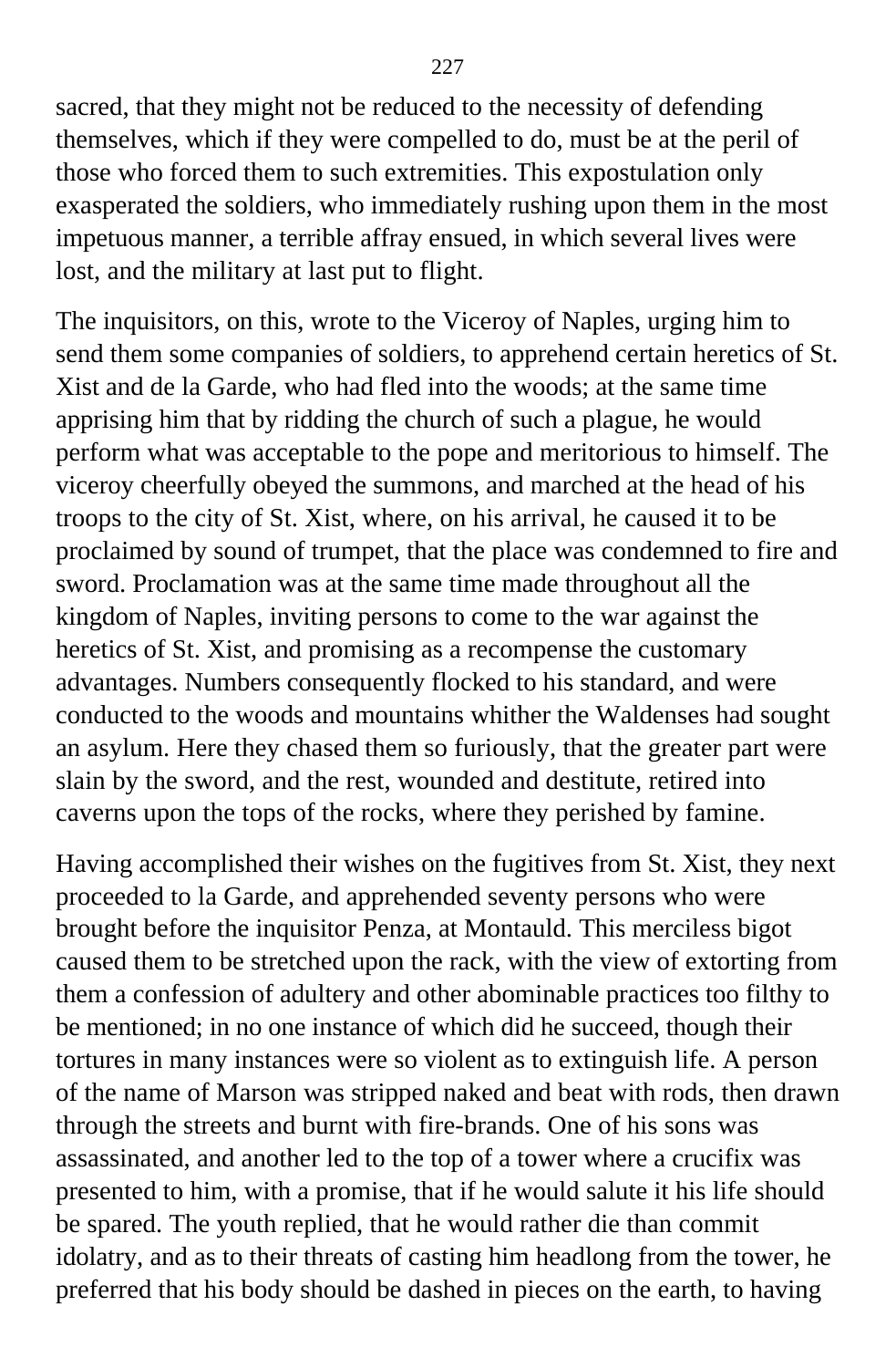his soul cast into hell for denying Christ and his truth. The inquisitor, enraged at his answer, commanded him instantly to be precipitated, "that we may see," said he, "whether his God will preserve him."

Bernardine Conde was condemned to be burnt alive. As they led him to the stake, a crucifix was put into his hands, which he threw to the ground. The enraged inquisitor sent him back to prison, and to aggravate his torture he was first smeared over with pitch and then committed to the flames. The same inquisitor Penza caused the throats of eighty of them to be cut, just as butchers slaughter their sheep; their bodies were afterwards divided into four quarters, and the public way between Montauld and Castle Viller, for the space of thirty miles, was planted with stakes, and a quarter of the human frame stuck upon each of them. Four of the principal inhabitants of la Garde, viz. James Fermar, Anthony Palomb, Peter Jacio, and John Morglia were, by his order, hanged, in a place called Moran; but they met their deaths with surprising fortitude. A young man, of the name of Samson, defended himself dexterously for a length of time against those who came to apprehend him; but being wounded, he was seized and led to the top of a tower, where he was commanded to confess himself to a priest then present, before he was cast down. This, however, he refused, adding that he had already confessed himself to God, on which he was cast headlong from the tower. The following day the viceroy, walking at the foot of the tower, saw the unhappy youth still alive, but anguishing in tortures, having nearly all his bones broken. The monster kicked him on the head, and said, "Is the dog yet alive? give him to the hogs."

This is only a specimen of the brutal outrages that were carried on at this time against the Waldenses in Calabria; but the reader will, probably, think it quite sufficient. Pope Pius IV was so resolutely bent upon ridding the country of them, that he afterwards sent the Marquis of Butiane to perfect what was left undone, with a promise that if he succeeded in clearing Calabria of the Waldenses, he would give his son a cardinal's hat. He, indeed, found but little difficulty in effecting it; for the inquisitorial monks and Viceroy of Naples had already put to death so many, transporting others to the Spanish galleys, and banishing all fugitives, selling or slaying their wives and children, that not much remained for the marquis to accomplish.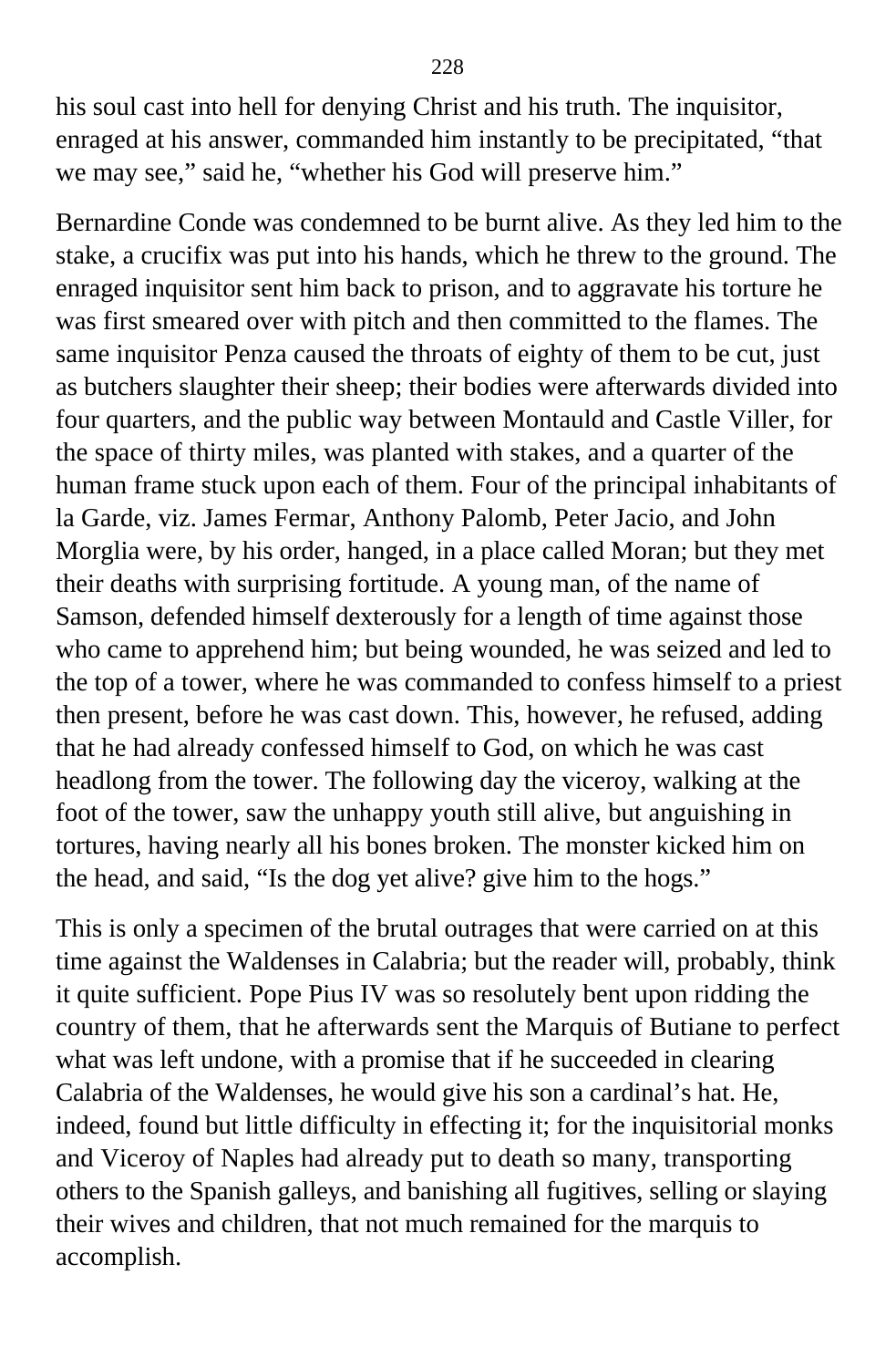Of their pastors, Stephen Megrin was imprisoned at Cossence, and literally starved to death. Lewis Pascal was conveyed to Rome, and there condemned to be burnt alive. As this man had been remarkable for his zeal, and the confidence with which he had maintained the Pope to be antichrist, he was reserved as a gratifying spectacle for his holiness and the conclave of cardinals, who were present at his death. But such was the address which Pascal delivered to the people, from the word of God, that the Pope would gladly have wished himself elsewhere, or that Pascal had been dumb and the people deaf! The account that is given us of his dying behavior, can scarcely fail to remind one of the case of the martyr Stephen; and his ardent zeal in the cause of Christ, added to his fervent supplications to the throne of grace, deeply affected the spectators, while the pope and cardinals gnashed their teeth through rage.

Such was the end of the Waldenses of Calabria, who were wholly exterminated: for if any of the fugitives returned, it was upon the express condition that they would in all things conform themselves to the laws of the church of Rome. $4$ 

About this time, Francis I king of France, obtained possession of the whole country of Piedmont by conquest, and regulated its affairs by means of its parliament at Turin. The Pontifical chair was then filled by Paul III who plied the parliament so sedulously to proceed against these pernicious heretics, the Waldenses, that the recent scenes of France were now re-acted in Piedmont; numbers of the Waldenses being committed to the flames. Happily these things were, in a great measure, new among them. They, therefore, presented an address to the king, humbly supplicating that they might be indulged with the same privileges under his government, which they and their forefathers had so long enjoyed under the house of Savoy. But Francis turned a deaf ear to their prayer, commanding them to be regulated in the concerns of religion by the laws of the Roman church, or they should be punished as heretics, adding, that he did not burn the followers of Luther in every part of France, to permit a nest of heretics, to rest secure in the bosom of the Alps. They were, therefore, commanded by the parliament to send away their pastors on pain of death; and in their room to receive priests belonging to the catholic church, to conduct their worship and sing masses for them. The Waldenses replied, that in what regarded their religious worship, they could obey no commands which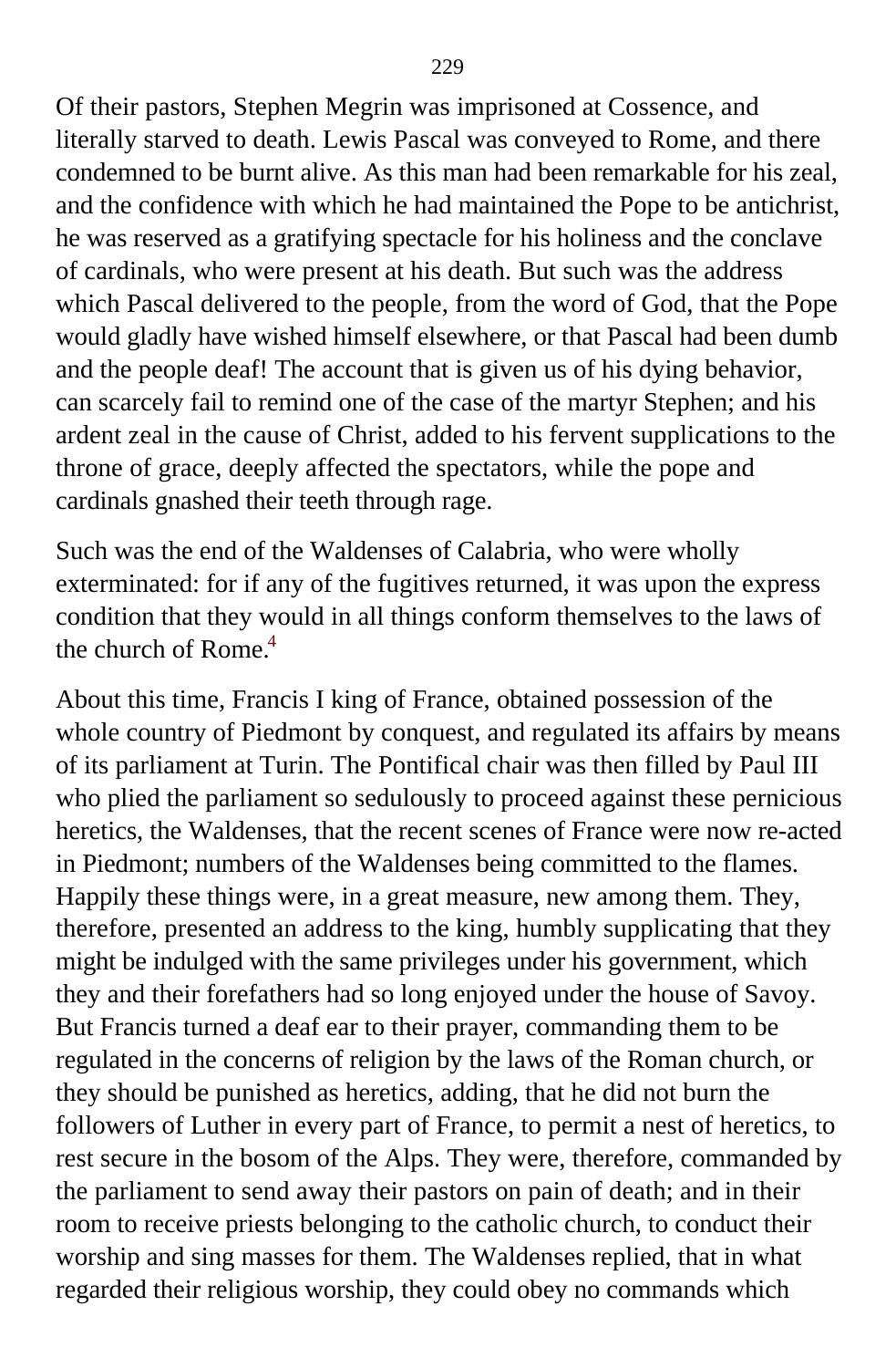interfered with the laws of God, to whom they rather chose to be obedient, in every thing that concerned his service, than to follow the fancies and inclinations of men.<sup>[5](#page-412-0)</sup>

But the multiplicity of important concerns which, at that critical juncture, engaged the king's attention, not permitting him to prosecute his measures against the Waldenses, the parliament relinquished the matter to the court of Inquisition, who committed to the flames as many as they could apprehend. In the year 1555, several were burnt, in the Castle Yard at Turin, and among others, Bartholomew Hector, a bookseller, who, by his admirable fortitude under his sufferings, his holy conversation, and fervent prayers to God, so deeply affected the spectators, that he drew tears from their eyes, and the language of compassionate sympathy from their lips.

Not long after this, the parliament of Turin, resolving to second, by every means in their power, the efforts of the inquisitors, appointed a person of the name of St. Julian, president, and sent him throughout the valleys, armed with the king's authority, and accompanied by an assessor, to compel the Waldenses either to conform to the church of Rome or to put them to death; promising to render their agents every assistance they might require, either to reduce to obedience, or exterminate them.

On their arrival at Perouse they issued a proclamation in the name of the king, commanding every one of the inhabitants to attend mass on pain of death. From thence they proceeded to Pignerol, where they summoned several persons to appear before them, and drew up indictments, probably with the view of terrifying the Waldenses; but not finding these methods to succeed to their expectations, they next had recourse to a new and more alluring expedient. St. Julian had brought with him several monks from the valley of Angrogne, one of whom he caused to preach before a large concourse of people. The zealous ecclesiastic labored indefatigably to persuade them to return to the church of Rome, the praises of which he extolled to the skies. The people heard him patiently to the end of his harangue; and then rising up, requested that one of their pastors, who happened to be present, might be indulged with the privilege of making some remarks on the sermon, but the president very prudently declined the proposal. His refusal, however, occasioned such murmuring throughout the auditory, that the president and his monks were petrified with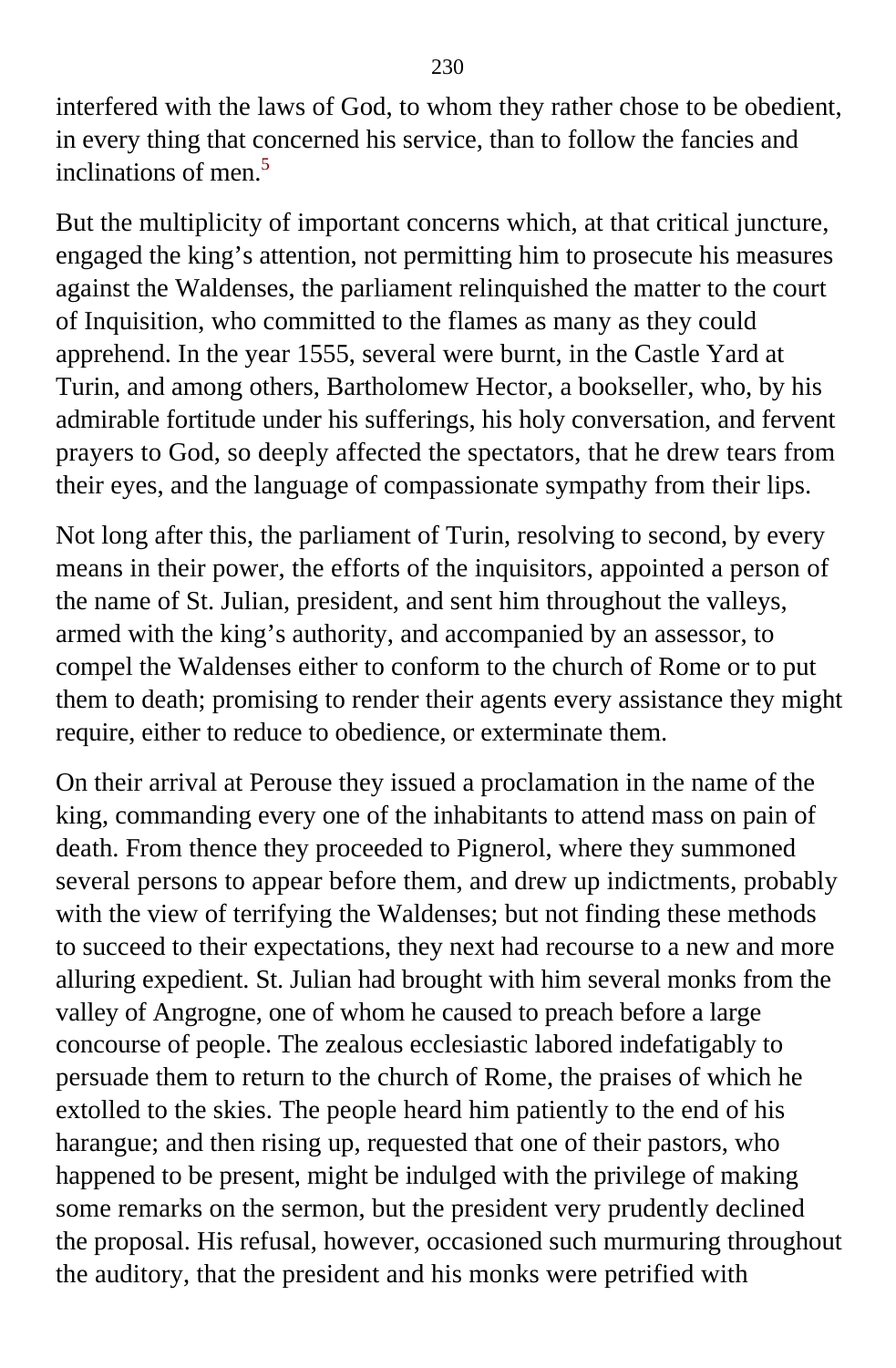astonishment, and took the first opportunity that was afforded them of decently retiring and returning to Turin.

On their arrival they informed the parliament of their proceedings, intimating how difficult it would be to subdue these people by coercive measures; and giving it as their opinion, that, even if attempted, the country afforded such facilities of defending themselves, that, either to reduce them to the obedience of the church of Rome, or to rid the country of them, must be an Herculean task, and performed at the expense of so much blood, that to exterminate them must be the work of a king, and of a king of France too: they, therefore, submitted it to consideration, that it would be prudent to transmit a report of this matter to his majesty, and leave the further prosecution of the Waldenses to his own discretion. This advice was adopted, and a year elapsed before the parliament took any further measures relative to them.

His majesty, however, at length reported his pleasure upon the message of the parliament; and it was, that all his subjects in Piedmont should be compelled to attend mass on pain of corporal punishment and the confiscation of their goods; and St. Julian was again sent to Angrogne to enforce obedience; but the people were still as averse to compliance as ever they had been. They answered that they were not bound to obey such decrees as were inconsistent with their duty to God. He then commanded twelve of the principal persons among them, with all the pastors and all the schoolmasters in the valleys, to surrender themselves prisoners at Turin, there to receive such sentences as should be passed upon them. They returned for answer, that such commands came from men only, and not from God, and that as they could not appear at Turin but at the risk of their lives and of being troubled on account of their religious profession, they declined compliance.

This contumacious behavior inflamed the parliament to the highest pitch. They proceeded against them in the most summary manner, causing all that could be apprehended in Piedmont, and on the confines of the valleys, to be committed to the flames at Turin; and among others a Mr. Jeffrey Varnigle was burnt in the year 1557, in the Castle Yard. He was attended by an immense concourse of spectators, upon whom his death made a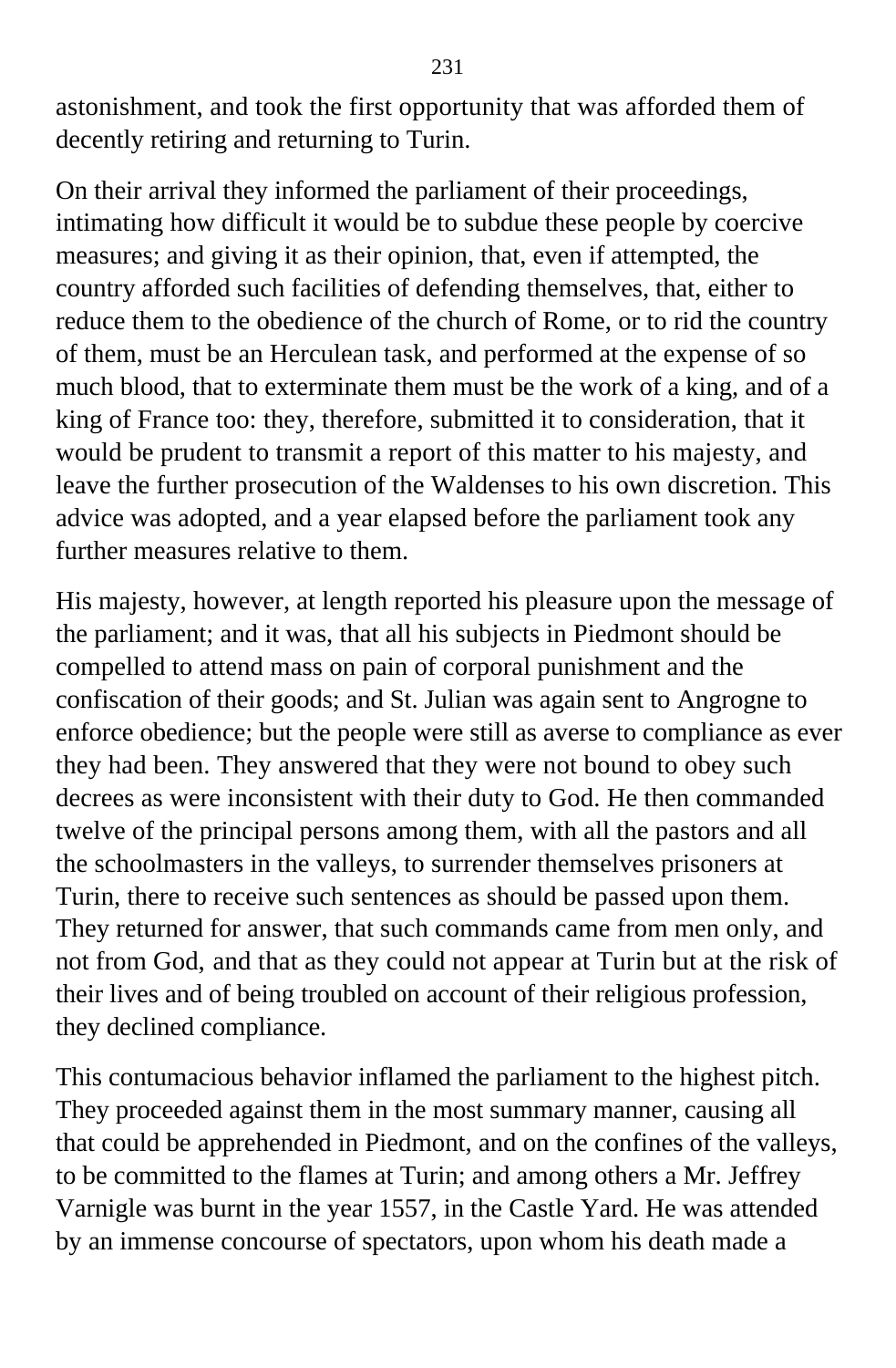strong and lasting impression; his fervent piety and resignation to the will of God tending greatly to confirm and establish their own minds.

While these things were in progress, Francis was removed from the stage of life, and his son Henry II raised to the throne. The protestant princes of Germany, now moved with compassion for the poor persecuted Waldenses, interceded for them with Henry, entreating him to permit them the same religious privileges which their forefathers had enjoyed from generation to generation. And their application was not without success, for they continued unmolested until peace was concluded between France and Spain, in the year 1559, at which time Piedmont was again restored to the Duke of Savoy.

No sooner had the inhabitants of Piedmont become the subjects of Philbert Emanuel, than a most pressing application was made to him by the monks of Pignerol to prosecute the most sanguinary measures against the Waldenses; and the latter, to counteract it, presented a humble petition to their sovereign, in which they informed him they were not ignorant of the many accusations laid against them, nor of the various calumnies that were cast upon them, with the view of rendering them odious to all the princes and monarchs of the Christian world. They then make a bold avowal of their principles as these respected the Christian faith, their readiness to yield obedience to their civil rulers, in everything that did not infringe upon the rights of conscience — their anxious wish to live peaceably with their neighbors; boldly affirming, that though often provoked to it, they had done violence to no man; and in this respect, they challenged any complaint that could be brought against them. They appealed to their published confessions of faith that they were not obstinate in their opinions; but on the contrary ready to receive all holy and pious admonitions that were sanctioned by the word of God; and that they were so far from evading discussion, that, on the contrary, they anxiously desired it. They implore his highness to consider that their religious profession was not a thing of yesterday, as their adversaries falsely reported; but had been the profession of their fathers, grandfathers, and great-grandfathers; yea, of their predecessors of still more ancient times, even of the martyrs, confessors, apostles, and prophets; and they called upon their adversaries to prove the contrary if they were able. Persuaded, therefore, as they were, that their religion was not a human invention, but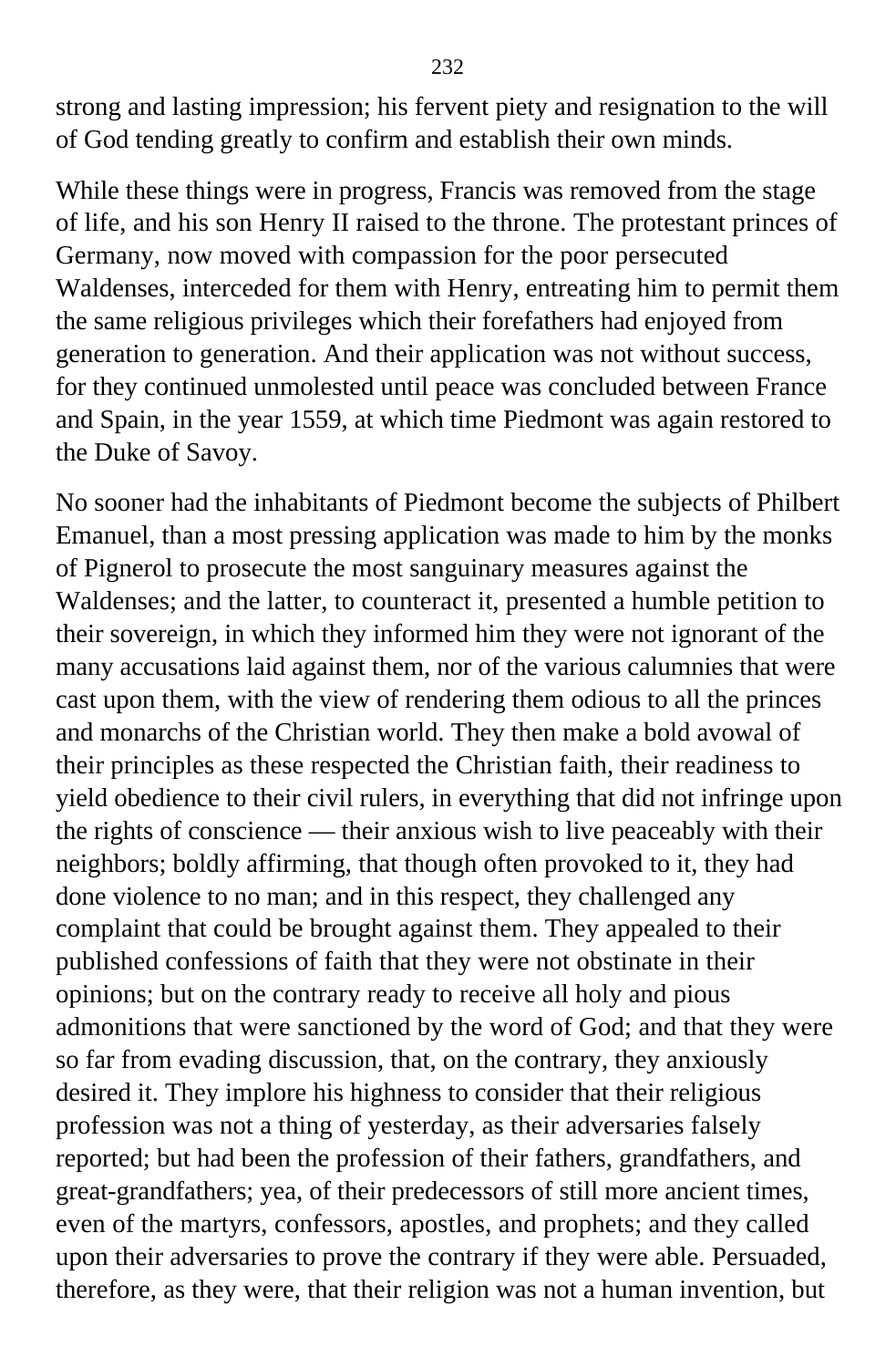founded upon the word of God, which shall remain for ever, they were confident that no human force should be able to extinguish it.

They call to the mind of their prince, the grievous persecutions that for many ages past had been carried on against their brethren, and which had been so far from destroying the sect, that their numbers were increasing daily — an argument, as they remarked, that the work and council was not of men but of God, and consequently not to be destroyed by violence. They remind him, that it is no trifling thing to fight against God; and beseech him to consider well what he is about to undertake, before he embrues his hands in innocent blood. "We shall religiously obey all your highness's edicts," say they, "so far as conscience will permit — but JESUS IS OUR SAVIOR, and when conscience says NAY, your highness knows that it is our duty to obey God rather than man. While we frankly acknowledge the right of Caesar to demand from us what belongs to Caesar, we must also render to God what is due to HIM."

But whether this petition did not arrive in time, or that the duke actually turned a deaf ear to it, it seems that in the year 1561 the inhabitants of the valleys were considerably harassed by the military; in consequence of which they came to the resolution of sending deputies to Turin, to prevail upon the duchess, who was reported to be favorably disposed towards their cause, to intercede for them. In this instance they were more successful. An edict was issued in favor of the Waldenses, bearing date the 5th of June, 1561, granting them the privilege of holding their public assemblies in all the usual places, free from molestation; and that such of them as had been injured by the seizure and confiscation of their property, should have it restored, or receive a compensation for the same.

The following account of this matter, given by Sleidan's Continuator, appears to me of too much importance to be omitted in this place. "There was in Piedmont," says he, "a valley called by the name of Perouse, and St. Martin; inhabited by about fifteen thousand souls, whose ancestors about four hundred years since, had, upon the preaching of Waldo, Speronus, and Arnold, made a defection from the church of Rome, and had, at times, been severely treated for it, by the French, under whom they had been; but by the last treaty they were assigned to the Duke of Savoy. This people about the year 1555, had embraced the Reformation, and had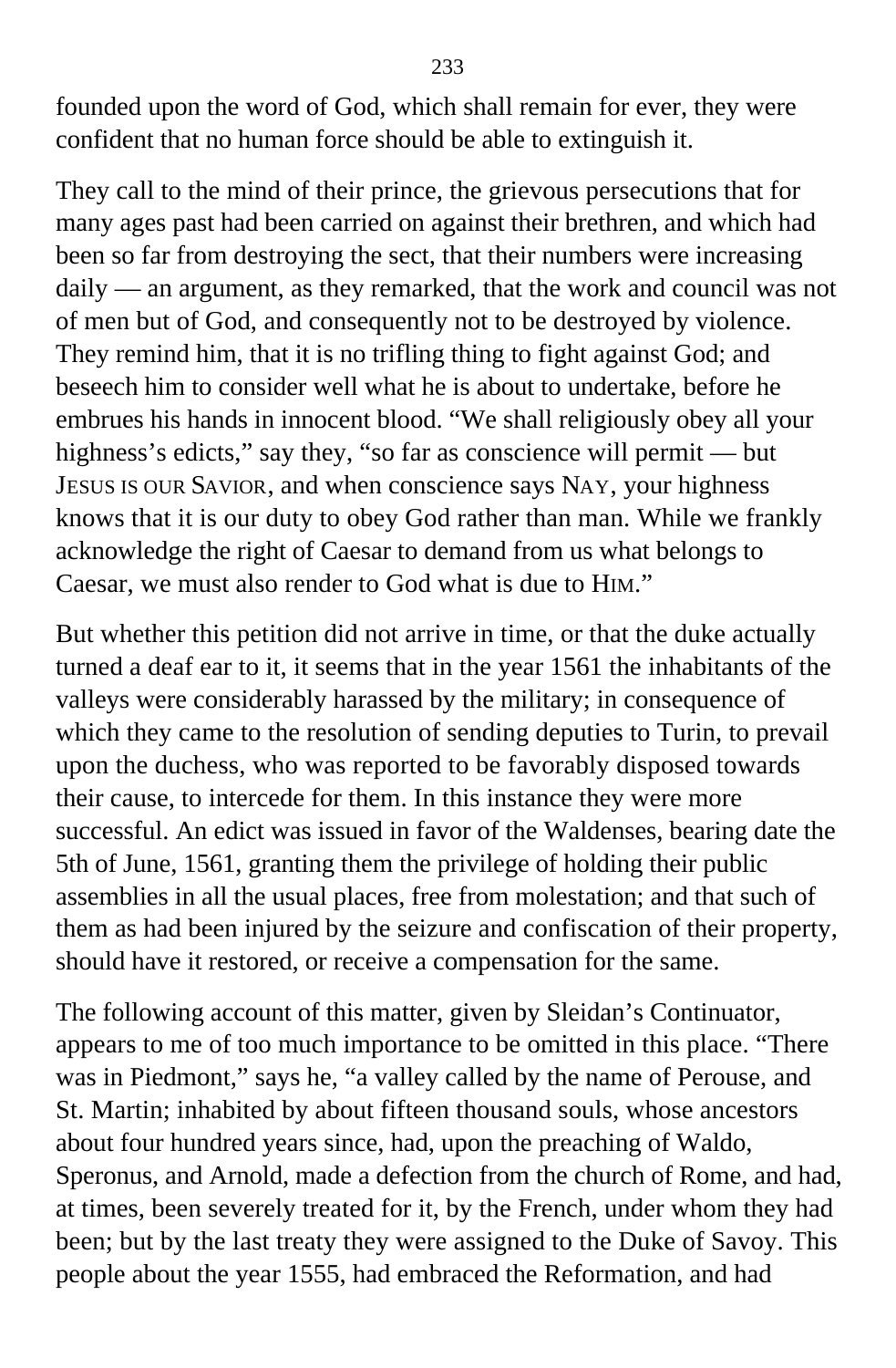suffered it to be publicly preached, though it was forbidden by the council at Turin, which, the year following, sent one of its own members to inquire after the offenders, and to punish them; to whom the inhabitants delivered the confession of their faith; 'Declaring that they professed the doctrine contained in the Old and New Testaments, and comprehended in the Apostles' Creed; and admitted the sacraments instituted by Christ, and the ten commandments, etc. That they believed the supreme civil magistrates were instituted by God, and they were to be obeyed, and that whosoever resisted them, fought against God. They said they had received this doctrine from their ancestors, and that if they were in any error they were ready to receive instruction from the word of God, and would presently renounce any heretical or erroneous doctrine which should be so shown to them.'

"On this a solemn disputation was appointed, concerning the sacrifice of the mass, auricular confession, tradition, prayers and oblations for the dead, and the ceremonies of the church and her censures: all which they rejected, alleging that they were human inventions, and contrary to the word of God. This confession was sent by the Duke of Savoy to the King of France, who about a year after returned an answer, That he had caused it to be examined by his learned divines; who had all condemned it as erroneous and contrary to true religion; and, therefore, the king commanded them to reject the confession and to submit to the holy church of Rome; and if they did not do so, their persons and estates should be confiscated. But they, on the contrary, were resolved to stand by their former confession. They were, therefore, commanded not to admit any teacher who was not sent by the Archbishop of Turin, or the council there; and that if any teachers came among them from Geneva, they should discover or apprehend them, upon pain of death, and loss of all they had. For three years after this, the Waldenses were let alone and no way molested; but this year; 1560, the Duke of Savoy, much against his will and inclination, was drawn by the pope to make war upon them. In the beginning of March, Jean de Carpuignan, and one Mathurim and his wife were apprehended and burnt, and several of the neighboring valleys were plundered, and many of the inhabitants put to death; about sixty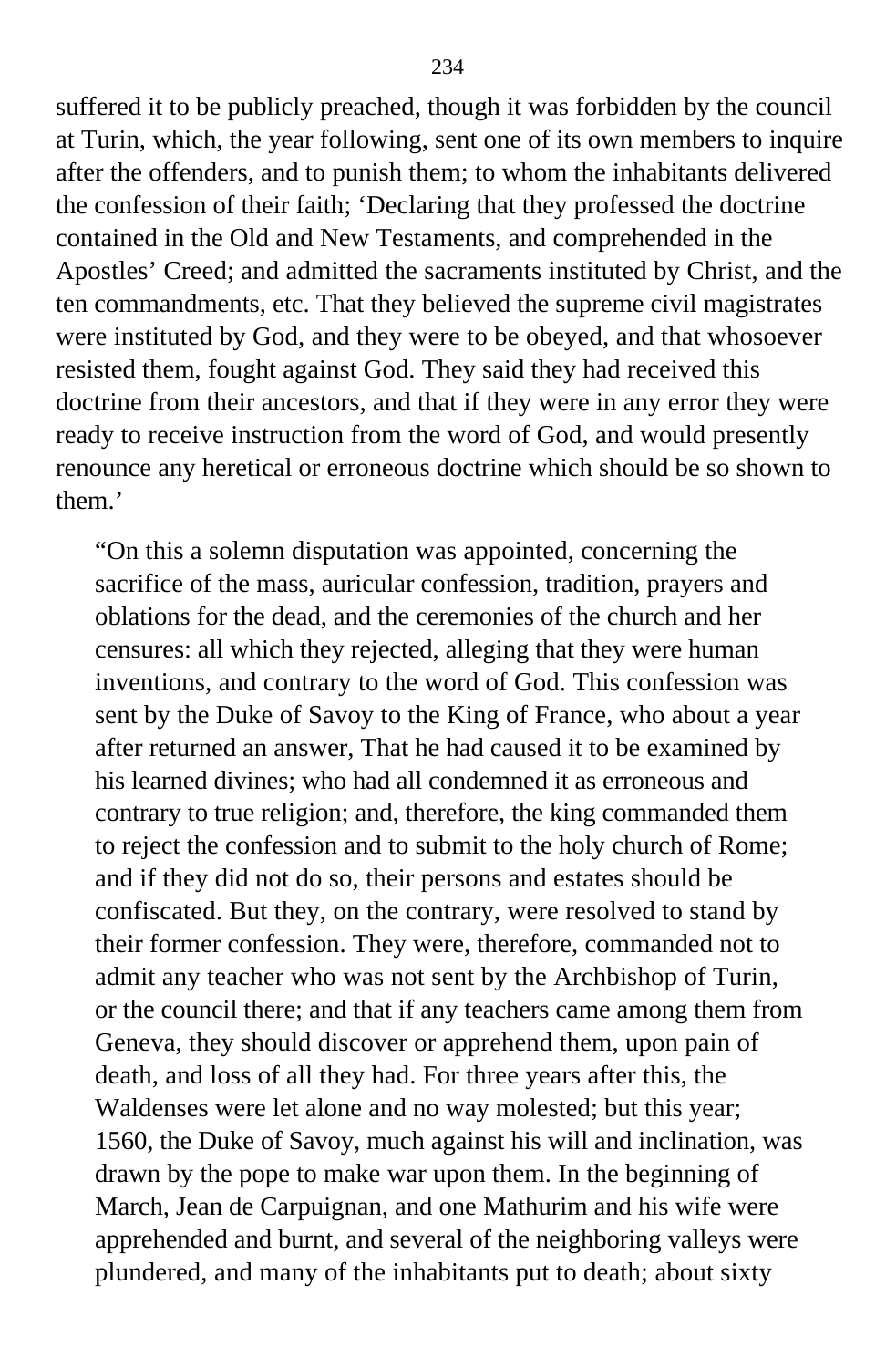were sent to the galleys, and some recanted and professed the Roman Catholic religion. After this, Thomas Jacomel, a Dominican, was sent with one Turbis for his assistant, who was a bloody man, to inquire diligently and severely into all that were suspected; but the nobility interposing, there was no great severity shown. The monks of the abbey of Pignerol, which was seated in the entrance of the valley, on the other side, kept a parcel of soldiers in pay, and entrapping as many of these poor people as they could, as they passed to and fro, they used them very cruelly; and some others of the nobility did the same thing; and a sedition following upon it, they fined the poor inhabitants one thousand six hundred crowns. Upon this a sharp war ensued, which ended in the ruin of the aggressors of the church of Rome.

"The pastor of Perouse was taken and burnt with a slow fire, together with many of his flock, and the inhabitants were despoiled of all they had, and forced to flee to the mountains. Being thus enraged with hard usage, in the month of July, fifty of them set upon one hundred and twenty soldiers belonging to the abbey of Pignerol, put them to flight, and slew the greatest part of them; and about four hundred more of their party coming up, they took the abbey of Pignerol, and delivered all their people which were imprisoned there. In October following, news being brought that the Duke of Savoy was sending an army to destroy them; they resolved, that it was not lawful to take arms against their prince, but that they would take what they could carry away, and betake themselves to the mountains, and there await the good pleasure of God, who never forsakes his own, and can turn the hearts of princes which way he pleaseth. There was not one man amongst them who repined against this decree. In aftertimes they had pastors who taught them otherwise, and told them it was not their prince, but the Pope that they resisted, and that they fought not for their religion, but for their wives and children. The 2d of November the forces of the Duke of Savoy entered their borders, and the soldiers attempting to get above them, they betook themselves to their slings, and maintained a fight against them (though they were but few in number) the space of a whole day,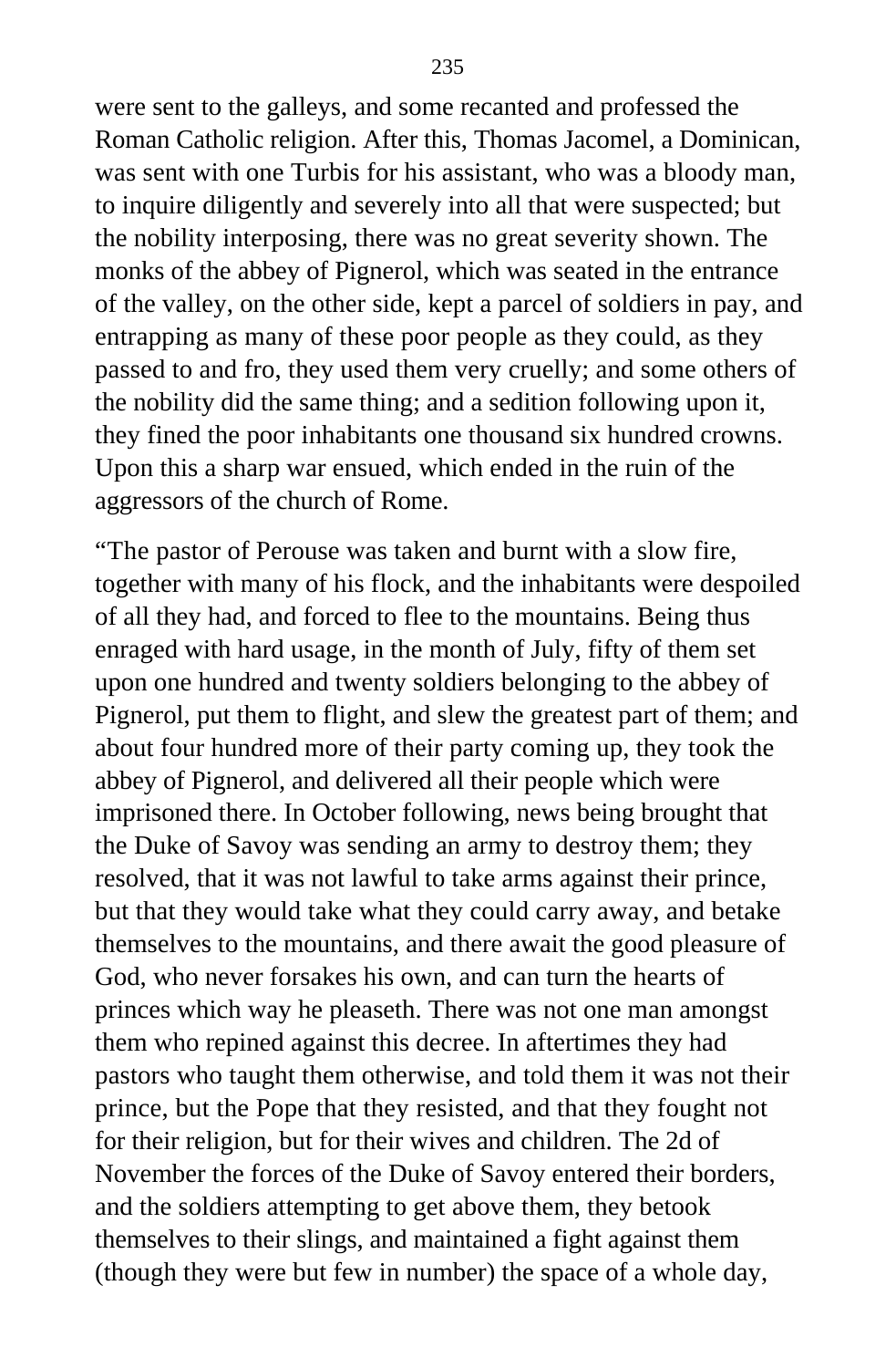with no great loss. At last, the general finding they were not to be forced, gave them leave to petition the Duke of Savoy, 'that they might live in peace, assuring him that nothing but utter ruin could have forced them to take arms against him: for which they humbly implored his highness's pardon, and begging the liberty of their consciences, and that they might not be forced to submit to the traditions of the church of Rome; but might, with his leave, enjoy the religion they had learned from their ancestors.'

"This petition was seconded by the Duchess of Savoy, who was a merciful princess, and had great power over the affections of the Duke. It being ever her judgment that this people were not to be so severely used, who had not changed their religion a few days ago, but had been in possession of it from their ancestors so many ages. Upon this they were to be received to mercy; but the soldiery fell upon them when they suspected nothing, and plundered them three days together. The general seemed to be much concerned at this breach of faith: yet after this they were fined eight thousand crowns, which they were forced to borrow on great usury, and they were also commanded to bring all their arms into the castles which the duke had garrisoned in their country. And at last they were commanded to eject all their pastors (which was submitted to with the tears of their people) that they might avoid the fury of the soldiers. The general pretended not to be satisfied that their pastors were in reality gone, and when they suffered them to search their houses, the soldiers plundered them again, and then burnt their town. There was one town called Angrogne, in a valley of the same name, where the general pretended to show them more favor, and agreed that they should have one pastor left them: but they forced him also to flee into the mountains afterwards, and plundered his house, and all his neighbors, and then enjoined the Sindicks (or chief magistrates) to bring in the pastor; threatening that otherwise they would burn and destroy the whole territory; and when they had so done they withdrew.

"In the mean time their messengers were gone with their petition, mentioned above, to the Duke at Vercelli, where they attended forty days before they could get an audience, and then they were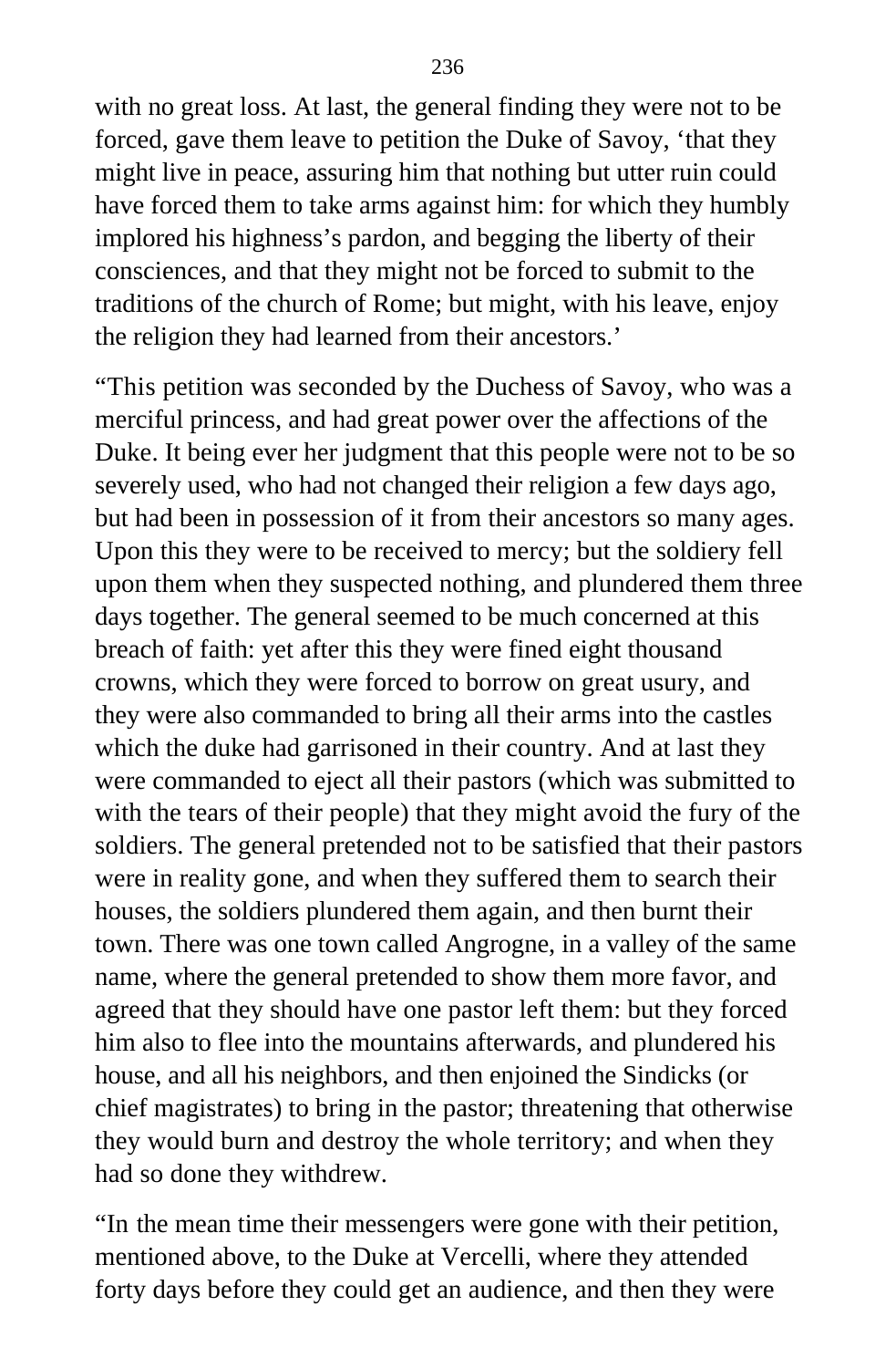forced to promise they would admit the mass; and when the prince had, upon the seterms, forgiven their taking arms against him, they were commanded to ask pardon too of the Pope's nuncio, which at last they did. During their absence, the inhabitants of Angrogne had permitted no sermons but in private, that they might not exasperate the prince, or make the affairs of their deputies more difficult. But they resolved when these were returned to exercise their religion openly, and not to give anything to the maintaining of the soldiers, whether their request was granted or denied.

"In the beginning of January the deputies returned, and when their principals understood what had been done, they wrote to the rest of the valleys to give them an account of it; and desired a public consultation or diet; at which it was resolved that they should all join in a league to defend their religion, which they believed was agreeable to the word of God, professing in the mean time to obey their prince according to the command of God, and that they would, for the future, make no agreement or peace, but by common consent, in which the freedom of their religion should be saved. Upon this they became more confident, refused the conditions offered by the Duke of Savoy, and the promises made by their deputies. And the next day they entered into the church of Bobbio, and broke down all the images and altars, and then marching to Villare, where they intended to do the like, they met the soldiers, who had heard what was done, going to plunder Bobbio, stopped them, and with their slings so pelted them, but they were glad to shift for their lives, and left these reformers to do the same thing at Villare. The captain of Turin attempting to quell this outrage was beaten, and the duke's officers were glad to seek to their pastors for a passport. After this they beat the captain of Turin in a second fight. By this time the whole army drew into the field, and the inhabitants of these valleys not being able to resist them, the soldiers burnt all their towns and houses and destroyed all the people they took. In these broils Monteil, one of the Duke of Savoy's chief officers, was slain by a lad of eighteen years of age; and Truchet, another of them, by a dwarf. The Duke of Savoy had sent seven thousand soldiers to destroy this handful of men; and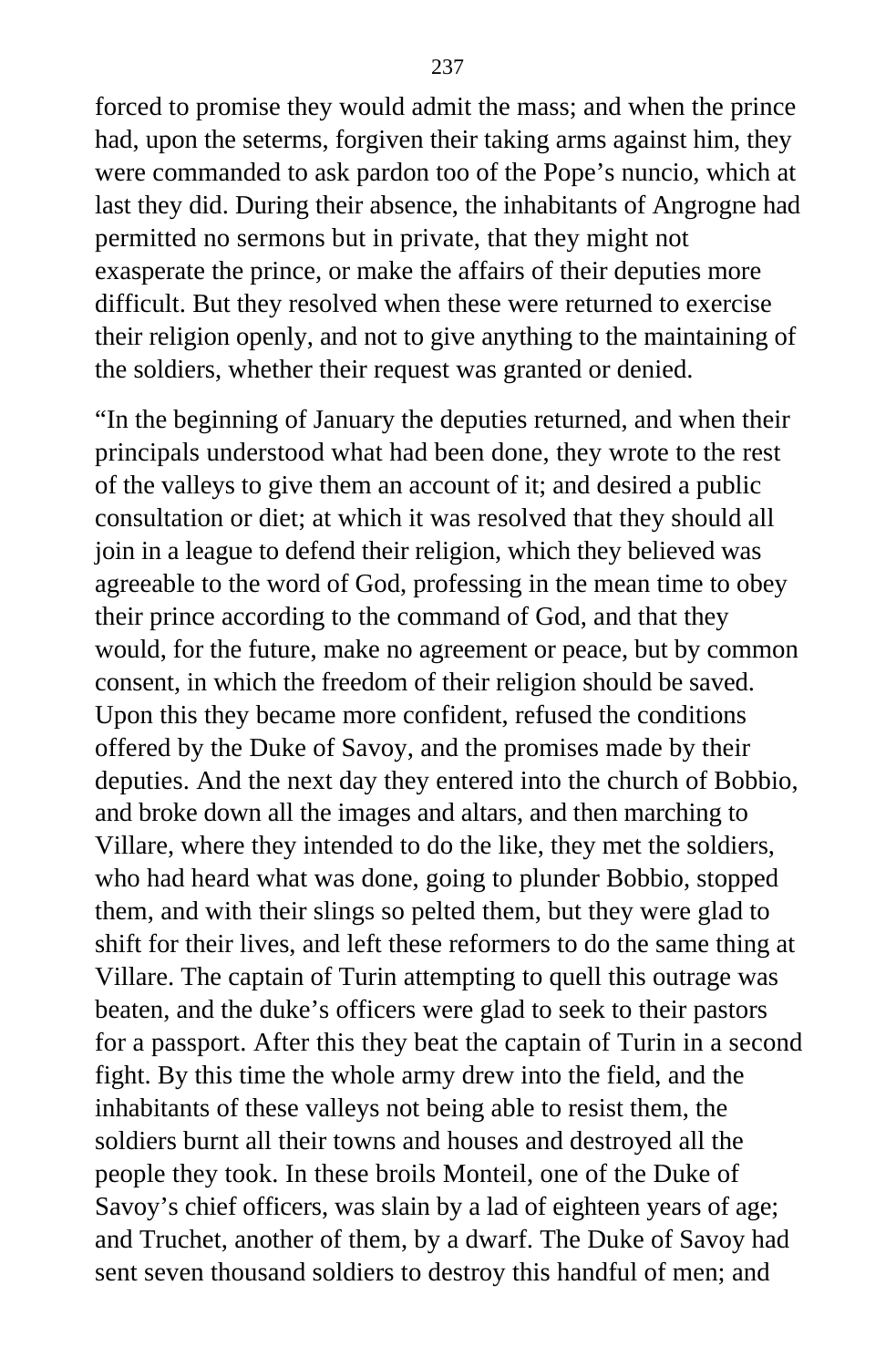yet such was the desperation, and the advantages of their country, that they beat his soldiers wheresoever they met them. And in all these fights their enemies observed that they had slain only fourteen of the inhabitants, and thence concluded that God fought for them. So the Savoyards began to treat for a peace, which at last was concluded to the advantage of these poor despicable people. The duke remitted the eight thousand crowns they were to pay by the former treaty, and suffered them to enjoy their religious liberty: so that he got nothing by this war but loss and shame, the ruin of his people on both sides, and the desolating of his country."<sup>[6](#page-413-0)</sup>

This calm, however, only lasted about four years; for in 1565, at the importunate request of the catholic party, an Edict was issued, enjoining every subject throughout the dominions of the Duke of Savoy, not conforming to the church of Rome, to appear before the magistrates of their several districts, within ten days after its publication, and there either declared their readiness to go to mass, or quit the country in two months. The magistrates were, at the same time, directed to take particular cognizance of such as refused compliance, and to transmit information thereof to his highness.

The protestant princes of Germany, having received information of this tremendous blow, which now threatened the Waldenses, very humanely interposed with the Duke, for the purpose of warding it off. The Elector Palatine of the Rhine, in particular, addressed a letter to him, which he transmitted by the hands of one of his counselors. I regret that its length, (for it occupies seven pages in folio) renders its entire insertion here impracticable; but some judgment may be formed of the noble sentiments that it breathes throughout from the following extracts:

 — "I plainly see," says the Elector Palatine, "whither the designs of your highness's counsels tend. It is to drag these poor people to prison, and there, by means of torment, to constrain them to confess some treason, that so a pretext may be afforded for destroying all the churches of the valleys, as seditious, and to condemn them as disturbers of the public peace. But let your highness recollect, that there is a God in heaven, who not only beholds the actions of men, but who also tries their hearts and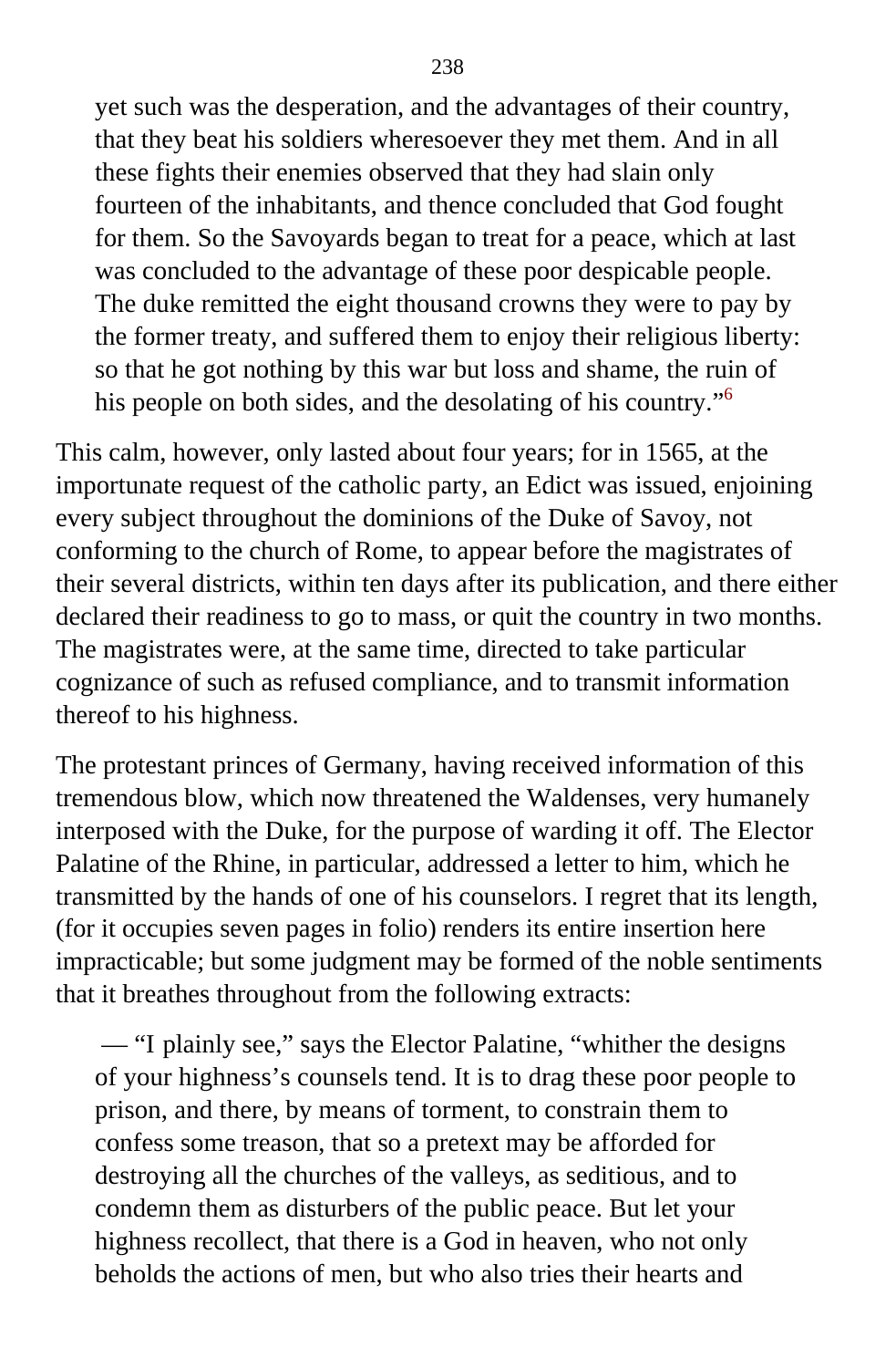reins, and to whom all things are naked and open. Let your highness beware of willfully fighting against God, and of persecuting Christ in his members; for though he may bear it for awhile, to try the patience of his saints; he will, nevertheless, in the end, chastise the persecutors of his churches and people with horrible punishments. Let not your highness suffer yourself to be abused by the persuasions of the Papists, who may possibly promise you the kingdom of heaven, and eternal life, as a reward, in case you banish, imprison, and exterminate your subjects. But the infliction of cruelties and inhuman actions, are not the highway to the kingdom of heaven — there must be some other found out. Your highness may see what success has attended the last forty years of persecution. What advantage have those, who called themselves Catholics, derived from all the fires, swords, gibbets, prisons, tortures, and banishments which they have exercised in Germany, England, France, and Scotland! No; the history of both the Jews and the primitive Christians, abundantly shows that in the concerns of religion the power, authority, or severity of men availed nothing. Do we not find that those who have persecuted, banished, or delivered up unto death, the Christians, have been so far from gaining any thing thereby, that, on the contrary they have increased their number, inasmuch that it has become a proverb — 'The ashes of the martyrs are the seed of the Christian church.' In this respect the church resembles the palm tree, which the more it is weighed down, the loftier it rises. — Be assured, that true religion is nothing else than a firm and settled persuasion of the existence of God, and of his will, as revealed in his word, imprinted on the mind by the Holy Spirit, which having once taken root, cannot easily be eradicated by tortures and torments — for those who are the subjects of it, will sooner endure the worst that can befall them, than embrace any thing which appears to them contrary to religion and godliness.

"By the grace of God, evangelical truth now shines in such splendor, that the errors and deceits of the Bishop of Rome and all his clergy, are sufficiently known in a manner by all men; nor must the Pope think, henceforward, to abuse the world as he has done in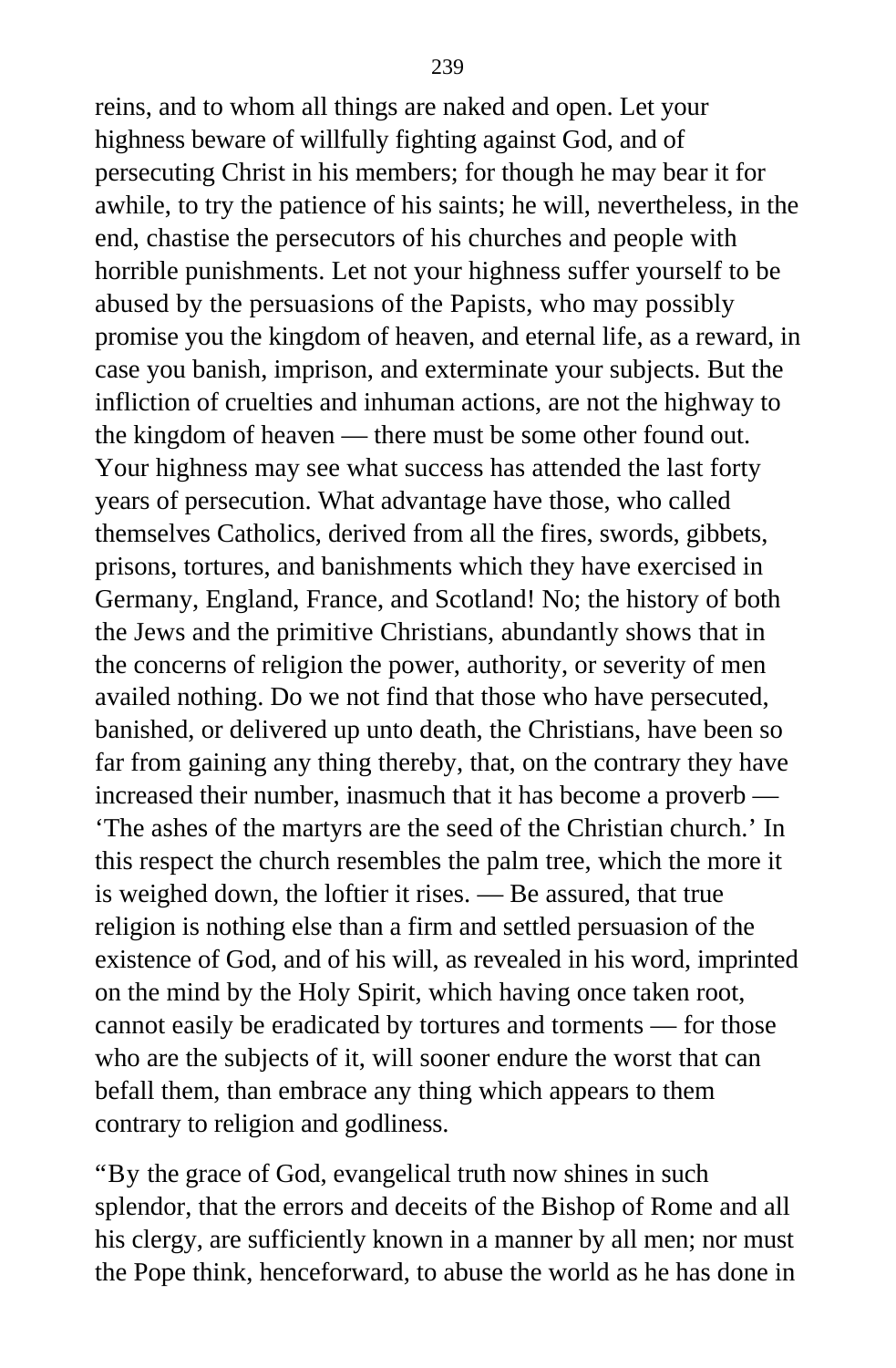former times. I, therefore, beseech your highness, whom I understand to be of a sweet and gentle disposition, that you would lay these things to heart, and not further molest these poor people for the sake of their religion, nor refuse them the free exercise of it, but rather allow them the liberty of assembling in public for the worship and service of God; in doing which you will readily discover the falsehood of the charges brought against them by their adversaries, and have a proof of their loyalty and obedience. Your highness is not ignorant what evils were brought upon France by their violence, in banishing and persecuting [the Christians there,] what a flame was raised, which in a manner consumed the whole kingdom, and what ruin ensued, *all which has been appeased by one single edict, granting liberty of conscience;* the result of which is, that the most entire peace and tranquillity reigns among them, though they profess different forms of religion. And, indeed, the plain truth is, that if your highness, out of complaisance to the Bishop of Rome, the cardinals, prelates, and others who are interested in the Roman religion, are resolved still to continue to persecute these poor people, you will unquestionably experience the same evils that have come upon other kingdoms. Nothing that is violent is of long duration; and we must not always follow the wolf into the wood. Poverty and hunger are no inconsiderable torments, nor is it an easy thing to lead so long and miserable a life in exile, when deprived of one's goods and estates. It is the height of injustice and misery to be compelled to submit to the tyrannical yoke of the Bishop of Rome, and to be prohibited worshipping God according to his word. And it is wholly intolerable for good and faithful subjects to be accused as rebels or seditious persons.

"I learn, not without much grief, that scarcely any thing has yet been done in regard to the things which your highness promised my JUNIUS by word of mouth,<sup>[7](#page-413-0)</sup> and that those poor wretches *who are kept in the galleys on account of their religion,* whose names he delivered in to your highness, are yet detained; from which I plainly perceive that these are the doings of your highness's counselors, who are carried away with deadly hatred against our religion, of which I have proof, not merely by hearsay, but in the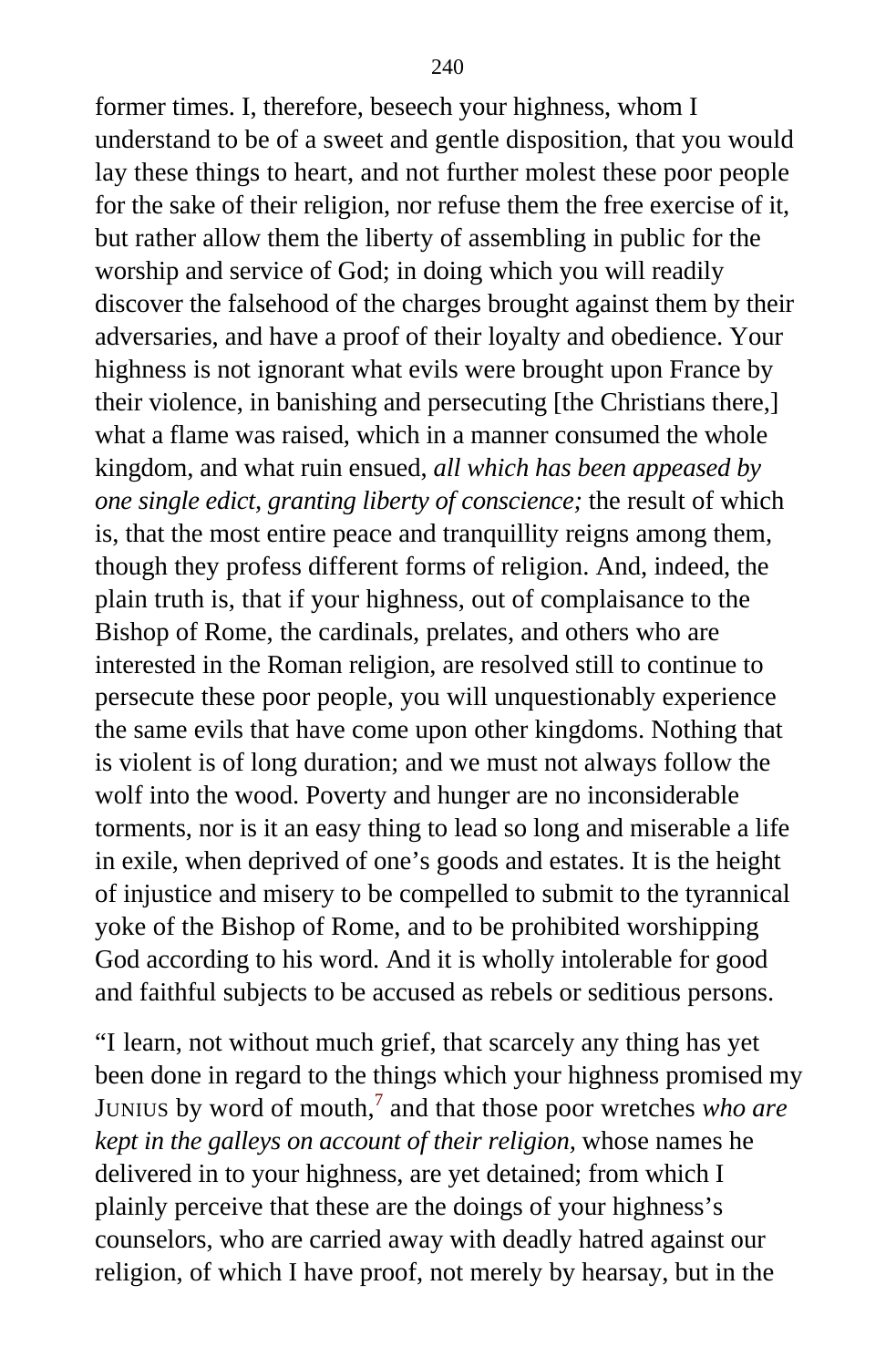actual case of two who have been lately banished. But let me tell you in a word, that this severity is neither well-pleasing to God nor man, nor is it the way to bring men to the true knowledge of God, which must be done by persuasion and an appeal to the Scriptures — not by persecution. Your highness may probably tell me, that our religion has been long condemned — but I ask, by whom, and how? By him who has violated and corrupted all rights, human and divine, making himself both party and judge, and who has lately, at the Council of Trent, confirmed all his idolatries, and all the superstitions and abuses that have been introduced into the church. Let your highness carefully examine the Holy Scriptures, and you will find this to be the case. Never suffer yourself to be deluded by those deceivers, who maintain their idolatries and superstitions merely to serve their own bellies, and that they may lead the lives of epicures. Let your highness well consider, that you must one day appear before the tribunal of Christ, to give an account of the souls of your subjects, and where it will avail you nothing to say, "I thought so," or, "I esteemed it to be so," God has revealed his will in his word, and it is his pleasure that we should follow the same without turning either to the right hand or to the left. The word of God is also clear and plain; let your highness only hear and embrace it, and you will easily find out the truth. I say all this, as one who wishes well to your highness's soul, as much so indeed as I do to that of my own, and I pray the Lord incessantly that it may please him to enlighten your understanding, and call you home to his true light, that you may discern truth from falsehood, and that thus having a knowledge of the horrible abuses of the church of Rome, you may serve God in sincerity and truth.

"I therefore beseech your highness to give us a pledge of that esteem which you have for us, by delivering those poor people which are now in the galleys, and recalling those that have been recently banished by the senate of Savoy, as you promised my JUNIUS and myself, by your letters. Have compassion upon so many wandering exiles, deprived of all their property and effects. Call them home, and restore them to their houses and habitations: and grant both to them, and to the other inhabitants of your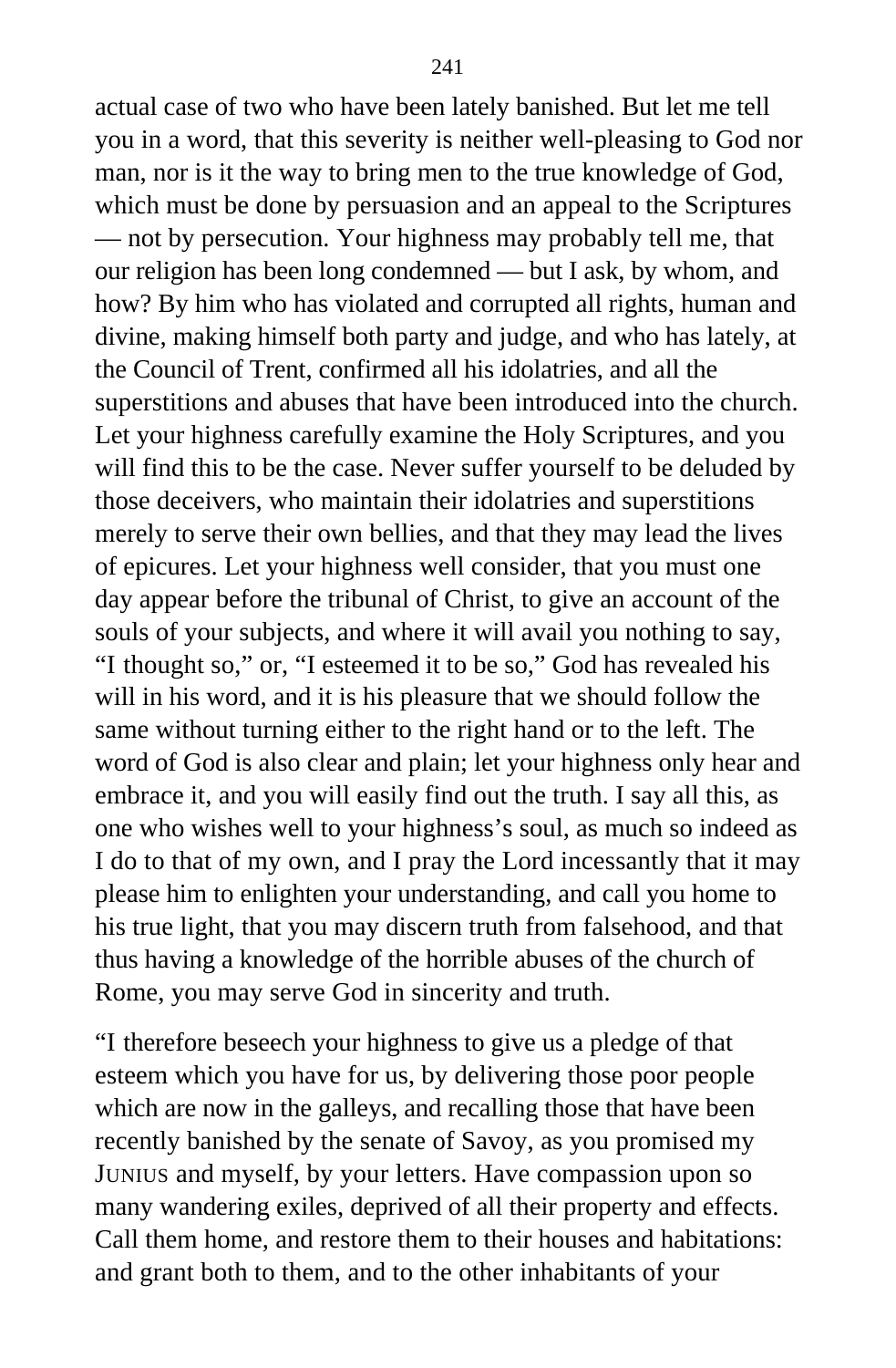highness's country, the public exercise of their religious worship, which *they esteem more necessary than their daily food.* Absolve such of these poor people of the valleys as have been falsely accused, that so they may all live in peace and tranquillity under your highness's government. Make such articles of peace with them as may be preserved inviolate — support them in the quiet exercise of that religion which you have permitted them, and defend them in the same, bridling and restraining the bitter hatred which their governor Castrocaro exercises towards them; and warn him to molest them no more for the future, as he has hitherto done; enjoin upon him that he refrain from falsely imputing to them crimes and accusations, by means of which he thinks to varnish over his tyranny; for such things are altogether unsuitable to the office of a magistrate and a governor, who ought to be a father to those that are committed to his charge. Do not render yourself an instrument to the Pope and his creatures, of gratifying their insatiable desires to spill the blood of Christians. Countenance not their cruelty and inhumanity against those who are in no wise perverse, but real Christians, and who have nothing more at heart than to serve God purely and uprightly under your highness's government, to whom they are ready to yield all that obedience and fidelity which is your due, and to lay themselves out (their property, their persons, and their lives, if necessity calls for them) for your service. The great and all-powerful God guide and govern your highness by his Holy Spirit, and preserve and defend you long in health and safety.<sup>[8](#page-413-0)</sup>

This letter, which breathes throughout the spirit of genuine Christianity, will be found, by those who bestow proper attention upon it, to throw much light upon the state of the Waldenses in Piedmont, at the middle of the sixteenth century. For while it gives us the most favorable view of their peaceable, prudent, and exemplary conduct, it unmasks the perfidious and cruel proceedings of the catholic party towards them, and the distresses and afflictions with which they were perpetually harassed, on account of their profession. It appears to have had the happiest effects upon the Duke; and, supported as it was, by the personal application of the Duchess, who is said to have been "a pious and virtuous princess," it bridled the fury of the governor Castrocaro, and averted the dreadful storm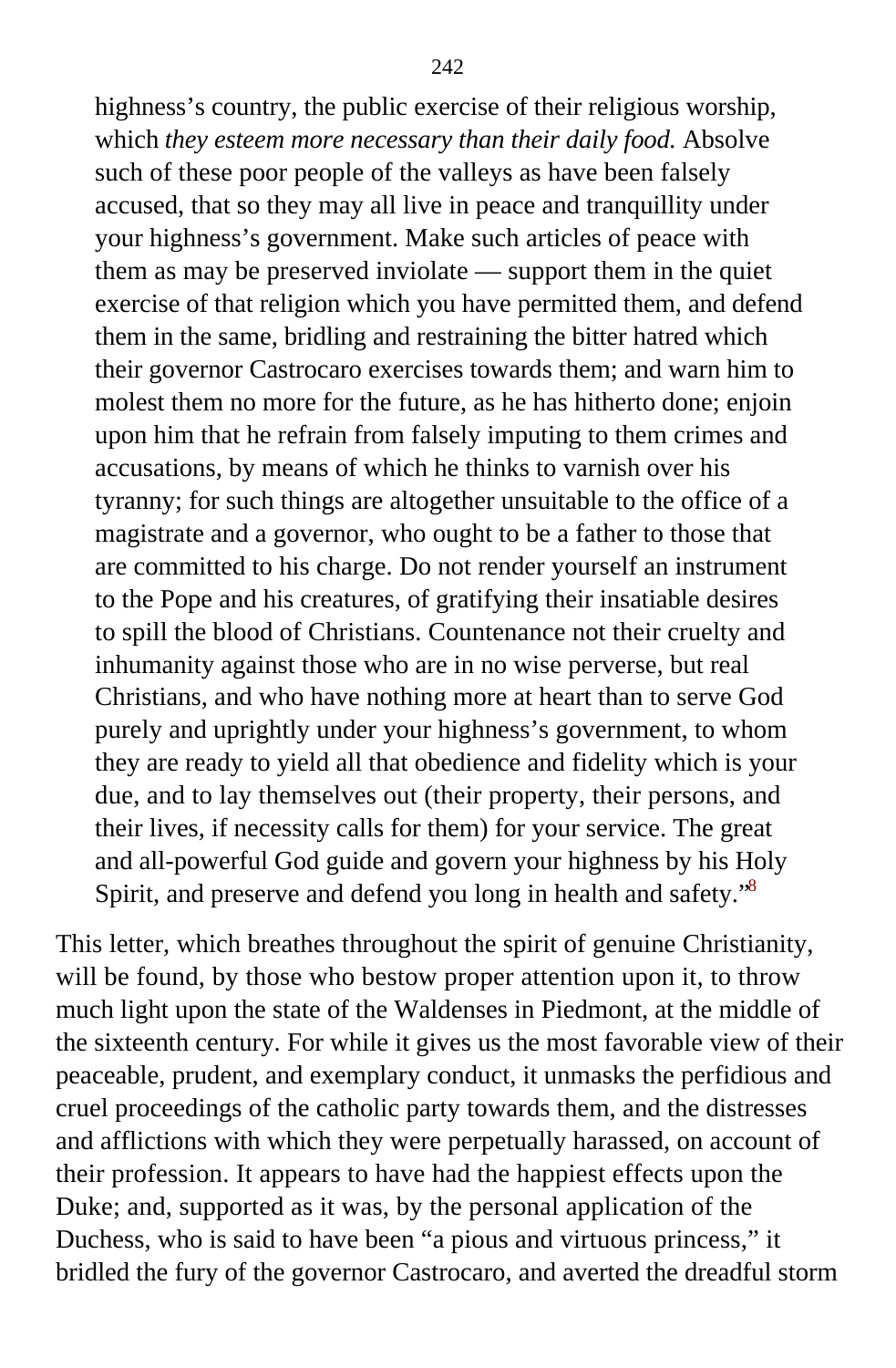which hung over them. They appear to have enjoyed peace until the year 1571, at which time the rage of this inhuman governor again burst forth. The Duke, at that instant, had been drawn in to join several of the princes of Europe, in a league offensive against the Protestants; which he had no sooner done, than he began to molest his protestant subjects in the valleys. He first of all forbade them to hold any correspondence with the Waldenses of Dauphiny, on pain of death. And next they were forbidden to assemble in any synod or council, unless it were in the presence of the intolerant Castrocaro. These things sufficiently indicated the gathering of another storm; but the Duchess again humanely interposed, and with effect; for she procured the continuance of their privileges; and, indeed, during her life, she remained as it were a sanctuary and place of refuge for the members of the churches of Piedmont, whenever they found themselves assailed by their adversaries.

In the following year, 1572, the dreadful massacre of the Huguenots, on St. Bartholomew's day, took place at Paris, and several of the other cities of France. No sooner had the news of this reached Castrocaro, than he prepared himself for similar exploits in Piedmont: and so terrific was the attitude in which he placed himself, that the Waldensian brethren thought it necessary to retire, with their wives, and children, and moveable effects, to the tops of the mountains and other places of real or faneled security. But God who has the hearts of all men in his hands, and who, at his pleasure, restrains the wrath of men, on this occasion disposed the heart of the Duke to befriend them. The massacres that had taken place in France filled him with disgust and horror; 'and so far was he from allowing the governor to act a similar part towards *his* subjects, that he caused a proclamation to be issued, commanding those who had left their habitations to return to their own houses, promising that they should sustain neither danger nor injury thereby; and they found him true to his word, for, from that time to the death of the Duchess, which took place on the 19th of October, 1574, they suffered but little inconvenience.

After the death of this amiable lady, however, the Popish party came forth, like lions out of their dells, and sought, by all possible means to destroy the Waldenses; but the kind providence of God raised them up friends, from time to time, who interceded on their behalf with the Duke, whose heart seems to have been gradually and increasingly inclined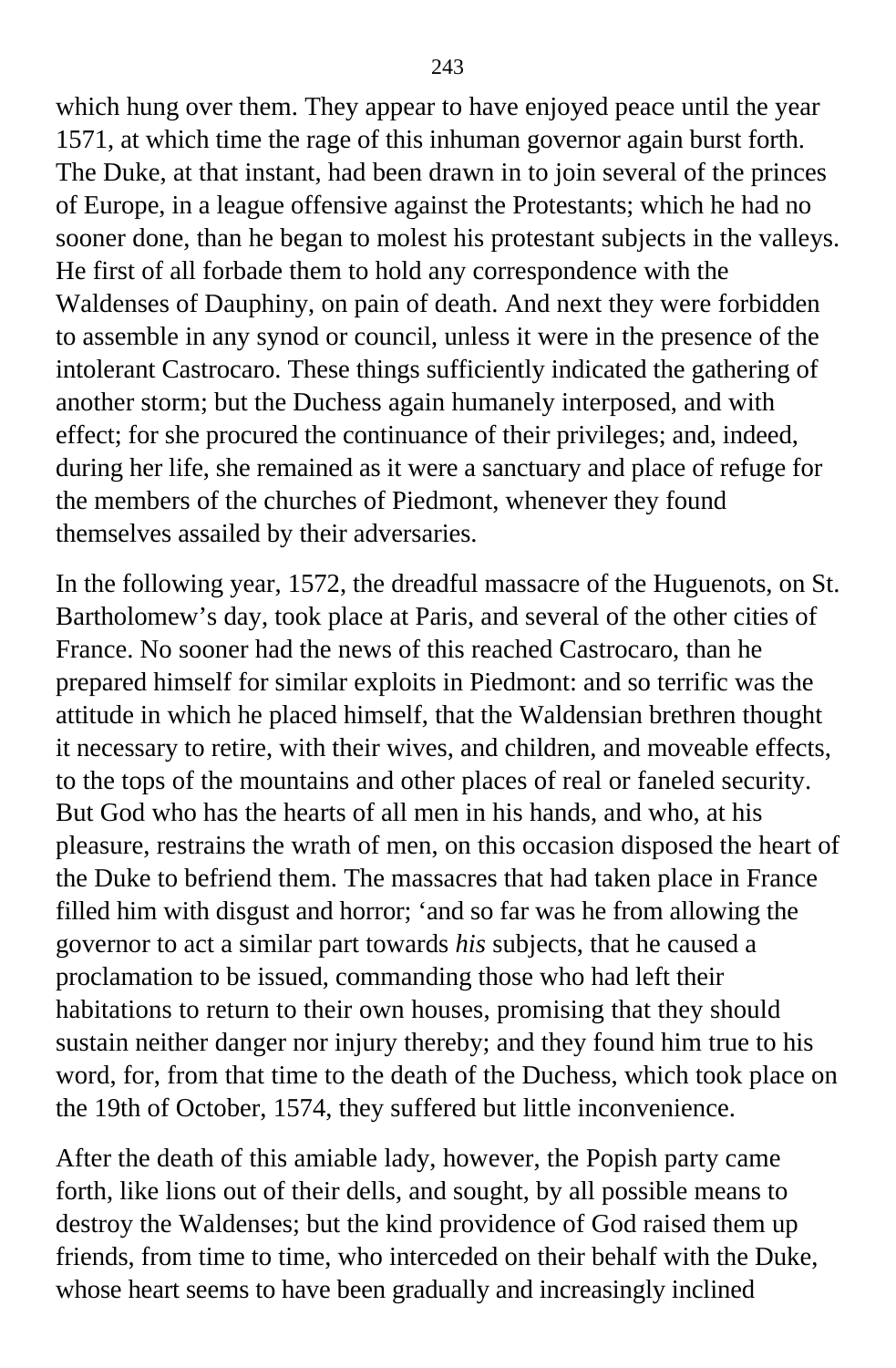towards them; for he continued to treat them with much gentleness and moderation from that time until the period of his own death, which happened on the 30th of August, 1580.

The late duke was succeeded in the government of the country by his son Charles Emanuel, upon whose accession to the throne a trifling contest about territory arose between him and a French prince, which was near involving the Waldenses in a dilemma. The young Duke had seized upon the marquisate of Saluces, on which Monsieur de l'Esdiguieres, by way of retaliation, marched his army, and seized the valleys of Piedmont. When the *fracas* was over, a rumor was spread abroad that the Waldenses had taken the oath of fidelity to the King of France, and that the Duke displeased with that part of their conduct, had formed the resolution of extirpating all the Protestant churches in his dominions. There does appear to have been some truth in the latter part of this representation; for, some members of the Duke's council actually proposed the thing, but it was overruled by the wiser and greater part of the members, and it met with a stern repulse from the Duke himself. The Waldenses, however, thought it expedient to appoint their deputies to wait upon him, which they did at Villaro, assuring his highness of their loyalty and fidelity to his government, and supplicating a continuance of his favor and protection. His answer, which was made in the presence of a great number of his lords and courtiers was calculated to revive their drooping spirits. "Only be faithful to me," said the Duke, "and I shall not fail to be a good prince, nay, a father to you. And as to your liberty of conscience and the free exercise of your religion, I shall be so far from introducing any innovations into those liberties which you have enjoyed to the present time, that *if any offer to molest you, have your recourse to myself, and I shall effectually relieve and protect you."*

This certainly was a very remarkable declaration, especially when we consider that it came from one who professed himself a member of the church of Rome. But it was spoken in the presence of many persons of high consideration, and in the most condescending manner; and it proved eminently conducive to the interests of the Waldenses. It countervailed the threats of their implacable adversaries, and kept them in check; and such, with occasional interruptions indeed from the catholic party, sometimes by secret stratagems, and at others by open force, continued their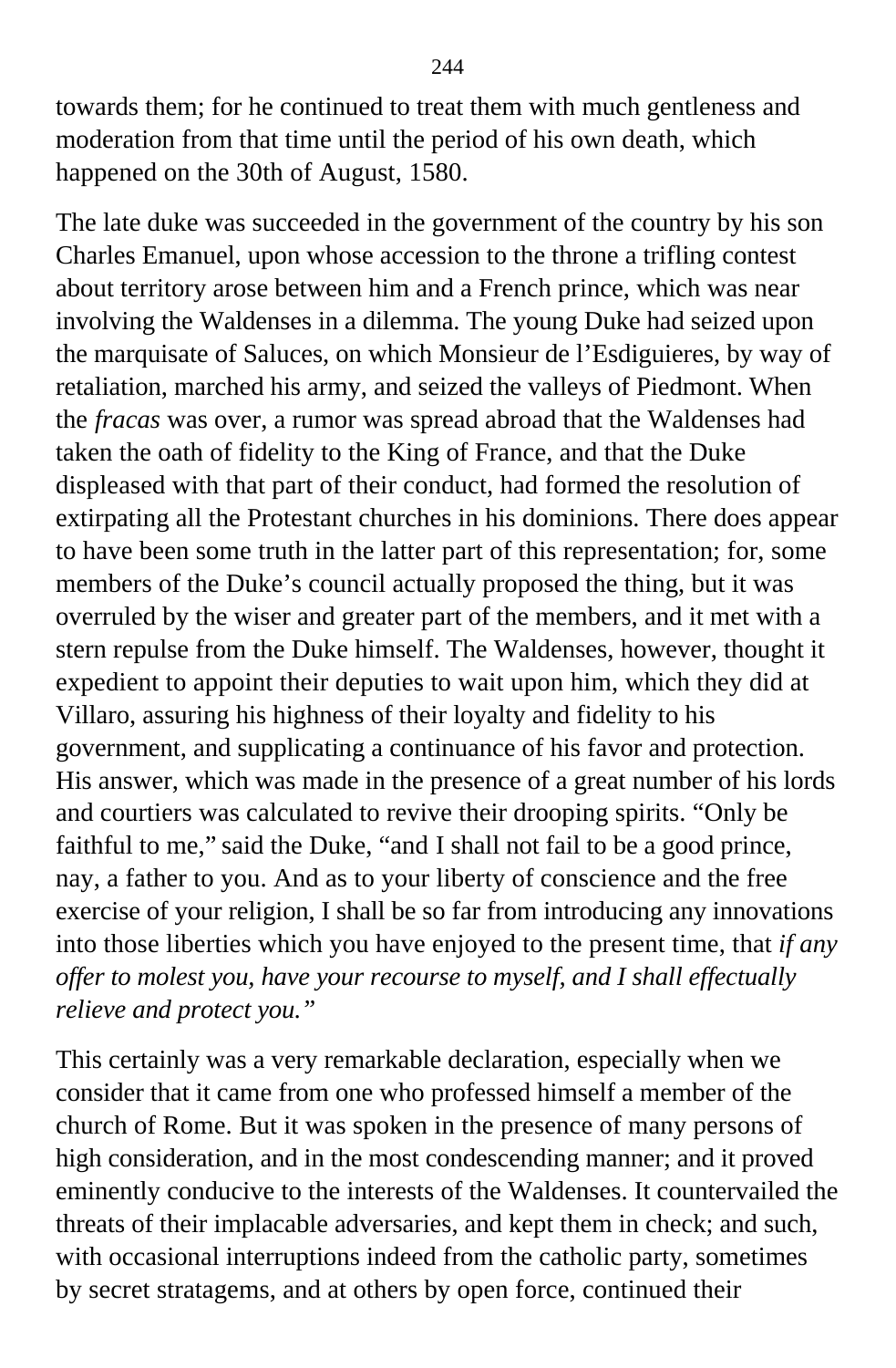condition until the end of the century. About that time the scene greatly changed, and the years 1601 and 1602 were prolific of mischief to the churches, both in the valley of Lucerne and the marquisate of Saluces, of which some mention will be made in the next section; I shall close the present with a short article of biography which may serve as all introduction to the history of the Waldenses during the seventeenth century.

In the year 1601, Bartholomew Copin, a Waldensian of the valley of Lucerne, had occasion to attend a public fair at Ast, a city in Piedmont, to which he had brought for sale some articles of merchandise. Sitting at table one evening in company with several other merchants, one of them started a discourse upon the subject of the diversity of religious professions, and took occasion to speak reproachfully of the Waldenses of Angrogne and the neighboring valleys. Copin undertook their defense; conceiving that if he permitted such calumnies to pass uncontradicted, he should appear to be acquiescing in their justice, and of course should partake in the guilt that attached to them. "And what," said the stranger to Copin, "are you one of the Waldenses?" "Yes," said he, "I am." "And what, do you not believe the real presence of God in the host?" "No," said Copin. "See," replied the other, "what a false religion yours is." "Of the truth of my religion," said Copin, "I have no more doubt, than I have of the existence of God himself, or that I myself shall die." On the following day, Copin was summoned to appear before the bishop of Ast, who told him that he had been informed of certain scandalous opinions and discourses which he had held the preceding evening at his lodgings; and that unless he confessed his fault, and asked pardon, he should certainly have him punished. Copin acknowledged that he had been stimulated to say what he did; but that, nevertheless, he had said nothing that was untrue, or which he would not maintain at the peril of his life. He owned that he had some property in the world, and a wife and children, but that his affections were not so riveted to those objects, as to prefer them to the testimony of a good conscience. And as to his life and conversation, if the bishop thought proper to inquire of the merchants of Ast, all of whom knew him, he might be fully satisfied of his uprightness and integrity.

This, however, did not satisfy his lordship, who instantly sent him to prison; and on the following day, the bishop's secretary paid Copin a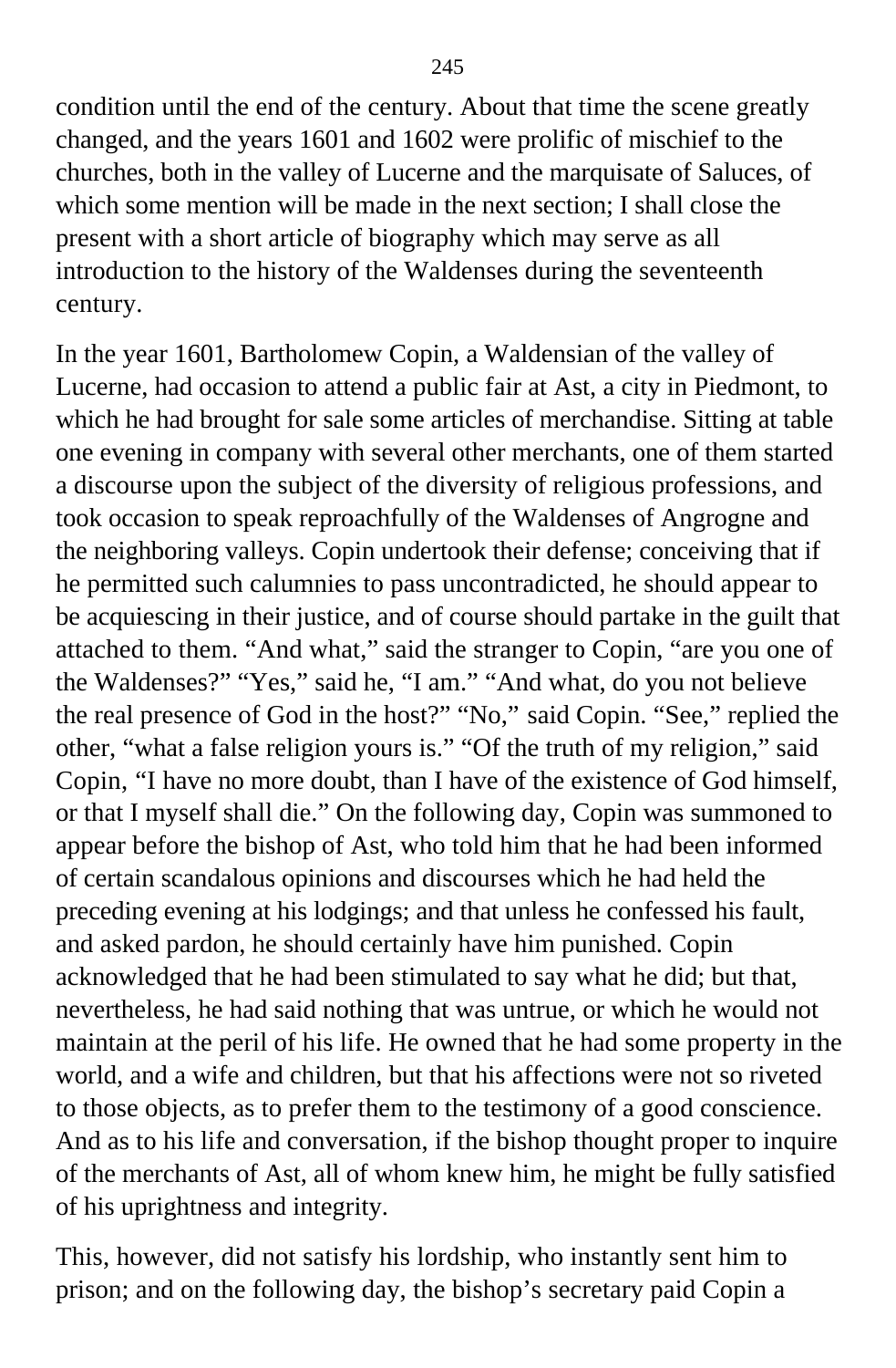visit, when he expressed great regard for him, but thought it necessary to apprize him that, unless he acknowledged his fault, he was in danger of losing his life. Copin replied, that his life was in the hands of God — that he had no wish to preserve it to the prejudice of *his* glory — and that as there were but two or three steps between him and heaven, he trusted he would support him by his grace, and not leave him to turn aside. He was next brought before the inquisitor, who examined him in the presence of the bishop; but Copin always repulsed them with the word of God, telling them that were he to be ashamed of and deny Christ, he would be ashamed of and deny him before his heavenly Father. The inquisitor, finding he was not to be moved by either his fair speeches or terrific frowns, then thus addressed him. "Out upon thee, thou cursed Lutheran; thou shalt go to the devils in hell, and when tormented by those foul spirits, thou wilt call to mind the holy instructions we have given thee, to bring thee to salvation but thou choosest rather to go to hell, than reconcile thyself to thy holy mother, the church." Copin only answered, that he had long been reconciled to the holy church.

Copin, foreseeing that his death was resolved on, and that his time here would probably be short, was one day greatly surprised by a visit from his wife and son, who seem to have been enticed to the prison by the catholic party for sinister purposes, and who were permitted to sup with him in the prison. He improved the time, however, in exhorting his wife to submission to the will of God: telling her she would soon be deprived of her husband, and the child of its father; he reminded her that it was not his duty to love wife or children more than Christ — that she ought to esteem him happy in that it pleased God to confer upon him the honor of bearing witness to his truth at the expense of his life; and that he hoped God would grant him grace to suffer any torments for his sake. It is unnecessary to dwell upon the parting scene, which the reader's own reflections will enable him to realize. The affecting lamentations of the wife and child were sufficient to melt the most obdurate heart into pity and compassion, but having received his last benediction, they were dismissed the prison, and Copin was locked up as before. On the next day he wrote the following letter.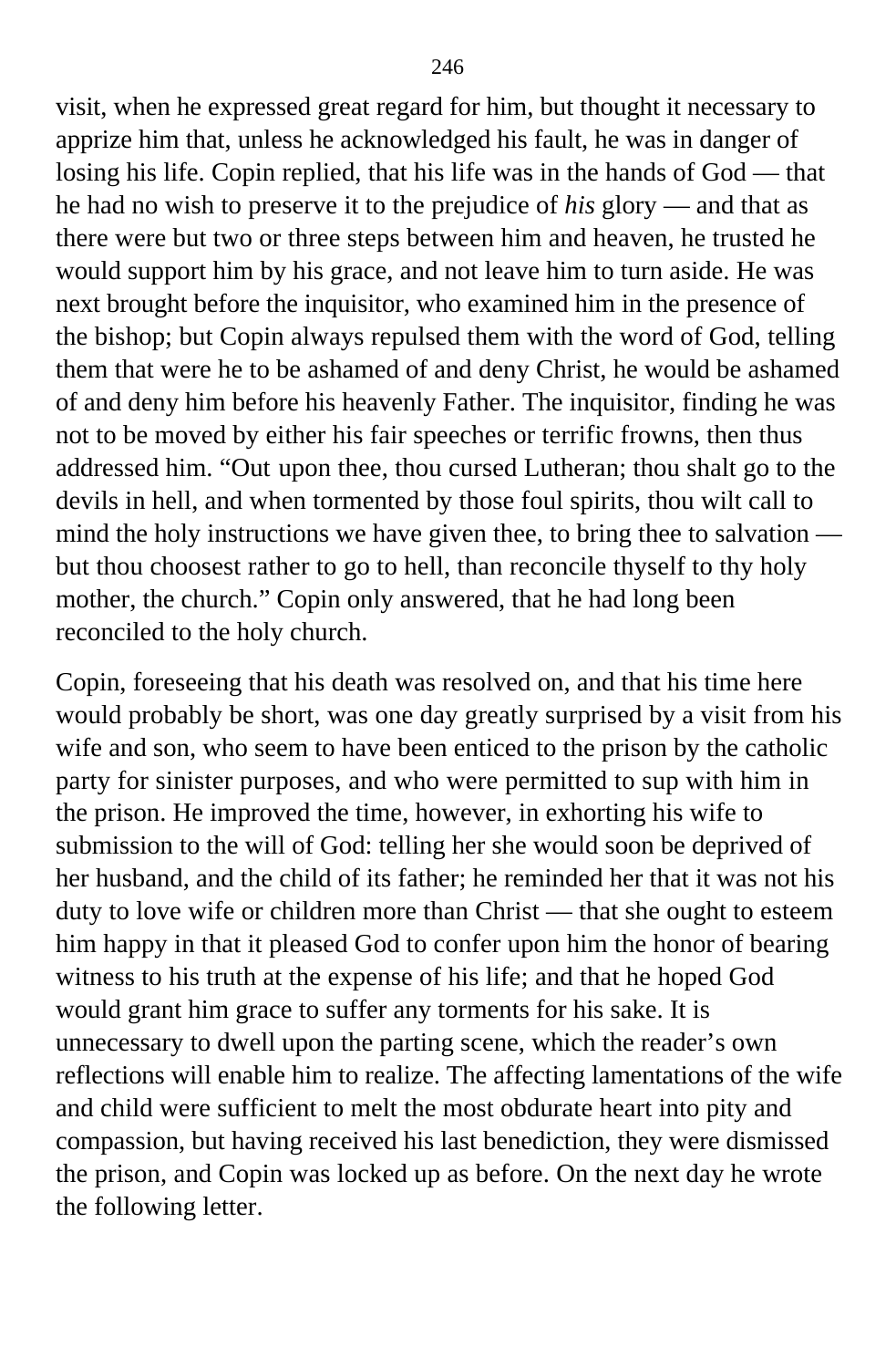## **TO MY WELL-BELOVED CONSORT, SUSANNA COPIN**

#### "My dearest Consort!

"I derived much consolation from your late visit — and indeed so much the more, by how much the less it was expected. I believe, also, it was no little satisfaction to yourself, to have the opportunity of supping with me, as it fell out on Saturday, the 15th of September, 1601. I know not how it came about that we were permitted so to do; but all things are in the hands of God, and be the cause what it may, I do not think we shall eat together any more. And, therefore, beseech God to be your comforter, and put your trust in him, who hath promised never to forsake those that depend upon him. You want not prudence, and therefore so manage and govern your house, that you may have Samuel and Martha in proper subjection to you, and I command them, by the authority that God hath given me, that they honor and obey you, and in so doing they will be blessed of God. As to the rest, be neither troubled nor concerned about me; for if divine Providence hath decreed to put a period to my life, and if it please him to demand a restitution of that soul which he hath a long time lent me, my confidence is in him, that out of his immense mercy and divine goodness, he will receive it into heaven, for the sake of his Son Christ Jesus, who, I believe, hath made expiation for our sins by his sufferings and death. Be constant in prayer to God, and serve him fully — for thus you will be happy. You need not send me any thing for three weeks to come; but at the expiration of that time you may, if you please, send me some money, to pay the gaoler and my own support, *if I live so long.* Recollect what I have often told you, that God added fifteen years to the life of king Hezekiah, but that he had prolonged my term much more, for you have seen me, as it were, dead a long time ago, and yet I still survive; and I hope and trust that he will preserve my life until my death be more for his glory and my own happiness, through his goodness and mercy towards me."

From the prison of Ast, Sept. 16th, 1601.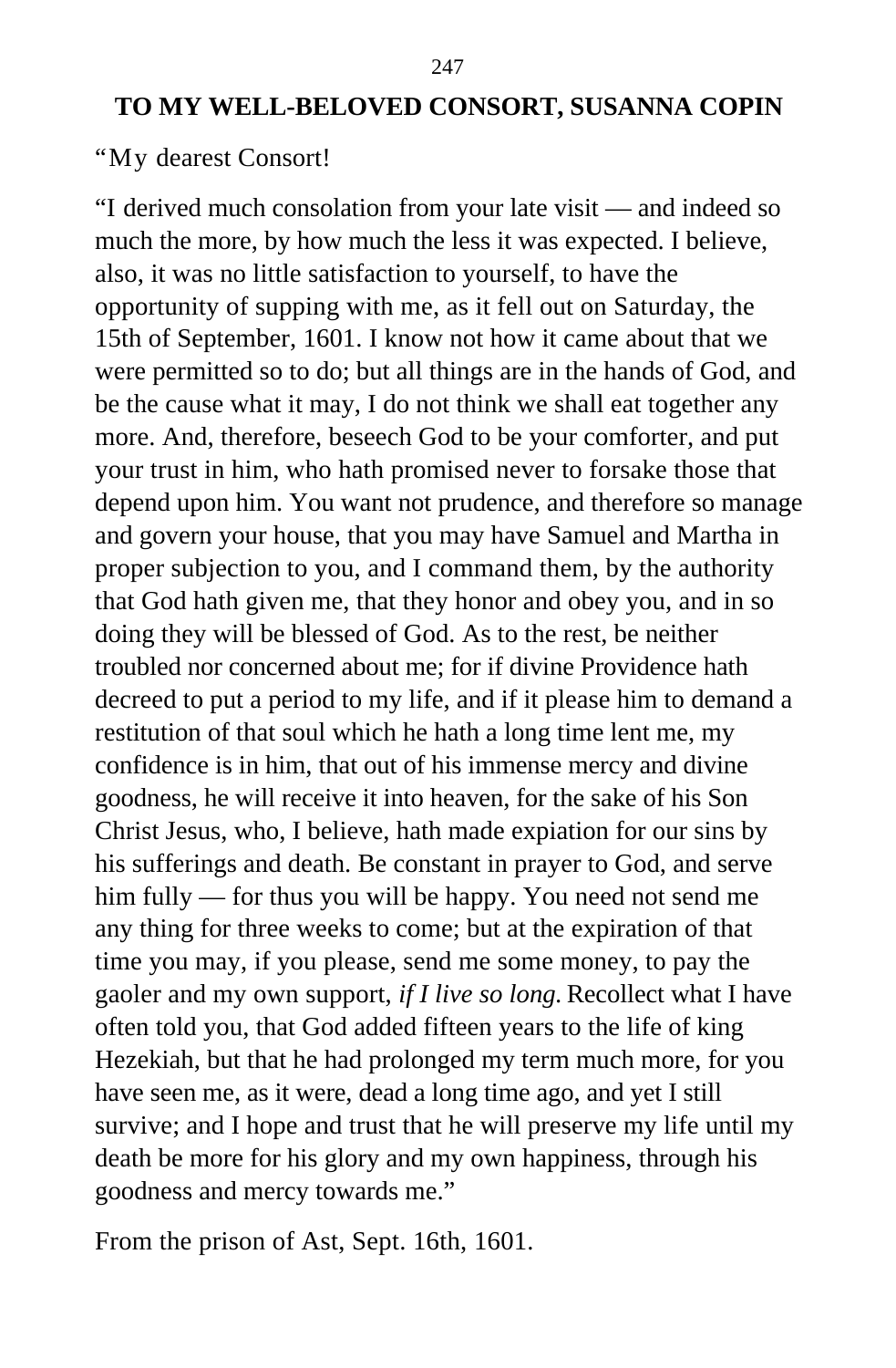Poor Copin was soon afterwards found dead in his cell, not without symptoms of having been strangled! After his death he was condemned to be burnt; and the body having been brought out of prison, sentence was read over it, and it was cast into the fire.<sup>[9](#page-413-0)</sup>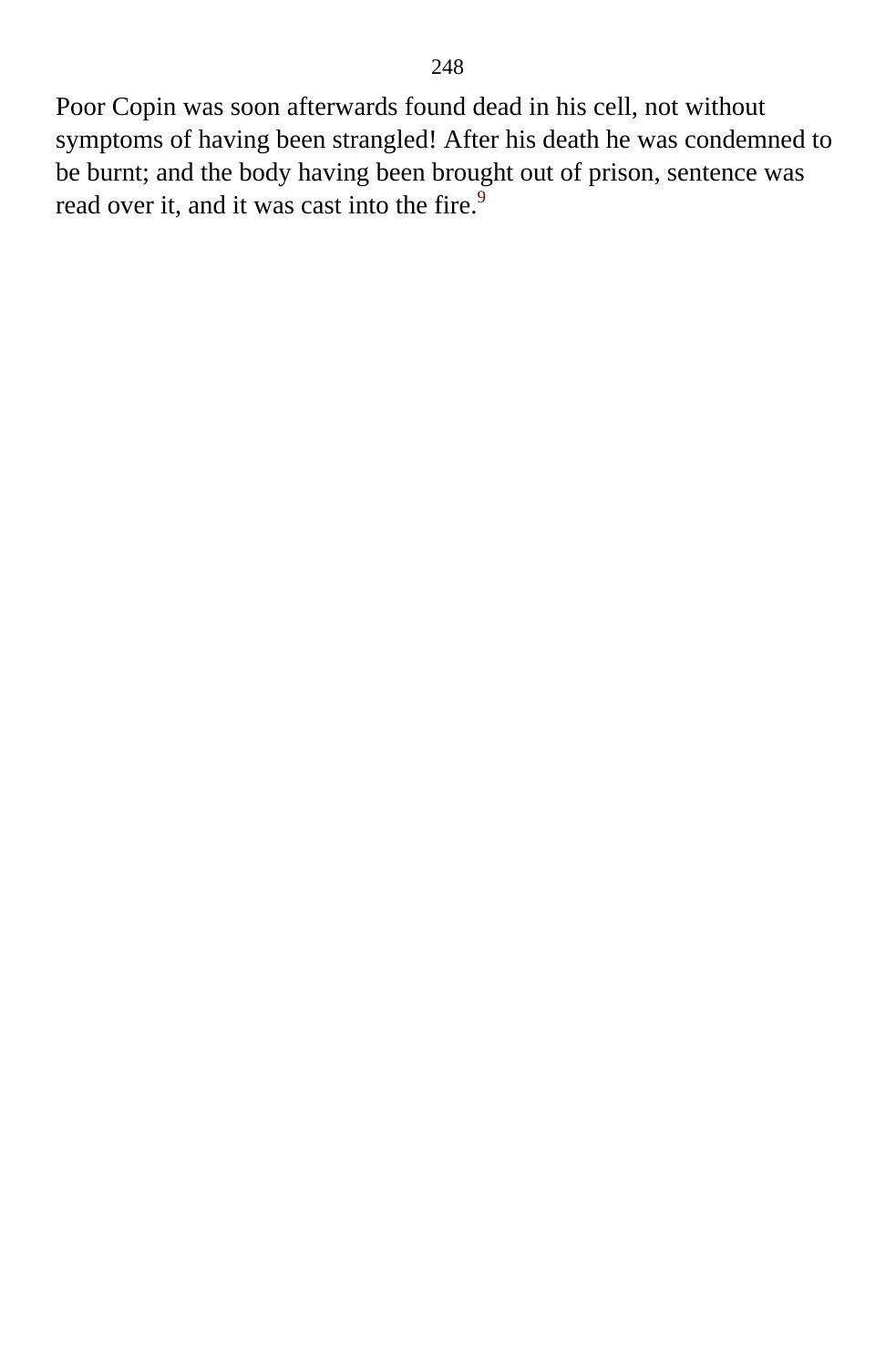# SECTION 5

*The history of the Waldenses during the former part of the seventeenth century.*

### **A.D. 1600-1665**

ON the southern side of the valleys of Piedmont lies a considerable tract of extremely fertile country, including. extensive valleys and plain lands, with several large cities, all passing under the general term of THE MARQUISATE OF SALUCES.<sup>[1](#page-413-1)</sup> Its most northern valley is that of Po, so named from the river Po taking its rise there; and it is separated only by a single mountain on the north side from the valley of Lucerne, in Piedmont.

Previous to the year 1588, the marquisate of Saluces was subject to the jurisdiction of the kings of France; but at that period an exchange of territory was made between the French monarch and the Duke of Savoy in consequence of which the latter gave up la Bresse to France, and the marquisate of Saluces was annexed to the dominions of the Duke of Savoy.

The contiguity of Saluces to the valleys of Piedmont, together with its great similarity in regard to territorial surface, had entitled it, for several centuries, to participate of the light of Divine truth, which shone in the neighboring valleys; and in the beginning of the seventeenth century there were eight flourishing churches in the marquisate, of which Pravillelm, Biolets, Bietone, and Dronier were the chief; but they had all maintained the purity of the Christian profession for ages, living in great harmony, and holding fellowship with the neighboring churches of the same faith and order. Their external peace had, indeed, been frequently invaded by the kings of France, and their constancy and patience under sufferings put severely to the test — but if the French monarchs had chastised them with whips, it was reserved for their new sovereign, Charles Emanuel, to do it with scorpions.<sup>[2](#page-413-1)</sup>

In the year 1597, the Duke of Savoy made his pleasure known to his new subjects, by a letter issued from Turin, dated the 27th of March of that year, of which the following is a copy.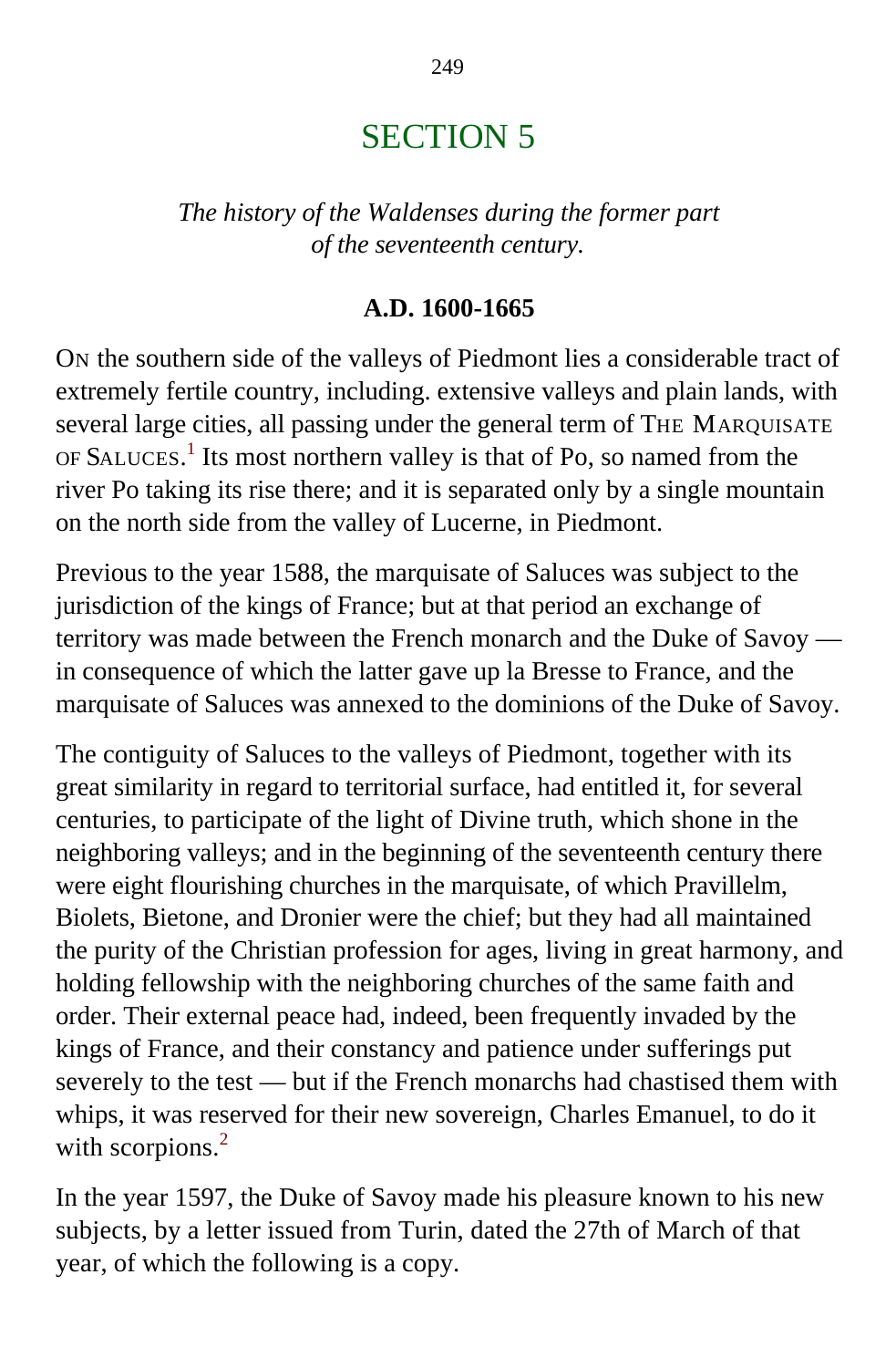Well-beloved Friends, etc.

It being our desire that all our subjects in the marquisate of Saluces should live under obedience to our mother, the Catholic Apostolic Roman Church — and knowing how much our exhortations have prevailed upon others, hoping also that they will have the same effect upon you, and that you are willing to adhere to the truth we have thought it proper, upon these grounds, to address you in this letter, to the end that, laying aside all heretical obstinacy, you may embrace the true religion, both out of respect to God's glory and love to your own selves. In which religion we, for our parts, are resolved to live and die; which conduct of yours, on account of so good an example, will undoubtedly lead you to eternal life. Only dispose yourselves to do this, and we shall preserve the remembrance of it for your benefit, as the lord de la Monte will more particularly certify you on our part, to whom we refer ourselves in this regard, praying the Lord to assist you by his holy grace.<sup>[3](#page-413-1)</sup>

The publication of this letter occasioned a general consultation among the churches of the marquisate, and they returned an answer to it, in the form of a petition to the Duke of Savoy, in which they first of all tender their thanks to his highness for having permitted them so long to enjoy their religious privileges free from molestation, in the same manner as he had found them when he took possession of the marquisate, in 1588. They then proceed humbly to entreat him that he will be pleased to indulge them with a continuance of the same privilege, inasmuch as they were persuaded that their religious profession was founded on the Holy Scriptures, by which standard they labored so to regulate their lives and conversations, as to give no just cause of offense to any one. And when they reflected that even the Jews and other enemies of Christ were there allowed to live in peace, and the enjoyment of their religious worship, they confidently hoped that those who were found to be Christians, and faithful to God and their prince, would not be debarred the same privilege.

This answer was not wholly without effect. They remained undisturbed until the year 1601, when, in the month of July, an edict was issued, commanding all the inhabitants of the marquisate of Saluces, who dissented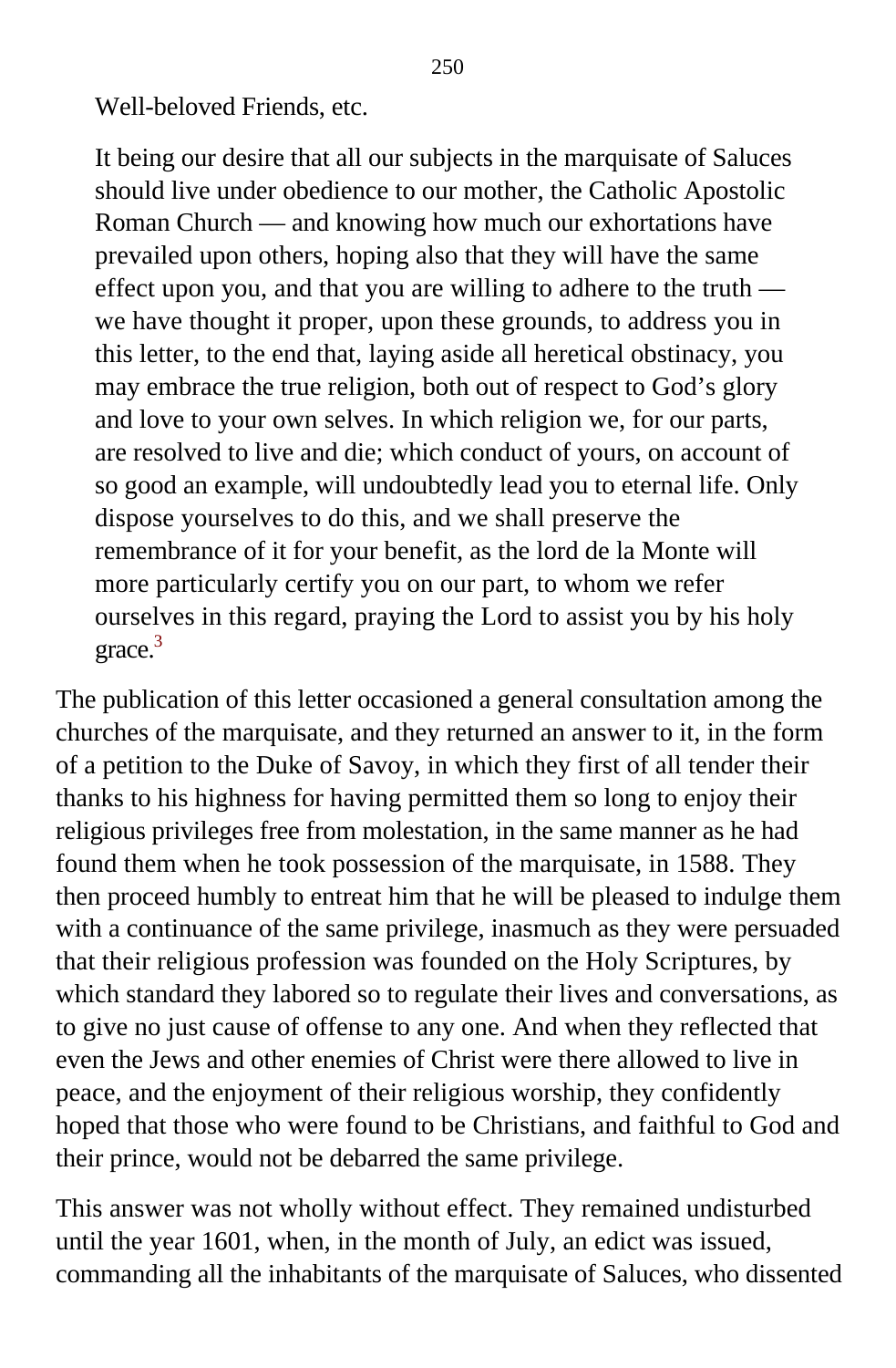from the church of Rome, to appear individually before the magistrates, within the space of fifteen days, and there declare whether or not they would renounce their religious profession and go to mass. In the former case, it was promised them that they should remain peaceably in their houses, and be entitled to peculiar advantages; while in the latter, they were peremptorily ordered to depart out of his highness's dominions, within the space of two months, and never to return without permission, under pain of death and the confiscation of their property.

The Waldenses appear to have had considerable difficulty in persuading themselves that this was anything more than a threat; in which unfounded supposition they were encouraged by some persons of note among them. They, therefore, made no preparation for a departure, by the settlement of their affairs; but appointed deputies to wait on the Duke, to obtain a revocation; or if that could not be effected, at any rate, a modification of this rigorous edict. But Clement VIII who was then pope, had got complete possession of the Duke's ear, and rendered him deaf to every entreaty. To carry the edict into full effect, a great number of inquisitorial monks were dispatched into the marquisate, who on their arrival, went from house to house, examining the inhabitants concerning their religious profession — and just at the expiration of the term allowed by the edict, their deputies returned, but, to their surprise and amazement, informed them that every hope of redress had vanished. The consequence was, that more *than five hundred families were driven into exile!*

### *"The world was all before them, where to choose "Their place of rest, and Providence their guide."*

Some crossed the Alps, and retired into Dauphiny, in France; others to Geneva, and its neighborhood; while many sought refuge among their friends in the valleys of Piedmont; where, for awhile they remained undisturbed, notwithstanding the edict had expressly mentioned that they should depart out of the dominions of the Duke of Savoy.<sup>[4](#page-413-1)</sup>

Whether their catholic persecutors, not content with this too gentle mode of punishment, endeavored, by loading them with reproaches and false accusations, to steel the hearts of the inhabitants of other countries against them, and thereby prevent their finding an asylum; or whatever was their particular inducement thereto, it is certain that they considered it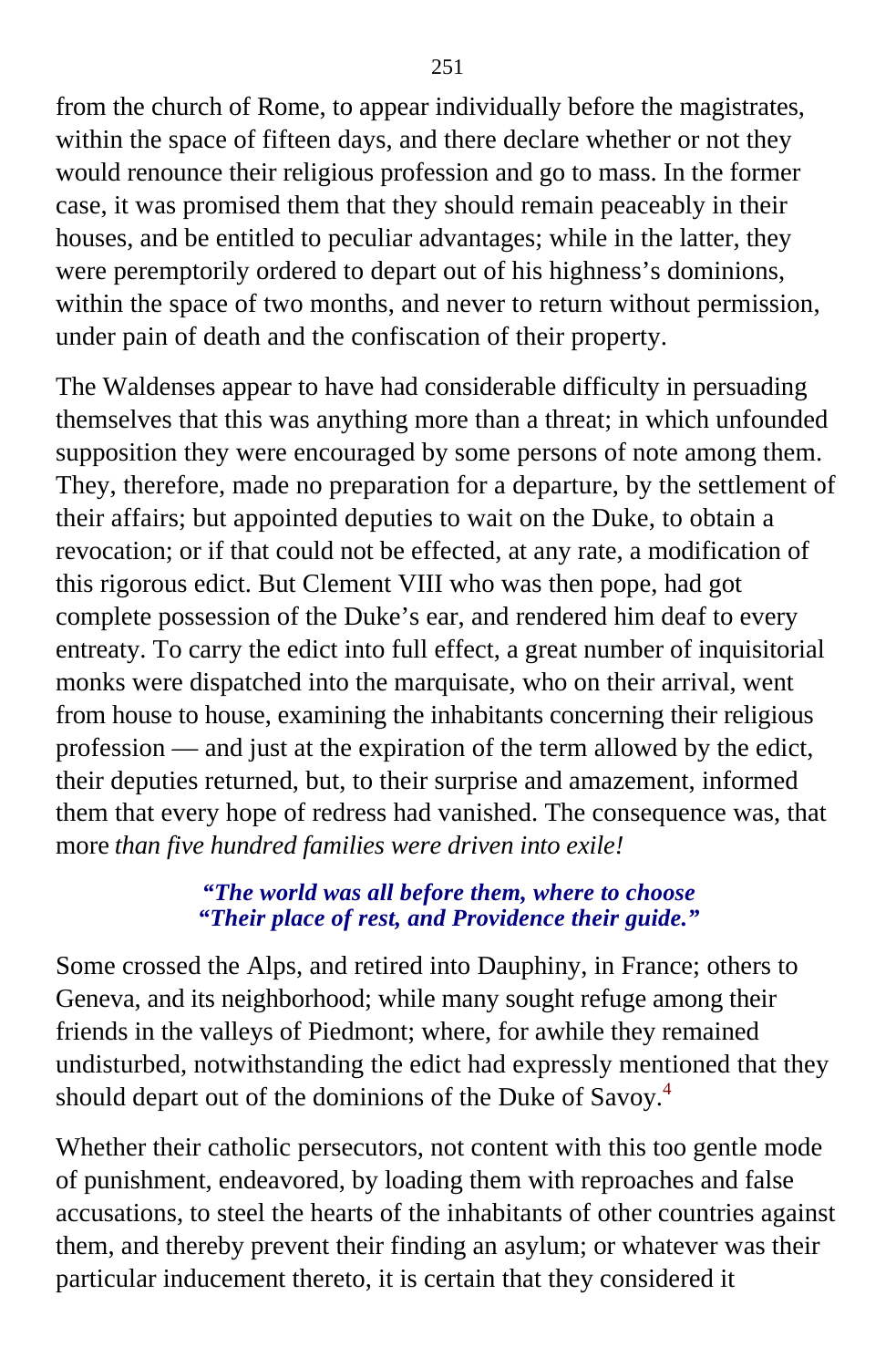necessary, in the year 1608, to publish a declaration explanatory of the cause of their banishment. Perrin has given us a copy of it, and the following is the substance:

It begins by stating, that from time immemorial, and, from generation to generation, the same doctrines and religious profession had been maintained by their predecessors in the marquisate of Saluces; and that, while under the jurisdiction of the kings of France, they had been permitted to profess their faith without molestation, just as their brethren of the valleys of Lucerne, la Perouse, etc. (in Piedmont) had done; but that his highness, instigated by the evil counsels of persons swayed by prejudice and passion rather than of his own free will, had issued an edict to disturb and molest them. "To the end, therefore," say they, "that all men may know that it is not for any crime or misdemeanor, perpetrated against the person of our prince, or for rebellion, or opposition to his edicts, or for murder, or theft, that we are thus persecuted, and spoiled of our goods: WE PROTEST AND DECLARE, that the doctrine maintained by the reformed churches of France, Switzerland, Germany, Geneva, England, Scotland, Denmark, Sweden, Poland, and other kingdoms, is the only Christian doctrine approved of God, and which brings salvation to men. We are, therefore, determined to adhere to it, to the end of our lives, and at the risk of every thing that is dear to us. If any presume to think us in an error, we desire to be shown wherein, promising to abjure and turn from it, and to follow the better way that shall be shown us; for we have nothing more at heart, than, with a good conscience, to worship God, agreeably to his own will, and attain the salvation of our souls. But as attempts have been made, by mere force, to compel us to forsake the way of salvation, and to follow after the erroneous doctrines and superstitions invented by men, we chose to lose our houses and properties, nay, and our very lives also, rather than comply."

They, therefore, implore the reformed churches, in the midst of their exile and calamity, to receive them into their fellowship; being prepared, if it should please God so to order it, to seal their testimony with their blood. They returned thanks to God, for the honor conferred upon them, by calling them to suffer afflictions and persecutions for his name's sake, committing the issue of their affairs, and the righteousness of their cause, unto the divine Providence, trusting that he will effect their deliverance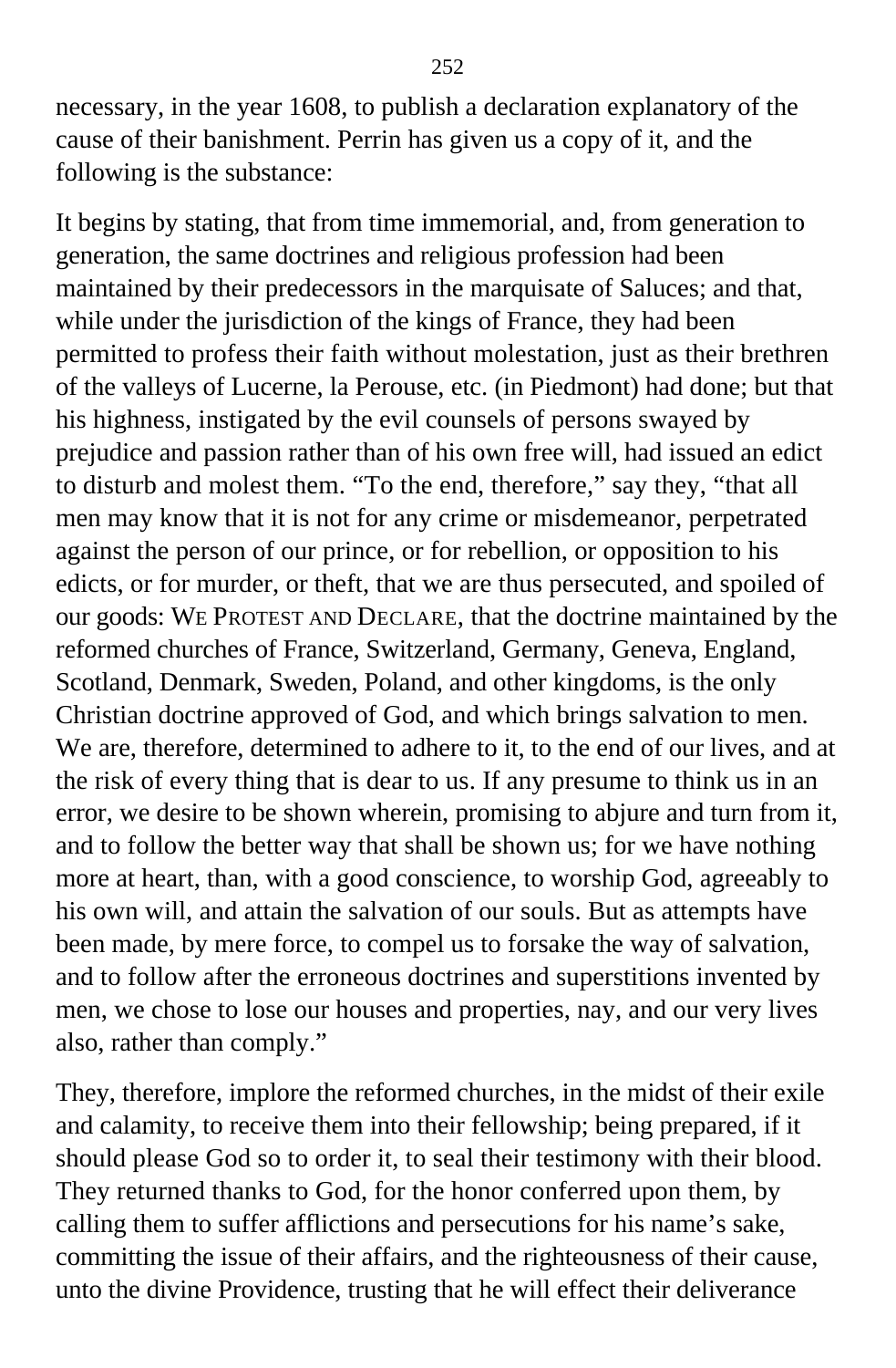when and how he pleases. And they conclude with a prayer to God, that he who hath the hearts of kings and princes in his hand, would be graciously pleased to soften the heart of his highness, and incline him to pity those who never did, and who are resolved that they never will offend him; and that it may be given him, to perceive that *they* are more loyal and faithful to him than those are who have instigated him to such persecutions. And, finally, that the Lord will be pleased to support them in the midst of their trials, and to fortify them with patience and constancy, that they and their posterity may persevere in the profession of the truth to the end of their lives.

It does not appear that this affecting address produced any amelioration of the condition of the poor exiles. All the churches in the marquisate of Saluces were completely dispersed: and the pope, with the assistance of his inquisitorial band, took special care to keep the country clear of them, as they had formerly done that of Calabria. During the persecution, MONSIEUR VIGNAUX, pastor of the church of Villaro, in the valley of Lucerne, whose history of the Waldenses I have frequently adverted to, $5$ was indefatigable in his exertions to serve his afflicted brethren. He was then far advanced in life; his years had given him the advantage of much experience in the Christian profession; and he was remarkable for his gravity and other excellent qualities. Deeply feeling for their distresses, he employed himself in writing long letters to his poor persecuted brethren in every quarter, exhorting them to patience and perseverance, and encouraging them by all the consolatory considerations which the gospel affords, not to faint nor be discouraged, but to bear up under their troubles. He also wrote to several of the nobility, to whom he was known, either personally or by report, particularly to the governor of the marquisate, with whom he was intimately acquainted, stating the injustice and cruelty that was done to his friends, and urging all the motives and reasons that he could devise, to induce him to mitigate their sufferings; but, so far as appears, without the least effect.

From this period, the Waldenses appear to have been tolerably free from very severe persecution for half a century. But, in the month of January, 1655, the tragedy of Saluces was reacted over almost all the valleys of Piedmont, and with tenfold cruelty. On the 25th of that month, a public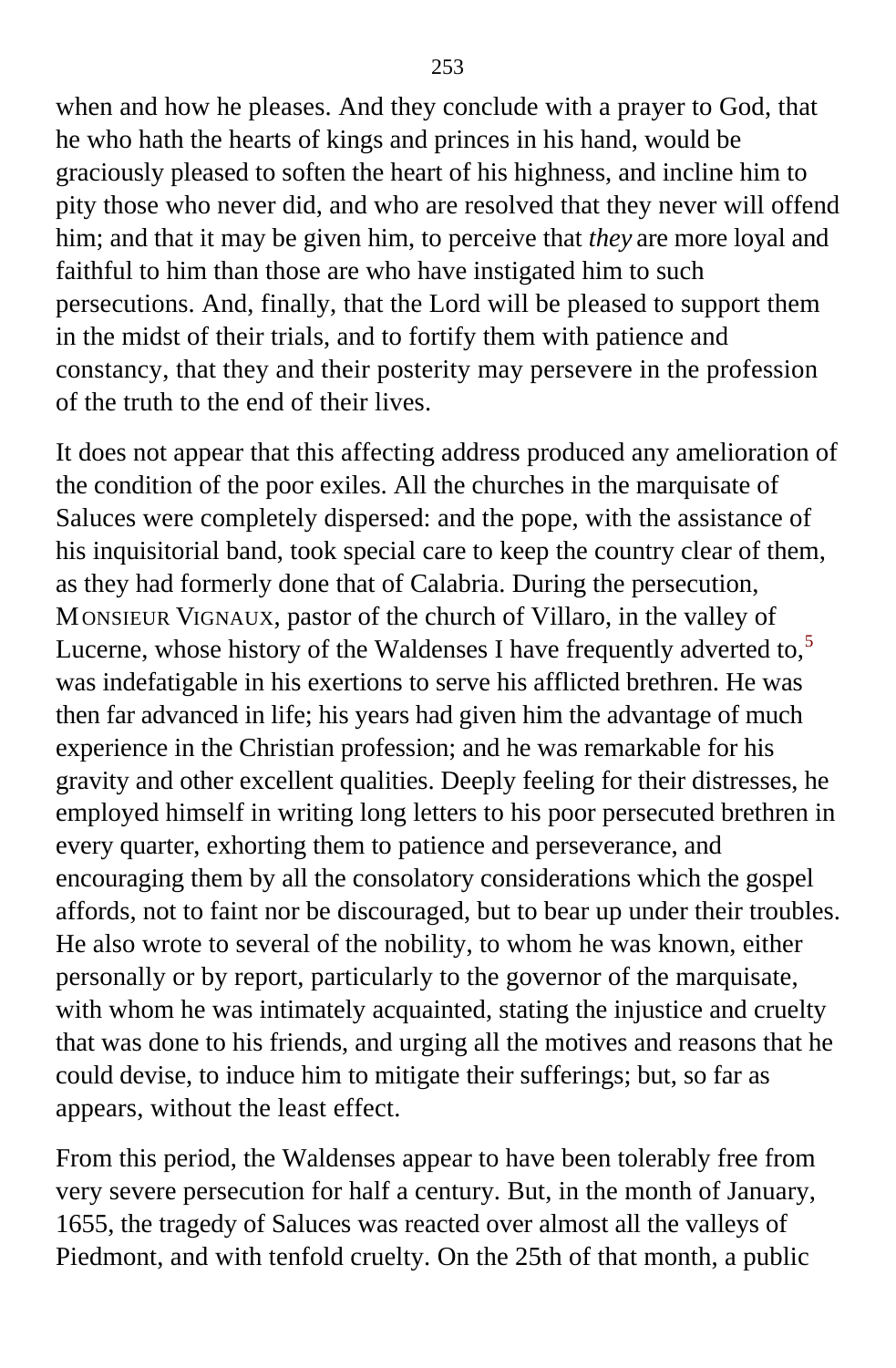document appeared, which has since been but too well known by the title of "the order of *Gastaldo."* Thus runs the preamble:

"ANDREW GASTALDO, Doctor of the Civil Law, Master Auditor Ordinary, sitting in the most illustrious chamber of accounts of his royal highness, and *Conservator General of the holy faith,* for the observation of the orders published against the pretended reformed religion of the valley of Lucerne, Perouse, and St. Martino, and upon this account especially deputed by his said royal highness."

After stating the authority which had been vested in him by the duke, on the 13th of the same month, it proceeds "to command and enjoin every head of a family, with its members, of the reformed religion, of whatever rank, degree, or condition soever, without exception, inhabiting or possessing estates in the places of Lucerne, Lucernetta, S. Giovanni, La Torre, Bubbiana, and Fenile, Campiglione, Bricherassio, and S. Secondo, *within three days after the publication of those presents, to withdraw and depart, and to be with their families withdrawn out of the said places, and transported* into the places allowed by his royal highness, during his good pleasure, etc. *under pain of death and confiscation of houses and goods* — *Provided always that they do not make it appear to us within twenty days following, that they are become Catholics,* or that they have sold their goods to the Catholics. Furthermore, his royal highness intends and wills that in the places (to which they were to transport themselves) the holy mass shall be celebrated in every one of them, and that for any person of the said reformed religion to molest, either in deed or word, the missionary fathers and those that attend them, much less to divert or dissuade any one of the said religion from turning Catholic, he shall do it on pain of death," etc.

It is not difficult to conjecture what must have been the distress and misery consequent upon a compliance with such an order as this, and more especially in such a country as Piedmont, at such a season of the year. Thousands of families, comprehending the aged and infirm, the sick and afflicted, the mother advanced in pregnancy, and the one scarcely raised up from her confinement — the delicate female and the helpless infant — all compelled to abandon their homes in the very depth of winter, in a country where the snow is visible upon the tops of the mountains,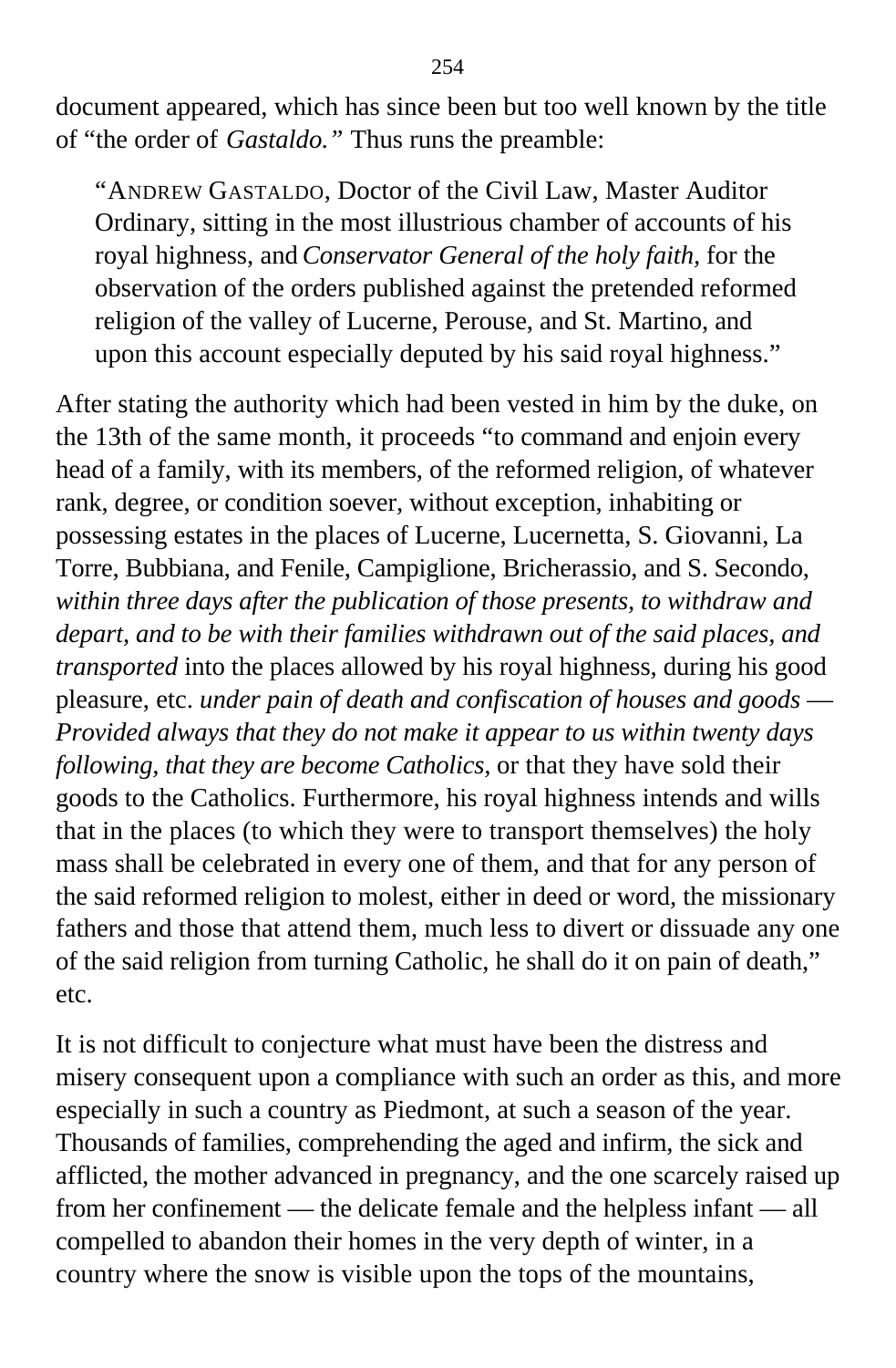throughout every month of the year. All this surely presents a picture of distress sufficient to rend the heart.

On the first issuing of the edict, the Waldenses sent deputies to the governor of the province, humbly representing to him the unreasonableness and the cruelty of this command. They stated the absolute impossibility of so many souls finding subsistence in the places to which they were ordered to transport themselves: the countries scarcely affording adequate supply for their present inhabitants. To which they added, that this command was expressly contrary to all their rights as the peaceable subjects of his highness, and the concessions which had been uniformly granted them, of maintaining without molestation their religious profession: but the inhuman governor refused to pay the least attention to their application. Disappointed in this, they next begged time to present their humble supplication to his royal highness. But even this boon was refused them unless they would allow him to draw up their petition and prescribe the form of it. Finding that what he proposed was equally inimical to their rights and consciences, they declined his proposal. They now found that the only alternative which remained for them was to abandon their houses and properties, and to retire with their families, their wives and children, aged parents, and helpless infants, the halt, the lame, and the blind, to traverse the country, through the rain, snow, and ice, encompassed with a thousand difficulties.

But these things were only the beginnings of sorrow to this afflicted people. For no sooner had they quitted their houses, than a banditti broke into them, pillaging and plundering whatever they had left behind. They next proceeded to raze their habitations to the ground, to cut down the trees and turn the neighborhood into a desolate wilderness; and all this without the least remonstrance or prohibition from Gastaldo. These things, however, where only a trifle in comparison of what followed. But the reader will best learn this sad story from the parties who were interested in this melancholy catastrophe; and the following is a copy of the letter which some of the survivors wrote to their Christian friends in distant countries, as soon as the tragedy was over.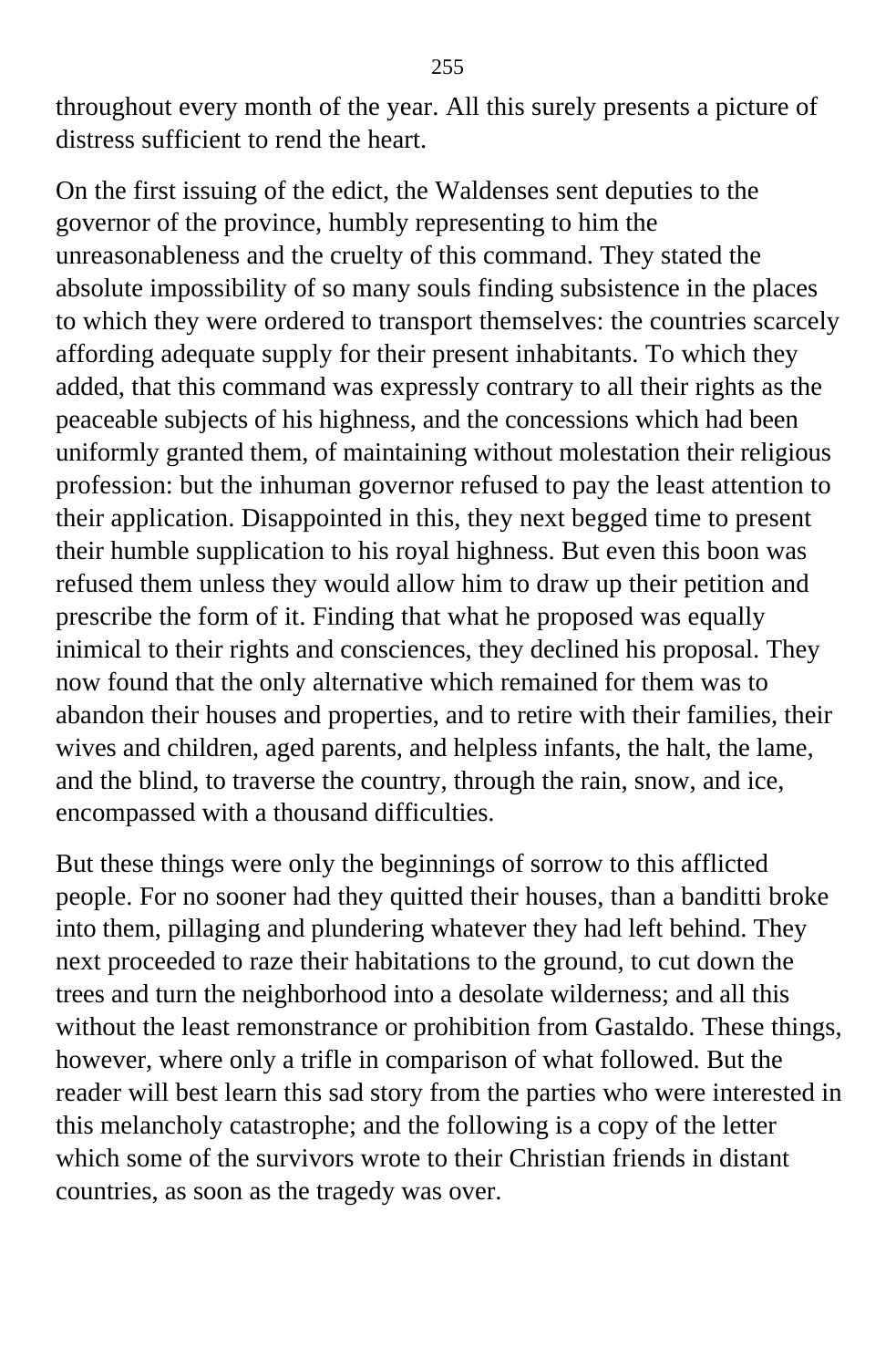# **A BRIEF NARRATIVE OF THOSE HORRIBLE CRUELTIES WHICH WERE EXERCISED TOWARDS THE WALDENSES IN THE LATE MASSACRE, IN APRIL, 1655.**

BRETHREN AND FATHERS!

Our tears are no more tears of water but of blood, which not only obscure our sight, but oppress our very hearts. Our pen is guided by a trembling hand, and our minds distracted by such unexpected alarms, that we are incapable of framing a letter which shall correspond with our wishes, or the strangeness of our desolations. In this respect, therefore, we plead your excuse, and that you would endeavor to collect our meaning from what we would impart to you.

Whatever reports may have been circulated concerning our obstinacy in refusing to have recourse to his royal highness for a redress of our heavy grievances and molestations, you cannot but know that we have never desisted from writing supplicatory letters, or presenting our humble requests, by the hands of our deputies, and that they were sent and referred, sometimes to the council *de propaganda fide*, [6](#page-413-0) at other times to the Marquis of Pionessa, $<sup>7</sup>$  $<sup>7</sup>$  $<sup>7</sup>$  and that the three last times they were positively</sup> rejected, and refused so much as an audience, under the pretext that they had no credentials nor instructions which should authorize them to promise or accept, on the behalf of their respective churches, whatever it might please his highness to grant or bestow upon them. And by the instigation and contrivance of the Roman clergy, there was secretly placed in ambush an army of six thousand men, who, animated and encouraged thereto by the personal presence and active exertions of the Marquis of Pionessa, fell suddenly and in the most violent manner, upon the inhabitants of S. Giovanni and La Torre.

This army having once entered and got a footing, was soon augmented by the addition of a multitude of the neighboring inhabitants throughout all Piedmont, who hearing that we were given up as a prey to the plunderers, fell upon the poor people with impetuous fury. To all those were added an incalculable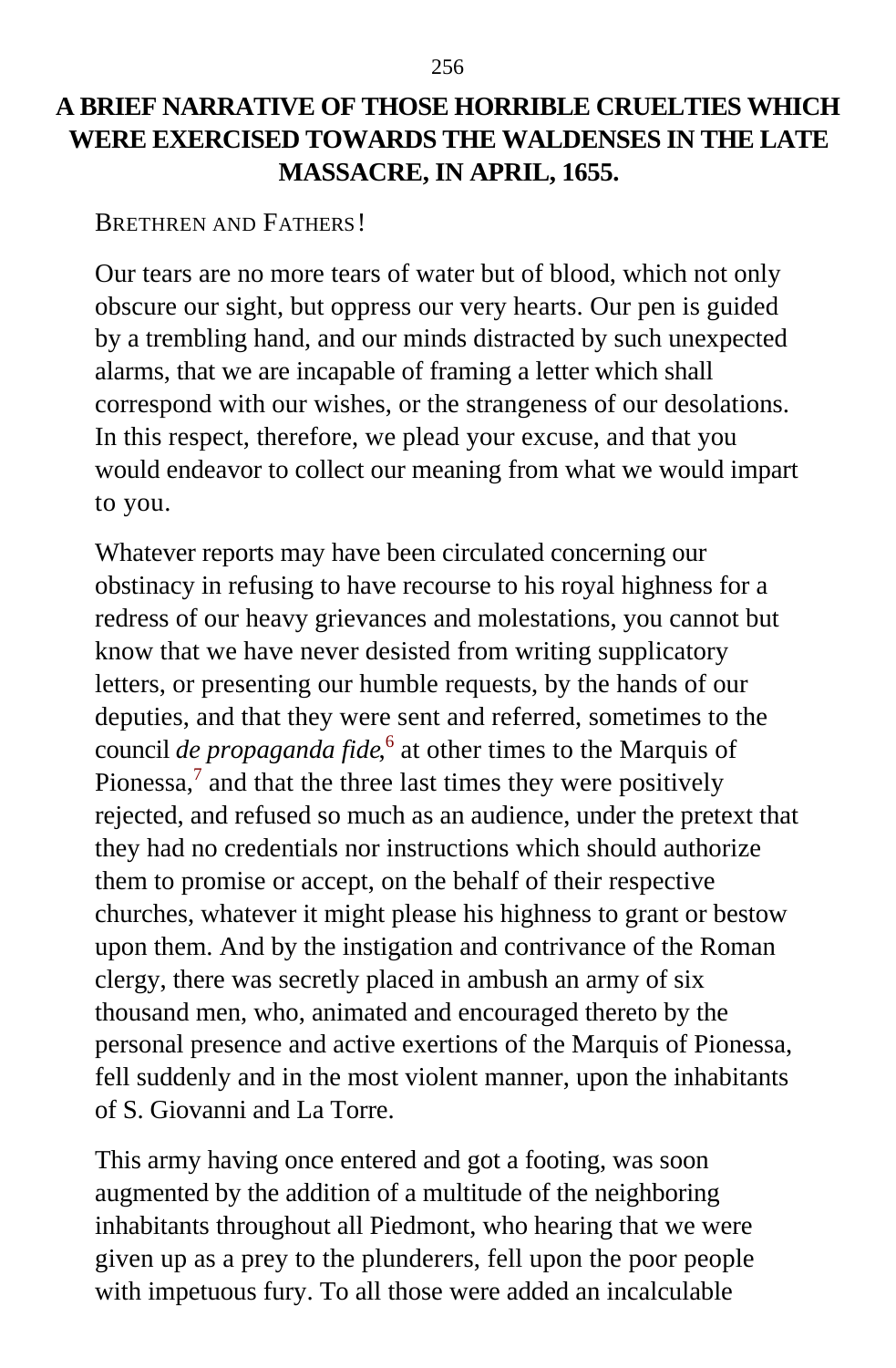number of persons that had been outlawed, prisoners, and other offenders, who expected thereby to have saved their souls and filled their purses. And the better to effect their purposes, the inhabitants were compelled to receive *five or six regiments of the French army,* besides some Irish, to whom, it is reported, our country was promised, with several troops of vagabond persons, under the pretext of coming into the valleys for fresh quarters.

This great multitude, by virtue of a license from the Marquis of Pionessa, instigated by the monks, and enticed and conducted by our wicked and unnatural neighbors, attacked us with such violence on every side, especially in Angrogne, Villaro, and Bobio; and in a manner so horribly treacherous, that in an instant all was one entire scene of confusion, and the inhabitants, after a fruitless skirmish to defend themselves, were compelled to flee for their lives, with their wives and children; and that not merely the inhabitants of the plain, but those of the mountains also. Nor was all their diligence sufficient to prevent the destruction of a very considerable number of them. For, in many places, such as Villaro and Bobio, they were so hemmed in on every side, the army having seized on the fort of Mareburg, and by that means blocked up the avenue, that there remained no possibility of escape, and nothing remained for them but to be massacred and put to death. In one place they mercilessly tortured not less than an hundred and fifty women and their children, chopping off the heads of some, and dashing the brains of others against the rocks. And in regard to those whom they took prisoners, from fifteen years old and upwards, who refused to go to mass, they hanged some, and nailed others to the trees by the feet, with their heads downward. It is reported that they carried some persons of note prisoners to Turin, viz. our poor brother and pastor, Mr. Gros, with some part of his family. In short, there is neither cattle nor provisions of any kind left in the valley of Lucerne; it is but too evident that all is lost, since there are some whole districts, especially S. Giovanni and La Torre, where the business of setting fire to our houses and churches was so dexterously managed, by a Franciscan friar, and a certain priest, that they left not so much as one of either unburnt. In these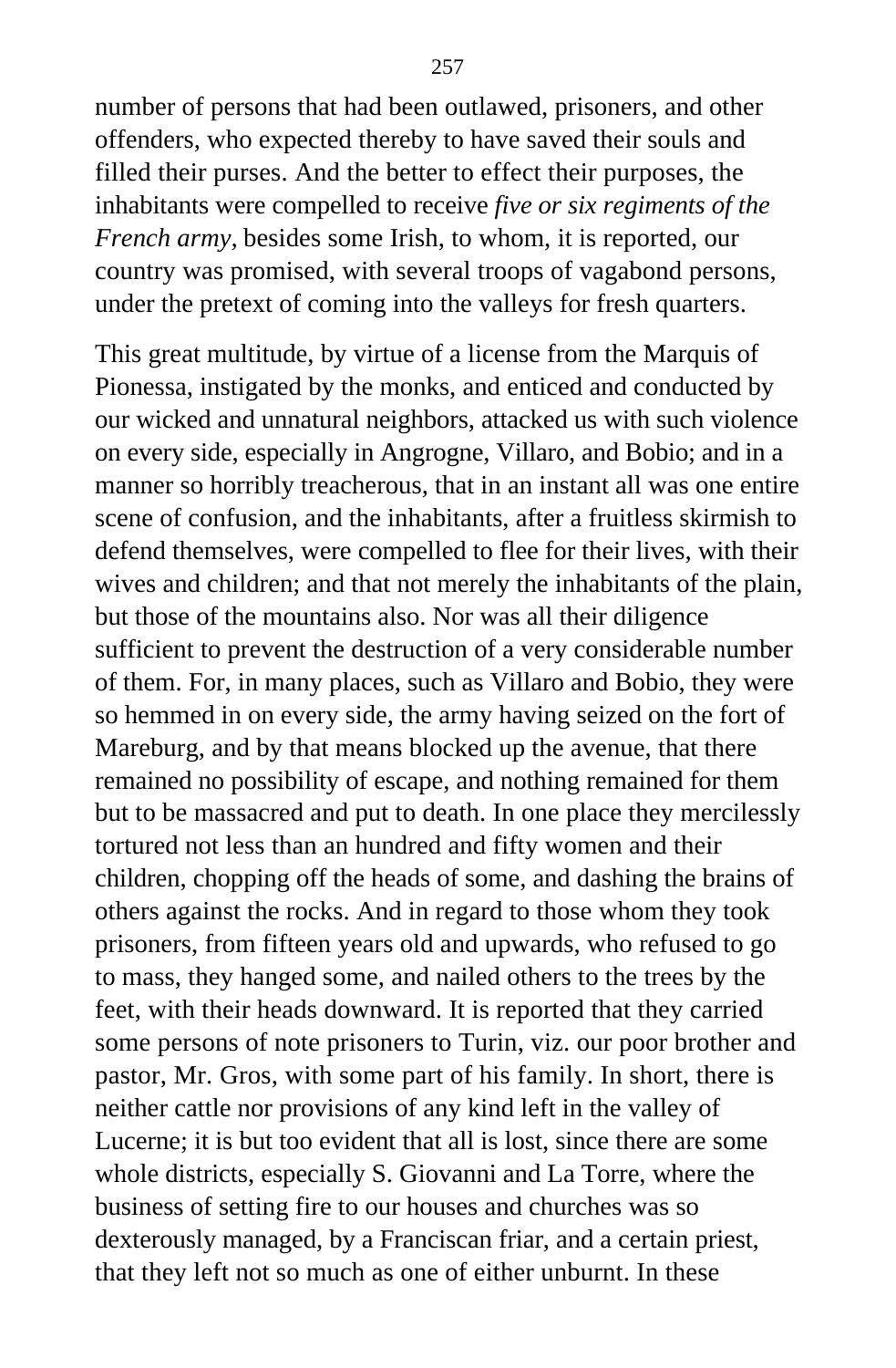desolations, the mother has been bereft of her dear child — the husband of his affectionate wife! Those who were once the richest amongst us are reduced to the necessity of begging their bread, while others still remain weltering in their own blood, and deprived of all the comforts of life. And as to the churches in S. Martino and other places, who, on all former occasions, have been a sanctuary to the persecuted, they have themselves now been summoned to quit their dwellings, and every soul of them to depart, and that instantaneously and without respite, under pain of being put to death. Nor is there any mercy to be expected by any of them who are found within the dominions of his royal highness.

The pretext which is alleged for justifying these horrid proceedings is, that we are rebels against the orders of his highness, for not having brought the whole city of Geneva within the walls of Mary Magdalene church; or, in plainer terms, for not having performed an utter impossibility in departing, in a moment, from our houses and homes in Bubbiana, Lucerne, Fenile, Bricheras, La Torre, S. Giovanni, and S. Secondo; and also, for having renewed our repeated supplications to his royal highness, to commiserate our situation, who, while on the one hand he promised us to make no innovations in our lot, on the other refused us permission to depart peaceably out of his dominions, for which we have often entreated him, in case he would not allow us to continue and enjoy the liberty of our consciences, as his predecessors had always done. True it is, that the Marquis of Pionessa adduced another reason, and we have the original copy of his writing in our possession, which is, that it was his royal highness's pleasure to abase us and humble our pride, for endeavoring to shroud ourselves, and take sanctuary, under the protection of foreign princes and states.

To conclude, our beautiful and flourishing churches are utterly lost, and that without remedy, unless our God work miracles for us. Their time is come, and our measure is full! O have pity upon the desolations of Jerusalem, and be grieved for the afflictions of Joseph. Show forth your compassions, and let your bowels yearn in behalf of so many thousands of poor souls, who are reduced to a morsel of bread, for following the Lamb whithersoever he goeth.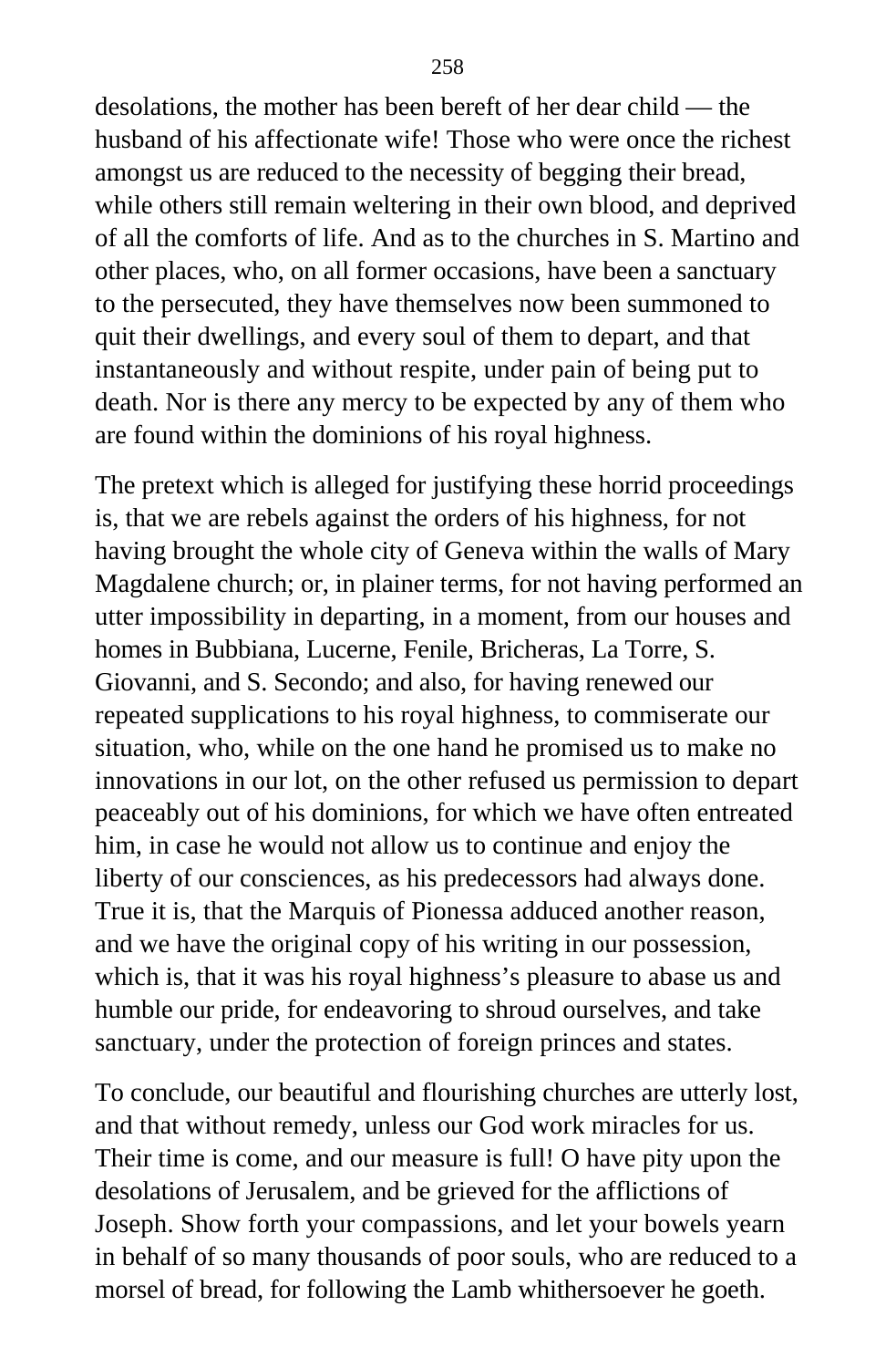We recommend our pastors, with their scattered and dispersed flocks, to your fervent christian prayers, and rest in haste,

Your brethren in the Lord. *April 27th* 1655.

The reader may collect from this letter some general notion of the tenor of the proceedings that were at this time carried on against the Waldenses in Piedmont; and they appear to have been extended progressively throughout almost the whole country. But if credit is to be given to the statements of our countryman, Sir Samuel Morland, who in the very same year was sent by the English government to administer pecuniary assistance to these afflicted people, — if any regard is due to the attestations which he has produced from persons who were spectators of the dreadful work of carnage; it is but a faint impression of the scene which can be derived from that letter. The representation given us by Sir Samuel, and further corroborated by Leger, in his General History of the Churches of Piedmont, beggars all description for atrocity. Nor, if the infernal regions had been disemboweled of their inhabitants, and the whole let loose among the valleys of Piedmont, could we have expected the perpetration of greater enormities. The bare report of them spread amazement throughout all the protestant states of Europe, as we shall presently see; and the principal actors in this deep tragedy found it necessary to aim at extricating their characters from the odium which attached to it. In particular, the Marquis of Pionessa labored to cast the blame upon certain officers of his army, which induced one of them, not only to give up the command of the regiment, but actually to draw up an affidavit, which he attested with his own hand, and got it further corroborated by the testimony of two of his brother officers, in vindication of his conduct in that affair. Sir Samuel Morland obtained possession of the original document, which he deposited in the University of Cambridge, along with an infinite number of other interesting manuscripts relating to this subject, and it appears of sufficient importance to be submitted to the reader's consideration.

"I, SIEUR DU PETIT BOURG, first captain of the regiment of Groncy, who also commanded the same, having received direction from prince Thomas to join the Marquis of Pionessa, who was then at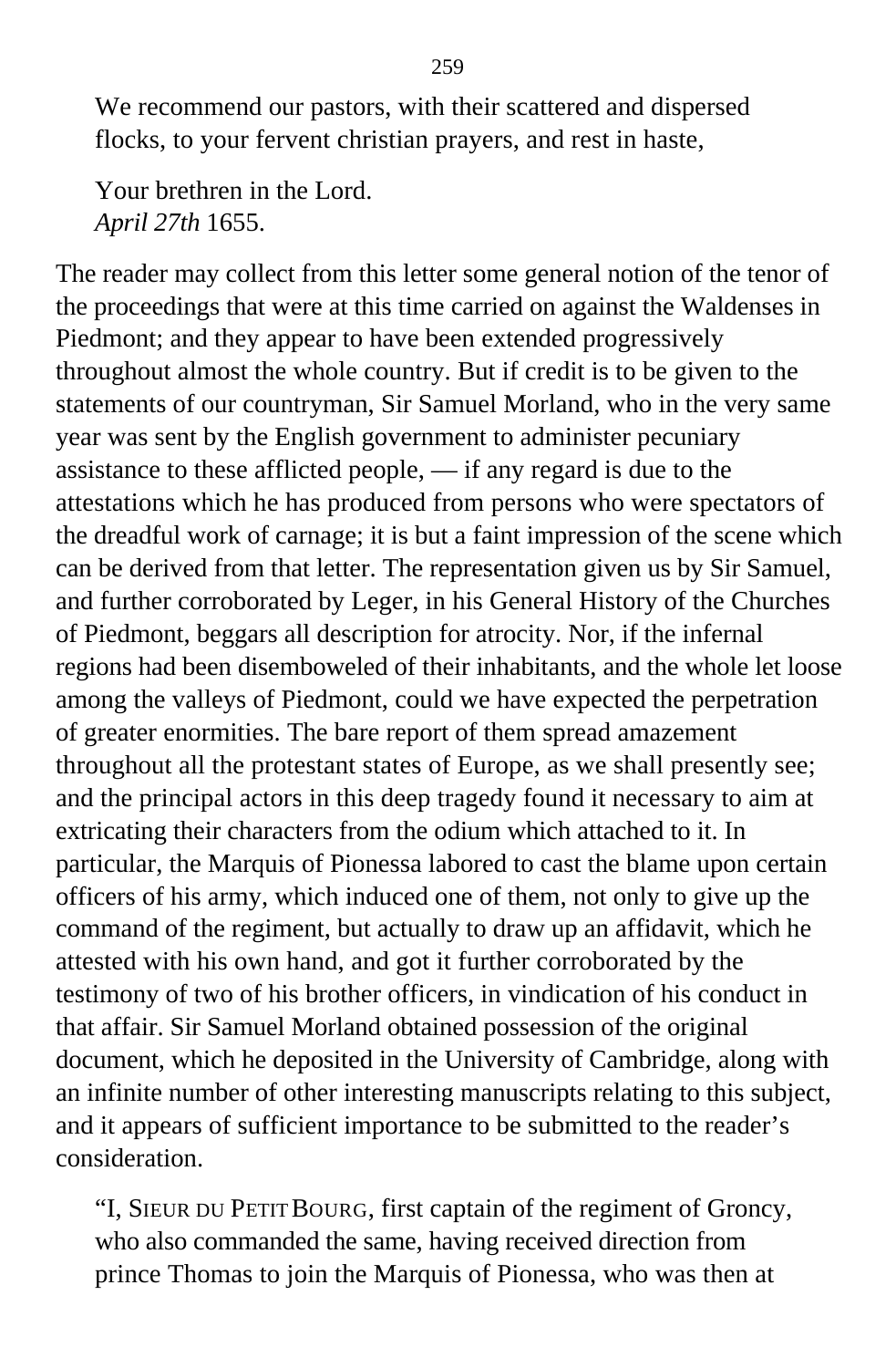La Torre, and to receive his orders — when I was upon the eve of departure, the ambassador sent for me, and desired me to speak to M. de Pionessa, and to use my endeavors to accommodate the troubles which had happened among those of the religion [of the Waldenses] in the valleys of Piedmont. In order to which I addressed myself to the marquis, earnestly entreating him that he would give way, and allow me to undertake an accommodation, which I supposed I might have been able to effect. But he repeatedly refused my request, in defiance of all the endeavors I could possibly use to persuade him. And instead of the least mitigation of matters, which could be produced by any consideration that I could lay before him, I was witness to many acts of violence and extreme cruelties exercised by the banditti and soldiers of Piedmont, upon all sorts of persons, of every age, sex, and condition, whom I myself saw massacred, dismembered, hung up; females violated, and numerous other horrid atrocities committed. And so far is it from being true that the whole was done by virtue of the orders that were issued by me, as falsely stated in a certain Narrative, printed in French and Italian, that *I beheld the same with horror and regret.* And whereas it is said in the same Narrative, that the Marquis of Pionessa commanded me to treat them peaceably without hostility, and in the best manner I possibly could, the event clearly demonstrated that the orders he gave were altogether of a contrary tendency, since it is most certain that without distinction of those who resisted, from those who made no resistance, they were used with all sorts of inhumanity their houses burnt, their goods plundered, and when prisoners were brought before the Marquis of Pionessa, I was a witness to his issuing orders to give them no quarter at all, assigning as a reason, that his highness was resolved to have none of that religion in any of his dominions.

And as to what *he protests* in the same declaration, namely, that no hurt was done to any, except during the fight, nor the least outrage committed upon any unoffending and helpless persons, I do assert; and will maintain that such is not the truth, having seen with my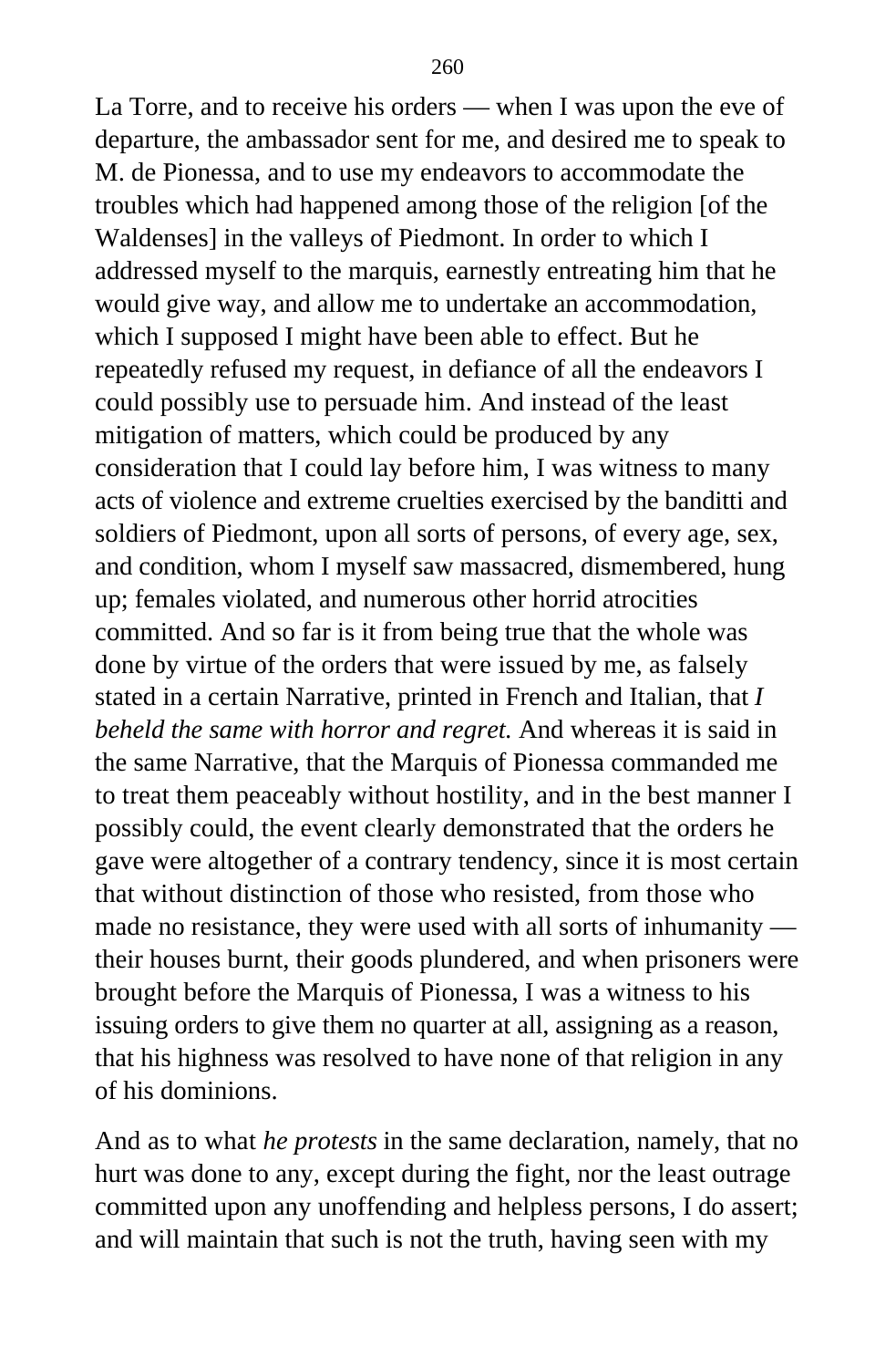own eyes several men killed in cold blood, and also women, aged persons, and children, miserably murdered.

And with regard to the manner in which they put themselves in possession of the valley of Angrogne, to pillage and entirely burn the same, it was done with great ease. For, excepting six or seven persons, who, seeing there would be no mercy shown them, made some show of resistance, the rest were dispersed without difficulty, the peasants consulting how to flee, rather than how to fight the enemy. In short, I absolutely deny and protest, as in the presence of God, that none of those cruelties were executed by my order; but, on the contrary, seeing that I could not procure a remedy, I was constrained to retire and quit the command of the regiment, not liking to be present at such wicked transactions.

*Done at Pignerol, November 27th,* 1655.

# *DU PETIT BOURG.*

Now, whatever may be thought of this defense, or upon whomsoever the *onus* of guilt may devolve, it seems a fair inference from these documents, that cruelties of the most enormous kind were at this time inflicted by the catholic party upon the Waldenses throughout the whole country of Piedmont, — upon a class of men whose sole crime was, that they dissented from the communion of the church of Rome, and refused to countenance her idolatry and superstition. And that their sufferings were of no ordinary cast, may be inferred from the single consideration, that they excited the commiseration of, and at the same time extorted remonstrances from, almost every protestant court in Europe, who raised large contributions to relieve their poverty, and sent their ministers to the court of Savoy, to intercede with the Duke for the amelioration of the condition of his subjects. In this benevolent work, it is a gratifying reflection, that our own country took the lead, as will more particularly be shown in the next section: I shall close the present with an article of no inconsiderable interest in the history of the churches of Piedmont.

While the fire of persecution was, as we have seen, so fiercely raging against the Waldenses, in the early part of the year 1655, two persons who sustained the pastoral office, in the valley of Lucerne, were seized and sent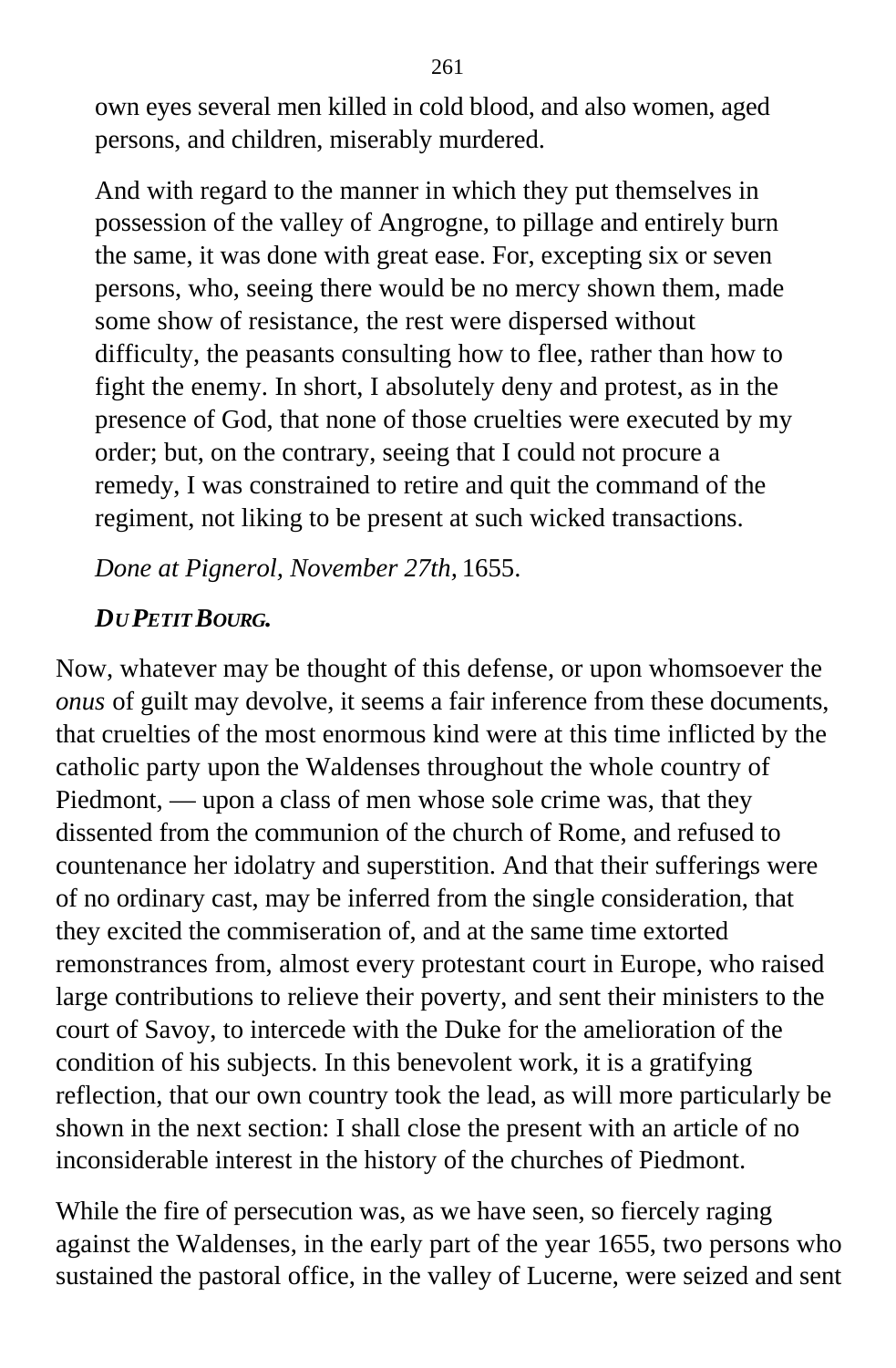as prisoners to the city of Turin, probably with a multitude of others who escaped the edge of the enemy's sword. It is but doing justice to the catholic party to say of them, that they seldom evinced their delight in human blood to such an excess as to prefer it to that of converting a heretic to *their* faith. In general, they only gave it the preference to the alternative of allowing persons to think differently from themselves. Nor would it be fair to accuse them of remissness in their expedients and exertions to recover back again to the true church such as they supposed were gone astray. In that respect they could always display the wisdom of the serpent, though seldom, alas! the harmlessness of the dove. On the present occasion, the two pastors above referred to, whose names were PETER GROS and FRANCIS AGUIT, were unhappily entrapped by the monks of the inquisition, and they fell from their profession. The renunciation of their principles would ensure their liberation from prison. The chains were taken from their bodies, and they recovered their liberty — but in a short time the burden was transferred from the body to the mind, and their own consciences rendered them miserable. In this state of things, they applied for re-admission into the churches, and the following declaration of the state of their minds was publicly made by them, before a full assembly of their brethren, convened at Pinache, in the valley of Perouse, on the 28th and 29th August, 1655, for the purpose of taking their case into consideration.

#### *Most honored Fathers and Brethren in the Lord.*

We could have wished that a less mournful occasion had caused our present appearance in public, and that a more favorable opportunity had made us known to the world, by some notable action, the remembrance of which might have been as a blessing in the churches; but as our names can only be famous by the horrible scandal which we have brought upon the church of God, we now come forth out of the dark dungeons of our own shame and confusion, and present ourselves before men, to testify to all the world our conversion and repentance, and to give indubitable proofs of our grief, for that we have been so base as to forsake our former profession.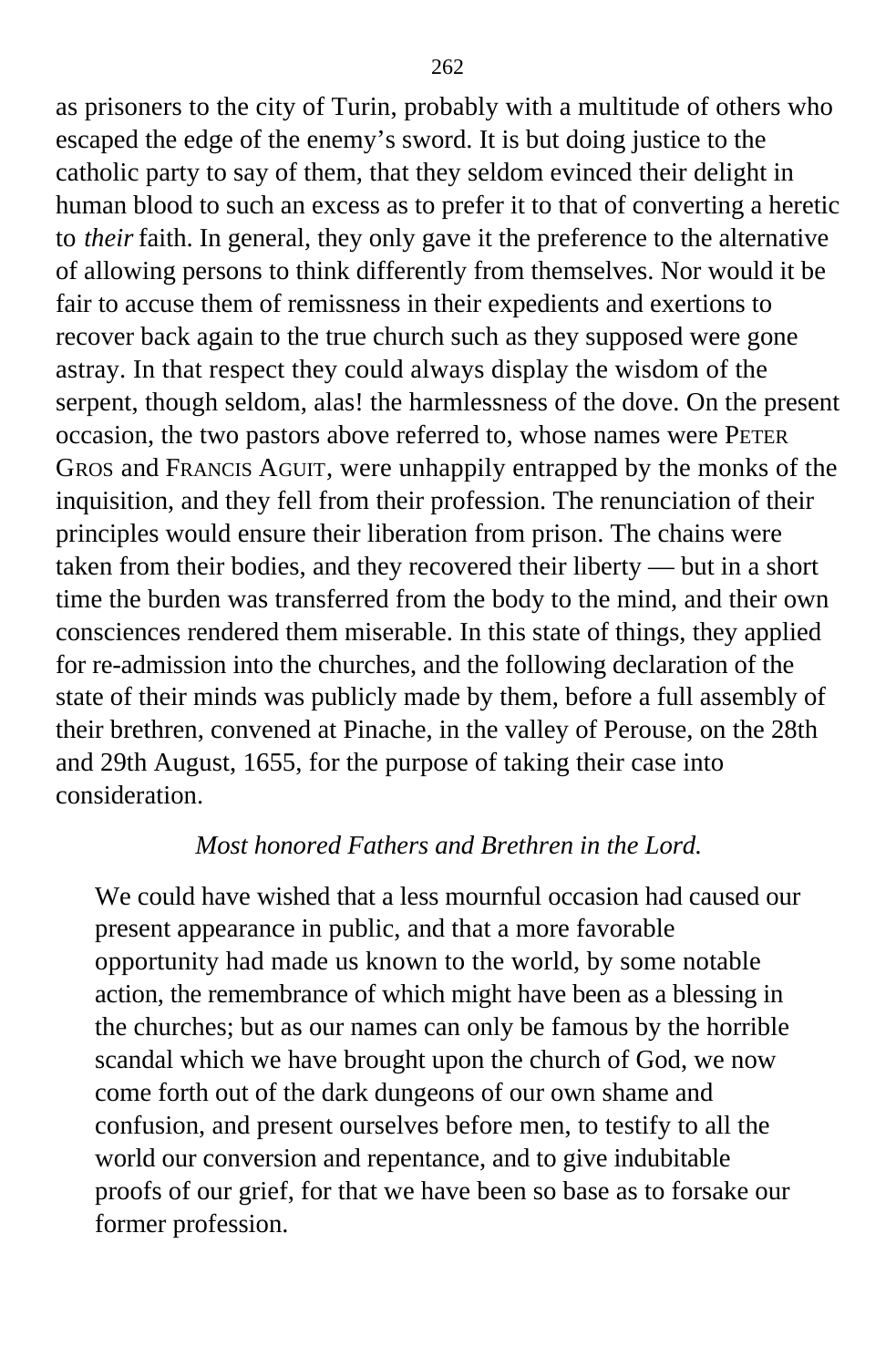When we reflect upon those advantages with which, above others, the Lord was pleased to bless us, in granting us a religious education and the knowledge of his saving grace, thus teaching us where true happiness is to be found; and finally to have been called to the highest employment that men can have in this world, *viz.* to be the heralds of God's justice, and the preachers of his truth, we cannot without horror speak of our offense, and are constrained to confess that our sin is rendered much more odious in that, having known our Master's will, we nevertheless withdrew our shoulders from his service, and have acted in opposition to his command.

It was in these last calamities which have overrun our country, that we thus made shipwreck — after having lost: our liberty and our goods — when the enemies of the truth, having resolved upon extirpating our religion in the valleys of Piedmont, exercised the most barbarous cruelties upon our countrymen. And we, having fallen into their hands after they had showed us how far their inhumanity could reach; to give us a proof of the utmost degree of it, they caused us to be thrown into prison, when they proceeded against us, and sentenced us to death as guilty of high treason, and the ringleaders of rebellion, incessantly setting before our eyes the torments and punishments to which we were condemned; and, to render us more flexible to the enticements of the Jesuits, who, without ceasing, solicited us to accept of a pardon which they would obtain for us on our embracing Popery, and abjuring our religion.

At their first onsets, we were confident that, so far from yielding to them, we had strength and fortitude enough to despise whatever superstition could present before our eyes as terrible or dreadful and that the dark and dismal shades of death itself, with which they threatened as, were insufficient to extinguish that heavenly light which then shined in our souls. But to our extreme grief, we have learned how frail our nature is, and how deceitful the wisdom of the flesh, which, for the enjoyment of a frail and transitory life, prevailed upon us to forego those unspeakably good things which God hath prepared for his children and that everlasting joy of which those are made partakers who endure to the end. It was this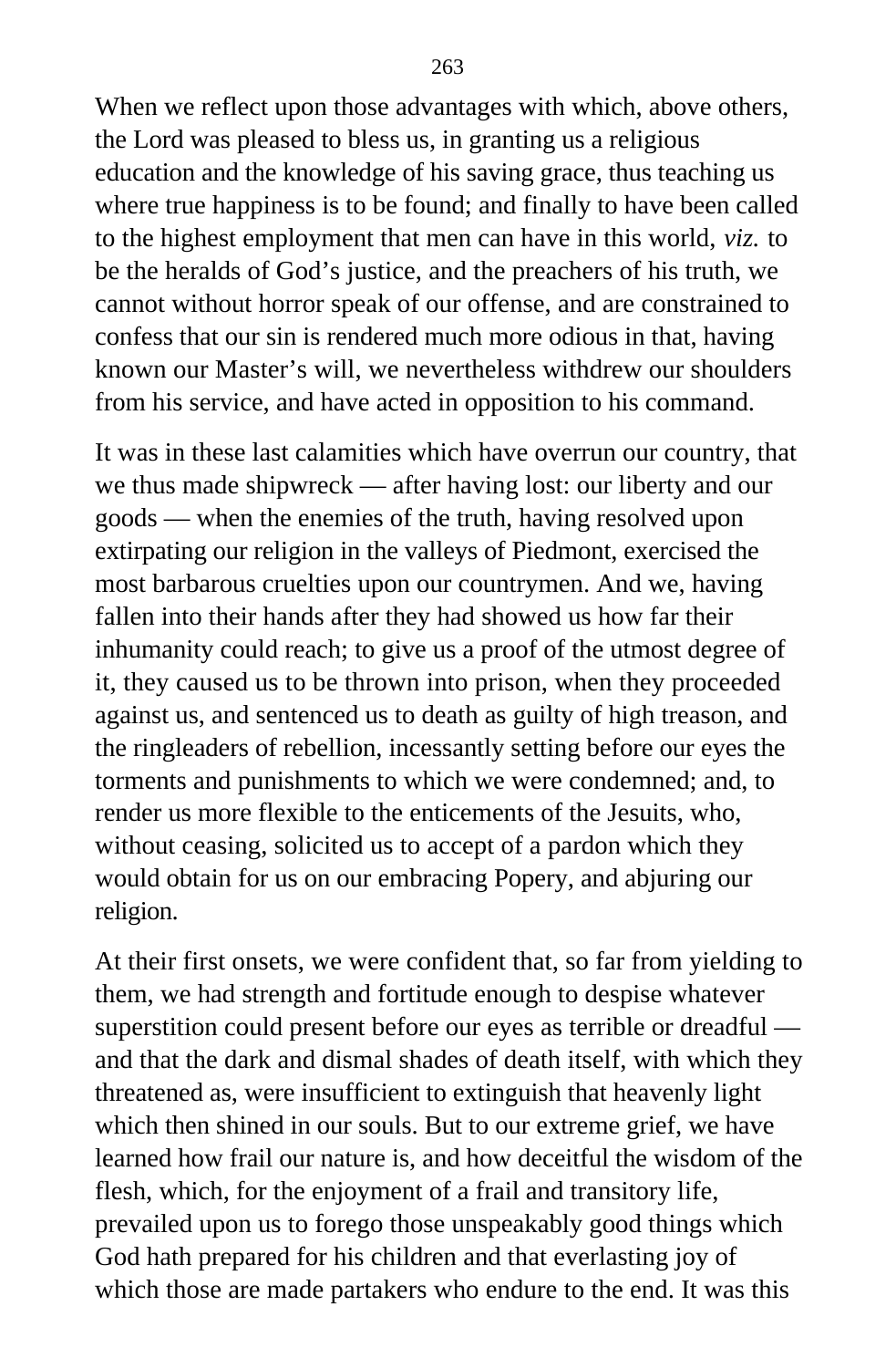fleshly wisdom, which, from a desire to preserve this house of clay, this earthly tabernacle, and to avoid a shameful death, and a punishment ignominious in the eyes of the world, that induced us to a shameful falling away, turning our backs upon him who is the fountain of life. We have lent our cars to this deceitful *Delilah,* and although there were not offered to us any reasons so strong as in the least degree, to obscure the truth that we did profess, yet we freely acknowledge that the fear of death and the horror of torments, shook our courage, and beat down our strength; and we have decayed and dried up like water, not resisting to blood, as the profession, not only of Christians, but more especially of Christian ministers, obliged us to do.

Having been persuaded by deceitful reasoning, that life is preferable to death — that we might be further profitable to the church, to our country, and to our families — that there was no glory in dying as rebels, and that one day we might get out of captivity, and manifest to the world, that if the confession had been wanting in our mouths, yet the faith had not been wanting in our hearts Thus we accepted of pardon on these miserable conditions, and have not hesitated to enter into the temple of idols, and employ our mouths and tongues in uttering blasphemies against the truth of heaven, in denying and abjuring the same; and our sacrilegious hands also in subscribing the act and events of this infamous apostasy, which has drawn many others into the same perdition. Our light has become darkness, and our salt has lost its savor — we have fallen from heaven to the earth — from the spirit to the flesh — and from life to death. We have made ourselves obnoxious to the curse which the Lord hath pronounced on those; by whom offenses come. And having made light of the threatenings of the Son of God against those who shall deny him before men, we have deserved to be denied by him before his heavenly Father. Finally, we have rendered ourselves unworthy of divine favors and mercy, and have drawn upon our guilty heads whatever is most dreadful in the wrath of God and his indignations — and have deserved to be rejected of the church as stumbling-blocks or rocks of offense, and that the faithful should even abhor our company.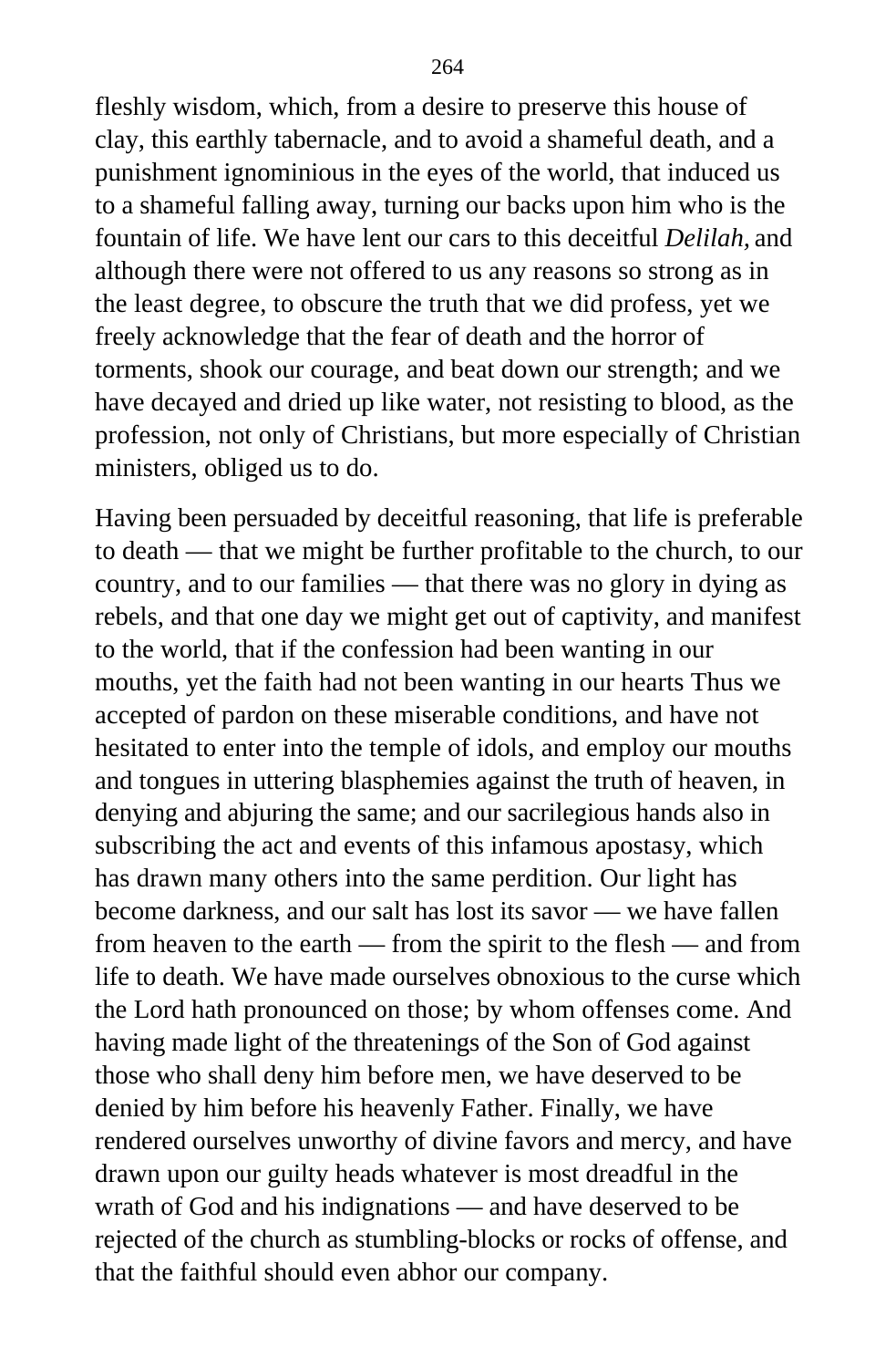But as we have learned in the school of the prophets, that the mercies of God are infinite, and that the Lord hath no pleasure in the destruction of his poor creatures, but calleth the sinner to repentance, that he may give him life, we presume to appear before his face, to humble ourselves in his holy presence, to bewail the greatness of our sin, and to make before him a free confession of our iniquity. O that our heads might melt into waters of bitterness, and our eyes were turned into fountains of tears, to express the grief wherewith our souls are pressed down. As our sin is of no ordinary measure, so it calls for extraordinary repentance: and as we acknowledge it to be one of the greatest that can be committed, so do we wish that our repentance should reach the lowest degree of humiliation, and that the acts of our contrition may be known to the world. If David, for lighter faults, was willing that his complaints and his deep sorrow and repentance should be left, as it were for a memorial in the church, well may we not be ashamed to publish among men the inconsolable regret which we feel for having offended God, and giving an occasion of scandal to the assemblies of the saints; and we deserve to have imprinted upon our foreheads a mark of perpetual infamy for our miserable fall, to make the memory thereof continue for ever. And if we can make it apparent that the sorrow it hath begotten in us is extreme, and that we now disclaim whatever fear formerly forced us to do contrary to the dictates of our consciences; we trust that he who forgave Peter when he denied Christ in the court of Caiaphas, will grant us the same grace, since we are come to ask forgiveness in all humility, with tears in our eyes, confession in our mouths, and contrition in our hearts; and that, as there is joy in heaven over one sinner that repenteth, so there may be joy in the congregation of the faithful when they shall behold our conversion to the Lord.

GREAT GOD! ALMIGHTY FATHER! dreadful in thine anger; in whose presence no sinner can subsist a moment; we prostrate ourselves at the feet of thy Majesty as poor miserable offenders, confessing that we have justly provoked thee to anger by our transgressions and iniquities, and drawn upon ourselves thy righteous judgments, in that we have forsaken thy heavenly truth, and bowed the knee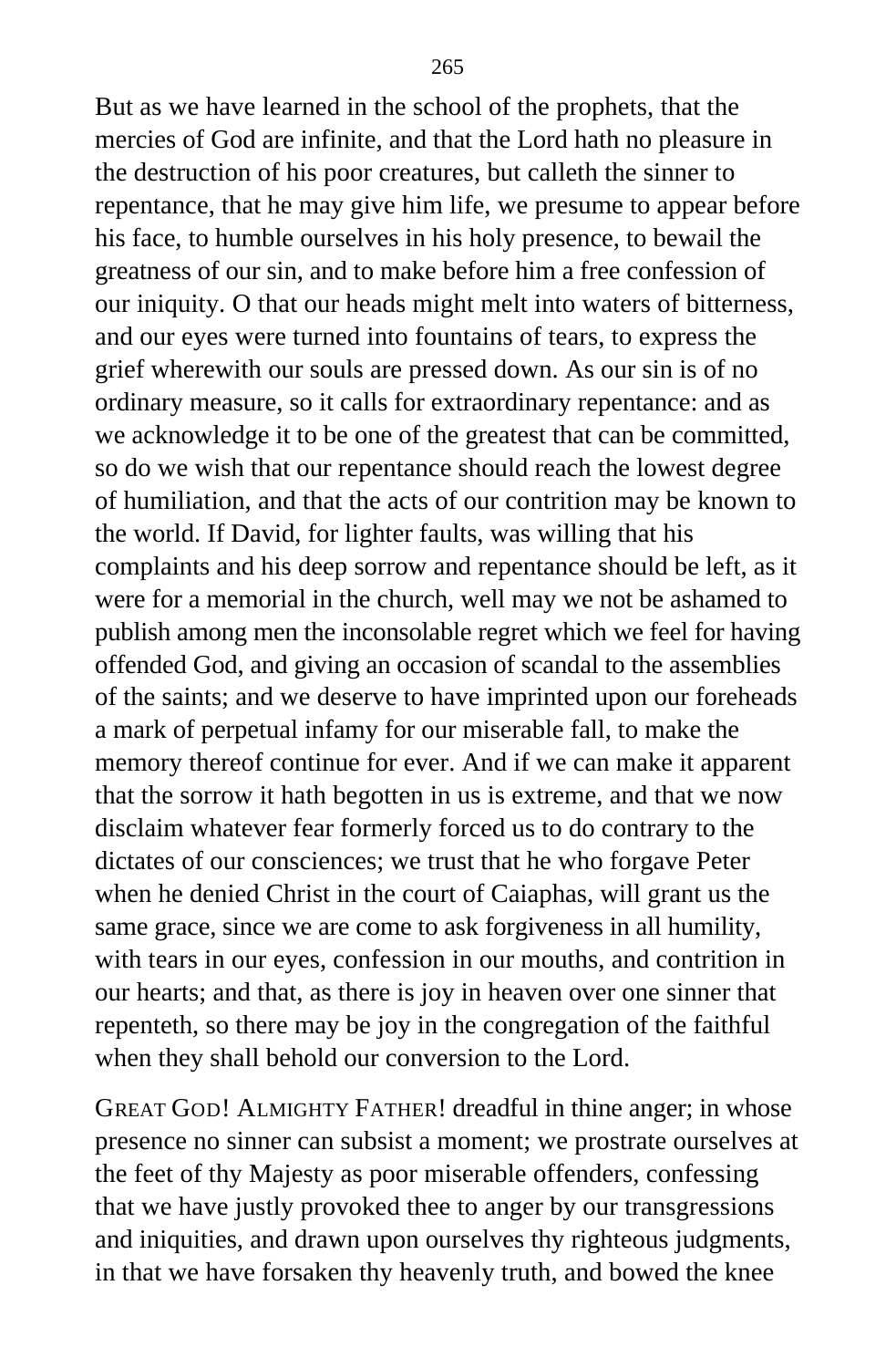before the idol! But how shall we now appear before thee, O thou Judge of the quick and dead, since by so doing, we have deserved to feel, not only in this life thy most severe rod and punishment, but that thou shouldest also cut us off from the number of the living, and cast us headlong into the lake of fire and brimstone, where there is weeping and gnashing of teeth. O God! rich in compassions and infinite in mercies! which thou multipliest even in judgment; turn us and we shall be turned! be merciful to us, forgive us our offense! blot out our iniquity! and impute not our sin unto us! Open unto us the door of thy grace, that we may be partakers of this thy salvation. O Lord Jesus, Redeemer of souls, who camest into this world for the sake of poor sinners; look upon our affliction! Receive us to mercy! and grant that, our sins being washed away in thy most precious blood, we may draw near to the throne of thy grace with confidence to obtain mercy. Raise us up from our fall! strengthen us in our weakness! and although Satan hath sought to sift us, suffer not our faith [utterly] to fail! Work in us effectually both to will and to do according to thy good pleasure. It is thou who hast stretched out thine hand around us! It is thy strong hand which hath helped us! Thou hast taken us out of captivity both of body and soul, in which we lay languishing, and hast afforded us the liberty to call upon thy name! Thou hast heard our cries out of the deep, and hast given us fresh cause to rejoice in thy goodness, and to bless thy holy name; to whom be everlasting glory ascribed, at all times, and in all ages! AMEN.

And you faithful souls, who witness our contrite heart and broken spirit before the Lord; O commiserate our lamentable state! Learn by our example, how great is human frailty, and what a precipice we fall into whenever God withdraws his supporting hand from us! Consider, that as it hath been to us an extreme infelicity to have fallen into so great a sin, so have you an argument to rejoice in God, through whose grace you have been given to stand! Watch and pray, that you enter not into temptation! Hold fast that which you have, that no man take your crown! Be faithful to the Lord Jesus even unto death, that so ye may obtain the crown of life! And, be assured that, aside from the profession of his truth, which you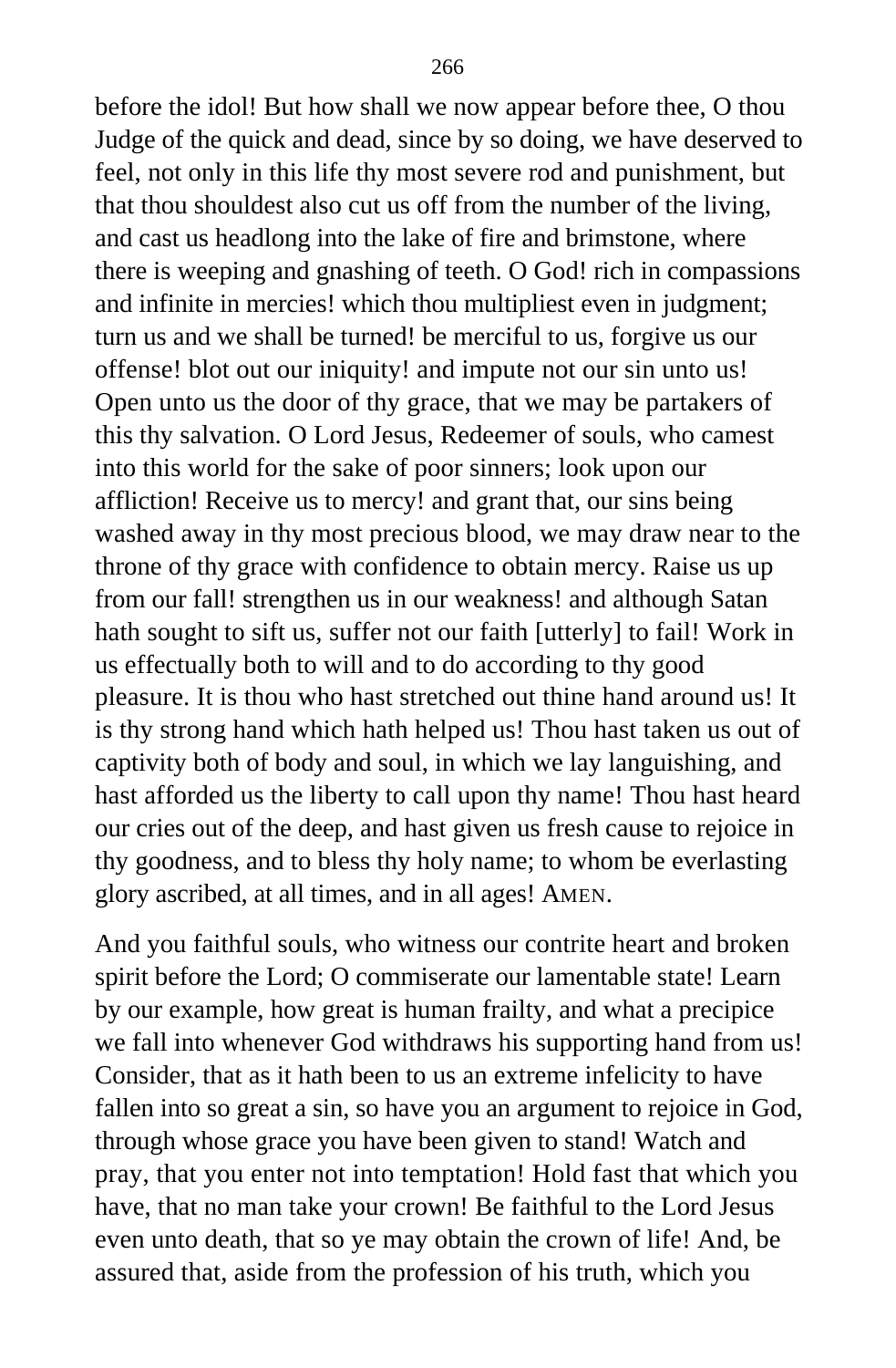make to the exclusion of all other sorts of religion whatsoever, there is nothing but death, horror, and astonishment. This is a thing which we are enabled to assure you of from our own experience, because from the very first moment that we gave our consent to this unhappy apostasy, our consciences have given us no rest at all; and through their continual harassings and agitations, they have not suffered us to enjoy any of that comfort which a Christian soul experiences in tribulation, until it pleased God to draw us out of the filthy quagmire of Babylon, and caused us to return to his ways. And do you, Christians, lend your helping hand; let your arms be opened to embrace us; do not count us unworthy of your holy communion, although we have been all occasion of offense. Suffer us to pour into your bosom a torrent of tears, to deplore our condition, and to assure you, in the anguish of our souls, that our grief is greater than we can express. Help us by your holy prayers to the Lord, and publish our repentance in all places, where you conceive our sin has been or shall be known, that so it may be evident to all the world that, from the very bottom of our souls, we grieve and are full of sorrow for it; and that in the presence of God and of his holy angels, as well as of those who now witness our contrition, we do abjure and detest the pretended sacrifice of the mass, the authority of the pope, and, in general, all the worship that is dependent on them. We recant whatsoever we have pronounced to the prejudice of evangelical truth, and promise, for the future, through divine assistance, to persevere in the profession of the reformed religion to the last moment of our lives, and rather to suffer death and torments, than to renounce that holy doctrine which is taught in our churches, and which we believe to be agreeable to the word of God; all which we protest and promise with our bended knees upon the earth, and our hands lifted up to the Eternal, our Almighty God, the Father, Son, and Holy Spirit; and as we desire his aid, to enable us to do this, even so may he help us, even our God. AMEN.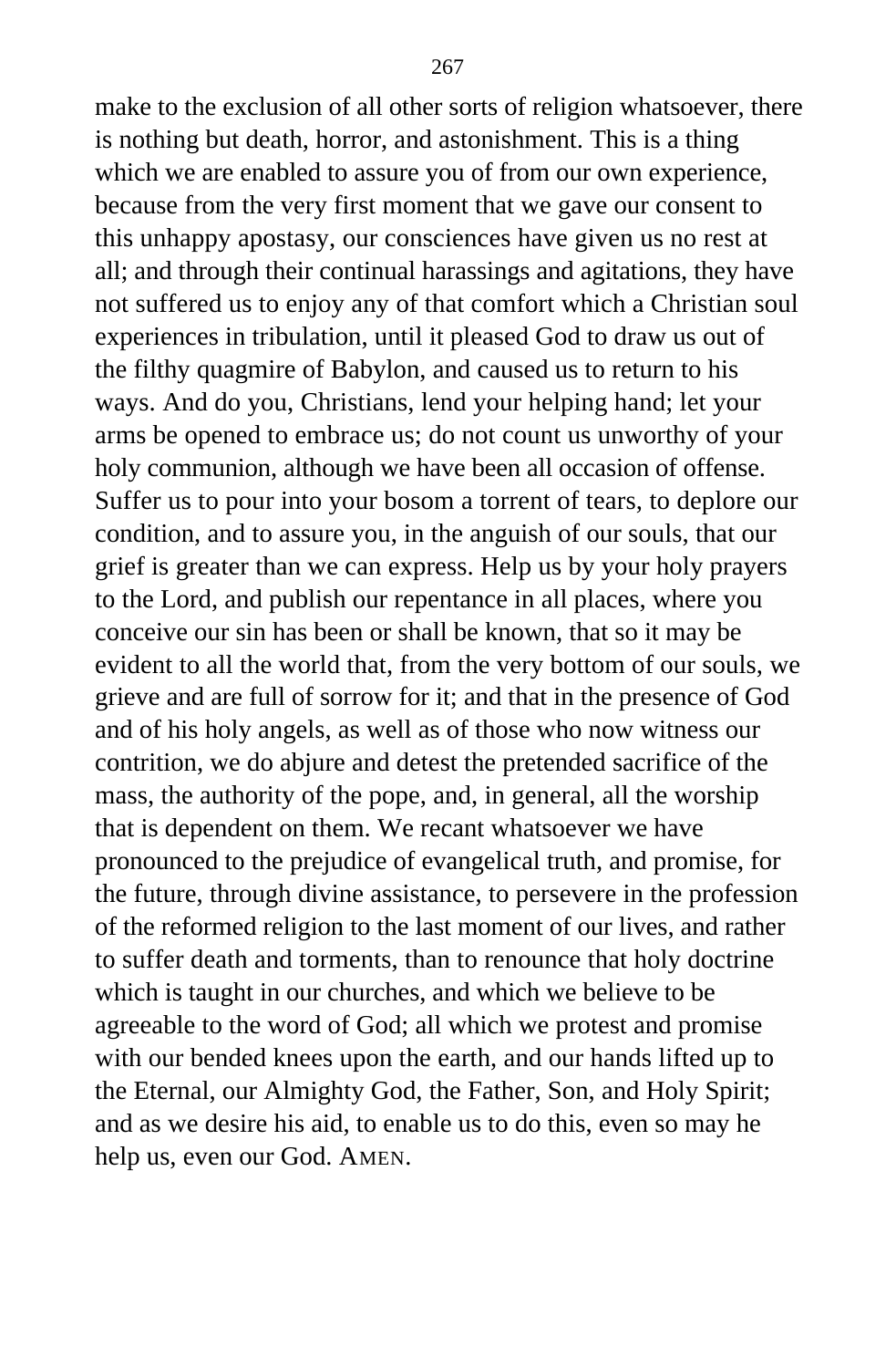# SECTION 6

*History of the Waldenses continued during the seventeenth century; with an account of the humane interference and generous conduct of the English nation towards their persecuted brethren in Piedmont; including the interesting Letters of Milton in their behalf, addressed to the Protestant States of Europe. A.D. 1655.*

AMONGST those who have made a conspicuous figure on the theater of Europe, in modern times, there are few characters which historians have found it more difficult to delineate correctly than that of Oliver Cromwell. This extraordinary person held the reins of the English government, at the time the Waldenses were experiencing, in the valleys of Piedmont, the complicated sufferings which have been detailed in the preceding section. The strange combination of fraud and force, by means of which he grasped the supreme power of the state; the rigor, and, at times, the severity with which he exercised it; the facility with which he could violate, and even pour ridicule upon the constitutional principles of his country, trampling upon all the laws of the land, when they impeded his progress towards the attainment of any object on which he had set his mind, are certainly a tremendous weight to be placed in the scale against his inflexible opposition to popery, his exertions in reforming the ministry of the established church, and even his occasional ebullitions of zeal to promote the interests of the gospel. There is but too much reason to fear that with him, as with many other princes and statesmen, religion was made wholly subservient to his worldly interests.

And yet it would be difficult to fix upon a period when our country was more prosperous at home, or sustained a higher character abroad, than during his protectorate. For, not to speak of the number of able and upright judges whom he introduced into Westminster Hall; nor of the impartial administration of justice throughout the land; nor yet of the attention which he showed to reform the national religion, by advancing men of learning and piety in the churches and discountenancing those of an opposite character; he certainly contrived to support his reputation both among his own subjects and with foreign nations, in a very extraordinary manner, even compelling those to fear who did not love him. His name was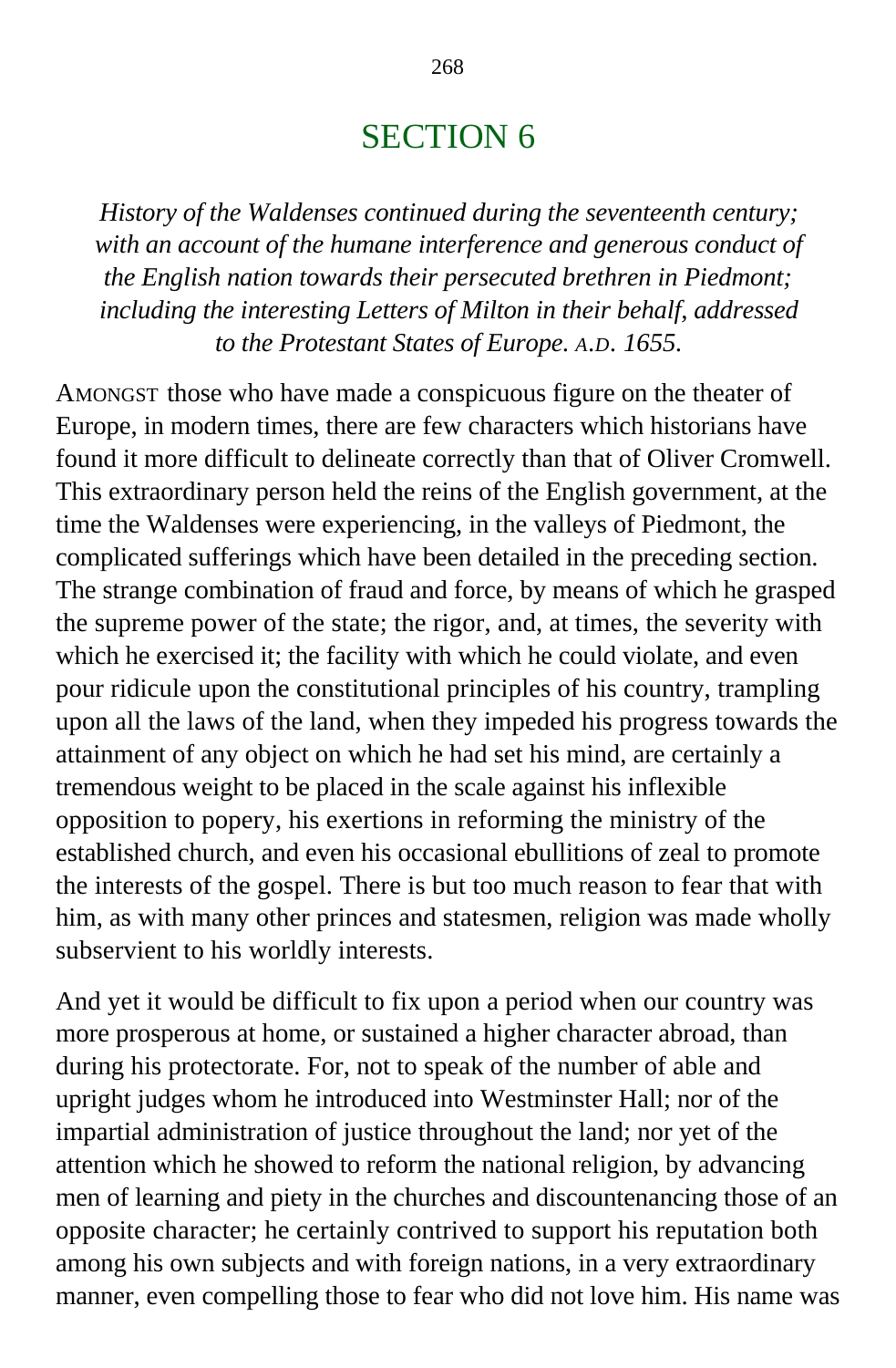terrible throughout Europe, and "it was hard to discover," says Lord Clarendon, "which dreaded him most, France, Spain, or the Netherlands, in all which places his friendship was current at the value which he chose to set upon it. For, as they all sacrificed their honor and their interests to his pleasure, so there was nothing he could have demanded that either of them would have denied him."<sup>[1](#page-413-0)</sup> The truth of this representation, and, in some measure, the pertinency of these reflections, will appear from the history on which we are now about to enter.

The council of Zurich, in Switzerland, were, by reason of their proximity to the valleys of Piedmont, the first who received intimation of the horrid massacre which had recently taken place there. The news reached them on the Lord's day, April 29; — and such was the impression which it made upon them, that the town council immediately assembled, and issued a proclamation for a day of fasting and humiliation throughout all their territories; at the same time recommending that collections should every where be made for relieving the wants of the poor sufferers. On the next day they drew up a letter addressed to the States General of Holland, of which the following is a copy.

## **MOST ILLUSTRIOUS LORDS, ETC.**

Having this instant received the dismal news of the lamentable state of our brethren of the faith in Piedmont, as you may see by the copy of a letter now sent, we thought ourselves obliged by the sacred rights of faith, union, and communion, to acquaint you therewith; being fully assured that you will be pleased, according to your wonted piety and Christian charity, thoroughly to consider and lay to heart this "affliction of Joseph." This persecution is smoothed over with a very fair pretext by the opposite party, but there is no one who loves the church of Christ, that will not easily be persuaded of the subtleties and treacheries to which their adversaries alternatively have recourse.

Moved by an ardent sympathy we earnestly beseech you, most mighty and illustrious lords, that you would lay to heart the case of these afflicted people and administer those means of relief which you may think conducive thereunto; not only by prayer to the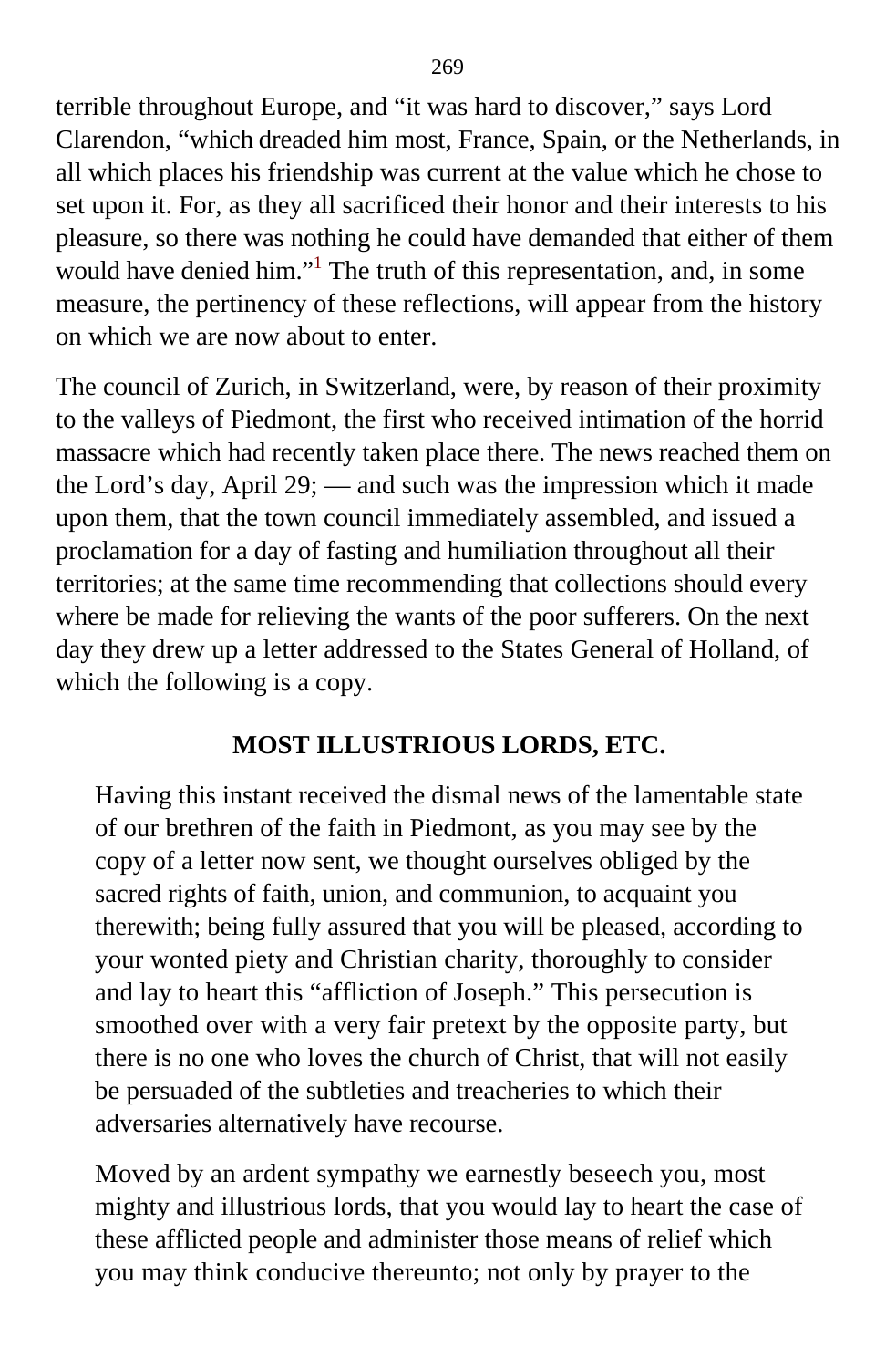Father of Mercies for them, and by granting them that pecuniary assistance which their miseries loudly called for, but also by pacifying their prince towards them; or at least, obtaining for them the liberty to emigrate, which we also shall, to the utmost of our power, endeavor to do. May the Sovereign Lord of all have mercy upon his church in every place; own their cause; and his Almighty arm avert their misery and adversities; to whose protection we heartily recommend you. Given, in haste, 30th April, 1655.

The Consuls and Senators of the Protestant Cantons of Switzerland, viz. Zurich, Berne, Claris, Schaffhouse, and Appenzel.

About the 20th of May an account of the Duke of Savoy's proceedings against the Waldenses reached England; and, to use the words of Sir Samuel Morland, it no sooner came to the ears of the Protector, than "he arose like a lion out of his place," and by the most pathetic appeals to the protestant princes upon the continent, awoke the whole Christian world, exciting their hearts to pity and commiseration. The providence of God had so disposed events, that our great poet MILTON filled the office of Latin Secretary to Oliver Cromwell at this critical juncture.<sup>[2](#page-414-0)</sup> Never was there a more decided enemy to persecution on account of religion than Milton. He appears to have been the first of our countrymen who understood the principles of toleration; and his prose writings abound with the most enlightened and liberal sentiments. The sufferings of the Waldenses touched his heart, and drew from his pen the following exquisite sonnet.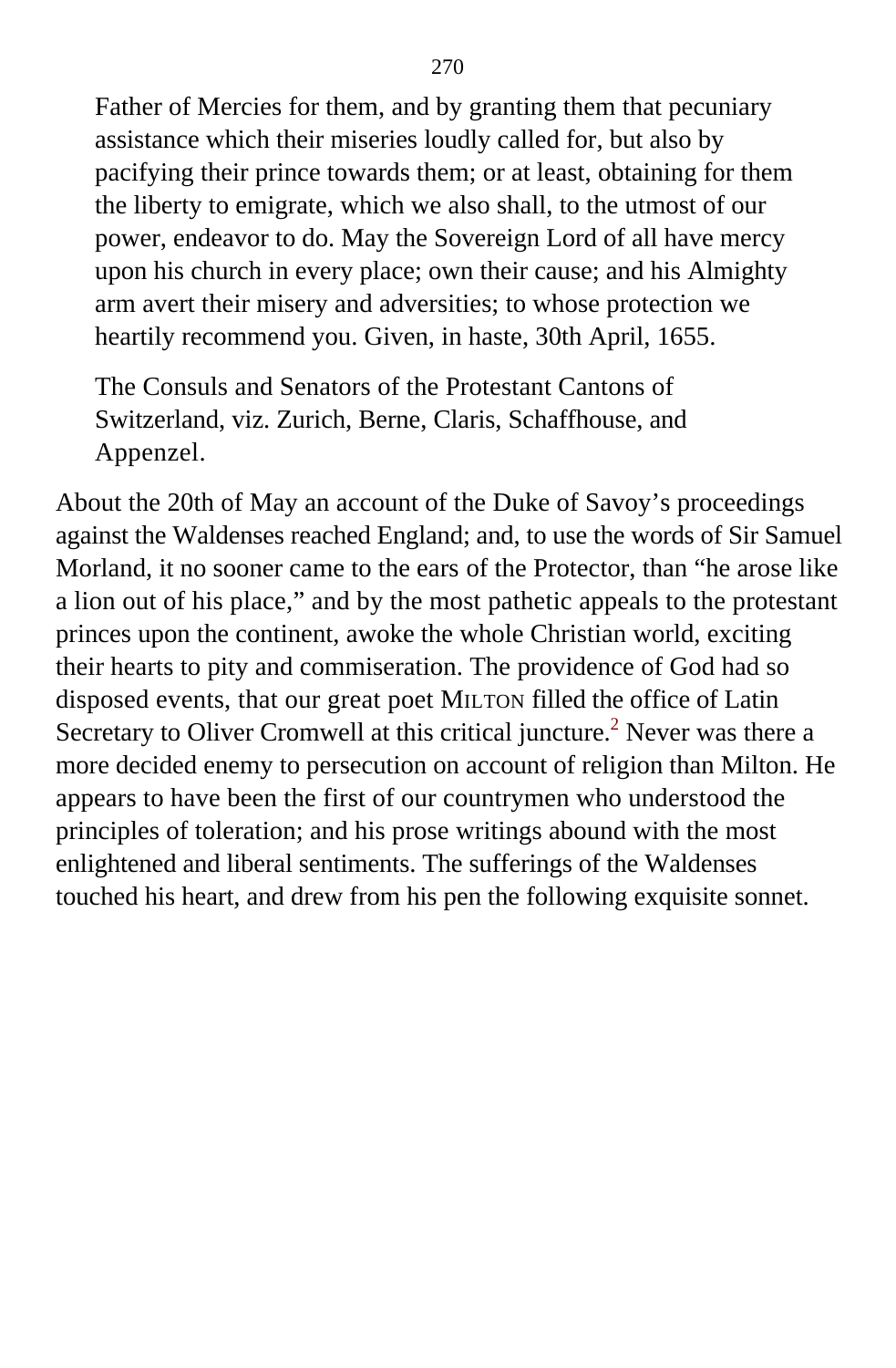#### **ON THE LATE MASSACRE IN PIEDMONT**

*Avenge, O Lord, thy slaughter'd saints, whose bones Lie scatter'd on the Alpine mountains cold; Ev'n them who kept thy truth so pure of old, When all our fathers worshipt stocks and stones Forget not: in thy book record their groans Who were thy sheep, and in their ancient fold Slain by the bloody Piedmontese that roll'd Mother with infant down the rocks. Their moan The vales redoubled to the hills, and they To heaven. Their martyr'd blood and ashes sow O'er all th' Italian fields, where still doth sway The tripled tyrant; that from these may grow A hundred fold, who having learn'd thy way Early may fly the Babylonian woe.*[3](#page-414-0)

But this was a small portion of the interest which he took upon this affecting occasion. It devolved upon him by office to address the heads of the different protestant states in Europe, with the view of interesting them in the affairs of the Waldenses; and his letters deserve to be handed down to the remotest age of the world, as a noble instance of a benevolent and feeling mind, worthy of the author of PARADISE LOST. I shall therefore, present the reader with the whole of them in this place, faithfully translated from the Latin originals. They are in themselves interesting; are intimately connected with the history of the Waldenses; and the Christian spirit that pervades them, redounds in the highest degree to the honor of the writer. Through what strange fatality it has come to pass, that an incident which reflects so much luster upon the character of Milton, as the writing of these state-papers certainly does, should have been allowed to pass into oblivion, while many things of minor importance find a place in every memoir of the poet, it would probably be difficult to give a more plausible reason for than the superior interest which most men take in the concerns of this present life, above those of the kingdom of heaven and of their immortal souls.

Before I introduce these interesting letters however to the reader's notice, I cannot deny myself the pleasure of laying before him the character that has been given of them by two distinguished writers of modern date; both of them members of our Established Church, and consequently not to be suspected of any undue partiality for the character or principles of Milton.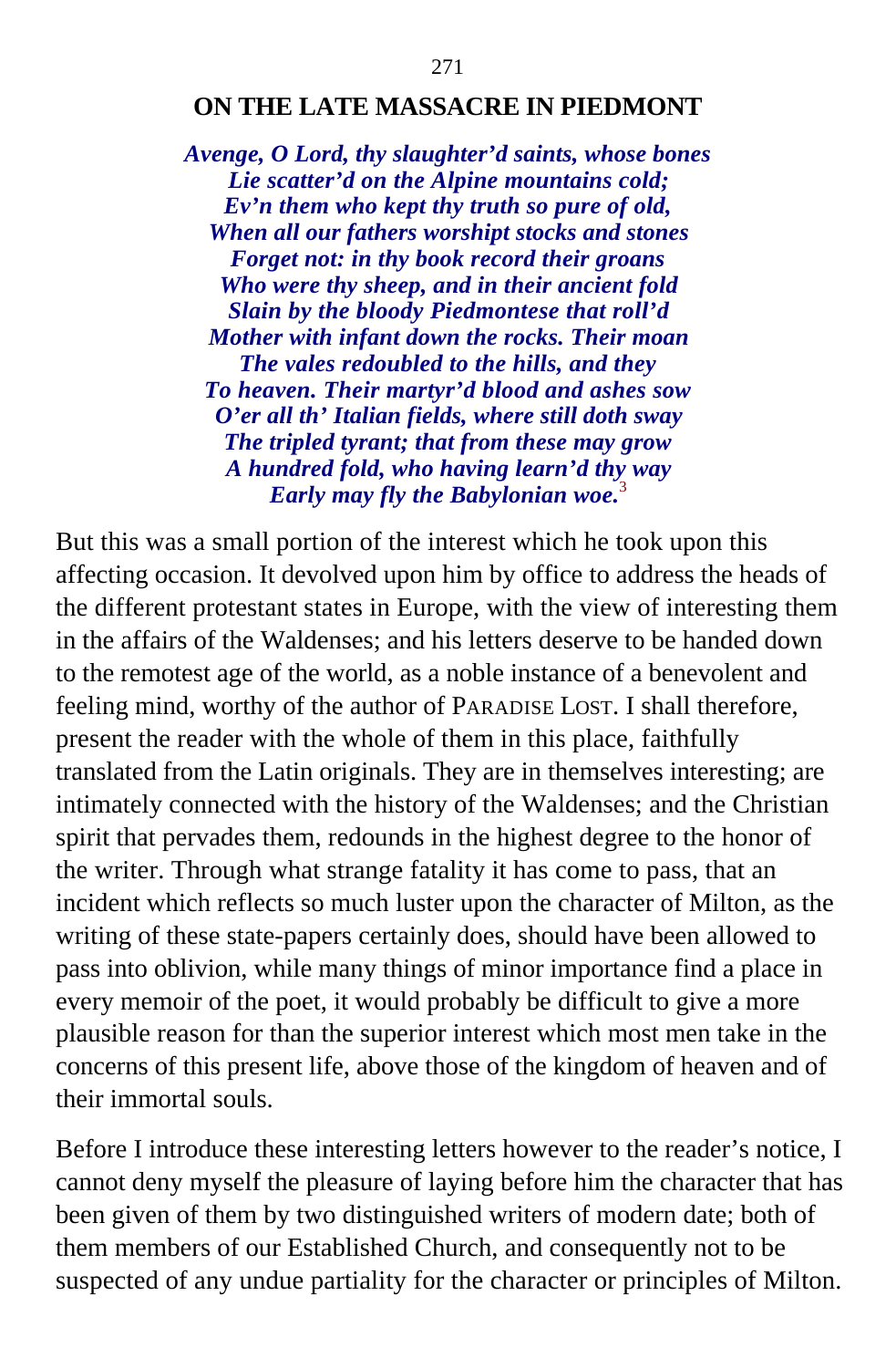The first to whom I refer, is Dr. Thomas Newton, bishop of Bristol, who in his life of our great poet, prefixed to his edition of the Paradise Lost, tells us that "the blindness [of Milton] had not diminished, but rather increased the rigor of his mind; and his State-letters will remain as authentic memorials of those times, to be admired equally by critics and politicians; and those in particular about the sufferings of the poor Protestants [or Waldenses] in Piedmont, who can read without sensible emotion? This was a subject he had very much at heart, as he was an utter enemy to all sorts of persecution; and among his sonnets there is a most excellent one upon the same occasion." Thus far bishop Newton — the other writer to whom I alluded is Dr. Charles Symmons, the poet's last, and certainly ablest, biographer: who, referring to these letters, thus elegantly remarks: "The hand of the Latin Secretary most ably concurred with the spirit of the executive council; and during his continuance in office, which was prolonged to the Restoration, the State-papers in his department may be regarded as models in the class of diplomatic composition. They speak, indeed, the language of energy and wisdom; and are entitled equally to the applause of the scholar and the statesman. They must have impressed foreign states with a high opinion of that government for which they were written; and in the service of which so much ability was engaged. It may be observed, that the character of their immediate author is too great to be altogether lost in that of the ministerial organ; and that in many of them, Milton may be traced in distinct, though not in discordant existence from the power for whom he acts. The letters which he wrote in the protector's name, to mediate for the oppressed Protestants of Piedmont,<sup>[4](#page-414-1)</sup> whose sufferings had revived the horror of the catholic atrocities in Ireland, might be cited in testimony of what I affirm. These official instruments are faithful, no doubt, to the general purposes of him under whose authority they were produced; but they exhibit also much of the liberal and benevolent spirit of the Secretary: their mirror cannot be convicted of falsehood or perversion but with unquestionable flattery, it reflects the harsh features of the English usurper so softened into positive beauty as to conciliate our affection equally with our respect."

One of the first of Cromwell's measures was to appoint a day of fasting and prayer, to seek the Lord in behalf of the melancholy condition of this afflicted people; a public declaration of their state was also issued, calling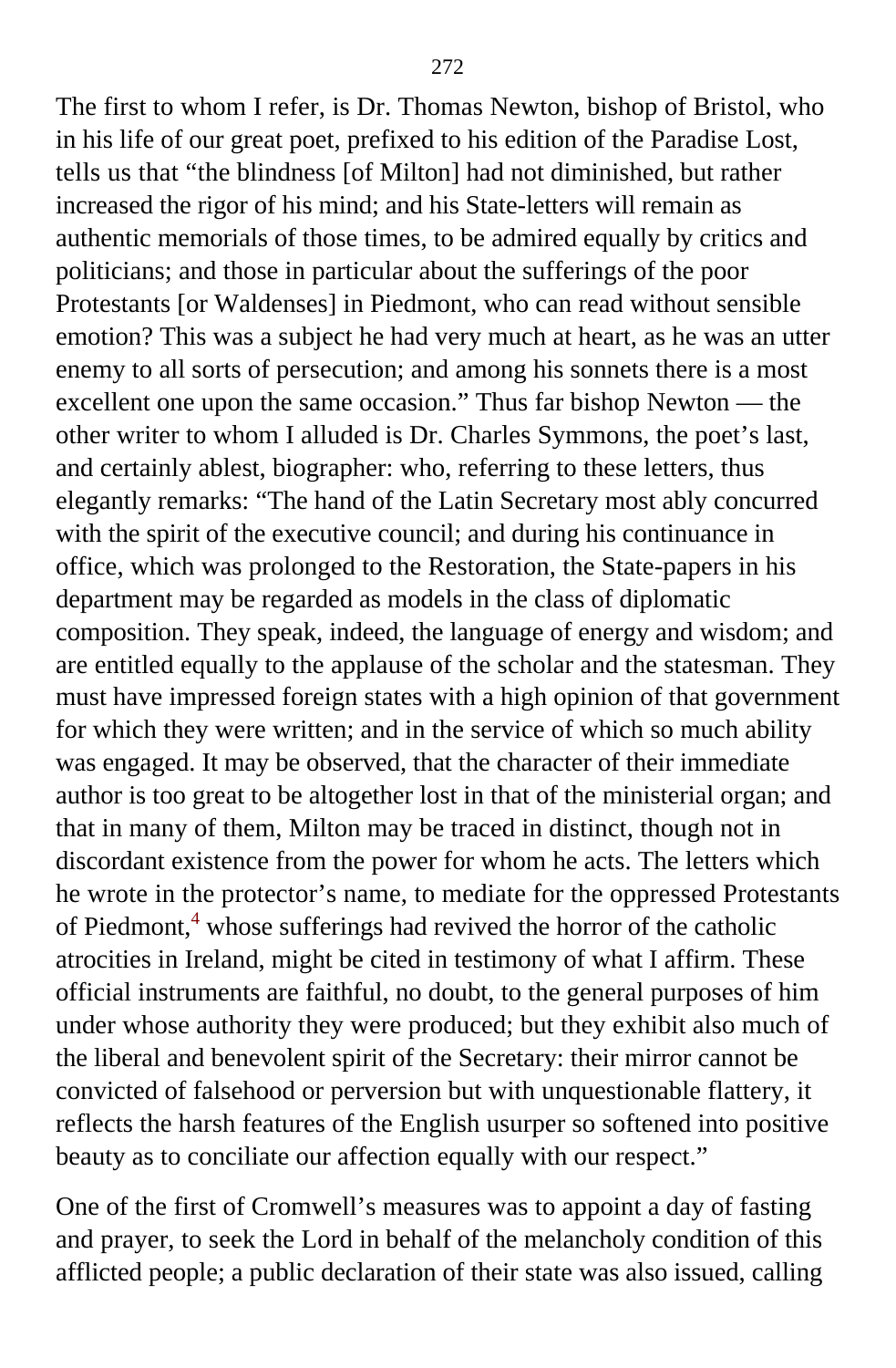upon the inhabitants throughout the land to join in free and liberal contributions towards their succor and support, in which the protector himself set them a noble example, by commencing the subscription with a donation of TWO THOUSAND POUNDS from his own private purse. And that no time might be lost, in testifying his good will towards the Waldenses, on the 28d of May, Sir S. Morland received orders to prepare for setting off with a message from the English government to the Duke of Savoy, beseeching the latter to recall the merciless edict of Gastaldo, and to restore the remnant of his poor distressed subjects to their homes and the enjoyment of their ancient liberties.

On the 26th of May, Mr. Morland took his departure for the continent, being charged, on his way to Piedmont, with a letter from the protector to the French king, relating to the Waldenses, in whose recent murder, as the reader will have already noticed, some French troops had been employed. The following is a copy of the letter which, on the first of June, the English envoy delivered at La Fere, where the king and court of France were then residing.

Most Serene King!

The lamentable complaints which have been conveyed to us from those poor and afflicted people, who profess the reformed religion, and inhabit the valleys within the dominions of the Duke of Savoy; and who have of late been most cruelly massacred; together with the melancholy tidings we have received concerning the plundering and banishing of others, have extorted from us these letters to your majesty; and the rather, as we have been informed, how truly we know not, that this massacre has been carried on, *partly by some troops of yours,* which had joined themselves to other forces belonging to the Duke of Savoy.

We were very unwilling to give any credit to these things, because it cannot be thought consonant to the purposes and proceedings either of good princes or of your majesty's most prudent ancestors, who conceived it to be their interest, and not less conducive to the peace of Christendom, that their protestant subjects should live in safety, and enjoy protection under their government, for which they have always been grateful, and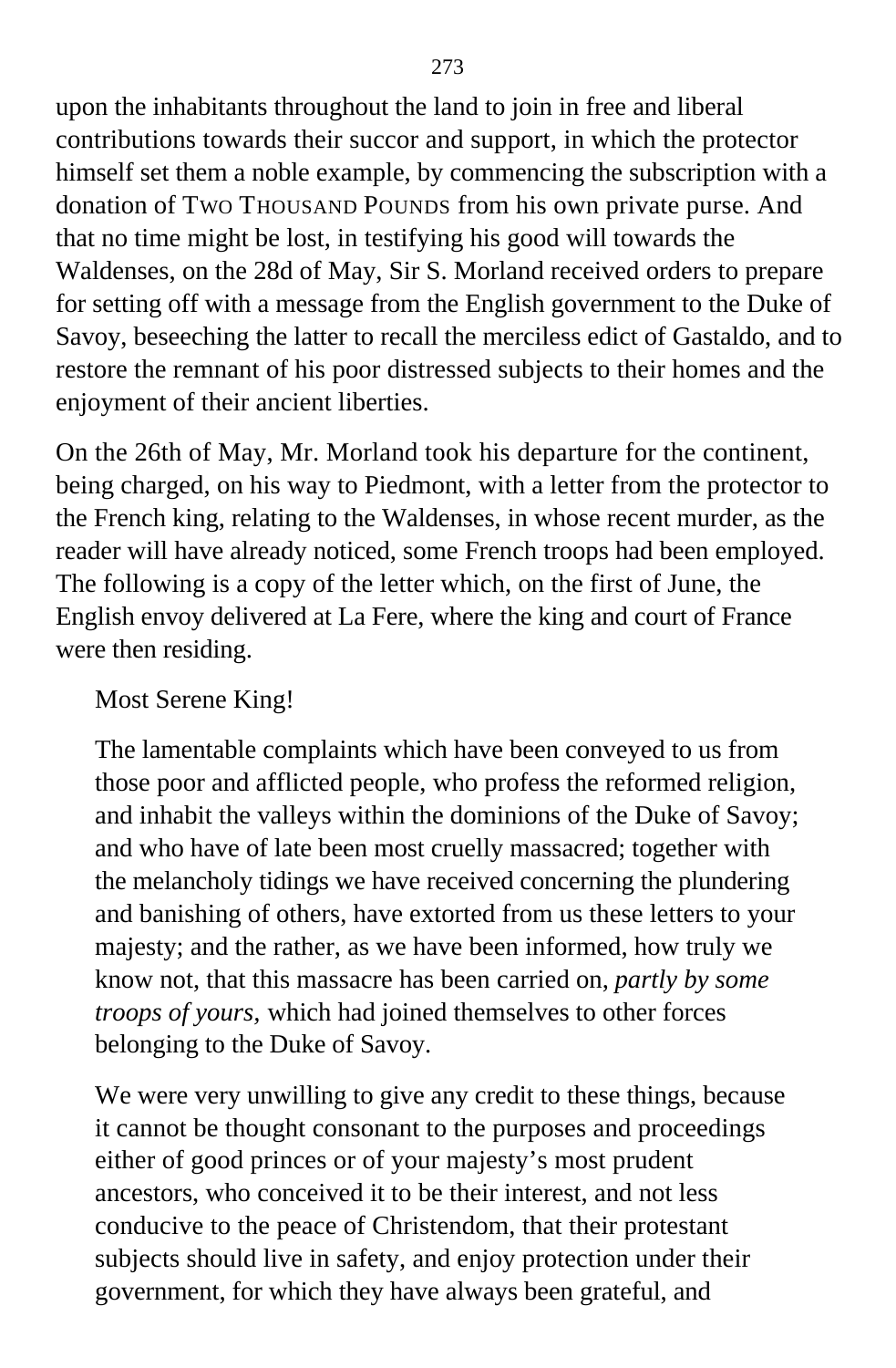rendered eminent services to their sovereigns in times both of peace and war. Similar considerations have hitherto induced the Dukes of Savoy to treat their subjects with equal kindness. Now we doubt not but that your majesty has so much influence with the Duke of Savoy, that by your intercession, a peace may be procured for those poor people, with liberty to return to their native country. The performance of this would be an act worthy of your majesty, and conformable to the example set you by your predecessors, while it would, at the same time, set the minds of your own subjects at rest, by assuring them that *they need not fear a repetition of such evils among them;* and also confirm your confederates and allies, who profess the same religion, in greater respect and affection for your majesty. With respect to ourselves, any favor of this kind which you shall grant to your own subjects, or which you may obtain for the subjects of others, will be not less acceptable to us; indeed it will be more so than any other profit or advantage, among the many which we promise ourselves from the friendship of your majesty.

# *OLIVER P.*

Westminster, May 25, 1655.

The king of France lost no time in returning a very complaisant and satisfactory answer to this letter, in which he assures the protector that the manner in which his troops had been employed by the Duke of Savoy or his ministers was very far from meeting with his approbation — that they had been sent by him into Italy, to assist the Duke of Modena against the invasion which the Spaniards had made upon his country — that he had already expostulated with the court of Savoy for having employed them in an affair of that nature without his authority or command — and that he had sent to the governor of his province of Dauphiny, requesting him to collect as many of the poor exiled Waldenses as he could, to treat them with gentleness, and afford them every protection they might stand in need of. He tells his highness that, knowing, as he now does, how much he is affected by the distress of these Waldenses, it gives him pleasure to think he has already anticipated his wishes,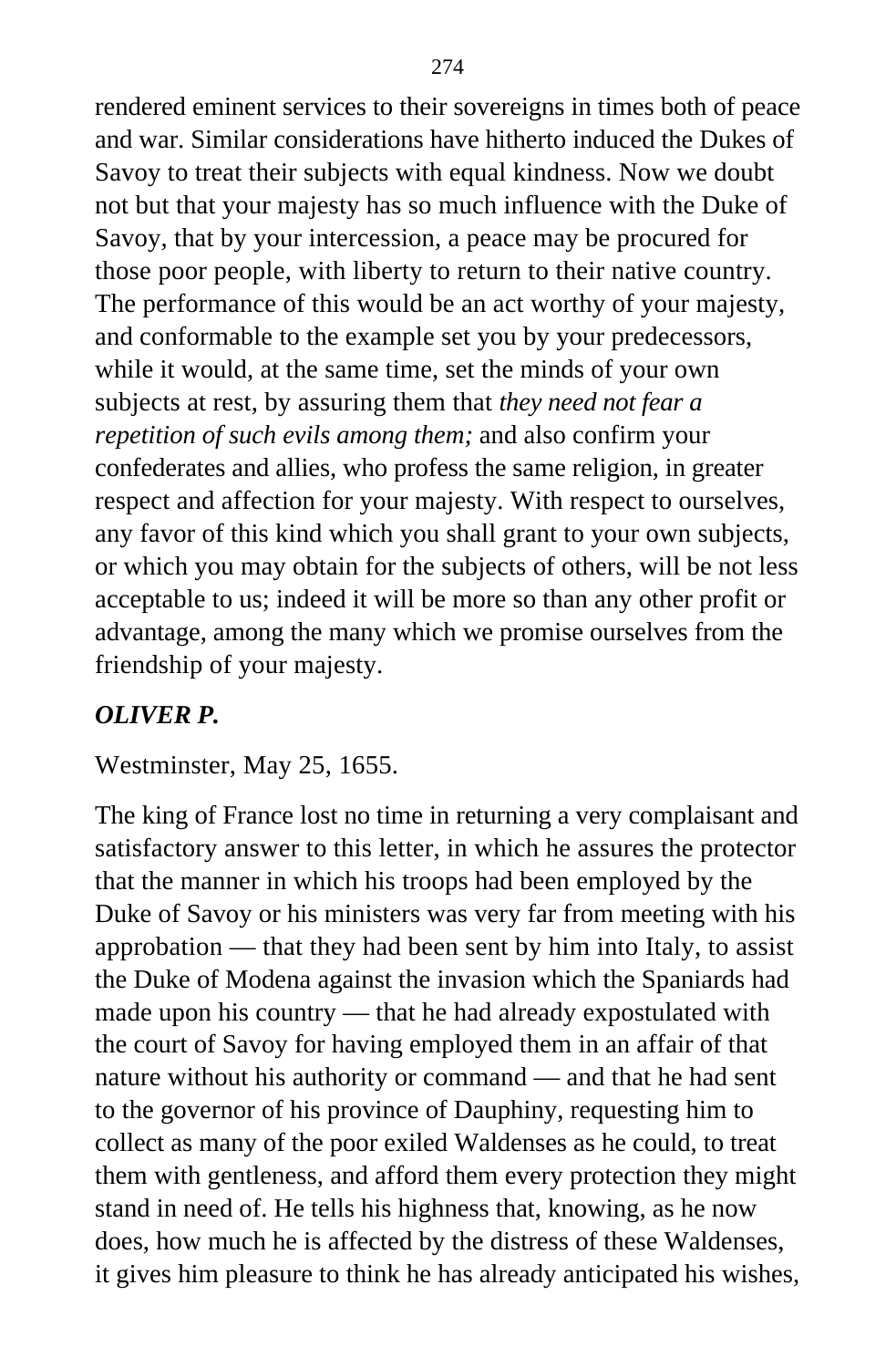and that he shall continue to use his influence with the prince for their relief and comfort, and, indeed, that he had already proceeded so far as to pledge himself for their obedience and fidelity, in case the Duke of Savoy would re-establish them in his dominions, and that he had grounds to hope his mediation would not be rejected. "As to what remains," continues his majesty, "you were perfectly right in believing that I had given no orders to my troops to execute such a business as this — nor was there the least ground to suppose that I should contribute to the chastisement of the subjects of the Duke of Savoy who professed the reformed religion, while I was giving so many proofs of my good will to those of my own subjects of the same profession, whose fidelity and zeal for my service I have great reason to applaud, since they omit no opportunity of evincing their loyalty, *even beyond all that can be imagined,* and in everything contributing to the prosperity and advantage of my affairs. So much in answer to your letter; but I cannot conclude without requesting you to be assured that, upon every occasion you shall find how much I esteem your person, and that, from the bottom of my heart, I pray the Divine Majesty that he would have you in his holy keeping,"

#### Signed, LOUIS.

Having delivered the protector's letter to the king of France, and received the preceding reply to it, Sir Samuel Morland proceeded on his journey towards Savoy, and upon the 21st of June arrived at Rivoli, a city about two miles from Turin, where the duke, who seems to have been a minor, then was with his royal mother and the court. Two days afterwards he obtained an audience, and introduced himself in an elaborate latin oration, which he delivered in the presence of the duke, Madame Royal, and all the court, and in which he painted in strong colors the accounts that had been received in England concerning the dreadful atrocities that had been recently perpetrated upon the Waldenses by means of the soldiery describing "the houses on fire, which," says he, "are yet smoking — the mangled carcasses, and ground defiled with blood — virgins violated, and, after being treated with brutal outrage, too indecent to be mentioned, left to breathe out their last — men an hundred years old, helpless through age and bed-ridden, burnt in their beds — infants dashed against the rocks,"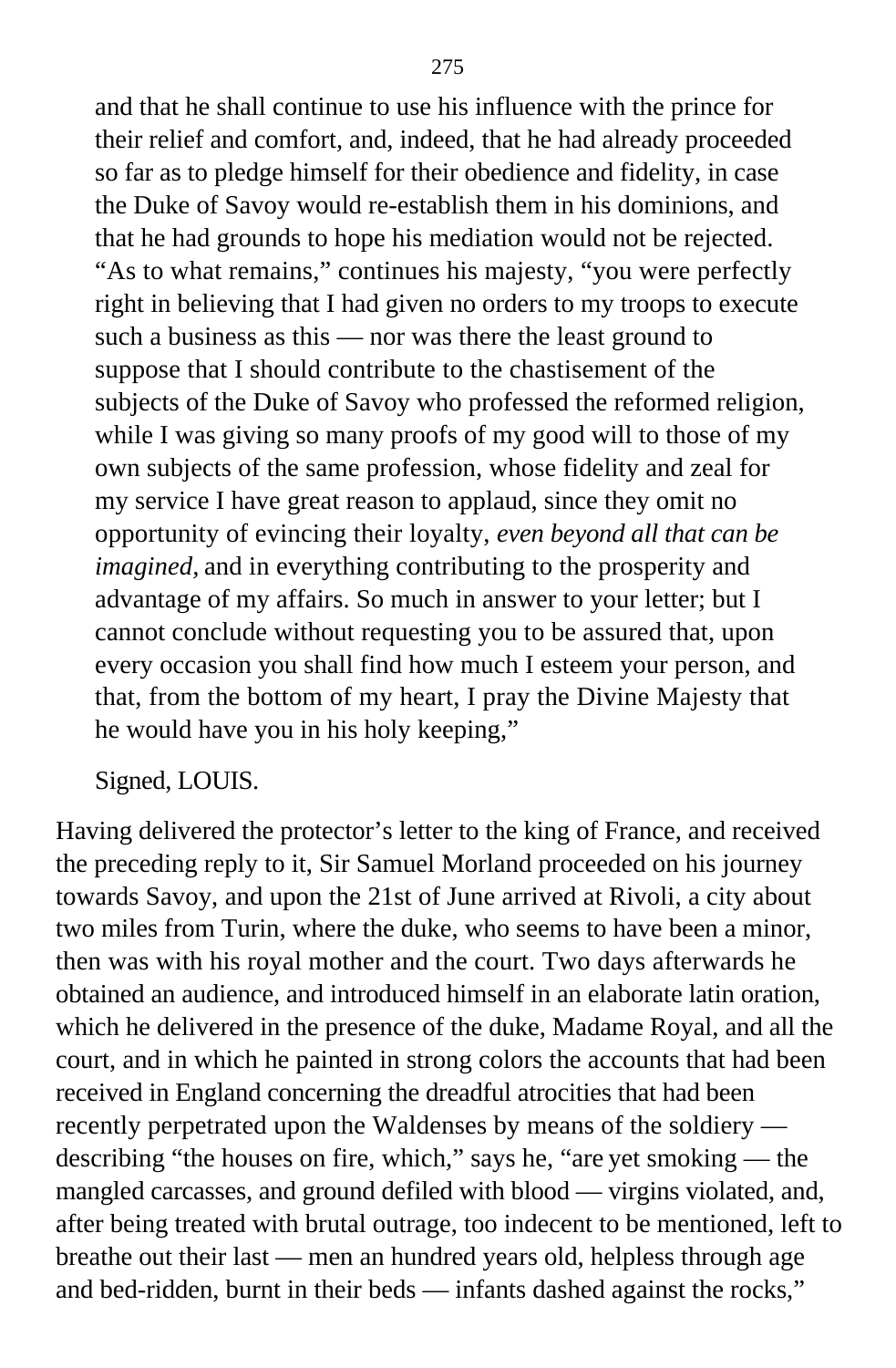etc., etc. "Were all the tyrants," says he, "of all times and ages alive again, they might blush to find that, in comparison of these things, they had contrived nothing that deserved to be called barbarous and inhuman! The very angels are seized with horror at them! Men are amazed! Heaven itself seems to be astonished with the cries of dying men, and the very earth to blush, being discolored with the gore of so many innocent persons," etc. Having finished his harangue, Sir Samuel presented to the duke the following letter with which he had been charged by his master, the lord protector.

#### Most Serene Prince!

We have received letters from several places near your dominions, informing us that the subjects of your royal highness, professing the reformed religion, have of late, by your express order and command, been required, under pain of death and confiscation of their estates, to abandon their houses, possessions, and dwellings, within three days after the publication of that order, unless they would pledge themselves to relinquish their religious profession and become Catholics within twenty days. And that, when, with all becoming humility, they addressed themselves to your royal highness, petitioning for a revocation of that order, and a reception to former favor, with a continuance of such liberties as were granted them by your most serene predecessors, a part of your army fell upon them, most cruelly massacred many, imprisoned others, banishing the rest into desert places and mountains covered with snow, where some hundreds of families are reduced to such extremity, that it is to be feared they will all miserably perish in a short time with hunger and cold.

When intelligence was first brought us that a calamity so awful had befallen those most miserable people, it was impossible for us not to feel the deepest sorrow and compassion. For, as we are, not only by the ties of humanity, but also by religious fellowship and fraternal relation, united to them, we conceived we could neither satisfy our own minds, nor discharge our duty to God, nor the obligations of brotherly kindness and charity, as professors of the same faith, if, while deeply sympathizing with our afflicted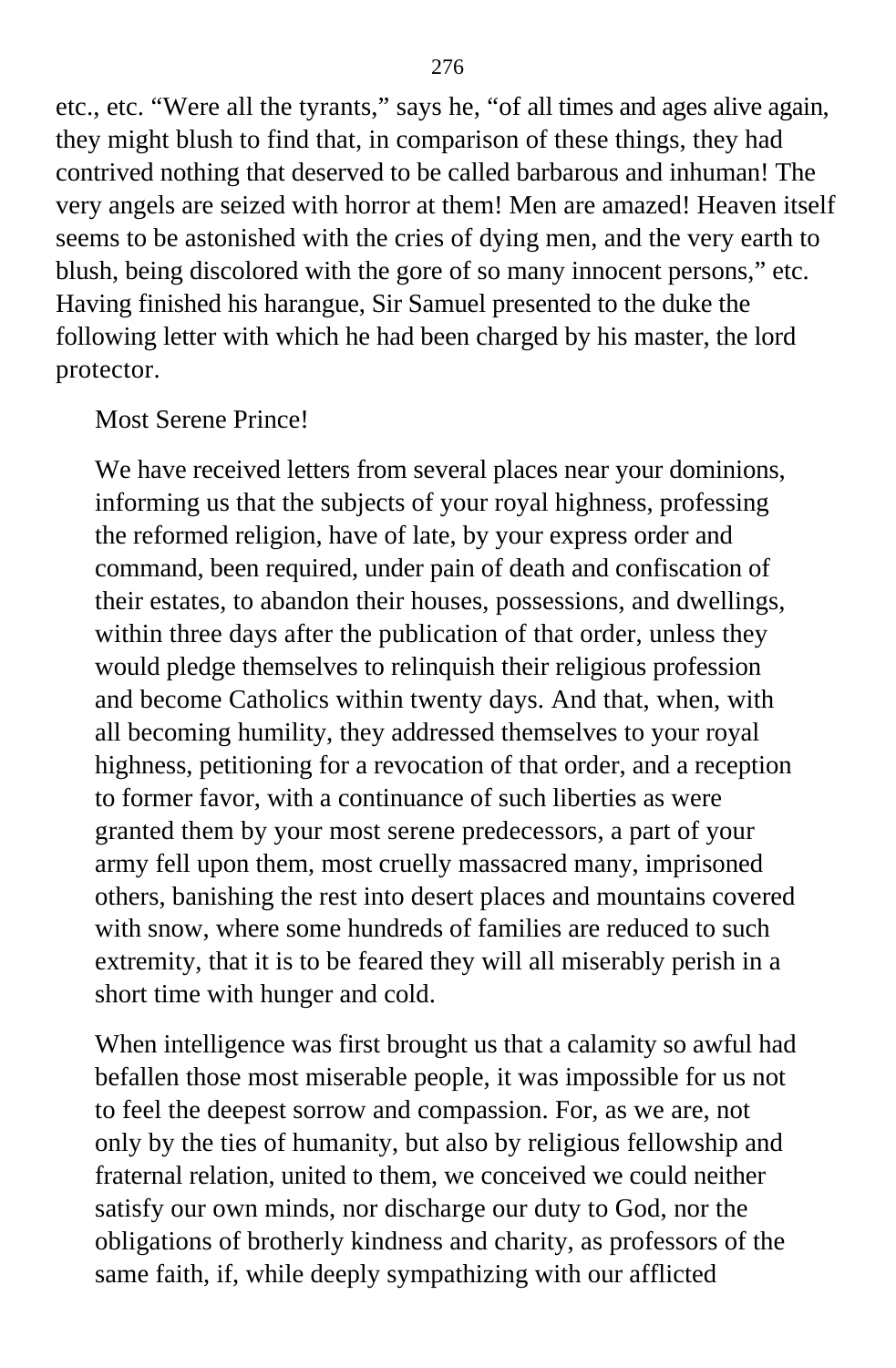brethren, we should fail to use every endeavor that was within our reach, to succor them under so many unexpected miseries.

We, in the first place, therefore, most earnestly desire and entreat your highness that you would reconsider the acts and ordinances of your most serene predecessors, and the indulgences which were by them granted from time immemorial, and ratified to their subjects of the valleys. In granting and confirming which, as, on the one hand, they unquestionably did that which in itself was well pleasing to God, who intends that the law and liberty of conscience shall remain wholly in his own power, so, on the other, it cannot be doubted but that they had a respect also to the merit of their subjects, whom they had always found faithful in war and obedient in time of peace. And as your serene highness has imitated the example of your predecessors, in all other things that have been so graciously and gloriously achieved by them, so we beseech you again and again hat you would abrogate this edict, and any other that has been issued for the disquieting of your subjects on account of their religion; that you would restore them to their native homes and the possession of their properties; that you would confirm to them their ancient rights and liberties, cause reparation to be made to them for the injuries they have sustained, and adopt such means as may put an effectual stop to these vexatious proceedings. In doing this, your royal highness will perform what is acceptable to God, comfort and revive those miserable and distressed people, and give satisfaction to all your neighbors professing the reformed religion, and especially to yourself; who shall regard your favor and clemency towards them as the effect and fruit of our mediation, which we shall consider ourselves bound to requite by a return of every good office, while it will also be the means of not only laying a foundation for our good correspondence and friendship, but also of increasing it between this commonwealth and your dominions. And this we promise ourselves from your justice and clemency; whereunto we desire God to incline your heart and mind, and so we sincerely pray that he would confer on you and on your people peace and truth, and that he would prosper you in all your affairs.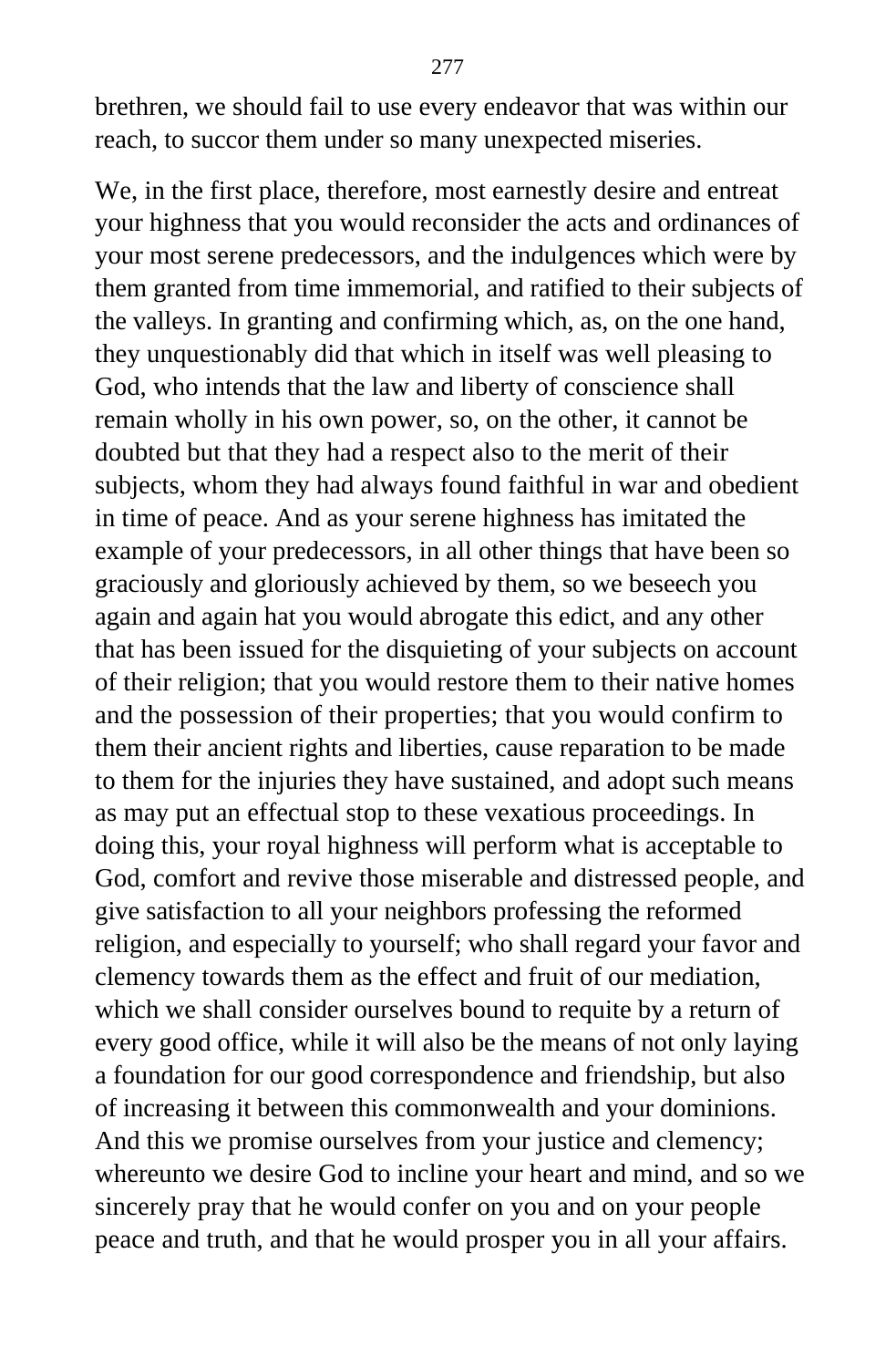## *Given at our palace at Westminster, May* 25, 1655. *OLIVER P.*

As soon as the duke and his mother had made themselves acquainted with the contents of this letter, Madame Royal addressed herself to the English minister, and told him that "as, on the one hand, she could not but extremely applaud the singular charity and goodness of his highness, the lord protector, towards their subjects, whose situation had been represented to him so exceedingly lamentable, as she perceived by his discourse had been done, so, on the other, she could not but extremely wonder that the malice of men should ever proceed so far as to clothe *such paternal and tender chastisements of their most rebellious and insolent subjects,* in characters so black and deformed, thereby to render them odious to all the neighboring princes and states, with whom they were so anxious to keep up a good understanding and friendship — especially with so great and powerful a prince as the lord protector." She at the same time gave him to understand, that "she was persuaded, when he came to be more particularly informed of the truth of all that had passed, he would be so perfectly satisfied with the duke's proceedings, that *he would not give the least countenance to his disobedient subjects.* However, for his highness's sake, they would not only freely pardon their rebellious subjects for *the very heinous crimes which they had committed,* but would also grant them such privileges and favors as could not fail to give the protector full proof of the great respect which they entertained for his person and mediation."

These plausible professions, while they no doubt display the usual finesse of politicians, yet certainly evince no ordinary measure of respect for the head of the English government, and are much more complaisant than was the style in which the same lady had previously addressed Major Weis, the deputy from the Swiss Cantons. For when this latter gentleman delivered to the duke a letter from the six protestant Cantons of Switzerland under the same melancholy occasion, Madame Royal promptly replied, that *they were not obliged to give an account of their actions to any prince in the world;* nevertheless, out of the respect which they bore to his masters of the Cantons, they had given orders to the Marquis of Pionessa to acquaint him with the truth of all these affairs.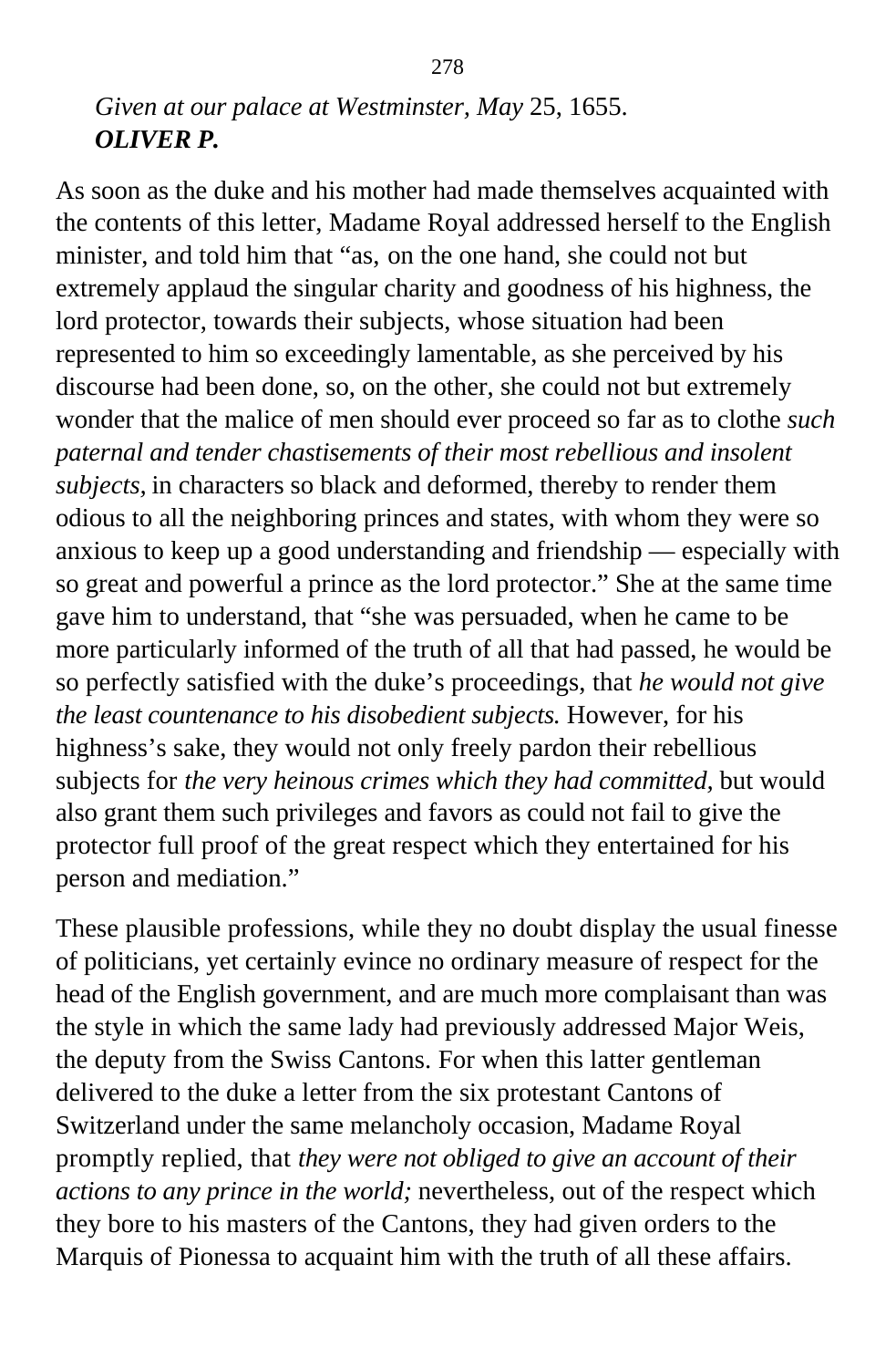The Marquis in consequence, waited upon Major Weis, and endeavored to justify all his proceedings, by casting the whole blame upon the Waldenses, repeatedly protesting that he never had the least design to force their consciences, and that all the reports which had been circulated respecting the massacre, and other cruelties were mere forgeries. To all which the major replied, that "with regard to the massacre, it was a thing so demonstrably evident, that it was impossible either to conceal or deny it. And as to the people's right of habitation in the places from whence they were ordered to depart, it was founded upon justice and equity, inasmuch as it had not only been conceded to them by Charles Emanuel, duke of Savoy, *but also purchased of his royal highness for six thousand ducatoons, which were actually paid by them on that very account."* The Marquis told him, that he did not at all deny the authenticity of the charters which the Waldenses held, but *they were all conditional,* and that the catholic religion ought to have been freely exercised in all those places, which they would never allow. In short, that their continual residence in all those places for the last ninety years, could be called no better than a ninety years' rebellion and disobedience. Such were the miserable pleas of this intolerant and bloody-thirsty man.

It is obvious from all that can be collected of the temper and influence of the Marquis of Pionessa, the bigoted attachment of the duke and his mother to the court of Rome, and the firm hold which the catholic clergy had then got of their minds, that there was not the smallest disposition in the court of Savoy, to mitigate their sufferings, or abate the rigorous proceedings which had hitherto been going on against the Waldenses; and that had it not been for the seasonable interference of the English envoy, the Swiss deputy would have made no impression whatever upon them. But let us now revert to the further proceedings in England. Besides the letter to the King of France and that to the Duke of Savoy, which I have already given, the following were transmitted on the same occasion.

#### **THE LORD PROTECTOR TO THE KING OF SWEDEN**

Most Serene King,

The report has, no doubt ere this, reached your dominions, of that most cruel edict which has been issued by the Duke of Savoy, by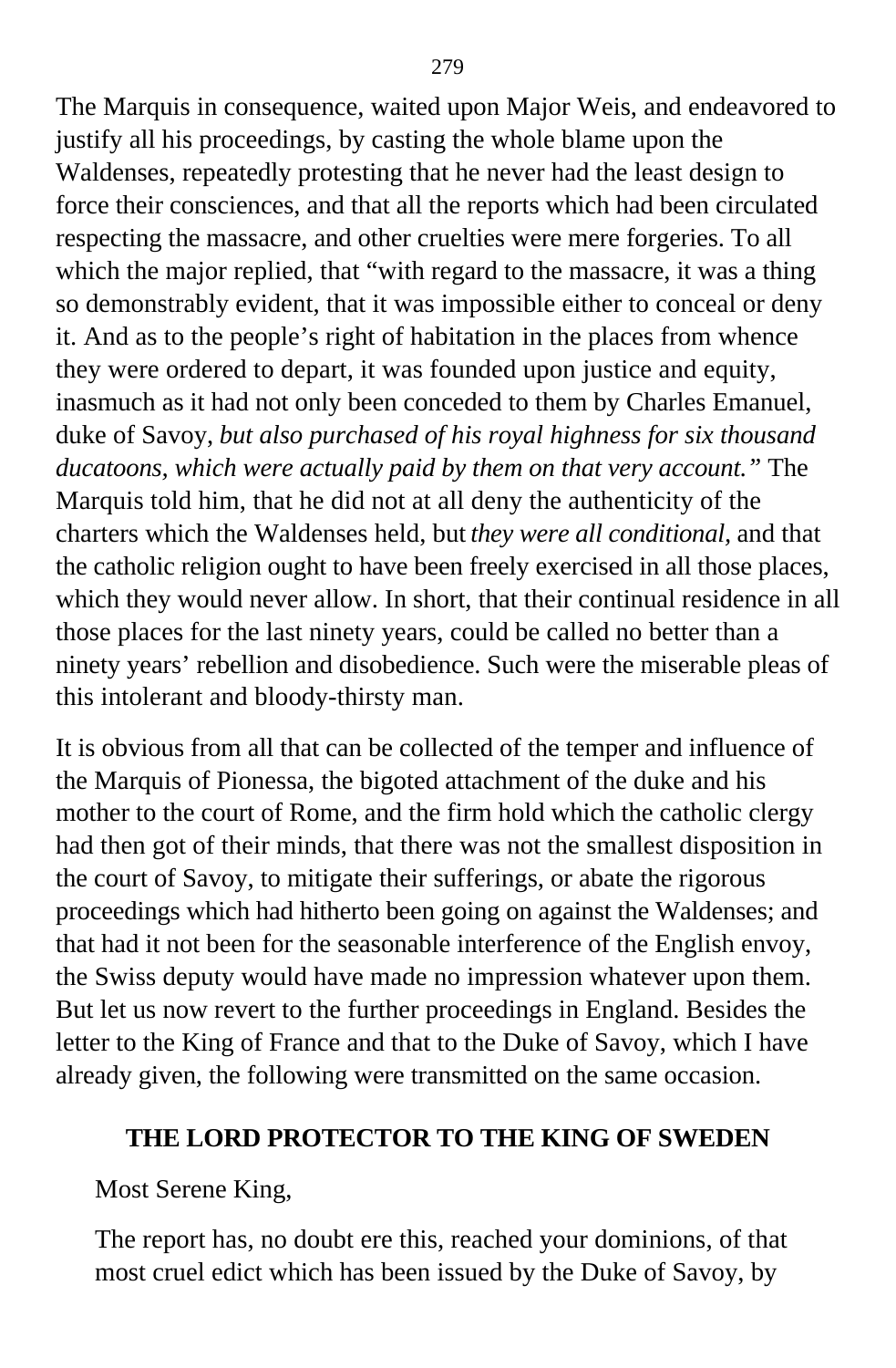means of which he has utterly ruined his subjects of the Alps, professing the reformed religion; having given orders that they should be driven out of the places of their inheritance, unless, within twenty days, they relinquished their own and embraced the Roman religion. The consequence has been that, many have been slain, the remnant, plundered and exposed to certain destruction, are at this moment wandering up and down with their wives and little ones, through desolate mountains of never-wasting snow, ready to perish through hunger and cold — nor can we doubt that your majesty is greatly troubled at these things. For, though in lesser matters they differ among themselves, yet the hatred of our adversaries which is common to us all, sufficiently demonstrates that the protestant name and cause is one. Nor can any be ignorant, that your royal progenitors, the kings of Sweden, have always made common cause with those of the reformed religion bringing their armies into Germany to defend it, without regard to minute distinctions.

We have, therefore, thought it necessary to state to your majesty, what has come to our knowledge of the wretched and miserable condition of these poor distressed people, and to give you to understand the grief and sorrow with which we are afflicted on their behalf, as we have also done to our other friends and allies of the same profession; and that we have also conveyed our sentiments in the strongest manner we could to the Duke of Savoy, on the behalf of those poor innocent people. We are also persuaded that your majesty, detesting such inhuman and barbarous massacres, and in conformity to your well-known zeal and love of religion, has already, or immediately will, interpose your mediation, and intercede with the Duke of Savoy to revoke that cruel edict, and recall to their habitations and estates the little remnant of those poor men that are yet left unbutchered.

And, certainly, if there be any bond of union, if any love or fellowship in religion is to be either believed or cultivated, such a multitude of our guiltless brethren, members of the same body of Christ, cannot suffer without the whole body suffering, and having a mutual sympathy with them. And, indeed, it is unnecessary to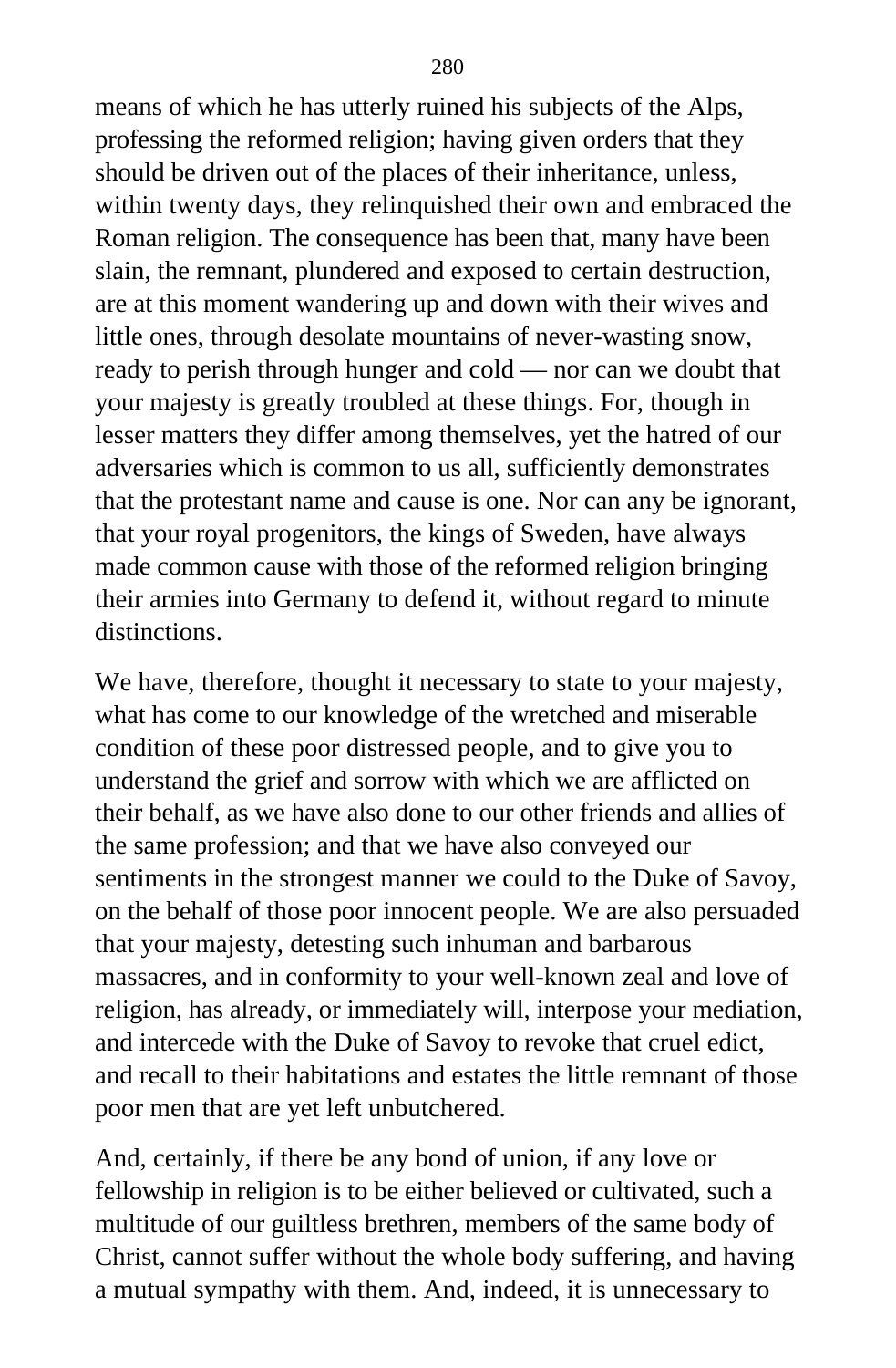remind your majesty, that the principles from whence these cruelties and massacres have proceeded, equally threaten us all. As your wisdom and zeal, therefore, will direct you to such counsels as shall be most conducive to the relief and comfort of those miserable and disconsolate men, we have not written this to admonish your majesty, but merely to convey to you the sense we entertain of their sufferings, and our readiness to communicate with you in whatever may tend to their succor, and for the support of the protestant interest in the world. In the mean time we heartily recommend your majesty unto God Almighty.

Your majesty' good friend.

### *OLIVER P.*

Given at our palace at Westminster, May 25, 1655.

## **THE LORD PROTECTOR OF ENGLAND TO THE KING OF DENMARK.**

Most Serene King,

We presume your majesty must have heard, ere this, by how severe and merciless an edict, Emanuel, duke of Savoy, has, for the cause of religion, driven out of their native country his subjects who inhabited the valleys of the Alps — a harmless people, who for many ages have been retaining the purity of their religious profession; and that very many of them being slain, he has exposed the rest naked and destitute, to all kinds of mischiefs and miseries in desolate places; nor can we doubt that, as became so great a patron and defender of the reformed religion, you have been deeply affected with sorrow on this account. For certainly, agreeably to the laws of Christianity, if our brethren are suffering calamities and misery, we all ought to sympathize with them; and, indeed, if we have been correctly informed of your prudence and piety, no man can be more apprehensive than your majesty, of the danger which this example portends to the whole protestant profession.

We are, therefore, induced to write you freely, wishing you to understand that we entertain the same sorrow for the calamity of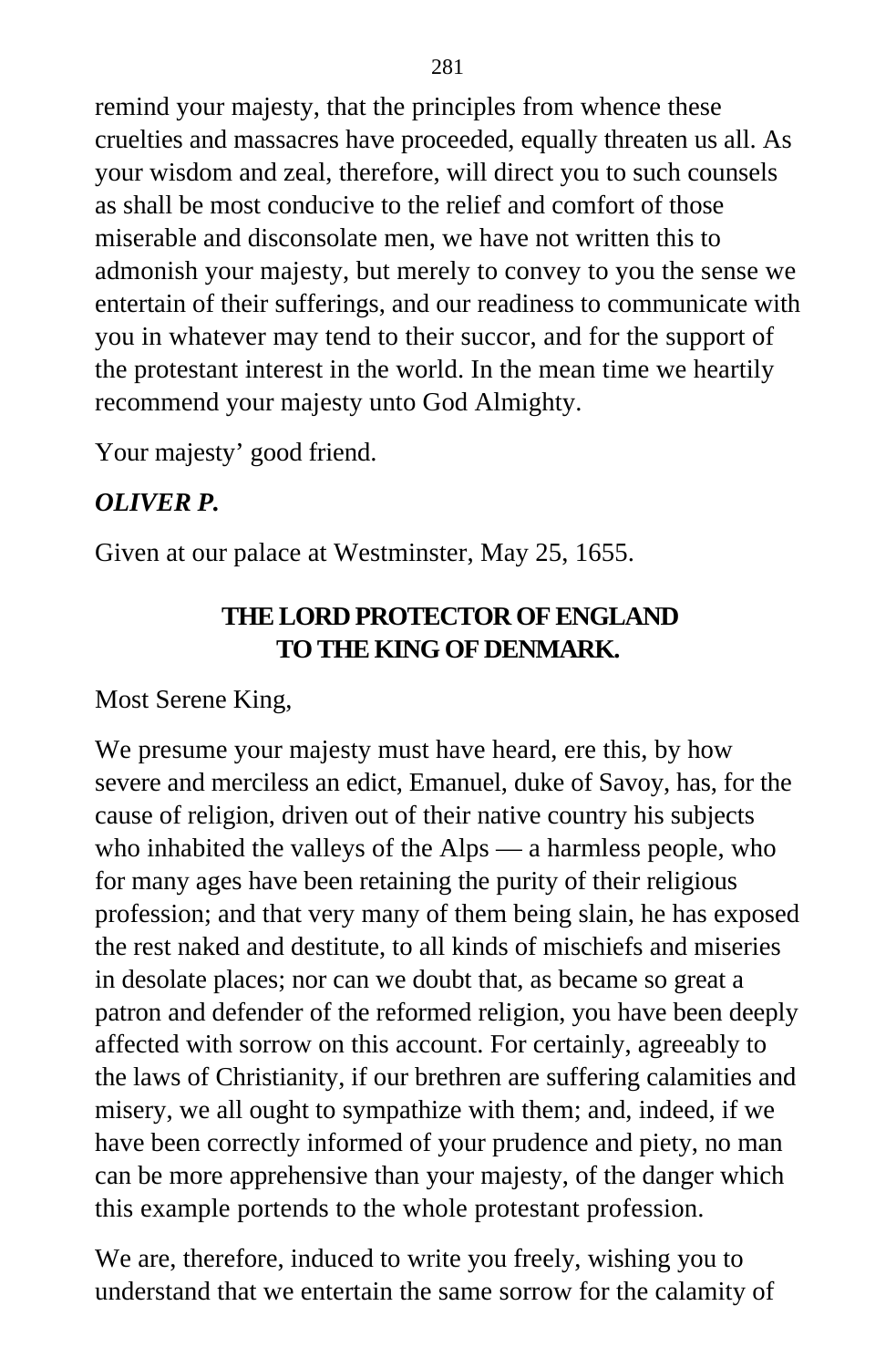our most innocent brethren, and the same opinion and judgment concerning the whole of this matter, which we trust you do. We have also written letters to the Duke of Savoy, in which we have implored him to commiserate these unhappy people, by listening to their petitions, and not permitting that cruel edict to continue in force. And if your majesty and the other princes of the reformed religion will do the same, (which it is very probable you have already done) we may hope that the mind of the most serene duke may be softened, and, at any rate, that he will at the earnest solicitation of so many neighboring princes, lay aside his displeasure. But if, instead of doing that, he chooses rather to persist in his purpose, we declare that, assisted by your majesty, and the rest of our allies of the reformed religion, we are prepared to have recourse to such measures as may, to the utmost of our power, relieve the distress, and provide for the safety and the liberty of so many poor afflicted people. In the mean time we pray God to bless and prosper your majesty.

Your majesty's good friend,

#### *OLIVER P.*

*Given at our palace at Westminster, the — day of May, Anno Dom.* 1655.

## **TO THE HIGH AND MIGHTY LORDS OF THE UNITED PROVINCES**

High and Mighty Lords!

You have, no doubt, ere this been apprised, by means of various expresses and advices from the neighboring states, of the recent edict of the Duke of Savoy against his subjects of the valleys of Lucerne, Angrogne, and other parts of his dominions, who have long professed the orthodox faith — by which edict, they were enjoined to quit their dwellings, stripped of all their possessions, unless in twenty days they embraced the Roman religion. You are not ignorant of the rigor with which, by virtue of that edict, they have proceeded against men both inoffensive and helpless, and (which most nearly touches us) those who are our brethren in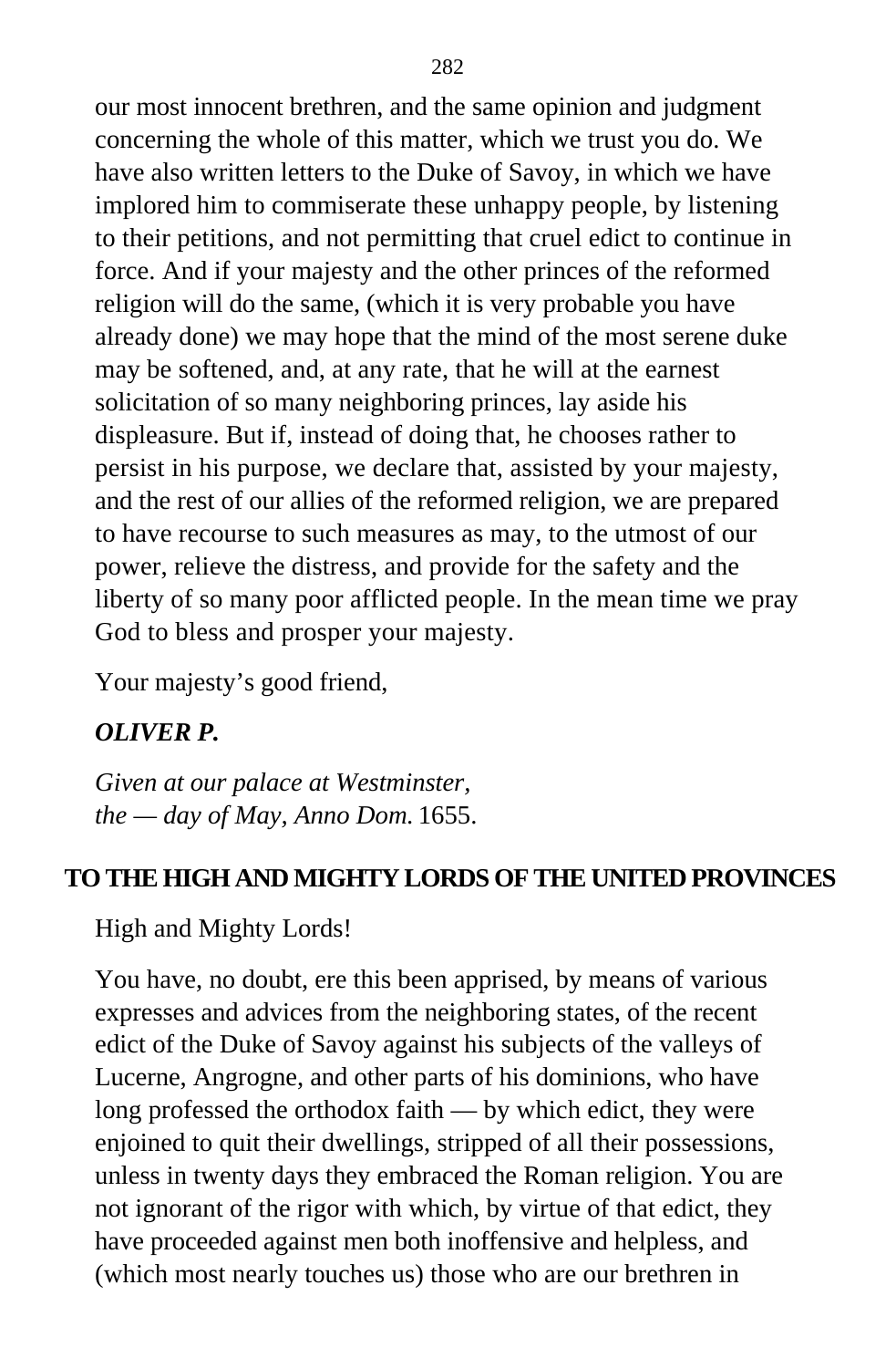Christ, multitudes of them having been murdered by a party of soldiers sent against them, the rest plundered and driven out of their houses, inasmuch that they are forced to wander about with their wives and children, in desolate mountains, exposed to the continual miseries of cold and hunger. Of your distress, and the sense you entertain of our brethren's calamity, we can form some apprehension from our own feelings. For, united as we are by the bond of religious friendship, we cannot but be affected by so heavy an oppression of our brethren. Your lordships have given abundant proof of your kindness towards the professors of the reformed religion wherever scattered and oppressed, in the most difficult and adverse times of the churches; and for our own part, we had rather be found wanting in any thing, than in our zeal and affection towards our brethren who are suffering for the cause of religion, preferring, as we do, the peace and prosperity of the churches to our own ease and safety.

We have, on this account, written to the Duke of Savoy, entreating him to entertain a more favorable regard towards those harmless men, his suppliants and subjects; to restore to them their houses and property, and grant them their ancient religious liberties, as we have also done to the king of France, requesting him to intercede with the said duke in their behalf. We have also written to other princes and states of the protestant profession, as well as yourselves, conceiving this to be a common cause, that they would unite with us in this intercession. For if an example so evil as that is, should come to be followed, which seems to be the intention of those who contrive it, we need not apprise you of the danger to which the protestant faith must be thereby reduced. And if the duke can be persuaded and prevailed upon by our joint entreaties, it will surely be a happy and satisfactory remuneration of all the labor we have taken therein. But if, on the other hand, he shall continue firmly resolved utterly to destroy, and drive to a state of distraction, those men, among whom our religion was either planted by the first preachers of the gospel, and so maintained in its purity from age to age, or else reformed and restored to its primitive purity more early than among many other nations: we hereby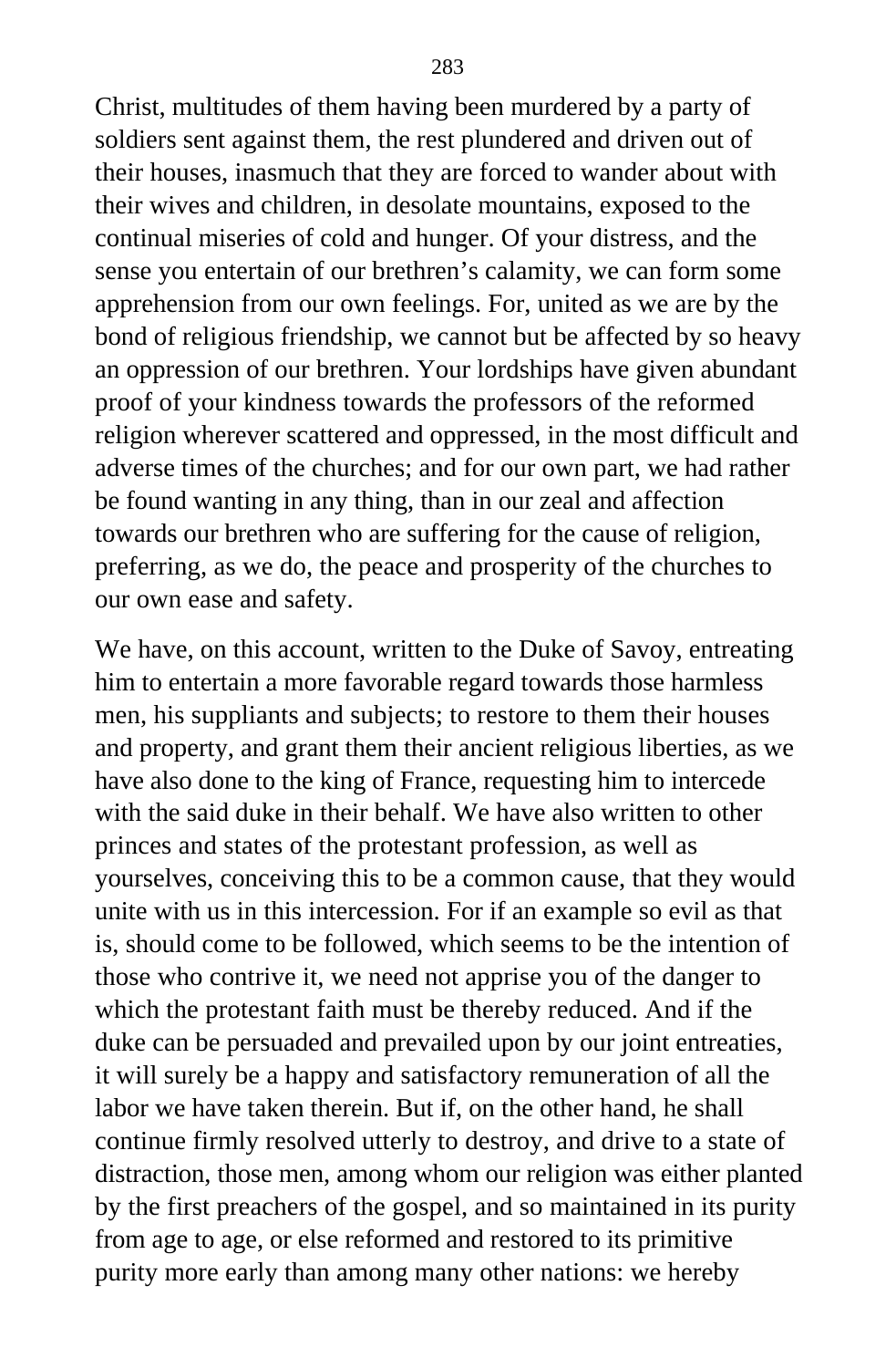declare ourselves ready to advise, in common with you, and the rest of our brethren and allies of the reformed religion, by what means we may most conveniently provide for the preservation and comfort of those distressed people.

### *OLIVER P.*

*Palace of Westminster, May* 25, 1655.

#### **THE LORD PROTECTOR TO THE SWISS CANTONS**

Most Notable Lords!

The calamity which has lately befallen those people in the Alps, who are of the same religious profession as ourselves, must necessarily have come to your knowledge before it did to ours. They were required by an edict of the Duke of Savoy, under whose dominion they were, to forsake their native country, unless they would in three days, give assurance that they would embrace the Roman religion. Nor was that all, for they were immediately afterwards assaulted by force of arms; numbers of them put to death, and others driven into banishment, who are now wandering in a state of wretchedness, with their wives and children, over desert mountains covered with snow, without house or shelter, in want and nakedness, ready to perish with cold and hunger. Nor can we doubt but that, as soon as the report of these things came to your ears, a calamity such as this must have affected you, as sensibly as it did ourselves; and perhaps more so, inasmuch as the proximity of your situation must have made your apprehensions of their misery more lively; for we very well know your singular zeal for the orthodox faith, as well as your great constancy in retaining, and your fortitude in defending the profession of it.

Seeing then that, by the endearing ties of religious fellowship, we are brethren, or rather one body with these afflicted men — of which body no one member call suffer, but all the fellow-members must suffer with it; we thought proper to write to you, and signify how much we considered it to be the common interest of us all to assist and comfort our exiled and disconsolate brethren, by such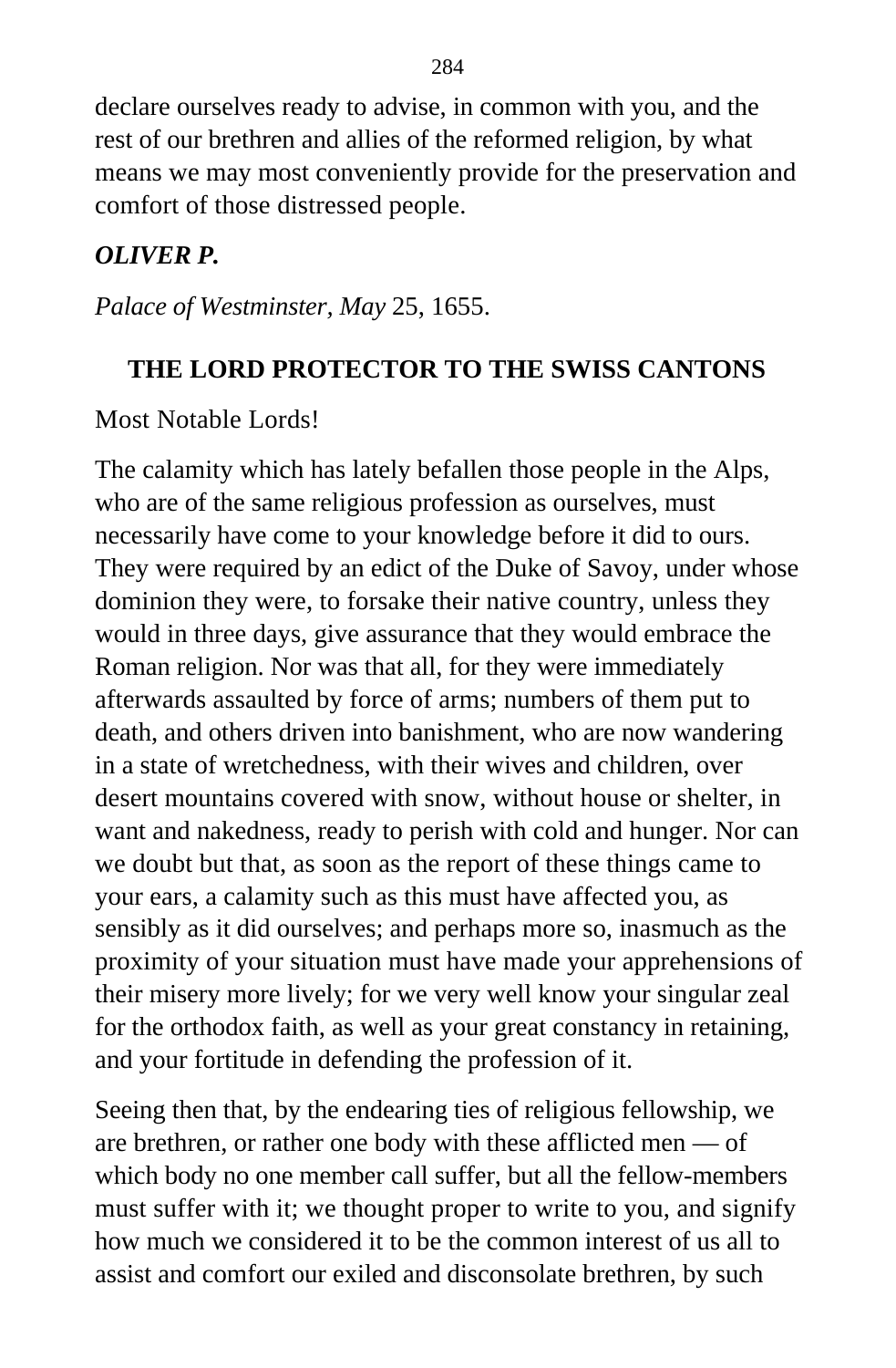means as shall be thought proper and suitable, and thereby make provision both for removing the present evils, preventing their accumulation, and the danger to which we are exposed by the example and effects of this act. We have consequently written letters to the Duke of Savoy, entreating him to deal more gently with his faithful subjects, and restore them to their property and native countries. We trust that he will be prevailed upon by our, or rather by the joint entreaties of us all, and that he will cheerfully grant what we so anxiously desire. But should it turn out that he is differently minded, we are ready to advise with you about such means as may be most conducive to the redress and relief of these poor innocent men, our dear brethren in Christ, who groan under so many injuries and oppressions; and which may preserve them from a most certain and unmerited destruction, and whose safety and preservation, from your well known piety, we are persuaded, lies very near your hearts.

#### *OLIVER P.*

*Westminster, May* 25, 1655.

### **OLIVER, PROTECTOR OF THE REPUBLIC OF ENGLAND, TO THE MOST SERENE PRINCE OF TRANSYLVANIA.**

Most Serene Prince!

Your letters of the 16th November, 1654, have communicated to us the pleasing intelligence of the extraordinary good will and affection which you bear towards us; and your ambassador, who delivered those letters to us, has more fully declared the desire which you have to contract an alliance and friendship with us.

For our own part, we certainly do not a little rejoice in the opportunity which is now afforded us of publicly avowing the cordial esteem which we have for your highness, and how much we value your person. But after all that public rumor had conveyed to us of your meritorious exertions and indefatigable labors undertaken in behalf of the Christian republic; and learning, as we now do, by letters from yourself, imparting to us, in the most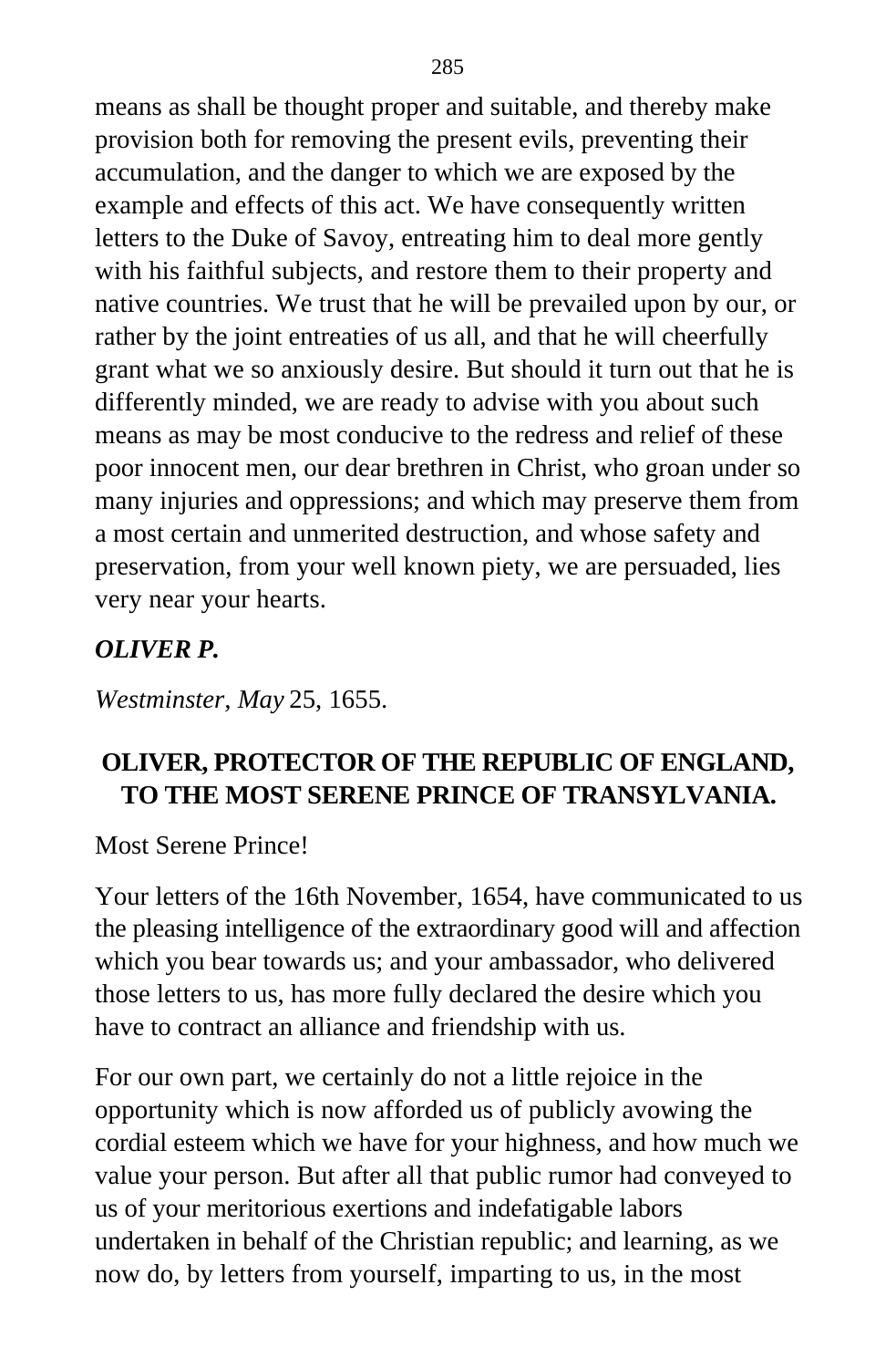friendly manner, what you have further in contemplation to do for promoting the Christian interest, we could not but consider it as all abundant occasion of joy and satisfaction, to hear that God had raised up to himself, in those remote regions, so powerful and renowned a minister of his glory and providence: and that this great minister of heaven, so famed for his courage and success, should wish to be associated with us in the common defense of the Protestant religion, which is at this time so wickedly assailed in word and deed. Nor can we doubt that God, who has inspired us both, though separated from each other by many intervening climates, with similar desires and purpose of defending the orthodox religion, will be our guide, and point us to the ways and means by which we may successfully promote our own interests and that of the other reformed countries, provided we watch the opportunities of so doing which God shall put into our hands, and be not wanting to ourselves in embracing them.

In the mean time, we cannot but with extreme and heart-rending sorrow put your highness in mind, how unmercifully the Duke of Savoy has persecuted his own subjects, professing the orthodox faith, in certain valleys at the feet of the Alps; whom he has, by a most severe edict, not only compelled, at least such of them as refuse to turn Catholics, to forsake their native habitations, goods, and estates; but has also fallen upon them with his army, inhumanely put several to the sword, barbarously tormenting others to death, and driving the greater part of them to the mountains, there to perish through cold and hunger, exposing their houses to the fury, and their goods to the plunder, of his executioners. These things, as they have already been reported to your highness, so we readily persuade ourselves, that such cruelty cannot but be grievously displeasing to your ears, and that you will not be found wanting to afford your relief and succor to those wretched sufferers, if, indeed, any of them survive their multiplied slaughters and calamities.

For our part, we have written to the Duke of Savoy, beseeching him to remove the fierceness of his anger from his subjects. We have also written to the King of France that he would do the same;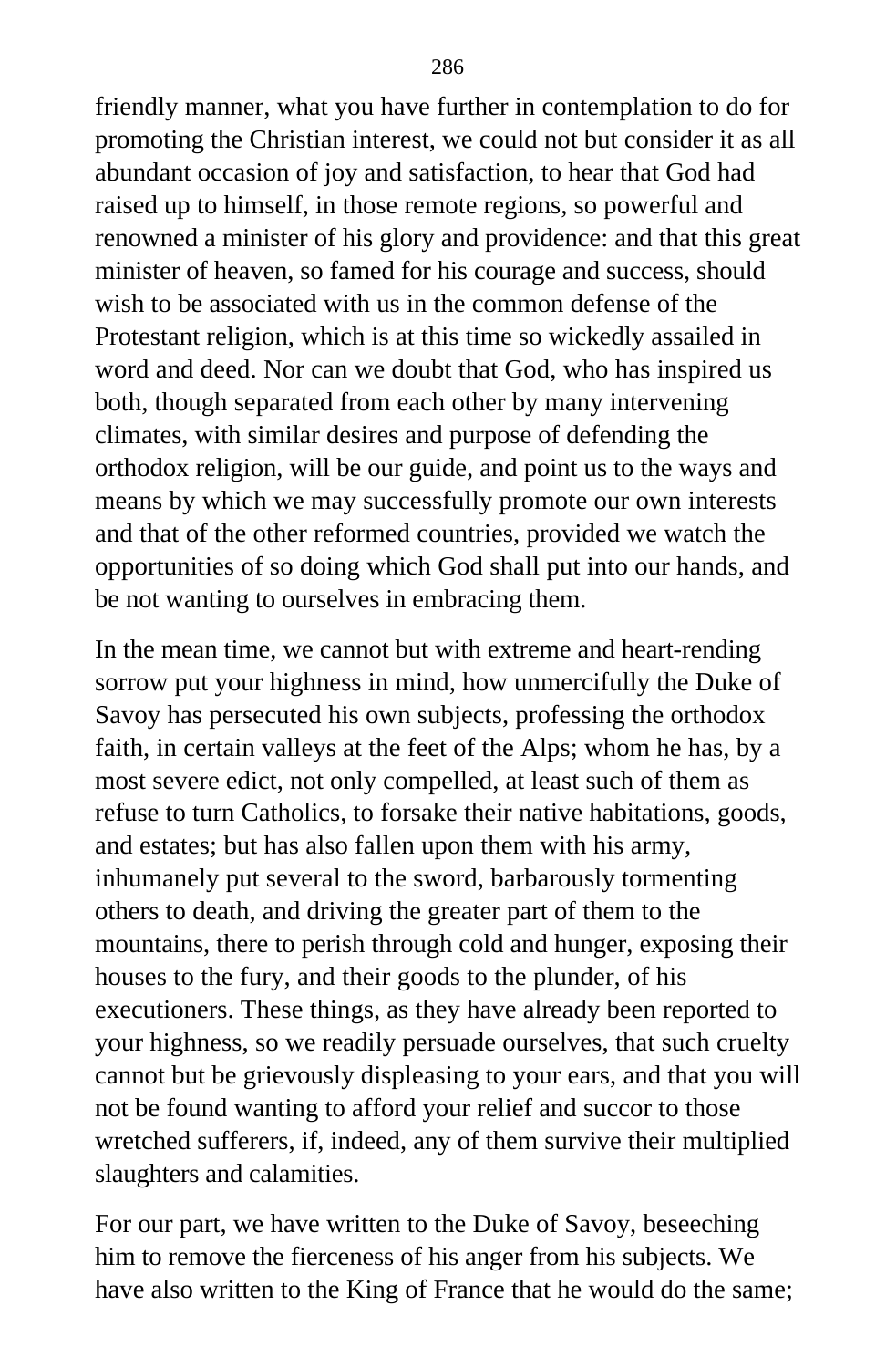and, finally, we have addressed the princes of the reformed religion with the view of making them acquainted with our sentiments respecting this fierce and savage piece of cruelty, which though it has commenced with those poor and helpless people, threatens eventually all that profess the same religion; and, consequently, imposes upon all the greater necessity of providing for themselves in general, and consulting the common safety; which is the course we shall always follow as God shall be pleased to direct us. We beg your highness to be assured of this, as well as of our sincere affection for your serenity, which induces us to wish all possible prosperity and success to your affairs, and a happy issue of all your enterprises and endeavors, in asserting the liberty of the gospel and its worshippers.

*WhiteHall, May,* 1655.

# **OLIVER, PROTECTOR OF THE COMMONWEALTH OF ENGLAND, TO THE MOST NOBLE, THE CONSULS AND SENATORS OF GENEVA**

We should ere this have communicated to your lordships our excessive sorrow for the severe and unheard of calamities which have befallen the Protestants inhabiting the valleys of Piedmont, whom the Duke of Savoy persecutes with so much cruelty, had we not made it our business that you should, at the same time, understand that we are not only affected by the enormity of their sufferings, but are exerting our utmost efforts to relieve and comfort them under their distresses. For this purpose we have taken measures to have a general collection throughout the whole of this republic, which, upon good grounds, we expect will be such as shall demonstrate the affection of this nation towards their brethren laboring under the burden of such inhuman proceedings; and that as the communion of religion is the same between both people, so the sense of their calamities is no less the same. In the mean time, while the collections of the money are going forwards, which it may require some time to finish, and as the wants and necessities of those distressed people will not well admit of delay, we have thought it proper to remit you beforehand two thousand pounds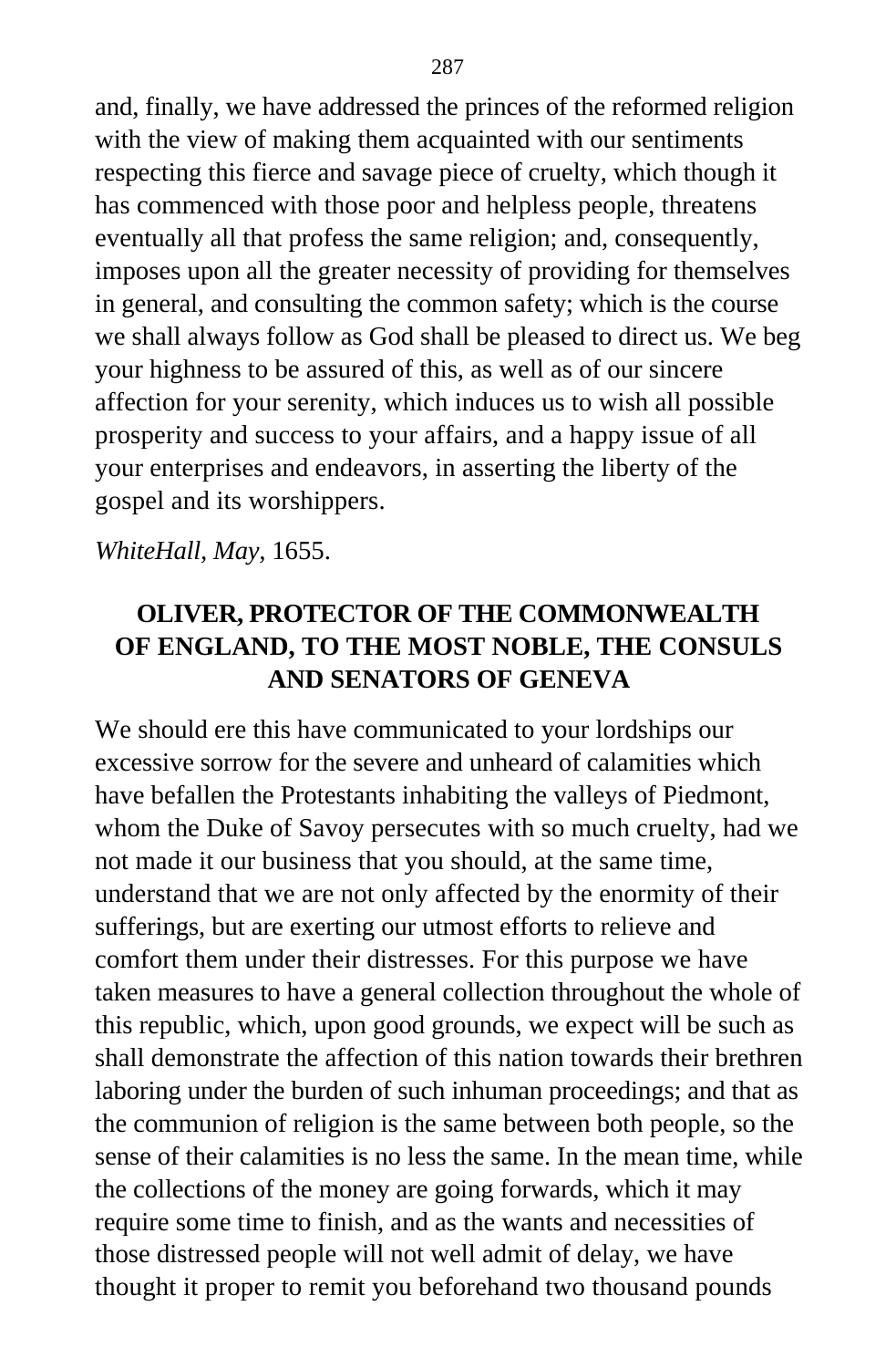sterling with all possible speed, to be distributed among such as shall be considered most necessitous, and that more particularly require present succor and relief.

And as we are not ignorant how deeply the miseries and wrongs of those very harmless people have affected yourselves, and that you will not grudge any labor or pains which may contribute to their relief, we make no scruple to commit the distribution of this sum of money to your care, and to give you this further trouble, that according to your wonted piety and prudence, you would take care that the said money be distributed equally to the most necessitous, to the end that, though the sum be small, there may, nevertheless, be something to refresh and revive the most indigent and needy, till we can afford them a more plentiful supply.

And thus, not doubting but that you will take in good part the trouble imposed upon you, we beseech Almighty God to stir up the hearts of all his people professing the orthodox faith, to resolve upon the common defense of themselves, and their mutual assistance of each other against their inveterate and most implacable enemies; in doing which we should rejoice that our helping hand might be any way serviceable to the church.

Farewell.

*June 8,* 1655.

P.S. 1,500 pounds of the aforesaid £2,000 will be remitted by Gerard Hench, from Paris, and the other £500 will be taken care of by letters from the Lord Stoup.

These letters abundantly prove the firm hold which the case of the Waldenses had taken on the mind of the English government, and the lively interest which the latter so honorably took in their affairs. I cannot, however, dismiss this part of the subject without laying before the reader one letter more, not only because it is intimately connected with the narrative, but because it exhibits a pleasing specimen of the liberal and enlightened policy of the Protector's counsels. It was written in the following year, and addressed to the King of Sweden, who was, at that moment, threatening the States of Holland with a war.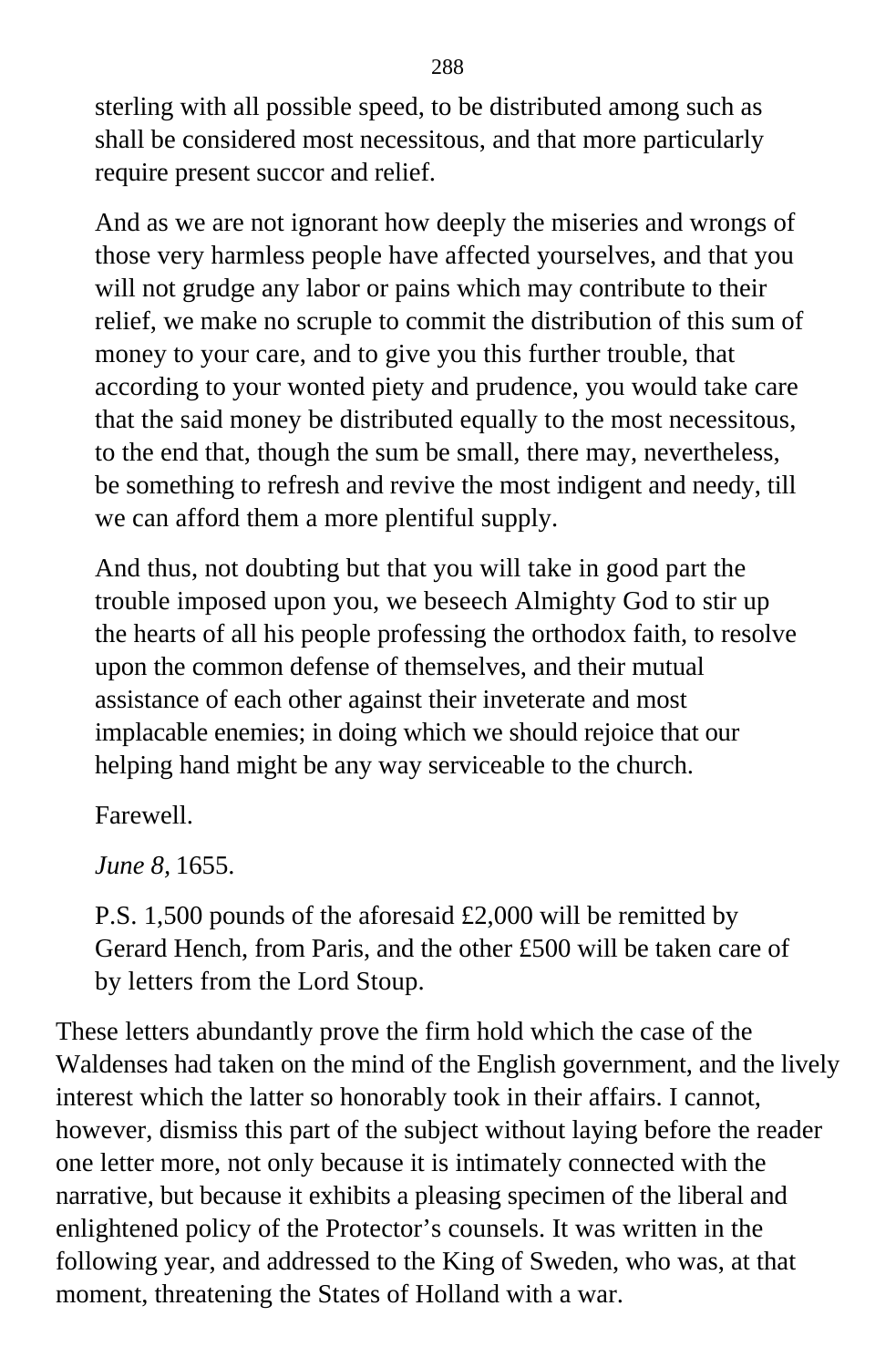## **OLIVER, PROTECTOR OF THE COMMONWEALTH OF ENGLAND, ETC. TO THE MOST SERENE PRINCE, CHARLES GUSTAVUS, KING OF THE SWEDES, GOTHS, AND VANDALS, ETC.,**

Most Serene King, our Dearest friend and Confederate.

As we are fully assured of your majesty's concurrence both in thoughts and counsels for the defense of the protestant faith against its enemies, which never was more dangerously assailed than at present; though we cannot but rejoice at your successful enterprises and the daily tidings of your victories, yet we cannot, on the other hand, but be as deeply concerned at one thing which disturbs and interrupts our joy; we refer to the sad news which is intermingled with so much welcome tidings, that the ancient friendship between your majesty and the States of the United Provinces presents a gloomy aspect, and that the mischief is exasperated to that pitch, particularly in the Baltic Sea, as seems to forebode an unhappy rupture! We acknowledge ourselves ignorant of the causes; but we too easily foresee that the events, which God avert, will be fatal to the interests of the Protestants. And, therefore, both out of regard to that most intimate alliance now subsisting between us and your majesty, and also from that affection and love to the reformed religion, by which we ought all of us chiefly to be swayed, we consider it our duty, as we have most earnestly exhorted the States of the United Provinces, to peace and moderation, so now to persuade your majesty to the same. The Protestants have enemies everywhere enough and to spare, inflamed with inexorable revenge: nor were they ever known to have conspired more perniciously to our destruction — witness the valleys of Piedmont still reeking with the blood and slaughter of the miserable — witness Austria, lately embroiled with the emperor's edicts and proscriptions — witness Switzerland. But it is needless to expatiate at large in recalling the bitter lamentations and recollections of so many calamities. Who so ignorant as not to know that the counsels of the Spaniards and of the Roman pontiff, for these two years past, have filled all these places with conflagrations, murders, and persecutions of the orthodox? But, if to these mischiefs there should happen the still greater evil of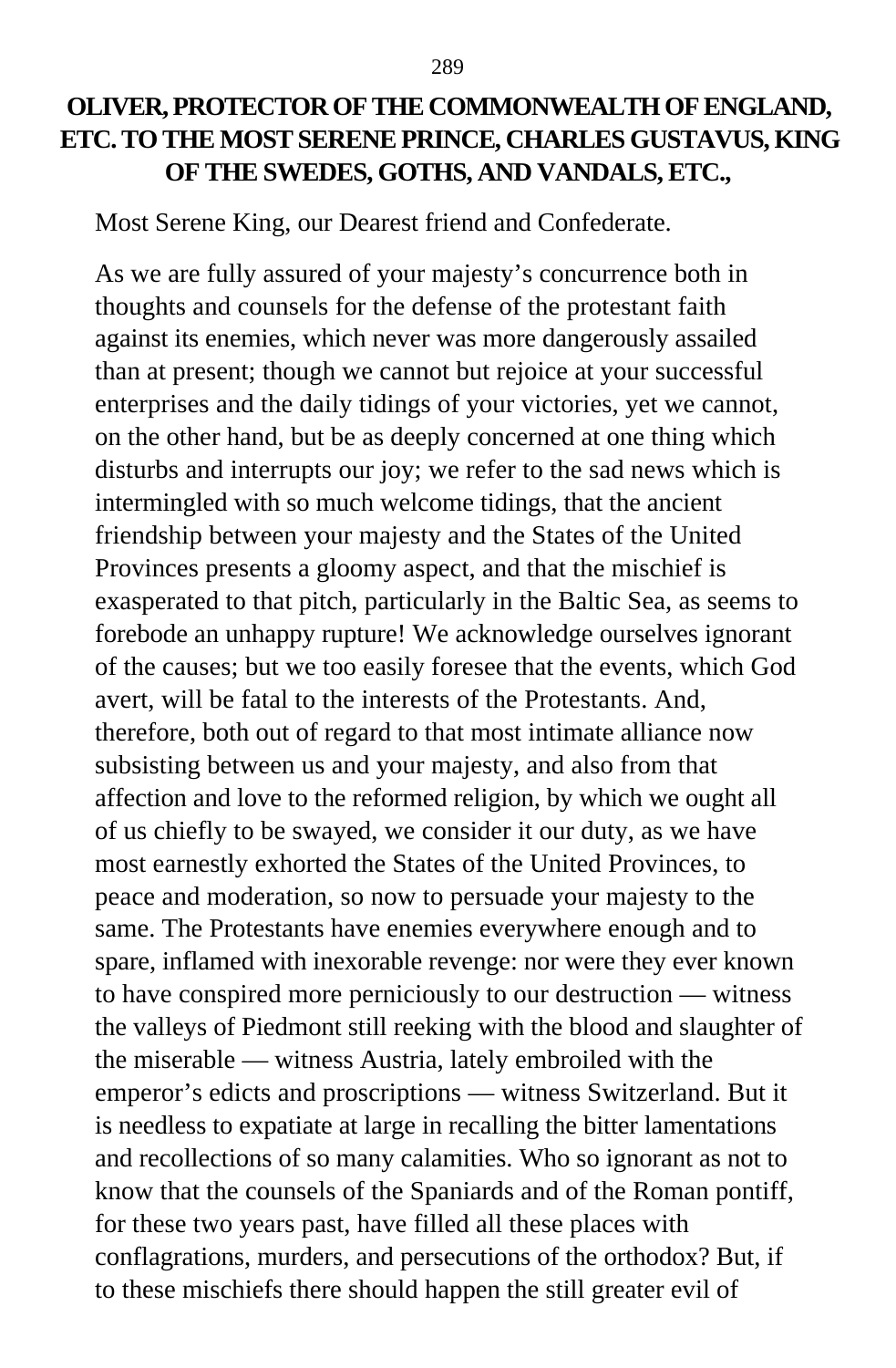dissension among the Protestants themselves, who are brethren, and more especially between two powerful states, on whose courage, wealth, and fortitude, so far as human strength may be relied on, the support and hope of all the reformed churches depend, the protestant religion must necessarily be in great jeopardy, if not upon the brink of destruction. On the other hand, if the whole protestant name would but preserve perpetual peace among themselves, cultivating that brotherly union which becomes their profession, there would be no occasion to fear what all the artifices and power of our enemies could do to hurt us, which our fraternal concord and harmony alone would easily repel and frustrate. And, therefore, we most earnestly request and beseech your majesty to foster in your bosom propitious thoughts of peace, and a disposition of mind to repair the breaches of your ancient friendship with the United Provinces, if in any part it may have accidentally suffered the decays of mistakes and misconstructions.

If there be any thing on which our labor, our fidelity and diligence may be useful towards effecting a compromise, we tender and shall cheerfully devote all to your service. And may the God of heaven favor and prosper your noble and pious resolutions, which, together with all felicity and a course of perpetual victory, we cordially wish to your majesty.

Your majesty's most affectionate,

OLIVER, Protector, etc. etc.

*From our palace, Westminster, August,* 1656.

It has been already noticed that, upon the very first annunciation of the distresses of the Waldenses, the protector issued a proclamation for a day of national humiliation throughout all England and Wales; commanding, at the same time, that collections should be made in all the churches and chapels for their relief; and a committee, consisting of about forty of the first of the nobility, gentry, and clergy, was formed for conducting it, Sir Thomas Viner, and Sir Christopher Pack, aldermen of London, being appointed treasurers. In no long time the sum total of the collections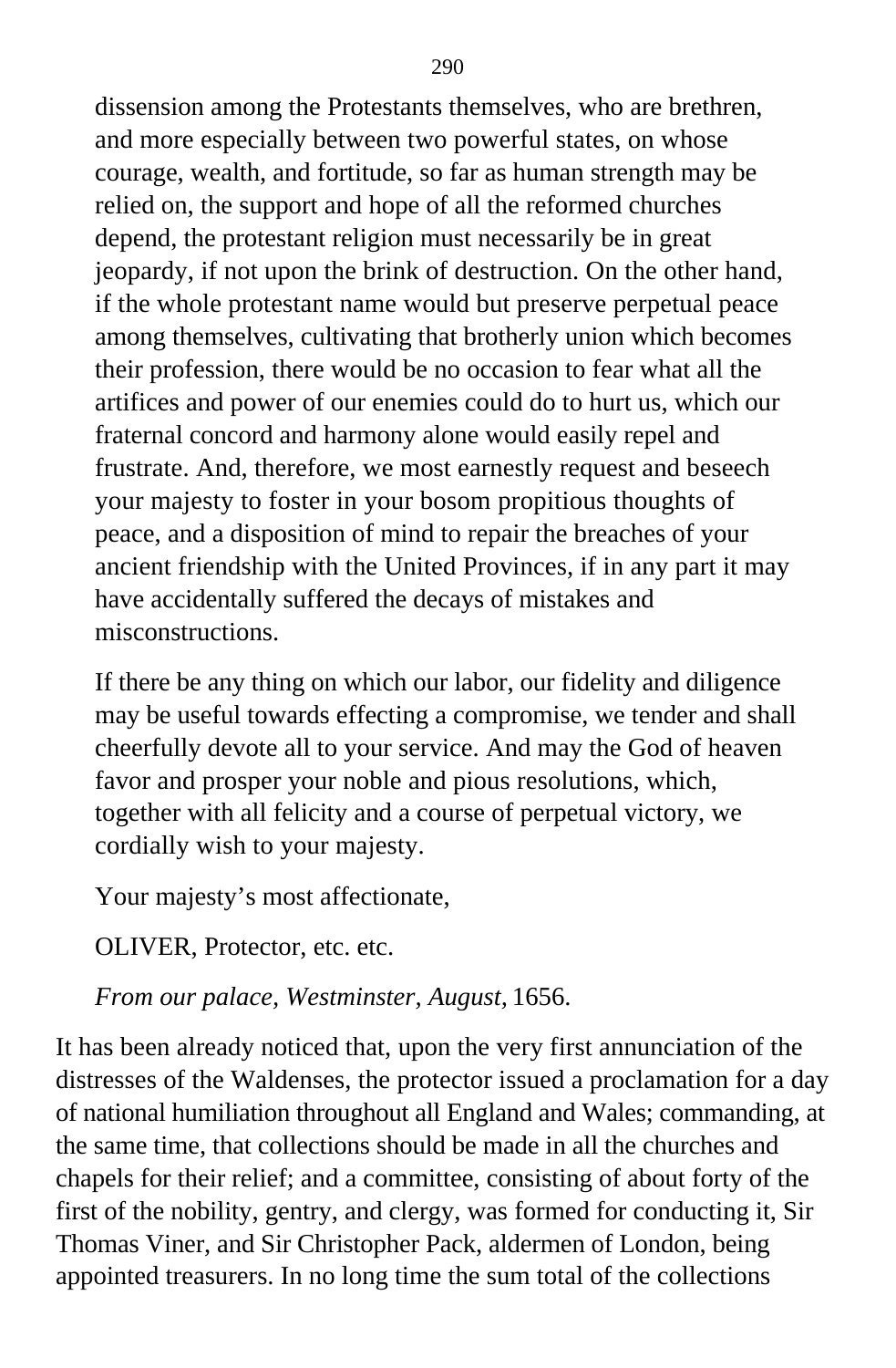amounted to THIRTY EIGHT THOUSAND, TWO HUNDRED AND FORTY-ONE POUNDS, TEN SHILLINGS AND SIXPENCE,<sup>[5](#page-414-0)</sup> which if we take into account the relative value of money between that and the present time, must certainly give us a very favorable impression of the liberality of our forefathers. Nor is it less gratifying to witness such a proof of the humane and benevolent spirit which, as Protestants, our countrymen evinced on an occasion that so justly called for it.

For the satisfaction of the community at large, the protector and his council ordered a narrative to be published, explanatory of their proceedings, with a very minute and circumstantial account of the sums contributed, specifying the counties, the number of parishes in each, with the precise amount of their contributions as well as of the application that was made of the same, through the medium of Sir Samuel Morland, who, to carry into effect the liberality of the English people, was ordered to take up his residence at Geneva, a city contiguous to the valleys of Piedmont, where he continued about three years.

The whole of the document referred to is interesting — but, occupying as it does, twelve pages in folio, its entire insertion in this place is impracticable. I shall, however, gratify the reader with the introductory paragraph.

"His highness, the lord protector, having received intelligence about the month of May, 1655, that many hundreds of the poor Protestants in the valleys of Piedmont, (otherwise known by the name of Waldenses) within the territories of the Duke of Savoy, were most cruelly massacred by a Popish party; and having upon his spirit a deep sense of their calamities, which were occasioned by their faithful adherence to the profession of the reformed religion, was pleased, not only to mediate, by most pathetic letters, in their behalf, to the King of France and Duke of Savoy, but did also graciously invite the people of this nation to seek the Lord by prayer and humiliation, in reference to their then sad condition and future relief; and from a confidence that the good people of this nation would be sensibly touched "with the afflictions of Joseph," and in that day of their brethren's trouble manifest a sensible resentment of, and sympathy with the sufferings of their fellow-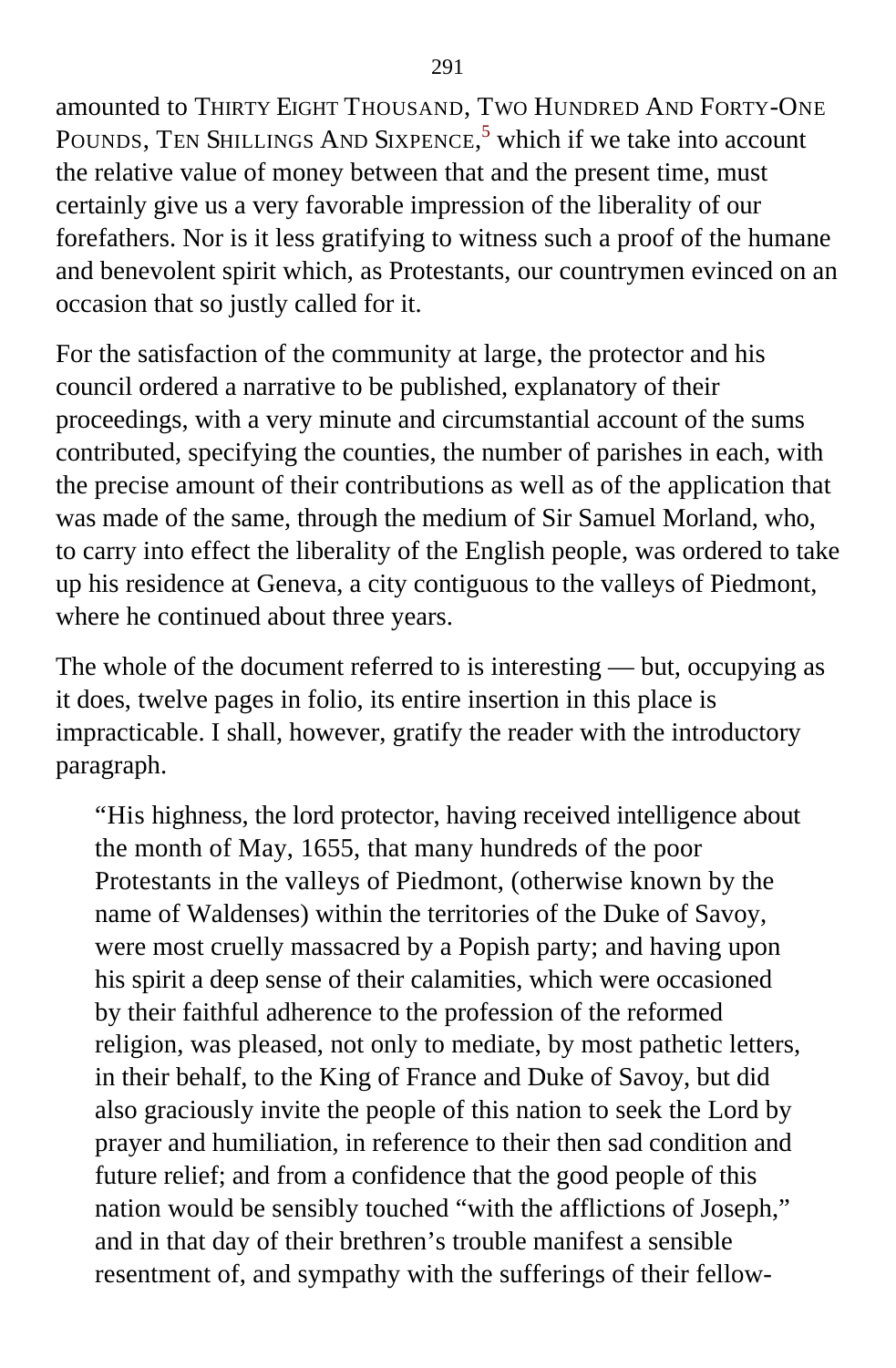members, professors of the same faith; did forthwith publish a DECLARATION, expressing his earnest desire that the people might be stirred up to a free and liberal contribution towards their succor and support: for the management of which collection, certain instructions were also agreed upon and annexed to the said declaration: and for the more effectually promoting of the work, his highness appointed a committee, consisting of persons of known honor, fidelity, and integrity, to consider and advise, from time to time, how the money that should be thereupon raised, might be employed most advantageously, for the certain supply of those poor distressed members of Christ, corresponding with the real intentions of the givers; amongst whom likewise there were two select persons of very considerable estate and reputation, appointed to be treasurers for the receiving in of the said monies, whose names, together with the number and names of the aforesaid committee, for the reader's better satisfaction, are here inserted," etc.

It must afford pleasure to every benevolent mind to reflect upon the interest that was now taken in the fate of the Waldenses by all the protestant states of Europe; at the same time that it gives us a satisfactory pledge of the high estimation in which that particular class of Christians was universally held. The Elector Palatine of the Rhine, the Elector of Brandenburgh, the Duke of Wirtemburgh, and almost every protestant prince and state upon the continent, wrote letters to the Duke of Savoy, declaring their abhorrence of that sanguinary massacre, and interceding for his persecuted subjects. Sir Samuel Morland has preserved faithful copies of most of these letters; but none of them is more pointed or deserving of the reader's attention than that of THE LANDGRAVE OF HESSE, and as it is concise, I here subjoin it.

Sir!

Having lately received the news of that cruel massacre, committed upon the Protestants, who are commonly known by the name of Waldenses, inhabiting your valleys of Angrogne and Pragela, in Piedmont, I could not easily be brought at first to give credit to such a dismal story, as not being once able to imagine, that even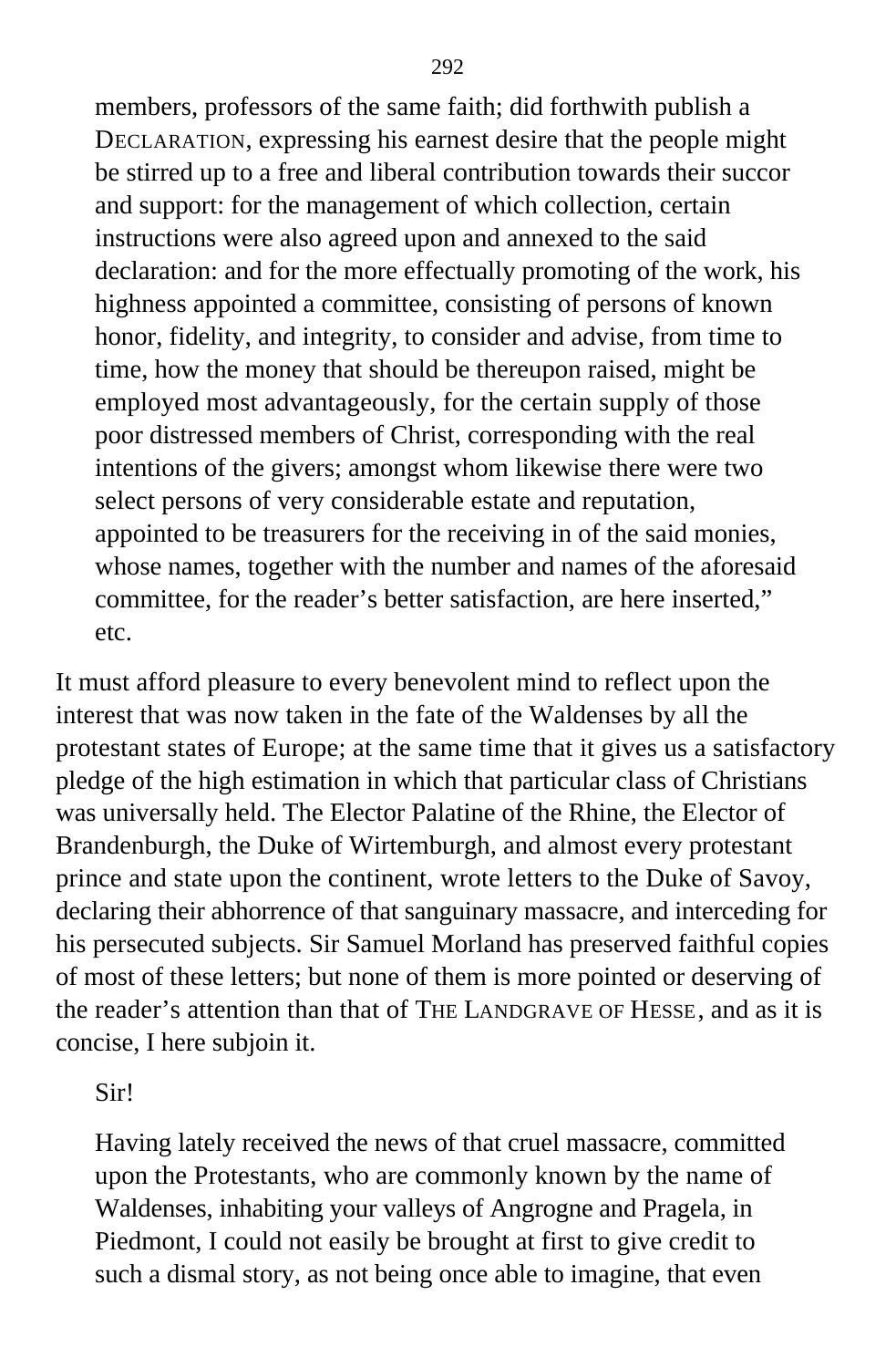their adversaries had been so audacious as to exercise such barbarous cruelties upon poor innocent people, who lived peaceably under the government of your highness, and in entire obedience, without giving the least offense to any; and who, for so long a time together, have obtained protection and security from both you and your ancestors. And, indeed, I so much the less imagined this, from the persuasion I had, that their enemies had learned, by the experience of so many ages, that persecutions and butcheries are not the means to suppress our religion, but rather to preserve and spread the same abroad. But this news having been written and confirmed to me from so many places, and that with circumstances so wholly deplorable, as that I could no longer remain in doubt, it has seized me with horror; and, consequently, being moved with pity and compassion towards *so many thousands of souls in such extreme distress,* who have been most cruelly robbed and spoiled of their lives and estates, by the cruelty of their furious and sworn enemies, and this without distinction either of sex or age, I have thought it my duty, as a Christian prince, interested in the preservation of those of my religion, to write this present letter to your highness, and to beseech you not only to command and allow that the remainder of those poor innocent people who have escaped the violence of their persecutors, be established in their lands, goods, and possessions, which are yet left them after this great desolation, but also that they may find the effects of this powerful protection; and that you will be pleased, for that purpose henceforward to favor them, by patiently hearing their complaints, and taking cognizance of them yourself, as a good and righteous prince, from whom they ought to expect all the effects of justice, clemency, and bounty: whereas those who term themselves "of the congregation for the propagation of the faith, and for the extirpation of heretics," are their declared enemies; and instead of turning souls to righteousness by "the sword of the word," have employed the temporal sword, the fire, and the rope, and all the barbarous cruelties which outrageous men could possibly invent for (tormenting) the bodies of those poor creatures, and to destroy them from off the face of the earth. I most earnestly beseech your highness to grant the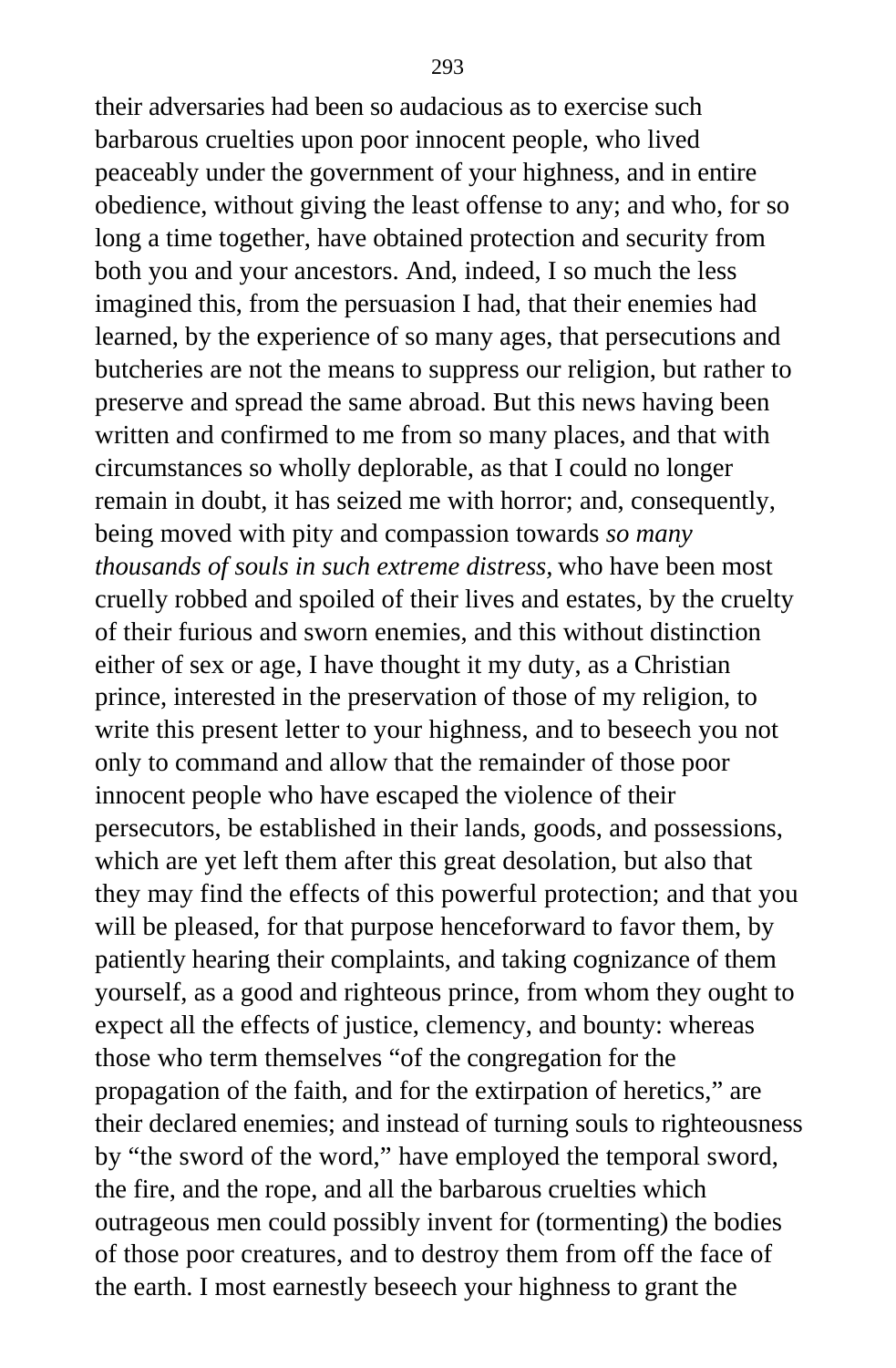aforesaid request, and to be assured of my inviolable affection for your interest and service, and that I shall account it an happiness to have an opportunity of giving you real testimonies of the same; as being, etc.

*WILLIAM*, Landgrave of Hesse Cassel July 23, 1655.

The annals of Europe scarcely afforded an instance of such a state of cordial harmony and mutual consent, among the different states and nations in any affair of religion as, at this juncture, appeared in behalf of the poor Waldenses. Their case was clearly understood, and generally and deeply felt. It was purely a case of persecution for conscience' sake; and taking all the circumstances into account, it was an instance of such atrocious and brutal outrage, as the world had rarely seen paralleled. It came home to the breasts of all the Protestants in Europe, and they took a lively interest in it. Men's expectations were raised to a very high pitch and their attention fixed upon the protestant princes, anxiously waiting to see whether they would tamely put up with such an open and diabolical attack upon their general cause, for such they regarded this; or whether by a joint cooperation of power and influence they would at once relieve and re-establish their distressed friends.

At this eventful moment the Swiss Cantons, who certainly lay the most contiguous to the valleys of Piedmont, finding that they were ably supported by all the protestant states of Europe, undertook to mediate with the Duke of Savoy in behalf of the exiled Waldenses, and sent four of their leading men as commissioners to the court of the latter, authorized with powers to negotiate a treaty of accommodation; and the rest of the European princes had such confidence in them, that they unanimously agreed to relinquish the affair into their hands. The names of these commissioners were, Solomon Hirtzel, Charles von Bonstetten, Benedict Socin, and James Stockar.

It would be uninteresting and tiresome to the reader, to trace minutely the progress of this negotiation. And it but too plainly appears from the result, that the Swiss commissioners were by no means a match for the jesuitical casuistry of the court of Savoy. A treaty, however, was at length agreed upon and ratified between the parties; but "when it came to be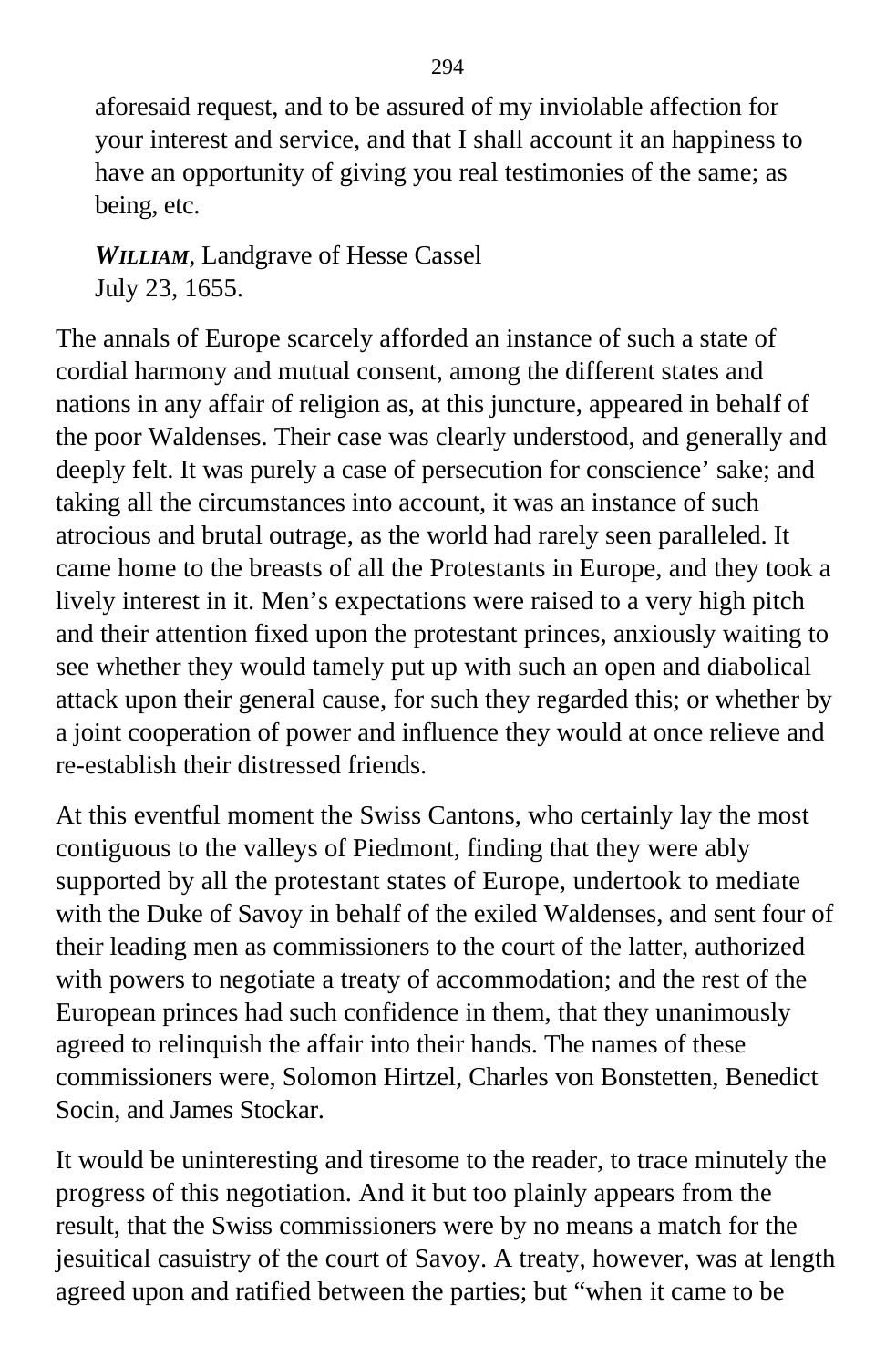published to the world," says Sir S. Motland, "and accurately examined by wise and sober men, it was found to resemble a leper arrayed in rich clothing and gay attire! It was a treaty as full of grievances as poor Lazarus was of sores! The greater part of the articles of which it consisted clashing with the people's interests and ancient privileges, and the remainder made up of expressions which looked as many ways as the mariner's compass. In short, it cannot be more fitly compared to any thing than to Ezekiel's roll, which, though it were as sweet as honey in the people's mouths, yet there was written within nothing but lamentation, and mourning, and woe." And such it proved in the issue, for no sooner had the Swiss commissioners taken their departure for their own country, than an infinite number of difficulties and grievances came crawling out of the said treaty, like so many hornets out of a hollow tree, and they continued to sting the poor Waldenses to death.

An effort was certainly made by those that were in exile, to avail themselves of the conditions of this treaty, of which, as it was intended for their benefit, they were disposed at first to think very favorably. But a little experience convinced them that it was not in reality what their friends wished for them. On the 29th of March, 1656, a general meeting of the churches of the values of Piedmont took place, at which they drew up a paper entitled, "THE GRIEVANCES OF THE TREATY MADE AT PIGNEROL." It is truly an affecting document, and that the reader may form some judgment of it, I shall subjoin the first paragraph. They complain that in the preamble to the treaty, they are recognized as *rebels,* and disobedient persons who had taken arms against his royal highness, their natural prince and sovereign, and thereby, as persons who were *guilty* and *deserving of his indignation;* they are described as asking pardon for those outrages which, it was pretended, they had committed; and thus, say they, "we are plainly involved in the crime of rebellion, against which we do now, and always have protested; having never done any one act that can justly subject us to that imputation — no, not even when the whole state was in an uproar — nor even when they came to destroy us, as they did last year; for although we had very great cause of suspicion, as is but too manifest from the event, having granted for the most part to the squadron of Savoy their winter-quarters, yet no sooner had the Marquis of Pionessa charged us, in the name of his royal highness, to receive his forces, than, without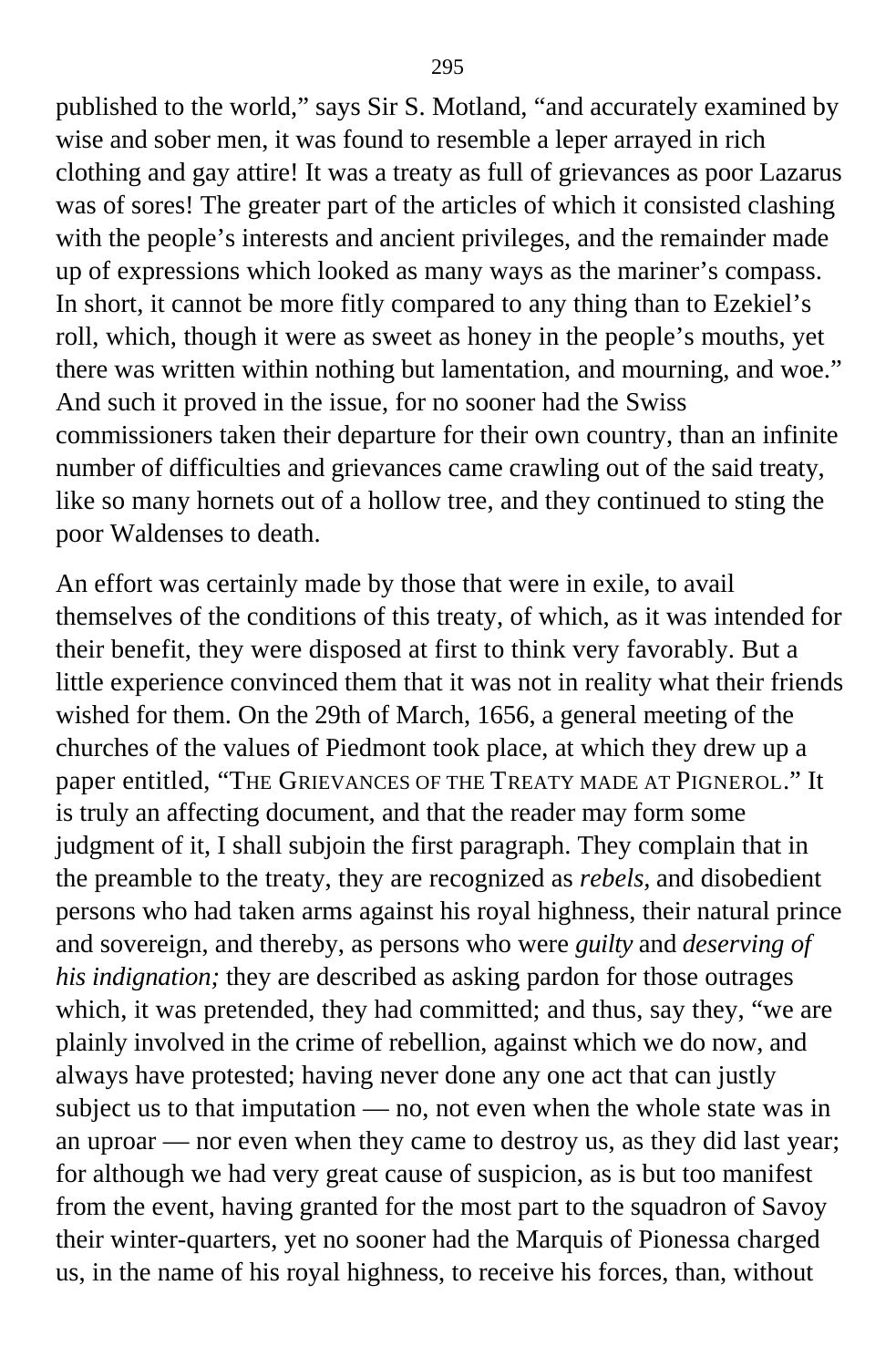making the least resistance, we permitted them to enter and do whatever they chose." This is the first of fifteen articles of grievance which they enumerate.

This melancholy catalogue of their grievances was drawn up with the view of making an appeal concerning them to the King of France, and imploring his interposition to have them redressed. Accordingly, having specified these defects in the articles, they subjoin a list of thirteen other particulars, which had been refused to their deputies, on which they humbly pray that due reflection may be made. Among other matters, they plead, that "having been always faithful to the service of his royal highness their sovereign, and yet cruelly massacred, burned, and pillaged, contrary to his intention, he would be pleased to give orders that justice might be done upon those that had been the chief authors and agents against them — that his royal highness would be pleased to repeal the Order of Gastaldo, as being contrary to all their ancient concessions, and likewise all the orders which the marquis of Pionessa had caused to be published during the late contest, and to command that every one might be restored to his own property and possessions — that they might no longer be subject to the quartering of soldiers upon them, a thing with which they had been harassed ever since the year 1624, and which had been made a pretext for the readier method of destroying them; but that in lieu of it, they might be allowed, in common with others, to contribute their proportion in money — that no more (catholic) missionaries might be sent into the valleys, because *partly by their rapes,* and partly by seditions and false reports, these missionaries had always been fomenters of all the disorders that came to pass — that, in short, they might not be subject to the council *de propaganda fide,* nor to any of its members, nor to the inquisition; but that every thing might be re-established in the condition it was before the late troubles, with liberty of conscience, and the free exercise of their religion, with license to their ministers to go and visit the sick wherever they lived, as well as the liberty of preaching the gospel, etc., etc. and the whole terminates with the following affecting appeal:

"We hope from the equity and clemency of his royal highness, that he will the more readily grant us these privileges, as there is nothing in them but what we have quietly enjoyed under the happy government of his most serene predecessors of glorious memory,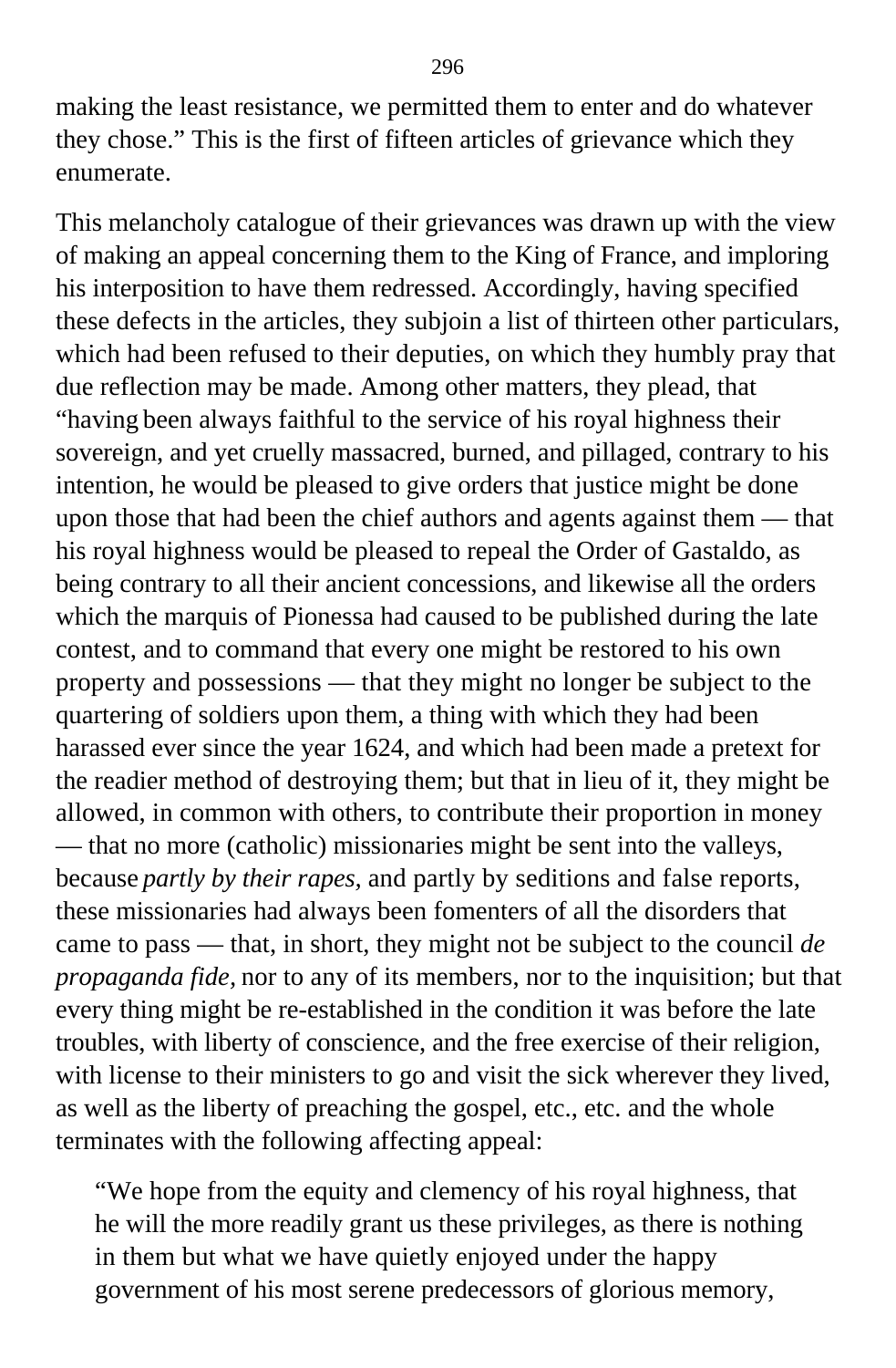according to their concessions, and nothing but what may tend to satisfy us in the clearing of those points, which as experience hath showed us, have been wrested to a wrong sense, and to represent the true meaning and the equity of the particulars therein contained, that so we may, once for all, take away from the disturbers of our peace all occasion of troubling the public tranquillity, and be enabled, in peace and security, to render to God that which belongs to God, and to Caesar what is Caesar's; as we do protest before God and his holy angels, that we ever have had, and will ever have the same for our aim. And to the end that those things, before expressed, may stand firm and inviolable, we humbly supplicate his most Christian majesty, that he will be pleased to procure unto us this favor from our prince, that all may be put into the form of a transaction, and confirmed, not only by the chamber of Turin, but also in that of Chambery, and that many original copies may be drawn, and delivered into the hands of those to whom it shall appertain."

This affecting document was delivered into the hands of Monsieur de Bais, the French minister, and by him transmitted to his royal master, who, upon receipt of it, expressed great concern for the deplorable condition of the poor Waldenses, but his kind intentions towards them were entirely frustrated by some malignant spirits near the throne. "But, so it happened," says Sir Samuel Morland, "that from this time forward, the leading men in the court of Savoy, have used their best endeavors to lay heavier loads on their backs, than ever they had hitherto done. For in their orders of April 20th, and October 6, 1656, and August 24, 1657, they summoned the poor people to pay their taxes for the year 1655, contrary to the treaty, while they exempted the Catholics from the said taxes; and when they appealed to the Duke, October 6, 1657, on the hardship of their case, they were, among other things, absolutely prohibited the exercise of their public worship in San Giovanni." It would be endless to repeat all the edicts, orders, and injunctions that were issued against them after the cruel patent in 1655, with all their consequent grievances: and it is painful to dwell upon so melancholy a subject. Our countryman, Sir Samuel Morland, remained among them until the summer of 1658, at which time he thus affectingly closes his narrative. "It is my misfortune that I am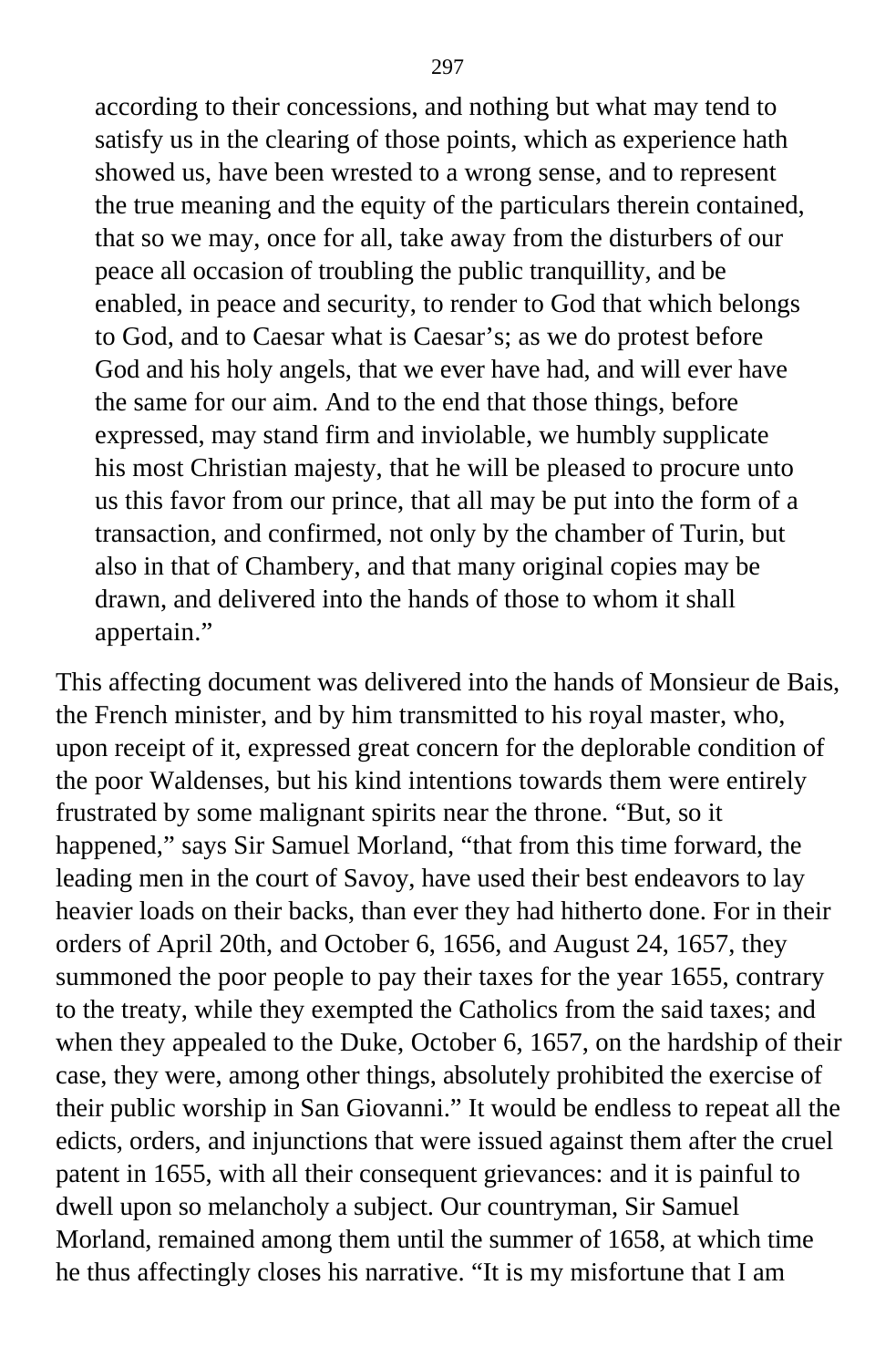compelled to leave these people where I found them, among the potsherds, with sackcloth and ashes spread under them, and lifting up their voice with weeping, in the words of Job — 'Have pity on us, have pity on us, O ye our friends, for the hand of God hath touched us.' — To this very day they labor under most heavy burdens, which are laid upon them by their rigid task-masters of the church of Rome — forbidding them all kind of traffic for their subsistence — robbing them of their goods and estates banishing the pastors of their flocks, that the wolves may the more readily devour the sheep — violating the young women and maidens — murdering the most innocent as they peaceably pass along the highways — by cruel mockings and revilings — by continual threats of another massacre, sevenfold more bloody, if possible, than the former. To all which, I must add that, notwithstanding the liberal supplies that have been sent them from England and other places, yet so great is the number of these hungry creatures, and so grievous are the oppressions of their popish enemies, who lie in wait to bereave them of whatever is given them, snatching at almost every morsel that goes into their months, that even to this day, some of them are almost ready to eat their own flesh for want of bread. Their miseries are more grievous than words can express — they have no 'grapes in their vineyards — no cattle in their fields — no herds in their stalls — no corn in their granaries — no meal in their barrel — no oil in their cruise.' The stock that was gathered for them by the people of this and other countries is fast consuming, and when that is spent, they must inevitably perish, unless God, 'who turns the hearts of princes as the rivers of water,' incline the heart of their prince to take pity on his poor, harmless, and faithful subjects."<sup>[6](#page-415-0)</sup>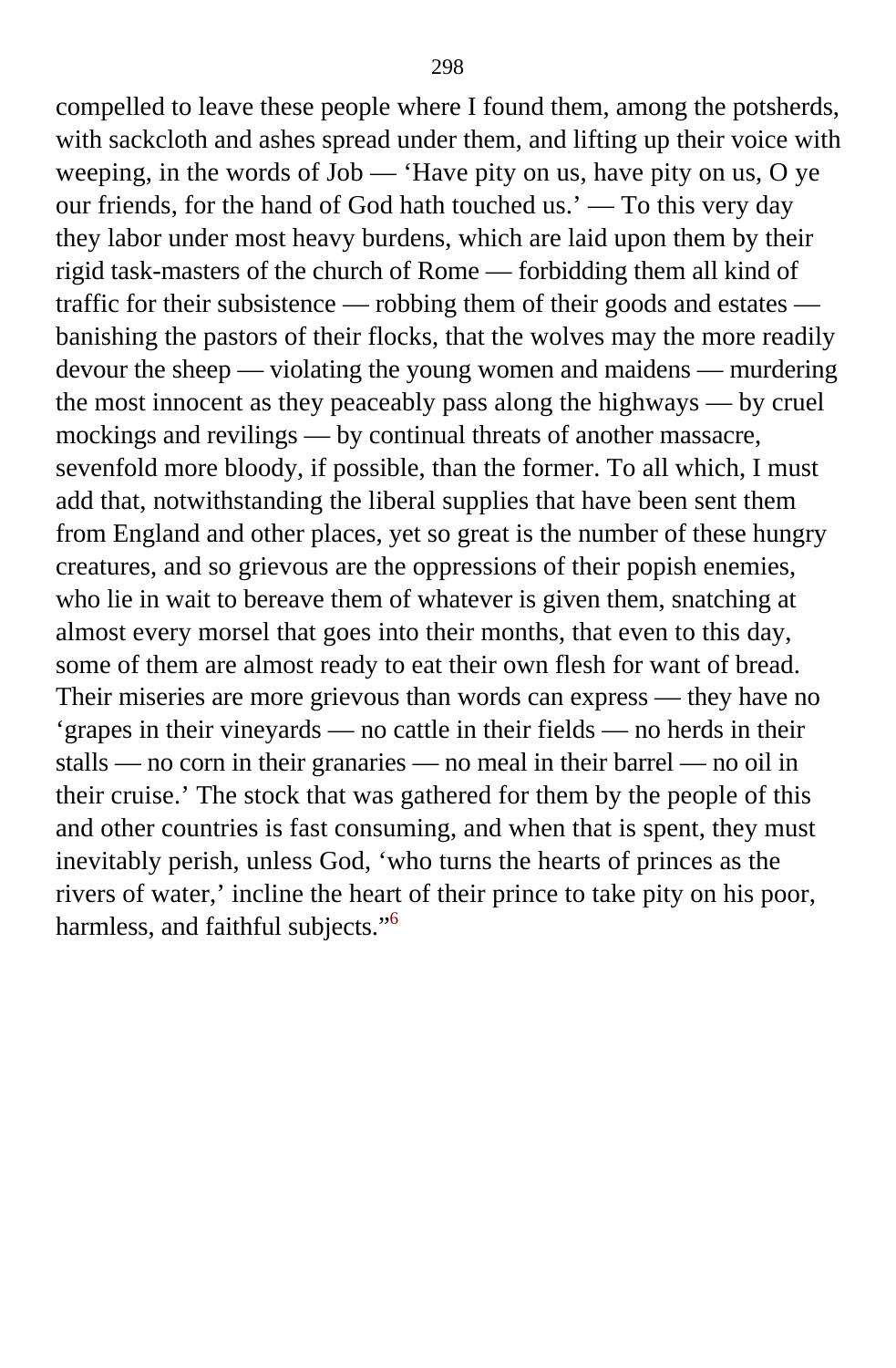## SECTION 7

*History of the Waldenses continued; including a narrative of the sanguinary proceedings of the Catholics against them in Poland.*

#### **A.D. 1658**

THE return of Sir Samuel Morland from his mission to the court of Turin, gave him an opportunity of laying before the English government a minute and circumstantial explanation of the state of the Waldenses in Piedmont, at the time of his departure in 1658. The substance of this account the reader has already seen, in the close of the last section, and its truth and accuracy are further ascertained by a letter, bearing date 30th of November, 1657, from the four Swiss commissioners who, two years before, had been engaged in negotiating the treaty of Pignerol. This letter is addressed to Monsieur de Servient, ambassador of the French king, who was present at the ratification of the treaty, and, as it would seem, had taken a considerable interest therein. The Swiss commissioners complain that the conditions of the treaty were grossly violated by the adversaries of the Waldenses; that interpretations were put upon various clauses contained in it, the reverse of what they were intended to bear; and, in short, that the situation in which these poor people were now placed, called loudly for the cognizance and interference of the court of France, which stood pledged to see the conditions of the treaty punctually fulfilled. They, in particular, notice the lawless proceedings of the military towards the Waldenses, in plundering them of their fruits, which they carried away without the least ceremony, committing robberies in their houses, and spoiling them of their goods — that "they were laden with reproaches and injuries, beaten and wounded; the virtue of their females attempted, with numerous other outrages, altogether inexcusable." "That several persons who had been sent to settle among them in the capacity of pastors and teachers, from their sister churches in Dauphiny, had been seized and banished out of the country, on the ground that they were not natives, and that therefore the conditions of the treaty did not extend to them — and that, in particular, one of their pastors who had exercised the holy ministry among them for thirty years, together with one Mr. Arnold, a physician,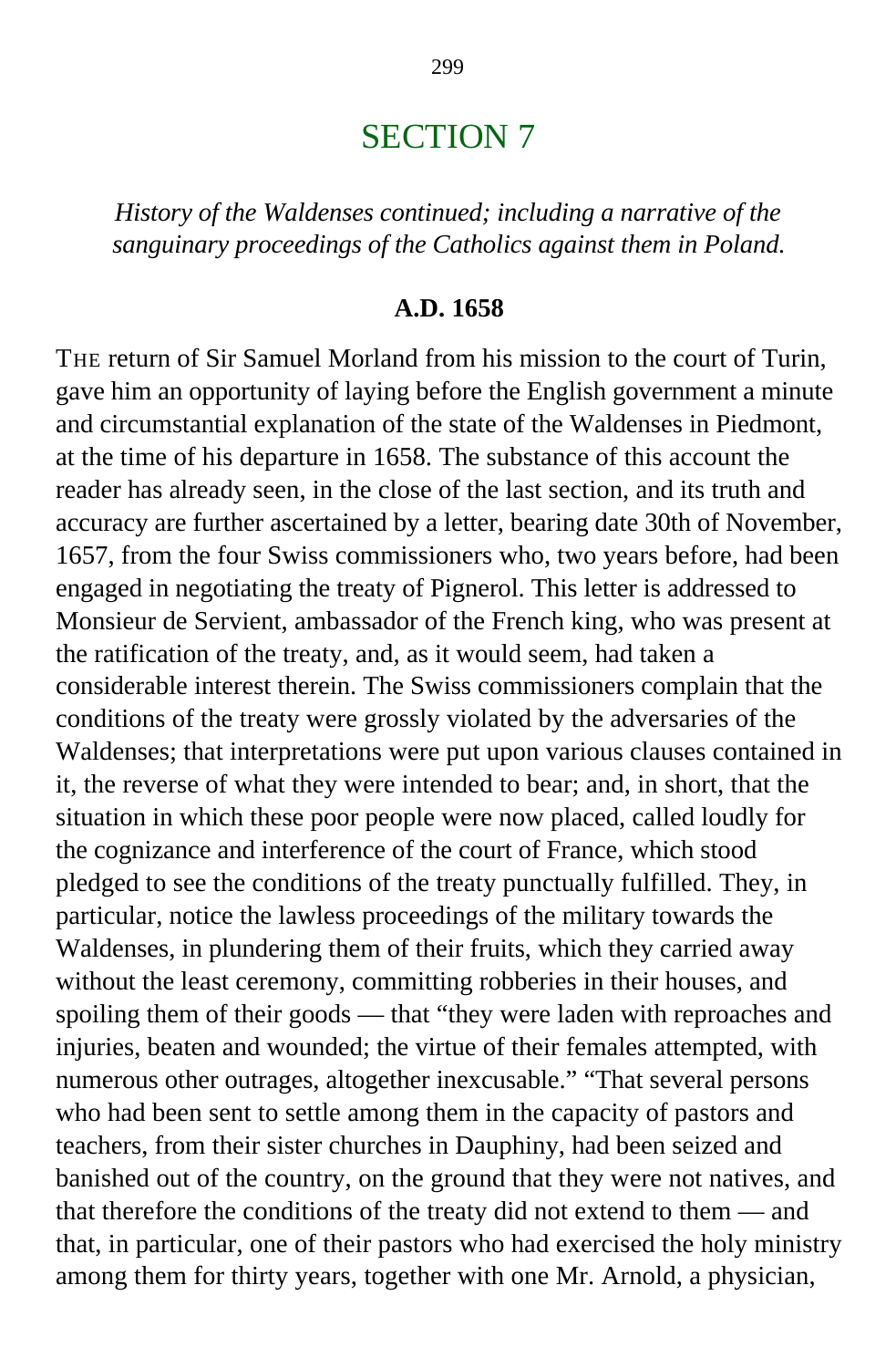had been turned out and banished, so that by these and similar means many churches and congregations were at once deprived of the food of their souls and comfort of their bodies. After enumerating a long catalogue of similar grievances, they say, "Now as these things have happened to our friends and associates in religion, *so palpably contrary to our expectation,* our hearts are so much the more sensibly affected by it, both because we were present in the name of our lords and superiors at the negotiating of the treaty, and because we are personally interested therein." They, therefore, supplicate his excellency to interpose his mediation for the good of their friends, and for his own interest and honor's sake; and to insist that the spirit and meaning of the treaty be in future fully and absolutely observed. The subject was also taken up by the English government, as appears by the following letters, both of which bear date May 26, 1658.

## **HIS HIGHNESS THE LORD PROTECTOR TO THE KING OF FRANCE**

Most Serene and Most Potent King!

Your majesty may remember, that while the treaty was going on about remedying the alliance between us — an alliance that has now happily commenced, as the many advantages resulting to both nations and the numerous inconveniences which arise from it to our common enemies, abundantly show — the dreadful slaughter of the Waldenses took place; and that, with the utmost affection and humanity, we recommended the case of those afflicted and destitute people to your clemency and protection.

We are far from thinking that your majesty has been wanting in the exercise of your influence and authority with the Duke of Savoy to promote so pious and humane an object: and as for our part, we, and many other princes and states, have not failed to interpose by embassies, letters, and entreaties. After a most inhuman slaughter of persons of both sexes, and of every age, a peace was, at last, concluded, or rather *a more concealed course of hostility, under the disguise of peace.*[1](#page-415-0) The conditions of the treaty were agreed upon in your town of Pignerol — hard ones indeed — but such as those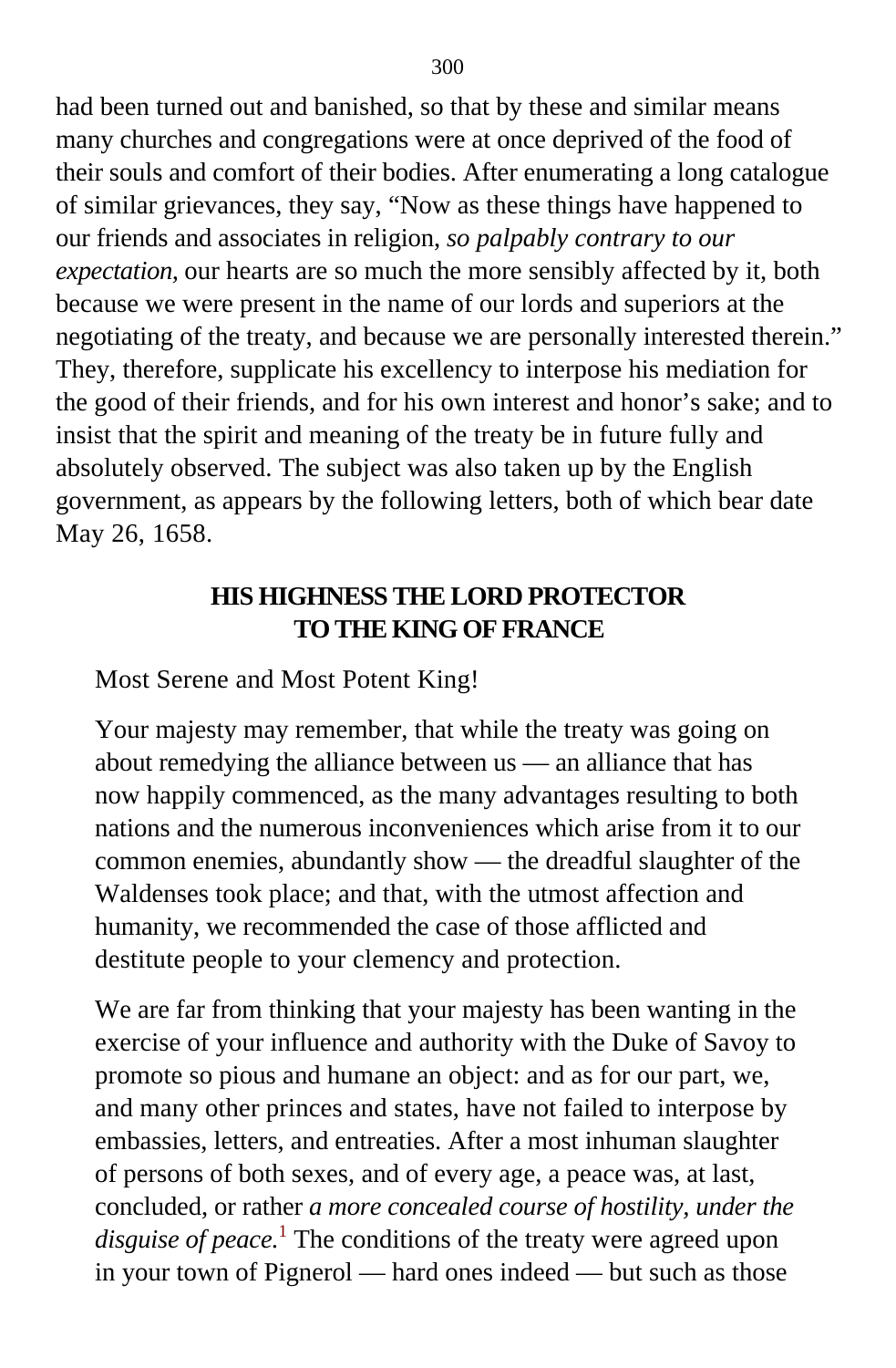poor people, after having undergone every species of outrage and cruelty, would cheerfully acquiesce in, hard and unjust as they are, were they only observed, but they are not observed. For, by a false interpretation of every article, and by one subterfuge or other, their real meaning is eluded, and faith violated. Multitudes are ejected from their ancient possessions, many prohibited the exercise of their religion; new payments are exacted; a new fort is built for the purpose of placing a yoke upon them, out of which the soldiers sally forth, plundering and putting to death all they meet. Besides which, new forces are of late privately prepared against them, and those who profess the Romish religion among them are directed to withdraw for a time; so that everything seems again to portend the slaughtering of those miserable creatures who escaped the former butchery — a thing which I entreat and beseech your majesty that you will not suffer to be done; nor permit, I do not say any prince — for such enormous cruelty cannot enter into the heart of any prince, much less can it befall the tender age of that prince, or the mind of his mother, — what those most savage murderers, to exercise such a license of outrageous tyranny: Men who, while they profess themselves the servants of Christ, and followers of him who came into the world to save sinners, at the same time abuse his merciful name and meek precepts, to perpetrate the most cruel massacres on innocent persons. Oh that your majesty, who are able, and advanced as you are to such exalted dignity; who are worthy of the power you possess would rescue so many of your poor petitioners out of the hands of bloody men, who having been lately drunk with blood, are again thirsting after it, exulting when they are enabled to fix the invidious charge of cruelty upon princes themselves; but let not your majesty allow the borders of your kingdom to be defiled by such cruelty. Recollect, that those very people threw themselves under the protection of King Henry, your grandfather, a firm friend of the Protestants, when the Duke of l'Esdiguires, passing through their country, which affords the most convenient entrance into Italy, prosecuted his victory against the duke of Savoy, who retreated beyond the Alps. The instrument of their submission remains among the public records of your realm to this day; in which, among other things, it is excepted and provided,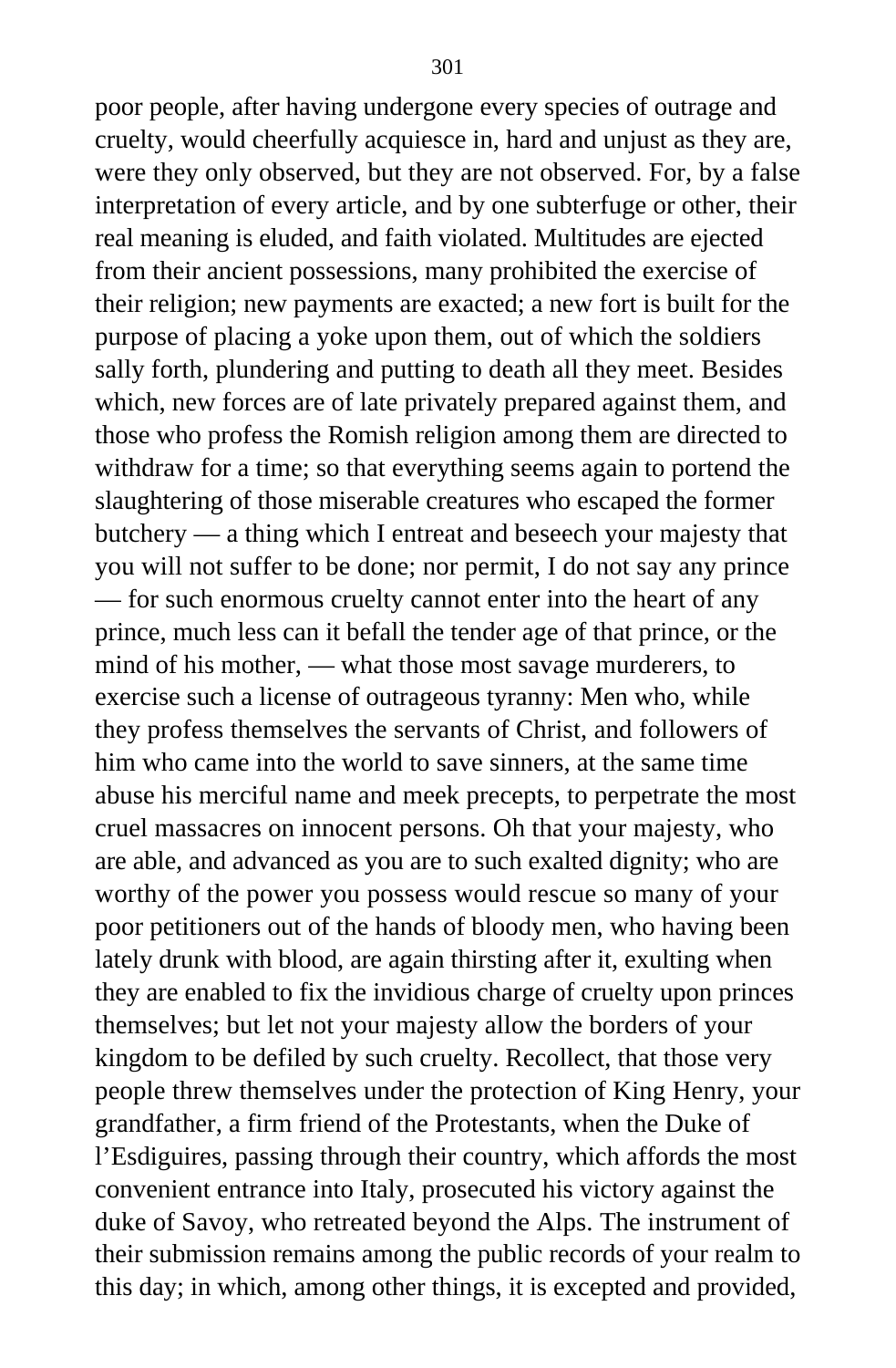that the people of the valleys should not, at any future time, be transferred to the jurisdiction of any other prince, but upon the same conditions on which they were received into the protection of your majesty's victorious grandfather.<sup>[2](#page-415-0)</sup> The same protection they once more implore, and submissively entreat from his grandchild. Their anxious wish is, that, in some way of exchange, if it can be effected, they may become your subjects, rather than remain his under whom they now are. But if that cannot be effected, that they may, at any rate, obtain from you patronage, protection, and refuge. There are also reasons of state which should induce your majesty not to abandon the Waldenses — but I am not willing that so great a king should be stimulated to the relief of men whose circumstances are so pitiable, by any other reasons than the obligations of fidelity given by your ancestors and your own piety, added to your royal benignity and the greatness of your own mind. Thus the honor and renown of an act so truly glorious will be wholly your own, and thereby your majesty, as long as you live, may expect to find prosperity and blessings from the Father of mercies himself, and from his Son Christ the King, whose name and doctrine you will be the means of vindicating from detestable villainy.

*Given at our court at Westminster, May* 26, 1658.

## **THE PROTECTOR TO THE EVANGELICAL CANTONS OF SWITZERLAND.**

#### MOST ILLUSTRIOUS AND MOST MAGNIFICENT LORDS!

Although it is impossible for us to contemplate the monstrous cruelties which have been inflicted upon your poor distressed neighbors of the valleys without astonishment; or the grievous and intolerable things to which they have been subjected by their prince, on account of their religion; we thought it needless to write to you, to whom those things must be better known than to us. We have seen copies of the letters which your ambassadors, who were parties and witnesses to the peace lately made at Pignerol, wrote to the Duke of Savoy, and the president of his council at Turin; in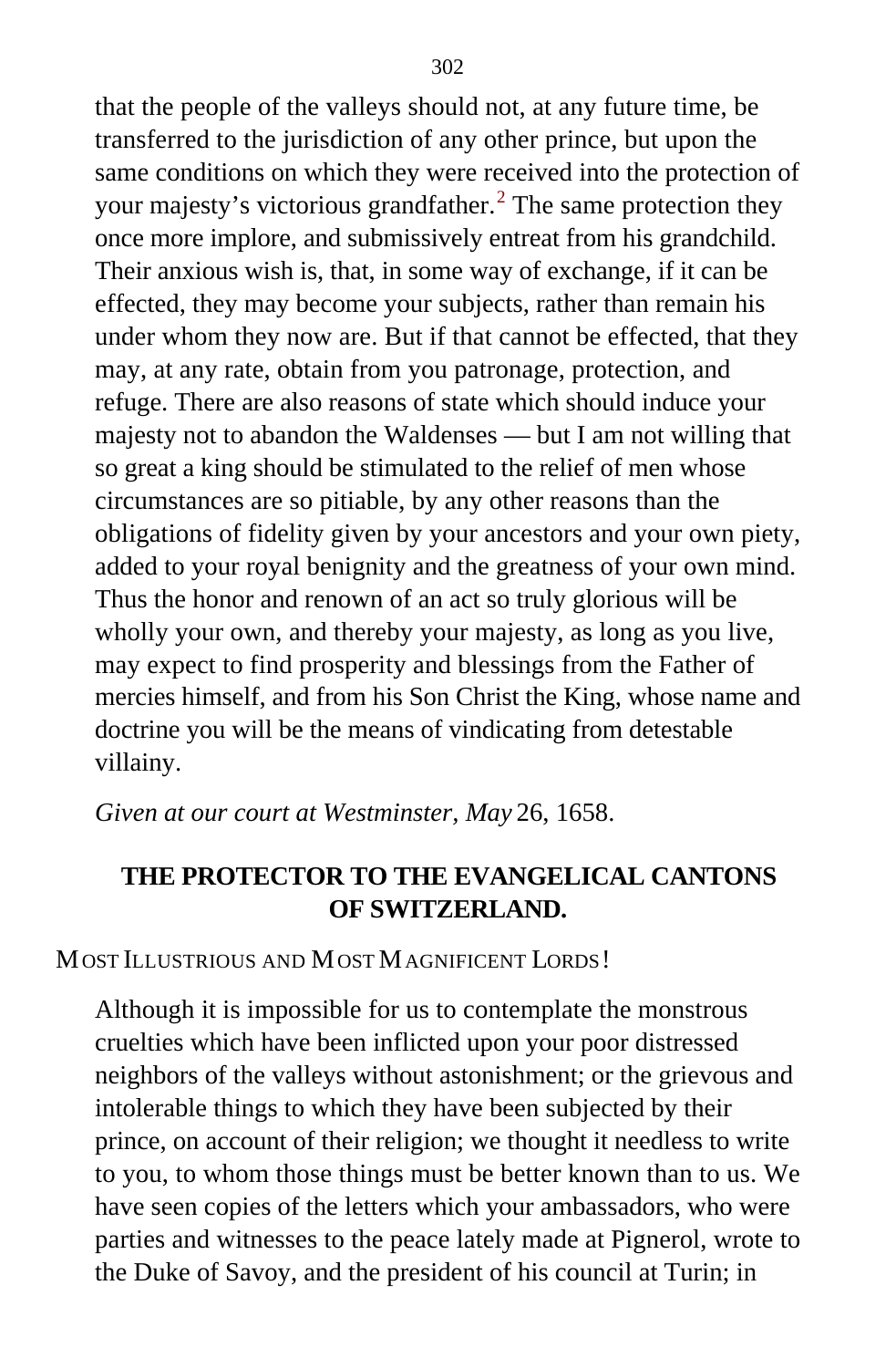which they particularly show that all the articles of the peace have been broken, and that they have been made use of for the purpose of deceiving, rather than of affording protection to these miserable people. But must they patiently bear this violation of the articles, which began the instant peace was concluded, and has been persevered in to the present moment, and which grows more intolerable every day? Are they to submit basely, and give themselves up to be trodden under foot and utterly ruined? The same calamity hangs over their heads, and another massacre similar to that which wasted and destroyed them, with their wives and children in so shocking a manner about three years ago, which, should it take place, must inevitably extirpate them. What can these poor distressed creatures do, who have no door opened for petitioning, no space for breathing, nor any place of security to which they can flee? They have to do with wild beasts, or rather with furies, in whom the recollection of former slaughters has effected no repentance, nor any compassion towards their own countrymen, no sense of humanity, no satiety with the shedding of blood! In plain terms, these things are not to be endured, whether we regard the safety of our brethren of the valleys — those most ancient professors of the orthodox faith; or of religion itself.

As to our part, remote as we are in situation from them, we have done every thing that was in our power, nor shall we cease to perform whatever is yet possible for them. But as to you who are so near, not only to the miseries and lamentations of our brethren, but exposed also to the fury of the same enemies, we beseech you, by every thing that is sacred, to consider, and that without delay, what it behooves you to do at this moment — consult your own prudence, your piety, and even your fortitude, what assistance or relief you can or ought to extend to your neighbors and brethren, who, otherwise, are ready to perish. It is the very same cause of religion, for which the same enemies would have destroyed you also — yea, on account of which they would, in the preceding year, during the civil war among your confederates, have effected your destruction. Next to the help of God, it seems to devolve on you, to provide that *the most ancient stock of pure religion,* may not be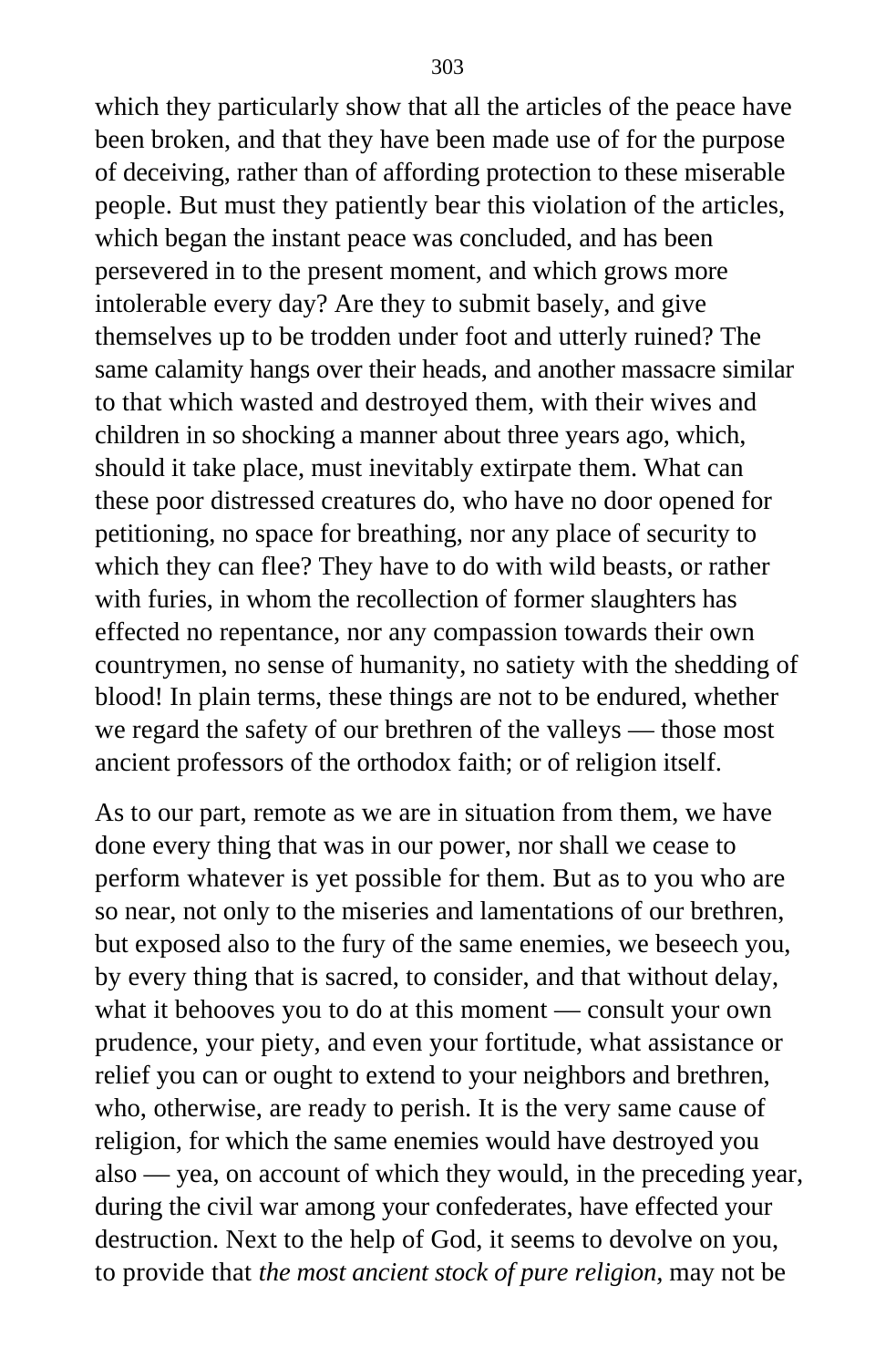destroyed in this remnant of its ancient faithful professors, whose safety, reduced as it now is to the extremity of hazard, if you neglect, beware that the next lot do not speedily fall upon yourselves!

While in this free and fraternal manner we thus exhort you, we, in the mean time, do not faint or grow weary. Whatever was in our power, at this remote distance, we have done. We have contributed our utmost endeavors, and shall continue so to do, both for procuring the safety of those that are in danger, and relieving the necessities of those that want. May God grant to both of us such tranquillity and peace at home, and so prosperous a state of affairs and of opportunities, that we may employ all our power, strength, and means for the defense of the church, against the rage and fury of its enemies.

## *Westminster, May* 26, 1658.

The letter addressed to the King of France, was transmitted to Lord Lockhart, who then filled the office of English ambassador at the French court, to whom the Protector, at the same time, wrote, giving him instructions to present the letter to his majesty, and pointing out eight principal topics of grievance which he was to adduce in his conversation with that monarch, and to use his utmost endeavors to make his majesty sensible of them, and to persuade him to give immediate and positive instructions to his ambassador, then resident at the Duke's court, to act vigorously in behalf of the oppressed Waldenses. He was also to urge the obligations the French king lay under, to fulfill the engagement of his royal predecessor Henry IV with the ancestors of these very people, and to press the King of France to make an exchange with the Duke of Savoy for the valleys of Piedmont, resigning some part of his own dominions to the latter in lieu thereof.

In the same year, 1658, and at the moment that the English government was making such laudable exertions to relieve the Waldenses in Piedmont, the news arrived of another dreadful scene of cruelty and distress exercised towards a branch of the same people, inhabiting a distant quarter. The three following papers, which, like the whole of the melancholy subject to which they relate, have since sunk into the most profound oblivion, were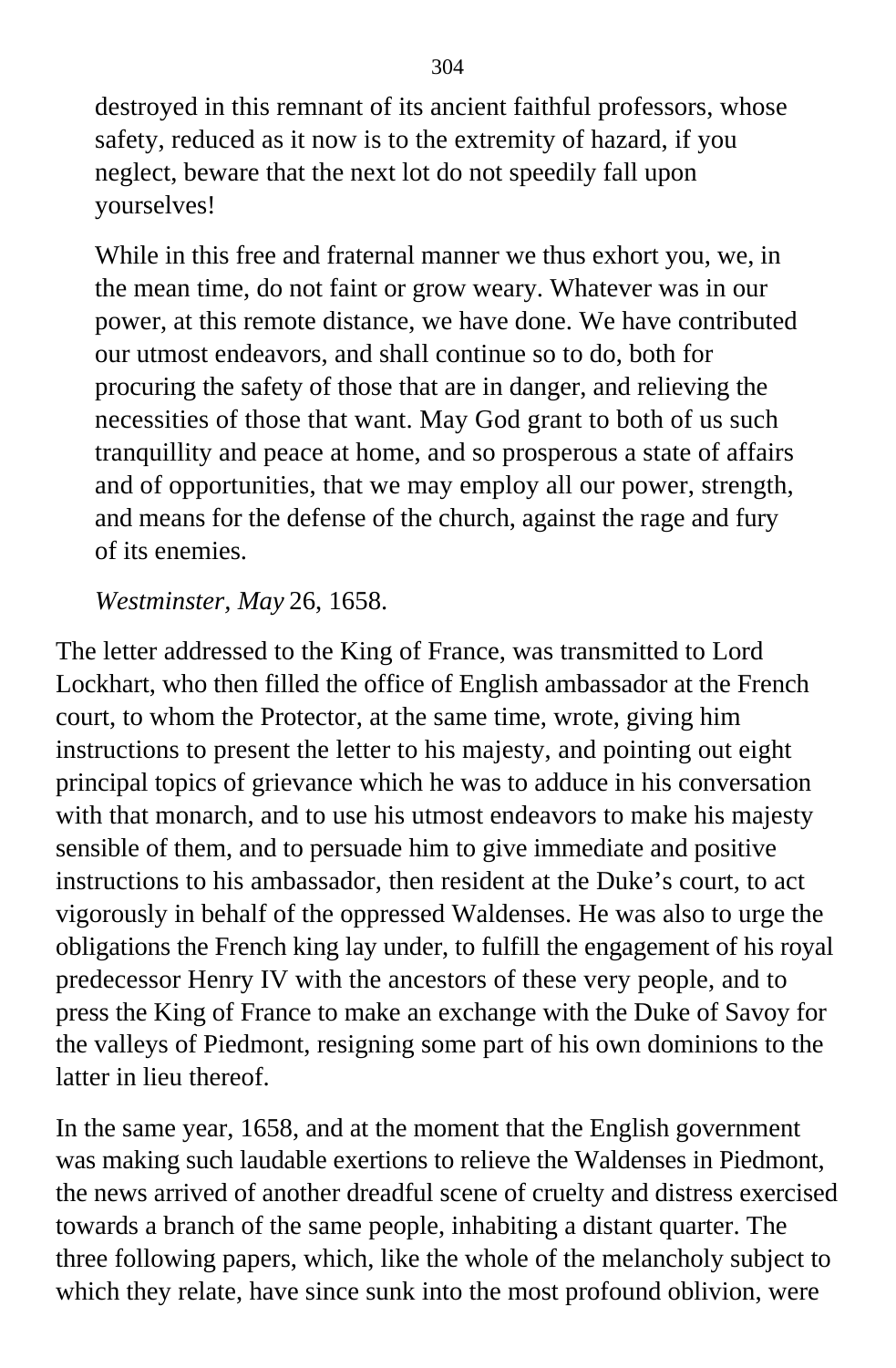printed BY AUTHORITY, at the time; and as they sufficiently explain themselves, it is needless to introduce them by any formal preamble. There can be little doubt that the first of them was the composition of Milton: and the original now before me, which is printed in BLACK LETTER*,* has the Protector's arms prefixed to it.

*A Declaration of his Highness, for a collection towards the relief of divers protestant churches driven out of Poland; and of twenty protestant families driven out of the confines of Bohemia.*

HIS HIGHNESS, the lord protector, having received a petition from several churches of Christ, professing the reformed religion, lately seated at Lesna, and other places in Poland, representing their sad and deplorable condition, through the persecution and cruelty of their antichristian enemies in those parts, in the time of the war in Poland, by whom they have not only been driven from their habitation and spoiled of their goods, upon the account of religion only, but forced to fly into Silesia, for the preservation of their lives, and for the liberty of their consciences, where a considerable number of them continue in great want and misery — the truth whereof hath been witnessed, as well by deputies sent unto his highness from the said churches, authorized by an instrument under the hands of the pastors of five of those churches, as also by the testimony of several protestant princes, who, out of a deep sense of the calamity of those distressed exiles, have afforded them shelter until it shall please the Lord otherwise to provide for them: And his highness having, in like manner, received a petition from twenty protestant families heretofore seated in the confines of Bohemia, where Misnia belongs unto it, representing their distressed and lamentable condition, through the persecution of the jesuits and inquisitors of the house of Austria, by whom they have been driven out of their habitations, and spoiled of their goods, upon the sole account of their religion; who now, for the safety of their lives, and for the liberties of their consciences, are retired into the marquisate of Culembach, where they find a present shelter in this their very sad and calamitous condition, which hath been witnessed both by their deputies sent unto his highness, authorized by an instrument under the hands of the chief of those families, as also by a public certificate from thence. And it being the earnest desire of the said afflicted churches and families, as well by their several petitions, as by their deputies, that his highness, out of compassion to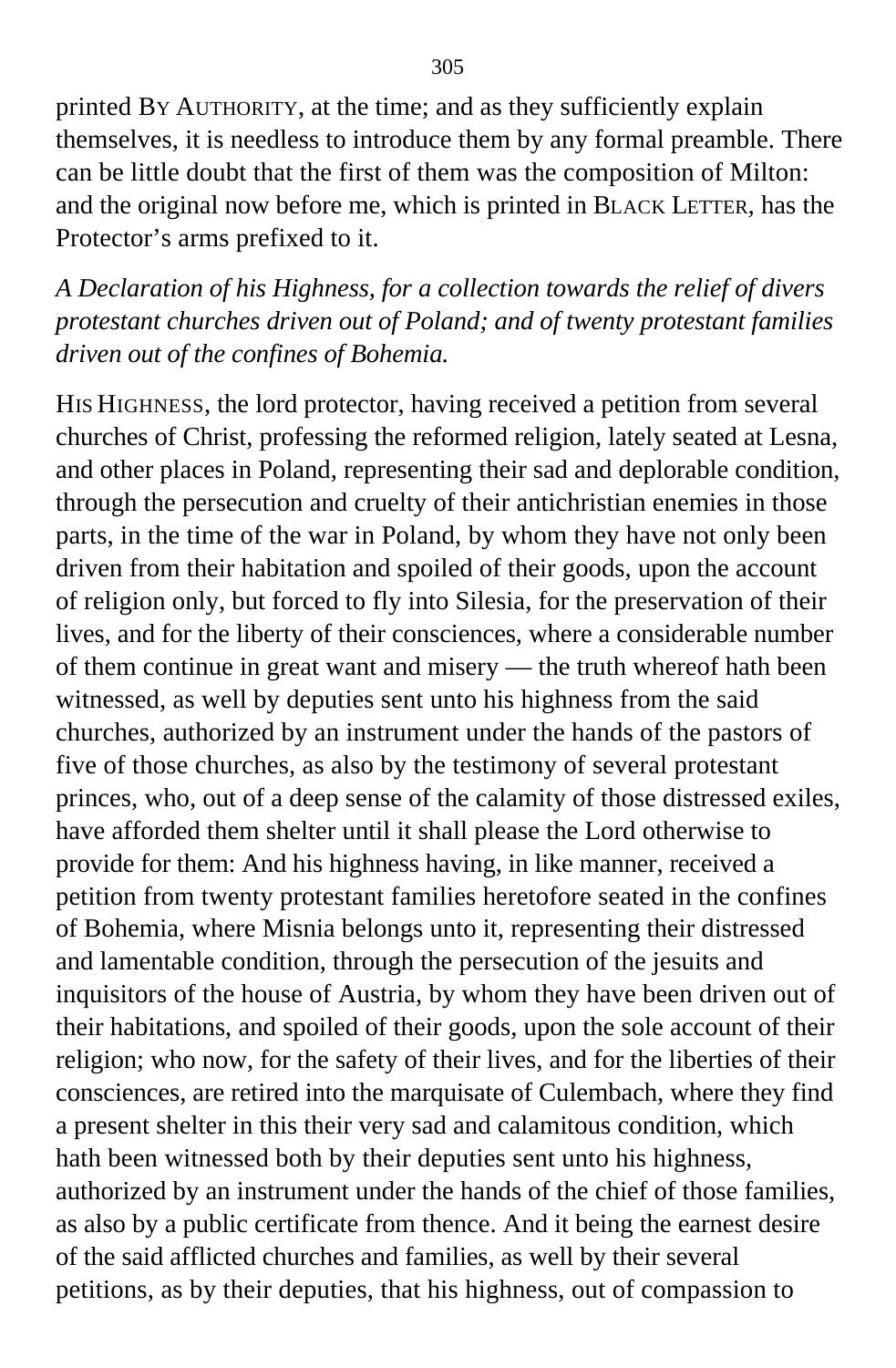their sufferings, would be pleased to recommend their lamentable condition to their brethren in these nations, in whom they hope to find bowels of mercy, yearning towards those who, professing the same faith with them, are now under so great extremities and misery for the cause of the gospel, and testimony of the Lord Jesus.

His highness being greatly afflicted with the miserable and calamitous condition of the said churches and families, and not doubting but the people of these nations, whom the Lord hath graciously and wonderfully preserved from that antichristian bondage and tyranny, will have a fellowfeeling of the afflictions of their brethren, hath, with the advice of his privy council, thought fit to recommend their case to the charity of those whose hearts the Lord shall stir up in these nations, to afford them some seasonable relief, whose liberality in this kind hath been testified in their large contributions to the relief of the poor Protestants in the valleys of Piedmont, to the refreshing of their bowels (touching the faithful distribution whereof, an account is ordered by his highness to be printed for general satisfaction.) And to the end the said collections may be carefully made, and the money thereupon collected be disposed of to the relief of the said poor churches, and their members, and the families aforesaid, and to no other uses; his highness doth hereby require and command the ministers and churchwardens of the respective parishes within England and Wales, and town of Berwick-upon-Tweed, the next Lord's day after this declaration shall come unto their hands, to publish the same, and on the Lord's day following to make a collection of the charitable contribution of the people in their parishes, and that within three days after, they pay over the sum or sums so collected unto the high sheriff of the respective counties, to be by him paid into the hands of Sir Thomas Viner and Sir Christopher Pack, knights, aldermen of the city of London, who are appointed treasurers for this service, and who shall transmit the monies so to be by them received for the relief of the said poor distressed churches and their members, and the aforesaid twenty families, in such manner and proportions as the committee formerly appointed for the disposing of the monies for the relief of the said poor Protestants in Piedmont, shall, with respect to their several numbers and sufferings, think fit and direct, and to the end that none of the monies collected for so pious and charitable an end may miscarry, the ministers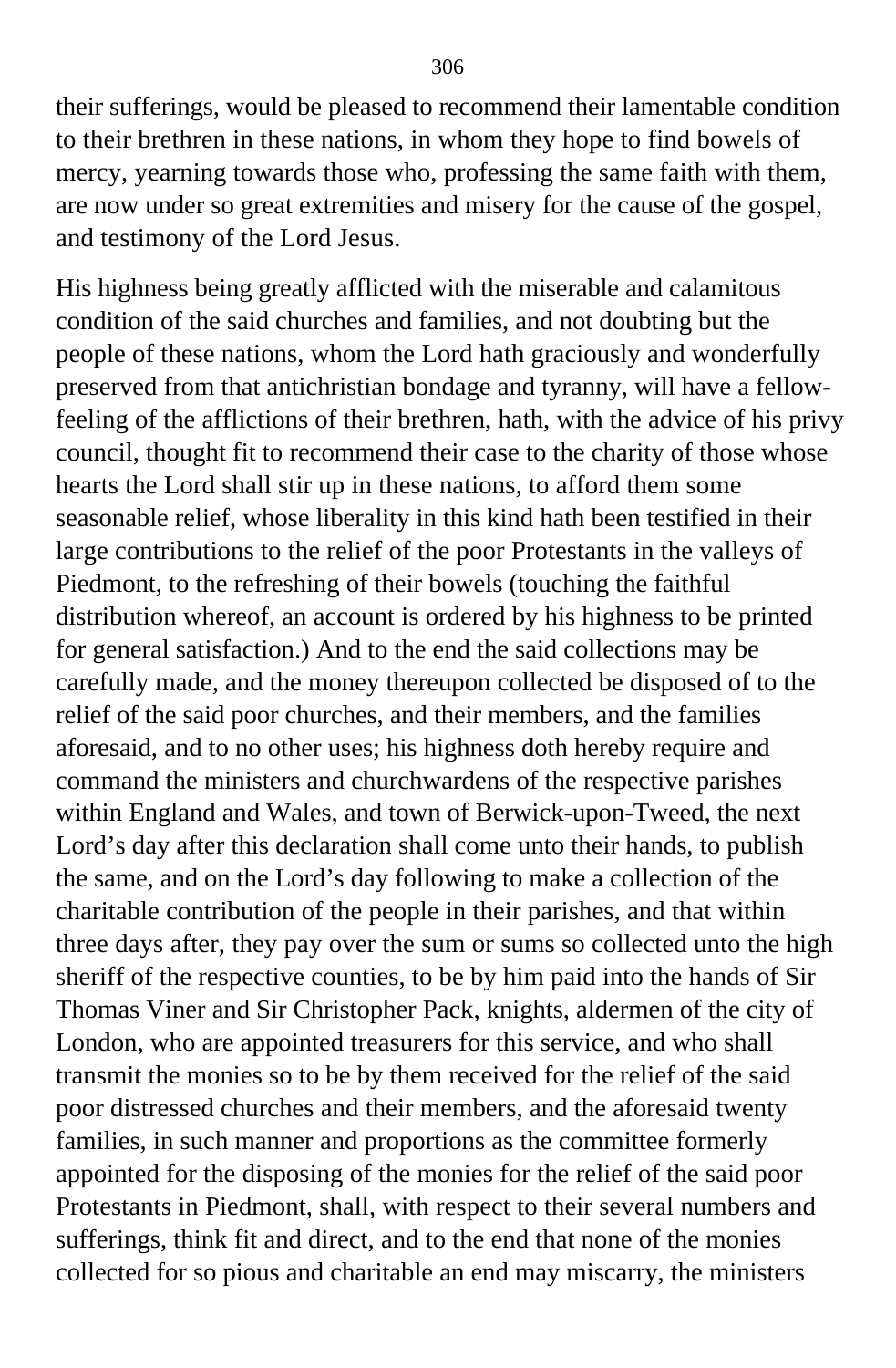and churchwardens aforesaid are enjoined, upon payment of the said money to the respective sheriffs as aforesaid, to send up unto the said Sir Thomas Viner, a note in writing under their hands, of the sum so collected, the parish and county where such collection was made, and the person to whom the same was paid, to the end care may be taken, and the same may be duly returned and employed to the use intended.

#### *By the Committee for the Affairs of the poor Protestants in the Valleys of Piedmont.*

The all wise and holy God, whose ways of providence are always righteous, though often secret and unsearchable, hath made it the constant lot and portion of his people in this world, to follow the Lord in bearing the cross and suffering persecutions, thereby holding forth and verifying that irreconcilable enmity between the seed of the woman, and the seed of the serpent, which was visible betimes in the bloodshed of righteous Abel, whom Cain (though his brother) slew, being of the wicked one, yea, and for this cause, for that his own works were evil, and his brother's good. Thus they that are born after the flesh, persecute them that are born after the Spirit to this day, and so will do while the world lasteth. In which cause and quarrel the Lord hath very many glorious ends. But scarcely have any sort of the church's enemies more clearly followed the pernicious ways of Cain herein, than hath the antichristian faction of Rome done, that Mother of Harlots and Abominations, whose garments are dyed red with the blood of saints, which they have always cruelly shed, and made themselves drunk with, even with the blood of those holy followers of the Lamb, chiefly who would not receive Antichrist's mark, nor worship his image, nor drink of the golden cup of his fornications, but rather come out from them, and witness against them, though they did it in sackcloth, and were slain for it.

Among those chosen and faithful witnesses, the Lord seemeth very signally to have raised up those Christians, who, though dispersed in divers countries, have been commonly known by the name of Waldenses, who, for some centuries of years, have lived among their enemies as lambs among wolves, to bear their testimony for the truth of Christ, against the apostasies and blasphemies of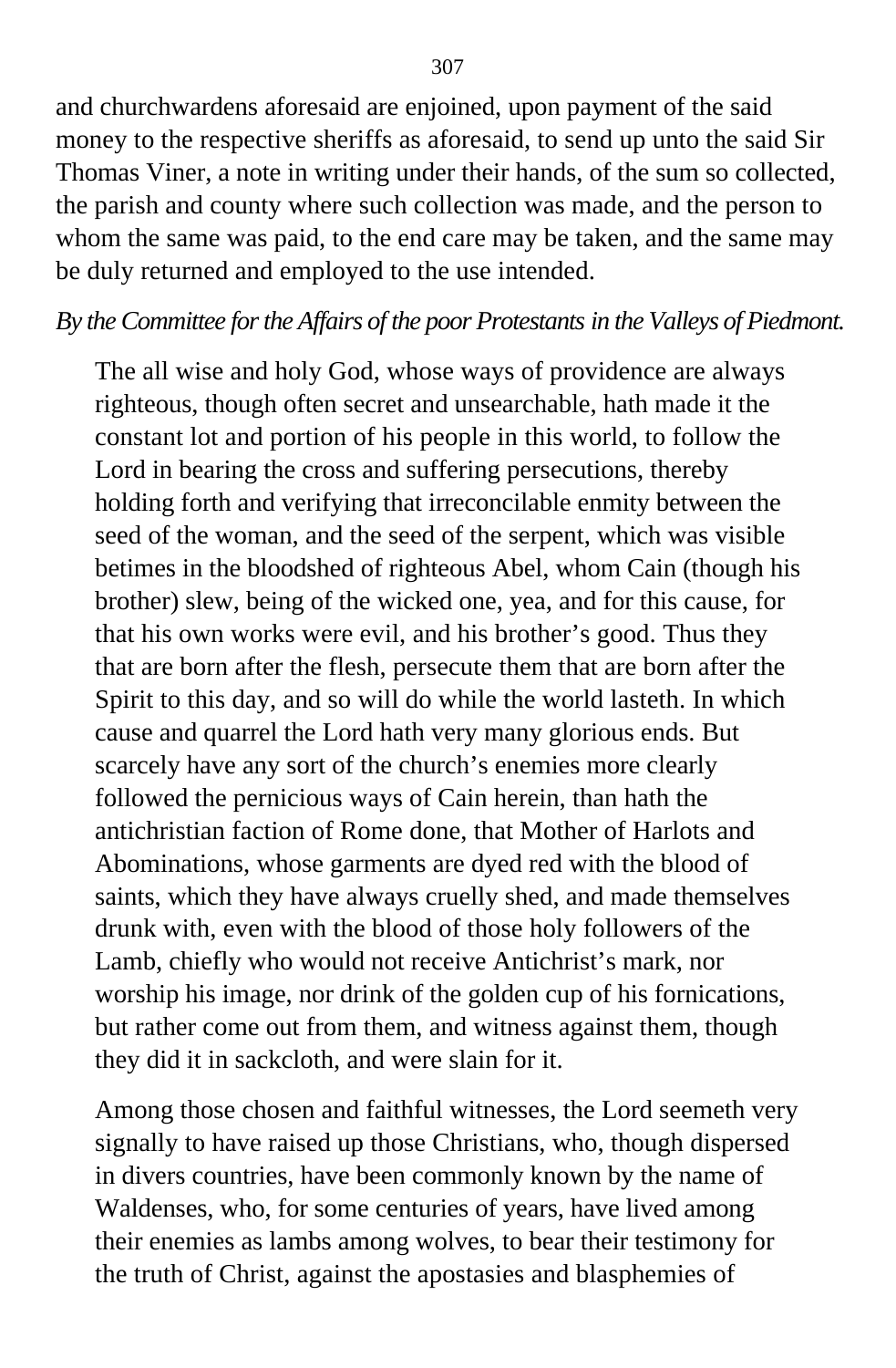Rome, for which they have been killed all the day long, and appointed as sheep for the slaughter. Nevertheless, the Lord, the great Shepherd of the sheep, hath made their blood thus shed, to become a constant seed of faithful and valiant witnesses for him; which is, indeed, the more marvelous in our eyes, that this bush hath so long burned and is not yet consumed.

This little flock and remnant which the Lord hath left and reserved, are scattered partly in the valleys of Piedmont, of whose tragical sufferings we have not long since heard, and have drawn forth our bowels to them, whereof a very faithful account is given to the world, both for the satisfaction of brethren and friends, and for stopping the mouths of all calumnies.

The other part of this poor, yet precious remnant, have been dispersed in the kingdoms of Bohemia and Poland, whose sufferings, together with the Lord's signal providences about them, have been very eminent and remarkable, as hath been made appear unto us by three godly persons, delegated by those persecuted churches, which are now the sad monuments of their enemies' rage, and of the Lord's sparing mercies.

These have made their addresses to his highness the lord protector, by petition, declaring the deplorable estate wherein this persecuted remnant now lieth, and with loud cries importuning the Christian bowels and bounty of this nation, which cannot but be moved to mourn over them, and to show mercy to them. And, indeed, upon a due sense and consideration of this lamentable subject, even common humanity, but much more Christian charity, should provoke us to a fellow-feeling of their present distressed condition.

These sometime flourishing churches, were, by degrees worn, out by the constant underminings and open outrages of the antichristian party, being first driven out of Bohemia into Poland, then after their taking root and spreading in Poland into a numerous company, were forced out of the chief cities there, and now, at last by the jesuited and enraged Polish army, persecuted in their few hiding places, with fire and sword.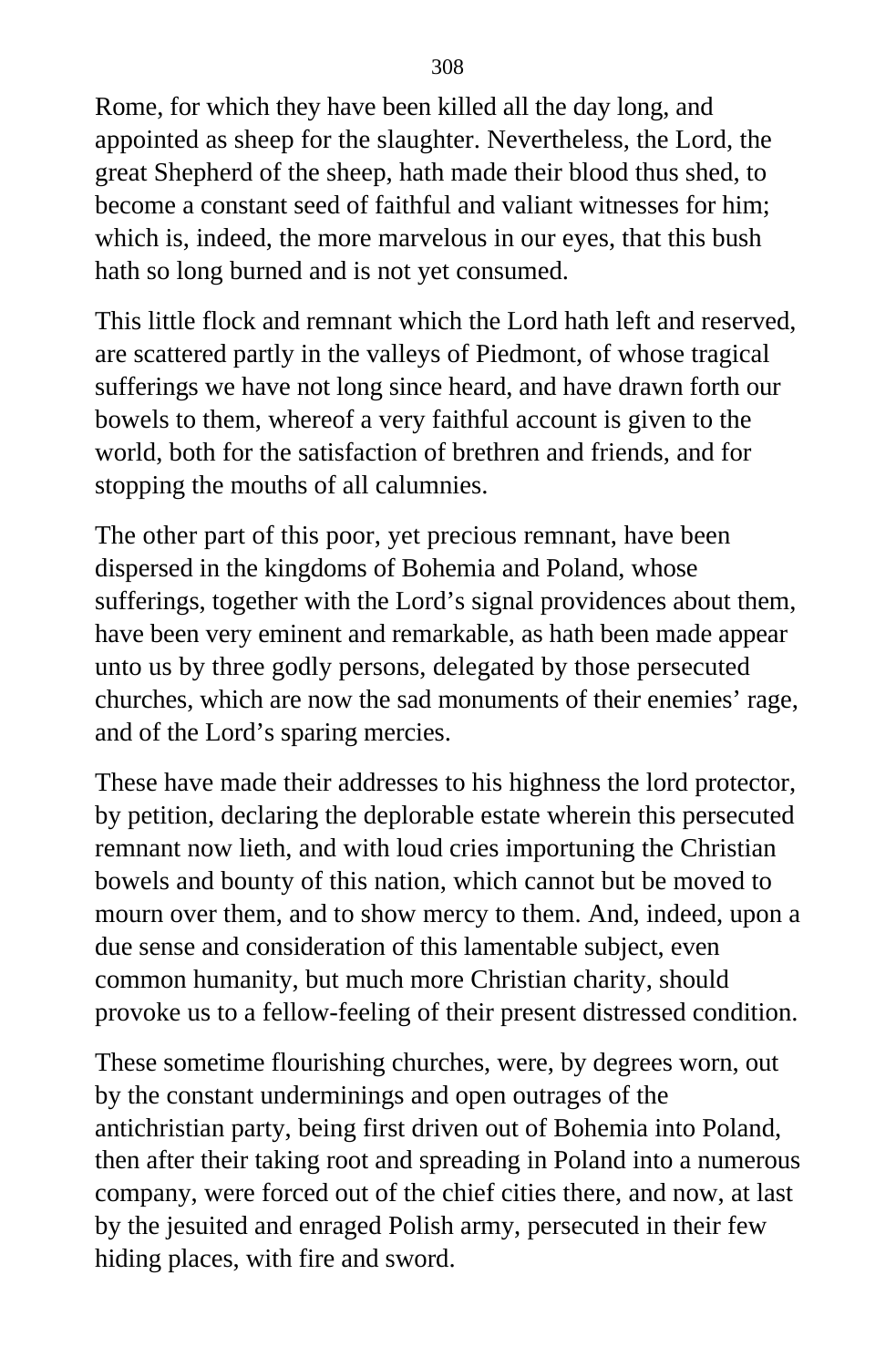Their ministers were tortured to death by most exquisite and unheard of barbarism, by cutting out of the tongues of some, pulling out the eyes and cruelly mangling the bodies of others; nor did their rage and brutish cruelty reach only to ministers, but to others, yea even to women and young children, whose heads they cut off, and laid them at their dead mothers' breasts.

Nay, their rage brake out not only upon the living (not one of whom they spared that fell into their hands) but also upon the dead, plucking the bodies of honorable persons, and others out of the graves, tearing them to pieces, and exposing them to public scorn.

But the chief eyesore and object of their fury was the city of Lesna, which, after plundering and murdering all whom they found therein, they burned to ashes, and laid in rubbish; only the Lord in his mercy having alarmed the city of their enemies' approaching march, the greatest part of the inhabitants (being three famous churches) saved themselves by flight, and are now wandering up and down in Silesia, the marquisate of Brandenburg, Lusatia, and Hungary, poor, destitute, afflicted, and naked.

His highness and the council having referred unto this committee the testimonials and petitions sent by the said churches, we finding upon examination thereof, their case to be thus deplorable, which is more at large stated and declared in their own narrative, have caused the said narrative to be translated, and herewith published, thereby to stir up the Lord's people in these nations to put on bowels of mercies towards these their exiled and afflicted brethren, refreshing their hearts by your love, and the tokens of it in a cheerful and liberal supply which will not only preserve this holy seed from perishing, that hath a blessing in it, but also uphold among them the purity of religion and power of the gospel.

The rather considering the present freedom from these bloody outrages, we, the people of these nations, do by the blessing of the Lord enjoy, the continuance whereof we may the more comfortably hope for, by how much our compassions are more freely extended to those in misery. And if a cup of cold water given to one disciple,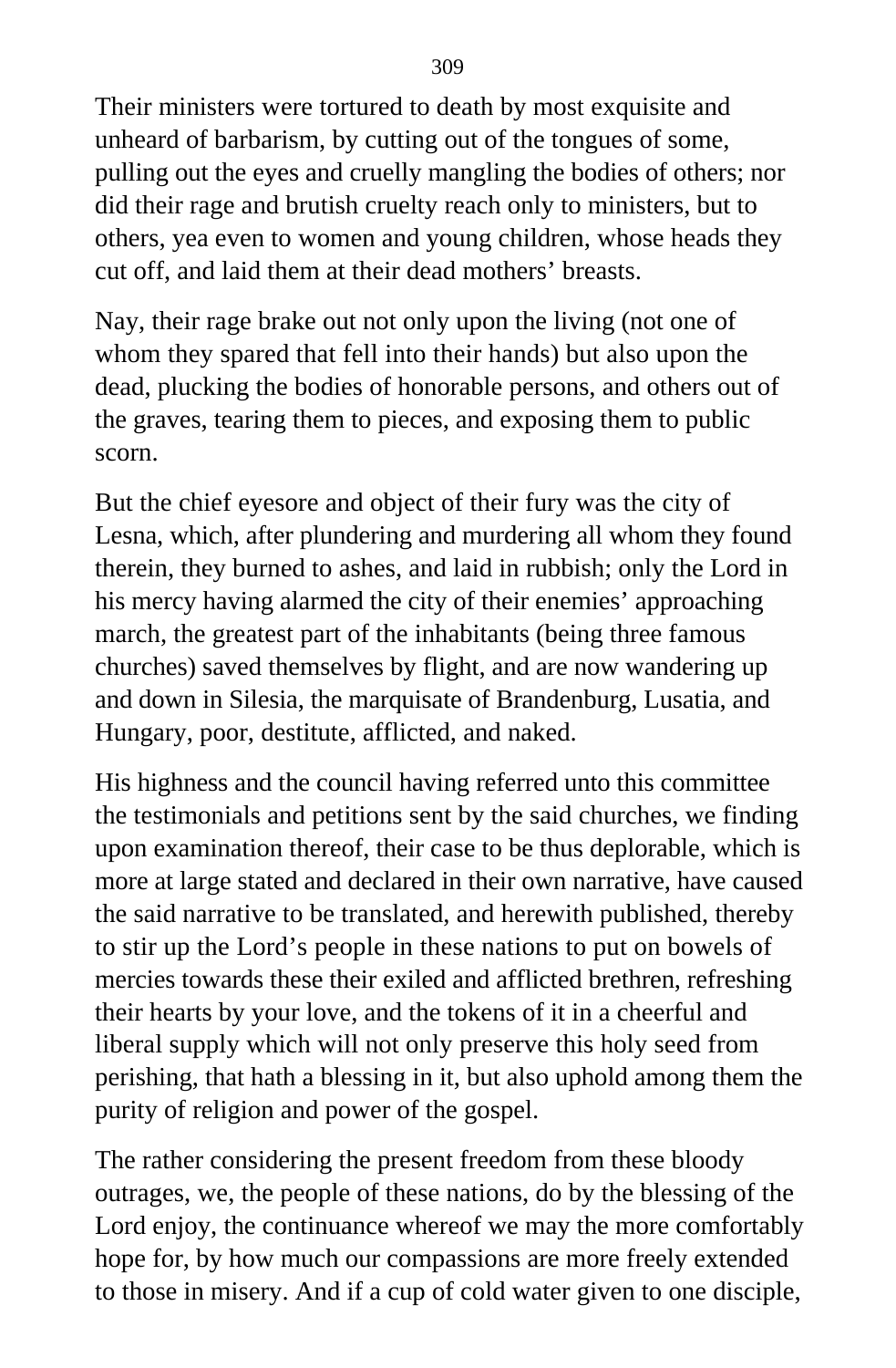as such, shall not lose its reward, how much more when a bountiful relief is given to more than five thousand disciples?

Which we should be the more forward to advance, because they acknowledge they have received much confirmation in the religion for which they suffer by light received from our countryman John Wickliff, that famous witness of Christ against Antichrist, even in the darkest times of popery.

And we doubt not but that God who hath lately opened your bowels to so large and eminent a contribution towards the persecuted Protestants of Piedmont, (for which many thanksgivings have been made to God in your behalf) will again draw out your hearts upon this like sad occasion, to the like bountiful liberality, it being our duty to cast our bread upon the waters, and to give a portion to six and also to seven, not being weary of well-doing, because in due time we shall reap if we faint not. Considering also how honorable it is to act grace, and to lay out ourselves upon such occasions, we recommend it again as the work of God accompanied with his own voice, calling aloud upon us to enlarge ourselves in this ministration, and withal to pour out our hearts in faith and prayer, that the Lord would yet please to raise up Sion upon the ruins of Babylon, hastening his work, and blessing means to it.

JOHN TREVOR, CHRISTOPHER PACK, WILLIAM PUREFOY, EDWARD CRESSET, THOMAS VYNER. JOSEPH CARYL, JOHN OWEN, WILLIAM JENKYN, PHILIP NYE. WILLIAM COOPER. EDMOND CALAMY.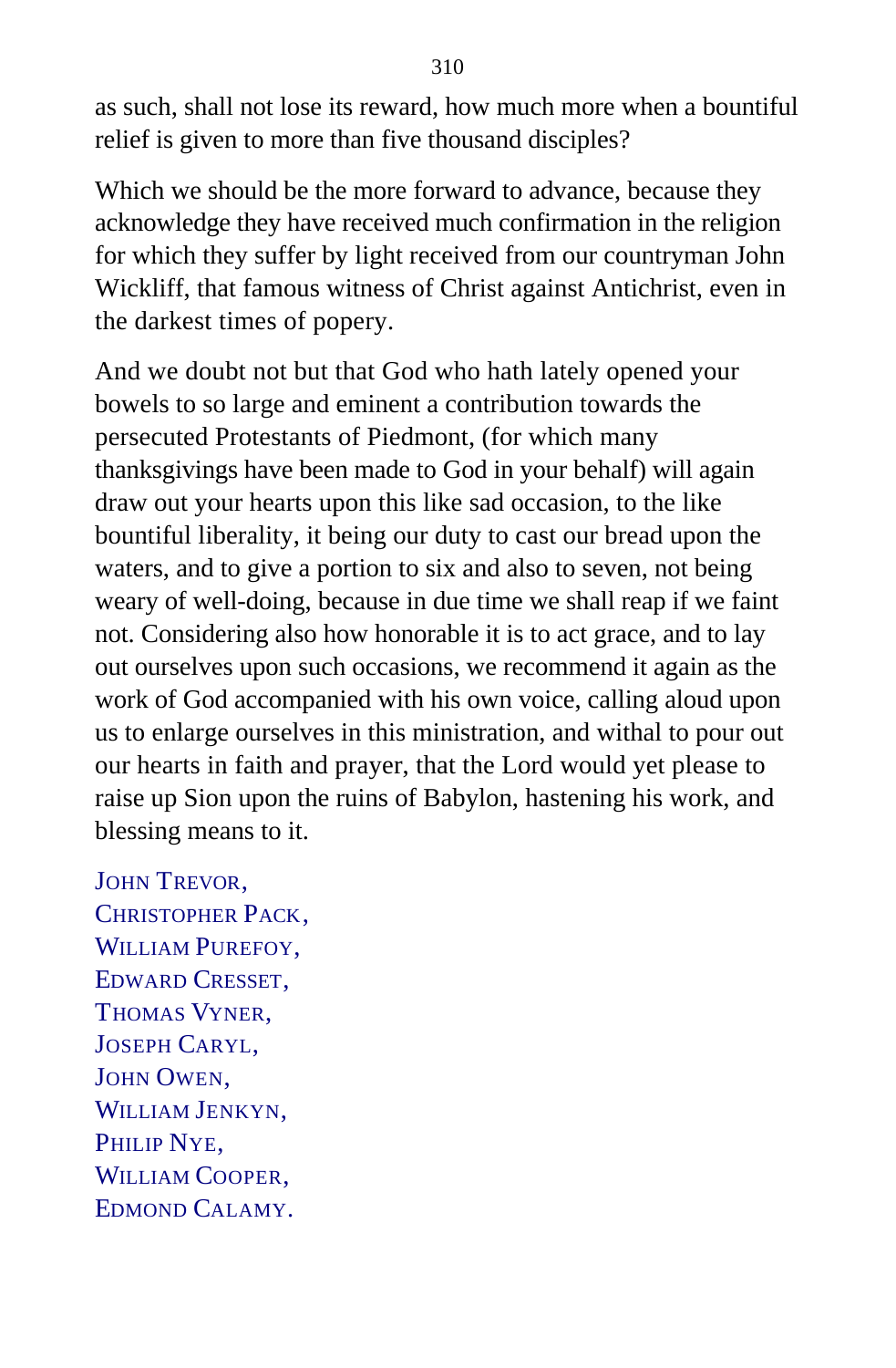*The fury of Antichrist against the Protestants, or reformed church of the Bohemian Confession in Poland, set down in a brief, but faithful Narrative, and according to the truth of the matter.*

The spouse of Jesus Christ, she who in the cradle was besprinkled with the blood of a proto-martyr, hath always brought into the world men like Abel or Stephen, that so there might never be wanting to cry from the earth unto God, and that the wounds of that rose which lies among the thorns of persecution might not be concealed. Every age, and every year in each age, and every month and day in each year, hath produced new inundations of blood unto this day; and yet the little flock of the Lord hath always increased under persecutions, one while here, another there, shifting their seats and habitations. While it pleased God, by the means of Wickliff, to kindle the light of the gospel in Great Britain, John Huss asserted the truth of Jesus Christ in the midst of the thick darkness of popery in Bohemia, many thousands being stirred up by God to receive it, who, despising all the cruelty of tyrants, received it with joy, until, by God's assistance, they took root in the kingdom, and grew up into flourishing churches. In a short time after, antichrist breathing out his fury, the truth was banished out of Bohemia, and the confessors being driven out, transplanted the gospel into Poland; where, being favorably entertained by King Sigismund, they, in a short time, increased to so great a number, that being little inferior to the Papists, they were able to boast of an equal authority and privileges with them. Hence it came to pass that the kings at their coronations were wont not only to promise, but solemnly to swear protection to such as disagreed from the Roman religion, and, therefore, they proceeded not to open persecutions, save only in those cities where the Jesuits had seated themselves in power, to wit, Cracovia, Posen, Lubin, Vilna, etc. where, by their disciples, and by stirring up the common people to fury, the churches of the reformed professors were a good while ago demolished and divers ministers cruelly massacred. Nevertheless the malice of their enemies being no whit allayed, they were many ways afflicted, first indirectly, afterwards by pretenses under color of law, until those churches being worn out by degrees, and overthrown, were not many years ago reduced to a very inconsiderable number, especially when, as in the reign of the late king, their enemies being confident they might do any thing, brought things to this pass at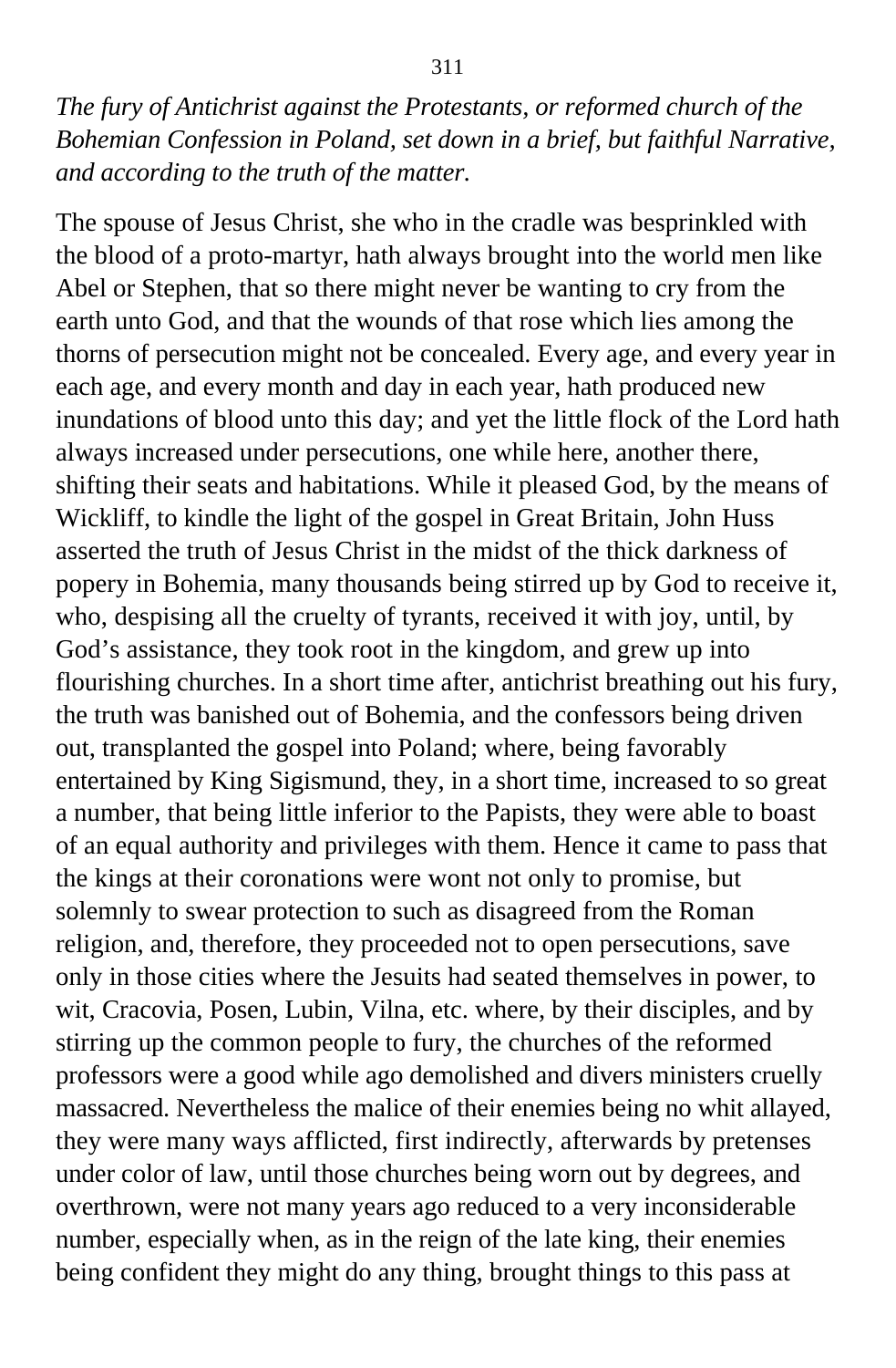length, that there were no more than twenty-one congregations remaining in the greater Poland, and those also ready to perish. But among these twenty-one remaining churches, the chief, and, as it were, the mother of them all, was that of Lesna, which was divided into three congregations, the Bohemian, the Polonian, and the German; each of which had had their own pastors, but the communicants jointly were about two thousand: therefore, it was that this joint church in the first place, exposed to the enemy's malice, and of late designed to the slaughter, as well by reason of its being very much frequented and grown famous, as also because of the synod there usually celebrated, as likewise a famous University and printing-house, and books frequently published to the world. When, therefore, in the year 1655, the Swedish army out of Pomerania drew near to the borders of Poland, and the nobility were summoned to arms, according to the custom of the country, it came to pass that the Papists brake forth into many furious expressions, crying out, that the heretics had invited the enemy, and, therefore, they were first of all to be put to the sword and extirpated; which reports, though falsely scattered abroad, (for the Searcher of hearts and reins knoweth, that we never so much as dreamt of it) yet they easily found credit among the sworn enemies of the gospel, who sought nothing more than our ruin. Hereupon they who first consulted to agree with the Swedish army, being terrified by its power, concluded about the surrender of all great Poland into the King's protection, and namely, the royal cities of Posen, Calissen, Meseric, etc. to which also Lesna was expressly added. In a little time after, they endeavored to cast off the Swedish yoke, and turned their arms not against the Swedes, but first against our evangelical professors, as conspiring with the Swedes upon the account of religion, and none of them scrupled to take revenge upon them. They first of all set upon those of Lesna, with the resolution of putting all to the sword, and destroying that heretical city by fire, and they had effected both, unless God had, by sending some persons before, who, by signifying the coming of the enemy, and with what intent they came, had possessed the citizens with a panic fear, so that leaving all their estates, they every man fled; and thus within the space of one hour, a most populous city, abounding with all manner of wealth, was left without inhabitants, who, in a miserable condition, wandered then into the neighboring woods and marshes into Silesia. But the Polish nobility, with their army, entering the city, did what they pleased, slaying a great number

312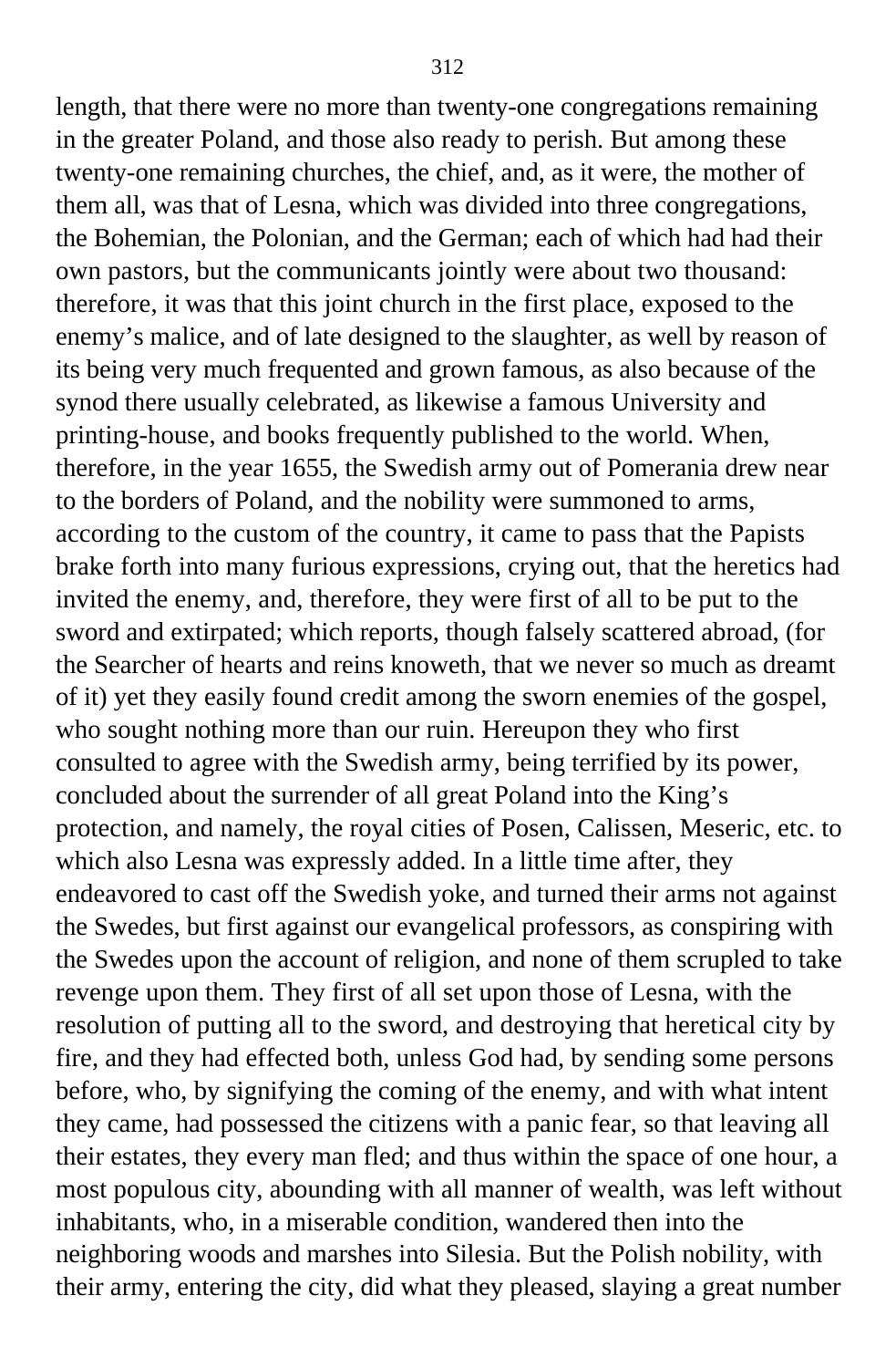of decrepit old people, and sick persons, that were not able to save themselves by flight; then the city itself was first plundered; and afterwards so destroyed by fire, for three days together, that no part of it remained besides rubbish and ashes. In what manner they would have handled the citizens, especially their pastors, they showed by their heroic actions performed in other places, by the most savage slaughtering of divers ministers of the church, and other faithful members of Christ of both sexes: for of all that they laid hold on, they gave not one man quarter, but very cruelly put them to death with most exquisite tortures. They endeavored to force Mr. Samuel Cards, pastor of the church of Czuertzinen, to renounce his religion, after they had taken him, and miserably handled him with all manner of cruelty; but he stoutly resisting, they first put out his eyes, and led him about for a spectacle, then they pulled off his fingers' end with pincers; but he not yet condescending to their mad fury, they found out a new kind of torment, poured molten lead into his mouth, and, at length, while he was yet half alive, they clapt his neck between folding doors, and violently pulling them together severed his head from his body. They took John Jacobides, pastor of the church of Dembnick, and Alexander Wartens, his colleague, and another that was in company with them, as they passed through the town of Lubin, and hurrying them up and down for divers hours, and grievously handling them after the manner of tyrants, they last of all, cutting their throats with a razor, threw them headlong, while they were yet breathing, into a great pit, which had been before-hand prepared for their martyrs, and stifled them by casting down dung and dirt upon them. They a great while pursued Andrew Oxlitius, a young man designed for the ministry, whom, after long seeking, they at last found in the open field, and in the end having taken him, they cut off his head with a scythe, chopping it into small pieces, and the dead carcass also they slashed in a barbarous manner. The same fate befell Adam Milota, a citizen of Lesna; but they more grievously handled an old man above seventy, whose name was Simon Priten, and many others, whose names it were too tedious to relate. Of that barbarous execution which they did upon the weaker sex, there were, besides other examples, horrid trophies of cruelty erected in the said city of Lesna; a pious matron there, who was the mother of three children, not being able quick enough to leave the city, and being slain in the open street, they cut off her hands and feet, and cutting off her children's heads, they laid two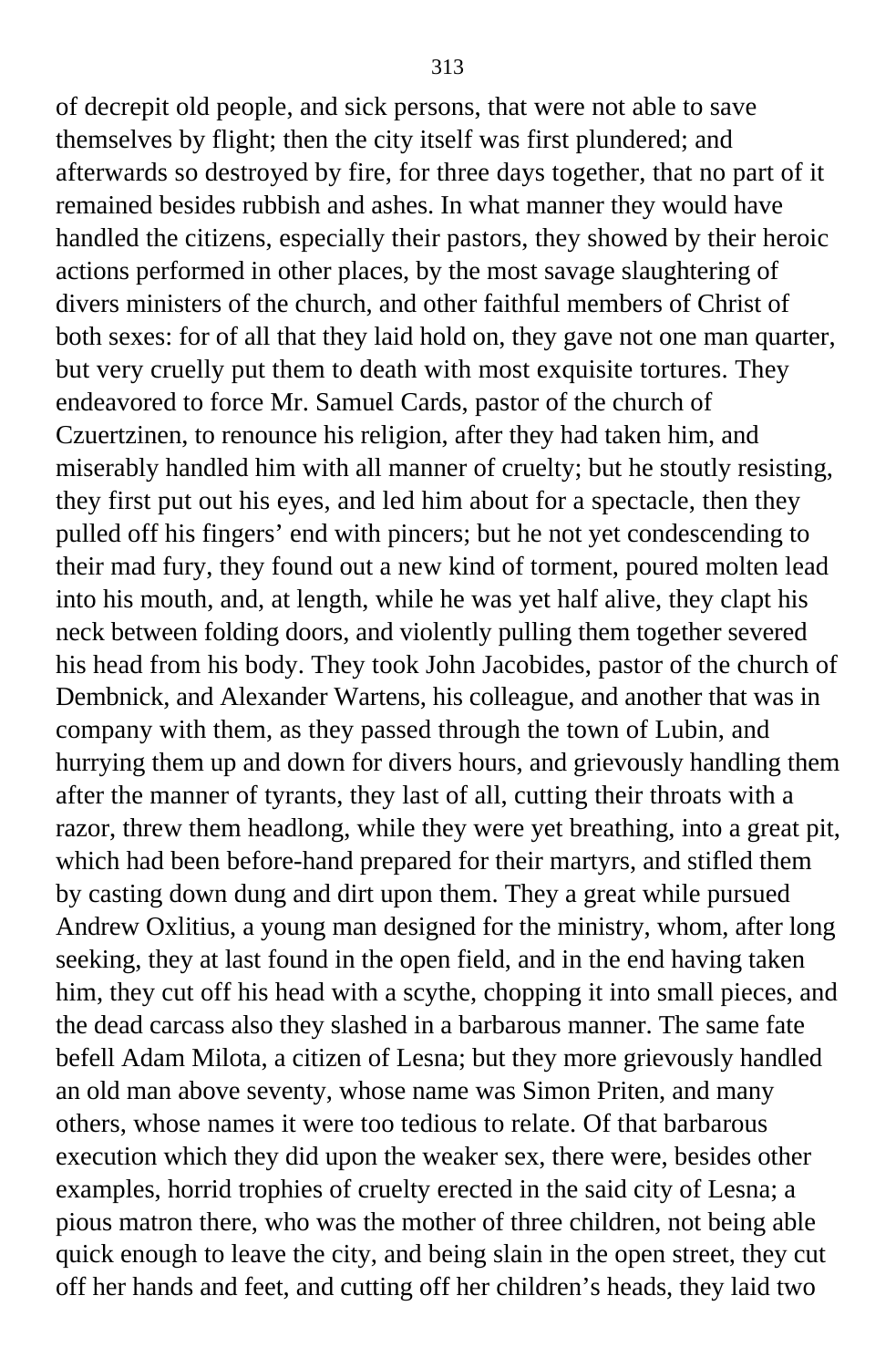of them at her breasts, and the third by her side. In like manner, another woman having her hands and feet cut off, and her tongue cut out, being enclosed and bound in a sack, lived the space of two days, making most miserable lamentation. Grief forbids us to add more, for they behaved themselves so furiously towards us, that there remains not an example of any one man saved of all those that happened to fall into their hands. It is notoriously known how that fury of theirs tyrannized also over the dead; some they dragged out of their graves and cut into pieces, as at Zichlin; others they exposed naked for a public spectacle, as at Lesna; of which outrageous action we had an example, even in the dead body of the most serene Landgrave of Hessia, which was drawn out of the grave, who was heretofore slain in a most barbarous and tyrannical manner at Koscian, but buried by our friends at Lesna. The like was acted also upon the body of the most noble Arciszevius, heretofore the valiant admiral of the Hollanders in Brazil, which was likewise dragged out of the grave, and being stripped of the grave clothes, was found after the firing of Lesna. There are divers other examples, which the Christian reader may find in the book entitled *Lesnas Excidium,* faithfully written, and lately set forth in print; but they are such examples only as are commonly known, for who is able to relate all things in particular? as burning men alive, drowning others with stones tied about their necks, etc.

Now Lesna being destroyed, the fury of the enemy proceeded to the persecution of others; they, in a short time, utterly demolished all our congregations, not only driving away the pastors, but also either burning or leaving most of the temples desolate, as at Karmin, Dembnick, Skochy, Czriuczin, etc. yea and the auditories themselves were either slain (as in the town of Skochy, where there was a very flourishing church of the Bohemian exiles, sixty persons, both men and women, were cruelly put to death) or else they were scattered abroad, so that there remained not one place wherein the worship of God may be celebrated. Lo, this is the most miserable state and condition of our churches; moreover our countrymen, to the number of live thousand, besides youths and children, being dispersed in banishment (which hath now befallen most of us the second time) especially throughout Silesia, as also through the Marck, Lusatia, Hungary, etc. find no comfort, but much misery, and are there exposed to the hatred and envy of men. We that are pastors dare not openly minister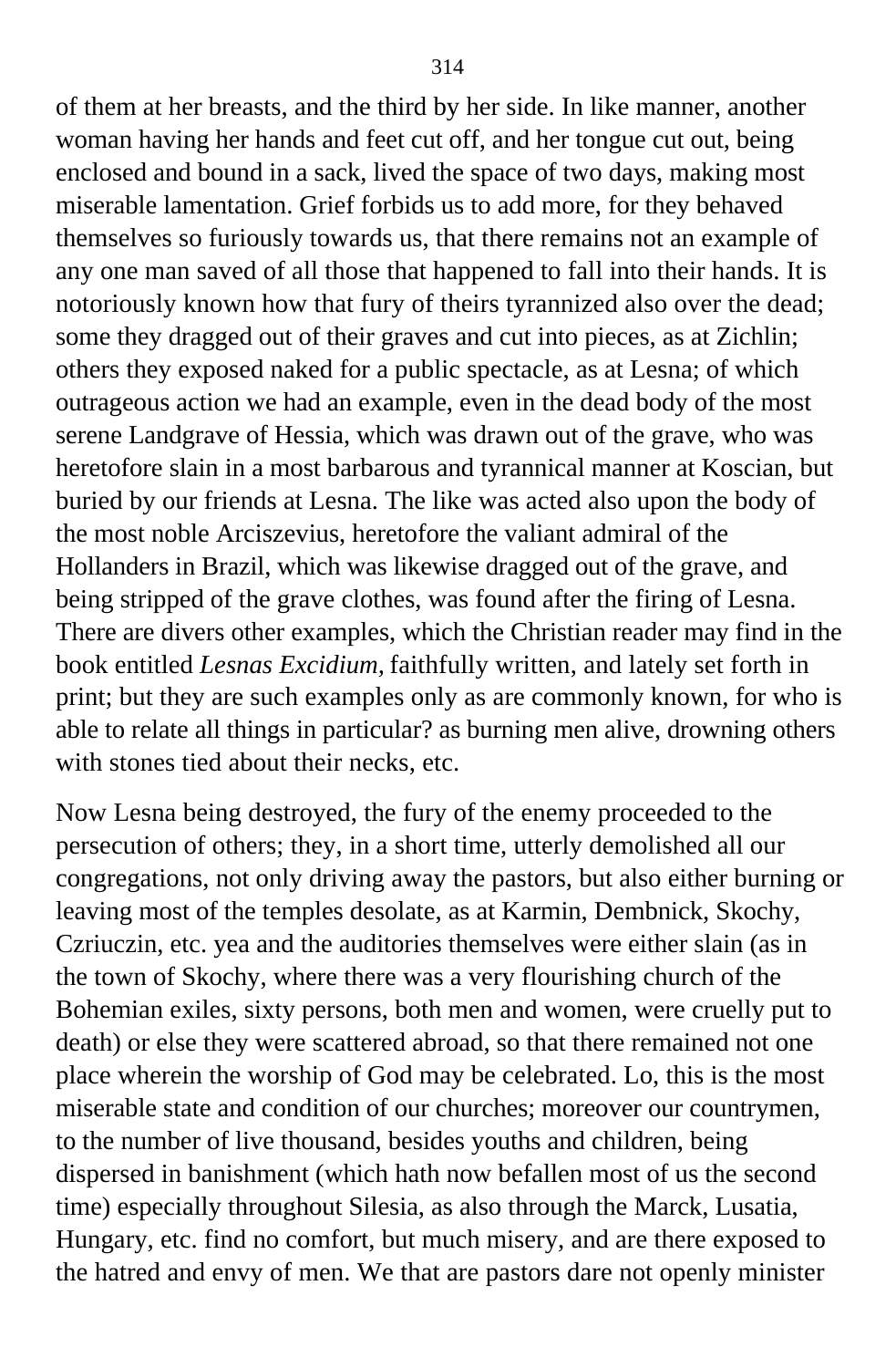to our auditories with the word and sacraments, but only in private meetings, or in woods among fenny places, God only seeing us, who is witness of these calamities, and our comfort in extremities. Indeed, being thus destitute of all things we lead a wretched life in banishment, being afflicted, with hunger and nakedness, and are become, next to the most miserable Waldenses, the greatest spectacle of calamity to the Christian world, for so it hath seemed good to that sovereign wisdom that governs all things, that we should be the inheritors of the cross and persecutions of those men from whom we have derived the original of our doctrine and external succession: for truly we are the remaining progeny even of the Waldenses, with whom being raised from the ashes of blessed Huss, and with whom combining into the same holy fellowship of the faith and afflictions of Christ, we have for two whole ages and more, been perpetually subject to the like storms of calamities, until at length we fell into this calamity, greater than ever was known in the memory of our fathers, and which threatens us with utter destruction, unless God prevent it. The truth is, this business constrains us to amazement and tears, greater than can be expressed in words, to set forth our affliction and sorrow. If there be any consolation in Christ, if any comfort of love, if any fellowship of the Spirit, if any bowels and mercies, we desire that this affliction of Joseph may be recommended, especially to all that are of the household of thith. Let them not suffer those to perish whom the same Spirit of Christ hath joined with them in so near a relation; we beseech them in the name of Christ, that they would rather make haste to relieve those who are ready to perish, we being assured that we suffer this persecution upon no other account, than for the confession of the truth, from those enemies who have acted such things as these against us in times past, and are now at length, by God's permission, pouring out their fury upon us.

Signed in the name of the said churches, by their delegates, and now exiles for the cause of Christ:

ADAM SAMUEL HARTMAN, *Pastor of the church of Lesna, in Poland, and Rector of the famous University there.*

PAUL CYRIL, *a late member of the University of Lysna.*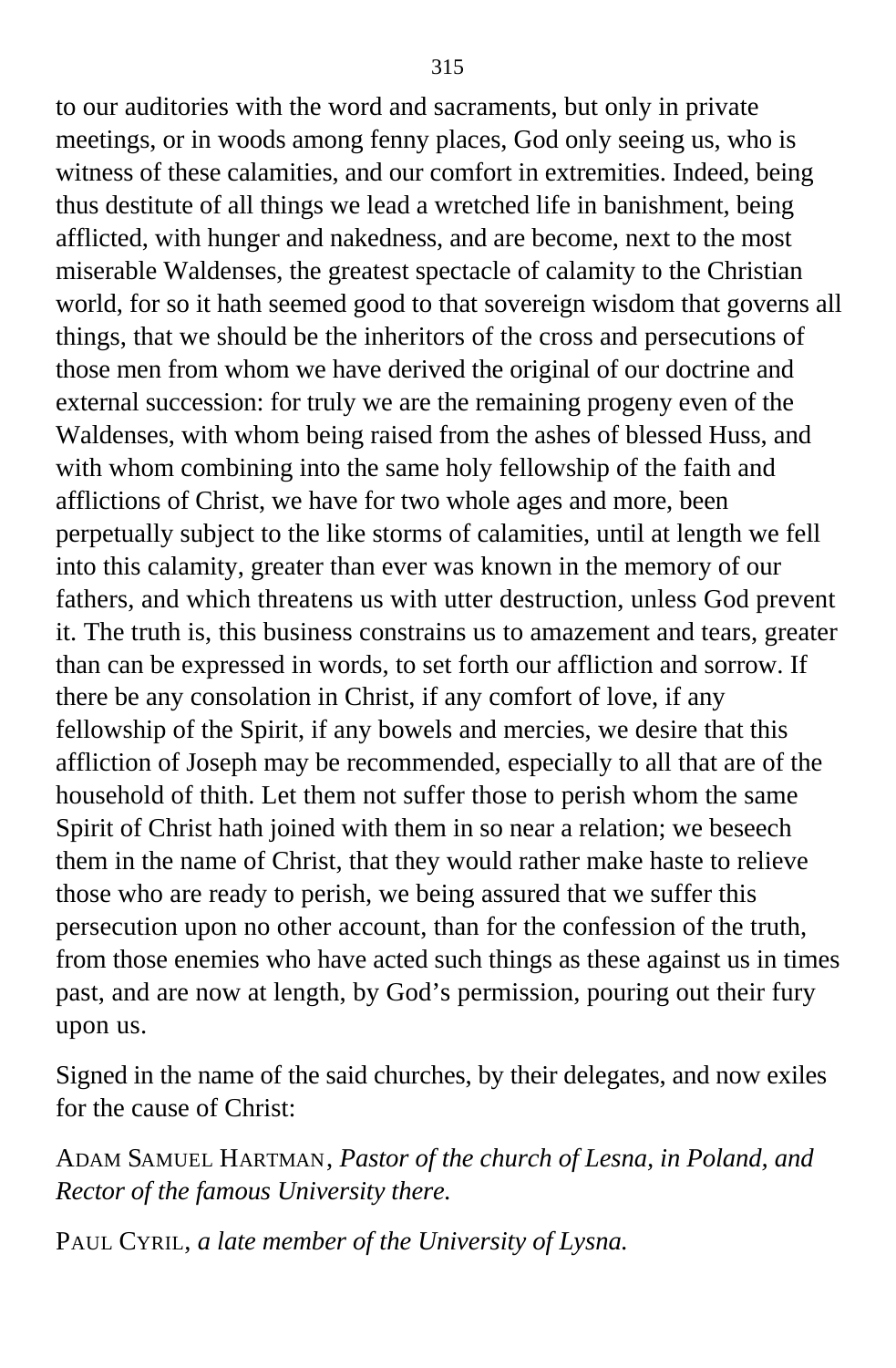Of the amount contributed in consequence of this second appeal to the benevolence of our countrymen, I am unable to give the reader any specific information. The posture of public affairs, in our own country, now became extremely critical; and the same year (1658) in which these laudable efforts were made in behalf of the Waldenses, both of Poland and Piedmont, proved fatal to the life, and of course, to the influence of the protector. The parliament was refractory, and, in the spring of the year, he dissolved them. Public discontents ran high, and a pamphlet made its appearance entitled "Killing no murder" — the object of which was to prove that his assassination would be the discharge of a public duty. His fears are said to have been excited; a slow fever ensued, and on the 3rd of September he died. Of the contributions made in 1655, thirty thousand pounds had been distributed among the sufferers in the Valleys of Piedmont, but the confusion which succeeded on the death of the protector occasioned the balance, which was nearly ten thousand pounds, to be withheld for a time, but it was afterwards remitted them.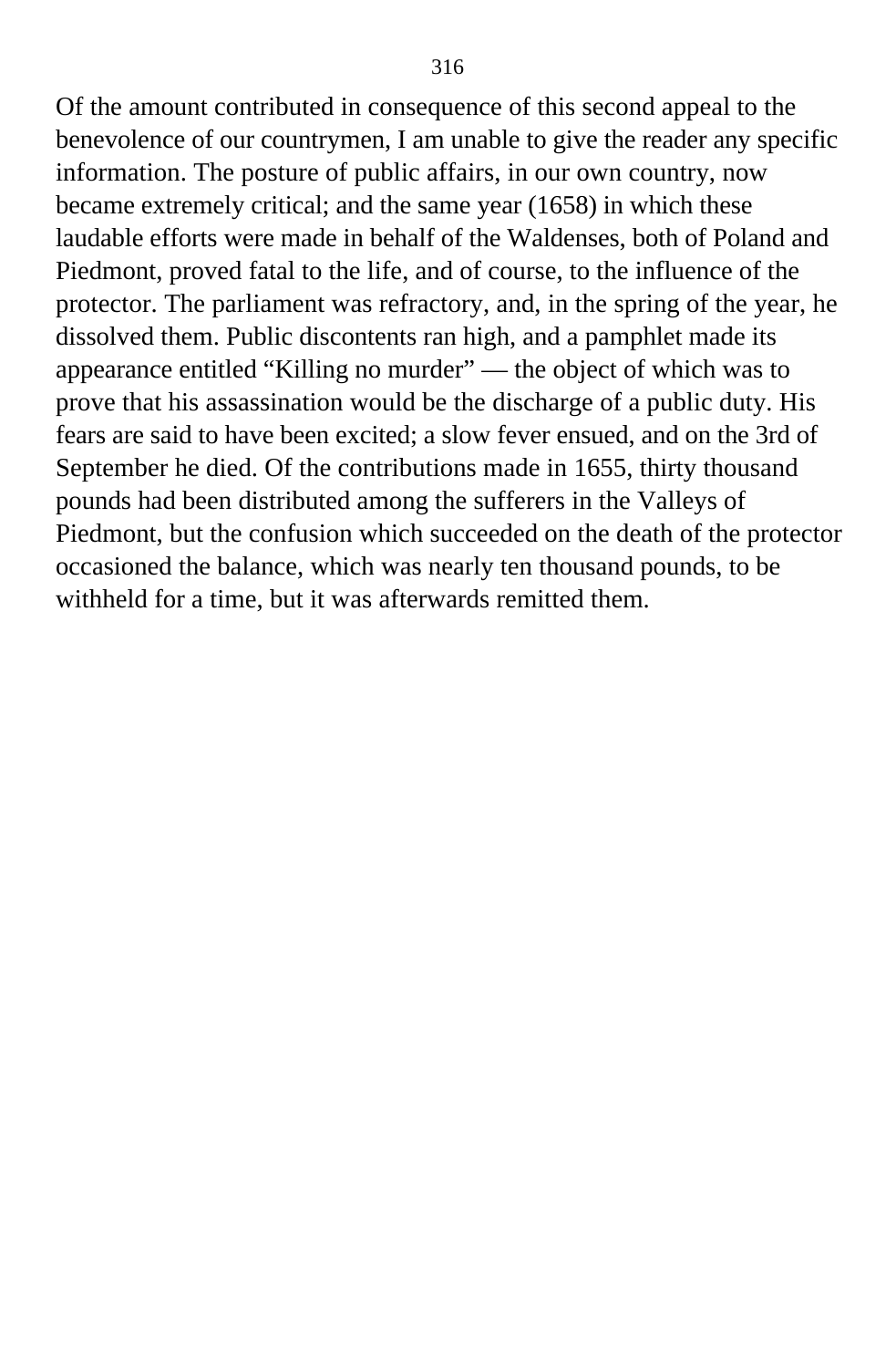# SECTION 8

#### *The History of the Waldenses concluded.*

THE writer of the Apocalypse informs us that, while in the isle of Patmos, he had a vision of a beast rising up out of the sea, having seven heads and ten horns — and that there was given unto him a mouth speaking great things and blasphemies — and it was also given unto him to make war with the saints, and to overcome them: and power was given him over all kindreds, and tongues, and nations; that all that dwell upon the earth should worship him, except those whose names were written in the slain Lamb's book of life, from the foundation of the world. Revelation 13. That this prophetic description was designed to point out the monstrous antichristian proceedings of Papal Rome, is now scarcely doubted by any, except the members of that apostate church: and with how much propriety such an application of it is made, may be very safely left to the determination of those who shall have impartially perused the foregoing narrative. If we calmly review the conduct of the court of Rome towards the Waldenses, and mark the savage ferocity with which they had now, for several successive centuries, invariably pursued them; how, when exiled from one country, they were followed into another, and that nothing short of their total extirpation could satisfy the relentless cruelty of their adversaries, we can scarcely forbear applying to them the affecting language of the Psalmist,

## "For thy sake are we killed all the day long, we are, accounted as sheep for the slaughter," Psalm 44:23.

We have seen that, whether in France, or Spain, or in our own country; in Bohemia, Calabria, or Poland; throughout Germany or the Netherlands; in Italy or the Valleys of Piedmont; one common fate awaited them, and *that* they never failed, sooner or later, to experience, namely,

## "to be slain for the word of God and for the testimony which they held," Revelation 6:9.

But the crisis of their affairs was now arrived; — the witnesses who had so long, and so nobly prophesied in sackcloth, before many peoples, and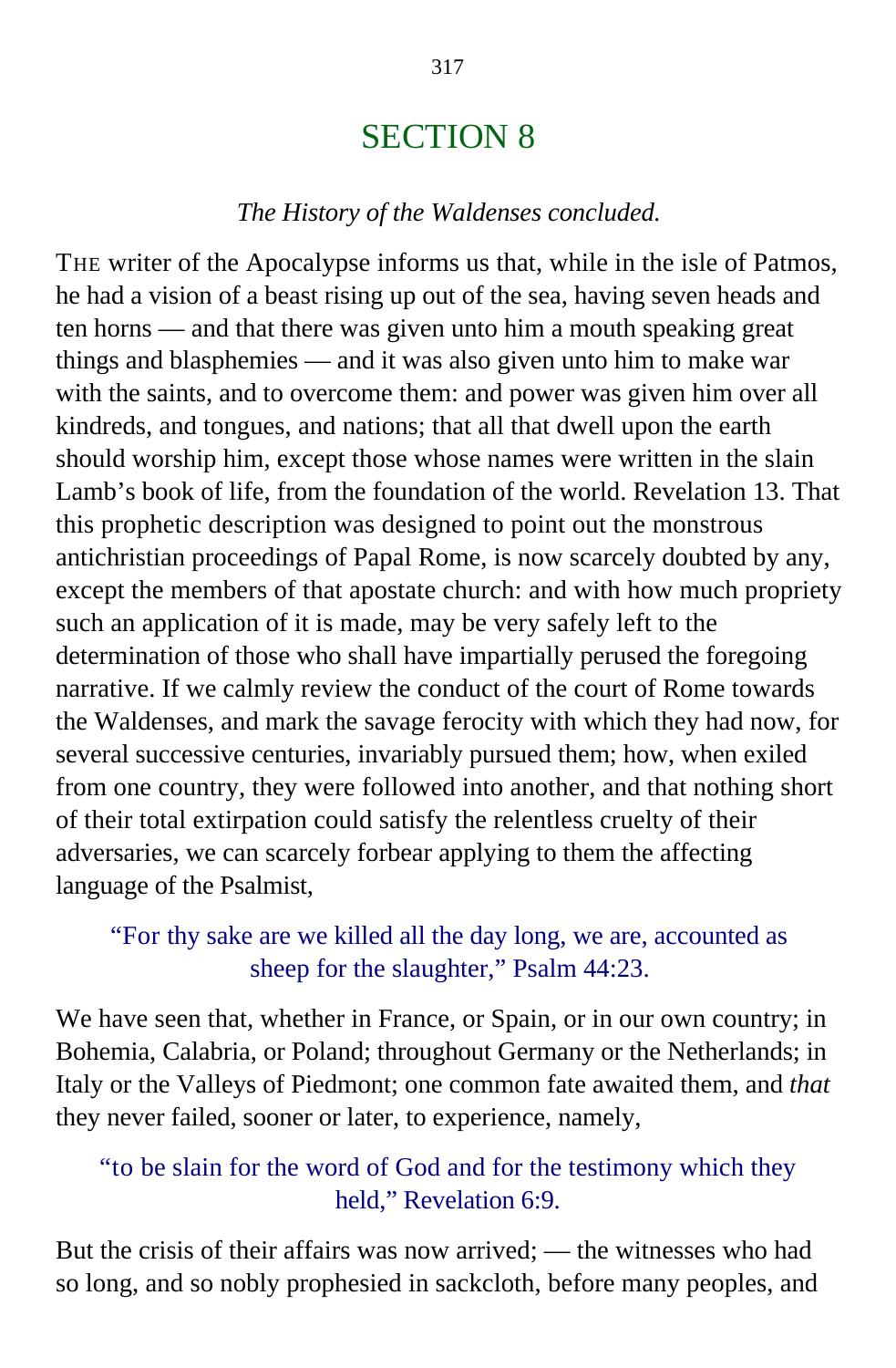nations, and tongues, and kings, were about to finish their testimony; which having done, it remained for the

## "beast that ascended out of the bottomless pit to make war against them, and overcome them, and kill them," Revelation 11:3-7.

A glance at the manner in which this was effected will occupy the present section, and discharge my engagements to the public; so far at least as regards this undertaking.

The number of the Waldenses that fell in the massacre of Piedmont, in [1](#page-415-1)655, is estimated by contemporary writers at more than six thousand.<sup>1</sup> In consequence, however, of the humane interference of our own and other protestant states, the residue, as hath been already stated, availed themselves of the treaty that was signed by the Duke of Savoy, on the 9th of August, 1655, to return to their dwellings. But their enemies were by no means satisfied with the measure of calamity which they had dealt out towards them. In the year 1668, they again came forward with fire and sword, and the atrocities of 1655 were once more in preparation to be reacted. Having found by experience that to stand in an attitude of selfdefense was the only way left them of saving themselves, the Waldenses were now constrained to take up arms, which they did, and defended themselves so bravely, that about the end of that year they at least kept their enemies at bay! But the Swiss cantons, ever alive to their affairs, on this occasion again sent ambassadors to the court of Turin, to mediate between the parties, and in February, 1664, a patent was granted by the Duke of Savoy, in all respects confirming that given in 1655; but though his royal highness now personally engaged to see the treaty carried into effect, it was no better executed than the former. The Waldenses, however, persevered, and though subject to innumerable contumelies and very injurious treatment, which the rancor of the council *for propagating the faith* was continually inflicting upon them, they bore up until the year 1672, when an event transpired that afforded them an opportunity, in a very signal manner, of evincing their loyalty, and of rendering essential services to their sovereign and their country.

In the year last mentioned, a war broke out between the Duke of Savoy and the Genoese. The army of the former was commanded by the Marquis of Pionessa, son of the nobleman of that name who nearly thirty years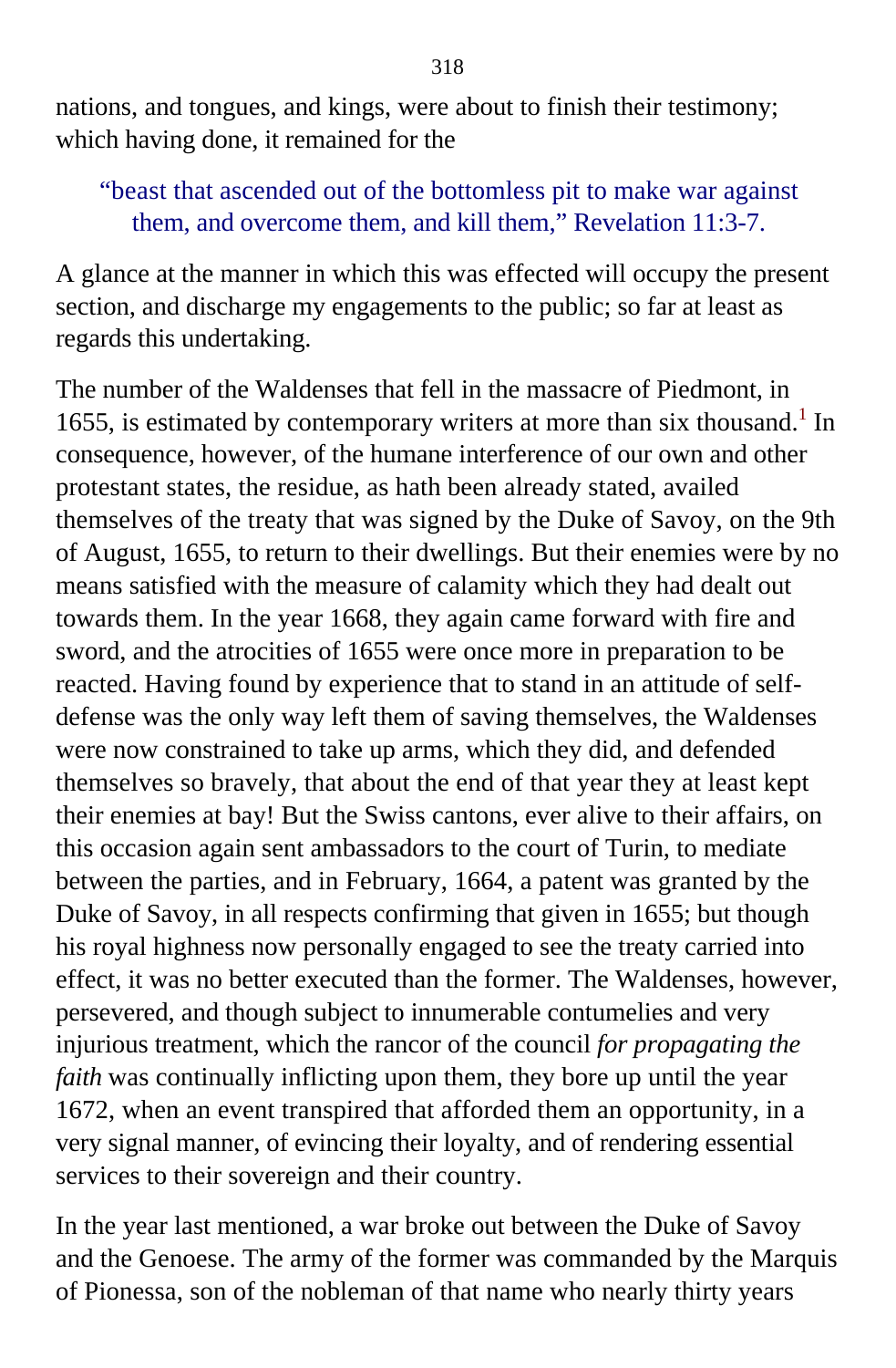before had taken so active a part in the massacre of the Waldenses. Under his management the war with Genoa proved most unpropitious, inasmuch that the affairs of the Duke of Savoy were brought to the brink of ruin, and, as Bishop Burnet assures us,<sup>[2](#page-415-1)</sup> the duke was so displeased with his conduct that he never would forgive him, but a little before his death actually enjoined it upon his mother never to employ him again! It was in this critical juncture of their national affairs that the Waldenses forgetting all that was past, voluntarily came forward to enroll themselves in their sovereign's cause, and entered into the war with such zeal and courage that they soon retrieved the fallen fortunes of their country and brought the war to a speedy and successful termination. Their loyal and disinterested behavior on this occasion, sensibly affected the mind of their prince, who testified his approbation of their conduct in a letter, of which the following is a copy:

*To our most faithful subjects, the communities of the Valleys of Lucerne, Perouse, San Martin, and of the districts of Perrustin, Saint Bartholomew, and Rocheplatte.*

The Duke Of Savoy, Prince of Piedmont, etc., etc.

Most Dear and Faithful,

Forasmuch as we have been well pleased with the zeal and readiness with which you have provided men who have served us to our entire satisfaction, in the affair we had against the Genoese; we have thought fit to testify unto you by these presents our approbation thereof, and to assure you, that we shall keep it in particular remembrance, to make you sensible on all occasions of the effects of our royal protection, whereof the Count Beccaria shall give you more ample information, whom we have commanded to express to you our sentiments more at large, and also to take a list of the officers and soldiers, as well of those that are dead as of those that remain prisoners, that we may report the same unto us, to the end that we may pay due regard thereunto. In the meantime these presents shall serve you for an assured testimony of our satisfaction and good will; and we pray God to preserve you from evil.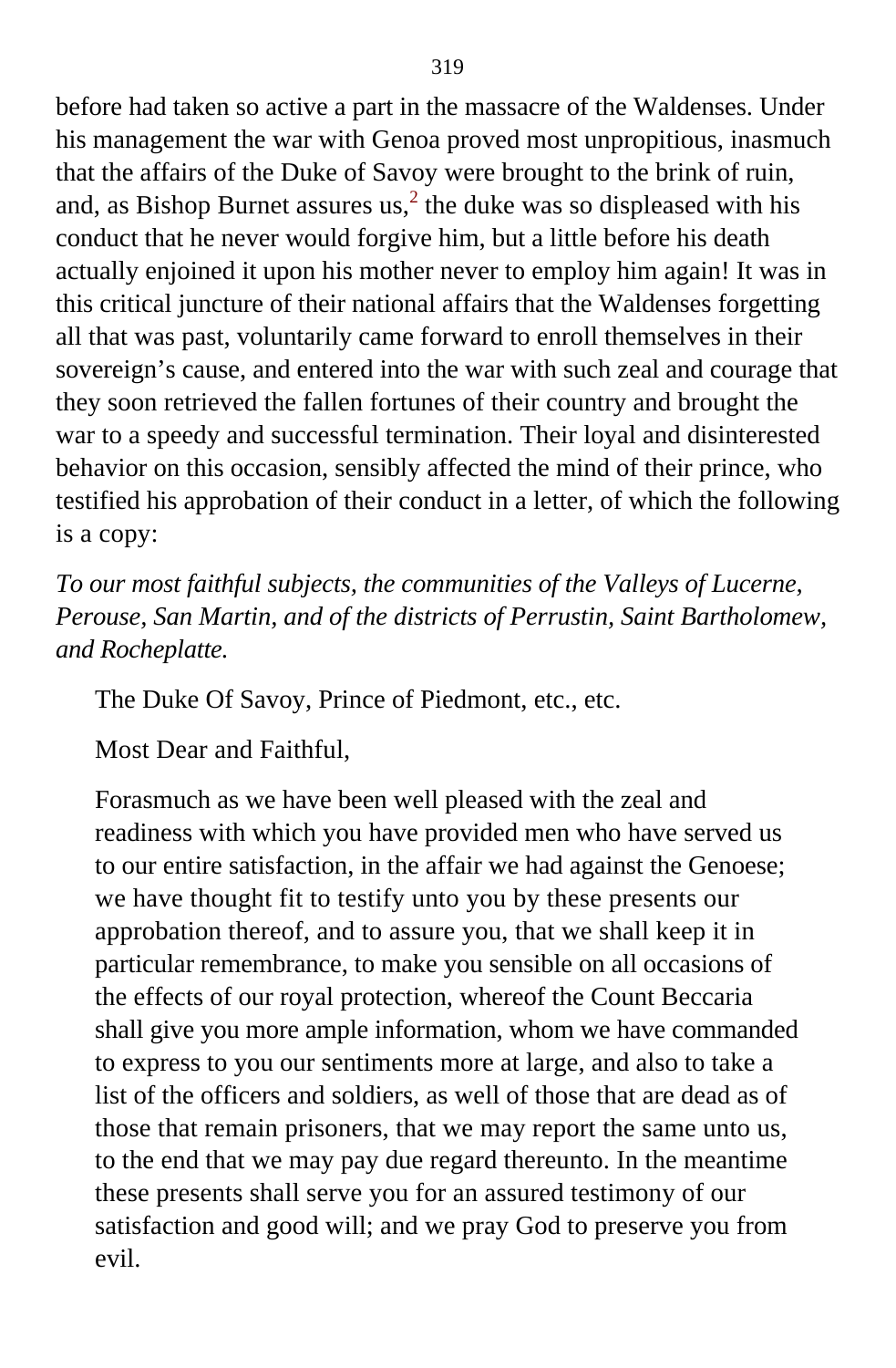Signed C. Emanuel, Buonfiglio.

The following is a copy of the duke's letter to Count Beccaria.

Trusty and Well-Beloved,

The men whom the communities of Lucerne, etc., have provided, have served us so faithfully, that, being desirous of testifying unto them our satisfaction therewith, we have sent you a letter herein enclosed, which we have written to them, to the end that you may deliver it to them, and also express more fully the goodwill that we bear to them on that account; and that you may assure them, that whensoever anything shall happen that may tend to their advantage we will particularly remember their affection. And on this occasion you shall take a list of the officers and soldiers, as well of those that are dead as of those that are prisoners, and make a report of the same unto us, that we may pay a suitable regard to such; and referring to you for what may be said further in token of the satisfaction we have received, no less by their zeal and readiness, than by the good services which their officers and soldiers have rendered us; we pray our Lord to preserve you.

Signed *C. EMANUEL*.

*Turin, November* 5, 1672. *To Monsieur Count Beccaria, Counselor of State.*

In scrupulous conformity with the tenor of these letters the duke continued, to the time of his death, which happened in 1675, to favor the Waldenses with tokens of his kindness; and, even after his decease, the duchess, his widow, followed his example, treating them with great gentleness and goodness; and, in the year 1679, she pledged herself, in a letter to the Swiss Cantons, dated 28th January, to maintain the Waldenses in the undisturbed exercise of their religious privileges,

VICTOR AMADEUS II was a minor at the time of his father's death, though he inherited the title of Duke of Savoy. The government of Piedmont was, consequently, during this interval of ten years, vested in the hands of his mother, the widow of the late Charles Emanuel II who acted as regent until the year 1685, when Victor Amadeus arrived at maturity; and it appears to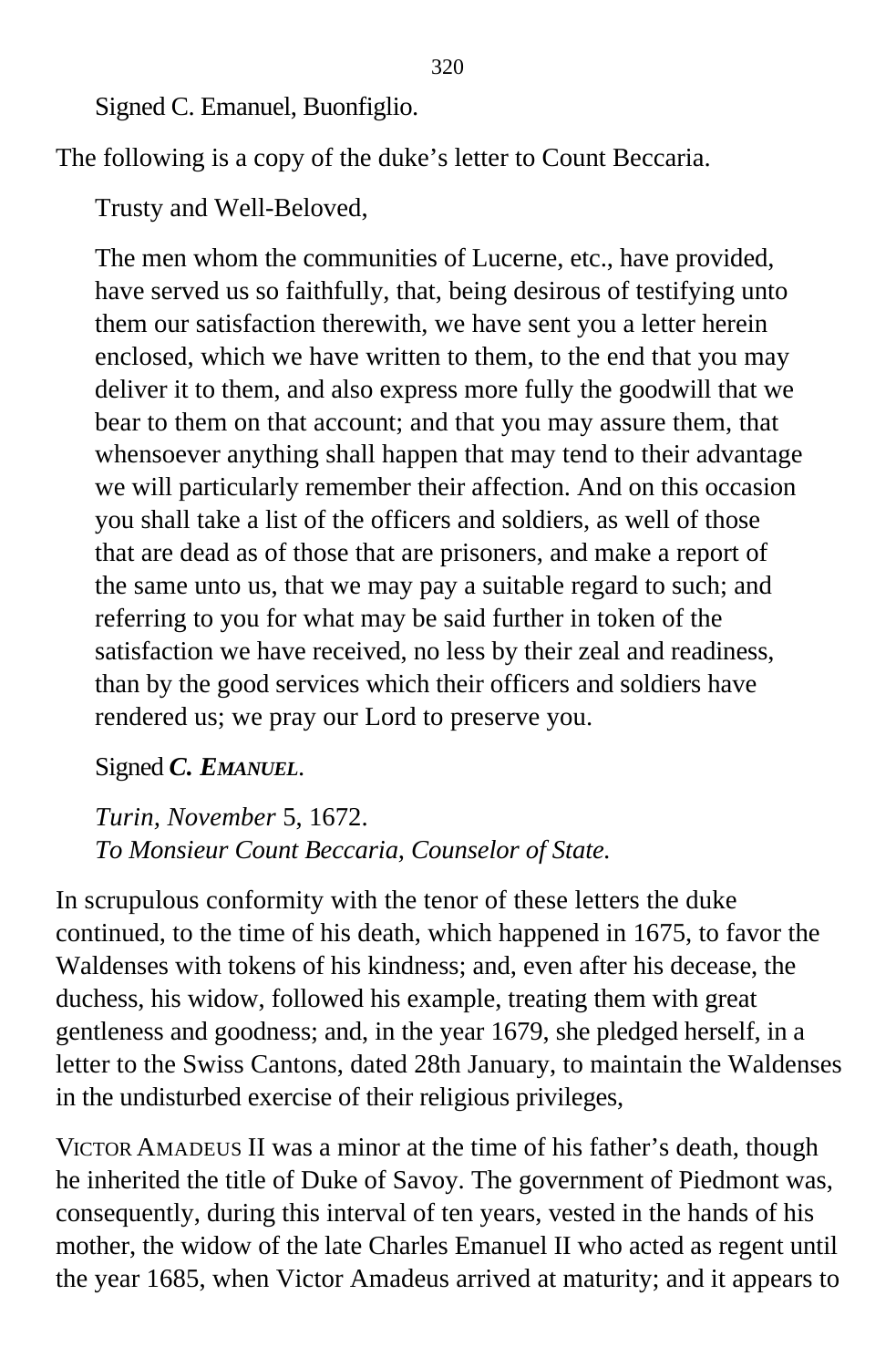have been a season of tranquillity to the churches throughout the Valleys. It is a remarkable circumstance that both father and son were poisoned! The former, indeed, fell a sacrifice to this base and treacherous act, but the youth of the son carried him through it.<sup>[3](#page-415-1)</sup> It was the misfortune of this young prince, however, to become connected by marriage with Louis XIV, king of France, one of the most detestable and sanguinary tyrants that ever sat upon a throne; and who, as we shall presently see, compelled him, in defiance of his own inclination and judgment, to extirpate the Waldenses from his dominions. "There is nothing more visible," says Bishop Burnet, writing at the very time, "than that the Dukes of Savoy have sunk extremely in this age, from the figure which they made in the last; and how much soever they have raised their titular dignity in having the title of *Royal Highness* given them, they have lost as much in the figure which they made in the affairs of Europe. — The truth is, the vanity of this title and the expensive humor which their late *marriages with France* has spread among them, have ruined them; for instead of keeping good troops and strong places, all the revenue goes to keeping up the magnificence of the court, which is certainly very splendid."<sup>[4](#page-415-1)</sup> Of the justice and pertinency of these observations the reader will find abundant proof in the sequel.

During the reign of Louis XIII the Protestants had multiplied in France to such an extent, that, at the period of his death, A.D. 1643, they were computed to exceed two millions. Their religious privileges had been guaranteed to them by the well-known edict of Nantz. Louis XIV was only five years of age when his father died, and of course, the queen mother was appointed sole regent during his minority. When the young king came of age, in 1652, the edict of Nantz was again confirmed. But his prime minister, Cardinal Mazarine, with his confessors and clergy, were continually impressing his mind with the expediency of revoking that edict: and when the management of affairs devolved upon his own hands, in 1661, he resolved to effect the destruction of the Protestants. In prosecution of this design he began by excluding the Calvinists from his household, and from all places of profit and trust. He next caused several laws to be passed in favor of the catholic religion. Then rigorous methods were adopted to compel the Calvinists to change their religion — their places of worship were shut up — and at length, October 22, 1685, he revoked the edict of Nantz, and banished them from the kingdom. The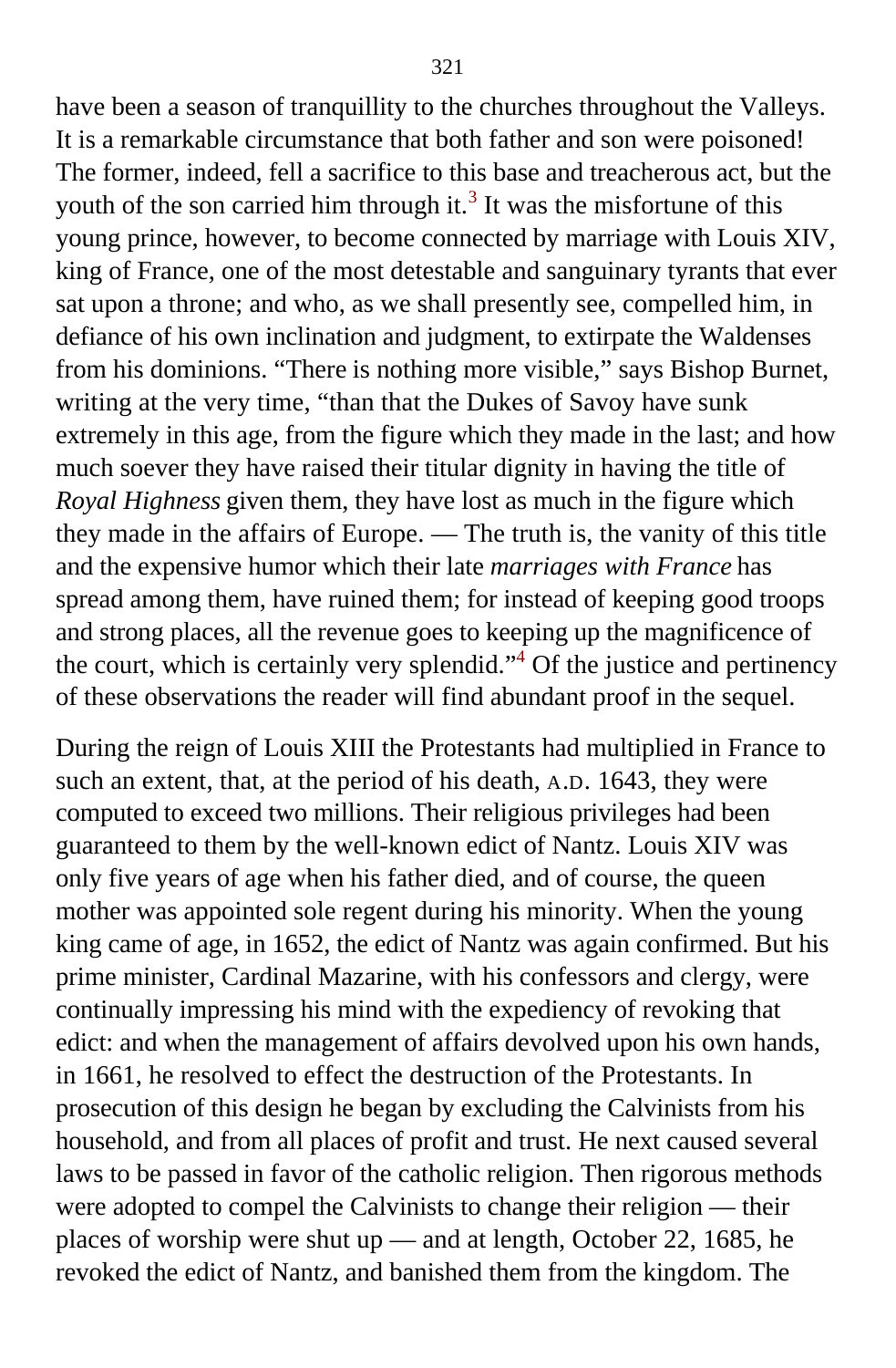cruelties that were inflicted upon them at that time, if possible, surpass in atrocity any thing that is to be found in the persecutions of the first Christians by the Heathens. "They cast some," says Monsieur Claude, "into large fires, and took them out when they were half roasted. They hanged others with ropes under their arms, and plunged them several times into wells, till they promised to renounce their religion. They tied them like criminals on the rack, and by means of a funnel, poured wine into their mouths, till, being intoxicated, they declared, that they consented to turn Catholics. Some they cut and slashed with pen-knives, others they took up by the nose with red hot tongs, and led them up and down the rooms till they promised to turn Catholics." These cruel proceedings caused eight hundred thousand persons to quit the kingdom.

The tranquillity of the Waldenses in Piedmont was now first invaded by a proclamation issued by the governor of the Valleys, about the end of the year 1655, ordering that no stranger should come and continue in the Valleys above three days without his permission, on pain of being severely punished. This seemed mysterious, but it was soon unraveled by the intelligence which presently arrived of the dreadful proceedings against the French Protestants; for they immediately saw that it was intended to prevent them from giving an asylum to any of the unhappy exiles; yet they little apprehended the dreadful tempest that was gathering around themselves.

On the 31st of January 1686, they were amazed at the publication of an order from the Duke of Savoy, forbidding his subjects the exercise of the protestant religion upon pain of death: the confiscation of their goods; the demolition of their churches; and the banishment of their pastors. All infants born from that time, were to be baptized and brought up in the Roman Catholic religion, under the penalty of their fathers being condemned to the galleys!<sup>[5](#page-415-1)</sup> Their consternation was now extreme. Hitherto the treaty which secured to them the free exercise of their religion had been guaranteed by the kings of France; but they were now given to understand that the Duke of Savoy, in all these intolerant measures, was only fulfilling the wishes of that monarch; and, to crown the whole, the latter had marched an army to the confines of Piedmont to see the order of the duke properly executed. In this truly affecting condition, their first step was, by submission and entreaty, to soften the heart of their sovereign. Four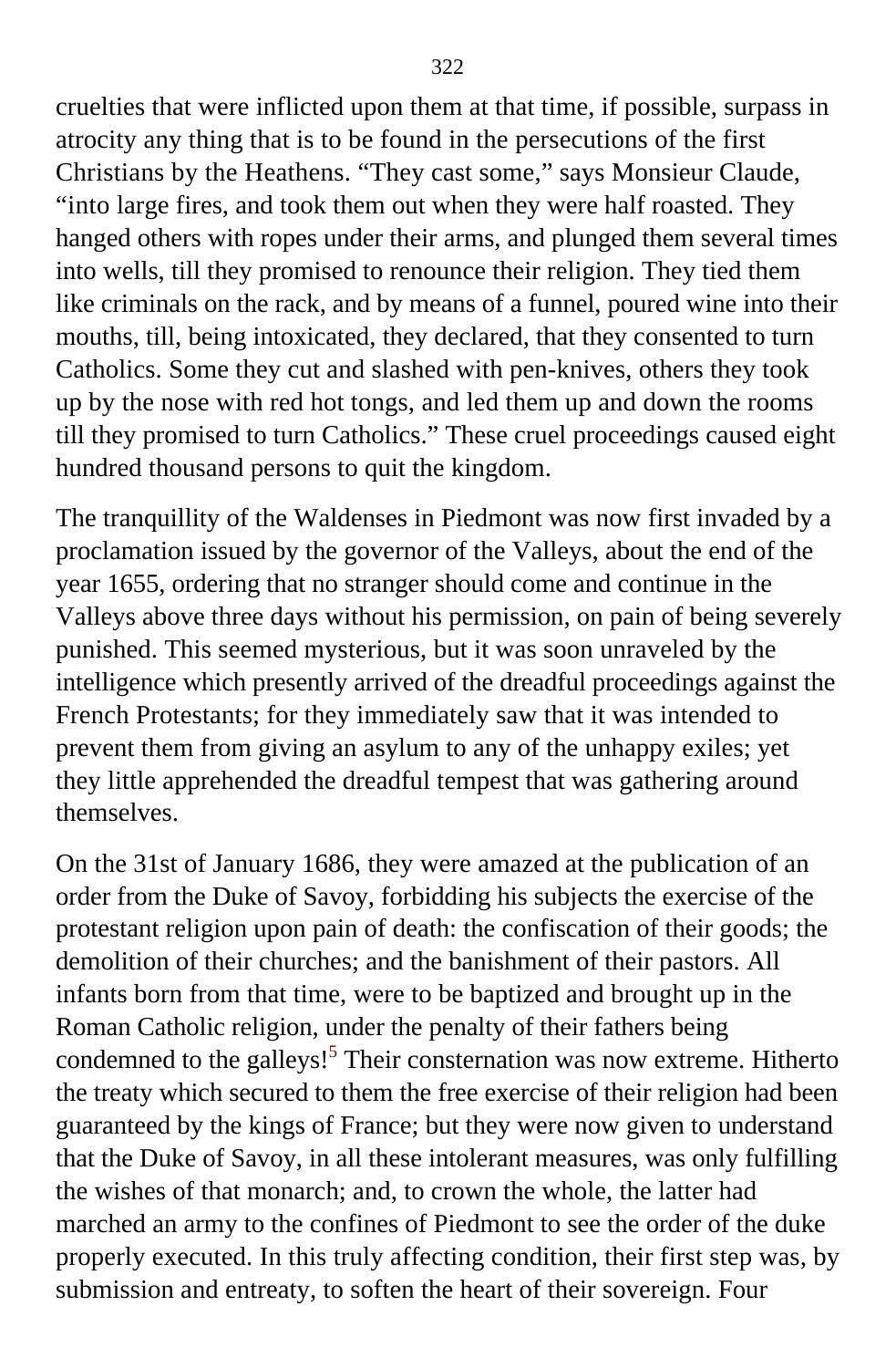different applications were addressed to him, beseeching him to revoke this cruel order: the only advantage they reaped was a suspension of the impending calamity until their enemies were better prepared to execute it with effect.

Their old and tried friends the Swiss Cantons, being informed of this state of things, convened a Diet at Baden, in the month of February, 1686, at which it was resolved to send ambassadors to the Duke of Savoy to intercede for the Waldenses; and early in the following month they arrived at Turin, where they delivered in their propositions relating to the revocation of the order of the 31st of January. They showed his highness that they were interested in the affair, not only as the brethren of the Waldenses, but also in virtue of the treaties of 1655, and 1664, which were the fruits of their mediation, and which this new order annulled. The court of Turin admitted the plea; but contented themselves with telling the ambassadors, that the engagement which the duke had recently entered into with the King of France opposed the success of their negotiation. The Swiss ambassadors gave in a memorial, and urged a variety of pleas; in all which they were supported by letters from many protestant princes in behalf of the Waldenses. They pleaded that the predecessors of his royal highness had pledged themselves to many of the potentates of Europe, and particularly to the Cantons of Switzerland, to observe the privileges which had been granted to the protestant inhabitants of the Valleys and argued that such formal and authenticated engagements ought to stand good; for that the immunities which had been secured to them by letters patent, were not to be regarded merely in the light of matters of momentary toleration, but as perpetual grants and irrevocable laws: that having been granted at the intercession of many sovereign princes, they must, according to the laws of nations, be regarded as monuments of the public faith: and that the promise of princes ought to be maintained sacred and inviolable. They also endeavored to show, by arguments deduced from maxims of state policy, that the Duke of Savoy acted against his own interest in these cruel proceedings; and that even from a regard to those he should continue the Waldenses in their ancient privileges — that the laws of justice and motives of clemency should prevent him from subjecting his country to fire and sword and desolation; for that he was about to ruin a harmless and innocent people, who had done nothing that could deservedly entitled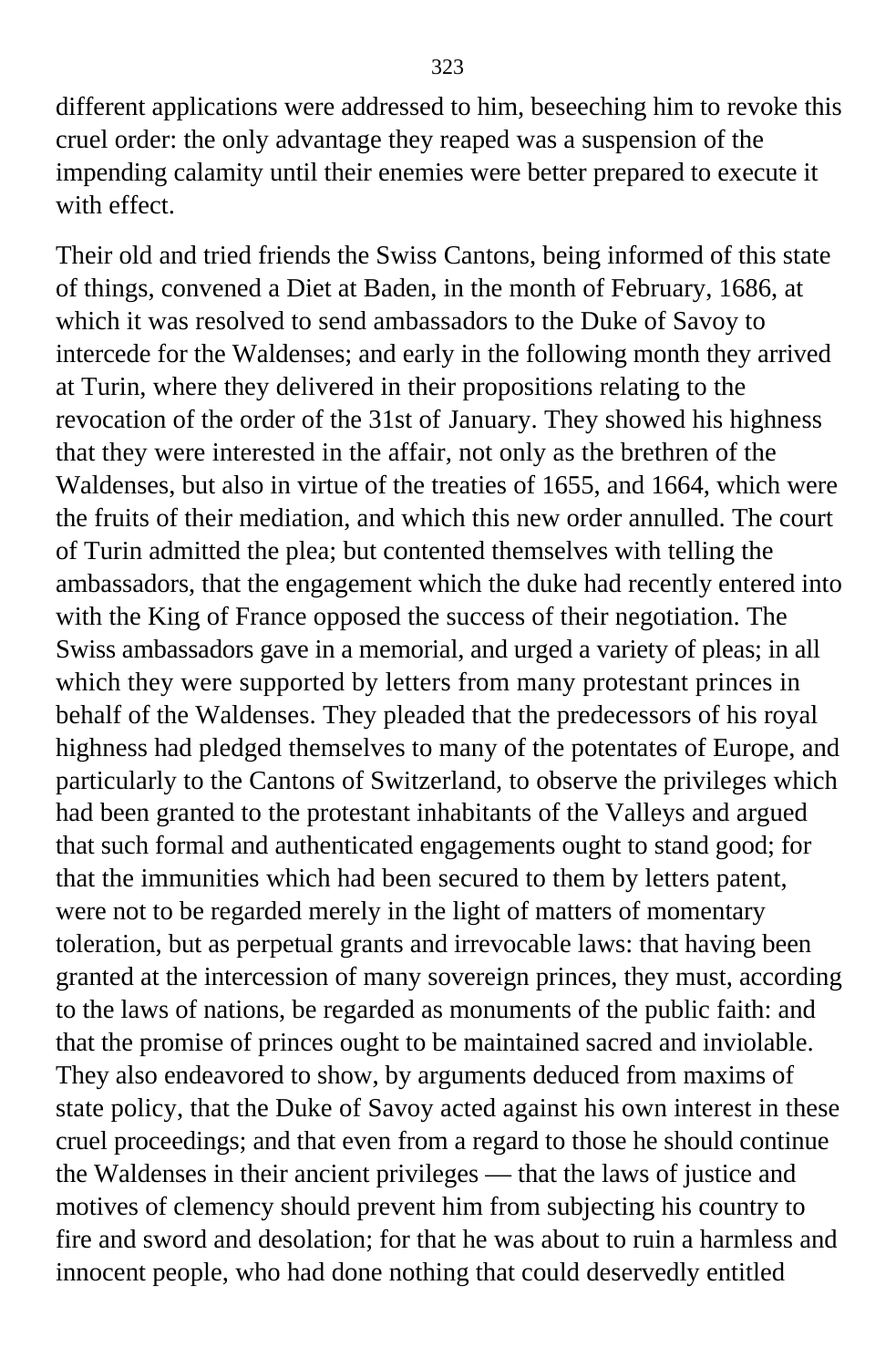them to the effects of this inhuman order. But neither the reasoning of the ambassadors, nor their own pressing solicitations, nor the letters of intercession which had been presented in their behalf from many other protestant princes, could avail any thing with the court of Turin.<sup>[6](#page-415-1)</sup> The Marquis of Saint Thomas, to whom they delivered their memorial, and who was one of the duke's ministers of state for foreign affairs returned an answer in a few days, stating that his royal highness was sorry that he was not in a capacity to grant what they desired in their own and in the name of their masters, — that he had far stronger reasons for enforcing this edict than they had given him to revoke it; and that he could not so much as mitigate it; *that the great wheels moved and carried the little ones along with them* — that having for his neighbor a prince equally powerful and jealous of his honor, he was obliged to carry himself with great circumspection, and to act according to the exigencies of the times, just as in Switzerland they were sometimes compelled by the turn of their affairs, to take certain resolutions contrary to the good intentions they might otherwise have. In short, the duke was too far engaged — the troops which he had raised, at a great expense, were already in motion — that the edict could not be revoked without wounding his royal highness's reputation that he was forced to see it executed for very cogent reasons, on which the ambassadors might make their own reflections. He added that the grants of 1655 and 1664, were a mere toleration, and that the Waldenses had no positive right to exercise their religious profession — that sovereigns do no injustice in refusing to allow more than one religion in a country, and that the Swiss Cantons themselves justified the conduct of his royal highness, by not enduring Roman Catholics among them. Besides, the concessions granted to the Waldenses had been legally examined, and it was agreed, that the concessions and favors which a prince grants to his subjects, he is at liberty to revoke at pleasure — that his royal highness prohibited nothing to the Waldenses but the exercise of their religious profession, but that he *in no respects intended to force their consciences!*

The ambassadors in reply told the Marquis of St. Thomas, that however strong his royal highness's reasons were to consent to his edict of January last, they could not annul those that necessarily engaged him to observe the promises given before this edict. That some considerations of state ought not to dispense a prince from performing his word, especially if he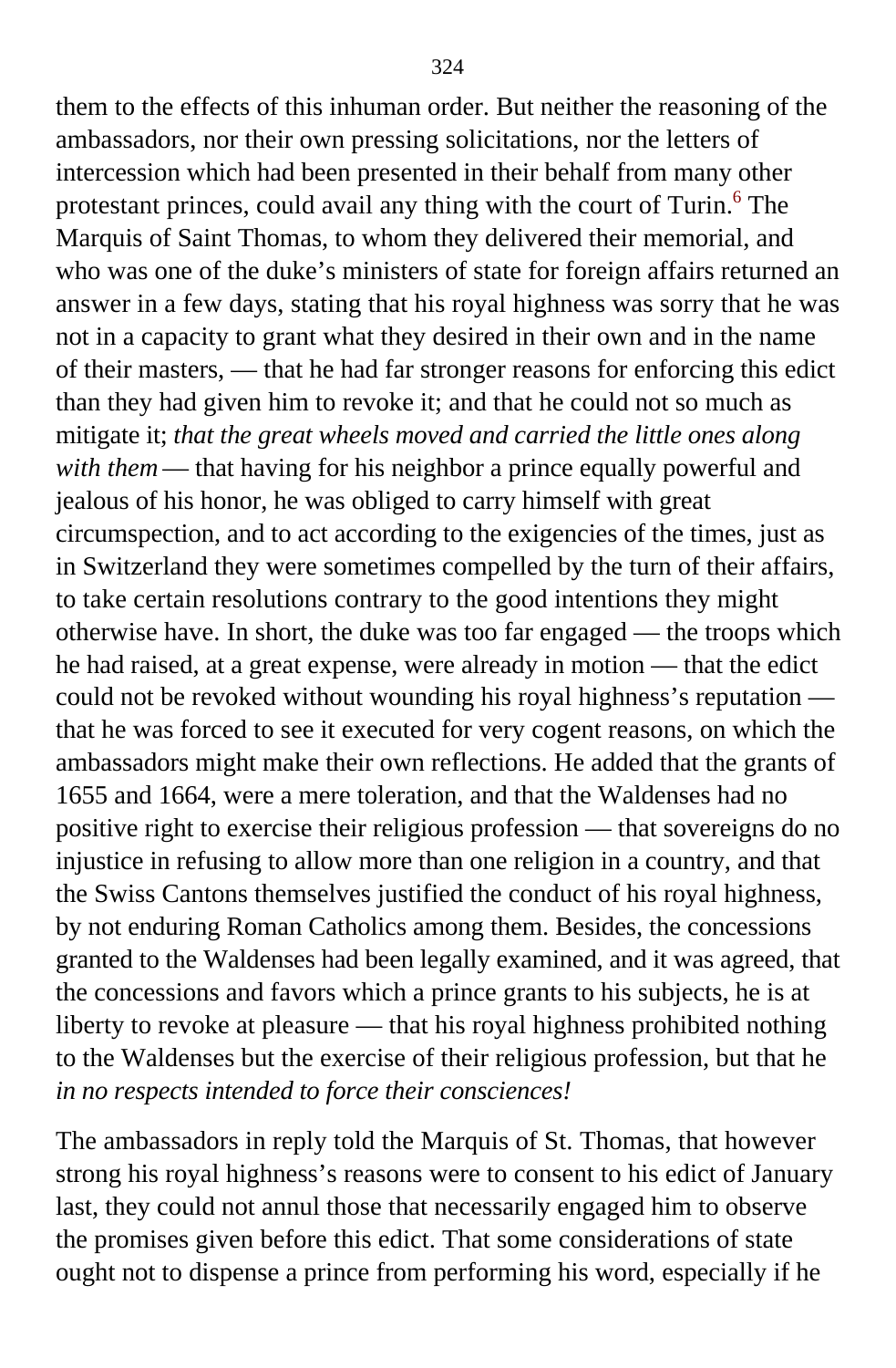entered into this engagement by the mediation of another sovereign; and that whereas the patents and concessions granted to the inhabitants of the valleys had been acquired by the intercession of several kings, princes, and states, and, in particular, of their excellencies the protestant Cantons, and confirmed by his royal highness, he could allege nothing sufficient to discharge him from the obligation of seeing them punctually observed; and the rather, because these patents have been enrolled by the parliament of Savoy; and that the enrolling of the year 1620 alone, had cost the churches of the Valleys six thousand crowns.

They urged that the concessions granted by the predecessors of his royal highness to the inhabitants of the valleys, did acquire them an incontestable right, which they could not lose but by an enormous crime, and by a rebellion against their lawful sovereign, and, that far from being guilty of any want of their duty, they could produce a letter of his royal highness's, of the 2d of September, 1684, which is an authentic and glorious proof of the fidelity and inviolable adherence which they had always shown to their prince's interest. That if, after the publication of the last edict, some particular persons amongst them had taken up arms, they had not done it to make use of them against their sovereign, but only to defend themselves against those that, abusing his authority, had undertaken to attack and insult them; and that in case there had been some disorders committed, those that were the authors ought to be punished; but that it ought not to be imputed to the whole body of the churches of the Valleys, that were in no respects guilty of it. They insisted that the prince was equally obliged to execute the promises he had made to his subjects, as those which regarded persons who are in no manner under his submission. That such obligations were grounded upon public faith and honor, which ought to rule in all treaties of sovereigns, without distinction; that if it were allowable to fail in what they had solemnly promised to their people, it would be impossible to terminate differences that should arise between them, or to appease the troubles that might happen in their state; and that two parties making war on one another, would never end their quarrels, but be the total ruin of one of them.

They added to this, that sovereigns had reason to employ their utmost endeavors to unite their subjects in the same religion; but that to effect it, they ought not to violate treaties which had been formerly made with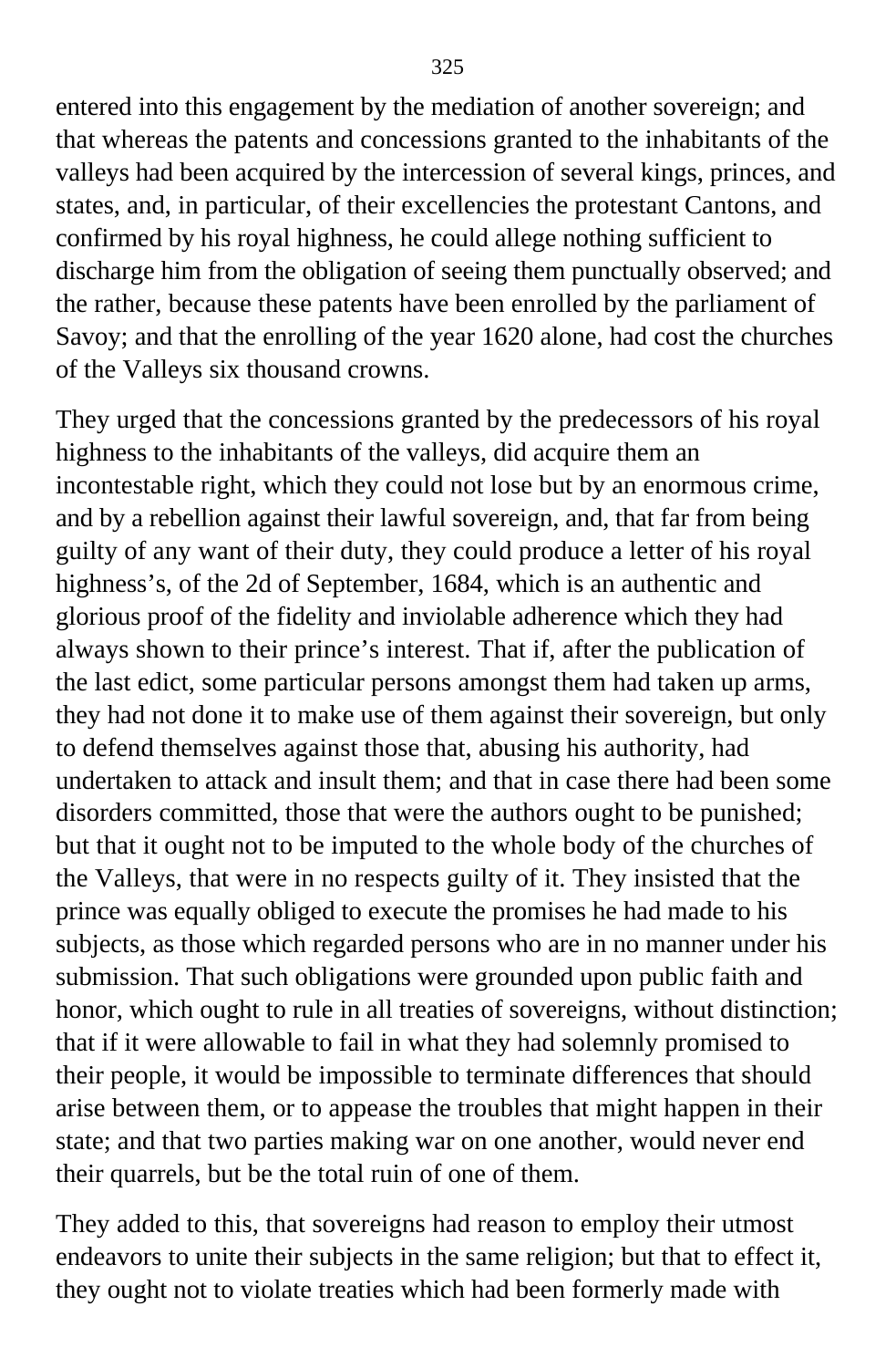them. That all that was allowed them in such a case, was, to employ instruction and exhortation, and all the winning ways of sweetness, that are calculated to make truth enter into the minds of their people, to enlighten their understandings, and to move them to embrace, with good will, the true religion; but that which deserved a particular consideration in this contest is, that the inhabitants of the Valleys did not hold, by the concessions of their princes, the liberty to exercise in public their religion; because it was established in this country above eight centuries ago; and that they enjoyed this right long before they were the subjects of his royal highness's ancestors; inasmuch that having never been of the same religion as their prince, it could not be said that they had abandoned it, nor he oblige them to return to it.

These reasons, and many others which were adduced, were so strong, that the ambassadors hoped they would have some effect on his royal highness's mind; and that the Marquis of St. Thomas would be pleased to make them known to him, and employ the credit which he had with him, to obtain the revoking of an edict which, without doubt, he had thought to be just, and which he would not have published, if he had been persuaded that it was contrary to what a just and equitable sovereign owes to his faithful subjects.

But they did not merely content themselves in representing the right of the Piedmontese churches, and supporting it by solid reasons; for they employed several days in soliciting all the ministers of his royal highness, and all persons they judged capable of contributing to the success of their embassy: above all they stuck close to the Marquis of St. Thomas, as one upon whom depended all the good and all the evil they could expect in this affair; and if we judge of things by appearance, the pains they took to dispose him to be favorable to them were not altogether unsuccessful. For he protested upon oath, that he had laid before his royal highness the contents of the reply which he had been charged to present to him; that he had done all he could to make him sensible of the reasons they made use of to obtain the revoking of the edict; but that the juncture of affairs was the reason why he could not persuade his royal highness to grant them their requests. "Nevertheless," added he, "whereas the prince's troops are not yet upon the march, the inhabitants of the valleys may make a show as if they were willing to execute the edict, because that such a conduct is not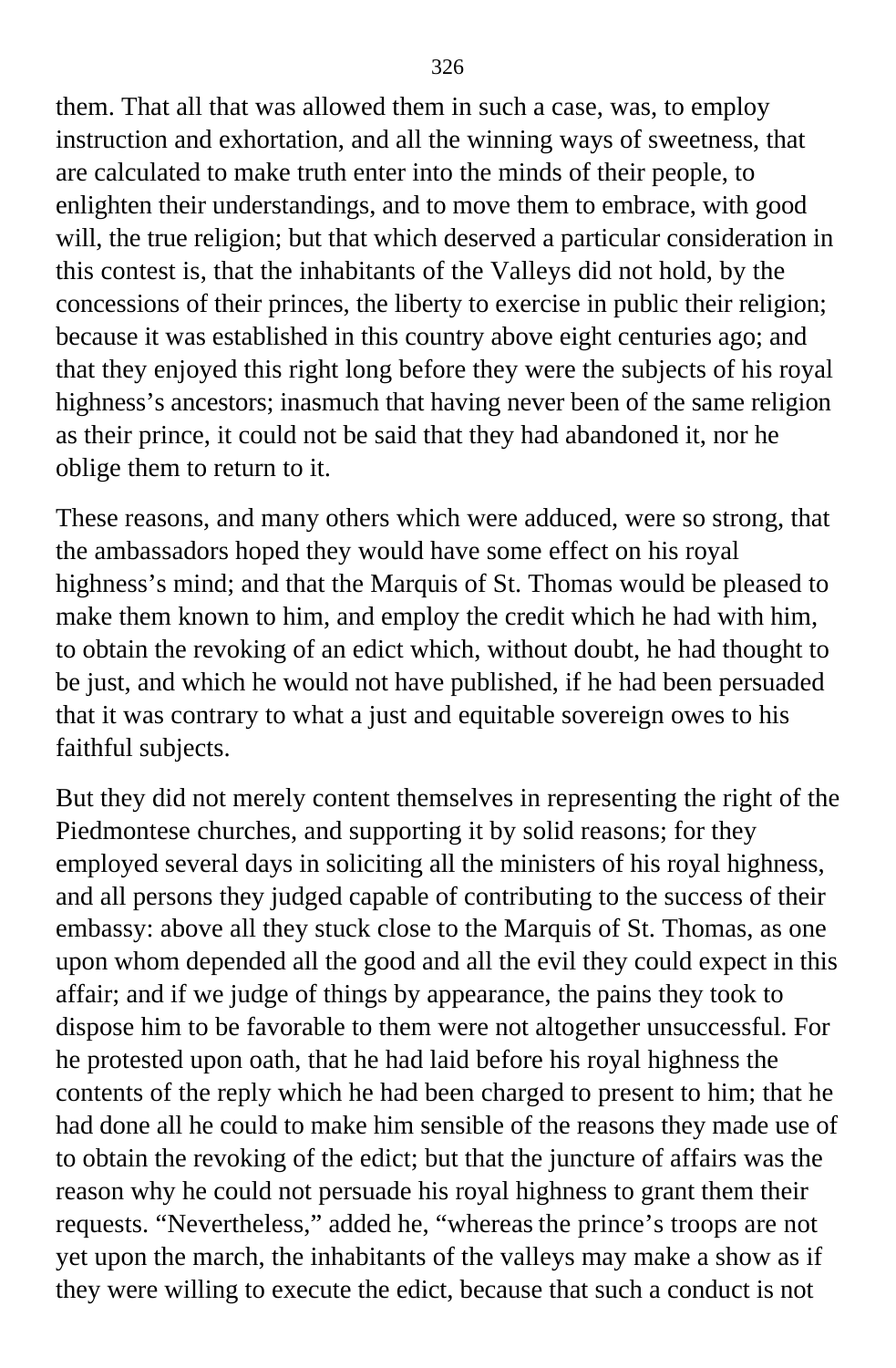contrary to the maxims of your religion, and by these means they will disarm the prince, and they may find afterwards some means to prevent the evils they are threatened with."

"Our doctrine, answered the ambassadors, does in no respect countenance the dissembling of our faith, or oblige us to profess before men the truth whereof our hearts are not persuaded. But this is not our business at present; the question is to know whether his royal highness could lawfully revoke the concessions granted to the churches of the Valleys. For as they are engagements into which he has entered by the mediation of several sovereigns, and amongst others, by that of the Swiss Cantons, our sovereign lords, it is evident that nothing can warrant him in breaking them."

In answer to all these pleas, the ministers of the prince gave the ambassadors to understand, that the council of state having examined them, judged they were not strong enough to hinder the prince from publishing his edict against his subjects of the Valleys: and that supposing the edict should really cause some inconvenience to his royal highness, he would nevertheless not desist from it, for fear a change of this nature should be injurious to his authority; and that *endeavoring to preserve some of his subjects, he might run the hazard to lose them all.* And though the ministers wished to be thought firm in their sentiments, and to show they were not convinced of the justice of the demands the ambassadors made, it was well known that they defended the edict against their own opinion; for one of them frankly confessed, that his royal highness's counselors had not properly examined the concessions of the years 1655 and 1664, and that if they had made the necessary reflections on them, they would never have advised the prince to revoke them; but he assured them, that *the evil was now without remedy, and that all the solicitations of the ambassadors, to oblige the prince to change his will, would be in vain; indeed, one of the ministers frankly confessed, that the prince was not master of this affair, and that they executed at Turin those orders that were given at Versailles.*

This honest confession convinced the ambassadors that all their solicitations would produce no effect; therefore, seeing it would be impossible for them to obtain the revocation of the edict, they thought fit, according to the chief head of their instructions, to demand that which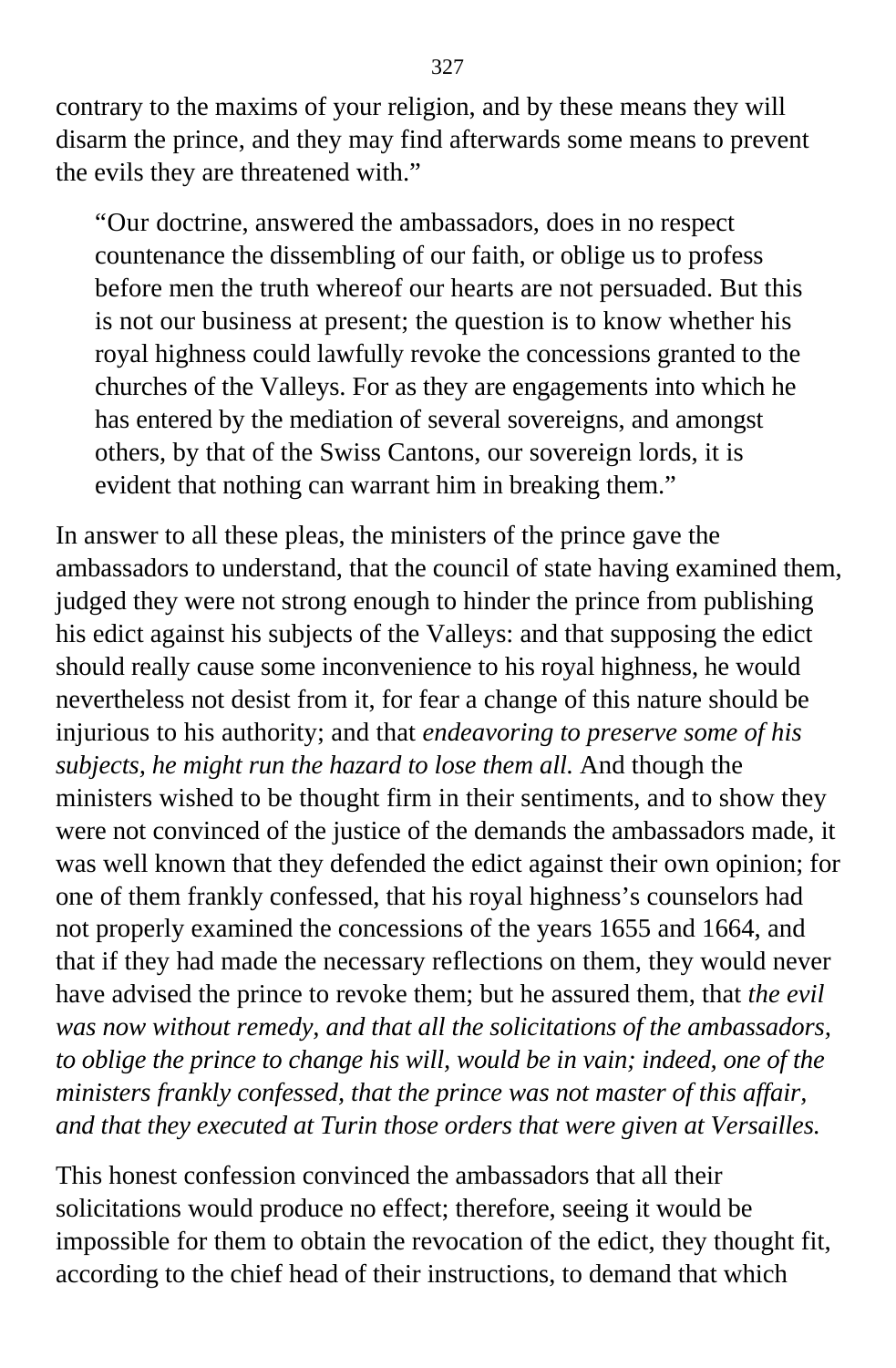related to the second article of the orders which they had received from their sovereigns, viz. to procure the inhabitants of the Valleys the means of retreating somewhere else, and of disposing of their goods as they should think fit.

But as their instruction was, to make no proposals to the court of Turin, on this point, except with the consent of the inhabitants of the Valleys, they told the marquis of St. Thomas that having, for several reasons, entertained no correspondence with them, they were willing to take a journey into the Valleys, to inform themselves exactly of the disposition of the people, and when acquainted with their intentions, to make some overtures of a new negotiation. But they gave him to understand, at the same time, they would by no means undertake the journey, except with his royal highness's full consent.

The Marquis of St. Thomas, having acquainted his royal highness with the design of the ambassadors, sent them word that he approved of their intentions, and that he would give orders to the governor of Lucerne to do them all the honor, and to show them all the respect, that was due to their character.

When the ambassadors arrived in the Valleys, they acquainted all the communities with their arrival, who dispatched immediately two deputies and two ministers to them, to whom they represented, that they had employed their utmost endeavors to cause the edict of the 31st day of January to be revoked, but that all their pleading had been unsuccessful: that it had been given them to understand, that his royal highness was so much engaged with one of the most powerful monarchs in the world, that it was impossible for him to break it: and that he was resolved to use all his endeavors to unite his subjects in the same religion, as he had promised to do.

There were, therefore, no hopes left of obtaining the revocation of the orders that had been given against them. That their sovereign lords had commanded them, in case his royal highness should persist in his resolution to execute his edict, that they should demand his permission to give them leave to retreat out of his territories, and to dispose of their goods; but that they were unwilling to enter into any negotiation upon this article, without being first informed of their intentions about it. That,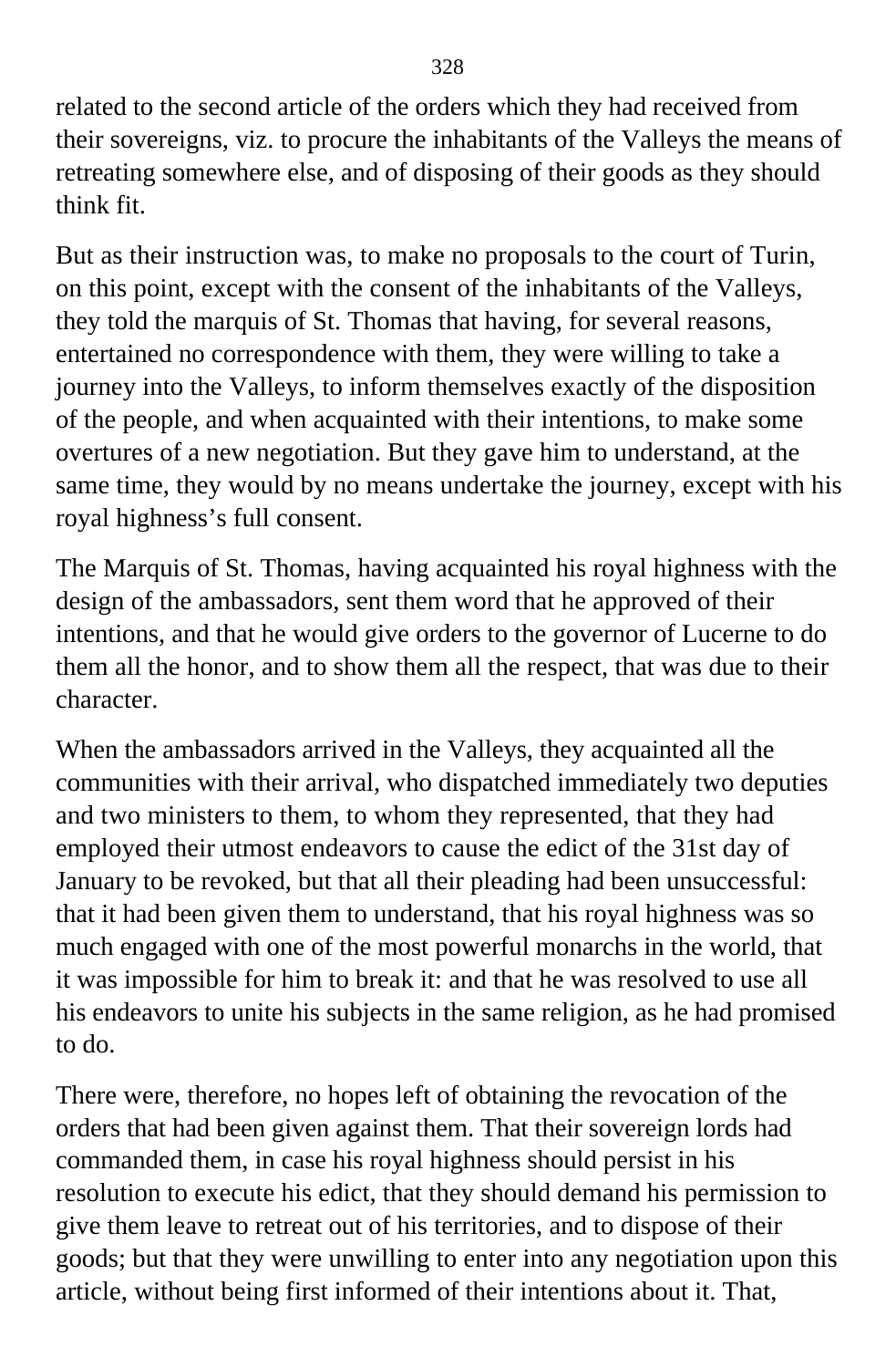therefore, they should assemble to deliberate seriously about so important an affair, and acquaint them afterwards what they desired of them in the present juncture.

The deputies and ministers having conferred together about this proposition, before they resolved upon any thing, they entreated the ambassadors to assist them with their best advice and prudent counsel; but the ambassadors declined to advise them in so intricate a business, telling them they were better acquainted with their own forces; with the situation of the places where they intended to entrench themselves; with their ammunition and provisions, than they were; and that, therefore, they themselves could adopt the best measures about it.

The ministers and deputies finding that they could not agree amongst themselves, and that, besides, it was a business which could not be decided but by their Commonalties; told the ambassadors, that the case in question being of the greatest importance, they could take no resolutions about it without having first assembled all their commonalties to consult upon it, and they promised to bring to them at Turin their last resolutions, provided they could get passports for them.

The ambassadors returned to Turin, and informed the Marquis of St. Thomas of the success of their journey, who assured them that this negotiation was very agreeable to the court. They then demanded a safe conduct, that some of the inhabitants of the Valleys might have liberty to come and bring the deliberations that should be taken in this assembly: but it was refused under two pretenses; one was, that the Duke of Savoy would not permit that any Waldenses should appear at his court; the other was, that he designed to do nothing in this affair but only for the sake of the ambassadors. They were forced, therefore, to send the secretary of the embassy into the Valleys and fetch these deliberations. This secretary found the communities assembled at Angrogne, the 28th of March, very much unresolved what course to take; for, on one side, they saw the lamentable consequences of war; on the other side, the dangers and almost insurmountable difficulties in the execution of their retreat. Besides, although they might depart without danger, they could not contemplate, but with extreme regret, the hardship of being forced to abandon their goods and native country to go into a foreign land to lead a miserable,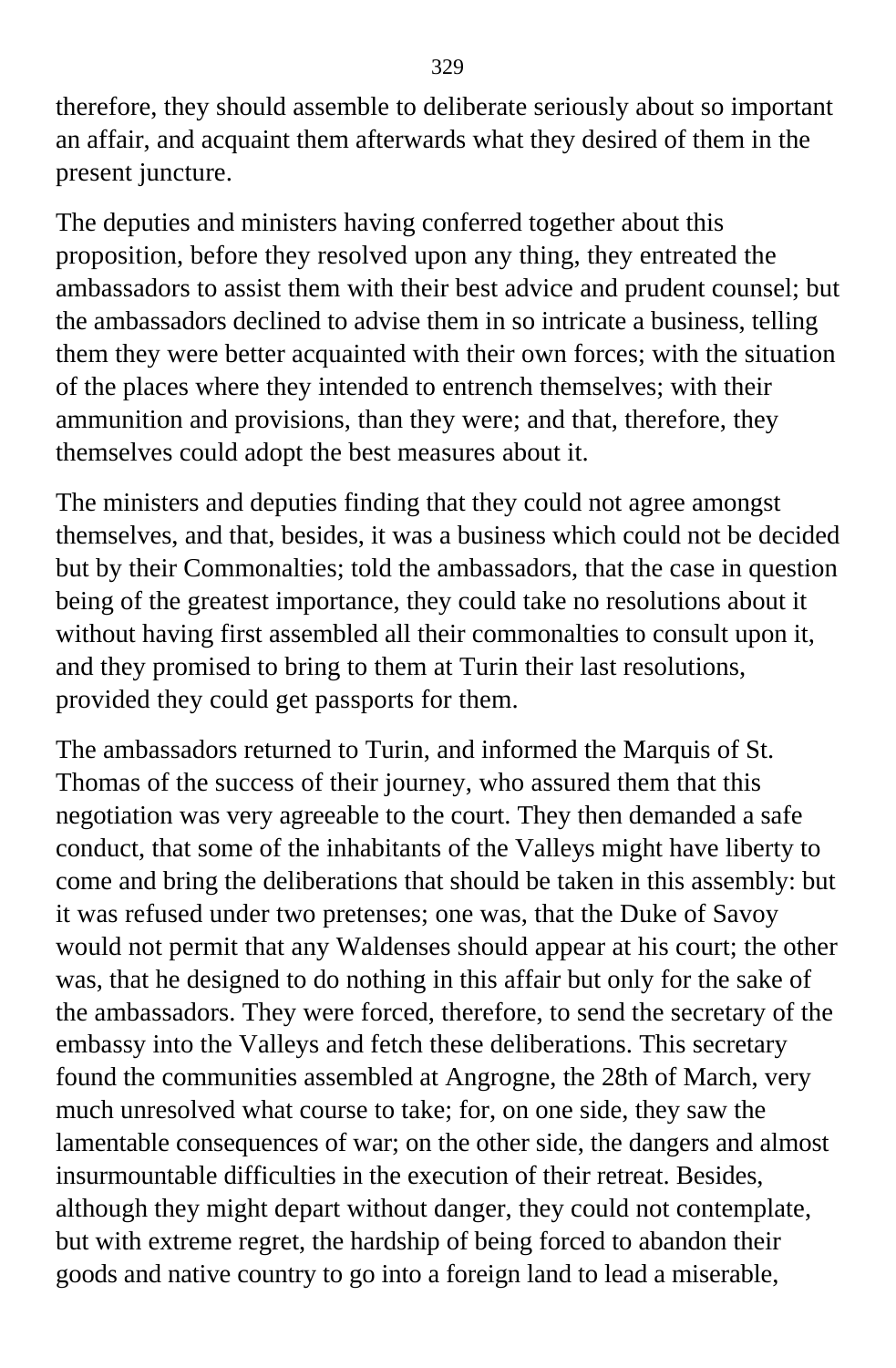disconsolate, and wandering sort of life. At last they resolved to send a memorial to the ambassadors, stating the dangers and difficulties that obstructed their departure, and wrote a letter to them signed by nine ministers and eight laymen, in which, after having entreated them to reflect on these obstacles, they declared, that they would refer the whole to their prudence and conduct. Upon receiving this letter the ambassadors made it their business to obtain permission for the Waldenses to retire out of the estates of Piedmont, and to make sales of their goods; but the Duke of Savoy, to whom this proposition was referred, answered, that before he would return any reply thereto, he expected that the communities of the Valleys should send deputies to him with full power to make those submissions that were due to him, and to beg *leave* to depart out of his territories, as a peculiar favor that they should implore of their prince. The ambassadors had reason to be surprised at this preamble. They had denied them the safe conduct that they had demanded for the coming of the deputies of the Valleys to Turin. They had assured them several times, that if they should grant to the Waldenses leave to retreat, it was only upon the account and at the intercession of the ambassadors: nevertheless, they would by no means have it said, that the ambassadors desired permission for them to depart, on their own behalf; but, on the contrary, that it was the Waldenses themselves that made this request. This alteration was not without cause, and it was not for nothing that they now adopted measures altogether different from the former. The council of the propagation who managed this affair, had without doubt respect to these two several points; one was, that they would not have the ambassadors named in the permission of departure, to the end that they should have the less right to demand the execution of those things that should be promised to the Waldenses; the other, that the Waldenses themselves desiring this permission as a favor, they might be at liberty to impose on them what conditions they pleased; and lastly, that the Waldenses making those submissions that the duke required of them, must needs be in the state of supplicants, and would by consequence, be forced to lay down their arms; otherwise they could not be in the condition of petitioners. But however it were, the ambassadors, willing to take away every pretext from the enemies of the Waldenses, took a safe conduct to bring up the deputies whom they had demanded: they sent this safe conduct into the Valleys by the secretary of the embassy, who caused the communities to be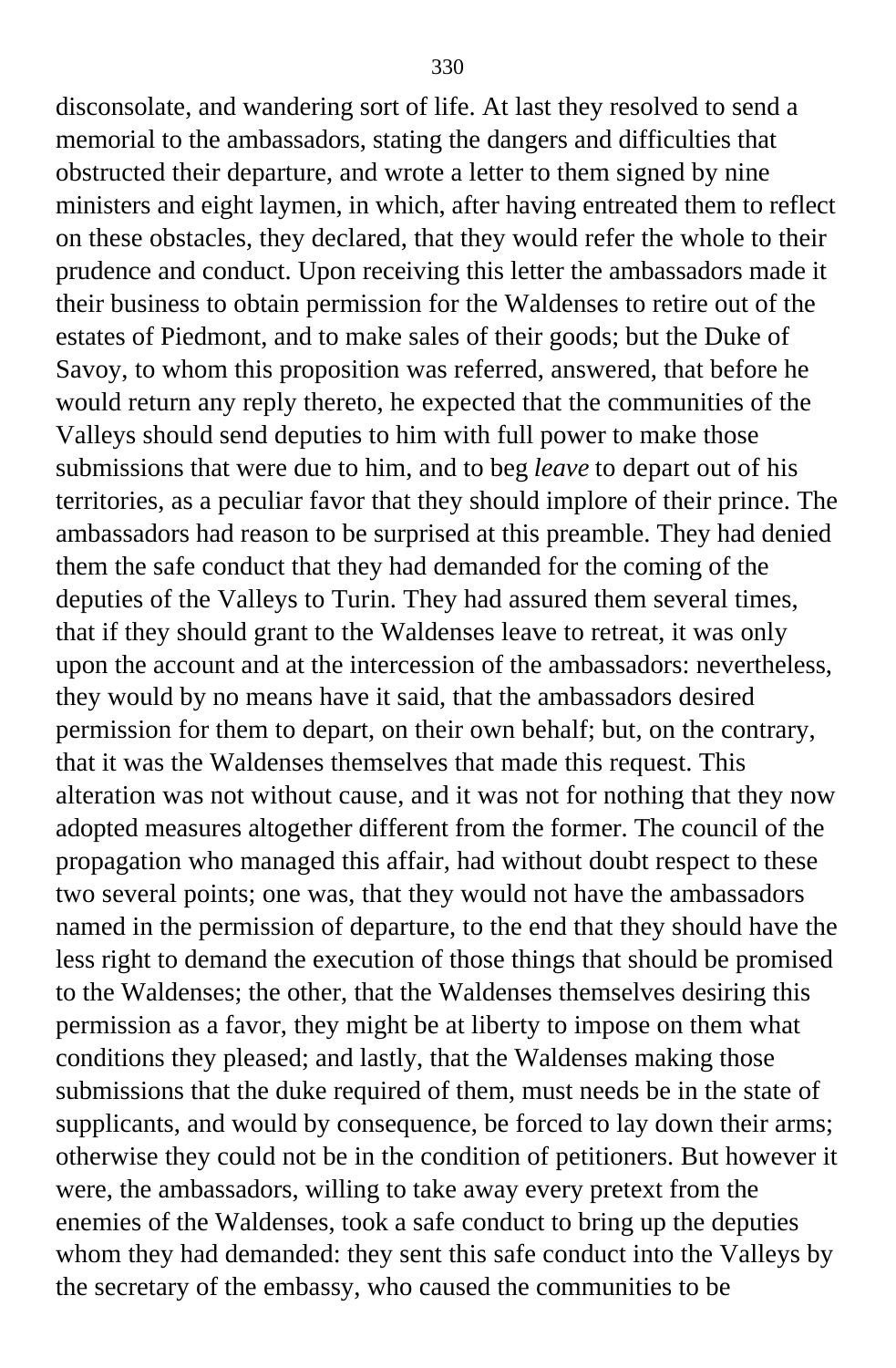assembled to nominate their deputies. But as, on the one hand, there were many who never engaged in the design of departing: and that, on the other, the new marches of their enemies appeared suspicious, the communities were not all of one mind, nor the orders they gave to their respective deputies conformable one with another. For the tenor of some was to beg leave to depart and to sell their goods: while others required the maintenance of the exercise of their religion and their other rights. These deputies being arrived at Turin, the ambassadors thought it not convenient for them to appear at court thus divided; but sent them back into the Valleys to endeavor a union between themselves, and labored in the mean time to obtain a truce for them.<sup>[7](#page-415-0)</sup>

Their enemies heard, with great satisfaction, that the communities were divided among themselves upon the point of departing; they were so well persuaded that this division would be an infallible means to destroy them, that they caused it to be carried on and fomented, by perfidious persons whom they had gained for that purpose. It is also to be presumed, that they never had proposed the expedient of departing, but with a prospect that it might be the occasion of the disunion of the Waldenses. To take advantage therefore, of the various dispositions of the communities, their enemies changed their minds once more. They had lately declared, that they expected, in the first place, that the Waldenses should themselves desire permission to depart, and should make their submissions thereon. The Waldenses had not made this request nor these submissions: several of the communities were not of the opinion to retire: the ambassadors did not solicit any longer a permission to depart, but a truce, as appears by a letter which they wrote to the Marquis of St. Thomas, the 8th of April, 1686. In the meantime, notwithstanding all this, to accomplish absolutely the division of the Waldenses, and consequently to ruin them with the greater ease, they published, unknown to the ambassadors, an edict, dated the 9th of the same month of April, granting to the Waldenses an amnesty, and permission to retire out of the state of Piedmont.[8](#page-415-0)

This edict was published in the Valleys the 11th of April, the same day on which the ambassadors wrote a letter to the same effect to some of the communities to know their resolution. In the meantime they gave in a very pressing memorial to the Marquis of St. Thomas, to obtain some assurance that the troops should not enter into the Valleys, and to gain for the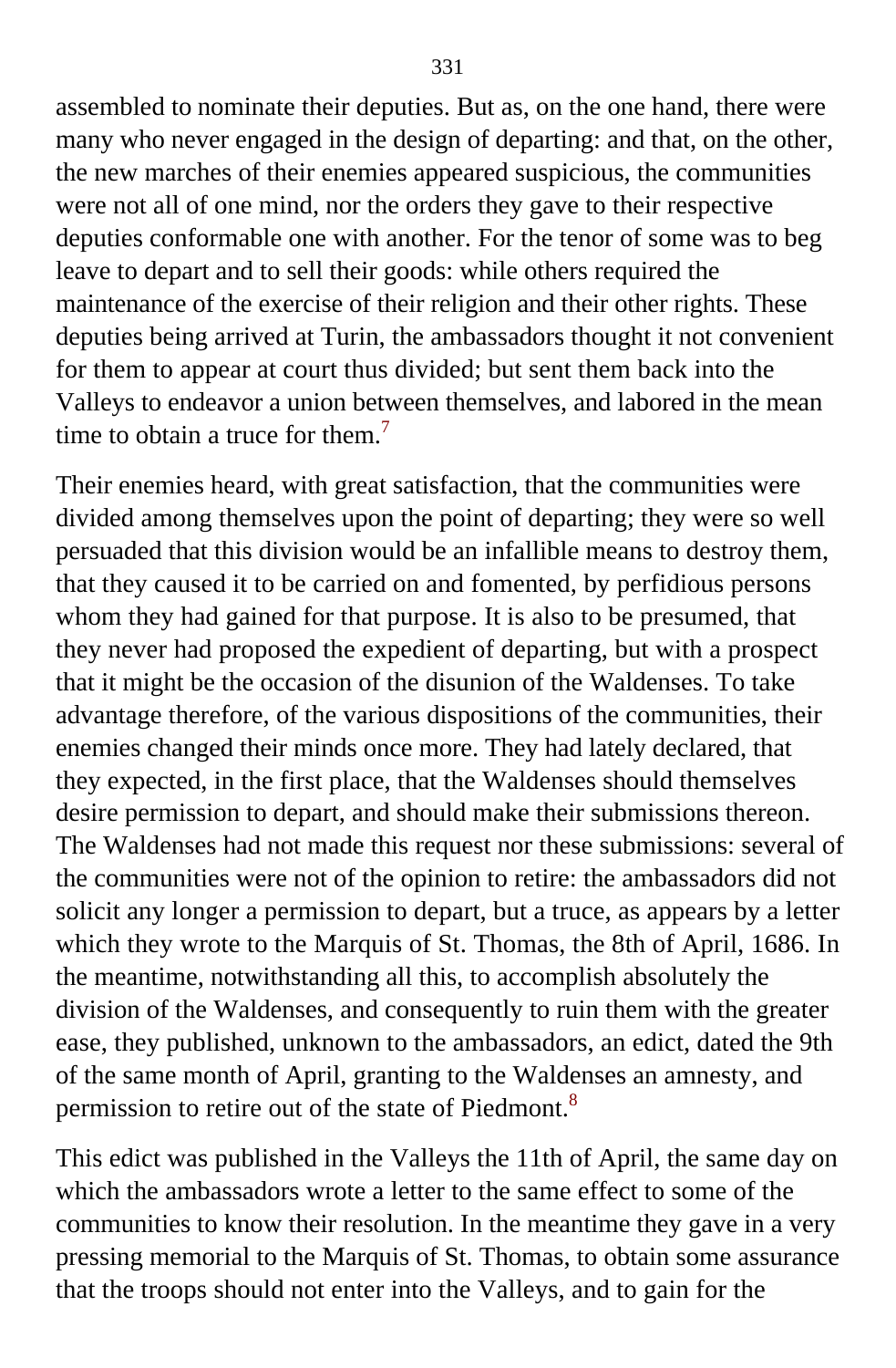Waldenses certain conditions more favorable than those of the edict:<sup>[9](#page-415-0)</sup> but the court of Turin assured them that there was nothing to be expected for the Waldenses, till they had laid down their arms, of which the ambassadors gave advice to the deputies of the Valleys who had been at Turin, by a letter dated the 13th, which they wrote to them on that subject.<sup>[10](#page-415-0)</sup> On the 14th the communities held a general assembly at Rocheplatte, when, having examined the terms and conditions of the edict, they were of opinion, that their enemies thought of nothing less than in reality to permit the departure which they pretended to grant to them, and that this edict was nothing but a snare that they had laid to entangle them, and to destroy them with more ease: they resolved therefore not to accept of it, but to follow the example of their ancestors, and to refer the event of it to Providence. In fact, this edict, which was designed altogether to divide them, wrought a quite contrary effect, and served much to unite them in the same judgment.

The principal reasons that hindered them from accepting this edict, were, first, that as it ordains the entire execution of the order of the 31st of January, which condemned all the churches to be demolished, they must of necessity demolish all their churches within eight days, because the edict declares expressly, that if everything contained in it be not executed within the space of eight days, they are deprived of and forfeit those favors that are stipulated in it. It must follow then, that for the execution of the edict, either that the Waldenses themselves should demolish their churches, or that their enemies should do it. The Waldenses could not resolve to demolish them themselves, and therefore they would have sent for troops, which, under the pretext of this demolishing, would have infallibly oppressed the Waldenses. Secondly, if they designed to permit them to retire without disturbance, why did they not defer the execution of the order of the 31st of January, till after their departure? Why should they oblige them to demolish their churches within the eight days that were given them to prepare themselves to abandon forever their native country, were it not to render their retreat impossible? Thirdly, this edict further requires, that they should lay down their arms, and that they should open their country to monks, missionaries, and Catholics. Now it is plain that if they had thrown away their arms, and opened their country before their departure, they would have been exposed to the mercy of their enemies,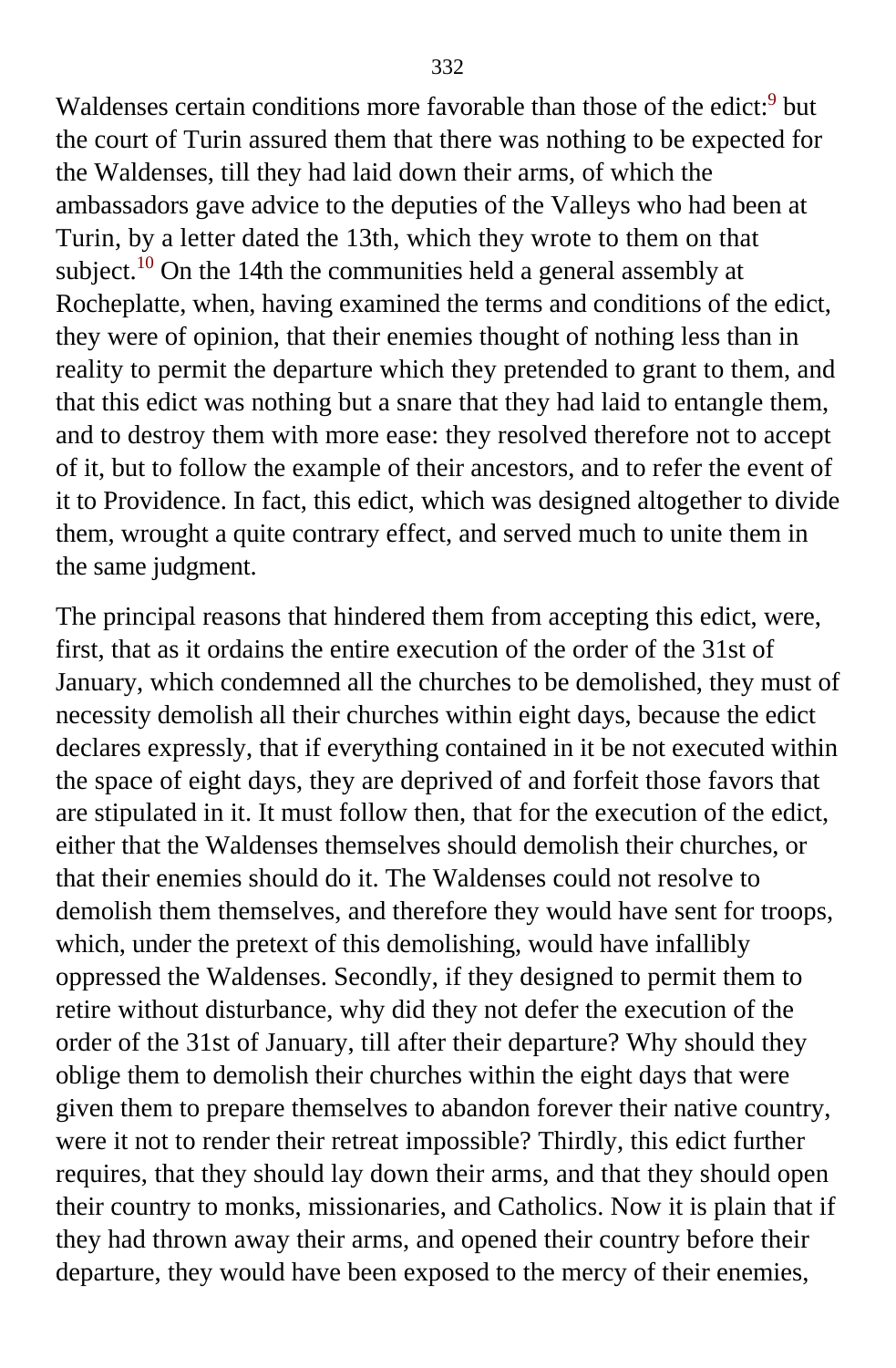and to the fury of troops who would not have failed to enter into their country, to oppose the retreat of the Waldenses, and to torment them till such time as they had changed their religion, as had been practiced elsewhere: but their fear was so much the more justifiable on this occasion, in regard that they gave them no assurance that their troops should not enter into the Valleys. Fourthly, the Waldenses were also obliged to retire in three separate brigades, and to rendezvous in those places where, the troops being encamped, they must consequently surrender themselves to the discretion of the soldiers; and deliver themselves up to be butchered. Fifthly, the permission which the same edict gives to the Waldenses to sell their goods, was altogether useless to them. For besides that the sale could not be made to Catholics, till after their departure, and by the management of commissioners, they were bound, out of the price of the said goods, to indemnify the monks, the missionaries, the ancient, the modern, and the future Catholics, for whatever damages they should pretend to, which they would have enhanced above the value of their goods. Sixthly, the edict also ordered, that besides those that should go out of the Valleys of their own accord, the prince should reserve to himself a power to banish whom he should think fit for securing the repose of those that remain, which supposes not only that the conditions of the edict were so disadvantageous, that there would be many Waldenses who would not accept them, nor depart out of their station; but also that their departure ought not to be looked upon as a favor, but as a punishment that they intended to inflict on several Waldenses; since they reserved to themselves a power to banish those who should have a mind to stay. Seventhly, the ambassadors were not named in the edict, and the Waldenses had no security for the execution of those things that were therein contained. They had good reasons then very much to mistrust these proceedings, since the sad experience that they had on several occasions how ill their enemies kept their word, especially in this juncture, when they had broken the most inviolable laws, were but too just a ground for their suspicions. Lastly, since the Duke of Savoy had declared that he was not the master of this affair, because of the engagements which he had entered into with the king of France, it was not to be presumed that the latter monarch, on whom this matter depended, would take any milder measures, in respect of the Waldenses, than those he had taken with regard to his own subjects. The Waldenses had also several other reasons grounded on the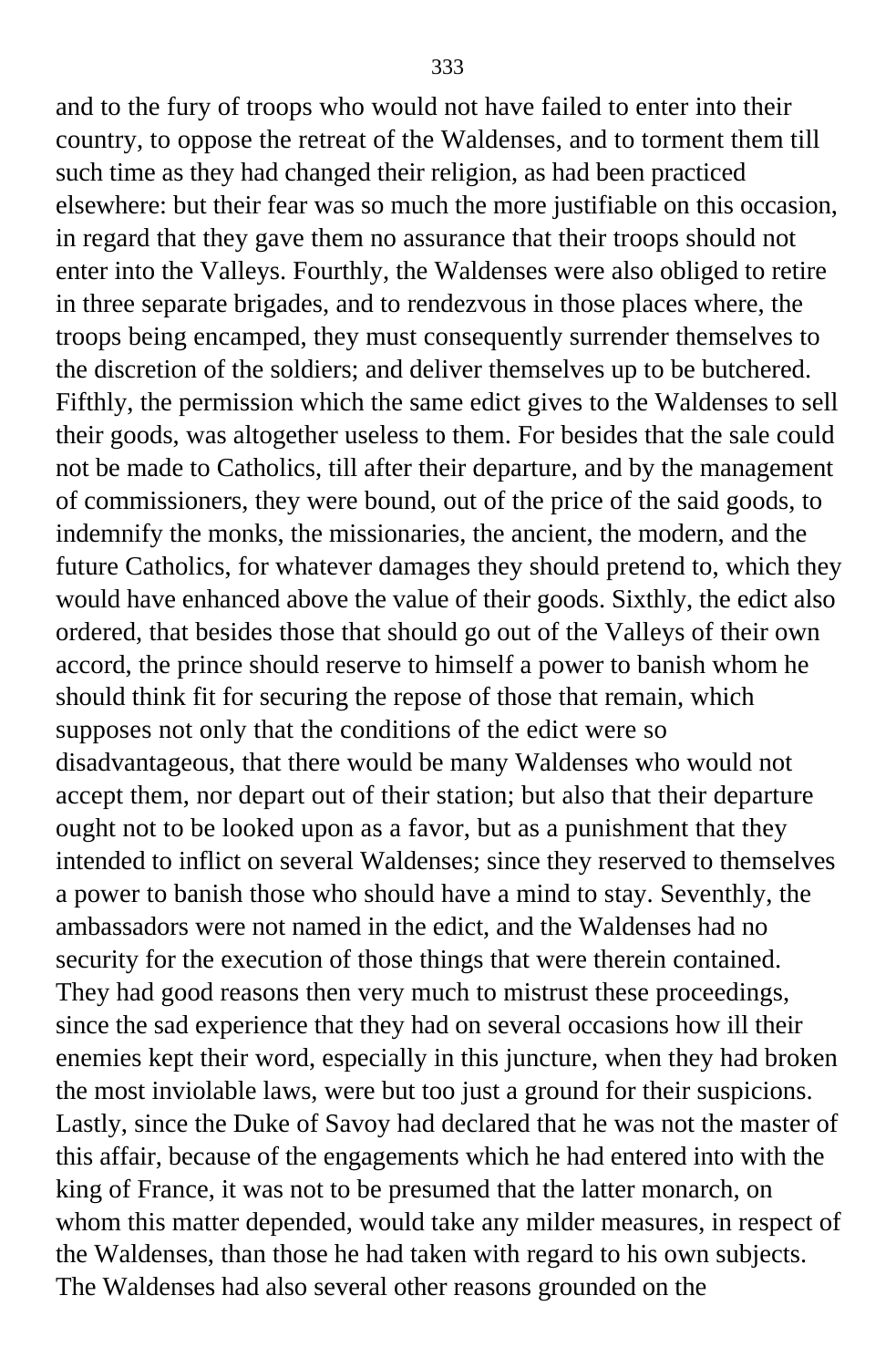impossibility of their departure in so short a time, and upon other obstacles.

The communities sent their resolution to the ambassadors, who used all the exertions imaginable to procure for the Waldenses conditions more certain, and more advantageous than those that are contained in the edict; but neither their reasons nor their solicitations produced any effect. They were always told, that as long as the Waldenses were in arms, they could not agree to anything, nor so much as promise any thing positively. On the other hand, the Waldenses being persuaded that they would not disarm them but to destroy them without trouble and without resistance, could by no means yield to it, and persisted in their resolution to defend themselves, if they came to attack them.

A circumstance transpired at this time that served much to confirm them in this resolution. Two or three days after the publication of the edict, several inhabitants of the Valleys went to the superintendent, to declare to him, that they and their families intended to quit Piedmont conformably to the edict, and to desire of him safe conducts, which he refused them under the pretense that they ought to stay till they went out with the rest. Moreover, because there were several that resisted his solicitations to change their religion, he caused them to be put in prison, where some of them languished and at last died, and others remained there above nine months viz. till the time when all the other prisoners were discharged. There needed no other proof to make it appear that their design was to destroy the Waldenses, who would not change their religion. However, the communities of the Valleys having received a letter from the ambassadors, called another assembly at Rocheplatte, the 19th of April: they persisted in their resolution not to comply with the edict, but to defend themselves. It was then ordered in that assembly, that all the ministers should preach, and administer the sacrament the following Sunday. The Valley of St. Martin entered into this deliberation with the rest, but put it not into execution. Some of that Valley changed their minds without acquainting the other Valleys of it. And the elders of the church of Villeseche wrote to the ambassadors, who were yet at Turin upon the point of their departing, a letter dated the 20th of April, wherein they declared to them, that they would execute the edict, and entreated them, for that reason to procure for them a safe conduct, and time to provide for their retreat. One of the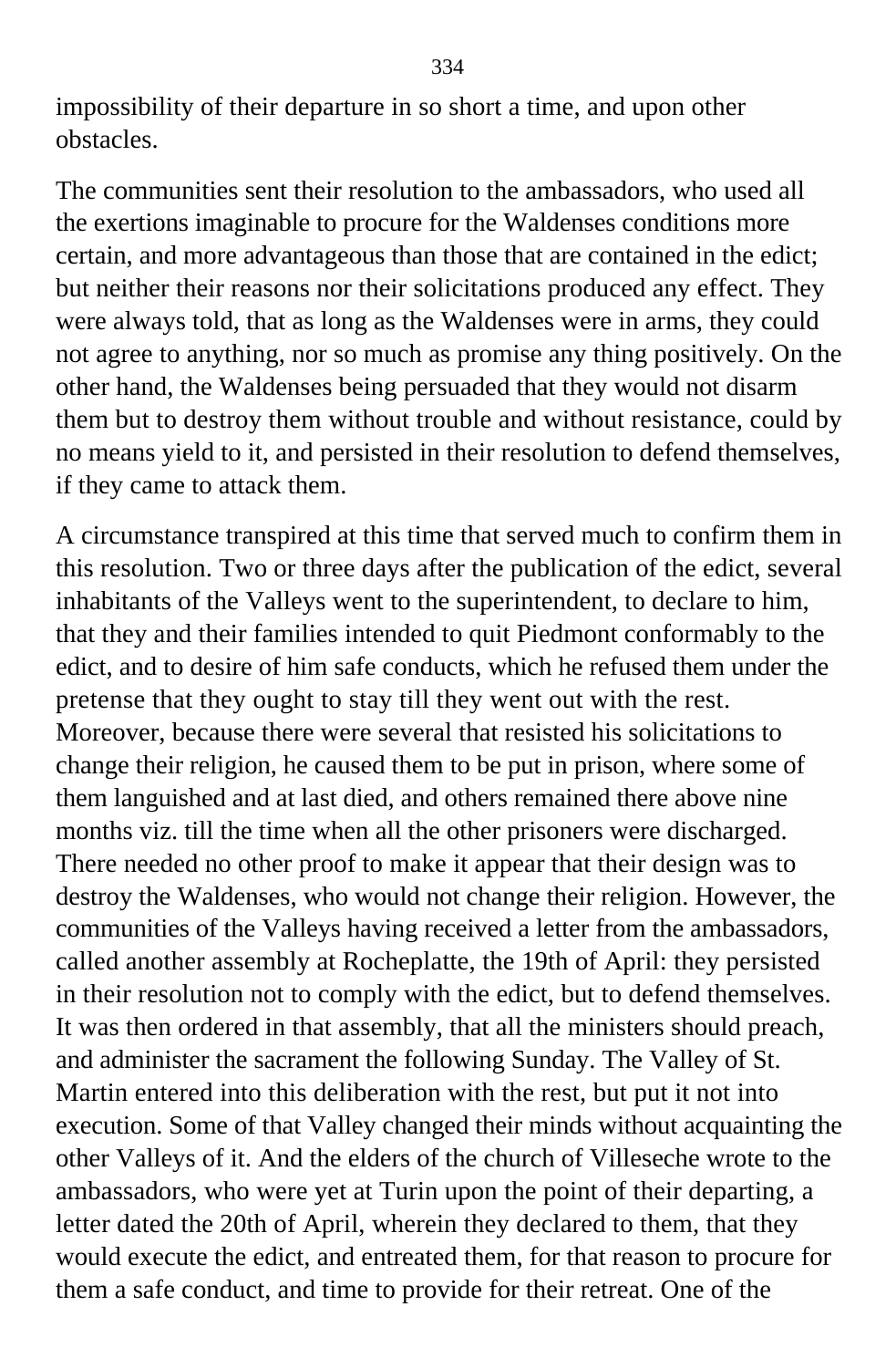ambassadors took the pains to go to the camp to demand a safe conduct; but they denied it, under pretense that they had not desired it in time. It was always too soon or too late, and the time was never convenient to grant safe conducts. In the meantime the Duke of Savoy arrived at the camp some days after the publication of the edict, hoping probably he might strike terror into the Waldenses by his presence, and force them to accept of the conditions that he had imposed on them. He had made a review of his troops, and of those of France that were encamped on the plain at the foot of the Alps; his own army was composed of his family, all the cavalry and infantry, and the militia of Mondovi, of Barjes, of Bagnols, with a great number of foreigners. And the army of France consisted of several regiments of horse and dragoons, of seven or eight battalions of foot that had passed the, mountains, and a part of the garrisons of Pignerol and Casal. The duke had also made the necessary preparations for attacking the Waldenses, as soon as the truce that was granted them should expire, having appointed his own army to storm the Valley of Lucerne and the community of Angrogne; and the army of France to attack the Valleys of St. Martin and Perouse. The Waldenses, on the other hand, had taken some pains to defend themselves. They possessed only a part of the Valley of Lucerne; for the tower that gave name to this Valley, and many other considerable places, were in the enemy's hand. The community of Angrogne, from which some call the valley by the same name, by reason of its large extent, was not wholly occupied by the Waldenses. In the Valley of Perouse they took up only certain posts in the places that depend on the state of Piedmont; for this valley is divided by the river Cluson between the King of France and the Duke of Savoy; but they were in possession of all the Valley of St. Martin, being the strongest of all by its situation. They had fortified themselves in every one of those Valleys with several entrenchments of earth and dry stones. They were about two thousand five hundred men bearing arms; they appointed captains and officers of the chiefest among themselves, for they had no foreigners, and they waited the approach of the enemy with great resolution. But as on the one hand they had neither regular troops, nor captains, nor experienced officers; and that, on the other, there were several Waldenses who had been corrupted, or that had relented during the negotiation; it is not to be wondered at if they took not all the necessary precautions that were in their power. One of the greatest faults they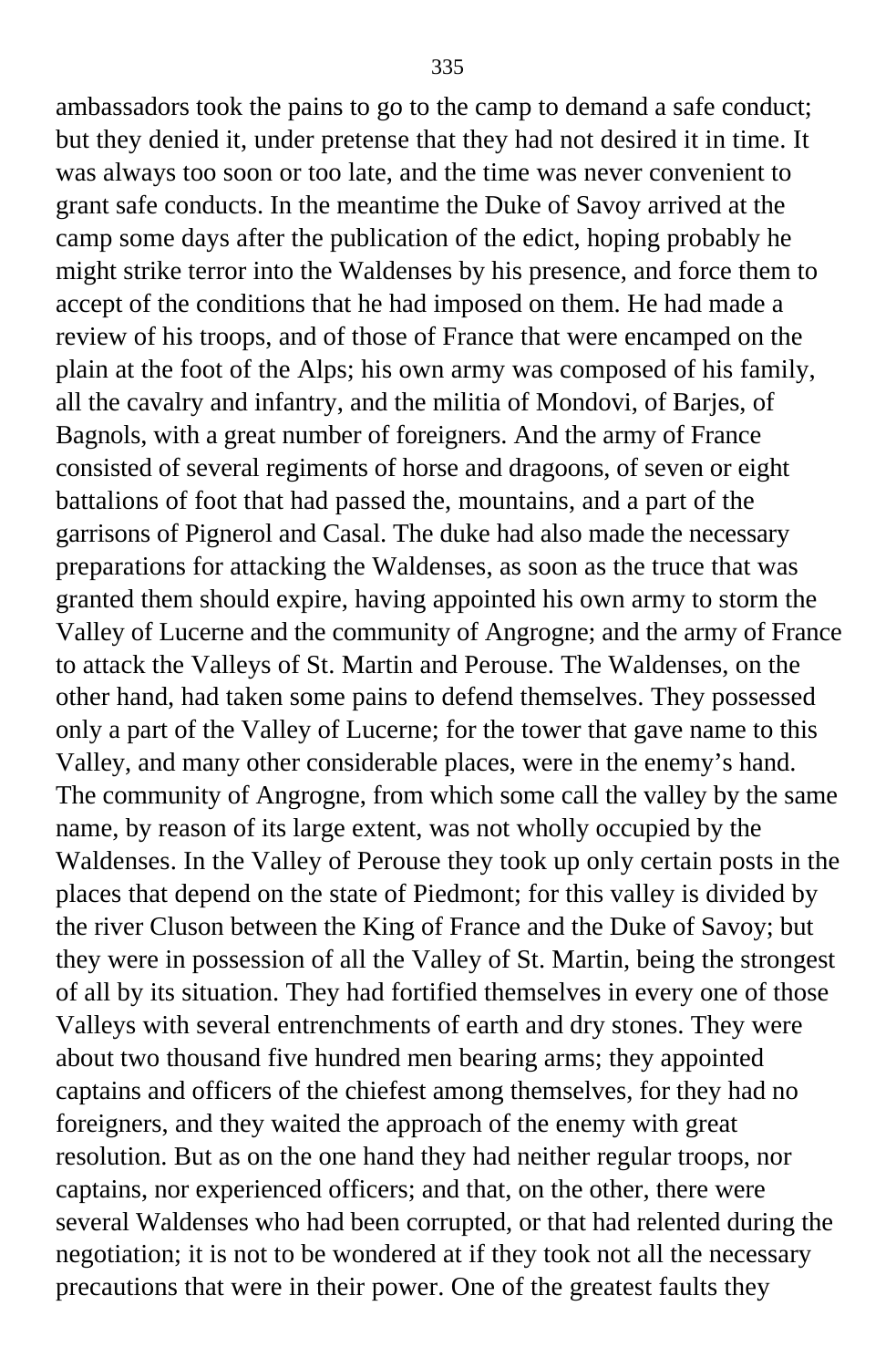committed was, their striving to maintain all their posts: for if they had abandoned the most advanced, and had retired within the entrenchments they had made in the mountains, it is not likely they would have been beaten out of them.

On the 22d of April, being the day appointed for the attack, the French army commanded by Catinat, governor of Casal, marched two hours before day, by torch-light, against the Valleys of Perouse and St. Martin, having for sometime followed the river Cluson on the king's territories. Catinat sent out a detachment of infantry, commanded by Vellevieille, lieutenantcolonel in Limosin, who having passed the river over a bridge, entered into the Valley of Perouse on the side of Piedmont. He seized on St. Germain, a village that the Waldenses had abandoned, and proceeded to attack an entrenchment that they had made hard by, in which there were two hundred men. The Waldenses quitted this post after some resistance, and took possession of another more advantageous. In the meantime a new detachment of horse and of yellow dragoons having again passed the river, came to relieve the foot who had begun the engagement. They used their utmost efforts to gain the entrenchments of the Waldenses, of which they thought easily to become masters, since they were six to one; but they found so stout a resistance, that after having lost many of their soldiers, they were forced to entrench themselves at a pistol shot distance; continual firings were kept up on both sides for more than ten hours together; but at length the Waldenses went out of their entrenchments with their swords in their hands, surprised the French, who little expected so bold an action, and drove them even into the plain on the other side of the Cluson, where opportunely they found a bridge that kept them from being drowned. There were, on this occasion, more than five hundred Frenchmen killed and wounded, and among the rest several officers of note, though the Waldenses had but two men killed and some few wounded.

While things passed thus in Perouse, the body of the king's army repassed the Cluson to the fort of Perouse on the side of France, where Catinat formed a detachment of horse commanded by Melac, who having passed the river by two bridges, fetched a compass about to gain the high grounds that separate the Valley of St. Martin from Dauphiny. The rest of the army having likewise passed the river, went to encamp with Catinat at Bolards part of the night, and the next day attacked the Valley of St.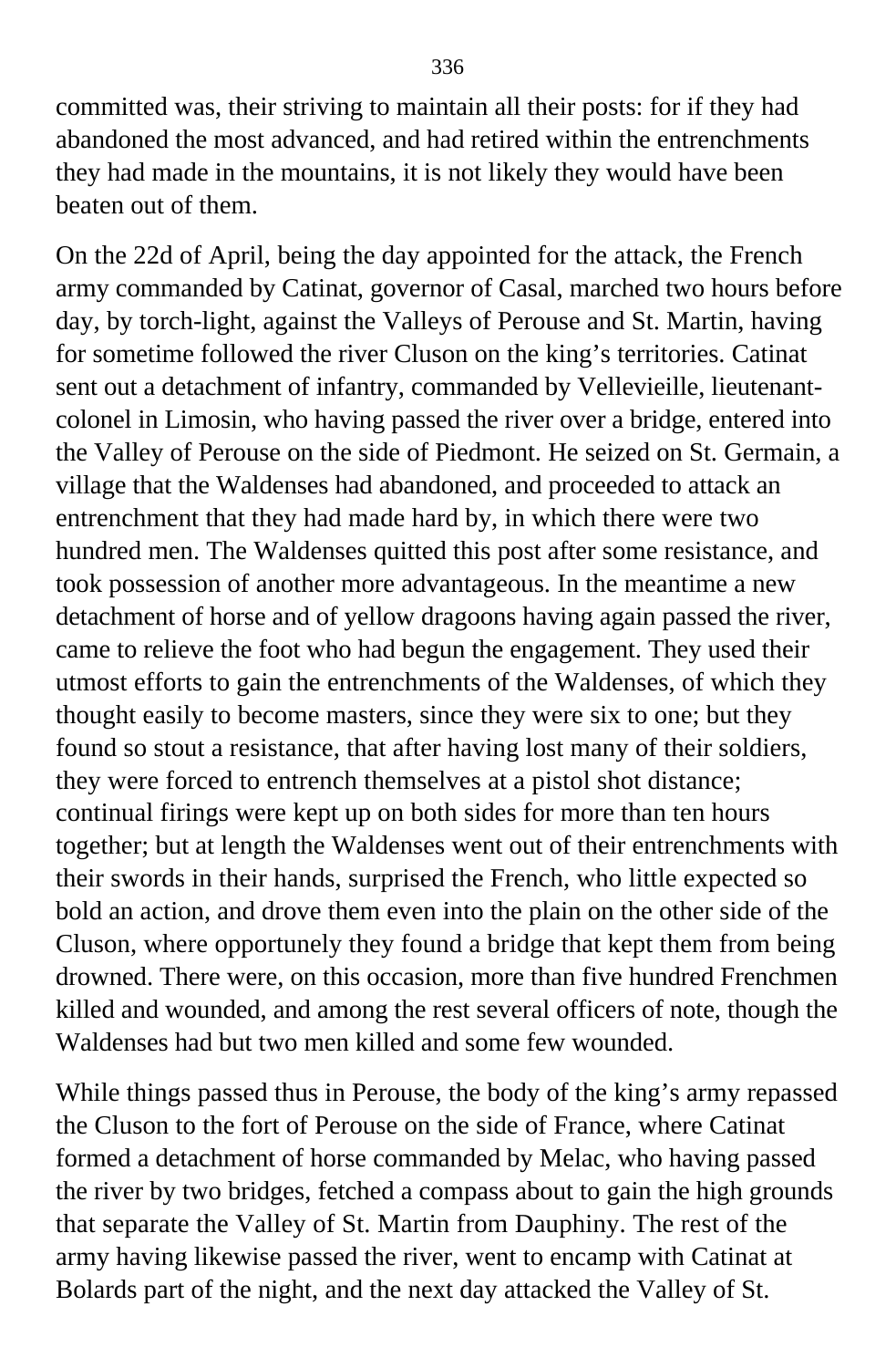Martin at a village called Rioclaret. But as those who had the command in that valley did not think that they would molest them, after they had shown their inclination to accept of the amnesty, especially as the day appointed for their departure out of that valley was not fixed; the Waldenses were not in a condition to defend themselves nor to make any resistance, but consented to lay down their arms, and implore the pity and compassion of the conqueror. But the French being enraged with what had passed before St. Germain, were not content merely to burn, ravish, and pillage, but they massacred without distinction of age or sex, with unparalleled fury all that could not escape their barbarous cruelty. Catinat having ravaged all the country of Rioclaret after a most horrid manner, left some troops in the Valley of St. Martin, traversed with the body of his army the mountains that separate this valley from that of Perouse, and encamped without any opposition, in the community of Pramol in the Valley of Perouse; the soldiers notwithstanding put to the edge of the sword all that fell into their hands, without respect to women or children, to the aged or the sick. In the meantime the detachment that Melac commanded, having encamped one night on the eminences of the Valley of St. Martin, entered through divers passages into that valley, unknown to any but the inhabitants of the country. Wherever he passed he left the marks of an unheard of cruelty, and joined the main body of the army that was encamped at Pramol. I shall not here give an account of the atrocities that were exercised on these and many other occasions: it will be sufficient to relate, in the sequel, some instances whereby one may judge of the rest.

It is necessary to interrupt the relation of the actions of the French in the Valley of Perouse, because there happened things in the Valleys of Lucerne and Angrogne that ought to be previously known.

The army of the duke of Savoy having rendezvoused at the plain of St. John the 22d of April, was, the next day, divided into several bodies, to attack different entrenchments that the Waldenses had made in the Valleys of Lucerne and Angrogne. The Waldenses not being able to resist the enemy's cannon in the posts that were too open, where the horse might also draw up, were forced, after some resistance, to abandon a part of these entrenchments, and to withdraw into a fort that was more advantageous above Angrogne, where they found themselves to be nearly five hundred men. The enemy having burnt all the houses that they found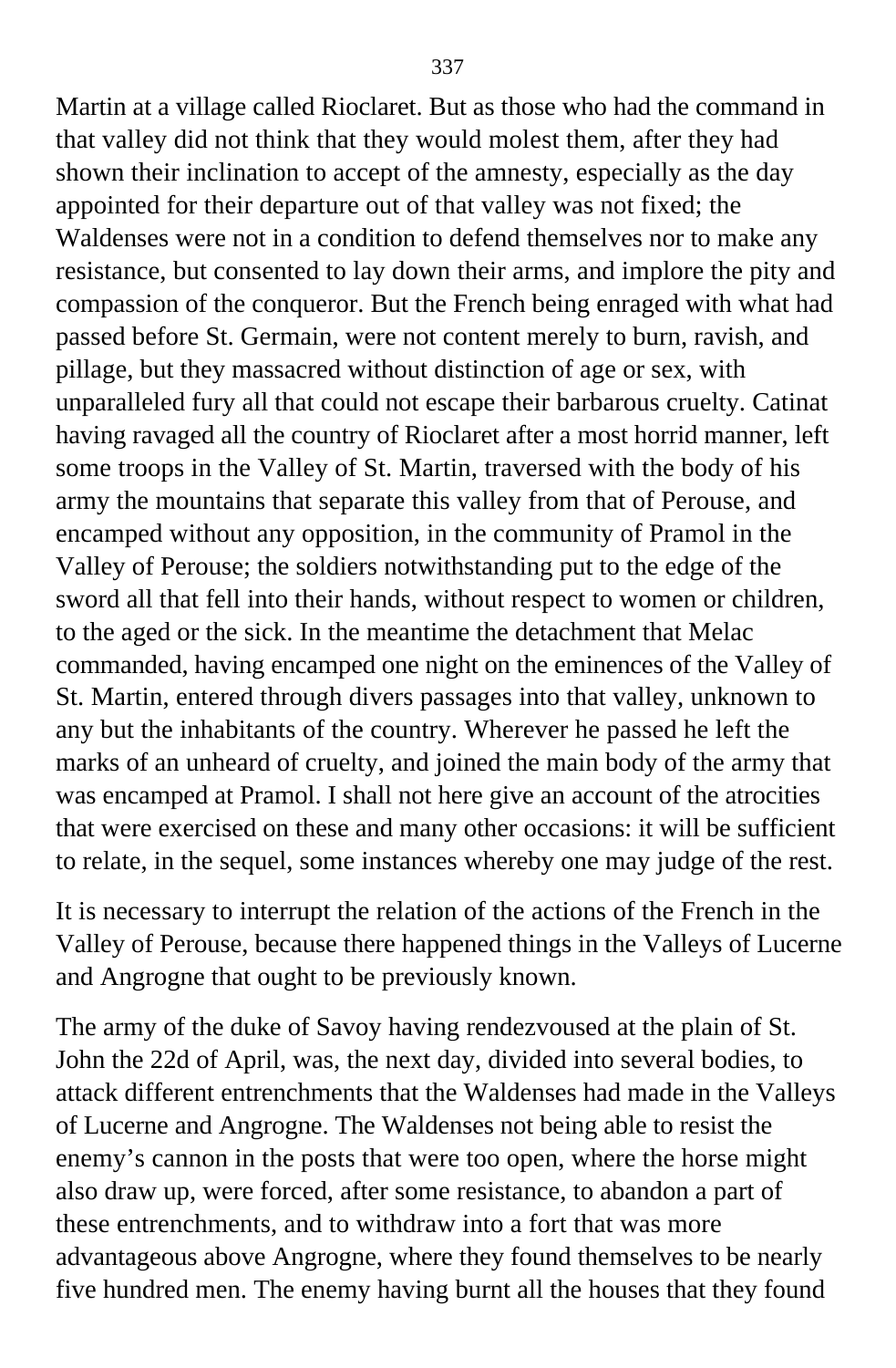in their way, came to storm this fort of the Waldenses, who received them so warmly with their muskets and stones, and defended themselves so vigorously against this great body, that they kept their post all that day without the loss of more than five men; the enemy lost above three hundred, though they were covered with an entrenchment beyond pistol shot. The Waldenses fearing that they should not be able to keep this fort any longer, by reason that the troops increased, passed into another an hundred paces beyond it, in a more convenient place, where they waited with great resolution the army that advanced to attack them; when the next day, being the 24th of April, they were informed that the Valley of St. Martin had surrendered, and that the French were coming on their rear; for from that valley there is an easy passage to those of Lucerne and Angrogne. This news obliged the Waldenses to treat with Don Gabriel of Savoy, uncle to, and general of the armies of, the Duke of Savoy, and with the rest of the general officers, who having understood the mind of his royal highness, promised positively on his part and on their own, that the Waldenses should be absolutely pardoned, and that they should be admitted to the terms of the order of the 9th of April, provided they would deliver themselves up to his clemency: but the Waldenses making some difficulty to confide in this promise, Don Gabriel, who had notice of it, sent them a note written and signed with his own hand in the name of his royal highness, to this effect, "Lay down your arms immediately, and submit yourselves to his royal highness's clemency; in so doing, assure yourselves that he will pardon you, and that your persons and those of your wives and children shall not be touched." An assurance of this nature might give full satisfaction to the Waldenses for the security of their lives and liberties. For, besides that this promise was made in the name and on the part of the duke; on the other hand, though it had been made only by Don Gabriel and the general officers, it ought not to be less inviolable. The Waldenses, therefore, laid down their arms, relying on his promise, and the greatest part of them went and surrendered themselves to their enemies believing that they should be quickly released. But all those that yielded themselves into their hands, were made prisoners, and carried to the city of Lucerne, under pretense of leading them to his royal highness to make their submissions, Their enemies also seized all the posts that the Waldenses possessed in the community of Angrogne; they were not content to plunder, to pillage, and to burn the houses of these poor people, but they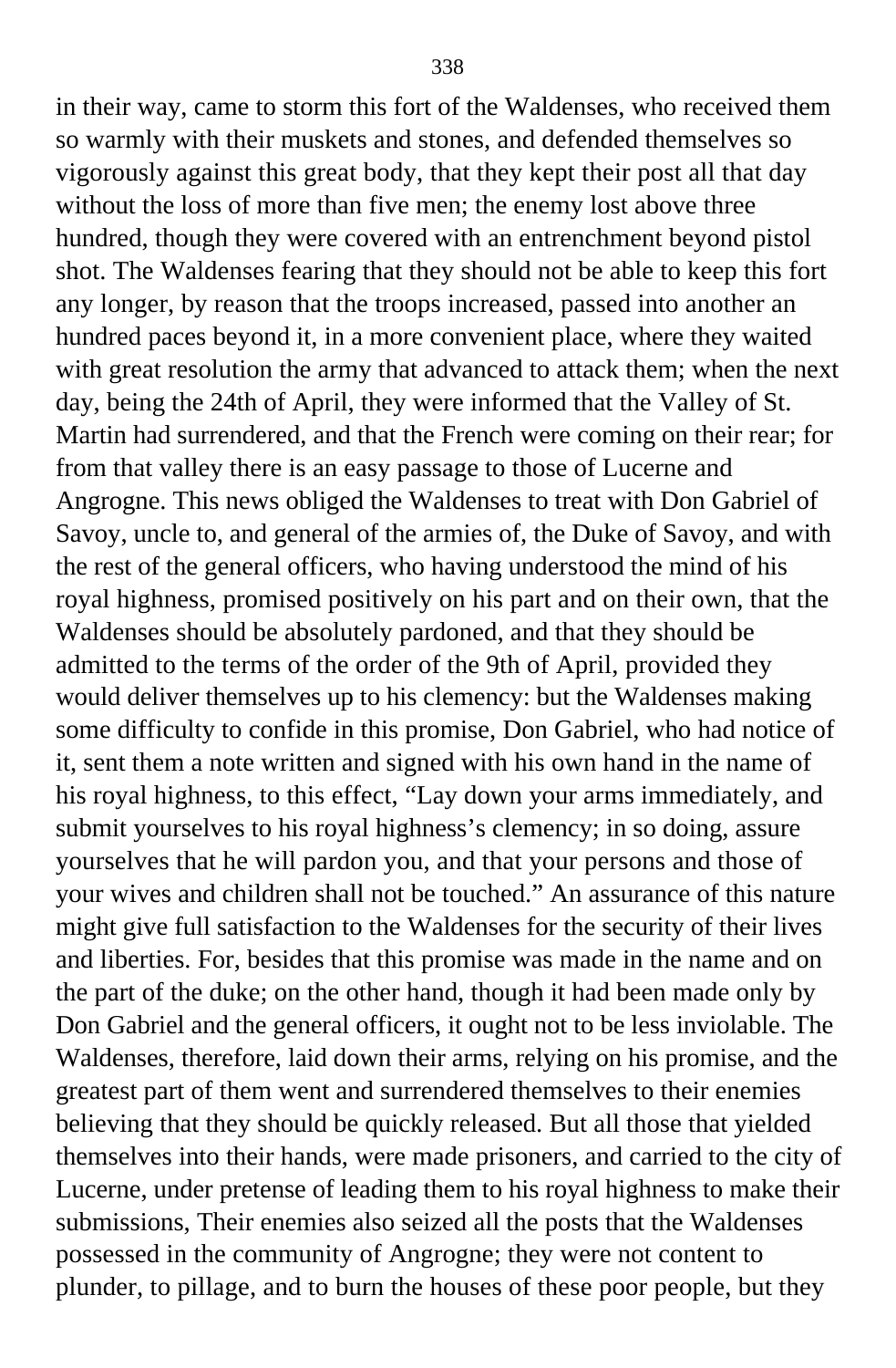also caused a great number of the Waldenses of every age and sex to be put to the sword; they ravished abundance of women and virgins, and, in fine, committed actions so barbarous and brutal, that they are enough to strike horror into the minds of all that have any shame or sense of humanity left. There were, nevertheless, many Waldenses, who after this compromise dispersed themselves up and down, not being willing to deliver themselves into the hands of their enemies, till they had heard what became of the first that did so. But seeing, on the one hand, that the army exercised all manner of outrage wherever it came, and, on the other, that all those that had surrendered themselves were detained, they hid themselves in the woods, and sent a petition to Don Gabriel, to entreat the release of their brethren whom they kept in hold contrary to their word and to cause a cessation of hostilities which the armies executed after so barbarous a manner. Don Gabriel returned no answer to this request; but certain officers replied, that they carried the Waldenses to Lucerne, for no other cause but to ask forgiveness of his royal highness, and that afterwards they should be released. In the meantime Don Gabriel caused the highest places of the Valley of Angrogne to be gained by part of his army, who finding no more opposition, came as far as the tower, being the most considerable fort of the Waldenses, in which they had the greatest part of their cattle. The Marquis de Parella, who commanded. this body of the army, gave the Waldenses to understand, that a peace being concluded by the capitulation of Angrogne, he offered to them the enjoyment of the fruits of the said peace. He assured them to this effect, on the word and honor of a gentleman, that if they would deliver themselves into his hands, their persons, and those of their wives and children, should be preserved harmless; that they might carry away with them whatever they chose, without fear of having any thing taken away from them; that they had nothing to do but to come to Lucerne to make their submissions to his royal highness; and that, upon this condition, those that were willing to turn Catholics, might return with all safety to their houses and goods, and those that would go out of the estates of Piedmont, should have liberty to depart conformably to the order of the 9th of April. The Waldenses that were in the field and in the tower surrendered themselves upon the credit of these promises, but they were no better performed than the other: for their enemies were no sooner entered within the bounds of the tower, than not only all that belonged to the Waldenses was given up to the plunder of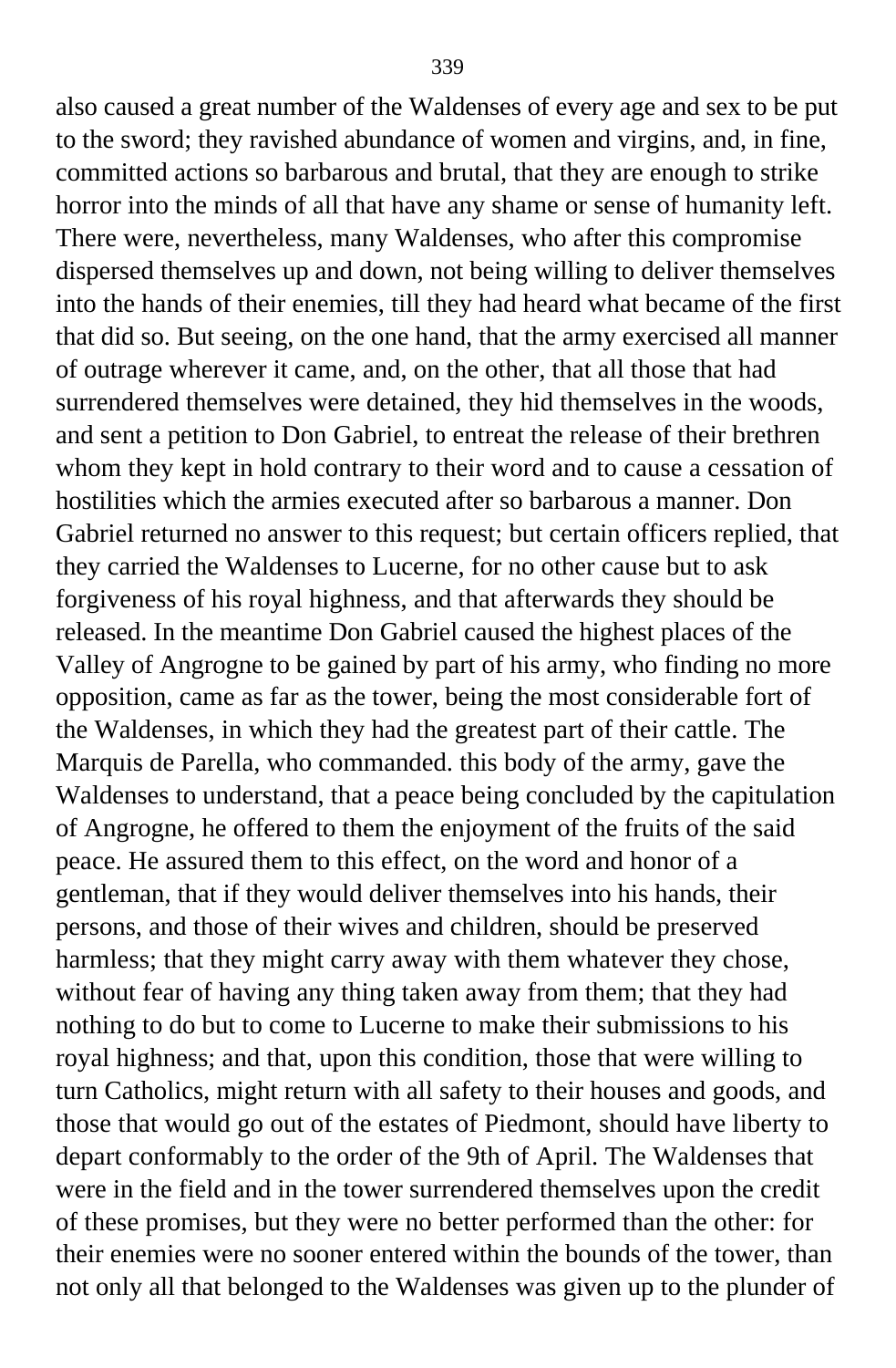the soldiers and of the banditti of Mondovi, their mortal enemies, who enriched themselves with their spoils; but those poor people, the greatest part of whom consisted of old men, sick persons, and of women and children, were made prisoners, with some ministers who were among them, and all hurried along so violently, that those who, through age or infirmity, could not march as fast as the soldiers would have them, had their throats cut, or were flung headlong down precipices.

In the Valley of Perouse, the French committed almost the same outrages that the duke's troops had done at Angrogne and at the tower in the Valley of Lucerne. They were encamped in a quarter of the community of Pramol, called La Rua, distant about half an hour's march from another quarter, called Peumian, where a party of the communities of Pramol, St. Germain, Perustin, and Rocheplatte were retreated, to the number of fifteen hundred persons, men, women, and children. The French might easily make a descent from their quarters to St. Germain, and carry away the two hundred Waldenses who had so valiantly defended themselves before, and were retreated within their entrenchments: but they being informed of the loss of the Valley of St. Martin, and of the enemy's march, quitted this entrenchment, fearing lest they should be surprised in it, and went into Peumian with their brethren. Here they were consulting how they might defend themselves against the French who prepared to attack them, when certain inhabitants of the Valleys, who had revolted to the enemy, came and assured them that the Valleys of Angrogne and Lucerne had already submitted to their prince's discretion, who had pardoned them, and referred them to the terms of the order of the 9th of April. They told them also, that he only wanted them to put an end to a war, the weight whereof they were not able to sustain alone, and to procure for themselves an advantageous peace. This news having in part broke the measures of the Waldenses, they sent deputies and a drummer to treat with the general of the French army, who desired nothing more than a proposition of peace. He told them that his royal highness's intention was to pardon them, and promised them positively on the part of the prince and on his own behalf, the lives and liberties of the Waldenses, with a permission to return with all security to their houses and goods, provided they would readily lay down their arms: and whereas the deputies represented to him that they feared lest the French, being exasperated with what had passed at St.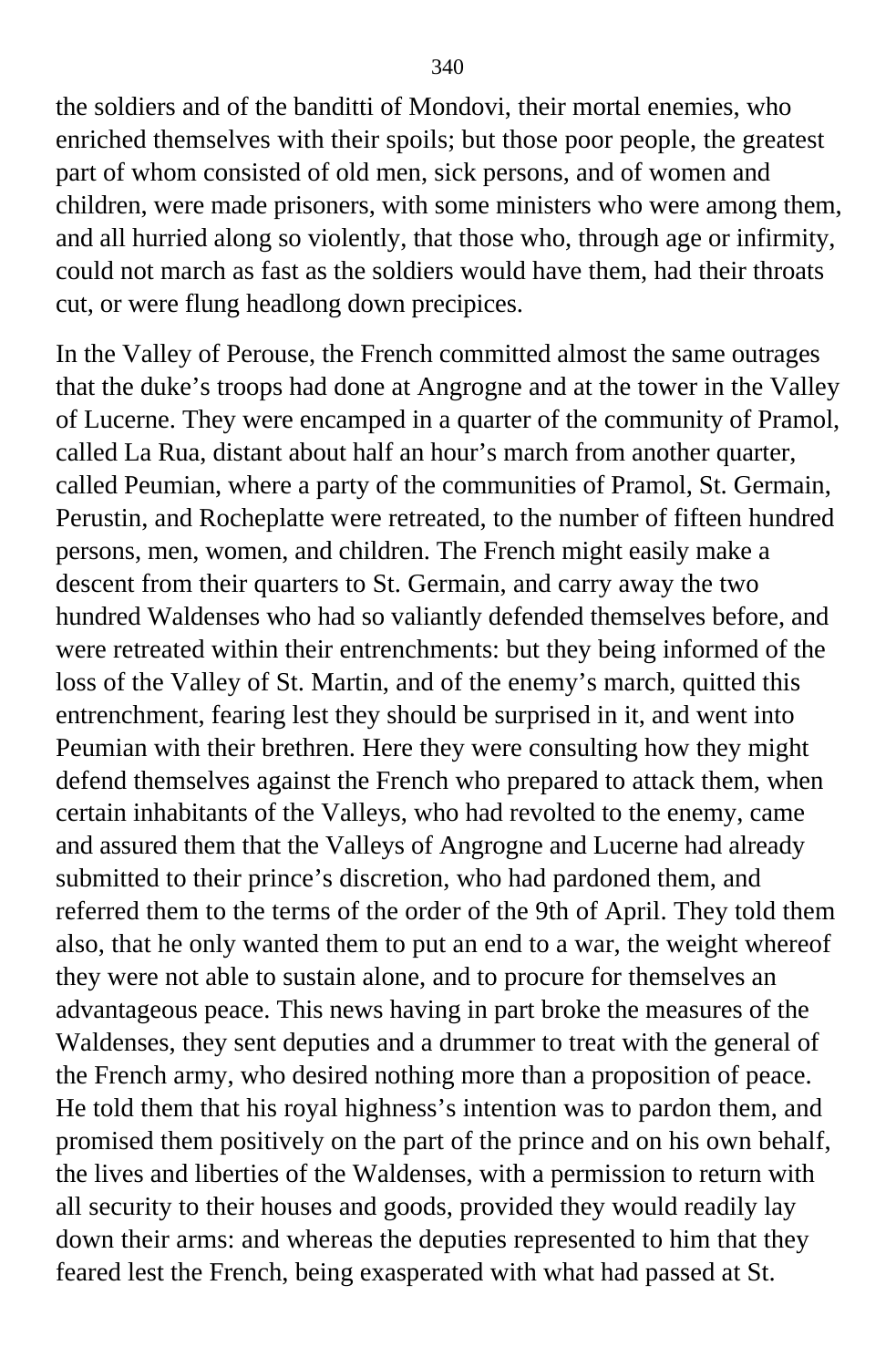Germain, should revenge themselves on the Waldenses when they were disarmed; he made great protestations to them, and confirmed them with oaths, that although the whole army should pass by their houses, yet they should not kill so much as a chicken. This proposition being made, Catinat detained with him one of the deputies, and sent back the others to give notice to the Waldenses, and to oblige all them that were dispersed to meet together the next day, being the 25th of April, at Peumian, to the end that every one might return to his house after they were informed of the peace.

While the Waldenses were gathering together their scattered families at Peumian, Catinat gave an account of this capitulation to Don Gabriel, who sent a courier to him in the evening, and he passing through Peumian assured the Waldenses that he brought peace; and the next day, on his return, told them that the peace was concluded. They were so well persuaded of it, that they had laid down their arms the day before, observing the conditions of the treaty, and confiding wholly in Catinat's promises. In these circumstances they were expecting the news at Peumian, when there arrived one of the king's officers from the garrison of the fort of Perouse, with several dragoons with him. This officer, who was very well known to the Waldenses, repeated to them the assurances of peace, and caused the men to be put in one quarter, and the women and children in another. The French troops being arrived at the same time, told the men that they had orders to lead them to their own houses, and caused them to march four by four. These poor people being forced to leave their wives and their daughters exposed to the discretion of the soldiers, were conducted, not to their houses, as they had been told, but to Don Gabriel, who was encamped on the mountain of Vachiere, and he gave orders for them to be conveyed to Lucerne as prisoners of war! In the meantime the females were subjected to all the abominable treatment that the rage and lust of brutish soldiers could invent. Not satisfied with plundering them of their property, these barbarians violated the persons of both married women and maidens, in a manner that modesty forbids our relating; and several were put to death merely for resisting in defense of their honor. Mons. Catinat was not present when these atrocities were perpetrated at Peumian. He left the management of this affair to certain of his officers, no doubt that he might be out of the way of hearing the complaints which the Waldenses would have made to him, and not choosing to be a spectator of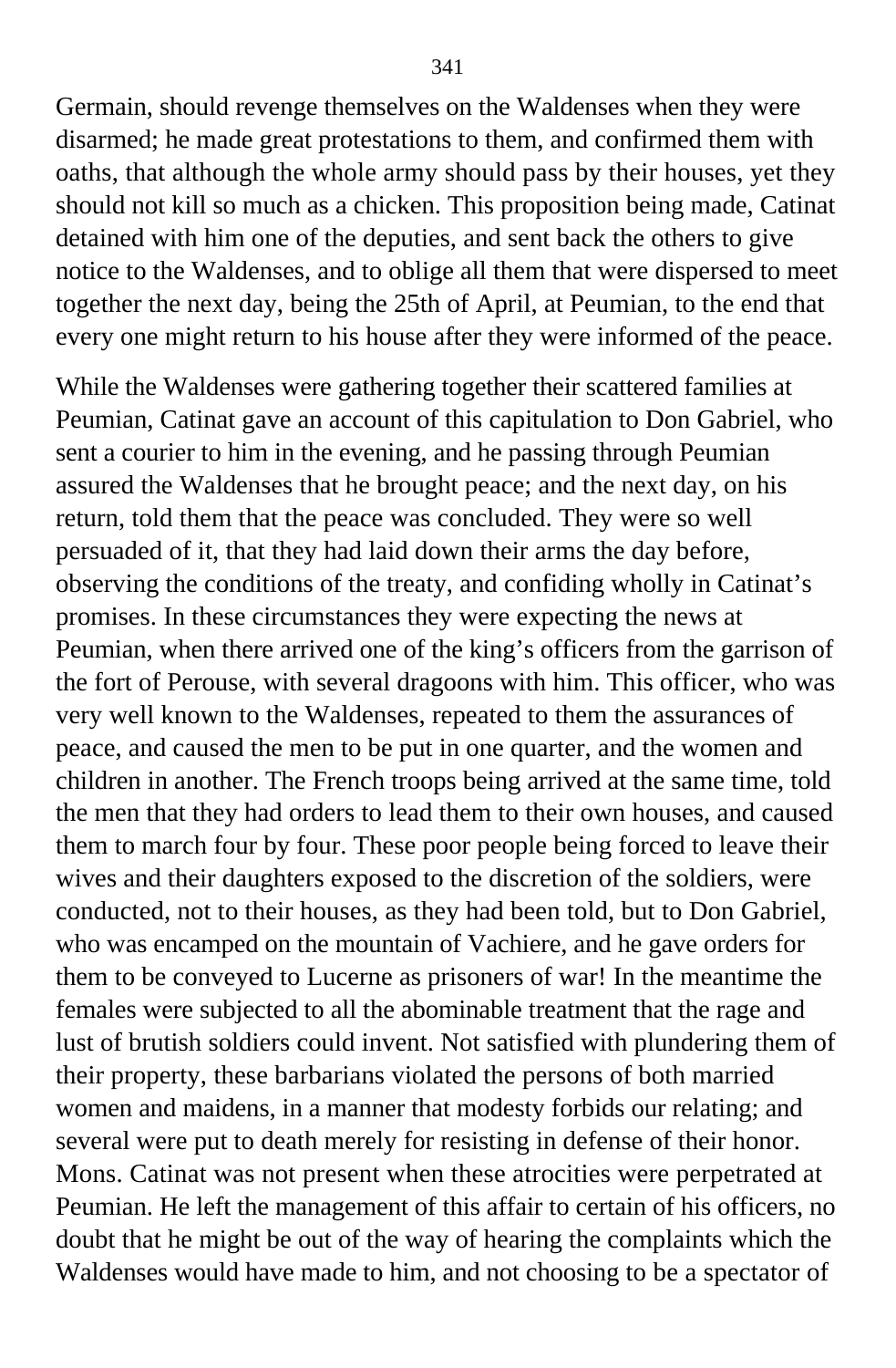these barbarous proceedings. It is certain, however, that besides those that were put to death, and others that escaped by flying to the woods and mountains, from the persecution of these monsters, numbers were dragged to prison after a most inhuman manner.

The Valley of Perouse being now reduced like the rest by the capitulation of Peumian, a detachment of the French army quitted it and proceeded to join Don Gabriel at laVachiere. And now, having completed their work, the conquered Waldenses were collected from all parts of Piedmont, and lodged in the different prisons or castles under pretense of leading them to his royal highness to ask his pardon and obtain their liberation. But this furnished their unfeeling adversaries with a fresh opportunity of displaying their inhumanity. The utmost precaution was taken to separate the different branches of the same family! The husband was carefully parted from his wife, and the parent from his child — thus depriving them of those means of succor and consolation which the ties of consanguinity naturally inspire. By this piece of refined cruelty they no doubt hoped to find the victims of their perfidy and malice the less able to withstand temptation, or endure the evils they had in store for them. Those that could ill bear the wretchedness of a close confinement, were to be consumed with the corroding anxiety and regret which must result from being separated from their dearest earthly connections. There were, indeed, a great number of children, whom they did not send to prison, but dispersed them throughout Piedmont in private houses: but this was a piece of Jesuitical craftiness, for they hoped by that means to get them the more readily instructed in the principles of the Catholic religion.

But I must not prosecute this melancholy narrative more in detail, though what has now been laid before the reader can only be considered as a sample of the harvest. Dreadful as were the proceedings which took place in the massacre in 1655, as detailed in a former section of this work, they do not appear by any means to have surpassed in enormity the cruelties inflicted upon the Waldenses in  $1686<sup>11</sup>$  $1686<sup>11</sup>$  $1686<sup>11</sup>$  Those who deny the existence of the devil and his agency in prompting the human race to destroy one another, if they would account for the infernal cruelties that are related to have been now inflicted by the Catholics on the poor Waldenses, simply on the principle of human depravity, must necessarily entertain a much worse opinion of human nature than the writer of these pages has yet been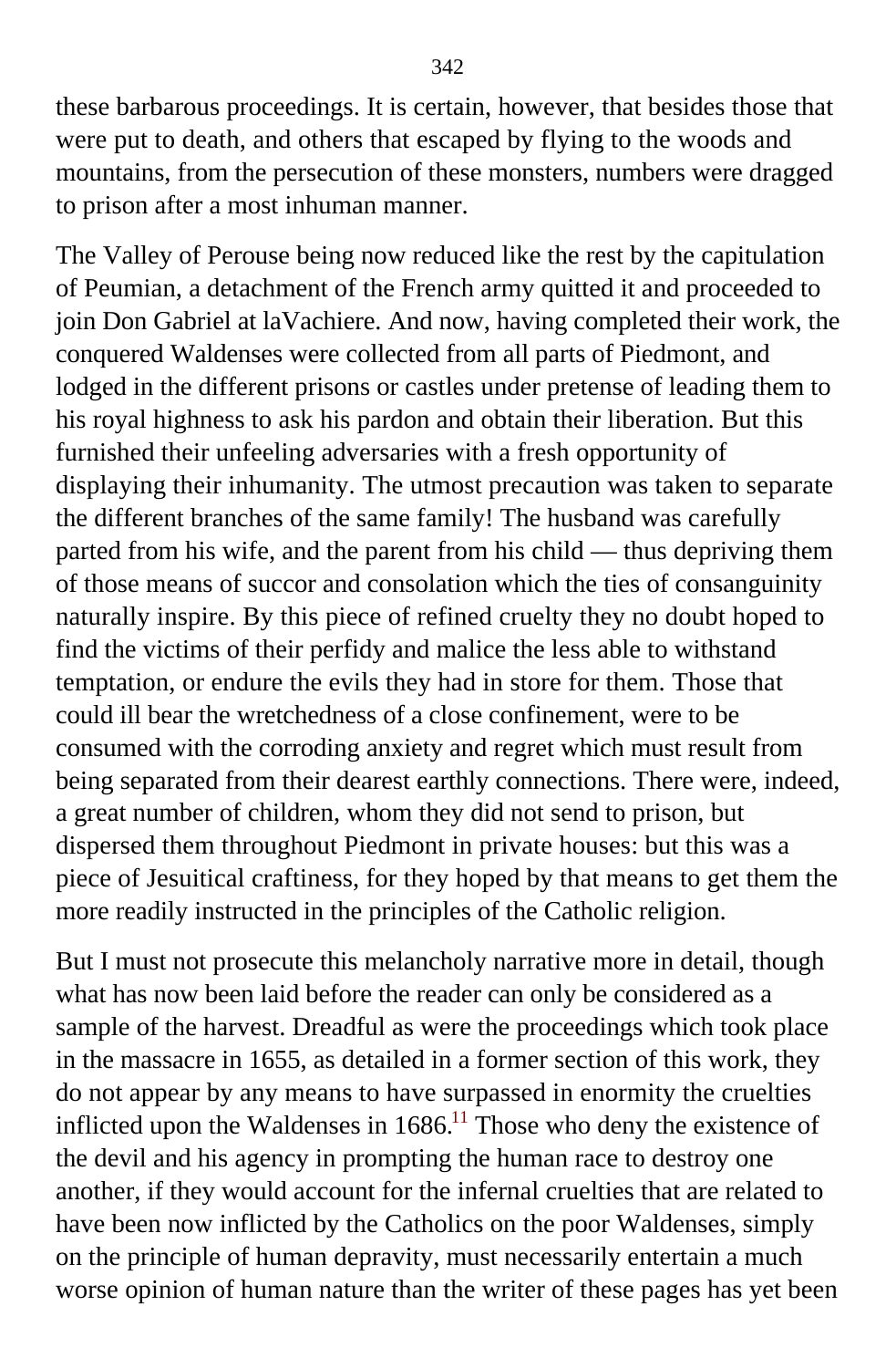able to bring himself to adopt. He can, indeed, admit much that militates against the dignity of human nature *in its lapsed state;* but he can only account for the monstrous cruelties that were perpetrated on a class of his fellow-creatures, the most harmless and inoffensive that ever inhabited the earth, on the principle of the active agency of "the prince of the power of the air, the spirit that worketh in the children of disobedience" — he who was "a murderer from the beginning" — that old serpent, which is the devil and Satan" — the grand adversary of God and man. The present was *his* hour and the power of darkness; but to return from this digression.

The armies of France and Savoy, having inhumanely butchered a multitude of the Waldenses, committed more than twelve thousand of them to prison, and dispersed two thousand of their children among the Catholics; concluding that their work was accomplished, they caused all their property to be confiscated. And thus were the Valleys of Piedmont depopulated of their ancient inhabitants, and the light of the glorious gospel extinguished in a country where, for many preceding centuries, it had shone with resplendent luster.

In the month of September, 1686, the Swiss Cantons convened a general assembly at Aran, to deliberate on the condition of those who were either imprisoned or in a state of exile in Piedmont; and they came to the resolution of sending deputies to demand from the duke the release of all that were confined, and the privilege of quitting the country. The latter, probably by this time, glutted with human carnage, signed a treaty, in consequence of which the prisons were set open, and leave given to such as had survived, to depart peaceably through that part of Savoy which borders upon Berne and the territory of Geneva. But a bare recital of the miseries which the prisoners had suffered during their confinement, is sufficient to sicken the heart. More than ten thousand persons were distributed among fourteen prisons or castles in Piedmont. They were fed for months upon bread and water — the former, in which were often found lime, glass, and filth of various kinds, was so bad as scarcely to deserve the name; while the latter, in many instances brought from stagnant pools, was scarcely fit for the use of cattle. Their lodging was upon bricks or filthy straw. The prisons were so thronged that, during the heat of the summer months, they became intolerable, and deaths were dally taking place. Want of cleanliness necessarily engendered diseases among them — they became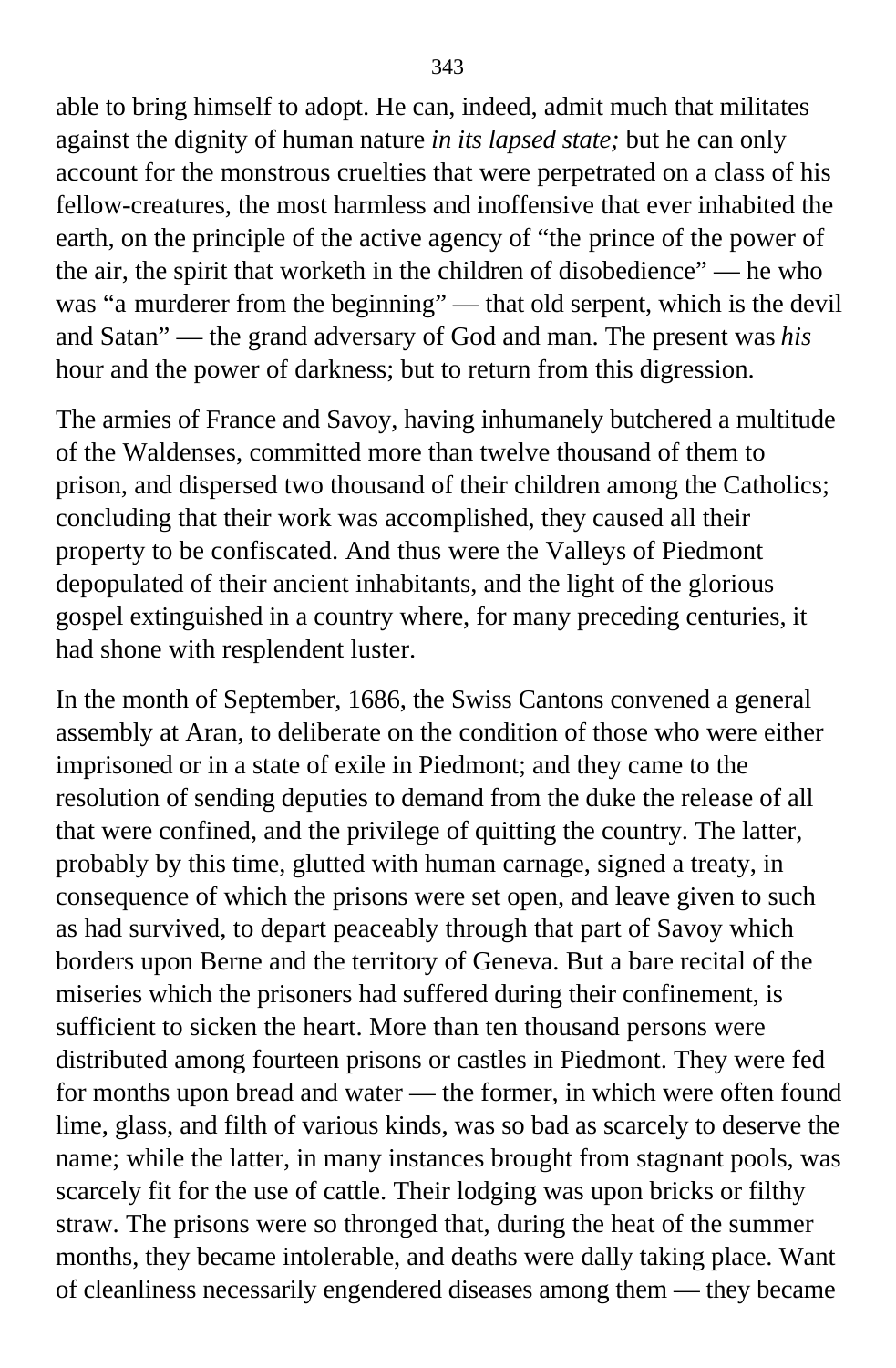annoyed with vermin, which prevented their sleep either by night or day. Many women in child-bearing were lost for want of the care and comforts necessary to such a situation, and their infants shared the same fate.

Such was the state of these afflicted and persecuted creatures, when the Duke of Savoy's proclamation was issued for releasing them. It was now the month of October; the ground was covered with snow and ice; the victims of cruelty were almost universally emaciated through poverty and disease, and very unfit for the projected journey. The proclamation was made at the castle of Mondovi, for example: and at five o'clock *the same evening* they were to begin a march of four or five leagues! Before the morning more than a hundred and fifty of them sunk under the burden of their maladies and fatigues, and died. The same thing happened to the prisoners at Fossan. A company of them halted one night at the foot of Mount Cenis; when they were about to march the next morning, they pointed the officer who conducted them to a terrible tempest upon the top of the mountain, beseeching him to allow them to stay till it had passed away. The inhuman officer, deaf to the voice of pity, insisted on their marching; the consequence of which was, that eighty-six of their number died, and were buried in that horrible tempest of snow. Some merchants that afterwards crossed the mountains, saw the bodies of these miserable people extended on the snow, the mothers clasping their children in their arms!

It is but an act of justice, however, to add that, in some few instances, the officers who conducted the different troops of Waldenses out of the country, treated them with more humanity. Their own historians admit the fact, and it ought to be recorded, that some took a particular care of them: and certainly the picture that is drawn of their deplorable condition, is such as was well calculated to melt the most unfeeling heart to tenderness. The greater part of them were almost naked and without shoes; and they all bore such striking marks of suffering and wretchedness that the very sight of them was enough to pierce the heart. Those who survived the journey, arrived at Geneva about the middle of December, but in such an exhausted state, that several expired between the two gates of the city, "finding the end of their lives in the beginning of their liberty." Others were so benumbed with cold that they had not power to speak; many staggered from faintness and disease, while others having lost the use of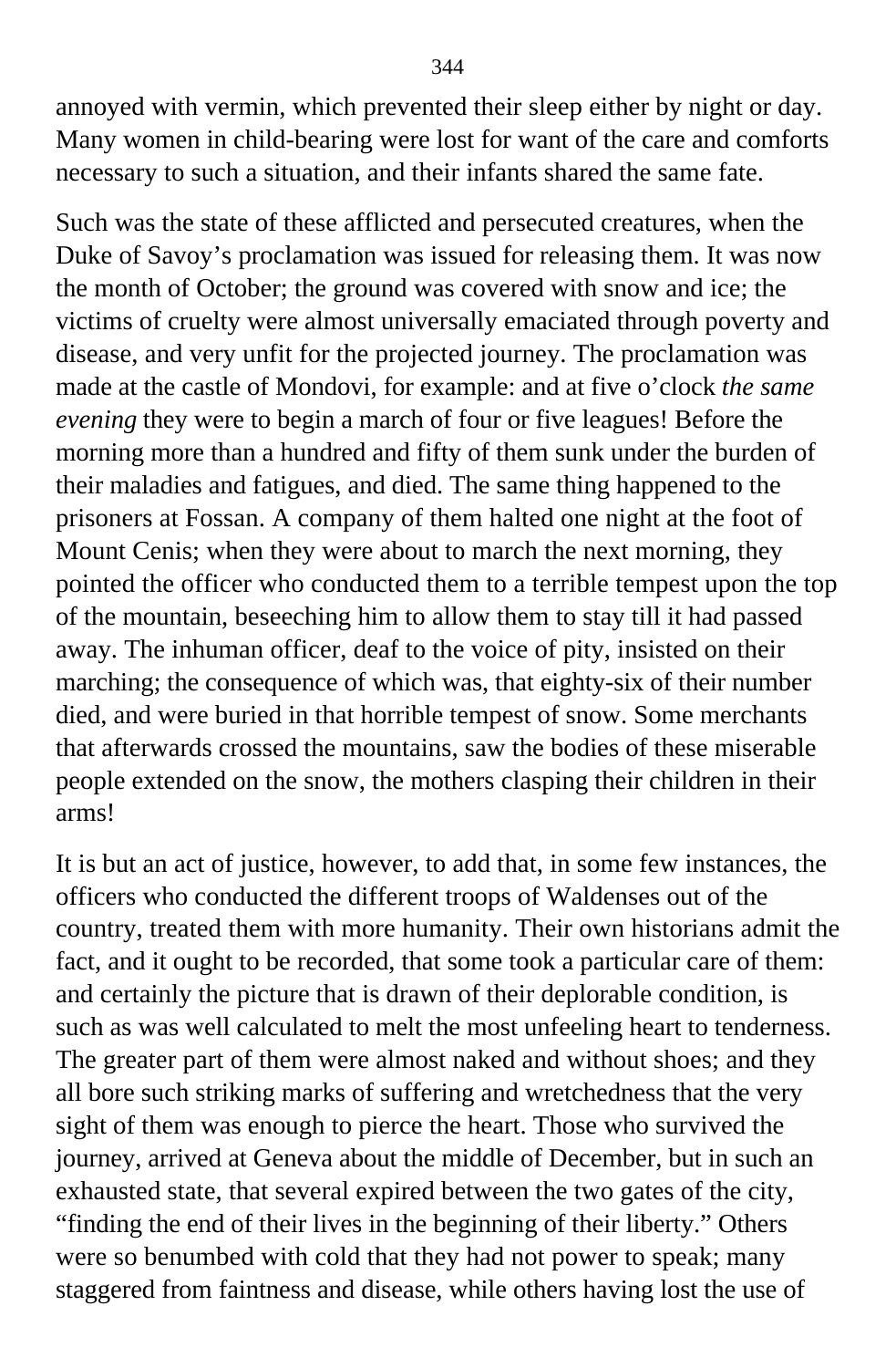their limbs were unable to lift up their hands to receive the assistance that was tendered them.

At Geneva they experienced that kind and hospitable reception which was due to them as their fellow-creatures, and more especially as their persecuted Christian brethren. They clothed the naked, fed the hungry, succored the afflicted, and healed the sick. But what pen can describe the affecting scene which now took place, while they halted at Geneva for rest and refreshment, before they proceeded forward into Switzerland! Those who arrived first, naturally went out to meet those that came after, anxiously inquiring for their relations and friends, of whom they had heard nothing since the fatal catastrophe in the Valleys of Piedmont. The father inquired after his child, and the child after its parent — the husband sought his wife, and the latter her partner in life. Every one endeavored to gain some intelligence of his friend or neighbor; but as three-fourths of them had died in prison or on the road, it exhibited a melancholy spectacle to see so many dissolved in tears at the distressing accounts they received. Their principal earthly comfort now arose from the hospitable kindness of the people of Geneva, who flocked around them and evinced such solicitude to conduct them to their own homes, that the magistrates of the city were obliged, in order to prevent confusion and disorder, to issue an injunction, prohibiting any from going out of the city. There was a noble emulation who should entertain the most sick, or those that were most afflicted. They received them not merely as strangers in distress, but as Christian brethren, who brought peace and spiritual blessings into their families. All that needed clothing, were either supplied by those that lodged them, or by the Italian Bank, the directors of which, from first to last, evinced all the marks of tender compassion, and of disinterested kindness.

But it was not only at Geneva that the Waldenses met with this kind and hospitable treatment. The Cantons of Switzerland opened to them their country, and not their country only, but their hearts and affections also. The conduct of the Swiss, indeed, was so noble and disinterested throughout the whole of this distressing period, that it would be unjust to their memory to pass it over with a slight mention.<sup>[12](#page-416-0)</sup> Perhaps the best way of evincing my own impartiality will be to lay before the reader the testimony of Dr. Barnet, who in his Letters from Italy, written, as it were, at the very moment, and from the very scene of action, thus proceeds: —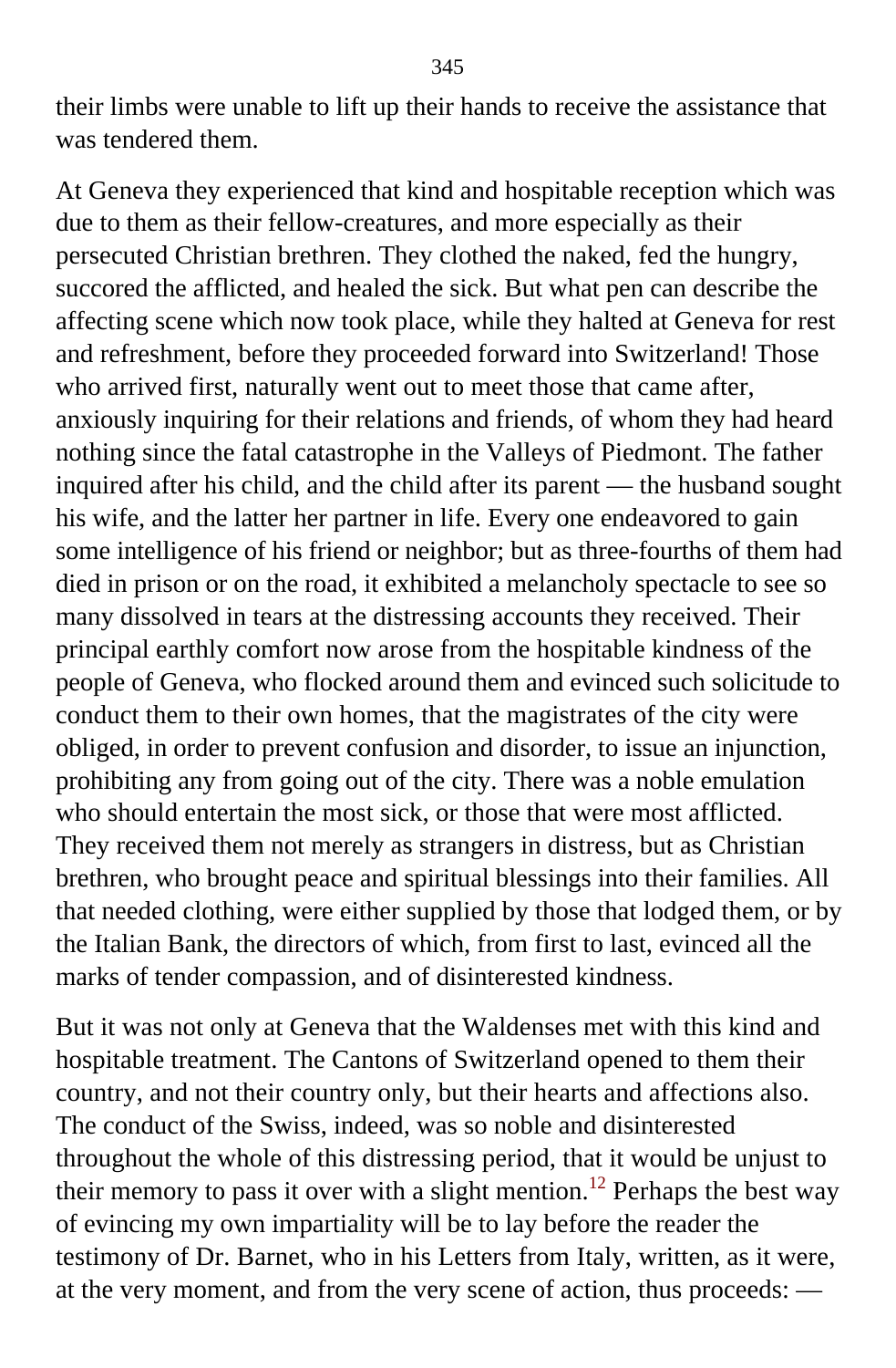"There is one thing for which the Swiss, and those of the Canton of Berne in particular, cannot be sufficiently commended. Ever since the persecution commenced in France (alluding to the revocation of the edict of Nantz) they have opened a sanctuary to such as retired thither in so generous and Christian a manner, that it merits all the honorable remembrance that can be made of it. The ministers and others that had been condemned, not only found here a kind reception, but all the support that could be expected, and, indeed, much more than could reasonably have been expected. They assigned to the French ministers a salary of five crowns *per month,* if single, and increased it to such as have wives and families, so that some have been allowed more than ten crowns a month. — And in this last total and deplorable dispersion of the churches, the whole country has been animated with such a spirit of love and compassion, that every man's house and purse has been opened to the refugees, who have passed thither in such numbers that sometimes there have been more than two thousand in Lausanne alone, and of these there were, at one time, nearly two hundred ministers; and they all met with a kindness and frankness of heart that looked more like the primitive age revived, than the degenerate age in which we live."<sup>[13](#page-417-0)</sup>

Here, however, I think I may pause and draw this narrative towards a conclusion, which I shall do by offering a few obvious reflections on the whole of this interesting history. And the first thing that suggests itself is, that, however we may be inclined to blame the conduct of the Duke of Savoy, that of Louis XIV who compelled him to these sanguinary proceedings, is entitled to our chief condemnation. Referring to this final extirpation of the Waldenses from Piedmont, our countryman, Dr. Burnet, who was then making the tour of the Continent, has the following remarks, in a letter, which he dates from Turin, to a friend in this country:

"I will not engage," says he, "in a relation of this last affair of the Valleys of Piedmont; for I could not find particulars enough to give you that so distinctly as you might probably desire it. It was all over long before I came to Turin; but this I found, that *all the court were ashamed of the matter;* and they took pains with strangers, not without some affectation, to convince them that the duke was,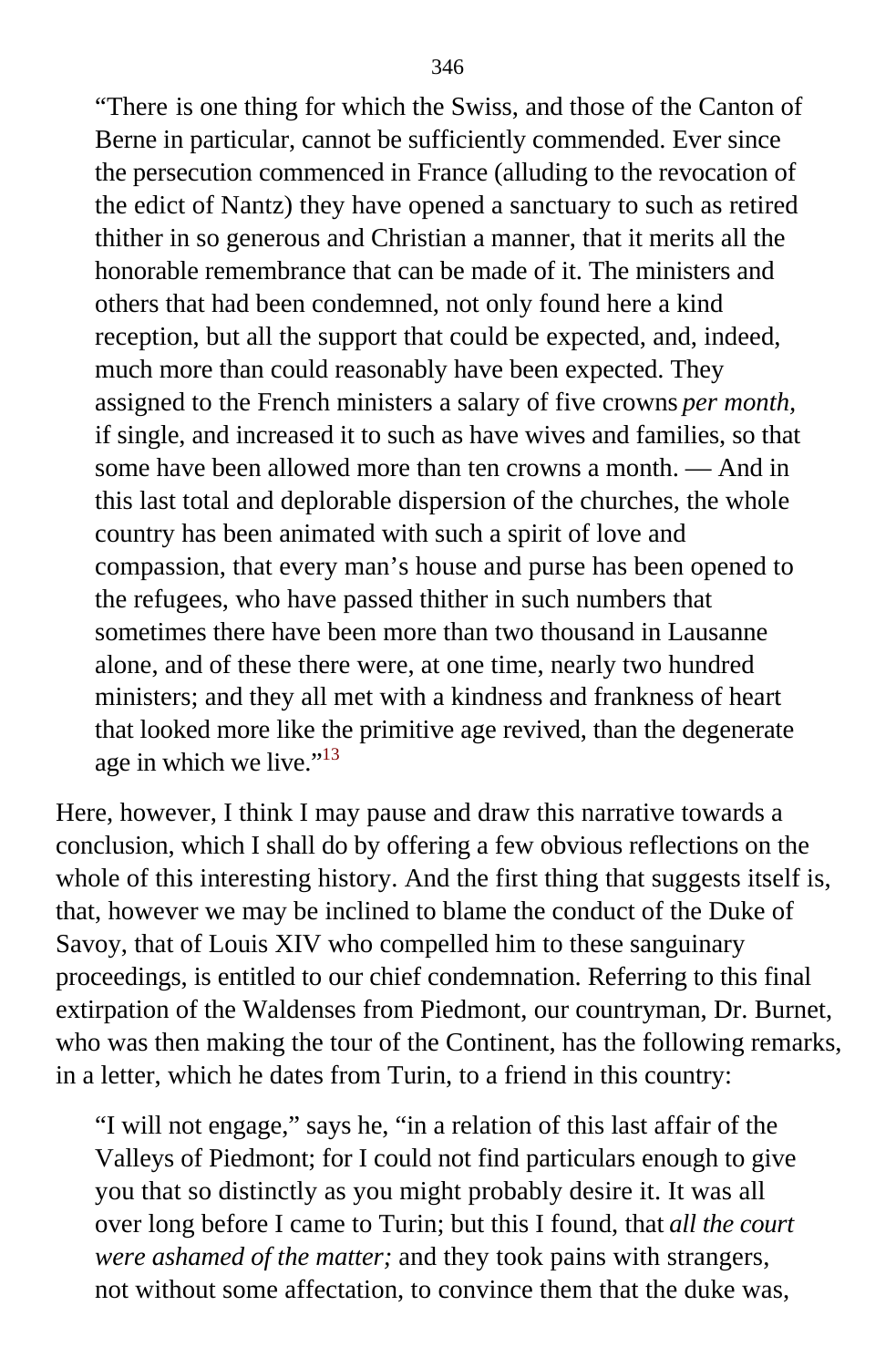with great difficulty, forced into it — that he was long pressed to it, by repeated entreaties, from the court of France — that he excused himself from complying therewith, representing to the court of France the constant fidelity of the Waldenses ever since the last edict of pacification, and their great industry, so that they were the most profitable subjects that the duke had, and that the body of men which they had given his father in the last war with Genoa, had done great service, for it had saved the whole army. But all these excuses were unavailable; for, the court of France having broken its own faith which had been pledged to heretics, and therein manifested how true a respect it paid to the council of Constance, now wished to engage other princes to follow this new pattern of fidelity which it had set the world. So the duke was not only pressed to extirpate the heretics of those Valleys, but he was also threatened that if he would not do it, the king would send his own troops to extirpate heresy, for he would not only not suffer it in his own kingdom, but he would even drive it out of his neighborhood. He who told me all this, knowing of what country I was, added, that probably the French monarch might very soon *send similar messages to some others of his neighbors?*[14](#page-417-0)

If Louis XIV had any such favors in contemplation for our own country, as those that are hinted at in the conclusion of the foregoing paragraph, Britons have reason to be thankful to God, whose overruling providence frustrated such sanguinary projects: — and had the race of the Stuarts continued to fill the British throne, it is more than probable that the horrible scenes of Piedmont had, indeed, been reacted among our forefathers in this happy land. But the glorious revolution which gave us a protestant monarch, took place in 1688, the very year after Dr. Burnet wrote his Supplementary Letters, from which the foregoing extract is taken; and happily saved us from all danger of the tyrant's rage. And here, with a few reflections, I close the history of the Waldenses.

Enough I presume, and more than enough, has appeared in the preceding pages to satisfy any unprejudiced reader, that the extermination of the churches of the Waldenses in Piedmont was *the act of the King of France;* or, if the shadow of a doubt should exist upon that subject, it must for ever be removed by a careful perusal of the Duke of Savoy's letter to the Duke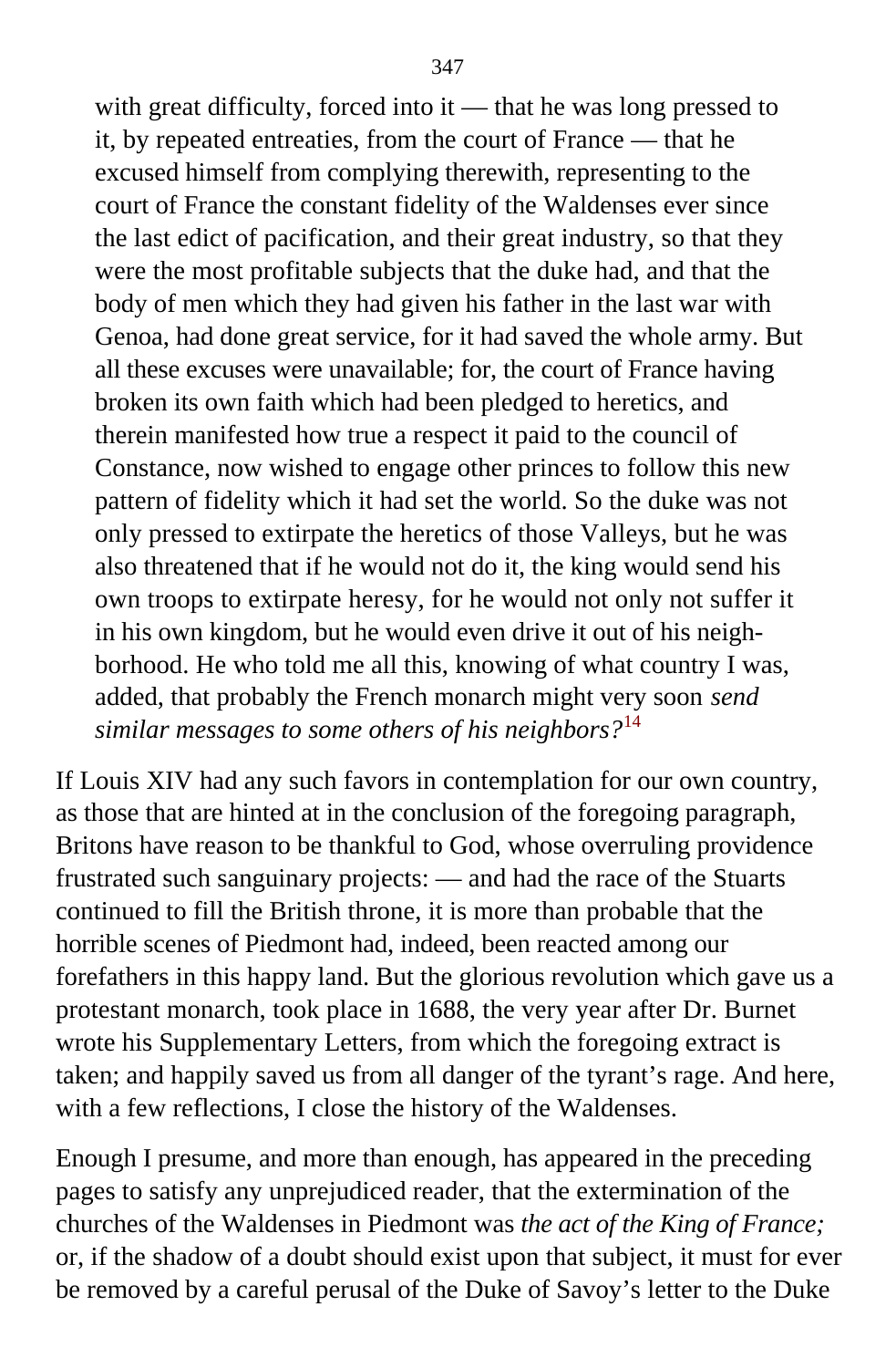of Orleans, which will be found in the Appendix to this volume.[15](#page-417-0) In fact, the whole of the correspondence between the court of Turin and that of France, which I have there given, affords such incontestable proof of the overwhelming despotism of Louis XIV towards the Duke of Savoy, that the indignation which at first sight one is tempted to indulge against the latter, is converted into pity and compassion for him; and horrible as were the transactions committed under his reign, every liberal mind will regard him as a sovereign "more sinned against than sinning." But let a reflecting mind contemplate these events as instigated by the counsels of France and perpetrated by the power of her arms; let them be connected in idea with the cruelties inflicted upon the Protestants in France, in consequence of the revocation of the edict of Nantz, which took place only a few years before; and if he believe "there is a God who judgeth in the earth" he will find little difficulty in tracing the hand of distributive justice in the series of calamities which have now, for nearly thirty years, afflicted that unhappy country. These are topics that Christians are but too apt to overlook, but they are of serious import and deserve consideration.

But what shall we say of the court of Rome, the great moving spring in all this machinery of complicated villainy: that "holy mother church," which kept the conscience of Louis XIV and of the other crowned heads who, from time to time, obsequiously lent their aid to massacre the Waldenses? I trust I may be permitted, without arrogance, on this occasion, to adopt the language of an unknown writer, who reviewed the first edition of this history. "The narrative which we have been perusing," said this liberal and enlightened critic, "leaves on the mind impressions of the utmost detestation for the spiritual tyranny exercised by the court of Rome. Providence never made use of so terrible a scourge to chastise mankind. No power ever outraged the interests of society, the principles of justice, and the claims of humanity, to the same extent. Never did the world behold such blasphemy, profligacy, and wantonness, as in the proceedings of this spiritual domination. It held the human mind in chains, visited with exemplary punishment every inroad on the domains of ignorance, and sunk nations into a state of stupidity and imbecility. Its prescriptions, massacres, and murders, and all the various forms which its cruelties assumed; the miseries which it heaped on the objects of its vengeance; its merciless treatment of them, and the grasp of its iron sway, seemed at one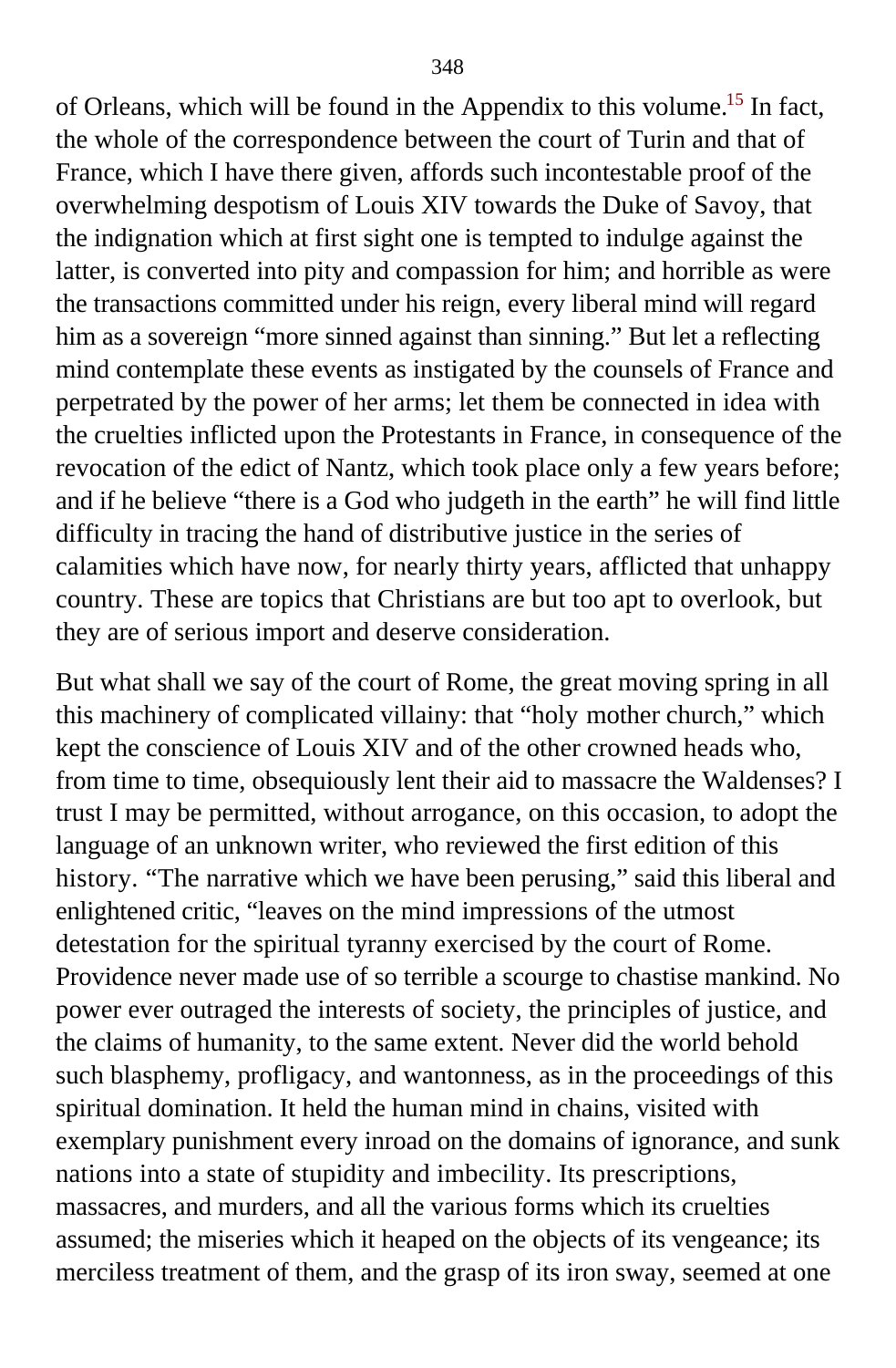time to leave no room to hope for the liberation of the human race; and surely nothing can appear more hideous than this power in its true colors: it leaves the mind full of horror, at its cruelties."[16](#page-417-0) In all this I have the happiness to agree; and though I have rarely ventured to express myself in terms so forcible as this writer has done, I have no hesitation of saying in the words of an apostle — "THIS WITNESS IS TRUE."

But I desist: and now take leave of the subject with presenting to the reader one extract more from the learned Dr. Allix.

"Never," says this excellent writer, "did the church of Rome give a more incontestable evidence of her own antichristian spirit, than by her insatiable thirst after the blood of those Christians, who, six hundred years ago, renounced her communion: and to allay which she has made the blood of these poor innocent creatures every where to run down like rivers; exterminating by fire and sword, those who were not terrified by her anathemas. During this long interval the Waldenses have ever been in the condition of sheep led to the slaughter, by their continual and uninterrupted martyrdoms maintaining and adorning the religion of Christ our Savior, which the church of Rome having forsaken, now sought to accommodate to her corrupt and worldly interests; and to the design she had formed of making it a stalking horse to the pomp, lordliness, and tyranny of her pope and clergy."

"Whatever reflections the members of the church of Rome may indulge relative to the circumstance of God's having apparently relinquished these poor churches to the fury of their cannibal adversaries, I am fully persuaded that those who have made the conduct of divine Providence towards the primitive church their study, will not be stumbled at this apparent desertion of the Waldenses, and their being abandoned to the outrageous cruelty of their persecutors, nor regard the ostensible triumphs of that apostate church as any indication of the weakness of the truth professed by the Waldenses. For notwithstanding the extreme rigor of their persecutions, we find that God hath tenderly preserved them till the Reformation; and though he has often exposed them to the rage and barbarous usage of their persecutors, yet has he, from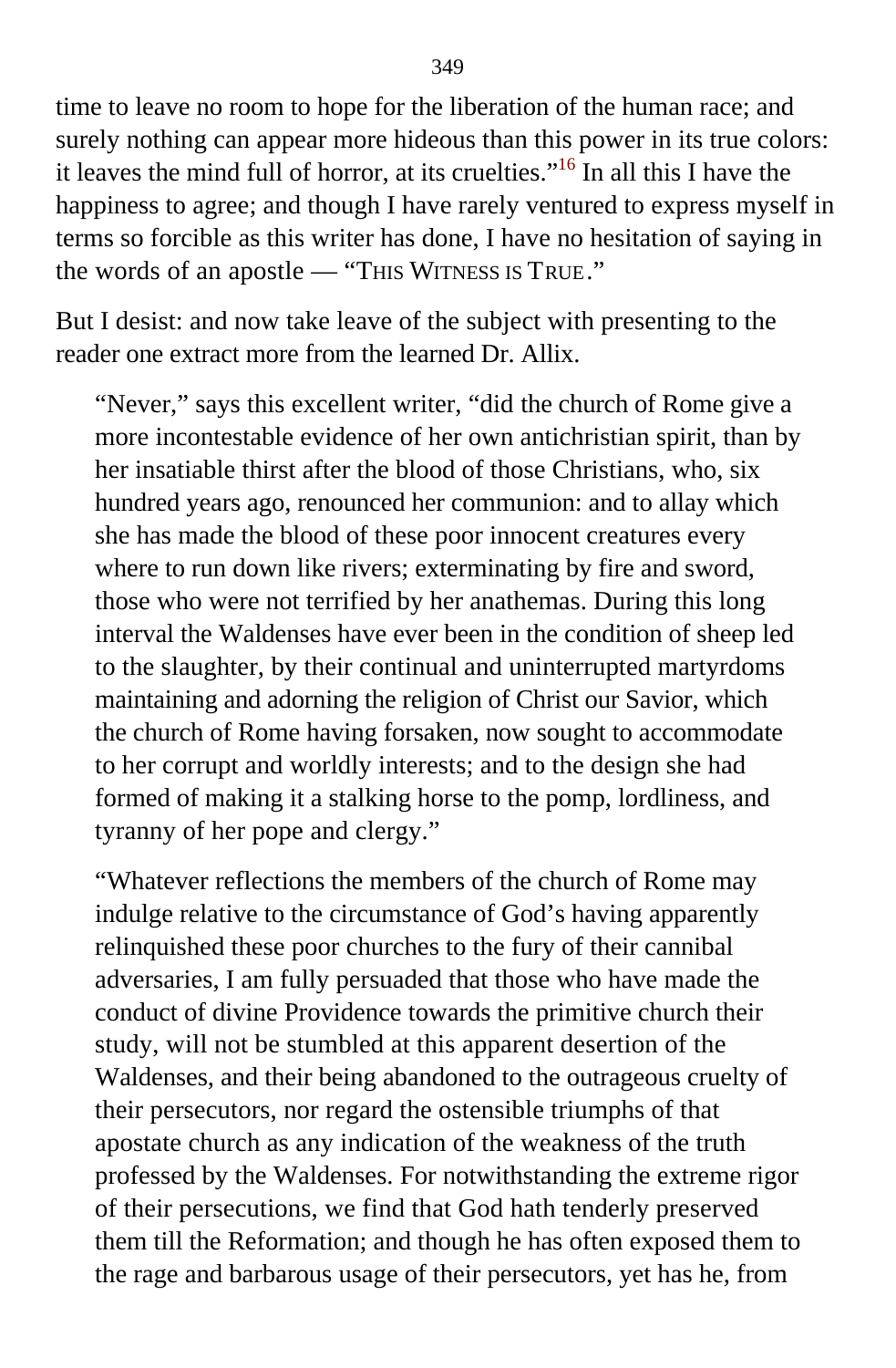time to time, afforded them such deliverances as have enabled them to continue until this day. Their persecutions, like those of the apostolic churches, have only served to procure martyrs to the truth of the glorious gospel, and to disperse throughout every land the knowledge and savor of that which the Romish party, treading in the steps of the ancient synagogue, so cruelly persecuted."

"Let the Bishop of Meaux then, if he please, insultingly tell the Protestants to go and look for their ancestors among the Waldenses, and hunt for them in the caverns of the Alps. His declamation shall never make us forego one jot of that tender veneration and respect which we have so justly conceived for this nursery and seed-plot of the martyrs, and for those valiant troops who have so generously lavished their blood in defense of the truth against all the efforts, all the machinations, and all the violence of the Roman Catholic party. The judgment that St. Hilarius expresses in his writings against Auxentius, ought to be sufficient to arm us against all the cavils of those who would insinuate that it is impossible the church should lose its purity, or that this purity should be preserved by churches reduced to caverns and mountains." — "Of one thing I must carefully warn you," says he, "beware of Antichrist! It is ill done of you to fall in love with walls. It is ill done of you to reverence the church of God in buildings and stately edifices; it is wrong to rest in these things. Can you doubt that it is on these Antichrist will fix his throne? Give me mountains, forests, pits, and prisons, as being far safer places; for it was in these that the prophets prophesied BY THE SPIRIT OF GOD."<sup>[17](#page-417-0)</sup>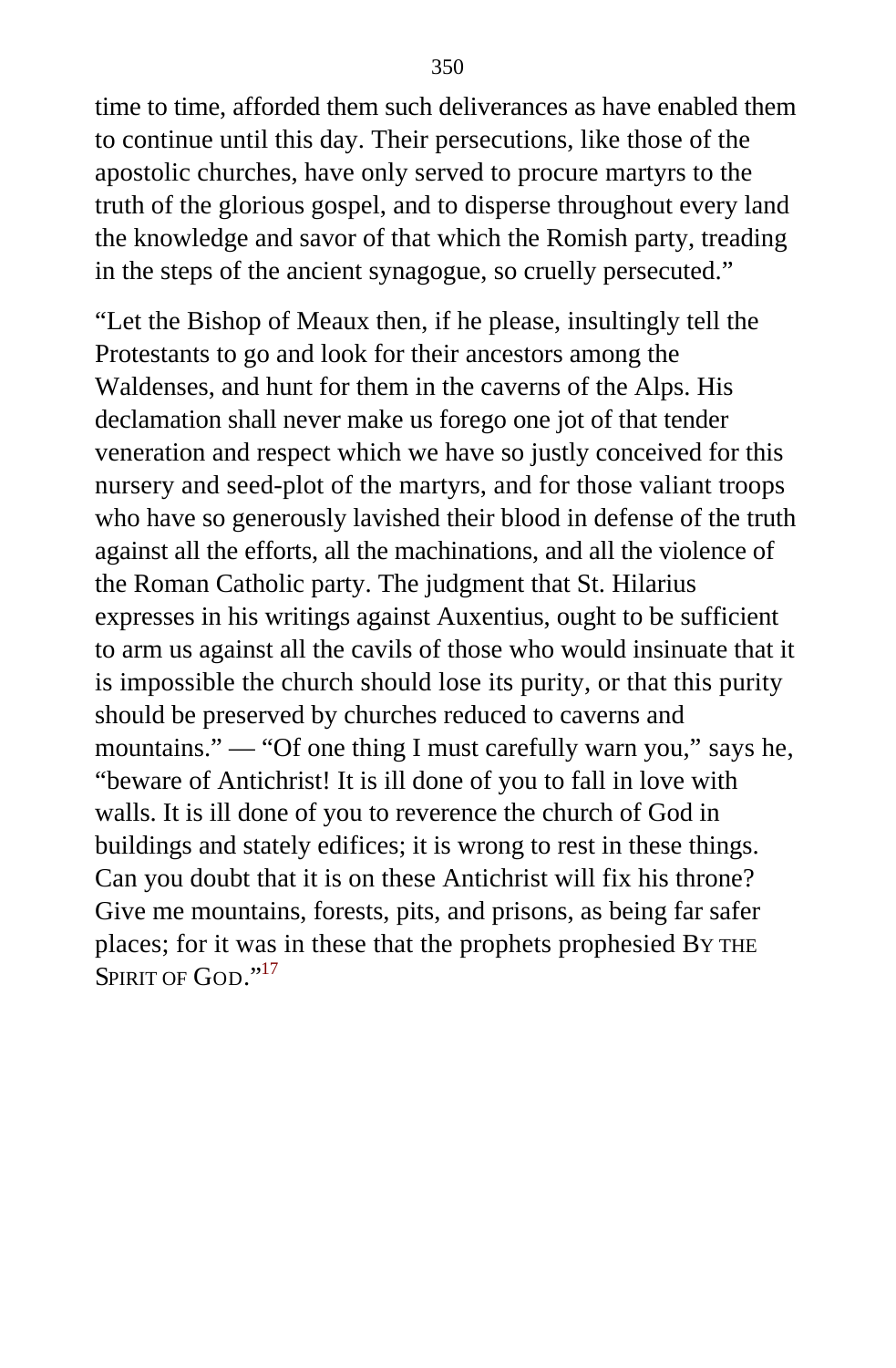# APPENDIX

#### **CONTAINING**

## PROOFS AND ILLUSTRATIONS

#### **NO. 1**

#### **EDICT OF THE DUKE OF SAVOY, FOR THE EXTIRPATION OF THE WALDENSES, JANUARY 31, 1686.**

#### *VICTOR AMADEUS, by the grace of God, Duke of Savoy and of Piedmont, and King of Cyprus.*

POLITICAL as well as Christian prudence, advises us very often to neglect, in some manner, the ulcers that are not yet in a condition to be healed, and that might be made worse by a precipitate cure. This conduct has been observed as well in other monarchies, as by our most serene predecessors, who in truth had never any other design, than to rescue their subjects professing the pretended Reformed Religion, out of the darkness of heresy, which by an unhappy vicissitude, and a fatal corruption of these times, had passed from the very center of the Valleys of Lucerne, into the very heart of Piedmont. Nevertheless, by reason of the succors which the zealots of that religion received from foreign countries, this holy work could not be brought to the end we so much desired; inasmuch that not having been able to purge our country of this poison, we did reduce them to, and shut them up in the Valleys of Lucerne, of Angrogne, of St. Martin, of Cernse, of St. Bartholomew, of Roccapiata, and of Parustin; and by way of toleration, we did suffer them to exercise there their false religion, in the limits before prescribed them, according to the juncture of times, till it should please God Almighty to give us a favorable opportunity of bringing back those misled souls into the bosom of the holy and only catholic, apostolic, and Romish religion. Yet time has discovered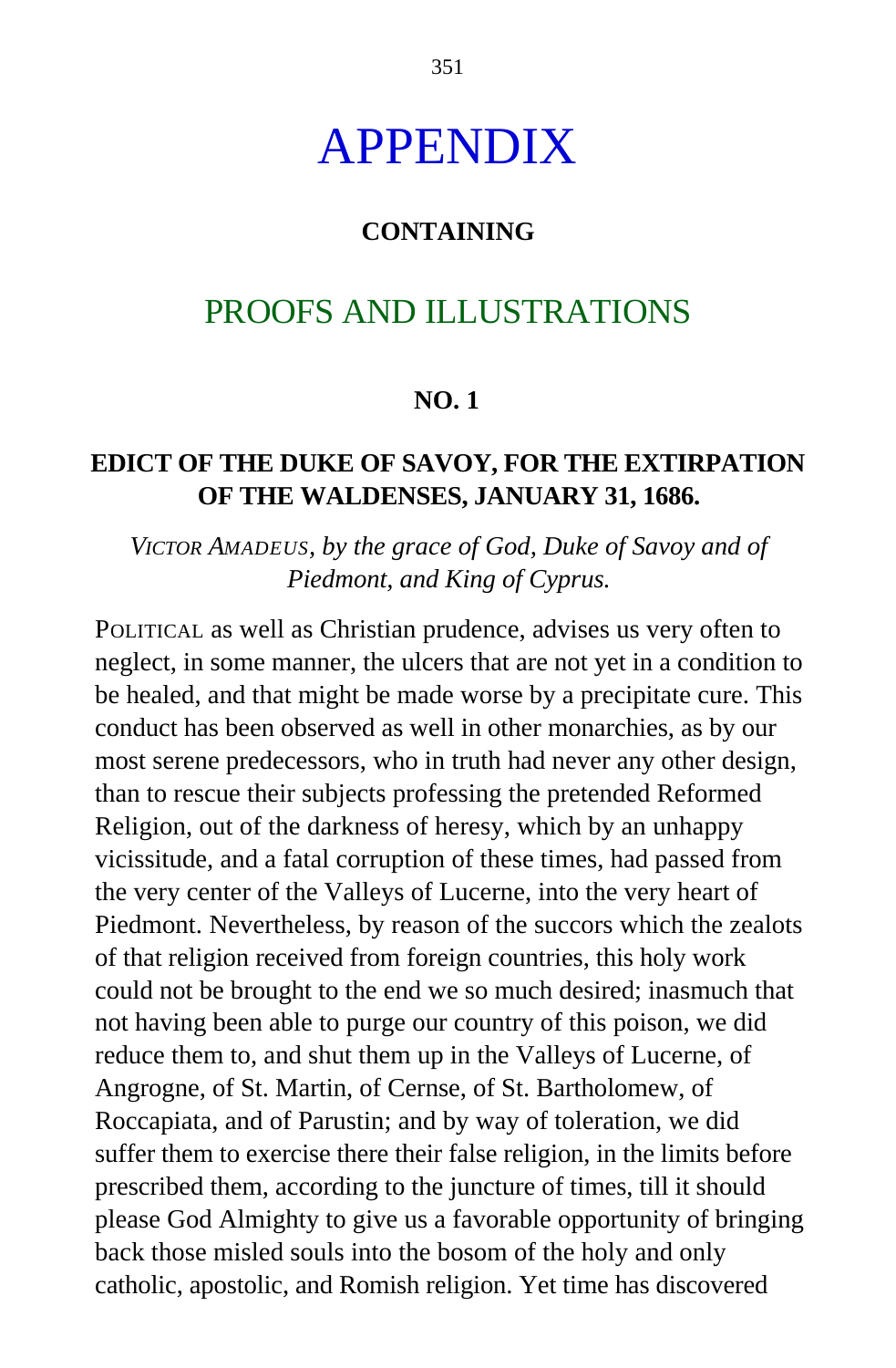how much it was necessary to cut off the numerous heads of this hydra, since the said heretics, instead of answering this favor with a deep submission, and with a sincere acknowledgment of this kind toleration, have very often made bold to be disobedient, to a scandal, and to rise against their own Sovereign.

And because at present the principal cause of this said toleration is now removed by the zeal and piety of the glorious monarch of France, who has brought back to the true faith his neighboring heretics; we think the particular graces we have received from his divine majesty, and which we enjoy still, would accuse us of the greatest ingratitude, if by our negligence we should let slip the opportunity of executing this work, according to the intention of our glorious predecessors. It is for this, and several urgent reasons, that by virtue of this present Edict, with our full knowledge, and by our absolute power, as also by the advice of our Council, we have declared and ordered, and do declare and order by these presents, to our subjects of the pretended Reformed Religion, to desist for the future from all the exercise of the said religion. And we do prohibit them further, after the publishing of this Edict, from holding any assemblies or conventicles, in any place or particular house, to exercise the said religion, under what title, pretext, or occasion whatsoever, under pain of their lives, and confiscation of their goods. And we ordain also, that the past pretended toleration be of no effect, under what color or pretense whatsoever. Our will is also, that all the churches, granges, and houses, in which at present the said religion is exercised, shall be razed to the ground; and also all other places in which for the future such assemblies shall be held, to the prejudice of what the precedent articles contain; and this is to be executed, though the owners of such places are ignorant thereof. And we command accordingly all ecclesiastics, ministers, and schoolmasters, of the said pretended Reformed Religion, who in one fortnight after the publishing this present Edict, do not effectually embrace the Catholic Religion, shall retreat out of our territories after the said term be past, under pain of death, and confiscation of their goods; with express command, and under the same punishment, not to make, within the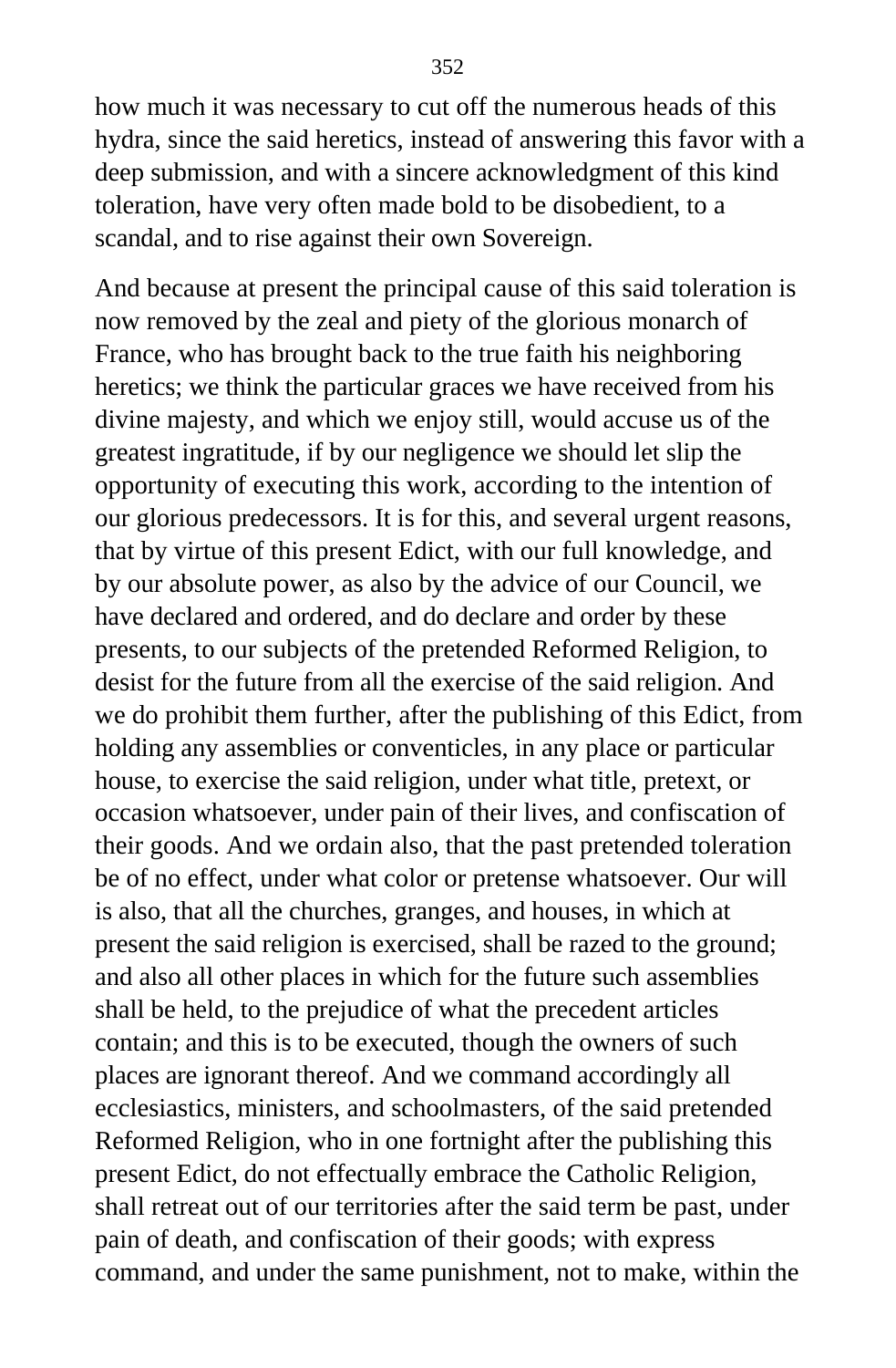said time, or before their departure, any sermon, exhortation, or any other act of the said religion. And furthermore, we forbid, under the said punishment, and the forfeiture of our favor, all those that make profession of the pretended Reformed Religion, to keep for the future any public or private school; it being our intention, that from this very time their children shall be instructed by Catholic schoolmasters. And concerning the ministers who within the said time shall embrace the Catholic Religion, our will and pleasure is, that during their lives, and after they are dead, their widows, as long as they shall live unmarried, shall enjoy the said exemptions and immunities which they enjoyed heretofore, during the exercise of their charge. And our will is over and above, that to the said ecclesiastics who shall be made converts in the said manner, there shall be paid during their life a pension one-third part larger than the salary was which they enjoyed in quality of being ministers of the said religion; and that after their death their widows enjoy one half of the said pension as long as they shall continue unmarried. And concerning the children that shall be born by father and mother of the said pretended Reformed Religion, our intention is, that after the publishing this present Edict, they shall be baptized by the priests of the parish that are already, or that shall be established for the future in the said valleys: to this purpose, we command their fathers and mothers to send or bring them to the churches, under pain of being sent five years to the galleys for their fathers, and whipping for their mothers; and moreover the said children shall be brought up in the said Catholic, Apostolic, and Roman Religion. And we command expressly all judges, bailiff's, gaolers, and other officers, to see these presents duly executed. And we do confirm also the Edict we have published the 4th of November past, concerning the subjects of His Most Christian Majesty that make profession of the pretended Reformed Religion, and that are to be found in our territories, and that have left their merchandises, money, or other effects behind them; and concerning the other foreigners of the said religion, who, to the prejudice of some of our predecessors' Edicts, have established themselves in the valleys, without their consent in writing, comprehending therein their offspring that are born there: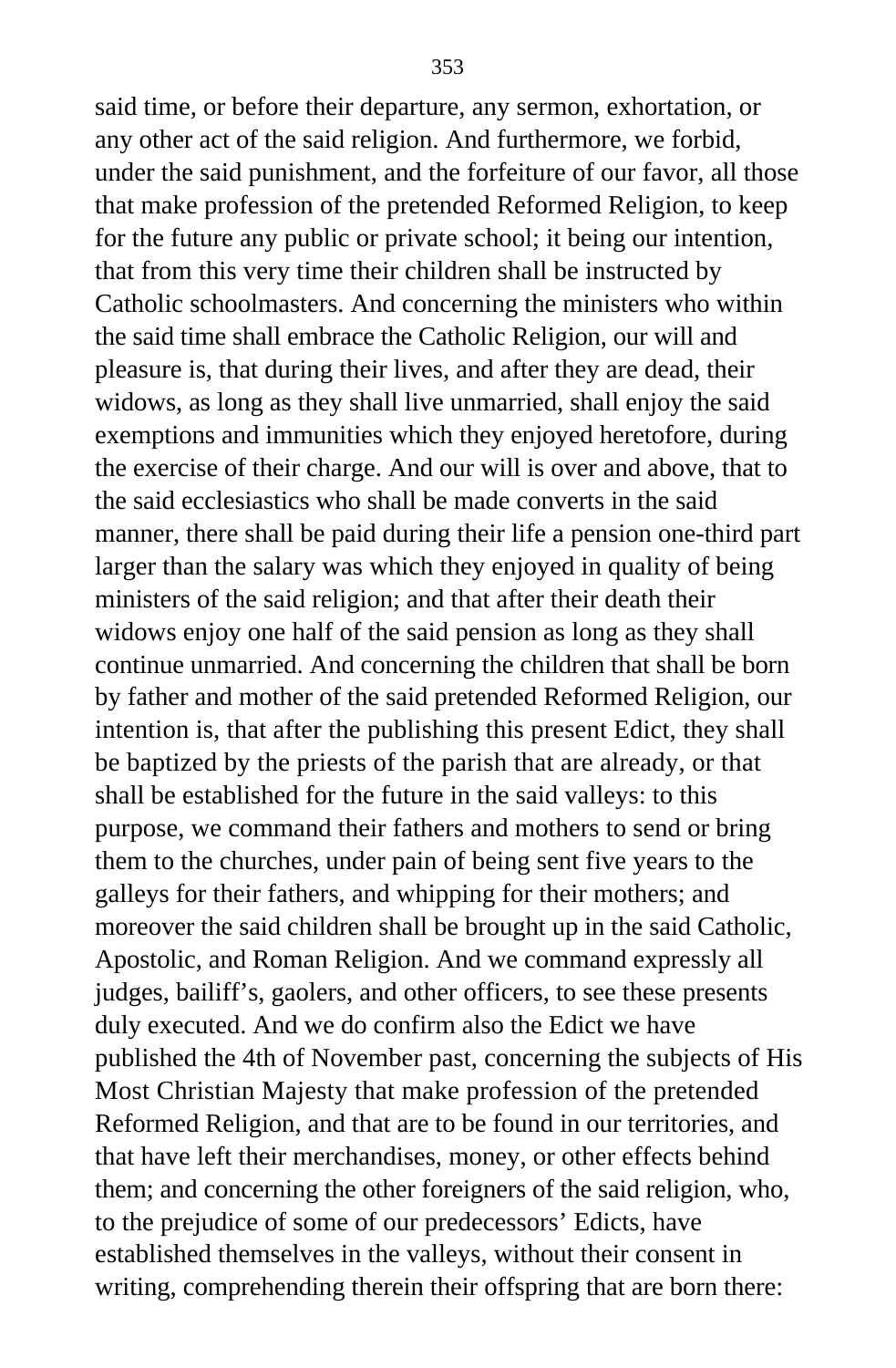we command, that in case, within one fortnight after the publishing this present Edict, they do not declare to be willing to embrace the Catholic, Apostolic, and Roman Religion, they shall be obliged, if the said term be past, to retreat out of our Territories, under pain of death, and confiscation of their goods. And though, lawfully, by virtue of the said Edicts, the goods which the said foreigners have acquired in our territories ought to be confiscated for our royal treasury; nevertheless we are willing in this case to show our accustomed clemency, and to give them leave to sell their said goods (if they please) within the said term, and to dispose of the same as they think convenient; yet upon these conditions, that the selling the immovable goods shall only be made in favor of the Catholics; but in case they shall find no buyer, they shall be looked upon as sold, and united to our dominions under a reasonable price. Finally, we command all the magistrates established by us, ministers of state, officers, judges, and all others whom it concerns, to see this present Edict inviolably observed; and so to order the same, that the council of Piedmont may enroll it, and give their full approbation of what is contained therein. Moreover, our will is, that the publishing made hereof in the accustomed places, and in the ordinary manner, shall have the same virtue as if it had been made known to every particular person; and that there be the same observance paid to the copy hereof, printed by Sinibal our printer, as to this my original itself; FOR THIS IS OUR WILL. Given at Turin, January 31, 1686.

#### *VICTOR AMADEUS,*

By his Royal Highness's Command.

DEST. THOMAS.

#### **NO. 2**

*MEMORIAL against the foregoing Edict, presented to the Court of Savoy, by CASPAR DE MURATT, and BERNARD DE MURATT, Counselors of State, the first of Zurich, and the other of Berne, in Switzerland.*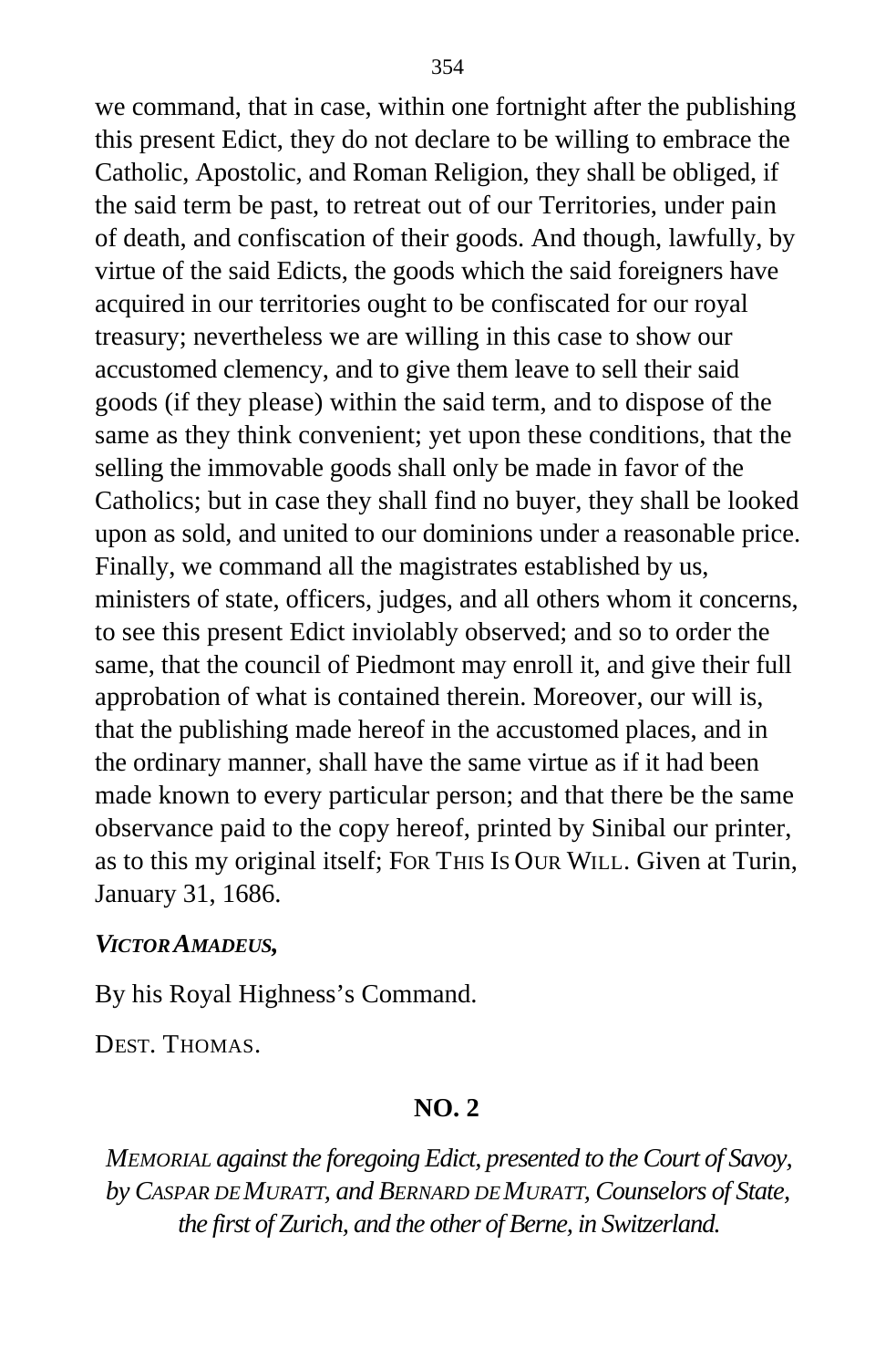WHEREAS the Right Honorable the Ministers of State of his Royal Highness, have given us to understand, upon a private information of our reasons, that his present engagement, and into which he did not enter but by the necessity of the present juncture of the times, was a great obstacle to the success of our negotiation: we find ourselves obliged to represent to your Royal Highness, that the churches of the valleys in Piedmont, did not separate themselves from the religion of their Prince; because they live in that they received from their predecessors about eight centuries ago, and which they did profess before they were under the dominion of your Royal Highness's ancestors, who, having found them in the possession of their religion, have maintained them therein by several Declarations, and principally by those of the year 1561, 1602, and 1603, which having been enrolled by the Parliament of Chambery, in the year 1620, for the sum of six thousand French ducats, which these churches paid them, as the very act of enrolling mentions; their right passed into a form of transaction, and into a perpetual and irrevocable law, which has been observed during the life of his Royal Highness Victor Amadeus, and during the regency of Madam Royal, who confirmed them by her Declaration in the year 1638. These churches have, in following times, obtained several other favorable Declarations of his Royal Highness Charles Emanuel, of glorious memory, your Royal Highness's father, in particular in the year 1649 and 1653. But, whereas to the prejudice of a right so well established by a possession immemorial, and by so many Declarations, the Sieur Gastaldo did nevertheless, in the month of February, 1655, publish a Declaration, that produced some terrible and fatal consequences to these poor churches; all the Protestant Kings, Princes, and States of Europe, and particularly our Sovereign Lords, did concern themselves in their misfortune, and having interceded in their favor with his Royal Highness, Charles Emanuel, they obtained a confirmation of their privileges and of their concessions, by two solemn, perpetual, and inviolable patents, of the year 1655 and 1664, enrolled in a good form, and confirmed by the letters he did write to our Sovereign Lords, the 28th of February, 1664, by which he promised them to see these patents faithfully executed; to which the Royal Madam, your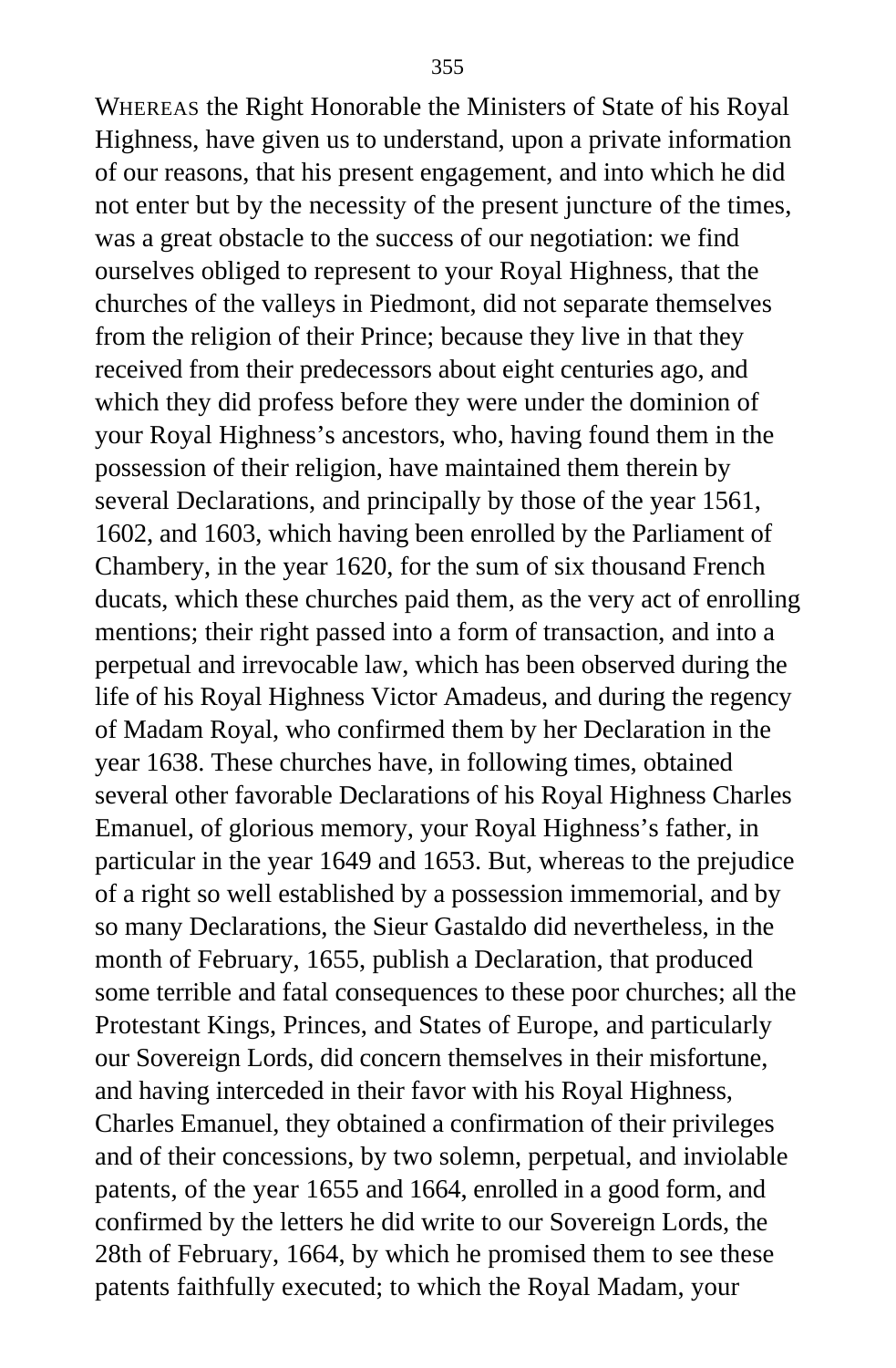Royal Highness's mother did engage herself also, by her letters dated January the 28th, 1679. Therefore, because your Royal Highness's ancestors had several times solemnly engaged their royal word, principally in those patents that were granted in the presence of the ambassadors our Sovereigns had sent for that purpose, it would not be just to break so many formal and authentic engagements, not only because these privileges and patents being granted in the sight of all Europe, and by the mediation and intercession of several kings, princes, and states, they are pledges and perpetual monuments of the public faith; but also, because the words and promises of Sovereigns ought to be sacred and inviolable. If engagements of this nature might be annulled under pretense of a necessity, to which the juncture of affairs might reduce a prince, or of some convenience and advantage to the estate, then there would be nothing secure in the world, and nothing would be seen there, but war and confusion. This maxim being once established amongst Sovereigns, the Protestant princes might as lawfully destroy the Catholics that are under their dominions, as the Catholics would have a right to extirpate their Protestant subjects. Therefore it is evident, that whether we examine the thing, as relating to the glory and reputation of the prince; or if we consider it according to the principles of true and just policy, that has no other end than the security of sovereign nations and states, we shall and that the words of princes ought always to be inviolable. It is for this reason that we are persuaded, that no necessity of the present juncture, nor any interest will oblige so just, so gracious, and so wise a prince, as your Royal Highness, to follow a new engagement, that does not only destroy all your predecessors have done in the eyes of the whole universe, but that exposes also your own state and subjects to the flames, butchery, calamities, devastation, and to the most cruel and inhuman rage and tyranny.

It is agreed, that it is natural for a pious prince to wish there was but one religion in his country; and that being persuaded that his own is the true one, it did belong to his duty and charity to do all he can to persuade his subjects to it. But it ought to be allowed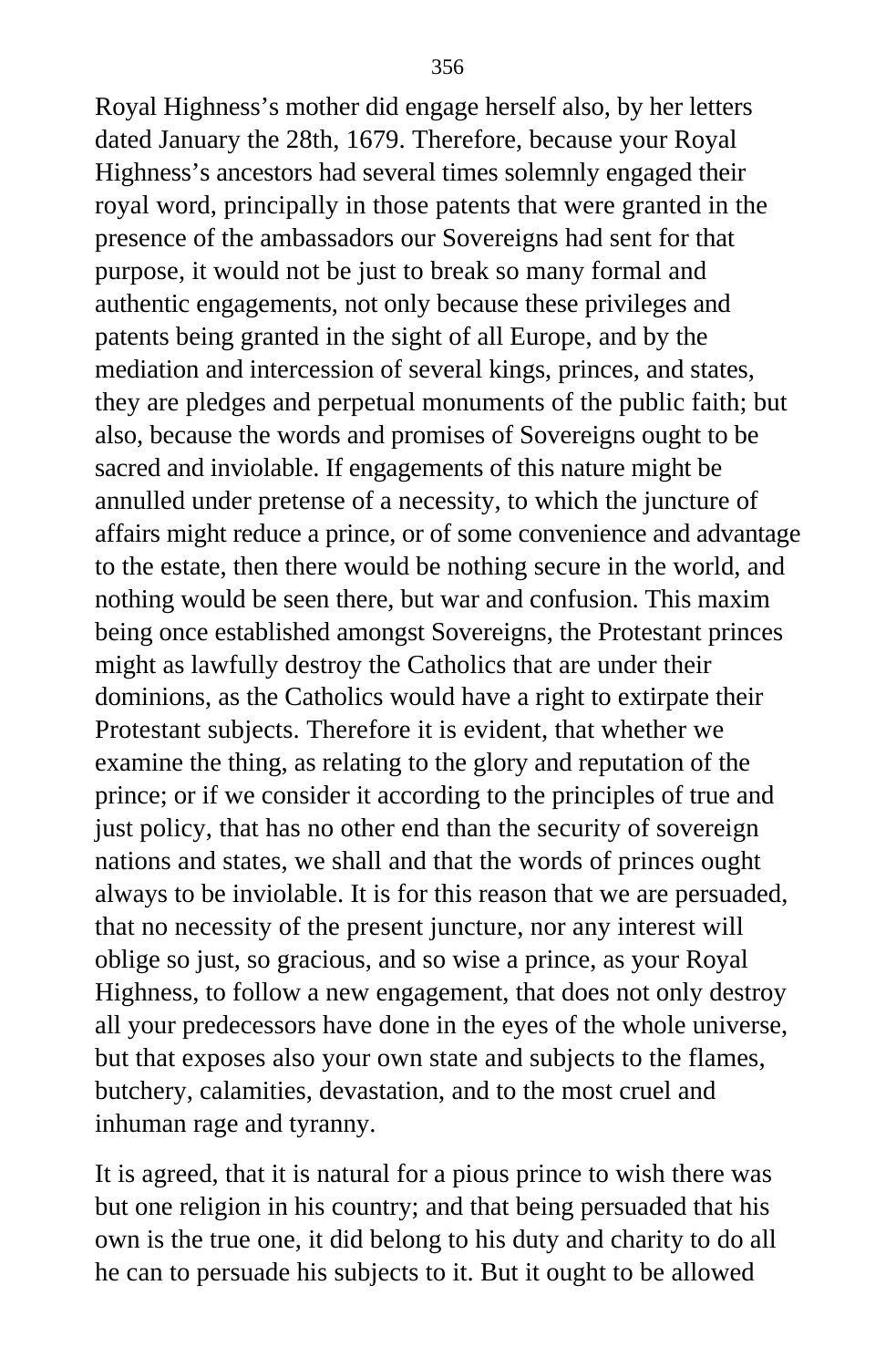also, that religion enters into our hearts by means of persuasion, and not by force: and that to convince one of the Divine Truth, there ought to be employed nothing but instruction, sweetness, and exhortation, according to the practice of our Lord Jesus Christ and his apostles.

That kings and princes, though they are masters of their subjects, yet they have no empire over their consciences, which are subject alone to God; inasmuch that we have reason to hope, that your Royal Highness, far from forcing your subjects to do things against their consciences, you will be pleased, on the contrary, to restore them their peace, which we implore for them, to confirm their privileges, and to let them enjoy the liberty to give God that which is due to him, whilst at the same time they pay your Royal Highness that respect and homage which they owe you, as your faithful subjects.

My Lords, the ministers of state, have told us also, that the inhabitants of the valleys had rendered themselves unworthy of their prince's favor. But besides that all the world agrees, that before the publishing of the first Edict, they had given your Royal Highness no reason of complaint; and that, *consequently* it is not their ill-conduct that has drawn upon them so rigorous an order; and that if there were some amongst them that had committed a fault, (which we are yet ignorant of) we ought not to be surprised, if some miserable wretches, that are brought to despair, should do some imprudent actions. Besides all this we say, your Royal Highness is too gracious and too good not to pardon faults of this nature; and too just and equitable to punish the public for an excess that may have been committed by some particular persons.

In fine, they would make us believe, that those patents his Royal Highness Charles Emanuel granted in the years 1655 and 1664, did not concern religion, but gave them leave only to inhabit some certain places in the valleys; and that, consequently, our Sovereign Lords, and the other princes that were mediators in this affair, had no interest in it. But we beg your Royal Highness to consider, first, that religion was then so much the subject of the question, that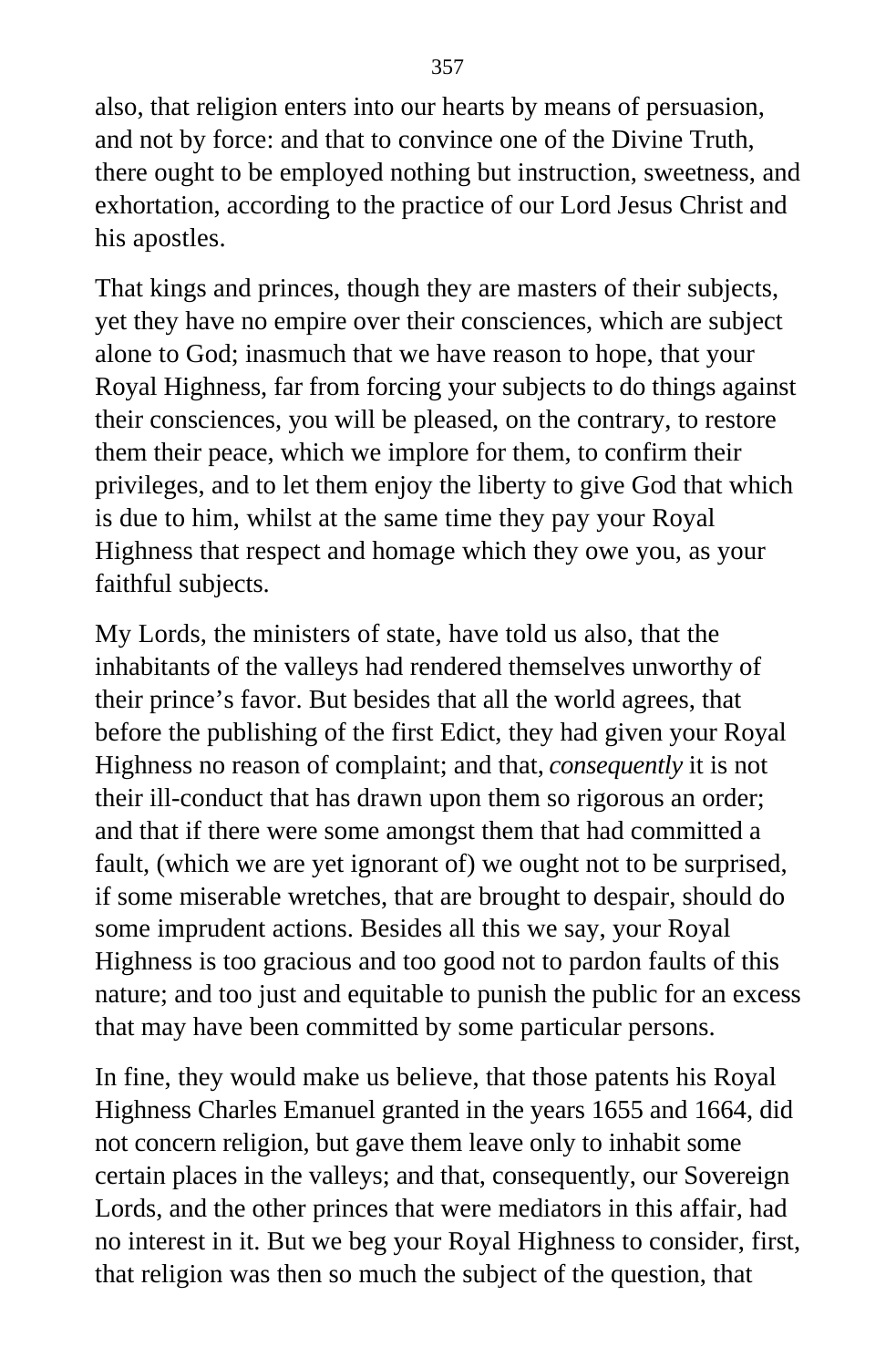properly no other things did belong to it; for besides that the order of the Sieur Gastaldo, that produced so many dismal consequences, did destroy these concessions that were granted to the inhabitants of the valleys about religion, it was pretended at that time to force them to do things against their conscience, because they were threatened with death, and confiscation of their goods, that would not embrace the Catholic Religion within twenty days after they were ordered to do it.

Secondly, all the mediation and intercession of the Protestant princes and states, were only grounded on things concerning religion and conscience. They have only acted according to this principle, and the ambassadors were for no other reason received and heard, but by reason of the interest they took in a business concerning religion: and it is for this reason, that your Royal Highness's predecessors have given several assurances, by letters to their Excellencies the Evangelical Cantons, that the patents granted upon their request should be punctually and faithfully executed.

And because to the prejudice of all that has been granted them, your Royal Highness has published an Edict that forbids them the exercise of their religion in all the valleys, under pain of death; that commands the demolishing all the churches, that banishes the ministers and schoolmasters, that commands that the children should be baptized, and brought up in the Romish Religion, and that deprives by these means those people of their liberty of conscience: our Sovereign Lords, that are united to the churches of the valleys by the same faith, are obliged to continue to intercede for them: and it is this we do now in their name, in hopes that your Royal Highness will be touched by some consideration of our Sovereign Lords, and by some compassion for your subjects.

The following Letters, No. 3,4,5,6,7, and 8, relate to the negotiations of the Swiss commissioners, between the churches of the valleys and the court of Savoy, and tend to throw considerable light upon the unhappy and distracted state of affairs at this eventful period.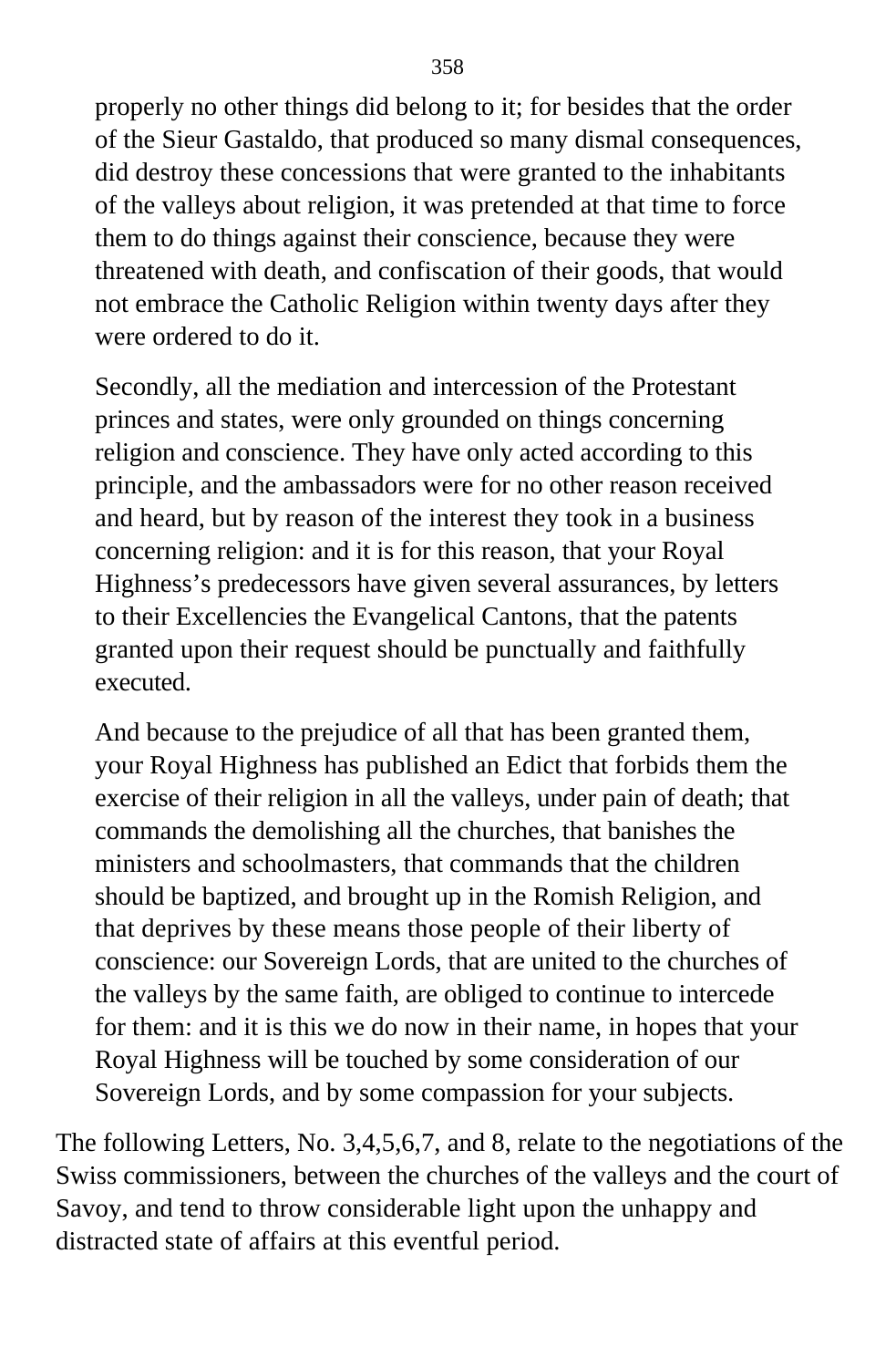### 359 **NO. 3**

#### *From the Swiss Commissioners to the Waldenses.*

WE do not doubt but that your deputies have faithfully acquainted you with our sentiments, which are not grounded according to our opinion, but upon the public good of your commonalties; and whereas, since our arrival at Turin, we have been informed there of several things that confirm us that our apprehension for you is just; that our advice is good and profitable; we hope that you will follow the counsel we have given to your deputies, being persuaded that God by his divine providence will find out for you a retreat, where you will find all the necessary supports of life and liberty, to serve him in his fear, and according to your consciences; and since you know, that the present state of your affairs requires a prompt remedy, and that there is not a moment to be lost to obtain it from your prince; we found it very necessary to dispatch immediately our Secretary to acquaint you, that his Royal Highness did not find it convenient to grant passports for your deputies; therefore we desire you to send us immediately your resolution in writing, for fear, if you should protract it, our services would be no more respected at court, and that you would render them unsuccessful to procure you a free and advantageous retreat, for which, (if you desire it) we will address ourselves to his Royal Highness with all possible care and affection, etc.

#### **NO. 4**

#### *From the Waldenses to the Swiss Commissioners.*

My Lords,

WE have received the letters which your Excellencies have done us the honor to send us by the Secretary of your embassy, and have been made sensible by him of the extraordinary care your Excellencies have taken to represent to his Royal Highness, our Sovereign, and his ministers of state, all the reasons that were most capable to maintain us in our right, as also the answers made upon the reproaches of our conduct, as well in general of all the valleys,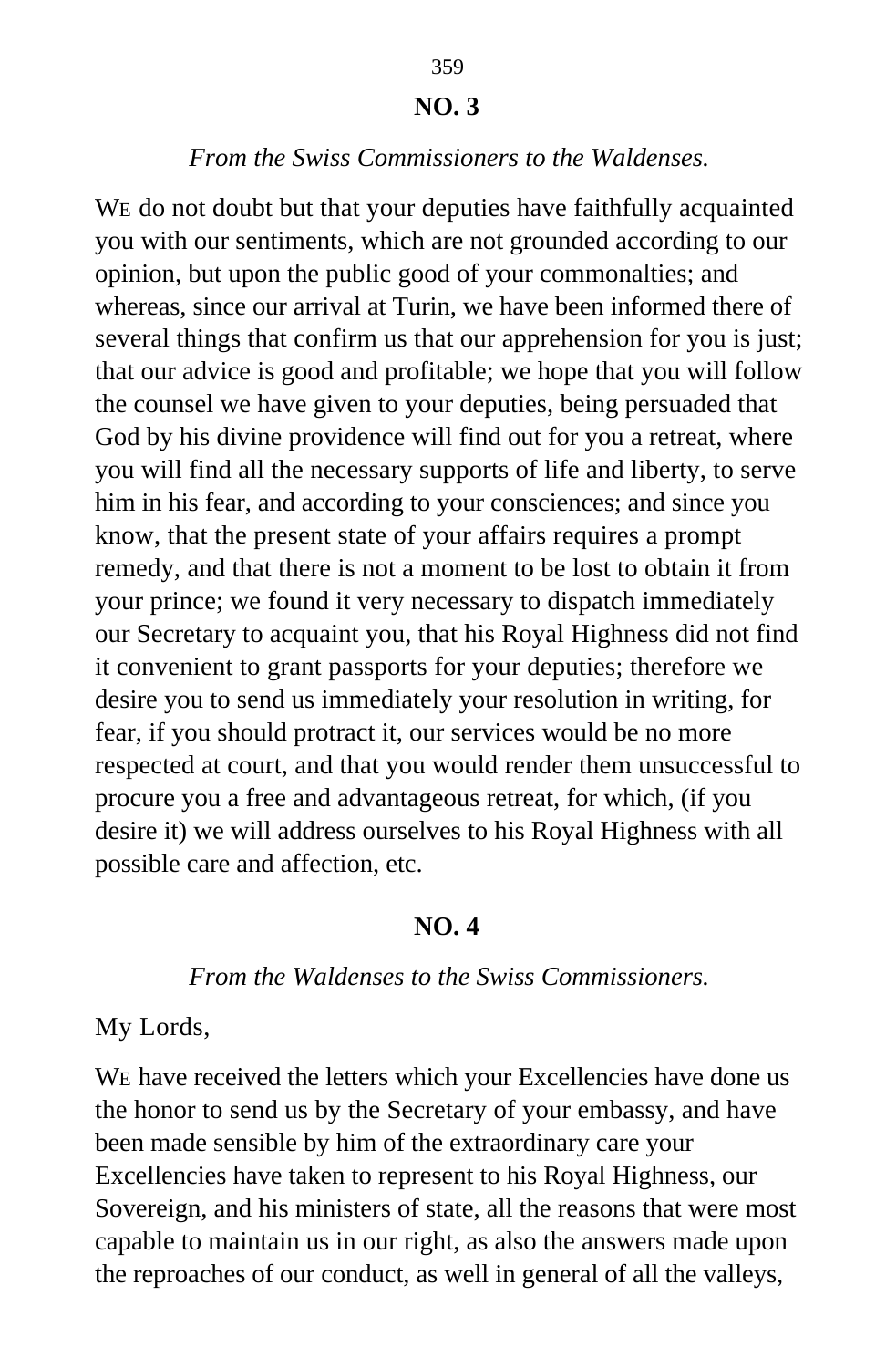as of some particular persons, for which we cannot but render to your Excellencies all the most humble thanks of which the most grateful persons can be capable. In the mean time we have exercised all possible reflection on the subject of your letter; and on what side soever we turn our eyes, we find very great and almost insurmountable difficulties, which we have made bold to set down in the enclosed Memorial, which we humbly desire your Excellencies to take into your wise consideration. We are entirely persuaded that your Excellencies have no other end but to find some solid expedient for these poor churches. They cannot but make their humble entreaty, that in case it be impossible to revoke the published Edict, or to find some equitable moderation of it, you would have the kindness to follow those other expedients which you will judge most proper for the conservation of those that rely altogether upon your conduct, after having surveyed the difficulties which the said Memorial mentions. This is, my Lords, the general sentiment of those churches, who will never desist to pray the divine Majesty for the prosperity of the sacred persons of your Excellencies, and the happy success of your holy employment. These are the prayers of,

My Lords,

Your most humble, most obedient, and most obliged, Servants, the Ministers and Deputies of the Evangelical Churches of Piedmont.

SIDERAC BASTIE, Moderator, DAVID LEGER, Adjoint. JEAN CHAUVIE, Secretary.

## **MINISTERS**

**JEAN LAURENS** JEAN JAHIER G. MANELOT P. LEYDET P. JAHIER **GIRAUD BERTRAND**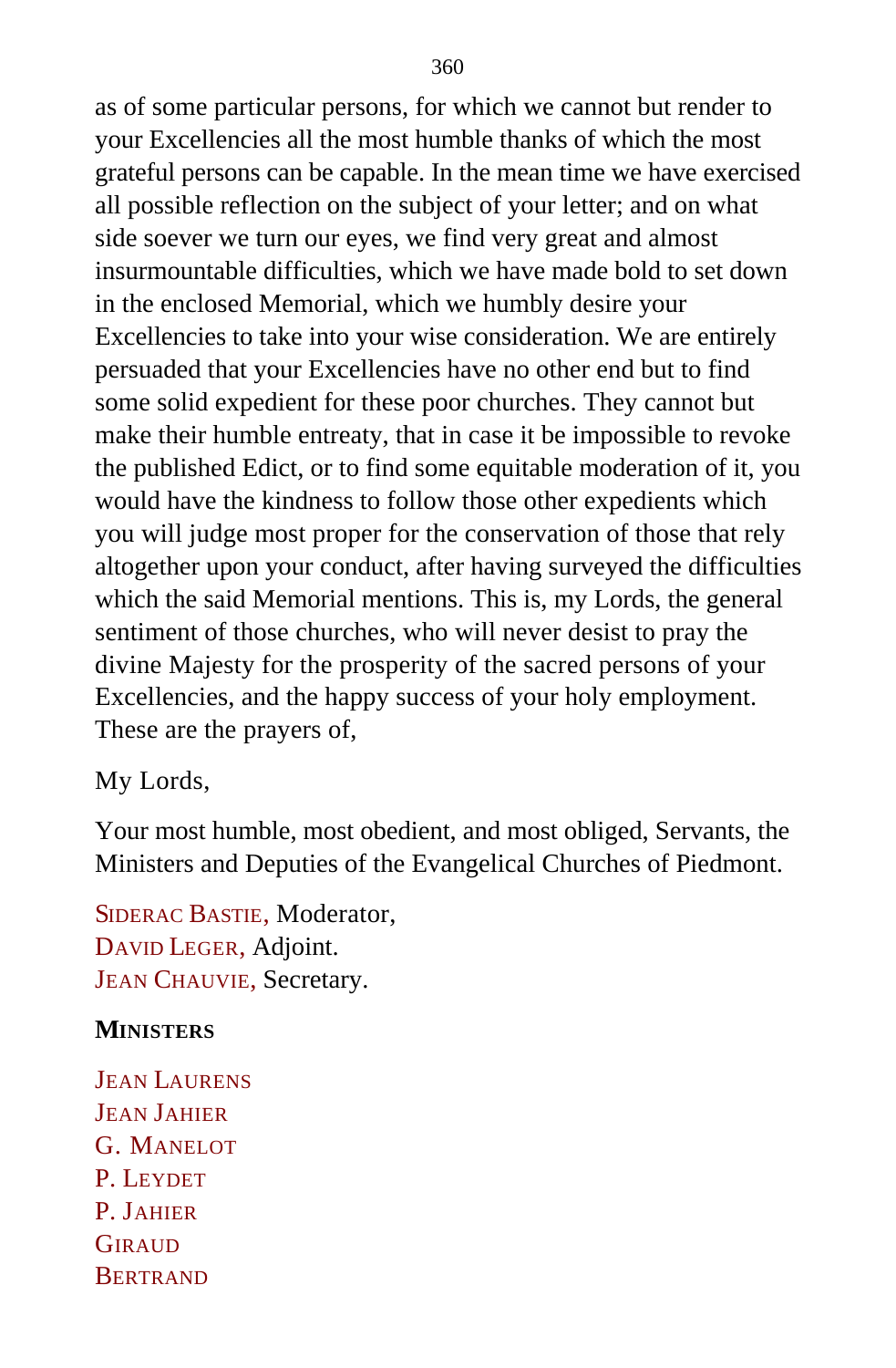#### **DEPUTIES**

JEAN MANELOT JACQUES PEYROT. JEAN BAPTISTE ROBERTO ETIENNE GAUTIER. PAUL BEAX JEAN PIERRE GAUNTAN. DANIEL ALBERAN.

Angrogne, March 28, 1686.

#### **NO. 5**

*From the Swiss Commissioners, to the Waldenses.*

Gentlemen,

ACCORDING to your intention which you acquainted us with in your letter of the 28th of March, and the enclosed Memorial, we have desired of his Royal Highness, that he would be pleased to grant you leave to retreat out of his territories, and to dispose of all your goods; and to that purpose to give us some commissioners, with power to regulate the manner of your retreat: whereof his Royal Highness has given us to understand by one of his ministers, that being your Sovereign, he could not, without making a breach into his honor and authority, enter into a treaty with you; but that it is requisite you should send him five or six persons, with full power to make him that submission which you owe him; and to ask by a petition, what favor you desire should be granted to you: and that afterwards he will let you see the considerations he has for our sovereignty. It is true, that we expected a more favorable answer than this; but nevertheless, to take away all pretenses his Royal Highness could take hold on, to make such deliberations that might be fatal to you, we think you will do well to send your Deputies hither as soon as is possible, promising you that we will assist them with our counsels in the delivering their petition. Our Secretary is to deliver you this letter, with the enclosed passports, which will acquaint you more at length with the particulars of our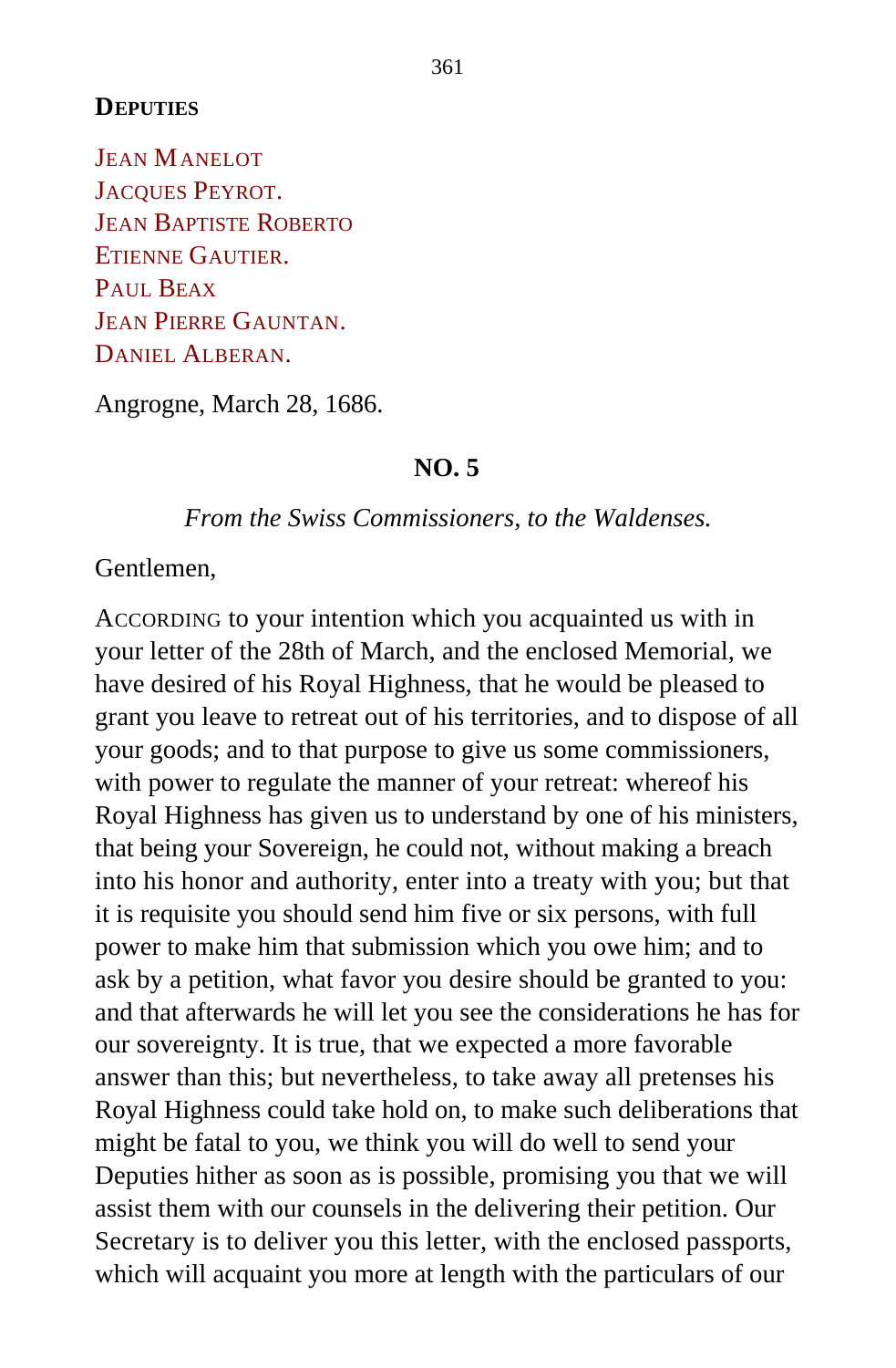negotiation, and with the disposition of the Court in your regard, etc.

#### **NO. 6**

#### *From the Waldenses, to the Commissioners.*

Most High, Mighty, and Sovereign Lords,

IN consequence of the letter your Excellencies have been pleased to write to these valleys some few days ago, our churches of St. Jean, Angrogne, and Boby, throw themselves at your feet, to assure you of their humble respect, and of their due acknowledgments of the favors your Excellencies have endeavored to obtain for them, from his Royal Highness, our Sovereign, concerning the continuation of the exercise of our religion in those places. And concerning the proposals that are now on foot, having been incapable of persuading our people to come to the same sentiments which the other churches have, in order to comply with your Excellencies' demands, we have charged our deputy, Mr. Daniel Blanchis, Syndicus of the commonalty of St. Jean, to acquaint you by word of mouth, of our true sentiments. And we humbly beseech you, that you would be pleased to continue the effects of your inexpressible and paternal kindness, and principally in regard to your powerful intercession with his Royal Highness, about the above-mentioned subject; beseeching the Lord to bless your negotiation, and to be your abundant rewarder for all the cares, pains, and troubles your Excellencies have the goodness to take for our poor flocks, in the name of which we make it always our glory to carry with all respect and submission imaginable, the title of your Excellencies' most humble, most obedient, and much obliged Servants, the deputies of the following churches,

MICHAEL PURISE, JEAN MUSTON. *Of the Church of St. Jean.*

JEAN PUTTA, *for Angrogne*.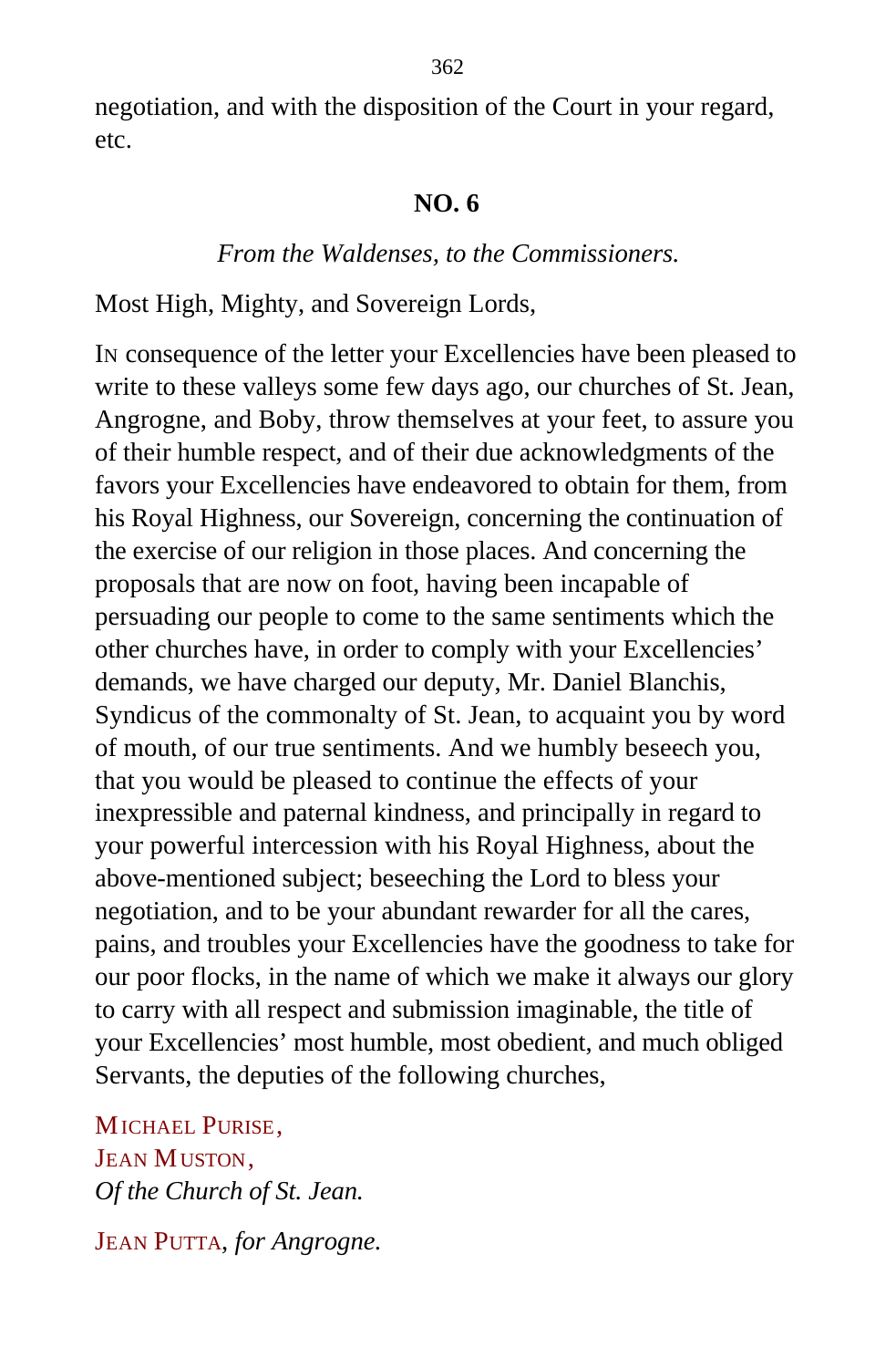MARQUE DE DANIEL, NEGRIN N. *Syndicus*, FRANC. DANE, *Counselor,* STEPHEN PERTIN, *Deputy,*

*Of the Church of Boby.*

Angrogne, April, 4, 1686.

Monsieur de la Bastie, minister at Angrogne, touched by the divisions of these poor churches, wrote to the Commissioners in the following terms:

#### **NO. 7**

My Lords,

I TAKE the liberty to tender your Excellencies my most humble respects, by the Deputies that go to Turin, to make their submission to his Royal Highness, and to present him such a petition as your Excellencies will think fit. I and my brethren are in the greatest consternation and affliction in the world, to see our people so much divided about a retreat, apprehending their divisions will defeat your Excellencies' charitable negotiation with his Royal Highness in our behalf, and render your cares and troubles unsuccessful. We have employed our utmost endeavors to make them sensible, that, considering the present juncture of affairs, it was the best resolution they could take; but we have not been happy enough to have like success with all. If we were not satisfied of your Excellencies' incomparable kindness, we should have reason to fear that this indiscreet conduct would much change your goodness and zeal for our interest. We most humbly beseech your Excellencies to make use on this occasion of your goodness and clemency, and to continue in your indefatigable cares for these poor churches. I most humbly beg your Excellencies' pardon for my boldness, and beseech you to give me leave to tender you my most humble respects, and to assure you, that I am with all the respect and submission imaginable

My Lords,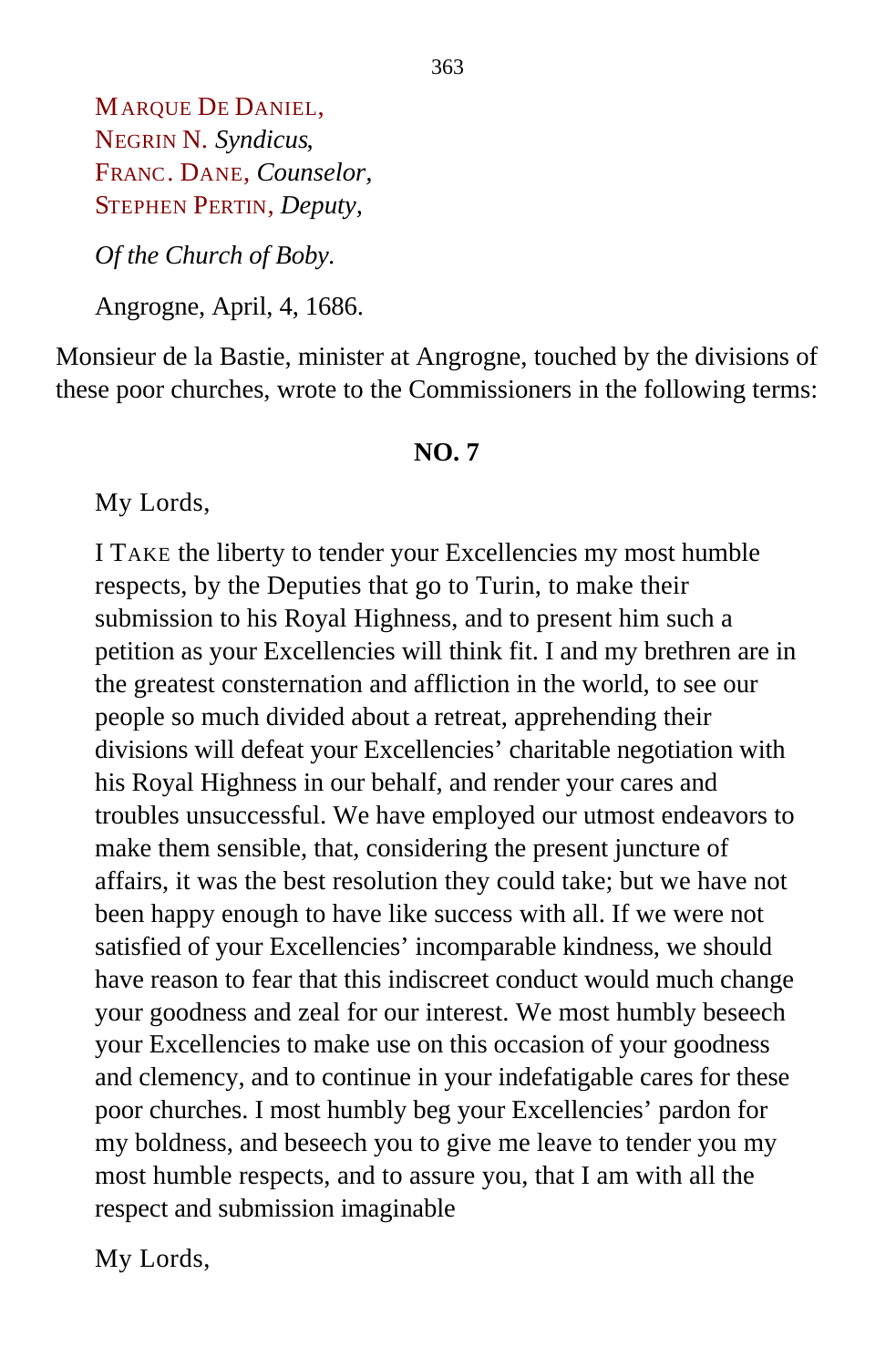Your Excellencies' most humble, most obedient, and most obliged Servant,

SIDRAC BASTIE, *Minister.*

Angrogne, April 4, 1686.

The following admirable letter was drawn up by the Swiss Commissioners, in consequence of the difference of opinion that existed among the Waldenses about quitting the valleys. It certainly reflects great honor upon their memories, and shows them to have been men of a right spirit. It was sent back into the valleys by the hands of the deputy of the church of Bobio.

#### **NO. 8**

#### Gentlemen,

IT is true that one's native soil has great charms, and that most men have a natural desire to live and die there; yet the children of God ought not to set their hearts thereupon, because they are foreigners upon earth, and heaven is their true native country; therefore you will be guilty of mistrusting God's providence, if you fancy you cannot find any other country where you may live comfortably, and worship your heavenly Father. In what part of the world soever we ourselves be transported, we ought to think ourselves happy, provided we there have freedom to serve God according to our consciences. You ought to propose to yourselves the examples of the patriarchs, who have drawn upon them God's blessing by trusting to his promises, and by abandoning their houses and fields, to go and inhabit some remote country. A confidence of this nature cannot but be very acceptable to the Lord; and it is without doubt more agreeable to the spirit of the Gospel, than to take up arms against your Sovereign; it is to suffering that Christians are called, and not to a resistance; and we do not find that either the apostles or the primitive church made use of any other weapons against their persecutors than prayer and patience. These are the considerations that have obliged our Sovereign Lords, the evangelical cantons, to give us orders to procure for you from his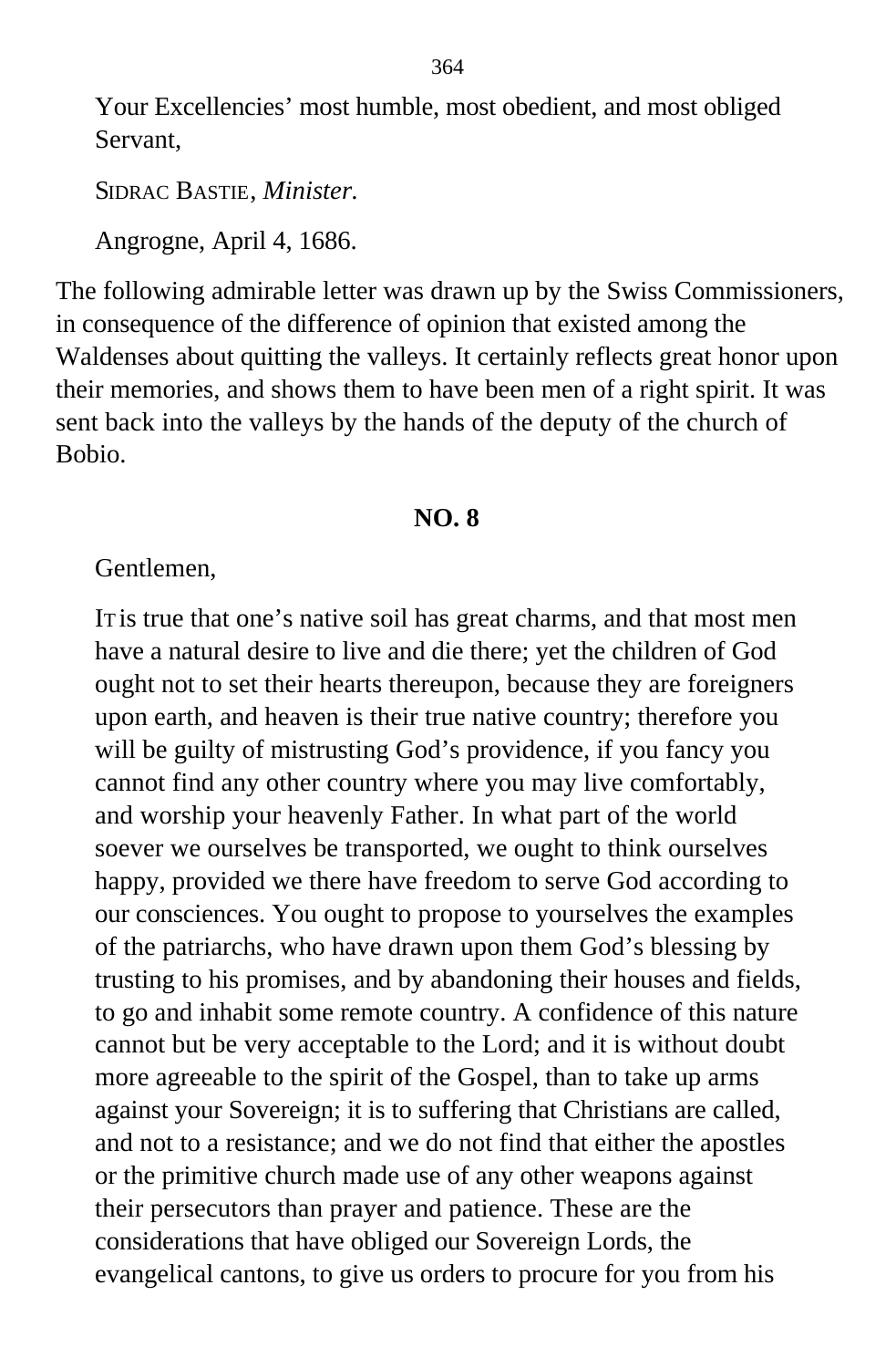Royal Highness, your lawful prince, a free retreat, with permission to dispose of your goods, in case he would no longer grant you the exercise of your religion; and though you look upon this retreat as an insupportable unhappiness, yet they do, nevertheless, consider it as a favor, reflecting, according to their great wisdom, upon the miserable condition to which you are reduced; and indeed they did think it would be very hard to obtain it from his Royal Highness, and that in case he did grant it upon their request, you ought not only to accept it with submission, but to show your great acknowledgment of it; you cannot, therefore, doubt that we have been surprised to hear that you have any difficulty in resolving yourselves to it, and that you have a design to resist two powerful princes that are resolved to extirpate you, in case you make the least opposition; for by this behavior you do not only act against your duty, against Christian prudence, and against your true interest, but you give us also just reason to complain of you, that having engaged us in a negotiation with your prince, you will not accept of those advantages we are in a condition to procure you. Open, therefore, your eyes, and consider the misfortunes you draw upon yourselves, and the fatal consequences of your design, that must needs turn to the entire destruction of your churches and families. Consider, that what is offered you, is so advantageous, considering the present state of your affairs, that several persons of the greatest quality, would have accepted of it as the greatest happiness, in the late persecutions of France, and that they would have been exceedingly joyful to get stark naked out of their country without hindrance. If you properly reflect upon all these things, we hope that the example of those that are of a better opinion, will touch and persuade you to follow the same conduct; but if you refuse to imitate it and if you persist in your obstinacy, you will be guilty before God, not only of having thrown away your lives, which you might have saved, and of having exposed your wives and your children to the massacre, but also of having caused the ruin of these noble remains of the Waldensian churches, which you might have transported into some other country. And do not flatter yourselves with being able to prevent these evils by the means of some succors that some persons have promised you; for we do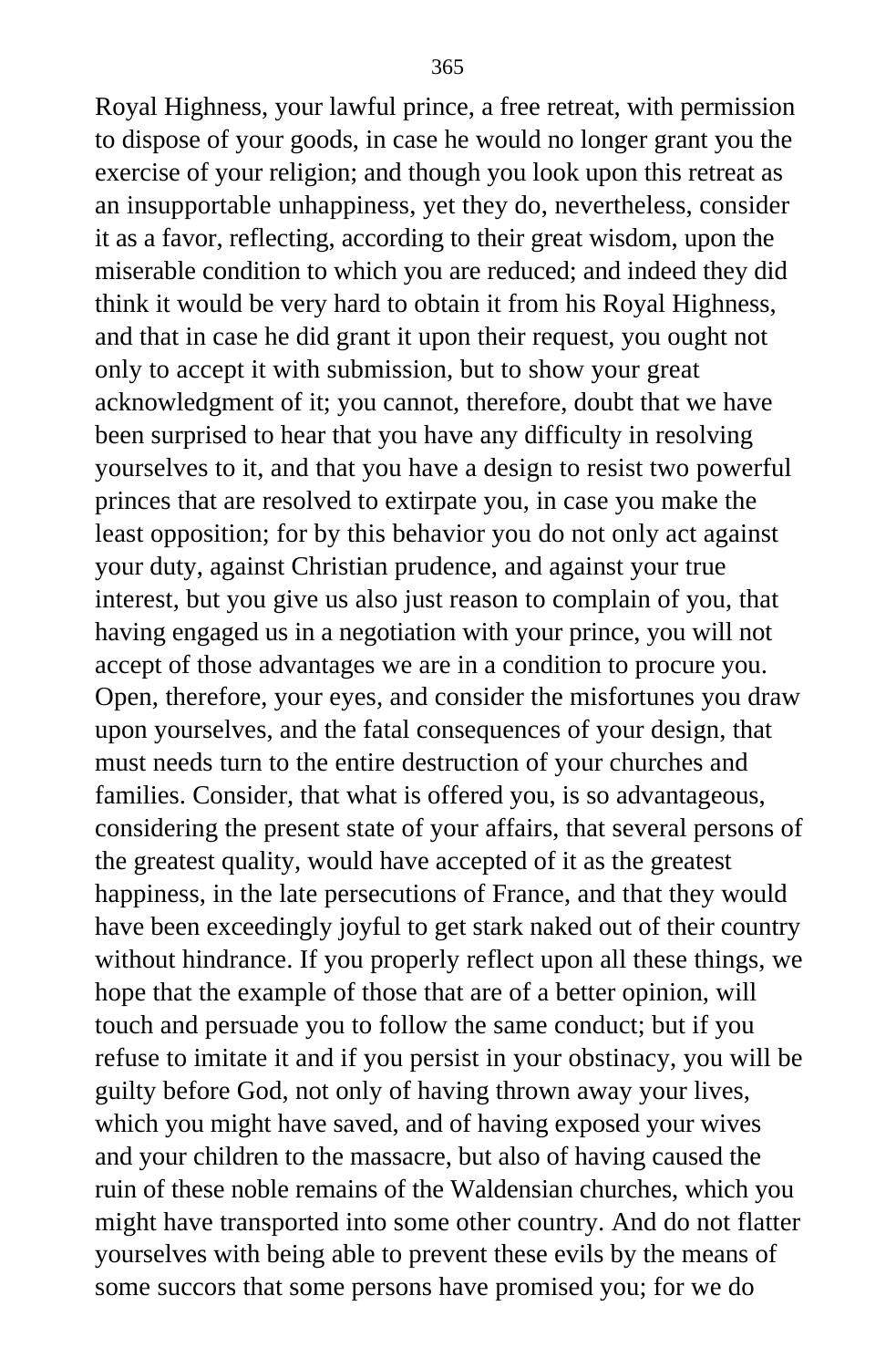assure you, that those that entertain you with these vain imaginations only abuse you, and that you cannot be assisted from any side; you ought to consider, that you will be left by all men, and by some of the very inhabitants of your country; and that therefore you will soon be destroyed, either by the sword or by famine, and that those that may escape the fury of their enemies, will finish their lives either by being burnt at the stake, upon the rack, or the gallows. We conjure you, that you would be prevailed with by such powerful considerations, and to agree with the sentiments of the commonalty, that are resolved to desire of their prince a permission to retreat out of his territories, being persuaded that the Divine providence will conduct you to some places where you will perhaps find more advantageous establishments than those you leave behind you; and where those that are poor will not be in want of charitable persons that will provide them with all necessaries. In expectation that God will inspire you with good resolutions, and that you will give to your Deputy such a procuration as those of the other commonalties have given, we recommend you to his mercy and his divine protection, resting, Gentlemen, your very affectionate to render you service.

*Turin, 5th of April.*

#### **NO. 9**

## **SECOND EDICT FROM THE DUKE OF SAVOY. DATED APRIL, 9, 1686.**

DIVINE Providence having established Sovereigns over the people, has given to the first the distribution of favors and punishments, that the hopes of the one might make the good mindful of their duty; and that the sense of the other might prevent the bad from abandoning themselves to evil. This latter ought to fall from our avenging hands upon our subjects of the valleys of Lucerne, who make profession of the pretended reformed religion; because it is notorious that they have not only gainsayed with great obstinacy our Order of the 31st of January last, but that they have also hardened themselves in their crime, and are fallen into an enormous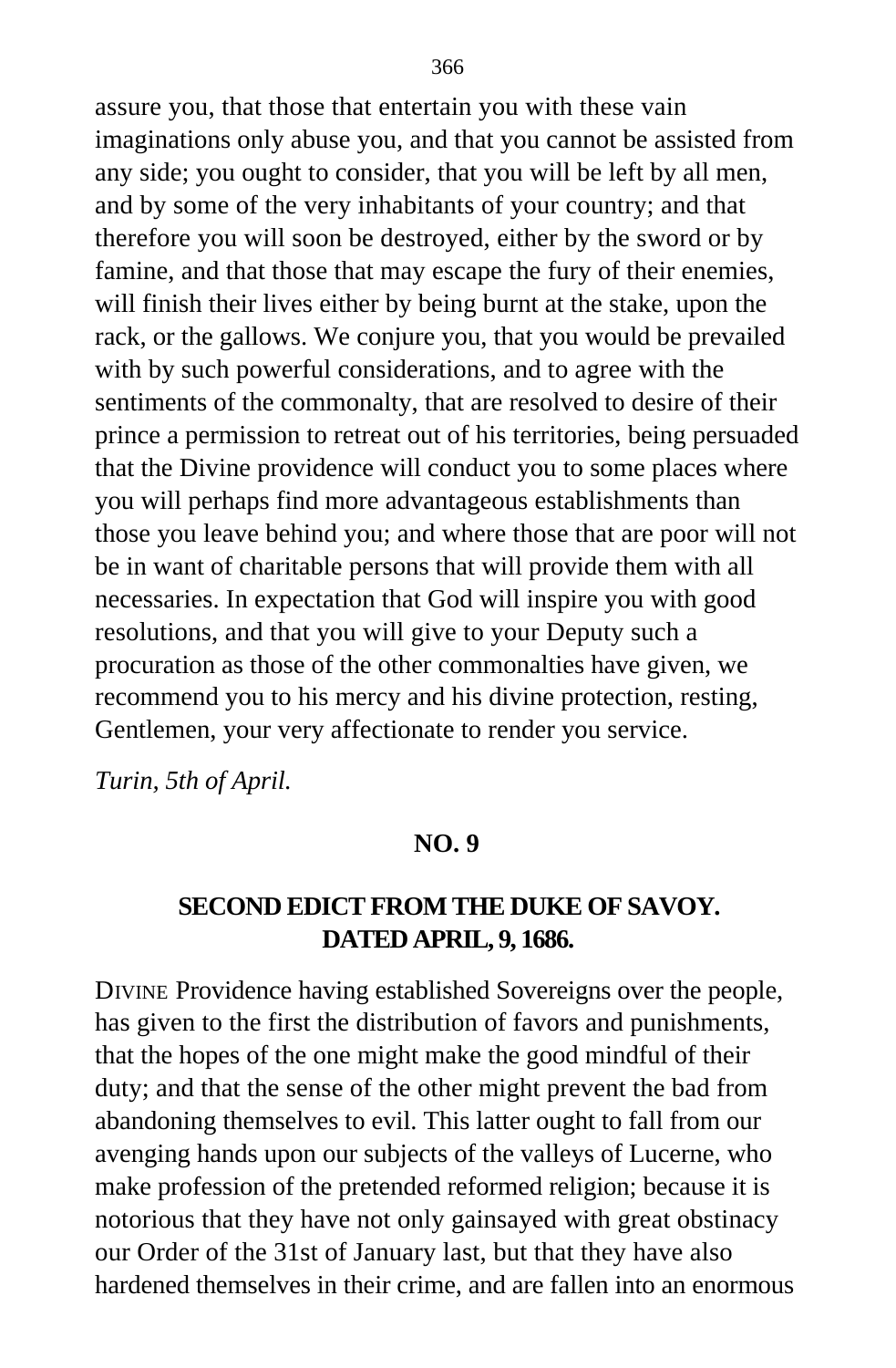and consummate rebellion; nevertheless, our natural clemency surpassing their crime, and not contenting ourselves with our fatherly kindness, with which we have so long time unsuccessfully waited for their repentance, we have still been willing to leave to their will, (which has ever followed bad counsels) the choice of a happy or miserable condition, and to open to them at the last trial the gates of our favor, that so they may be able to take hold of it in the following manner, and that in case they should not answer it by a ready obedience, they might not be able to impute to any thing but their own rashness, their deserved punishments, which we shall inflict upon them without delay.

Therefore, confirming in the first place our Order of the 31st of January last, as far as it shall not be found contrary to this, we have by virtue of this present Edict with our certain knowledge, full power, and absolute authority, and with advice of our privy council, commanded all our subjects of the valleys of Lucerne, making profession of the pretended reformed religion, to lay down their arms, and to retire into their houses within the term hereafter prescribed.

We command them also to form no more any associations, nor to hold any conventicles; that so according to our intention, the judges of the place may have free access, and that the missionaries and other religious persons may return to the churches which they have been forced to leave, and that the Catholics, and those which have embraced the Catholic religion, may return to their houses which they have abandoned.

And whereas it is not reasonable that the religious missionaries, the Catholics, and those which have embraced the Catholic religion, should be at any loss by occasion of several damages which they have received from those of the pretended reformed religion, we desire, command, and ordain, that all the necessary sums to indemnify them be generally and without distinction levied upon the goods of those of the pretended reformed religion, so as that it shall be summarily enforced before the Chevalier Monzonx, intendant of justice of the valleys, declaring, nevertheless, that in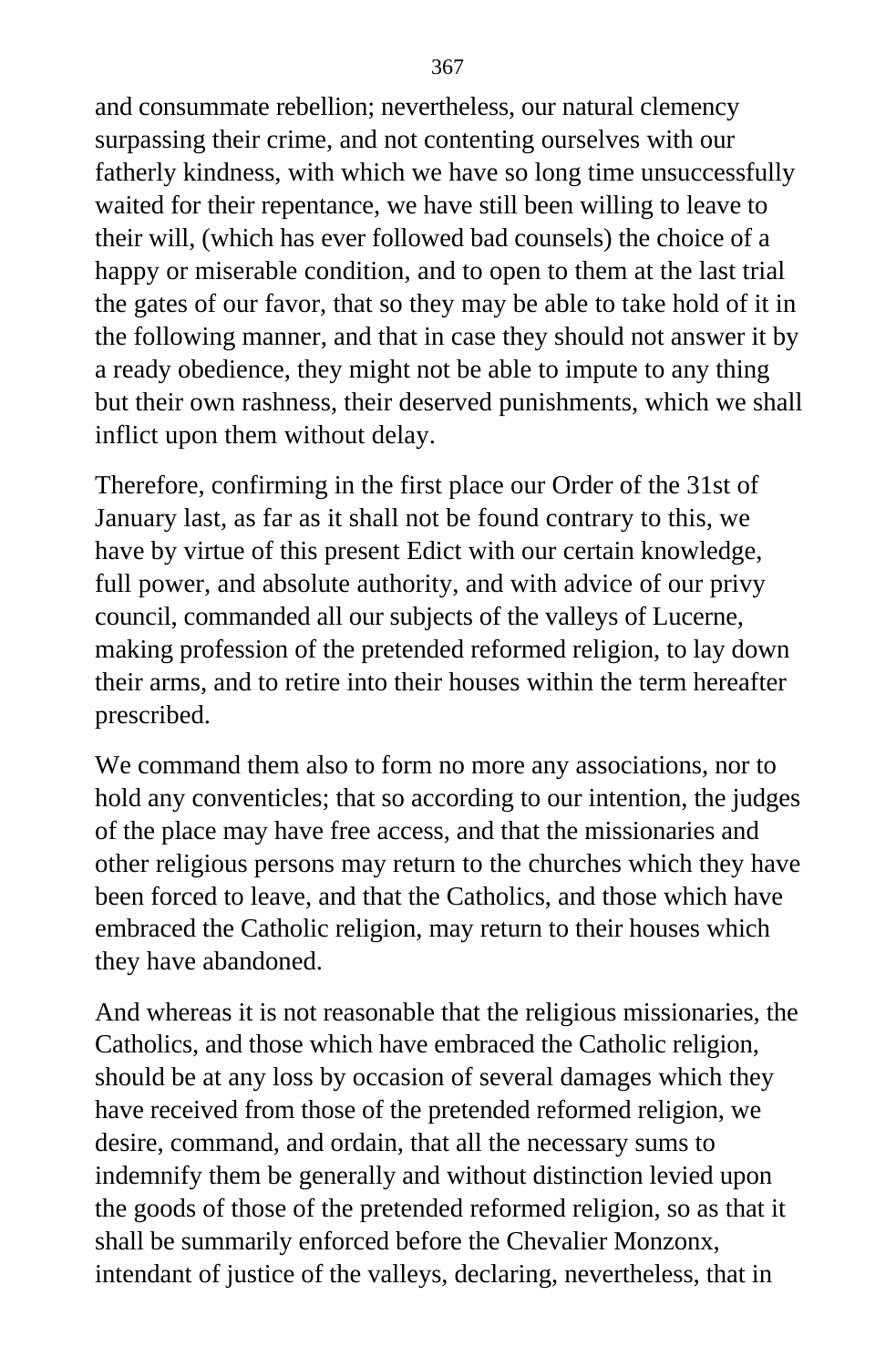case those of the said religion prove that the damages have been caused by some particular persons, they may have their recourse and warrant against them.

And to show our said subjects how great our clemency is towards them, we grant leave to those that shall think of a retreat out of our territories, to do it within the term, and upon the conditions hereafter prescribed; but because their ill-will has showed itself but too much by their past conduct, and that several could hide their evil designs under a false pretense of obedience, we reserve to ourselves, besides those who shall retreat out of our territories upon their own motion, to ordain it also to such as we shall think fit, and as we shall find it most expedient to secure the peace of those that shall stay behind, whence we do intend to prescribe the rules which they shall observe for the future.

And as an augmentation of our favors, we grant leave as well to those that shall voluntarily retreat, as to those who retreat by our orders, to take along with them their goods and effects at their pleasure, and to sell those they shall leave behind them, provided they do it in such a manner as is hereafter prescribed.

The same is to be understood concerning strangers, and those that are born of strangers, who are to conform themselves to all but the last article of our Order of the 31st of January last, here above mentioned.

The said selling of goods shall be made to Catholics, or to persons that have embraced the Catholic Religion; but because there may perhaps not be found buyers within the term here-before prescribed, and that we are not willing that the zealots of that religion, who shall retreat out of our territories, should be deprived of the benefits of our present concession, they may agree about or fix upon persons into whose hands they shall put their procurations, who shall have leave to stay during three months in Lucerne, with full liberty to treat and negotiate with whom they think fit to sell the goods of those who shall have retreated, and who shall have leave to prescribe in their procurations the conditions of their selling their goods for their better security, to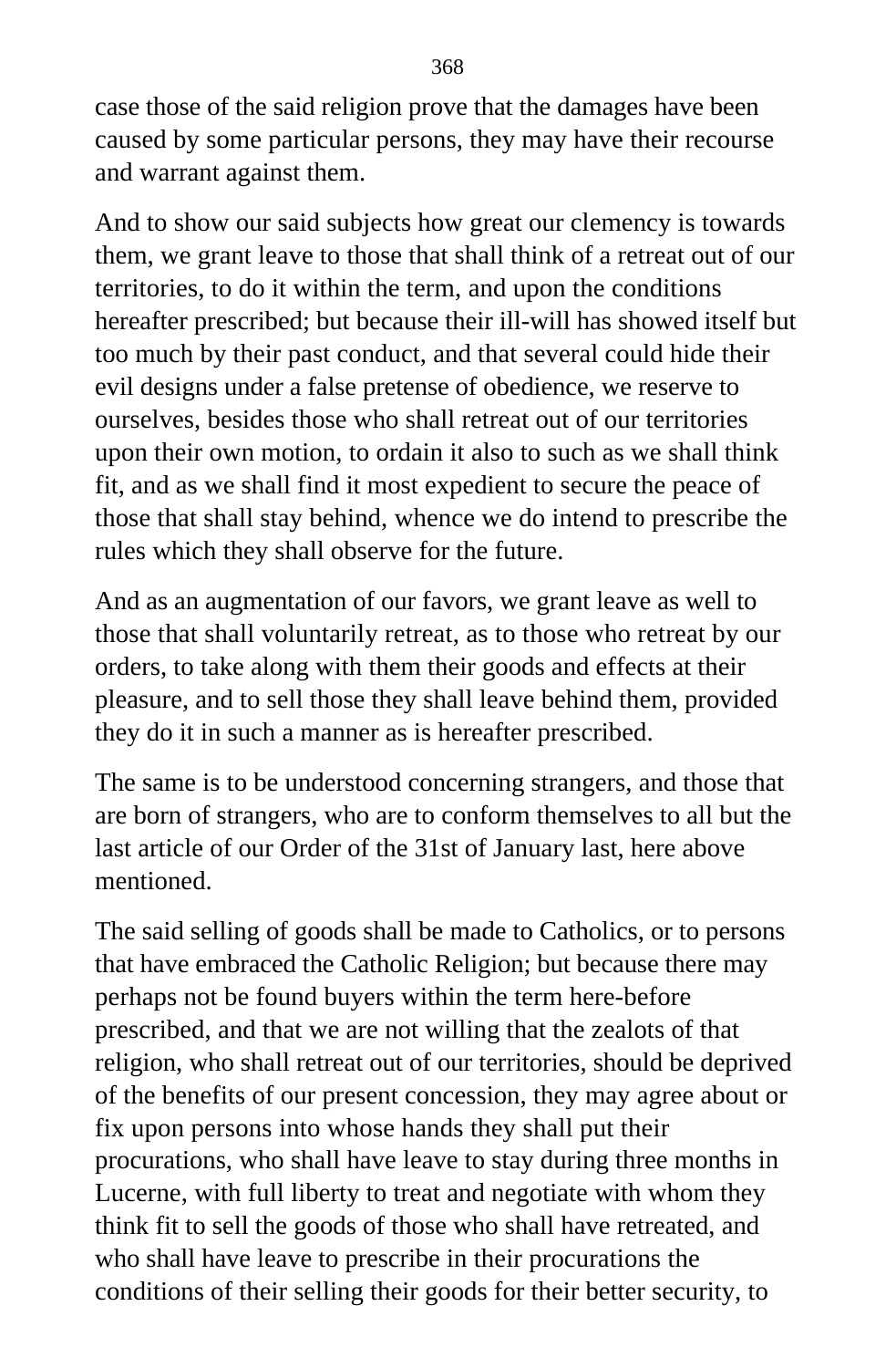receive the price thereof in what place soever they desire it should be sent them, without fraud and deceit of the constituted procurators, which the Chevalier and intendant Monzonx shall take care of.

Those that shall be willing to retreat, shall be obliged to meet at the day and place hereafter specified, to be ready to depart without fire-arms by the way that shall be named them, either through Savoy, or the valley of Aste: to this purpose, we will provide them with passports, that they may receive no ill usage, or hindrance in our territories; but that on the contrary, they may find all possible assistance; and because that being in great number they may be exposed to some inconveniences upon the way, and in the places through which they are to go overcharged, they shall divide themselves into three bodies as is herein before-mentioned. The first shall be composed of those of the valleys of Lucerne, and shall meet at Tour this month of April; the second, composed of those of the valleys of Angrogne, St. Bartholomew, Rocheplatte, and Perustin, shall meet at St. Second, and shall depart the day following, *viz.* the twenty-second of this month; the third and last made up of those of the valleys of St. Martin and Perouse, shall meet at Micadole, and part from thence the third day, *viz.* the twenty-third of this month.

The term wherein our said subjects of the pretended Reformed Religion, that inhabit the valleys of Lucerne, shall be obliged to lay down their arms, in the manner prescribed in the first article of this present Order, is within eight days after the publication hereof in Lucerne, during which they ought to have obeyed the contents of the said Order, to enjoy the fruits of our clemency, but which as well as our fatherly affection towards our said subjects, we leave to its nature and course, notwithstanding the enormity of their crimes. And by means of a punctual observation of all herein contained, we grant our favor, pardon, remission, absolution, and a full amnesty to our said subjects of all their excesses, misdemeanors, crimes, and other things which they may have committed since the publication of our Order of the thirty-first of January last, as well in general as particular, so that they may not be called to an account for it under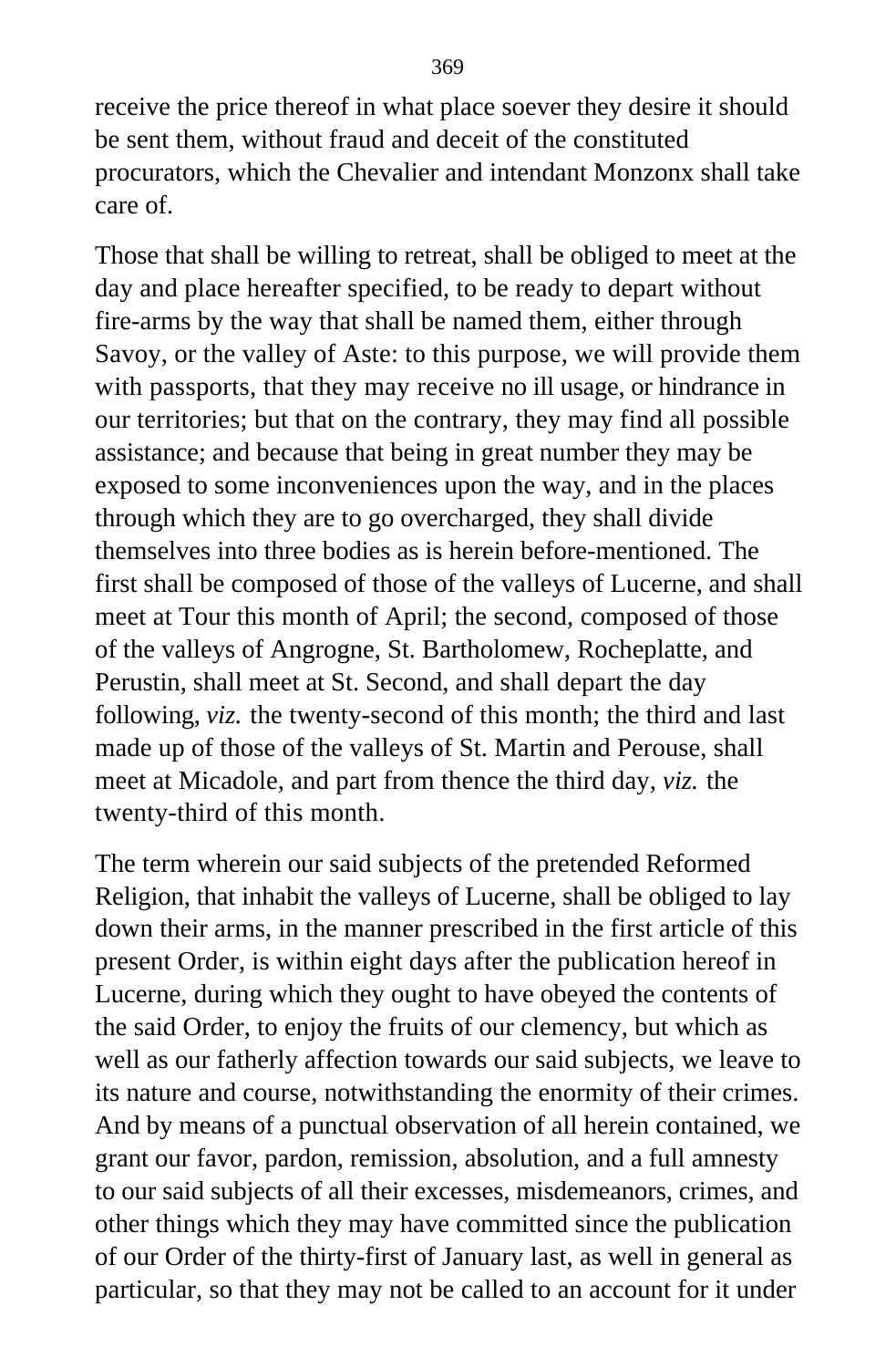any pretense whatsoever, prohibiting all judges, fiscals, and others to whom it belongs, to inquire into it. But because in case they should render themselves unworthy of such favors, by not observing all that is here above mentioned, within the prescribed term, it would be too pernicious an example to delay any longer their deserved punishments, after having been prodigal to them of our favors, and after having waited so long time for their repentance, we intend to make use of those means which God has put into our hands to bring the obstinate to their duty, and to make them feel the punishment of their great presumption.

*Given at Turin, the 9th of April, 1686.*

Enrolled the 10th.

## **NO. 10 AND 11**

*Letters from the Deputies of the churches of Boby, St. John, and Angrogne, to the Swiss Ambassadors.*

My Lords,

WE did not fail immediately after the arrival of our deputy, to make some copies of the letter which your *Excellencies* have been pleased to write to our churches, and they have been read every where after sermon. There can nothing be said that is either more true, or more moving and comforting: and your Excellencies may be fully persuaded, that there is nobody but that finds, and does acknowledge, that it is the effect of your holy and Christian charity towards our churches; yet notwithstanding it has been till now absolutely impossible to dispose our people to a retreat out of this country; some out of fear it might cause the loss of several persons that shall venture to stay behind; others by a principle of conscience; and others from several other considerations, which our deputy will explain to your Excellencies by word of mouth. We are in the greatest consternation about it, and scarcely dare to appear before your Excellencies with so much irresolution. Our people adhere the more to their opinion, because they have been informed that several other churches, at least a great part of those that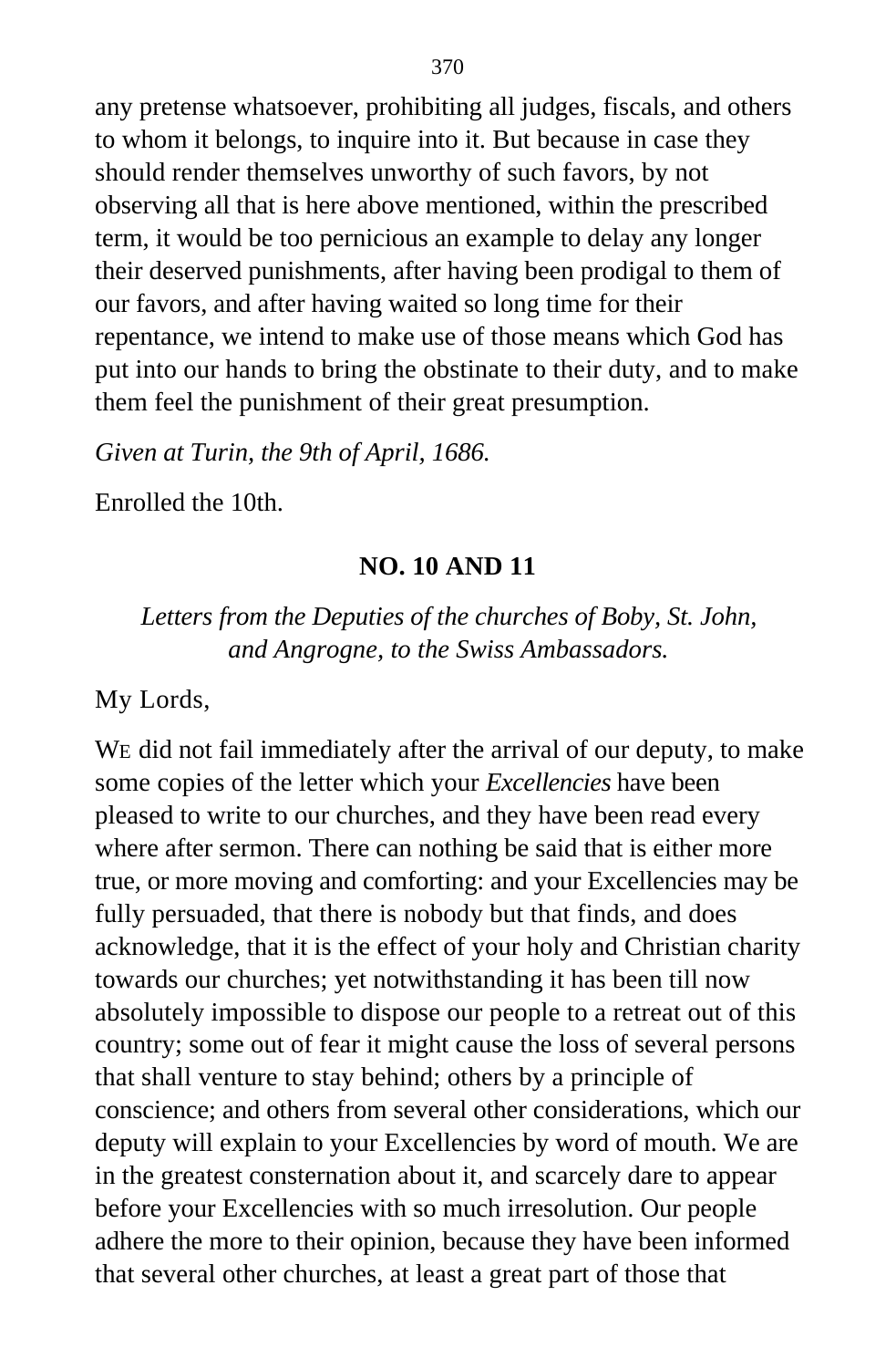composed them, did not know that the business was about such a retreat, when they gave their procuration to their deputies, or if they had understood them, they had changed their minds, which gives us just reason to fear, that in case your Excellencies should be farther engaged for this people, you would be extremely displeased with their refusal to retreat; and it was by reason of this fear which we had here the last Sunday, when we desired your Excellencies to give us leave to inform ourselves of the minds of our people about this proposition, foreseeing at the same time that it would be very hard to persuade them to it: they were for the most part resolved to be their Fathers' children, and hope that the Lord will be their deliverer, that would make use of feeble things to confound the strong, and that heaven would find out some hindrance to those designs which are formed against us. We do not question but this extremely afflicts your Excellencies; and we are touched with it to our very souls: but it is not in our power to change their hearts, and to dispose of other men's wills; nevertheless we conjure your Excellencies, in all possible humility, that you would be pleased not to abate your kindness to these churches, neither to deprive us of your powerful and comfortable support, which, under God, has made us subsist till now. For God's sake do always pity us; what way soever our affairs shall go, we lay our souls before God, to supplicate him with all ardency, that he would be pleased to direct all things to the glory of his holy name, and the preservation of our people: and that he would grant by his Divine providence, by the means of your Excellencies, that we may still get the prolongation of some days, that we may once more inform ourselves of the sentiments of our people by the collecting every man's voice in particular, if it be possible, to know their final resolutions; so that we may not be blamed, neither of one side or another. The Lord be the abundant rewarder of your Excellencies' kindness, and we are, with all manner of respect,

My Lords,

Your Excellencies' most humble, most obedient, and most obliged Servants,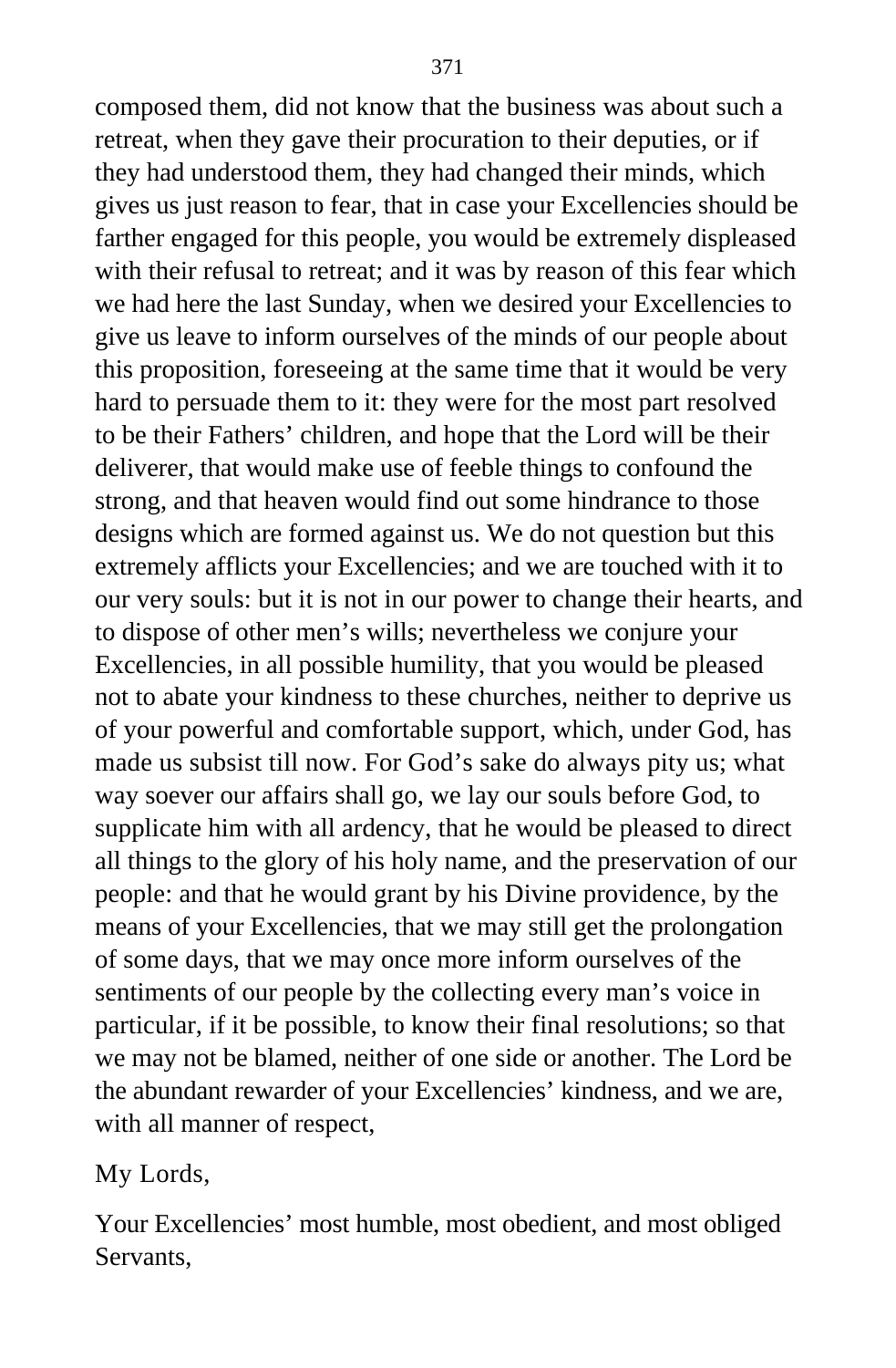## **THE DEPUTIES OF BOBY, ST. JOHN, AND ANGROGNE.**

JOHN AGHITTO, DANIEL GRAFFE, ESTIENNOR DANNO, *Deputies of Boby.*

MICHAEL PARISSA, JOHN MUSCHON, *Deputies of St. John.*

JOHN DUFFA. PIEZZE DUFFA, LEWIS ODIN, *Deputies of Angrogne.*

Angrogne, April 9, 1686.

Most High, Mighty, and Sovereign Lords,

We throw ourselves in all humility at your Excellencies' feet, to show you our most sensible and inexpressible concern, that a great part of our people are not able to appreciate with Christian prudence the favor your Excellencies endeavor to procure them, by a free retreat out of this country, with person and goods and to embrace it with holy joy, as a present from heaven, and a favor which they have sighed for at other times. This makes our hearts bleed, and so much the more, that your Excellencies' letter, which you have been pleased to write to them, ought to have immediately disposed them to an affair of this nature; yet we dare still most humbly beseech your Excellencies to have the goodness to exercise love on all these considerations, as knowing very well that we have to do with persons whom it is very hard to compass, and to make them all sensible of the reason and the state of things, but by experience, and principally when it is about abandoning their old and dear native soil: there are, nevertheless, a great many, and the principal of them, who resign themselves entirely to your Excellencies' counsel, charity, and prudence, and that will never oppose what you shall find most expedient for the glory of God, and their welfare and preservation. The ministers also are all of the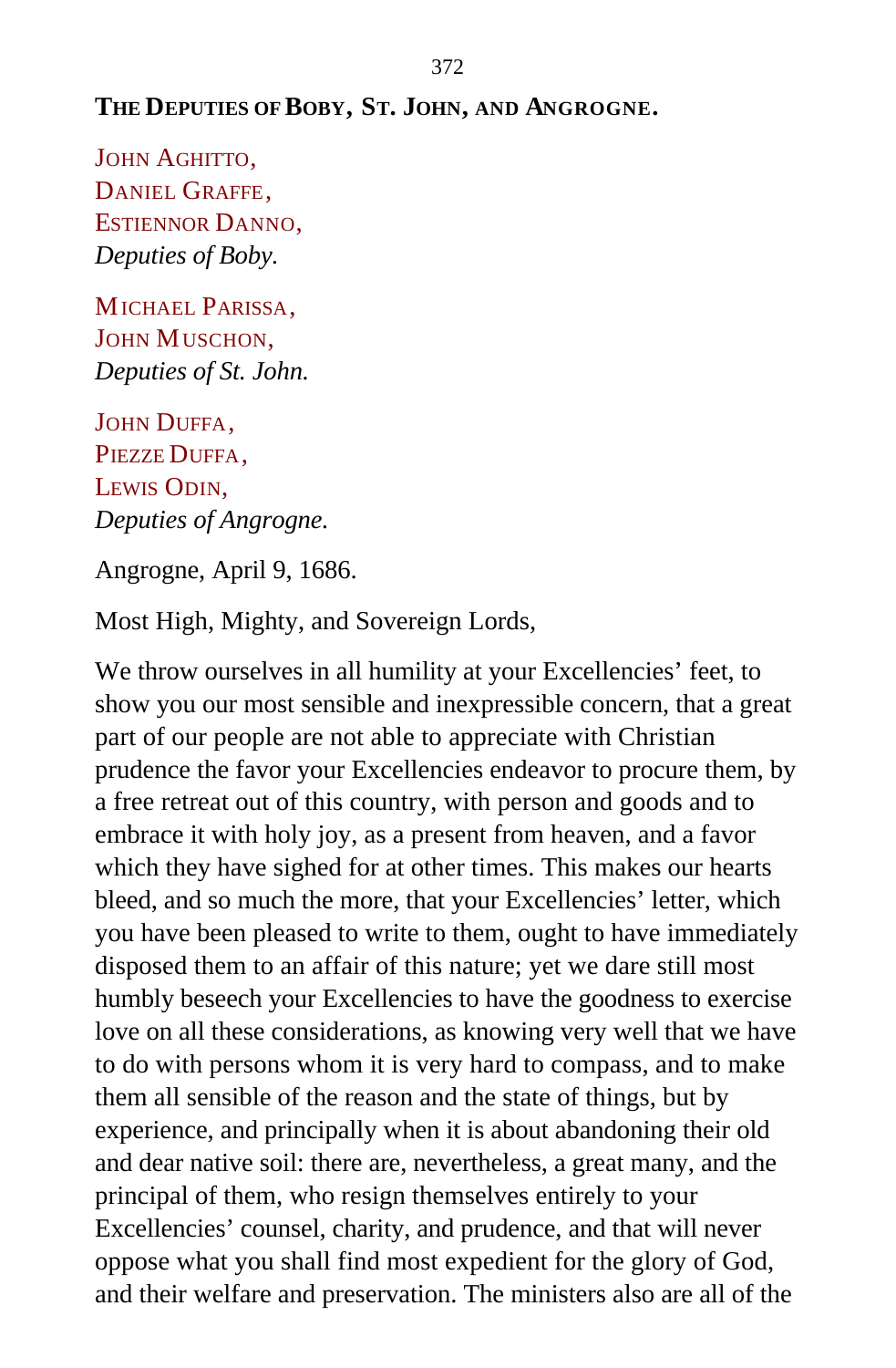same opinion, and we are all willing punctually to observe the counsel your Excellencies shall be pleased to give us. And we most humbly beseech you to pity us and our families, to extricate us out of an unhappy state which to all appearance is unavoidable; this is the favor we hope from your Excellencies, and pray the Lord to bless your Lordships with all manner of prosperity; and we are with all possible respect and submission, most high, mighty and sovereign Lords,

Your Excellencies' most humble, and most obedient Servants,

*SIDRAC BASTIE, GUILLAUME MALLANOT. Angrogne, April* 9, 1686.

**1.** We have been informed for certain, by a credible person that his Royal Highness will not grant us a retreat with our goods, but that he pretends to detain them for the charges he has been at already.

**2.** That he absolutely insists that the ministers and foreigners should be delivered into his hands.

**3.** That we should lay down our arms, and that we should deliver them up to the governor.

**4.** That the troops are to enter into the valleys to demolish the churches, and to obstruct all divine exercises.

**5.** In fine, we have been informed, that the council would by no means suffer that the French troops should march against us.

## **NO. 12**

## *Memorial of the Swiss Ambassadors to the Duke of Savoy.*

YOUR Royal Highness is humbly requested to consider, that he that will retreat out of the valleys by virtue of your published Order, is obliged to prepare himself for his departure, for the transportation of his wife, his children, and his goods which will be necessary to him; that he will be obliged to dispose in several places what he cannot carry along with him; that he must provide for the sale of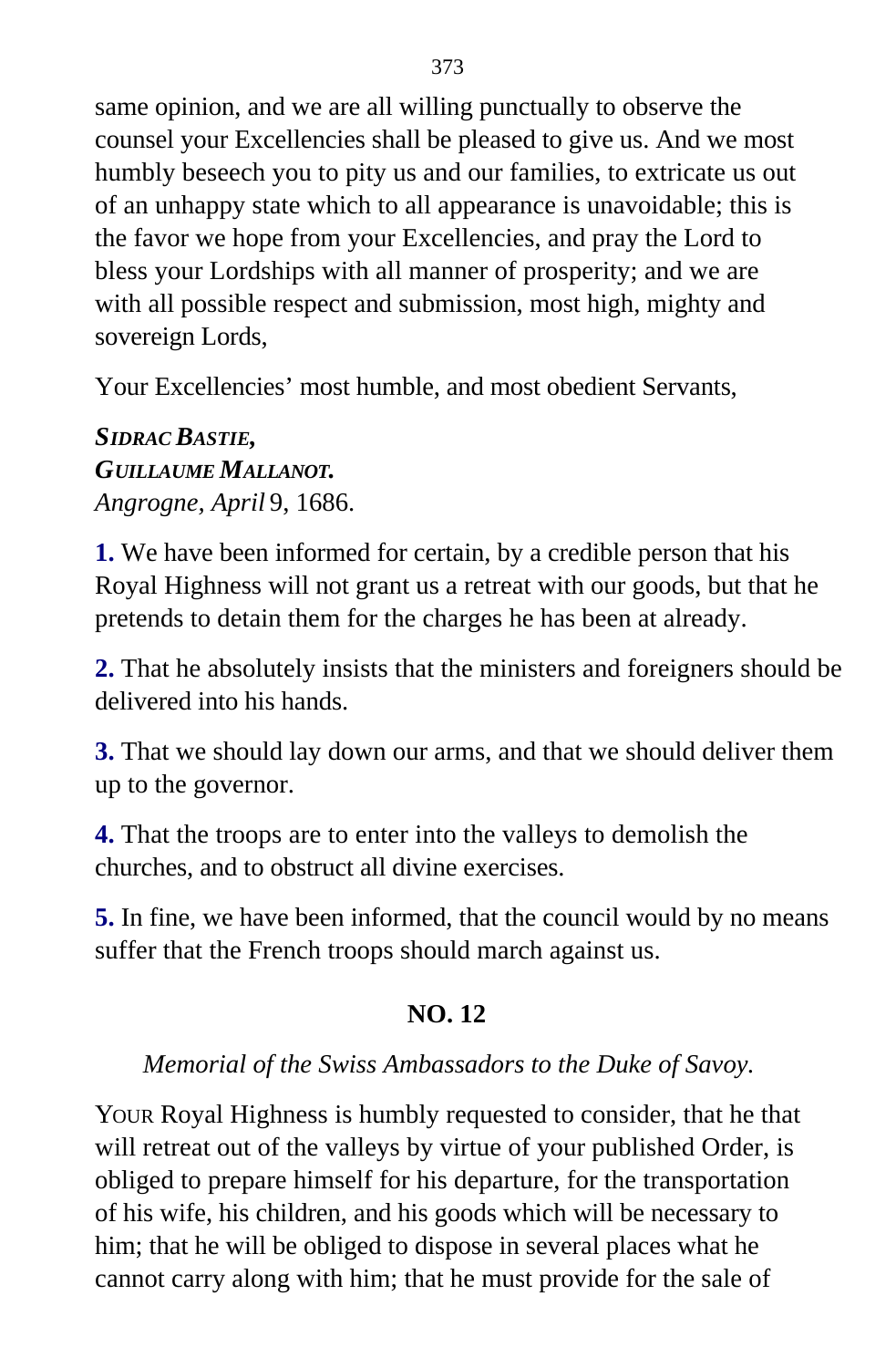his corn, of his provisions, of his wine, of his cattle, which he would not be forced to leave at random; and that he cannot entrust with his procurator at Lucerne, and who consequently, by reason of the distance of the place, will be incapable to take care of it; that within the term of eight days he will not be able to settle accounts either with his creditors or his debtors, because those he has to do with do not live in the valleys, or because there may be some accounts that cannot be regulated but by arbitration; that in consideration of goods immovable, there is to be made an exact description of the vineyards, meadows, fields, and woods, whose boundaries and limits are to be marked out and described, as also of the rights thereunto belonging, and the sums for which they are mortgaged, and that there ought to be granted some particular procurations to that purpose. Therefore your Royal Highness having been pleased by an instinct of your justice and clemency, to grant to your subjects of the valleys leave to retreat wherever they please, and to sell their goods which they shall leave behind them, you would not wish that this favor should be unprofitable to them, by obstructing the favor of this concession by the shortness of time, to take away from them with one hand what you had given them with the other. Your Royal Highness is also requested to consider that six trustees are not enough for the sale of goods belonging to several hundreds of families that shall be willing to retreat; that this commission cannot be given but to people of the country, and consequently to persons without learning and without capacity, and taken up with their own affairs; that besides, these trustees will be obliged to run to several places to find out buyers, to let them have a view of the property which they are to buy, that settlements must be made in several places before several notaries, that they are to watch at the selling of a great number of moveables that are dispersed in several houses, to count money, to change it, and to send it to them into foreign countries, to find out some conveniences for that purpose, to write to their correspondents for the clearing of several doubts that may be raised, to remove the obstructions they shall meet with, to defend themselves against some unjust demands; to receive letters from those they shall write to from the places of their retreat, to acquaint them with the state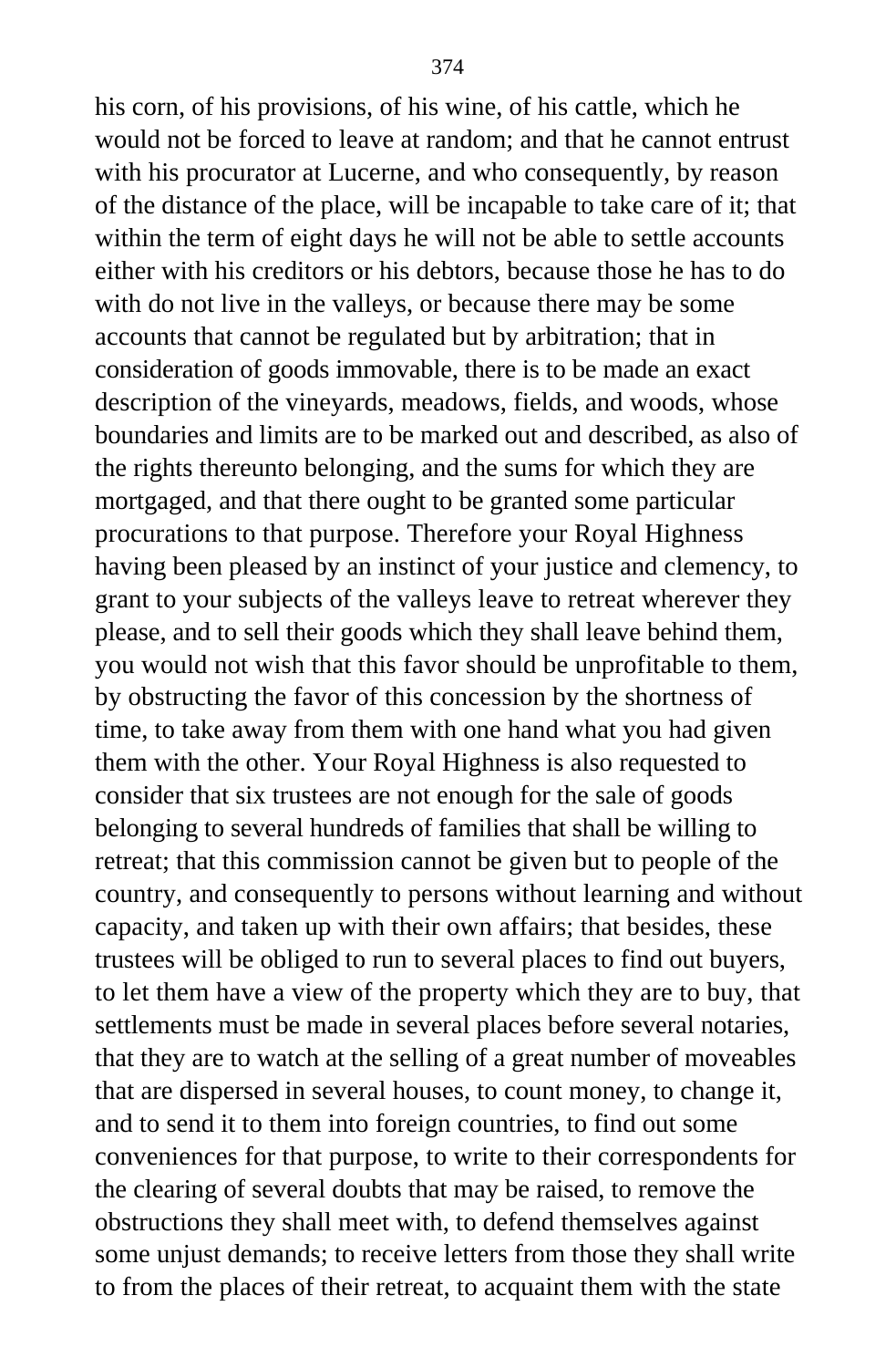of their affairs, and in a word, to be charged with a thousand other occupations that we cannot now foresee: Therefore, because your Royal Highness does not intend to enrich yourself with the goods of your poor subjects, nor to augment your revenues by their losses, you will be pleased to grant them leave to nominate twelve persons, that within the time prescribed by your Royal Highness, shall proceed to the sale of the goods of those that shall have retreated. But because it will undoubtedly happen, that within the term of three months with what diligence soever the trustees may proceed to the sale of the goods of the poor refugees, there will be found few chapmen, and that every body will expect the end of the term to take advantage of the necessity to which the trustees will be driven to dispose of their goods, and to have them from those wretched people at an under price, by reason of their fear to lose all, we hope your Royal Highness will have the goodness to prevent this inconvenience, and according to the agreements made in the year 1663, with his late Royal Highness of glorious memory, you will buy at a reasonable price the moveable and immovable goods that within the space of three months shall not be sold.

And forasmuch as your Royal Highness distinguishes yourself by your goodness and clemency, you are not willing, without doubt, to oblige any body to impossibilities, and therefore must be aware that females newly brought to bed, or such as are in the last month of their time, and old and sick men, are incapable of traveling, you will make no difficulty to dispense in their favor with the law you have prescribed to others about their retreat, and exempt them from quartering soldiers, who, how well soever disciplined, always cause some disorder, and carry distress into all places where they enter, as also to grant them leave to live and die in their houses without fear of being ill used, and of being spoiled of their goods and provisions.

In fine, we beseech your Royal Highness that you would be pleased instantly to use your clemency towards those of the valleys that are detained in your prisons, and towards those that have been taken up on that account, and that you will be pleased mercifully to set them at liberty.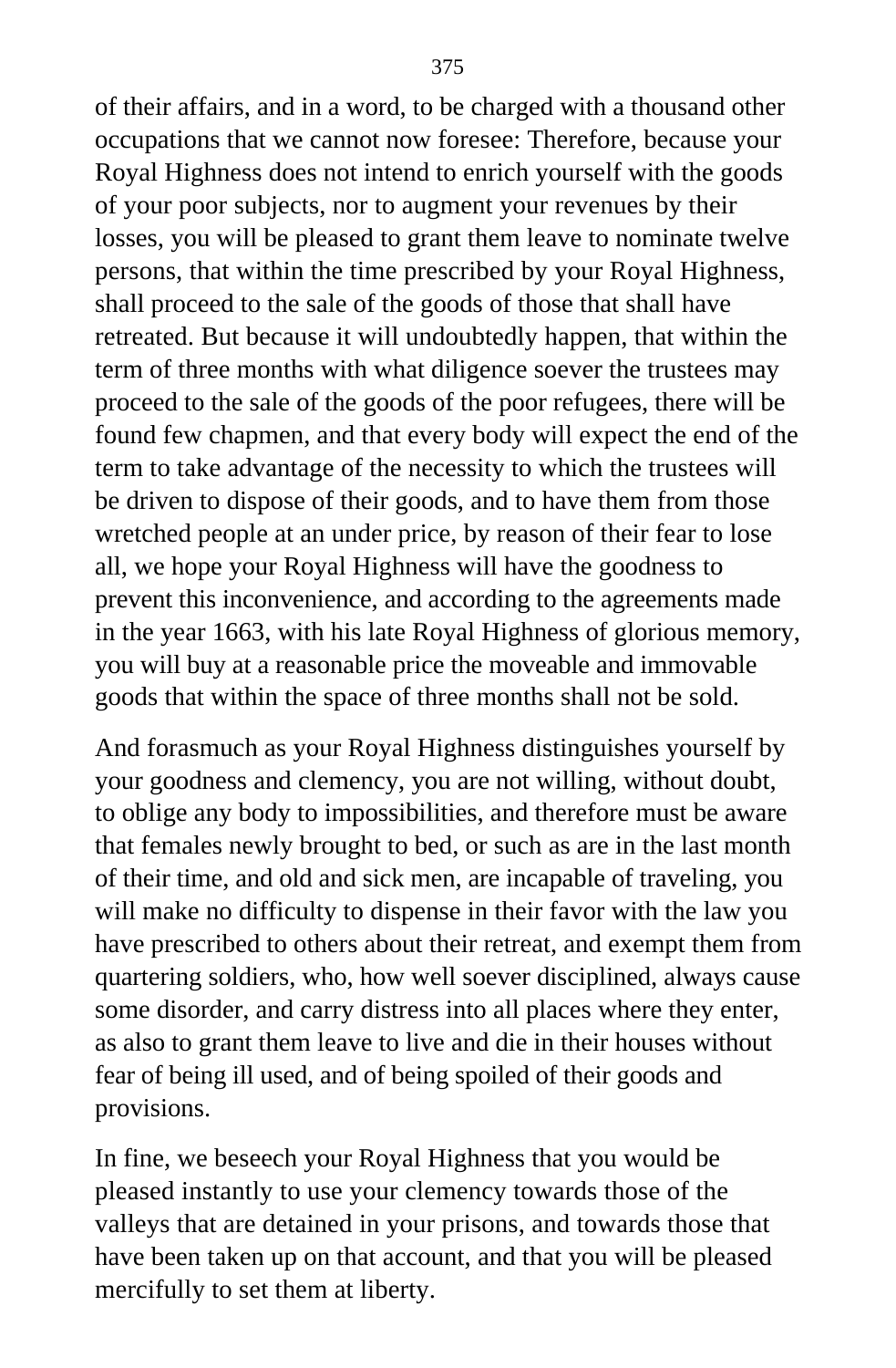#### **NO. 13**

#### *From the Swiss Ambassadors, to the Churches of the valleys.*

#### Gentlemen,

AT the secret audience which we had of his Royal Highness, your prince, we have earnestly desired him, that he would be pleased to grant you a retreat out of his territories upon more gracious conditions than those that are expressed by the last Edict; and we have represented to him as well by word of mouth as by our memorial, all the reasons that might be capable of moving and to prevail with him to mitigate the Orders he has already published against you. We solicited him to grant you a longer term to dispose yourselves for so troublesome a retreat, and to sell your goods, and that he would be pleased to augment the number of the trustees charged to sell them; to give leave that the aged, sick, and infirm persons, and women newly brought to bed, or that were big with child, might stay behind in the country without being exposed to any ill usage; and without being obliged to quarter soldiers; and, in fine, to give orders that his procurators might sell the goods that should not be rended within the time prescribed by his Edict. But we have not been able to obtain the least thing from his Royal Highness, because he has been informed that you are up in arms to obstruct the execution of his orders. We have also endeavored to persuade the Marquis of St. Thomas that he would he pleased to employ his credit with his Royal Highness, to dispose him to grant us what we desired in your favor; but he has given us to understand, that as long as you shall keep in arms, there are no hopes for you. His Royal Highness departs this day for Precairas, and we have had our audience of Conge, with a design to return immediately into our country, except God's providence give us some more favorable occasion to serve you; and since, without taking notice of some wise men's counsels, you resign the event of your affairs to God's providence, we beseech him that he would be pleased to assist you in your calamity, and direct all to his glory and your temporal and spiritual welfare. Resting, after we have recommended you to God Almighty's favor, etc.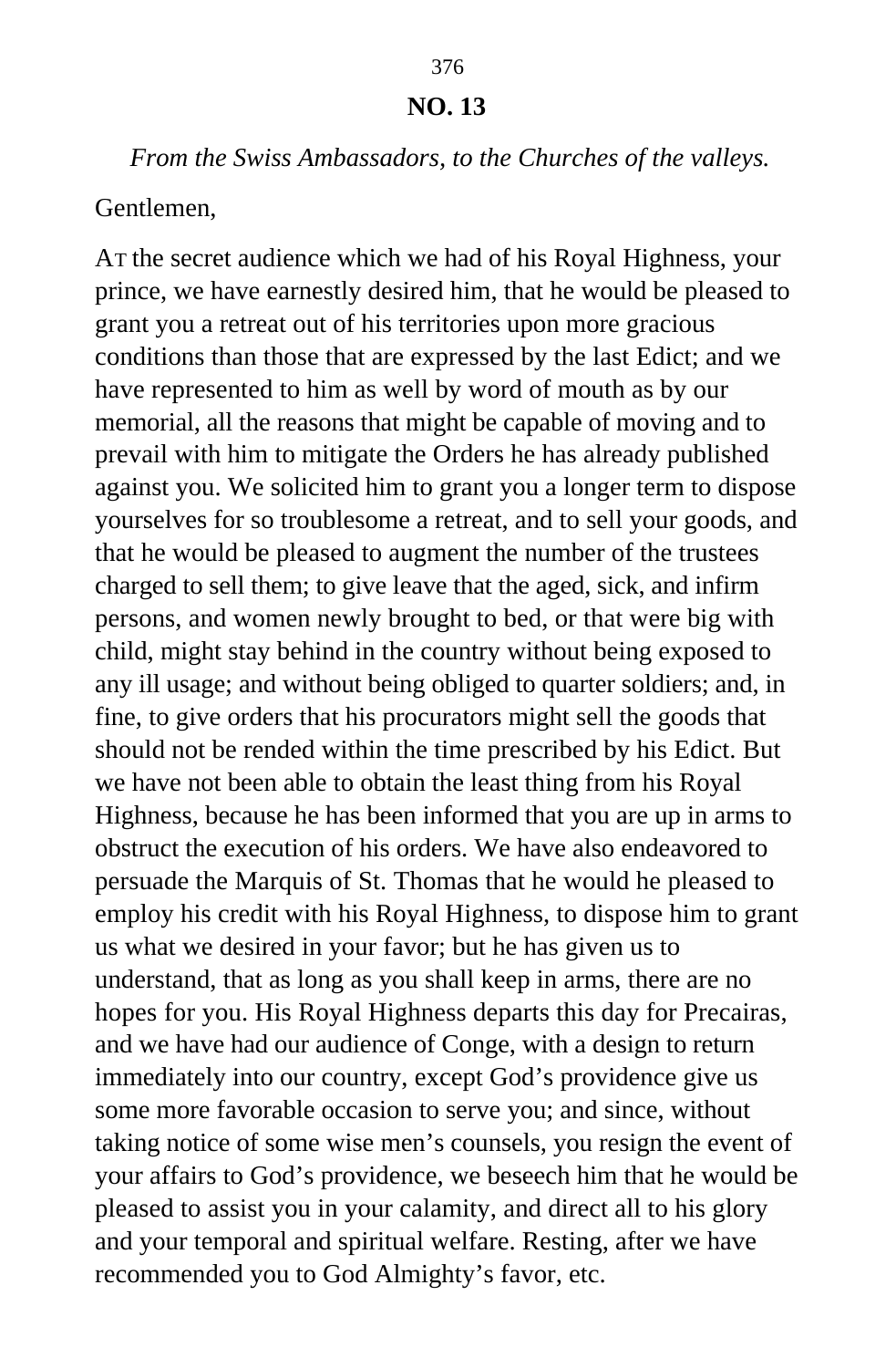Turin, etc.

#### **NO. 14**

## *Letter from several of the Pastors of Churches in Piedmont, addressed to the Cantons of Switzerland.*

Most High, Mighty, and Sovereign Lords,

OUR churches have for a long time experienced, and principally in these unhappy troubles that have happened to them, the incomparable charity and fatherly affection of your Excellencies towards them, and still very lately, by sending our Lords the ambassadors to his Royal Highness, upon occasion of the Order of the 31st of January last, published against us, as we have been informed of, by the letter which you have been pleased to direct to us. We are not able enough to acknowledge the care, trouble, and pains which our Lords the Ambassadors have taken in our favor and preservation, towards our Sovereign; and had they met with hearts disposed to our welfare and quietness, their intercessions would not have failed of being successful; but it ought to be confessed, that our condition is very bad from that quarter; we, nevertheless, render to your Excellencies, with all the sentiments of acknowledgments we are capable of, our most humble and hearty thanks for so many favors we have received from their holy and christian charity. We are very sensible, and confess it, though with great confusion, that our Lords the Ambassadors have not had from our people all that satisfaction that might have been wished for, concerning their resignation into your hands; but we most humbly beseech you to employ their charity and support towards a people that make to themselves a point of conscience and honor to preserve their religion in their native country, where it has been a long time miraculously preserved. We are very sensible that as to the world, our ruin is unavoidable; but we are in hopes that God will revenge his quarrel, and that good and charitable people will not abandon us; and principally we put our trust under God in your Excellencies, and throw ourselves into their fatherly arms, beseeching you for the compassion of God, and in the name of his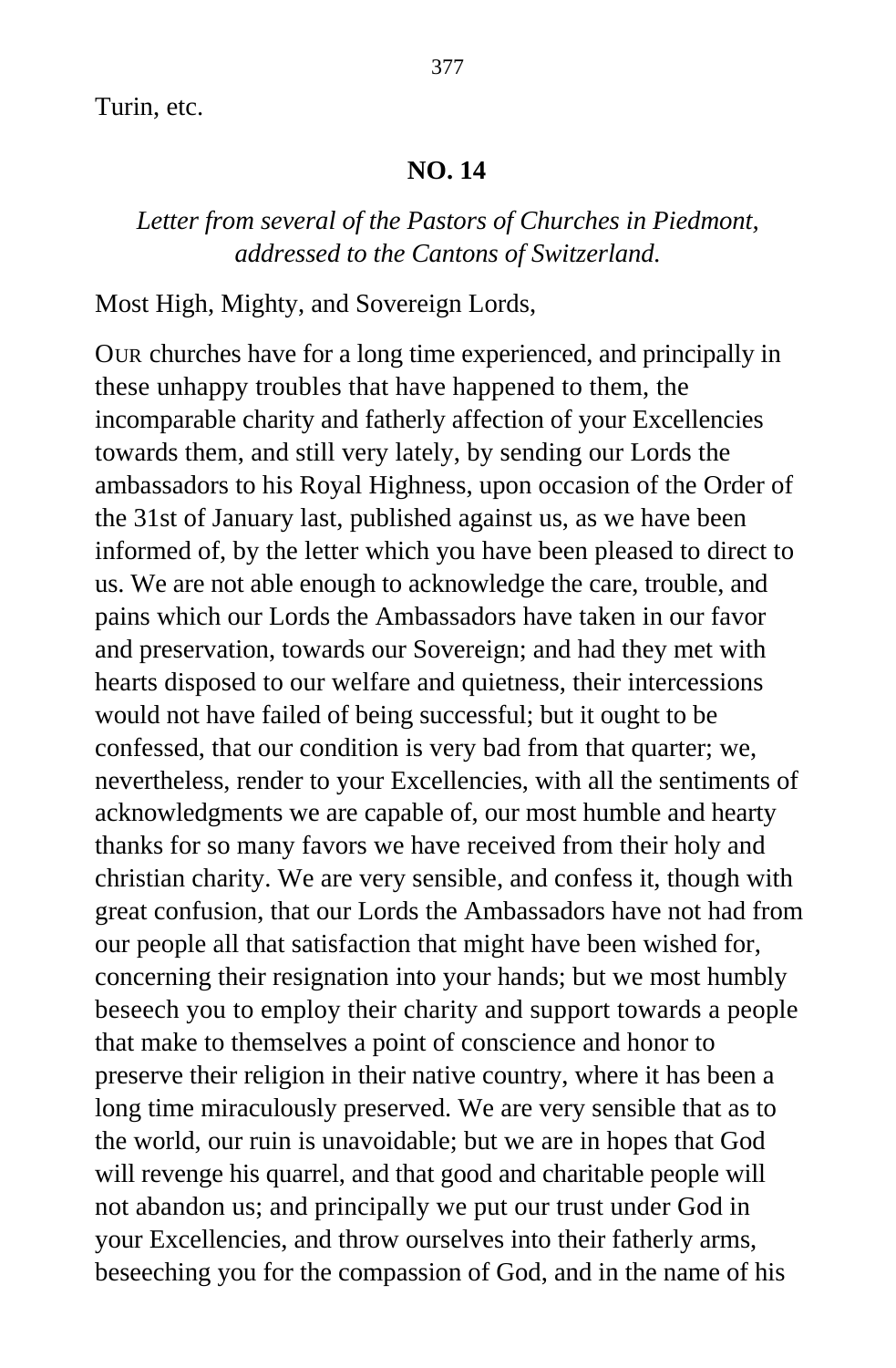Son Jesus Christ, our common Father and Savior, not to deprive us of your charity and affection, and to throw the eyes of your clemency and tenderness upon so many poor families, little children, and other weak miserable persons, as to the world, to let them feel the favorable effects of your Christian goodness. We beseech the Lord that he would be pleased to be the perpetual preserver of your Excellencies, and the abundant rewarder of all your holy and christian charities; and are, with all the veneration imaginable,

Most High, Mighty, and Sovereign Lords, your Excellencies' most humble, most obedient, and most obliged Servants,

*The Ministers, Elders, and other Directors of the Churches of the Valleys in Piedmont, and for all,*

S. BASTIE, Moderator. GR. MATANT, Minister.

## **NO. 15**

## *Letters from the Pastors of the Churches in the Valleys of Piedmont to the Swiss Ambassadors.*

My Lords,

WE do intend to communicate immediately to our commonalties your Excellencies' letters: we could have wished that they had been more mindful of those wise *counsels* your *Excellencies* have given them, to prevent such danger and desolation as in all human probability is now unavoidable: we pray to God that he would be pleased to crown their resolution, though against all *appearance,* with *success,* and to strengthen their infirmity and feebleness. I do believe that all the ministers do design to live and to die amongst them, *because* your *Excellencies* do not disapprove it: and, indeed, it would neither be honest nor excusable to abandon them in such a juncture of time; and we should certainly have reason to think ourselves guilty in part of their loss, because a good shepherd is bound to lay down his life for his flock. We continue to give your Excellencies our most humble thanks for the trouble and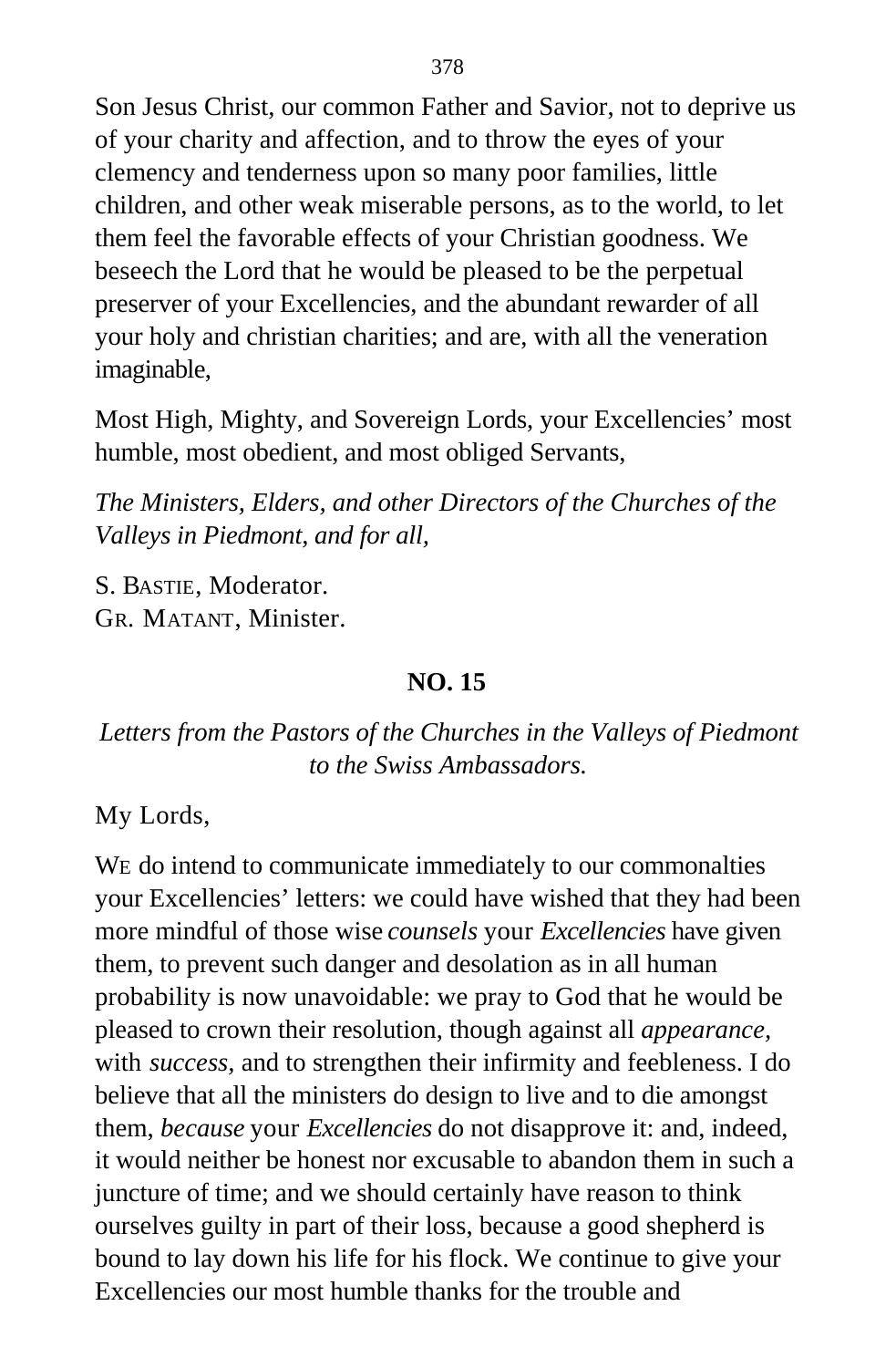indefatigable, care you have taken for our welfare and subsistence; and we conjure you by the compassion of God, and by the charity of Jesus Christ, not to forgot us, but whether it be during your stay at Turin, or after your return to the most high and mighty Protestant Cantons, to favor us with your affection and Christian charity upon all occasions. We pray our great God and Savior that he would be pleased to reward the pains and charity of your Excellencies towards these churches, with his most precious blessings in heaven and earth, and to cover your sacred persons with his inviolable protection: these are the sincere and fervent wishes of those that are, with profound respect,

My Lords, your Excellencies' most humble and obedient servants,

*The Ministers of the Evangelical Churches of the Valleys of Lucerne, Angrogne, Perouse, St. Martin, etc. in Piedmont, and in the name of all,*

S. BASTIE, Minister.

*Angrogne, April* 17, 1686.

#### **NO. 16**

## *Letter from his Royal Highness the Duke of Savoy, to the French King's Brother, the Duke of Orleans.*

AMONGST the many and great troubles, under which I am at present, seeing none but you capable of giving some ease to my afflicted spirits, I hope you will give me leave to do what unfortunate men have only left to do; that is to say, to justify their conduct, and to demonstrate their reasons to those that are not yet so far from all equity, as to refuse to pity them. What have I ever done else to the king, than to serve him in the most substantial things he desired of me? *Have I not sacrificed to his satisfaction the valleys of Lucerne, to my own prejudice, and against all the principles of true politics?* Did I not consent to give him three of my regiments, at the same instant his ambassador made the first mention of it? *Is it not evident that to please the king, I have abandoned my interest, my country, and my person by such compliances, as have drawn upon me great aversion from*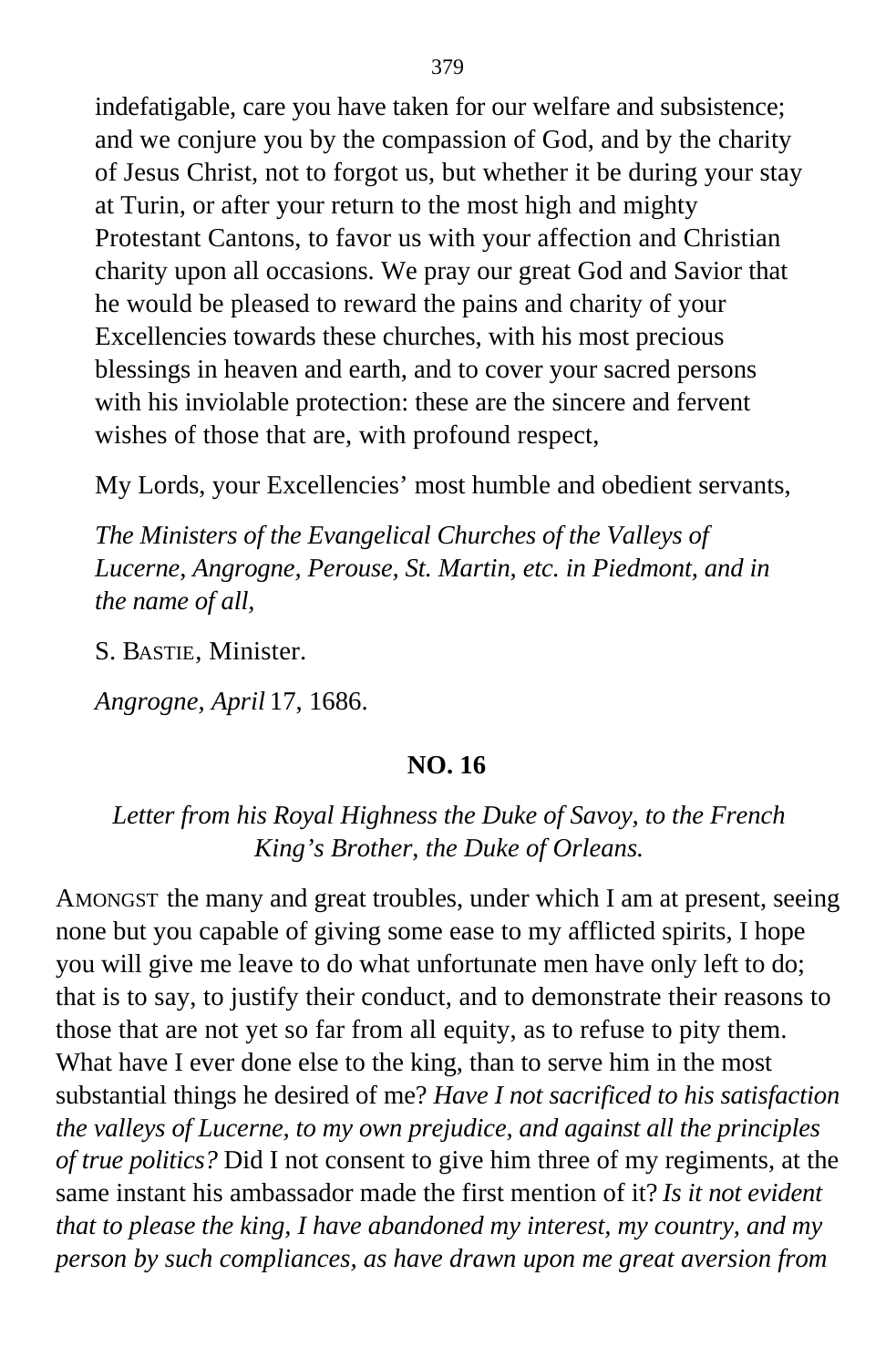*all the Protestant powers,*[1](#page-417-0) of the Emperor, of the King of Spain, and of all the Confederate Princes? Wherein have I ever displeased the King?

His ambassadors have sometimes made their complaints about some little insignificant things, a thousand of which would not be able to balance the least part of those substantial services which I have mentioned, nor the continual marks I have given of a strict adherence to the king's interests. A gentleman of Nice raises, without my leave and without my desiring it, some soldiers, in the said place, against several declarations of my predecessors, at the same time that I am there actually present: this is not enough, he enlists some of those that belong to my regiment of guards: I have the goodness not to suffer him to be tried at the sessions, nor his goods to be seized according to custom; and I content myself to send him to prison, only to prevent the ill example he had given by his behavior; and yet, after all, they pretend to make a great business of this, as if I was obliged tamely to suffer this insolence and affront of one of my own subjects, in my very presence, instead of which they should have taken notice of my moderation.

I have given the king three regiments, partly composed out of the principal nobility of this country; there is a considerable number of gentlemen and others of my subjects in those troops; I am willing, for my greater recommendation, to give the king, with my own hands, such as he may desire to have above the said number: but I do not intend to give my subjects full license to act against the law, and to deviate from that loyalty they naturally owe to their sovereign. Nevertheless, those that do it are not punished for it, their goods are not seized, and I do expressly prohibit not to indict them for some impertinent and seditious words; neither do I trouble their parents for it; yet, after all, if I do not applaud their exorbitance, my past services are forgotten, and I have no good intentions for those of his Majesty!

There is a reciprocal agreement made about the restoring of the deserters of the garrison of Pignerol, Perouse, and Cassal, and of those of my troops. This is not at all executed on the side of the said garrisons; for if they restore one, they retain fifty: and yet they make a great noise, as if the agreement was not observed on my side. Of those troops which for the King's service I entertained in the valleys of Lucerne, a great many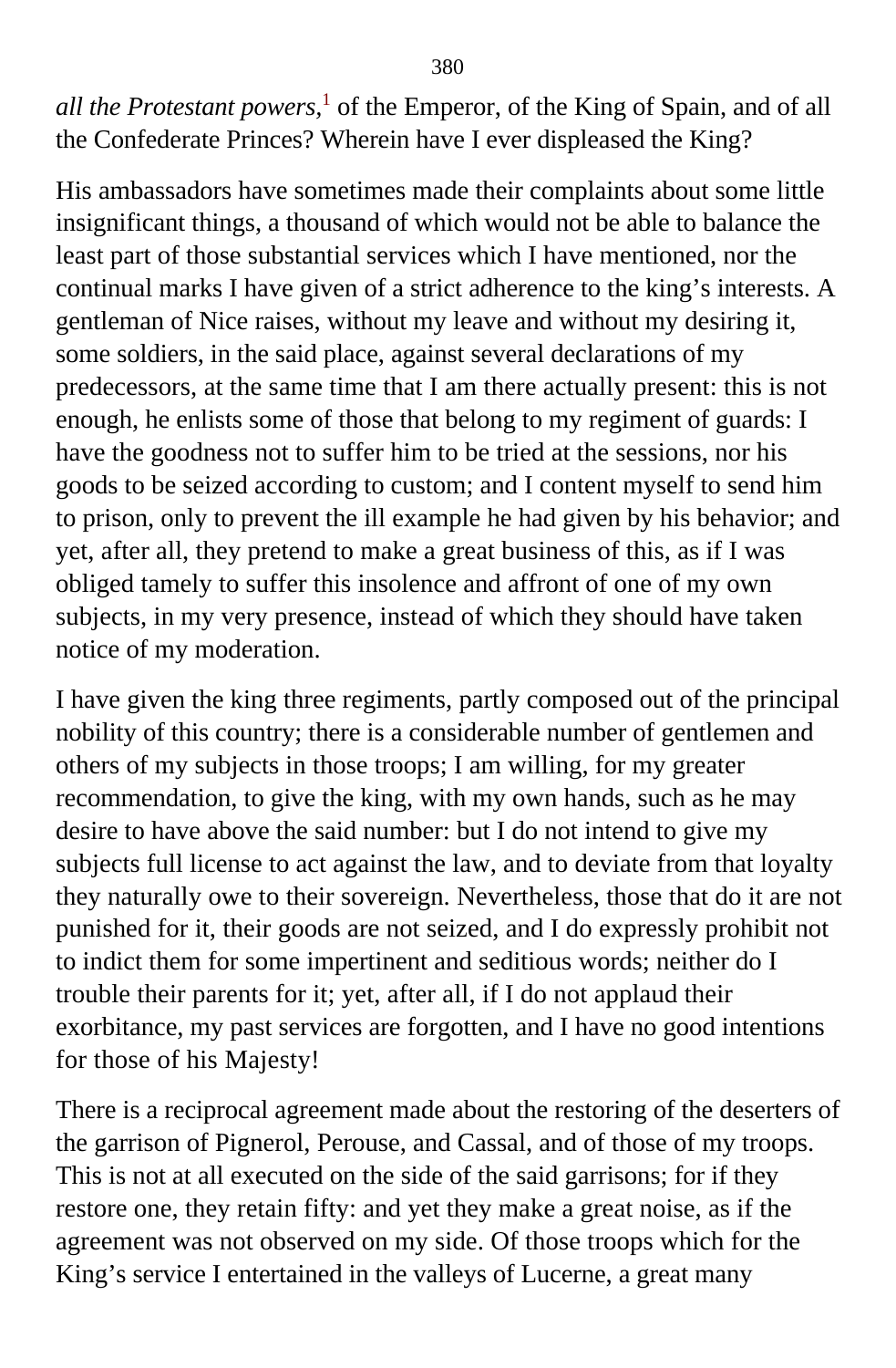deserted to Pignerol; but the governor pretended, either, that he had no authority over those deserters, because they had listed themselves amongst some recruits which were made for other regiments; or that they were to be exchanged with those troops of his Majesty that were out of the place; or they refused them sometimes downright, pretending that there was an amnesty of the king in favor of the deserters; as if an amnesty of the king, that only regards those that desert in his own kingdom, could be made use of by those that deserted out of my troops, far from coming back, as it is expressly required in the amnesties of such nature. It has been declared at Cassal, that they would neither render nor retake any deserter. This is a thing I do not complain of, for there seems to be a reciprocal equity in not asking, and in not giving back: but then the garrison of Cassal has no reason to complain neither.

Give me leave about this subject to inform you of a thing that has made so great a noise. Some officers of Pignerol having made their complaints, that some of their deserters were to be found in the valleys of Lucerne, I gave orders that they should be restored; and, withal, leave that they might go themselves to discover them. They took along with them a sergeant that had deserted out of a regiment belonging to the said valleys: the officers of the said regiment seized him as soon as they saw him: I was told of it in a letter: I gave them, according to my custom in such matters, a general answer; that is to say, to do what they found just, having no mind to condemn the deserters myself. The sergeant did himself confess that he had deserted; he was tried and condemned according to law. Ought a deserter not to have been seized, that had the impudence to come before his officers, to encourage (by his so fine example) the rest of the regiment to desert as well as he? Does the agreement made to restore the deserters, mention not to take them ourselves when they are to be found in our own territories, from whence they deserted, only because some officers had the impudence to take them along with them? Ought we to think that it is the King's pleasure that we leave off being sovereigns in foreign countries, when a criminal is at the suit of a French officer, and that there be no justice for them there? Ought we to think that he would have us take there more care, than in his own kingdom? And yet this is the very thing that has been so much exaggerated, to prove that I have no good intentions for the King's service.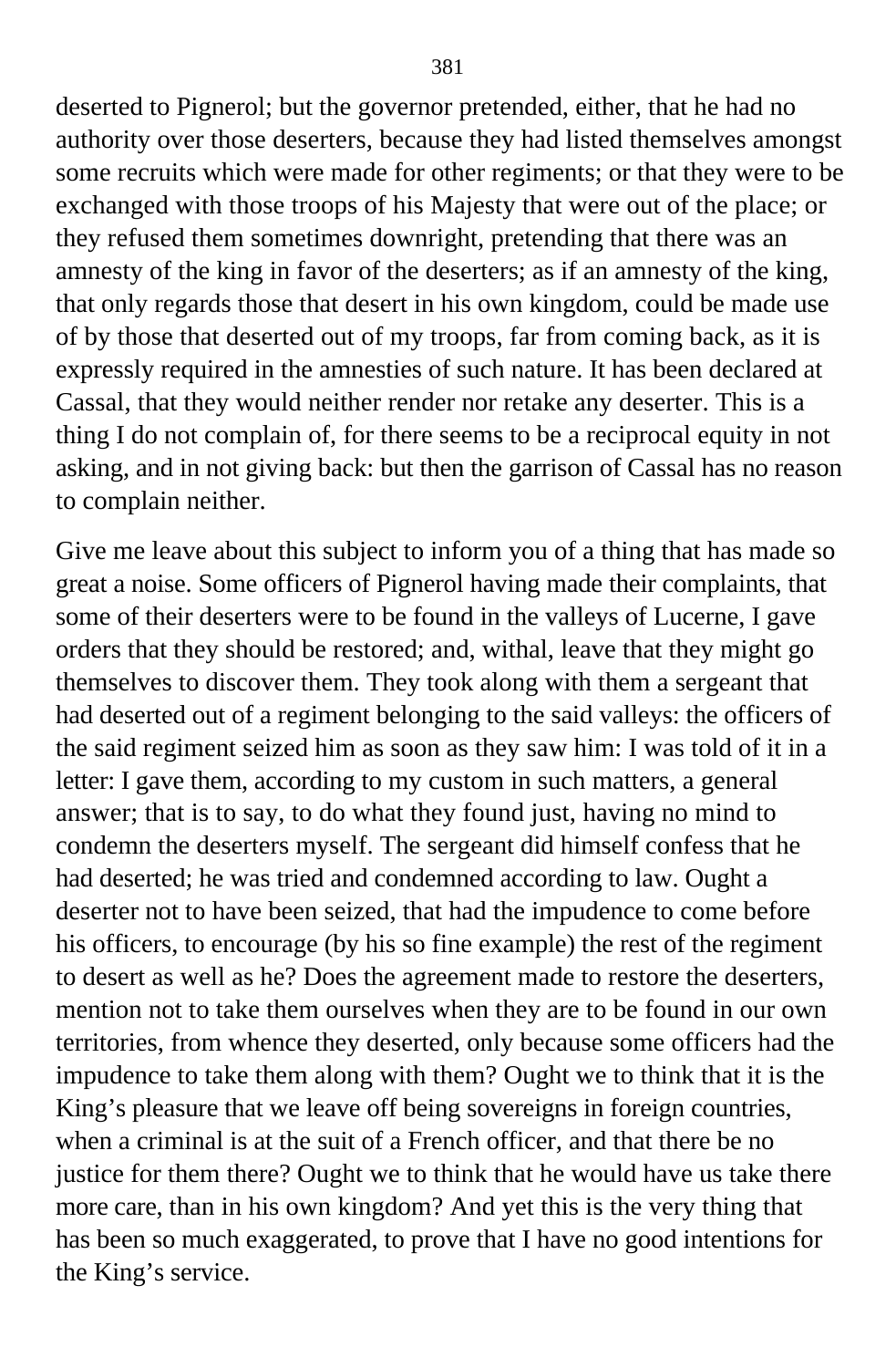They have continued secretly to raise soldiers in my territories for the King's service: they are exhausted of men; I cannot find enough to complete my own regiments. I endeavor to retain my own subjects by some slight demonstrations without troubling those any more that do not observe it, setting at liberty those that have been imprisoned, as soon as they have it. Such great moderation is not at all taken notice of; as if a sovereign ought to contribute himself to the exhausting his country of men, and that he ought to leave off making use of his own subjects, only to be employed in the King's service, without seeming to take notice of it, without being asked or thanked for it.

Some years ago, the King desiring to make some recruits in Savoy, for his regiments of Rousillon and St. Laurent, did consent that I might make some recruits for my service in the provinces of Dauphiny, Lionnois, and Provence: and though those recruits are very expensive, and come to nothing at all, by reason of the great number of those that desert, either on the way, or as soon as they have arrived in this country; yet I never failed to give orders in Savoy, as often as the officers of the said regiment arrived there with a letter of Mons. de Louvois, to let them make their recruits. It has been represented some few months ago, to two or three officers that were come for the same purposes that Savoy was exhausted of men; that it had very much suffered the last year, endeavoring to hinder the incursions of those of Lucerne, and some French Protestants; and. that to continue to contribute to the King's satisfaction, there would, according to all appearance, be no less difficulty this year to furnish men enough to the same end; desiring the said officers to put off their recruits till some more convenient time. The Count de Rebenae having spoken something of it here, the same reasons were made known to him; withal telling him, that it was no refusal, but only a putting it off for a better time, to make the said recruits with so much the more conveniency; and though he seemed to be satisfied with these just reasons, yet endeavors have been made to draw an ill consequence out of it, to the prejudice of my good intentions for the King's service; as if the various troubles of this poor country, which it has been forced to undergo, were not evident to all the world, and which is only with a design to contribute to his Majesty's satisfaction.

I run over and examine all my actions, and I find nothing else that in the least can be taken hold of by those that please themselves with censuring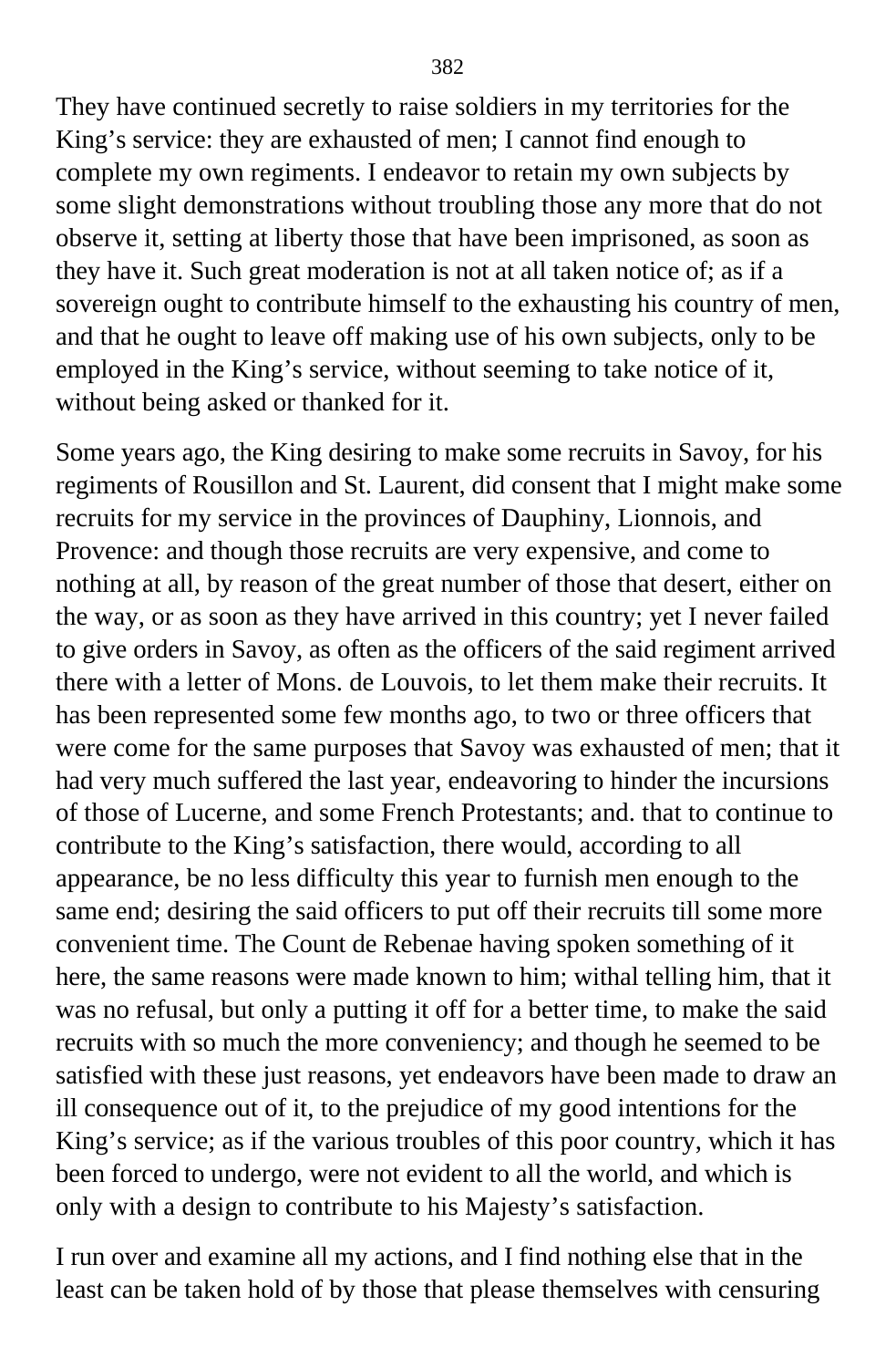my actions before the King, except my journey to Venice, which the Marquis of Arcy has so often talked of before and after it. I confess, that I was very glad to have an opportunity to know the Duke of Bavaria, and to see at the same time the so much renowned city of Venice. I protest, that I did not think nor resolve on it, till at a time when I could not make it known to the King, and receive his advice, without losing the opportunity of executing my design. I beseech you seriously to consider of what ill consequence it could be, and what reason the King has to complain of it, since I did not do it, when my father of blessed memory went to Padua for the same reason, and that I did not know the King meddled with the travels that other princes undertake. Sure it is that what has followed, has made it evident that there was nothing in this journey but what is good and honest, and what nobody can disapprove of.

Give me leave also to answer some other complaints which the ambassador of his Majesty, and Monsieur Catinat, have mingled in their discourse, and which partly you yourself have made to the Marquis of Dogliani, my ambassador, namely, that I was treating with his Imperial Majesty, with the King of Spain, with England and Holland. To convince his Majesty that this was a false supposition, I have written you several times that it was not true: if you do but know me well, you will easily be convinced that this is more than a sufficient proof; for I had rather lose all than tell you a lie. In the mean time I informed the Pope, by my resident, I have written to him, and his nuncio that had showed the letter to Mens. Catinat, that it was not true, and that nothing had passed, neither was there any thing on foot against his Majesty's interest: that, on the contrary, I had done several things against common civility, and directly against my own interest, out of fear of displeasing him; having had no ministers at the Emperor's, and the Catholic King's court, to behave myself in this point according to the Marquis of Arcy's direction, who could not allow so much as some gentlemen, my subjects, going into Hungary to improve themselves in the art of war. As for England, the same reason has hindered me that I have sent no answer to an obliging letter from thence; and concerning the States-General, they have written to me a letter, not long ago, in favor of the Waldenses; I desired to be excused from doing what they requested, and this is the only correspondence I have had with them.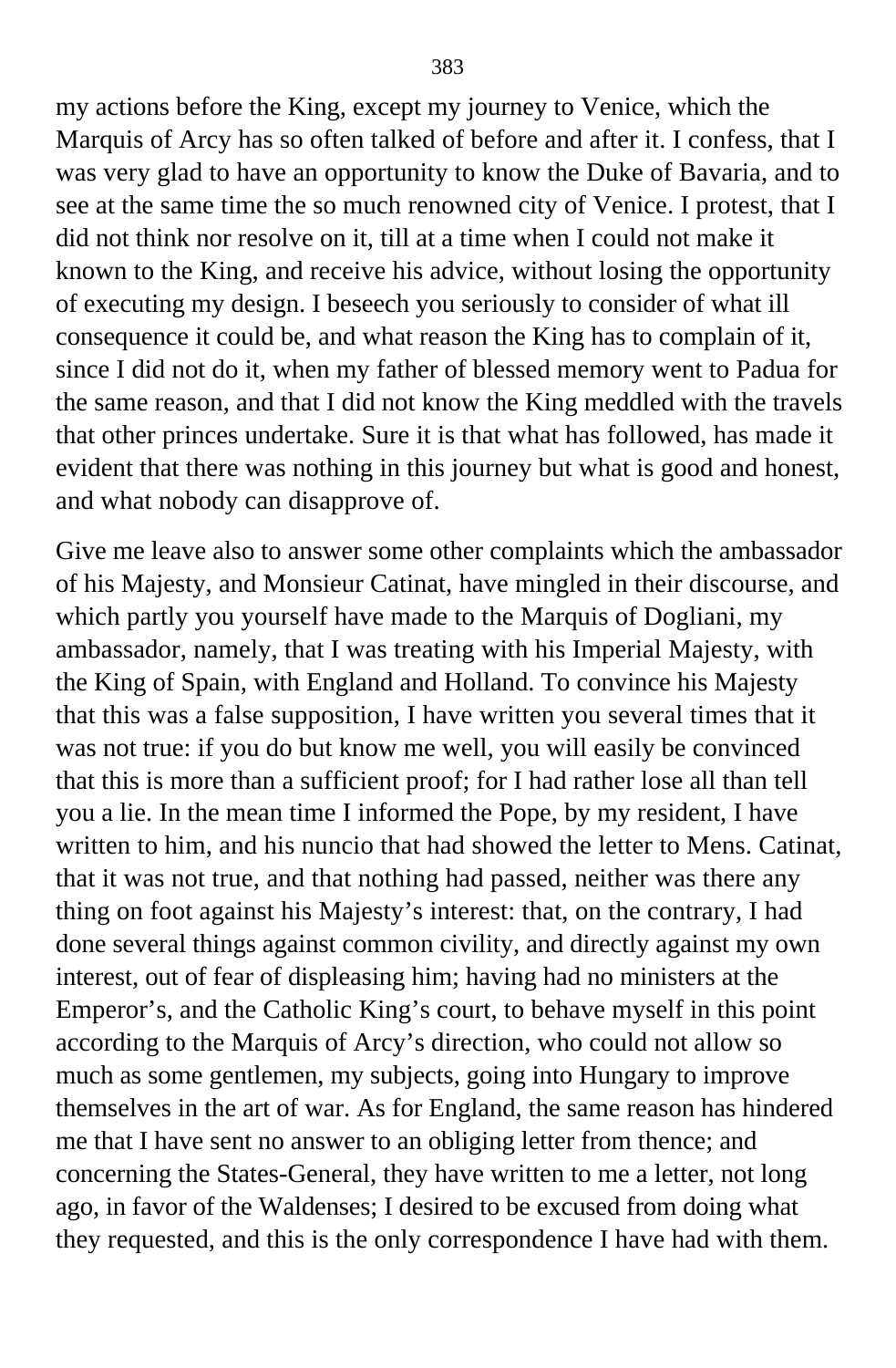There has been something mentioned of intelligence I kept with certain men in Dauphiny; this is an invention of the same stamp with the rest, but with this difference, that I have reason to hope that by the falsity of this lie it will be judged that the rest is of no better foundation. In fine, I am willing to submit myself to the judgment of his holiness, or the commonwealth of Venice, or any other power that I have not just reason to suspect; but the king himself, by making some just reflections, according to his great understanding, may easily see the falsity of all these accusations. And to be plain with you; after the hard usage I just now receive, it ought to be less strange, that those who have surprised his Majesty's equity, so as to persuade him to such extremes with me, have endeavored to give some few, though false, colors to their pretenses.

I beseech you, Sir, to make a parallel of what substantial things I have actually done for the King's service, with the aforesaid pretenses, and to judge if those solid marks I have given of my zeal for the King's interest, do not altogether destroy them; and if it be not against common sense, to put them into a parallel? Cast your eyes upon what follows. Monsieur de Rebenae, the King's ambassador, arrives in this country; he takes pains to assure me of the King's goodness in regard to my person. I answer it with those earnest protestations so often repeated by me and my ministers, of my great acknowledgment and zeal for the King's service, that ought fully to persuade him of it. He desires me to drive the rest of my subjects out of the Valleys; I do consent to it; he does nothing but entertain me about that business, and the King's favorable opinion he has of me. Monsieur Catinat arrives at Pignerol, he comes to see me in this city; the project against the Vauaois seems to be his only design; he speaks to me about it as the only cause of his coming. I do easily believe it, I let him see a list of all my troops, and that they are not enough to furnish garrisons for my fortresses, and to send them to such places where my service requires their presence; and nevertheless I resolve to furnish him with a considerable detachment. He seems to be satisfied; he desires to have at Pignerol a conference with my officers; I send them to him. All his thoughts seem to be employed about this design; he makes all seeming preparations for it; he says that his commission regards more those parts that are of this, than the other side of Pignerol; that it was necessary to use all haste to make an end of the business with the Vaudois, and he seems to concern himself with nothing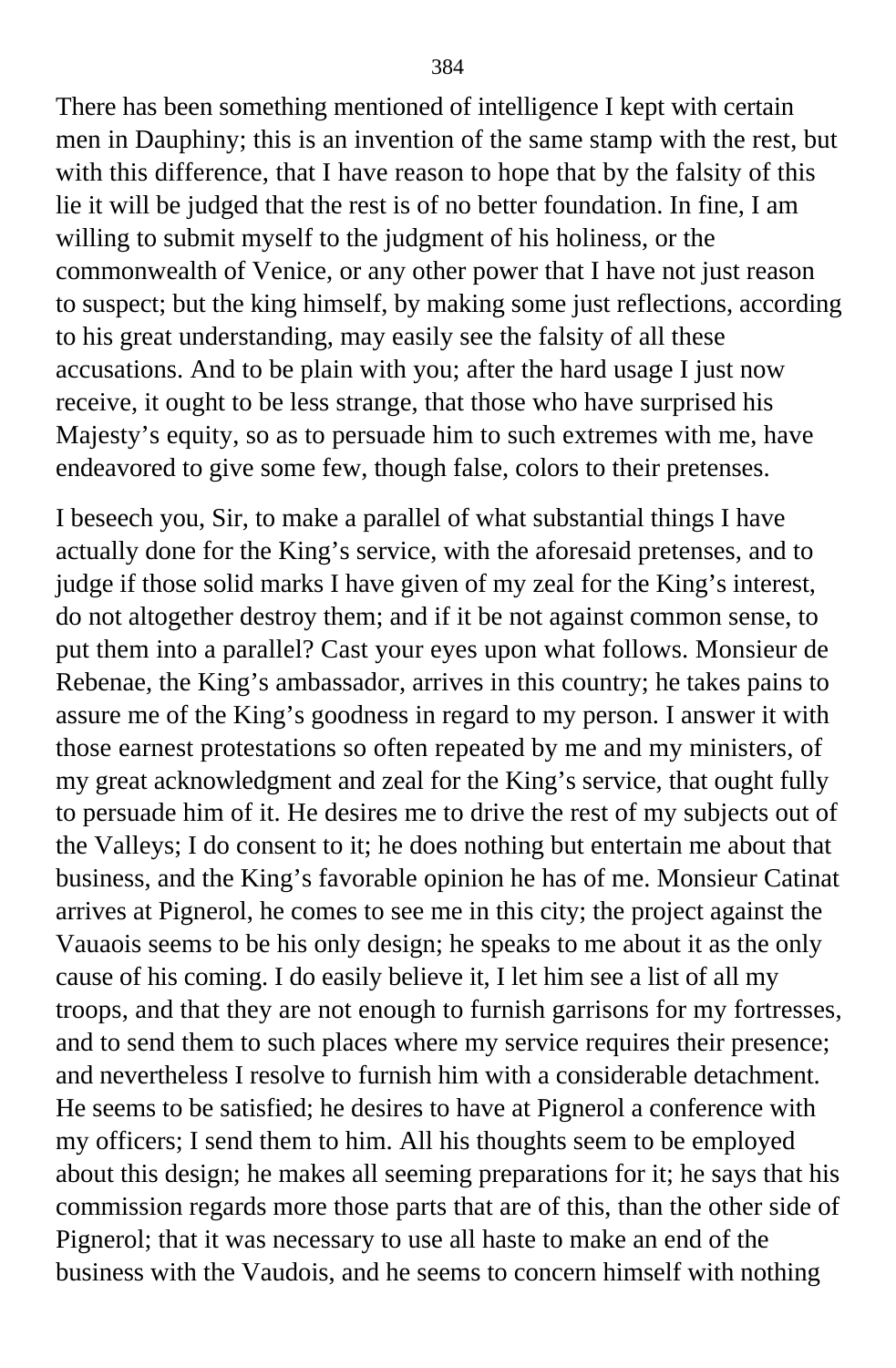else. In the mean time there happened an insurrection in Mondovi; to appease that, I sent thither some of my troops, and some few of those that are at Lucerne. Monsieur Catinat lets me know, that seeing I was engaged about the business of Mondovi, if I could not assist him with the same number of troops I had promised, I should let him have at least a part of it. I gave orders to send him a detachment of 400 men; he seems to be satisfied. It snows very much in the Valleys, so there is no action there. Some few days after, having made an end of the business of Mondovi, and coming back to Turin, I understand that the King's troops, which we thought were designed for Burgundy, Catalogne, and against the Protestants in the Valleys did advance towards the borders of my territories. This report is confirmed by the discourse of his Majesty's principal officers, who make it public, that they intended to put the dutchy of my land under contribution, and accordingly they dispersed there some papers that intimated the same. Nobody speaks to me about the passage; *I judge that the King has a mind either to take it by force, or that he desires I should offer it.* I do it with all the security of going and coming back, and all the conveniency of provisions in my territories, with all possible protestations of my zeal to serve him. But this signifies nothing; Monsieur Catinat desires some commissaries to explain himself about the King's intention. I send him two persons to Pignerol. He tells them in general terms, that *the King is not satisfied with my behavior; that he had received orders to enter his troops into my territories,* that he would give them bread, but that I was to furnish them with forage, and with a pound of flesh each soldier; and gives a hint that he would write to me something more particular. Those villages through which he enters into my territories, give him what he desires; after he is entered there, he desires of me in a letter, to send him somebody to whom he might explain himself. I send to him the Marquis of Ferrero, whom you formerly knew as my ambassador. Monsieur Catinat begins with general complaints; and ends with telling him, that the King expects I should send into France, over the bridge of Beauvoisin, 2000 foot, and two regiments of dragoons of my troops, and that I was to resolve upon it in 48 hours, in case I had no other proposals to make. The Marquis Ferrero did all he could, to let him see a second time the little grounds of his complaint, the great occasion I had for my own troops, and in fine, offers him a league defensive. But Monsieur Catinat persisting in his demands, he assures him, that I would send those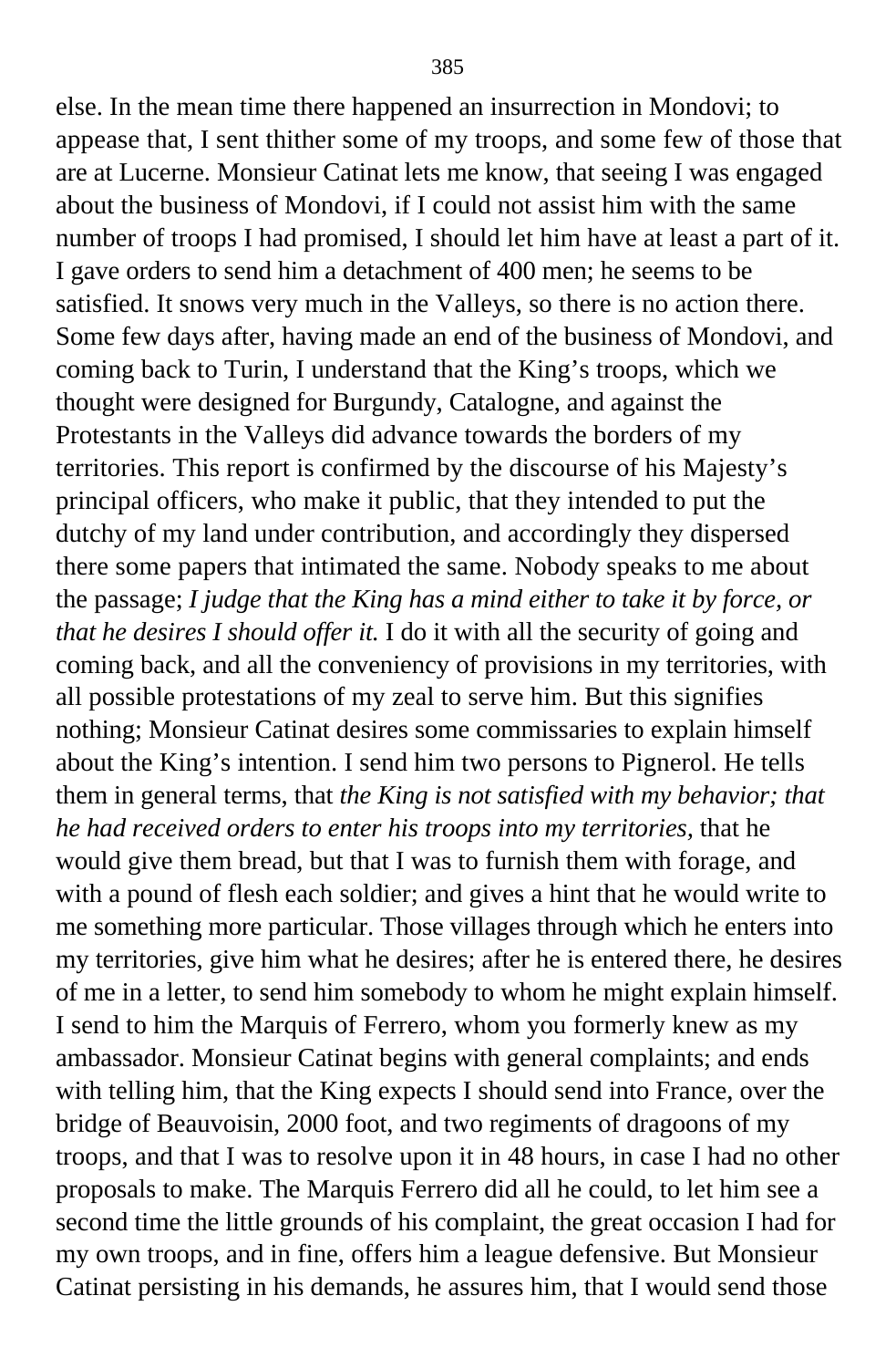troops over the bridge Beauvoisin into his Majesty's service. Monsieur Catinat seems to be very glad of it, and told the Marquis of Ferrero, that henceforth we should look upon his Majesty's troops as our friends, and in assurance of it, countermands the march to Grugliasch, near Turin, because the said Marquis had made some mention about it. I wrote to the Count Provane, whom I thought to be at Paris, to represent to the king what the Marquis Ferrero had told Monsieur Catinat without any success, and to add some proposals to satisfy the king about the troops, with the advantages of his Majesty's service, and the least prejudice of my own. What will you say, when you hear, that neither Monsieur Catinat's, nor my express could at all return; that he leaves briskly Veillane, and comes to Orbassan, from whence he sends a commissary to let me know, that the troops were not enough to satisfy the king, that he desires some other assurance of my good intentions for the king's service; that he did not positively know what it was, but believed it might regard some place. That Monsieur Catinat expects an answer in twenty-four hours; that it was then about eight or nine, and that about the same time tomorrow he expected some proposals, for wants of which he should begin to commit hostilities. I send him the Abbot of Verrue: Monsieur Catinat repeats his complaints, and desires some assurance of my good intentions. He is entreated to tell, if he had any power from the king to treat. He answers, that he has none, but that he may accept some places in the king's name. We request to know what place he expects; he makes some difficulty to tell it, and desires we should guess it; at last he says, that the communication of Pignerol, and the citadel of Cassal must be secured; but says at the same time, they made no reflection upon the new city of Ast.

The pope's nuncio goes to him, in order to accommodate matters betwixt us; he shows him my letter, wherein I assure him, that I was no ways a treating against the King, no, not so much as in my thoughts; but all this without effect. The Marquis of Ferrero, and the Abbot of Verrue return thither; they hear nothing but the same things repeated. The Marquis Ferrero returns thither once more alone, with a letter from the Marquis de St. Thomas, wherein he shows my readiness to satisfy the King, with an assurance of my good intentions. He is extremely surprised to hear out of Monsieur Catinat's own mouth, that he had not spoken of an assurance in the singular, but in the plural number; that he had given it sufficiently to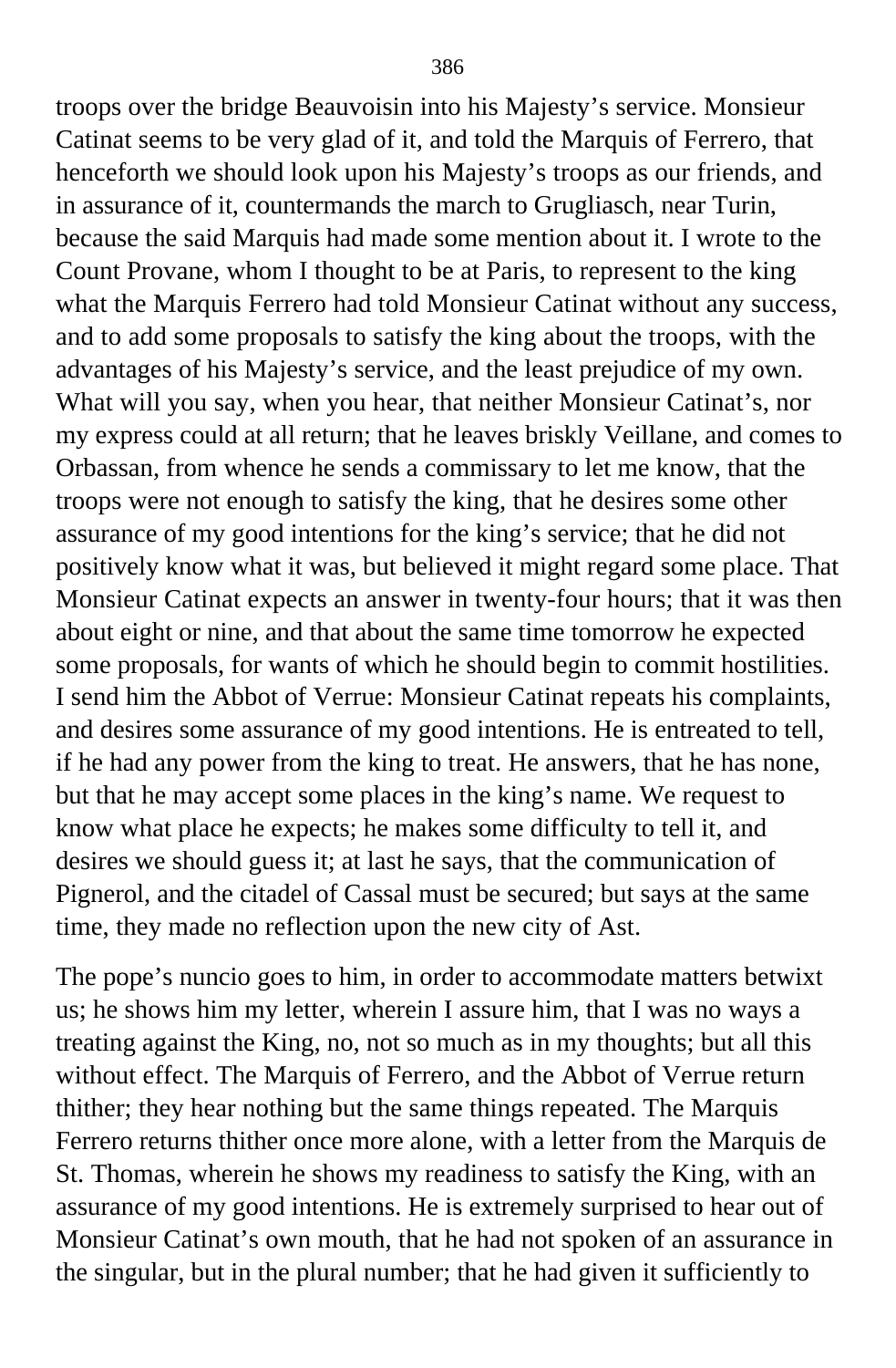understand to the Abbot of Verrue, yet it seemed to be the same thing to that abbot, and to the commissary, to speak in the plural, instead of the singular number, as they have both done. But Monsieur Catinat, who aimed at his ends, persisted in this opinion, and declared afterwards, that there was nothing but the citadels of Turin and Verrue that could satisfy the King; that in case they were not in twenty-four hours put into his hands, he could no longer defer to commit hostilities; as if the entering with an army into a country, and to make them subsist at the expenses of the people, were great marks of friendship. And yet he would by no means, nay, he had no power to treat about the conditions, which is in plain terms, to live at discretion.

In this great extremity, seeing my people at the mercy of a foreign army, I thought fit to give myself the honor to send to the King a letter, the copy of which I have joined to this, and sent it to Monsieur Catinat by the Count of Marcenaese. He agreed to suspend all actions of hostilities, and dispatched immediately his nephew to carry the letter to the King with all possible speed. And, indeed, his speed was so great, that he was but few hours above a seven-night in going and coming. Monsieur Catinat gave me notice of his arrival by sending me his Majesty's answer, the copy of which I have also joined to this. I confess I was mightily troubled to see a letter writ with so much reserve, and that did not give me the least sign of the king's reconciliation to me, which I did expect; and far from giving me the least hopes about the restoring of nay places, he gives me sufficiently to understand, that he required long proofs of my affection before he could be persuaded of it; inasmuch, that if these things, altogether false and suppositious, and some other slight ones, could so easily persuade him to the depriving me of the said places, would he ever want some pretenses to retain them? I sent, nevertheless, the Marquis Ferrero and the Marquis of St. Thomas to Monsieur Catinat, with full power to treat. They endeavored to acquaint themselves with his power and his sentiments: the first was in very good form, but the other little answered my expectation.

In fine, Sir, after all the ill usage I received from the King, I am sure, if he would give himself the trouble to hear the reading of this letter, he would not desire to be judge of this affair; and if he did desire it, I seriously believe he could not hinder himself from pronouncing in my favor.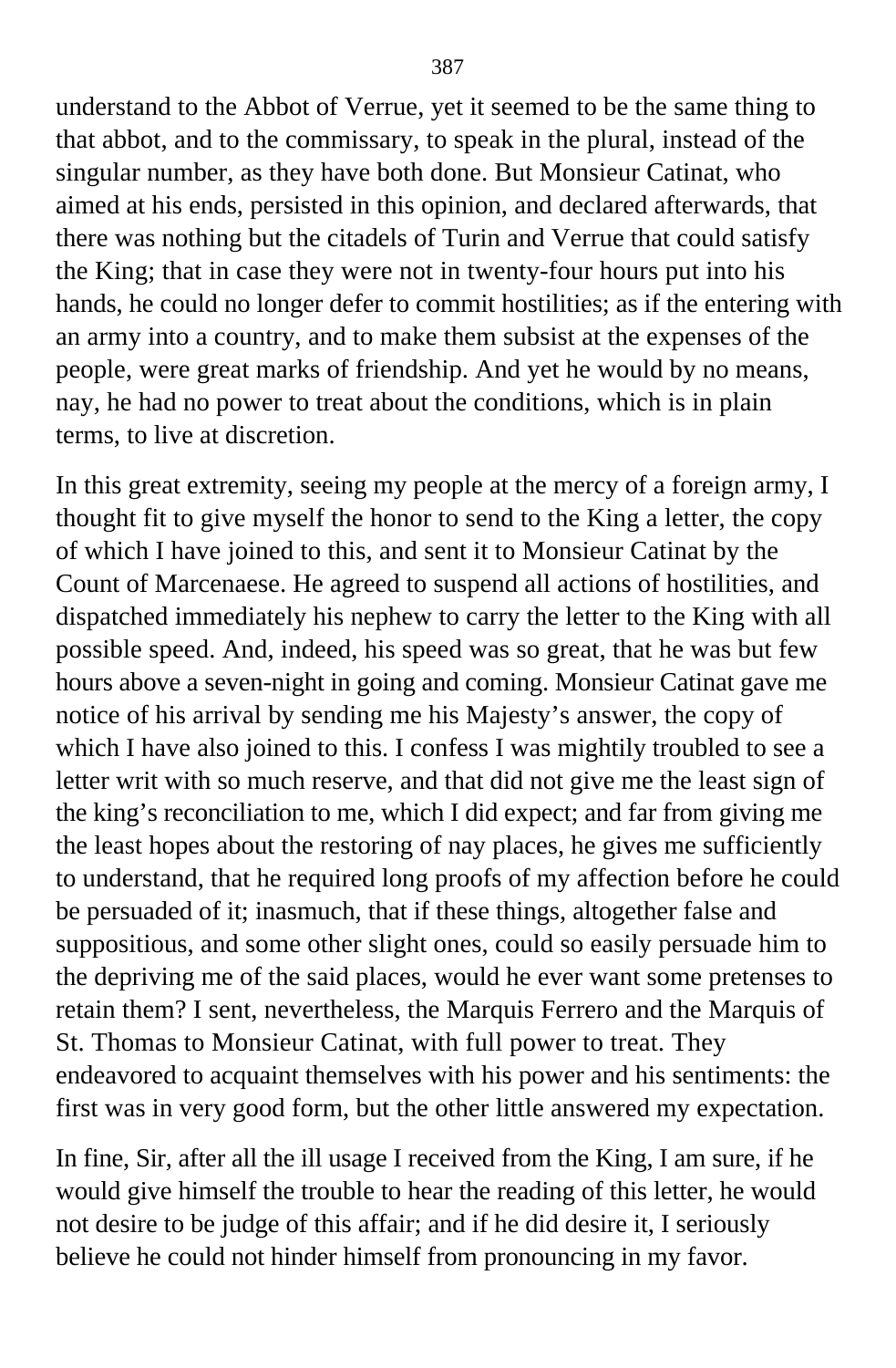My chancellor has written a letter to Monsieur Catinat, of which I send you a copy, as also another of his answer. After which having demanded contributions in my territories, and I hearing of nothing but threatenings, was forced to accept the succors which those that always looked upon me as a Frenchman had the generosity to offer me, in this great extremity to which I am reduced! which I aid not consent to, till after I had left no stone unturned to keep me from that necessity. This is so very great, that I do not think to flatter myself so much, as to believe that all Europe will pity me, without excepting the most generous and just men in France. Good God! how was it possible it should be for the king's interest to oppress a prince, who has the honor to be so nearly related to him, who has given him such substantial marks of his zeal and affection, whose countries are surrounded by those of his Majesty's, and who by the rest of the world is taken to be a Frenchman? What will those princes say, which France would fain separate from the contrary party? Is it not as much as to let them know, that they have nothing to hope and every thing to fear, considering the usage I receive? Is the world not enough informed of the vast designs of France, without discovering them so much in desiring to drive me out of the citadel of my ordinary residence, and another very considerable place? Will the princes of Italy believe that it is in order to defend them from their enemies, of which they have none? or to open the way to some greater conquests, making the beginning with him, who far from fearing any enterprises from him had all the reason in the world to rely on his protection? Pardon, Sir, the prolixity of this letter, and do not ascribe it to any thing but to justify to you my behavior, after having made use of all human prudence could furnish me with. I hope that God Almighty will not abandon the justice of my cause; that he will fortify my weakness; and that the consolation of a prince, whom they endeavor to drive out of a part of what he has inherited from his ancestors, will be the darling work of Divine Providence. Pity me in my misfortunes, but assure yourself, that having nothing to reproach myself with, I look upon it with courage; and in case I should happen to be a prince without a country, (which, by God's assistance, I hope I shall not) I will nevertheless maintain those sentiments, and that greatness of soul, which is answerable to my birth, and worthy of a son, that intends to honor you as a father all his lifetime, and that ever will be entirely yours.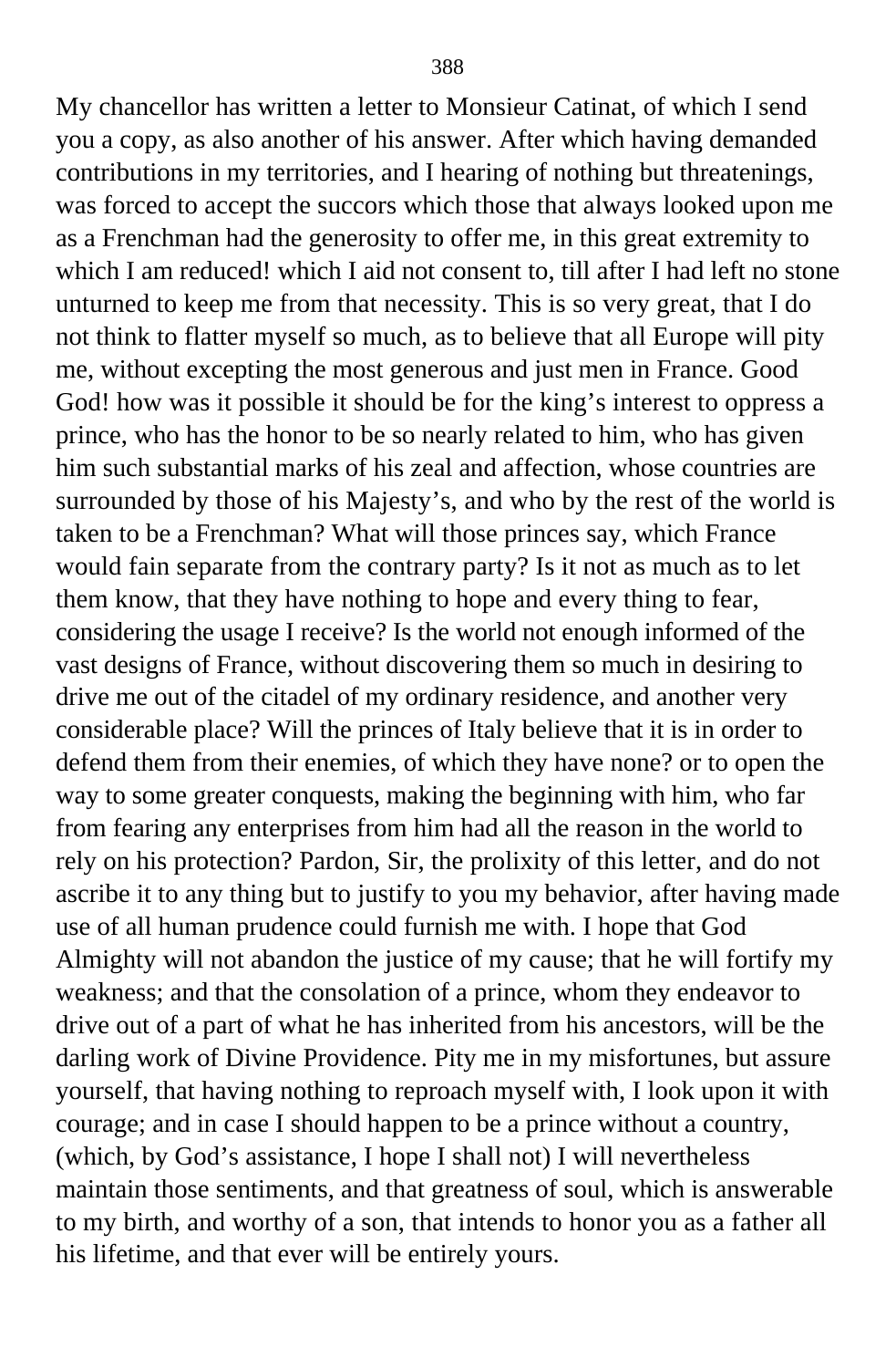Since the writing of this letter, I have received one from Monsieur Catinat, which I send you a copy of, as also of the answer I sent him, and how he replied to it. Methinks that after what has passed, I am not in the wrong to desire to treat in writing, and that all the world will easily agree, that it is a mark of the uprightness of my proceedings, and the sincerity of my intentions, assuring you again, that what Monsieur Catinat mentions about a precedent engagement, is nothing but a mere pretense, and that I have had none, either with the Emperor or the Catholic King, till the third of this month, when Monsieur Catinat cut off all manner of treaties, and intimated contributions to several of my territories.

## **NO. 17**

## *Letter from his Royal Highness the Duke of Savoy, to the French King, May the 20th, 1690.*

Monsiegneur,

I AM infinitely troubled to see that those false colors with which I have been blackened in the eyes of your Majesty, have had so much power over your mind, as to deprive me of the honor of your favor, which I have always valued more than my life. The only consolation I have left me in this extremity is, that I have not drawn this misfortune upon me by the least want of zeal for your royal service, of which I will make a glory to continue to give some real marks on all occasions. When Monsieur Catinat told me, you desired part of my troops, of which I have not very many, I assured him that your Majesty was master of them, and that they were to pass the mountains immediately to go to serve your Majesty. He has since given me to understand, that your will and pleasure was, to have some places in Piedmont in assurance of my good intentions; and although your Majesty stands in no need of any other assurance than that of my heart, which is entirely yours, yet having desired Monsieur Catinat to speak somewhat plainer, and he having at last told me that the citadels of Turin and Verrue were aimed at, I am ready to give your Majesty so substantial a proof of my submission, as the delivery of those two places into your hands will be, humbly entreating you, that you would be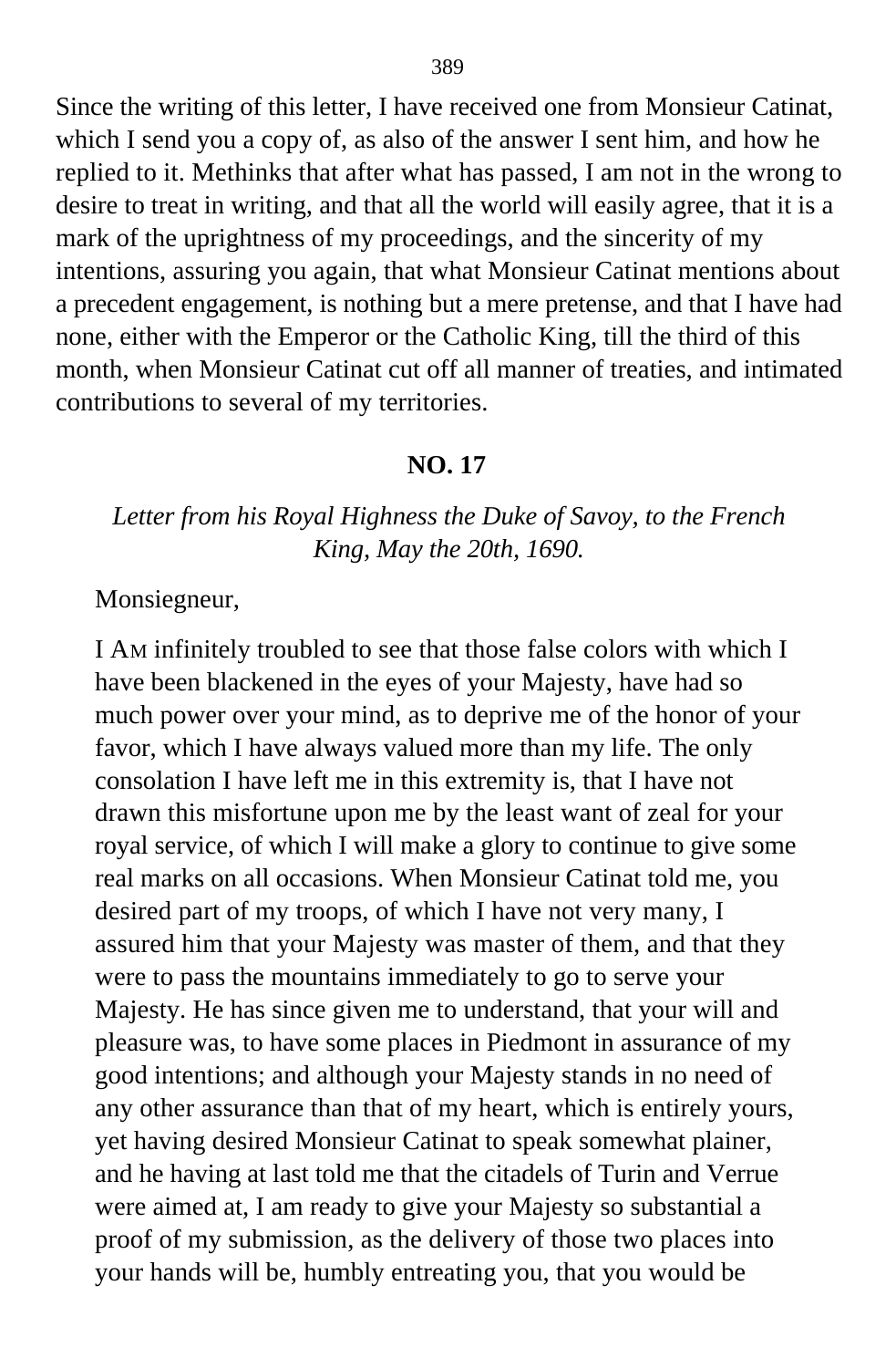pleased to do it upon such terms, as a prince that has the honor to be so nearly related to you, may reasonably expect from the goodness and generosity of so great a king; but if your Majesty would be pleased to make choice of some other place in Piedmont instead of the citadel of Turin, that I might continue to live there with the dignity of a Sovereign, your Majesty would infinitely oblige me. I humbly implore your Majesty's generosity for it, as also that you would be pleased to hear the Count of Provane, my ambassador, who will sufficiently satisfy your Majesty about the ill-grounded suspicions your Majesty has been inspired with concerning my behavior, and who will renew to your Majesty all the sincere protestations of my zeal and respect, assuring you that I intend to be all my lifetime, etc.

## **NO. 18**

## *The French King's answer to his Royal Highness the Duke of Savoy's Letter, dated May the 24th, 1690.*

#### Dear Brother,

I UNDERSTAND with great satisfaction, by your letter which Monsieur Catinat has sent me, the resolution you have taken to put into my hands the citadels of Turin and of Verrue: and seeing that the Count of Provane is not here, and that if I should stay for his arrival, to hear what he has to say to me on your part, there would be wasted a considerable time, in which the march of my troops towards the dutchy of Milan would be put off; I thought fit to send to the Sieur Catinat, full powers to receive those places in my name; and, in the mean time, I am willing to assure you, by this letter, that I have been very much troubled to find myself obliged to give orders for my troops to enter your territories; and that as soon as I shall have no cause to doubt of your zeal for my interest, and of that constant affection for my crown, of which most of your ancestors have given many substantial proofs, I will render you any friendship with pleasure, and do that for you which your near relationship gives you reason to hope for.

I am, etc.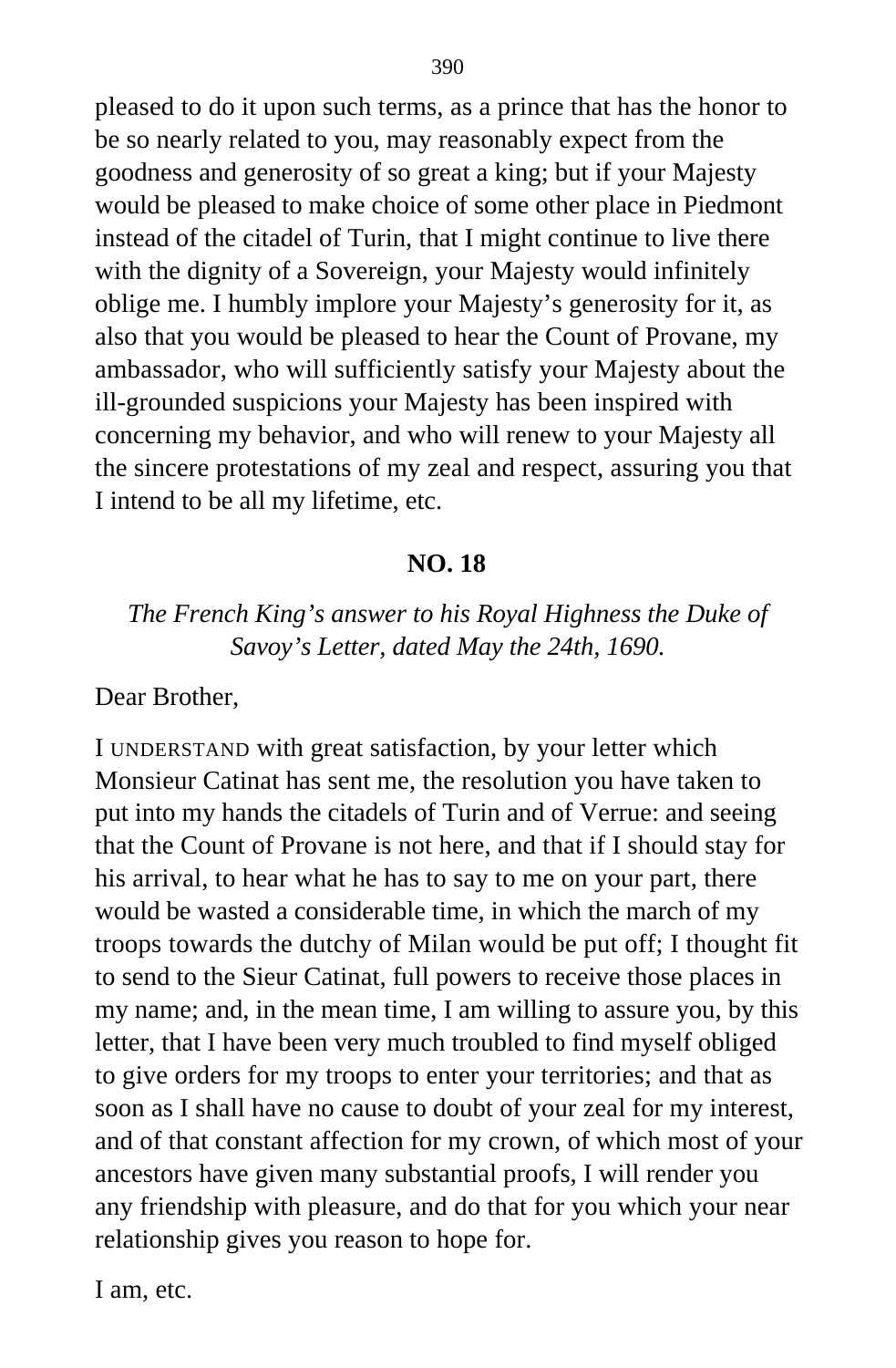## **NO. 19**

## *Letter from his Royal Highness's Chancellor to Mens. Catinat, June the 3d,* 1690.

Sir,

HIS Royal Highness has been extremely troubled to understand, by what I have told him of your invincible resistance to accept the proposals I have made you in his name, the misfortune he has not to be able to satisfy his Majesty, and to see that so many extraordinary endeavors of his to please him, have been altogether unsuccessful. It is without doubt the effect of my little capacity to make them agreeable, which I am also heartily sorry for. But thinking that his Royal Highness's proposals concerning the places and troops, were so very liberal and just, that they wanted no art of rhetoric, I received with pleasure his orders to make them known to you. I wish with all my heart that you would be pleased to assist me with your great experience of the affairs of the world, to find out some other more successful expedient. I will do all that lies in my power to make them acceptable to his Royal Highness, as also to let you see, by my care, the honor I have to be really yours, etc.

#### **NO. 20**

## *Monsieur Catinat's Answer to the Chancellor's Letter, dated June the 3d,* 1690.

Sir,

I have received the letter you have done me the honor to write to me, which I find to be written with the same spirit as all his Royal Highness's ministers have discovered to me in our conversations. I have found nothing that has been positive in all the treaties I have had the honor to have about a business of so great consequence except the promises that have been made to the King by his Royal Highness, in a letter which he has had the honor to write to him with his own hand.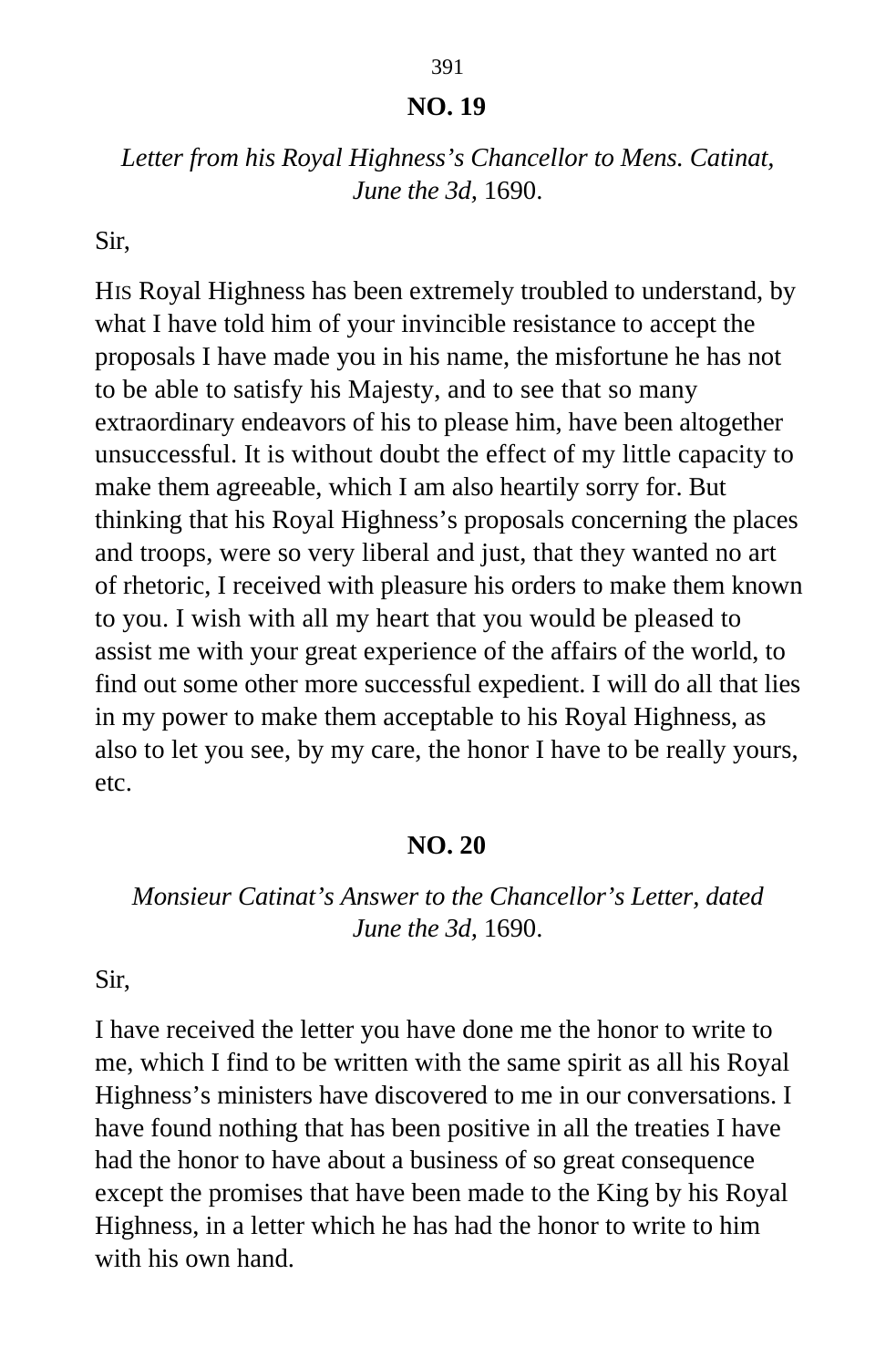I am, etc,

#### **NO. 21**

## *Monsieur Catinat's Letter to his Royal Highness, June the* 16th, 1690.

Monseigneur,

I HAVE to day received an express from his Majesty, with such orders as may furnish some means to your Royal Highness to help yourself out of those extremities which you yourself have drawn upon you. For this reason I beseech your Royal Highness to send to me two or three of your ministers, in whom you have most confidence, that I may make it known to them; for the going and coming of which I take the liberty to send you passports. I humbly beseech your Royal Highness to do me the honor to believe that I am, with deep respect, etc.

#### **NO. 22**

## *His Royal Highness's Answer to Monsieur Catinat's Letter, dated June the 17th,* 1690.

YOU have as many witnesses as you have soldiers, of what I have suffered, to show my respect for, and readiness to serve, the King your master. You know I consented to your demand, about some of my troops going into France; that you showed a great satisfaction about it to the Marquis Ferrero, as if it had been your only design in my regard, and that you told me we should henceforth look upon the king's troops as friends. Nevertheless, some few days after, you wanted some of my strong places; afterwards you desired that, contrary to your first proposals, my troops were not to go into France, but to join your army, in order to act against the dutchy of Milan. After which you see that I have reason to wish, that in case you have anything to propose to me, you would do it in writing, and I will do the same. This is all that I can say at present, in answer to your letter, and that I will always preserve those sentiments of esteem for you, with which I am, etc.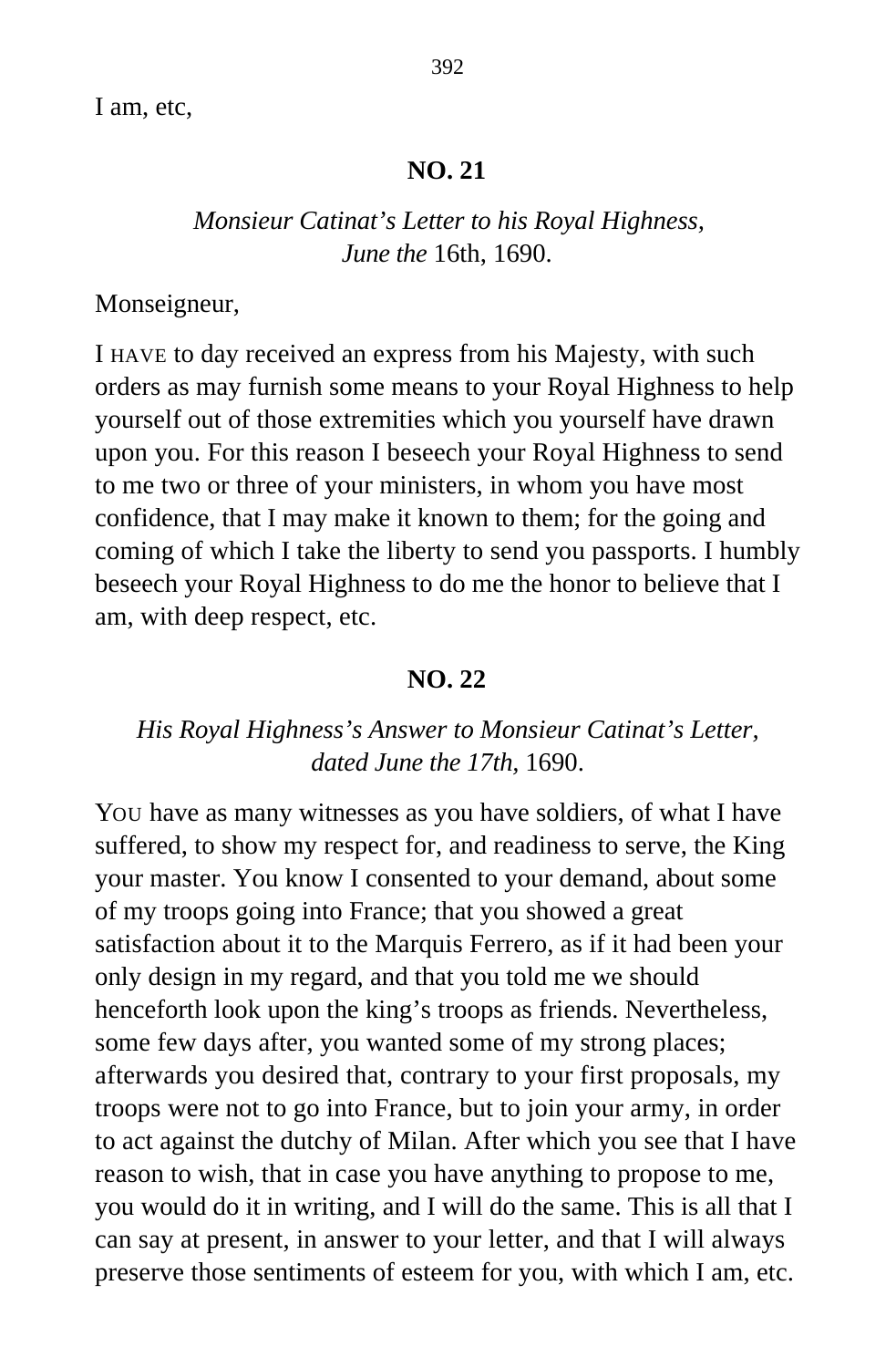## **NO. 23**

## *Monsieur Catinat's Reply to his Royal Highness's Answer, June the* 17th, 1690.

Monseigneur,

I HAVE received the letter your Royal Highness has done me the honor to write to me, in which your intentions are so clear and evident to follow those engagements you have embraced a great while ago, that it is needless to propose to you any thing in writing that may furnish the means to recover the honor of his Majesty's favor. I am, with all the respect that is owing to you.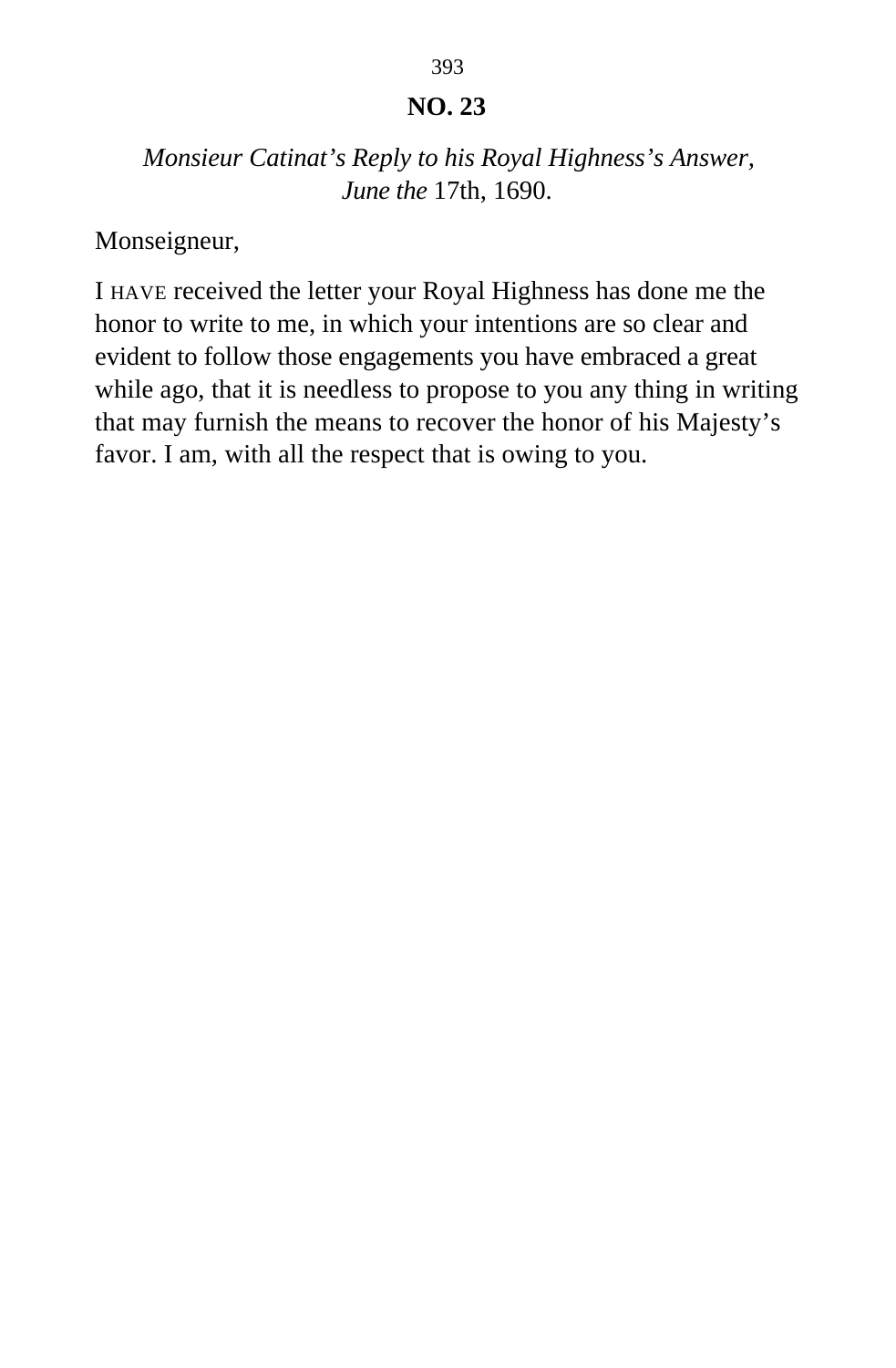# FOOTNOTES

## CHAPTER 5

## **SECTION 1**

<sup>[1](#page-10-0)</sup> Ecclesiastical Researches, page 302,303,

- $2^{2}$  Dr. Mosheim traces the derivation of this word to a kind of slipper which they wore, as a distinguishing badge of the sect, and Gibbon has adopted his opinion. But I agree with Mr. Robinson in thinking it very unlikely, that people who could not descend from their mountains into neighboring states, without hazarding their lives through the furious zeal of inquisitors, should tempt danger by affixing a visible mark on their shoes. The above opinion, therefore, appears to me much more probable.
- <sup>[3](#page-11-0)</sup> See volume 1, chapter 3, section 4.
- <sup>[4](#page-12-0)</sup> Dr. Rankin's History cf France, volume 3. p. 198-202. To this contemporary and able writer, I have much pleasure in tendering my acknowledgments for the eminent services which, in this instance, he has rendered to the cause of truth and virtue. His patient research, and his cool, correct, and discriminating judgment, have greatly abridged my labor on this branch of the subject.
- <sup>5</sup> [S](#page-14-0)ee volume 1, p. 222.
- 6 Perrin Histoire des Vaudois, chapter 1.
- $7$  Perrin's History, chapter 1,
- <sup>[8](#page-17-0)</sup> Ibid. chapter 1.
- <sup>[9](#page-18-0)</sup> Perrin's History, chapter 2.

## **SECTION 2**

 $<sup>1</sup>$  This pontiff was bishop of Rome in the days of Constantine the Great,</sup> about the year 330.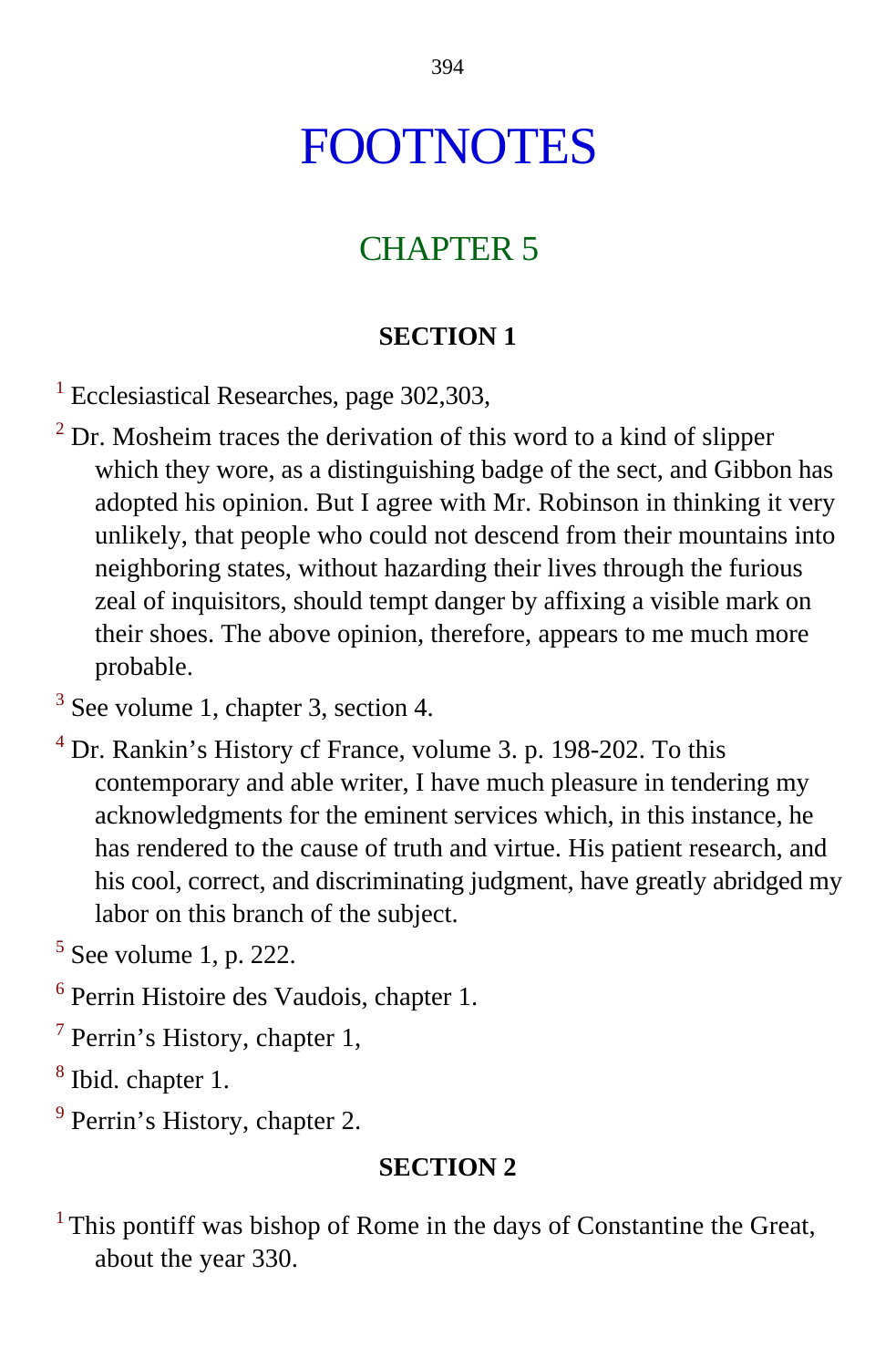- $2^2$  $2^2$  The meaning of this does not seem very obvious. The words in the original are, *Quidam autem hoc dicunt tantum per bonos fleri, alii per omnes qui verba consecrationis sciunt;* and the reason of the obscurity is, that, as I shall hereafter shew, they did not allow any but pastors to administer the eucharist.
- <sup>3</sup> There appears something like a consciousness about Reinerius, that in this monstrous accusation he was calumniating the Waldenses, for in the following words he qualifies the charge by describing them as not avowing it. The reader will presently see their sentiments on the subject of marriage, and be convinced of the foulness of this slander. I shall, therefore, at present, only quote from their own apology a short extract, in which they repel the charge of countenancing lasciviousness. "It was this vice," say they, "that led David to procure the death of his faithful servant, that he might enjoy his wife — and Ammon to defile his sister Tamar. This vice consumes the estates of many, as it is said of the prodigal son, who wasted his substance in riotous living. Balaam made choice of this vice to provoke the children of Israel to sin, which occa-sioned the death of twenty-four thousand persons. This sin was the occasion of Samson's losing his sight; it perverted Solomon, and many have perished through the beauty of a woman. The remedies for this sin are fasting, prayer, and keeping at a distance from it. Other vices may be subdued by fighting; in this we conquer by flight; of which we have an example in Joseph." — *Perrin's Hist.* chapter 4.
- <sup>[4](#page-26-0)</sup> Many will think that Reinerius must have been at great loss for substantial grounds of accusation against the Waldensea, when he could condescend to enumerate such childish things as these.
- $<sup>5</sup>$ This is precisely the charge which was brought against the Paulicians; see</sup> *Note,* volume 1, chapter 3, sect 4, and the remarks there offered upon it.
- $6$  The reader must not understand the teaching here alluded to as referring to public teaching in the church, for the Waldenses permitted nothing of that kind in their females, and the Scriptures pointedly forbid it: but he refers to their mode of propagating their sentiments *by conversation,* and I shall have an opportunity of shewing, in a future section, from the writings of this same Reinerius, the very simple and striking manner in which they did this.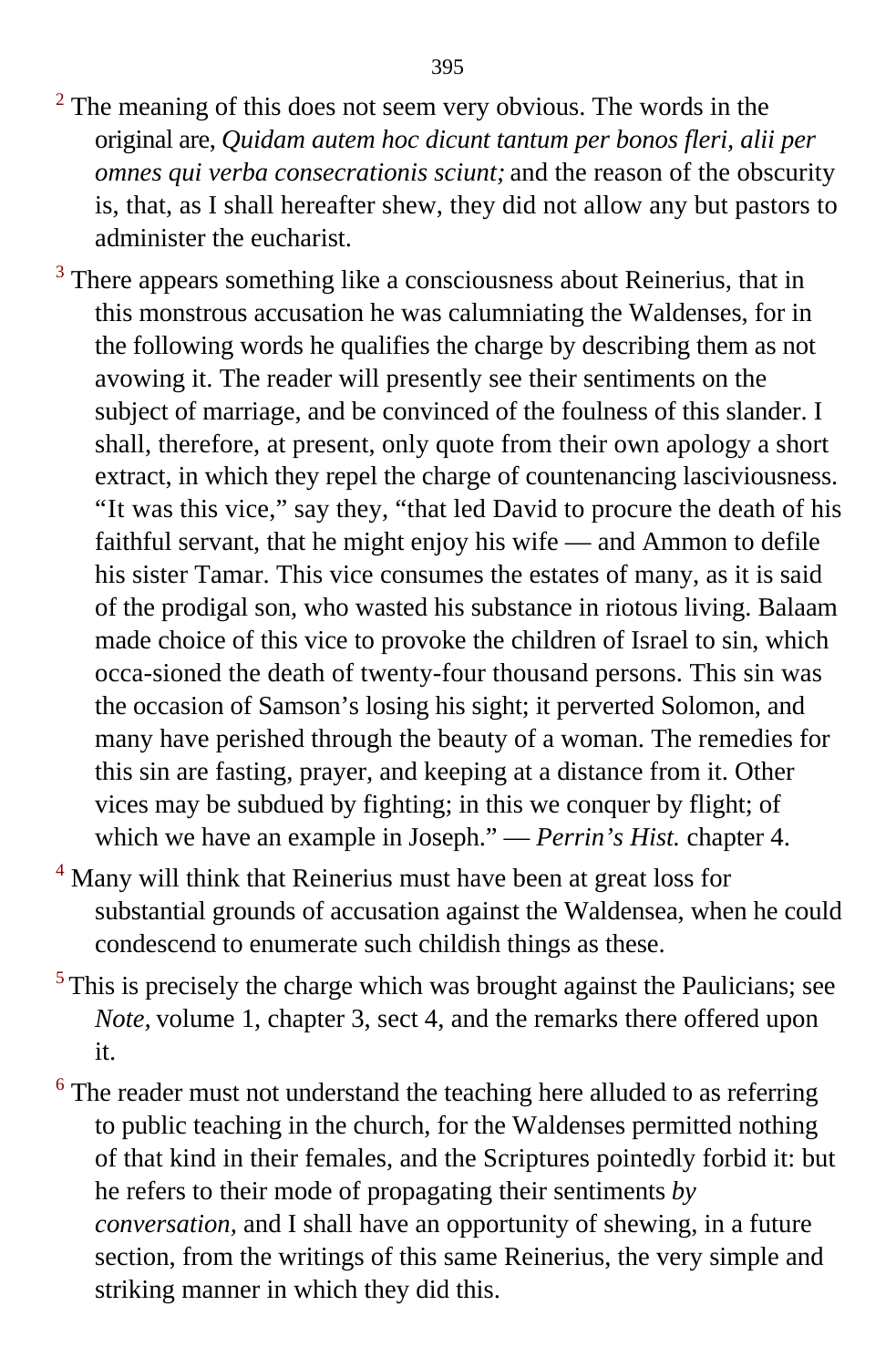$7$  "Nothing is so well known to the curious in these matters, as the following verse, upon the Vaudois *(Waldenses)* in the year 1100: —

> *Que non vogli maudir ne jura, ne mentir, N'occir, ne avoutrar, ne prenre de altrui, Ne s'avengear deli suo ennemi, Loz dison qu' es Vaudes & los feson morir.*

#### **THAT IS**,

Whosoever refuses to curse, to swear, to lie, to kill, to commit adultery, to steal, to be revenged of his enemy—they say he is a VAULDOIS, and therefore they put him to death."

Voltaire's Genesis History, chapter 59. <sup>[8](#page-28-0)</sup> Eccles. Researches, p. 463.

 $9<sup>9</sup>$  $9<sup>9</sup>$  The sect of the Manichaeans derived its origin from a person of the name of Manes, or Manichaeus, as he is sometimes called by his disciples. He was by birth a Persian, educated among the Magi, and himself one of their number before he embraced the profession of Christianity, about the end of the third century. His doctrine was a motley mixture of the tenets of Christianity, with the ancient philosophy of the Persians, in which he had been instructed during his youth. The following view of his system is given by Dr. Mosheim, Volume 1. Cent. 3. chapter 5: "That there are two principles from which all things proceed—the one a most pure and subtle matter, called LIGHT, the other a gross and corrupt substance called DARKNESS. The being who presides over light is called God—he that rules the land of darkness bears the name of Hyle, or Demon. The ruler of the light is supremely happy, and consequently benevolent and good—the prince of darkness is unhappy in himself, and desiring to render others partakers of his misery, is evil and malignant. These two beings have produced an immense multitude of creatures, resembling themselves, whom they have distributed through their respective provinces. He held that Christ is that glorious intelligence whom the Persians called Mithras — a splendid substance, endowed with life, and having his residence in the sun. The Holy Ghost a luminous and animated body, diffused throughout every part of the atmosphere which surrounds this terrestrial globe. He held that the God of the Jews was the prince of darkness — affirmed that the Old Testament was not the word of God,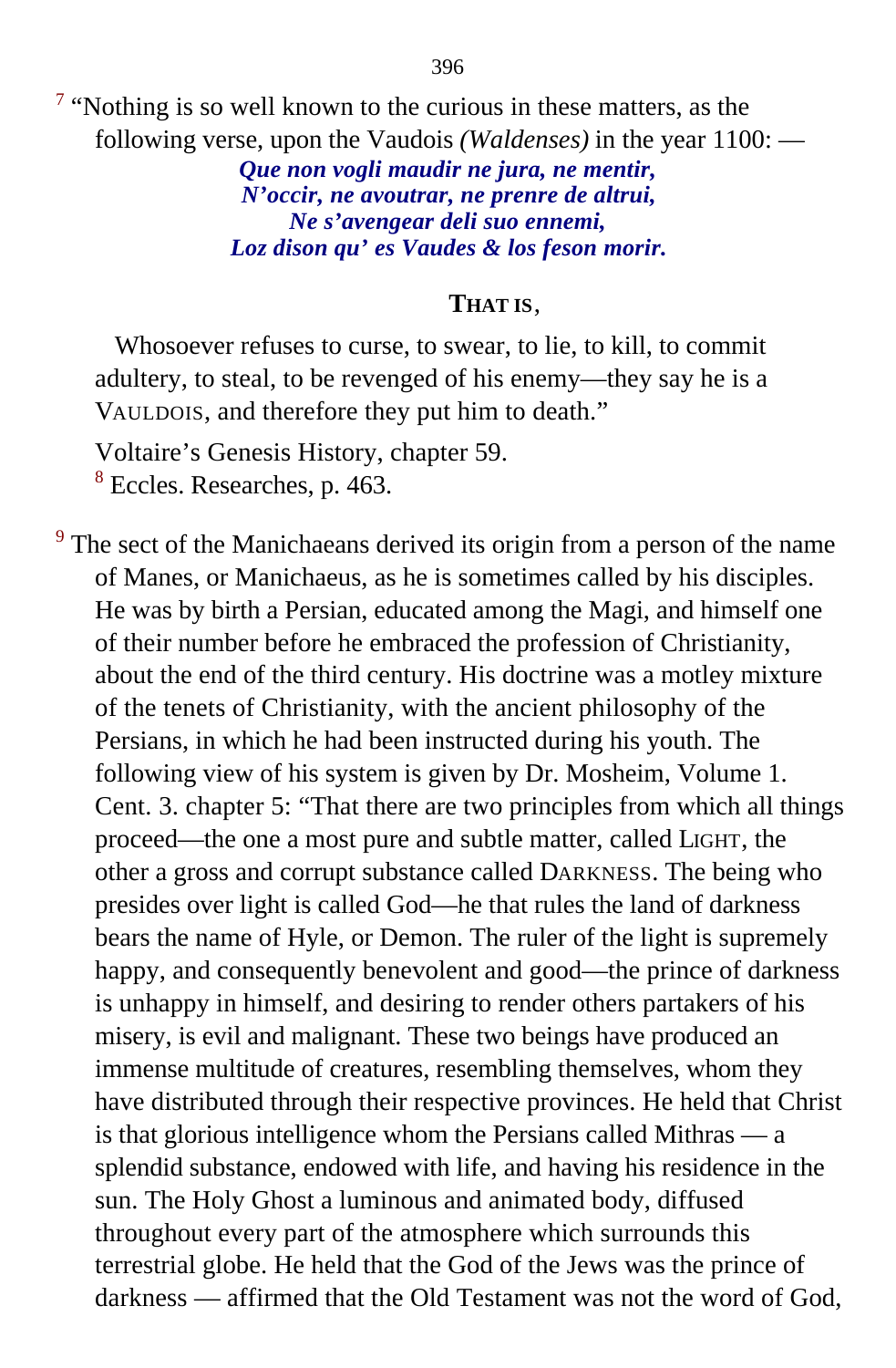but of the prince of darkness, and rejected as spurious the four Gospels, and indeed most of the canonical Scriptures — maintained the transmigration of souls," etc.,etc.

It is really surprising that Mr. Robinson, the acute, the ingenious, the liberal minded Mr. Robinson, should have charged the Albigenses with adopting this absurd system, without producing any evidence to support such an opinion. Few writers have combated the foul misrepresentations of the Catholics with more zeal and success than he has done; but in this instance he has joined their senseless clamor against the Albigenses. It is a very questionable point, whether the sect of the Mani-chaeans had any existence at the period of which Mr. R. is treating, and I am strongly inclined to think they had not, at least in Europe. But even though that could be proved, I may venture to affirm that it was utterly out of the power of Mr. R. or any other person to produce from the confessions, catechisms, testimonies, or conduct of the Albigenses the least trace of Manichaeism. I am tempted on this occasion to adopt the lofty language of Dr. Allix, when defending the Piedmontese Waldenses from the same charge brought against them by the catholic bishop Bossuet. "I defy the impudence of the devil himself," says he, "to find in their writings the least shadow of Manichaeism."—*Remarks*, chapter 17. The fact is, that, on this subject, the catholic writers misled Mosheim and Limborch; and these latter historians have misled Mr. Robinson. Indeed, an impartial reader will easily perceive throughout this gentleman's account of "the Vallies" of Piedmont," in his Ecclesiastical Researches, the strongest indications of a *jaundiced eye.* Speaking of Leger's History of the Waldenses, he adds, "Orthodoxy is proved and overproved in it, for *it will be allowed* that an apostolical church with the Athanasian creed is above par." He cannot therefore believe that the Catholics inflicted upon the "poor Waldenses," the horrible cruelties which are detailed by Leger, though he has no difficulty in believing them to have inflicted cruelties full as great upon others!

- $10$  I suspect this should have been every Lord's-day, or first day of the week, for it is certain they did not come together for worship *every day;* nor indeed was the thing practicable.
- $11$  Hist. Script. Bohem. p. 222. et seq. in Dr. Allix's Remarks, p. 211-219.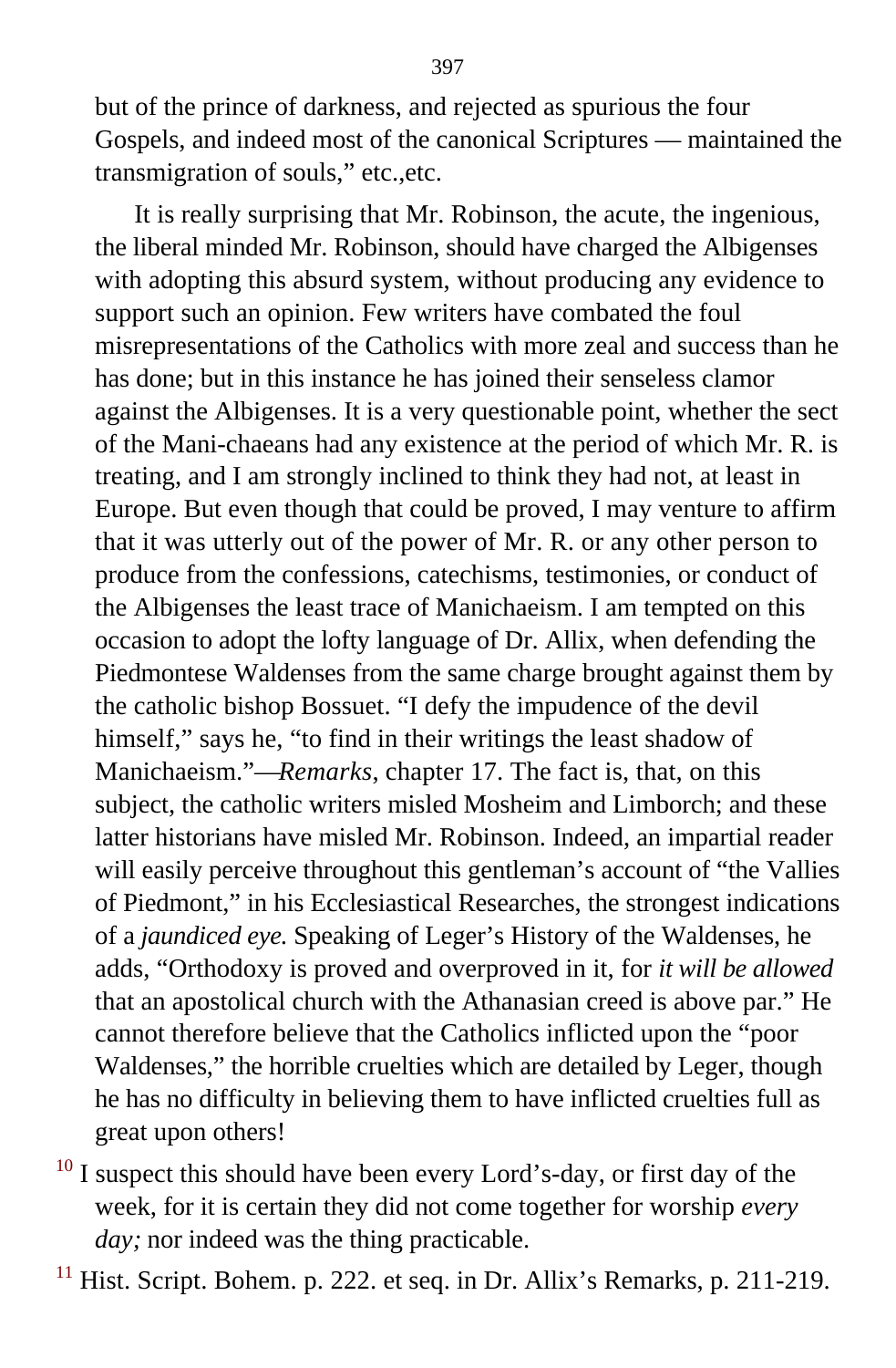[12](#page-35-0) Hist. Bohem. p. 141. *ubi supra.*

## **SECTION 3**

- <sup>[1](#page-41-0)</sup> Morland's History of the Churches of Piedmont, p. 30.
- <sup>[2](#page-42-0)</sup> Alluding probably to the voluntary penances and mortification imposed by the Catholics on themselves.
- <sup>[3](#page-43-0)</sup> Perrin's Hist. des Vaudois, ch. 12.
- <sup>[4](#page-44-0)</sup> Voltaire's Univ. Hist. ch. 116.
- $<sup>5</sup>$  $<sup>5</sup>$  $<sup>5</sup>$  This is the work to which the late Bishop Hurd refers us, in his</sup> "Introductory Sermons on the Study of the Prophecies," vol. 2: p. 30. Ser. 7. note *(t.)* where he says, "In this *(twelfth century)* was composed a very remarkable tract on the subject of Antichrist, which may be seen in Mede's Works, p. 721."
- $6$  Mr. Milner has overlooked this circumstance altogether, and reasons from this Treatise in behalf of the antiquity of those churches, as though the date it bears was unquestionable. See his History, volume 3. p. 477.
- <sup>[7](#page-53-0)</sup> Perrin's Histoire des Vaudois, part 2, book 5, ch. 8.
- <sup>[8](#page-58-0)</sup> Perrin's Hist. des Vaudois b. ch. 4, and Usher de Christ. Ecclea. succ. et statu.
- <sup>[9](#page-58-1)</sup> 1243. Dr. Allix's Remarks, p. 239.
- $10$  Allix's Remarks, p. 245.

- <sup>[1](#page-61-0)</sup> Allix's Remarks, p. 235.
- $2^2$  Usher de Christ. Ecclesiastes success, et statu. Perrin, book 1, chapter 5.
- <sup>[3](#page-61-1)</sup> Usher, ubi supra,
- <sup>4</sup> History of Popery, Volume 1. p. 421.
- $<sup>5</sup>$  A city and province in the south of France.</sup>
- [6](#page-62-0) Perrin's Hist. des Vaudois, chapter 5.
- $7$  Vesembecius's Oration on the Waldenses, quoted by Pewin, in his Hist.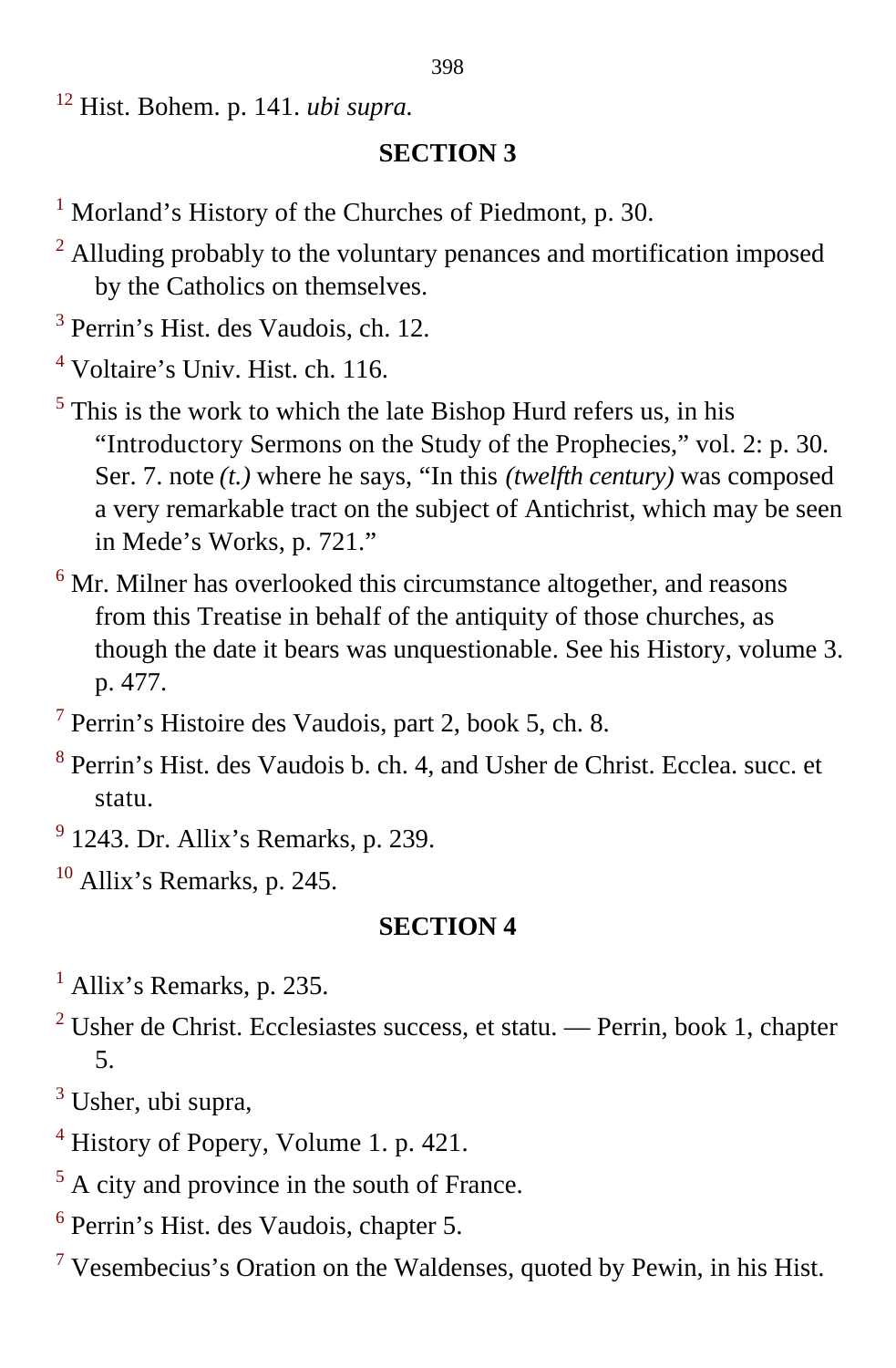des Vaudois, chapter 5.

- <sup>[8](#page-63-0)</sup> Joachim Camerarius, in his History, p. 352. quoted by Ferrin, book 1, chapter 5.
- <sup>9</sup> Vesembeclus's Oration on the Waldenses, in Perrln, chapter 5.
- <sup>[10](#page-64-0)</sup> Memorials of Rostain, Archbishop of Ambrun, quoted in Perrin, chapter 5.
- $11$  Thuani Hist, sui temporis, lib. 6, sect. 16, and lib. 27.
- $12$  Reinerius contra Waldenses, in Ferrin, book 2, chapter 1.
- $13$  ldem. cap. de studio pervertendi alios et medo docendi, fol. 98.
- $14$  The reader should keep in mind, that at this time the use of the Bible was not allowed by the pope to the laity, and indeed very few of the clergy knew any thing about its contents.
- [15](#page-67-0) REINERI. cap. 8. Quomodo se ingerant familiaritati magnorum.
- <sup>16</sup> Vera effigies hereticorum nostrae aetatis [1613] praesertim Anabaptistarum.
- $17$  Morland's History of the Churches of Piedmont, p. 58. Perrin's Vaudois, chapter 6.
- $18$  Preface to Morland's History, p 7.
- $19$  History. of the reformed Churches in France, tom. 1, book 1, page 35. in Perrin, book 1, chapter 6.
- $20$  Preface to his Sermons, quoted by Perrin chapter 6.
- $21$  Ferrin's History, book 1, chapter 6.
- $22$  Perrin's History, book 1, chapter 6.
- $23$  Remarks on Ecclesiastes Hist. volume 3, p. 303.
- $^{24}$  $^{24}$  $^{24}$  Perrin's Hist. des Vaudois, book 1, chapter 8, where the references to these authors are given.
- $25$  Limborch's History of the Inquisition, Volume 1, chapter 8.
- <sup>26</sup> Mosheim's Ecclesiastes History, cent. 16, sect. 3, part 2, chapter 3.

# **SECTION 5**

 $<sup>1</sup>$  $<sup>1</sup>$  $<sup>1</sup>$  As I shall have occasion, in the subsequent pages of this work to make</sup> frequent references to "Limborch's History of the Inquisition," it is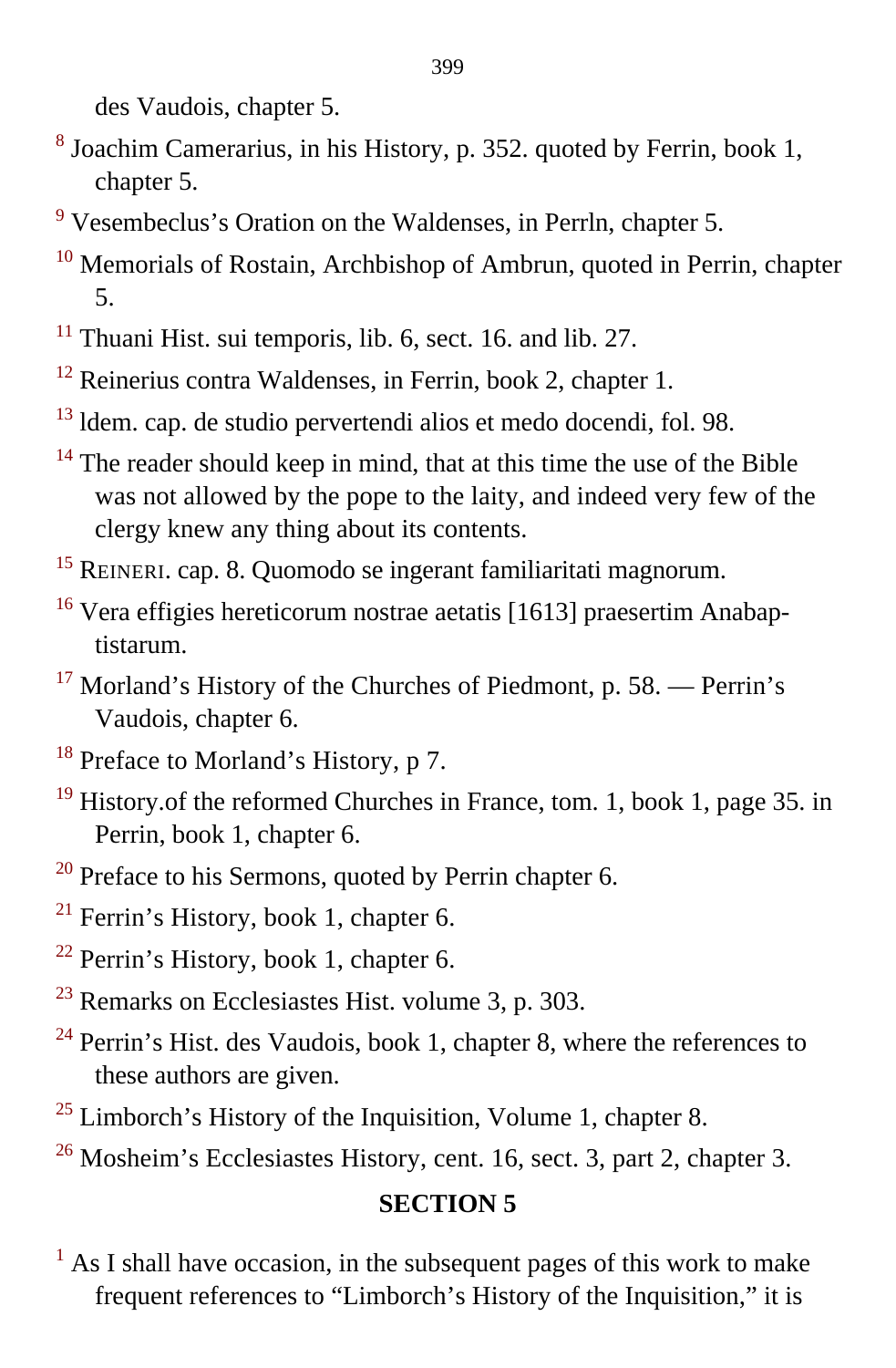proper the reader should be apprised of the degree of credit which is due to that author's statements. He was a native of Amsterdam, born 1633, a person of great learning and talents, which raised him to the rank of professor of divinity in that city. When his History of the Inquisition first came over to England, it was received with the highest approbation by many of the principal nobility and clergy. In particular Mr. Locke, that incomparable judge of men and books, bestowed the highest eulogiums upon it,—commended it for its method and perspicuity, and the authorities by which it is so abundantly confirmed, — aud pronounced it to be a work of its kind absolutely perfect. In a letter to Limborch himself, he tells him, that he had so fully exposed their secret acts of wickedness and cruelty, that if the Papists had any remains of humanity in them they must be ashamed of their horrid tribunals, in which every thing that was just and righteous was so monstrously perverted; and that it was proper it should be translated into the vulgar language of every nation, that the meanest people might understand the antichristian practices of that execrable court. The Papists became so alarmed at its publication, that the cardinals, inquisitors general at Rome, condemned it by an edict, and forbade the reading of it, under the severest penalties.

- $2$  Limborch's History of the Inquisition, Volume 1. chapter 10.
- <sup>3</sup> Robinson's Ecclesiastical Researches, p. 321.
- <sup>[4](#page-78-0)</sup> Miscellaneous Tracts, volume 1.
- <sup>[5](#page-78-1)</sup> Bishop Burnet's Remarks concerning Persecution, prefixed to his Translation of Lanctantius' Relation of the Deaths of the Primitive Persecutors. *Aunst*. 1687. p. 34, etc.
- [6](#page-80-0) "PATERINES, *after the example of the martyrs."* Notwithstanding the obscurity which rests upon the etymology of this name, does it not appear evident from this Imperial Edict, that it was *then* understood to have been conferred on these people on account of the sufferings to which they were exposed—and if so, may it not be derived from the Latin verb *Pati*, " to suffer?"
- $7$  For the meaning of this, the reader may revert to volume 1, chapter 4.
- <sup>[8](#page-82-0)</sup> The reader will find these Edicts entire in the first volume of Limborch's History of the Inquisition, chapter 12.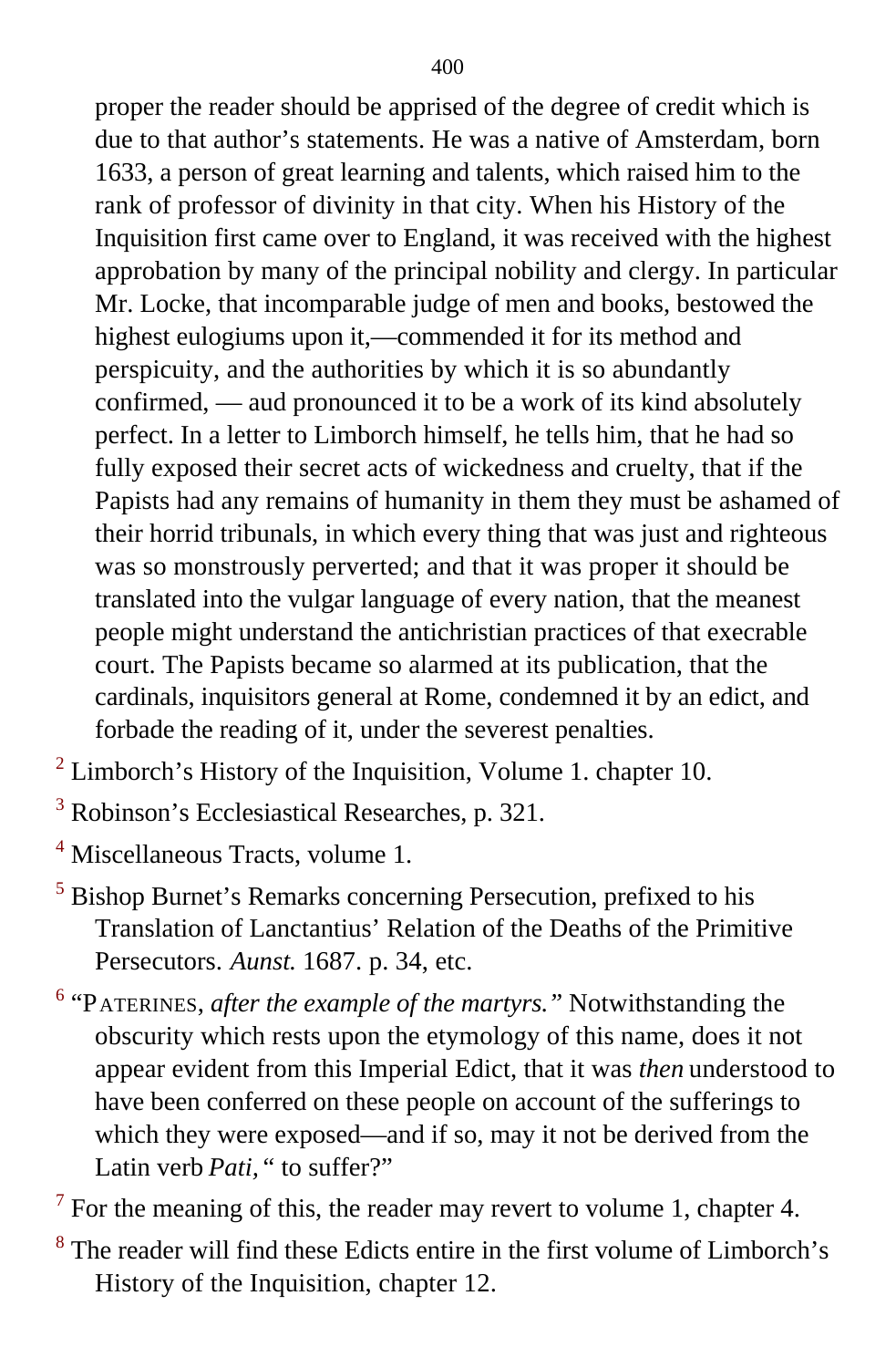- <sup>[9](#page-82-1)</sup> The phrase "heretical pravity," will sound rather uncouth to modern ears that have not been accustomed to the jargon of the catholic writers, but the reader should be told that it is the usual slang of those writers for denoting *the w ickedness of thinking differently from the church of Rome.*
- $10$  Remarks, volume 3, p. 303.
- $11$  Robinson's Ecclesiastical Researches, p. 277
- $12$  Watson's History of Philip II king of Spain, and in Robertson's History of Charles V.
- <sup>[13](#page-87-0)</sup> Voltaire's Univ. Hist. volume 2, chapter 118.
- <sup>[14](#page-88-0)</sup> See Father Paul Sarpi's History of the Council of Trent; and Dr. G. Campbell's Lectures on Ecclesiastical History.

- <sup>[1](#page-89-0)</sup> Baronius's Annals, sect. 18. n. 4. quoted in Limborch, chapter 9.
- $2$  Bzovius. A. 1199. sect. 38. in Limborch, chapter 9.
- <sup>[3](#page-90-0)</sup> Rankin's Hist. of France, volume 3, and Limborch's History of the Inquisition, chapter 9.
- <sup>[4](#page-93-0)</sup> Limborch's Inquisition, chapter 11.
- $<sup>5</sup>$  See volume 1, chapter 4, sect. 4.</sup>
- <sup>[6](#page-94-0)</sup> Perrin's History of the Albigenses, book 3, chapter 2.
- <sup>7</sup> Dr. Grosvenor's Sermon against Popery, at Salter's Hall, 1735.
- <sup>[8](#page-95-0)</sup> Clarke's Martyrology, chapter 24.
- <sup>[9](#page-96-0)</sup> Rankin's History of France, volume 3
- $10$  Limborch's Inquisition, chapter 11.
- $11$  Perrin's History of the Albigenses, book 3, chapter 4, Bzovius, A. 1209, sect. 1, and Ranaldus, A. 1209, sect. 22, in Limborch's History of the Inquisition, volume 1, chapter 11.
- $12$  Perrin's History of the Albigenses, book 3, chapter 5.
- $13$  Clarke's Martyrology, p. 110. Perrin's History of the Albigense, p. 2, book 3, chapter 7.
- $14$  Clarke's Martyrology, p. 111.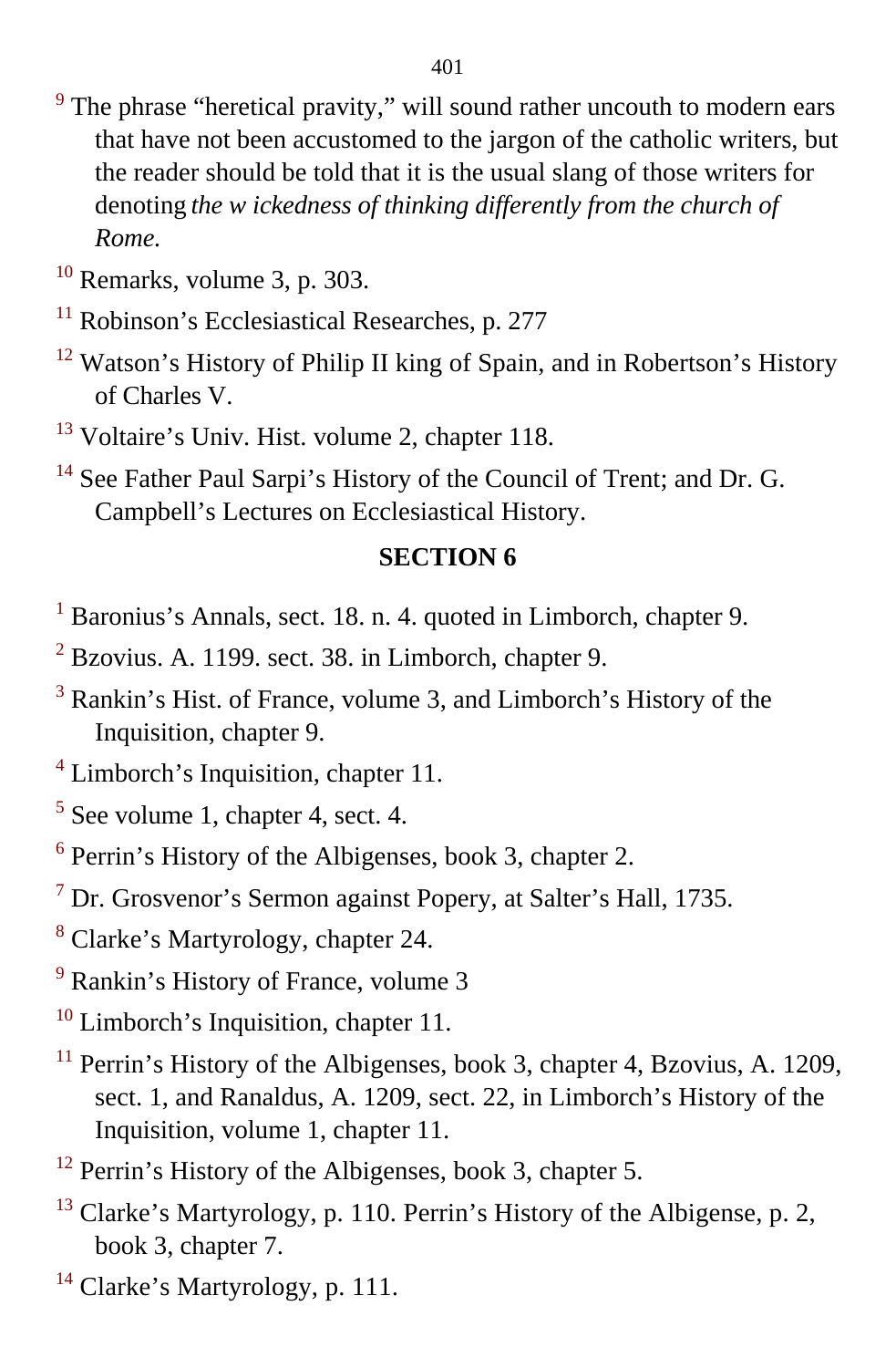- <sup>[15](#page-108-0)</sup> Hist. Albigenses, cap. 37. in Rankin's France, volume 3. p. 214.
- [16](#page-112-0) Perrin's Hist. des Vaudois, book 2, chapter 2.
- $17$  "In the council of Toulouse, held in the year 1229, a most severe and sanguinary inquisition was established against heretics. One of its canons is, 'it shall not be permitted to laymen to have the books of the Old and New Testament; only they who out of devotion desire it, may have a Psalter, a Breviary, and the hours of the Virgin. But *we absolutely forbid them to have the above mentioned books translated into the vulgar tongue.'* This is the first time, says the Abbe Fleury, in his Ecclesiastical History, that I have met with this prohibition: but it may be favorably explained by observing that the minds of men being then much irritated, there was no other method of putting a stop to contentions, than by taking away from them the Holy Scriptures, of which the heretics made a bad use." A poor excuse indeed! says Dr. Jortin. *Remarks,* volume 3, p. 311.
- $18$  Mr. Robinson has here given the very words of the Inquisitor Reinerius, who, describing the *Waldneses,* says, "Ita, est communis opinio Catharorum, quod graviter peccaret, quicumque occiderit avem aliquam a minima usque ad maximam; et quadrupedia, a mustela usque ad elephantem." That is, "It is also a common opinion among the Puritans *(Cathari)* that man sins grievously who kills any bird, from the least to the greatest—or a quadruped, from a weasel to an elephant." *Contra Waldneses,* cap. 6.
- $19$  Voltaire's remark upon this curious piece of Catholic history, may be thought by some not altogether impertinent, "Is it likely," he asks, "that only eighteen hundred men would attack an army of an hundred thousand in the open field, and divide themselves into three bodies? 'It is a miracle,' some writers will say, but military people, upon reading such a story, will tell them it is nonsense and absurdity." *General History,* volume 1, chapter 1.
- $20$  A singular disclosure was made after this battle, and as the circumstance tends to throw a ray of light upon the *secret* history of these times it deserves to be recorded. When the battle of Murat was over, there was found among the slain belonging to the Albigenses a knight in black armor. On examining, behold it was discovered to be Peter, king of Arragon—that very monarch, who had formerly been engaged in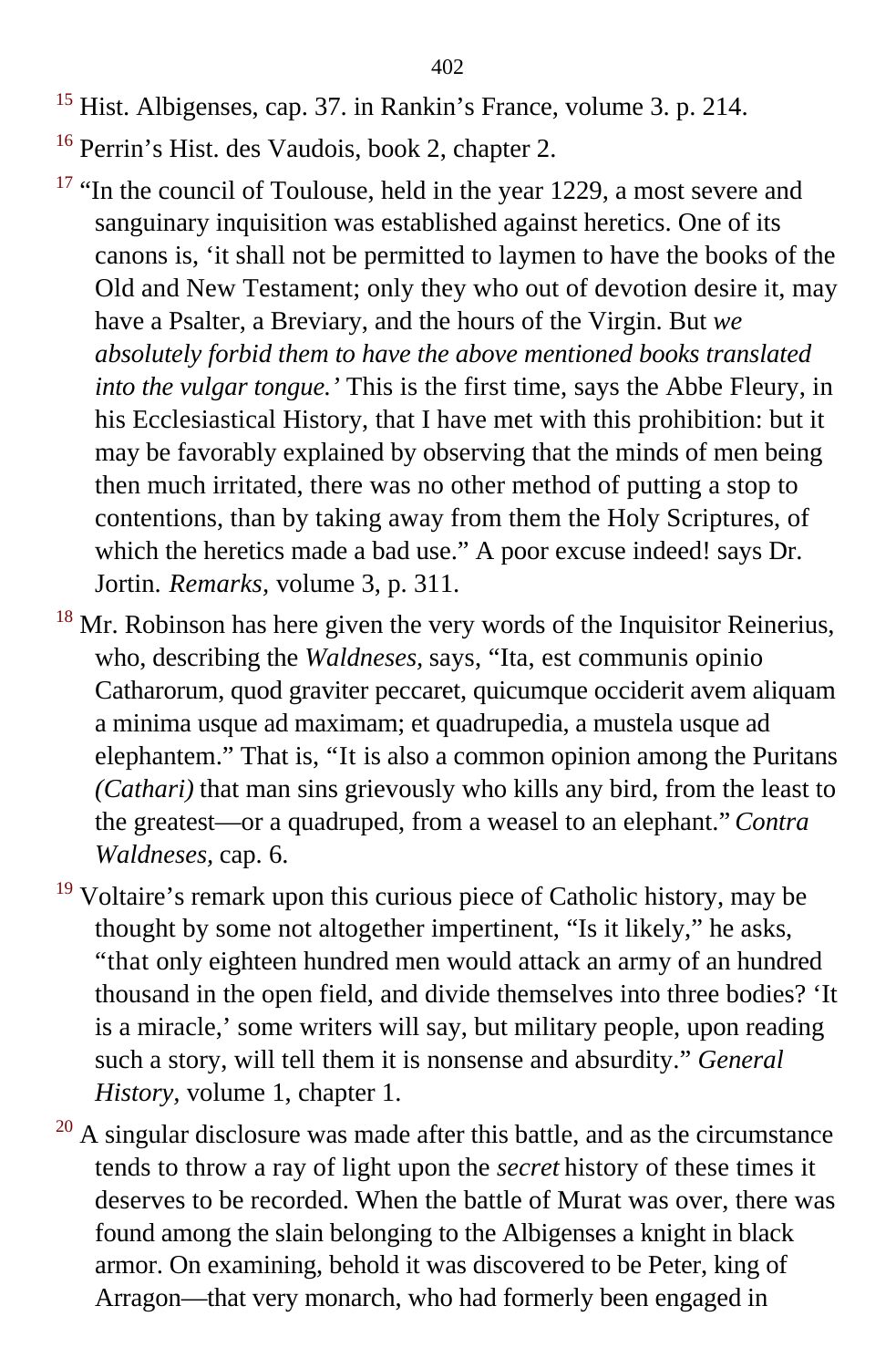negotiating between the pope's legate and the earl of Beziers. (see p. 127.) There also lay one of his sons and many of the Arragonian gentlemen and vassals, who, while ostensibly supporting the Roman church had in disguise, been fighting in defense of the Albigenses!

 $21$  See Robinson's Ecclesiastical Researches, chapter 10, and Dr. Allix's Remarks on the Ecclesiastical History of the Ancient Churches of the Albigenses, chapter 21.

- $<sup>1</sup>$  $<sup>1</sup>$  $<sup>1</sup>$  Mr. Robinson, refering to this subject, has the following pertinent</sup> remark. "It is a curious phenomenon in politics, that the family which allowed its subjects religious liberty, when all other princes oppressed concience, should, in a country enthusiastically fond of liberty, become in the end, the most absolute monarchs in the Christian world. Such is the king of Sardinia, who is also duke of Savoy, and to whose eldest son, the heir apparent, the title of the Prince of Piedmont is hereditary." *Eccles. Researches,* p. 459.
- $2$  Limborch, on the authority of Pegna in Eymeric, says, "as he was going from Como to Milan, A.D. 1252, to extirpate heresy, a certain believer of heretics attacked him in his journey, and despatched him with many wounds. He was connonized and worshipped as a martyr."
- $3$  Mede on the Apocalypse, p. 503. and Newton on the Prophecies, volume 2, p. 257. 8th ed. 1789. Clark in his Martyrology doubles the number.
- [4](#page-117-0) Bzovius, A. 1233. sect. 8,9.
- <sup>[5](#page-117-1)</sup> Constans on the Revelation, in Perrin, book 2, chapter 9.
- $<sup>6</sup>$  See chapter 5, section 5.</sup>
- <sup>[7](#page-118-0)</sup> Russell's Modern Europe, volume 1, letter 52.
- [8](#page-119-0) Mons. Voltaire *drily* asks, "How could the emperor be a *heretic* and an *infidel* at the same time?" A very pertinent question certainly.
- <sup>[9](#page-120-0)</sup> Walch's History of the Popes.
- $10$  Perrin's History, book 2, chapter 2.
- $11$  Limborch's Inquisition, chapter 15.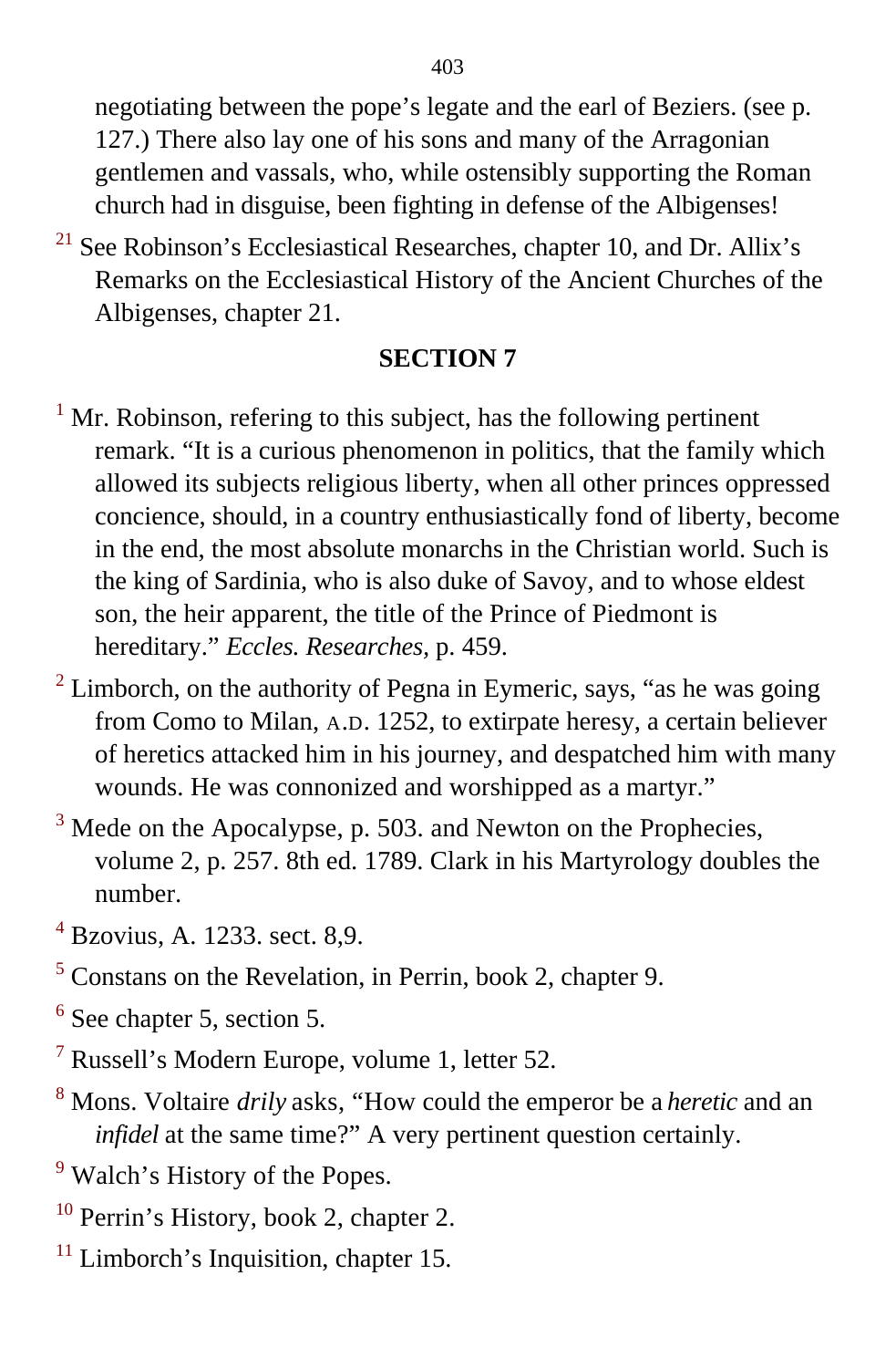- $12$  Vignier's Bibliotheca Historialis, part 3. Anno 1330, in Perrin's History, book 2, chapter 2.
- <sup>13</sup> Perrin's History, book 2, chapter 11.
- $14$  Perrin, book 2, chapter 15,
- <sup>[15](#page-122-0)</sup> Milner's Church History, volume 3, p. 496.
- <sup>16</sup> There is a passage in the writings of that eminent Catholic Historian, Thuanus, relating to the subject wc are now upon, which deserves the reader's attention, as throwing considerable light upon the history of this dark period, and certainly no writer was more competent to give us information. "Against the Waldenses," says he, "when exquisite punishments availed little, and the evil was exasperated by the remedy which had been unseasonably applied, and their number increased daily, complete armies, were at length raised, and a war of no less weight than what our people had before waged against the Saracens, was determined against them. The result was that they were rather slain, put to flight, spoiled every where of their goods and possessions and dispersed abroad, than convinced of their error and brought to repentance. So that they who at first defended themselves by arms, fled into Provence, and the neighboring Alps of the French territory, and found a shelter for their life and doctrine in those places. Part of them *withdrew into Calabia,* and continued there a long while, even to the pontificate of Plus IV. Many passed into Germany, and fixed their abode among the Bohemians, and in Poland and Livonia. *Others, turning to the West, obtained refuge in Britain.*" Thuani Praefatio ad Henricum 4, p. 7.
- <sup>[17](#page-124-0)</sup> Matthew Paris—Life of Henry III Perrin's Hist. book 2, chapter 13,
- <sup>18</sup> Perrin's Hist. book 2, chapter 14, and Limborch, chapter 16.
- $19$  Perrin's History, book 2, chapter 16.
- [20](#page-126-0) So his name is written by Bishop Newton, *Proph.* volume 2. Bishop Hurd calls him Grostete. *Introd. to Proph.* volume 2. Milner and others call him Grosseteste. The reason of this variation probably is, that he was either of French extraction, or assumed this latter name after his residence in France; for the name of *Greathead* in English, and *Grosseteste* in French, are synonymous.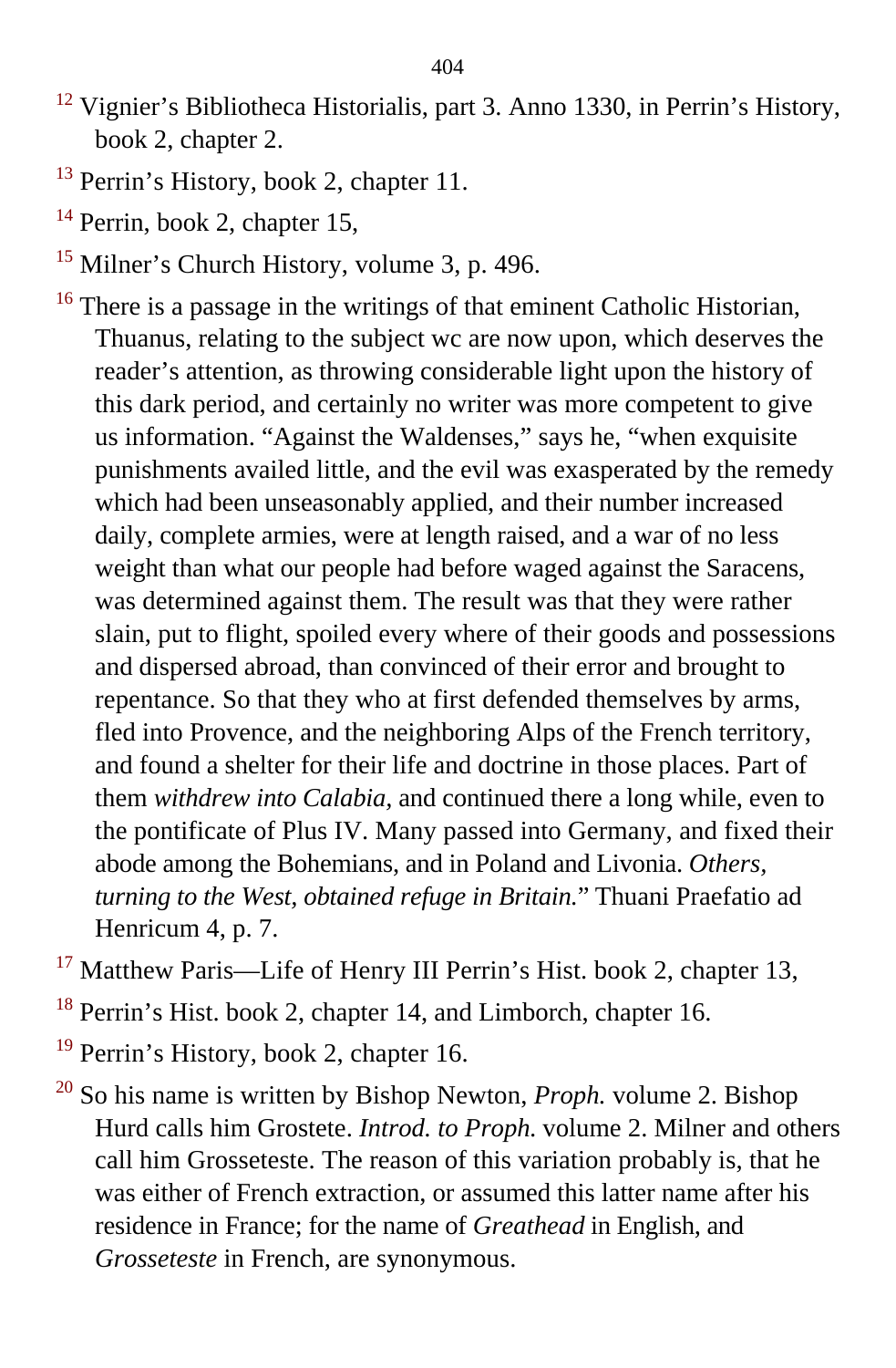405

<sup>[21](#page-129-0)</sup> Matthew Paris, p.876. See also Pegge's Life of Greathead.

## **SECTION 8**

- <sup>[1](#page-132-0)</sup> See page 13,37, and 38 of this volume and the note from Thuanus, page 158.
- $2$  Thuanus's History of his own Times, book 6.
- $3$  It appears that before the death of Wickliff, his principles had extended into Bohemia, and that John Huss had begun to sow the seeds of reform in that country also. The following letter, written by our great English reformer, in the last year of his life, is too valuable to be omitted.

### **LETTER FROM WICKLIFF TO HUSS**

## *Health and Salvation; and if anything can be devised or expressed more loving and dear in the bowels of Jesus Christ.*

"Dear brethren in the Lord, whom I love in the truth, and not I only, but all those who know the truth; I say that the truth, which dwelleth in us by the grace of God, shall be with us for ever. I rejoiced greatly at the brethren, coming to us from you, bearing testimony of you in the truth, and that ye walk in truth. I have heard how antichrist troubleth you, causing many and various tribulations to the faithful in Christ. And no wonder that such things should be done among you, since the law of Christ suffereth oppression from its adversaries over all the world; and from that red dragon with many heads, which John speaks of in the Revelation, that cast out of his mouth water as a flood after the woman, that she might be carried away of it. But the Lord, who is faithful, will certainly rescue his dearly beloved spouse. Let us be strengthened and comforted in the Lord our God, and in his infinite goodness, and be firmly persuaded that he will not permit his beloved to fail of his proposed reward for them, if we only love him (as we ought) with our whole heart. For adversity shall not prevail over us, if iniquity do not prevail. Therefore let no affliction, pressure, or torment, for the sake of Christ, cast us down, or cause us to despair; since we know, that whomsoever the Lord accounteth as sons, he chasteneth. For the Father of Mercy exerciseth us in adversity in this present life, that he may afterwards spare us; as that gold which a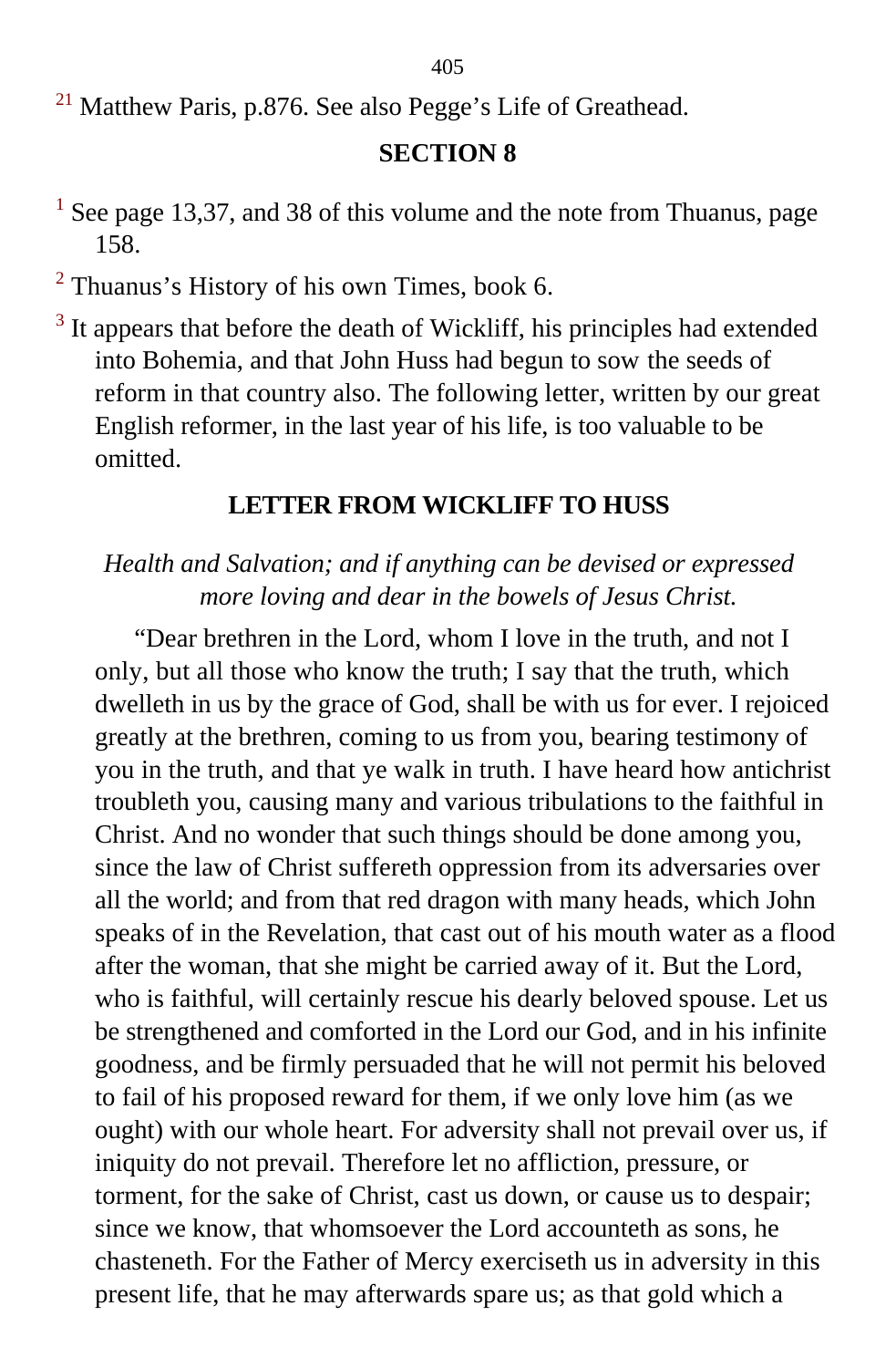skillful workman chooseth is tried in the fire by him, that afterwards he may put it into his pure, eternal, treasure. We know that this present life is but short and transitory: but that life which we expect, and which is to come, is happy and eternal. Let us labor, while we have time, that we may be found worthy to enter into that rest. Let me entreat you to consider, that we see nothing else in this life, but grief, anguish, and sorrow; and what ought to trouble the faithful most of all, a contempt and trampling down of the divine laws. Let us endeavor, as much as lies in our power, to lay hold of thase good things, which shall always endure and be eternal; denying our transient and frail senses. Let us look back upon and consider the behavior of our ancestors in former ages. Let us call to mind the saints of both the Old and New Testament; how they bore tossings, tempests, and adversities, in this sea of trouble, — imprisonments, and bonds. They were stoned; they were sawn asunder; they were slain by the sword. They wandered about in sheep and in goat skins, and other such like things; as the Epistle to the Hebrews recounteth at large; all walking in, and following the footsteps of Christ, in that narrow path, who said, "Where I am, there shall my servant be also." Since we have such a cloud of witnesses of the saints in former times placed before us, let us lay aside every offense and weight, yea, sin, which besets us, and run with patience the race that is set before us; looking to Jesus, the author and finisher of our faith; who cheerfully endured the cross, despising all contempt and shame. Let us consider how he bore such contradiction against himself from sinners, and let us not be weary with desponding minds: but let us beg assistance from the Lord, with all our heart, and fight manfully against his adversary, antichrist. Let us love his laws with all our heart, and be not fraudulent and deceitful laborers; but act boldly in all things, as far as the Lord permits us; and let us be valiant in the cause of God, and in hope of an eternal reward.—Do thou, therefore, O Huss! a brother greatly beloved in Christ, unknown to me indeed in person, but not in faith and love; (for, what part of the world can tear asunder, and separate those whom the love of Christ unites?) be comforted and strengthened in the grace which is given thee. As a good soldier of Jesus Christ, war in word and in deed; and recall into the way of truth as many as thou art able: because neither by erroneous and deceitful decrees, nor by the false opinions and doctrines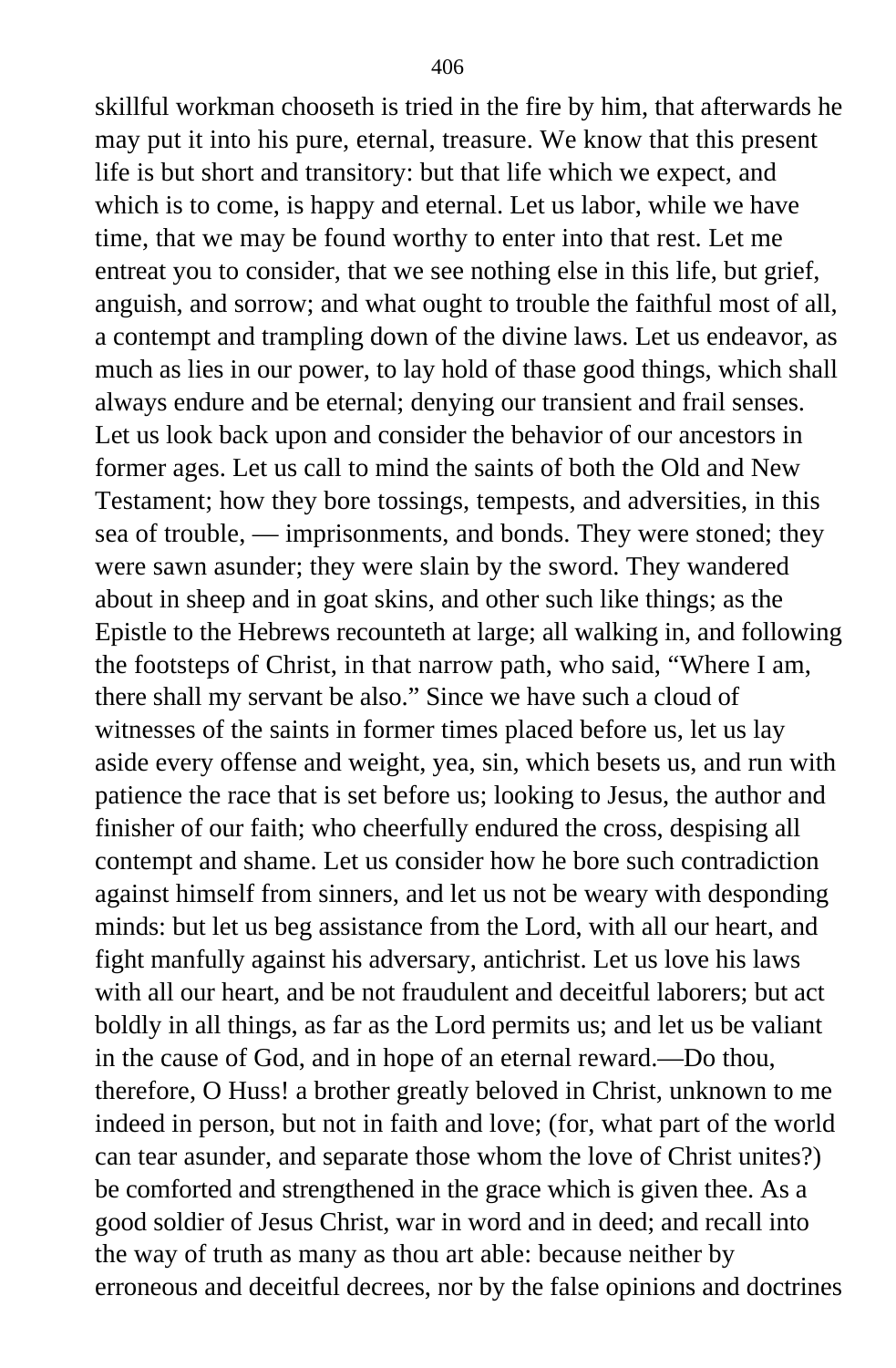of antichrist, is the truth of the Gospel to be kept in silence and in secret. Rather comfort and strengthen the members of Christ, by weakening the wiles and deceit of Satan: because antichrist shall come to an end in a short time; it is the will of the Lord! It is a great joy to me, that not only in your kingdom, but elsewhere, God hath so strengthened the hearts of some, that they suffer with pleasure, imprisonments, banishments, and even death itself, for the word of God. I have nothing more to write, beloved bretheren, only that I willingly confess I would strengthen you and all the lovers of Christ's laws, in the law of the love of God. Therefore I salute them from the bowels of my heart; particularly your companion; (Probably Jerome of Prague.) entreating that you would pray for me and the whole church. And the God of peace, who raised from the dead that great shepherd of the sheep, through the blood of the everlasting covenant, our Lord Jesus Christ, fit you for every good work; that ye may do what is acceptable to him, through Jesus Christ our Lord: to whom be glory for ever and ever. Amen."

 $4$  Even to the present day, the derivation of this term remains a point of doubt and uncertainty. Clark in his Martyrology, p. 111. says, "About thistime, A.D. 1210, the English, who now possessed Guienne which bordered upon the Earldom of Toulouse, began to help the Albigenses, being stirred up thereto by *Raynard* Lollard, a godly and learned man, who by his powerful preaching converted many to the truth, and defended the faith of the Alblgenses." He further adds, that "John le Meyer much commends this Lollard, who foretold many things by divine revelation, which, saith he, came to pass in my time, and therefore he putteth him into the rank of holy prophets. And as for his learning, it is evident by his Comment upon the Revelation, where he setteth forth many things that are spoken of the Roman antichrist. This worthy man was afterwards apprehended in Germany, and being delivered to the secular power, was burnt at Cologne." A few pages afterwards we find the following short paragraph in the same vohme. *Anno Christi* 1322, Lollard *Walterus,* from whom our English professors were called Lollards, was taken at Cologne, where he had privately preached, and through God's blessing, drawn many from ignorance and error to embrace the truth, and persisting constantly in his opinions, he was condemned and burnt alive," p. 124. The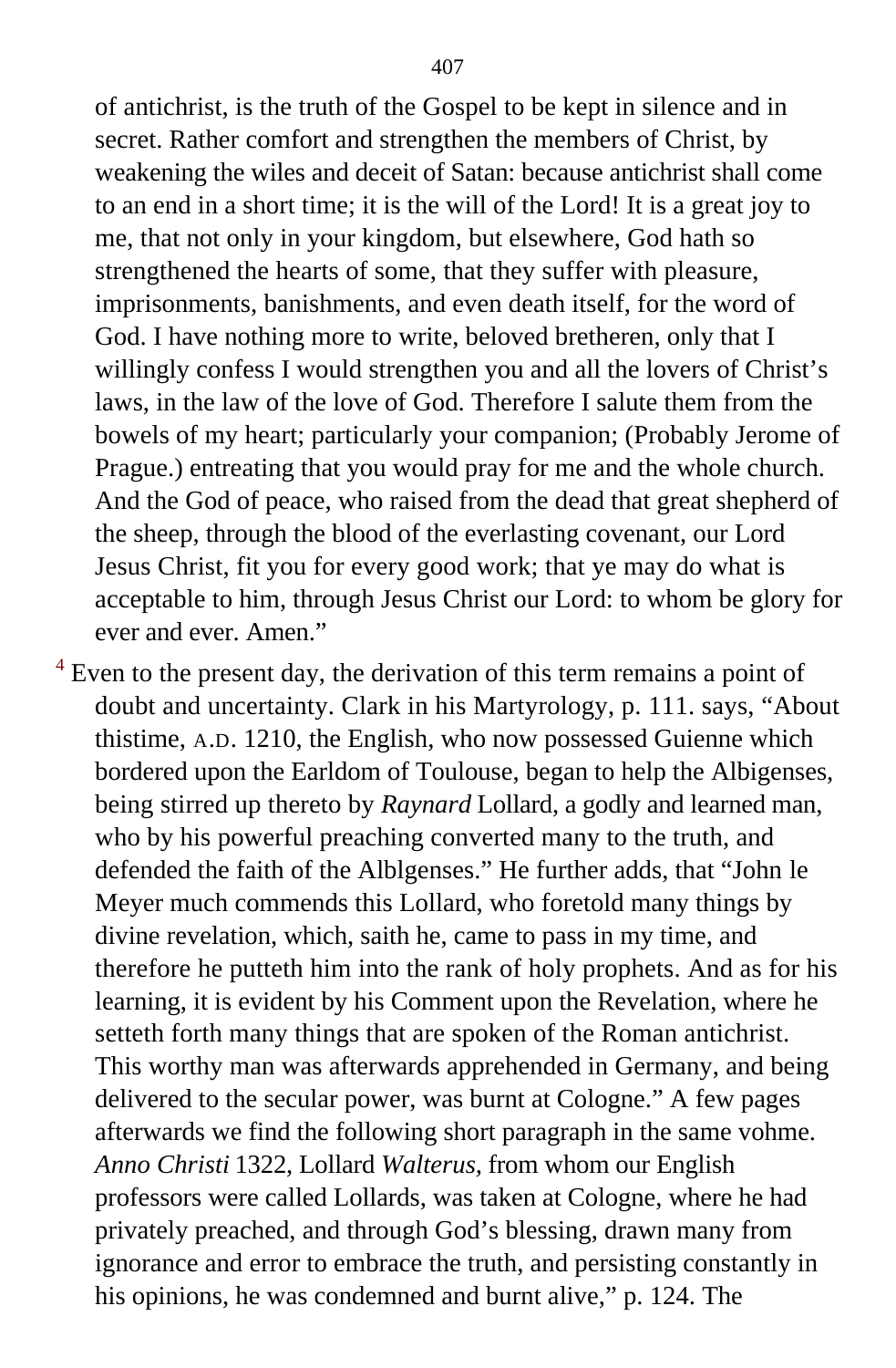discrepancies in these two accounts are so many and palpable, that they are not easily reconciled. I find no evidence that there were two persons of the name of Lollard, at the distance of more than a century from each other, both preachers of the Gospel, and burnt at Cologne for heresy. It is observable too, that even the latter account fixes the martyrdom of Lollard two years *before the birth* of Wickliff, who, therefore, though he may have read some of his writings, could not possibly have seen him nor been instructed by him.

- <sup>[5](#page-141-0)</sup> Collier's Ecclesiastical History, volume 1, p. 598-9. Wood's History of Oxon, 190-192. Lewis's Life of Wickliff, Anglia Sacra, tom. 2, p. 121 Walsingham, page 201-205. Biographia Britannica, Art. Wickliff Spelman's Council. tom. 2, p. 629-636. Henry's Great Britain, volume 7, 8vo. book 4, chapter 2, sect. 2.
- <sup>[6](#page-142-0)</sup> Namely, Russia, Poland, Lithuania, Hungary, Transylvania, Sclavona, Croatia, Istria, Wallachia, etc., etc. See Dr. Watson's History of Philip III, King of Spain, book 6.
- <sup>[7](#page-143-0)</sup> Sleidan's History of the Reformation, book 3, p. 53.
- 8 History of the Council of Constance, volume 1, *passim.*
- $9^9$  Crantz's History Of the Bohemian Brethren, p. 13.
- [10](#page-144-0) Paul Stransky, de Repub. Bohem. p. 272*.*
- $11$  Crantz's History, p. 1. sect. 4. and Robinson's Ecclesiastes Researches, p, 480. SYNOPSIS Hist. Persecut. Ecclesiastes Bohem. cap. 7.
- <sup>[12](#page-146-0)</sup> Dupin's Ecclesiastes Hist. 15th century. Lewis's Life of Wickliff. Rolt's Lives of the Reformers, p. 13.
- $13$  As the affair of the safe-conduct, on which the aggravation of the injuries done to Huss so greatly depends, is placed in different lights by Protestant and Popish writers, it may not be improper to inquire into the merits of it, and to lay before the reader the principal topics of the argument on both sides of the question.

In answer to the Protestants' exclamations against so notorious a breach of faith, the Papist thus apologizes:

"We allow," says Maimburgh, that "Huss obtained a safe-conduct from the emperor: but for what end did he obtain it? Why, to defend his doctrine, if his doctrine was indefensible, his pass was invalid."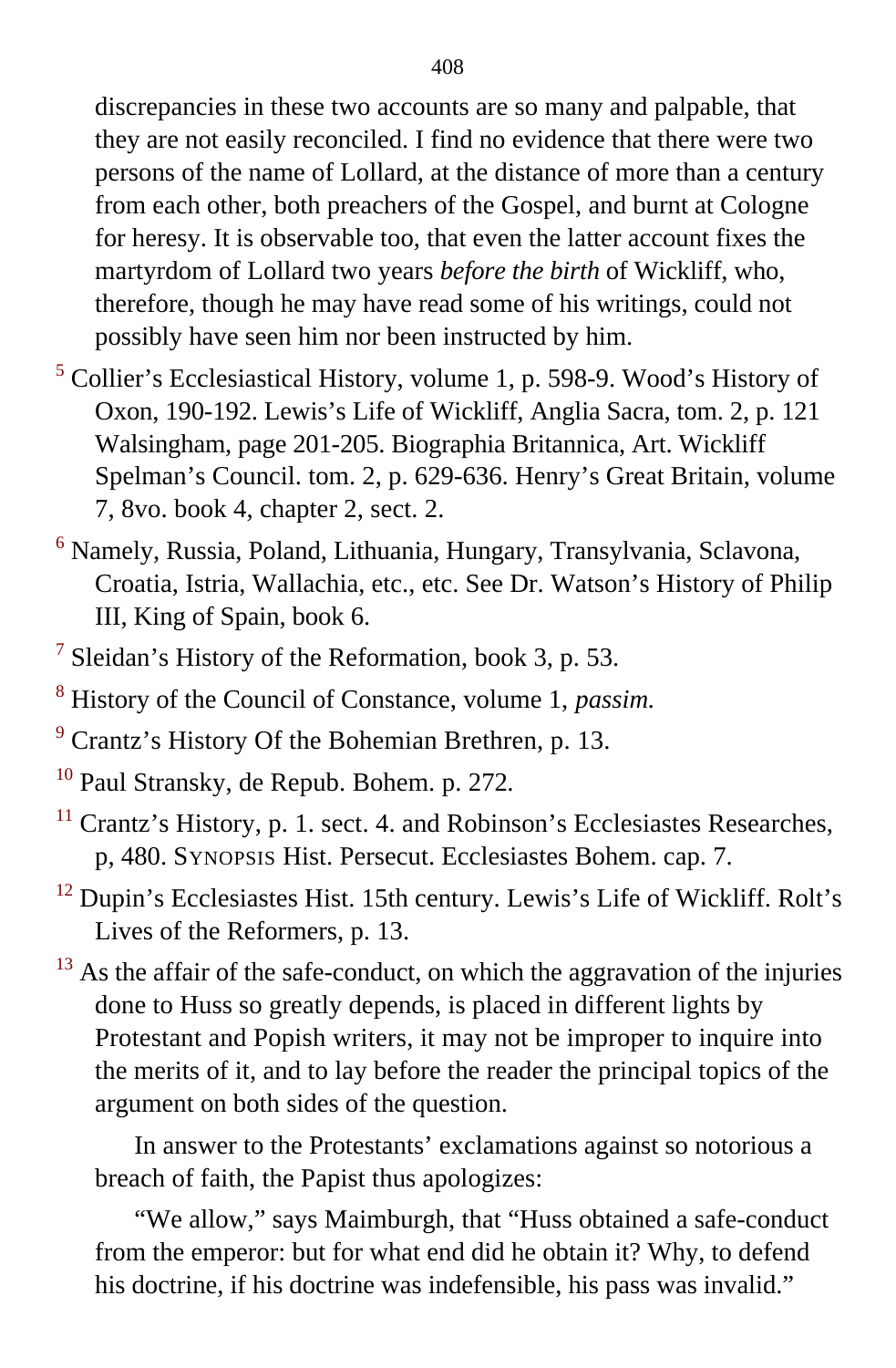"It was alway," says Rosweide, a jesuit, "supposed, in the safeconduct that justice should have its course.—Besides," cry a number of apologizers, "the emperor plainly exceeded his powers. By the canonlaw he could not grant a pass to a heretic; and by the decretals the council might annul any imperial act.—"Nay, farther," say Morery, "if we examine the pass, we shall find it, at best, a promise of security only till his arrival at Constance; or, indeed, rather a more recommendation of him to the cities through which he passed: so that, in fact, it was righteously fulfilled."

To all this the Protestant thus replies: "Be it granted, (which is, in truth, granting too much) that the safe-conduct implied a liberty only of defending his doctrine; yet it was violated, we find, before that liberty was given—before that doctrine was condenmed, or even examined. And though the emperor might exceed his power in granting a pass to a heretic, yet Huss was, at this time, only *suspected* of heresy. Nor was the imperial act annulled by the council till after the pass was violated. Huss was condemned in the fifteenth session, and the safe-conduct decreed invalid in the nineteenth. With regard to the deficiency of the safe-conduct, which is Morery's apology, it doth not appear that it was ever an apology of ancient date. Huss, it is certain, considered the safe conduct as a sufficient security for his return home; and, indeed, so much is implied in the very nature of a safe-conduct. What title would that general deserve, who should invite his enemy into his quarters by a pass, and then seize him? Reasoning, however, apart, let us call in fact: *Omni prorsus impedimento remoto, transire, stare morari et* REDIRE *libere permittatis sibiqne et suis,* are the very words of the safe-conduct."

In conclusion, therefore, we cannot but judge the emperor to have been guilty of a most notorious breach of faith. The blame, however, is generally laid, and with some reason, upon the council, who directed his conscience. What true son of the church would dare to oppose his private opinion against the unanimous voice of a general council?

 $14$  Dupin's Eccles. History, p. 121.

- $15$  Crantz's History, p. 19.
- [16](#page-157-0) Crantz's History, part 2, p. 23.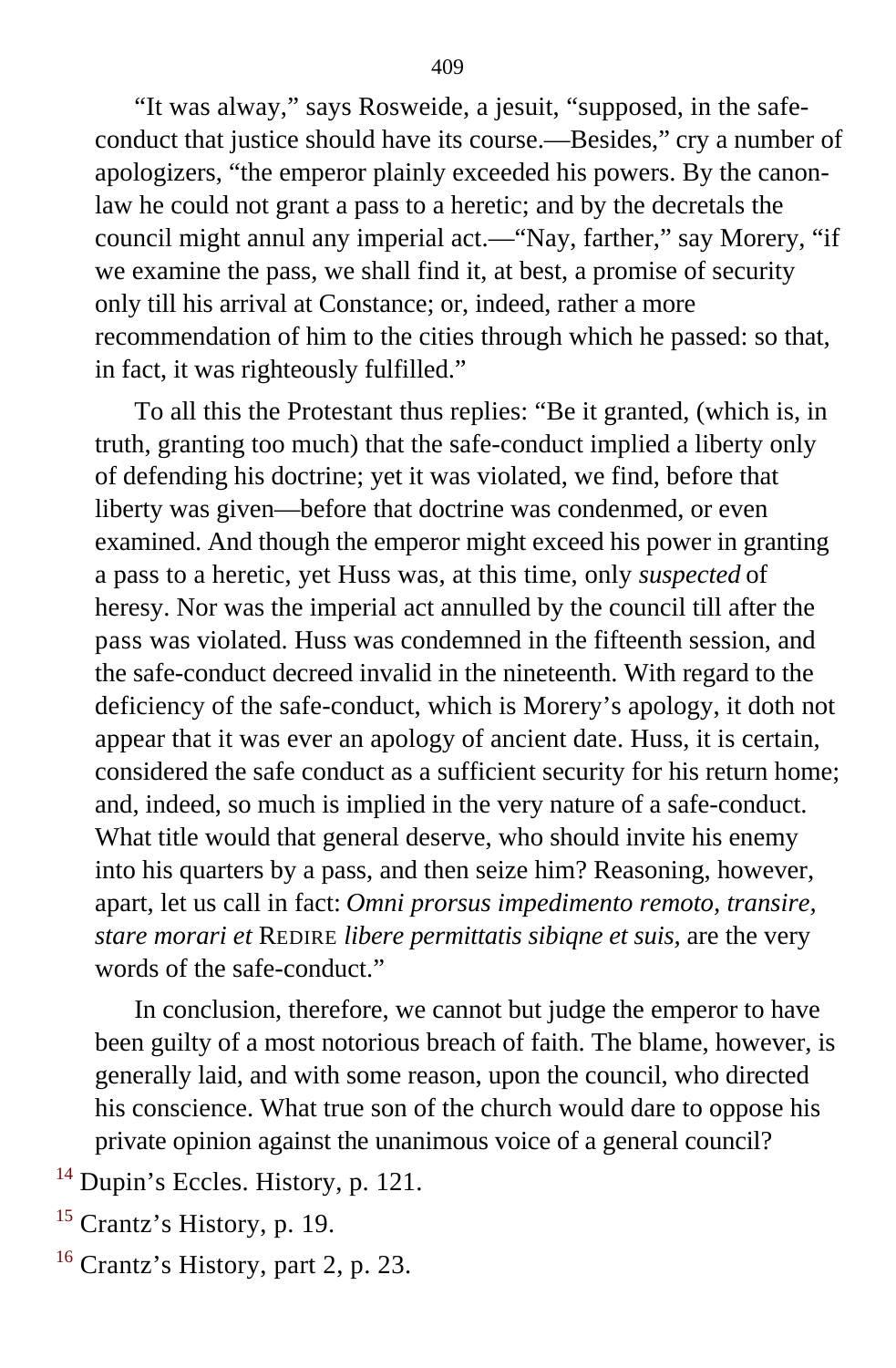<sup>[17](#page-157-0)</sup> COMENI Synopsis Hist. Persecutionum Ecclesiastes Bohem. cap 18. and CAMERARIUS de ecclesiis fratrum narratio, p. 87.

"Isthaec rebaptisatio, jam dictis tot causis usurpata et introducta a nos-tris, duravit in ecclesia nostra ad haec usque tempora." *Apologia verae doctrinae eorum qui vulgo appellantur Waldenses et Picardi. D.G.M.* Brandebar, Anno 1532. Par. 4, de Baptismo.

"Initio erescente in caetu multitudinum hominum, et ex diversarum religionum professionibus accedente, si quis forte de vetirate baptismi christiani dubitarent, et animo suo angerentur, et conscientiam haberent malam, eos expetantes hoc curarunt denuo baptizandos, exigendo et sin-cerae fidaei confessionem et promissionem de observatione disciplinae et vitae sanctitate. *Quem confitendi promittendique morem prisca ecclesia religiosissime tenuit.* CAMERARIUS, ubi supra."

[18](#page-158-0) Robinson's Eccles, Researches, p. 501.

 $19$  Sleidan's History of the Reformation, p. 658.

 $20$  Ecclesiastical Researches, p. 527.

# CHAPTER 6

### **SECTION 1**

 $<sup>1</sup>$  $<sup>1</sup>$  $<sup>1</sup>$  Fox's History of James II. — Introduction, p. 5.</sup>

 $2$  Memoirs of the Reformation in France, prefixed to Saurin's Sermons, translated by Robinson, volume 1.

- <sup>[3](#page-168-0)</sup> Vignaux's Memoirs of the Waldenses—Perrin's Hist. des Vaudois, book 2, chapter 3.—Pierre Gilles Hist. Ecclesiastes c. 4. — Morland's Churches of Piedmont, p. 194.
- <sup>4</sup> The reader should not forget the pleasing picture which Thuanus has sketched of the inhabitants of these valleys, and which has been already quoted. See pages 75-77 of this volume.

<sup>[5](#page-169-0)</sup> Perrin's History, book 2, chapter 3.

- [6](#page-171-0) Morland's Churches of Piedmont, p. 188-198.
- <sup>[7](#page-171-1)</sup> Perrin's History, book 2, chapter 3.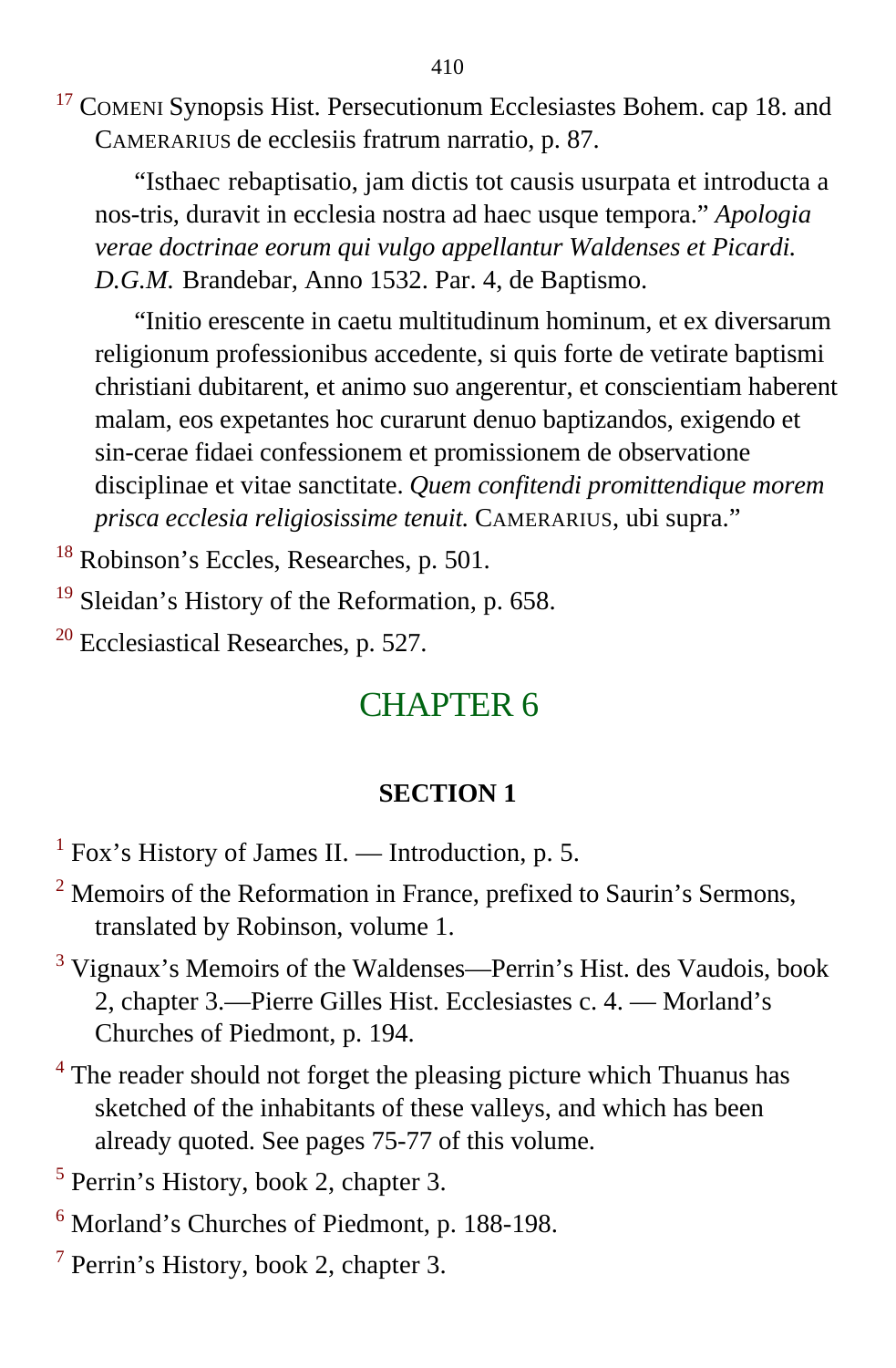- <sup>[8](#page-172-0)</sup> Perrin's History book 2, chapter 3.
- $9$  Perrin's History, book 2, chapter 3. Morland's History, p. 223.
- $10$  Morland's History, p. 224.
- $11$  What Mons. Voltaire means by this uncouth speech is, that the Waldenses had no liturgy or forms of public prayer.
- <sup>[12](#page-176-0)</sup> Voltaire's Universal History, volume 2, p. 338, 12mo. edit. Edin. 1782.
- $13$  I might instance in proof of this fact, even in our own times, Mr. Cox's interesting Life of Melancthon, recently published. The author of that work does indeed speak of "Waldus, Wickliff, Huss, and Jerome of Prague," as of imperishable names; and he adds, "but in vain did they struggle against the torrent of corruption that deluged the earth. They could oppose, in their respective times and stations, but a momentary resistance, and were swept away. Their efforts, indeed, produced some effects, but they were evanescent, for 'darkness covered the earth, and gross darkness the people.' But when Luther appeared," etc., page 3.

Now what I object to, in this statement is, that it is calculated to mislead the reader, inasmuch as it has a tendency to impress him with this very erroneous notion, that during the twelfth, thirteenth, and fourteenth centuries, the four individuals, whose names he records, were the only advocates of reform. Thus the thousands, and tens of thousands, of the Waldenses and Albigenses, who at the constant peril, and generally at the expcnce of their lives, kept up a *standing testimony* against the abominations of the man of sin, are wholly overlooked! This is scarcely pardonable in a Dissenter who knew better, and can only have arisen from the most culpable inadvertency.

- $14$  Cox's life of Melancthon, p. 38.
- <sup>15</sup> Morland's Evangelical Churches, p. 224.
- <sup>[16](#page-178-0)</sup> It is not intended by this remark, to insinuate any disparagement to the character of this great reformer, of whose laborious exertions in the cause of truth and virtue no one can entertain a higher opinion than myself. His praise is in all the churches, and will be handed down to the latest posterity with increasing lustre. Let me further add, that, what appears to me the most amiable and interesting part of his character, seems to be the least generally known among us in the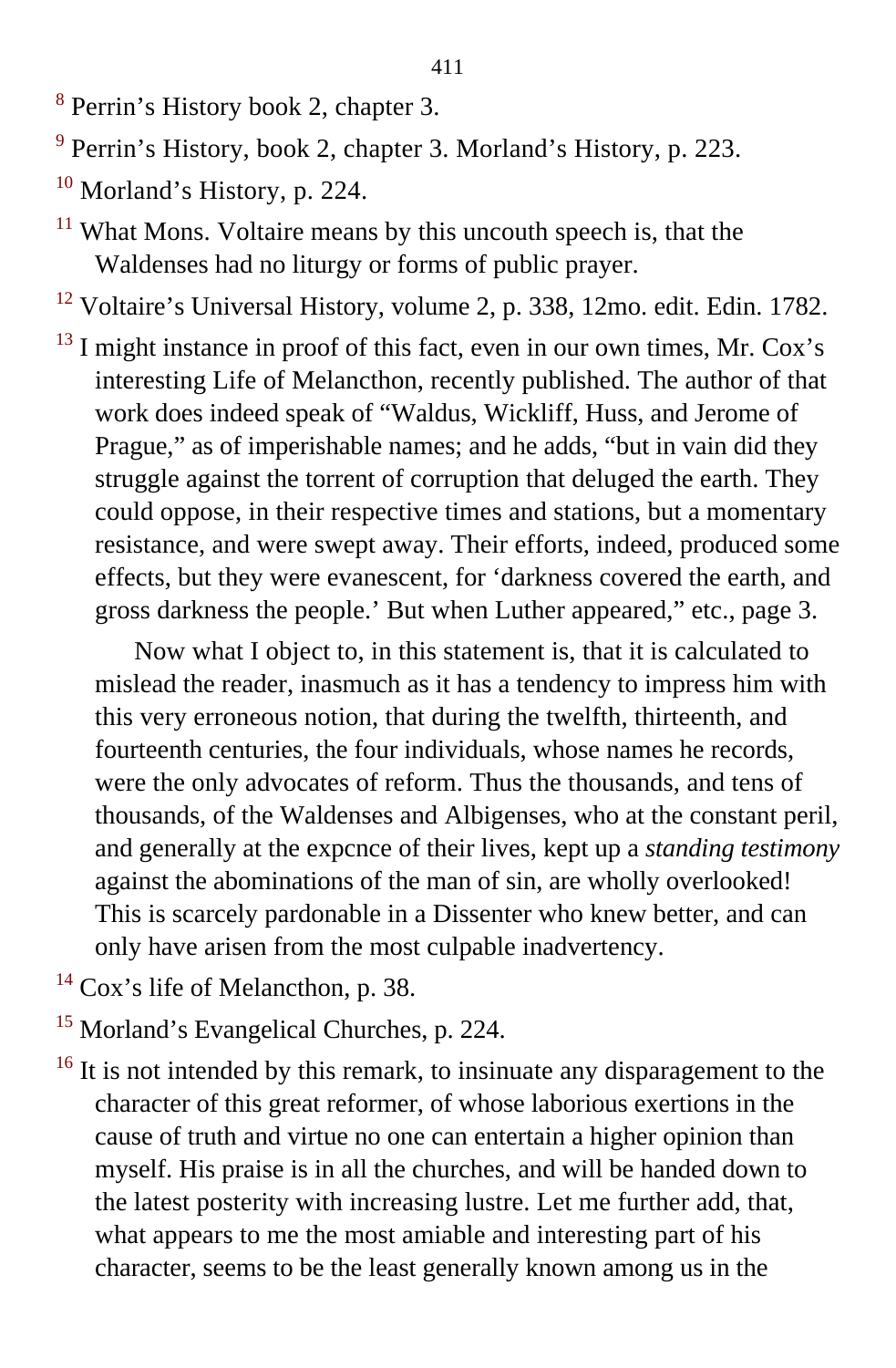present day. To explain my meaning, I shall here quote a passage from the writings of one of his contemporaries, who, in a letter to Philip Melancthon, thus describes him:

"I cannot sufficiently admire the extraordinary cheerfulness, constancy, faith, and hope of this man, in these trying and vexatious times. He continually nourishes these good affections, by a very diligent study of the word of God. Then not a day passes in which he does not occupy in prayer at least three of his very best hours. I once happened to hear him at prayer. Gracious God! What spirit and what faith there was in his language! He petitions God with as much reverence as if he were actually in the divine presence, and yet with as firm a hope and confidence, as he would address a father and a friend. "I know," says he, "thou art our Father and our God; therefore I am sure thou wilt bring to nought the persecutors of thy children. For shouldst thou fail to do this, thine own cause, being connected with ours, would be endangered. It is entirely thine own concern: we, by thy providence, have been compelled to take a part. Thou, therefore, wilt be our defense."

"Whilst I was listening to Luther praying in this manner at a distance, my soul seemed on fire within me, to hear the man address God so like a friend, and yet with so much gravity and reverence; and also to hear him in the course of his prayer, insisting on the promises contained in the Psalms, as if he were certain his petitions would be granted."—*Caelst I.* 375, *Com. de Luth.* 59. 8.

#### **SECTION 2**

- <sup>[1](#page-182-0)</sup> Roscoe's Life and Pontificate of Leo X, volume 1, chapter 1, The reference is to the case of *Saint* Leo IX.
- $2$  Milner's History of the Christian Church, volume 4, and Sleidan's History of the Reformation. Robertson's History of Charles V, etc., etc.

 $3$  Sleidan's History of the Reformation, book 16.

[4](#page-193-0) That this whimsical circumstance, namely, *the excommunication of the mice by the spiritual court,* actually took place, as related by our author, can admit of no reasonable doubt. Nor, indeed, ought it that the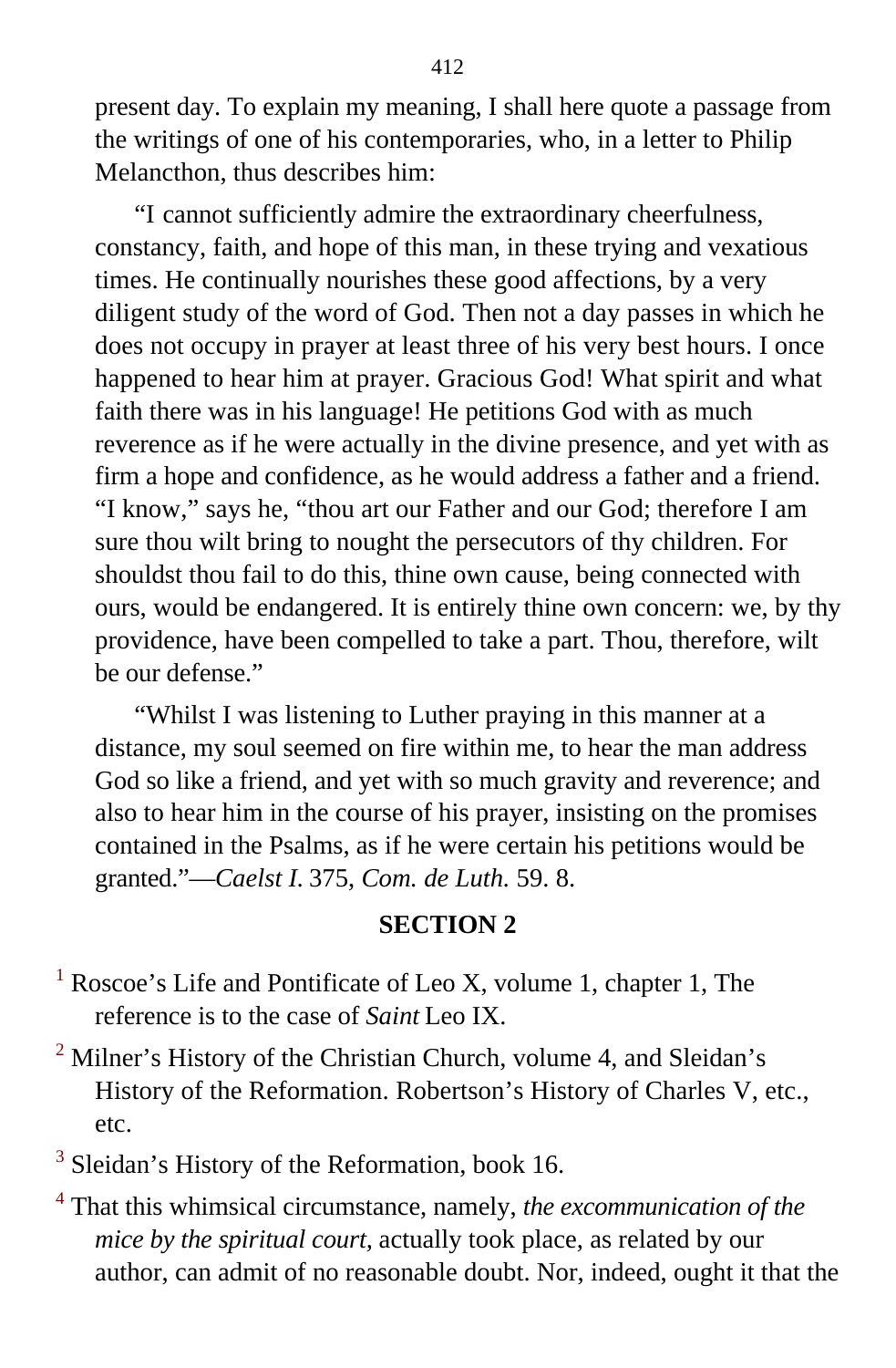cause of the poor mice was successfully pleaded by this eminent counsellor. The question, however, will naturally strike a reflecting mind, "Were the inhabitants of the country, who indicted the mice for misdemeanor, really in earnest in this ludicrous affair; or was it only what, in modern style, is called a *hoax* upon the clergy?" For myself, I have little doubt that the latter was the case; and that both the indictment and the pleadings of the counsel were designed to burlesque the proceedings of the catholic clergy, in their treatment of the heretics. The main difficulty is to believe that the clergy themselves could be so stupid as not to see it in this light. And I am perfectly aware that, in the present enlightened era, an historian is in danger of shocking the credibility of his readers even while he impartially relates the mummery that was prevalent among the Catholics of those days: Witness the feast of the ass, mentioned in my first volume. AUTHOR.

[5](#page-201-0) Thuani Historia sui temporis, lib. vi.

## **SECTION 3**

<sup>[1](#page-203-0)</sup> F. Paul's History of the Council of Trent, book 5, Grotius doubles the number!

 $2$  Grotius, Annales, lib. 1.

- $3$  Bentivoglio. lib. 1, p. 9,10.
- $<sup>4</sup>$  $<sup>4</sup>$  $<sup>4</sup>$  Thuanus, tom. 1, lib. 22. sect. 10.</sup>
- <sup>[5](#page-208-0)</sup> Watson's History of Philip II, Volume 1. book 4.

 $<sup>6</sup>$  $<sup>6</sup>$  $<sup>6</sup>$  F. Paul, lib. 5.</sup>

<sup>[7](#page-222-0)</sup> Watson's History of Philip II, volume 1, book 8.

- <sup>[1](#page-224-0)</sup> See Villers' Essay on the Reformation, by Luther, translated by Mill, p. 94. *note*. — And Mr. Cox's Life of Melancthon, p. 29.
- $2^2$  Du Pin on the Canon, etc. Volume 1, p. 217.
- <sup>[3](#page-225-0)</sup> Perrin's Waldenses, book 2, chapter 4.
- <sup>[4](#page-228-0)</sup> Perrin's History of the Waldenses, book 2, chapter 7.
- <sup>[5](#page-229-0)</sup> Sir Samuel Morland's Churches of Piedmont, p. 224.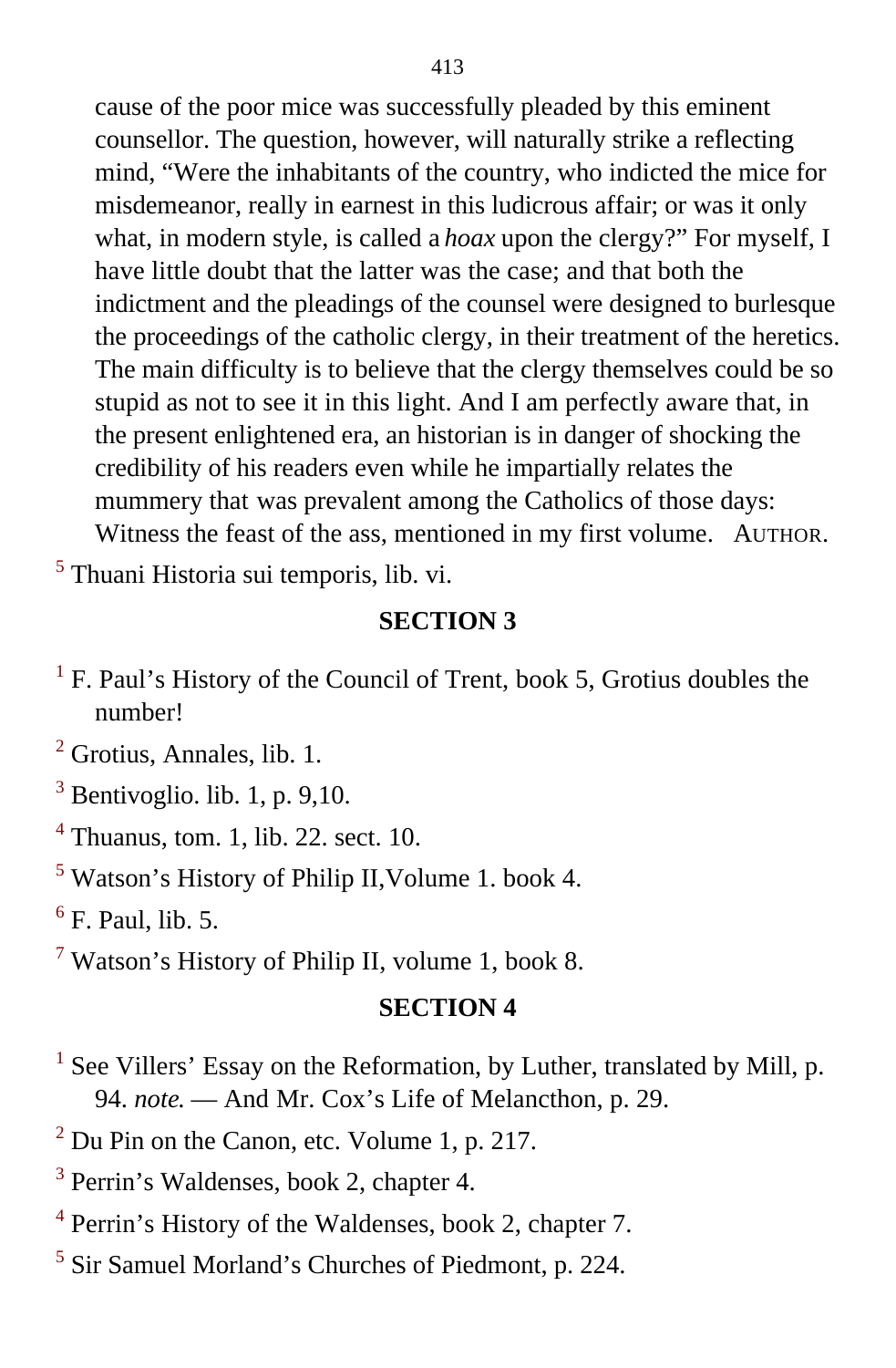[6](#page-237-0) Sleidan's History of the Reformation, Continuation, p. 52-54.

- $<sup>7</sup>$  $<sup>7</sup>$  $<sup>7</sup>$  For understanding this, the reader must notice, that the elector had before</sup> this time, by means of one of his ministers, whose name was Junius, been interceding with the Duke, in behalf of some of the Waldenses, and that the latter had promised to redress the grievance, which, however, the catholic clergy and the Duke's own ministers had successfully maneuvered to prevent.
- [8](#page-241-0) Morland's Churches of Piedmont, p. 243-249.
- <sup>[9](#page-247-0)</sup> Perrin's History, book 2, chapter 4.

# **SECTION 5**

<sup>[1](#page-248-0)</sup> This name is, in our old historians, frequently spelt "Saluzzes."

- $2$  Sir Samuel Morland's History of the Churches of Piedmont, p. 258, Perrin's Hist des Vaudois, book 2, chapter 5. Boyer's History of the Waldenses, chapter 9.
- $3$  Morland, p. 263.
- <sup>[4](#page-250-0)</sup> Perrin, book 2, chapter 5, Morland, p.265.
- <sup>[5](#page-252-0)</sup> See particularly page 84.
- 6 A Council established by the court of Rome *for propagating the faith* or, in plain English, for extirpating heretics.
- $<sup>7</sup>$  This unfeeling man seems to have sustained the station of prime minister</sup> in the court of the Duke of Savoy, and commander-in-chief of his army.

## **SECTION 6**

 $<sup>1</sup>$  $<sup>1</sup>$  $<sup>1</sup>$  It is related of Cardinal Mazarine, who at that time swayed the councils</sup> of the French cabinet, that he would change countenance at the very mention of his name; and it passed into a proverb in France, that "he was not so much afraid of the devil as of Oliver Cromwell." Upon the whole, says the late Mr. Fox, "the character of Cromwell must ever stand high in the list of those who raised themselves to supreme power by the force of their genius; and among such, even in respect of moral virtue, it would be found to be one of the least exceptionable, if it had not been tainted with that most odious and degrading of all human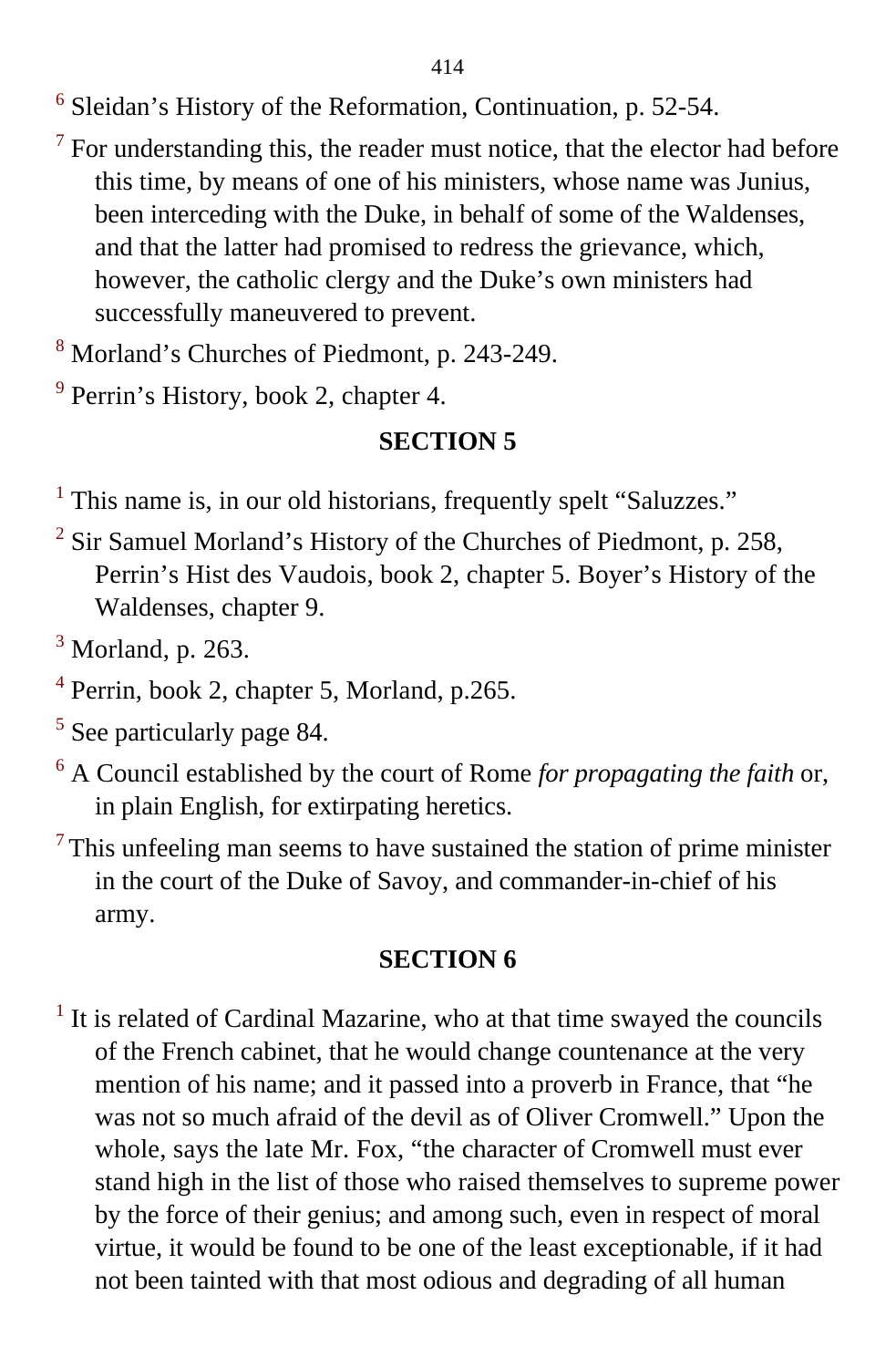vices, hypocrisy." HISTORY OF JAMES II, p. 18.

- $2$  The office which Milton filled under the Protectorate was much the same as that which, in our day, is called "SECRETARY OF STATE FOR FOREIGN AFFAIRS." See Dr. Symmons's Life of Milton, p. 319.
- $3$  Dr. Warton, in his edition of Milton's minor poems, remarks upon this Sonnet, that "Milton's mind, busied with this affecting subject, here broke forth in a strain of poetry, where his feelings were not lettered by ceremony or formality." He adds that "The Protestants availed themselves of an opportunity of exposing the horrors of Popery, by publishing many sets of prints of this *unparalleled scene of religious butchery,* which operated like Fox's Book of Martyrs. Sir S. Morland, Cromwell's agent for the valleys of Piedmont, published a minute account of this whole transaction, in "The History of the Valleys of Piedmont," with numerous cuts, in folio, Lond. 1658." Among the latter, there is a print emblematical of the seventh and eight lines of this Sonnet. Morland relates that "A mother was hurled down a mighty rock, with a little infant in her arms; and three days after was found dead, with the little child alive, but fast clasped, between the arms of the dead mother, which were cold and stiff, insomuch that those who found them had much ado to get the young child out." *Morland's History,* p. 363. See Warton's edition of Milton's Poems and Translations, with Notes and Illustrations. 2d Ed. Lond. 1791.
- $4^{4}$  $4^{4}$  Dr. Symmons, in a note on this passage, remarks that "This active and powerful interposition of the Protector's was productive of its intended effect. The catholic tyrant desisted from the slaughter of his innocent subjects, and those miserable people had a breathing time from their calamities. I call them, as they are called in these official dispatches, by the generally known name of Protestants: but the dissenters from the Papal church, who occupied the valleys of Piedmont, had neither connection nor a common origin with those who were properly called Protestants, from one of the first acts of their association in Germany. THE WALDENSES asserted a much more ancient pedigree; and assumed to be of the old Roman church before it was corrupted by the Papal innovations." See *Life of Milton.* 2d Edit.  $1810. - p. 309-319.$
- <sup>[5](#page-290-0)</sup> Of this amount the cities of London and Westininter contributed the sum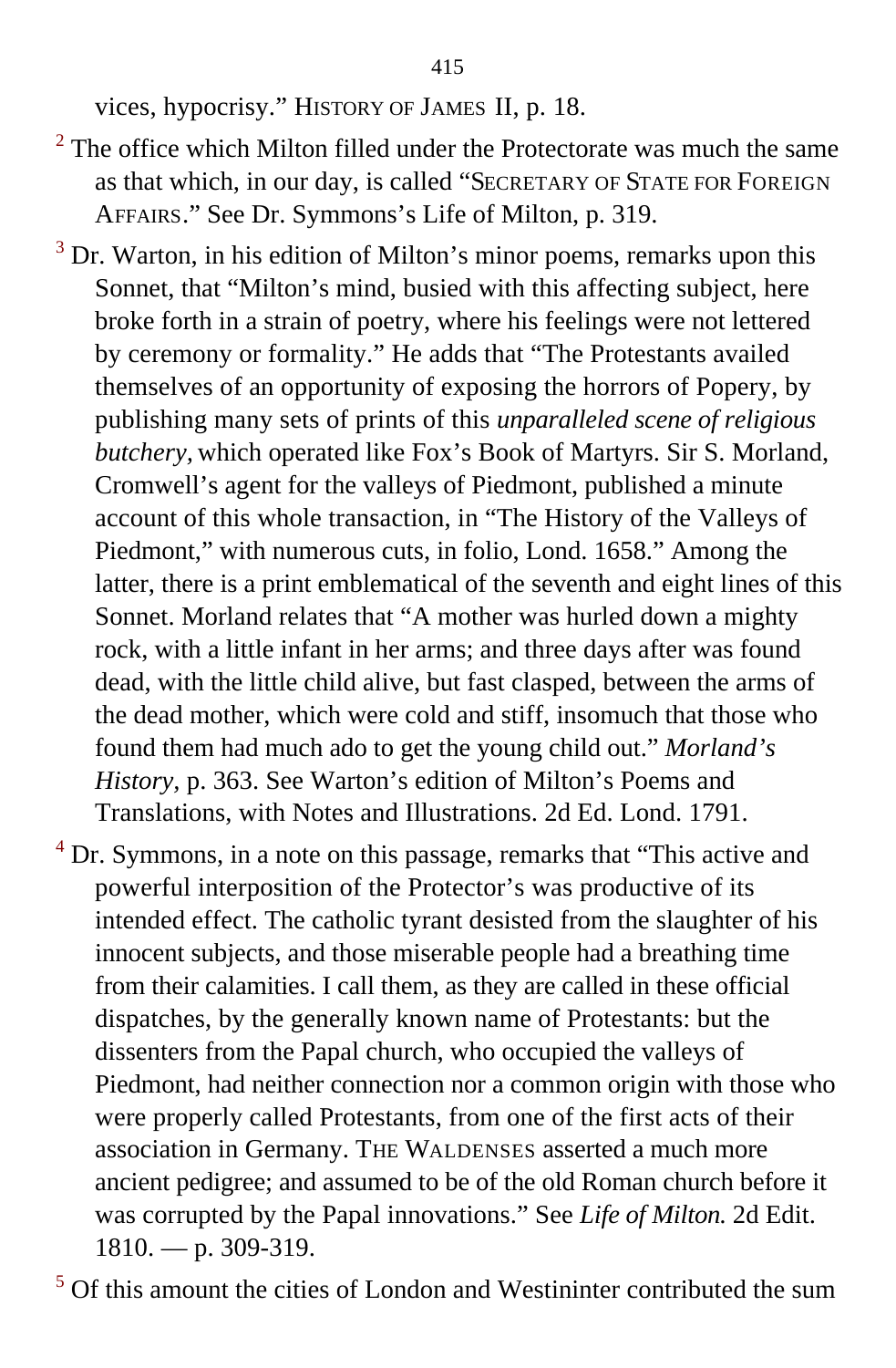of 9,384*l*. 11s, 6*d,* exclusive of the 2,000*l*. given by the protector. <sup>[6](#page-297-0)</sup> Morland's Churches of Piedmont, p. 682-708.

## **SECTION 7**

- $<sup>1</sup>$  $<sup>1</sup>$  $<sup>1</sup>$  It may not be improper in this place to correct avcry inaccurate</sup> statement of this matter which appears in Neal's History of the Puritans, volume 4, chapter 3, under the year 1655. Referring to the interference of the Protector with the Duke of Savoy, it is said, upon the authority of Bishop Burnet, "Upon this the persecution immediately ceased; the duke recalled his army out of the valleys, and restored their goods; the poor people returned to their houses, *and recovered all their ancient rights and privileges."* How far this representation corresponds with the truth of things, let the impartial reader judge after carefully perusing the preceding pages, and the representation that Milton has given of the real state of matters, in this and the following letter.
- $2 \text{ In this last sentence Milton seems to throw some light upon a subject.}$  $2 \text{ In this last sentence Milton seems to throw some light upon a subject.}$ which has been more than once hinted at in the preceding pages.

- <sup>[1](#page-317-0)</sup> History of the Persecution of the Valleys of Piedmont, p. 4.
- <sup>[2](#page-318-0)</sup> Burnet's Letters from Italy Supplement to ditto, Letter 3, p. 158. Edit. 1688.
- <sup>[3](#page-320-0)</sup> Bishop Burnet's Supplementary Letters from Italy, p. 161.
- <sup>[4](#page-320-0)</sup> Bishop Burnet's Supplementary Letters from Italy, p. 162.
- <sup>[5](#page-321-0)</sup> See Appendix. No. 1.
- $6$  See Appendix, No. 2.
- $7$  See Appendix, No. 7.
- <sup>[8](#page-330-1)</sup> See Appendix, No. 9.
- $<sup>9</sup>$  $<sup>9</sup>$  $<sup>9</sup>$  Appendix, No. 12.</sup>
- $10$  Appendix, No. 13.
- $11$  A pretty circumstantial relation of these things is to be found in several publications which appeared at the time, and particularly in two tracts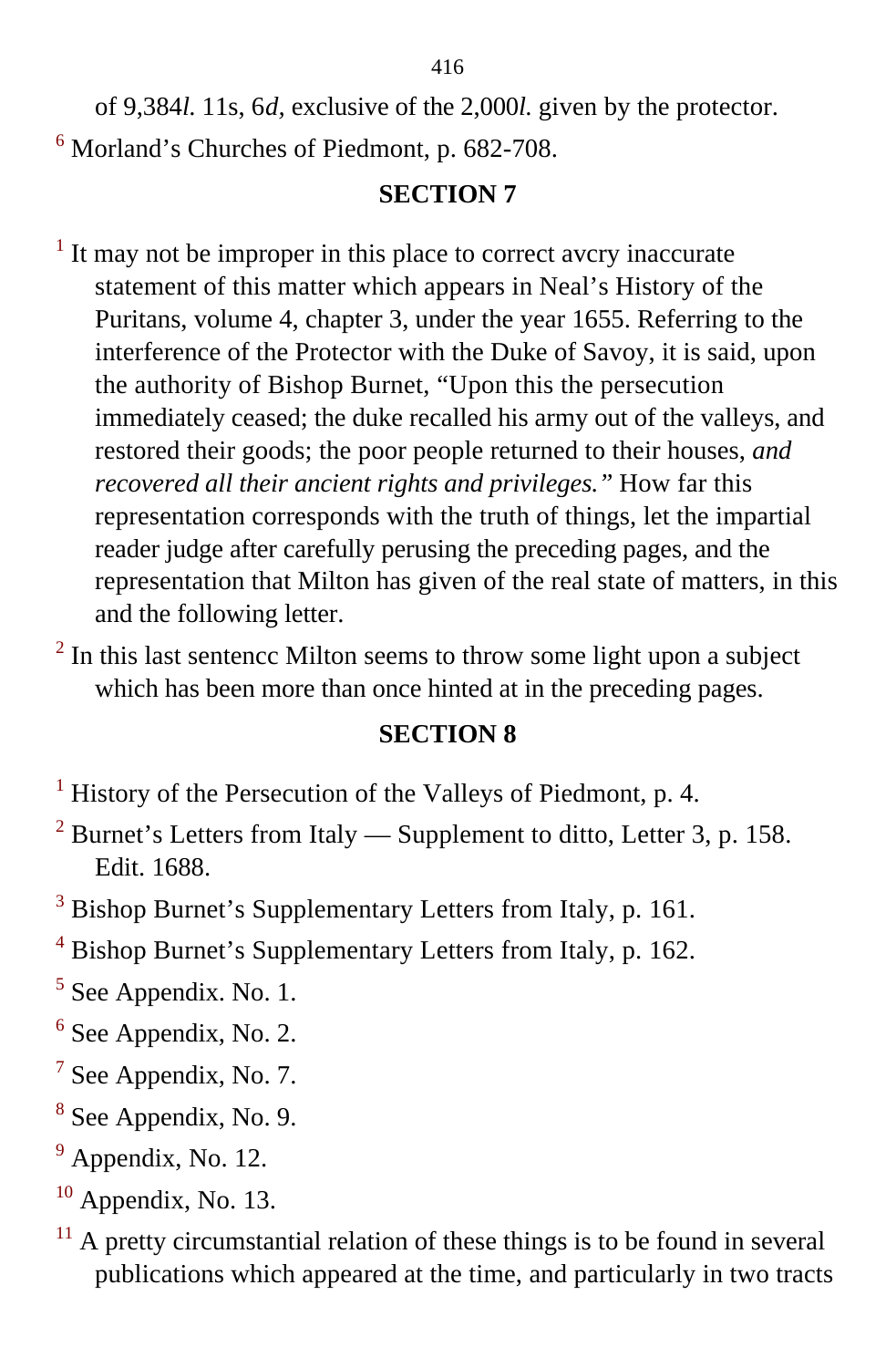now before me, from which the materials of this section are drawn. The first is entitled, *"The History of the Persecution of the Valleys of Piedmont, containing, an account of what passed in the dispersion of the churches, in the year 1686."* Printed in 4to. London, 1688. (See pp. 31-35.) The other is entitled, "*The State of Savoy, in which a full and distant account is given of the Persecution of the Protestants, by means of the French counsels."* 4to. London, 1691. To this last mentioned work I am indebted for the valuable documents which the reader will find in the Appendix. Both the publications are so rare that I have not been able to meet with a second copy of either of them.

<sup>[12](#page-344-0)</sup> It would seem that the Valleys of Piedmont were not the only spot in which the disciples of Christ were, at this period, the subject of persecution. The following passage in Dr. Burnet's *Second* Letter, written from Switzerland, in 1685, lately struck my attention in glancing over that entertaining performance.

"In April, 1685, about five hundred persons, of different sexes and ages, passed through Coire (a town in Switzerland) who gave this account of themselves. They were inhabitants of a valley in Tirol, belonging mostly to the archbishopric of Saltzburgh — a *remnant of the old Waldenses.* They worshipped neither images nor saints; and they believed the sacrament (of the Lord's supper) was only a commemoration of the death of Christ; and in many other points they had their opinions different from those of the church of Rome. *They knew nothing of either Lutherans or Calvinists;* and the Grisons, though their neighbors, had never heard of this nearness of theirs to the Protestant religion. The Archbishop of Saltzburgh hearing of them, sent some persons into the country to examine them, and to exhort them to return to mass, and to threaten them with all possible severity if they continued obstinate. Perceiving a terrible storm ready to break upon them, they resolved to abandon their houses and all that they had, rather than sin against their consciences: and the whole inhabitants of the Valley, old and young, to the number of *two thousand,* divided themselves into several bodies; some intended to go to Brandenburgh, others to the Palatinate, and about five hundred took the road to Coire, intending to disperse themselves in Switzerland. The Swiss ministers told me they were much edified by their simplicity and modesty; *for,* a